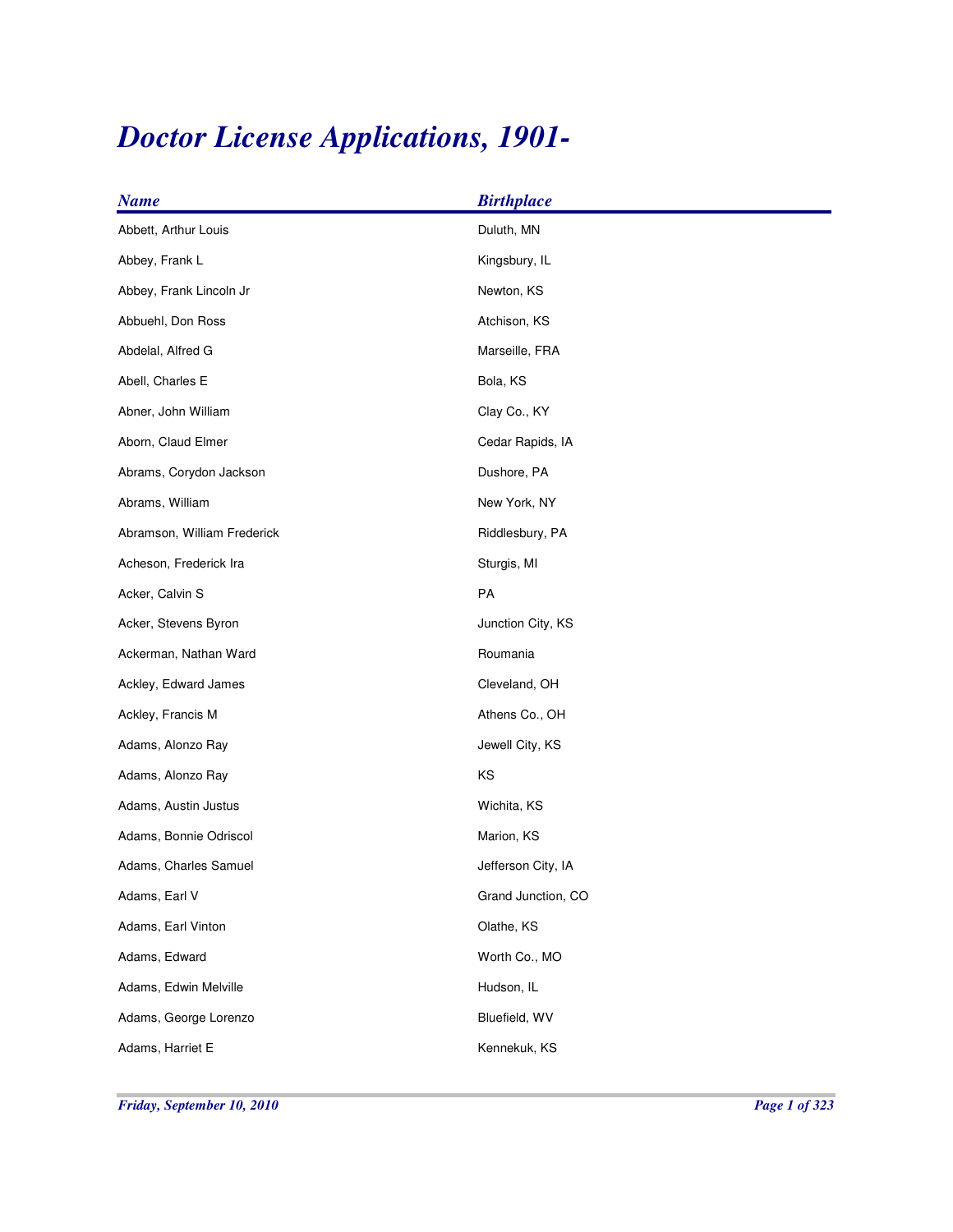| <b>Name</b>                 | <b>Birthplace</b>   |
|-----------------------------|---------------------|
| Adams, Harry Milton         | Williamsport, PA    |
| Adams, James Harlan         | Williamsburg, KY    |
| Adams, Joseph Richard       | New Albany, IN      |
| Adams, Louis S              | Jackson Co., MO     |
| Adams, Robert Harold        | Ellsworth, KS       |
| Adams, Royal Stuart         | Kansas City, KS     |
| Adams, Samuel               | Topeka, KS          |
| Adams, W. A.                | Easton, KS          |
| Adams, William A            |                     |
| Adams, William Alfred       | Jewell Co., KS      |
| Adamson, Adam Hancock       | Garland, KS         |
| Adamson, Lawrence Phillip   | Willmington, PA     |
| Adamson, Valentine Valencia | Madison Co., IN     |
| Addington, W H              | Buffalo, NY         |
| Adelman, Arthur             | Kansas City, MO     |
| Aderhold, Thomas Maze       | Atlanta, GA         |
| Adkins, Charles Marion      | Wayne Co., WV       |
| Adkins, Eugene Monroe       | Reynolds Co., MO    |
| Adkins, Evelyn Leon         | Burrton, KS         |
| Adkins, Robert Evert        | Anselmo, NE         |
| Agnew, Theodore Morrison    | South Haven, KS     |
| Ahlefeld, Charles Bell      | Wharton, OH         |
| Ahlvin, Reno Arthur         | Joliet, IL          |
| Aikman, Robert              | ${\sf IN}$          |
| Ailes, Melville             | Montra, OH          |
| Ainsworth, George P         | Brownington, VT     |
| Aitken, Charles Cheyne      | Picton, Nova Scotia |
| Aitken, Wallace Andrew      | Valley Falls, KS    |
| Akers, George W             | Putnam Co., IN      |
| Akers, William Walter Dolen | Greendale, VA       |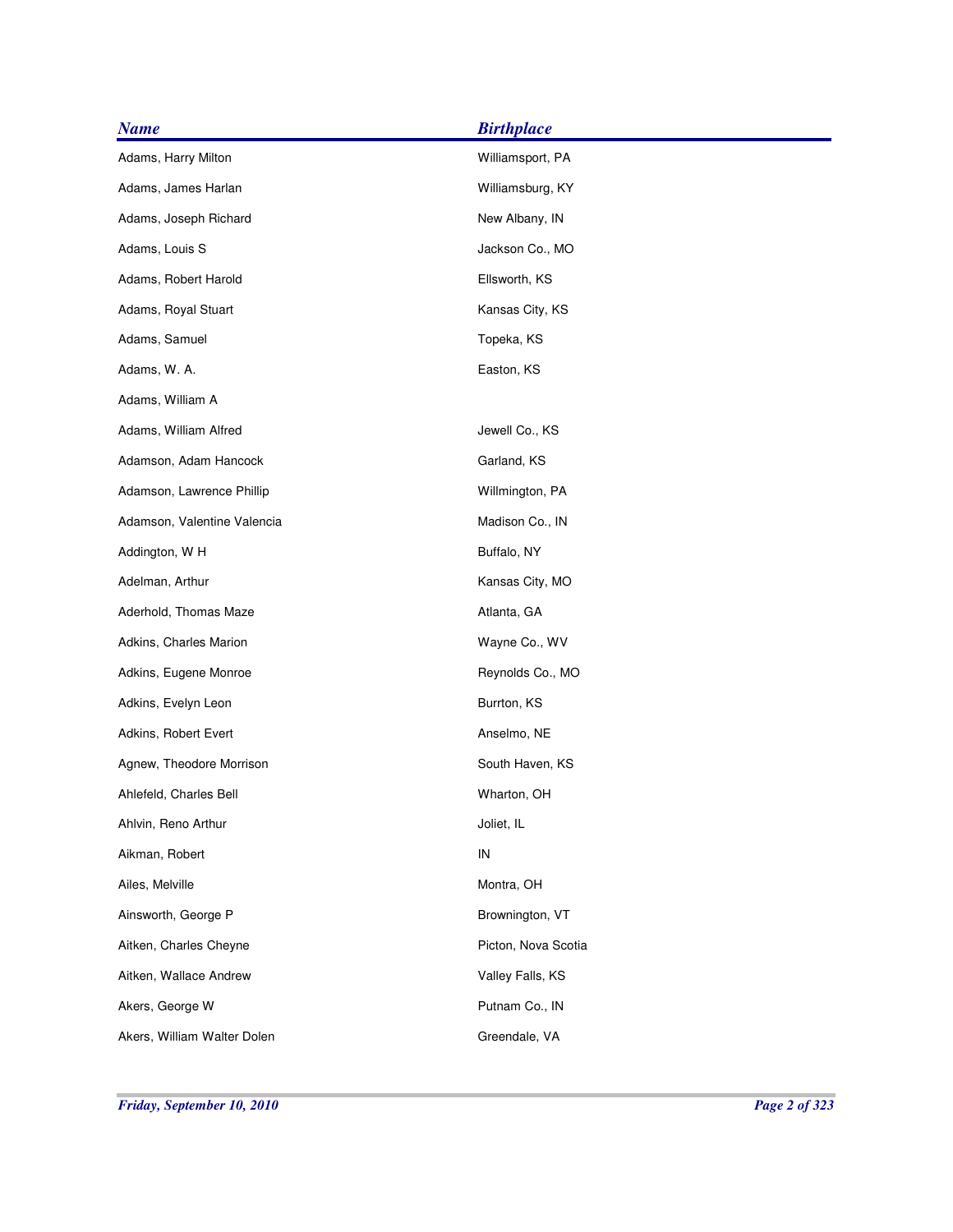| <b>Name</b>                  | <b>Birthplace</b>   |
|------------------------------|---------------------|
| Aks, Daniel                  | Kansas City, MO     |
| Albaugh, Houghton Samuel     | Loogootee, IN       |
| Albers, Edgar Harvey         | Meguon, WI          |
| Alberty, Omer Leroy          | Cherokee, KS        |
| Albright, Fred Clayton       | near Kalamazoo, MI  |
| Albright, William E          |                     |
| Albright, William Homer      | Hingham, WI         |
| Aldenderfer, Clarence Elbert | Amanda, OH          |
| Aldis, Henry                 | Basim, Berar, India |
| Aldis, John                  | Arlington, KS       |
| Aldis, William               | Emporia, KS         |
| Aldrich, Albert Turner       | Russell, KS         |
| Aldrich, Harry L             | Newport, VT         |
| Aldrich, Hattie Bassett      | Dover, KS           |
| Aldrich, Walter Johnston     | Lyman, NH           |
| Aleshire, Irma Gladys        | Carthage, IL        |
| Alexander, Allen A           | Grant Co., KY       |
| Alexander, Benjamin Johnson  | Bellevue, IA        |
| Alexander, Benjamin Johnson  | Bellevue, IA        |
| Alexander, Clyde William     | Sedalia, MO         |
| Alexander, Date R            | Trenton, MO         |
| Alexander, Eldon Wilford     | Graves Co., KY      |
| Alexander, Henry Francis     | Elizabethton, TN    |
| Alexander, Homer A           | Wilson Co., KS      |
| Alexander, James Thomas      | near St. Louis, MO  |
| Alexander, Jasper Newton     | Williamstown, KY    |
| Alexander, John B            |                     |
| Alexander, William M         | Christiansburg, KY  |
| Alexander, Xeno Fredric      | Grant Co., KY       |
| Alford, John W               | Alfordsville, IN    |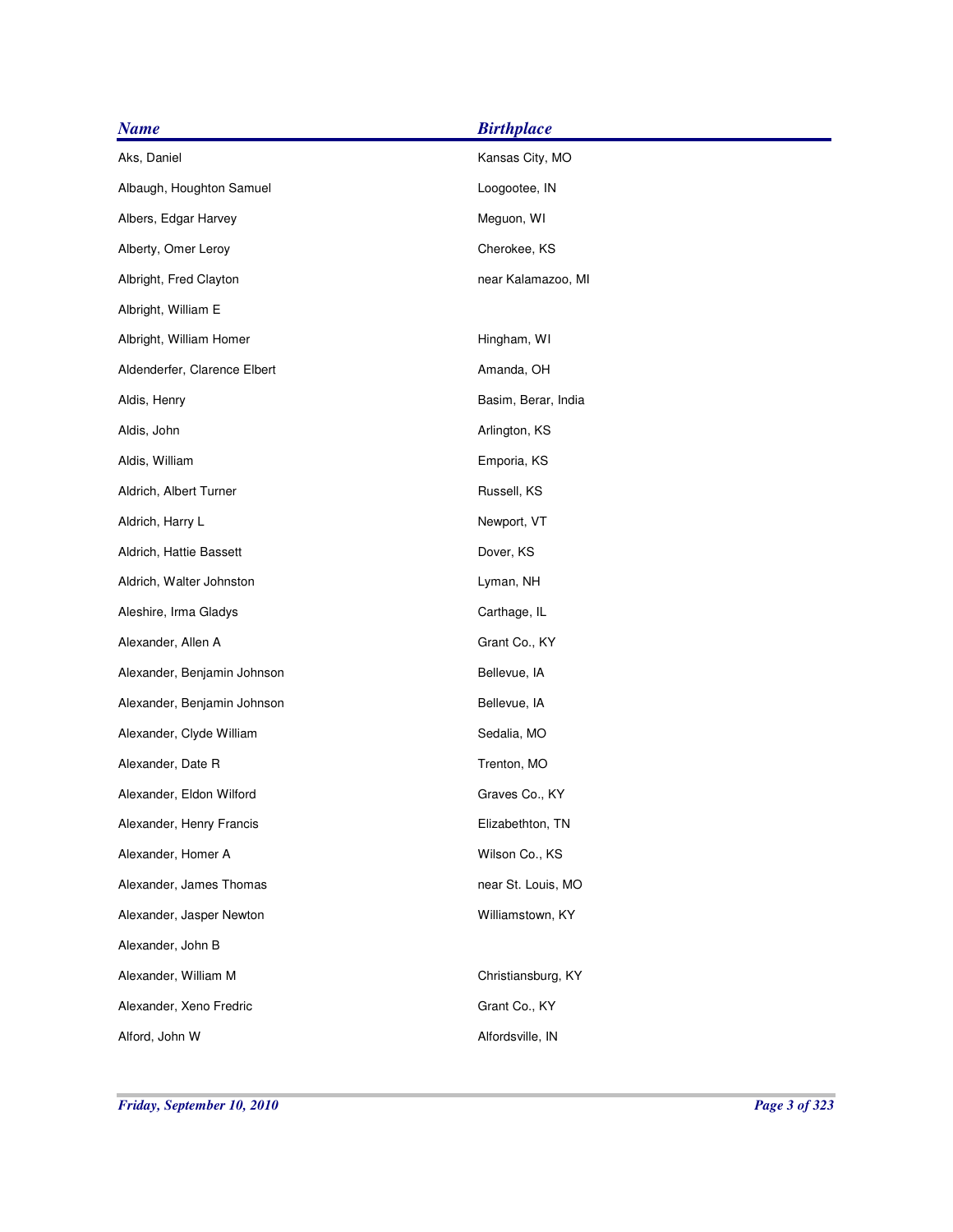| <b>Name</b>                    | <b>Birthplace</b>    |
|--------------------------------|----------------------|
| Alford, Joseph Savage          | Lawrence, KS         |
| Algie, Robert                  | Glasgow, Scotland    |
| Algie, William Hackney         | Palmer, KS           |
| Alisky, Sherman Lewis          |                      |
| Alkire, Herbert Lee            | Springfield, IL      |
| Allaman, George W              | Lynn Co., IA         |
| Allaman, John Mack             | Phillipsburg, KS     |
| Allaman, Loren Ellsworth       | Monmouth, IL         |
| Allbritian, James William      | OH                   |
| Allebach, Hobart King Benjamin | Eldorado, KS         |
| Allen, Albert Ammerman         | Jerseyville, IL      |
| Allen, Dorothy D               | Jewell Co., KS       |
| Allen, Forrest Clare           | Jamesport, MO        |
| Allen, Frances Ann             | Doniphan, MO         |
| Allen, Frank Trimper           | Hillsboro, IL        |
| Allen, George Henry            | Harlan, IA           |
| Allen, George V                | Warrensburg, MO      |
| Allen, John                    | McLean Co., IL       |
| Allen, John M                  |                      |
| Allen, Lewis G                 | Lenexa, KS           |
| Allen, Max Scott               | Chanute, KS          |
| Allen, Robert Earl             | Warrensburg, MO      |
| Allen, Roy Earl                | Oneida, KS           |
| Allen, Susan Hampton           | Alexandria, MO       |
| Allen, Sylvia                  | Charleston, SC       |
| Allen, William Clyde           | Greenville, SC       |
| Allen, William Franklin        | Union Co., IL        |
| Allgood, Solomon Ellis         | Murphrus, AL         |
| Allin, Frank Wesley            | Oasis, Cedar Co., IA |
| Allis, Sherman Lewis           | Kansas City, MO      |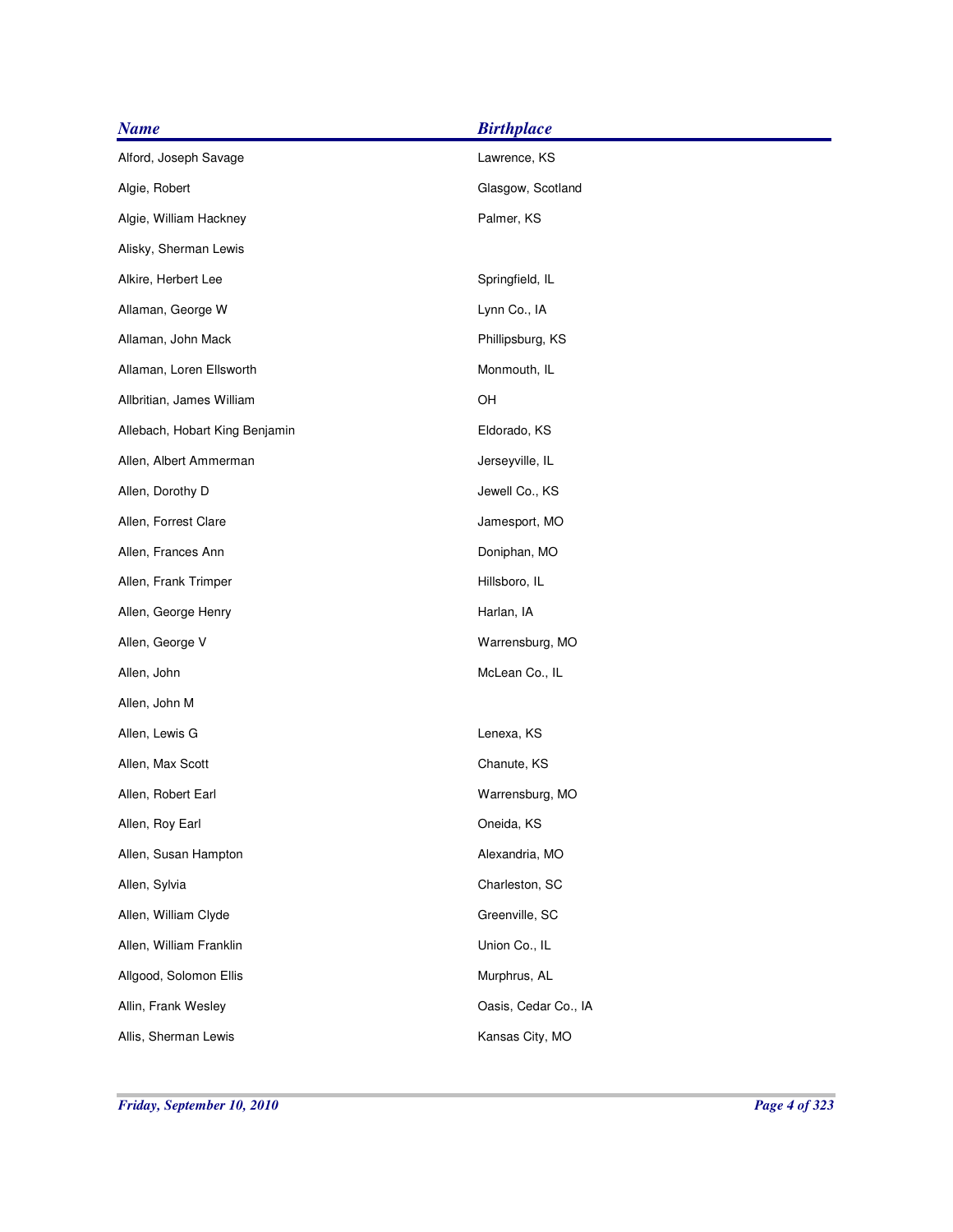| <b>Name</b>                 | <b>Birthplace</b> |
|-----------------------------|-------------------|
| Allison, Minard             | Raton, NM         |
| Allison, Thomas B           | Landon, TN        |
| Alonso, Rene Arthur         | Havana, Cuba      |
| Alquist, V Dale             | Clay Center, KS   |
| Alspach, Mary Elizabeth     | Stoutsville, OH   |
| Altheid, C Harvi            | St. Louis, MO     |
| Altman, Harold              |                   |
| Altman, Harold              | Kansas City, MO   |
| Altringer, Mary Pauline     | Kansas City, MO   |
| Altwood, Lewis              | Fact, KS          |
| Alyea, William Samuel III   | Osage, OK         |
| Ames, Luther L              | Russell, NY       |
| Ames, Verner Jewett         | Rockyford, CO     |
| Amis, James Madison         | Flat Lick, KY     |
| Amos, Charles Wilson        | Barnett, MO       |
| Anders, Percy Crump         | Northport, AL     |
| Anders, Walter Lesesne, Jr. | Tulsa, OK         |
| Anderson, A. J.             |                   |
| Anderson, Agnes C.          |                   |
| Anderson, Albin Garfield    | IL                |
| Anderson, Alice G. H.       | Pontiac, NY       |
| Anderson, Allen B.          | Adams Co., IL     |
| Anderson, Andrew G.         | Des Moines, IA    |
| Anderson, Andrew G.         | Des Moines, IA    |
| Anderson, Arthur J.         | Greenfield, OH    |
| Anderson, Arthur Sam        | Lawrence, KS      |
| Anderson, Bert              | Virgil, KS        |
| Anderson, Bertha Olive      | Jefferson Co., KS |
| Anderson, Charles Loring    | Palmyra, MO       |
| Anderson, Cornelius Oscar   | Greene, IA        |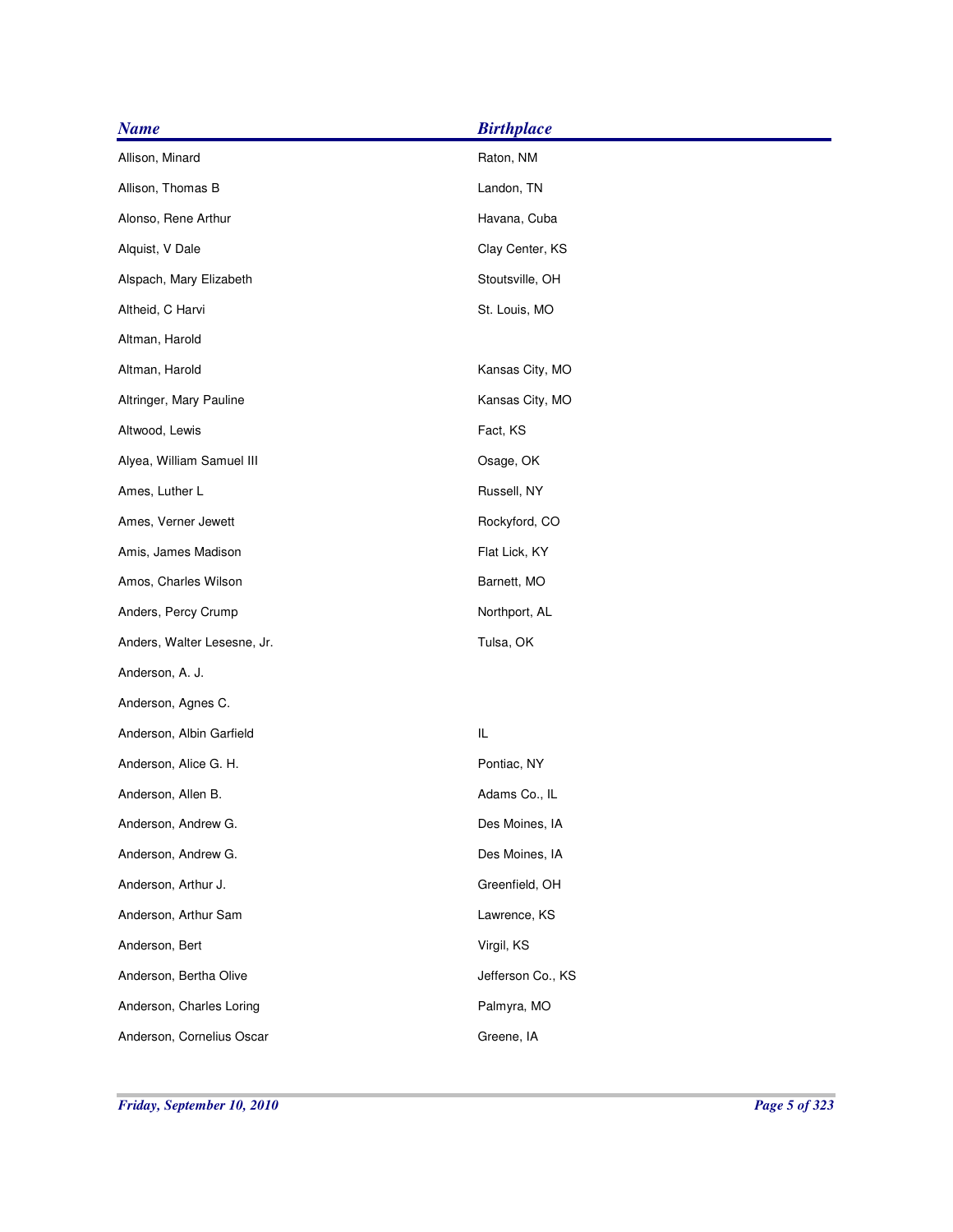| <b>Name</b>               | <b>Birthplace</b> |
|---------------------------|-------------------|
| Anderson, Donald Andrew   | Salina, KS        |
| Anderson, Edgar Emmet     | Omaha, NE         |
| Anderson, Elmer Elsworth  | Summerset, IN     |
| Anderson, Eugene Glen     | Kansas City, MO   |
| Anderson, F. M.           | Washington, IA    |
| Anderson, Forrest Nelson  | Galesburg, IL     |
| Anderson, G. Hamlin       | Walkersville, WV  |
| Anderson, George M        | Burlington, IA    |
| Anderson, Harold Wendell  | Salina, KS        |
| Anderson, Harry Oscar     | Berlin, Germany   |
| Anderson, Horace Alfred   | Hope, KS          |
| Anderson, J. Bradley      | Rananno, MO       |
| Anderson, Jeff Turner     | Elberton, GA      |
| Anderson, John B.         | Leporte, IN       |
| Anderson, John Francis    | Huntsville, MO    |
| Anderson, John Henry      | Hamilton, IL      |
| Anderson, John Martin     | Barnesville, GA   |
| Anderson, John Thomas     | Charlotte, NC     |
| Anderson, John Thomas     | Huntingdale, MO   |
| Anderson, Leland Hurd     | Galva, IL         |
| Anderson, Miles H.        |                   |
| Anderson, Norman Wilheim  | Minneapolis, MN   |
| Anderson, Oscar           |                   |
| Anderson, Otis Leon       | Lincoln, NE       |
| Anderson, Pearl Josephine | Aspen, CO         |
| Anderson, Raymond Burk    | Ottawa, KS        |
| Anderson, Robert Caroden  | ${\sf IN}$        |
| Anderson, Samuel D.       | Antrim, IRE       |
| Anderson, Samuel Milligan | Fairton, NJ       |
| Anderson, Severt Andrew   | Morganville, KS   |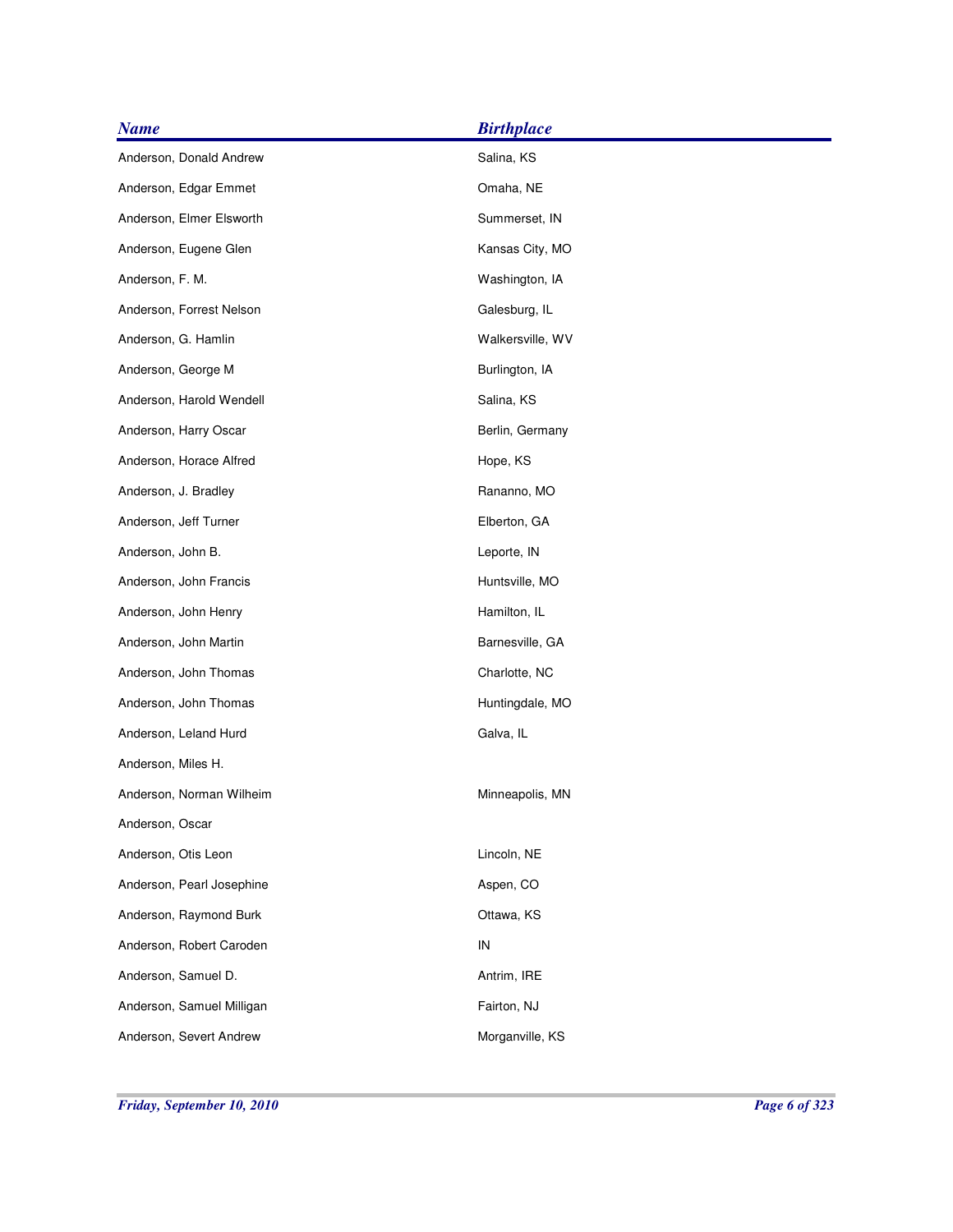| <b>Name</b>                   | <b>Birthplace</b>  |
|-------------------------------|--------------------|
| Anderson, Wallace Everett     | Wing, ND           |
| Anderson, William Douglas     | Claremore, OK      |
| Anderson, William Follett     | Boulder, CO        |
| Anderson, William Meredith    | Sibley, MO         |
| Anderson, Winstan L.          | Tescott, KS        |
| Andes, Jerome E.              | Lebeck, MO         |
| Andreson, Paul Selby, Jr.     | Sylvan Grove, KS   |
| Andress, Tolman F.            | Holiday's Cove, WV |
| Andrews, Arthur Steele        | Bucyrus, OH        |
| Andrews, Charles Clifton      | Kansas City, MO    |
| Andrews, Charles Robert       | Powhattan, KS      |
| Andrews, Henry Seeley         | Nemaha, NE         |
| Andrews, Howard               | Binghamton, ??     |
| Andrews, Howard               | Binghamton, NY     |
| Andrews, William Wallace, Jr. | Apalachicola, FL   |
| Angevine, Charles Henry       | Cincinnati, OH     |
| Angle, Fred Earnest           | Kansas City, KS    |
| Angle, Lewis Winston          | Rocky Mound, VA    |
| Annadown, Paul Vivian         | Sterling, KS       |
| Anspach, Benjamin S.          | Adair Co., MO      |
| Anthony, Isham Henry          | Brownsville, TN    |
| Anthony, Robert Earnest       | Springfield, IL    |
| Antony, Arthur Charles        | Chadron, NE        |
| Antrim, Philip Jenifer        | Spivey, KS         |
| Anz, Umbert Ernest            | Watkins, NY        |
| Aplin, Charles B.             | New Plymouth, OH   |
| Applebe, Edward Whately       | Hay, Wales         |
| Appleby, Anna                 | Sunbeam, IL        |
| Appleby, Clyde                | Maryville, MO      |
| Applegate, Roland Dean        | Benkelman, NE      |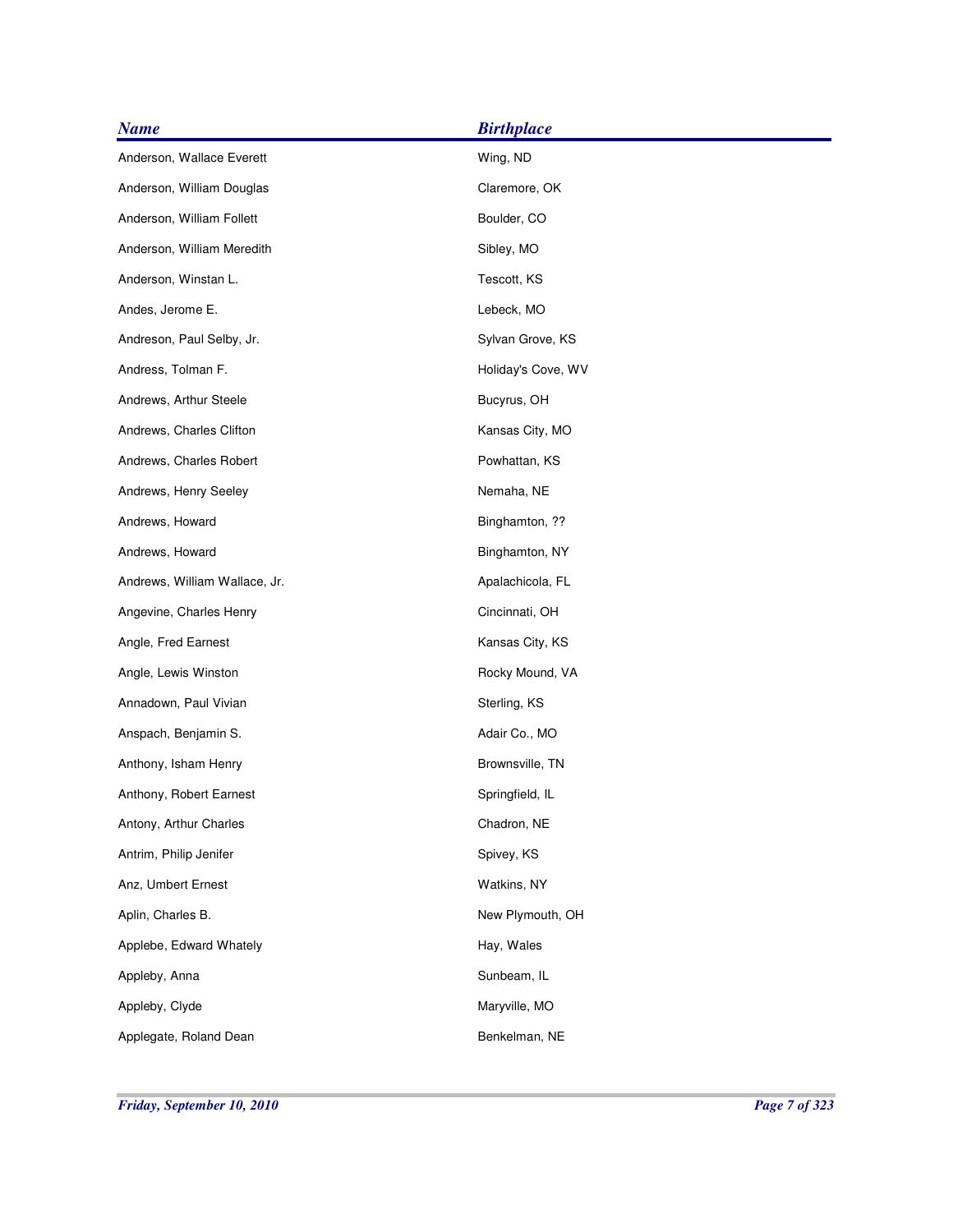| <b>Name</b>                | <b>Birthplace</b>  |
|----------------------------|--------------------|
| Arand, Charles A.          | St. Joseph, MO     |
| Arbogast, Hoye J.          | WV                 |
| Arbuthnot, Charles M.      | Alleghany City, PA |
| Arbuthnot, R. T.           | Irving, IA         |
| Archer, J. Alec            | Sarcoxie, MO       |
| Armantrout, Leonard Otho   | Scott City, KS     |
| Armitage, Albert Constant  | Elleston, IA       |
| Armitage, George Ivan, Jr. | Murray, IA         |
| Armor, Gladdis Belle       | Emporia, KS        |
| Arms, Arnold Valenzuela    | Concepcion, Chili  |
| Armstead, John B.          | Jefferson Co., KS  |
| Armstrong, Carroll Dunham  | Lafayette, IN      |
| Armstrong, Carroll William | Salina, KS         |
| Armstrong, Elwood          | Morriss, IL        |
| Armstrong, George B.       | Germantown, PA     |
| Armstrong, John B.         | Bourbon Co., KS    |
| Armstrong, John B.         | Lee Co., IA        |
| Armstrong, Josephine C.    | Kansas City, KS    |
| Armstrong, Mary E.         | Detroit, MI        |
| Armstrong, William P.      | Pittsford, NY      |
| Arnett, Claude Elias, Jr.  | Lexington, KY      |
| Arney, Glen Keith          | Lilydale, TN       |
| Arnold, Charles O.         | Athens, OH         |
| Arnold, George Brandt      | Newton, KS         |
| Arnold, Thomas             | Ellston, IA        |
| Arnold, William Monroe     | Dearborn Co., IN   |
| Arnout, John Clark         | Kentland, IN       |
| Aronoff, Michael Eli       | Philadelphia, PA   |
| Arst, Daniel B.            | St. Joseph, MO     |
| Arthur, William John       | Washington, DC     |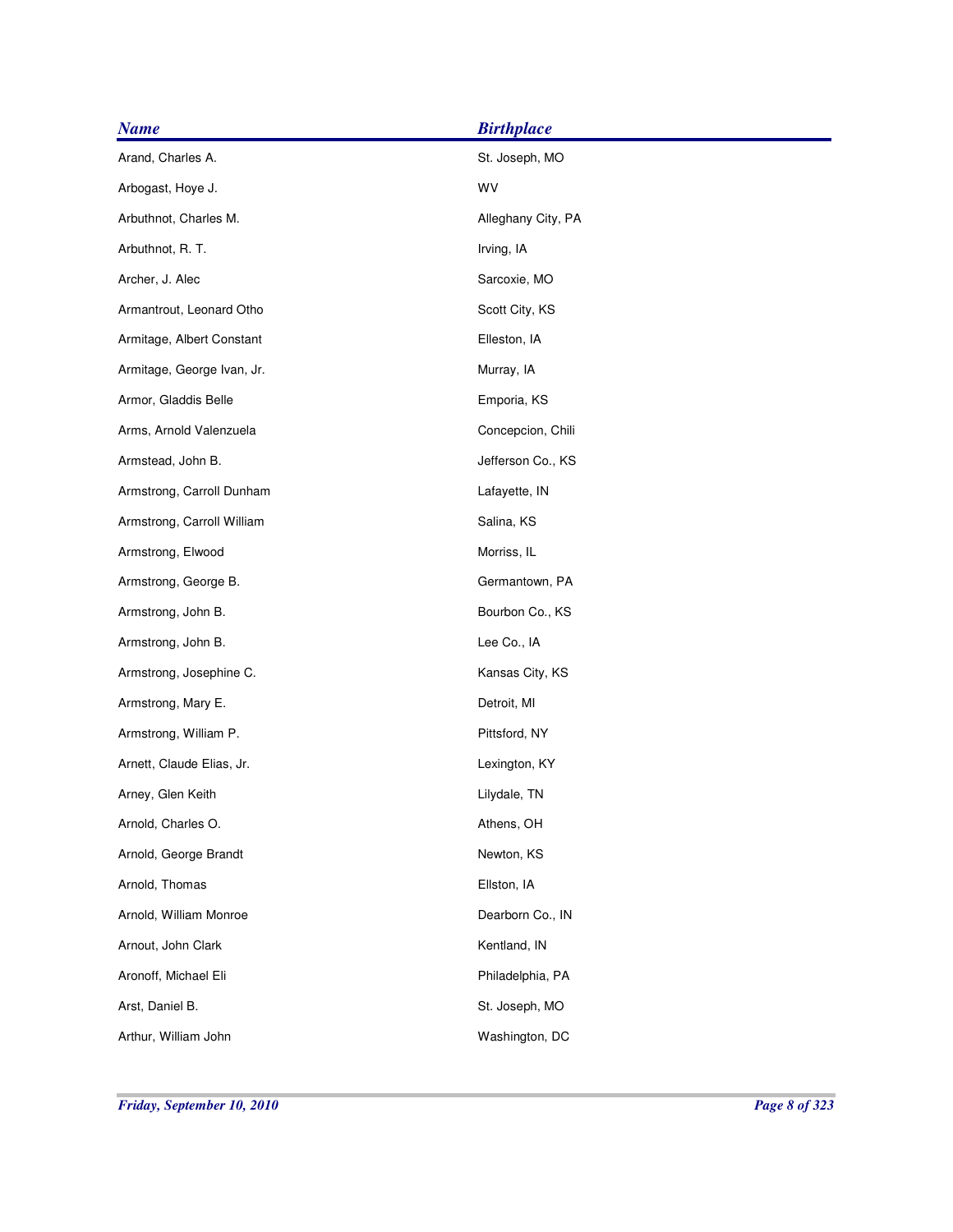| <b>Name</b>               | <b>Birthplace</b>      |
|---------------------------|------------------------|
| Arthurs, Donald Duane     | Binger, OK             |
| Artman, Byron E.          | Indianapolis, IN       |
| Artz, William Benjamin    | IA                     |
| Asbell, Edward Lawrence   | Ipava, IL              |
| Aschmann, Theodore Henry  | Inman, KS              |
| Ashby, W Hammond          | Livia, KY              |
| Asher, Henry Herrington   | Lawrence, KS           |
| Asher, O. L.              | Camp Point, IL         |
| Ashley, Byron John        | Homewood, KS           |
| Ashley, George Lee Roy    | Earlton, KS            |
| Ashley, George Lee Roy    | Pleasanton, KS         |
| Ashley, Samuel G.         | Pleasanton, KS         |
| Ashley, Samuel Glen       | Earlton, KS            |
| Ashmore, Arthur Lawrence  | Mulvane, KS            |
| Ashmore, Samuel           | Zanesville, OH         |
| Asling, Clarence Willet   | Duluth, MN             |
| Atcheson, Bellfield       | Appleton, MO           |
| Aten, Eugene Lester       | Goodland, KS           |
| Atha, John Franklin       | East Liberty, OH       |
| Athay, Roland Milton      | Sparland, IL           |
| Athearn, Elisha Sargent   | Fountain Co., IN       |
| Atherton, Doras Charles   | Thomson, IL            |
| Athy, Gregg Barr          | Ellis, KS              |
| Atkin, Edward H.          | Moreland, KS           |
| Atkin, Edward N.          | Queens County, Ireland |
| Atkins, Herbert           | Salisbury, MO          |
| Attwood, Charles Fredrick | Clay Center, KS        |
| Attwood, George Arthur    | Fact, KS               |
| Attwood, John Edward      | Fact, KS               |
| Attwood, William G.       | Jefferson Co., KS      |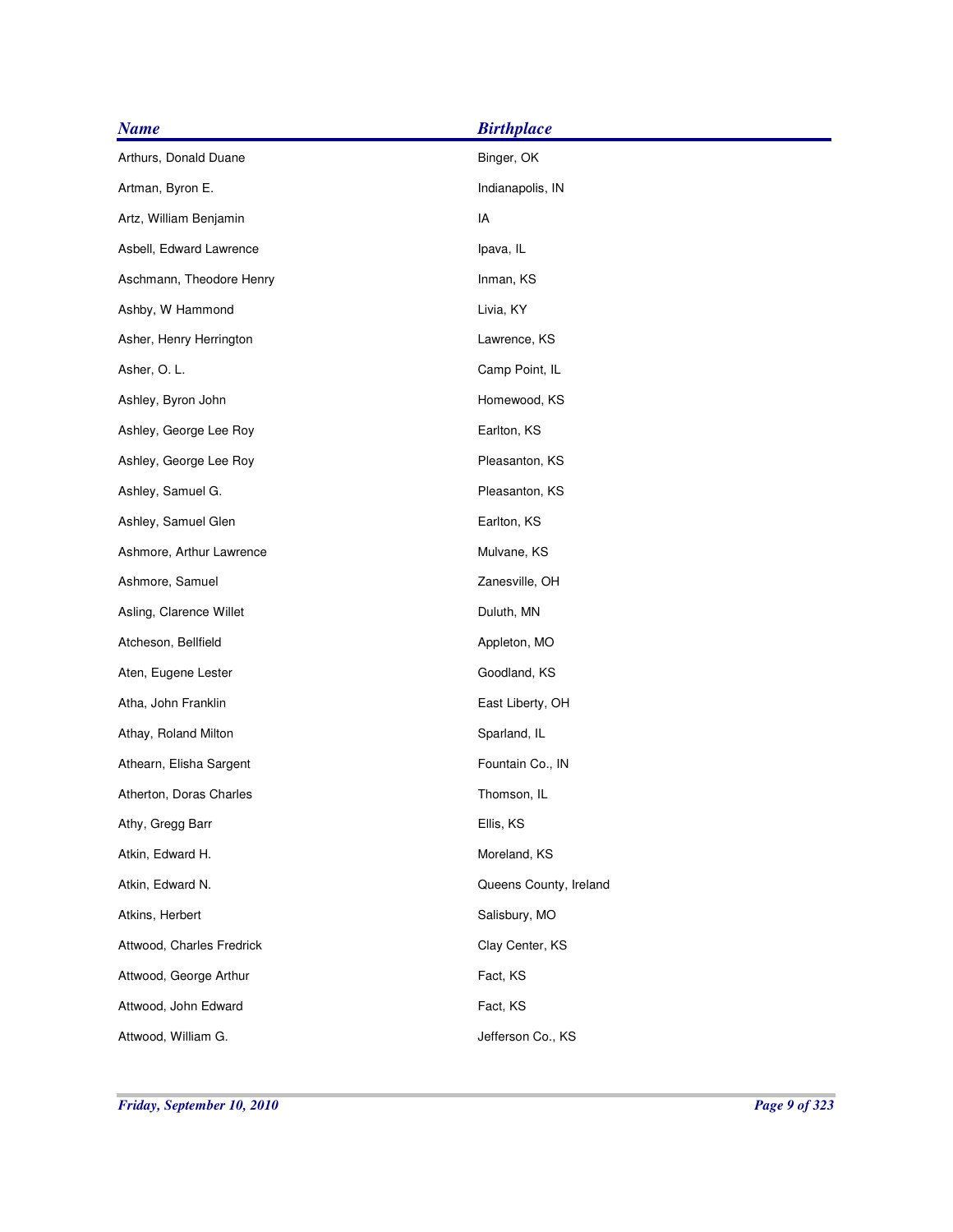| <b>Name</b>             | <b>Birthplace</b>  |
|-------------------------|--------------------|
| Atwell, Frank S.        | Centreville, NY    |
| Auchard, Virgil Marion  | Wallace, KS        |
| Auerbach, Leo Berthold  | New York, NY       |
| Aulick, Roscoe Ratliffe | Reinhardt, TX      |
| Austin, Forrest Jay     | Ewing, NE          |
| Austin, Orrin           | St. Joseph, MO     |
| Auvil, Raymond George   | Fairmont, WV       |
| Averill, Monroe         | McDonough Co., IL  |
| Avery, Hiram Henry      | Omaha, NE          |
| Avery, Melvia Fairetta  | Milford, KS        |
| Axford, Sherman LaBaron | Pontiac, MI        |
| Axtell, John Thomas     | Roseville, IL      |
| Axtell, Lucena          | Elsie, MI          |
| Axtell, Myron Walker    | Bushnell, IL       |
| Ayers, Clinton Lewis    | Atlanta, MO        |
| Ayers, Frank            | Scott Co., IL      |
| Ayres, Philip S.        | Cutler, IL         |
| Ayres, Samuel T.        | Newcomerstown, OH  |
| Babcock, Edwin Clark    | Oriskany Falls, NY |
| Bach, Amil Carl         | Sioux City, IA     |
| Bach, Leo Francis       | Mapleton, MN       |
| Bachle, Edward Philip   | Beatrice, NE       |
| Bachmann, Paul Leroy    | Raytown, MO        |
| Bacon, Charles H.       | Clinton Co., IN    |
| Bacon, Harold Lyle      | Minot, ND          |
| Bacon, Henry M.         | Franklin, MA       |
| Bacon, Martha Mitchell  | IN                 |
| Bacon, Samuel J.        | <b>NY</b>          |
| Bacook, G. W.           | KY                 |
| Badger, Edward Bruce    | Carbondale, KS     |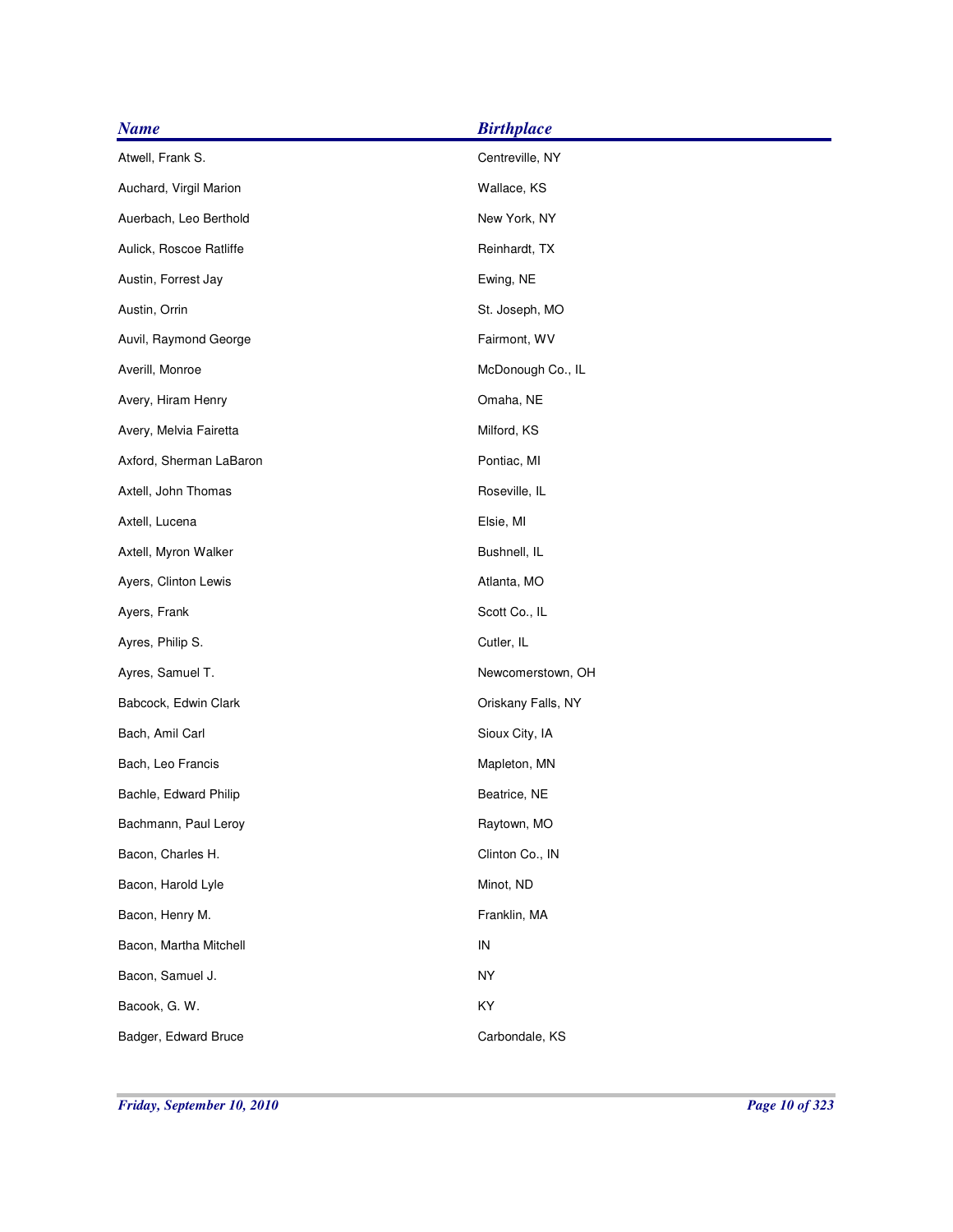| <b>Name</b>                | <b>Birthplace</b> |
|----------------------------|-------------------|
| Baecker, Marvin Philip     | Sterling, NE      |
| Baehr, Daniel C.           | O'Fallon, IL      |
| Bagby, Harold James        | New Haven, MO     |
| Baggerly, Walter Everett   | Petersburg, IN    |
| Bagley, Louise M.          | Albany, NY        |
| Bailer, Lloyd Emerson      | Fort Scott, KS    |
| Bailer, Lloyd Emerson      | Fort Scott, KS    |
| Bailey, Benjamin F.        |                   |
| Bailey, Claude Elliott     | Kirksville, MO    |
| Bailey, Edward Anderson    | Winchester, TX    |
| Bailey, Marcellus W.       | Ferris, IL        |
| Bailey, Nannie A.          | Williamstown, MO  |
| Bailey, Sanford            | Morgan Co., KY    |
| Bailey, William August     | Sullwan, IN       |
| Bailey, William Hotchkiss  | Bethlehem, PA     |
| Bain, Harold Walter        | Kansas City, MO   |
| Bain, William Lamar        | Shreveport, LA    |
| Bair, Albert Eugene        | Newton, KS        |
| Bair, Howard Vernon        | Robinson, IL      |
| Baird, Albert Clark        | Owensboro, KY     |
| Baird, Cecil Bryden        | Owensboro, KY     |
| Baird, Glenn Arbor         | Ray Co., MO       |
| Baird, Glenn Harris        | Agenda, KS        |
| Baird, Howard G.           | Hollidaysburg, PA |
| Baird, Jay                 | Krosanqua, IA     |
| Baird, Olin Wilbur         | Sardinia, NY      |
| Baird, Oscar Carl          | Leando, IA        |
| Baird, William Granville   | MO                |
| Bakehouse, Clara           | Sigourney, IA     |
| Baker, Edward Sherman, Jr. | Kansas City, MO   |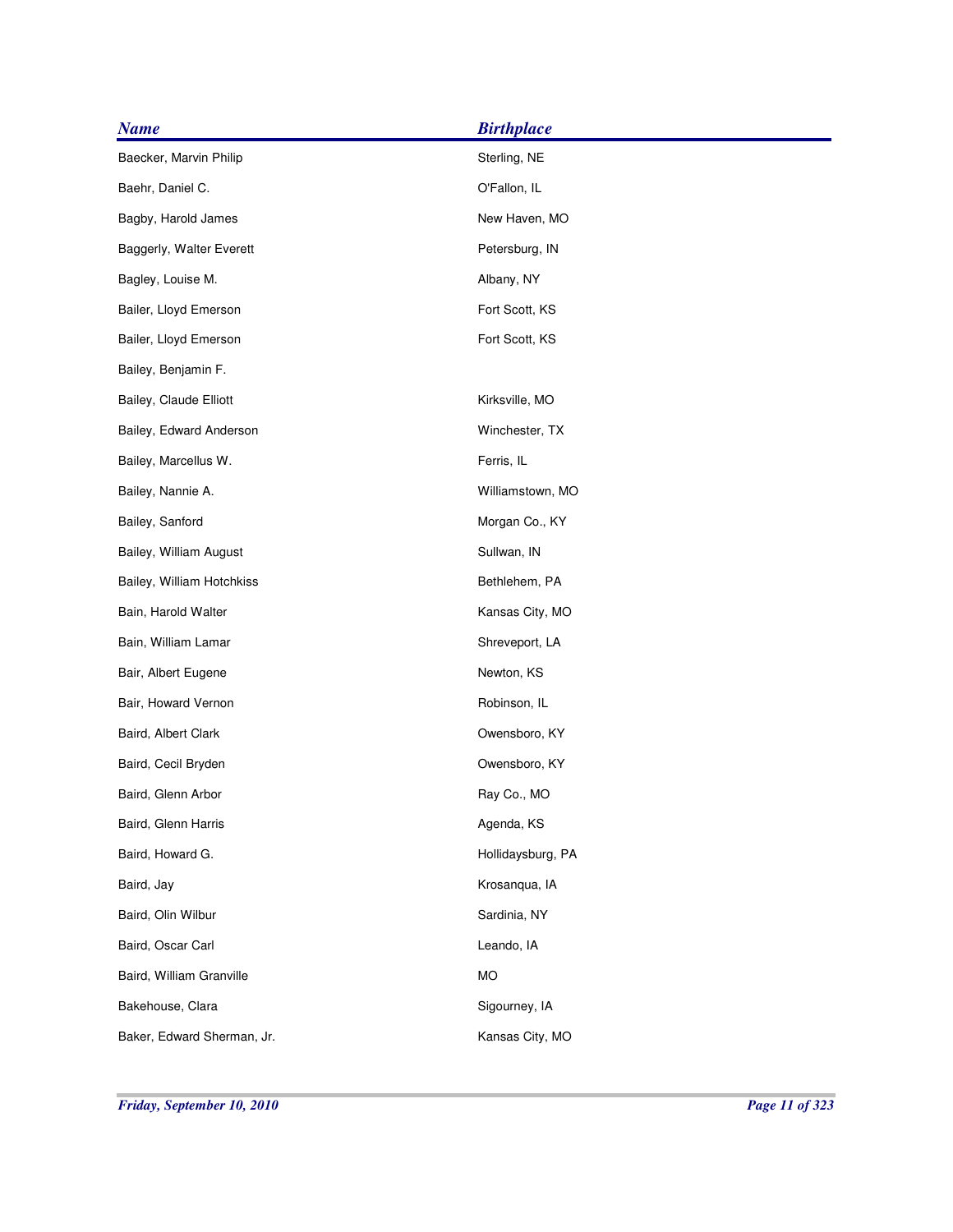| <b>Name</b>              | <b>Birthplace</b>  |
|--------------------------|--------------------|
| Baker, Elbert            | Eldorado, IL       |
| Baker, Elven O.          | Boonville, IN      |
| Baker, Estella Frances   | Chicago, IL        |
| Baker, Frederick Clark   | Erie, PA           |
| Baker, Henry Kummel      | Milwaukee, WI      |
| Baker, Joseph Harrison   | Montreal, MO       |
| Baker, Larry Howard      | Penn Yan, NY       |
| Baker, Lowell Beal       | Chanute, KS        |
| Baker, Richard Clarke    | West Granville, WI |
| Baker, Rinaldo Everett   | Sigel, IL          |
| Baker, Robert B.         | Warrick Co., IN    |
| Baker, Samuel M.         | Chambersburg, PA   |
| Baker, Wilbur Arthur     | Woodston, KS       |
| Baker, Wyrth Post        | Washington, DC     |
| Balding, Laurence Grant  | Albion, IL         |
| Baldridge, Richard Edwin | Caldwell, KS       |
| Baldwin, Amos Henry      | Colony, MO         |
| Baldwin, Jesse Hayes     | Ada, KS            |
| Baldwin, Lyman E.        | Central City, CO   |
| Bale, George Winfred     | Blairstown, NJ     |
| Bales, Eugene Leroy      | Lawrence, KS       |
| Baliman, Vorha May       |                    |
| Ball, Frank Lupton       | Centerview, MO     |
| Ball, Henry P.           | Jackson Co., MO    |
| Ball, J. P.              | PA                 |
| Ball, James              | Keokuk Co., IA     |
| Ball, Orrie H.           | Centerview, MO     |
| Ball, Ralph Garnett      | Atchison, KS       |
| Ball, Samuel E.          | Bourbon Co., KS    |
| Ball, Wilbur Guy         | Dennis, KS         |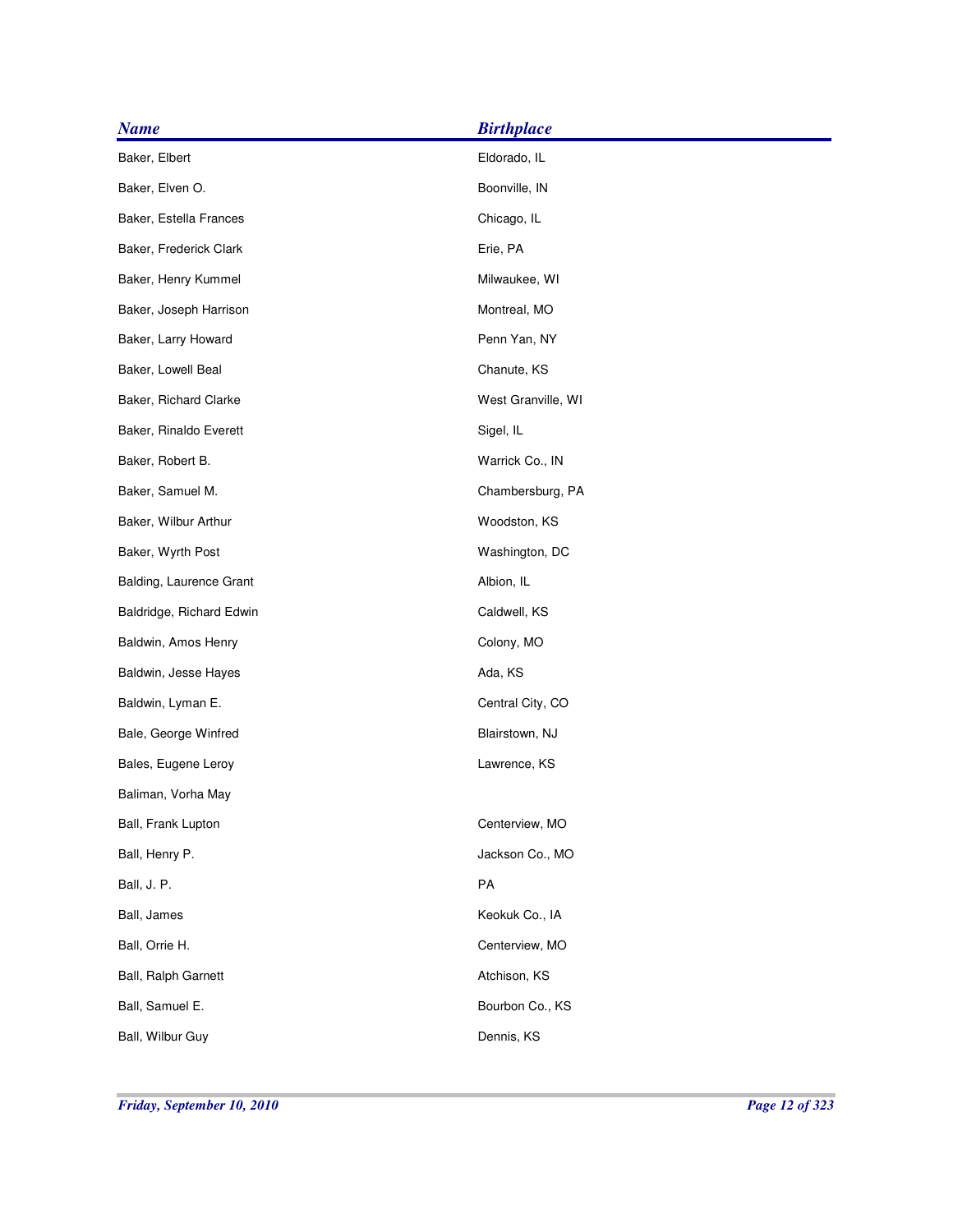| <b>Name</b>                  | <b>Birthplace</b>     |
|------------------------------|-----------------------|
| Ballard, Edward Hunter Sr    | Lexington, KY         |
| Ballard, John Andrews        | Fryeburg, ME          |
| Ballard, Mark Dean           | Leoti, KS             |
| Ballard, Marshall Paul       | Webber, KS            |
| Ballard, Samuel Edward       | Salt Sulphur Spgs, WV |
| <b>Ballard, Volney Bryce</b> | Attica, KS            |
| Ballenger, Murray White      | Lubbock, TX           |
| Ballon, Joseph Hulleck       | Burnside, KY          |
| Bamford, Elmer E.            | Muscatine Co., IA     |
| Bamford, Samuel Elwood       | Muscatine Co., IA     |
| Bandell, Oscar Adolph        | St. Joseph, MO        |
| Bandy, Claudus Estyle        | Greenville, KY        |
| Banister, Edwin Blair        | Fort Leavenworth, KS  |
| Banks, Sylvester Mitchell    | Jackson, MS           |
| Bantleon, Verne Henry        | Wyandotte, KS         |
| Barakat, Muhanna Eisa        | Damascus, Syria       |
| Barbe, Parter W.             | North Bristol, OH     |
| Barbee, Charles Minton       | Fontainbleau, MO      |
| Barber, Andrew Hamilton      | Ackley, IA            |
| Barber, Charles Edw          | Middleton, WI         |
| Barbour, J. W.               | NY                    |
| Barclay, John Judson         | Wheeler, AL           |
| Barelli, Pat Anthony         | Kansas City, MO       |
| Barger, O.B.                 | Charleston, AR        |
| Barkalow, James A.           | Montgomery Co., OH    |
| Barker, Francis Monroe       | VA                    |
| Barker, Frederick Calaway    | Pomeroy, KS           |
| Barker, Henry Dennis         | Junction City, KS     |
| Barker, Jesse W.             | Burlington, KS        |
| Barker, John Ethen           | Jumping Branch, WV    |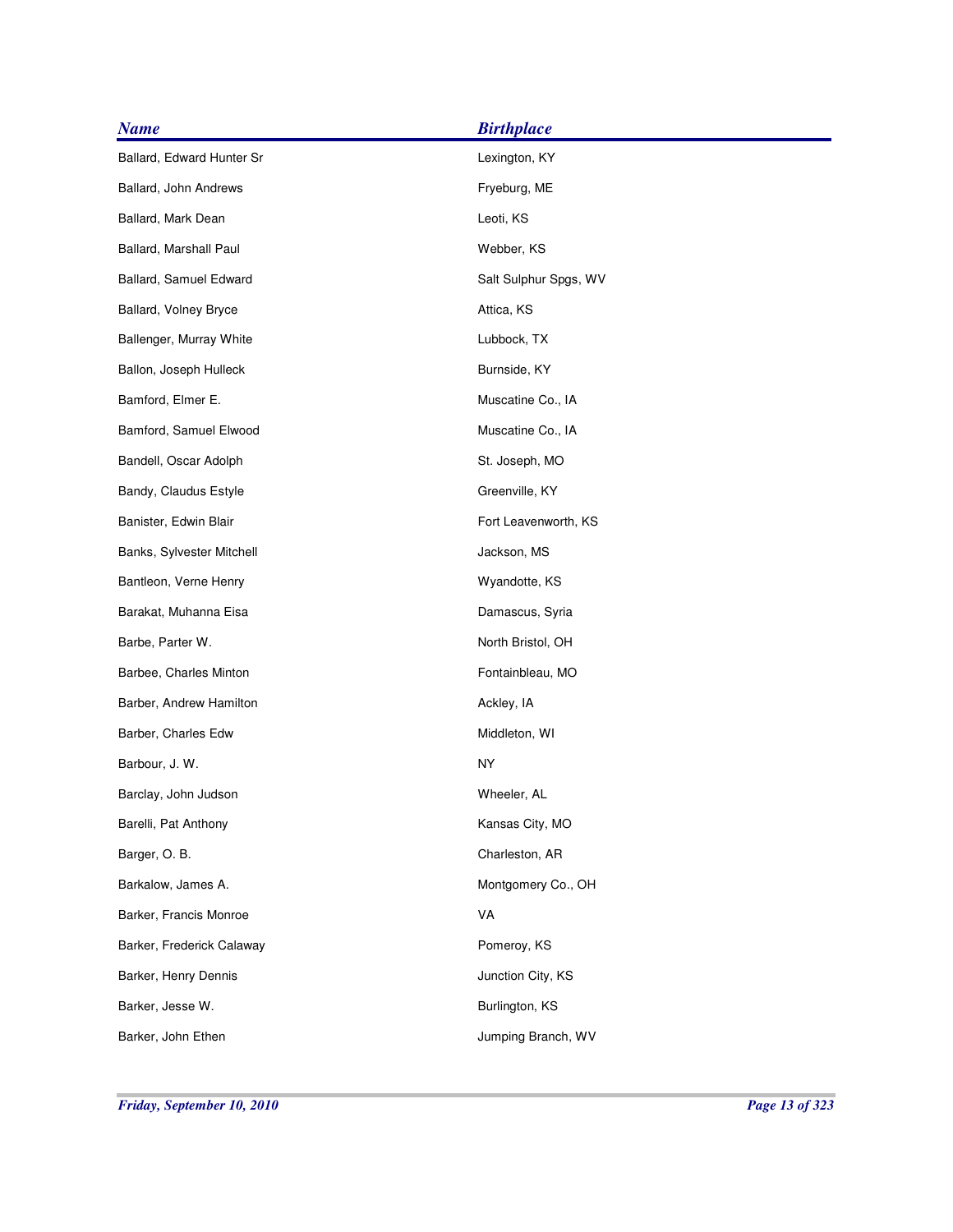| <b>Name</b>              | <b>Birthplace</b>       |
|--------------------------|-------------------------|
| Barker, John Francis     | Wyandotte, KS           |
| Barker, Joseph L.        | Jumping Branch, WV      |
| Barker, Orus O.          | True, WV                |
| Barker, Robert Eugene    |                         |
| Barker, William Ernest   | England                 |
| Barlow, Edward Ethelbert | Eaton, IL               |
| Barlow, Nathan           | Coldwater, MI           |
| Barnes, Conrad Marden    | Fillmore, MO            |
| Barnes, Harold Rueben    | Hiawatha, KS            |
| Barnes, Hugh M.          | Blue Mound, KS          |
| Barnes, Ida C.           | Rock Creek, KS          |
| Barnes, James Hanaway    | Cadiz, KY               |
| Barnes, James Richard    | Winfield, KS            |
| Barnes, Jessie M.        | Kalamazoo Co., MI       |
| Barnes, Miles William    | Cedar Hill, TN          |
| Barnes, Ralph Edward     | Farmer City, IL         |
| Barnett, Arnold Mark     | Johannesburg, S. Africa |
| Barnett, Benjamin M.     | OН                      |
| Barnett, George C.       | МO                      |
| Barnett, Gordon Peyboldt | Kansas City, MO         |
| Barnett, Thomas          | Washington, OH          |
| Barney, James Knox       | West Salem, IL          |
| Barney, Louie Frank      | Cherokee, KS            |
| Barnhart, Elbert Horace  | Darlington, IN          |
| Barnheadt, William Henry | Greenville, OH          |
| Barnhill, John Robert    | Columbus, IN            |
| Barr, John Franklin      | Graham, MO              |
| Barr, Lewis              | OH                      |
| Barr, Robert William     | Bowling Green, OH       |
| Barr, Ulysses Simpson    | Indianapolis, IN        |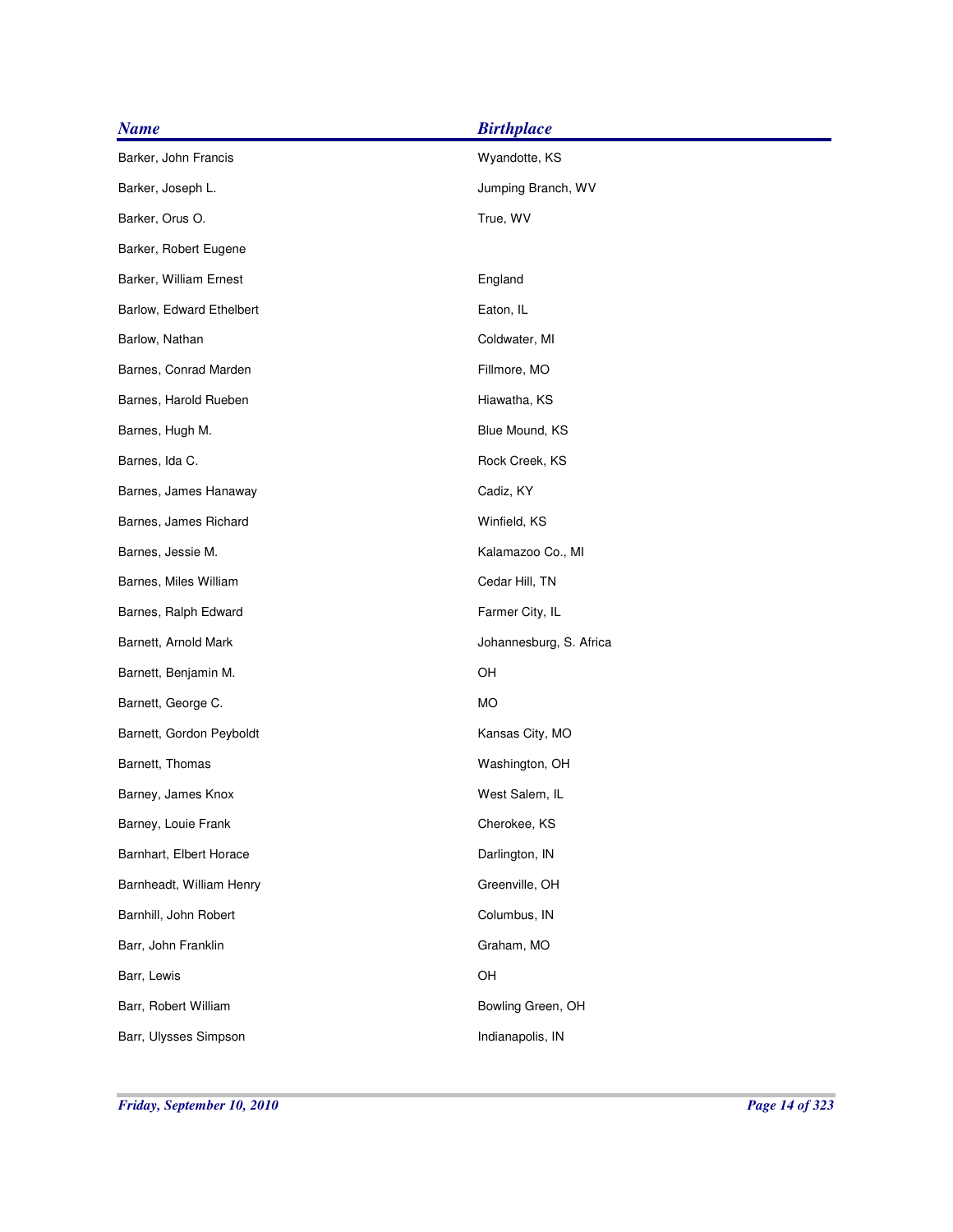| <b>Name</b>                    | <b>Birthplace</b>   |
|--------------------------------|---------------------|
| Barrett, Hannibal H            | Beagle, KS          |
| Barrett, Harle Virgil          | Shawnee, OK         |
| Barrett, James D.              | Ossian, IA          |
| Barrier, Henry Webster         | Mount Pleasant, NC  |
| Barritt, Robert James          | Hamilton, Bermuda   |
| Barron, Homer Martin           | Oconto, NE          |
| Barron, Thomas Edwin           | New York, NY        |
| Barrows, Florence E. Judd      | Winchester, OH      |
| Barrows, Fredrick William, Jr. | Ness City, KS       |
| Barrows, George S.             | Watertown, NY       |
| Barry, Harvey Lee              | Columbus, KS        |
| Barry, Jesse Richard           | Litchfield, IL      |
| Barry, John William            | Kansas City, MO     |
| Barry, William Burnett         | Kansas City, MO     |
| Bartel, Ferdinand Gerhard      | Hillsboro, KS       |
| Bartell, Charles Bloodsmith    | Louisville, KY      |
| Bartholomew, R. W.             | Batavia, IL         |
| Bartlett, Lewis LeRoy          | Brainard, IA        |
| Bartlett, S. J. Tilden         | WV                  |
| Bartlett, Walter Edward        | near Louisianna, MO |
| Bartlett, Wayne Chrispian      | St. Johns, KS       |
| Bartlett, William Clarence     | Centerville, IA     |
| Bartley, Charles Paris         | Bloomfield, IN      |
| Barton, Michael                | Warsaw, Poland      |
| Bartram, Robert Thomas         | Kendall Co., IL     |
| Bartz, Nicholas B.             | Lemont, IL          |
| Bascom, Kellogg Finley         | Fargo, ND           |
| Bash, Carolyn S.               | WI                  |
| Basham, Charles Edward         | Wichita, KS         |
| Basham, David Walker           | Clifton Mills, KY   |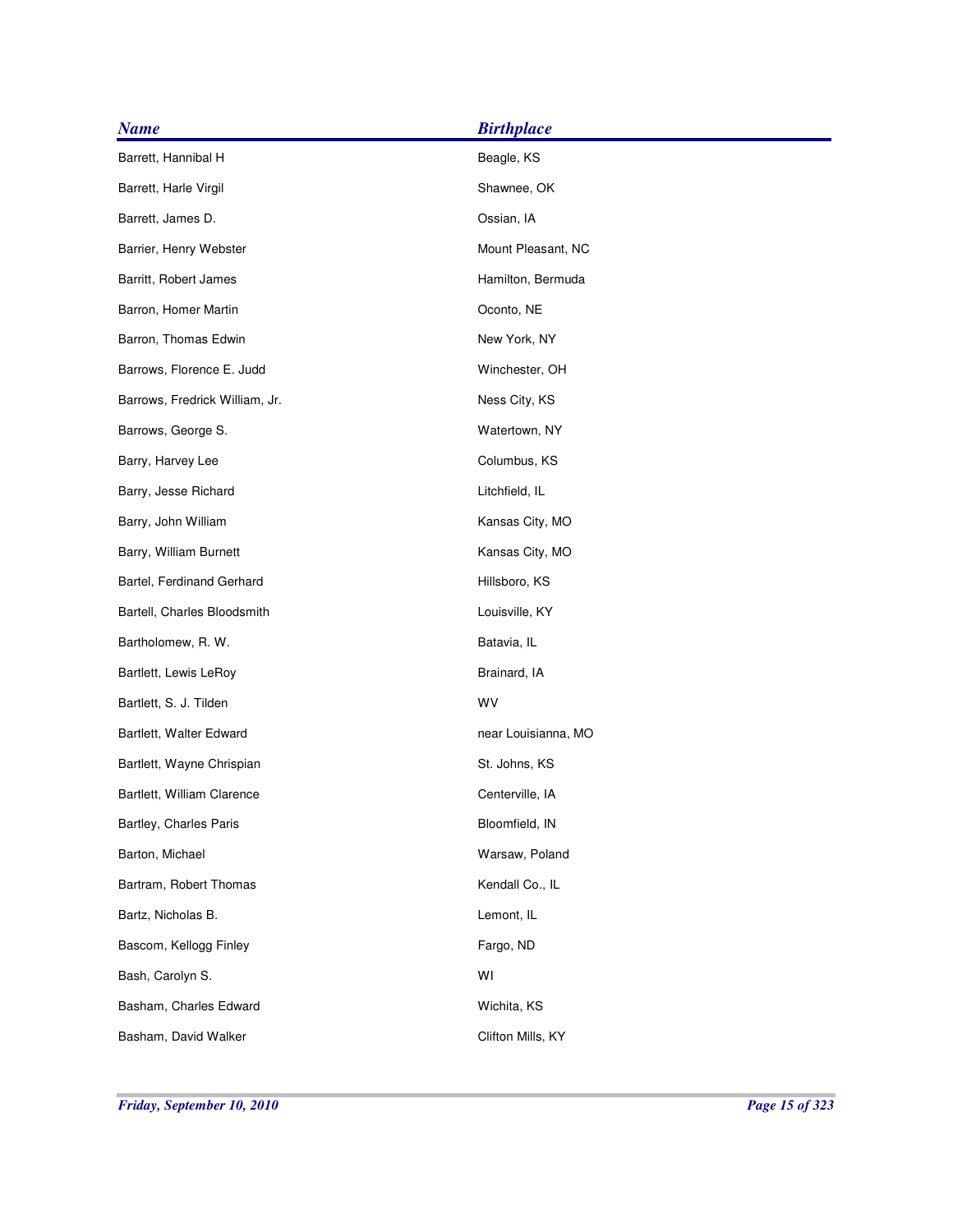| <b>Name</b>                  | <b>Birthplace</b>       |
|------------------------------|-------------------------|
| Basham, David Walker, Jr.    | Wichita, KS             |
| Basham, Francis Claybourne   | Wichita, KS             |
| Basham, George Leo           | Wichita, KS             |
| Basham, James Joseph         | Wichita, KS             |
| Basham, John Henry           | Wichita, KS             |
| Baskett, Henry Wasson        | Murfreesboro, TN        |
| Baskett, John Milton Turner  | Columbia, MO            |
| Bass, Clarence Frederick     | Port-of-Spain, Trinidad |
| Bass, John Silas             | Giles Co., TN           |
| Bass, Lewis Napier           | Murfreesboro, TN        |
| Bass, Selby Andrew           | Braintree, VT           |
| Bassett, William Gilbert     | Charleston, IA          |
| Batchelber, Stephen I        | Keesville, NY           |
| Bates, Carl V.               | Colburn, IN             |
| Bates, Gerald Chapman        | Adrian, MO              |
| Bath, Thomas Wilbur          | Tyr Phil, Wales         |
| Bathrick, Pratt L.           | Orleans Co., NY         |
| Battendieri, Domenico Oswald | Rogiano Gravina, Italy  |
| Baty, Fred Daniel            | Almon, MO               |
| Baude, Eugene Louis Andre    | Coincy (Aisne), France  |
| Baudry, George               | Fond du Lac, WI         |
| Bauer, William H.            | Marietta, OH            |
| Baughman, George Lewellyn    | Gahanna, OH             |
| Baum, Arnold Harvey          | Wilsey, KS              |
| Bauman, Menford Leon         | Carthage, MO            |
| Baumhardt, Edward Earl       | Hutchinson, KS          |
| Baxter, John C.              | Valley City, IN         |
| Baxter, Joseph H.            | Manilla, Rush Co., IN   |
| Baxter, LeRoy Worth          | Columbus, KS            |
| Bayles, S. T.                | Page Co., IN            |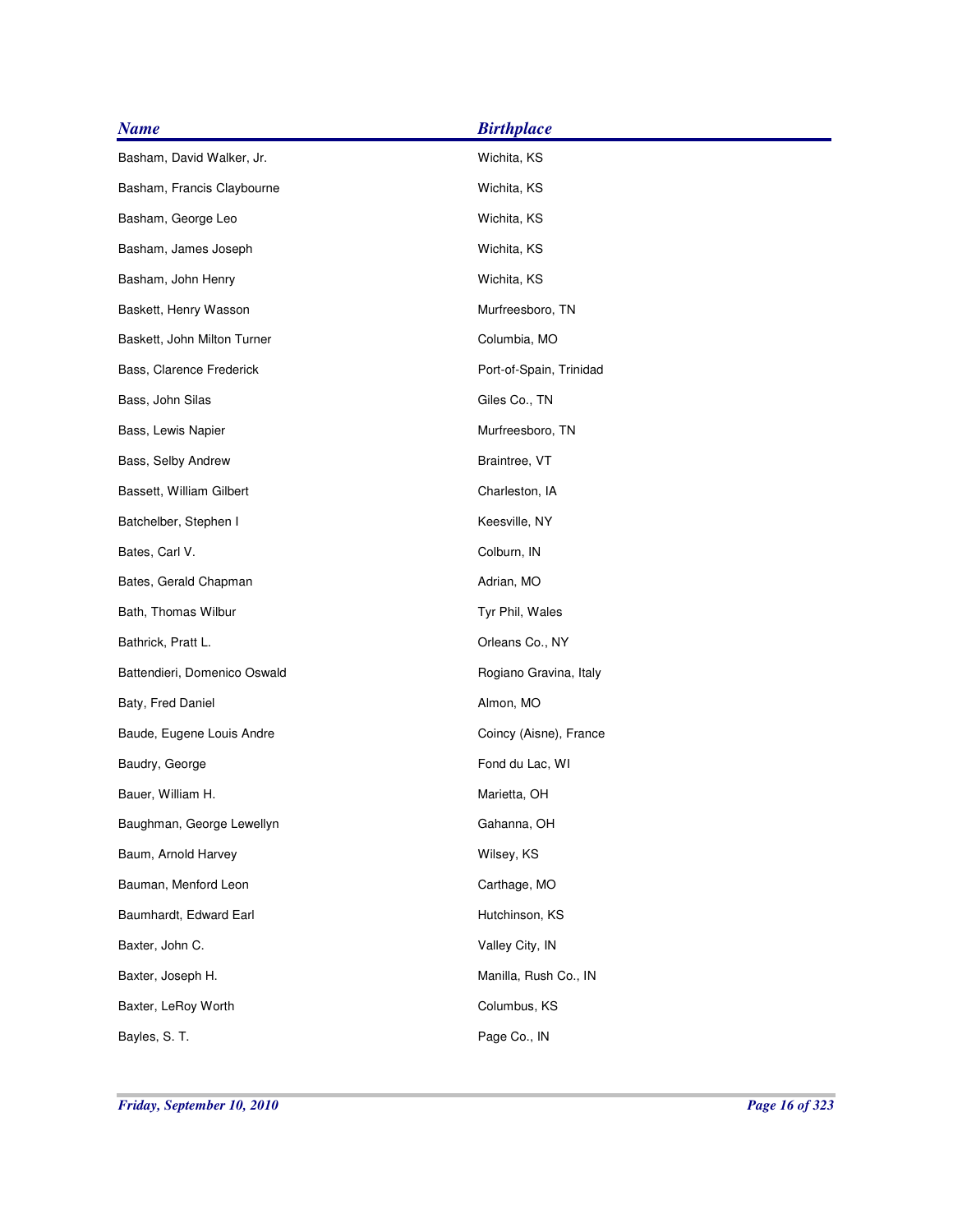| <b>Name</b>              | <b>Birthplace</b>   |
|--------------------------|---------------------|
| Bayles, Spencer          | Warrensburg, MO     |
| Bazan, John J.           |                     |
| Bazan, Joseph Thadeous   | Austria             |
| Beach, Albert Dudley     | Oswego Co., NY      |
| Beach, Glenn Orval       | Grand Island, NE    |
| Beach, Mark              | Douglas Co., KS     |
| Beach, Warren Buckland   | Wrights Corners, NY |
| Beahm, Anol Willard      | Bison, KS           |
| Beahm, Edgar H.          | Bison, KS           |
| Beal, B. Clyde           | Toledo, IA          |
| Beal, Homer Albert       | Athol, KS           |
| Beal, Lynn Elwood        | Fredonia, KS        |
| Beal, Raymond Jameson    | Fredonia, KS        |
| Beall, Arthur Galloway   | Union Co., IA       |
| Beals, Guy Carleton      | MI                  |
| Beam, Albert             | Page Co., IA        |
| Beaman, M. T.            | Owen Co., IN        |
| Bean, George W.          | Oxford, OH          |
| Beard, Calvin Arthur     | Fredonia, KS        |
| Beard, Eugene Langdon    | Casey Creek, KY     |
| Beasley, Charles W.      | Murphysboro, IL     |
| Beasley, Clinton         | Murphysboro, IL     |
| Beasley, John Newton     | Anna, IL            |
| Beatson, Lachlan MacLean | Wilmington, DE      |
| Beatty, Archibald Joseph | Warrensburg, MO     |
| Beatty, George Frederick | Buffalo, WV         |
| Beatty, George Lewis     | Kingfisher Co., OK  |
| Beaty, Evert Cleon       | Parsons, KS         |
| Beauchamp, Preston Earl  | Tyrone, OK          |
| Beaver, Benjamin         | Decatur, IN         |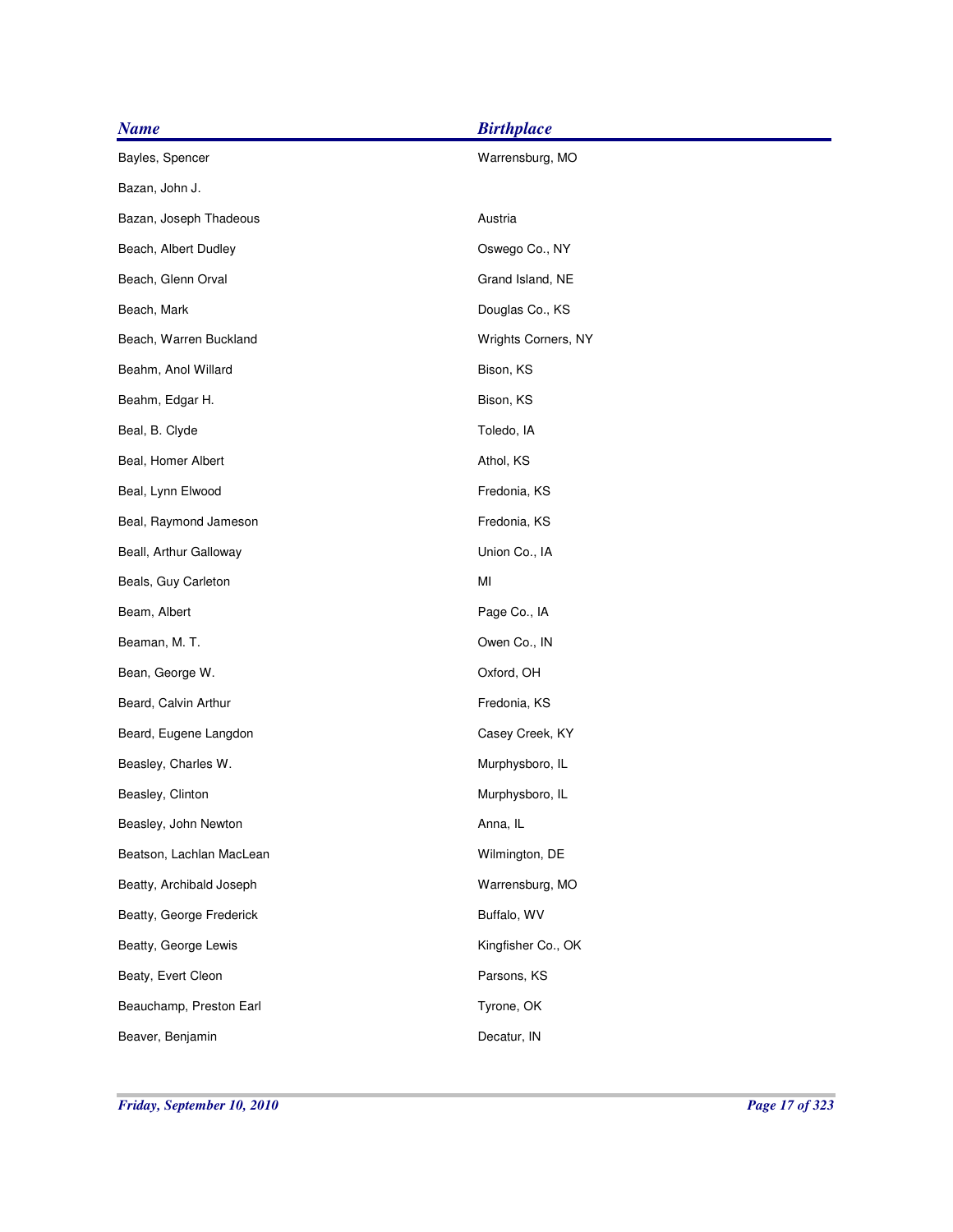| <b>Name</b>                      | <b>Birthplace</b>  |
|----------------------------------|--------------------|
| Beaver, Harvey M.                | Huntington, IN     |
| Beaver, James Leland             | Cassville, MO      |
| Beaver, William M.               | Greenville, PA     |
| Beavers, Virgil                  | Richfield, IL      |
| Bechtel, Joshua R.               | Atchison Co., KS   |
| Beck, Frank Spurgeon             | Canton, SD         |
| Beck, Kenneth Clair              | Pawhuska, OK       |
| Beck, Marc Ray                   | Omaha, NE          |
| Becker, Joseph N.                | Manitou, CO        |
| Becker, Luther Harrison          | Meriden, KS        |
| Becker, Richard Robert           | Denmark            |
| Beckett, Oliver Franklin         | Logan Co., IL      |
| Beckman, Earnest Jones           | Princeton, KY      |
| Beckman, Elbert Dudley           |                    |
| Beckman, Peter William           | Muscatine, IA      |
| Bedford-Stubbs, Jessie Elizabeth | Kelly, MI          |
| Beebe, Edmer                     | Bayfield, WI       |
| Beecher, Sheldon Bradford        | Rosendale, MO      |
| Beeching, Charles Lee            | Ellis Co., KS      |
| Beeler, Canada Asbery            | Speedwell, TN      |
| Beelman, Floyd Cornelius         | Willard, OH        |
| Beer, George E.                  | Appanoose Co., IA  |
| Beets, John C.                   | Adair Co., MO      |
| Beets, Merritt J.                | Kirksville, MO     |
| Beets, Rutherford Hayes          | Kirksville, MO     |
| Beets, William Ervin             | Kirksville, MO     |
| Beiderwell, Earl Reade           | Upland, IN         |
| Beiderwell, Paul Leo             | Gage, OK           |
| Beire, William Royal             | East St. Louis, IL |
| Beitzel, Charles N.              | Dillsburg, PA      |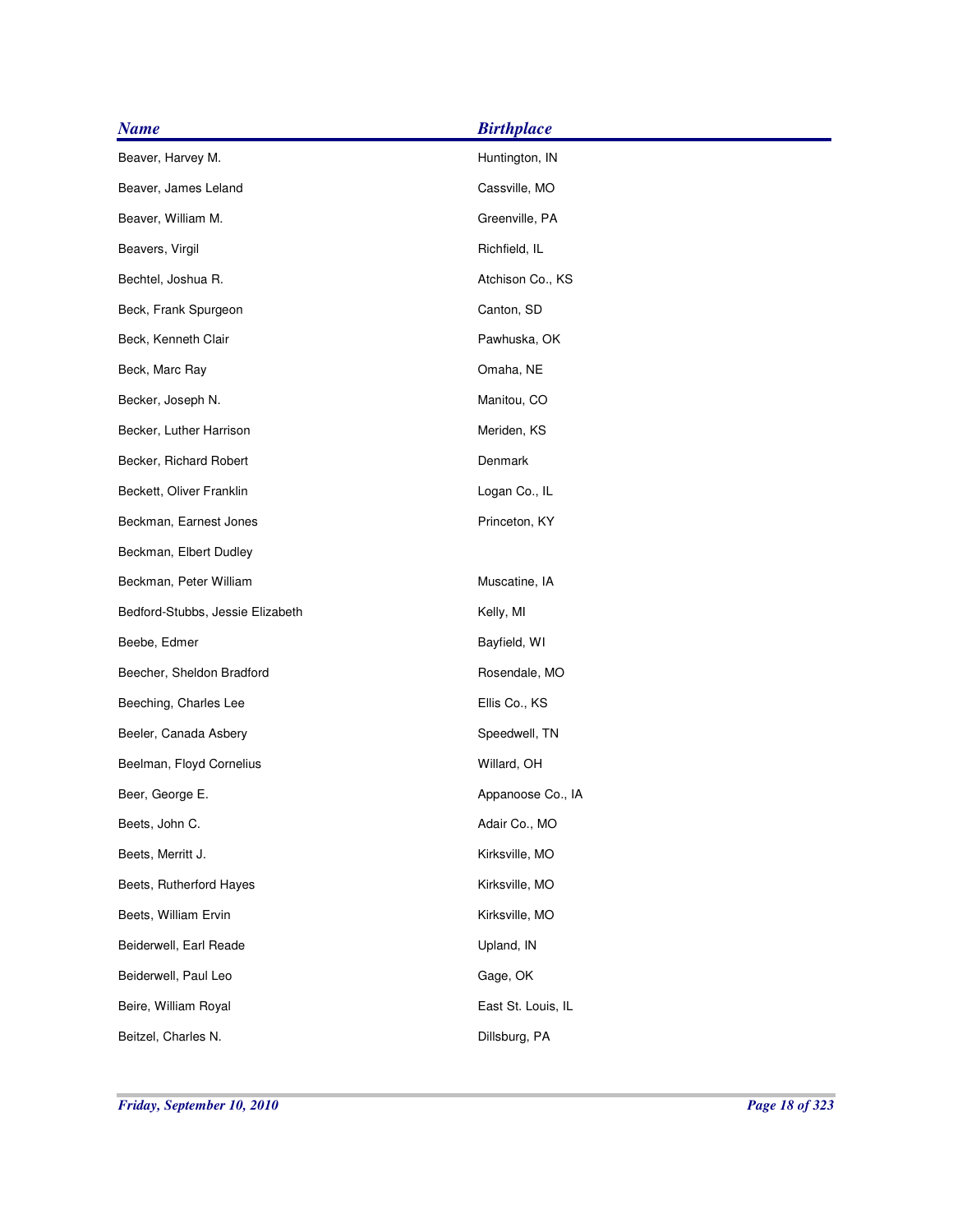| <b>Name</b>               | <b>Birthplace</b>     |
|---------------------------|-----------------------|
| Belaval, Gustavo Sastrano | Santurce, Puerto Rico |
| Belby, Francis M.         | IN                    |
| Belisle, Rex Charles      | Miltonvale, KS        |
| Belknap, Paul Edward      |                       |
| Bell, Bertha Evalyn       | Cleveland, OK         |
| Bell, Cleo D.             | Pittsburg, KS         |
| Bell, Darrell Leland      | Newtonia, MO          |
| Bell, David               | England               |
| Bell, Fred Hercules       | Flora, IL             |
| Bell, George P.           | Ayr, Ontario, Canada  |
| Bell, James R.            | Darlington, England   |
| Bell, Jess Vardeman       | Holden, MO            |
| Bell, Joseph Price        | Welch, OK             |
| Bell, Julius William      | Sistersville, WV      |
| Bell, Mary C.             | Pensaukee, WI         |
| Bell, Perry Marshall      | Lexington, KY         |
| Bell, Robert W.           | Aberarder, Ontario    |
| Beller, Willis Leon       | Russell, KS           |
| Bellows, George E.        | Galesburg, IL         |
| Belot, Amy J. C.          | Fairfield, IA         |
| Belot, Monti L.           | Mankato, KS           |
| Belot, Monti Louis        | Clyde, KS             |
| Belove, Benjamin          | Russia                |
| Bena, James Harry         | Omaha, NE             |
| Benage, Clarence Harrison | Iberia, MO            |
| Bence, Arthur Edgar       | Logan, IA             |
| Bendure, Charles S.       | Marshall Co., IN      |
| Benepe, John L.           |                       |
| Benitz, George William    | Wathena, KS           |
| Benjamin, Anna Ruth       | Chicago, IL           |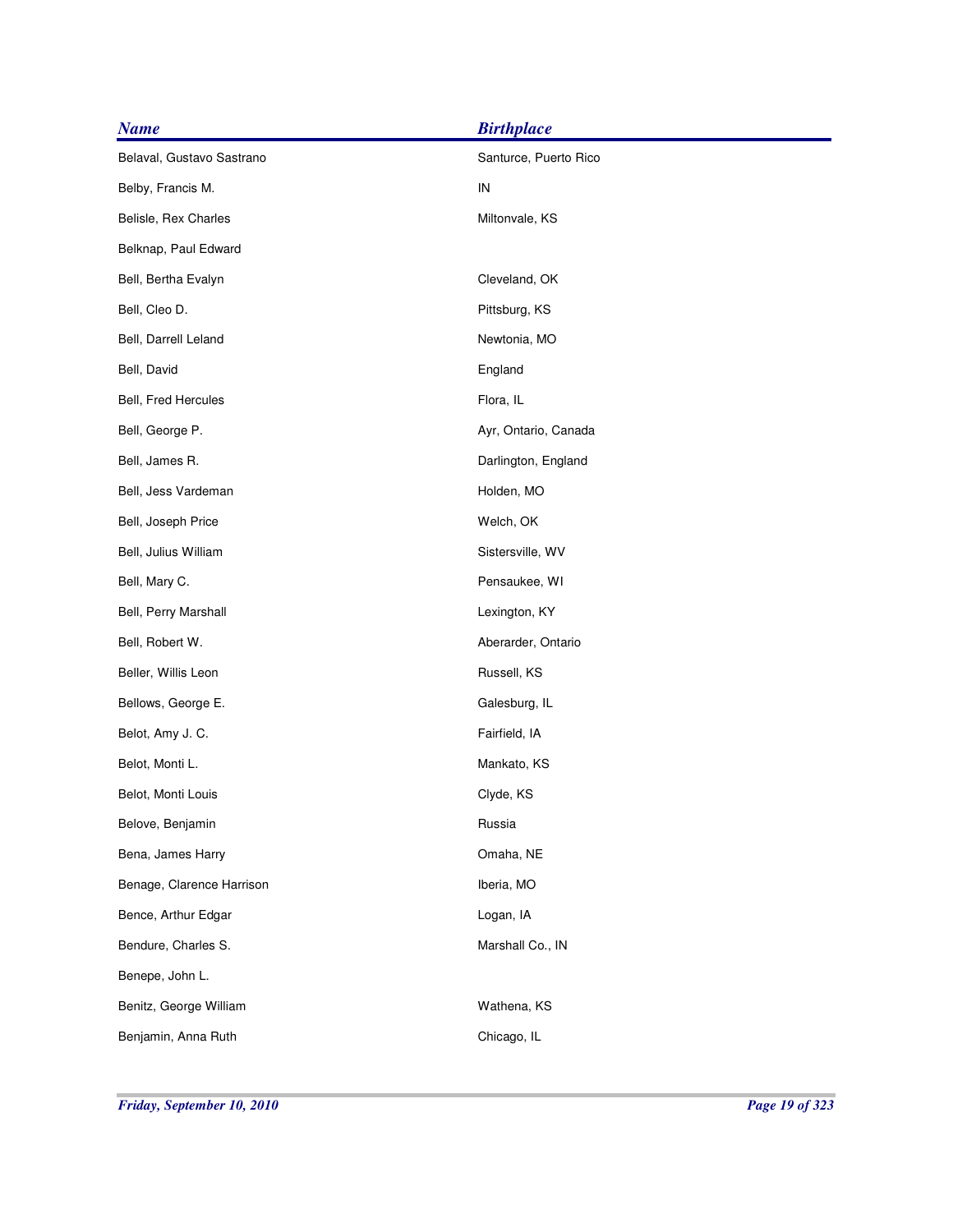| <b>Name</b>                 | <b>Birthplace</b>    |
|-----------------------------|----------------------|
| Bennet, Harry Hyde          | Halifax, Nova Scotia |
| Bennett, Ahnon L.           | Harpersfield, OH     |
| Bennett, Charles            | London, England      |
| Bennett, Charles Alvin      | Eskridge, KS         |
| Bennett, Charles Clifford   | Topeka, KS           |
| Bennett, George D.          | Lima, NY             |
| Bennett, Howard Malcom      | Philadelphia, PA     |
| Bennett, James Carson       | Winfield, IA         |
| Bennett, James Dale         | Eskridge, KS         |
| Bennett, Joseph Samuel      | Independence, MO     |
| Bennett, Mary M.            | Huntsburg, OH        |
| Bennett, Nathan George      | Harpersfield, OH     |
| Bennett, Richmond Eugene    | Paonia, CO           |
| Bennett, Robert Marvin      | Andersonville, KY    |
| Bennett, Robert S.          | WV                   |
| Bennett, Willard Franklin   | Webster, KS          |
| Bennett, William Otho       | Clifton, IN          |
| Bennie, Andrew              | Macomb, IL           |
| Bennie, Herbert Stewart     | Long Island, KS      |
| Benning, Henry Millard      | Logansport, IN       |
| Bennison, Harry Kreider     | Middletown, DE       |
| Benson, Thomas Clarleson    | Lynn, IN             |
| Benson, Walter Roy          | Mount Ayer, IA       |
| Benson, William Iverson     | Fountain City, IN    |
| Bentley, Herbert Mott       | Pulaski, NY          |
| Bentley, William Edmond     | Deauville, MI        |
| Benz, Lauri Jean            | Rochester, NY        |
| Bereman, Frederick Augustus | IL                   |
| Bereman, John Worling       | Henry Co., IL        |
| Berenson, Sheldon Ellis     | Minneapolis, MN      |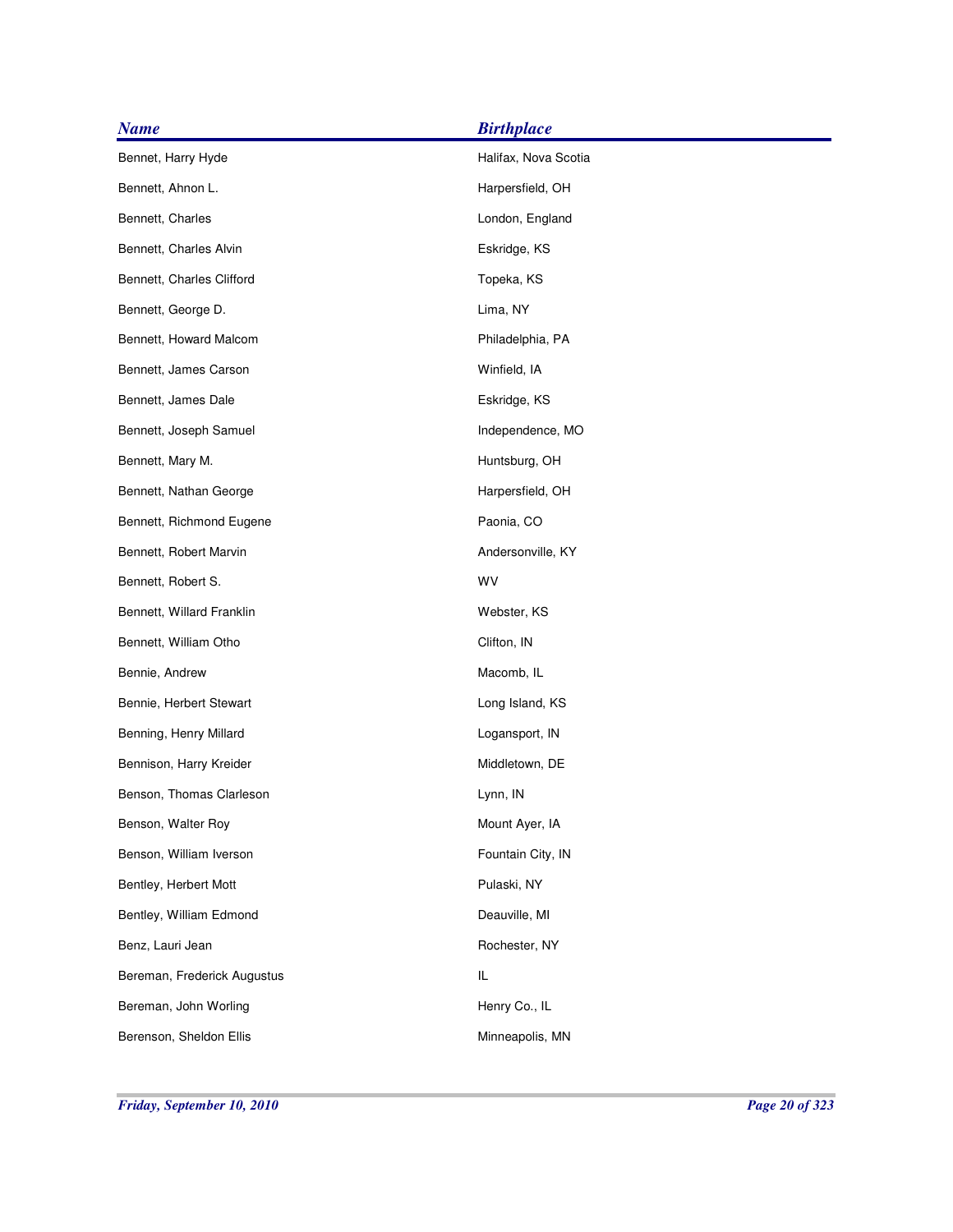| <b>Name</b>                 | <b>Birthplace</b> |
|-----------------------------|-------------------|
| Bergen/Berger, S. N.        | Decatur Co., IN   |
| Berger, Alexander Joseph    | Chilton, WI       |
| Berger, Dan Langston        | Kansas City, MO   |
| Berger, John Philip         | Detroit, MI       |
| Berger, William John        | Mount Union, IA   |
| Berger/Bergen, S. N.        | Decatur Co., IN   |
| Berggren, Andrew Leon       | Kellogg, IA       |
| Berk, Isadore Julius        | New York, NY      |
| Berk, William R.            | Kansas City, KS   |
| Berkey, Vernon Atkeson      | Fortuna, MO       |
| Berkowitz, William R.       |                   |
| Bernard, Chon Henry         | Cleveland, OH     |
| Berney, Francis Joseph      | Horton, KS        |
| Bernreiter, Michael         | Baileyville, KS   |
| Bernstorf, Philip Herman    | Chase, KS         |
| Bernstorf, Warren Frederick | Frederick, KS     |
| Berquist, Gustavus E.       | Vermlaid, Sweden  |
| Berry, Alexander K.         | Galesburg, IL     |
| Berry, Fred Raymond         | Petersburg, IL    |
| Berry, George F.            | Sweetwater, IL    |
| Berry, James Albert         | Berryton, Canada  |
| Berry, Maxwell Glen         | Virgil, KS        |
| Bertenshaw, Edwin J.        | Franklin Co., IN  |
| Bertholf, Charles Merrill   | Rushville, IN     |
| Bertone, James Arnold       | Frontenac, KS     |
| Best, A. J.                 | Dominion, Canada  |
| Bestgen, Fred Peter         | Tipton, MO        |
| Bethea, John Hardee         | New Orleans, LA   |
| Bethel, Sarah Adele         | Popes, MS         |
| Betthauser, Joseph Rudolph  | Oakdale, WI       |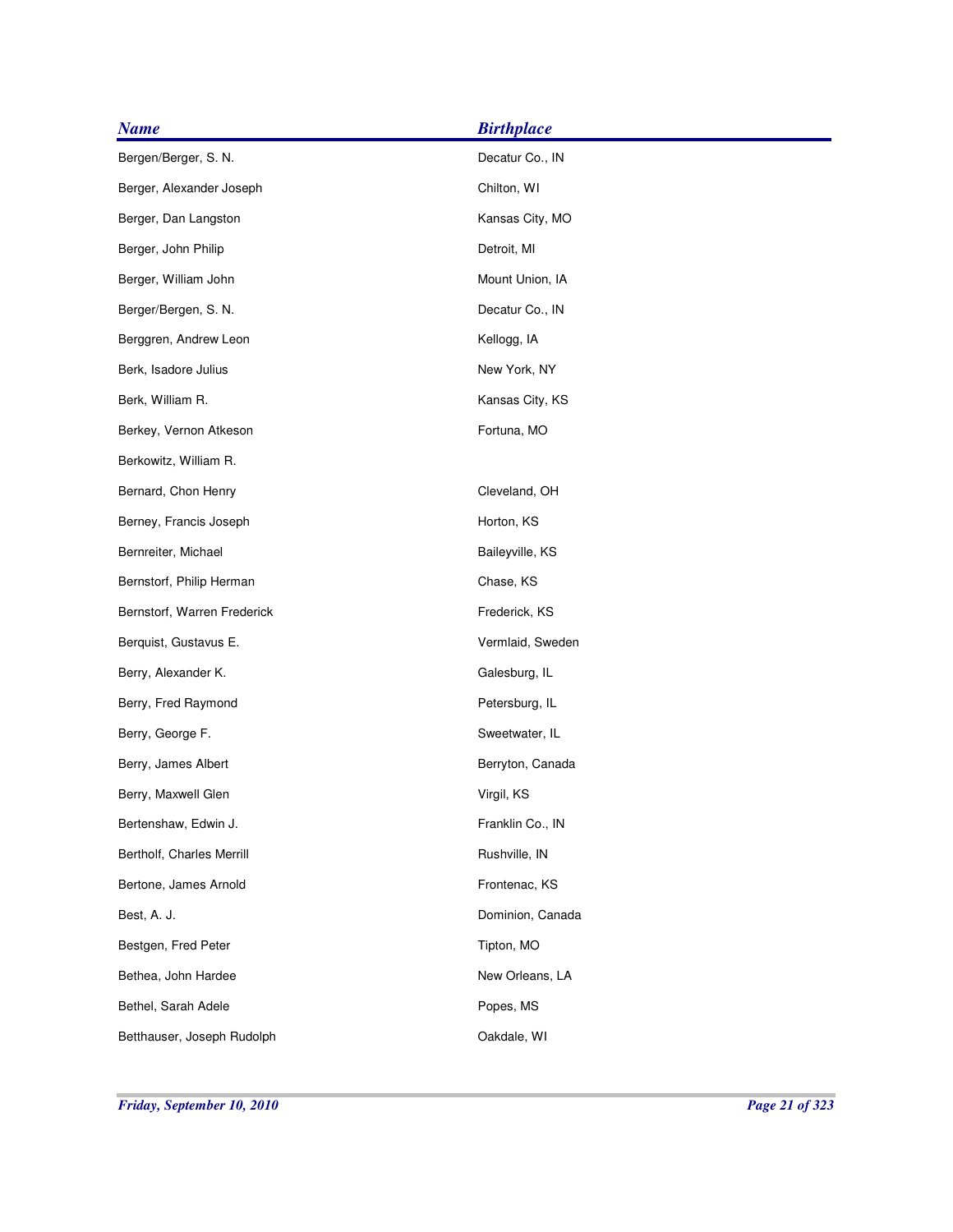| <b>Name</b>                      | <b>Birthplace</b> |
|----------------------------------|-------------------|
| Betz, John Sherrill              | Shippenville, PA  |
| Beuhrer, Cletus Earl             | Evansport, OH     |
| Beveridge, Anna May              | St. Clair, MN     |
| Beverley, George William Bertram | Herfordshire, Eng |
| Beyer, Louie John                | Danvers, IL       |
| Beyer, Martin Ralph              | Inman, KS         |
| Bias, Herbert Isaac, Jr.         | Shawnee, OK       |
| Bice, Francis Joseph             | Waldo, KS         |
| Bice, Gerald Roy                 | Troy Mills, IA    |
| Bickford, Kenneth Eugene         | Vilonia, AR       |
| Bickford, Louis C.               | Dresden Mills, ME |
| Biddle, George Allen             | New Maysville, IN |
| Biddle, Thomas Coke              | Putnam Co., IN    |
| Bieber, Carl August              | Osborne Co., KS   |
| Bierbower, Alice                 | Colfax, IL        |
| Bierbower, Margaret K.           | Arrowsmith, IL    |
| Bierlein, Kenneth John           | Newark, SD        |
| Bierly, James Roy                | Anderson Co., KS  |
| Biermann, Aloysius Henry         | Andale, KS        |
| Biermann, Ervin Merrill          | Odessa, Russia    |
| Biermann, William John           | Andale, KS        |
| Bigalow, James Franklin          | St. Joseph, MO    |
| Bigelow, Gardner Jabez           | Sandusky, OH      |
| Bigger, John Dinsmore            | Lyon Co., KS      |
| Bikales, Victor William          | New York, NY      |
| Billings, Alva Edgar             | Eureka, ?         |
| Billings, William Wyatt          | Butler, MO        |
| Billingslea, Martin Taylor       | Marion, AL        |
| Billingslea, Sias William        | Fairmont, WV      |
| Billingsley, James Strong        | Jefferson Co., IA |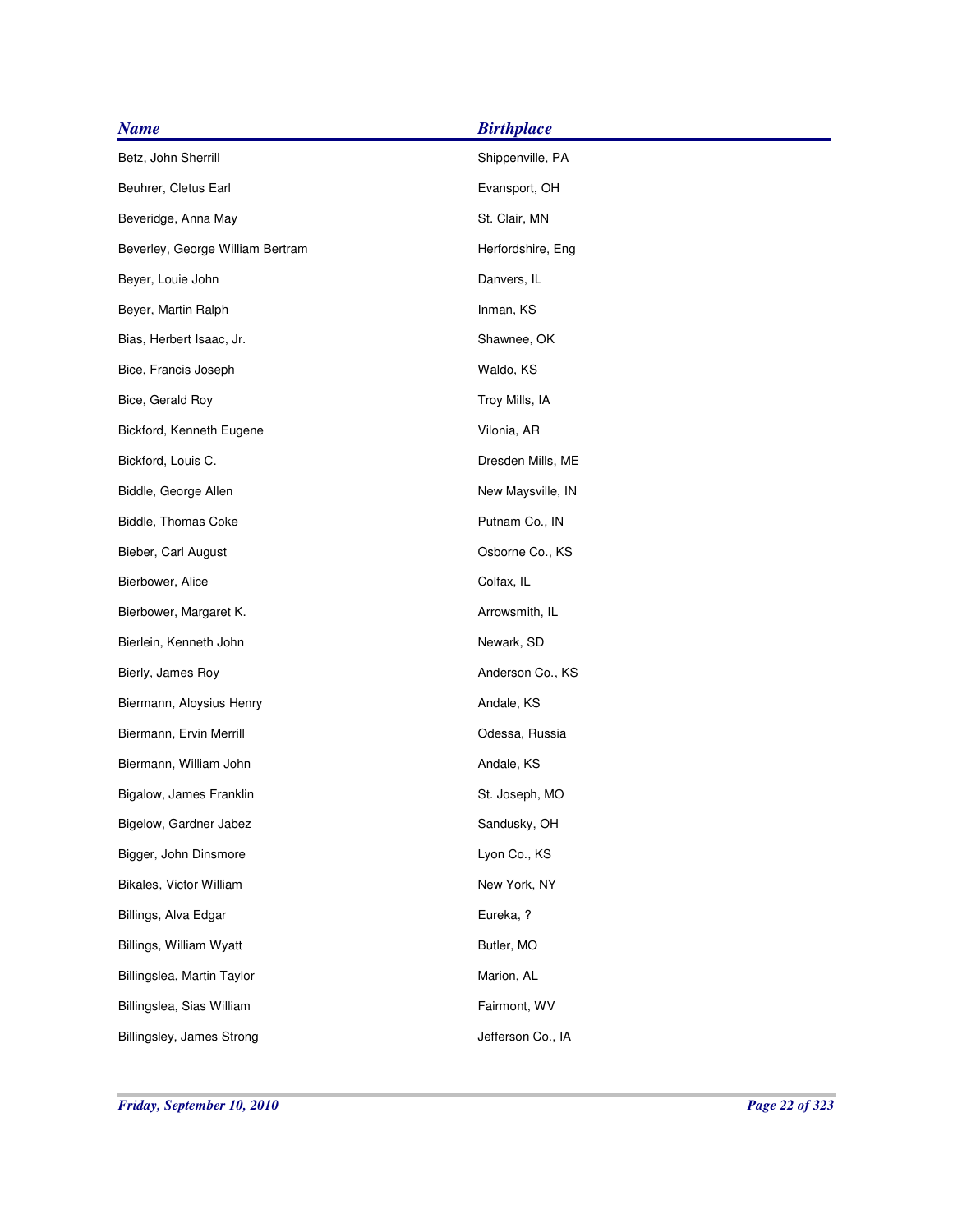| <b>Name</b>                 | <b>Birthplace</b>   |
|-----------------------------|---------------------|
| Billingsley, John A.        | Minneapolis, KS     |
| Billingsley, John A., Jr.   | New York, NY        |
| Billingsley, Thad Hoffman   | Wichita, KS         |
| Billington, Henry Thomas    | Kirksville, MO      |
| Bills, Marvin Lee           | Magnolia, MO        |
| Binder, Clifford Frederick  | Yankton, SD         |
| Bingesser, Carlos Frederick | Waconda Springs, KS |
| Binter, Paul Albert         | Maryville, MO       |
| Bird, Arthur Anson          | Bates Co., MO       |
| Birdsell, John Edmund       | Washington, DC      |
| Birenboim, Irvin Myron      | Kansas City, MO     |
| Birney, William L.          | Lafayette Co., MO   |
| Bisbee, Rowe Farnsworth     | El Paso, TX         |
| Bishoff, Christian U.       | Millersburg, PA     |
| Bishoff, Mark L.            | PA                  |
| Bishop, Leslie Carr         | Marvleton, Quebec   |
| Bishop, Richard Brown       | St. Louis, MO       |
| Bishop, Walter Douglas      | Harolson, GA        |
| Bitzer, Donald A.           | Fairbury, NE        |
| Bixby, Benjamin Parker      | McPherson, KS       |
| Blachly, Charles Dallas     | Manhattan, KS       |
| Black, Cyril Victor         | Turon, KS           |
| Black, Donald Ray           | Pittsburg, KS       |
| Black, Edwin Thomas         | Clayton, IL         |
| Black, Grover Cleveland     | Rushville, IL       |
| Black, Guy Harold           | Fredonia, KS        |
| Black, Harols Crittenden    | Martinsville, IL    |
| Black, John Joseph          | Bemidji, MN         |
| Black, John S.              | KY                  |
| Black, Robert S.            | Miami Co., IN       |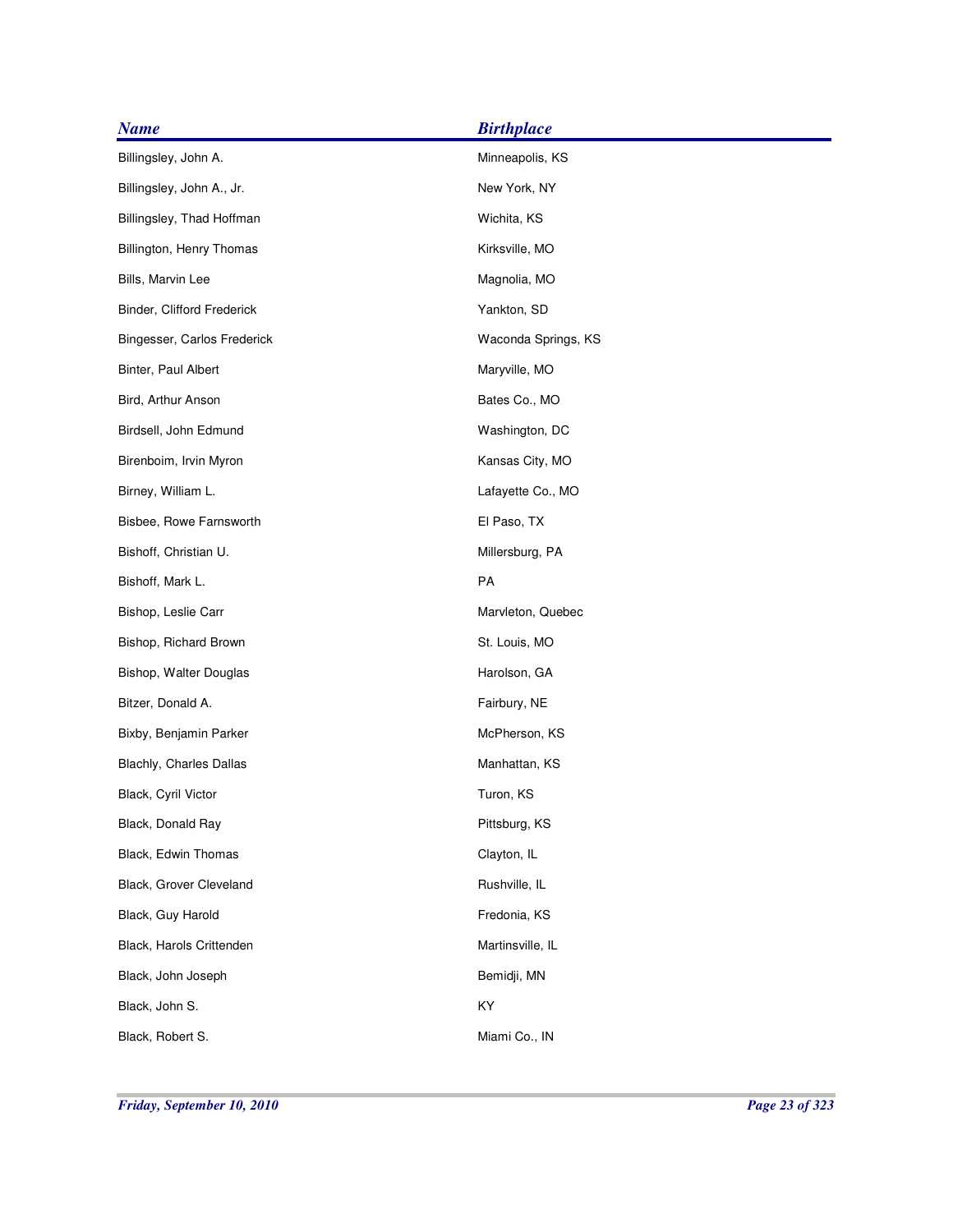| <b>Name</b>              | <b>Birthplace</b> |
|--------------------------|-------------------|
| Black, Thomas Clairborne | Lee's Summit, MO  |
| Blackburn, Guy Robert    | Stahlstown, PA    |
| Blackburn, Lewis Claude  | Hugoton, KS       |
| Blacker, Morris Roland   | Europe            |
| Blackley, Charles Dallas |                   |
| Blackmer, Loren Guy      | Albert Lea, MN    |
| Blackshere, Frank R.     | Mannington, WV    |
| Blades, Brian Brewer     | Scottsville, KS   |
| Blades, Joseph Brewer    | Minneapolis, KS   |
| Blades, Samuel Thomas    | Minneapolis, KS   |
| Blaine, F.O.             | St. Joseph, MO    |
| Blair, Alonzo O.         | IL                |
| Blair, Arch James        | Middletown, OH    |
| Blair, E. James          | Cambridge, OH     |
| Blair, Edward G.         | Atchison, KS      |
| Blair, George Albert     | Blairs Mills, PA  |
| Blair, Milton M.         | Madison Co., IA   |
| Blair, William Francis   | Herrick, SD       |
| Blair, William Moore     | Carlisle, KY      |
| Blake, Clyde D.          | Johnsonville, IL  |
| Blake, Clyde Dale, Jr.   | Hays, KS          |
| Blake, Frank R.          | Lawrence Co., OH  |
| Blake, Henry Seavey, Jr. | Des Moines, IA    |
| Blake, John H.           | OH                |
| Blakely, Samuel H.       | KY                |
| Blakeney, James Richard  | Kansas City       |
| Blakeslee, Miriam A.     |                   |
| Blakeslee, Thomas        | Broom Co., NY     |
| Blampin, Winifred Alice  | Quebec, Canada    |
| Blan, James W.           | LaCrosse, IL      |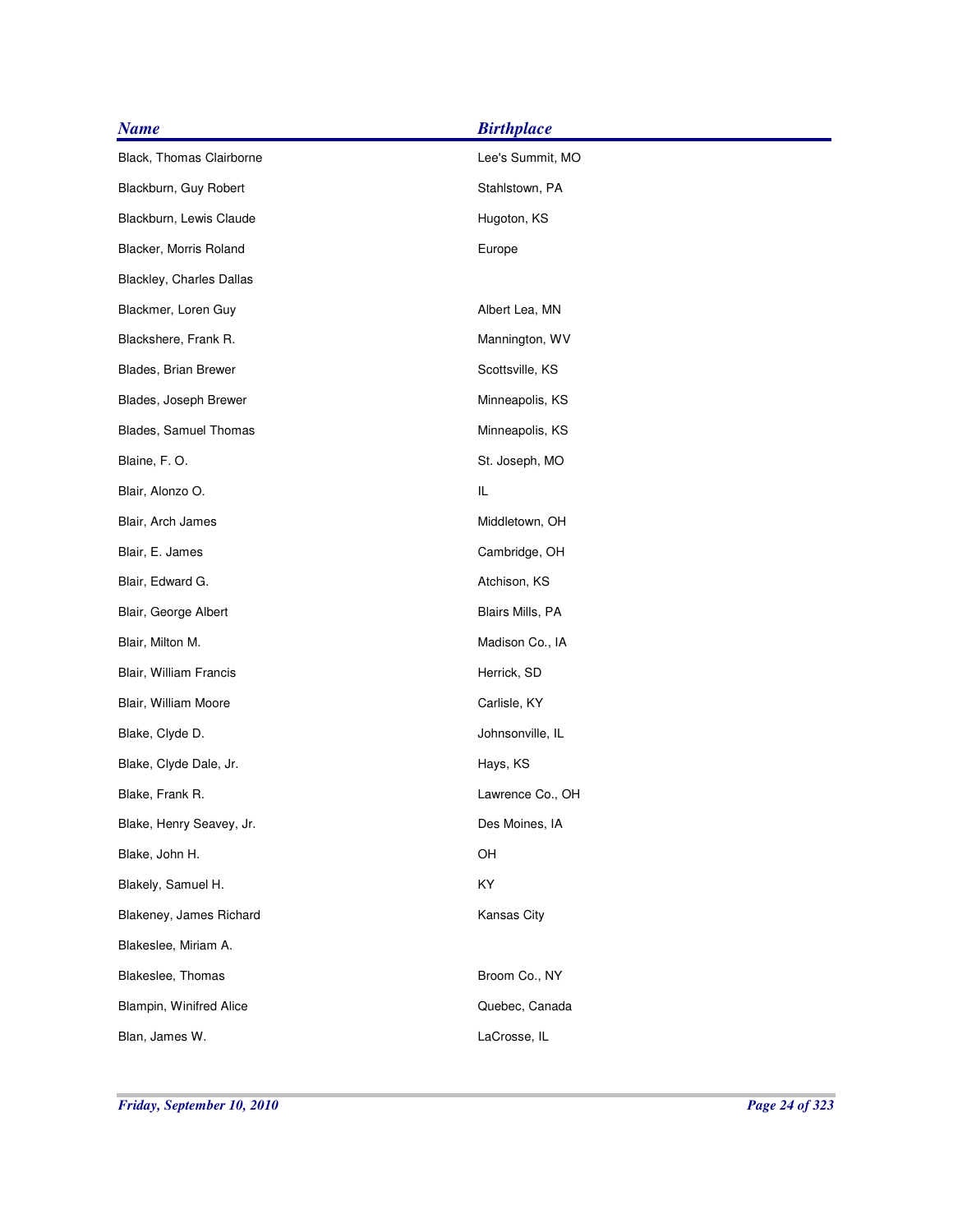| <b>Birthplace</b>      |
|------------------------|
| Princeton, IL          |
| Vilas, CO              |
| Allegheny, PA          |
| Belmont, KS            |
| WV                     |
| Great Bend, KS         |
| Fosterburg, IL         |
| Severy, KS             |
| Guilford, IN           |
| Plevna, KS             |
| Lawrenceburg, IN       |
| Georgia, VT            |
| Kansas City, MO        |
| Newton, KS             |
| Okeene, OK             |
| Rock Island, IL        |
| Neenah, WI             |
| Larned, KS             |
| Liverpool, Nova Scotia |
| Oskaloosa, KS          |
| IN                     |
| Cincinnati, OH         |
| Beloit, KS             |
| <b>Grand Rapids</b>    |
| Bronson, KS            |
| TX                     |
| Belle Plaine, KS       |
| Earling, IA            |
| Garnett, KS            |
| Douglas, AZ            |
|                        |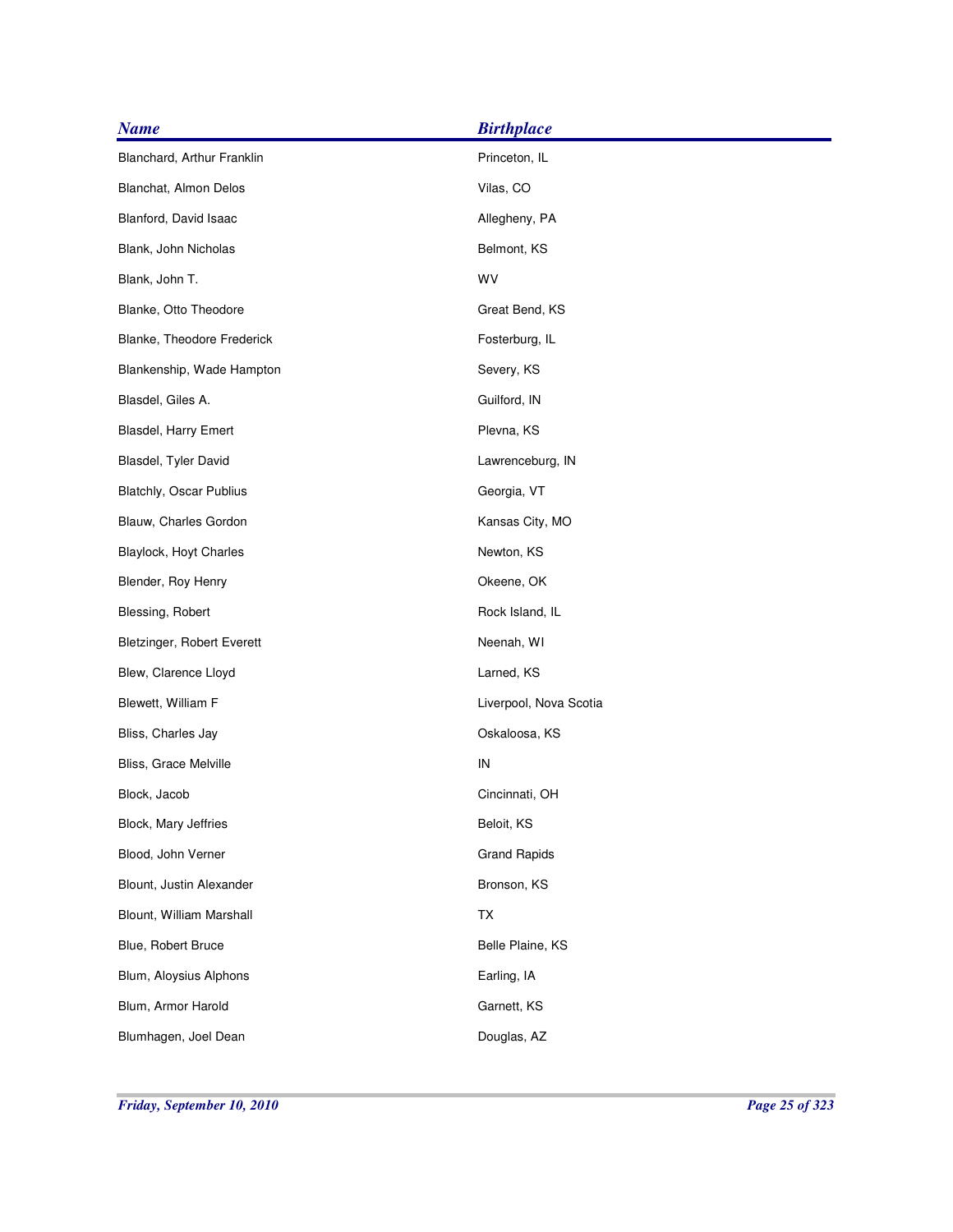| <b>Name</b>              | <b>Birthplace</b>   |
|--------------------------|---------------------|
| Blunk, James Parker      | Barry Co., MO       |
| Blunk, Sanford Milton    | Salem, IN           |
| Boam, Silas A.           | Derby, England      |
| Boardman, Edgar William  | Fort Dodge, IA      |
| Boaz, Volney T.          | Franklin, KY        |
| Bobe, Robert William     | Vincennes, IN       |
| Bobo, Cal W.             | Harmony, IN         |
| Bobo, William Henry      | Waterloo, PI Canada |
| Bobzin, Randall Reinhold | Medaryville, IN     |
| Bodenhamer, Elmer Allen  | Danville, IN        |
| Bodwell, Dean Merrill    | College Springs, IA |
| Boe, John Rolf           | Pittsburg, KS       |
| Boehmer, Miriam Jean     | Sugar Creek, MO     |
| Boese, Adolph            | Bradshaw, NE        |
| Bogan, Harvey Lewis      | Derby, KS           |
| Boggs, Frank C.          | Princeton, IL       |
| Boggs, Matthew           | Huntingdon Co., PA  |
| Bogie, Marcus A.         | Kirksville, KY      |
| Bogle, Herman Holmes     | Perry Co., OH       |
| Bogle, William H.        | Cambridge, OH       |
| Bohnen, Loren Otis       | Leonardville, KS    |
| Bohnsack, Ralph Woods    | Eudora, KS          |
| Boland, Francis William  | Walnut, IA          |
| Boland, John T.          | Dade Co., MO        |
| Boland, Sarah Jane       | St. Louis, MO       |
| Bolding, Edmund Randolph | Verona, MS          |
| Boley, James Oren        | Kahoka, MO          |
| Bolin, Neatha Vena       | Cleveland, KS       |
| Boling, Robert L.        | Leavenworth Co., KS |
| Bolinger, Robert E.      | Independence, KS    |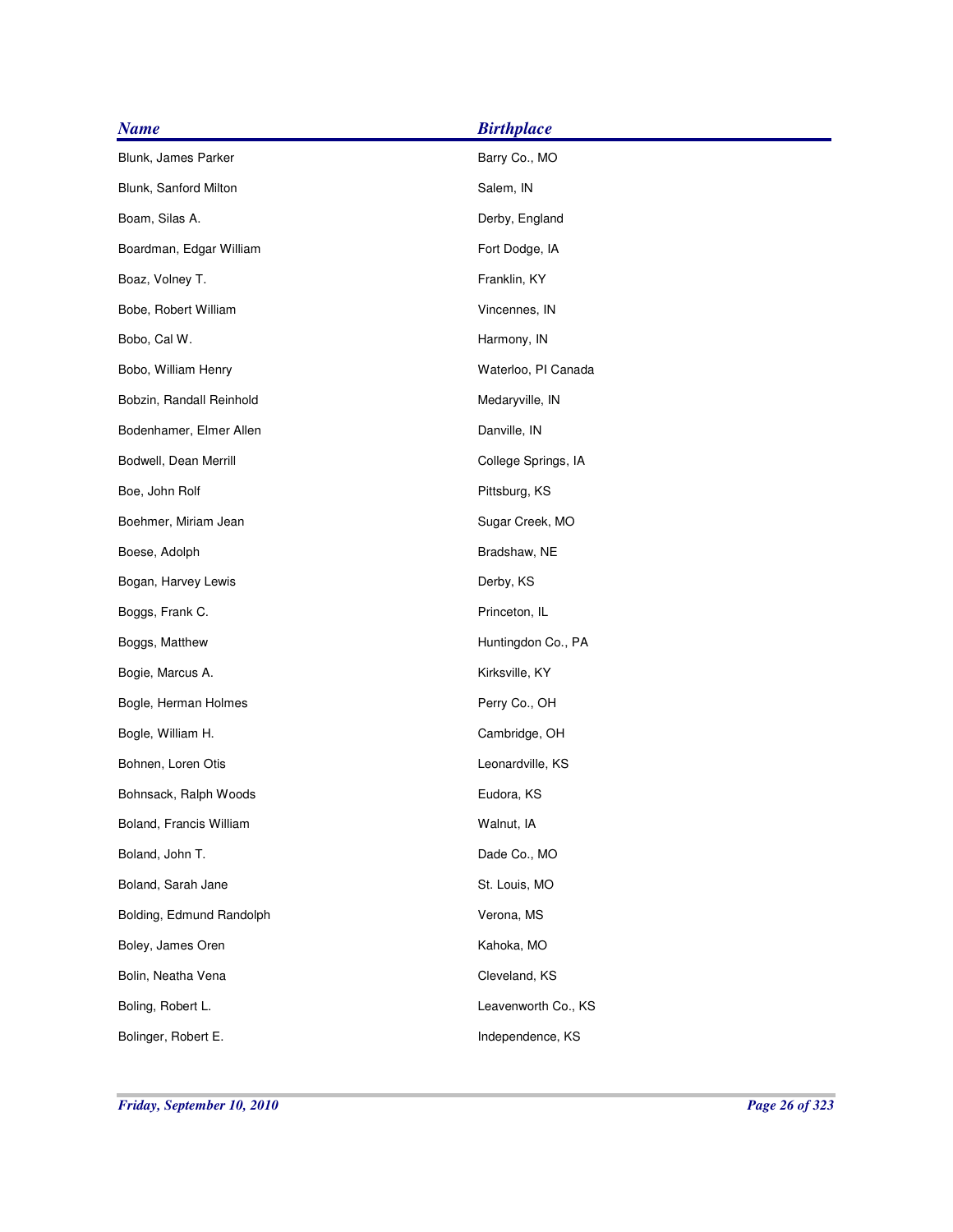| <b>Name</b>                   | <b>Birthplace</b> |
|-------------------------------|-------------------|
| Bollinger, Edward             | Steeleville, IL   |
| Bollinger, Howard E.          | Brown Co., KS     |
| Boltjes, Ben Harold           | Wichita, KS       |
| Bolton, Dan W.                | Paxico, KS        |
| Bolton, John Wesley           | Humansville, MO   |
| Bolton, Vernon Lowell         | Okemah, OK        |
| Bolton, Victor Emmanuel       | Abilene, KS       |
| Bolton, Walter D.             | Poutotac, MS      |
| Bonanno, Louis John           | Kansas City, MO   |
| Boncsein, Gustav Frederick    | Baltimore, MD     |
| Bond, Ernest Clifford         | Iona Falls, IA    |
| Bond, Glenn Carl              | Braman, OK        |
| Bondurant, Alpheus John       | Charleston, MO    |
| Bondurant, Essie K.           | Morgan Co., IL    |
| Bonebrake, Johiel H.          | Eaton, OH         |
| Bonham, Claude Delmar         | King City, MO     |
| Bonner, Nelson Alfred         | Beaver Dam, WI    |
| Bonniwell, Harry Melvin       | Thiensville, WI   |
| Bonnstetter, Harold John      | West Bend, IA     |
| Boody, Robert James           | Kansas City, MO   |
| Book, Noah L.                 | PA                |
| Booker, William P.            | Trimble Co., KY   |
| Boon, George D.               | Fredrickburgh, OH |
| Boon, William Marvyn Brownlee | Chetopa, KS       |
| Boone, Abner Eugene           | West Line, MO     |
| Boone, John William Charles   | Parkersburg, IN   |
| Boone, Phyllis O.             |                   |
| Boone, Richard Franklin       | Butler, MO        |
| Boone, William M.             | Meade Co., KY     |
| Booth, Vernon Percy           | Onaga, KS         |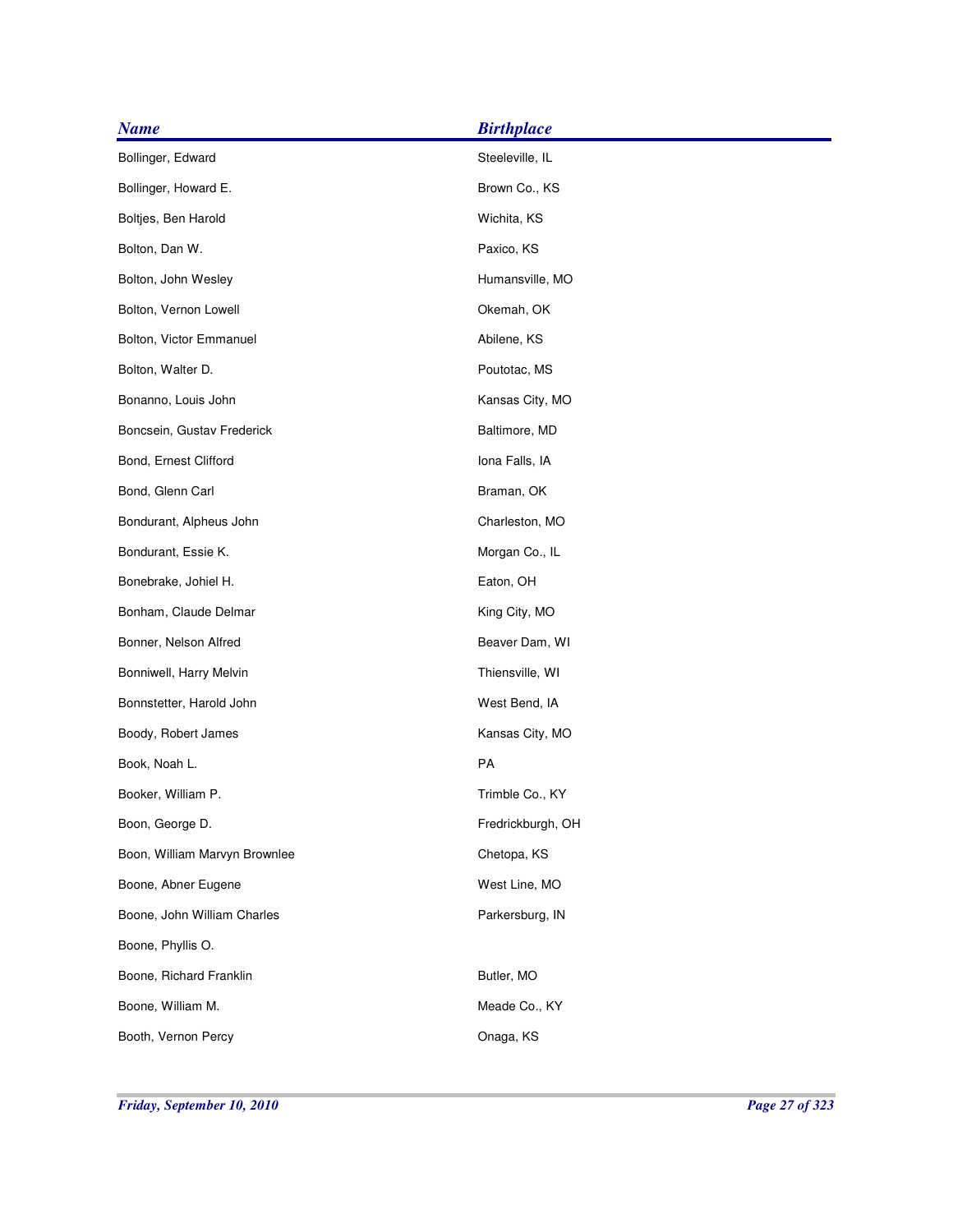| <b>Name</b>                 | <b>Birthplace</b>     |
|-----------------------------|-----------------------|
| Border, Charles Theodore    | Colfax, IA            |
| Borders, Theodore Roosevelt | Rome, GA              |
| Boren, Arthur Justus        | New Albany, KS        |
| Born, Reuben Hill           | Snyder Co., PA        |
| Borre, Helge                | Denmark               |
| Borst, Marshall             | <b>NY</b>             |
| Borst, William L.           | Troy Lake, WI         |
| Bosilebac, Fred Nick        | Kansas City, KS       |
| Boss, Jacob Harry           | Plymouth, IN          |
| Bosse, Frank Krenning       | St. Louis, MO         |
| Bosse, Milton Dietrick      | Ellinwood, KS         |
| Bostick, Willie             | Holden, MO            |
| Boston, Alva Agee           | Sherwin, KS           |
| Bostwick, Walter Henry      | Coffey Co., KS        |
| Boswell, Asa C.             | Marion, IN            |
| Boswell, James Henry        | Bloomington, NE       |
| Boteler, George McCrary     | St. Joseph, MO        |
| Boterf, Charles A.          | Galion, OH            |
| Botts, Joseph O.            | Grayson, KY           |
| Botts, McDowell             | Monroe Co., MO        |
| Boudreau, Clarence Edwin    | Saybrook, IL          |
| Boughton, Charles Wheelock  | Dover, KS             |
| Boulware, Fielden Allen     | Owensboro, KY         |
| Bourbaki, Peter             | Chias, Turkey         |
| Bourgault, Francis Adelard  | Brockton, MA          |
| Bourke, Timothy Samuel      | Ireland               |
| Bourke, William Whelan      | Horton, KS            |
| Bouse, William George       | WV                    |
| Boutros, Amin               | Zahleh, Syria, Turkey |
| Boutros, Charles Elias      | Topeka, KS            |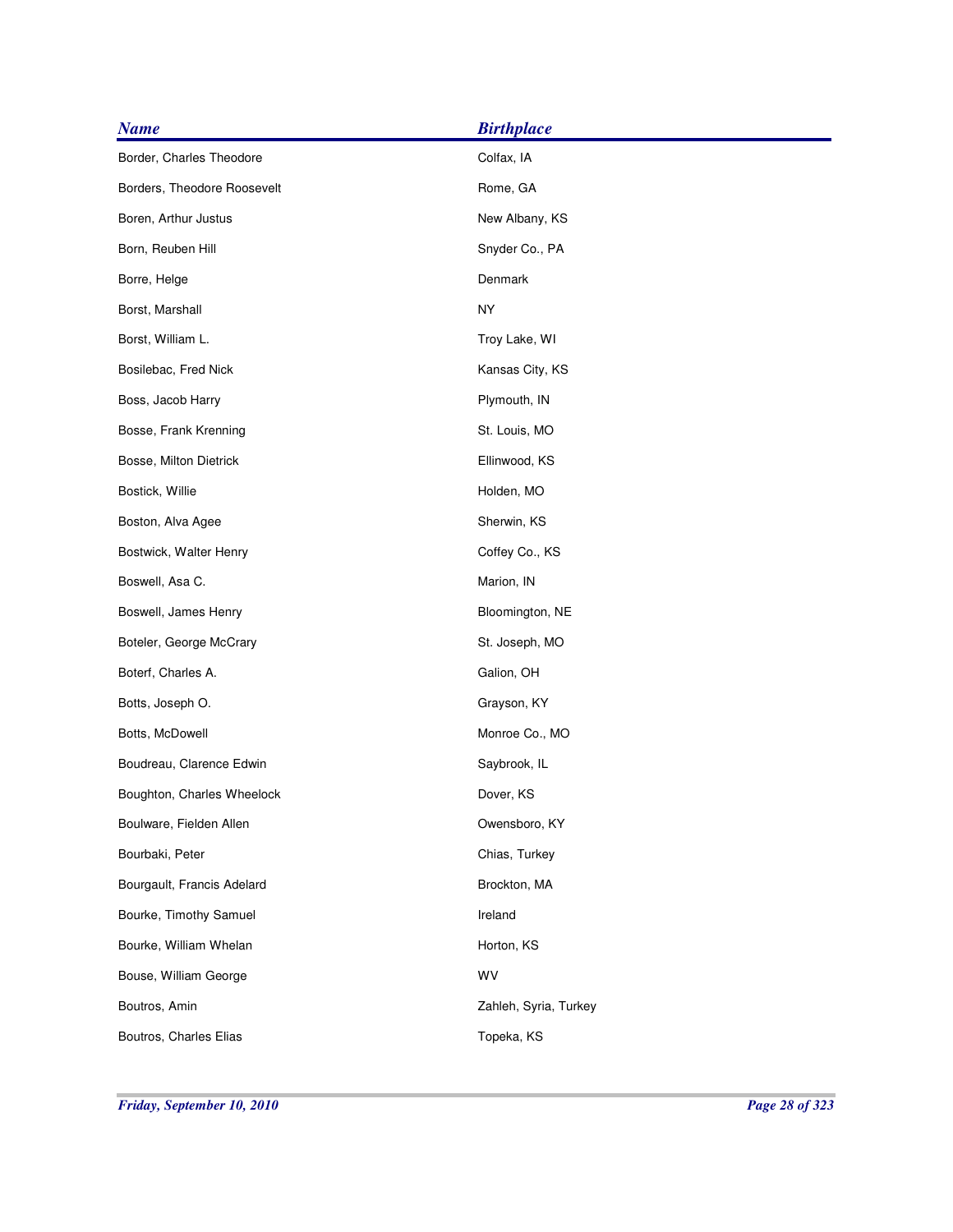| <b>Name</b>             | <b>Birthplace</b> |
|-------------------------|-------------------|
| Bouvy, Leo Benedict     | Ottawa, KS        |
| Bowen, Clovis Walker    | Topeka, KS        |
| Bowen, Harry Justus Jr. | Topeka, KS        |
| Bowen, James Dinwiddie  | Topeka, KS        |
| Bowen, John H.          | Eureka, KS        |
| Bowen, William Francis  | Wamego, KS        |
| Bower, Mary R.          | Stanton, IN       |
| Bower, Roy A.           | Eureka, KS        |
| Bower, William Clinton  | Patatine, IL      |
| Bower, Willis B.        | Lenexa, KS        |
| Bowers, Charles E.      | Canal Dover, OH   |
| Bowers, James Eldon     | Ramona, KS        |
| Bowersox, Minnie Olive  | Belleville, KS    |
| Bowersox, U. S. Grant   | Camron, IL        |
| Bowie, Thomas C.        | Fauquier Co., VA  |
| Bowles, Claude Anderson | Clinton, IL       |
| Bowles, Edward Arthur   | Ellsworth, KS     |
| Bowles, J. Andy         |                   |
| Bowles, Lester Don      | Lathrop, MO       |
| Bowlus, Warren W.       | Indianapolis, IN  |
| Bowman, Dora E.         | Clinton Co., MO   |
| Bowman, Harold Samuel   | Greenfield, IL    |
| Bowman, Lang Fulton     | Manchester, OH    |
| Bowser, Elmer Elsworth  |                   |
| Bowser, Franklin Keith  | Ness City, KS     |
| Bowser, John Francis    | Kansas City, MO   |
| Bowser, Rex Gordon      | Topeka, KS        |
| Boyatt, Francis Marion  | Oneida, TN        |
| Boyce, Nelson V.        | OH                |
| Boyce, Shirley Francis  | Wichita, KS       |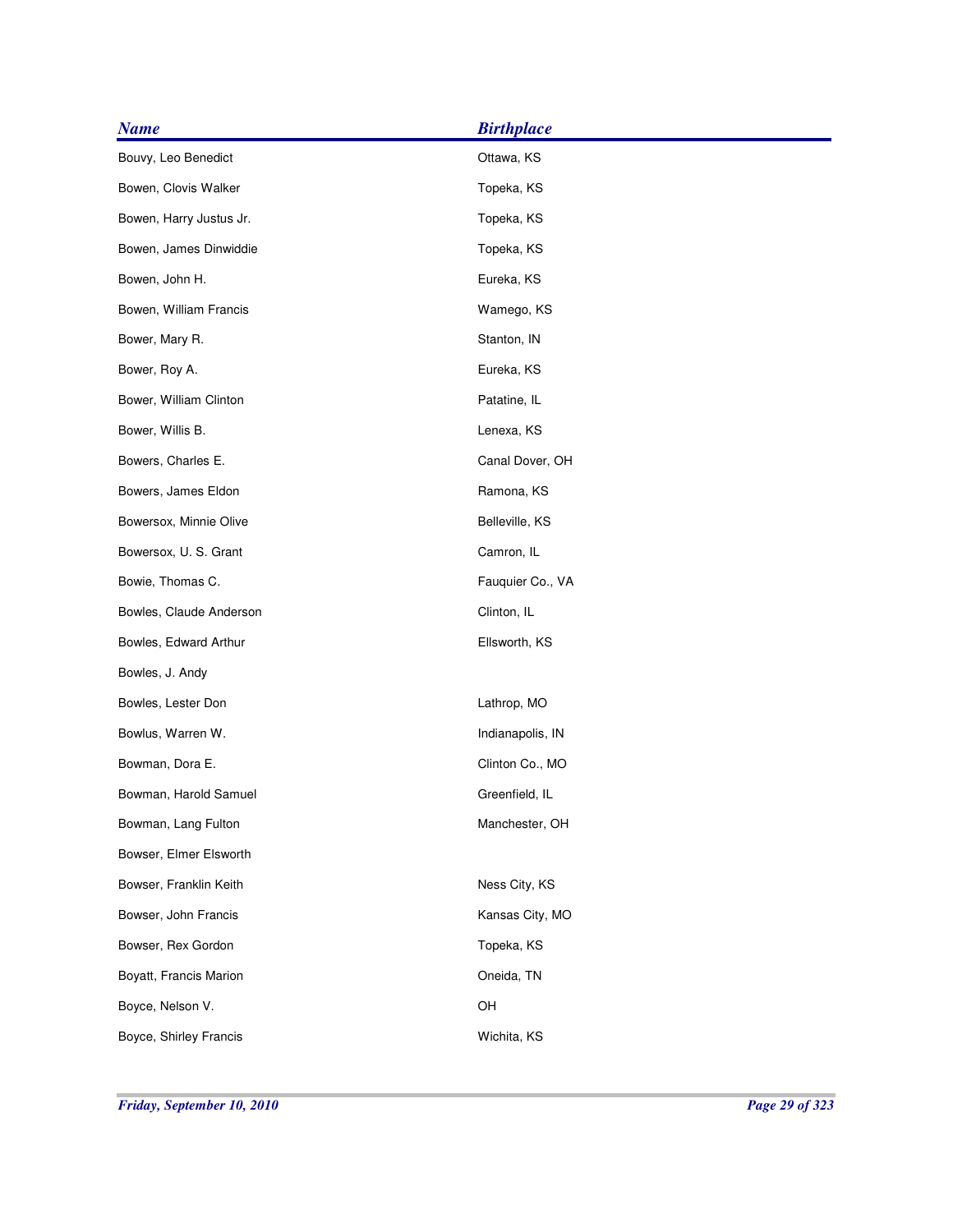| <b>Name</b>                 | <b>Birthplace</b>      |
|-----------------------------|------------------------|
| Boyd, Charles Arthur        | Richmond, KS           |
| Boyd, David Hugh McIlrath   | Glascow, Scotland      |
| Boyd, Earl E.               | Tama, IA               |
| Boyd, Francis Marion        | Glen Elder, KS         |
| Boyd, Frank Putnam          | <b>MN</b>              |
| Boyd, Gaston                | Campbell Co., KY       |
| Boyd, George Arnold         | Eureka, IN             |
| Boyd, Richard Fay           | Kinmundy, IL           |
| Boyd, Spencer Harwood       | San Luis Obispo, CA    |
| Boyde, Abner H.             | Donnellson, IL         |
| Boyden, Mary Scharborough   | Boston, MA             |
| Boyer, David Walter         | Kingman, KS            |
| Boyer, Philip Albert Jr.    | Philadelphia, PA       |
| Boyer, Ulysses Simpson      | Bloomfield, IA         |
| Boyer, William Ransom       | Lena, IL               |
| Boykin, Solomon Relophard   | Gunn, MS               |
| Boyle, George Arthur        | County Antrim, Ireland |
| Boyle, Hugh Halsey          | Erie, PA               |
| Boyle, John McConnell       | County Antrim, Ireland |
| Boys, Fay Frank             | Grenola, KS            |
| Bozarth, Charles A.         | West Liberty, IA       |
| Bradbury, Lewis Allen       | Eureka Springs, AR     |
| Braden, David Ritchey       |                        |
| Braden, Samuel H.           | South Salem, OH        |
| Bradford, Arville Wayne     | St. Joseph, MO         |
| Bradford, Clyde Reed        | Shreveport, LA         |
| Bradford, George Washington | Cincinnati, OH         |
| Bradley, Charles Chittenden | Poultney, VT           |
| Bradley, Clarence Anglirn   | Cuba, NY               |
| Bradley, John Warwick       | Fort Worth, TX         |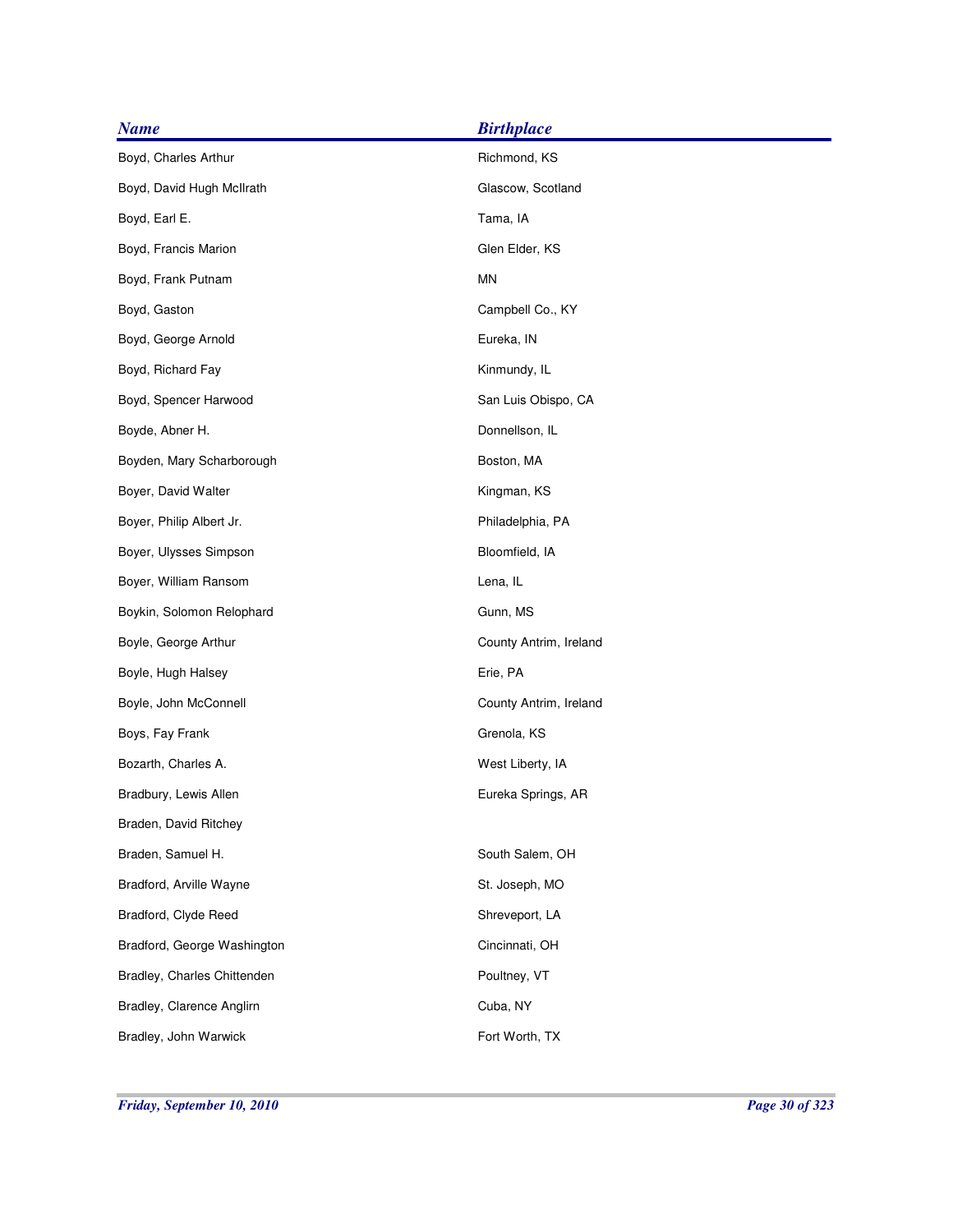| <b>Name</b>                     | <b>Birthplace</b> |
|---------------------------------|-------------------|
| Bradley, Willis Ezra            | Ethel, MO         |
| Bradley, Zarilda P.             | Boone Co., MO     |
| Bradshaw, John O.               | Eldridge, MO      |
| Brady, Charles F.               | Chenoa, IL        |
| Brady, Charles Henry            | Edwards, MO       |
| Brady, Charles Stuart           | Parsons, KS       |
| Brady, John Joseph              | Fort Wayne, IN    |
| Brady, Patrick S.               | St. Marys, KS     |
| Brady, William Riley            | Chetopa, KS       |
| Bragg, Elfrieda Schultz         | Evansville, IN    |
| Brahic, Paul Emile              | France            |
| Brainard, Ada Elizabeth {Rader} | Martin City, MO   |
| Brainard, Benjamin F.           | Cedarville, NY    |
| Brainard, Seth Arthur           | Holt Co., MO      |
| Braitsch, Joseph Richard        | Wichita, KS       |
| Brakebill, Martin Luther        | Dalton, GA        |
| Braley, Jack                    |                   |
| Bramble, Earl Goodsell          | Kansas City, MO   |
| Bramowitz, Jacob Bernard        |                   |
| Brams, Jack Bernard             | Wilmington, NC    |
| Branaman, Abraham               | Millidgeville, IL |
| Brandt, Fred Arthur             | Alhambra, CA      |
| Brann, Edward C.                | Douglas Co., IL   |
| Branson, Oliver Perry           | Fulton Co., IL    |
| Branson, Vernon Lee             | Webb City, MO     |
| Brantley, John Stuart           | San Marcos, TX    |
| Brash, George H.                |                   |
| Brashear, Alneda Craig          | Fayette Co., IA   |
| Brashear, John Warren           |                   |
| Brashear, William Clifford      | Kirksville, MO    |
|                                 |                   |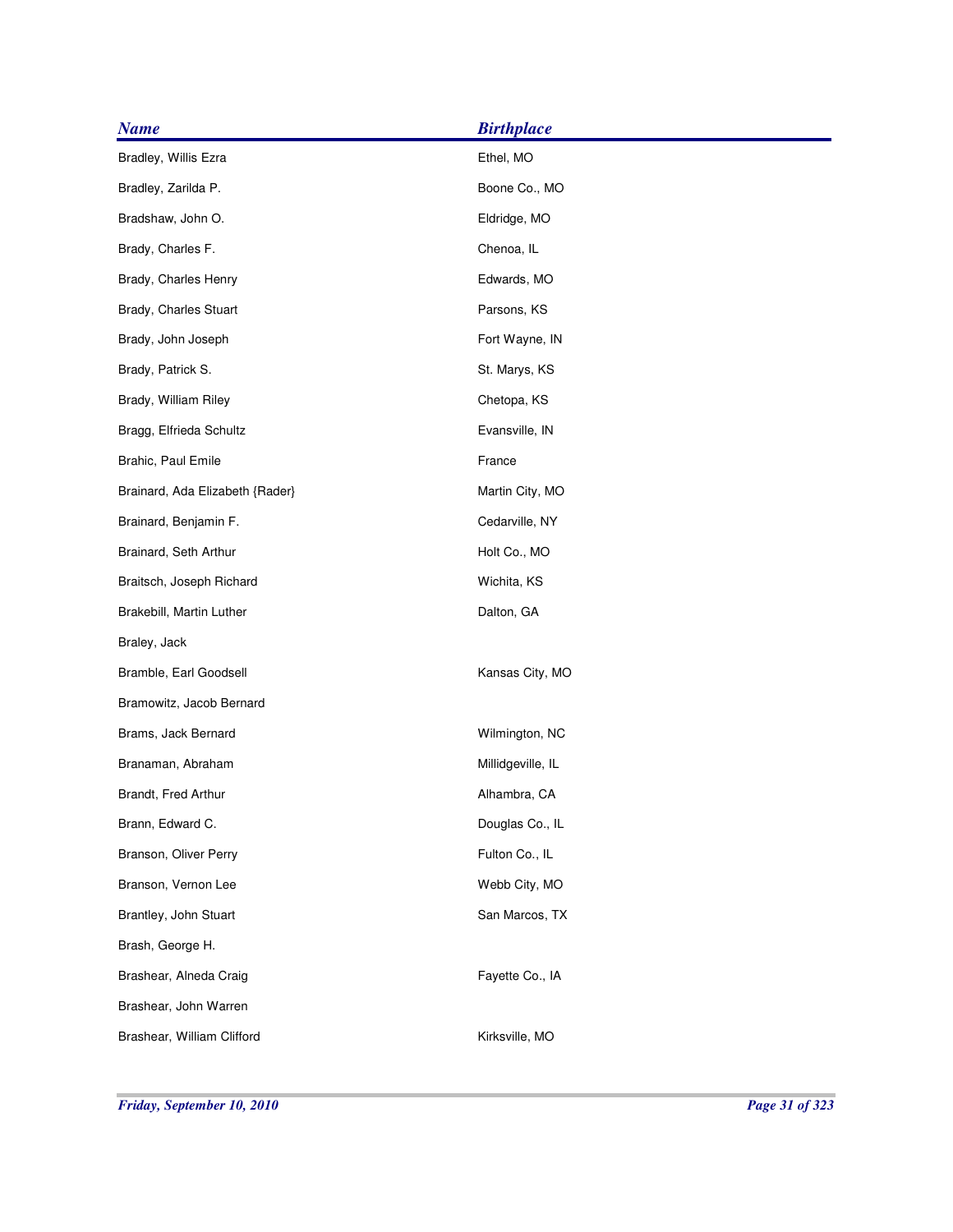| <b>Name</b>                    | <b>Birthplace</b>             |
|--------------------------------|-------------------------------|
| Brasher, Ben Hamilton          | Orrick, MO                    |
| Brathwaite, Harold Musgrave    | Barbados, British West Indies |
| Bratrud, Theodor Edward        | Grand Forks, ND               |
| Bratton, Albert Grover         | Mulberry, AR                  |
| Braucht, Frederick Elmer       | Aledo, IL                     |
| Braunsdorf, Robert Louis       | South Bend, IN                |
| Brawley, Mark A.               | Frankfort, KS                 |
| Brawley, Mark A. Sr.           | Cleves, OH                    |
| Bray, Avis Esther Page         | Flagler, CO                   |
| Braze, Alexander               | Kenosha, WI                   |
| Brechbill, Benjamin B.         | Chambersburg, PA              |
| Brecount, Asa S.               | Champaign Co., OH             |
| Bredehoft, Julius Curt         | Sweet Springs, MO             |
| Breeding, Walter Raleigh       | Lawrence, KS                  |
| Breen, Guy Lupton              | Portis, KS                    |
| Bremen, Murrice Napier         | Amsterdam, IA                 |
| Bremerman, Lewis Wine          | Washington, DC                |
| Brennan, Leo Joseph            | Topeka, KS                    |
| Brennan, Thomas Francis        | Butte, MT                     |
| Brenneman, Frederick Stauffer  | Milford, NE                   |
| Brenneman, Jacob James         | Milford, NE                   |
| Brenner, Christopher           | Bellefontaine, OH             |
| Brenthinger, Leland G.         | Kansas City, MO               |
| Brenz, Louis E.                | Kirksville, MO                |
| Brenz, Louis Edward Jr.        | Arkansas City, KS             |
| Bresette, James Edward II      | Kansas City, KS               |
| Bresette, Louis Lafayette Lafe | Topeka, KS                    |
| Bressler, A. H.                | Paris, IL                     |
| Brethour, George Edwin         | Green, KS                     |
| Brethour, Leslie J.            | Dwight, KS                    |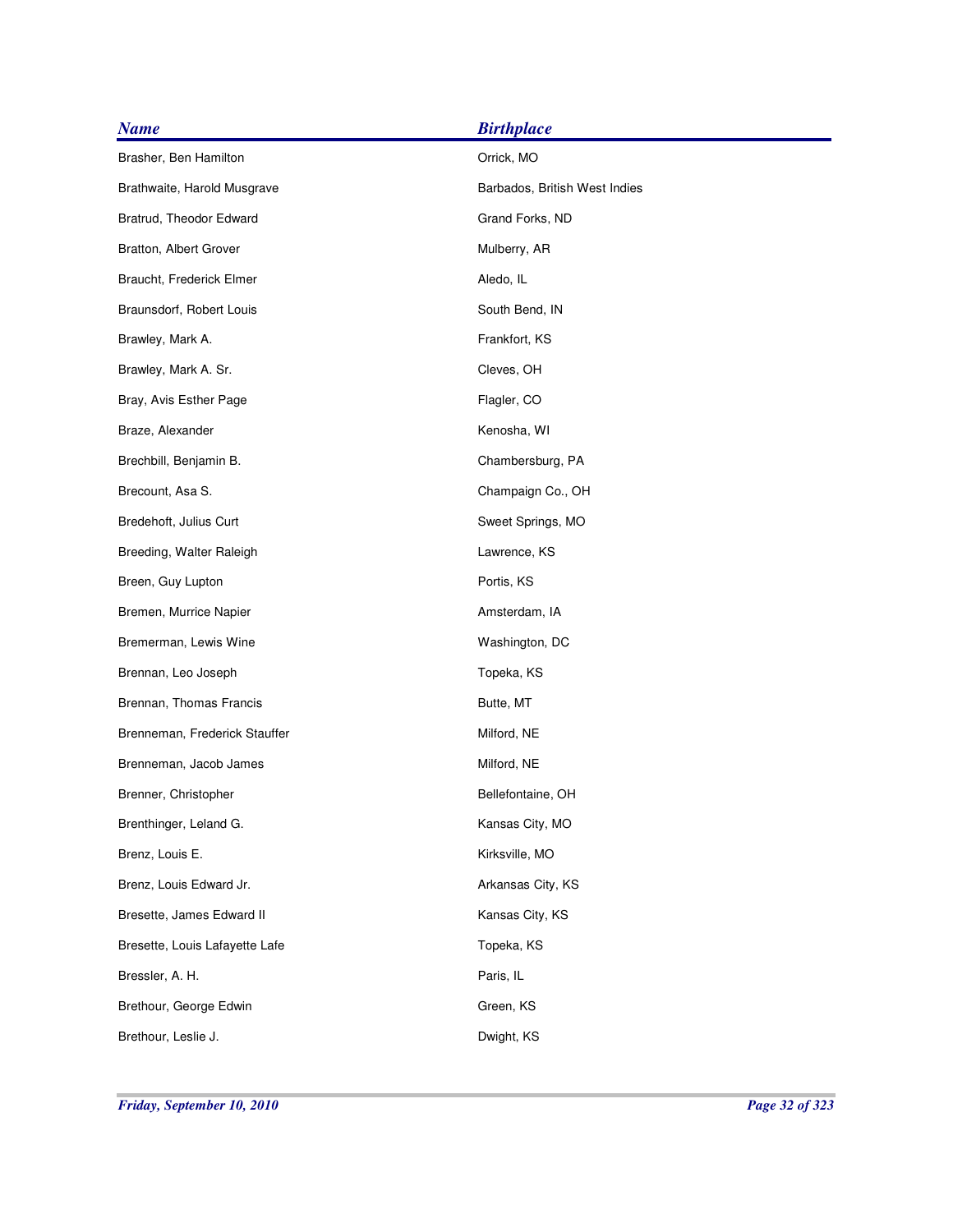| <b>Name</b>               | <b>Birthplace</b>     |
|---------------------------|-----------------------|
| Brethouwer, C. G.         | Holland, NE           |
| Breuer, Rolland George    | Omaha, NE             |
| Brevoort, Harry S.        | Rutland, IL           |
| Brewer, Albert Mathias    | Daviess Co., IN       |
| Brewer, Asher A.          | Bureau Co., IL        |
| Brewer, Ezra Edmund       | OH                    |
| Brewer, Guy E.            | Las Animas, CO        |
| Brewer, Henry Hampton     | Ozark, AL             |
| Brewer, Joseph Francis    | OH                    |
| Brewer, William McKelvey  | Paragould, AR         |
| Brewster, Charlotte Marie | Denver, CO            |
| Brewster, Frank Albert    | Beatrice, NE          |
| Brewster, Frank Wayne     | Arapahoe, NE          |
| Brewster, Roger Bernard   | Erie, KS              |
| Brian, Robert Milling     | Yoakum, TX            |
| Briback, Eugene John      | St. Louis, MO         |
| Brickell, John Burnside   | Miser, Blount Co., TN |
| Brickey, B. Earle         | Cloverport, KY        |
| Brickey, Vernon Purva     | Buhler, KS            |
| Bridges, James Getty      | Kansas City, MO       |
| Brier, Archibald John     | Topeka, KS            |
| Brierley, John Henry      | Lockport, NY          |
| Briggs, Clifton Howard    | Axtell, KS            |
| Briggs, Lillian V.        | Neenah, WI            |
| Brines, Rolland James     | Marine City, MI       |
| Brink, Raymond Joseph     | Bancroft, IA          |
| Brinkmeyer, Mollie        | St. Louis, MO         |
| Briscoe, Bertie           | <b>MO</b>             |
| Briscoe, Wilber S.        | Latham, KS            |
| Brittain, Oman R.         | Paw Paw, IL           |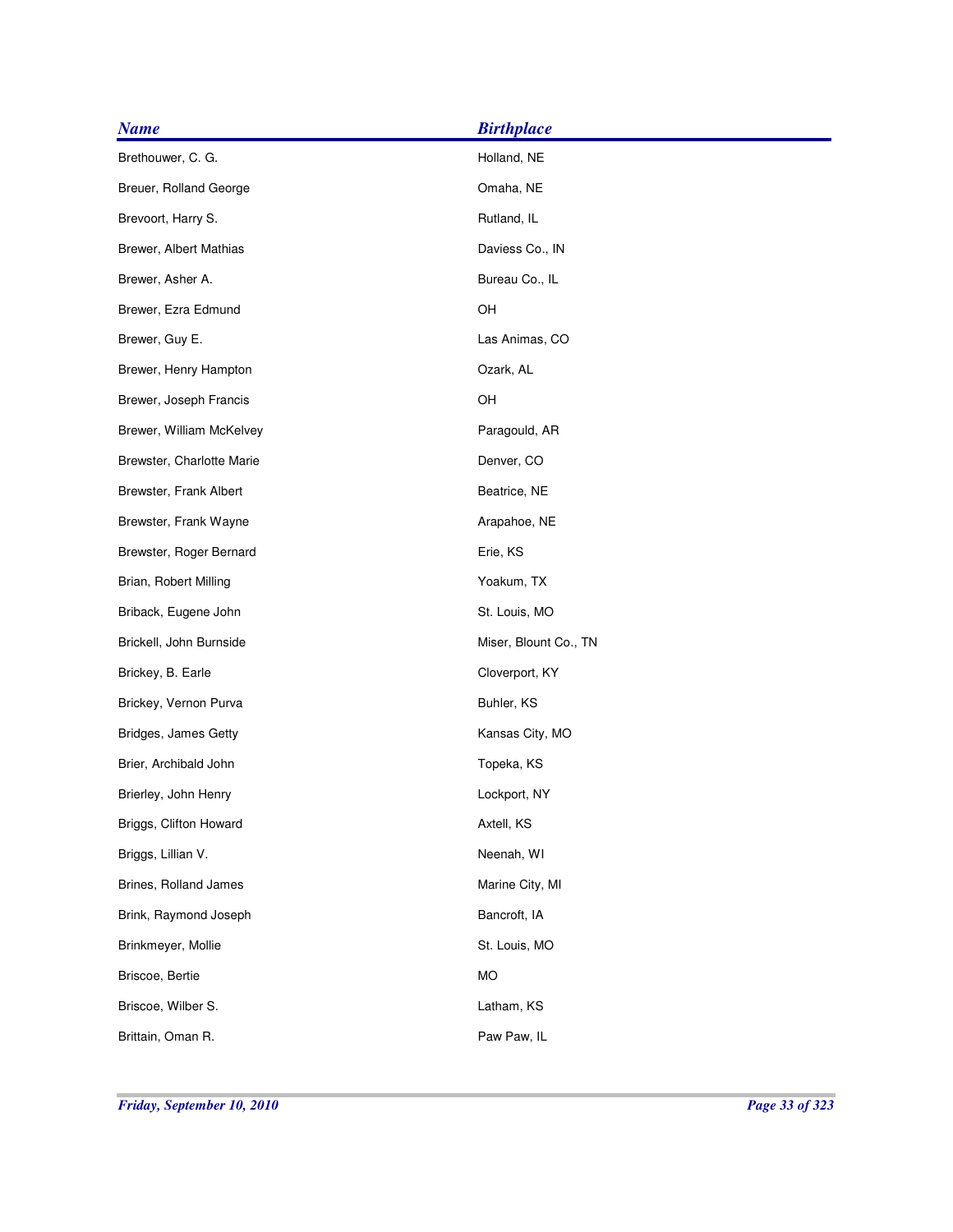| <b>Name</b>               | <b>Birthplace</b>    |
|---------------------------|----------------------|
| Broady, Mary Brown        | Indianapolis, IN     |
| Brock, Bernard            | Kansas City, KS      |
| Brock, John Edgar         | Elsah, IL            |
| Brockett, Everest M.      | Goshen, MA           |
| Brockett, Floyd Percy     | Cottonwood Falls, KS |
| Brockett, Harry Paul      | Cottonwood Falls, KS |
| Brockett, Warren P.       | KS                   |
| Broderick, David Edward   | Kansas City, MO      |
| Broderick, Eugene James   | Charles City, IA     |
| Brodkey, Morris Harold    | Omaha, NE            |
| Brody, Bernard Stephen    | New Haven, CT        |
| Bromell, George W. E.     | Leavenworth, KS      |
| Bronson, Dellett Emory    | French Creek, WV     |
| Bronson, George W.        | Lucerne Co., PA      |
| Broody, George Augustus   | Mowhawk, NY          |
| Brookens, James S.        | Mount Eaton, OH      |
| Brookens, Norris L.       | Topeka, KS           |
| Brooker, Robert Miles     | Lawrence, KS         |
| Brookhart, Charles Monroe | Salem, OH            |
| Brookhart, Harry Hubbard  | Harrisonville, MO    |
| Brooking, Silas L.        | Ghent, KY            |
| Brookins, Martin Green    | Macon, MO            |
| Brooks, Ananins C.        | Seymour, IN          |
| Brooks, Cassius Walker    | East Randolph, VT    |
| Brooks, Dean Kent         | Colony, KS           |
| Brooks, Edgar E.          | Burden, KS           |
| Brooks, Harold Ware       | Paterson, NJ         |
| Brooks, Robert Wright     | Racine, WI           |
| Brooks, Stanley H.        | Pageville, OH        |
| Brothers, Howard DeWitt   | Washington Co., IA   |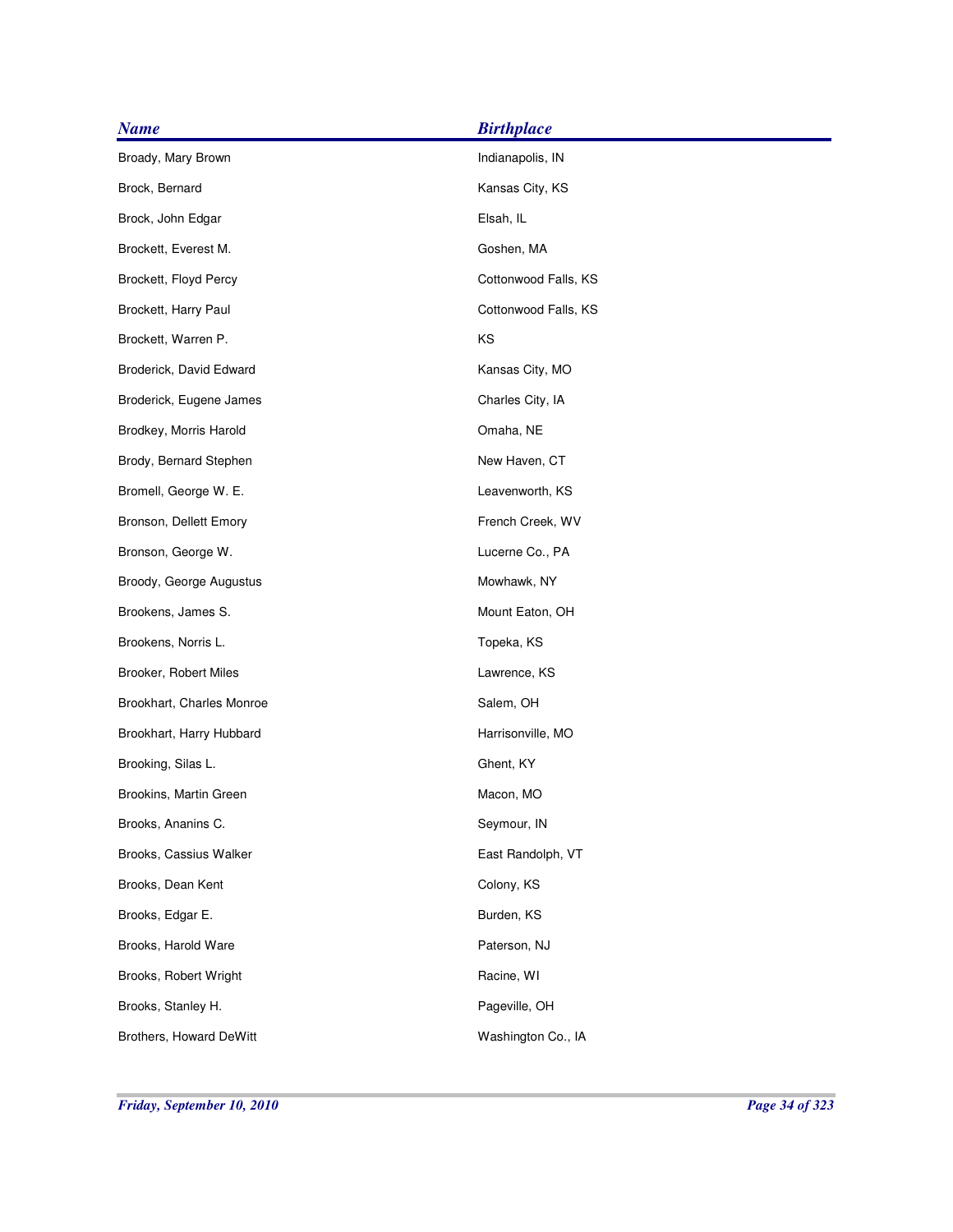| <b>Name</b>                   | <b>Birthplace</b>       |
|-------------------------------|-------------------------|
| Broune, Herbert Andrew        | Brooklyn, NY            |
| Brower, Clyde Linwood         | Kansas City, MO         |
| Brown, Albert C.              | NJ                      |
| Brown, Albert Leroy           | Lisbon, OH              |
| Brown, Andrew Porter          | Alton, KS               |
| Brown, Carl L.                | La Porte, IN            |
| Brown, Caroline Christel      | Leavenworth, KS         |
| Brown, Charles (Carolus) W.   |                         |
| Brown, Charles Eliot          | Highland, KS            |
| Brown, Charles Everett        | Junction City, KS       |
| Brown, Charles McIlroy        | Emporia, KS             |
| Brown, Chester Franklin       | IL.                     |
| Brown, Crist Hanson           | Denmark                 |
| Brown, Cyril Carroll          | Lenox, IA               |
| Brown, David E.               | WV                      |
| Brown, David Robert           | Sioux City, IA          |
| Brown, Earle Godfrey          | Perry, KS               |
| Brown, Earnest Lehman Wheeler | Alexis, IL              |
| Brown, Edgar Hayes            | Hamburg, IA             |
| Brown, Edmund Thomas          | St. Louis, MO           |
| Brown, Gay R.                 | IA                      |
| Brown, George Henry           | Phelps, Ontario Co., NY |
| Brown, George W.              | Robinson, KS            |
| Brown, Gideon Washington      | Mecca, MO               |
| Brown, Grant G.               | Linneus, MO             |
| Brown, Greenbury H.           | Brookville, MD          |
| Brown, H. A.                  | Burlington, IA          |
| Brown, Harry Clinton          | Rochester, MO           |
| Brown, Harry Jerome           | Hill City, KS           |
| Brown, Harwin Joseph          | McFarland, WI           |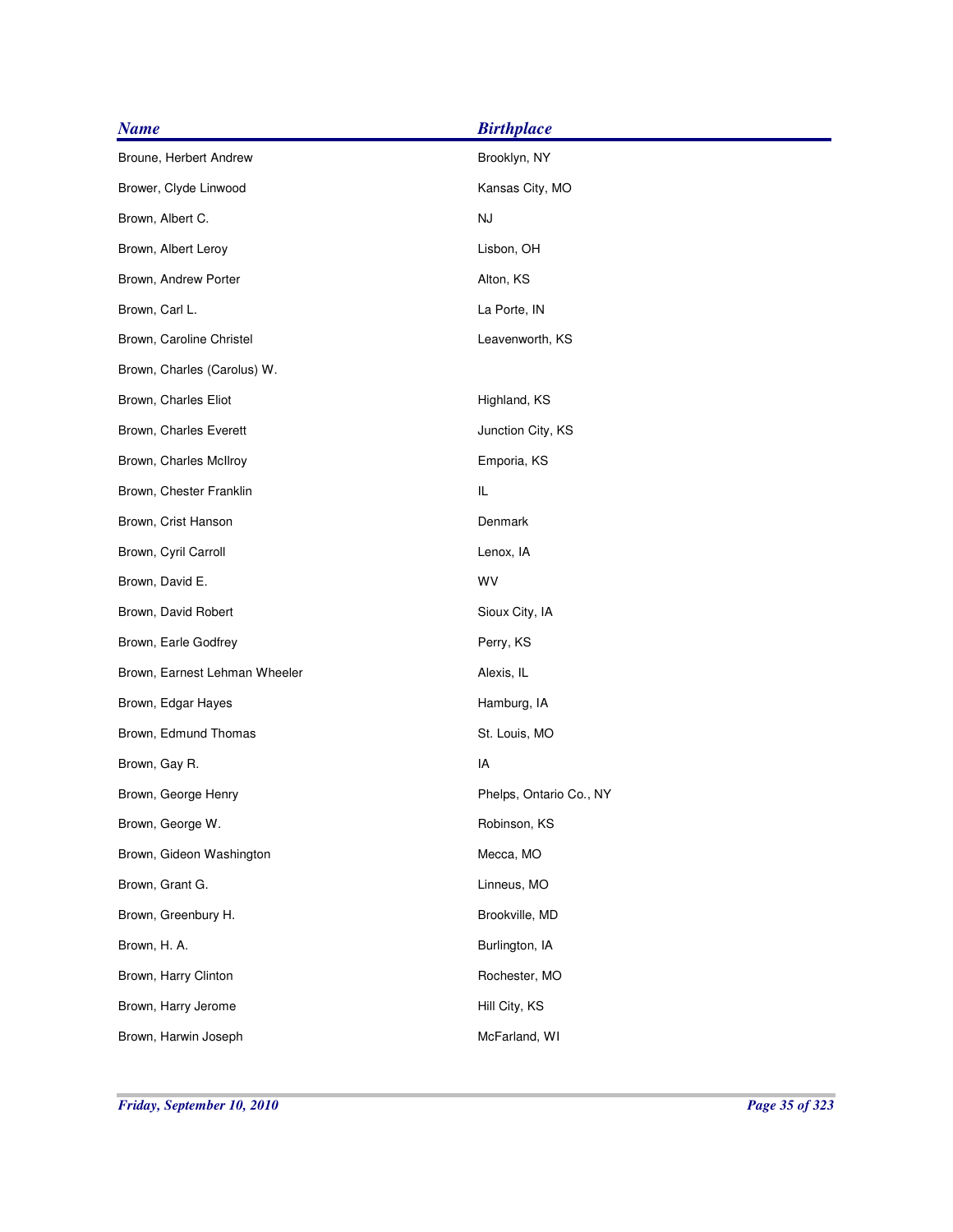| <b>Name</b>             | <b>Birthplace</b>  |
|-------------------------|--------------------|
| Brown, Henry Alexander  | London, Canada     |
| Brown, Irwin Schilling  | Minneapolis, KS    |
| Brown, James            | Glasgow, Scotland  |
| Brown, James Adlai Jr.  | Portsmouth, VA     |
| Brown, James Hearst     | Fletcher, OH       |
| Brown, John C.          | Burk, VT           |
| Brown, John W.          | Jefferson Co., NY  |
| Brown, Kent O.          | Oxford, OH         |
| Brown, Laura J.         | Mount Pleasant, IA |
| Brown, Leonidas T.      | Benbow, MO         |
| Brown, Lionel Botleman  | Lenox, IA          |
| Brown, Manuel           | Bryan, OH          |
| Brown, Marshall William | Atchison, KS       |
| Brown, Porter D.        | La Porte, IN       |
| Brown, Robert Henry     | Boston, MA         |
| Brown, Robert Hugh      | Lincoln, NE        |
| Brown, Robert Orris     | Hallowell, KS      |
| Brown, Robert Surtees   | Hoisington, KS     |
| Brown, Roy Lester       | Brownstown, IN     |
| Brown, Samuel Henry     | Raleigh, NC        |
| Brown, Samuel Joseph    | Lebanon, IN        |
| Brown, Stephen          | Syracuse, IN       |
| Brown, Thomas Clifton   | Baltimore, MD      |
| Brown, Thomas Jacob     | Shouns, TN         |
| Brown, Thomas Oscar     | Truittsburgh, PA   |
| Brown, Tinsley          | Vinton Co., OH     |
| Brown, Tony Christensen | Denmark            |
| Brown, Virgil Evan      | Oblong, IL         |
| Brown, Walter Seymour   | Richmond, IN       |
| Brown, Warwick Thomas   | Parkerville, KS    |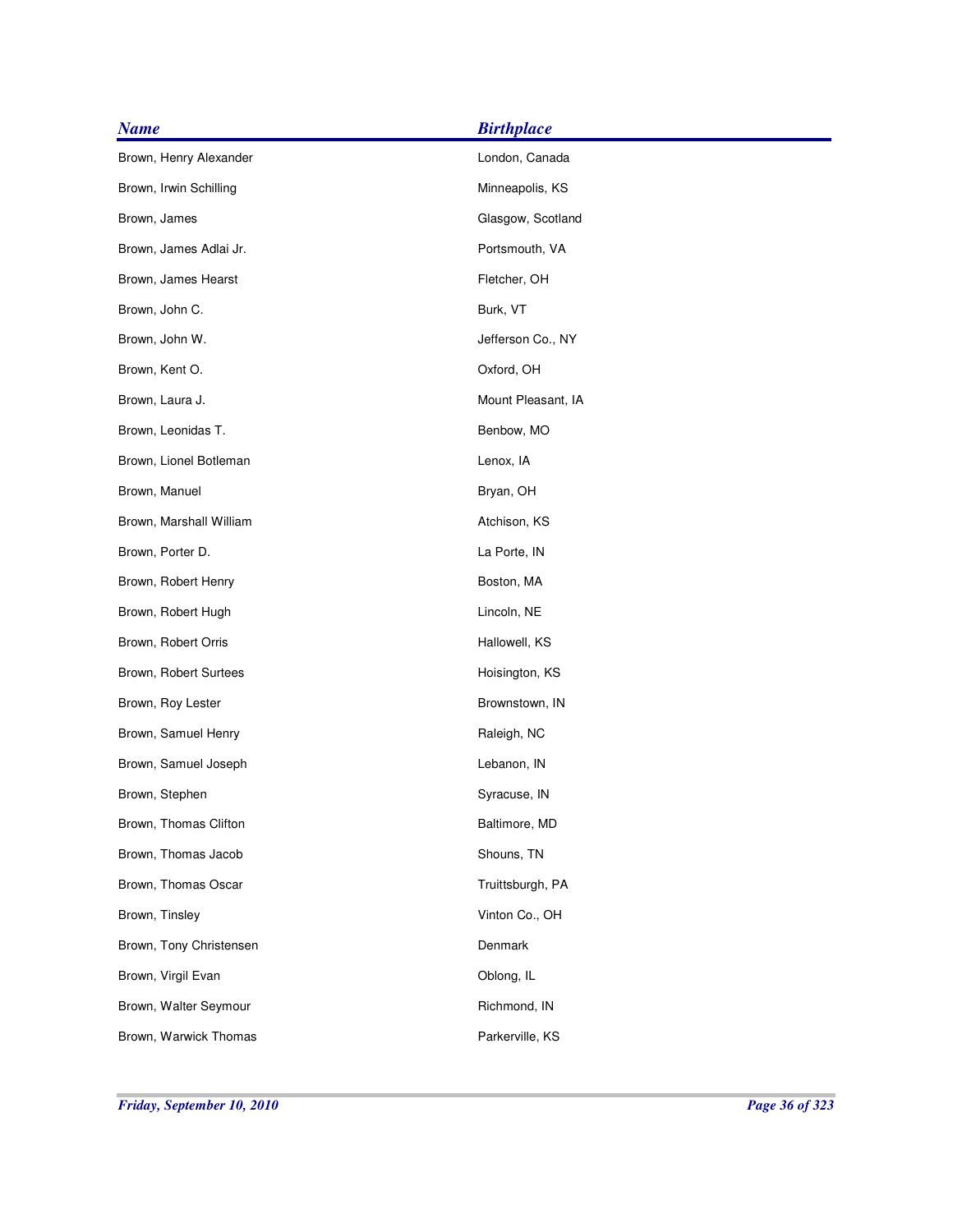| <b>Name</b>                   | <b>Birthplace</b>            |
|-------------------------------|------------------------------|
| Brown, William                | Carbondale, KS               |
| Brownell, Morton Emmons       | Oneonta, NY                  |
| Brownell, Morton Emmons Jr.   | Ann Arbor, MI                |
| Brownell, Thomas Sherman      | Kansas City, MO              |
| Brownell, William Colfax      | St. James Parish, LA         |
| Brownell, William Mills       | Oneonta, NY                  |
| Brownfield, Haynes Watts      | Buffalo, KY                  |
| Browning, William Hayner      | Madison, KS                  |
| Brownlee, John James          | Newton, KS                   |
| Broyles, Watkins Andrew       | Tablerock, NE                |
| Brubaker, C. Freeman          | Roanoke, IL                  |
| Bruce, Alfred B.              | Indianapolis, IN             |
| Bruce, Leo Greenleaf          | Durham, NC                   |
| Bruing, Conrad P.             | Warsaw, IL                   |
| Brumback, Clarence Landen     | Denver, CO                   |
| Brummer, Benjamin, Jr.        | Wamego, KS                   |
| Brungardt, Balshaser Aloysius | Victoria, KS                 |
| Brungardt, Bernard Aloysius   | Salina, KS                   |
| Brunig, Frederick H.          | Hanover, Germany             |
| Brunig, Henry                 | Warsaw, IL                   |
| Bruning, Joseph V.            | Mount Pleasant, Ontario, CAN |
| Brunk, Thomas Lafayette       | Ottawa, IL                   |
| Brunkow, Benjamin Henry       | Monroe, WI                   |
| Brunner, Benjamin             | Onaga, KS                    |
| Bruschi, Walter Charles       | New York, NY                 |
| Brust, Carl Henry             | La Porte, IN                 |
| Bryan, Emery Clarence         | Burlingame, KS               |
| Bryan, Enoch Morgan           | New Bloomfield, MO           |
| Bryan, Harry Raymond          | Abilene, KS                  |
| Bryan, John David             | St. Charles Co., MO          |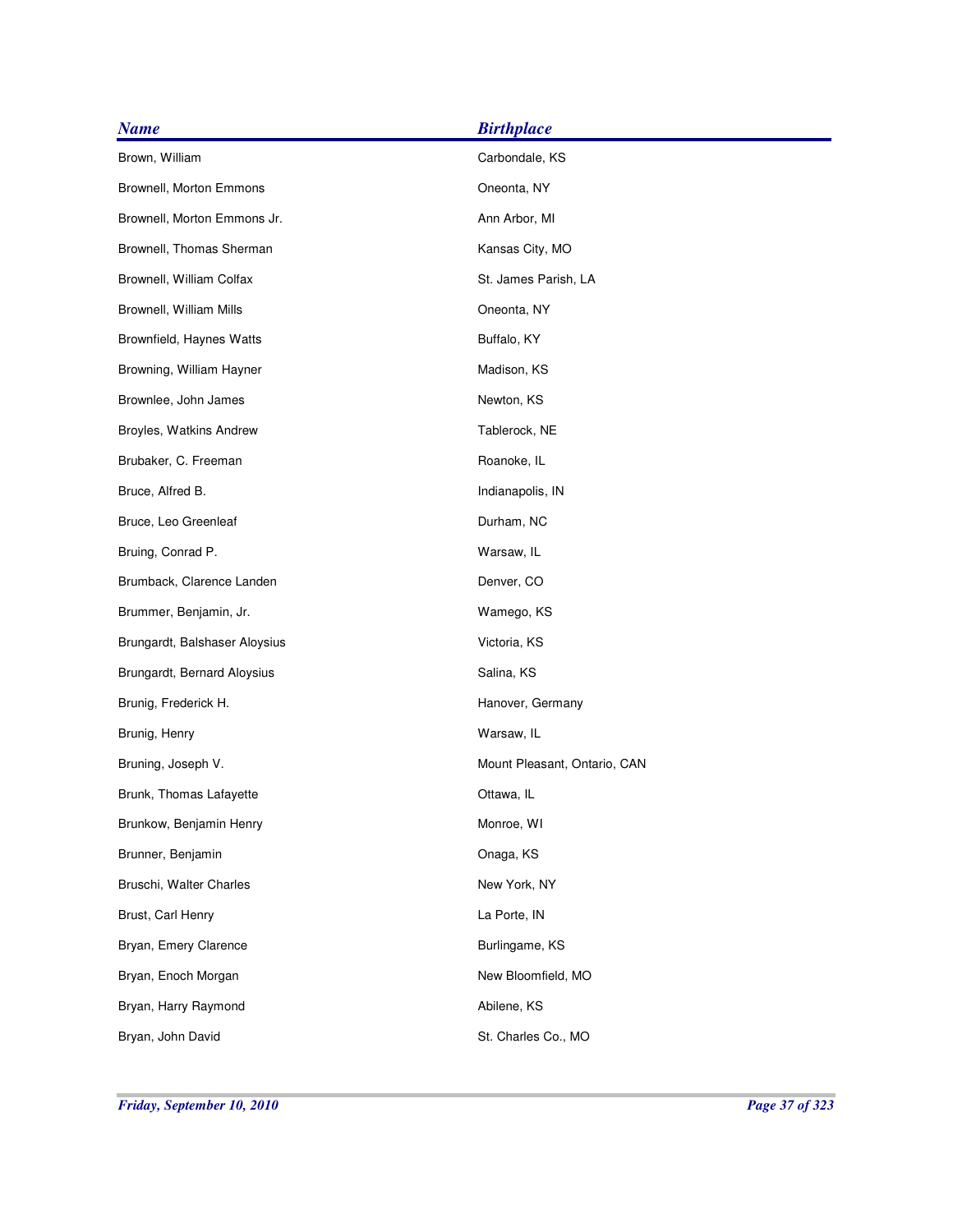| <b>Name</b>                 | <b>Birthplace</b>         |
|-----------------------------|---------------------------|
| Bryan, Loren Russell        | Dickinson Co., KS         |
| Bryan, William Harrison     | Waynesboro, GA            |
| Bryant, Homer Lafayette     | St. Johns, KS             |
| Bryant, Keith Nesbitt       | Red Deer, Alberta, Canada |
| Bryant, Randolph F.         | Hamersville, OH           |
| Bryant, William A.          | St. Johns, KS             |
| Brymer, James Frederick     | Toledo, OH                |
| Bryson, Roy D.              | Adams, NE                 |
| Buchanan, Ida May Simmons   |                           |
| Buchanan, Paul Eugene       | San Marcus, TX            |
| Buck, Charles Bentley       | West Paris, ME            |
| Buck, George Harvey         | Grayson, KY               |
| Buck, Guerdon Conde         | Platteville, WI           |
| Buck, Lewellyn A.           | Buckfield, ME             |
| Buck, William Elhonan       | Bronson, KS               |
| Buck, Willis Enoch          | LaGrange Co., IN          |
| Buckells, Larry Joe         | Ottawa, KS                |
| Buckingham, William Winants | Kansas City, MO           |
| Buckles, Joseph H.          | Hershman, IL              |
| Buckley, Charles Eugene     | Wyoming, IA               |
| Buckley, Frederick Watson   | Fort Littleton, PA        |
| Bucklin, Columbus Fuller    | Sudbury, VT               |
| Buckmaster, Francis Henry   | Ulysses, KS               |
| Buckmaster, Reuben E.       |                           |
| Buckner, Francis Thornton   | KY                        |
| Buesing, Oliver Russell     | Kent Co., MI              |
| Buhler, David B.            | Buhler, KS                |
| Buhler, Victor Bernard      | Pretty Prairie, KS        |
| Buikstra, Cyrus Renzo       | Blue Rapids, KS           |
| Bula, Ralph E.              | Kingman, KS               |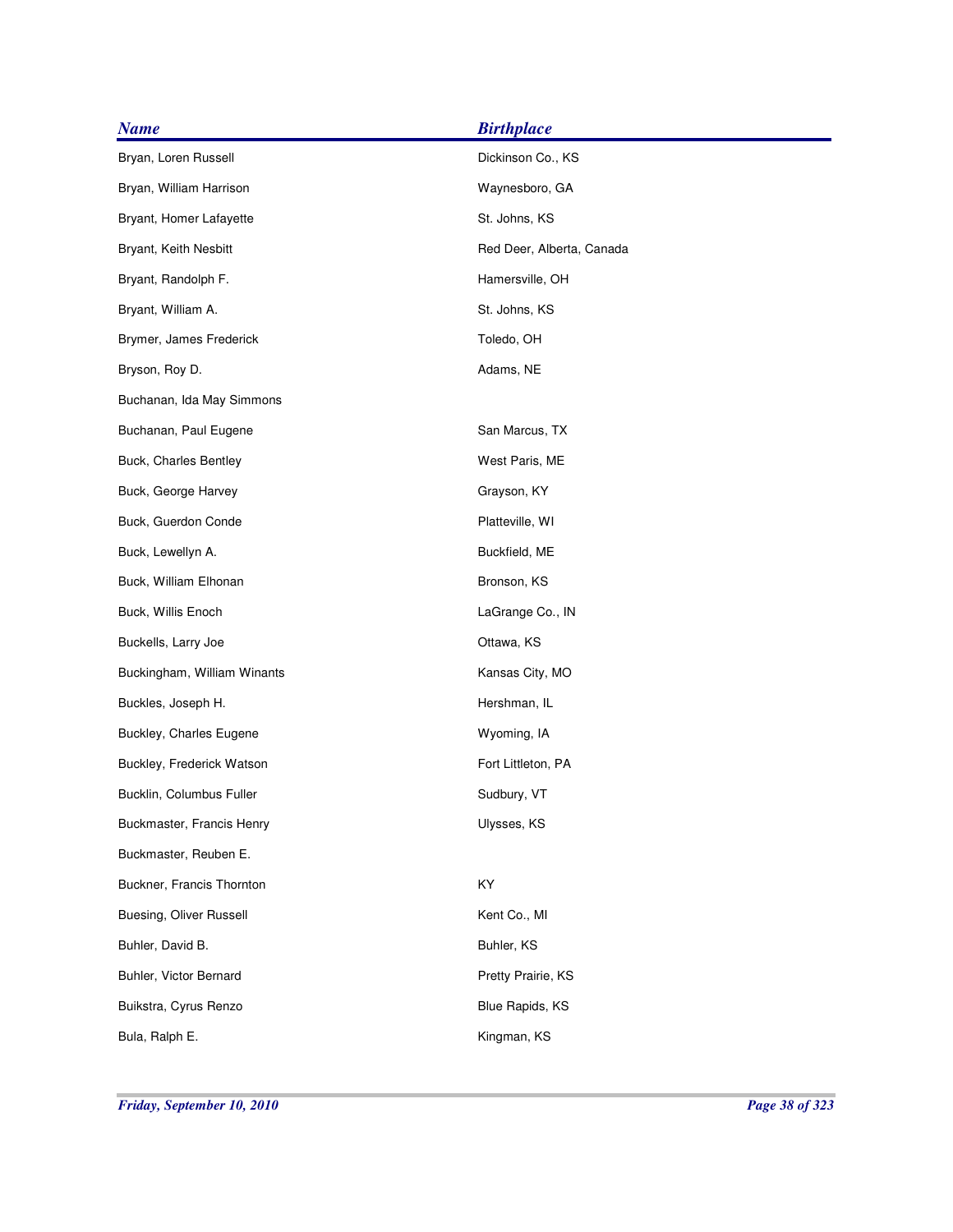| <b>Name</b>                       | <b>Birthplace</b>          |
|-----------------------------------|----------------------------|
| Buley, Delmond G.                 | Georgetown, IN             |
| Bullard, Ezekiel William          | Vinton Co., OH             |
| Bullett, Josephus G.              | Cairo, IL                  |
| Bullock, Harold Oliver            | Independence, KS           |
| Bullowa, Margaret                 | New York, NY               |
| Bulow, Henry F.                   | Berlen, Kingdom of Prussia |
| Bumgardner, Edward                | Williamsport, IN           |
| Bundrant, William Clayborne       | Waynesboro, TN             |
| Bundy, John Arthur                | Fairmount, IN              |
| Bundy, William E.                 | ${\sf IN}$                 |
| Bunten, Joseph Cook               | Scranton, KS               |
| Buooa, Fern Ward                  | Lorimor, IA                |
| Burbaki, Peter                    |                            |
| Burbridge, Glenn Ernest           | Logan, IA                  |
| Burchard, Harry Dana              | Richardson Co., NE         |
| Burden, William C.                | Carlysle, KY               |
| Burdette, Beverly Jeanne (Endres) | Wichita, KS                |
| Burditt, Ralph William            | Monroe City, MO            |
| Burger, Julius Anthony            | North Auburn, OH           |
| Burger, Junior Dale               | Menlo, KS                  |
| Burger, Raymond Albert            | St. Joseph, MO             |
| Burger, William Edward            | Kansas City, KS            |
| Burgess, Albert Ross              | Monica, IL                 |
| Burke, Frederick Tichnor          | Portland, OR               |
| Burke, Thomas Jerome              | DeWitt, IA                 |
| Burket, George Edward Jr.         | Kingman, KS                |
| Burket, Ivan Roy                  | Ashland, KS                |
| Burket, Walter Cleveland          | Kingman, KS                |
| Burkett, Norman Andrew            | Herington, KS              |
| Burkhardt, Edward Arnold          | Steelton, PA               |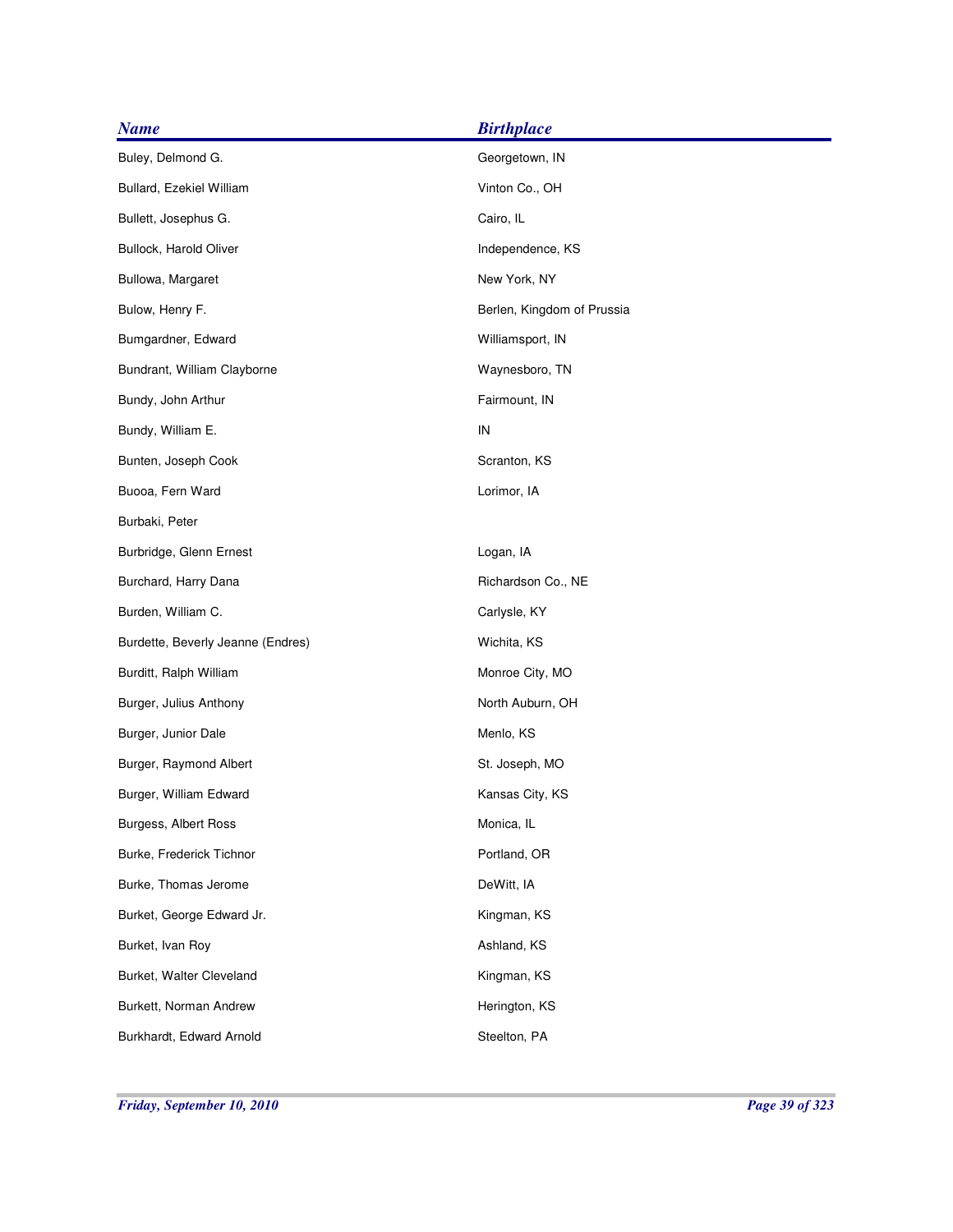| <b>Name</b>              | <b>Birthplace</b>   |
|--------------------------|---------------------|
| Burkhead, Carl Roscoe    | Mound City, KS      |
| Burkhead, Howard Curtis  | Mound City, KS      |
| Burlingame, Donald Lyman | Bryant, SD          |
| Burmaster, Paul          | Germany             |
| Burnaman, William Cecil  | Washington, KS      |
| Burnett, Ferd            | Dixon, MO           |
| Burnett, Hal Arthur      | Guthrie, OK         |
| Burnett, James Robinett  | Pikeville, TN       |
| Burnett, Jesse McShann   | Ennis, TX           |
| Burnett, John Aurelius   | Pulaski Co., MO     |
| Burnett, Luther H.       | IN                  |
| Burnett, William Clemons | Terrell, TX         |
| Burney, Robert Hickman   | Cass Co., MO        |
| Burns, Bernard Charles   | Manhattan, KS       |
| Burns, James Sampson     | Jackson Co., MO     |
| Burns, Patrick           | Ireland             |
| Burns, Robert            | Bartholomew Co., IN |
| Burr, Wayne B.           | Delphos, KS         |
| Burrell, Edward Myron    | Terre Haute, IN     |
| Burris, Truman G.        | Knoxville, IA       |
| Burroughs, William Henry | New Ross, IN        |
| Burson, Harvey Curtis    | Champaign, IL       |
| Burt, Zeph F.            | OH                  |
| Burtch, Claude Elijah    | Indianola, IA       |
| Burton, Archie O.        | Lincoln Co., KY     |
| Burton, Thomas C.        | Louisa, KY          |
| Burton, William G.       | Houstonville, KY    |
| Busby, Elbridge L.       | Robard, KY          |
| Busby, Eugene Spencer    | Hattiesburg, MS     |
| Busch, Anthony Bering    | Cincinnati, OH      |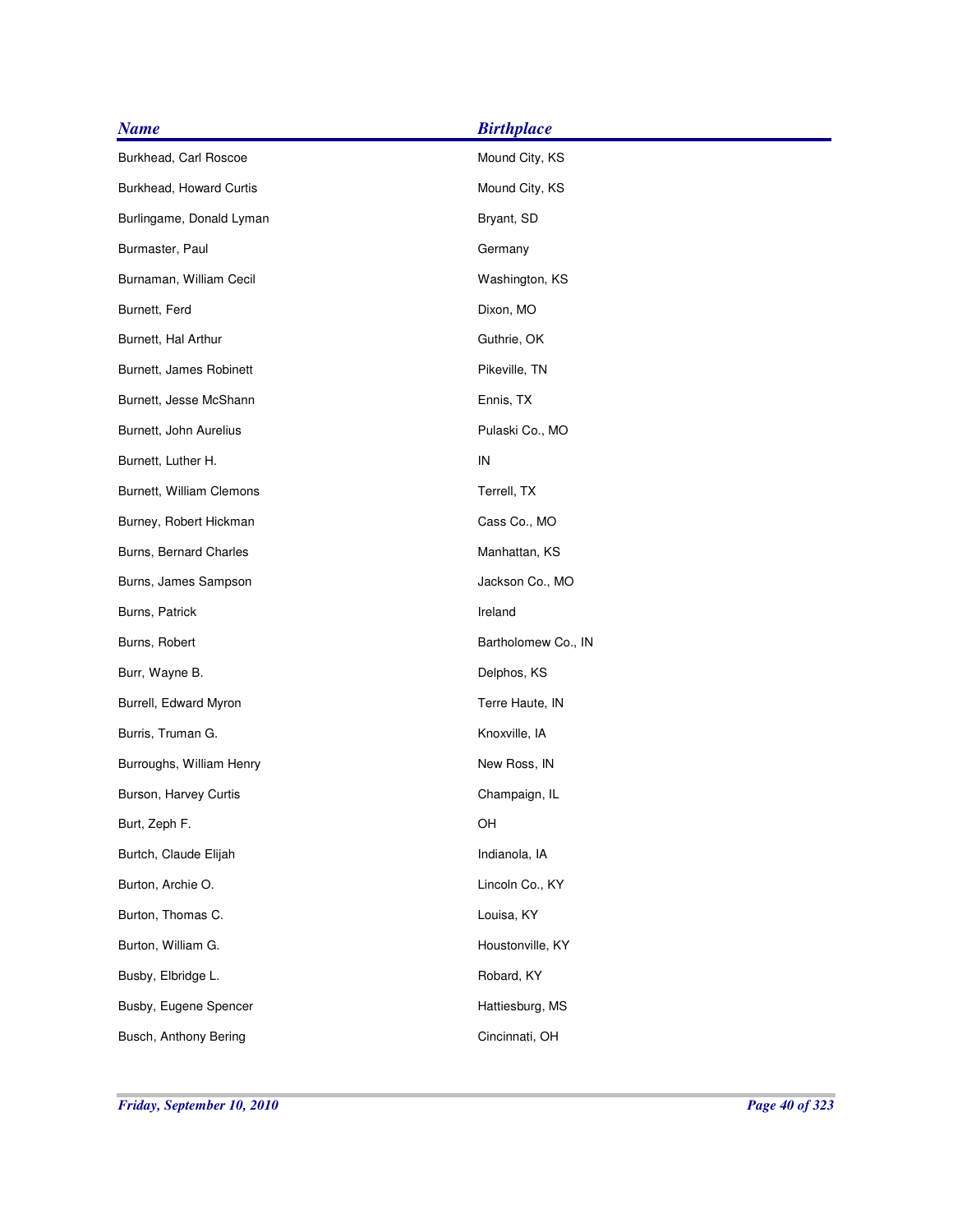| <b>Name</b>                   | <b>Birthplace</b>  |
|-------------------------------|--------------------|
| Busenbark, Ray                | Robinson, KS       |
| Bush, Clara Newlon            | IA                 |
| Bush, George E.               | Klecknersville, PA |
| Bush, Kirkland Anntone        | Sedalia, MO        |
| Bushong, L. B.                | VA                 |
| Butcher, Archie William       | Solomon, KS        |
| Butcher, David F.             | Bloomington, IN    |
| Butcher, Thomas Peck          | Wellington, KS     |
| Butin, James Abram            | Fredonia, KS       |
| Butler, Elmer                 | Allen Co., KS      |
| Butler, Fred E, Jr.           | Holden, MO         |
| Butler, Harry M               | Des Moines, IA     |
| Butler, Henry Rutherford, Jr. | Atlanta, GA        |
| Butler, James Clyde           | Mountain City, TN  |
| Butler, Joseph Payne          | Sedalia, MO        |
| Butler, Virgil Vanalour       | Greenwood, AR      |
| Butler, William Henry, Jr.    | Mart, TX           |
| Butler, William Lucas         | Mountain City, TN  |
| Butman, William Charles       | Macon, MO          |
| Butt, Ernest George           | Atchison, KS       |
| Button, Edwin Clarence        | Great Bend, KS     |
| Button, Meade A.              | Oldham Co., KY     |
| Butts, A. M.                  |                    |
| Bux, Donald Eugene            | Seattle, WA        |
| Buxton, Robert William        | Joplin, MO         |
| Byers, Philip Larkin          | Kansas City, MO    |
| Byington, LeGrand Bremner     | lowa City, IA      |
| Bymes, M. Robert              | Dubuque, IA        |
| Bynum, Frank Lawrence         | Springfield, MO    |
| Bywaters, Mary F.             | Durham, MO         |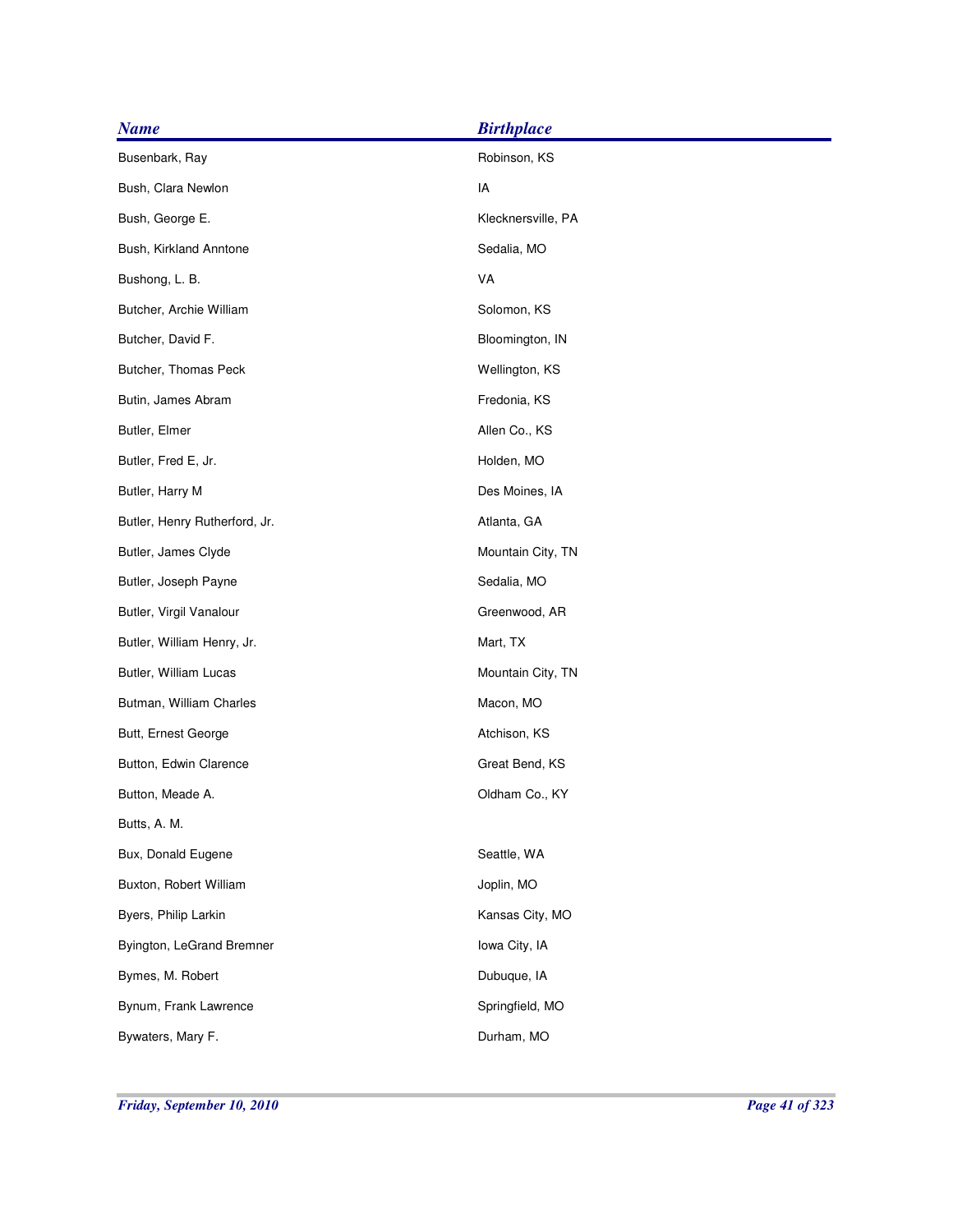| <b>Name</b>                 | <b>Birthplace</b> |
|-----------------------------|-------------------|
| Cabbell, Herbert G.         | Tecumseh, KS      |
| Cabeen, Robert Jackson      | Seaton, IL        |
| Cade, Victor Roscoe         | Larned, KS        |
| Cady, Frances A.            | Kelloggsville, NY |
| Cahill, Charles Joseph      | Worcester, MA     |
| Cain, Arthur Samuel, Jr.    | Leavenworth, KS   |
| Cain, Ivan Warren           | Fowler, KS        |
| Cain, Milton                | Parkville, MO     |
| Cain, Raymond William       | Brooklyn, IA      |
| Cairns, James               | Scotland          |
| Caldeira, Antonio Dias      | Trinidad, B.W.I.  |
| Caldwell, Jacob J.          | ${\sf IN}$        |
| Caldwell, James Clarence    | Moorefield, KY    |
| Caldwell, Jay S.            | Ottumwa, IA       |
| Caldwell, John C.           | Bloomington, IL   |
| Caldwell, John Dean         | Hollidaysburg, PA |
| Caldwell, Ora M. R.         | Versailles, IN    |
| Caldwell, Walter Waldemar   | Nashville, TN     |
| Caldwell, William Hampton   | Woodville, VA     |
| Calene, John Lucian         | Sylvan Grove, KS  |
| Calfee, Welcome Harrison    | Madisonville, TN  |
| Calhoun, Fred               | Jerseyville, IL   |
| Calking, Larry Leroy        | Minneapolis, MN   |
| Calkins, Leroy Adelbert     | Mason City, IA    |
| Callaghan, Mary Frances     | Rochester, MN     |
| Callahan, Hubert William    | Garden City, KS   |
| Callahan, William Paul      | Kingman, KS       |
| Callahan, William Paul, Jr. | Wichita, KS       |
| Callender, Charles Jason    | Ripon, WI         |
| Callender, William B.       | IL                |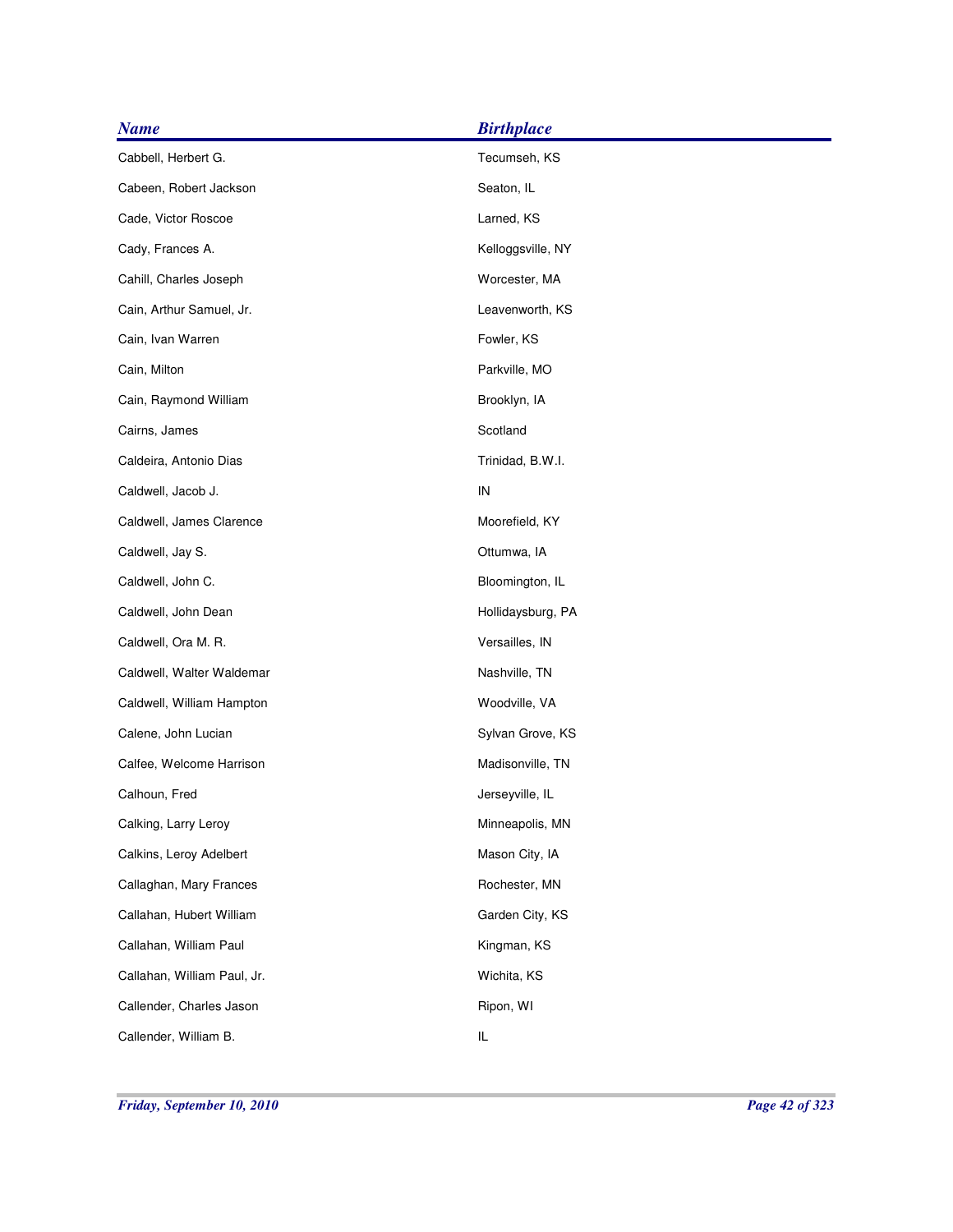| <b>Name</b>                 | <b>Birthplace</b>          |
|-----------------------------|----------------------------|
| Calman, George B.           | Moulton, IA                |
| Calvert, James Erastus      | Marcellus, MI              |
| Cameron, Paul Broomhall     | St. Louis, MO              |
| Camp, Angie M. C.           | Kingston, NH               |
| Camp, Earl Fred             | Memphis, NE                |
| Camp, Marshall              | Wayne Co., IA              |
| Campbell, Alexander X.      | Shathray?, Ontario         |
| Campbell, Arthur C.         | Evansville, WI             |
| Campbell, Charles A.        | Bloomington, IL            |
| Campbell, Charles A.        | Oskaloosa, KS              |
| Campbell, Charles Samuel    | lowa, KS                   |
| Campbell, David C.          | Auburn, KS                 |
| Campbell, David R.          | Logansport, IN             |
| Campbell, Donald W.         | Canada                     |
| Campbell, Edwin Lyle        | Boulder, CO                |
| Campbell, Farquhard         | Elgin Co., Ontario, Canada |
| Campbell, Farquhard         | Ontario, CAN               |
| Campbell, Francis Marion    | Elvaston, Hancock Co., IL  |
| Campbell, Frederick Bennett | Esbon, KS                  |
| Campbell, Garland Leroy     | Kansas City, KS            |
| Campbell, Gilbert Carmon    | McCracken, KS              |
| Campbell, Henry             | Maitland, MO               |
| Campbell, James Bethune     | Boston, MA                 |
| Campbell, James William     | Kansas City, MO            |
| Campbell, John Floyd        | Nortonville, KS            |
| Campbell, John Ross         | Meade, KS                  |
| Campbell, Joseph Gary       | Joliet, IL                 |
| Campbell, Joseph New        | York, NE                   |
| Campbell, Maggie Annettie   | Rosemond, IL               |
| Campbell, Milford Brent     | Salina, KS                 |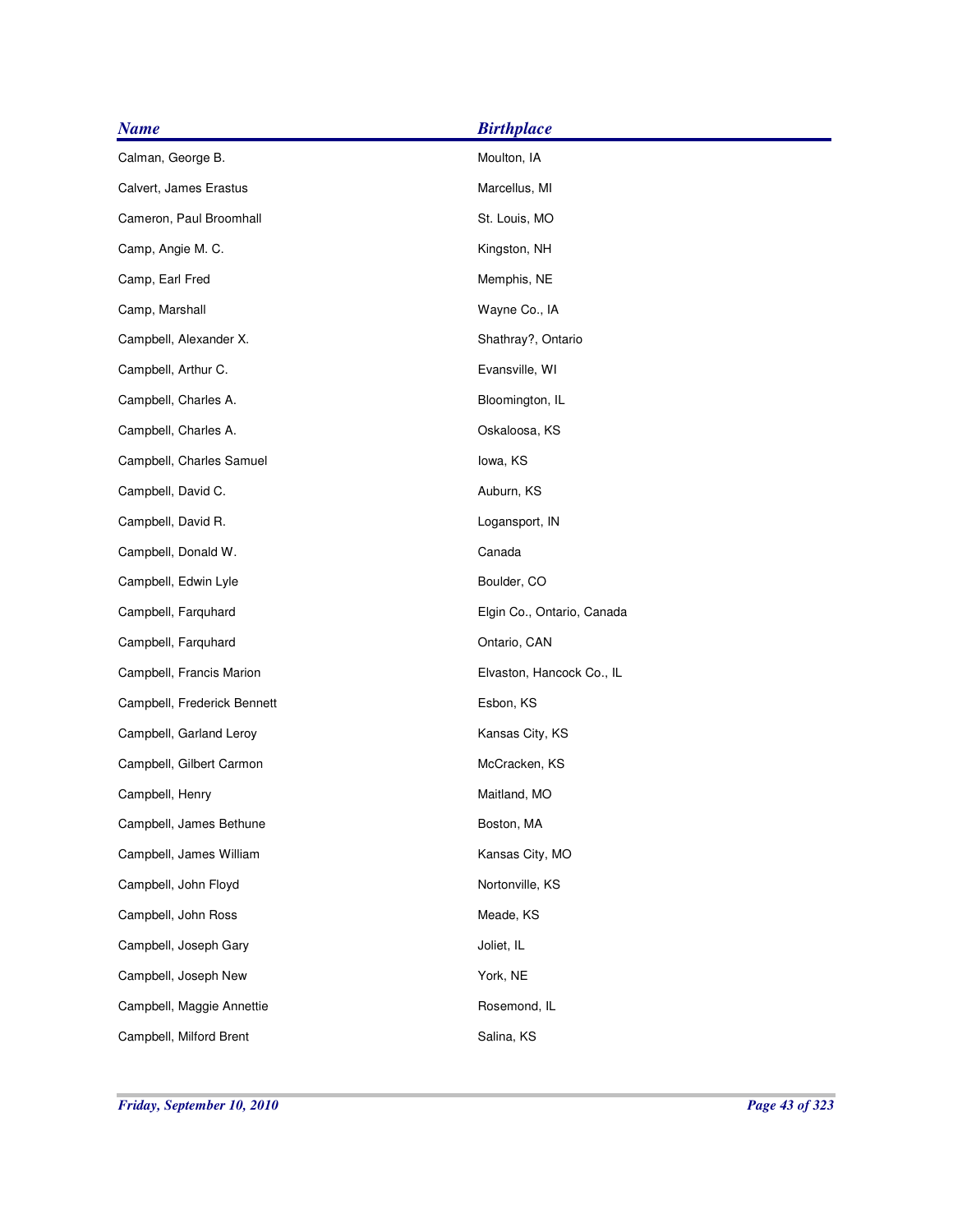| <b>Name</b>                | <b>Birthplace</b>          |
|----------------------------|----------------------------|
| Campbell, Oscar F.         | Gaylord, KS                |
| Campbell, Robert B.        | Monmouth, IL               |
| Campbell, Robert Evans     | St. Paul, MN               |
| Campbell, Robert Findley   | Meade, KS                  |
| Campbell, Watson           | Fairbrook, PA              |
| Campbell, William B.       | Elgin Co., Ontario, Canada |
| Campbell, William Elliott  | Perryopolis, PA            |
| Campbell, William L.       | Kansas City, MO            |
| Campbell, William T.       | Wathena, KS                |
| Campbell, William W.       | Canada                     |
| Campion, Woodrow Marcellus | Riverdale, KS              |
| Canby, Charles Bernard     | Washington, DC             |
| Candler, Fred Day          | VA                         |
| Canfield, Corresta T.      | Chardon, OH                |
| Cannon, George Washington  | Sussex Co., DE             |
| Cannon, Jefferson Sawyer   | East TN                    |
| Cantrell, Thomas D.        | Waynesville, IL            |
| Cantwell, Ben T.           | Eagleville, MO             |
| Cantwell, James Lawrence   | New Boston, MO             |
| Canuteson, Ralph Irving    | Arcadia, WI                |
| Capps, Henry Spencer       | Brazil, South America      |
| Capps, Murl T.             | Kearney, MO                |
| Capsey, Roswell Edwin      | Soldier, KS                |
| Carbaugh, Kenneth Wayne    | Baylis, IL                 |
| Carduff, Jay Jackson       | Kansas City, MO            |
| Carey, Francis Stephan     | Schaller, IA               |
| Carey, Walter Ray          | Osage City, KS             |
| Carhart, Earl Clyde        | Montfort, WI               |
| Carhart, Edgar Lewis       | OH                         |
| Carl, Samuel Thomas        | Benton Co., AR             |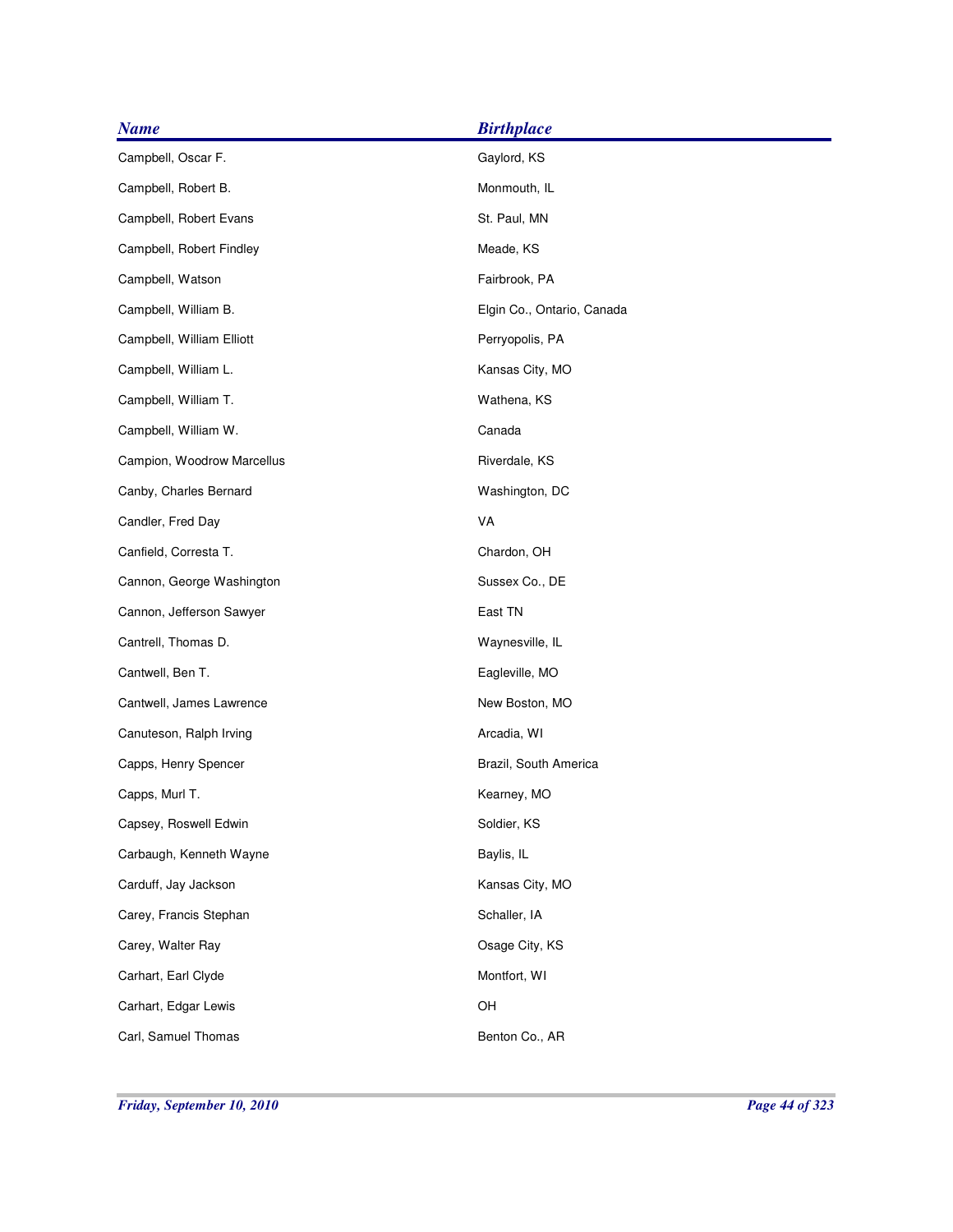| <b>Birthplace</b>  |
|--------------------|
| Geneseo, IL        |
| Chandlersville, OH |
| Sedalia, MO        |
| Youngstown, OH     |
| Vliets, KS         |
| Titusville, PA     |
| Omaha, NE          |
| Meadville, PA      |
| McPherson, KS      |
| McPherson, KS      |
| Wetglaize, MO      |
| Manhattan, KS      |
| Adams Co., IL      |
|                    |
| Rockford, IL       |
| Rochester, MN      |
| Goodland, KS       |
| West Point, NE     |
| Mount Zion, KY     |
| Muchakinock, IA    |
| Pana, IL           |
| Brookfield, NY     |
| IA                 |
| Buchanan Co., MO   |
| Philadelphia, PA   |
|                    |
|                    |
| Indian Springs, TN |
| Junction City, KS  |
| Orrville, OH       |
|                    |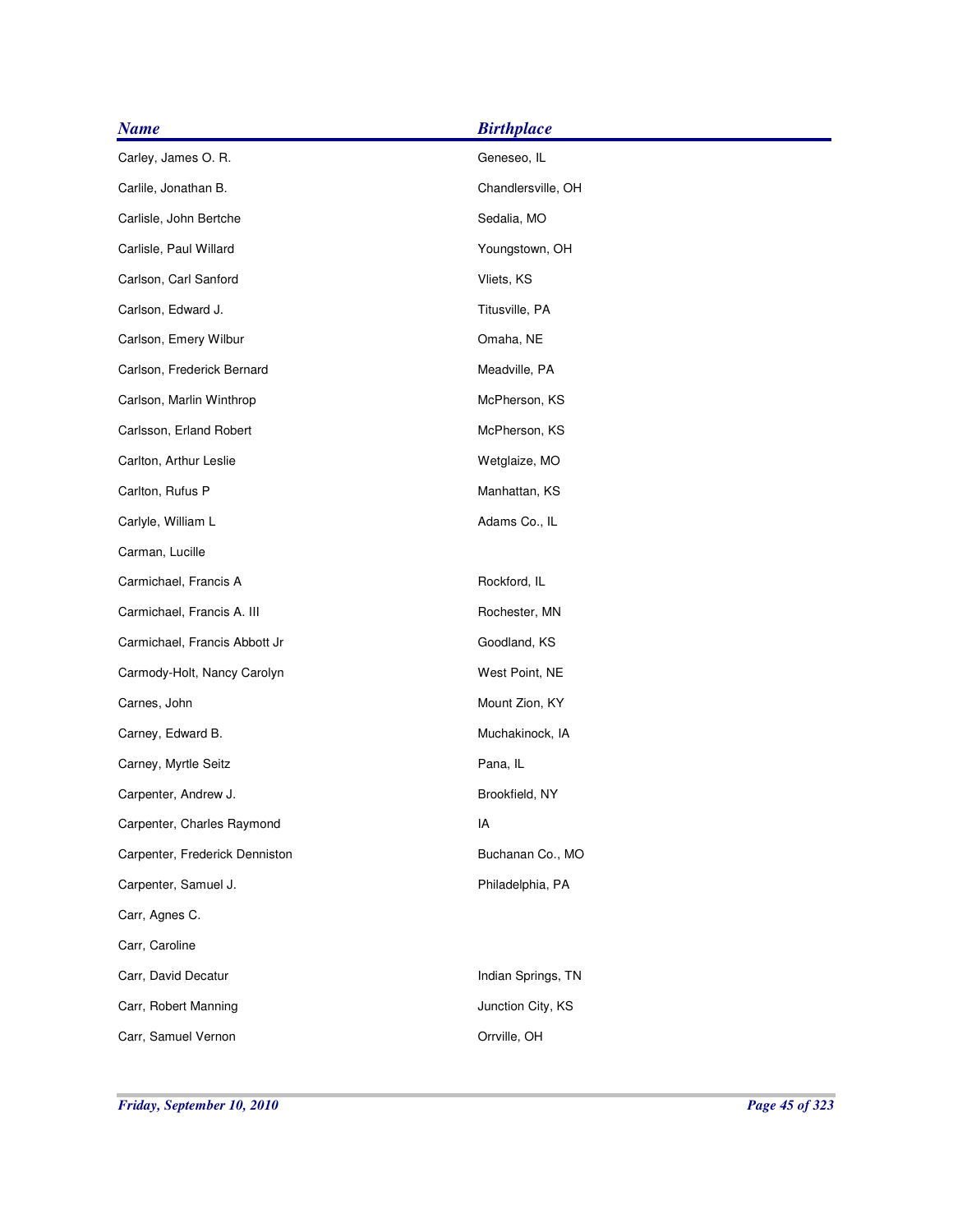| <b>Name</b>              | <b>Birthplace</b>   |
|--------------------------|---------------------|
| Carr, Walter Austin      | Leon, IA            |
| Carr, William Austin     | Polo, MO            |
| Carreau, Ernest Parker   | Wichita, KS         |
| Carrico, Elbert Charles  | Beloit, KS          |
| Carrier, Edson Crane     | Middleburg, VT      |
| Carroll, Charles Wallace | Kansas City, MO     |
| Carroll, William Charles | IL                  |
| Carrothers, Sarah E.     | Clark, PA           |
| Carson, Albert W.        | Brown Co., OH       |
| Carson, Clayton Wilford  | Galva, IL           |
| Carson, Lloyd Russell    | Frankfort, KS       |
| Carson, Paul Congleton   | Ashland, KS         |
| Carswell, Duncan Francis | Elora, Ontario, CAN |
| Carter, Earl Dwight      | Peck, KS            |
| Carter, Elza Norris      | Harveyville, KS     |
| Carter, Franklin Francis | Albany, MO          |
| Carter, James Jefferson  | Lovett, GA          |
| Carter, John Nicholas    | Skidmore, MO        |
| Carter, Jonathan Basil   | Howard, KS          |
| Carter, Lafayette D.     | West Liberty, KY    |
| Carter, Lew A.           | Mills Co., IA       |
| Carter, Mack Albert      | Chicago, IL         |
| Carter, Odia Martin      | Slickford, KY       |
| Carter, Percy Craig      | Sunflower, MS       |
| Carter, Robert G.        | IL                  |
| Carter, Rodney Gilbert   | Otterville, MO      |
| Carter, Thomas Jay       | Fairmount, IN       |
| Carter, W. W.            | St. Joseph, MO      |
| Carter, William Henry    | Harlan, IA          |
| Carter, William Walbert  | Marion, KY          |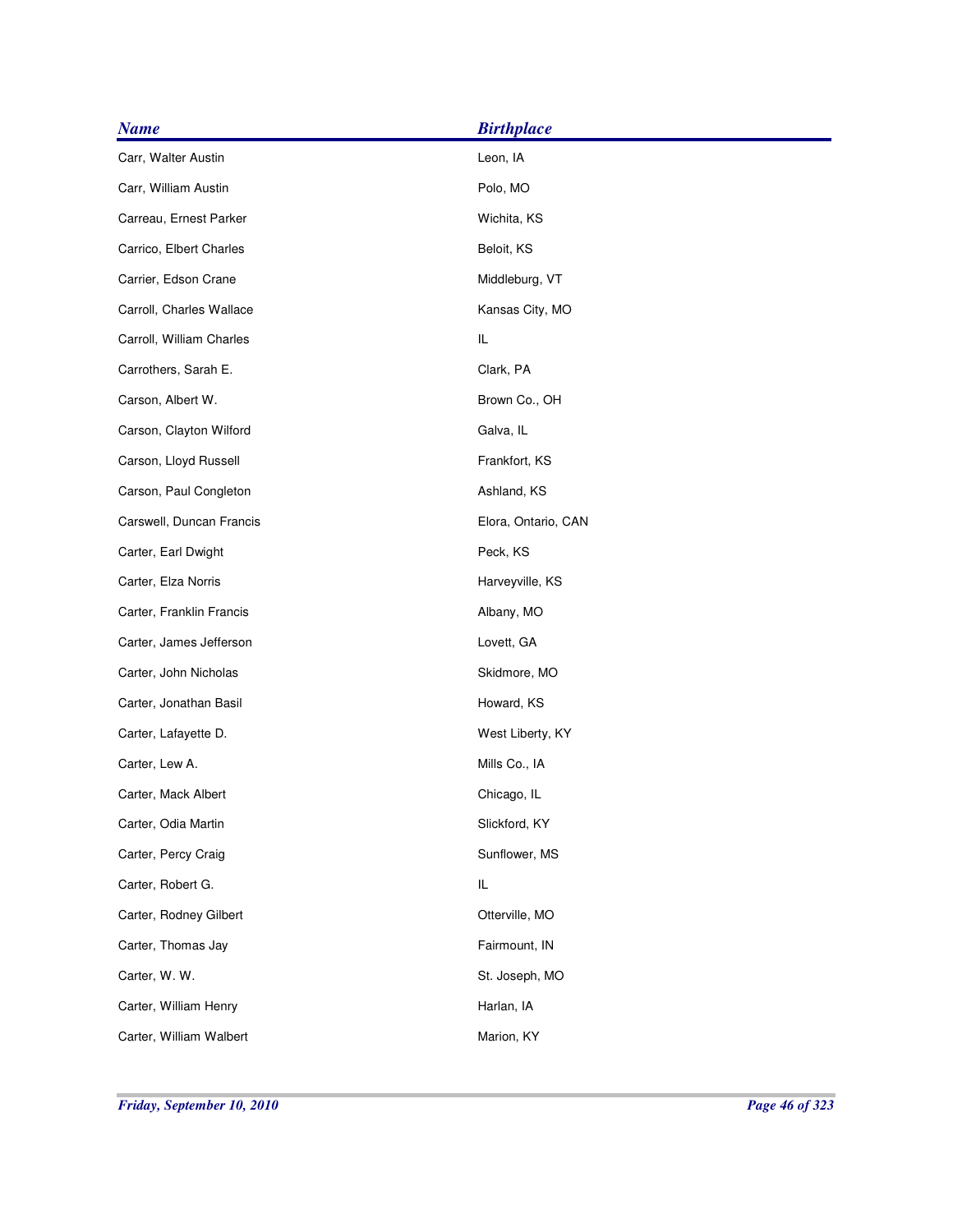| <b>Name</b>                | <b>Birthplace</b>   |
|----------------------------|---------------------|
| Carton, Augus Raymond      | Ackley, IA          |
| Cartwright, Lyle Benjamin  | Norman, OK          |
| Carver, Harry Everett      | Mahaska Co., IA     |
| Carver, Harry Franklin     | McEwensville, PA    |
| Carver, John Wesley        | Madison Co., IA     |
| Carver, Joseph Beggs       | Philadelphia, PA    |
| Cary, Walter Emery         | Millersburg, IA     |
| Cary, William Everett      | Weston, KY          |
| Casady, Gilbert Nigel      | Unionville, MO      |
| Casburn, Alfred Leslie     | Ferris, IL          |
| Casburn, Frank Estil       | Ferris, IL          |
| Case, Claud Houston        | Joplin, MO          |
| Case, Paul Harvey          | Basehor, KS         |
| Casebeer, Harvey Lee       | York, NE            |
| Casebeer, Howard Maxwell   | Holmes Co., OH      |
| Casebolt, Milton Buford    | Miami, MO           |
| Caseley, Walter Norris     | London, England     |
| Casenburg, Samuel Franklin | near Viola, IL      |
| Casey, Clyde Lowe          | Marion, IL          |
| Casey, Jesse Frank         | Goldsboro, NC       |
| Casey, John Joseph         | Iona, MN            |
| Casford, Ralph Shelton     | Elk Creek, NE       |
| Cashatt, Faye              | Dedham, IA          |
| Cass, John Lavell          | Butler, IL          |
| Cassel, Oliver Marco       | Mount Erie, IL      |
| Cassidy, George Alvin      | Rawdon, Quebec, CAN |
| Cassidy, Robert John       | Minneapolis, MN     |
| Castles, John Edgar        | Albia, IA           |
| Casto, James Frederick     | Wellsville, KS      |
| Casto, Jasper Clarence     | Ripley, WV          |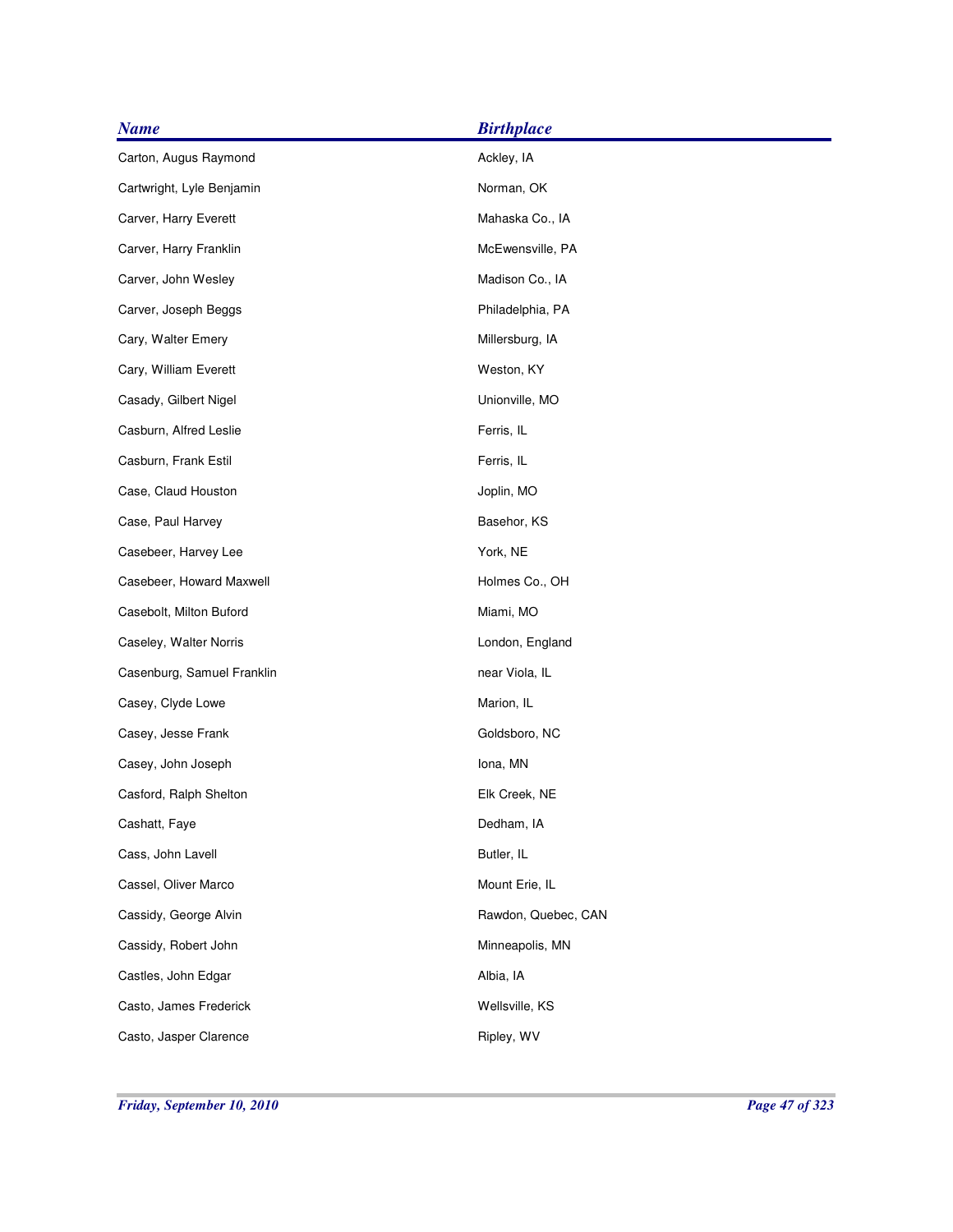| <b>Name</b>                 | <b>Birthplace</b>  |
|-----------------------------|--------------------|
| Casto, Okey Johnson         | Jackson Co., WV    |
| Casto, Parley C.            | Centerville, WV    |
| Caswell, Charles E.         | Macon City, MO     |
| Catlin, John Tracey         | Assumption, IL     |
| Catlin, Karl Aydelotte      | Cherokee, OK       |
| Caton, Charles Wesley       | Cincinnati, OH     |
| Caton, Walter M.            | Paola, KS          |
| Catudal, Josephum N.        | Canada             |
| Caufield, Eugene Alonzo     | Crockett, TX       |
| Cavanaugh, Frank Alfred     | Jersey City, NJ    |
| Cavanaugh, John J.          | Cambridge, NY      |
| Cavanaugh, John William     | Lohrville, IA      |
| Cave, Fred Clifford         | Paris, IN          |
| Cave, James William         | Fulton, MO         |
| Cave, John Franklin         |                    |
| Cave, Mathew Woodson        | Fulton, MO         |
| Cave, Robert Russell        | Bird City, KS      |
| Cave, Thomas R.             | Paris, IN          |
| Cavins, Riley W.            | Bloomfield, IN     |
| Cavins, Stanley T.          | Mattoon, IL        |
| Cavitt, Robert Folsom       | Spokane, WA        |
| Cawley, Bernard Michael     | Atchison, KS       |
| Caylor, John Henry          | Hiawatha, KS       |
| Cecha, Albin Hastings       | Columbus, NE       |
| Cecil, Jeff Milton          | KY                 |
| Cecil, William C.           | Plymouth, IL       |
| Cedarblade, Vincent Gustave | Maple Plain, MN    |
| Cerv, Ernest Anthony        | Leigh, NE          |
| Chace, Edward Perry         | Shawnee, KS        |
| Chads, Beric Cornell        | Medicine Lodge, KS |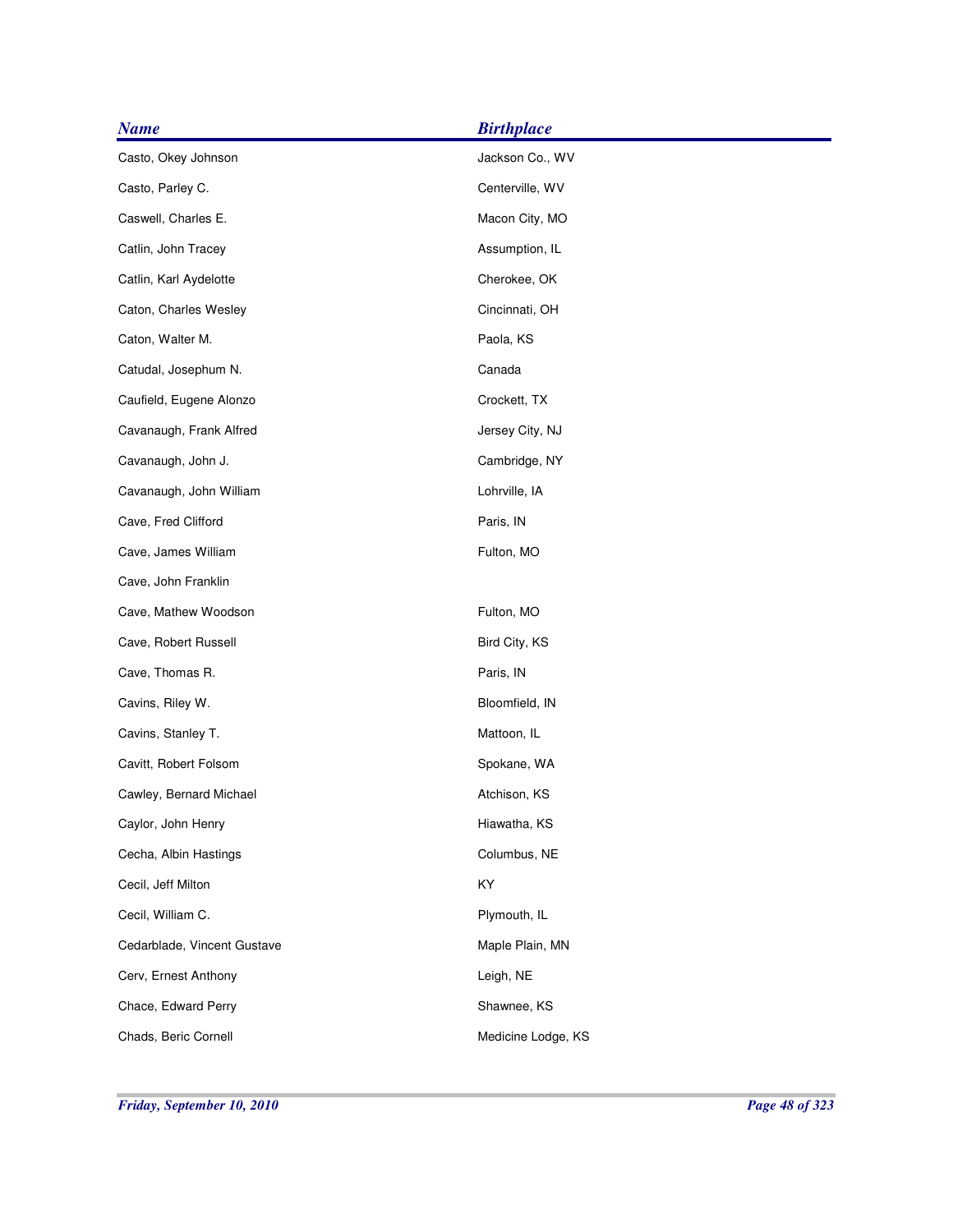| <b>Name</b>                   | <b>Birthplace</b> |
|-------------------------------|-------------------|
| Chadwick, Ira Bradford        | Hamilton Co., IA  |
| Chaffee, Dean Cyrus           | Talmage, KS       |
| Chaffee, Lynn Dale            | Talmage, KS       |
| Chaffee, Spencer Norman       | Corunna, IN       |
| Chaffin, Elizabeth Barnes     | Neadville, MO     |
| Chalmers, James Ferguson      | Scotland          |
| Chalmers, John T.             | MD                |
| Chalstram, William E.         | Galesburg, IL     |
| Chamberlain, Lawrence Safford | Topeka, KS        |
| Chambers, Adelbert Royal      | Barnard, KS       |
| Chambers, Harry Leslie        | Lyon Co., KS      |
| Chambers, James Quarles, Jr.  | Kansas City, MO   |
| Chambers, John O.             | Maryville, MO     |
| Chambers, John William        | Oketo, KS         |
| Chambliss, Edward L.          | Baltimore, MD     |
| Chambliss, Homer              | Mounds, IL        |
| Chandler, Anderson J.         | Paducah, KY       |
| Chandler, Charles Halliday    | Independence, KS  |
| Chandler, Frank Walton        | Cambridge, KS     |
| Chandler, Ruth Beard          | New London, IA    |
| Chaney, George C.             | West Carlisle, OH |
| Chaney, George Carper         | Independence, KS  |
| Chaney, Walter Clifton        | Goshen, OH        |
| Channell, Leo R.              | Hartford, KS      |
| Chaplin, Charles              | Winfield, KS      |
| Chapline, Frank LeRoy         | Malta Bend, MO    |
| Chapman, Amy Robinson         | Science Hill, KY  |
| Chapman, Emmett C.            | Bellefount, OH    |
| Chapman, Florence P.          | Akron, OH         |
| Chapman, Harold Julius        | Speed, KS         |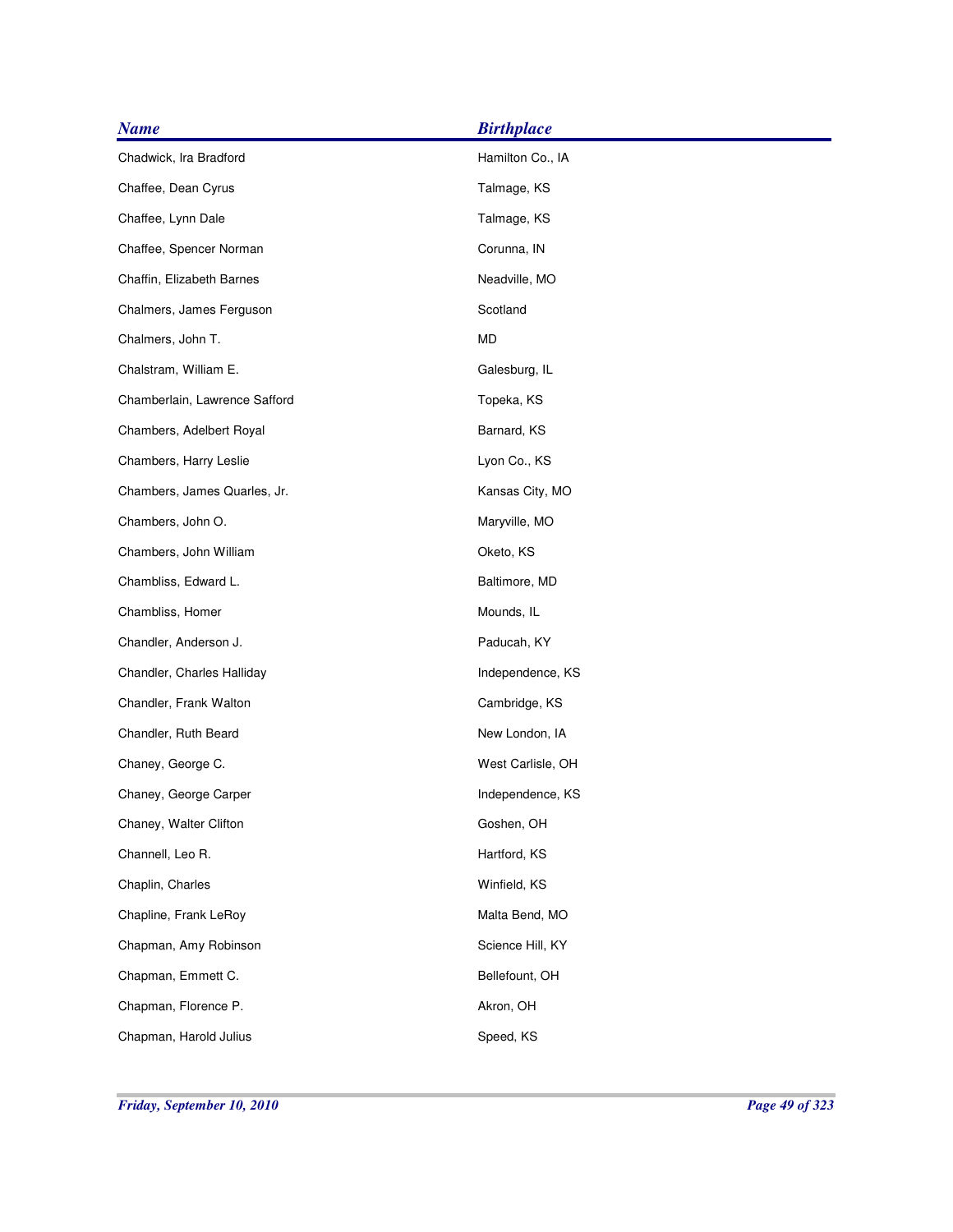| <b>Name</b>                 | <b>Birthplace</b>         |
|-----------------------------|---------------------------|
| Chapman, John Stewart       | Sweetwater, TX            |
| Chapman, Leonard Roy        | Bethany, MO               |
| Chapman, Samuel Beach, Jr.  | Pewaukee, WI              |
| Chapman, William Theophilus | British Guiana, S America |
| Chappell, Ewin Summers      | Flatwoods, TN             |
| Charbonneau, Alvarez Emry   | Concordia, KS             |
| Charles, Augustus Lester    | Butler Co., OH            |
| Charles, Harvey Philip      | Partridge, KS             |
| Charles, Hugh Lester        | Lancaster, KS             |
| Charles, William B.         | Salem, IN                 |
| Chase, Arthur Brown         | Lynn, MA                  |
| Chase, James S.             | Meadville, PA             |
| Chastain, Maurice Wayne     | Weston, MO                |
| Chastain, William D.        | Logan Co., KY             |
| Chee, George Lew            | Buena Vista, CA           |
| Cheek, James Walter         | Buffalo, MO               |
| Cheeseman, William Burton   | Sturgeon Bay, WI          |
| Chen, John Shang-Lien       | China                     |
| Chen, Ronald                | Shanghai, China           |
| Cheney, Enos Ralph          | Pana, IL                  |
| Cheney, James William       | Pana, IL                  |
| Cheney, Ralph Edwin         | Gypsum, KS                |
| Chenoweth, Montford Scott   | Jamesport, MO             |
| Chesky, Victor Ernest       | Delavon, IL               |
| Chesmore, Harry Prescott    | Maysville, MO             |
| Chess, Rudolph              | Brooklyn, NY              |
| Chesshir, J. Melsworth S.   | Noble Co., OH             |
| Chester, Ottis S.           | Jefferson Co., IA         |
| Chestnut, Wylie Gentry      | Salem, AR                 |
| Chickering, George Abbot    | Oquawka, IL               |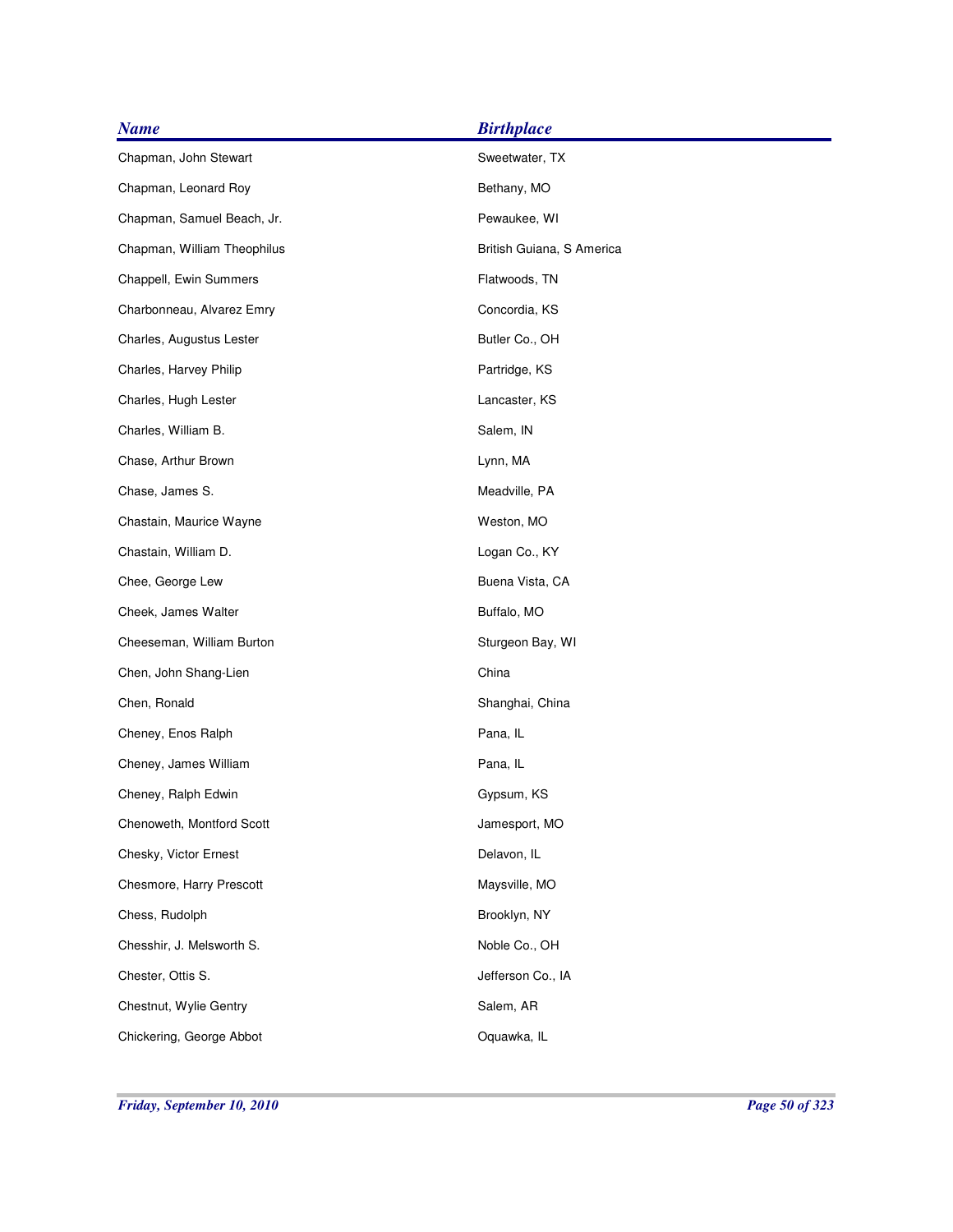| <b>Name</b>                  | <b>Birthplace</b>  |
|------------------------------|--------------------|
| Chilcott, Benjamin Franklin  | Huntingdon Co., PA |
| Chilcott, William L.         | Huntingdon Co., PA |
| Child, Dorothy               | Philadelphia, PA   |
| Childress, Thomas Earl       | Knox Co., MO       |
| Childs, William Sheridan     | Delphos, KS        |
| Chin, Robert Allan           | Fort Polk, LA      |
| Chintapalli, Amarnath        | Unikili, India     |
| Chipp, Joseph Kelsey         | Harrison Co., MO   |
| Chipps, James Edward         | Bayou, KY          |
| Chisholm, Archibald Joseph   | Inverness, SCO     |
| Chittenden, Horace W.        | Emporia, KS        |
| Choat, William Gabriel       | Chickalah, AR      |
| Chont, Laslo Kendey          | Poroszlo, Hungary  |
| Chrane, Victor Benjamin      | Salisbury, MO      |
| Chrisman, George W.          | Fairfield Co., OH  |
| Christ, Vincent Alysius      | Leavenworth, KS    |
| Christenson, Earle Henry     | Jewell Co., KS     |
| Christian, Edward Raymond    | Arkansas City, KS  |
| Christian, Paul Christopher  | Poolville, TX      |
| Christian, Robert Ord        | Carlyle, KS        |
| Christian, Stanley John      | Kansas City, KS    |
| Christianson, John Frederick | Hillsboro, ND      |
| Christman, Edmund Eugene     | Joplin, MO         |
| Christmann, Eldon William    | Chicago, IL        |
| Christmann, Marshall E.      | Kankakee, IL       |
| Christmann, Paul             | Kankakee, IL       |
| Christy, Ella B.             | Rockford, IL       |
| Chumbley, Charles Andrew     | Vinnie, KY         |
| Church, Harry Lester         | Lebanon, IN        |
| Church, Ira Otis             | Madison Co., NE    |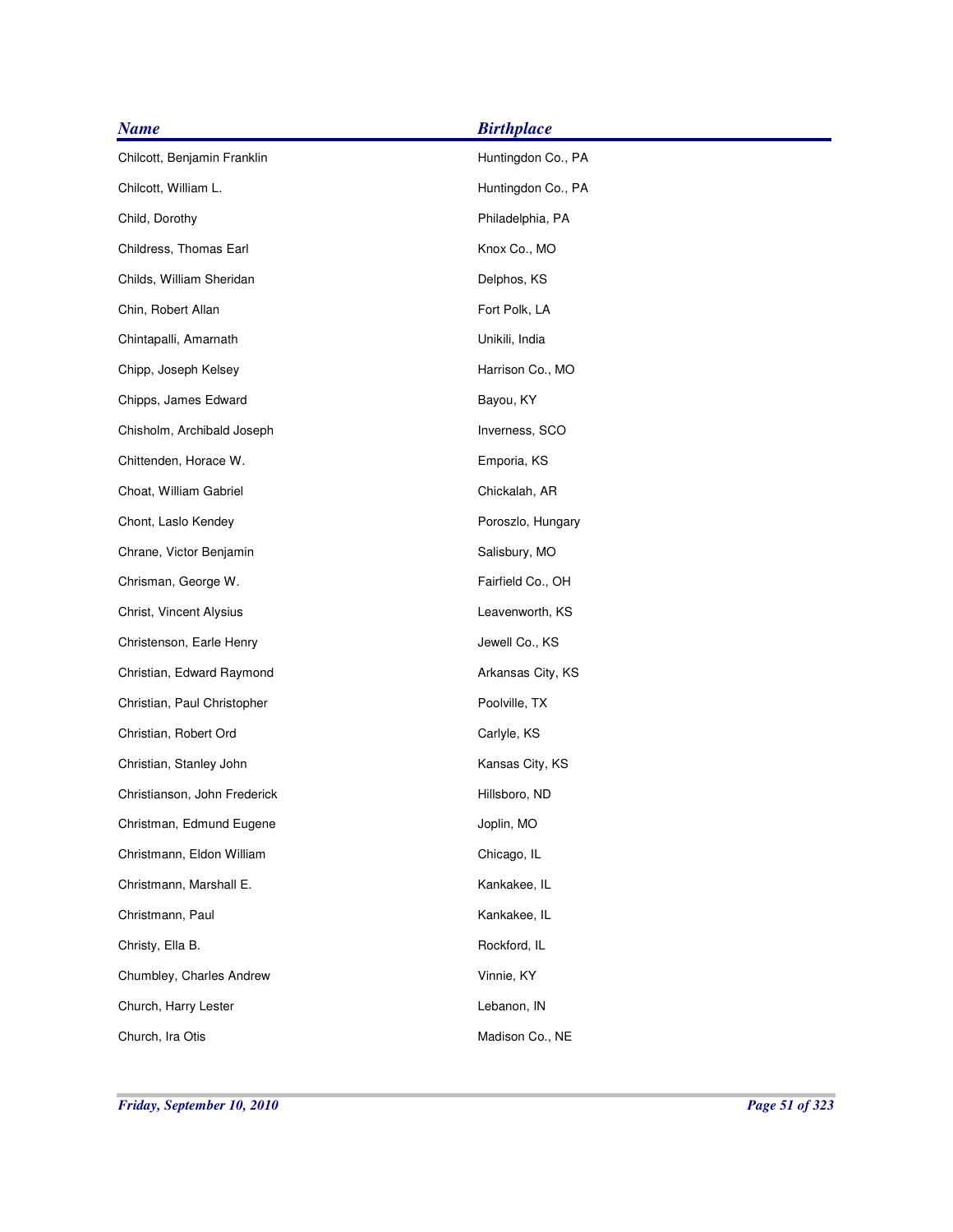| <b>Name</b>                       | <b>Birthplace</b>  |
|-----------------------------------|--------------------|
| Church, Mary Violet               | Memphis, TN        |
| Church, Miriam Lyon               | PA                 |
| Churchill-Kollock, Evelyn Augusta | Sterling, NY       |
| Cinense, Arturo Ferrer            | Philippines        |
| Claiborne, Richard Henry III      | Coffeyville, KS    |
| Clapp, Raymond Carlton            | Atchison, KS       |
| Clapp, Raymond Carlton, Jr.       | Wichita, KS        |
| Clarey, Hiram T.                  | Palestine, IL      |
| Clark, Albert Russ                | Rushville, IL      |
| Clark, Albert Williams            | Emporia, KS        |
| Clark, Arthur Wellington          | Lawrence, MA       |
| Clark, Bert O.                    | Sheridan, MO       |
| Clark, Charles D.                 | Rochester, VT      |
| Clark, Charles Edwin              | White Hall, IL     |
| Clark, Charles Leslie             | Janesville, WI     |
| Clark, Charles Maurice            | Springfield, IL    |
| Clark, Clayton Wayne              | Centerville, KS    |
| Clark, Dale Edward                | Cambridge, KS      |
| Clark, Earl Finley                | Franklin Co., KS   |
| Clark, Fay P.                     | Solomon Rapids, KS |
| Clark, Fred F.                    | Viroqua, WI        |
| Clark, Fred Walter                | Marion, OH         |
| Clark, Herbert L.                 | Trenton, MO        |
| Clark, Howard Charles             | Belpre, KS         |
| Clark, Ira W.                     | IN                 |
| Clark, Irving Howard              | Clayton, NM        |
| Clark, James Burnett              | Washington, DC     |
| Clark, John Clifford              | Troy, KS           |
| Clark, John Donavon               | Columbus, OH       |
| Clark, John James                 | DePere, WI         |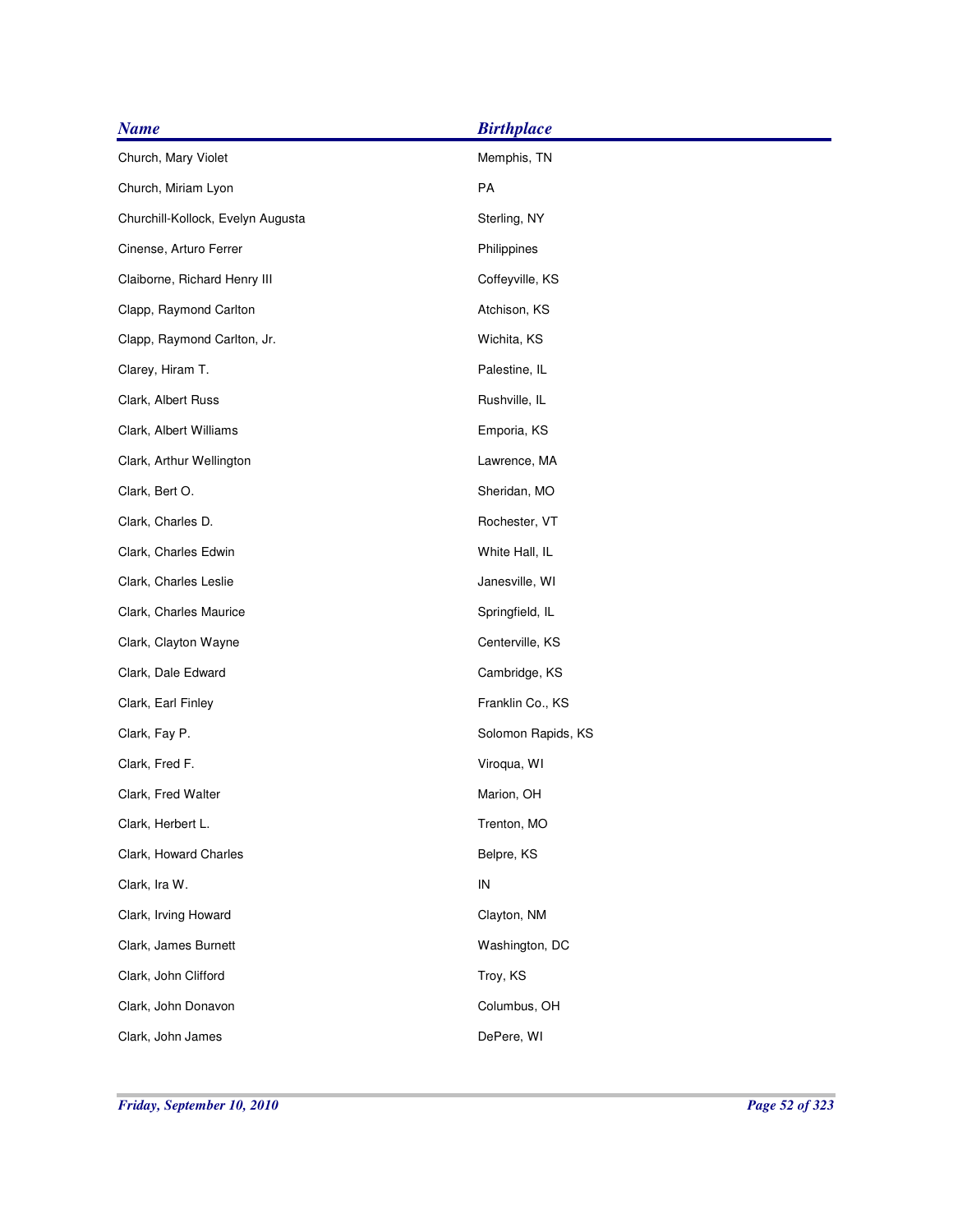| <b>Name</b>                    | <b>Birthplace</b>   |
|--------------------------------|---------------------|
| Clark, John R.                 | Schuyler Co., MO    |
| Clark, Joseph F.               | Clark Co., OH       |
| Clark, Kendall Allen           | Olive Hill, KY      |
| Clark, Laurence Archie         | Rush Center, KS     |
| Clark, Margaret Goode          | Lenexa, KS          |
| Clark, Orville Richolson       | Topeka, KS          |
| Clark, Oscar Newton            | Lenora, KS          |
| Clark, Philip Johnston         | Chicago, IL         |
| Clark, Porter M., Jr.          | Galena, KS          |
| Clark, Raymond Stanley         | Holmesville, NE     |
| Clark, Robert E.               | Switzerland Co., IN |
| Clark, Robert Thomas           | Nashville, KS       |
| Clark, Rolla M.                | IL                  |
| Clark, Shirley E.              | Rush Center, KS     |
| Clark, Theo F.                 | Toledo, IA          |
| Clark, Thomas F.               | Medway, OH          |
| Clark, Thomas J.               | Audrain Co., MO     |
| Clark, Willard Olin            | Downs, KS           |
| Clark, William                 | PA                  |
| Clark, William Dorman          | Richmond, KS        |
| Clarke, Albert Sidney Johnston | Little Rock, AR     |
| Clarke, Clement Cobb           | New Haven, CT       |
| Clarke, Howard L.              | Jacksonville, IL    |
| Clarke, Michael James          | Ethan, SD           |
| Clarkson, William H.           | Hastings, NE        |
| Clary, Lloyd Andrews           | Worthington, IN     |
| Clasen, Arthur Charles         | Rosedale, KS        |
| Claybourn, Norman Leigh        | Pekin, IL           |
| Claypool, John Gordon          | Kansas City, KS     |
| Clayton, Emanuel Harry         | Nelson, IL          |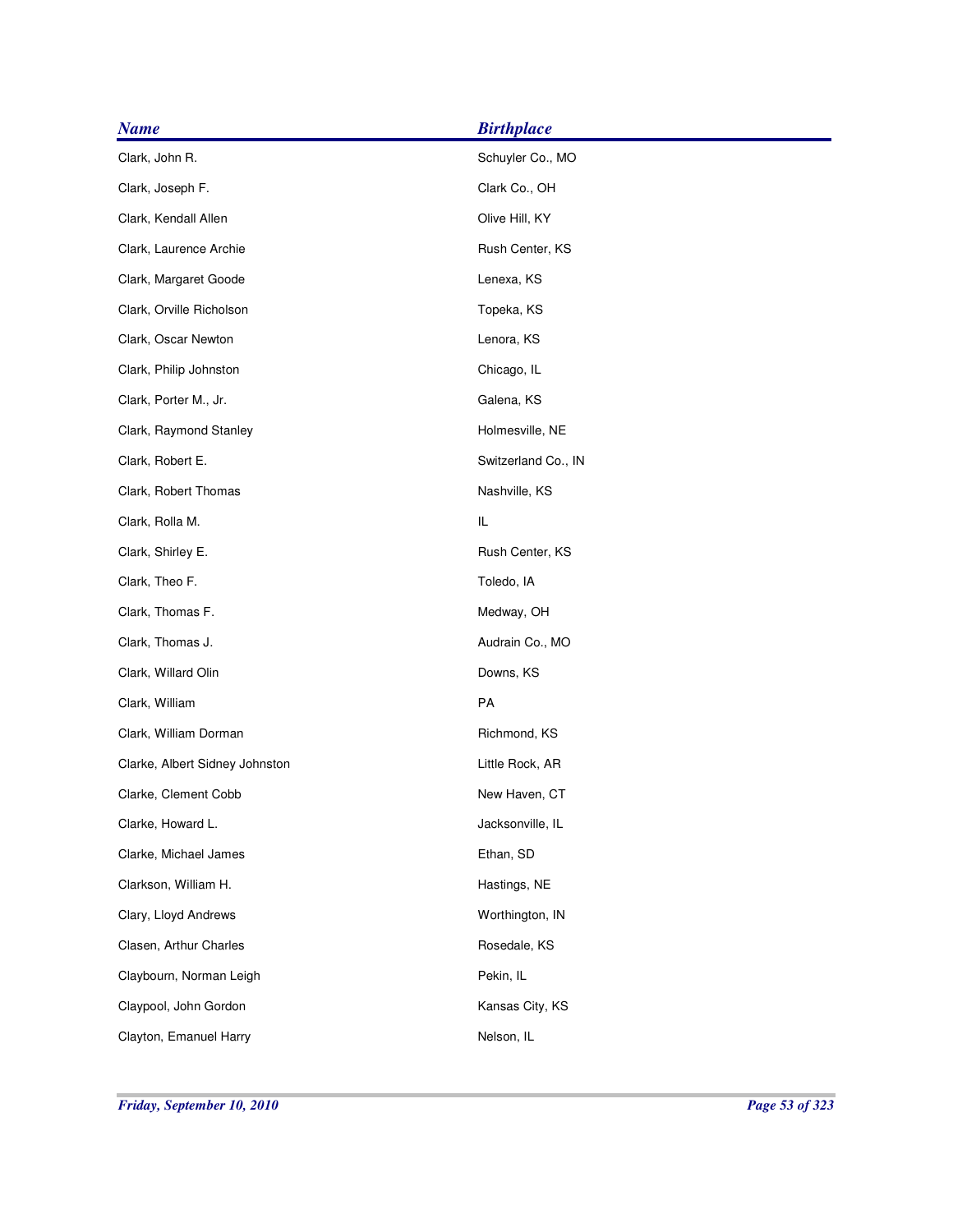| <b>Name</b>             | <b>Birthplace</b>    |
|-------------------------|----------------------|
| Clayton, Ione S.        |                      |
| Clayton, Myers W.       | Henry Co., IL        |
| Clement, Charles Yancey | La Belle, MO         |
| Clement, Conrad Clark   | Wellesley, MA        |
| Cletcher, John Otis     | Penfield, IL         |
| Cleveland, E. S.        | <b>United States</b> |
| Cleveland, Oscar B.     | Morristown, VT       |
| Clift, Merl Cecil Bryan | Agnew, NE            |
| Clifton, John           | Meridosia, IL        |
| Cline, Corles Belford   | McLean Co., IL       |
| Clinger, John A.        | Logan, OH            |
| Clodfelter, Harve M.    | Millgrove, MO        |
| Clopper, David E.       | Hagerstown, MD       |
| Close, John Burton      | Norton, KS           |
| Closson, Harold Otis    | Seward, NE           |
| Clothier, Samuel H.     | Ireland, WV          |
| Cloud, Abel S.          | Burke Co., NC        |
| Cloud, Marshall Morgan  | Kingman, KS          |
| Clover, Phoebe          | Chicago, IL          |
| Clover, Thomas H.       | Cambridge, KS        |
| Cloyes, Arthur Pearson  | Boston, MA           |
| Cludas, Arthur Louis    | Vinton, IA           |
| Cluff, Frederick Max    | Provo, UT            |
| Clutz, Ralph R.         | Baltimore, MD        |
| Coady, Charles Cromer   | Tacoma, WA           |
| Coaglin, Ward L.        | Jo Daviess, IL       |
| Coale, Lloyd Herbert    | Kansas City, KS      |
| Coats, Charles Clinton  | Agency, MO           |
| Coats, Daniel Tedford   | Good Hope, IL        |
| Coats, Edward S.        | Eudora, MO           |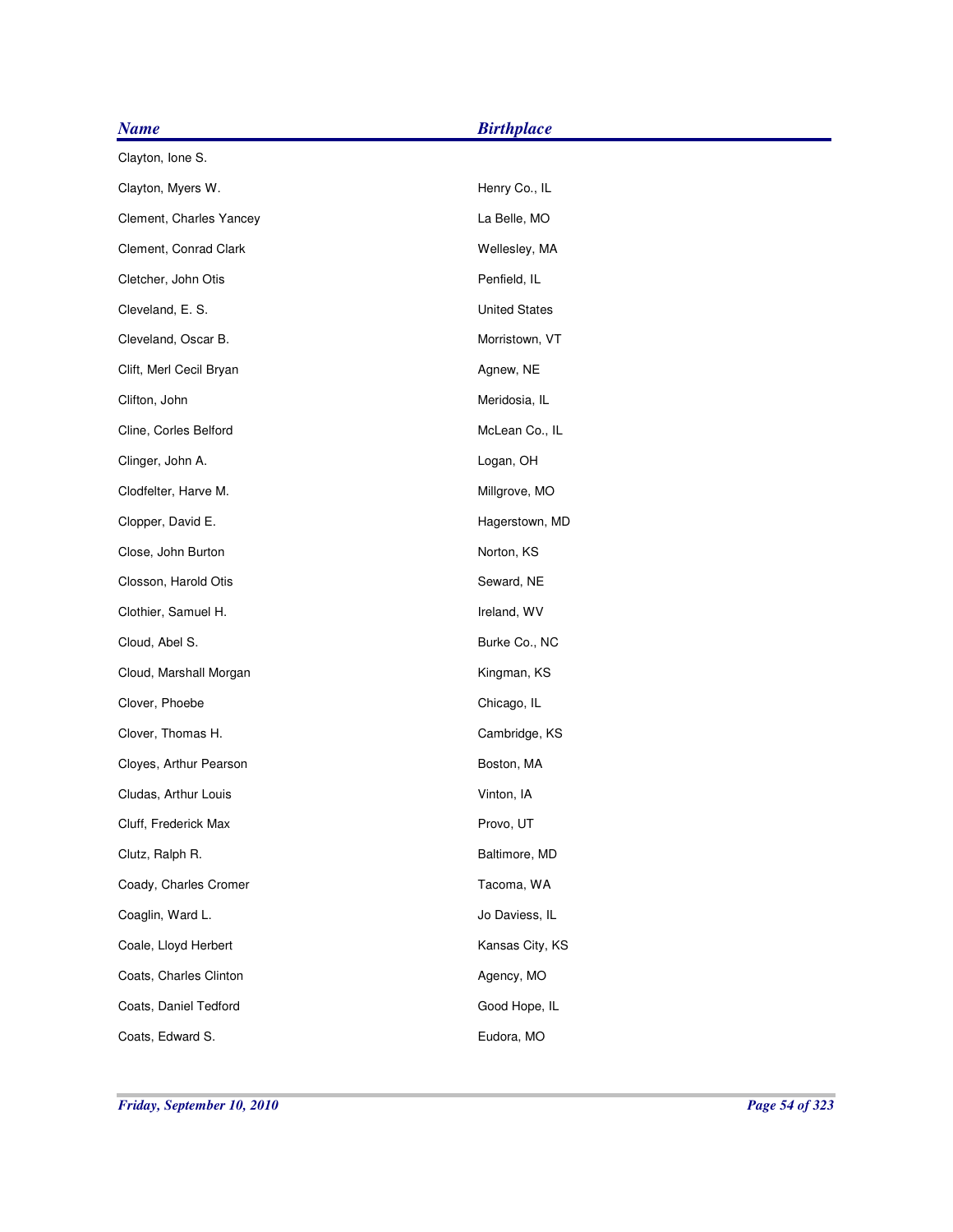| <b>Name</b>                 | <b>Birthplace</b>     |
|-----------------------------|-----------------------|
| Cobb, Benjamin              | Barbourville, KY      |
| Cobb, Wheeler Walton        | Bonham, TX            |
| Cobean, Harry Lester        | Ottumwa, IA           |
| Coburn, Clay E.             | Pomona, KS            |
| Coburn, Donald Fairchild    | Kansas City, KS       |
| Cochran, Athol              | Virgil City, MO       |
| Cochran, Charles            | Maysville, KY         |
| Cochran, Claude Malcolm     | Neosho Falls, KS      |
| Cochran, Sophia Lee         | Lancaster, KY         |
| Cochrane, Joseph James, Jr. | La Mesa, NM           |
| Cockey, Melcher Gist        | Cockeysville, MD      |
| Cockrell, Charles Carroll   | Burbank, OH           |
| Cody, George Lenier         | Armona, CA            |
| Coe, David Lewis            | St. Louis, MO         |
| Coe, Walter Benton          |                       |
| Coen, James Randolph        | Great Bend, KS        |
| Coffelt, Ralph Wendell      | Junction City, KS     |
| Coffey, Alfred Voisier      | Greensboro, MS        |
| Coffey, D Fletcher          | Busby Fork, IL        |
| Coffey, Erval Richard       | Kansas City, MO       |
| Coffey, Francis Ellsworth   | Kansas City, KS       |
| Coffey, George W.           | Waynesburg, IN        |
| Coffey, Hugh B.             | <b>MS</b>             |
| Coffey, Ralph Ringo         | Parkville, MO         |
| Coffey, Richard M.          | KY                    |
| Coffey, William N.          | Madison Co., KY       |
| Coffield, Frank C.          | Hampton, KY           |
| Coffin, Benjamin F.         | Portland, PA          |
| Coffin, George O.           | North Hampton Co., PA |
| Coffin, Theodore Alexander  | Indianapolis, IN      |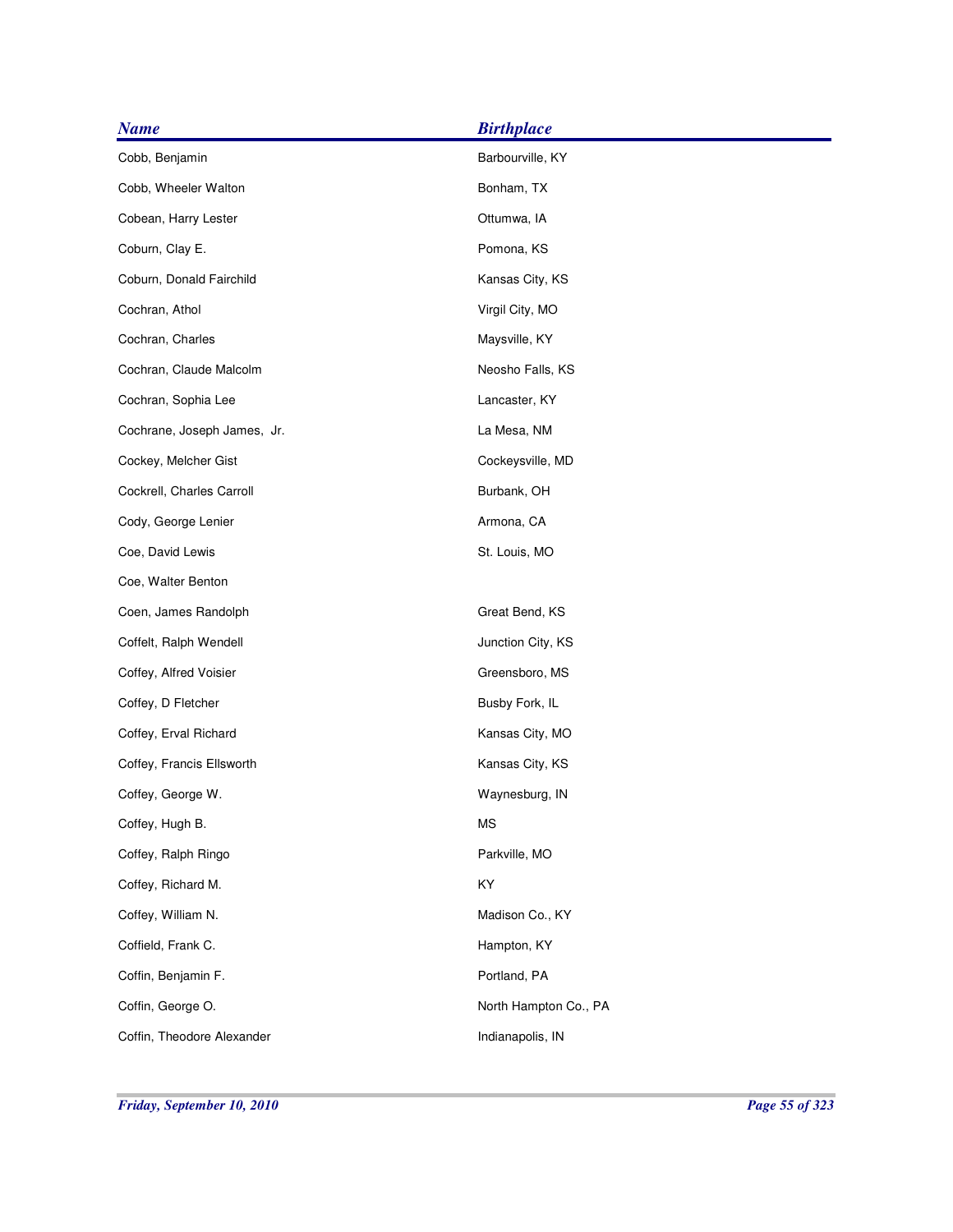| <b>Name</b>                   | <b>Birthplace</b> |
|-------------------------------|-------------------|
| Coffman, Allan Thomas         | Marshall, MO      |
| Coffman, Delphos Otto         | Marion, KS        |
| Coffman, Francis Marion       | Beloit, KS        |
| Coffman, George W             | Lancaster, OH     |
| Coffman, Gilbert Lee          | Polo, IL          |
| Coffman, John F., Jr.         | Glenwood, IA      |
| Coffman, Silvester A.         | Gallipolis, OH    |
| Cogewell, Fred Alonzo         | Berlin, WI        |
| Cohen, Felix                  | St. Louis, MO     |
| Cohen, Harry Klinock          | Russia            |
| Cohen, Louis                  | Topeka, KS        |
| Cohen, Simon J.               |                   |
| Cohenour, Howard Lowell       | Cleburne, TX      |
| Cohn, Allan Loeb              | Madison, WI       |
| Cohn, Phillip                 | Hancock, MN       |
| Cohnberg, Rosellen Elaine     | St. Louis, MO     |
| Colbert, John Jerome          | New Orleans, LA   |
| Colburn, Jefferson M          | Shrewsbury, VT    |
| Colby, Anna                   |                   |
| Colby, Emery                  | Bristow, IN       |
| Colby, Helen Genevieve        | Newburyport, MA   |
| Coldren, Elza V.              | Waldow, OH        |
| Coldwell, William Irving, Jr. | Kansas City, KS   |
| Cole, Charles Willard         | Ravenswood, WV    |
| Cole, Clarence Leroy          | Copopa, OH        |
| Cole, George E.               | Tiffin, OH        |
| Cole, J.C.                    | New Brunswick     |
| Cole, Sarah A.                | Atlantic Ocean    |
| Cole, Ward Martin             | Winfield, KS      |
| Coleman, John Ballinger       | Atchison, KS      |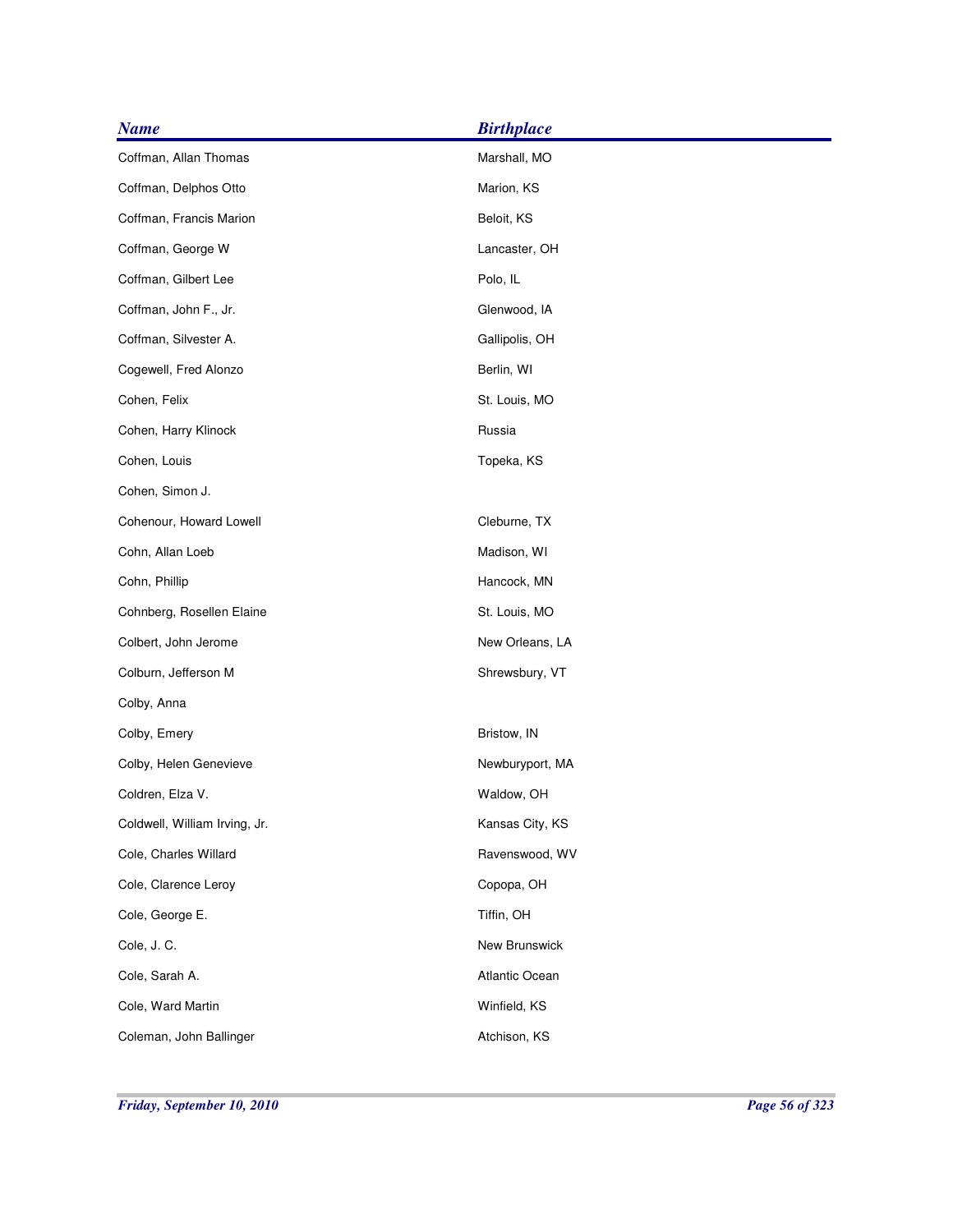| <b>Name</b>                  | <b>Birthplace</b> |
|------------------------------|-------------------|
| Coleman, John Spurgeon       | Pine Bluff, AR    |
| Coleman, Joseph Furnin       | Louisville, KY    |
| Coleman, Thomas Adolphus     | Mill Grove, MO    |
| Coleman, Thomas James        | Wichita, KS       |
| Coleman, William N.          | Harrisburg, PA    |
| Coleman, William Orange      | Nashville, MO     |
| Colglazier, Edward Ellsworth | Salem, IN         |
| Colladay, Stephen M.         | New York, NY      |
| Collelmo, Ugo Americo Di     | Viterbo, Italy    |
| Collett, Robert Waterman     | Raymond, NE       |
| Collier, Charles Edward      | Neosho Falls, KS  |
| Collier, Charles H.          | Woodhull, IL      |
| Collins, Benjamin Franklin   | Carlisle, GA      |
| Collins, Charles Melvin      | Bellevue, IA      |
| Collins, Davis W.            | PA                |
| Collins, Francis Taylor      | Topeka, KS        |
| Collins, Frank Bush          | Vicksburg, MS     |
| Collins, Frank Hayward       | Paola, KS         |
| Collins, Harold Lesley       | Parsons, KS       |
| Collins, Harry Otis          | Mexico, MO        |
| Collins, Homer Garton        | Meyersdale, PA    |
| Collins, Jack Raymond        | Campbell, MO      |
| Collins, James Lloyd         | Oxford, KS        |
| Collins, Melvin              | Casseyville, KY   |
| Collins, Robert Earl         | Dell Rapids, SD   |
| Collins, Robert F.           | Holland, MI       |
| Colt, James B.               | Kingston, TN      |
| Colt, James Dennison, Jr.    | Riley, KS         |
| Coltharp, Ralph Weldon       | Turnersville, TX  |
| Coltrane, Ella D.            | Guilford Co., NC  |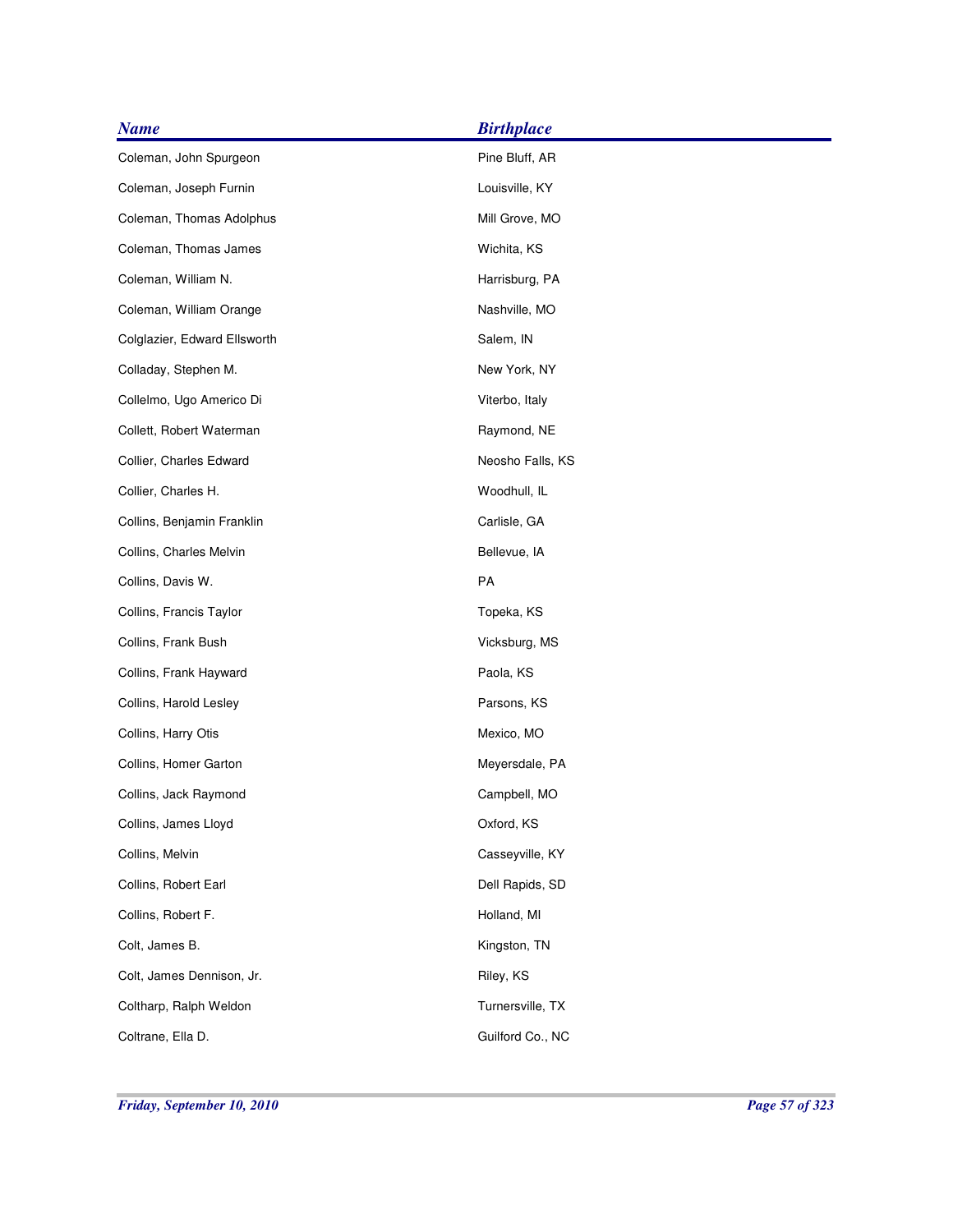| <b>Name</b>                | <b>Birthplace</b>    |
|----------------------------|----------------------|
| Coltrin, Francis Delano    | Amboy, IL            |
| Colvin, Louella A.         | Schoolfield, KY      |
| Comboy, Lawrence John      | Selsa, MO            |
| Combs, George Ralph        | Leavenworth, KS      |
| Combs, John Wesley         | Smoot Creek, KY      |
| Combs, Peter Schott        | Leavenworth, KS      |
| Comer, John J.             | Moscow, IA           |
| Comstock, Harriet Conniff  | MI                   |
| Conant, Irwin John         | Pittsfield, MA       |
| Conard, John Wilkin        | Bureau Co., IL       |
| Conard, Richard F.         | Timken, KS           |
| Conaway, Aaron Clyde       | East Springfield, OH |
| Conaway, Alpheus Barto     | Cadiz, OH            |
| Condon, Albert Paul, Jr.   | Omaha, NE            |
| Cone, Armanellie Stetler   | Burlington, IA       |
| Cone, Luther Hose          | Chanute, KS          |
| Conklin, Kenneth Eugene    | Abilene, KS          |
| Conklin, Quinton Dieter    | Abilene, KS          |
| Conklin, Tracy Roscoe      | Seneca, IL           |
| Conklin, Tracy Roscoe, Jr. | Oakhill, KS          |
| Conlan, Peter Timothy      | St. Louis, MO        |
| Conley, Charles Calvin     | Harrison, AR         |
| Conley, James George       | Darlington, WI       |
| Connell, Evan Shelby       | Lexington, MO        |
| Connell, William A.        | New Cumberland, WV   |
| Connell, William R. S.     | Manchester, OH       |
| Connelly, Vilroy Molby     | Valparaiso, IN       |
| Conner, Annie Kimbrough    | Kirksville, MO       |
| Conner, Harry Milton       | Morrison, IL         |
| Conner, Joseph Saddler     | Chillicothe, MO      |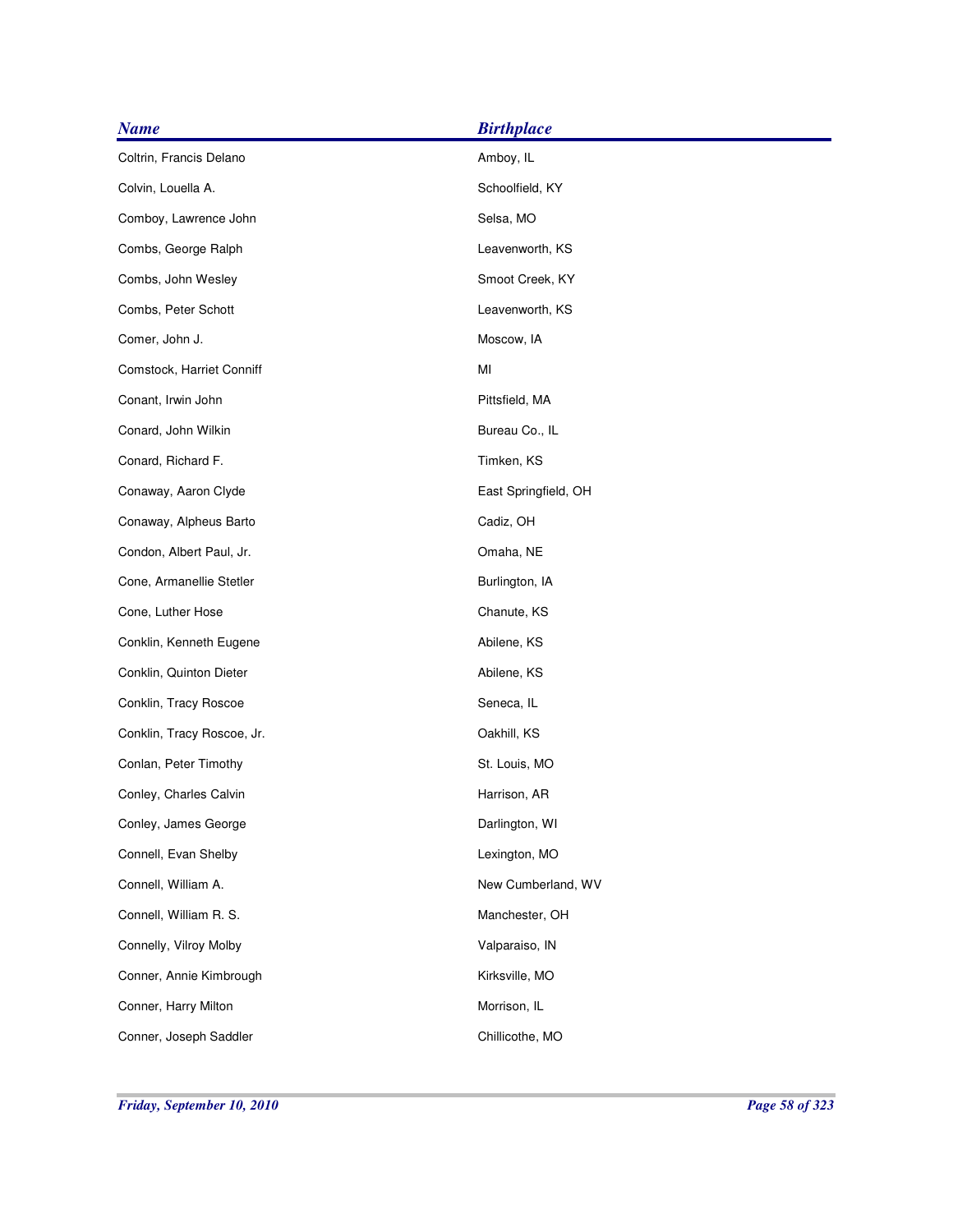| <b>Name</b>                         | <b>Birthplace</b> |
|-------------------------------------|-------------------|
| Conner, Sallie McLona               | Kirksville, MO    |
| Conner, Washington Jarvice          | Kirksville, MO    |
| Conner, William J.                  | Perrysburgh, IN   |
| Connett, Aaron H.                   | Milford, OH       |
| Connolly, Maurice Riordan William   | Louisville, KY    |
| Connor, James Arthur                | Crosstown, OH     |
| Connor, Samuel W.                   | Buchanan Co., MO  |
| Conover, Robert H.                  | Englishtown, NJ   |
| Conoway, Charles Loveless           | Cadiz, OH         |
| Conrad, Paul Edgar                  | Sabetha, KS       |
| Conrad, Simon Jacques               | Bucarest, Romania |
| Conroy, John Colin                  | Durango, CO       |
| Conver, Walter L.                   | Yates City, IL    |
| Converse, James Henery              | Chestertown, NY   |
| Converse, Valgene                   | Kansas City, MO   |
| Converse-Hopkins, Blanche Elizabeth | Decatur, IL       |
| Conway, Charles Edwin               | Strawtown, IN     |
| Conwell, Daniel Vincent             |                   |
| Conyers, John Ellett                | Centre, KY        |
| Cook, Daniel Peck                   | Camden, NY        |
| Cook, David Milton                  | Beetoun, WI       |
| Cook, Elwyn Curtis                  | Great Bend, KS    |
| Cook, Frances A. M.                 | Durham, CT        |
| Cook, George Henry, Jr.             | Lubbock, TX       |
| Cook, Gordon Clare                  | Columbus, KS      |
| Cook, Jesse Derrickson              | Dover, KS         |
| Cook, John A.                       | Trenton Falls, NY |
| Cook, Laurence C.                   | Randolph, KS      |
| Cook, Luther Ochran                 | Richland Co., OH  |
| Cook, Thomas Francis                | Rayville, MO      |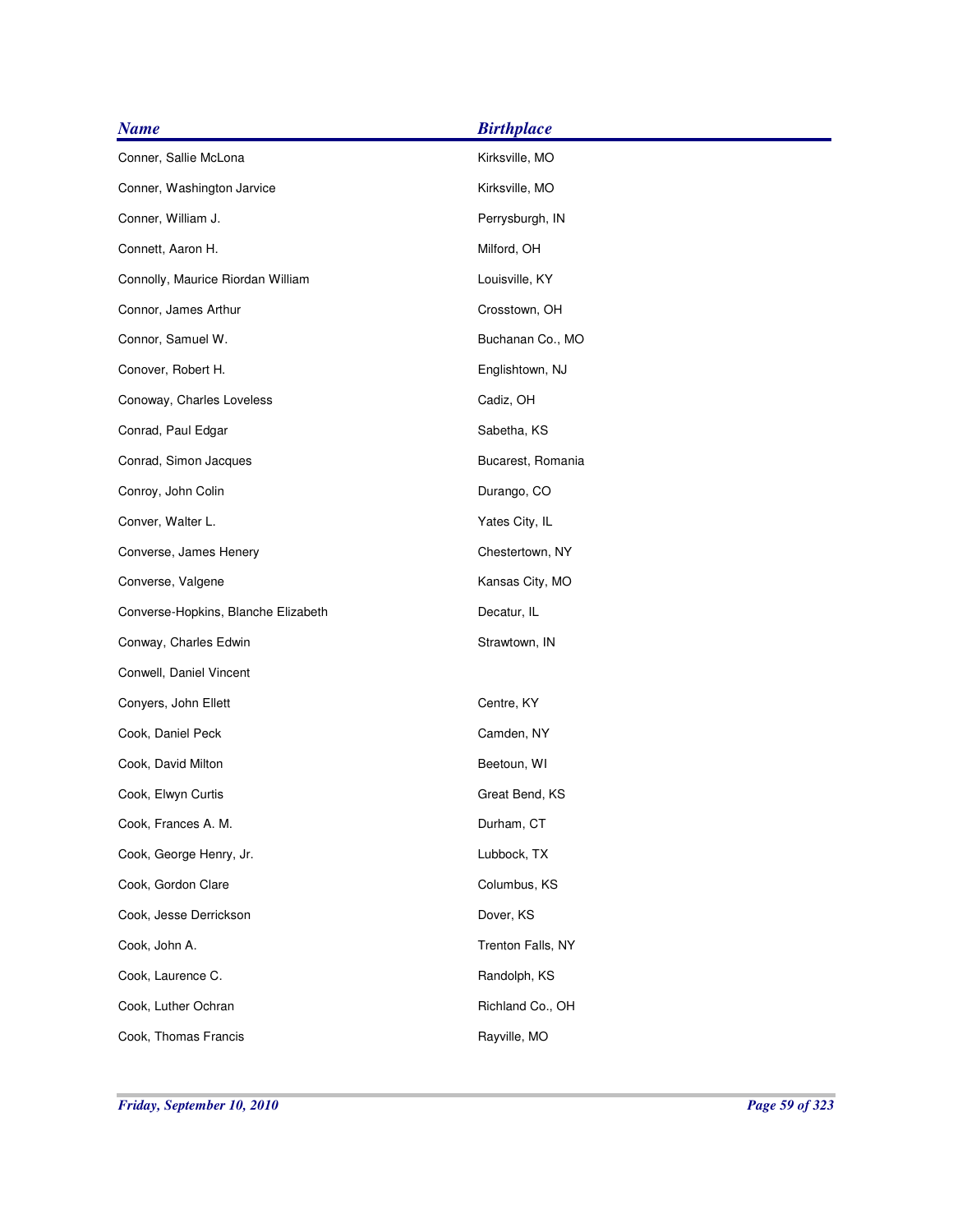| <b>Name</b>                  | <b>Birthplace</b>  |
|------------------------------|--------------------|
| Cook, William Hazard         | Mills, IA          |
| Cook, Wilson Gaster          | Yates City, IL     |
| Cooke, Charles Harold        | Hennessey, OK      |
| Cooke, Edward Horace         | Oswego Co., NY     |
| Cookinham, Darwin Adelbert   | Rensslaer Co., NY  |
| Cooley, John LaFayette       | Greenville Co., SC |
| Cooley, William M.           | Speedsville, NY    |
| Coon, William Franklin       | Eau Claire, WI     |
| Coonfield, George W.         | Kirksville, MO     |
| Cooper, Arthur Edwin         | Kenosha, WI        |
| Cooper, Calvin Loyfoyette    | Saline Co., MO     |
| Cooper, Dewey Hobson         | Wagstaff, KS       |
| Cooper, Everett Lucius       | Oakdale, NE        |
| Cooper, Harrison D.          | Smyrna, DE         |
| Cooper, John Elbert          | Hutchinson, KS     |
| Cooper, John Hartson         | Lawrence, KS       |
| Cooper, John W.              | Hillsboro, OH      |
| Cooper, Laurence Leon        | Sheldon, MO        |
| Cooper, Robert M.            | Union Co., IA      |
| Cooper, Thaddius Constantine | Kellogg, IA        |
| Cooper, William LeGrande     | New York, NY       |
| Cooper, William Warren       | Belpre, KS         |
| Cope, Benjamin               | Alliance, OH       |
| Coplan, Lemuel Stephens      | Bushnell, IL       |
| Copp, Charles H.             | Madison, WI        |
| Corbett, Arthur William      | Emporia, KS        |
| Corbett, Bernard Francis     | Ishpeming, MI      |
| Corbett, Oliver John         | Emporia, KS        |
| Cordonier, Alfred Edward     | Wathena, KS        |
| Core, Charles B.             | WV                 |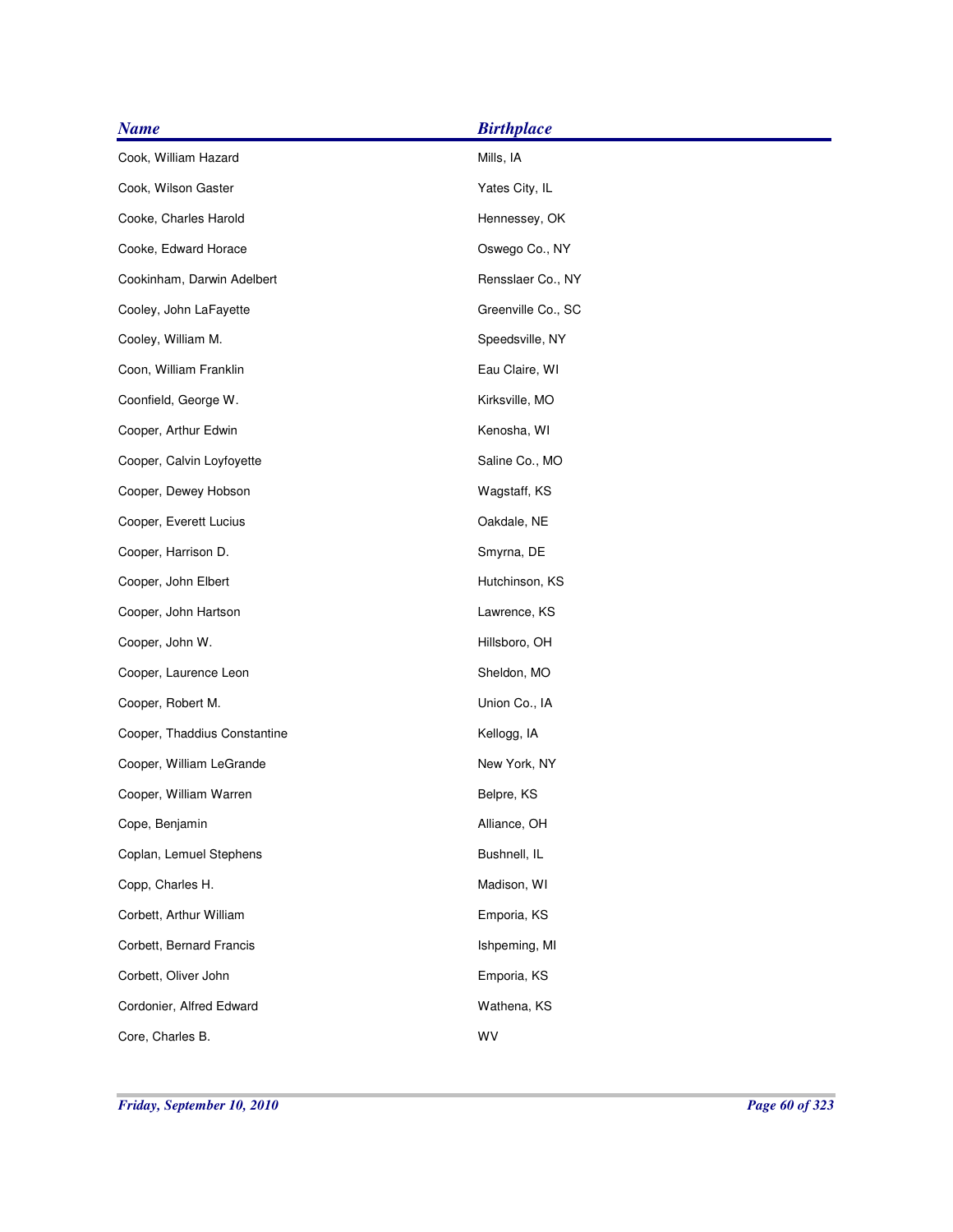| <b>Name</b>                 | <b>Birthplace</b>   |
|-----------------------------|---------------------|
| Core, Edwin Raymond         | Jersey City, NJ     |
| Coriell, Lewis Lemon        | Sciotoville, OH     |
| Cormack, Allen W.           | Staunton, IL        |
| Cormack, Maud               | Fredonia, KS        |
| Cormack, Weslie A.          | Stanton, IL         |
| Corn, John Asa              | KS                  |
| Cornelius, Lanea            | Monteag Co., TX     |
| Cornell, Frederic B.        | Troupsburg, NY      |
| Cornell, Howard Leslie      | Hartsville, PA      |
| Cornell, Howard Merritt     | Lawrence, KS        |
| Cornell, John Cecil         | Edgewood, MO        |
| Cornfield, Leslie Sidney    | Manchester, England |
| Cornwall, Thomas Henry      | England             |
| Cornwell, Forest Augustus   | Dallas, TX          |
| Corrigan, George F.         | St. Paul, MN        |
| Corwin, Lewis E.            | Addison, OH         |
| Corwin, Luther Andrew       | Salsberry, IN       |
| Corwin, William Wintringham |                     |
| Coryell, Martinum           | Brookville, PA      |
| Coss, Claude Byron          | Bloomington, IL     |
| Costello, John F.           | <b>NY</b>           |
| Cottingham, Richard Allan   | Hastings, NE        |
| Cottingham, Vespasion       | McPherson, KS       |
| Cottrell, William James     | VA                  |
| Couch, Gilbert Harlan       | Oakville, WA        |
| Coughlin, Samuel Thomas     | Waseca, MN          |
| Coulter, Robert Paul        | Huntsville, OH      |
| Countryman, Baker Ames      | Jackson Co., MI     |
| Courtney, Charles F.        | Springdale, KS      |
| Courtney, H. L.             | St. Joseph, MO      |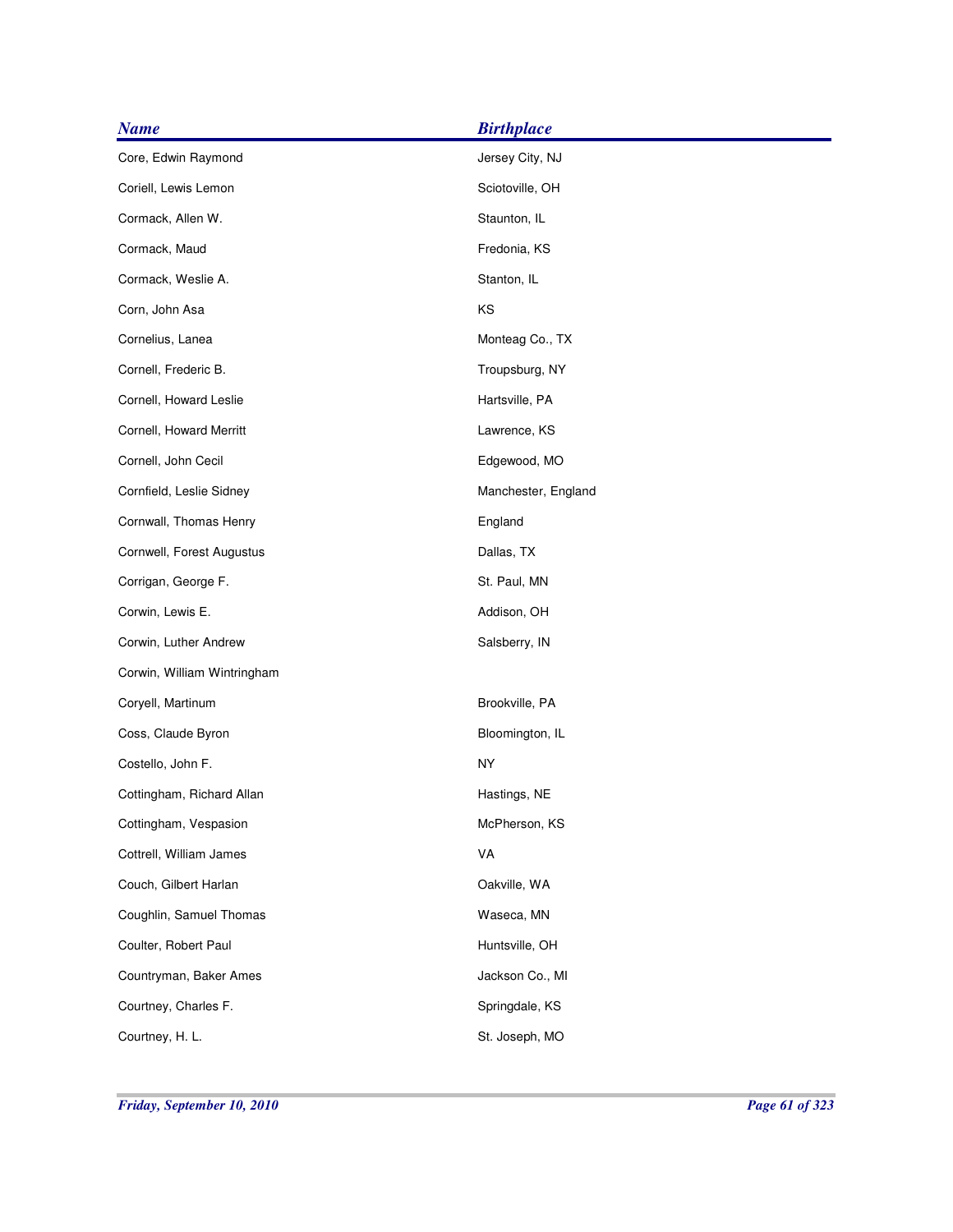| <b>Name</b>                   | <b>Birthplace</b> |
|-------------------------------|-------------------|
| Courtney, John                | Pendleton Co., KY |
| Courtney, Owen John           | Weston, MO        |
| Courtwright, William Thomas   | Roscoe, OH        |
| Coutant, William Richard      | lola, KS          |
| Coverdale, Philip Joseph, Jr. | Chicago, IL       |
| Covert, Clara M.              | Kirksville, MO    |
| Covert, George M.             | Charleston, IN    |
| Cowan, Austin M.              | Greenville, PA    |
| Cowan, Lee                    | Halleck, MO       |
| Cowan, McClure W.             | Hardensburg, PA   |
| Coward, Giles P.              | Shawnee Co., KS   |
| Cowden, Alva .L               | Olathe, KS        |
| Cowdrick, Elmer E.            | Henry Co., OH     |
| Cowell, Arabelia Anna         | Bradford Co., PA  |
| Cowen, Howard Kerr            | Cross Creek, PA   |
| Cowgill, Henry Rutherford     | Ottawa, KS        |
| Cowgill, Ralph E.             | Franklin Co., KS  |
| Cowhick, George Garrett       | Wheeling, WV      |
| Cowhick, Rebecca A.           | Leesville, OH     |
| Cowles, Edwin                 | Claremont, NH     |
| Cowles, George Edwin          | Fort Scott, KS    |
| Cowley, Howard Stephen        | Devils Lake, ND   |
| Cowman, John Pearl            | Beloit, KS        |
| Cox, Arthur William           | Murphysboro, IL   |
| Cox, George W.                | Ohio Co., KY      |
| Cox, Hugh Adair               | Wichita, KS       |
| Cox, Kenneth Evans            | Kansas City, MO   |
| Cox, Michael J.               | Worcester, MA     |
| Cox, Omar Legrand             | Seward, NE        |
| Cox, Reid Leslie              | Horton, KS        |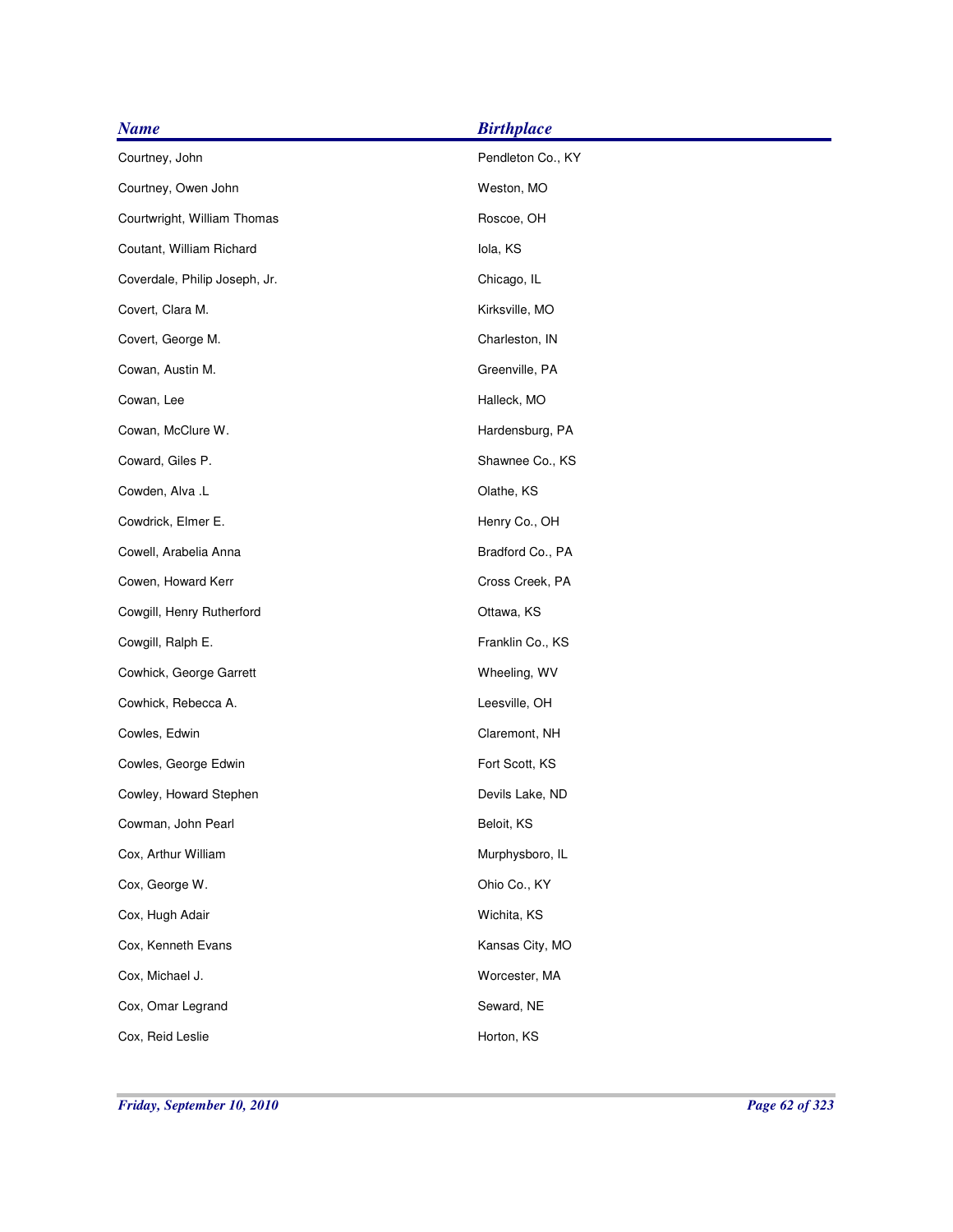| <b>Name</b>                 | <b>Birthplace</b>  |
|-----------------------------|--------------------|
| Cox, Seth Leroy             | Fairfield, IL      |
| Cox, Wilfred                | Sharon Springs, KS |
| Cox, William L.             | Kansas City, MO    |
| Coyle, Emery Golden         | Grant Co., KS      |
| Coyle, John Francis         | Coffeyville, KS    |
| Cozier, Lawrence W.         |                    |
| Crabb, John Adam            | Brown Co., IL      |
| Craft, Rufus S.             | Winchester, VA     |
| Craggs, William E.          | Kilbourne, IL      |
| Craig, Alexander Crawford   | Denver, CO         |
| Craig, Daniel M.            | Bloomington, IN    |
| Craig, David B.             | Rosedale, KY       |
| Craig, Howard Freeman       | Eureka, KS         |
| Craig, Paul Edgar           | Chalmers, IN       |
| Craig, Thomas C.            | Pulaski Co., VA    |
| Craig, Thomas Laughlin, Jr. | Benedict, KS       |
| Craig, William Edward       | Prairie Home, MO   |
| Crain, Claude J.            | Brookfield, MO     |
| Crain, Elizabeth P.         | Browning, MO       |
| Cram, Elva Alonzo           | Pendleton Co., KY  |
| Cram, Ole Robert, Jr.       | St. Francis, KS    |
| Cram, Victor Elliott        | Denver, CO         |
| Cramb, Lulu Lynde           | Sedalia, MO        |
| Cramer, Guy William         | Elsmore, KS        |
| Cramer, Nellie              | Page Co., IA       |
| Cramer, Quentin             | Linn, MO           |
| Cramer, William E.          | Independence, IA   |
| Cramm, Carl John            | Fulda, IN          |
| Cramm, George W.            | Fulda, IN          |
| Crandell, Charles Thomas    | Hardin Co., KY     |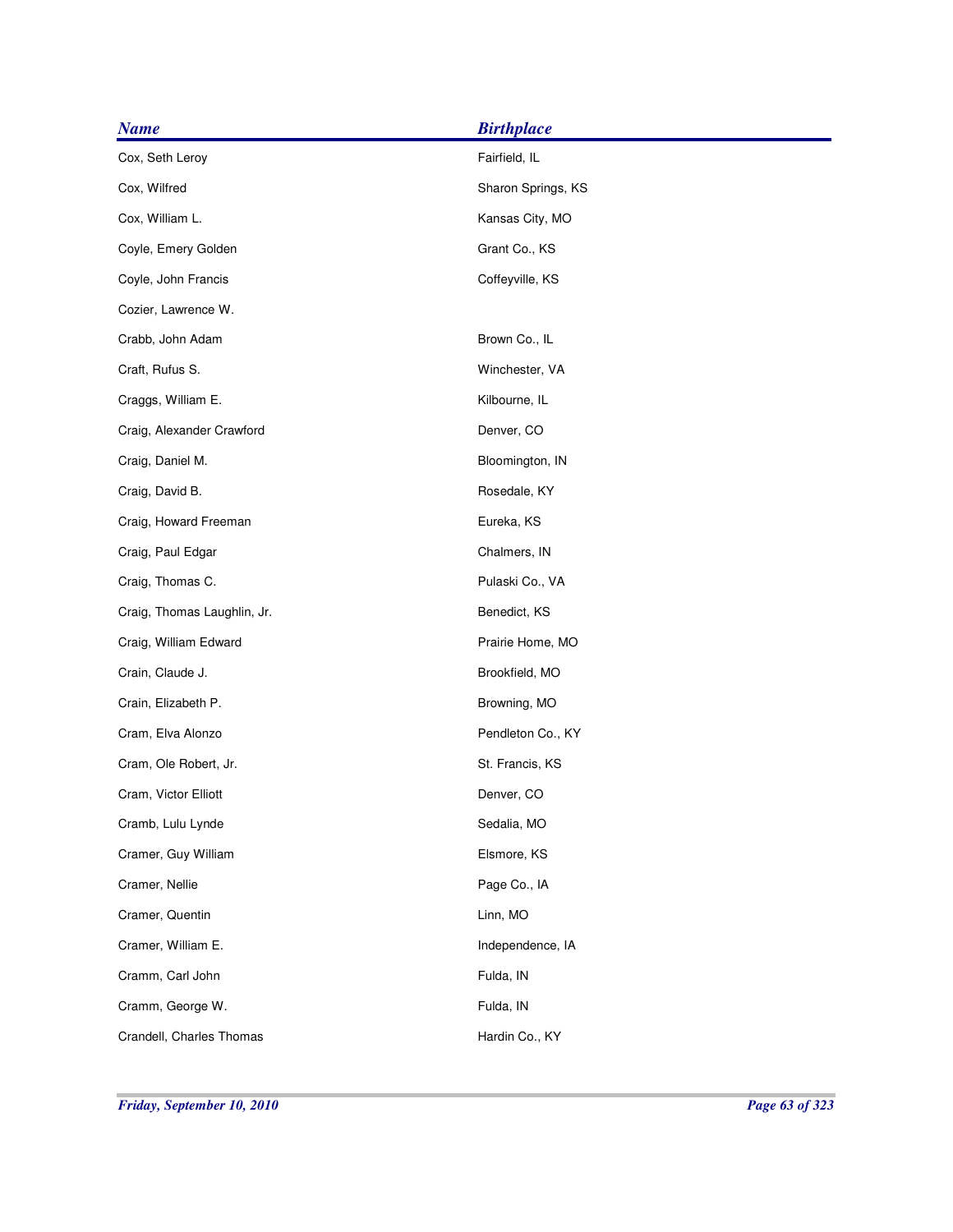| <b>Name</b>                | <b>Birthplace</b>        |
|----------------------------|--------------------------|
| Crandon, Richard C.        | Fulton, NY               |
| Crank, Henry Harlan        | Cleburne, TX             |
| Cranston, Charles O.       | Lovetts, OH              |
| Crary, John Elwin          | McPherson, KS            |
| Craton, Jean               | Chicago, IL              |
| Craven, Essex Sylvester    | Black Foot, TX           |
| Cravens, Harry Benjamin    | Salem, IN                |
| Crawford, Claude Cecil     | Hurdland, MO             |
| Crawford, Harriet Newell   | Perry, IL                |
| Crawford, Harry Struthers  | Rix Mills, OH            |
| Crawford, Horace Gilbert   | Buckner, IL              |
| Crawford, James R.         | Brownsville, PA          |
| Crawford, John Robert      | Mexico, MO               |
| Crawford, Martin Luther    | Jacksonville, FL         |
| Crawford, Millard Fillmore | Warsaw, IL               |
| Crawford, Thomas H.        | Richmond, OH             |
| Crawford, William Emmett   | Shelby Co., KY           |
| Creel, James Cleon         | Afton, IA                |
| Creighton, Ernest Albert   | Beechville, Ontario, CAN |
| Creighton, James William   | IL                       |
| Creviston, Warren True     | Clay Center, KS          |
| Crew, William Franklin     | Knoxville, IA            |
| Crews, Cora Snyder         | Robinson, KS             |
| Crider, Susan Lee          | Hutchinson, KS           |
| Crisler, Marcus P.         | Ralls Co., MO            |
| Criswell, Mildred Louise   | lola, KS                 |
| Critchfield, Thomas Waller | Effingham, KS            |
| Crites, Aure Brian         | Enterprise, KS           |
| Crittendan, Alden Larue    | Tama Co., IA             |
| Cromer, Peyton E.          | Galesville, AL           |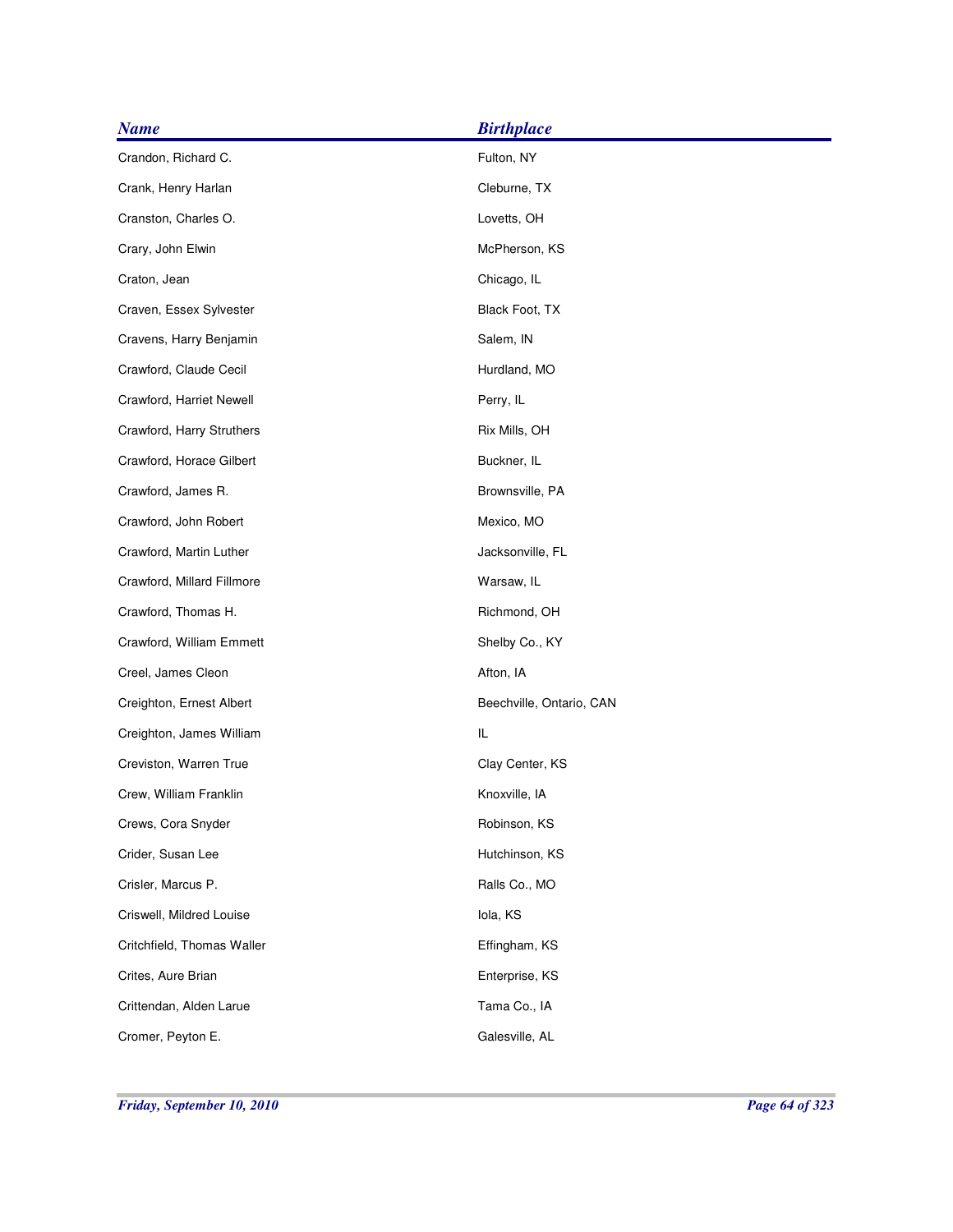| <b>Name</b>                      | <b>Birthplace</b>      |
|----------------------------------|------------------------|
| Cronk, C Fremont                 | Fountain Co., IN       |
| Crook, Guy Harman                | Minneapolis, MN        |
| Crosier, Monroe Livingston       | MA                     |
| Croson, Franklin Roy             | Aledo, IL              |
| Cross, Hiram E.                  | <b>NY</b>              |
| Cross, James Willboarn Sylvester | Sigourney, IA          |
| Crosthwaite, Benner Herbert      | Petersburg, PA         |
| Crouch, William S.               | Colemansville, KY      |
| Crow, Ernest Whitaker            | Wichita, KS            |
| Crowell, Homer C.                | <b>West Minster</b>    |
| Crowley, Forrest G.              | Galion, OH             |
| Crowther, C. H. Gillman          | Angola, NY             |
| Crumbine, Samuel Jay             | Ellenton, PA           |
| Crume, Ralph Oliver              | Galena, MO             |
| Crump, Thomas Eugene             | Rockdale, TX           |
| Crumpacker, Leo Kyle             | Grenola, KS            |
| Crum-Stirling, Margaret Belle    | London, IN             |
| Crutcher, John B.                | Lexington, KY          |
| Cruzen, Roy Ellis                | Walnut Hill, IL        |
| Crynes, Sylvestor Frederick      | Portland, OR           |
| Culbertson, William Forrest      | Paola, KS              |
| Cullen, George                   | Fond du Lac, WI        |
| Cullers, Charles Horace          | Grundy Co., MO         |
| Cullum, Arthur Benjamin          | Lee Co., IA            |
| Culp, Charles W.                 | Norwalk, OH            |
| Culter, Robert Clyde             | Norton, KS             |
| Culver, Carl Calvin              | Woodson Co., KS        |
| Cummings, Edmund Beadle          | Carlyle, Allen Co., KS |
| Cummings, James Scott            | Rockville, IN          |
| Cummings, Willamina              | Wyocena, WI            |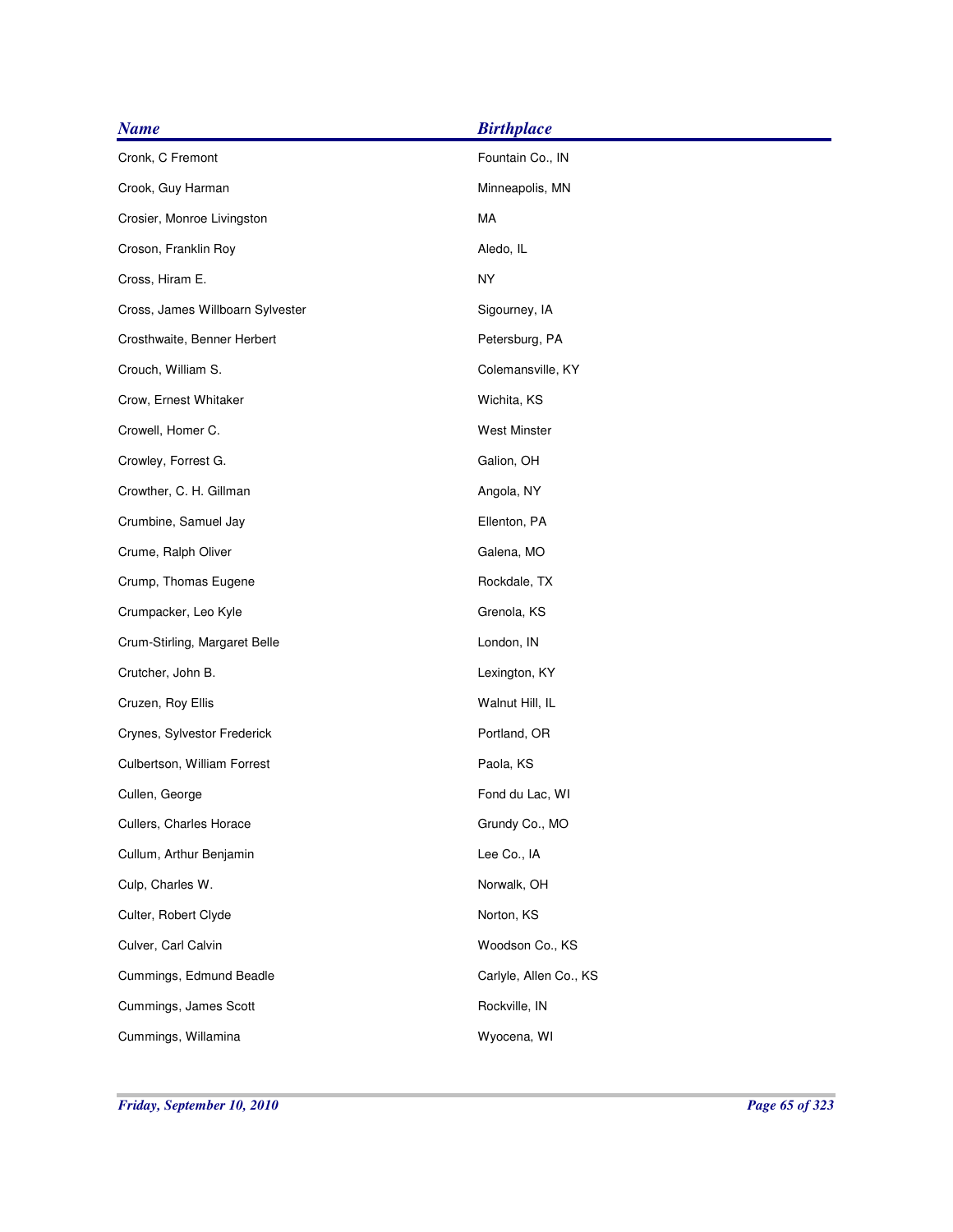| <b>Name</b>                   | <b>Birthplace</b>       |
|-------------------------------|-------------------------|
| Cummings, William Clovis      | <b>Indian Territory</b> |
| Cummins, Jacob M.             | Larned, KS              |
| Cummins, Walter, Jr.          | Kansas City, MO         |
| Cundiff, Edwin Thomas         | Homestead, PA           |
| Cunkle, Israel                | Carlisle, PA            |
| Cunningham, Henry S.          | Armstrong Co., PA       |
| Cunningham, John M.           | Marion, IL              |
| Cunningham, Martha E.         | Owen Co., IN            |
| Cunningham, Robert Arthur     | Chanute, KS             |
| Cunningham, William Weaver    | Sugar Branch, IN        |
| Curdy, Robert James           | Humboldt, KS            |
| Curphey, Fredrick Douglas     | Galva, IL               |
| Curphey, John J               | Isle of Man             |
| Curphey, Wilford Conklin      | Carlton, KS             |
| Curran, Edward James          | Pyramid NSW, Australia  |
| Curran, Herbert Allen         | Kansas City, MO         |
| Curran, Kevin Edward          | Sydney, Australia       |
| Curran, Maurice Desmond       | Dublin, Ireland         |
| Currie, William Ebenezor      | Butler, MO              |
| Currier, A. E.                | Bethona Center, NY      |
| Curry, Ella Grace             | Clayton, IL             |
| Curry, Lewis Charles Havelock | Emporia, KS             |
| Curtis, Elmer Eaton           | Hiawatha, KS            |
| Curtis, Harlan Fuller         | South Hartford, NY      |
| Curtis, Howard Crosby         | Liberty, TN             |
| Curtis, Mildred               | Geneva, KS              |
| Curtis, William Hamlin        | Frankfort, IN           |
| Curtiss, John Thomas          | Dwight, Morris Co., KS  |
| Curts, John C.                | Covode, PA              |
| Cushenberry, James T.         | Scottsville, KY         |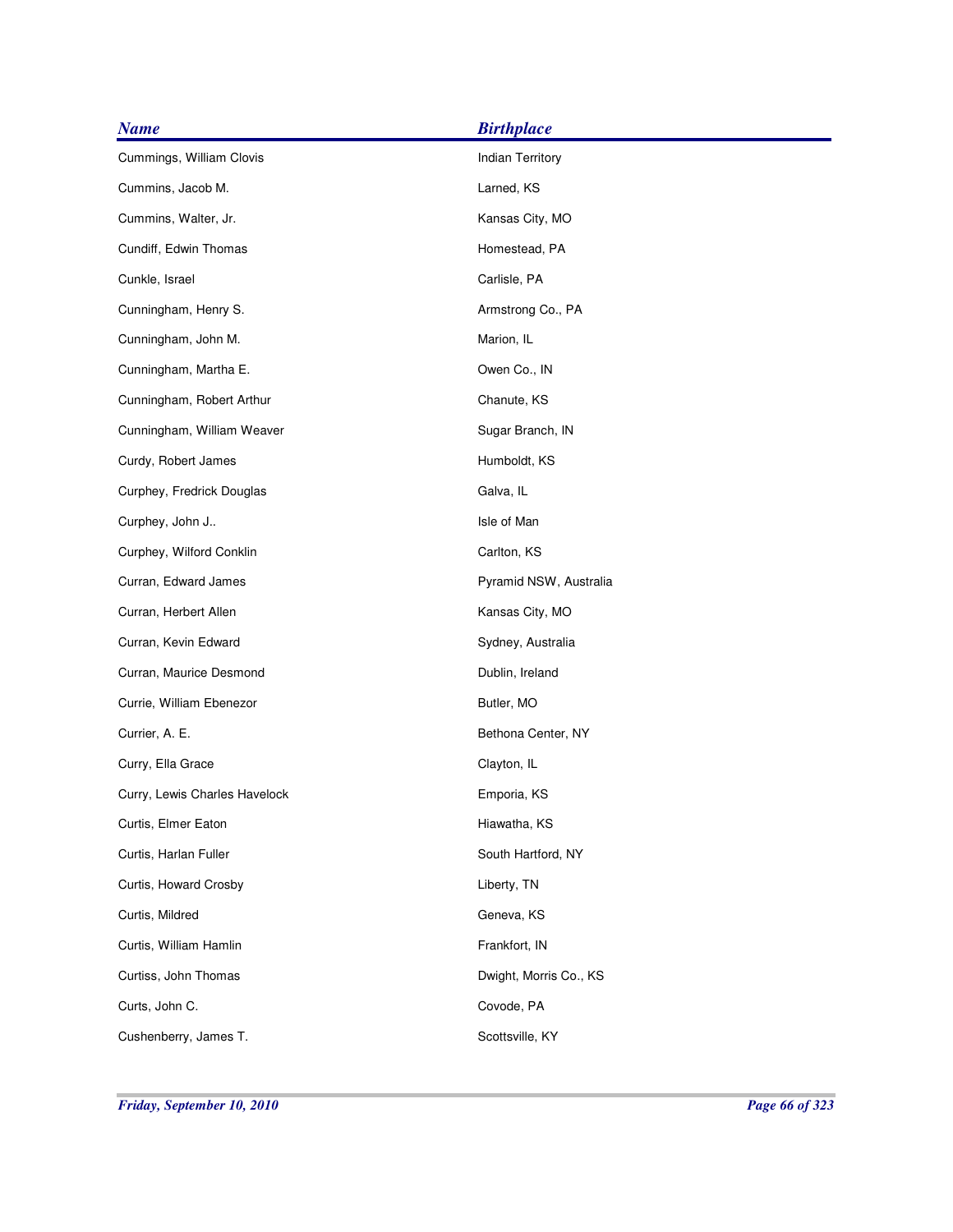| <b>Name</b>               | <b>Birthplace</b>   |
|---------------------------|---------------------|
| Cushenberry, John Harvey  | Girard, KS          |
| Cushing, Robert Louis     | Hastings, NE        |
| Cushing, Vernon Dale      | Downs, KS           |
| Cutright, Albert          | Chillicothe, OH     |
| Cutter, Irene Elizabeth   | Lawrence, KS        |
| Cyrene, Charles Edward    | Randolph, KS        |
| Czarra, Conrad Howard     | Spandau, Germany    |
| Cziraky, Anton            | New York, NY        |
| Dabney, Thomas H.         | Bloomfield, IA      |
| Dahm, Emil J.             | Norway              |
| Daigle, Llewellyn Stanley | Brusly, LA          |
| Dail, Oran C.             | Linnues, MO         |
| Daily, F. M.              | Caldwell, IA        |
| Dalby, Phillip H.         | Albion, IL          |
| Dale, Margaret Lincoln    | Paradise, MO        |
| Dale, William Arthur      | Melvern, KS         |
| Dallal, Joseph John       | Damascus, Syria     |
| Dalmerico, Antonio        | Piratininga, Brazil |
| Daly, Floyd B.            | Wabash, IN          |
| Daly, Kaho                | Lincoln, NE         |
| Damour, Ferdinand         | Switzerland         |
| Dang, Khiem Tat           | Viet Nam            |
| Danglade, James Harold    | Webb City, MO       |
| Daniel, Harvey Oscar      | Hiawatha, KS        |
| Daniels, Edmund N.        | Seymour, WI         |
| Daniels, Herman P.        | Outagamie Co., WI   |
| Daniels, Martin L.        | Fulton Co., PA      |
| Daniels, Willard Floyd    | Elkins, WV          |
| Danielson, Arthur David   | Clyde, KS           |
| Dann, David S.            | Detroit, MI         |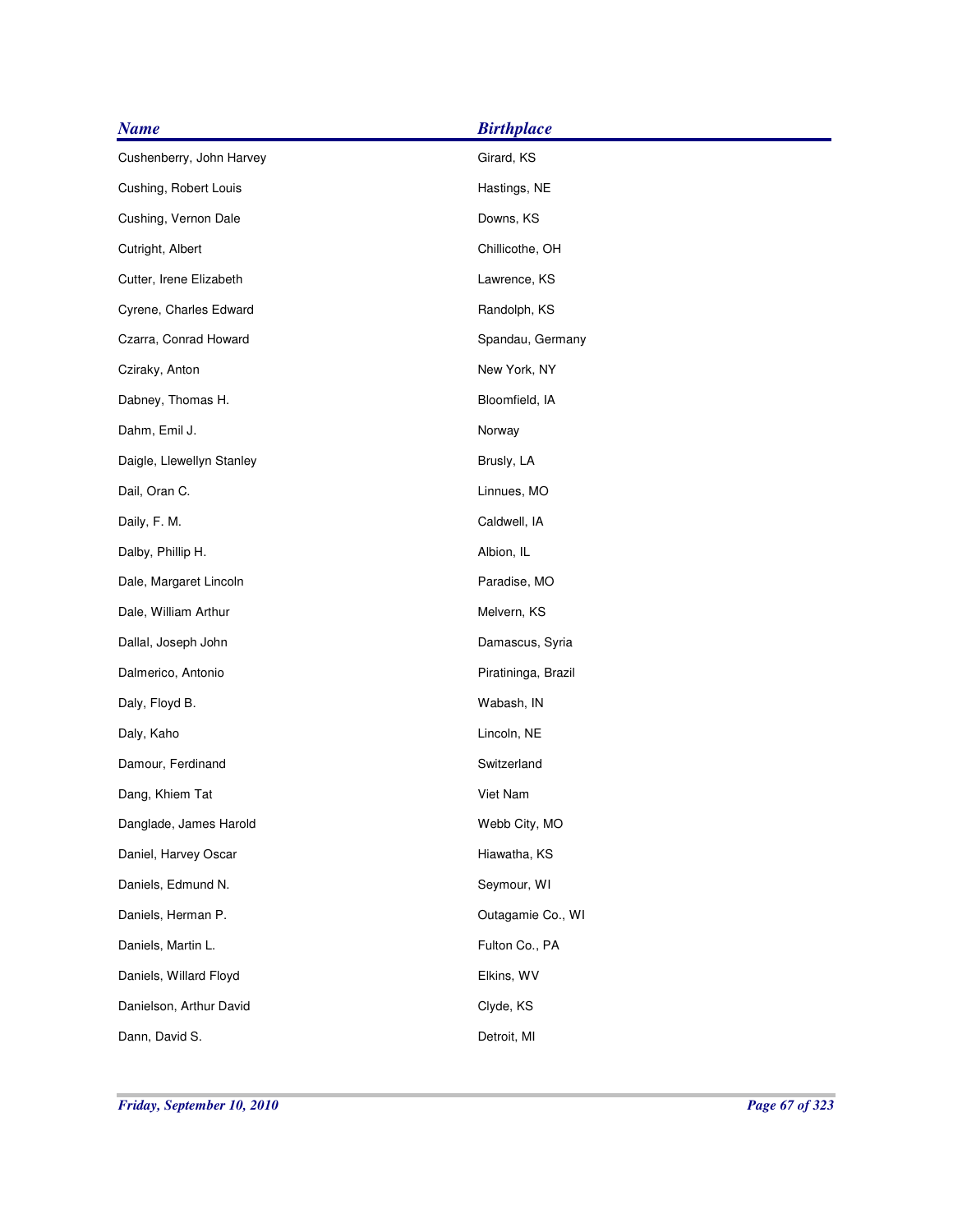| <b>Name</b>                    | <b>Birthplace</b>         |
|--------------------------------|---------------------------|
| Danzer, Joseph Theodore        | Mankato, MN               |
| Dargatz, Fred Edward           | Osborne, KS               |
| Darland, Mary Edna             | Barnes City, IA           |
| Darlington, J. W.              | Weston, VA                |
| Darmer, George Alexander       | Blue Mound, Macon Co., IL |
| Darnell, Clarence Avery        | Morrison, TN              |
| Darnell, Elmer E.              | Weston, NE                |
| Darnell, Thomas Ficklin Brooks | Stanberry, MO             |
| Darrah, Percival Walter        | Salina, KS                |
| Darrin, Herbert F.             | Stuben Co., NY            |
| Darrow, Danial Cady            | Fargo, ND                 |
| Darrow, Robert Stewart         | Springfield, OH           |
| Dary, Gilbert                  | Canada                    |
| Darzhansky, George Angelov     | Sofia, Bulgaria           |
| Dasler, Adolph Fred            | St. James, MN             |
| Daugherty, John L.             | Jeffersonville, VA        |
| Daugherty, Philander           | Greencastle, IN           |
| Daugherty, Robert Melvin       | Syracuse, KS              |
| Daughters, Heaton Grant        | Vincennes, IN             |
| Davenport, Albert May          | Hiawatha, KS              |
| Davenport, Charles Dail        | Oklahoma City, OK         |
| Davidson, Andrew Jackson       | Banner, Floyd Co., KY     |
| Davidson, Carmel Lorenzo       | Gaspereaux, Nova Scotia   |
| Davidson, Harry T.             | Camden Point, MO          |
| Davidson, Oscar Wilford        | Niles, KS                 |
| Davies, Benjamin Paul          | Girard, KS                |
| Davies, Edward Idris           | Ashland, PA               |
| Davies, George Augustus        | Wolverhampton, England    |
| Davies, John Dewi              | Lucas, IA                 |
| Davies, John Islyn             | Aberdare, England         |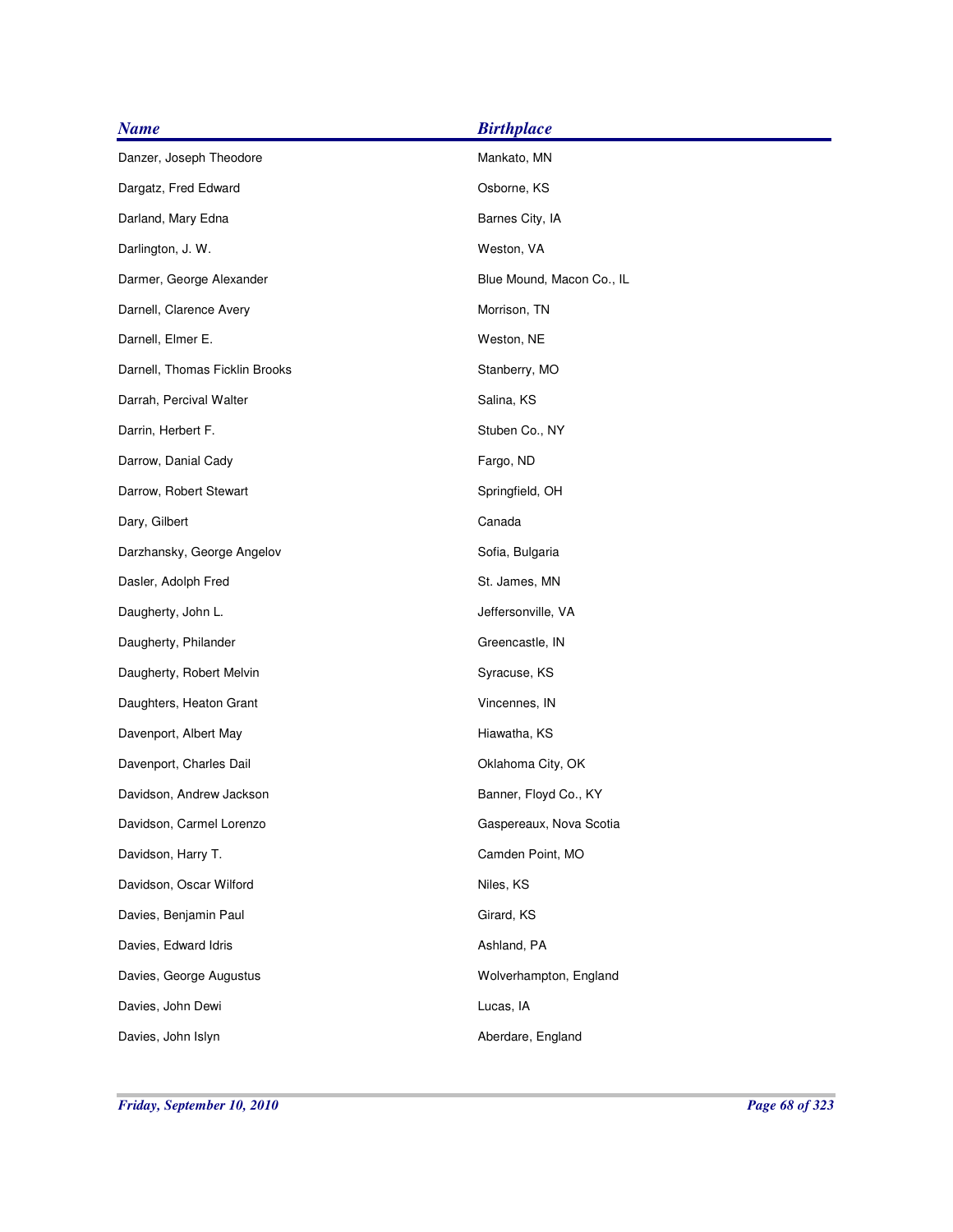| <b>Name</b>                | <b>Birthplace</b>       |
|----------------------------|-------------------------|
| Davis, Albert Porter       | Palestine, TX           |
| Davis, Albert Wellington   | Salem, IN               |
| Davis, Alex G.             | Buchanan Co., MO        |
| Davis, Alfred Collins      | Camp Point, IL          |
| Davis, Amos C.             | Boone Co., IN           |
| Davis, Andrew M.           | Hayesville, OH          |
| Davis, Brett               | Topeka, KS              |
| Davis, Charles Fletcher    | Arlington, OR           |
| Davis, Christopher Gates   | Kansas City, KS         |
| Davis, David Homer         | Winchester, KS          |
| Davis, David Richard       | Emporia, KS             |
| Davis, Donald R.           | Tonapah, NV             |
| Davis, Dowdal Henry        | East St. Louis, IL      |
| Davis, Earl Anderson       | Ottawa, KS              |
| Davis, Earl Scott          | Martintown, WI          |
| Davis, Edgar L.            | Mechanicsburg, IL       |
| Davis, Edward Gates        | Ottumwa, Coffey Co., KS |
| Davis, Errett Edgar        | Kirksville, MO          |
| Davis, F. P.               |                         |
| Davis, George Fred         | Harveyville, KS         |
| Davis, George Raymond      | Hays, KS                |
| Davis, George W.           | Toledo, OH              |
| Davis, George William, Jr. | Kansas City, MO         |
| Davis, Glenn Cheney        | York, NE                |
| Davis, Harry Joseph        | Topeka, KS              |
| Davis, Harry William       | Newton, KS              |
| Davis, Henry Levi          | Lynn, MA                |
| Davis, Howell Emlyn        | Wales                   |
| Davis, I Elmer             | Sigel, IL               |
| Davis, Ida E.              | Adair Co., MO           |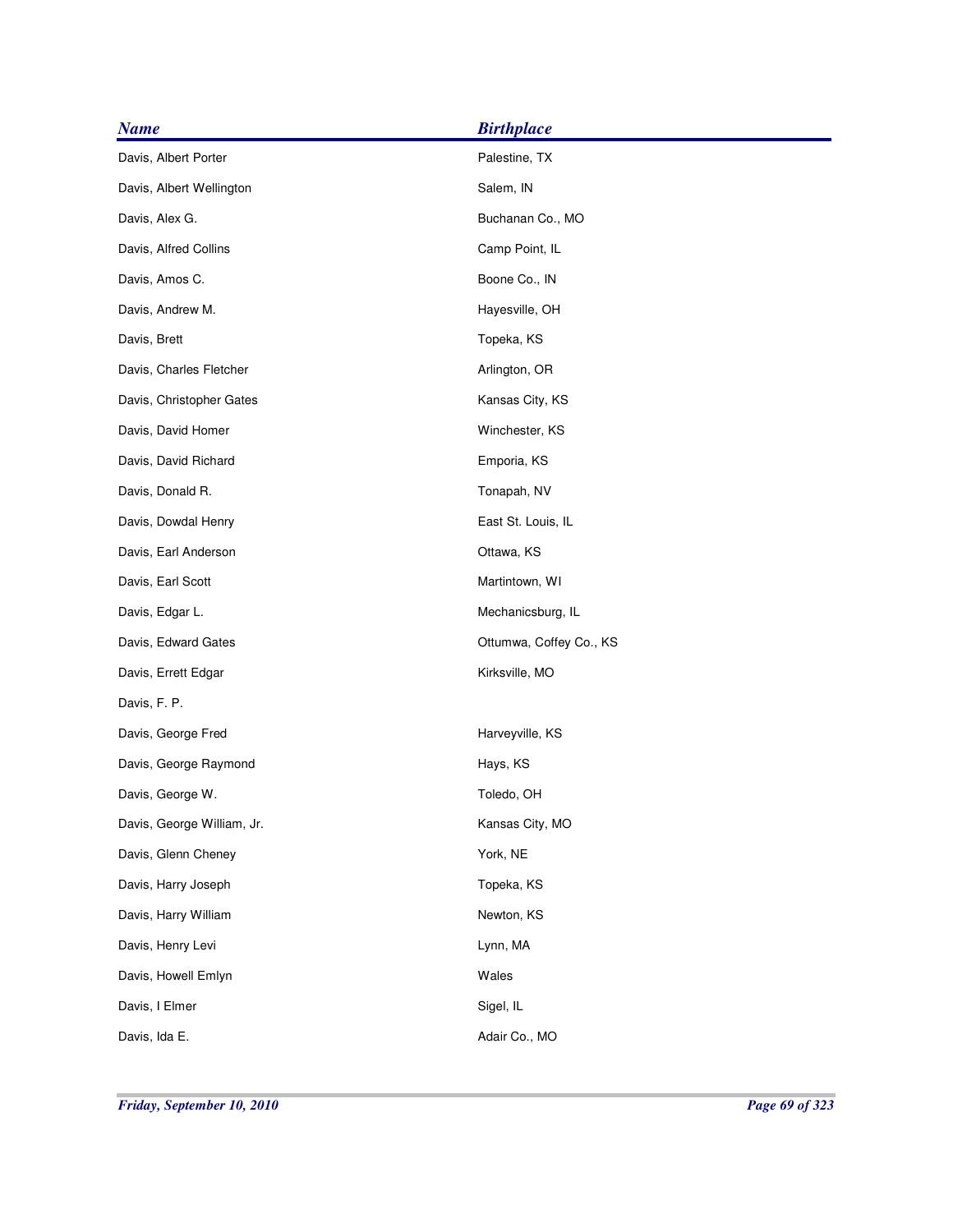| <b>Name</b>                     | <b>Birthplace</b>         |
|---------------------------------|---------------------------|
| Davis, Jachin Boaz              | Ottawa, KS                |
| Davis, James Thomas             | KY                        |
| Davis, James W.                 | Edina, Knox Co., MO       |
| Davis, Jefferson A.             | Palmyra, MO               |
| Davis, Jephthar                 | Washington C.H., OH       |
| Davis, John B.                  | Ottawa, KS                |
| Davis, John T.                  | Pine Village, IN          |
| Davis, Josaphyne R Isham        | Boyle, KS                 |
| Davis, Joseph Nelson            | Elk Falls, KS             |
| Davis, Joseph Nonnius           | Selkirk, Manitoba, Canada |
| Davis, Joseph William           | Independence, KS          |
| Davis, Kenneth Albert           | Gentry, AR                |
| Davis, Lafayette L.             | Des Moines Co., IA        |
| Davis, Leo Lloyd                | Thomas Co., KS            |
| Davis, Newton C.                | Smith Co., TN             |
| Davis, Ova Portis               | Parke Co., IN             |
| Davis, Paul Edward              | Gault, MO                 |
| Davis, Perry Emmett             | Edina, MO                 |
| Davis, Ralph Edward             | Foster, MO                |
| Davis, Robert Crenshaw          | Lawson, MO                |
| Davis, T. T.                    | Madison, KY               |
| Davis, Talton C.                |                           |
| Davis, Virgil A.                | Chillicothe, MO           |
| Davis, Walter L.                | Welton, IA                |
| Davis, William Lester           | Liberty, MO               |
| Davison, Chester Oliver         | Garden City, KS           |
| Davison, Lizzie Margaret Miller | Tazewell Co., IL          |
| Dawson, Albert                  | Ringgold, Morgan Co., OH  |
| Dawson, Albert Marcellus        | Meridan, KS               |
| Dawson, Lerton Vanderbeek       | Windsor, Henry Co., MO    |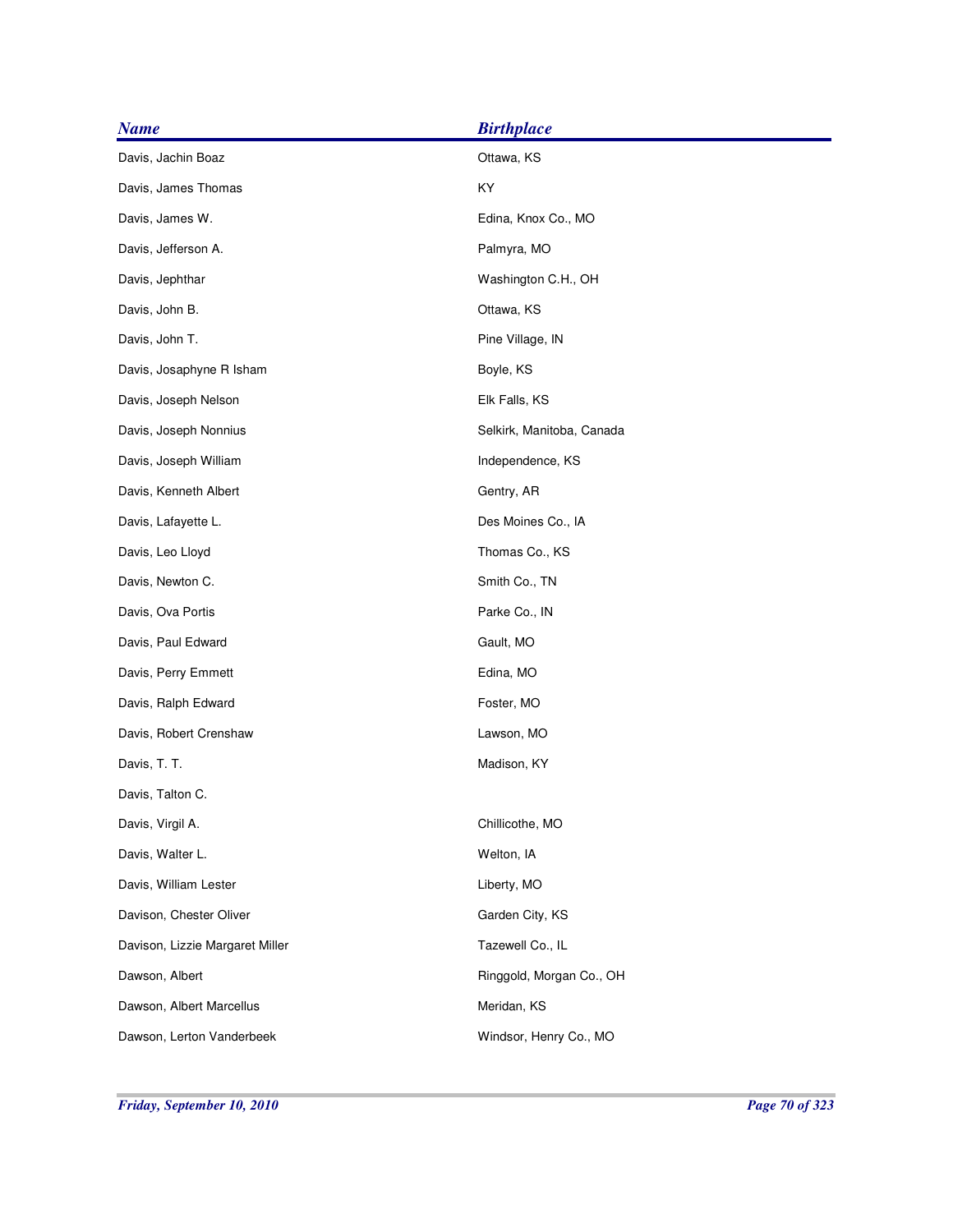| <b>Name</b>               | <b>Birthplace</b>     |
|---------------------------|-----------------------|
| Day, Ben Hill             | Bowman, GA            |
| Day, Ernest F.            | Renssalaer, IN        |
| Day, Fred K.              | New Richmond, OH      |
| Day, Hughes Winfield      | Kansas City, KS       |
| Day, Jackson Rawlins      | Dallas, TX            |
| Day, Mattie Lydia         | Onaga, KS             |
| Dayani, Kioomars (Kim)    | Teheran, Iran         |
| de St. Felix, Edmond      | Paris, France         |
| Deal, Edwin Perle         | Winfield, IA          |
| Deal, Fred Erland         | Grenola, KS           |
| Deal, William Floyd       | Henry Co., IA         |
| Dean, Chapman Valverde    | Macon, GA             |
| Dean, Floyd Chapin        | Yorkshire, NY         |
| Dean, George A.           | Bennetts Corner, OH   |
| Dean, George R.           | Lexington, KY         |
| Dearing, Houston Hankla   | Sonora, KY            |
| Deaver, Anderson Pearl    | Letitia, NC           |
| Deaver, Henry Jackson     | Chapel Hill, OH       |
| DeBacker, August B.       | Renaix, Belgium       |
| DeBriere, Sidney Louis    | Meridian, MS          |
| DeBus, Elmer Ernest       | Chicago, IL           |
| Dechairo, Thomas          | Arma, KS              |
| Decker, Albert Irven, Jr. | Coffeyville, KS       |
| Decker, Ernest Hamilton   | Girard, KS            |
| Decker, James             | Litchfield, KY        |
| Decker, Jay C.            | Caney, KS             |
| Decker, John Joseph       | Brooklyn, NY          |
| Decker, Rudolph Frederick | Fowler, Adams Co., IL |
| DeCranston, Ione          | Galion, OH            |
| Deem, Frederick Samuel    | Newark, IN            |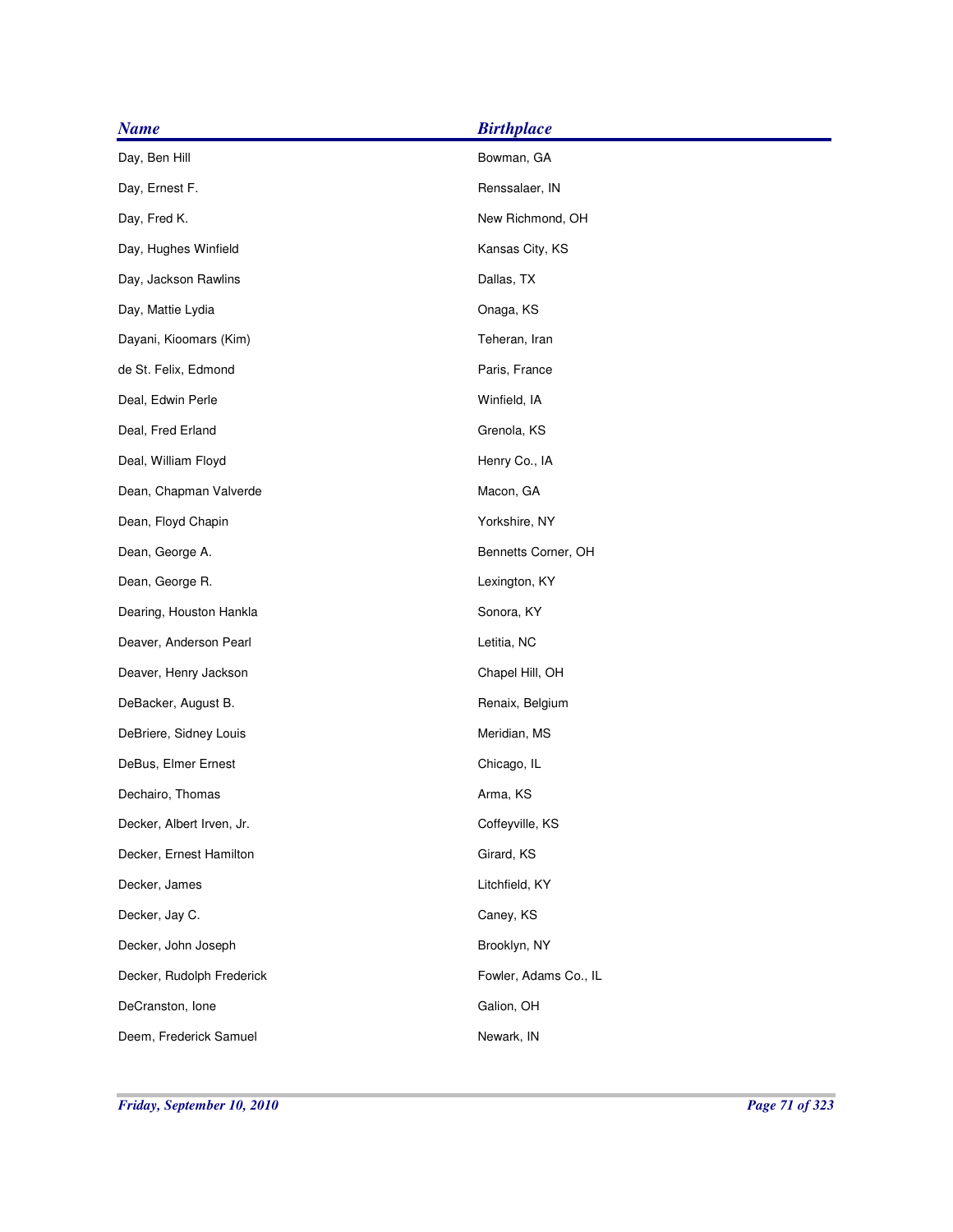| <b>Name</b>                | <b>Birthplace</b>      |
|----------------------------|------------------------|
| Deeths, Harry              | Little Falls, NJ       |
| Degner, James Beldon       | Tulsa, OK              |
| DeGroat, Melvin E.         | Avon, Ontario, Canada  |
| Dehonney, Franklin Rhodes  | Maddison, IN           |
| DeLand, Maude Sayers       | Ottawa, KS             |
| Dellinger, Earl Harold     | Wilson, KS             |
| DeLong, Arthur H.          | Moulton, IA            |
| Delp, Mahlon Henry         | Lenora, Norton Co., KS |
| DeMand, J Wesley           | Concordia, MO          |
| DeMand, John               | Pettis Co., MO         |
| DeMand, Milton Henry       | Dalton, MO             |
| DeMarr, Lewis Henry        | Prince George Co., MD  |
| DeMay, Will Alonzo         | Fairport, NY           |
| Demeron, William Lee       | McFarland, KS          |
| Demke, Robert Lucien       | Chicago, IL            |
| DeMoss, James A.           | Harrison Co., IN       |
| DeMott, Chester Wilmot     | Independence, KS       |
| DeMott, Jack Drury         | Independence, KS       |
| Denbo, John Wesley         | Grantsburg, IN         |
| Dendinger, William Michael | Coleridge, NE          |
| DeNeen, DeEnna Darrell     |                        |
| deNiedman, Wladimer F.     | St. Petersburg, Russia |
| Denman, Arthur John        | Hasbrouck, NY          |
| Denner, Joseph LeRoy       | Alva, OK               |
| Denney, Joseph Chandler    | Montgomery Co., KS     |
| Dennie, Charles Clayton    | Excelsior Springs, MO  |
| Dennis, Elmer Grant        | Solan, IA              |
| Dennis, Foster Leonard     | Westmoreland, KS       |
| Dennison, Franklin C.      | Norwalk, Huron Co., OH |
| Denslow, Frank M.          | Kansas City, MO        |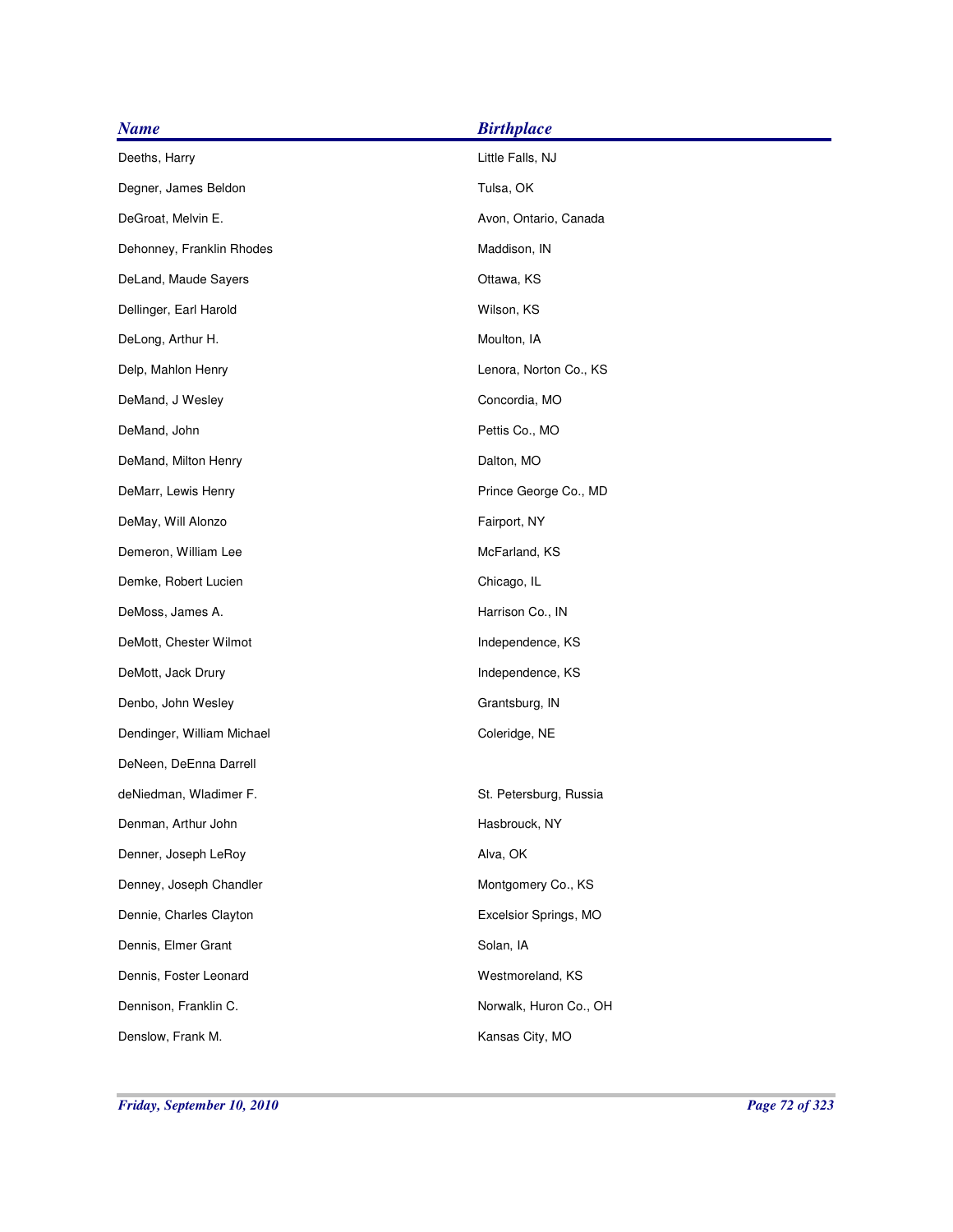| <b>Name</b>                         | <b>Birthplace</b>         |
|-------------------------------------|---------------------------|
| Denton, Robert Eugene               | Horton, KS                |
| DeOgny, Paul A.                     | Nebraska City, NE         |
| DePew, Frank L.                     | Mill Grove, MO            |
| Derck, Gerome Edwin                 | Antwerp, OH               |
| Dern, A Jackson                     | Fairfield Co., OH         |
| DeRoss, David E.                    | Meadville, PA             |
| Derrington, Albert Emry             | Murphysboro, IL           |
| De-Schryber, Fabrice Bernard-Pascal | Hautmont, Nord France     |
| Desmond, D. M.                      |                           |
| Desmond, Denis Myron                | Crawford, MA              |
| DesMoyers, Josephus Jacobus         | Montreal, Canada          |
| DeSoignie, Rafael Ruiz              | Havana, Cuba              |
| DeSouza, Derrick Joseph             | Bombay, India             |
| DeTar, Burleigh Eli                 | Albia, IA                 |
| DeTar, Monroe                       | Olathe, KS                |
| Dever, Charles Ray                  | St. Joseph, MO            |
| Dever, Harvey Albert                | Carthage, IL              |
| Dever, Harvey Kendall               | Gifford, MO               |
| Devereux, James Marks               | Weir, KS                  |
| DeVilbiss, Alva Melville            | Gardner, KS               |
| DeVilbiss, Edgar Frank              | California, MO            |
| DeVilbiss, Frank                    | Alexandria, OH            |
| Dewees, W Leslie                    | Morgan Co., OH            |
| Dewees, William B.                  | Fleetwood, PA             |
| Dewey, Carroll Wright               | Fairmount, NE             |
| Dewey, Charles Homer                | Piedmont, KS              |
| Dewey, James Edwin                  | Sugar Loaf, Rooks Co., KS |
| DeWitt, Alfred O.                   | Lowell, IN                |
| DeWolf, Henry Franklin              | Garnett, KS               |
| Dick, Andrew Marion                 | Otumwa, IA                |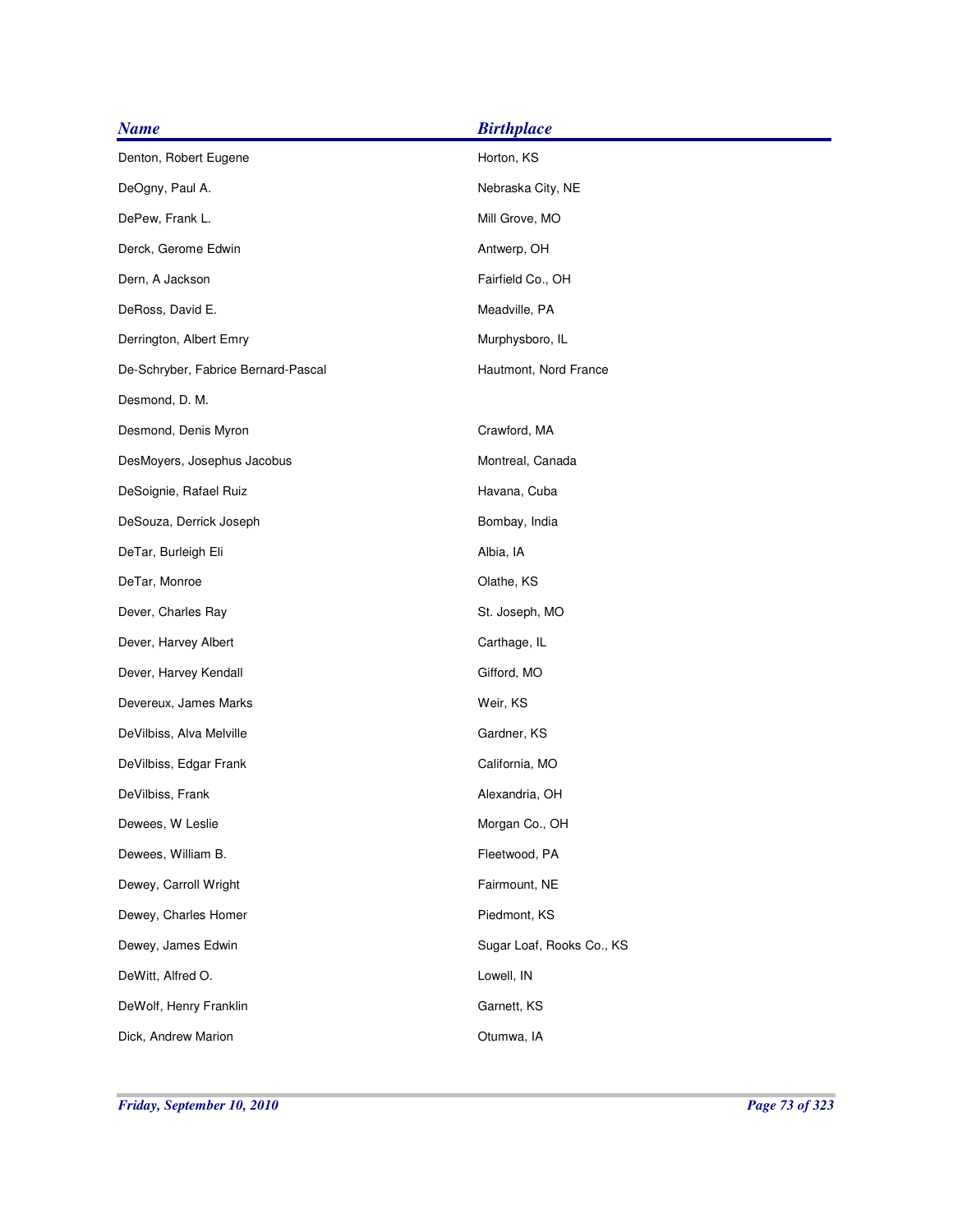| <b>Name</b>                 | <b>Birthplace</b>      |
|-----------------------------|------------------------|
| Dick, Dean Windsor          | Sheffield, England     |
| Dick, George                | Dicks Mills, OH        |
| Dick, James H.              | Mechanicsburg, PA      |
| Dickason, James S.          | Indiana Co., PA        |
| Dickelman, Lorin Elmer      | Milwaukee, WI          |
| Dickey, John B.             | St. Joseph Co., MI     |
| Dickey, Robert              | Chester Co., PA        |
| Dickinson, Amelia Ann       | Castle Hill, ME        |
| Dickinson, Jasper Myrton    | Flat Rock, IL          |
| Dickinson, Rollin J.        | Waterville, KS         |
| Dickson, Frank Dake         | Pittsburgh, PA         |
| Dickson, Logan Murray       | West Grove, IA         |
| Dickson, Ross Dale          | Caldwell, KS           |
| Diefendorf, Donald Charles  | Harlan, KY             |
| Diefendorf, Donald Mace     | Leonardville, KS       |
| Diehl, Olin Carl            | Henry Marshall Co., IL |
| Dienger, Bernard Cecil      | St. Joseph, MO         |
| Dierker, Otto Friedrich     | Sweet Springs, MO      |
| Dierkes, Gustave Julius     | Duelm, MN              |
| Dieter, Charles Augustus    | Oak Hill, KS           |
| Dieter, Donald Dean         | Abilene, KS            |
| Dieter, Johann Nickaulous   | Oak Hill, KS           |
| Dieterich, Gordon Churchill | Nanking, China         |
| Dietrich, Adolph            | Hannover, Germany      |
| Dietrich, Alfred Gossett    | Kansas City, MO        |
| Dietrich, Frederick George  | Clay Center, KS        |
| Dietz, William              | Kingston, TN           |
| Dildine, Arthur R.          | Jerseytown, PA         |
| Dill, Osee May              | Redkey, Jay Co., IN    |
| Dillenbeck, Floyd Earl      | Eldorado, KS           |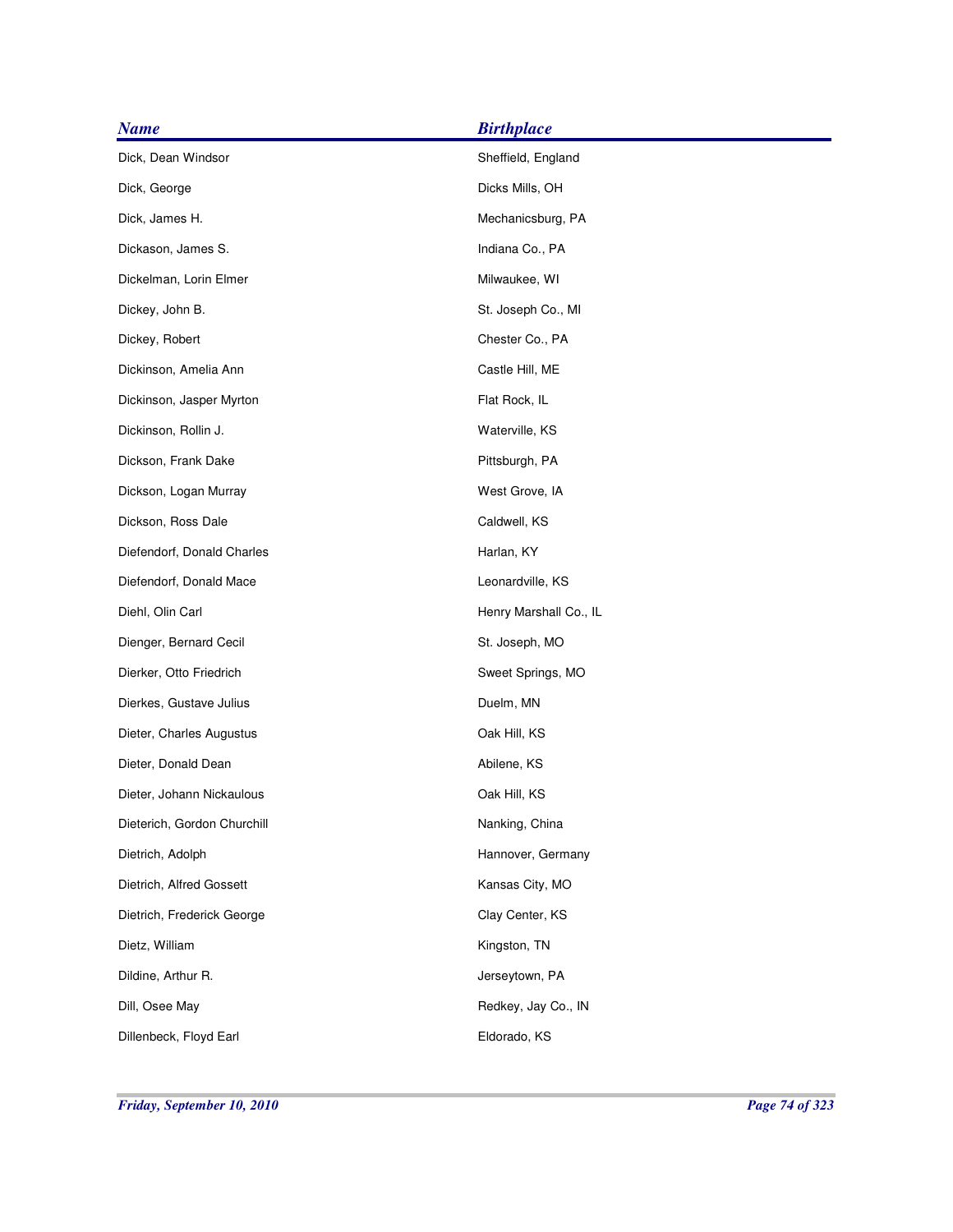| <b>Name</b>               | <b>Birthplace</b>    |
|---------------------------|----------------------|
| Dillenbeck, Fred E.       | Somerville, NY       |
| Dilley, Sarah Leeanna     |                      |
| Dillingham, William Roy   | Hiawatha, KS         |
| Dillon, Alfred C.         | Trumbull Co., OH     |
| Dillon, Clair Mason       | Norcatur, KS         |
| Dillon, Dallas Davis      | Trumbull Co., OH     |
| Dillon, Ira Hugh          | Unionville, MO       |
| Dillon, Jeptha            | Anderson, IN         |
| Dillon, Jesse O.          | Warren, OH           |
| Dillon, John Alfred       | Osborne, KS          |
| Dillon, John Alfred, Jr.  | Larned, KS           |
| Dillon, Tony Guy          | Argentine, KS        |
| Dimon, John               | Clay Center, KS      |
| Dingess, Mathew Thompson  | Hamlin, WVA          |
| Dingus, Allen C.          | Mound City, KS       |
| Dingus, J Orum            | Fort Scott, KS       |
| Dinsmoor, Gordon          | Bellevue (Grant), KY |
| Dinsmore, Robert Scott    | Washington, LA       |
| Dinsmore, Robert Scott Jr | Troy, KS             |
| Dinsmore, Robert Ulysses  | Belmont Co., OH      |
| Dinsmore, William Sidney  | Bellaire, OH         |
| Dittemore, James Henry    | De Kalb, MO          |
| Dittmer, Monica Therese   |                      |
| Dittrich, Raymond Joseph  | New Ulm, MN          |
| Diveley, Rex L.           | Bazine, KS           |
| Diver, Robert Warren      | Denver, CO           |
| Divine, Duke Girdner      | Milford, MO          |
| Dix, Isaac H.             | Southern OH          |
| Dixon, Charles Hall       | Bellaire, OH         |
| Dixon, Claude Frank       | Piedmont, KS         |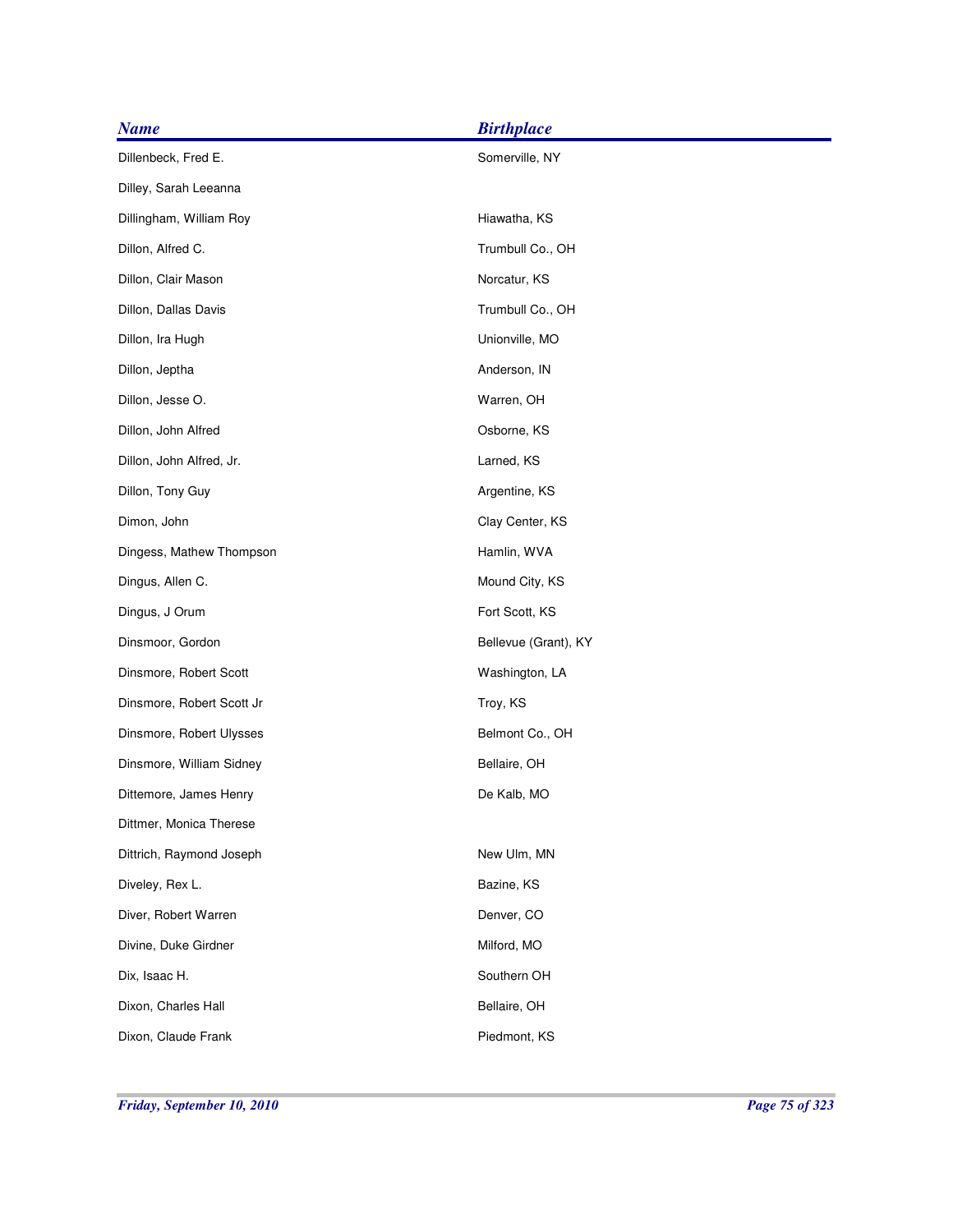| <b>Name</b>             | <b>Birthplace</b> |
|-------------------------|-------------------|
| Dixon, Cyrus R.         | IN                |
| Dixon, Harold Melborn   | Mound Valley, KS  |
| Dixon, John Barney      | Kansas City, MO   |
| Dixon, John Leonard     | St. Francis, KS   |
| Dixon, John Rex         | St. Louis, MO     |
| Dixon, Otto Jason       | Vernon Co., MO    |
| Dixon, Vewiser LeRoy    | Lafayette, LA     |
| Dixon, William Ellswick | NY                |
| Dlabal, Frank Andrew    | Wilson, KS        |
| Dlabal, Luke Jacob      | Wilson, KS        |
| Doan, Elhannen W.       | Selkirk, Canada   |
| Doane, Adele            | McLain Co., IL    |
| Doane, Ray Gue          | Lucas, KS         |
| Doane, William LeRoy    | Lawrence, KS      |
| Dobson, Samuel J.       | Manchester, IL    |
| Dockhorn, Charles H.    | Goodland, KS      |
| Dodd, James Henry       | Sanaugustine, TX  |
| Dodds, Andrew J.        | WI                |
| Dodds, David C.         | Adams Co., OH     |
| Dodge, Francis I.       | St. Joseph, MO    |
| Dodge, Mark             | Salina, KS        |
| Dodge, Milton           | Topeka, KS        |
| Dodge, Robert K.        | Cassville, WI     |
| Dodson, William Wade    | Bristow, OK       |
| Dogar, Basharat         | Hoshiarpur, India |
| Doherty, William T.     | Chicago, IL       |
| Doig, John R.           | OH                |
| Dolezal, Joseph B.      | Omaha, NE         |
| Domann, Anna A.         | Trebtow, Germany  |
| Donahue, Hayden Hackney | El Reno, OK       |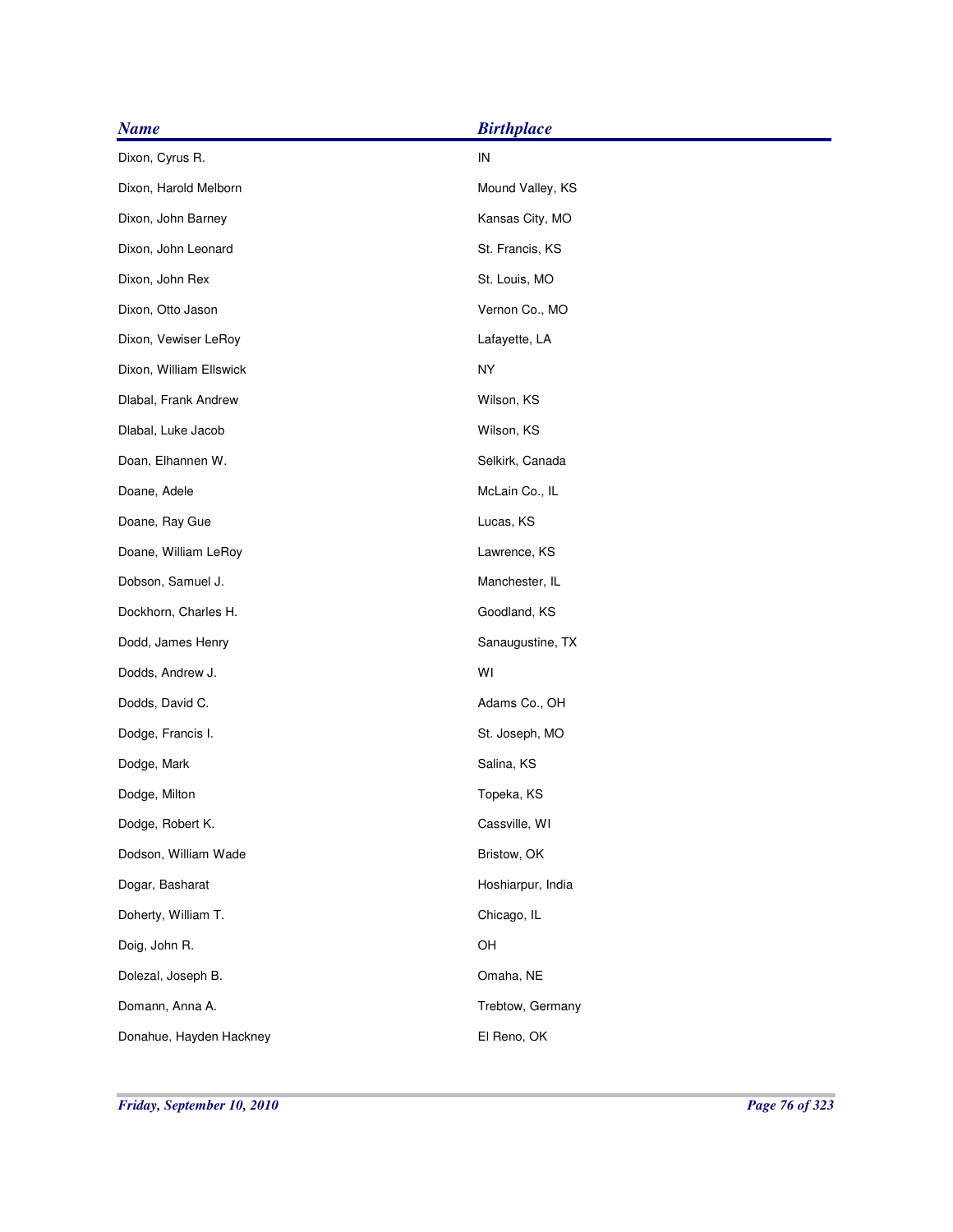| Seymore, IA<br>Breckenridge, MO<br>Ontario, Canada<br>Harrisburg, MO |
|----------------------------------------------------------------------|
|                                                                      |
|                                                                      |
|                                                                      |
|                                                                      |
| Marysville, KY                                                       |
| Johnston, PA                                                         |
| Freemont, OH                                                         |
| Kinsley, KS                                                          |
| Parsons, KS                                                          |
| Delphi, IN                                                           |
| Iriquois, Ontario                                                    |
| Braymer, MO                                                          |
| Johnson City, TN                                                     |
| Fairmount, WV                                                        |
| Canada                                                               |
| Kansas City, MO                                                      |
| Goldsboro, NC                                                        |
| Marion, KS                                                           |
| San Francisco, CA                                                    |
| De Kalb, MO                                                          |
| Gate, OK                                                             |
| Asheboro, NC                                                         |
| Litchfield, MN                                                       |
| Wilmington, DE                                                       |
| Middletown, NY                                                       |
| Dodge City, KS                                                       |
| Marlin, TX                                                           |
| Osborne, KS                                                          |
| Coatsburg, IL                                                        |
| Plevna, MO                                                           |
|                                                                      |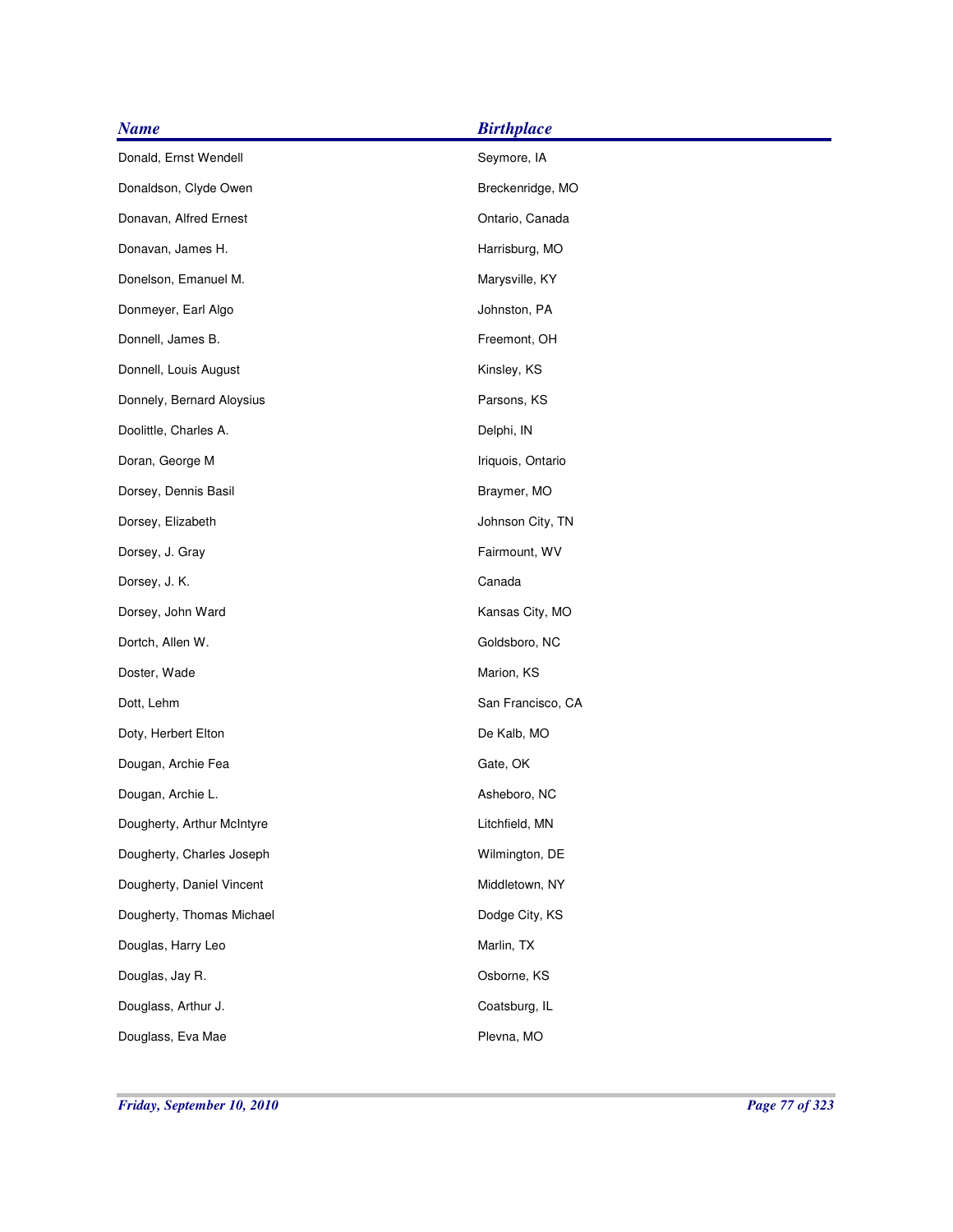| <b>Name</b>            | <b>Birthplace</b>              |
|------------------------|--------------------------------|
| Douglass, James H.     | Bellvue, PA                    |
| Douglass, Robert P.    | Philadelphia, PA               |
| Douthart, James I.     | Aurora, IN                     |
| Dowell, Dawson Arnold  | Hamlin, KS                     |
| Dowler, Vernon Booth   | Tillsonburg, Ontario           |
| Dowling, Charles Dean  | Lincoln, IL                    |
| Downey, Elroy C.       | Crawford Co., IL               |
| Downing, David N.      | Edina, MO                      |
| Downing, Edwin M.      | West Pittston, PA              |
| Downing, Robert Haskel | Thorntown, IN                  |
| Downs, F. M.           | Pittsburg, IN                  |
| Downs, Jirah Marston   | Waterville, OH                 |
| Downs, Lawrence E.     | Conway, AR                     |
| Downs, Luther E.       | Shelbyville, IL                |
| Downs, Ross Gilbert    | New Harrisburg Carroll Co., OH |
| Doyle, Adolphus M.     | St. Louis, MO                  |
| Doyne, Charles Russell | Lonoke, AR                     |
| Dozier, Fred S.        | Forney, TX                     |
| Dragoo, Cline Herndon  | Fairfax, MO                    |
| Drake, Beverly A.      |                                |
| Drake, Emory Alonzo    |                                |
| Drake, Nelson A.       | Hinckley Medina Co., OH        |
| Drake, Paul M.         | Manhattan, KS                  |
| Drake, Ralph Lafayette | Fort Scott, KS                 |
| Drake, Robert James    | Morrill, KS                    |
| Drake, Roy Francis     | lola, KS                       |
| Drake, Seward Lincoln  | Brooklyn, IA                   |
| Draper, David Henry    | Bismarck, ND                   |
| Draper, John B.        | Ashley, Pike Co., MO           |
| Dreese, William Curtis | Halstead, KS                   |
|                        |                                |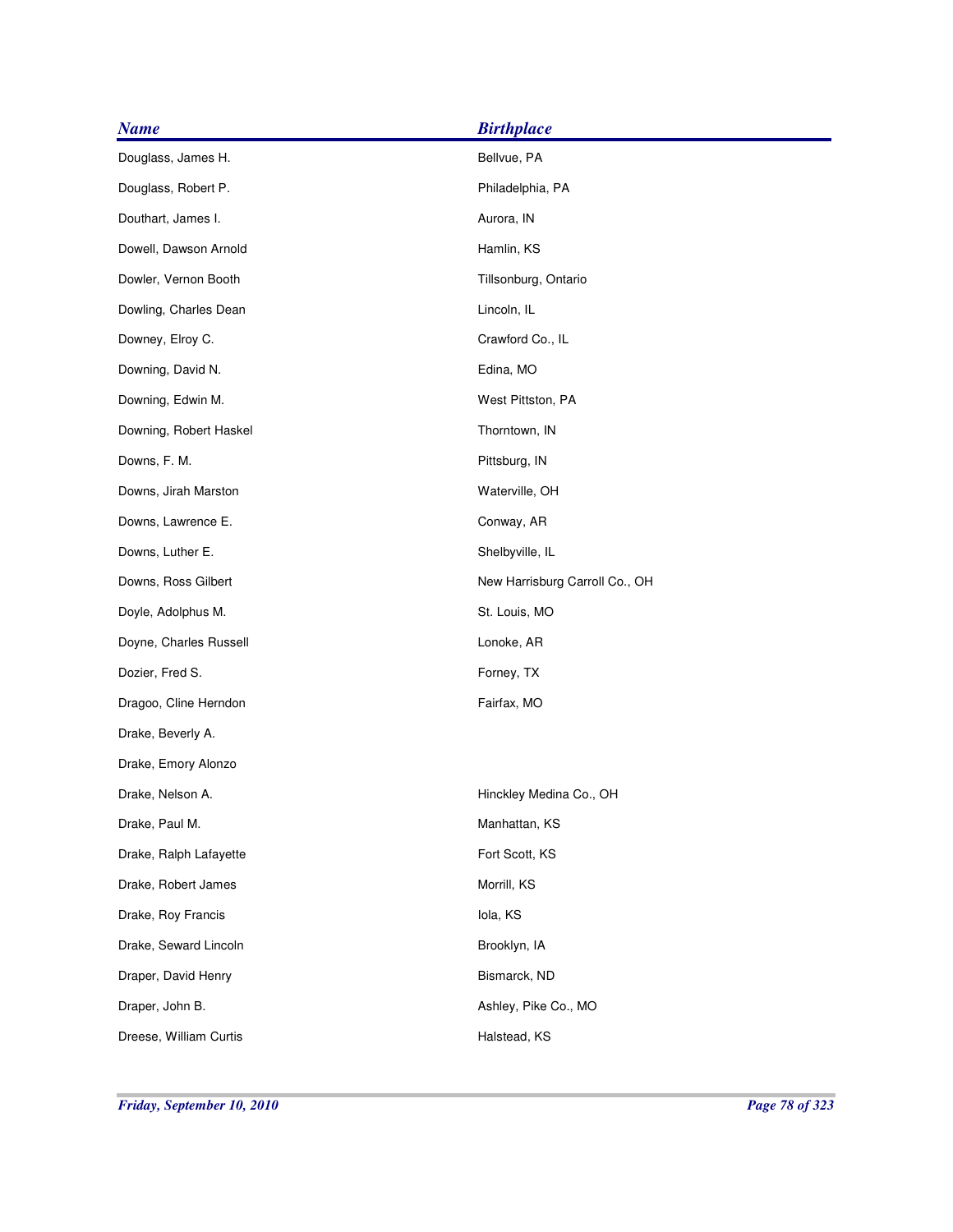| <b>Name</b>               | <b>Birthplace</b>         |
|---------------------------|---------------------------|
| Dreher, Cahrles Winston   | Kansas City, MO           |
| Dreher, Henry Samuel      | LaCygne, KS               |
| Dreher, Henry Samuel, Jr. | Natoma, KS                |
| Drennan, Lawrence Michael | Fort Clark, TX            |
| Dresbach, Harry V.        | Jacksonville, IL          |
| Dreves, Ernst             | Machlenburgh, Germany     |
| Drisk, Robert Marshall    | Kansas City, KS           |
| Droll, George Amos        | Mount Palatine, IL        |
| Droll, Walter Martin      | May Day, KS               |
| Druet, Kenneth Lewis      | Montgomery, IA            |
| Drummond, John Jones      | Clinton, Ontario          |
| Duckett, Thomas Gaillard  | Milford, MO               |
| Duckworth, John C.        | Floris, Davis Co., IA     |
| Dudley, Charles A.        | Trenton, MO               |
| Dudley, Duane Patterson   | Bath, NY                  |
| Dudley, Harlan            | Henrietta, Lorain Co., OH |
| Duemler, Rutherford Scott | Seneca, MO                |
| Duer, Guy Robert          | IL                        |
| Duffie, Warren Mitchell   | Stephensburg, KY          |
| Dugan, Rollo Carlton      | Eyota, MN                 |
| DuGay, Harry William      | Auburn, NE                |
| Dugger, James Atwood      | Oklahoma City, OK         |
| Duhon, John Marque        | Houston, TX               |
| Dukstein, Walter George   | Pittsburgh, PA            |
| Dulany, Theodore Loeb     | Alexandria, VA            |
| Dumas, Alexander George   | Minneapolis, MN           |
| Dunagin, Jack Allison     | Fort Worth, TX            |
| Dunbar, Milton James      | Floral, KS                |
| Duncan, Edgar Cecil       | Nashville, IN             |
| Duncan, Fred Wallace      | Oak Grove, MO             |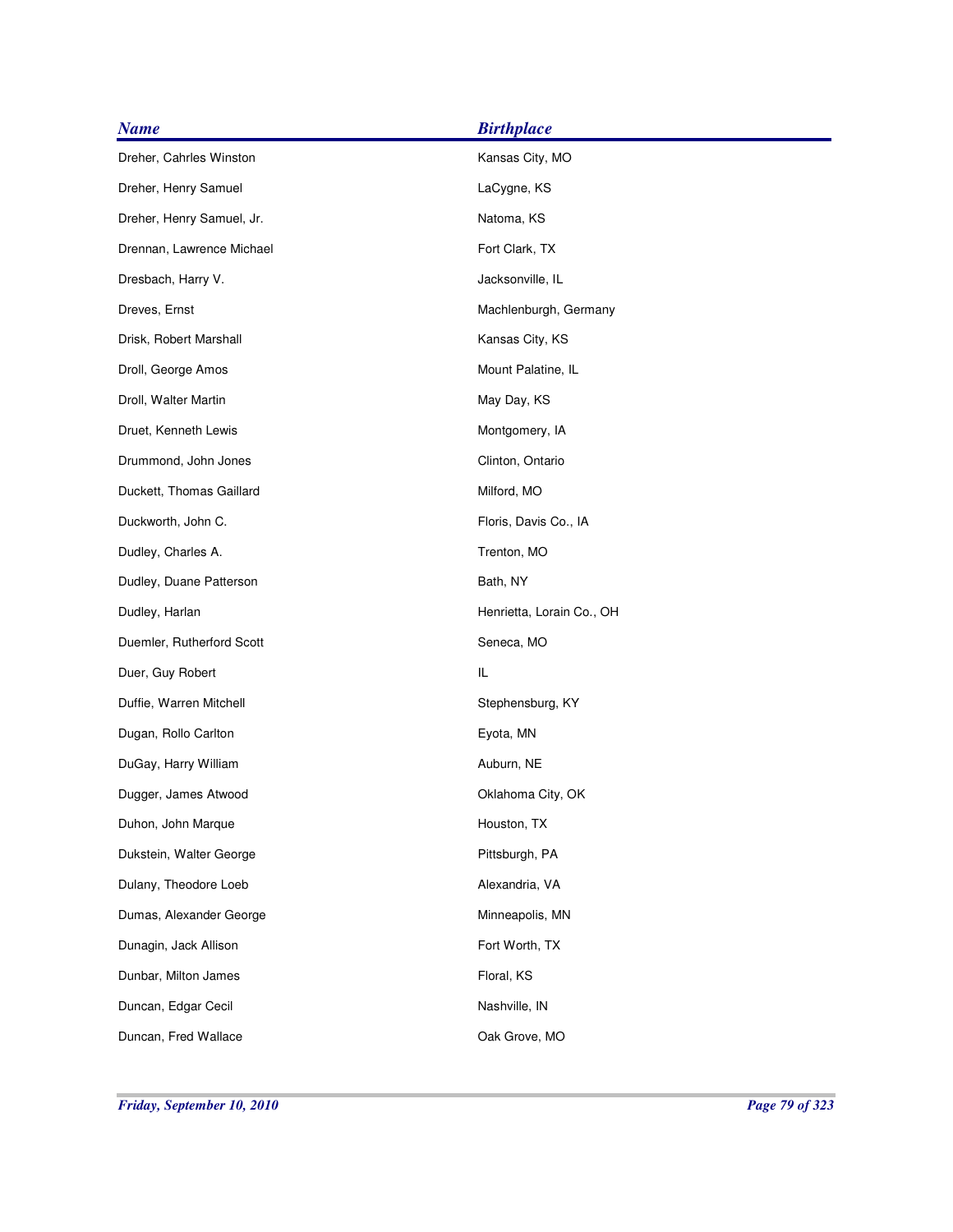| <b>Name</b>              | <b>Birthplace</b>            |
|--------------------------|------------------------------|
| Duncan, John Grover      | Wichita, KS                  |
| Duncan, Louis Casper     | Meriden, KS                  |
| Duncan, Marion A.        | Indianapolis, IN             |
| Duncan, Morris DeWayne   | Iberia, Miller Co., MO       |
| Duncan, Oscar Allen      | Millersburgh, OH             |
| Duncan, Ralph Emerson    | Kansas City, MO              |
| Duncan, Robert L.        | OH                           |
| Duncan, Thomas Nelson    | Delevan, OH                  |
| Dunham, Henry E.         | Fayette Co., IA              |
| Dunham, Henry Howard     | Galesburg, KS                |
| Dunham, Jacob J.         | Knox Co., MO                 |
| Dunham, Robert Howard    | Rockville, MO                |
| Dunlap, Frank            | West Line, MO                |
| Dunlap, Fred Everett     | Carlyle, KS                  |
| Dunlap, Richard Leonidas | Cambridge, NE                |
| Dunlap, William Harold   | Pittsburg, KS                |
| Dunlavey, Samuel W.      | Bloomsfield, IA              |
| Dunn, Abner B.           | Rummerfield, PA              |
| Dunn, David M.           | Brownsville, Fayette Co., PA |
| Dunn, Franklin P.        | Bland, Bland Co., VA         |
| Dunn, Seldon Creighton   | Wichita, KS                  |
| Dunn, Wade               | Ida Co., IA                  |
| Dunning, Charles         | Westtown, Orange Co., NY     |
| Dunnington, Robert       | MO                           |
| Dunscombe, Colby William | Cape Town, South Africa      |
| Dunseth, George Oliver   | Craig, MO                    |
| Dunton, Wallace A.       | Liberty, Waldo Co., ME       |
| Durant, Ira Edwin        | Waterville, KS               |
| Durrett, Harry S.        | Airmount, MS                 |
| Durrill, Everett Lee     | Marshall, MO                 |
|                          |                              |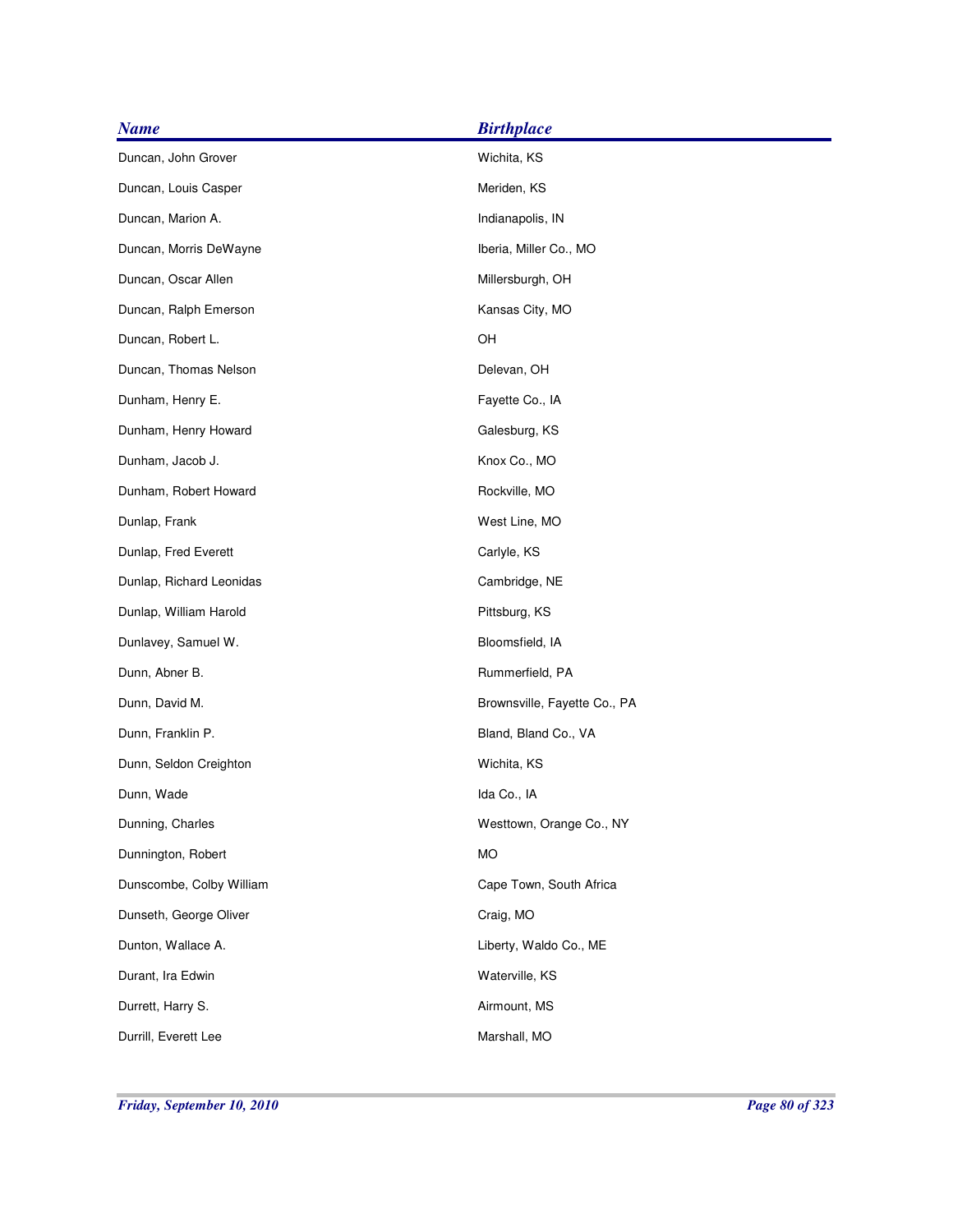| <b>Name</b>                | <b>Birthplace</b> |
|----------------------------|-------------------|
| Dutton, Chesney Lawrence   | Eldorado, KS      |
| Dutton, Sherrwood Williams | Somerset, KY      |
| DuVall, George Reese       | Sullivan Co., MO  |
| Duvall, Hunter J.          | Nashville, IN     |
| Duvall, Hunter William     | Hutchinson, KS    |
| DuVall, John F.            | Green Co., PA     |
| Dwiggins, Frank Pierre     | Oxford, IN        |
| Dwight, William Harrison   | Onondage, MI      |
| Dwyer, Hugh Leo            | Keokuk, IA        |
| Dwyer, James Eugene        | Oil City, PA      |
| Dyche, Lewis Lindsay, Jr.  | Lawrence, KS      |
| Dyck, Arthur Hertzler      | Moundrige, KS     |
| Dyck, Cora Elizabeth       | Moundridge, KS    |
| Dye, Everett Lee           | Rhea's Mill, TX   |
| Dyer, Benjamin George      |                   |
| Dyer, Harold Lyle          | Mesa, CO          |
| Dyer, John Albert          | Crete, NE         |
| Dyer, William Holmes       | Lincoln, IL       |
| Dykes, Henry A.            | TN                |
| Dykes, J. B.               |                   |
| Dykes, J. P. H.            | Rogersville, TN   |
| Dykes, John Bell           | TN                |
| Dykes, Spencer B.          | ΤN                |
| Dysart, Jack Carl          | Bristow, OK       |
| Dzubay, Joseph James       | Minneapolis, MN   |
| Eagan, Robert Emmete       | Pocatalico, WV    |
| Eager, John L. B.          | New York, NY      |
| Eamest, Clarence E         | Moulton, IA       |
| Earel, Albert Marion       | Arlington, IL     |
| Earel, John William        | Abingdon, IL      |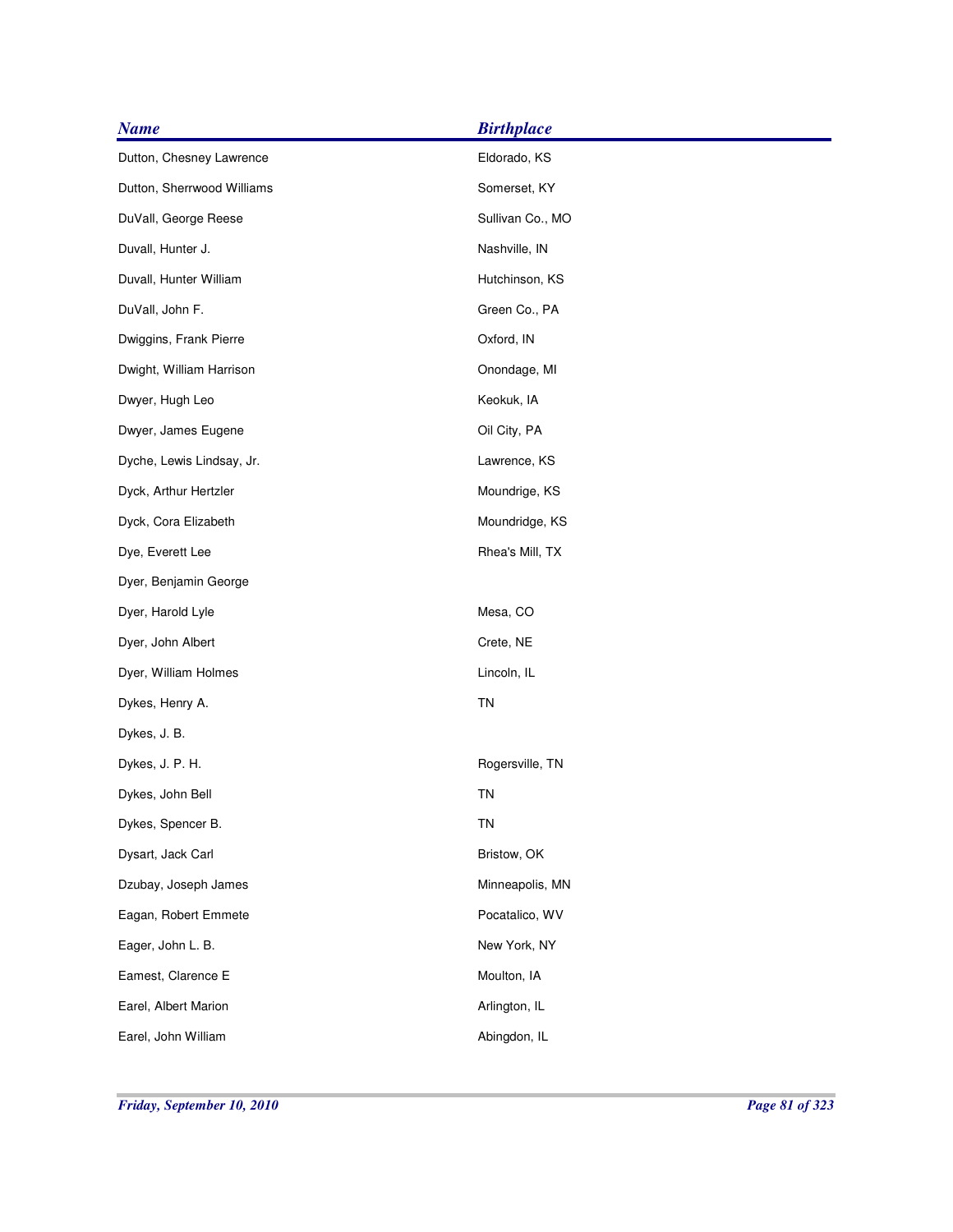| <b>Name</b>                 | <b>Birthplace</b>         |
|-----------------------------|---------------------------|
| Earl, Charles Nelson        | Eskridge, KS              |
| Earl, Guy Leo               | Eskridge, KS              |
| Earl, William Henry         | Eskridge, KS              |
| Earnest, William M          | Moulton, IA               |
| Earp, Ralph Bowman          | Greencastle, IN           |
| Easley, Dora A.             | Rushville, IL             |
| East, Eric Hjalmar          | Sweden                    |
| East, William James         | Lima, OH                  |
| Easter, Edgar D.            | Fayette Co., PA           |
| Eastman, Andrew J.          | Wyoming, NY               |
| Eastman, Barnard Douglass   | North Conway, NH          |
| Eastman, Burt Leander       | Parkerville, KS           |
| Eastman, Frederick Converse | Gainsborough, Ontario     |
| Easton, James               | Glasgow, Scotland         |
| Eastwood, Robert A.         | Ponca City, OK            |
| Eaton, Frank Charles        | Erie, KS                  |
| Eaton, Leslie Fay           | Earlton, KS               |
| Eberhart, Marjorie G.       |                           |
| Eberhart, Marjorie Graham   |                           |
| Ebert, John Adam            | Lowell, IN                |
| Ebnother, Charles Leo       | Montlingen, Switzerland   |
| Ebright, Edwin Delta        | IL                        |
| Eck, Daniel Burrows         | East Orange, NJ           |
| Eckart, DeMerle Emery       | Tescott, KS               |
| Eckdall, Frank Albert       | Emporia, KS               |
| Eckdall, Funston J.         | Emporia, KS               |
| Eckles, Lucius Elkanah      | Eskridge                  |
| Eddington, Jennie Lyon      | Mound Station, IL         |
| Eddy, Murray Chadwick       | Colby, KS                 |
| Eddy, Victor Cooper         | Teresa, Jefferson Co., NY |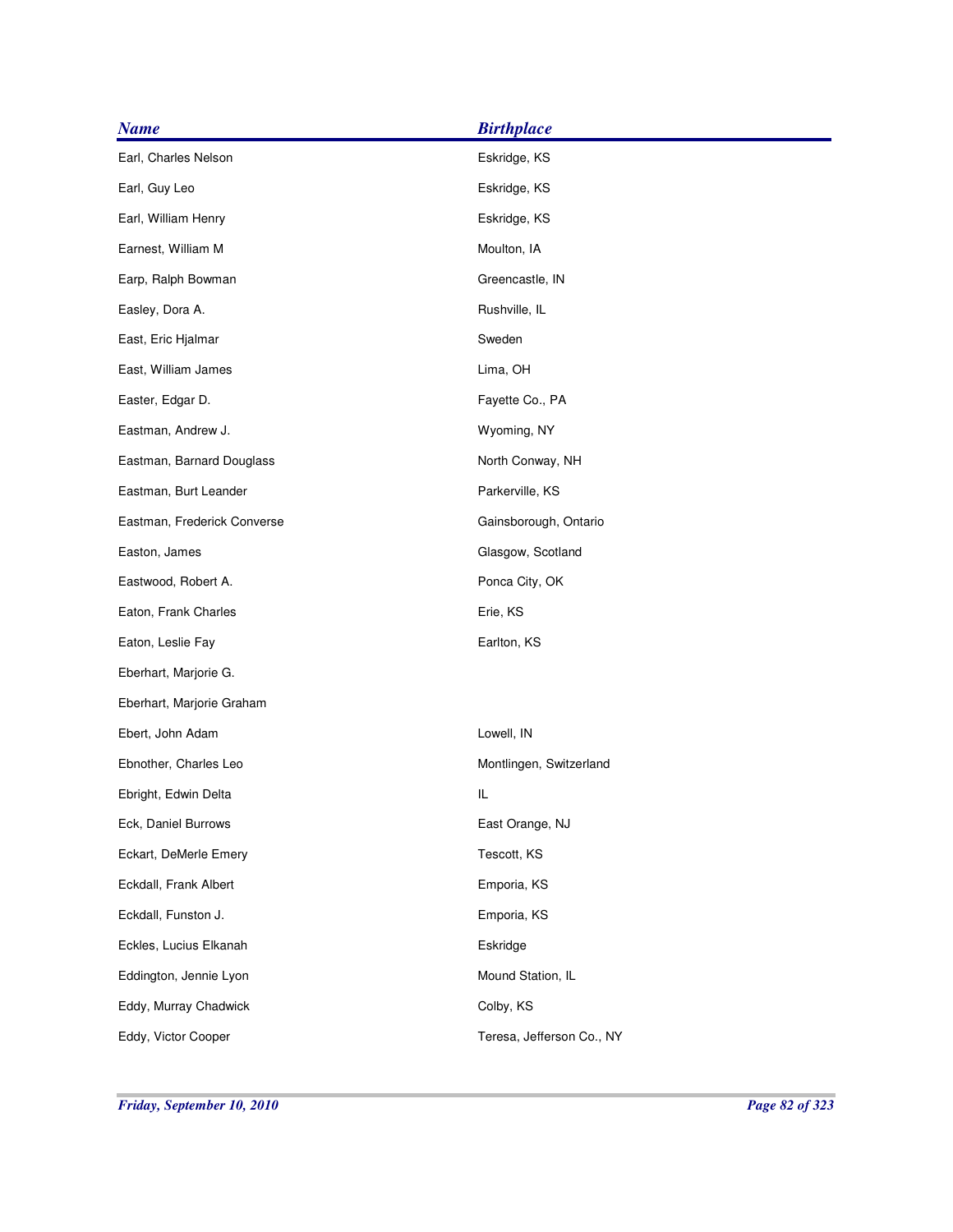| <b>Name</b>              | <b>Birthplace</b> |
|--------------------------|-------------------|
| Edgerton, Erastus Smith  | Galesburg, IL     |
| Edgerton, Harry Walton   | May Day, KS       |
| Edgerton, Owen Edgerton  | Dalmanutha, IA    |
| Edgerton, Sol Merideth   | May Day, KS       |
| Edgeton, William Myron   | May Day, KS       |
| Edie, John J.            | Utica, NY         |
| Edmiston, Roy Hammond    | Americus, KS      |
| Edmonds, George Marius   | Tina, MO          |
| Edmonds, Leland Creason  | Tina, MO          |
| Edmonds, Trenouth Wright | Tina, MO          |
| Edmondson, Benjamin D    | Corinth, KY       |
| Edmondson, John Leonard  | Stella, MO        |
| Edstrom, Andrew J.       | Sweden            |
| Edwards, Albert George   | Melrose, IL       |
| Edwards, Ella            | Fairfield, KY     |
| Edwards, Estella Mae     | Winfield, KS      |
| Edwards, Francis Lavely  | Winfield, KS      |
| Edwards, Fred O.         | Savannah, MO      |
| Edwards, James Burrow    | Water Valley, KY  |
| Edwards, James Francis   | Chanute, KS       |
| Edwards, Orland M.       | Greensfield, IN   |
| Edwards, Robert Morse    | Seattle, WA       |
| Edwards, Robert Samuel   | Mayfield, KY      |
| Edwards, Robert Woolf    | Alliance, OH      |
| Edwards, Thomas Richards | Greenfield, IN    |
| Edwards, William B.      | Savannah, MO      |
| Efner, Bessie Lee        |                   |
| Egan, Belinda Ellen      | Greenfield, MA    |
| Egbert, Barry Gilbert    | Boulder, CO       |
| Egbert, Galen Spangler   | Mess City, KS     |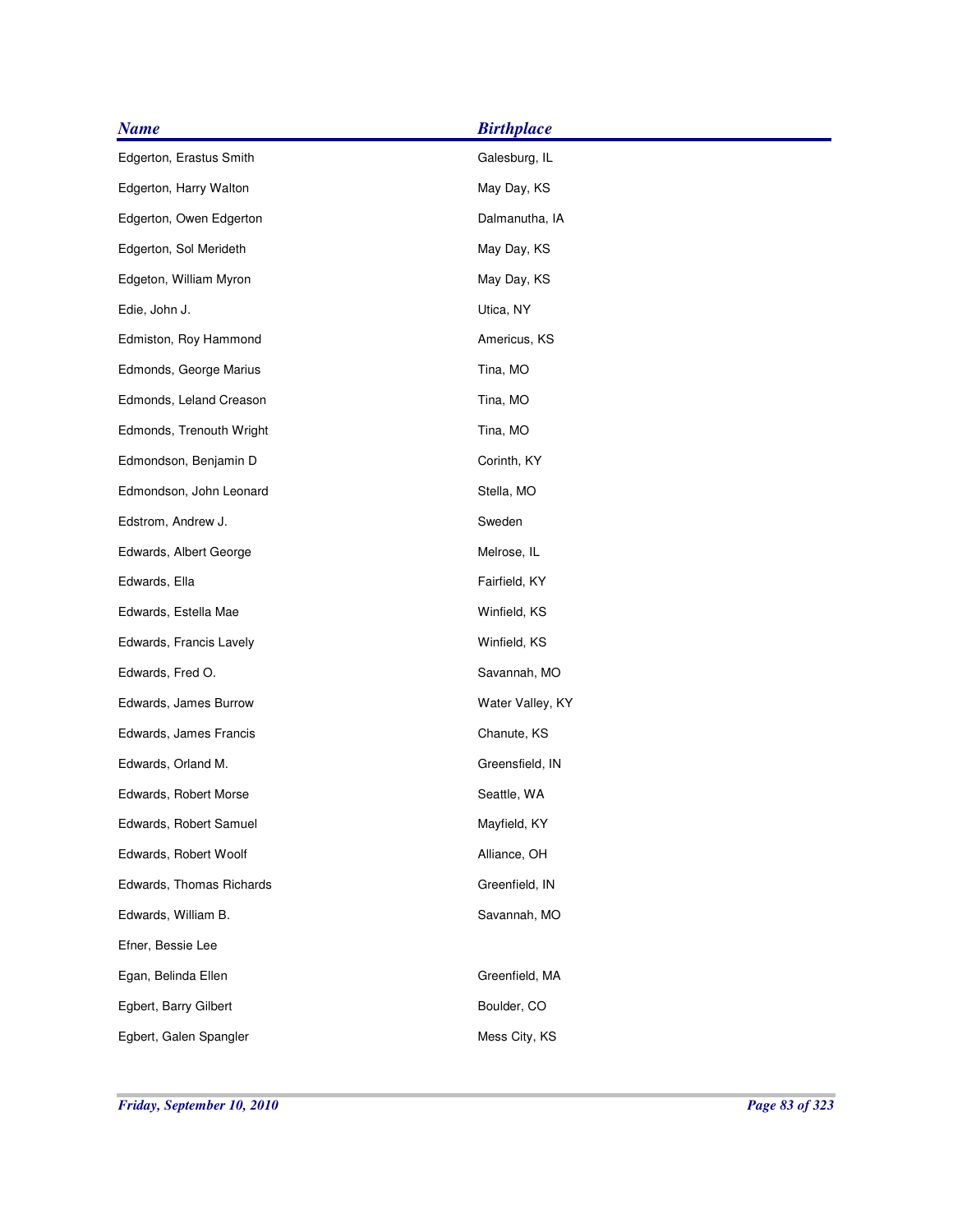| <b>Name</b>                    | <b>Birthplace</b>         |
|--------------------------------|---------------------------|
| Egbert, James                  | Martinsville, IN          |
| Egbert, Roy                    | Morgan Co., IN            |
| Egelston, John Chester         | Laclede, MO               |
| Egerton, Cecil Granville       | England                   |
| Eggleston, Donald, Edwin       | Kingman, KS               |
| Egloff, George Eugene          | Fort Dodge, IA            |
| Ehlers, Reginald Gordon Morris | Newark, NJ                |
| Eidson, Ansel M.               | Logansport, IN            |
| Eilers, Harrison               | Alburnett, IA             |
| Eilers, Russell Jay            | St. Paul, MN              |
| Eilerts, Walter John           | Annelly, KS               |
| Eimert, Fredrick J.            | Copenhagen, Denmark       |
| Eisenbise, Joshua M.           | Shannon, IL               |
| Eisner, Eugene                 | New York, NY              |
| Eitzen, Abraham Clement        | Hillsboro, KS             |
| Eitzen, Oliver                 | KS                        |
| Ekblad, J William              | Randolph, KS              |
| Ekblad, Victor Emanuel         | Cleburne, KS              |
| Elam, Ollie R.                 | Appanoose Co., IA         |
| Elder, Alfred                  | Crab Orchard, KY          |
| Elder, Mordecai Davis          | Williamson Co., IL        |
| Eldredge, Henrietta V          | Euphemia, OH              |
| Eldredge, James Shelton        | Boonville, MO             |
| Elias, Francis Leander         | Wakefield, KS             |
| Elkins, William Harry          | Dix, IL                   |
| Eller, Frances Mary            | Manchester, IA            |
| Elliff, Edgar Alonzo           | Milford, MO               |
| Ellinger, George W             | East Hanover Township, PA |
| Elliot, Arthur Charles         | Chicago, IL               |
| Elliott, Benjamin Landis       | St. Louis, MO             |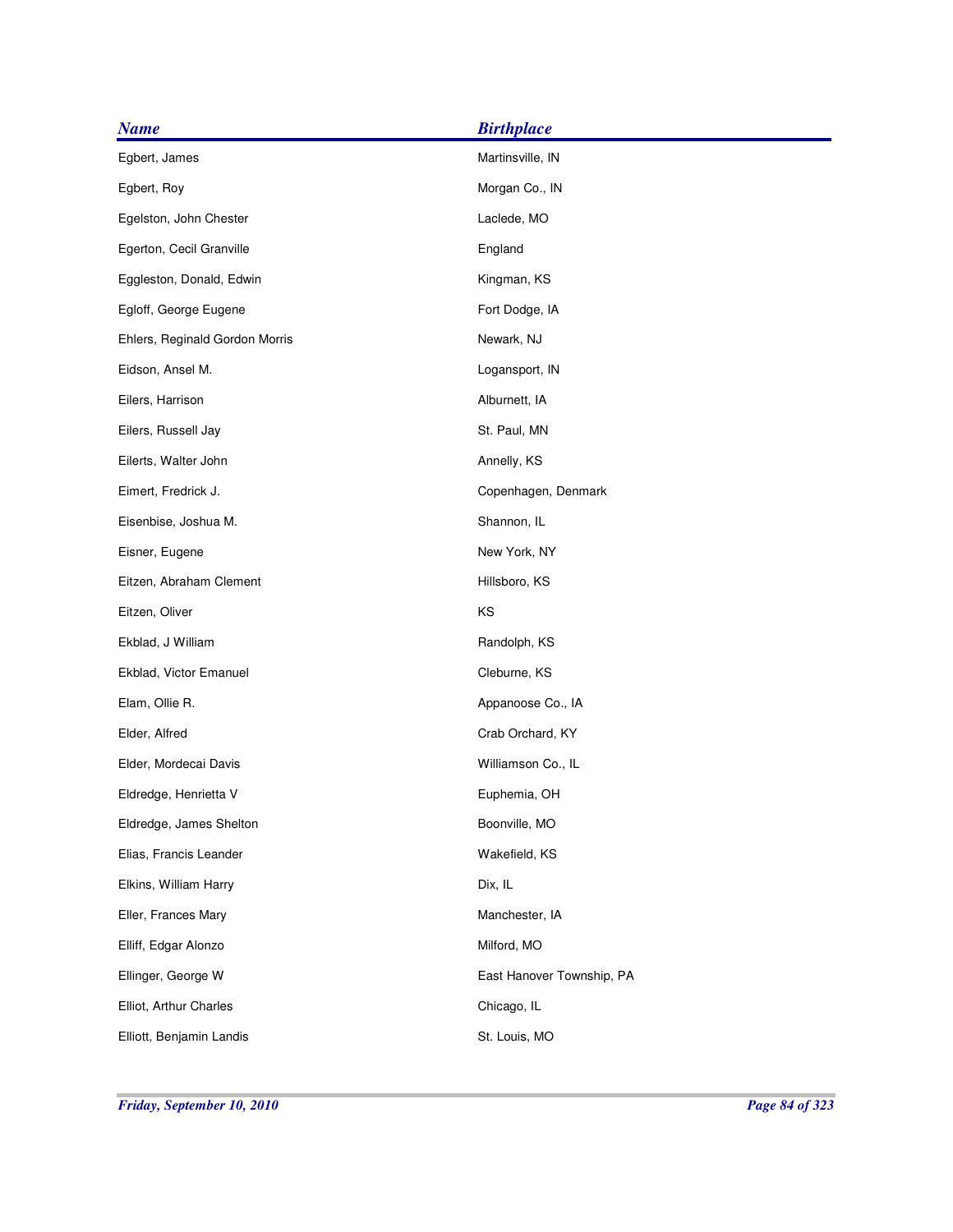| <b>Name</b>              | <b>Birthplace</b>          |
|--------------------------|----------------------------|
| Elliott, Charles Edwin   | Edinburgh, Portage Co., OH |
| Elliott, Charles S.      | Lexington, IL              |
| Elliott, Charles S.      | Mayetta, KS                |
| Elliott, George Alfred   | Germany                    |
| Elliott, Howard Reno     | Scammon, KS                |
| Elliott, James Ryan      | Linn, KS                   |
| Elliott, John Frank      | Mayetta, KS                |
| Elliott, Loren Ferrell   | Rolla, MO                  |
| Elliott, Mary Hughes     | Woodville, KY              |
| Elliott, Raymond Glenn   | Bennington, KS             |
| Elliott, Schuyler C.     | Jackson Co., KS            |
| Elliott, William, J.     | Canada                     |
| Ellis, Bernard Edgar     | Broughton, IL              |
| Ellis, Berrien Lee       | McLemoresville, TN         |
| Ellis, David Lee         | Kansas City, MO            |
| Ellis, Frank G.          | Nashville, TN              |
| Ellis, Howard Golden     | Pleasanton, KS             |
| Ellis, Nicholas Joseph   | Grand Rapids, MI           |
| Ellis, Ralph Carlisle    | Kansas City, MO            |
| Ellis, Ray Ansel         | Lyons, KS                  |
| Ellis, Robert Bertram    | Broughton, IL              |
| Ellis, Stephen Stuart    | Coffeyville, KS            |
| Ellison, Oliver Watt     | Miami Co., KS              |
| Elmere, John Alfred      | Lawrence, KS               |
| Elmore, Nannie A.        | Adair Co., MO              |
| Elmore, Ralph DeWitt     | Ashley, Pike Co., MO       |
| Elnen, Walter Thomas     | Norwalk, OH                |
| Elofson, Carl Elof       | Wheaton, MN                |
| Elson, Veryl             | Almena, KS                 |
| Elsworth, Anna Elizabeth | Pleasant Hill, MO          |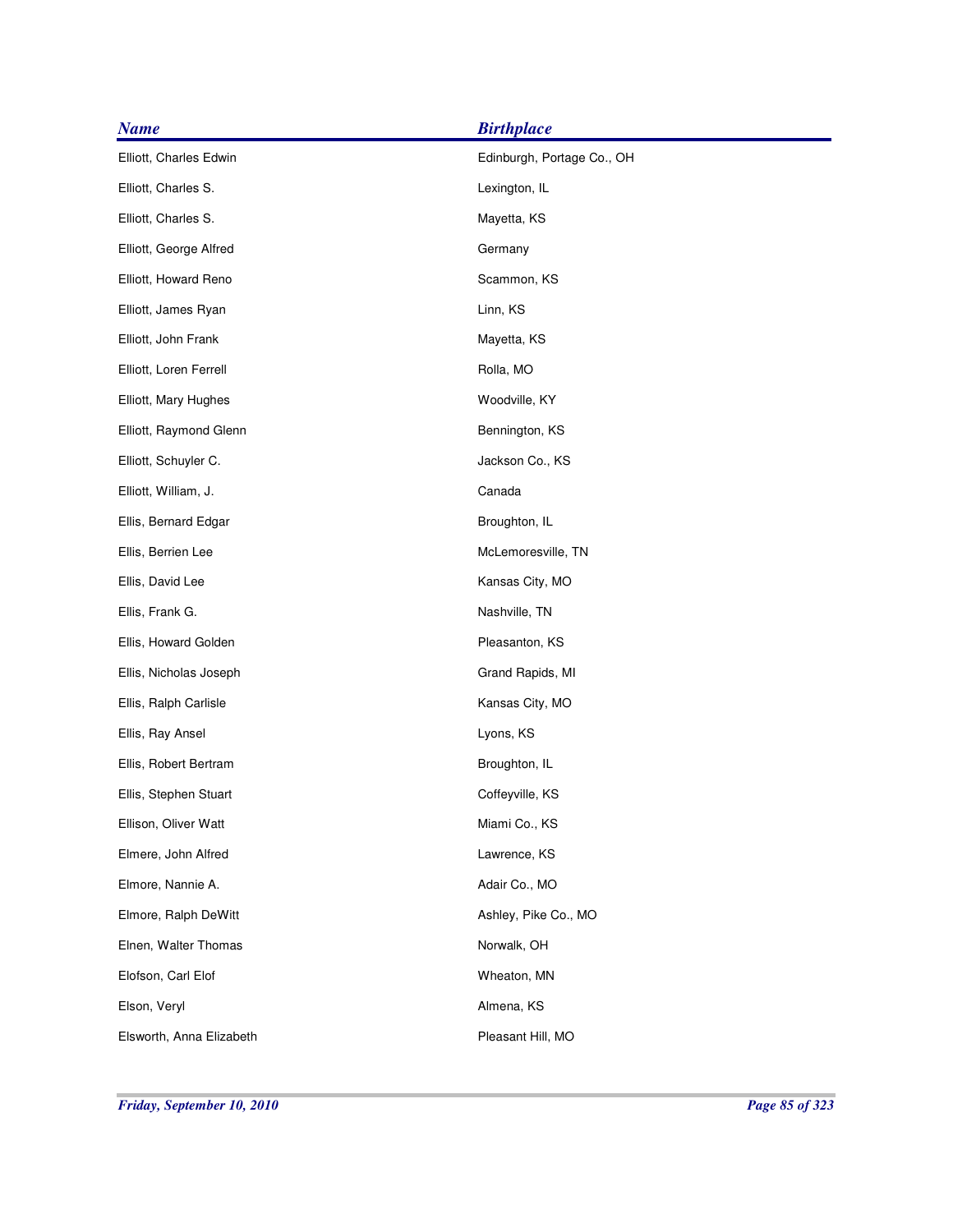| <b>Name</b>                | <b>Birthplace</b> |
|----------------------------|-------------------|
| Elting, Kate Hardenberg    | Ness Co., KS      |
| Elting, William V          | Shelby Co., MO    |
| Emanuel, L. E.             |                   |
| Embry, Horace Craudell     | Franklin Co., MO  |
| Emerson, Frank G.          | Union Co., IA     |
| Emerson, George            | Salem, MA         |
| Emerson, Ralph Waldo       | Osborne, KS       |
| Emery, Frank Addison Carol | Kansas City, MO   |
| Emery, Frank W.            | Lawrence, KS      |
| Emery, Frederic Barrett    | Seneca, KS        |
| Emery, William Gordon      | Beverly, MA       |
| Emig, John I.              | York, PA          |
| Emig, Mary H.              | Greenfield, 1?    |
| Emmett, Edith A.           | Lansingburgh, NY  |
| Emory, Elhbert B.          | Ontario, Canada   |
| Enders, Wray               | Turon, KS         |
| Engberg, Andrew            | Galesburg, IL     |
| Engel, Lawrence Power      | Lawrence, KS      |
| Engel, William James       | Lawrence, KS      |
| Engelcke, Raymond Herman   | Hartford, SD      |
| Enger, E. C.               | IL                |
| England, C. M.             | Carter Co., KY    |
| England, George W.         | Carter Co., KY    |
| English, Carlos C.         | LaPorte Co., IN   |
| English, Emma Schreiber    | Iron Ridge, WI    |
| English, Robert Benton     | Jerseyville, IL   |
| Engstrom, John Frederick   | Chicago, IL       |
| Enloe, Cortez Ferdinand    | Clarksburg, MO    |
| Enna, Carl D.              | Kansas City, MO   |
| Enna, Melchior             | Kansas City, MO   |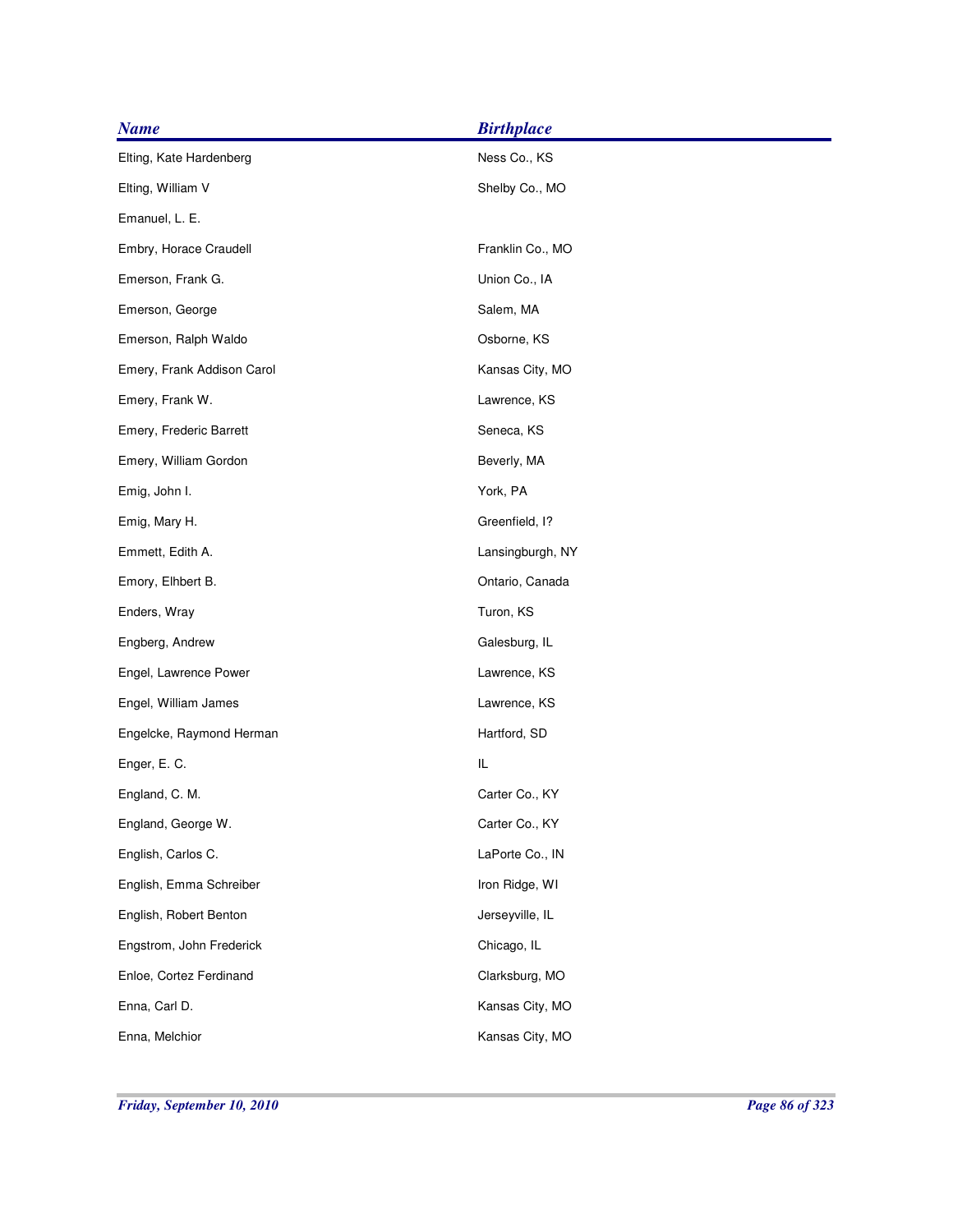| <b>Name</b>               | <b>Birthplace</b>     |
|---------------------------|-----------------------|
| Ennis, John Hine          | Atoka, OK             |
| Ennis, John Marshall      | Owenton, Owen Co., KY |
| Enns, Eugene Klassen      | McPherson, KS         |
| Enns, Jacob Harlow        | Inman, KS             |
| Enochs, Edward Lincoln    | Berne, Noble Co., OH  |
| Enright, Craig Scott      | Wichita, KS           |
| Ens, Peter D.             | Fairburg, NE          |
| Ensign, Chas Francis      | OH                    |
| Ensign, George H.         | OH                    |
| Ensign, Paul Roselle      | China                 |
| Ensley, Samual Charles    | Deleware, OH          |
| Entz, Anna Harriet        | Whitewater, KS        |
| Entz, Jacob J.            | Alexandria, Russia    |
| Entz, John C.             | Odessa, Russia        |
| Enz, Helena, Eleanor      | Bristol, WI           |
| Epler, John William       | Farmingdale, IL       |
| Epp, Frederic Oliver      | Shattuck, OK          |
| Epstein, Carl Max         | Salem, MA             |
| Erford, William F.        | Carlisle, PA          |
| Erichson, Clarence Wilber | Independence, MO      |
| Erickson, Emil T.         | Marquette, KS         |
| Erickson, Oscar Leonard   | Topeka, KS            |
| Ernest, Chas Henry        | Ewing, IN             |
| Ernest, Elvenor           |                       |
| Ernest, Foy J.            | PA                    |
| Ernest, John Royal        | Louisburg, KS         |
| Erni, Harry Edward        | Bison, KS             |
| Ernst, Foy J.             | PA                    |
| Ernst, Henry              | Lawrence, KS          |
| Erskine, Genevra H.       | Edgerton, KS          |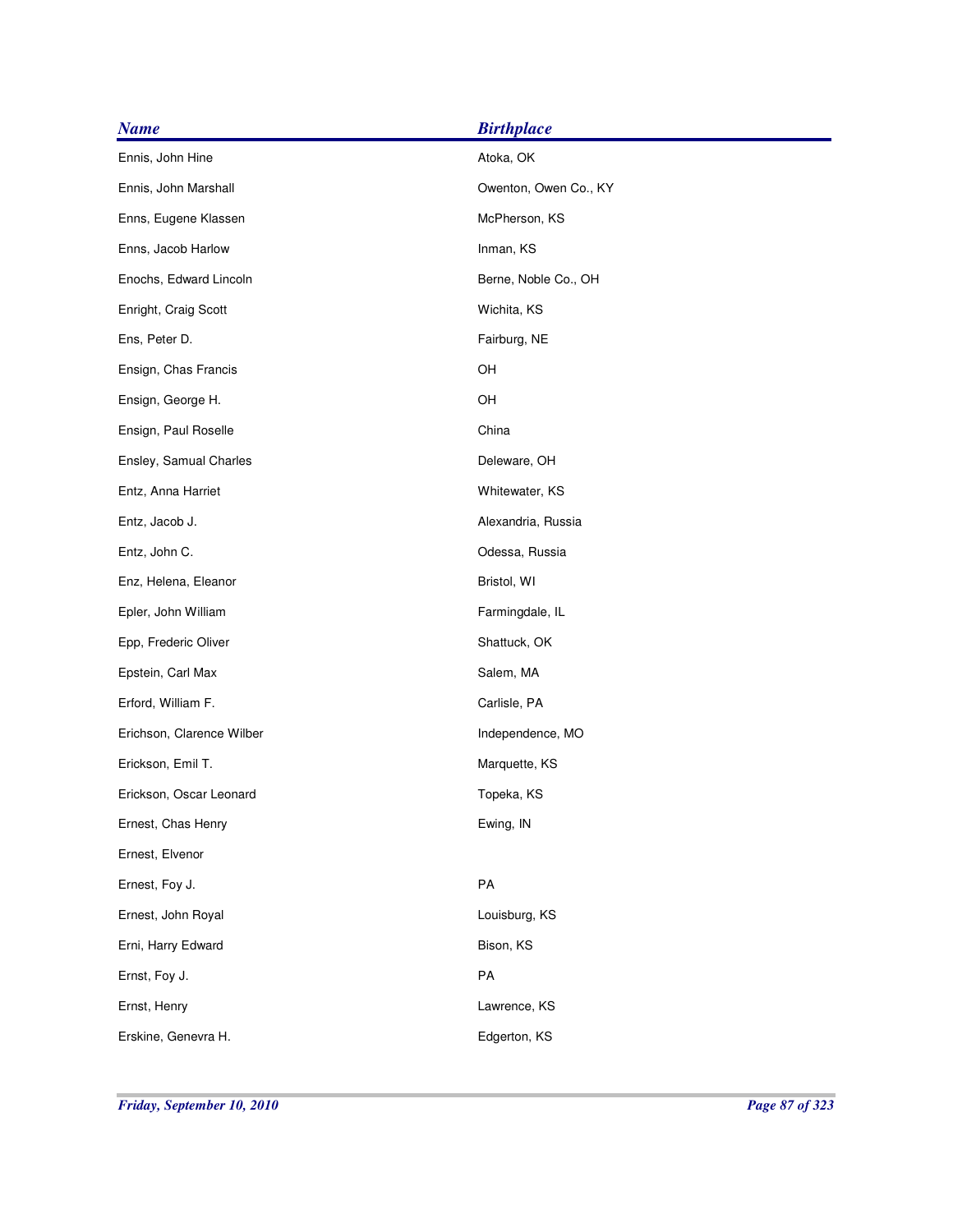| <b>Name</b>                | <b>Birthplace</b>   |
|----------------------------|---------------------|
| Ervay, Fred Leslie         | Elk Point, SD       |
| Erwin, Frank H.            | York Co., SC        |
| Erwin, Hubert Cooke        | Indianola, IA       |
| Erwin, John Robert         | Valentine, NE       |
| Esau, Anne Goldberg        | Kalenkowitz, Russia |
| Esbjorn, Paul Oscar        | Sweden              |
| Eshelman, Albert Dale      | Ramona, KS          |
| Eskew, T. Marion           | Eudora, MO          |
| Eskridge, Ernest Morris    | Big Spring, KY      |
| Eslick, Ralph Lester       | Springfield, MO     |
| Esslinger, Gillis Almarion | Lexington, IL       |
| Esterly, Daniel Beard      | Topeka, KS          |
| Esterly, Daniel Edward     | Columbiana, OH      |
| Estes, George Raymond      | Tabor, IA           |
| Estock, Andrew B.          | Austria-Hungary     |
| Etheredge, Muade Lee       | Leesville, SC       |
| Etzenhauser, Russell Duane | Kansas City, MO     |
| Etzenhouser, Merrill Winn  | Independence, MO    |
| Eubank, Ambrose E.         | Clark Co., KY       |
| Eubank, Miriam Dorothy     | Kansas City, MO     |
| Eustace, Everett William   | Wakefield, KS       |
| Eustace, Harry Edward      | Wakefield, KS       |
| Eustace, Laurence Bayliss  | Wakefield, KS       |
| Euz, Elizabeth E.          | Kenosha, WI         |
| Evans, Arthur W.           | Lawrence, KS        |
| Evans, Arthur Wilbur       | Wichita, KS         |
| Evans, Charles S.          | Hillsboro, KY       |
| Evans, Chas Wallace        | Carlysle, KY        |
| Evans, Darrel Lee          | Summerfield, KS     |
| Evans, Ellis Austin        | Steelville, MO      |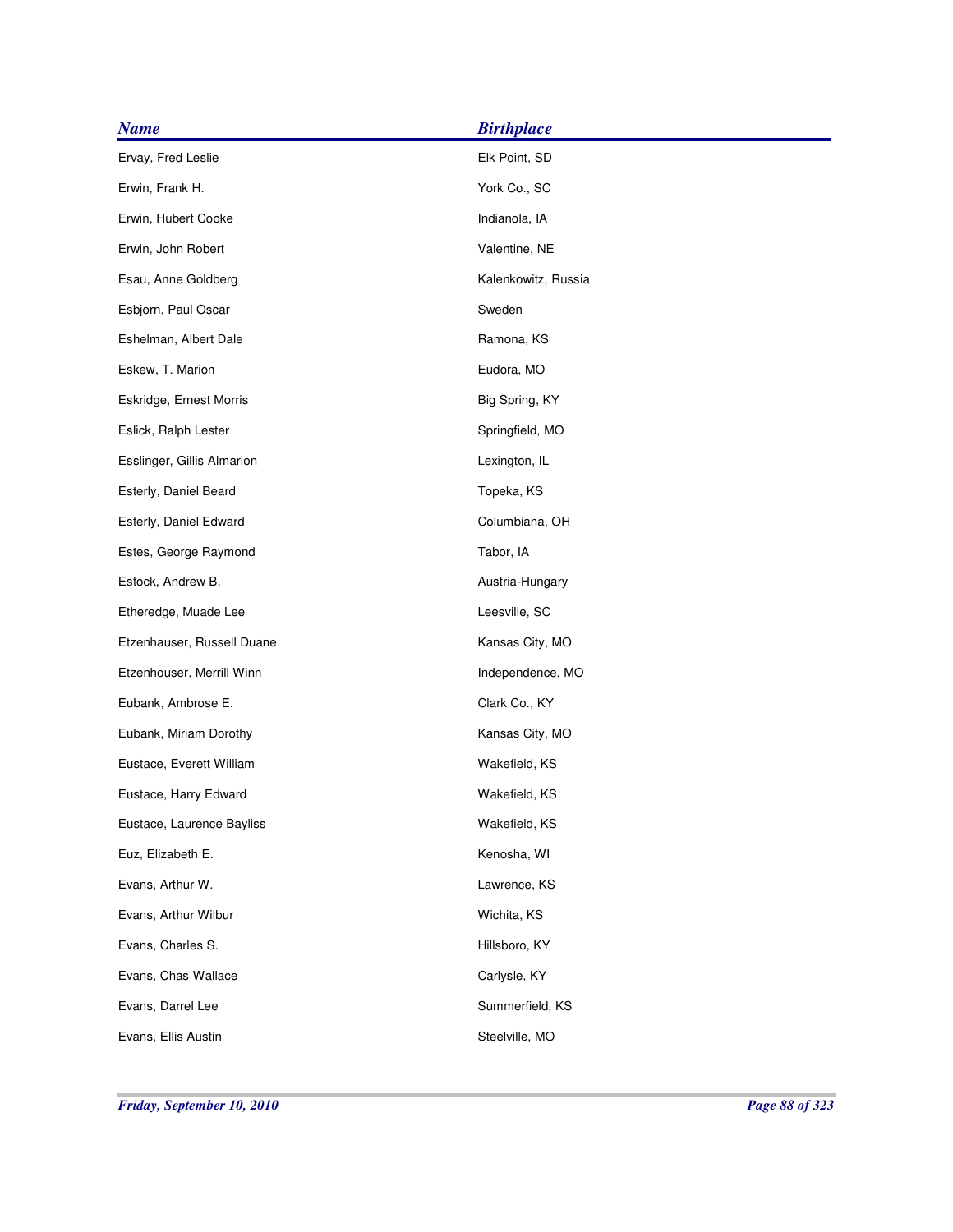| <b>Name</b>                | <b>Birthplace</b>              |
|----------------------------|--------------------------------|
| Evans, Emerson Ellsworth   | Belmont, OH                    |
| Evans, Farris DeVol        | Conway Springs, KS             |
| Evans, Fred H.             | Topeka, KS                     |
| Evans, Grant Egbert        | Preston, ID                    |
| Evans, J Wilson            | Tuskeego, IA                   |
| Evans, John Frank          | Brownsville, TN                |
| Evans, John G.             | Middletown, OH                 |
| Evans, John L.             | Odon, Davies Co., IN           |
| Evans, Joseph George       | Kansas City, KS                |
| Evans, Mary Elizabeth      | Newton, KS                     |
| Evans, Merrill DeVon       | Nosho, MO                      |
| Evans, Milton F.           | Christian Co., IL              |
| Evans, William S.          |                                |
| Everhard, John Jacob       | Doylestown, Wayne Co., OH      |
| Everhardy, Jacob L.        | Leavenworth, KS                |
| Everson, Virgil V.         | Kenney, IL                     |
| Everson, W. H.             | Sheffield, IL                  |
| Evilsizer, Thomas Sinclair | Kansas City, MO                |
| Ewald, Paul Peter          | Orleans, NE                    |
| Ewing, Charles Homer       | Beaver, PA                     |
| Ewing, Charles Wesley      | Marathon, OH                   |
| Ewing, Ferdinand Stanley   | Larned, KS                     |
| Ewing, Harry C.            | Fredonia, KS                   |
| Ewing, Henry Zachariah     | OH                             |
| Ewing, Ruth Evelyn         | Kansas City, KS                |
| Ewing, W. M.               | Wayne Co., Ohio                |
| Eye, Boyd Franklin         | Brown Co., KS                  |
| Eye, George E.             | Robinson, KS                   |
| Eyman, Joseph L.           | PA                             |
| Fabiana, Teodoro Dagondon  | Mambajao, Misamis, Philippines |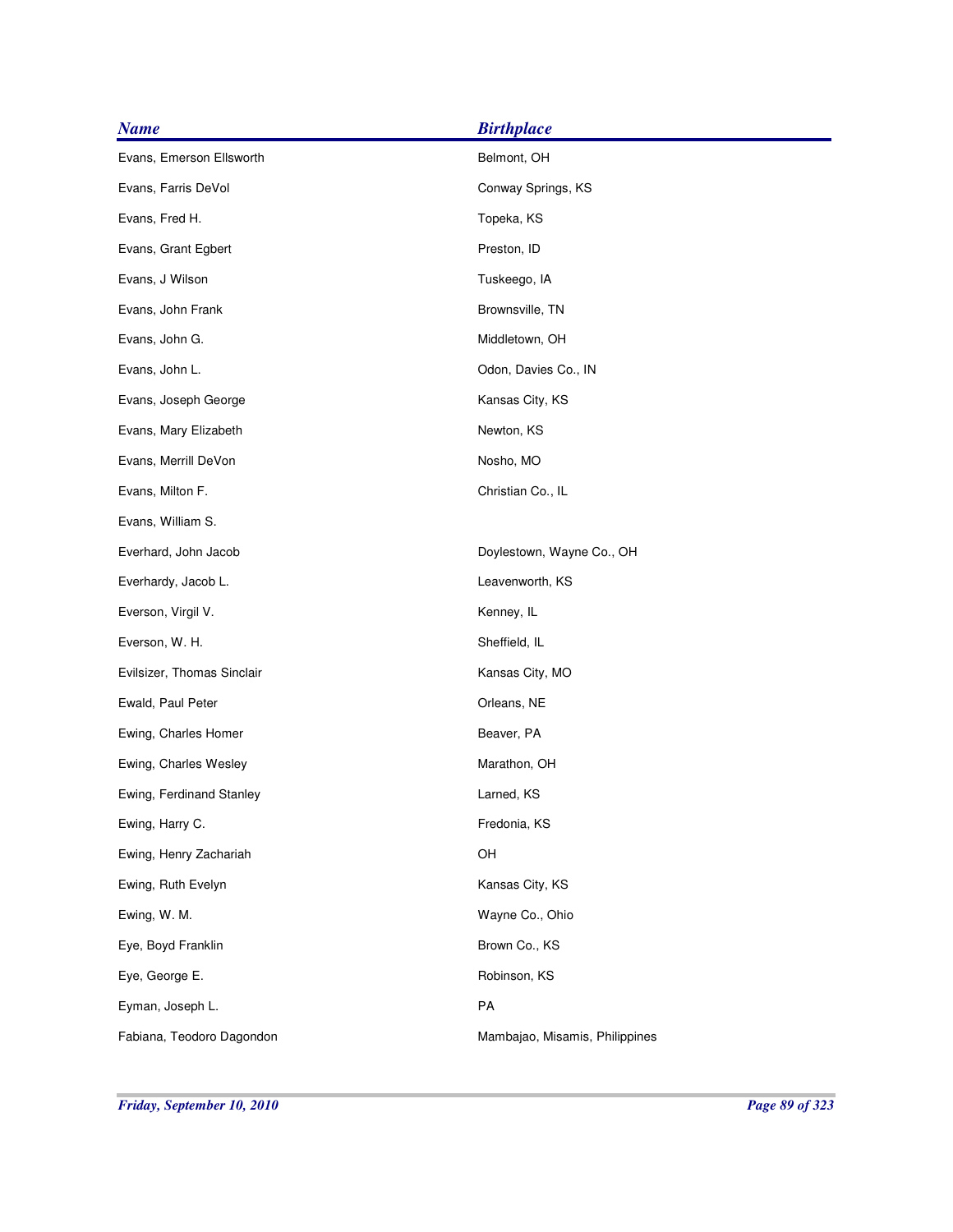| <b>Name</b>                    | <b>Birthplace</b>  |
|--------------------------------|--------------------|
| Fabrique, Andrew H.            | Hinesburg, VT      |
| Fagan, Frank D.                | Shelby Co., OH     |
| Fahnestoch, Willaim H.         | Covington, OH      |
| Fahring, George Harley         | Saline Co., KS     |
| Fain, Charles Howard           | Fayetteville, AR   |
| Fair, Shields Wesley           | Avalon, MO         |
| Fairall, Emmett Risden         | Kidder, MO         |
| Fairbanks, William Francis     | Montville, OH      |
| Fairbrother, William Carter    | Bantry, ND         |
| Fairchild, Anthony Wayne       | Wentzville, MO     |
| Fairchild, Lewis Harold        | Randall, KS        |
| Fairchild, Statella Fleusmeier | Defiance, MO       |
| Faires, Oliver Perry           | Tallula, IL        |
| Faith, Abraham Harrison        | Epsom, IN          |
| Fall, Norman Bryce             | Hutchinson, KS     |
| Fallett, James G.              | Malvern, IA        |
| Fallis, James M.               | МO                 |
| Fannon, Hubert                 | Meriden, CT        |
| Fanson, Wesley Oscar           | Enterprise, KS     |
| Farbar, Marian Eleanor         | Nebraska City, NE  |
| Farguharson, Gertrude          | Holton, KS         |
| Farley, Claude Calvin          | Horton, KS         |
| Farley, J Elizabeth            | London, England    |
| Farley, John Aloysius          | Woukon, IA         |
| Farmer, James Emerson          | Nashville, TN      |
| Farmer, Josiah K.              | Salineville, OH    |
| Farmer, William R.             | East Liverpool, OH |
| Farner, Jerry                  | Falls City, NE     |
| Farney, Haydee Muzelius        | Leavenworth, KS    |
| Farney, Jacob Pfister          | Driftwood, OK      |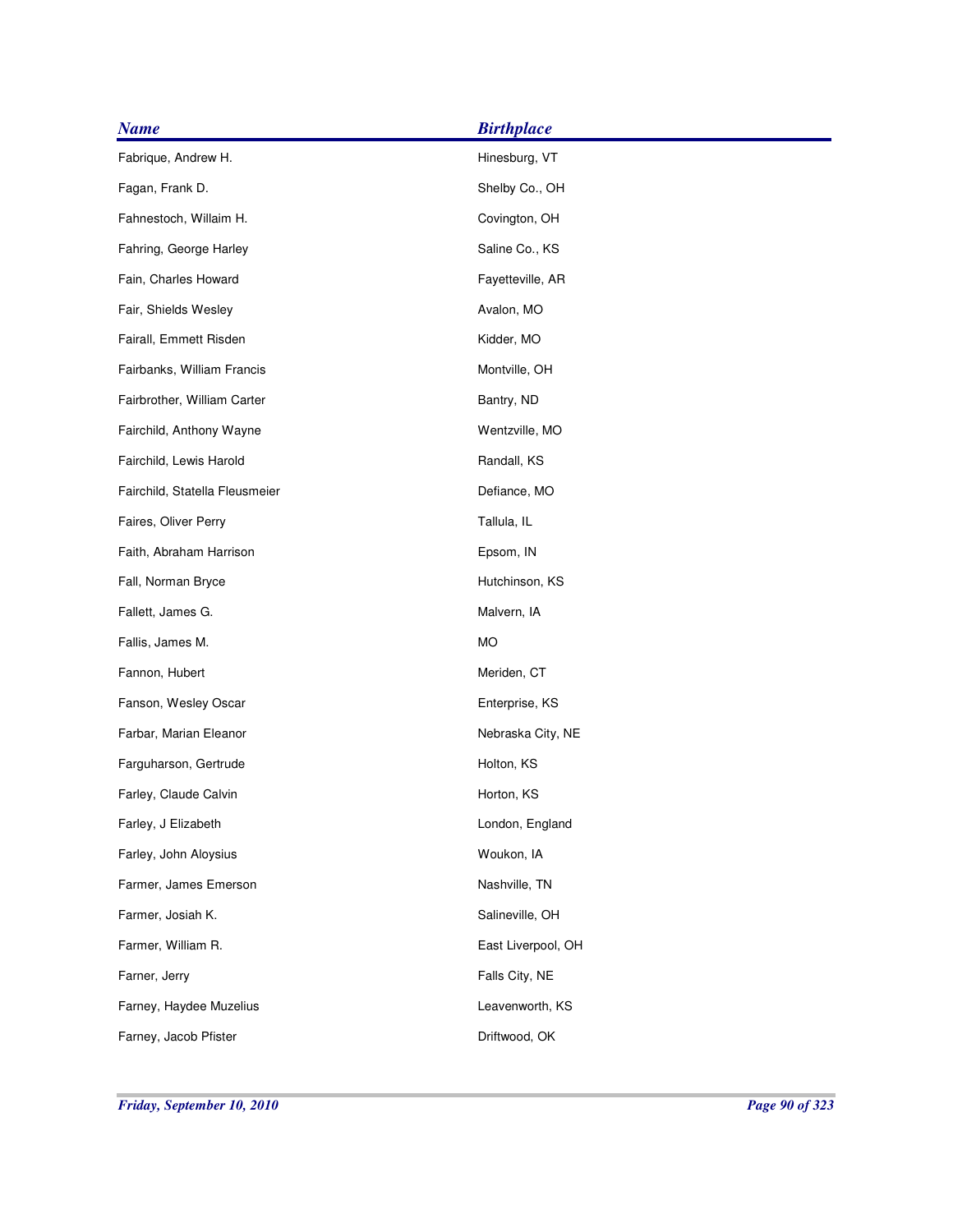| <b>Name</b>                 | <b>Birthplace</b>   |
|-----------------------------|---------------------|
| Farnsworth, Alex Duncan     | Hillsdale, KS       |
| Farnsworth, Jesse Jewell    | Blairstown, MO      |
| Farnsworth, Ray Bennett     | Madison, WI         |
| Farr, George Edward         | Leonard, MO         |
| Farr, William A.            | Leonard, MO         |
| Farrar, George William      | Orangeburg, KY      |
| Farrar, Joseph T.           | Nashville, OH       |
| Farrell, Dennis Herbert     | Tacoma, WA          |
| Farrington, Adelaide Potter | Algona, IA          |
| Farrington, Owen P.         | Fayette, MO         |
| Farris, Esom G.             | Knox Co., KY        |
| Farrow, John W. N.          | Williamsport, MD    |
| Farrow, William H.          | Parkersburgh, VA    |
| Fast, William Kirk          | Roanoke, IN         |
| Fast, William Spencer       | Omaha, NE           |
| Faucett, Robert Lynn        | Independence, MO    |
| Faulconer, Albert, Jr.      | Arkansas City, KS   |
| Faulkner, James Thomas      | Leavenworth Co., KS |
| Fausset, Elmo Millard       | Danville, IN        |
| Fausset, Guy Fontane        | Harper, KS          |
| Faust, John Wesley          | Poughkeepsie, NY    |
| Faust, Robert               | Kingman, KS         |
| Fay, Joseph Ransom          | Brocton, NY         |
| Fayette, William H.         | Princeton, IL       |
| Fear, John Carey            | Dunkinsville, OH    |
| Fear, Rawlings Clarence     | Dunkinsville, OH    |
| Fearl, Clifford Leon        | Topeka, KS          |
| Federman, Charles A.        | Brookville, IN      |
| Fee, William F.             | Ottawa, Canada      |
| Feehan, William Joseph      | St. Marys, KS       |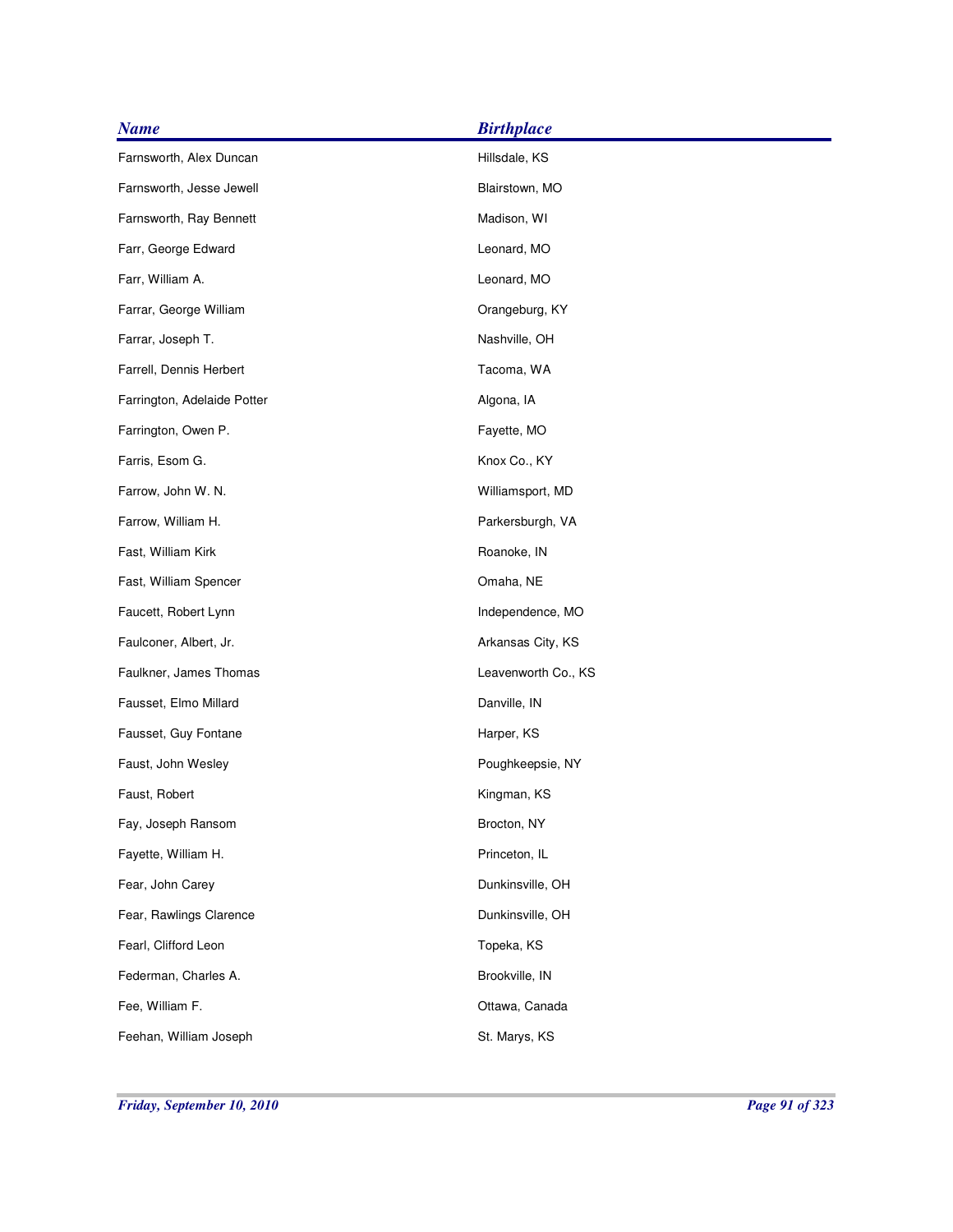| <b>Name</b>                  | <b>Birthplace</b>      |
|------------------------------|------------------------|
| Fegtly, Arthur W.            | Wichita, KS            |
| Feige, Carl Alfred           | Marengo, IA            |
| Feighny, Robert Eugene       | Delia, KS              |
| Feild, Albert C.             | Paola, KS              |
| Feind, Earl Everet           | Hazel, SD              |
| Feist, George Van            | Monett, MO             |
| Feldman, Edward George       | Chicago, IL            |
| Feldman, Paul Edward         | Chicago, IL            |
| Felix, Tasso O.              | Transitville, IN       |
| Felix, Thomas Benton         | Lafayette, IN          |
| Fellows, Ralph Manos         | Salisbury, MO          |
| Felty, Harry Bowman          | Campbelltown, PA       |
| Felty, John Wellington       | Campbelltown, PA       |
| Fent, Lee Shriver            | Newtown, KS            |
| Ferguson W. S.               |                        |
| Ferguson, Byron              | Greenfield, MO         |
| Ferguson, Charles S.         | Latrobe, PA            |
| Ferguson, Donald Sheffield   | Oak Mills, KS          |
| Ferguson, Eugene Hobart      | Zionville, IN          |
| Ferguson, James Taylor, Jr.  | Kansas City, MO        |
| Ferguson, James W            | Parry Co., OH          |
| Ferguson, Robert Leon        | Hays, KS               |
| Ferguson, Robert Leslie      | Beaman, Pettis Co., MO |
| Ferguson, Samuel Henry       | Atchison, KS           |
| Ferguson, William H.         | Monroe, NH             |
| Fernie, Robert William, Jr.  | Hutchinson, KS         |
| Ferrill, Jesse Vanlandingham | Louisburg, KS          |
| Ferris, Caryl Ray            | Conway, KS             |
| Ferry, Nelle Mavity          | Valeene, IN            |
| Feurig, James Scheller       | Seymour, WI            |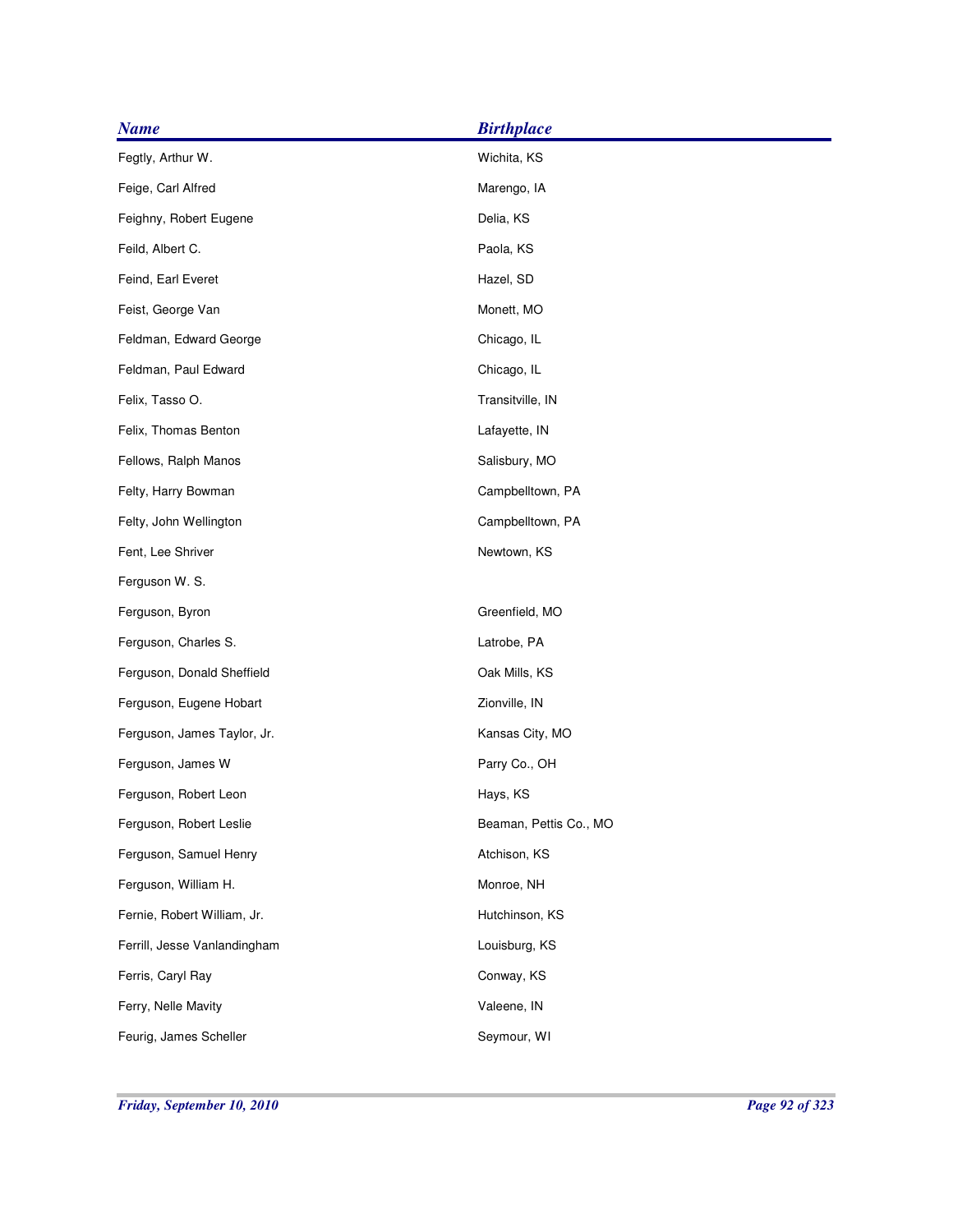| <b>Name</b>              | <b>Birthplace</b>  |
|--------------------------|--------------------|
| Fewkes, John             | Wabash Co., IL     |
| Fewster, Ernest Philip   | Berkshire, England |
| Field, Asa Adgar         | Howard City, MI    |
| Field, John Wesley       | Lone Oak, TX       |
| Field, William Stanton   | Platte Co., MO     |
| Fielding, Frederick J.   | Detroit, MI        |
| Fields, Harold Ross      | Kingsdown, KS      |
| Figarsky, Jacob          | New York, NY       |
| Filkin, Lawrence Elwood  | Kansas City, KS    |
| Filley, Vernon Warner    | Roca, NE           |
| Fillman, Eldon Mayo      | Gardner, IL        |
| Fillmore, Rollin S.      | Elkton, IL         |
| Finch, Anson Dann        | Lackawanna Co., PA |
| Findley, Lottier         | Lyndon, KS         |
| Findley, Marcus Cooper   | Lyndon, KS         |
| Finegan, John Thomas     | Kansas City, KS    |
| Fink, Howard Pierson     |                    |
| Finkle, Beverly Arthur   | Galva, KS          |
| Finkle, Guy Ernest       | Galva, KS          |
| Finlaw, James Parker     | Salem, NJ          |
| Finley, Helen Leone      | Cherryville, KS    |
| Finley, Maynard Augustus | Nelson, MO         |
| Finley, William Harvey   | Saline Co., MO     |
| Finman, Charles Elden    | Hutchinson, MN     |
| Finn, Brenjamin F.       | Pittston, PA       |
| Finney, Charles C.       | Atchison, KS       |
| Finney, Charles Harvey   | Wichita, KS        |
| Finney, Charles Herman   | Atchison, KS       |
| Finney, Guy Alpin        | New Plymouth, OH   |
| Finney, Thomas Samuel    | Attica, IN         |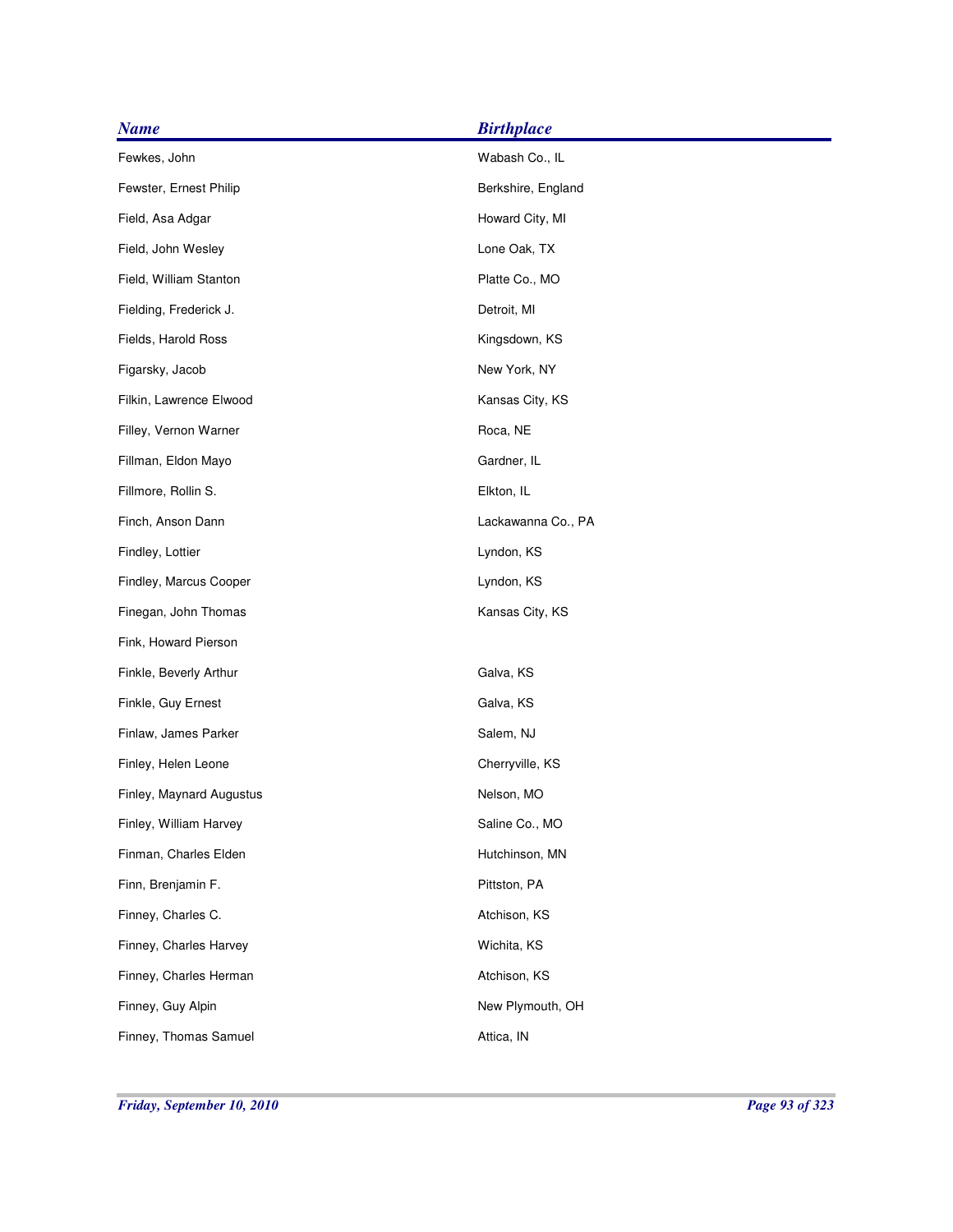| <b>Name</b>                 | <b>Birthplace</b>  |
|-----------------------------|--------------------|
| Fiorito, Louis Leonard      | Joliet, IL         |
| Fischer, Barton Lee         | Cincinnati, OH     |
| Fischer, Edward Henry       | Ellinwood, KS      |
| Fischer, Kerwin Armand      | Louisville, KY     |
| Fiscus, Harry L.            | Kittanning, PA     |
| Fisher, Charles Anderson    | Beagle, KS         |
| Fisher, Charles Andrew      | Delphi, IN         |
| Fisher, Charles Edward      | Clifton, WV        |
| Fisher, Charles M.          | Seneca, KS         |
| Fisher, D. S.               | Sissonville, WV    |
| Fisher, Edward C.           | Newcastle, England |
| Fisher, Erle Franklin       | Cairo, KY          |
| Fisher, Hugh Frank Carney   | Lawrence, KS       |
| Fisher, James Brookbank     | Kansas City, MO    |
| Fisher, Joseph Short        | Middleport, OH     |
| Fisher, Lewis Addison       | Center Point, IN   |
| Fisher, Lewis Shepard       | Chicago, IL        |
| Fisher, Royal Claver        | Three Rivers, MI   |
| Fisher, Samuel Sterling     | Doylestown, OH     |
| Fisher, Stanley Dale        | Brooksville, MS    |
| Fisher, Wilhelm Rudolph     | Lyons, KS          |
| Fitch, Francis Theodore     | Watertown, NY      |
| Fitch, Robert Ellsworth     | Des Moines, IA     |
| Fitzgerald, David A.        | Mercersburg, PA    |
| Fitzgerald, Dennis L.       | Dubuque, IA        |
| Fitzgerald, Edward Lawrence | Jamestown, KS      |
| Fitzgerald, Edward Michael  | Pine Island, MN    |
| Fitzgerald, Frank           | Jerseyville, IL    |
| Fitzgerald, Lena            | Milford, IL        |
| Fitzgerald, Thomas Doran    | Kansas City, KS    |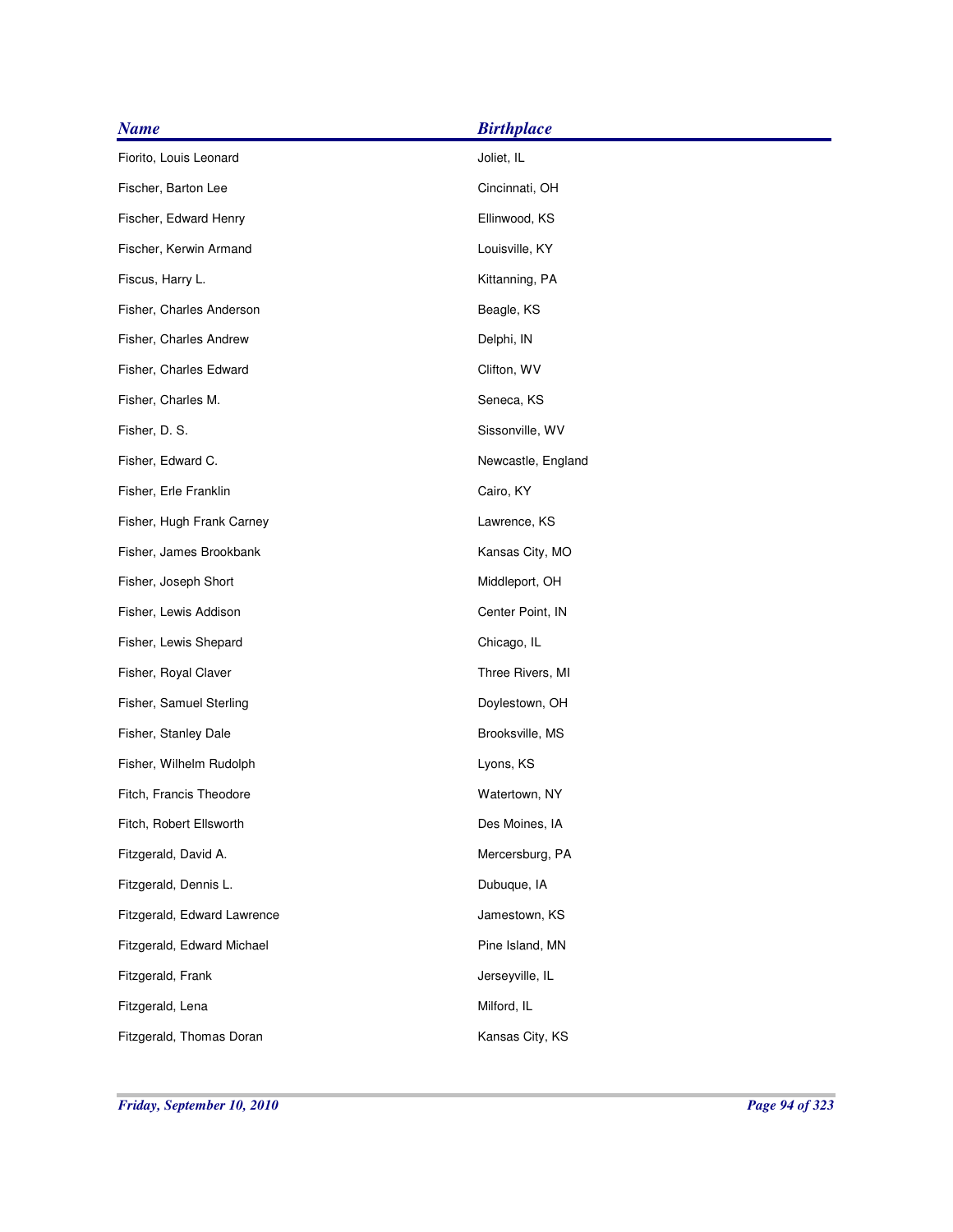| <b>Name</b>                 | <b>Birthplace</b>                      |
|-----------------------------|----------------------------------------|
| Fitzpatrick, Charles M.     |                                        |
| Fitzpatrick, Joseph         | Richmond, KY                           |
| Flack, Alexander C.         | East Liberty, OH                       |
| Flack, Frank Leroy          | Longton, KS                            |
| Flack, Sarah A.             | Clarendon, MI                          |
| Flack, William F.           | Wooster, OH                            |
| Flagg, Eldridge D.          | Afton, NY                              |
| Flanders, Herschel Alden    | Ellsworth, KS                          |
| Flanders, Horace Frank      | Ellsworth, KS                          |
| Flatt, Stephen              | Eldred, IL                             |
| Fleckenstein, August P.     | Pierz, MN                              |
| Fleckenstein, Charles Smith | Traer, KS                              |
| Fledderman, Henry           | Okawville, IL                          |
| Fleming, George Nicholas    | Ishpeming, MI                          |
| Fleming, Hannah C.          | Gothenburg, Sweden                     |
| Fleming, Nettie             | Graham Co., KS                         |
| Fleming, Royall Brandon     | Elizabeth City, NC                     |
| Fleming, William Samuel     | Soloman, KS                            |
| Flemming, John Losseu       | Murfreesboro, TN                       |
| Fletcher, Thomas Augustus   | Victoria, Grenada. British West Indies |
| Fletcher, William           | Knox, IN                               |
| Fletnitz, William Theodore  | Odessa, Russia                         |
| Flick, Flora J.             | Normanda, IN                           |
| Flinn, Edward Ambrose       | Indian Hill, OH                        |
| Flinn, Wilson J.            | Republic, OH                           |
| Floersch, Hubert Michael    | Topeka, KS                             |
| Floersch, Michael Anthony   | Manhattan, KS                          |
| Florian, Albert J.          | Cincinnatti, OH                        |
| Flournoy, Stacy             | Moscow, TX                             |
| Flowers, Marshall Bryson    | Albany, KY                             |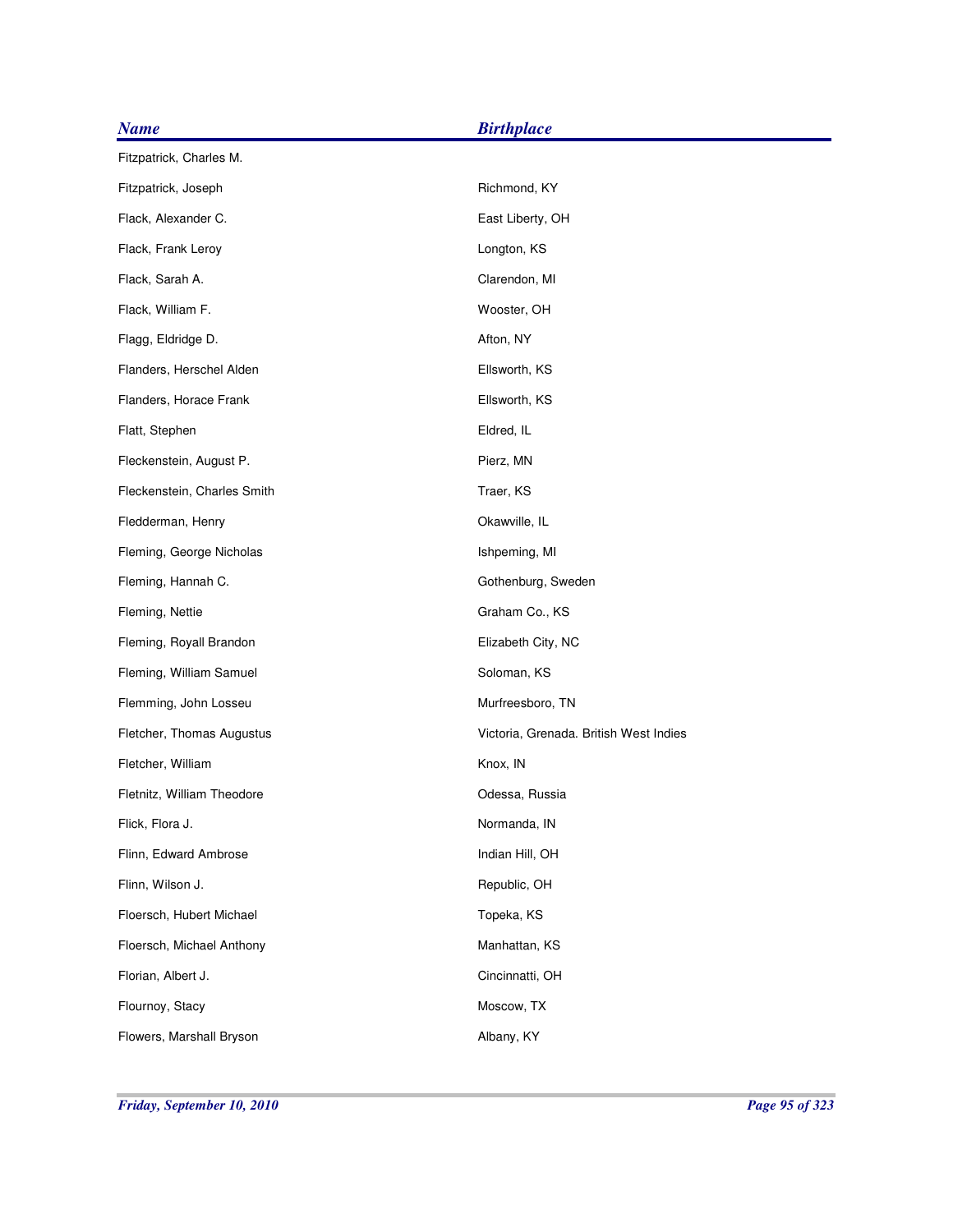| <b>Name</b>                 | <b>Birthplace</b>    |
|-----------------------------|----------------------|
| Floyd, Glen                 | Sedan, KS            |
| Floyd, Malcolm Stafford     | Floyd Dale, SC       |
| Floyd, Thomas J.            | Darke Co., OH        |
| Flynn, James F.             | Peru, IL             |
| Focht, Adam                 | Uniopolis, OH        |
| Focht, Ralph Herbert        | Abilene, KS          |
| Foerster, Harvey Adolph     | Roger's City, MI     |
| Fogerty, Charles James      | Omaha, NE            |
| Foland, Merle Everett       | Almena, KS           |
| Folck, William Page         | Abilene, KS          |
| Foley, James Bernard        | Rantoul, IL          |
| Follett, Paris              | Livingston Co., IL   |
| Folson, Arte                | Kewanee, IL          |
| Foltz, Eliot Eugene         | Hutchinson, KS       |
| Foltz, J Eliot              | Knox City, MO        |
| Foncannon, Frank W.         | Emporia, KS          |
| Foncannon, Franklin William | Rochester, MN        |
| Foncannon, Thomas F.        | IN                   |
| Fonner, William Hugh        | Waynesburg, PA       |
| Foote, Austin Alfred        | Clay Center, KS      |
| Foote, S.K.                 |                      |
| Foote, S. L. N.             | Pittsfield, MA       |
| Forbes, Dan M.              | Waukon, IA           |
| Ford, Charles Wesley        | Shellsburg, IA       |
| Ford, Fredrick Lowe         | Dundee, Scotland     |
| Ford, George Robert         | <b>MO</b>            |
| Ford, Harold Vandiver       | Wyandotte Co., KS    |
| Ford, Karl Bernard          | Magnetic Springs, OH |
| Ford, Noel Bertram          | Fort Scott, KS       |
| Ford, Robert Benjamin       | San Mateo, FL        |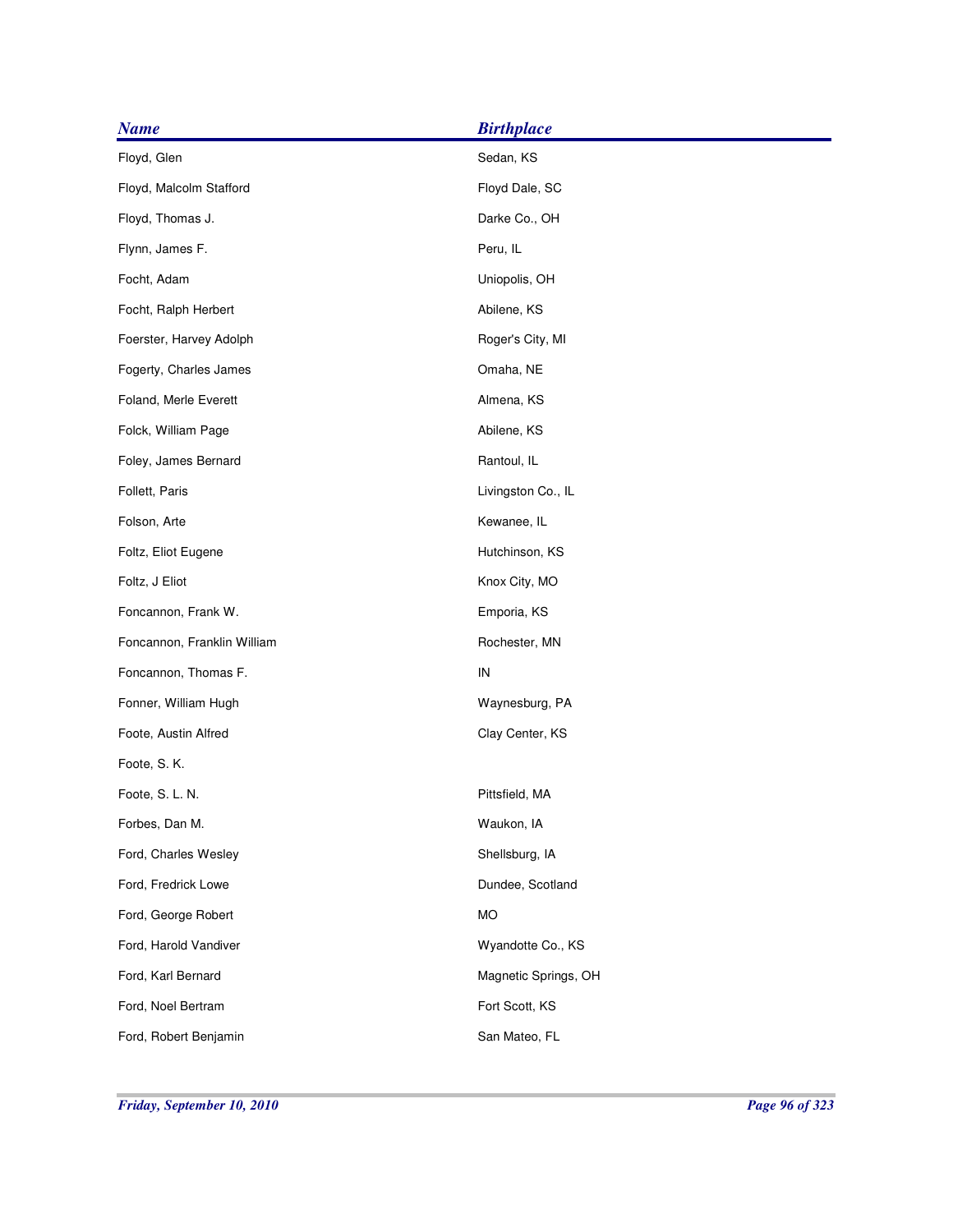| <b>Name</b>              | <b>Birthplace</b> |
|--------------------------|-------------------|
| Ford, William Virgil     | Kansas City, KS   |
| Fordyce, Annie Raymond   | Atchinson, KS     |
| Fordyce, Daniel B.       | Harrison Co., MO  |
| Fordyce, Daniel Boyce    | Ridgeway, MO      |
| Fordyce, Jesse H.        | IN                |
| Forgrave, Harrison Sales | St. Joseph, MO    |
| Foristall, Daniel E.     | Fitzwilliam, NH   |
| Forman, Frank Shane, Jr. | Huron, SD         |
| Forman, George William   | Alton, KS         |
| Forman, Louis Hyman      | Kansas City, MO   |
| Forman, Robert Blaine    | Walla Walla, WA   |
| Forney, Charles David    | Belle Plaine, KS  |
| Forney, Charles J.       | Victor, IA        |
| Forney, Fred A.          | Peabody, KS       |
| Forney, Lee Ole          | lowa Co., IA      |
| Forsyth, Charles A.      | Kirkville, IA     |
| Forsyth, Manley          | Kirkville, IA     |
| Fort, Homer F.           | Troy, NY          |
| Fortner, Charles Hughes  | Kokomo, IN        |
| Fortney, Adolphus Odus   | Reedville, WV     |
| Fortney, Tabor M.        | Indianola, IA     |
| Forward, Montgomery W.   | <b>NY</b>         |
| Fossum, Cornelius        | Superior, WI      |
| Foster, Alfred Reuben    | Beaumont, TX      |
| Foster, Charles Goddard  | Easthampton, MA   |
| Foster, Edson S. C.      | Turin, NY         |
| Foster, Glen Gilbert     | Mount Moriah, MO  |
| Foster, Horace F.        |                   |
| Foster, John Cantzon     | Lancaster, SC     |
| Foster, Lafayette M.     | Oil City, PA      |
|                          |                   |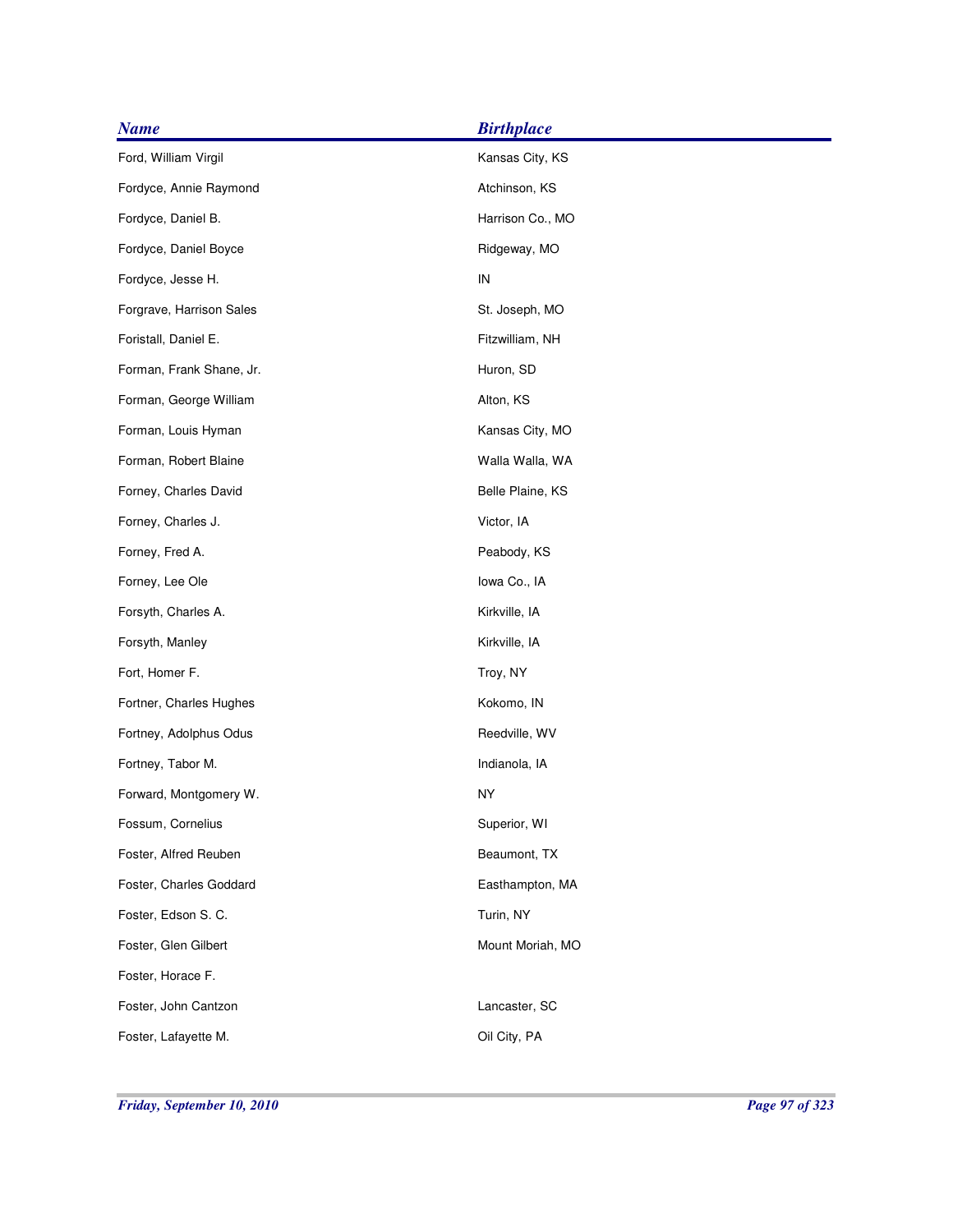| <b>Name</b>                  | <b>Birthplace</b> |
|------------------------------|-------------------|
| Foster, Lawrence Branch      | Gladstone, MI     |
| Foster, Martin Logan         | Decatur Co., IN   |
| Foster, Miles Everett        | Fort Smith, AR    |
| Foster, Thomas Lloyd         | Argonia, KS       |
| Foster, William B.           | Lewis, IA         |
| Foster, William Davis        | Birmingham, IA    |
| Fouch, James P.              | Marion Co., IN    |
| Foulks, Charles Allison, Jr. | Kansas City, KS   |
| Fountain, Albert Schuyler    | Illiopolis, IL    |
| Fouts, Frederick             | Central City, NE  |
| Fouty, Cordelia              | Pleasanton, KS    |
| Fouty, Henry M.              | Shelby Co., IN    |
| Foutz, Homer Sylvanis        | Guide Rock, NE    |
| Fowler, Fred Hill            | Madison, WI       |
| Fowler, Ivly Charles         | Supply, AR        |
| Fowler, James Gwynne         | St. Louis, MO     |
| Fowler, James Turton         | Paola, KS         |
| Fowler, Jefferson Davis, Jr. | Nashville, TN     |
| Fowler, Joseph               | Paola, KS         |
| Fowler, Lillian Edith        | Granada, KS       |
| Fowler, Luther W.            | <b>MO</b>         |
| Fowler, Wilbur Emmett        | St. Charles, MN   |
| Fox, Charles Herbert         | Oxley, Ontario    |
| Fox, Martin G.               | Indianapolis, IN  |
| Fox, Myron Fox               | Hutchinson, KS    |
| Fox, Raymond H.              | Caldwell, KS      |
| Frace, John McCormick        | Clinton, NJ       |
| Frack, Herman                | New York, NY      |
| Fraizer, Hugh Miller         | Clay Center, KS   |
| Fraker, George William       | Milwaukee, WI     |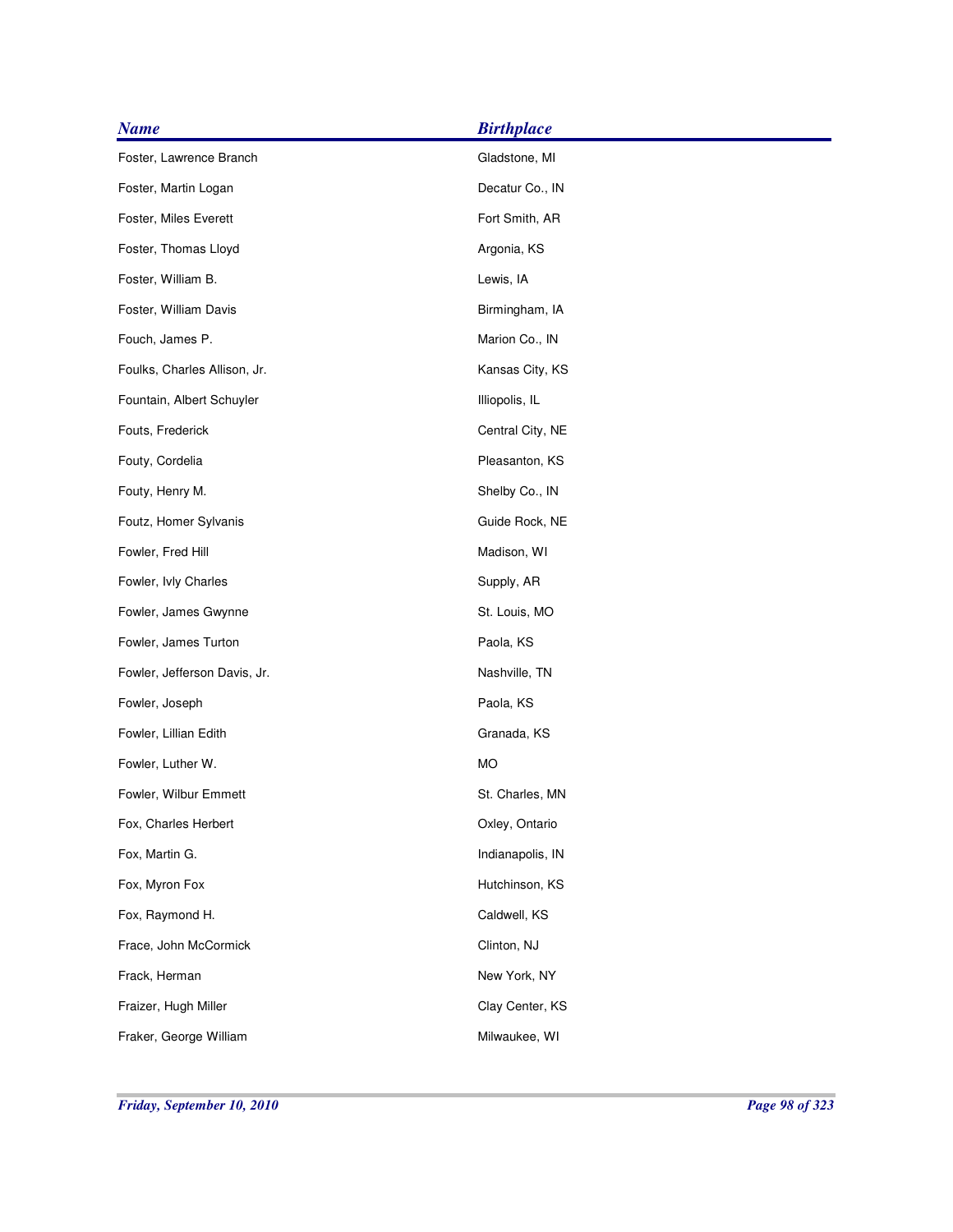| <b>Name</b>                 | <b>Birthplace</b> |
|-----------------------------|-------------------|
| Fraker, Ray Dayton          | Garnett, KS       |
| Francisco, Clarence B.      | Unionville, MO    |
| Francisco, Clarence Brydon  | Kansas City, KS   |
| Francisco, Clarence Leroy   | Lawrence, KS      |
| Francisco, W. David         | Kansas City, KS   |
| Frane, Donald Bernard       | Minneapolis, MN   |
| Frank, Carl Schurz          | Fulton, IA        |
| Frank, Sara H.              |                   |
| Frankel, Sol Irwin          | St. Louis, MO     |
| Franklin, George W          | Jefferson, IA     |
| Franklin, Glenn Coover      | Darlow, KS        |
| Frazer, Benjamin Franklin   | La Fayette, AL    |
| Frazer, Thomas Roy          | Commerce, MO      |
| Frazier, J. C.              | Pavis, TN         |
| Fredeen, Robert Clarence    | Ottawa, KS        |
| Frederick, Mac Floyd        | Sterling, KS      |
| Freeland, Joseph Edd        | Atchison Co., KS  |
| Freeman, Eliot Nichols Jr.  | Ordway, CO        |
| Freeman, Florian Giles      | Leon, KS          |
| Freeman, John Dwight        | Ganeva, IL        |
| French, DeKovan Alexander   | Sedalia, MO       |
| French, John Sheriff        | Coila, NY         |
| Frey, Charles Teissier      | New Orleans, LA   |
| Fricke, Fred John           | Otoe City, NE     |
| Friedman, Morris Louis      | Kansas City, MO   |
| Frierson, Bewley Douglass   | Anderson, SC      |
| Friesen, Carl Monroe        | Newton, KS        |
| Friesen, Florence Cooprider | McPherson, KS     |
| Friesen, Herman Elmer       | Hillsboro, KS     |
| Friesen, Jacob Frank        | Hillsboro, KS     |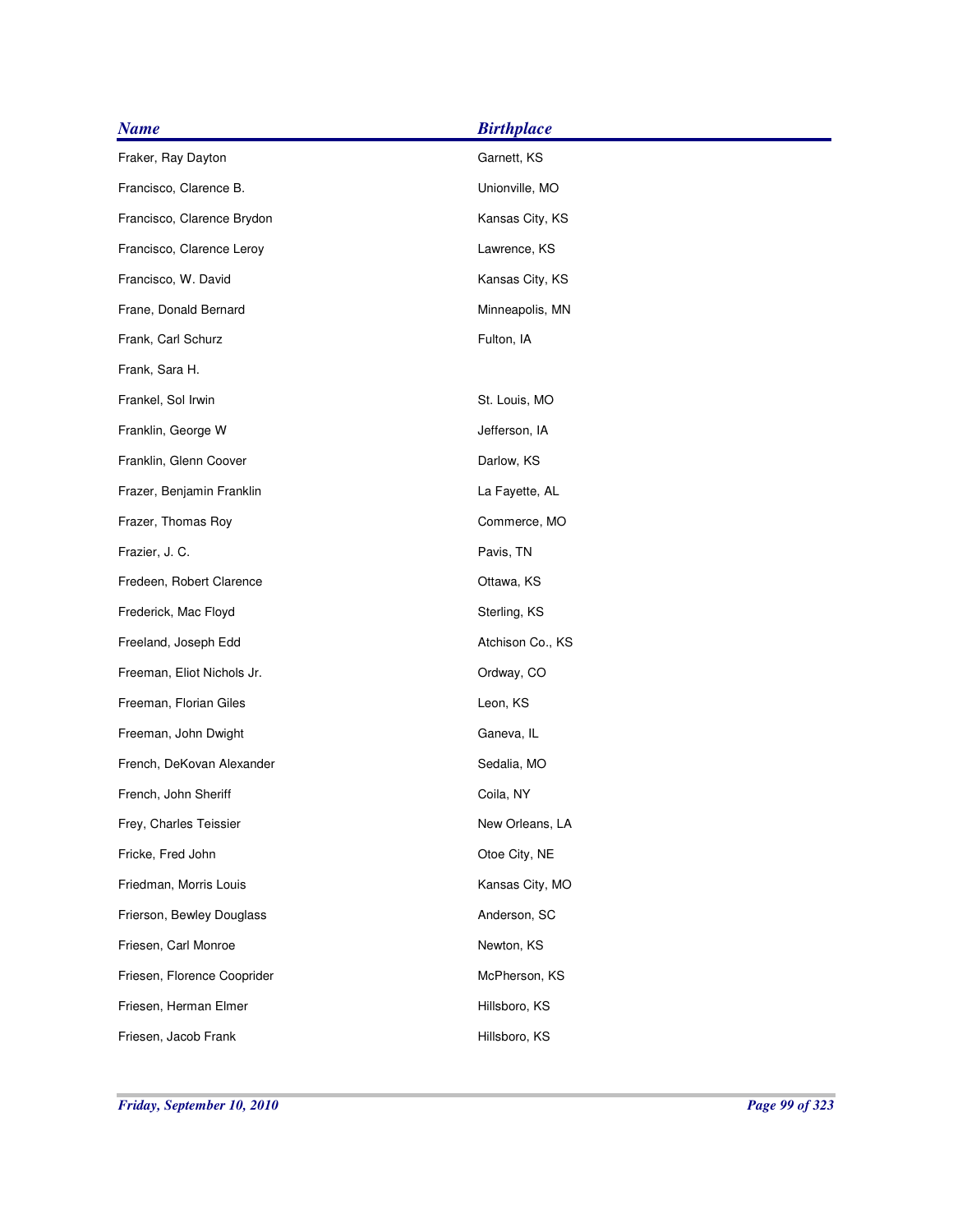| <b>Name</b>                 | <b>Birthplace</b>      |
|-----------------------------|------------------------|
| Friesen, Stanley Richard    | Rosthern, Canada       |
| Friggeri, Robert Wayne      | Pittsburg, KS          |
| Frisby, William Redman      | Independence, MO       |
| Fritts, Otto Clarence       | Vichy, MO              |
| Fritts, Valentine           | Fayetteville, OH       |
| Fritz, George W.            | Crawford Co., IL       |
| Fritzemeier, William Henry  | Stafford, KS           |
| Froehling, Fredrick W.      | Schmallenberg, Germany |
| Frost, Earl Johnston        | Albuquerque, NM        |
| Frost, Garrison Albert      | Detroit, MI            |
| Fruth, Charles Henry        | Wauseon, OH            |
| Fruth, Loy Miles            | Oceola, OH             |
| Fry, Charles Sumner         | Pleasant Hill, MO      |
| Frye, William               | McLeansboro, IL        |
| Fryer, Blencowe E.          | Bath, England          |
| Fryer, Claud Percival       | <b>OR</b>              |
| Fryer, John Laugly          | Philadelphia, PA       |
| Fuhring, Shirley Anthony    | Union, OK              |
| Fujimori, Naokazu           | Yamanashi, Japan       |
| Fukumori, Toshiro           | Nabarishi, Japan       |
| Fullenwider, Chas Munsell   | Mechanicsburg, IL      |
| Fullenwider, Marcus Lindsoy | Mechanicsburg, IL      |
| Fuller, Clinton Chas        | Gresham, NE            |
| Fuller, Henry Eugene        | West Stockbridge, MA   |
| Fuller, Henry I.            | Ulysses, PA            |
| Fuller, Ira Hill            | Marietta, OH           |
| Fuller, John Adelbert       | Carlton, NY            |
| Fuller, John H.             | Boonville, IN          |
| Fuller, Silvies S.          | Davistown, PA          |
| Fullmer, Burt Emerson       | Marshall Co., IA       |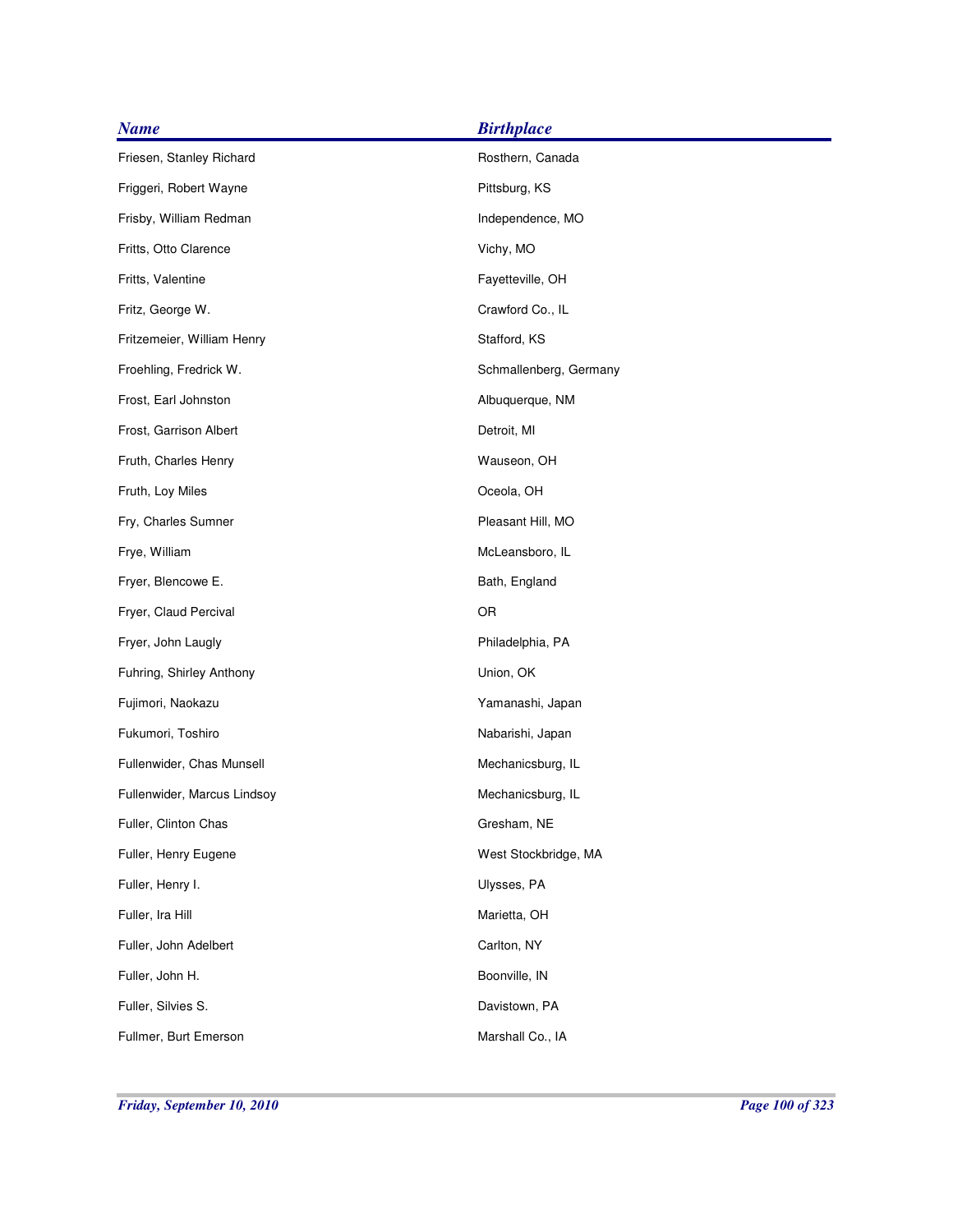| <b>Name</b>               | <b>Birthplace</b>          |
|---------------------------|----------------------------|
| Fulton, Archibald J.      | Elgin Co., Ontario, Canada |
| Fulton, Charles Marion    | Independence, KY           |
| Fulton, James Albert      | Boyle, KS                  |
| Fulton, John Slreit       | Boyle, KS                  |
| Fulton, Warren Carlton    | Philadelphia, MS           |
| Funderburk, V. J.         | Emory, TX                  |
| Funk, C. Corwin           | IN                         |
| Funk, Edward Dallas       | Topeka, KS                 |
| Funk, Fred Raymond        | Warsaw, IN                 |
| Funk, Ralph L.            | Oneida, KS                 |
| Funk, Robert Edward       | Powhattan, KS              |
| Furgason, Earle R.        |                            |
| Furley, Charles C.        | Hudson Co., NJ             |
| Furnish, Richard Douglass | Sabetha, KS                |
| Furst, Oliver J.          | Clinton Co., PA            |
| Fuson, Frank Bell         |                            |
| Gabbert, Ira T.           | Weston, MO                 |
| Gabriel, George W         | OH                         |
| Gacusana, Jose Miranda    | Philippines                |
| Gadbois, Arthur E.        | Sioux City, IA             |
| Gaddis, Clifford Wesley   | Blanchard, IA              |
| Gadwood, Bernard Berlin   | Kansas City, MO            |
| Gaede, Alvin Walter       | Hillsboro, KS              |
| Gaede, Menno Simons       | Hillsboro, KS              |
| Gafford, Daniel Mace      | Rensselaer, IN             |
| Gafford, Gordon Moss      | Baltimore, MD              |
| Gage, George Richard      | KS                         |
| Gage, John Gray           | Cambridge Springs, PA      |
| Gage, Maurice             | Cushing, TX                |
| Gage, Theodore Samuel     | Chicago, IL                |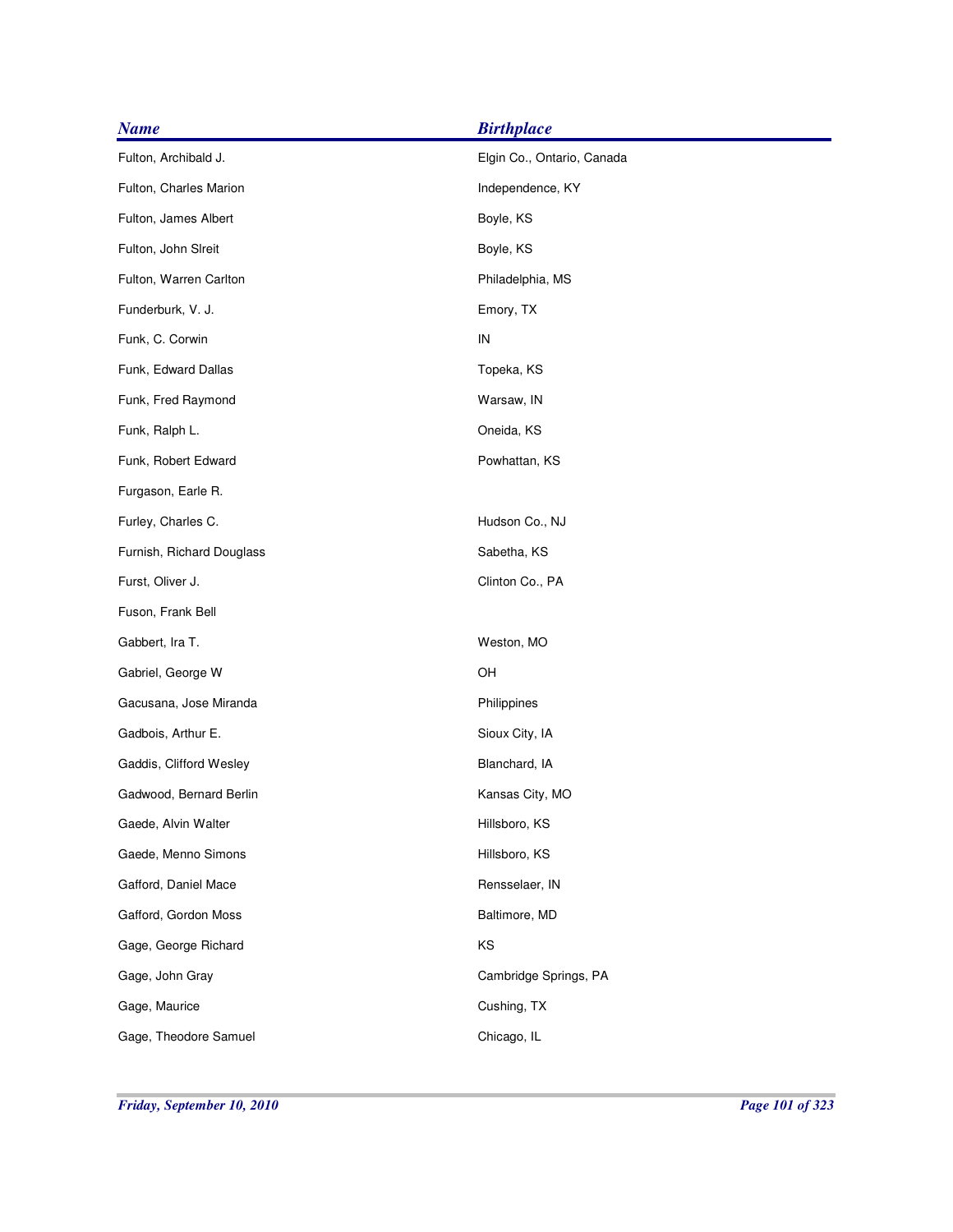| <b>Name</b>                    | <b>Birthplace</b>                 |
|--------------------------------|-----------------------------------|
| Gaillordet, L. P.              |                                   |
| Gaines, Frank M.               | Scottsville, KY                   |
| Gainey, Harold Lawrence        | Crawford, CO                      |
| Gainey, John Henry             | Andover, MA                       |
| Gaither, Fay Edwin             | Harrisonville, MO                 |
| Gaither, Hilary                | Trinity Springs, IN               |
| Gale, Norman Arthur (Galitzki) | Topeka, KS                        |
| Galland, William Hubert        | Waupun, WI                        |
| Gallaway, G. Roy               | Kiota, IA                         |
| Galloway, Horace Lee           | Harper, KS                        |
| Galloway, Philip Lee           | Anthony, KS                       |
| Gamble, Jesse Franklin         | Scottville, NC                    |
| Gammell, Denman Thompson       | Barnet, VT                        |
| Gandy, Henry P.                |                                   |
| Gann, Eldred Lamonte           | Winfield, KS                      |
| Gannon, Anthony J.             | Nova Scotia, Canada               |
| Ganoring, Lloyd J.             | Green Broom Co., NY               |
| Ganoung, Edwin Grant           | Durand, IL                        |
| Gant, Samuel Stuart            | Liberty, MO                       |
| Gants, Robert Tuthill          | Cawker City, KS                   |
| Gantz, Emma Ora                | Barnesville, OH                   |
| Garber, Pauline                | Strasburg, OH                     |
| Garcia, Arturo                 | Iba, Zambales, Philippine Islands |
| Gard, James Frank              | Preble Co., OH                    |
| Gard, Raymond Floyd            | Dayton, OH                        |
| Gardemin, Ernst                | Forst, Prussia                    |
| Gardiner, Charles              | Ney York, NY                      |
| Gardiner, John R.              | Farmer City, IL                   |
| Gardner, Alfred E.             | KY                                |
| Gardner, David Moulton         | Milford, MA                       |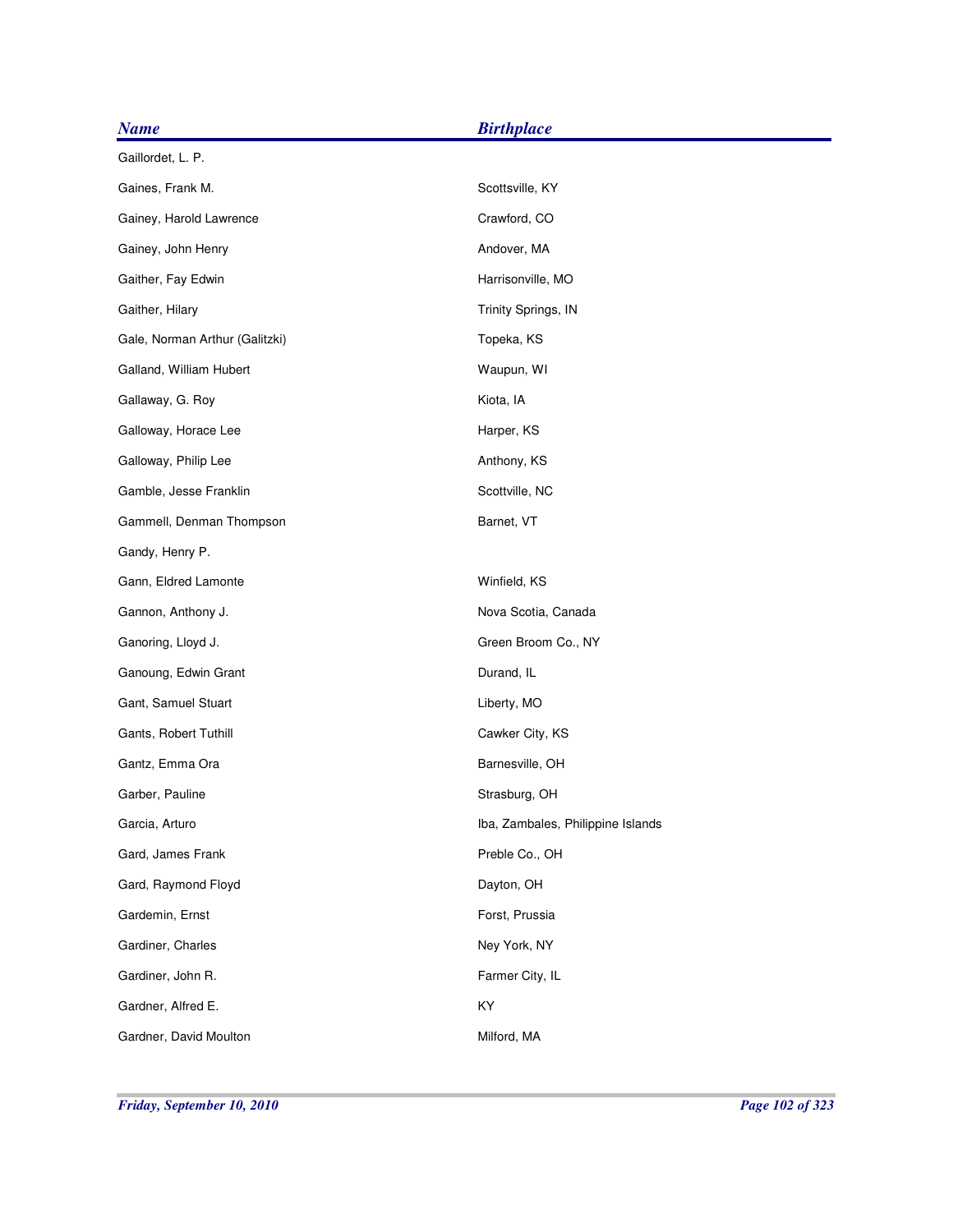| <b>Name</b>                   | <b>Birthplace</b>         |
|-------------------------------|---------------------------|
| Gardner, Emma Griffin         | Camden, OH                |
| Gardner, Eva Alice Cunningham | Crawfordsville, IA        |
| Gardner, Henry Seth           | Vandalia, IL              |
| Gardner, James A.             | Lawrence Co., PA          |
| Gardner, James B.             | Hanover Co., VA           |
| Gardner, Melvin Newton        | Factoryville, PA          |
| Garey, Jacob H.               | Berlin, PA                |
| Garlinghouse, Orestes Lucien  | Topeka, KS                |
| Garlinghouse, Richard Earl    | lola, KS                  |
| Garlinghouse, Robert Orestes  | lola, KS                  |
| Garnett, William Gordon       | Kansas City, MO           |
| Garrett, Glen Harley          | Clifton, KS               |
| Garrett, Warry William        | Tremont, PA               |
| Garrigues, Israel Dayton      | Manchester, IN            |
| Garrison, Andrew Jessup       | Diamond Springs, CA       |
| Garrison, Benjamin Edward     | Greenfield, MO            |
| Garrison, Everett Jesse       | Summerfield, KS           |
| Garrison, Mahlon William      | Bridgeton, NJ             |
| Garrison, Roy Francis         | Kansas City, KS           |
| Gartner, Wilhem Albert        | Delaware, OH              |
| Garton, Avery M.              | La Monte, MO              |
| Gartshore, Hendrie Leggat     | Hamilton, Ontario, Canada |
| Garvey, James Edward          | Anaconda, MT              |
| Garvin, Fred A.               | Frankfort, KS             |
| Garvin, Robert M. C.          | Hamilton, OH              |
| Gaskins, John Hayden          | Harrisburg, IL            |
| Gasser, Fred                  | Pierce City, MO           |
| Gaston J. H.                  | Greene Co., IN            |
| Gaston, Charles E.            | Lamar, MO                 |
| Gaston, Eugene A.             | Chester Co., PA           |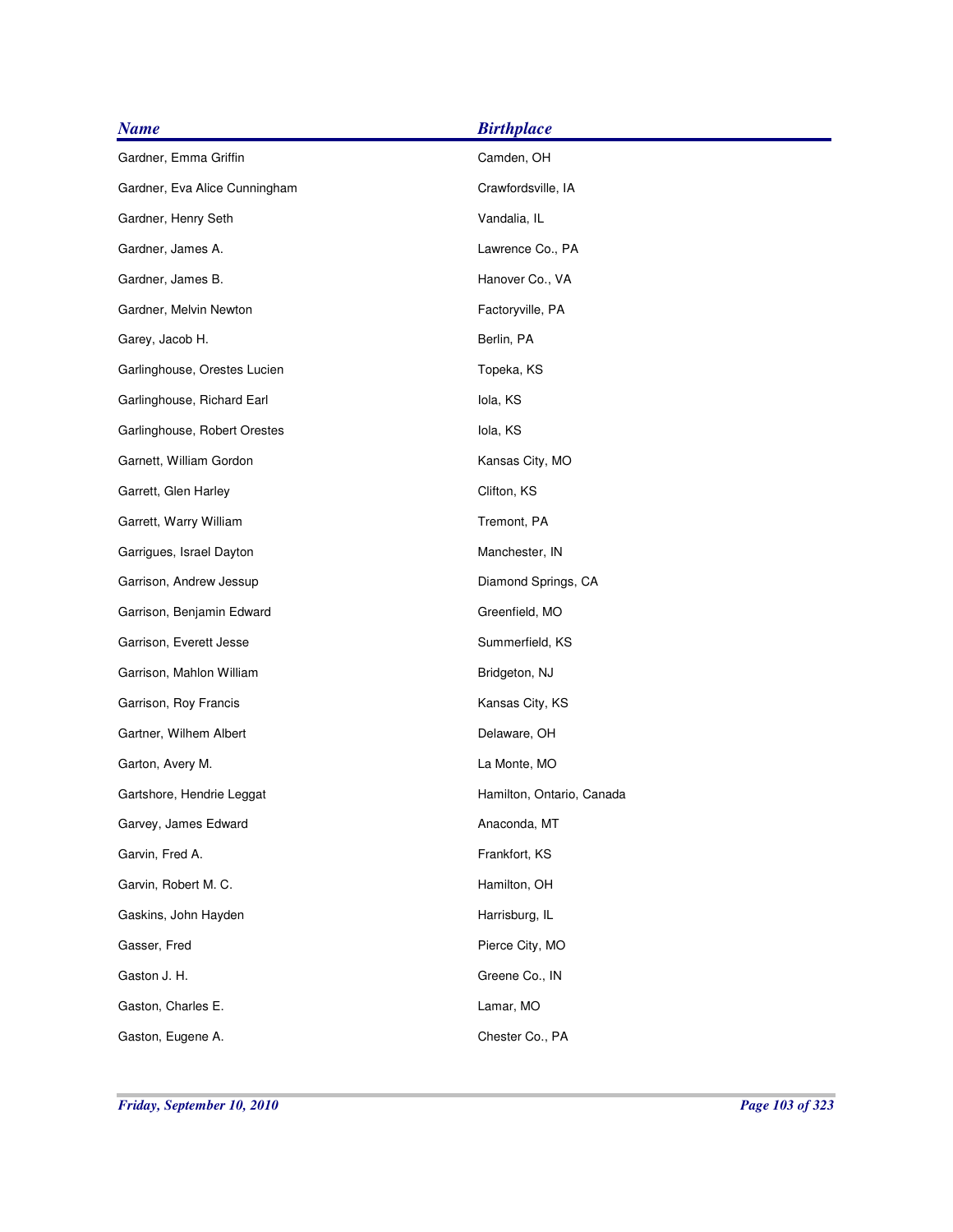| <b>Name</b>                  | <b>Birthplace</b> |
|------------------------------|-------------------|
| Gaston, Paul K.              | Hoopeston, IL     |
| Gatch, Stanley Herschel      | Milford, OH       |
| Gates, William J.            | Quincy, IL        |
| Gatley, Perla Frank          | Hatfield, MO      |
| Gaume, Harry Wilfred         | Danville, OH      |
| Gaume, James Garnet          | Byron, OK         |
| Gaume, James Montes          | Danville, OH      |
| Gaunt, Perry Dale            | Reynolds, IL      |
| Gausz, Albert Anton          | Leavenworth, KS   |
| Gaylord, John Spencer        | Lockport, NY      |
| Gear, Webster Daniel         | Linesville, PA    |
| Gearhart, Alonzo Pitt        | Gallatin, MO      |
| Geeder, Harry Thurston       | Delaware Co., OH  |
| Geenen, Joseph Frank         | Kansas City, MO   |
| Geeslin, Benjamin Carey      | Ripley, OH        |
| Geeslin, Lawrence Easter     | Arkansas City, KS |
| Gelvin, Emmanuel Raymond     | Vleits, KS        |
| Gempel, Paul August          | Leavenworth, KS   |
| Gench, Raymond Lane          | Rich Hill, MO     |
| Geocaris, Konstantin Homer   | Chicago, IL       |
| George, Wallace Erby         | West Columbia, SC |
| George, William H.           | Moscow, MI        |
| George-Hoisington, Eva Helen | Lushton, NE       |
| Gephart, Curtis Hickes       | Valley Falls, KS  |
| Gephart, Jesse T. B.         | Cumberland, MD    |
| Gephart, John                | Oskaloosa, KS     |
| Gerber, Harry Alfred         |                   |
| Gerbig, Herman Aaron         | Chicago, IL       |
| Gerish, Albert Ernest        | Chicago, IL       |
| Gerish, Nettie Luella        | Galva, IA         |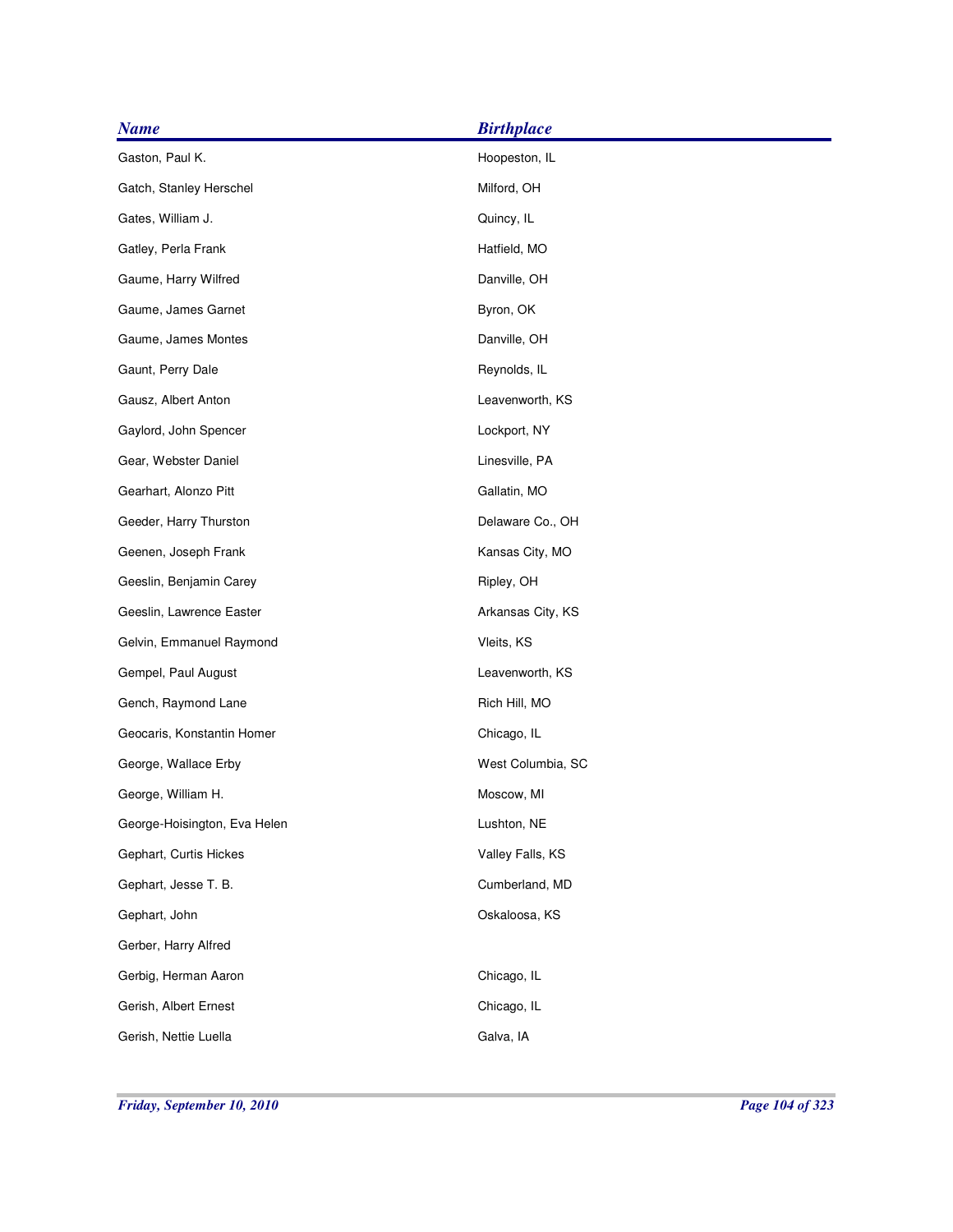| <b>Name</b>                    | <b>Birthplace</b>    |
|--------------------------------|----------------------|
| Gerlach, William Bradley       | Villisca, IA         |
| German, William Riley          | Salisbury, MO        |
| Gerstenkoru, Roy Edward        | Hillsboro, KS        |
| Gerston, Emery Talmage         | Jamestown, KS        |
| Gestrig, Hugh Arthur           | Atwood, KS           |
| Getto, Ernest Frank            | Claridge, PA         |
| Ghormley, James N.             | Tellico Plains, TN   |
| Giannopoulos, Pericles Andreas | Ovria-Patras, Greece |
| Gibb, Robert Burns             | Fairbury, IL         |
| Gibbon, William Davis          | Weeping Water, NE    |
| Gibbons, James Ernest          | Owasso, MI           |
| Gibbs, George Morrow           | Moline, KS           |
| Gibson, Bartel Walter          | Saginaw, MI          |
| Gibson, Charles M.             | Richview, IL         |
| Gibson, Edward Thomas          | Kansas City, KS      |
| Gibson, Frank Chester          | Arrington, KS        |
| Gibson, Harry Victor           | Orange Co., IN       |
| Gibson, Julia Robbins          | Davis City, IA       |
| Gibson, Preston Wirt           | Sangamon Co., IL     |
| Gier, Wilber Joseph            | Neosho Co., KS       |
| Giffin, Glenn Orlando          | McPherson, KS        |
| Gifford, Alfred                | Philadelphia, PA     |
| Gilbert, Hardin                | Owen Co., KY         |
| Gilbert, John Howard           | Salt Fork, OK        |
| Gile, C. H. B.                 | Addison, NY          |
| Giles, Alex Porter             | Monmouth, IL         |
| Giles, Davis                   | Gallia Co., OH       |
| Gilkey, Charles Calvert, Jr.   | Garnett, KS          |
| Gill, Arthur Francis           | Sedgwick, KS         |
| Gill, George Laurence          | Raymond, KS          |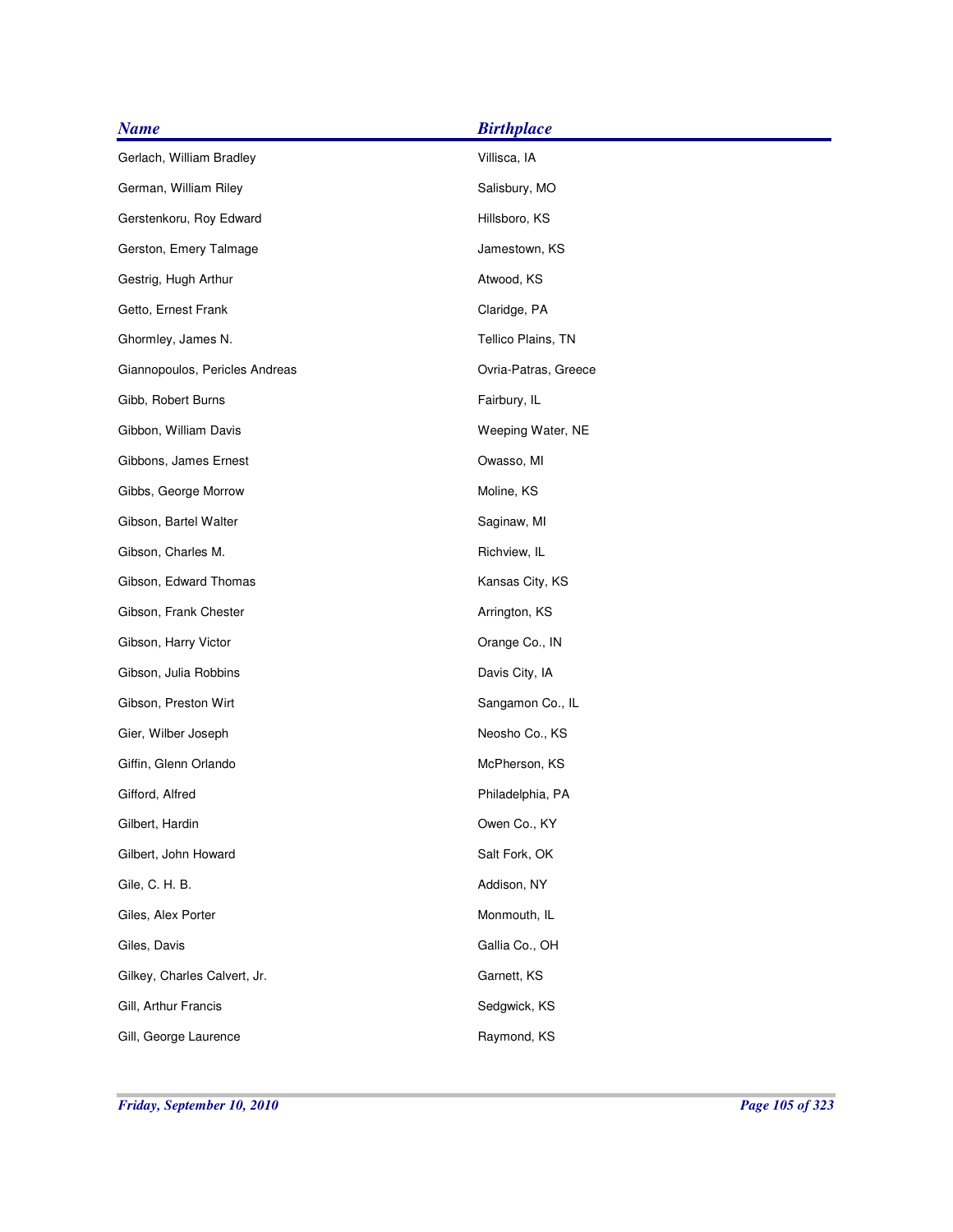| <b>Name</b>                | <b>Birthplace</b>     |
|----------------------------|-----------------------|
| Gill, Henry Z.             | Richboro, PA          |
| Gill, John Montgomery      | Memphis, TN           |
| Gill, Merton Max           | Chicago, IL           |
| Gill, William W.           | Scotland              |
| Gillam, Mott J.            | Fowlerville, MI       |
| Gillespie, Clifton Powe    | Buckatunna, MS        |
| Gillett, Benjamin B.       | Corydon, IA           |
| Gillett, Wilbur Goodson    | Kingman, KS           |
| Gilley, Henry Walter       | Columbus, OH          |
| Gillian, Verge E.          | Jamesport, MO         |
| Gilliland, Charles Edward  | Excelsior Springs, MO |
| Gilliland, James Orth      | Mangum, OK            |
| Gilliland, Oliver Medlar   | Kansas City, KS       |
| Gillispie, James Charles   | Brown Co., KS         |
| Gillispie, Samuel Tilden   | Reserve, KS           |
| Gillmor, Charles Stewart   | Winona, MO            |
| Gilman, Mary Ellen         | Onarga, IL            |
| Gilmore, Clarence Arnold   | West Palm Beach, FL   |
| Gilmore, George Benjamin   | Lawrence, KS          |
| Gilpin, Burhl Babbitt, Jr. | Osborne, KS           |
| Gilpin, Edward P.          | Mount Carmel, IN      |
| Gilson-Whitmore, Elnora    | Bedford, PA           |
| Gilstrap, H. Preston       | IL                    |
| Ginder, William Herbert    | Decatur, IL           |
| Ginsberg, Arthur Morris    | Kansas City, MO       |
| Ginsberg, Edward Louis     | Russia                |
| Ginsberg, Norman Aaron     | Kansas City, MO       |
| Girard, Arthur             | Marieville, Canada    |
| Girod, Charles Irenus      | Cambridge, KS         |
| Gish, Abraham S.           | Juniata Co., PA       |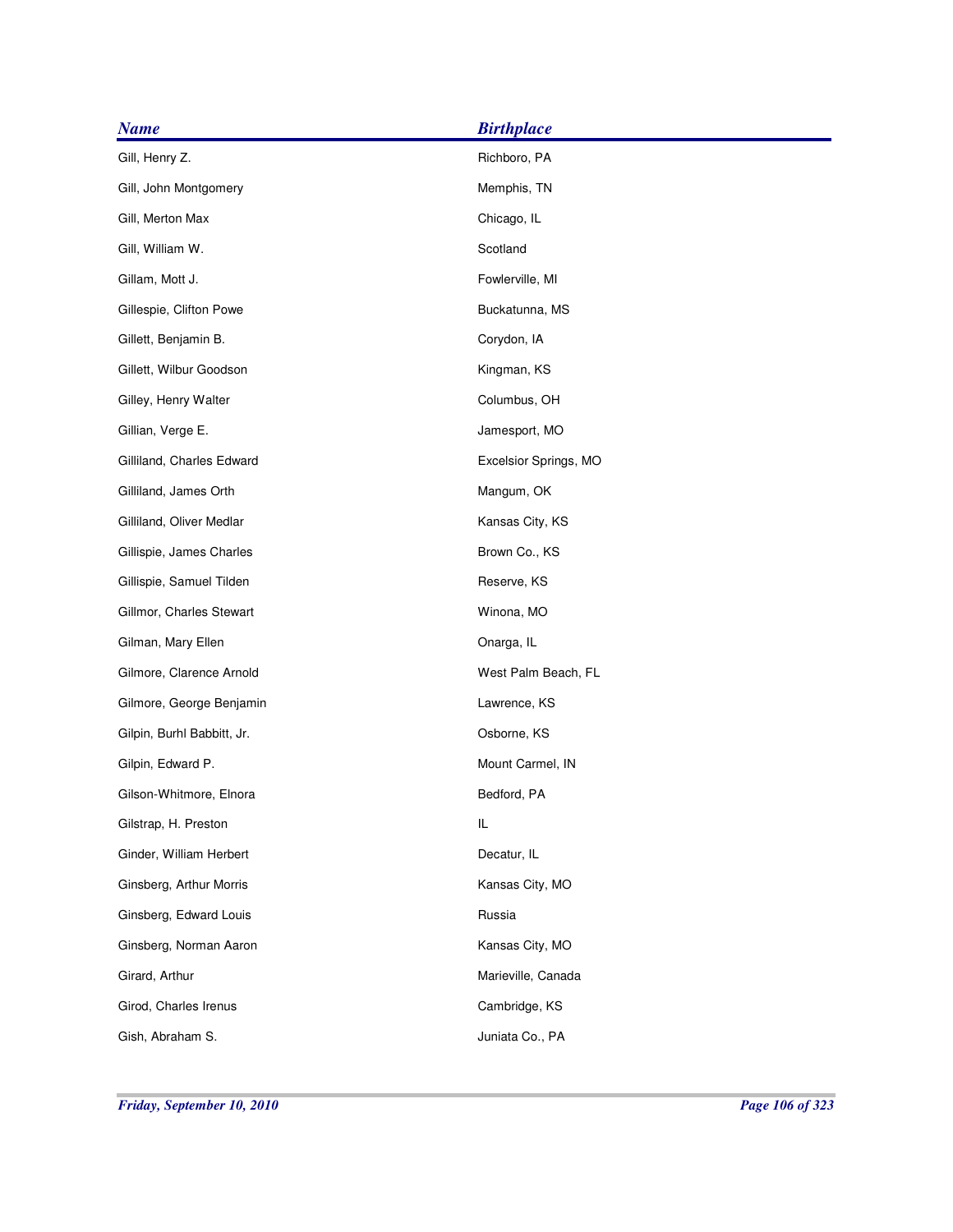| <b>Name</b>             | <b>Birthplace</b>          |
|-------------------------|----------------------------|
| Gish, George J. P.      | Wheeling, MO               |
| Gish, Rex Allen         | Lawrence, KS               |
| Gladman, William R.     | Gratiot, OH                |
| Glaser, Leland Forrest  | Ozawkie, KS                |
| Glass, Bernard Robert   | Parsons, KS                |
| Glasscock, Samuel S.    | Ray Co., MO                |
| Glauner, Frederick Earl | Findlay, OH                |
| Gleason, Kenneth Jack   | Topeka, KS                 |
| Gleason, Wilson Luther  | Kankankee Co., Ill         |
| Glenn, John Orlin       | Grant City, MO             |
| Glenn, LaFayette        | Orange Co., IN             |
| Glenn, Lyle George      | Sitka, KS                  |
| Glick, Melvin Ira       | Narvon, PA                 |
| Glidden, Willis C.      | Orleans Co., NY            |
| Glismann, Marvin Brown  | Syracuse, NY               |
| Glover, Harold Mortimer | Montclair, NJ              |
| Glover, Joseph Purdue   | Carrollton, MO             |
| Gloyne, Howard Franklin | Kansas City, KS            |
| Gloyne, Louis Boucher   | Kansas City, KS            |
| Glynn, Gulford Cresse   | Jefferson Co., KS          |
| Goddard, Alonzo Irie    | Utica, IL                  |
| Goddard, C. C.          |                            |
| Goddard, Clarence Brock | Fort Pitt Indian Territory |
| Goddard, Clarence Case  | <b>NY</b>                  |
| Goddard, James H.       | Sparta, IL                 |
| Goddard, William Bell   | Harrodsburg, KY            |
| Godfrey, Francis M.     | Knox Co., IL               |
| Godfrey, Kenneth Eugene | Wirt, OK                   |
| Godfrey, Nancy J.       | Boone Co., IA              |
| Goelitz, Herman William | Belleville, IL             |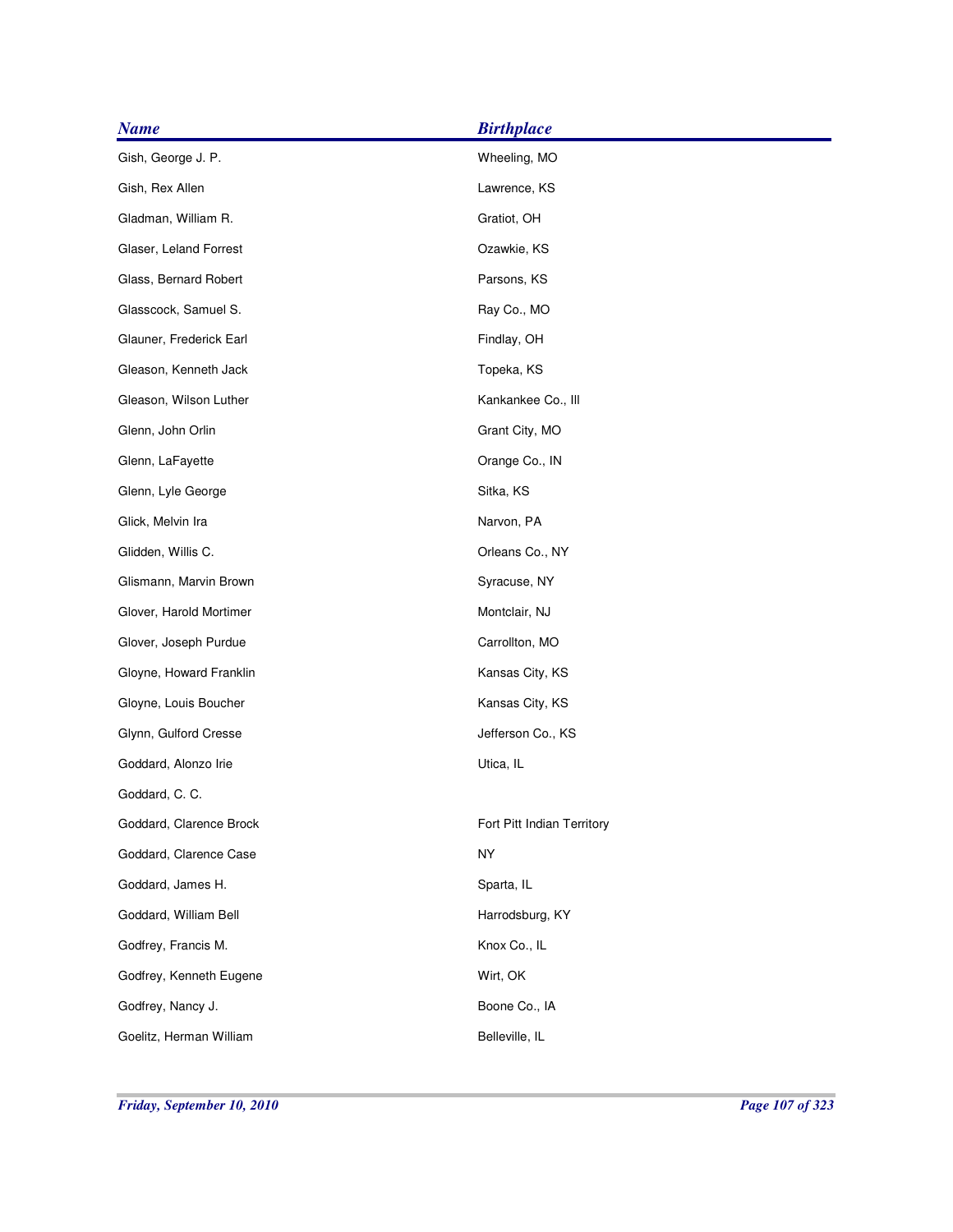| <b>Name</b>                   | <b>Birthplace</b>         |
|-------------------------------|---------------------------|
| Goering, Robert Clarence      | Moundridge, KS            |
| Goerss, Franz Carl Anton      | Neustrelitz, Germany      |
| Goetz, Alice Littlejohn       | Scioto Co., OH            |
| Goforth, Clifford             | Dexter, MO                |
| Goldberg, Isadore Edward      | New York, NY              |
| Goldblatt, Bernard            | Lynn, MA                  |
| Goldblatt, Samuel             | London, England           |
| Goldfeder, Jesse              | St. Louis, MO             |
| Goldman, Davilla N.           | Mount Aetna, PA           |
| Goldman, Stanley Lyle         | Kansas City, MO           |
| Goldon, Levia A.              | Cordova, IL               |
| Goldsberry, Thomas M.         | Lafayette, IN             |
| Golightly, Alonzo             | Massac Co., IL            |
| Gollerkeri, Mohan Pandurang   | Mangalore, India          |
| Gollier, Robert Addison       | Cedar Vale, KS            |
| Gomel, Ray Gaffney            | Craig, MO                 |
| Gonser, Karl Barnard          | Leavenworth, KS           |
| Gonser, Karl Barnard          | Walulla, KS               |
| Gooch, Lewis Turner           | Middletown, MO            |
| Gooch, William S              | Wheeling, MO              |
| Good, Ezra                    | Waterloo, Ontario, Canada |
| Good, Milton H.               | Waterloo, Ontario, Canada |
| Good, Nellie                  | MO                        |
| Good, Wealty William          | McLean Co., IL            |
| Goodloe, Hart                 | Danville, KY              |
| Goodman, Jonathan Norwood     | Keswick, IA               |
| Goodman, LeRoy                | Kansas City, MO           |
| Goodsheller, George J.        | McPherson, KS             |
| Goodson, William Hammack, Jr. | Liberty, MO               |
| Goodwin, Aurel                | Sullivan, IN              |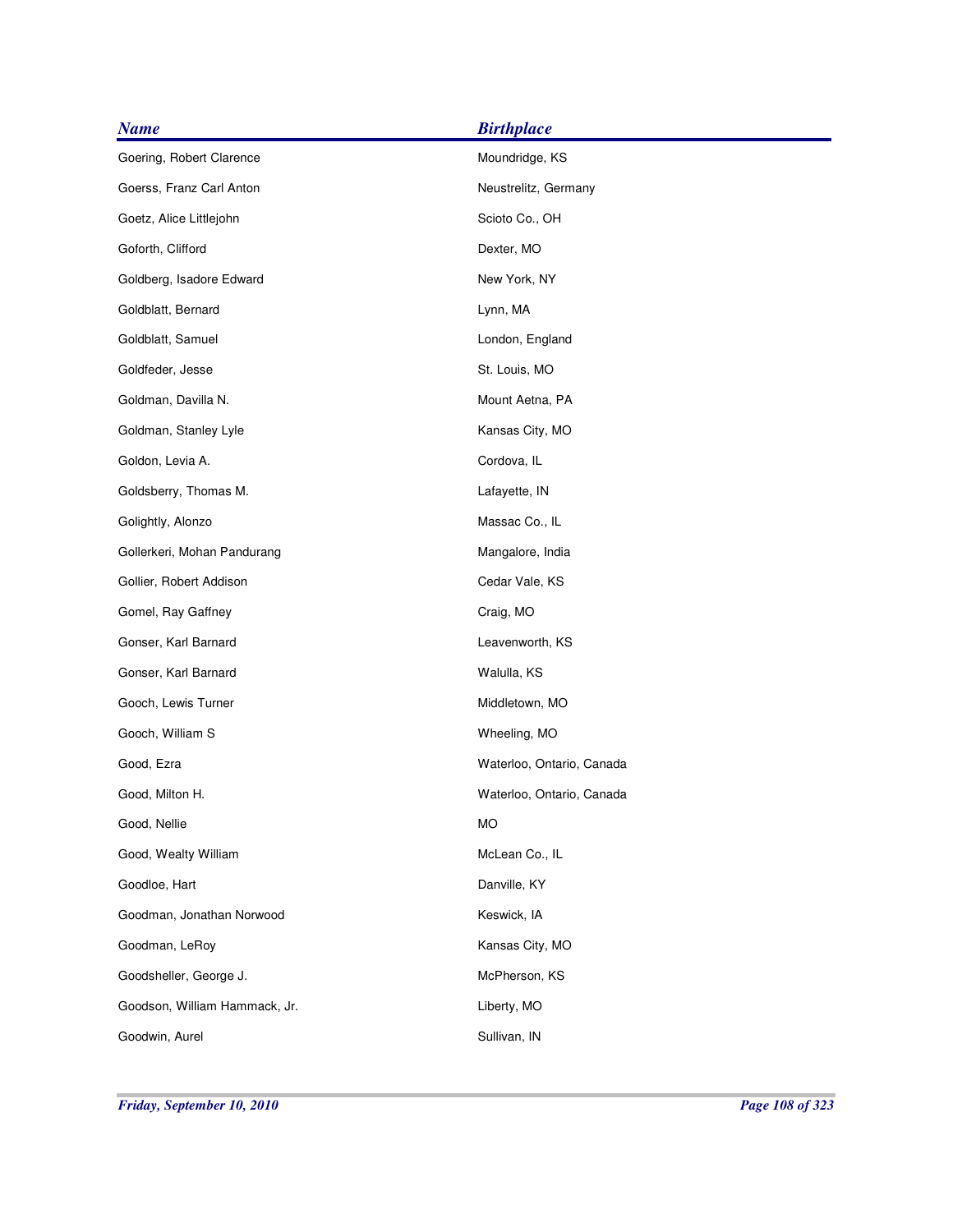| <b>Name</b>                  | <b>Birthplace</b>     |
|------------------------------|-----------------------|
| Goodwin, Frederick Philander | Leicester, MA         |
| Goodwin, Grover Cleveland    | Rockport, IL          |
| Goodwin, Robert Franklin     | Tacoma, WA            |
| Gootee, Herbert William      |                       |
| Gootee, Joseph Edward        | Topeka, KS            |
| Gordon, Charles Austin       | Crawford, IL          |
| Gordon, David                | Ireland               |
| Gordon, Elliot W.            | IL                    |
| Gordon, Eustace Henry        | Spanish Town, Jamaica |
| Gordon, Robert Earl, Jr.     | North Adams, MA       |
| Gordon, William George       | Iron Mountain, MI     |
| Gore, Arthur Francis         | Los Angeles, CA       |
| Gore, Lewis M.               | St. Joseph, MO        |
| Gorman, Henry                | Dublin, Ireland       |
| Gorman, Henry Franklin       | Edina, MO             |
| Gorman, Robert Bresette      | Lawrence, MA          |
| Gorrell, Ned Barnett         | Centerville, IA       |
| Goshorn, Herbert Renner      | Gibson City, IL       |
| Goss, Clark Cleo             | Harper, KS            |
| Goss, George W.              | Clay Co., MO          |
| Goss, Harry Leslie           | Sterling, KS          |
| Gossard, Charles Emery       | Nevada, IA            |
| Gossett, Edward B.           | Bath Co., KY          |
| Gough, James Dean            | Chanute, KS           |
| Gould, Arthur N.             | Montreal, Canada      |
| Gouldman, Edwin Foster       | Colonial Beach, VA    |
| Gouldner, Rene M.            | Thionville, France    |
| Govan, Thomas Pownell        | Hartford, CT          |
| Gowin, Orman G.              | Jersey Co., IL        |
| Graber, Harold L.            | Pretty Prarie, KS     |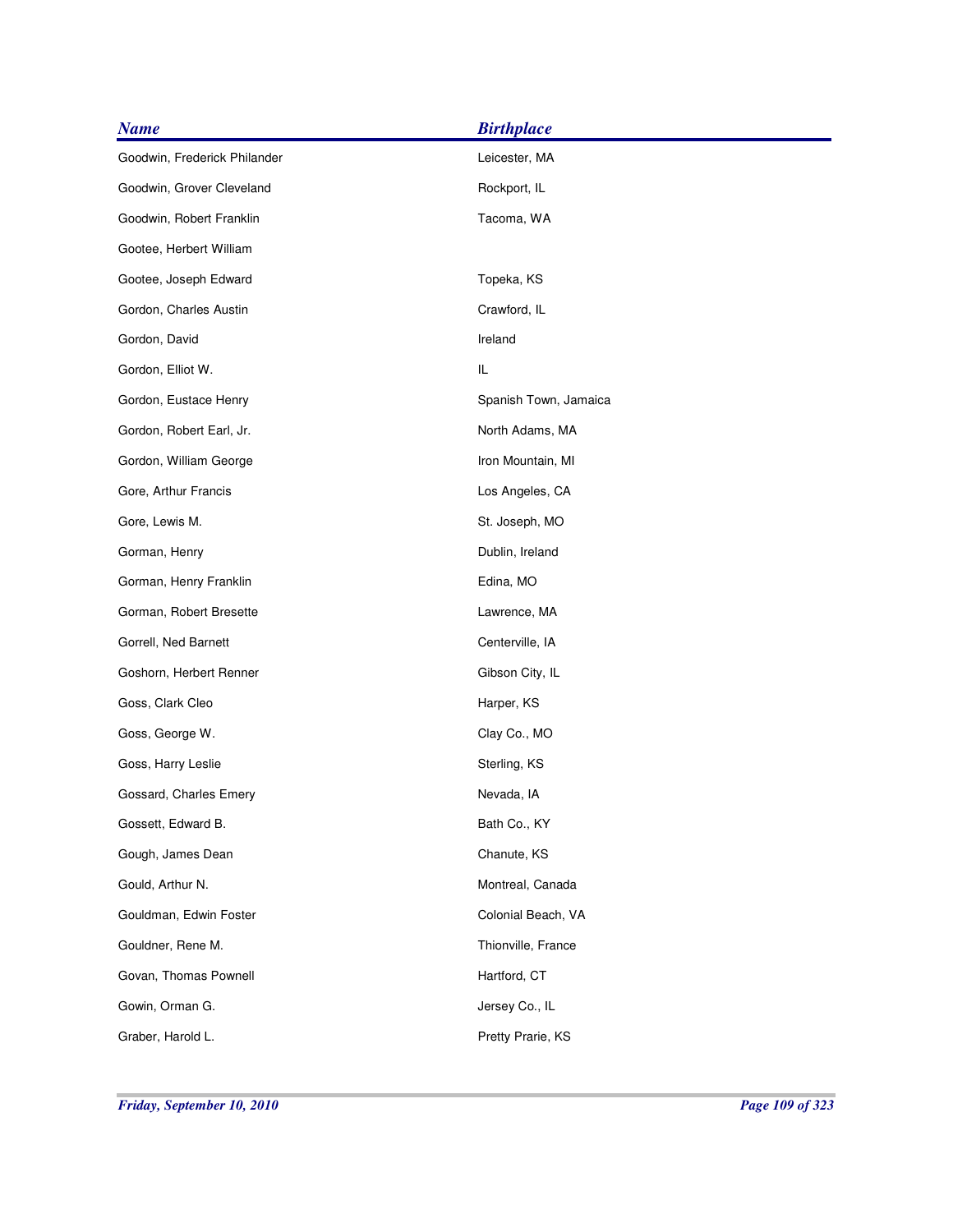| <b>Name</b>                     | <b>Birthplace</b>  |
|---------------------------------|--------------------|
| Graber, Harold Woodward         | Lockridge, IA      |
| Grable, Joseph H.               | Dearborn, MO       |
| Grabske, Charles Frederick      | Bridgman, MI       |
| Grabske, Charles Frederick, Jr. | Great Bend, KS     |
| Gradinger, Billens              | Pittsburg, KS      |
| Grady, Paul Douglas             | Miami, MO          |
| Graf, John Edward               | Salina, KS         |
| Graff, Leo William              | Beloit, KS         |
| Grage, Jochim Detlef Frederick  | Holstein, Germany  |
| Graham, Guy St. Clair           | Wetmore, KS        |
| Graham, Henry Gereon            | Millerstown, PA    |
| Graham, J. Dale                 | KS                 |
| Graham, James Walter            | Pittsburgh, PA     |
| Graham, John W.                 | Tuscarawas Co., OH |
| Graham, Robert Harrison         | Austin, TX         |
| Graham, Robert Lee              | Baltimore, MD      |
| Graham, Wallace Harry           | Highland, KS       |
| Graham, William G.              | Millersburg, OH    |
| Graham, William Karl            | East Liverpool, OH |
| Grandison, Joseph Meredith      | Quinnimont, WV     |
| Grandstaff, Eleanor Henderson   | Ponca City, OK     |
| Granger, Wayne Bernard          | Phillipsburg, KS   |
| Granstedt, William Andrew       | Yankton, SD        |
| Grant, Harrison McDonald        | Johnson Co., MO    |
| Grant, John Francis             | Kankakee Co., IL   |
| Grant, Oscar Emanuel            | Henry Co., IL      |
| Grasley, William Charles        | Allentown, PA      |
| Grauel, Truman Willard          | Denver, CO         |
| Grauerholz, James William       | Smith Co., KS      |
| Graves, Arthur Jean             | Kansas City, MO    |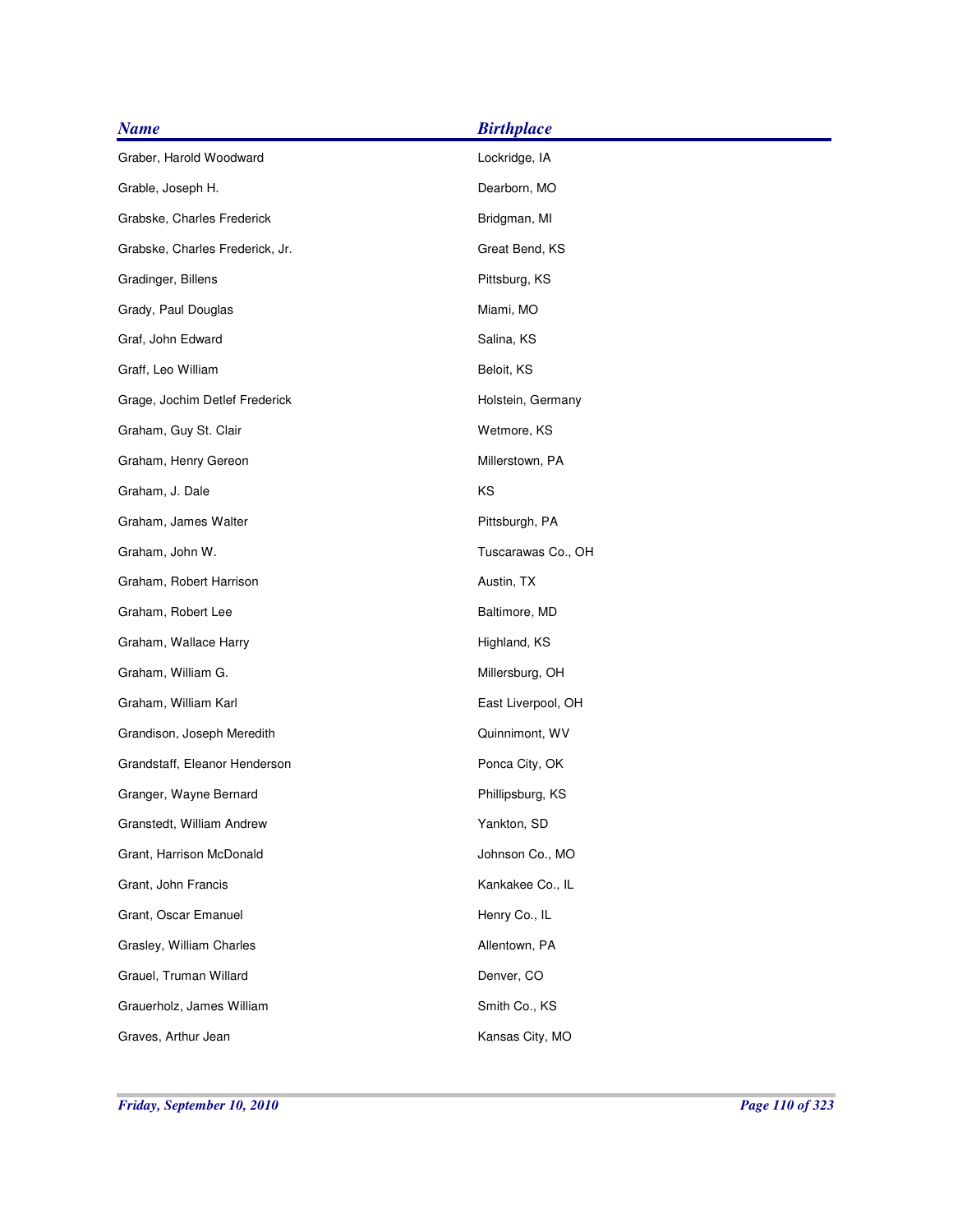| <b>Name</b>               | <b>Birthplace</b>   |
|---------------------------|---------------------|
| Graves, Asbury C.         | Huntingdon, TN      |
| Graves, Horace William    | Columbus, IN        |
| Graves, Jack W.           | Columbus, OH        |
| Graves, John Franklin     | Lucas Co., Iowa     |
| Graves, John S.           | Lewistown, MO       |
| Graves, John W.           | Coshocton Co., OH   |
| Graves, Louis G.          | Creelsborough, KY   |
| Graves, Louis Greene      | Atwood, KS          |
| Graves, Max Devillo       | Lincoln, KS         |
| Graves, Walter Hale       | Jackonsville, IL    |
| Graves, Wilburn Henderson | Cherokee, KS        |
| Gray, Albert Newton       | Graysville, TN      |
| Gray, Arthur DeWolfe      | Topeka, KS          |
| Gray, Clyde               | Clearmont, MO       |
| Gray, David Earle         | Hoisington, KS      |
| Gray, Edward Benjamin     | Lincoln, PA         |
| Gray, George E.           | Boone Co., MO       |
| Gray, George Morris       | Kansas City, KS     |
| Gray, George Morris       | Waukegan, IL        |
| Gray, Harry Joshua        | Fort Scott, KS      |
| Gray, Harry Palmore       | Blairstown, MO      |
| Gray, Helen E.            | Paxico, KS          |
| Gray, James Mahlon        | Ottumwa, IA         |
| Gray, John Rufus          | Milton, DE          |
| Gray, Joseph Edward       | IL                  |
| Gray, Robert Elmer        | Cedarville, OH      |
| Gray, Virgil Bennett, Jr. | Kansas City, KS     |
| Gray, Walter O.           | Livingston Co., IL  |
| Gray, William Karg        | Johnstown, NY       |
| Graybill, Jacob Winey     | McAllisterville, PA |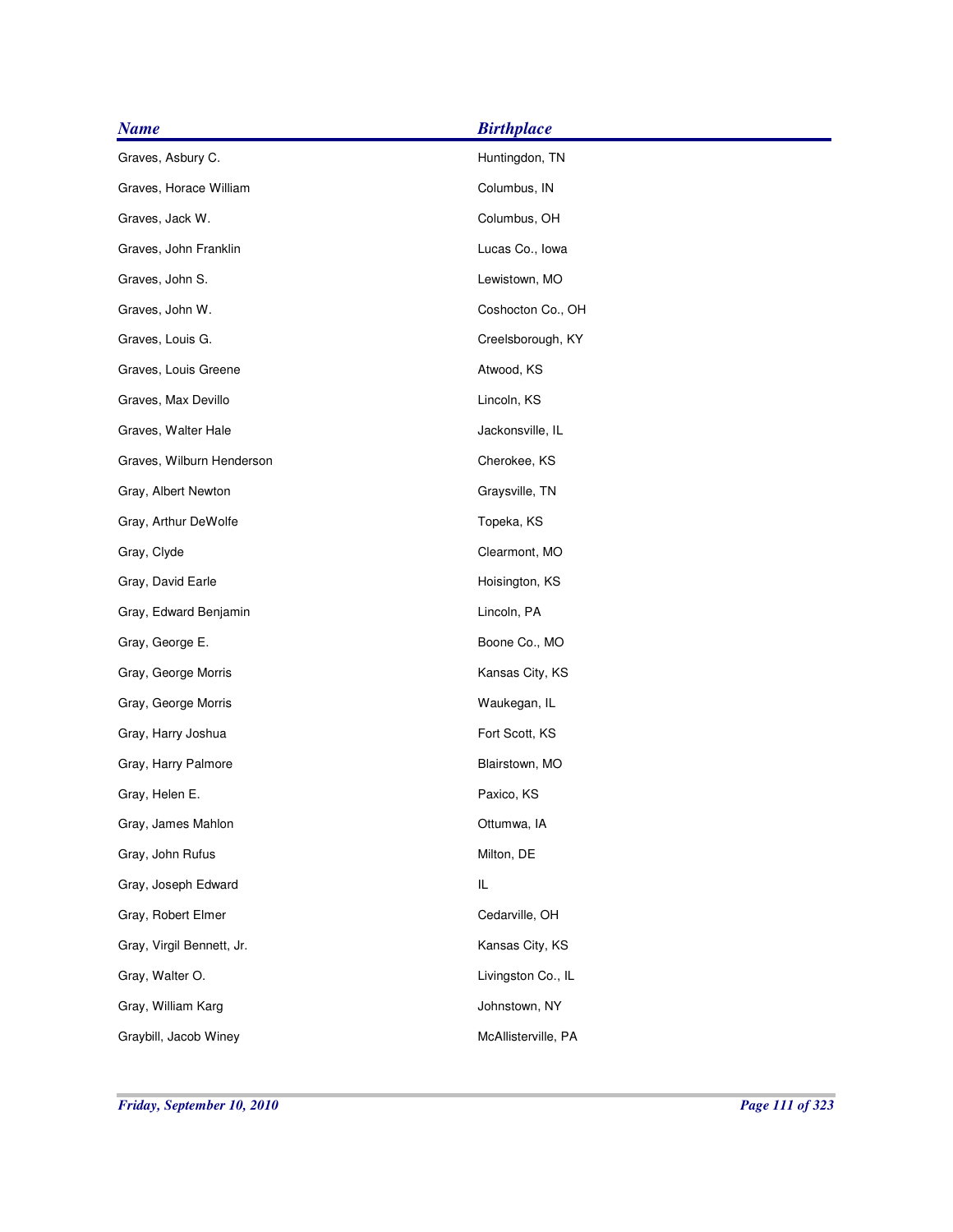| <b>Name</b>                 | <b>Birthplace</b>  |
|-----------------------------|--------------------|
| Grayson, Roy David          | Oskaloosa, KS      |
| Grazier, Moses L.           | Osage Co., MO      |
| Greaves, Donald Critchfield | Minot, ND          |
| Greear, Samuel Joseph       | Lancaster, KY      |
| Green, David E.             | Platte City, MO    |
| Green, John Dryer           | Manderson, SD      |
| Green, John H.              | Delaware Co., IN   |
| Green, John R.              |                    |
| Green, John Richard         | Independence, MO   |
| Green, Stanley L.           | Wyoming, IA        |
| Green, Will J.              | Tuscola, IL        |
| Green, William Mason        | Madison Co., Iowa  |
| Greene, Benjamin J.         | America City, KS   |
| Greene, Charles H.          | Nashville, TN      |
| Greene, Charles N.          | South Newbury, OH  |
| Greene, Emma B.             | Harsaw, IL         |
| Greene, Frank Fremont       | Union Valley, NY   |
| Greene, George Allan        | Grass Lick, WV     |
| Greene, John Vance          | Kearney, MO        |
| Greene, Lois Dixon          | Hillside, WI       |
| Greene, Marie A.            | Council Bluffs, IA |
| Greenfield, Sara Elaine     | Sabetha, KS        |
| Greening, William Priest    | Florida, MO        |
| Greenlee, Edward W.         | Corydon, IA        |
| Greenlee, Guilford Glenwood | Corydon, IA        |
| Greenwood, Edward David     | New York, NY       |
| Greenwood, Thomas Mason     | Kansas City, KS    |
| Greenwood, Victor Hervey    | Adair Co., MO      |
| Greer, Richard Henry        | Elyria, OH         |
| Greer, Thomas Smith         | Lexington, MO      |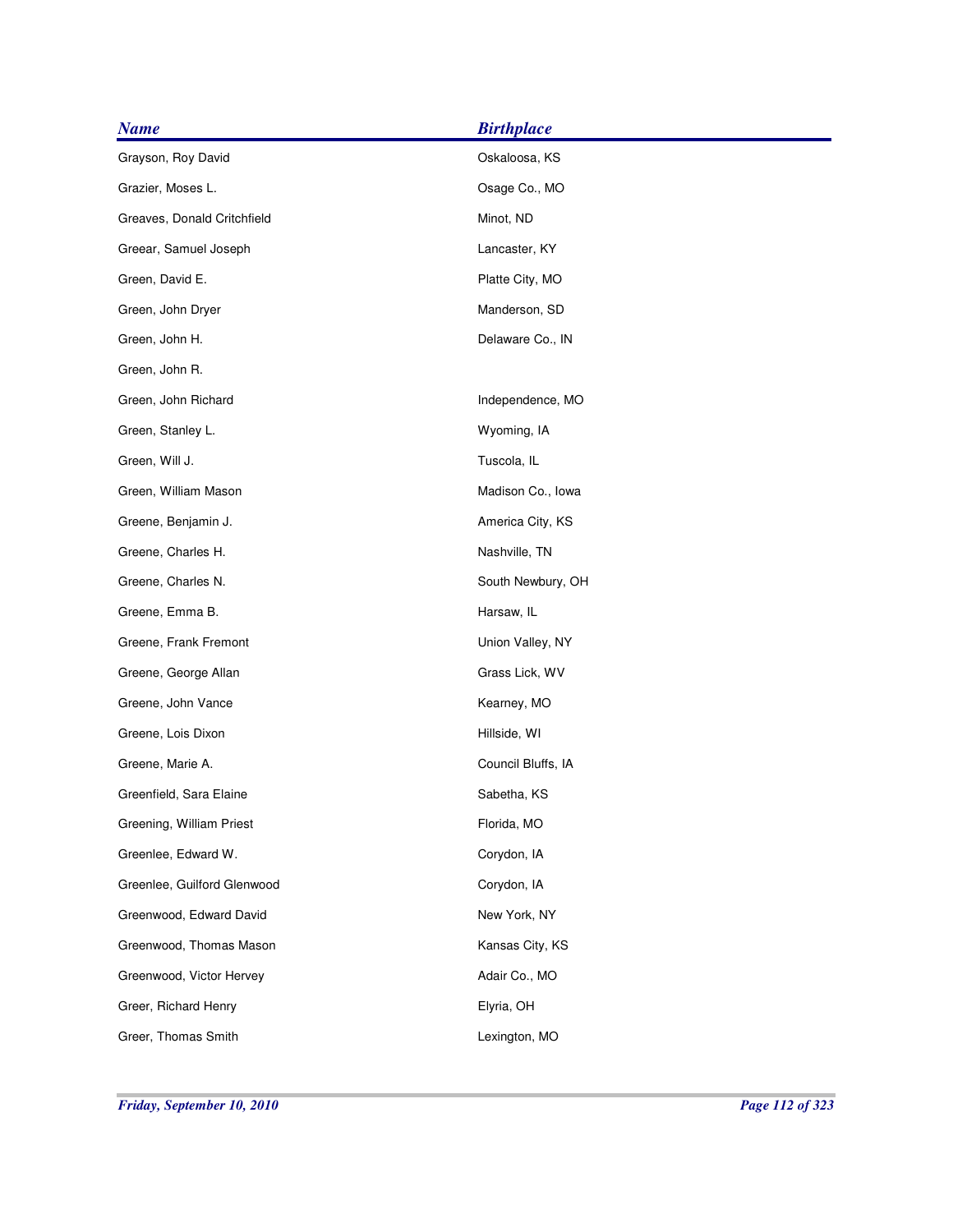| <b>Name</b>                 | <b>Birthplace</b>  |
|-----------------------------|--------------------|
| Greever, Boyd Lorens        | Winfield, KS       |
| Gregg, Allen Clyde          | Payson, IL         |
| Gregoire, Joseph Alexander  | Whitefield, NH     |
| Gregory, Lawrence William   | Marinette, WI      |
| Gregory, Myron Stephen      | Homer, MI          |
| Gregory, Wheeler Russell    | Mexico, MO         |
| Greider, William Henry      | Monticello, IN     |
| Greist, Henry Wireman       | Crawfordsville, IN |
| Grene, Robert Edward        | Newark, NJ         |
| Gress, Peter C.             | Franklin Co., PA   |
| Gribble, Robert C.          | Ashland, KS        |
| Grieve, George Harry        | Westphalia, KS     |
| Griffin, L. Wade            | Smithfield, PA     |
| Griffin, Theodore           | Cuba, NY           |
| Griffin, Ulrich M.          | Smithfield, PA     |
| Griffin, William R.         | Albia, IA          |
| Griffin, Wilton Logan       | Lamar, MO          |
| Griffith, Abram Comingo     | Kansas City, MO    |
| Griffith, George Washington | Clinton, MO        |
| Griffith, Harry Milton      | Windsor, MO        |
| Griffith, Jefferson D.      | Jackson, MS        |
| Griffith, John Allison, Jr. | Collinsville, OK   |
| Griffith, Thomas Kirby      | Pennsville, OH     |
| Griggs, Earl Elmo           | Bates Co., MO      |
| Griggs, Henry Rieman        | Warren Co., IL     |
| Griggs, Lizzie O.           | Larchland, IL      |
| Grigsby, Anna Colby         | Newburyport, MA    |
| Grigsby, Clement E.         | Roads, MO          |
| Grigsby, Kenneth Raymond    | Stevens Co., KS    |
| Grimaldi, Kenneth Joseph    | Pittsburg, KS      |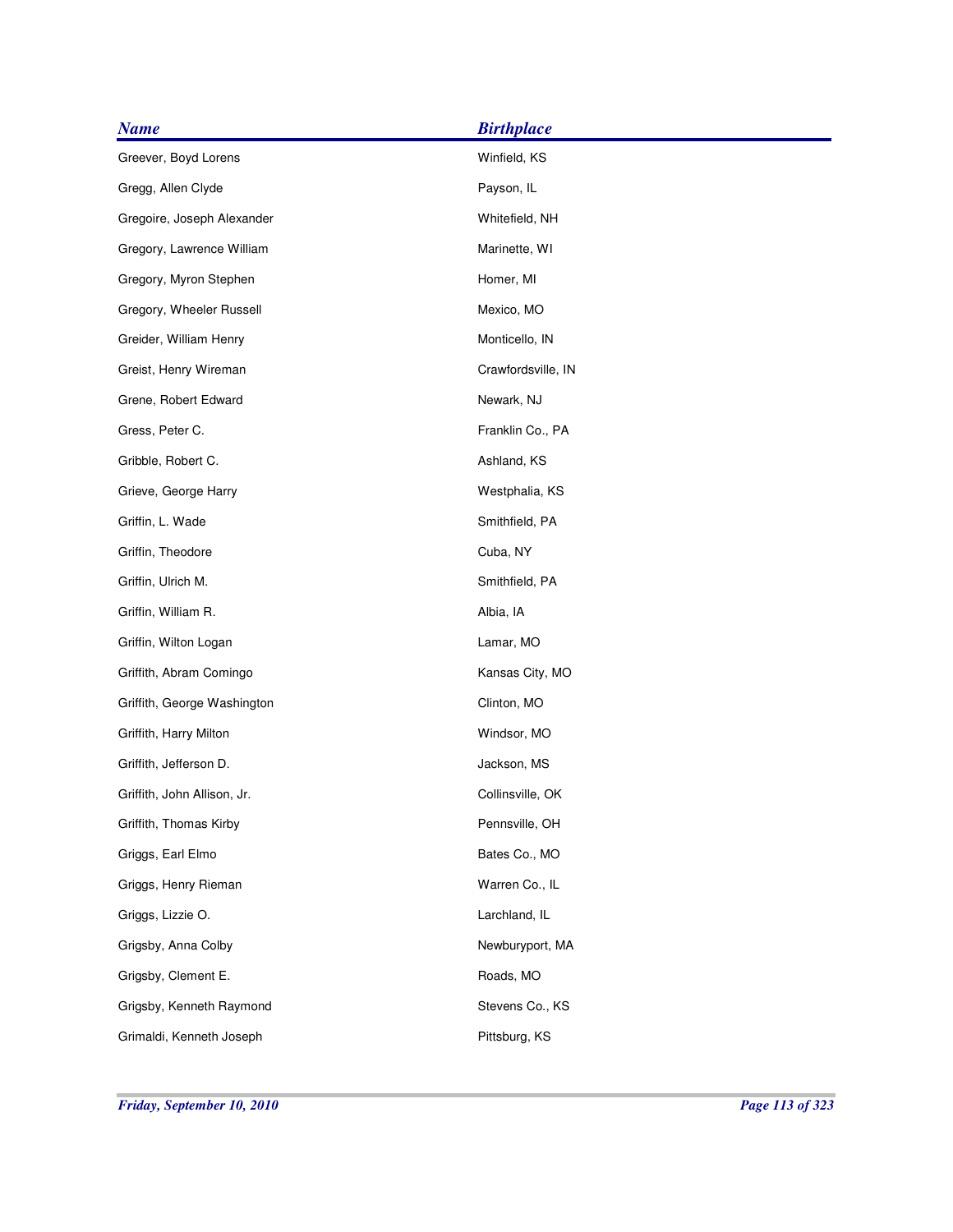| <b>Name</b>               | <b>Birthplace</b>  |
|---------------------------|--------------------|
| Grimes, John Maurice      | St. Louis, MO      |
| Grimes, Walter Preston    | Pleasanton, KS     |
| Grimmell, George Henry    | Round Hill, VA     |
| Grimshaw, John Anthony    | New York, NY       |
| Gripkey, Clarence Anthony | Kansas City, KS    |
| Grisell, William Seward   | Jerusalem, OH      |
| Grissom, Carlton Barney   | Johnson, KS        |
| Grist, Norris M.          | Mount Pleasant, PA |
| Griswold, J. Louis        | Bureau Co., IL     |
| Groff, William Downing    | Allenwood, PA      |
| Groody, Hazley Thomas     | Washington, KS     |
| Groom, Mary Joy           | Darlington, MO     |
| Grosdidier, Edward Joseph | Eudora, KS         |
| Grosjean, Wendell Andrew  | Scott City, KS     |
| Gross, Frank              |                    |
| Gross, Harold Theodore    | Logansport, IN     |
| Gross, Maurice Emmitt     | Reno, IN           |
| Gross, Samuel S.          | Lawson, MO         |
| Grosshauser, Frank        | Germany            |
| Grout, Seth               | <b>NY</b>          |
| Grove, Archie E.          | Bethany, OH        |
| Grove, Bennie Elven       | Hamilton, OH       |
| Grove, John Axtell        | Newton, KS         |
| Grove, John Leon          | Newton, KS         |
| Grove, William Edward     | Newton, KS         |
| Grove, William Thomas     | Everett, PA        |
| Grover, Courtney Pery     | Coolville, OH      |
| Grover, Glenn Goodwin     | Hiawatha, KS       |
| Groves, Morton William    | Indianapolis, IN   |
| Grow, James A.            | Jessamine Co., KY  |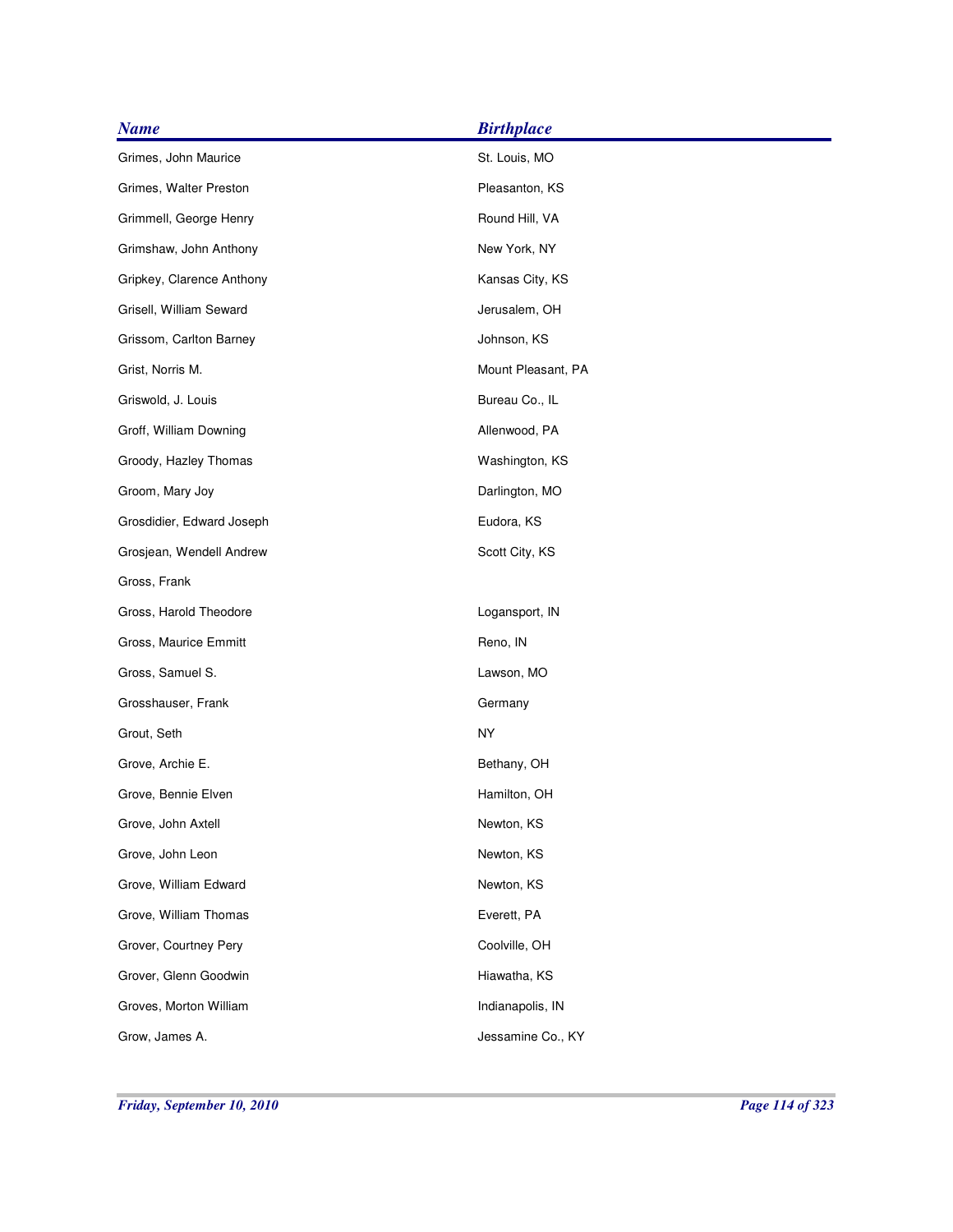| <b>Name</b>               | <b>Birthplace</b>   |
|---------------------------|---------------------|
| Grow, Perez B.            |                     |
| Growney, Joseph Jefferson | Nodaway Co., MO     |
| Growney, Lawrence Edward  | Clyde, MO           |
| Grubbs, Lewis Young       | Washington Co., OH  |
| Grubs, Elton Brock        | Columbus, OH        |
| Gsell, George Franklin    | Wichita, KS         |
| Gsell, Jacob Franklin     | Morrison, IL        |
| Guernsey, Gretchen        | Ames, IA            |
| Guffey, Don Carlos        | Unionville, MO      |
| Guinn, James Curtis       | Gower, MO           |
| Guinn, James H.           | Platte City, MO     |
| Gulick, Arthur Cornelius  | Kenosha, WI         |
| Gundry, Albert E.         | Elizabeth, IL       |
| Gunn, Richard Wayne       | Kansas City, MO     |
| Gunston, Joseph Russel    | Moffatt, Canada     |
| Gunter, Carl Christian    | Wurtenberg, Germany |
| Gurden, William David     | Topeka, KS          |
| Guthrie, John Alexander   | Pella, IA           |
| Guthrie, William Henry    | Independence, KS    |
| Gutterman, John Stuart    | Hackensack, NJ      |
| Guy, Samuel Jennings      | Allegheny Co., PA   |
| Guy, Walter Parry         | Homeworth, OH       |
| Gwinn, Allen Clay         | Marshall, MO        |
| Gyarfas, William James    | Kansas City, KS     |
| Haage, Delbert Otto       | LaSalle, IL         |
| Haake, John A.            | Green, KS           |
| Haas, Alfred R.           | Dale, IN            |
| Haas, Edwin               | Dale, IN            |
| Haas, Frederick John      | Germany             |
| Haas, Karl C.             | Wichita, KS         |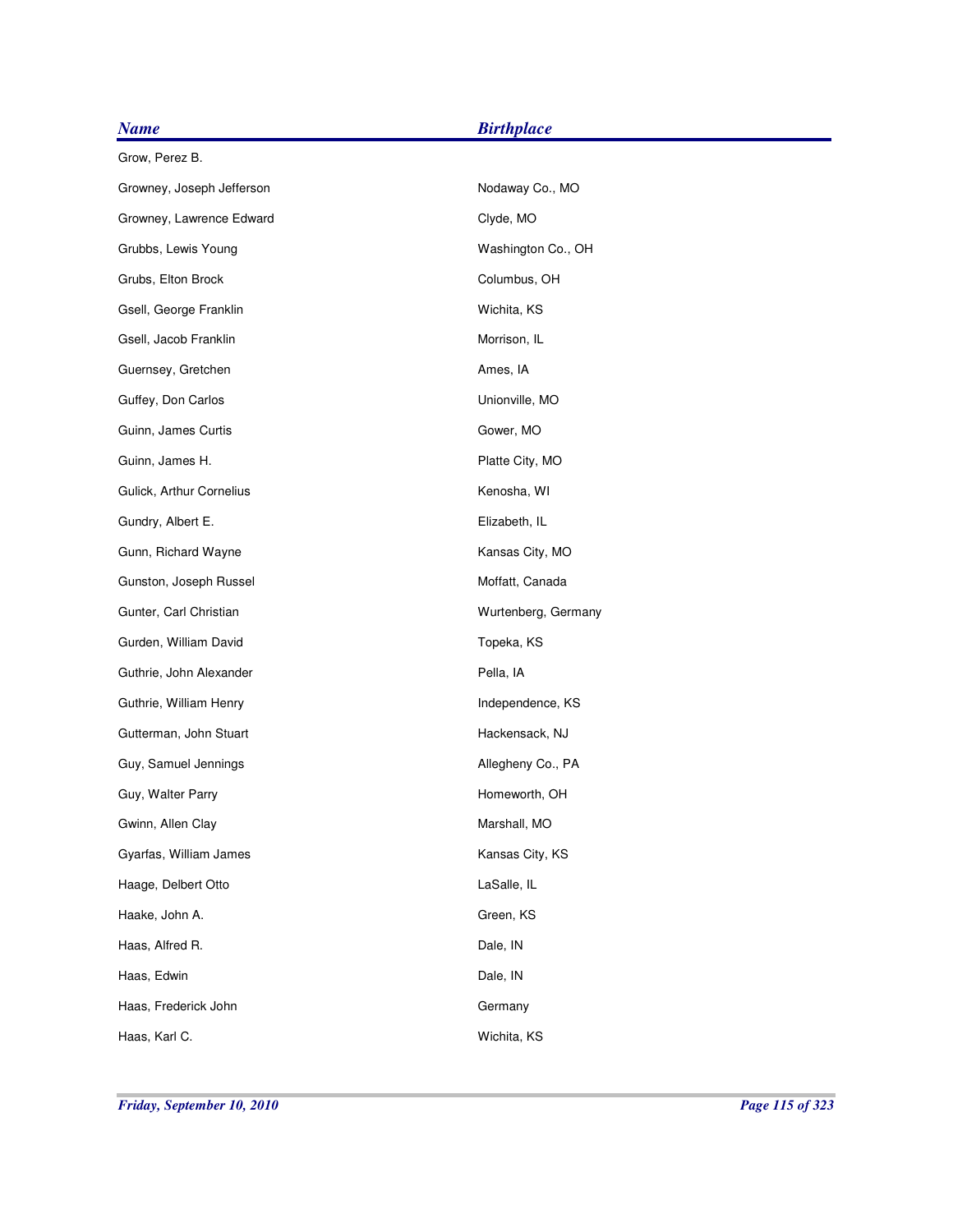| <b>Name</b>                | <b>Birthplace</b>     |
|----------------------------|-----------------------|
| Haas, Louis Richard        | Union City, NJ        |
| Haden, Russell Landram     | Palmyra, VA           |
| Hadley, Ernest Elvin       | Alton, KS             |
| Hadley, Matthew Ralph      | Thomasville, GA       |
| Haerle, Edward Jacob       | Kansas City, MO       |
| Haerle, Henry              | Kansas City, MO       |
| Haerle, Henry Shields      | Athol, KS             |
| Haffner, Vorha May Baliman | St. Libory, NE        |
| Hagan, Condon Thomas       | KS                    |
| Hagan, Francis James       | Wichita, KS           |
| Hagan, John                | Independence, IA      |
| Hagan, Martin              | Independence, IA      |
| Hagar, David Leo           | Tulsa, OK             |
| Hagen, Robert Frederick    | Atchison, KS          |
| Haggard, David Dillard     | Bloomington, IL       |
| Haggart, Alexander         | Ontario, Canada       |
| Haggman, Charles Victor    | Kackley, KS           |
| Hagler, Carl William       | Clinton, IL           |
| Hahn, Daniel G.            | Newark, OH            |
| Hahn, Milton               | Washington, DC        |
| Hahn, Oscar H.             | Home, KS              |
| Haigh, Edith S.            | Morgantown, WV        |
| Haigh, Frederic            | Huddersfield, England |
| Haigh, Joseph              | Washington Co., PA    |
| Haight, John Max           | Paola, KS             |
| Haigler, Frederick Hemman  | Ottawa, KS            |
| Haigler, James Pierre      | Ottawa, KS            |
| Haines, Chester Wayne      | Hutchinson, KS        |
| Haines, Robert Allen       | Lockland, OH          |
| Hains, John W.             | Wyandotte, KS         |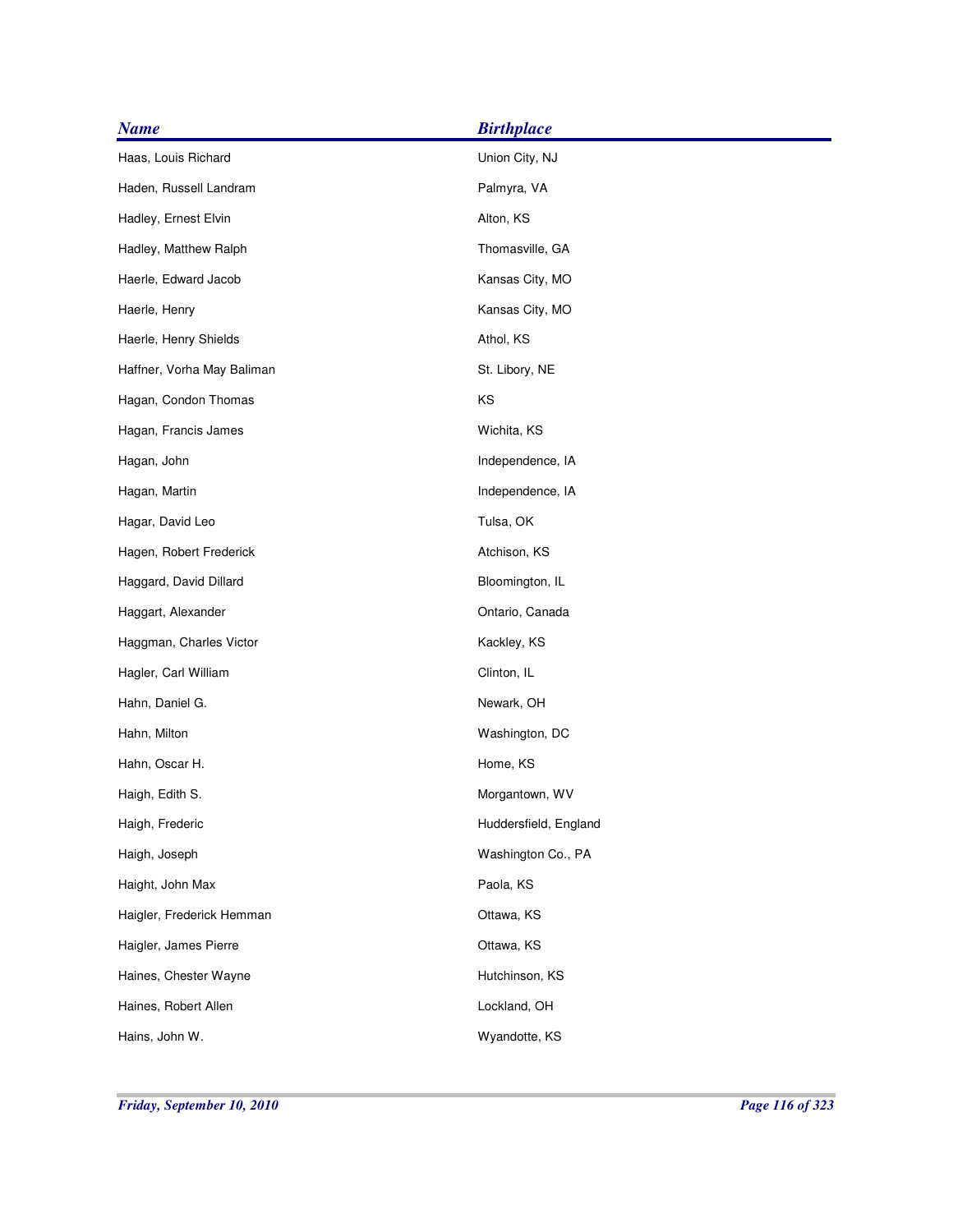| <b>Name</b>             | <b>Birthplace</b>   |
|-------------------------|---------------------|
| Haldeman, J. Henry      | Newville, PA        |
| Hale, Arthur Ernest     | Norton, KS          |
| Hale, Byron L.          | Gooch Mills, MO     |
| Hale, Tyre H.           | Gooch Mills, MO     |
| Haley, Jack Arnold      | St. Louis, MO       |
| Haley, Jesse Robert     | Brookfield, MO      |
| Haley, Rhoda C.         | Schaghticoke, NY    |
| Haley, Young W.         | Eagleville, TN      |
| Hall, Bernard Horace    | Gypsum, KS          |
| Hall, C. Lester         | Arrow Rock, MO      |
| Hall, Charles W.        | Calamus, IA         |
| Hall, Charles William   | Gage, OK            |
| Hall, Clarence Walter   | Toulon, IL          |
| Hall, Clifton Franzmann | Louisville, KY      |
| Hall, D. Walton         | Marshall, MO        |
| Hall, Elmer L.          | Spencer Station, OH |
| Hall, Fred C., Jr.      | N. Brookfield, NY   |
| Hall, Frederic Wilhelm  | Kansas City, MO     |
| Hall, Frederick A.      | Berlin, NY          |
| Hall, George            | Jacksonville, IL    |
| Hall, Grover Cleveland  | Independence, MO    |
| Hall, Henry M.          | London, England     |
| Hall, Henry Williams    | Fayetteville, NC    |
| Hall, Ida A.            | Louisville, KY      |
| Hall, James             | Oakfield, OH        |
| Hall, James Roland      | Rochester, NY       |
| Hall, John Crawford     | Greene Co., TN      |
| Hall, Joseph E.         | Alexandria, IN      |
| Hall, Joseph Franklin   | Crittenden Co., KY  |
| Hall, Kendal William    | Lawrence, KS        |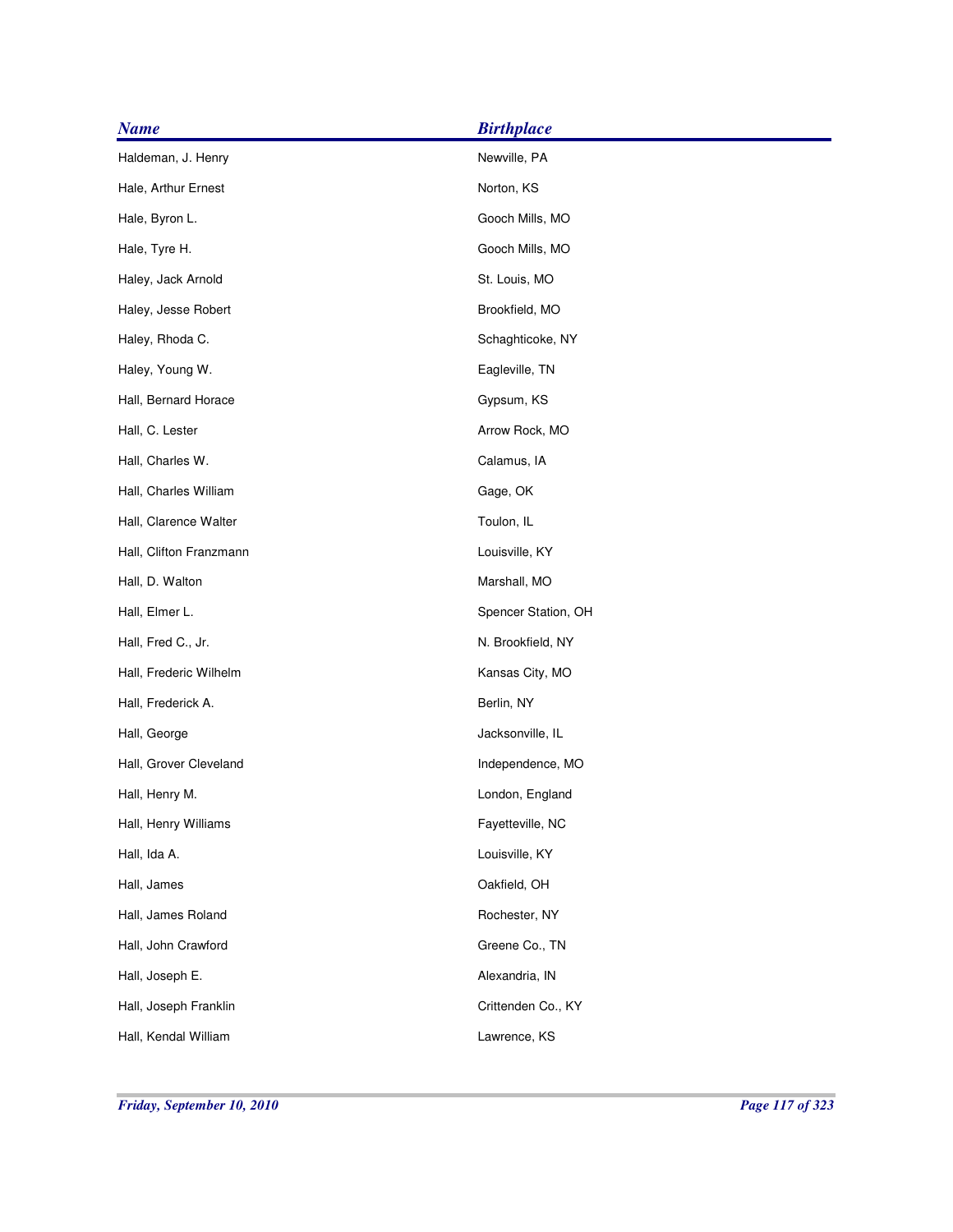| <b>Name</b>                | <b>Birthplace</b>      |
|----------------------------|------------------------|
| Hall, Lawrence Hinman      | Buchanan, MI           |
| Hall, Lewis Smith          | Spencer, NY            |
| Hall, Marvin               | Conway, KS             |
| Hall, Millard Wilson       | Des Moines, IA         |
| Hall, Sarah C.             | Brookfield, NY         |
| Hall, William Cochran      | Bell, OH               |
| Hall, Willis Henry         | Lawn Ridge, IL         |
| Hallberg, John William     | Iron Mountain, MI      |
| Halleck, Paul Parker       | Colorado City, CO      |
| Haller, James              | Franklin, OH           |
| Halley, George             | Canada                 |
| Halliday, Edward Meigs     | Parsons, KS            |
| Halliday, John LeRoy       | Sawyerville, Canada    |
| Halliday, John S.          | Meigs Co., OH          |
| Hallock, Lowell K.         | Ada, KS                |
| Halm, Charles J.           | Scranton, PA           |
| Halm, Fred S.              | Uniontown, KS          |
| Halpin, Edward Donald      | Kansas City, MO        |
| Halsey, Thomas J.          |                        |
| Ham, William Emmett        | <b>MO</b>              |
| Hamel, Eli Burton          | Greenville, IL         |
| Hamer, Thaddeus Frederic   | Grosswolde, Germany    |
| Hamill, Claude Emmett      | KS                     |
| Hamill, Thomas             | Lawrence Co., PA       |
| Hamilton, Abraham Lincoln  | Lawrenceville, IL      |
| Hamilton, Benj. F.         | Mendon, OH             |
| Hamilton, Ernest Elbert    | Halsey Valley, PA      |
| Hamilton, George L. Alixis | St. Petersburg, Russia |
| Hamilton, Howard Albert    | Cleveland, OH          |
| Hamilton, Howard Eugene    | Wyandotte Co., KS      |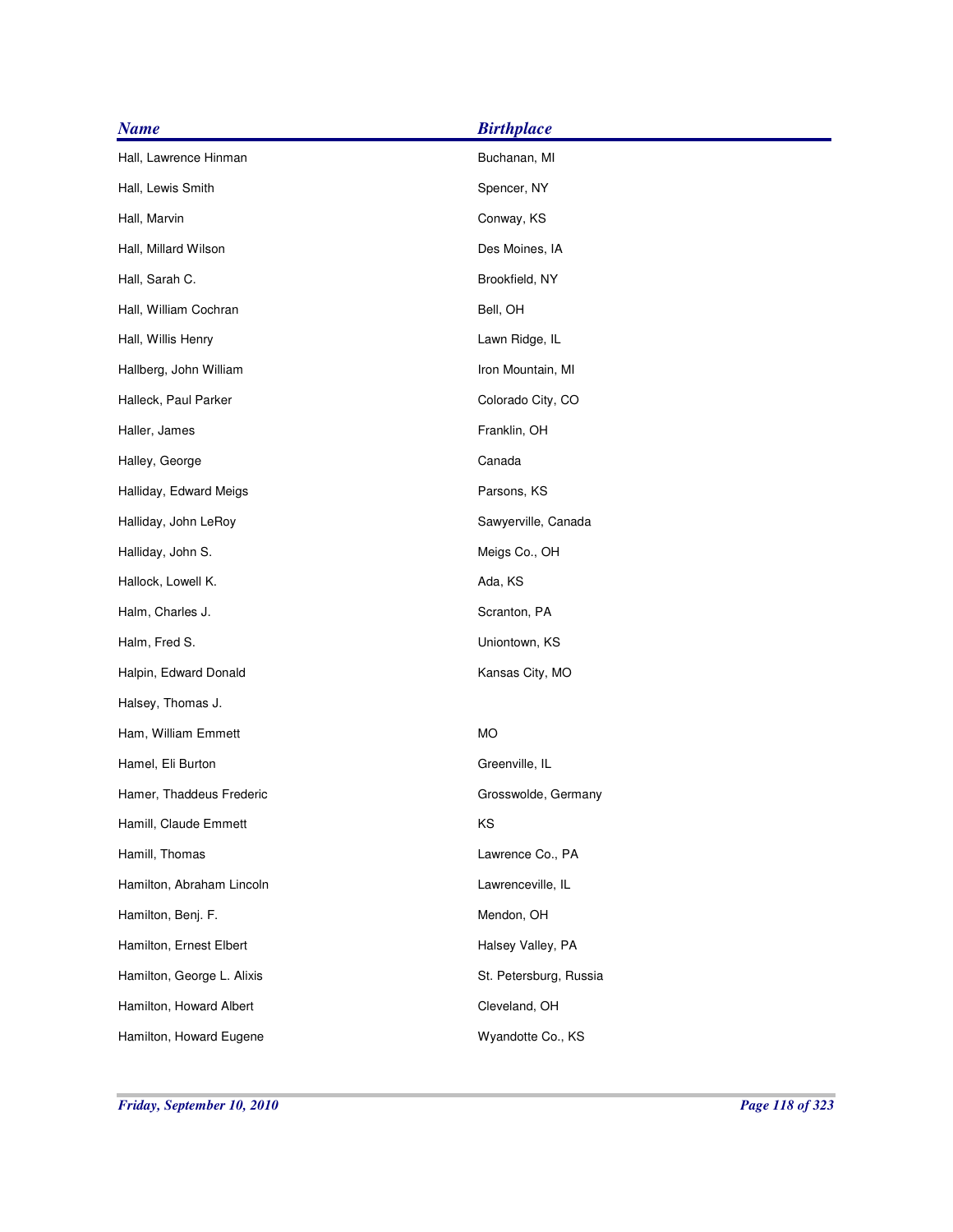| <b>Name</b>                  | <b>Birthplace</b>                 |
|------------------------------|-----------------------------------|
| Hamilton, Hugh D.            | Crab Orchard, MO                  |
| Hamilton, James Theo         | Derby, KS                         |
| Hamilton, John L.            | Delaware, OH                      |
| Hamilton, Joseph Davis       | Grand Detour, IL                  |
| Hamilton, Robert Alonzo      | Hillsboro, IL                     |
| Hamilton, Robert Luther      | Kingfisher, OK                    |
| Hamilton, Tom Reid           | Kansas City, MO                   |
| Hamilton, William C.         | Richmond, MO                      |
| Hamlin, Harris Howard        | Seattle, WA                       |
| Hamlin, Howard Harley        | Lincoln, NE                       |
| Hamman, George Alvan         | St. Joseph, MO                    |
| Hamme, John Martin           | York, PA                          |
| Hammel, George Wesley        | Clay Center, KS                   |
| Hammel, Max Arthur           | Onaga, KS                         |
| Hammel, Seth A.              | Topeka, KS                        |
| Hammer, Carl Ewald           | Denmark                           |
| Hammer, John Elmer           | Mercer, MO                        |
| Hammers, Lewis Joseph        | Greene Township, Woodford Co., IL |
| Hammler, Christiana Victoria | Vandsburg, Germany                |
| Hammond, Charles             | Lyndon, KS                        |
| Hammond, James Francis       | IL                                |
| Hammond, William Randolph    | Virgil, Courtland Co., NY         |
| Hampshire, Simon J.          | Seneca Co., OH                    |
| Hanchett, Leland Jack        | Erie, PA                          |
| Hancks, John Achabod         | Summerfield, MO                   |
| Hancock, Avery C.            | Deputy, IN                        |
| Hancock, Mary Belle          | Quincy, IA                        |
| Hand, Furman Springer        | Chicago, IL                       |
| Hanes, Robert Landon         | Chillicothe, MO                   |
| Hangen, William Meyer        | Dayton, OH                        |
|                              |                                   |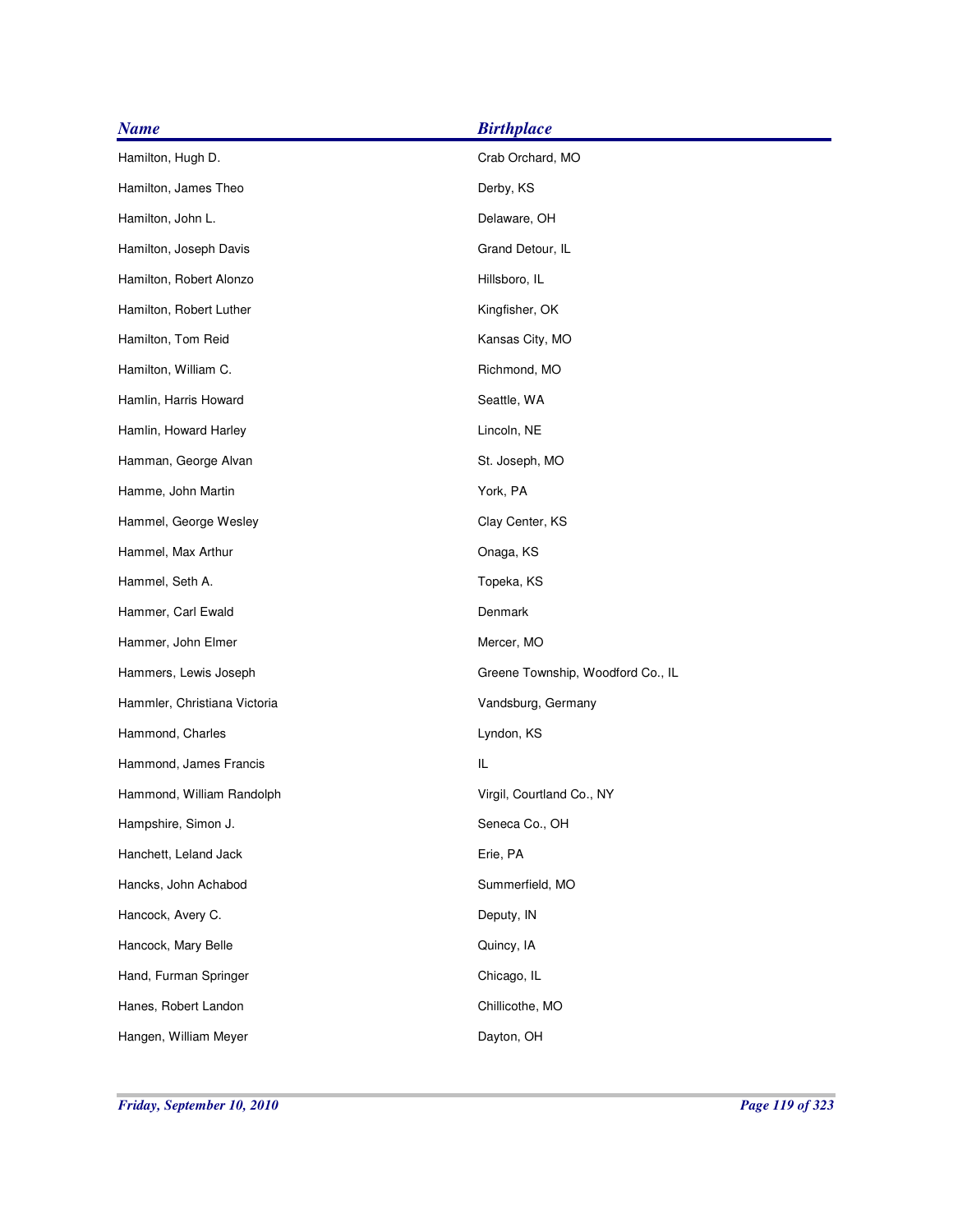| <b>Name</b>                 | <b>Birthplace</b>        |
|-----------------------------|--------------------------|
| Haning, William G.          | Ottumwa, Wapello Co., IA |
| Hanlin, Daniel W.           | Harrison Co., OH         |
| Hannaford, Joseph Northcott | England                  |
| Hannah, Hubert H.           | Kirksville, MO           |
| Hansen, John Harvey         | Lamoni, IA               |
| Hansen, Stephen John        | Chicago, IL              |
| Hanson, John Willard        | Minneapolis, MN          |
| Harbaugh, David Day         | Minneapolis, KS          |
| Hardacre, Ruth Anna         | Kansas City, MO          |
| Hardesty, Henry O.          | Clinton Co., IN          |
| Hardin, Claud Everett       | Crawford, NE             |
| Hardin, Parker Calhoun      | Minneapolis, MN          |
| Hardin, Verna Mae           | Cottage Grove, OR        |
| Harding, Carl William       | Lawrence, KS             |
| Harding, Dean Herbert       | Wakefield, KS            |
| Harding, Emmerence Festus   | Derby, Perry Co., IN     |
| Harding, Evilela            | Springfield, OH          |
| Hardy, Charles Webster      | Dublin, NH               |
| Hardy, Clarence Woodson     | Tecumseh, MI             |
| Hardy, John Willard         | Grafton, ND              |
| Hardy, Leslie L.            | Fort Scott, KS           |
| Hardy, Linda                | Hiawatha, KS             |
| Hardy, William B.           |                          |
| Hare, William Edgar         | Ashland, OH              |
| Hargrave, Jack Eldon        | Great Bend, KS           |
| Hargreaves, Charles Henry   | Holyoke, CO              |
| Harker, Harry James         | St. Louis, MO            |
| Harkey, William Cathey      | Johnson Co., KS          |
| Harlan, Delly Lee           | College Mound, MO        |
| Harless, Morris Sherman     | Union City, IN           |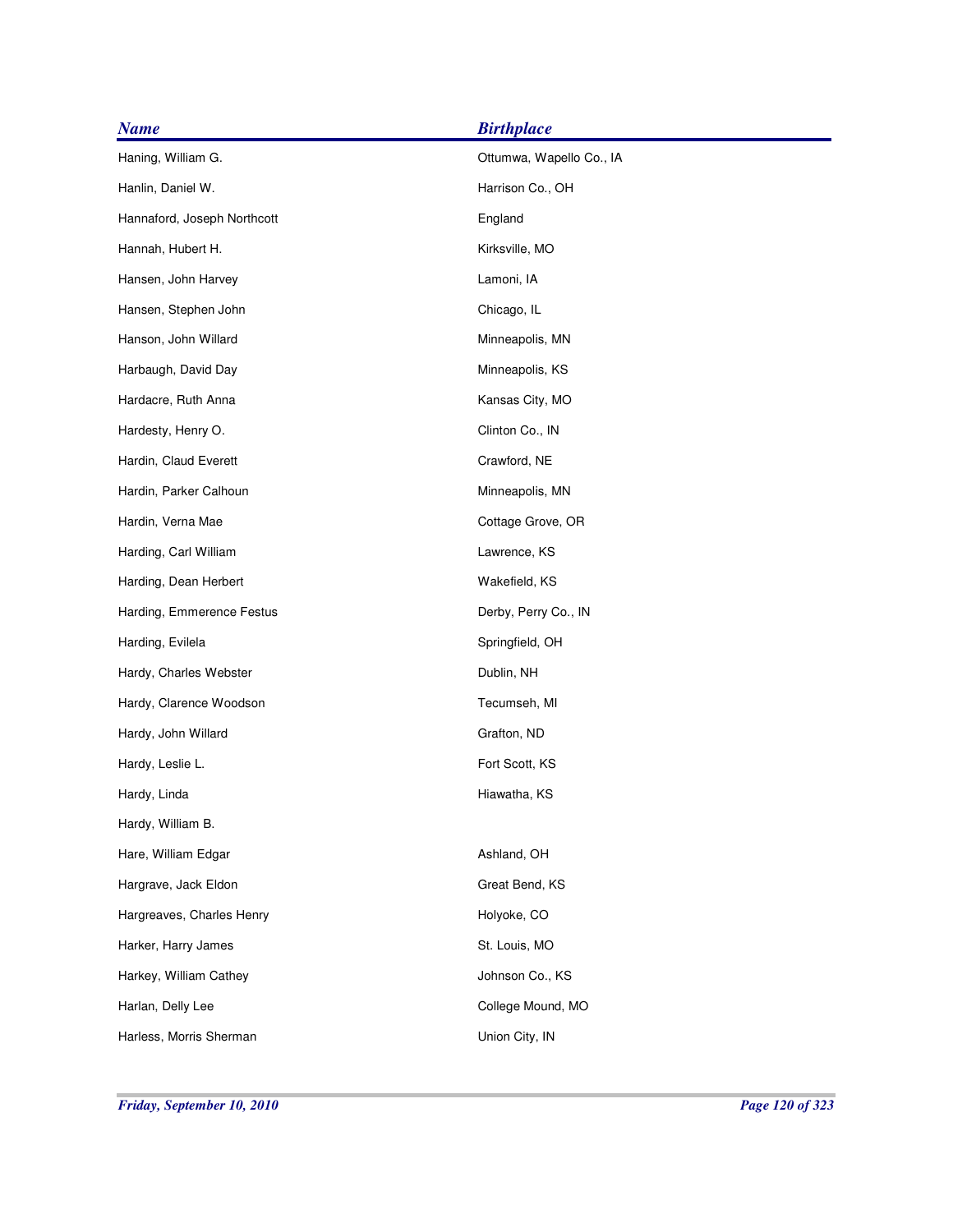| <b>Name</b>                    | <b>Birthplace</b>   |
|--------------------------------|---------------------|
| Harlin, Robert Johnson         | Leavenworth Co., KS |
| Harman, Glen S.                | Auburn, NE          |
| Harmon, Lafayette F.           | Williamsburg, KY    |
| Harmon, Otto Elbert            | Chetopa, KS         |
| Harms, Albert Charles          | Kansas City, KS     |
| Harms, Albert Oscar            | Wathena, KS         |
| Harms, Edwin Martin            | Cordell, OK         |
| Harner, Marshall William       | Green, KS           |
| Harner, Romeo Catlin           | ${\sf IN}$          |
| Harold, Luke Lea               | Bradley Co., TN     |
| Harp, Robert Franklin          | Atlanta, TX         |
| Harper, Alice Frances          | Lewis Valley, WI    |
| Harper, Bert LeRoy             | Burlington, IA      |
| Harper, Charles S.             | Elizaville, IN      |
| Harrar, Charles Franklin       | Wheeling, WV        |
| Harrell, Roosevelt Elmer       | Urbana, MO          |
| Harrell, Roy W.                | Norris City, IL     |
| Harrelson, Nathan A.           | Cass Co., MO        |
| Harrington, G. Leonard         | Kansas City, KS     |
| Harrington, George Leonard, II | Independence, MO    |
| Harrington, John Jay           | Titusville, PA      |
| Harrington, Paul Randall       | Kansas City, KS     |
| Harris, Chester Elmer          | Brockton, MA        |
| Harris, Claib Bosworth         | Garnett, KS         |
| Harris, Claib Bosworth         | Nevada, MO          |
| Harris, Eula Louisa            | Lawrenceburg, KY    |
| Harris, Hubert Loy             | Coin, IA            |
| Harris, James R.               | Terre Haute, IN     |
| Harris, Norvan Dean            | Smith Center, KS    |
| Harris, Richard F.             | Wrightsville, PA    |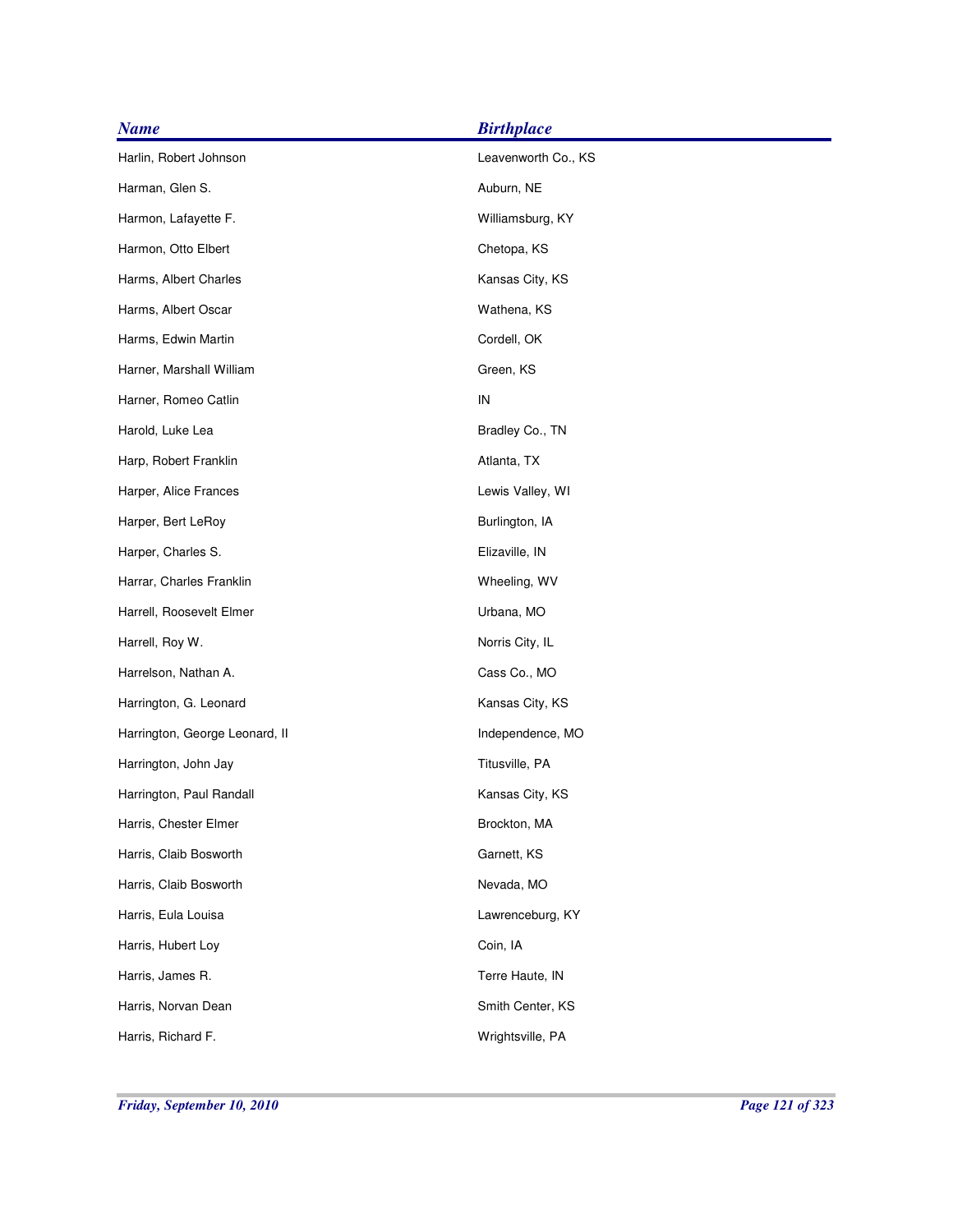| <b>Name</b>                 | <b>Birthplace</b>   |
|-----------------------------|---------------------|
| Harris, Richard W.          | KY                  |
| Harris, William Donald      | Waterloo, NE        |
| Harris, William H.          | Fillmore, IL        |
| Harrison, Albert Eugene     | Greeley, KS         |
| Harrison, Albert Perry      | Centralia, MO       |
| Harrison, Alvie Brooks      | Solomon, KS         |
| Harrison, Alvin F.          | Lettsville, IA      |
| Harrison, Charles Frederick | Perry, IL           |
| Harrison, Edmund Lee        | Red River Co., TX   |
| Harrison, Edmund M.         | Raleigh, NC         |
| Harrison, Emanuel           |                     |
| Harrison, Emmett Pryor      | Mexico, MO          |
| Harrison, Hall Edward       | St. Louis, MO       |
| Harrison, Lyman Lyle, Jr.   | St. Joseph, MO      |
| Harrison, Uen Samuel        | Grassland, IL       |
| Harrison, W. H.             | Lettsville, IA      |
| Harrison, William Harvey    | Clayton, IN         |
| Harroun, William Arthur     | Minneapolis, MN     |
| Harrow, Alois L.            | Albia, IA           |
| Harsha, James Vance         | Washington, PA      |
| Hart, C. L.                 | Farmington, CT      |
| Hart, Crozier S.            | Huntington, IN      |
| Hart, Margaret J.           | Steuben Co., NY     |
| Hart, Millard M.            | Greencastle, IN     |
| Hart, Willard R.            | McKean Co., PA      |
| Hartford, Isaac James       | Terre Haute, IL     |
| Hartford, Washington I.     | near Kirksville, MO |
| Hartig, Clemens Maximiliam  | Lawrence, KS        |
| Hartig, Otto Joseph         | Lawrence, KS        |
| Hartman, Buford             | McCune, KS          |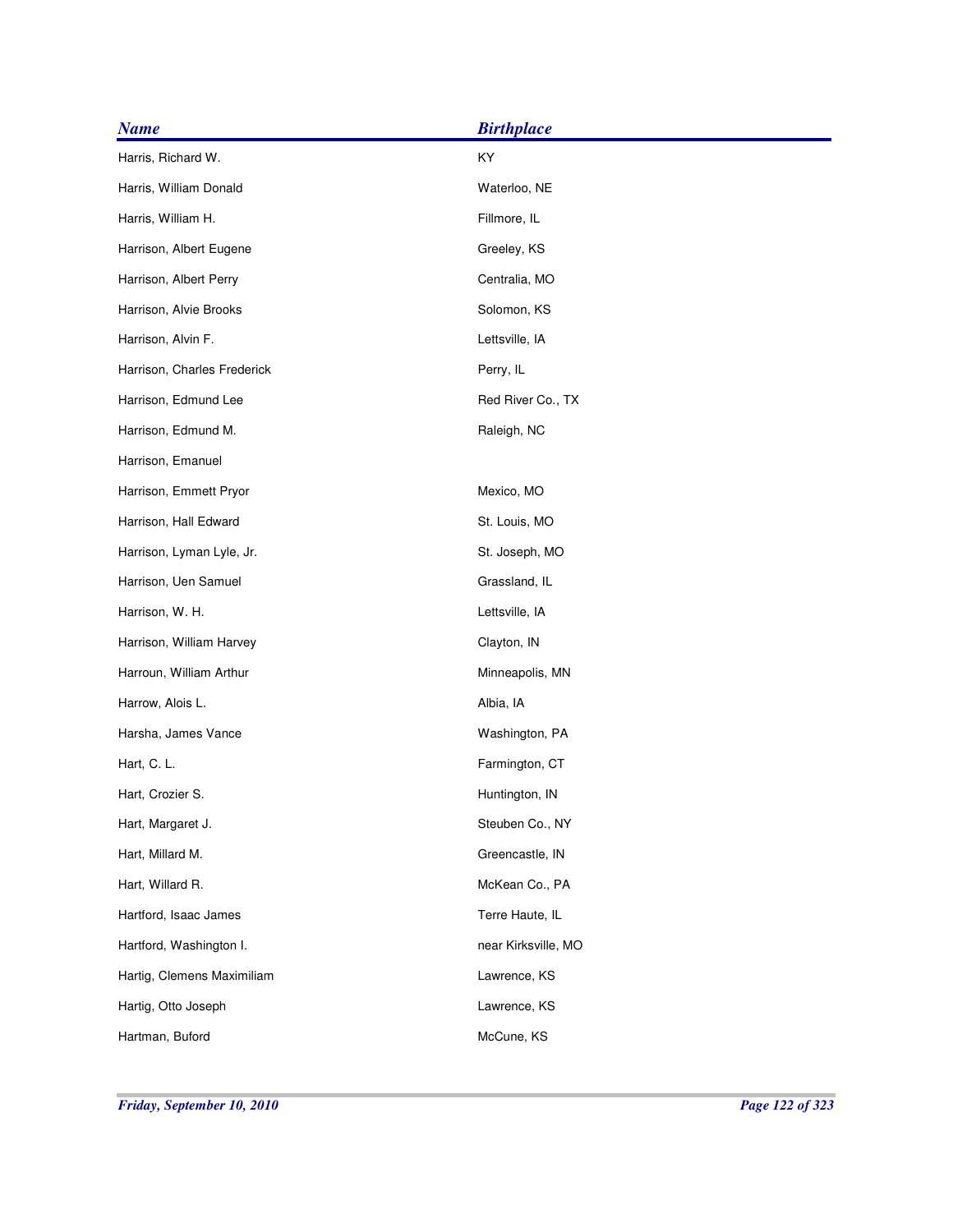| <b>Name</b>                    | <b>Birthplace</b>           |
|--------------------------------|-----------------------------|
| Hartman, Emil Ernst            | Norborne, MO                |
| Hartman, Milo Everest          | Cottonwood Falls, KS        |
| Hartman, Ralph Chapel          | Brodhead, WI                |
| Hartman, William Vernon        | Saint Clair Co., MO         |
| Hartmann, Warren Joseph        | Garnett, KS                 |
| Hartshorn, William Turner      | England                     |
| Hartwell, Basil Orman          | near Maysville, MO          |
| Hartwell, George N.            | IL                          |
| Hartwig, Lulu                  | Emden, IL                   |
| Hartzell, Harry Wallace        | Mill Point, WV              |
| Harvey, Clarence Clinton       | Junction City, KS           |
| Harvey, Elizabeth              | Lewis Co., MO               |
| Harvey, Ernest Edward          | Salina, KS                  |
| Harvey, Fred E.                | Minneapolis, KS             |
| Harvey, Fredrick Douglas Grant | Lawrence, KS                |
| Harvey, John King              | McPherson, KS               |
| Harvey, Leland Howell          | Baylis, IL                  |
| Harvey, Lewis Scott            | McPherson, KS               |
| Harvey, William Thomas         | Camden, IL                  |
| Harvey, Winfield Scott         | Beverly, IL                 |
| Harwood, Mary E.               | Hendricks Co., IL           |
| Hash, Helen Emalyne            | Gentry, MO                  |
| Haskell, Claude Duane          | Atchison, KS                |
| Haskell, Nelson D.             | Youngstown, Niagara Co., NY |
| Haskins, Henry Edgar           | Empire, McPherson Co., KS   |
| Haskins, Milton Henry          | Knoxler, IL                 |
| Haslam, Edward Thomas          | Manhattan, KS               |
| Haslam, George James           | Philadelphia, PA            |
| Haslam, Thomas Powell          | Osage City, KS              |
| Hassig, Cecil Edwards          | Amoret, MO                  |
|                                |                             |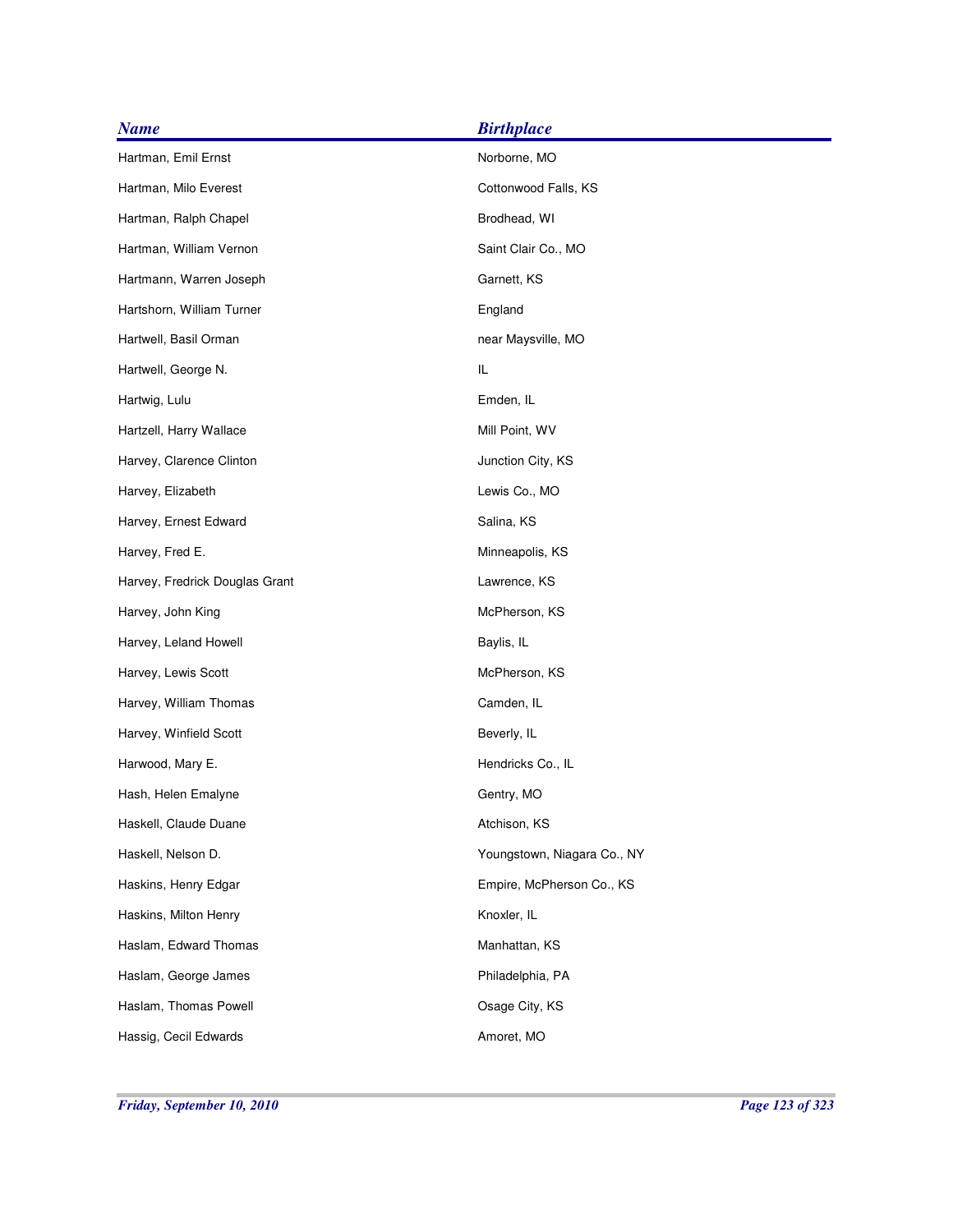| <b>Name</b>                  | <b>Birthplace</b>            |
|------------------------------|------------------------------|
| Hassig, John Franklin        | Galena, IL                   |
| Hastings, Fred Elmer         | Grant City, MO               |
| Hastings, Grant Ray          | Grant City, MO               |
| Hastings, Havilah E.         | OH                           |
| Hastings, Mary Tate          | Dallas, TX                   |
| Hastings, Thomas E.          | Grant City, MO               |
| Hatch, B. Pearne             | Groton, NY                   |
| Hatcher, Albert Crow         | Wellington, KS               |
| Hatcher, Albert Rudolph      | Admire, KS                   |
| Hatcher, Charles D.          | Schuyler Co., IL             |
| Hatfield, Franklin P.        | Montgomery Co., OH           |
| Hatfield, Nathan Cleveland   | OH                           |
| Hatfield, William H.         | Leesburg, IN                 |
| Hatten, Sebastian Cabit      | Nevada, MO                   |
| Hatton, Lloyd William        | Bunker Hill, KS              |
| Haughey, Charles Francis     | Paola, KS                    |
| Haughey, George Cornelius    | Pittsburgh, PA               |
| Haughey, Glenn Elbert        | Wellington, KS               |
| Haughey, Leo Eugene          | Wellington, KS               |
| Haukenberry, Everett Francis | Norton Co., KS               |
| Haury, Richard Samuel        | Trenton, IL                  |
| Haury, Samuel Smith          | Ingalstadt, Bavaria, Germany |
| Haury, Victor Givens         | Moundridge, KS               |
| Haus, Loren Wilson           | Turner, KS                   |
| Hausman, Jacob L.            | Poland, Russia               |
| Haverkampf, Charles Walter   | IL                           |
| Havley, Bernice              | Greeley, NE                  |
| Hawes, Frederick S.          | NY                           |
| Hawk, Benjamin F.            | Athens, OH                   |
| Hawk, Eugene Edward          | St. Joseph, MO               |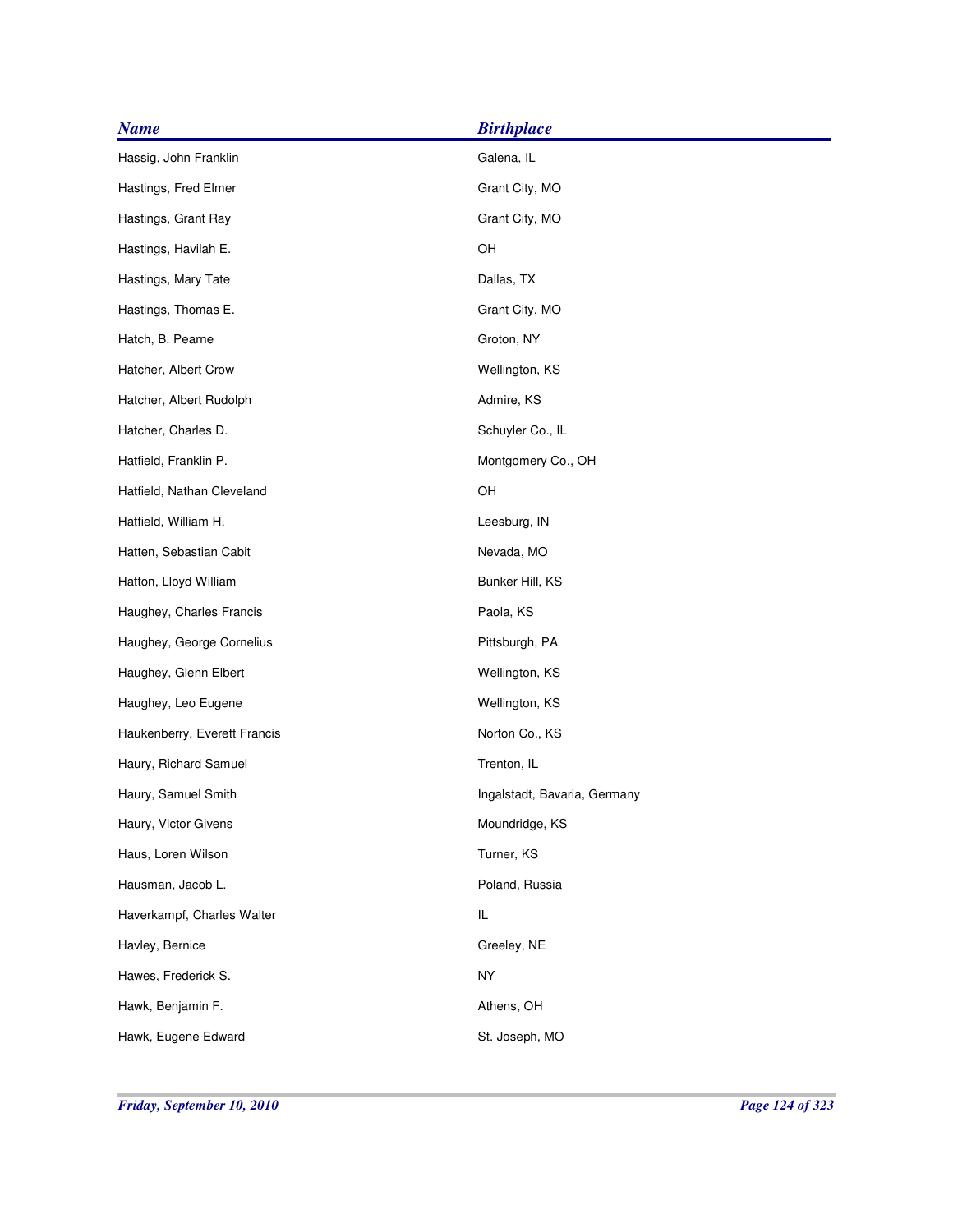| <b>Name</b>              | <b>Birthplace</b>                     |
|--------------------------|---------------------------------------|
| Hawk, Nathan F.          | Champaign Co. IL                      |
| Hawke, Charles Clifford  | Boleau, ND                            |
| Hawkey, Alfred Samuel    | Hesston, KS                           |
| Hawkins, Anthony LeRoy   | Fort Scott, KS                        |
| Hawkins, George M.       | Naples, ME                            |
| Hawkins, James           | Laurel Gap, Baileyton, Greene Co., TN |
| Hawkins, John Robert     | Dubois, IN                            |
| Hawkins, Leroy R.        | Livingston Co., MO                    |
| Hawkins, Robert          | Canada                                |
| Hawley, Harrie C.        | Oswego, IL                            |
| Hawley, Harry Lincoln    | Corning, Steuben Co., NY              |
| Hawley, Joseph E.        | Walton, NY                            |
| Haworth, Ami S.          | Lewis, IA                             |
| Haworth, Dillon Benjamin | Labette Co., KS                       |
| Haworth, Edgar S.        | Noblesville, IN                       |
| Haworth, Kenneth Walden  | Viola, KS                             |
| Hawthorne, Edward W.     | Brighton, IA                          |
| Hawthorne, Hugh Boggs    | Crawfordsville, IA                    |
| Hay, Gilbert Wilson      | Garnett, KS                           |
| Hayden, Abigail          | Concordia, KS                         |
| Hayden, D. John          | Miami Co., KS                         |
| Hayden, Roscoe Conklin   | Ozark, MO                             |
| Haydon, Owen Kahr        | Augusta, WI                           |
| Hayes, Charles           | Hoschton, GA                          |
| Hayes, Charles Bernard   | South Omaha, NE                       |
| Hayes, Claude Frank      | Marengo, IA                           |
| Hayes, Davis Datus       | Upper Jay, Essex Co., NY              |
| Hayes, Harvey Lewis      | Nebraska City, NE                     |
| Hayes, Nelson W.         | near Cleveland, OH                    |
| Hayes, Noah              | Cadiz, IN                             |
|                          |                                       |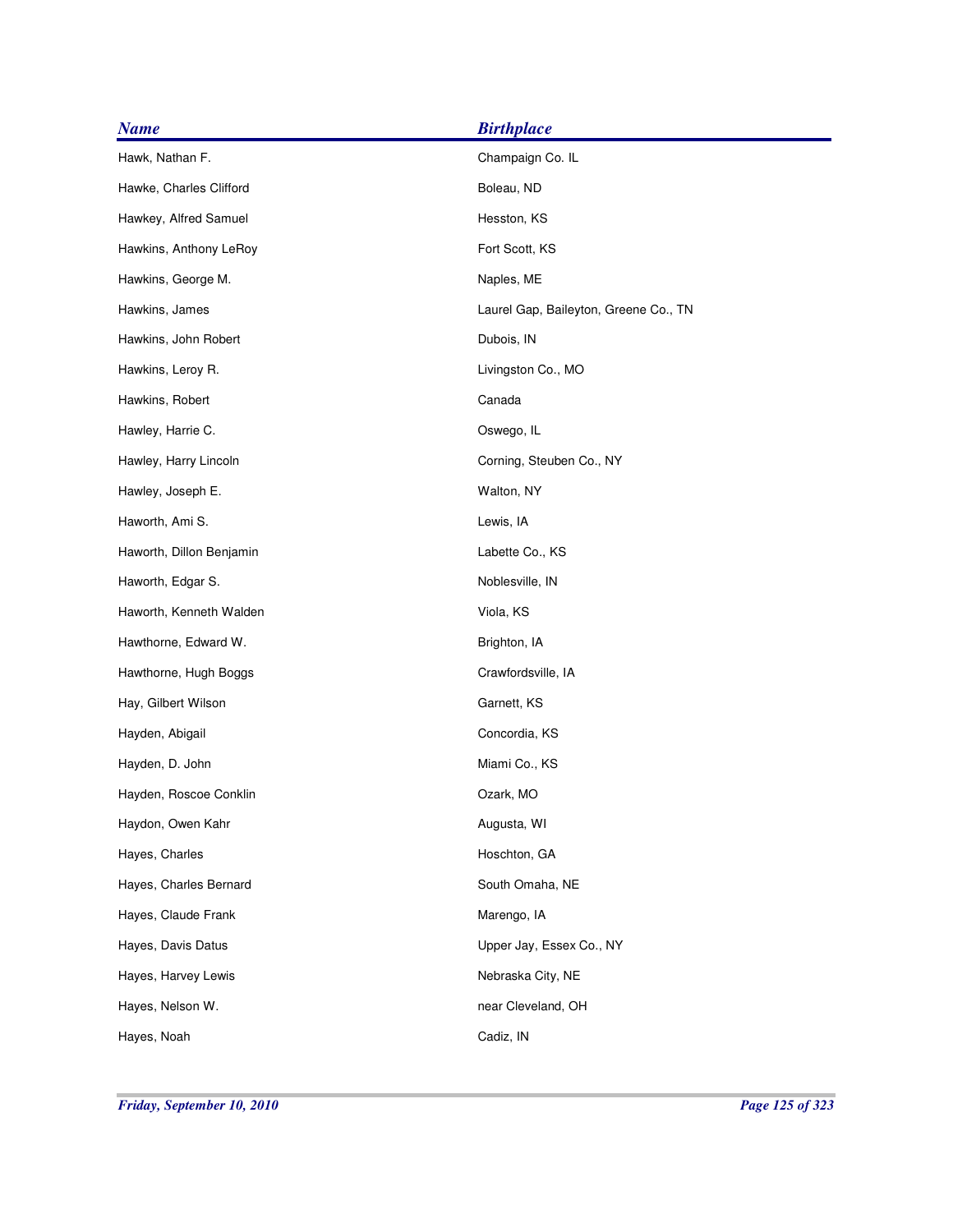| <b>Name</b>                  | <b>Birthplace</b>                |
|------------------------------|----------------------------------|
| Hayes, William Hampton       | Milfordton, OH                   |
| Hayne, Henry Woodworth       | Hamilton, Canada                 |
| Hayne, Jemmima Hester        | Kansas City, MO                  |
| Haynes, Arthur Haislet       | Sabetha, KS                      |
| Haynes, Charles Elmer        | Menoken, KS                      |
| Haynes, Elmer Ellsworth      | Wilmington, IL                   |
| Haynes, Frank Watkins        | Harnes, KY                       |
| Haynes, J. M.                | Remington, IN                    |
| Haynes, Linnie C.            | Fulda, MN                        |
| Haynes, Lorenzo Dow          | IN                               |
| Haynes, Willard Agustus      | Natick, MA                       |
| Hays, Almonta Deaver         | Creola, OH                       |
| Hays, D. Wilson              | Fulton Co., IL                   |
| Hays, Daniel Webster         | near Mauckport, Harrison Co., IN |
| Hays, Edward R.              | Humboldt, NE                     |
| Hays, Henry Everett          | OH                               |
| Hays, John L.                | Warren Co., OH                   |
| Hays, Leslie Claire          | Peru, KS                         |
| Hays, Thomas Edwin           | Indian Creek, Monroe Co., MO     |
| Hays, Thomas Hamlin          | Wichita, KS                      |
| Hayward, Alfred W.           | England                          |
| Hayward, Jeff William        | Kingman Co., KS                  |
| Hayward, John Dawson         | Kirksville, MO                   |
| Hayward, William Alfred      | Manhattan, KS                    |
| Hazelton, LeGrand Frost      | Wilmington, IL                   |
| Hazelton, William Hammersley | Renfrew, Ontario, Canada         |
| Hazelwood, Brenton Johnson   | Ontario, Canada                  |
| Hazle, James Albert          | McLean Co., IL                   |
| Hazlett, Edward Everett      | Cincinnati, OH                   |
| Hazlett, Harry H.            | Newark, OH                       |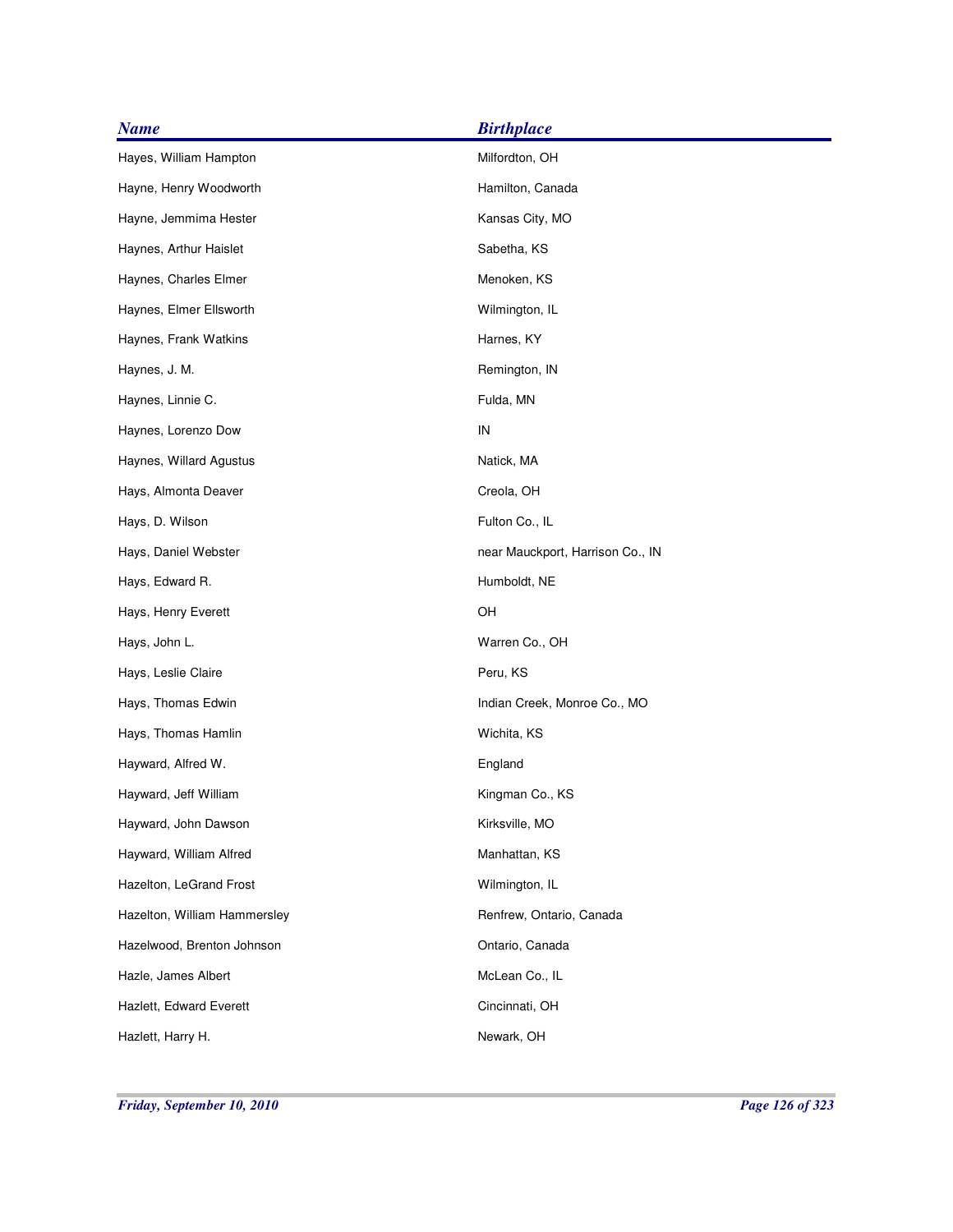| <b>Name</b>                 | <b>Birthplace</b>                 |
|-----------------------------|-----------------------------------|
| Hazzard, Lawrence Rosseau   | Towanda, KS                       |
| Hazzard, Samuel S.          | Bentonville, IN                   |
| Heacock, James              | Columbiana Co., OH                |
| Heacock, James Howard       | Missoula, MT                      |
| Head, John Francis          | Saint Paul, MN                    |
| Head, Walter Hobson         | Blount Co., AL                    |
| Heald, John Emerson         | Fairfield, IA                     |
| Heap, William A.            | Topeka, KS                        |
| Heard, Kenneth Martin       | Oxford, MS                        |
| Hearst, Allen Lorin         | Bath, Mason Co., IL               |
| Hearst, Ethel Lavina        | Olena, IL                         |
| Heaston, William C.         | Harrison Co., IA                  |
| Heath, George Arthur        | Athens, OH                        |
| Heath, J. Frank             | Putnam Co., IN                    |
| Heath, T. Restin            | Putnam Co., IN                    |
| Heatley, John Evans         | Hiawatha, KS                      |
| Heckart, Elliott Tate       | Ottumwa, IA                       |
| Hecker, Friedrich           | St. Louis, MO                     |
| Hedge, Mayro Oran           | Johnson Co., MO                   |
| Hedgecock, Zella B. Smith   | Knox Co., MO                      |
| Hedges, Adolphus Norman     | Morristown, MN                    |
| Hedinger, Charles           | Venedig (Venice), Italy           |
| Hedrick, James Franklin     | IN                                |
| Hedrick, John Krupp         | PA                                |
| Hedrick, Warren A.          | Laurel, IN                        |
| Heffner, Edward Albert, Jr. | Texarkana, TX                     |
| Hege, Daniel John           | West Point, Lee Co., IA           |
| Hehir, Joseph               | Ireland                           |
| Heiberg, Olaf Marius        | Wildrice Township, Norman Co., MN |
| Heidrick, Daniel Lawrence   | Madison, KS                       |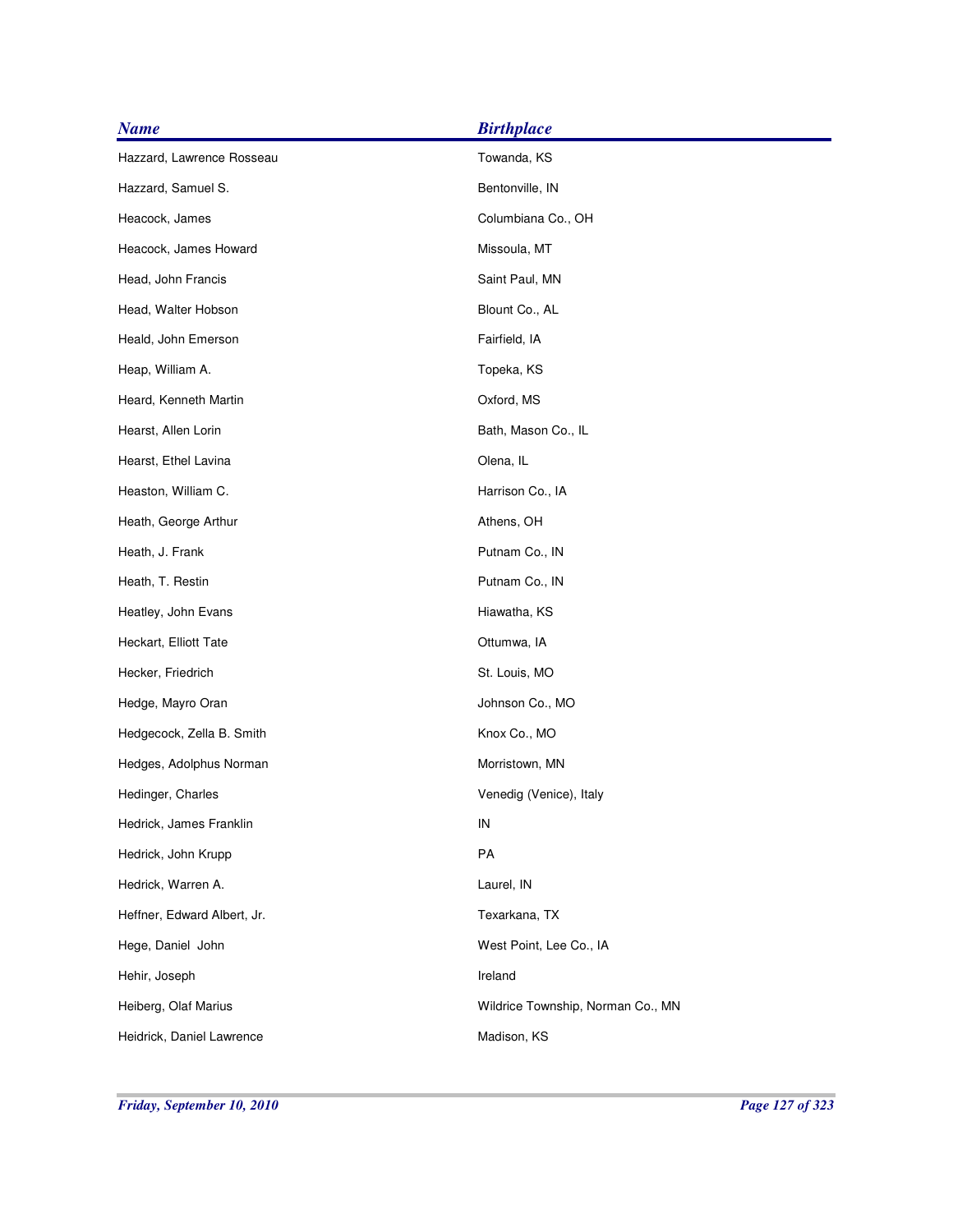| <b>Name</b>                  | <b>Birthplace</b>                     |
|------------------------------|---------------------------------------|
| Heikes, Richard Eugene       | Riley, KS                             |
| Heindel, Orville J.          | North Lima, OH                        |
| Heins, Lawrence Gustavus     | Carrollton, MO                        |
| Heinzelmann, Arthur          | Atwood, IL                            |
| Hekhuis, Gerrit Leverne      | Vellore, India                        |
| Heller, Harry L.             | Ottawa, KS                            |
| Heller, John Lewis           | Abingdon, IL                          |
| Heller, Joseph M.            | Abingdon, IL                          |
| Heller, Matthew, Jr.         | Ottawa, KS                            |
| Hellweg, Edward Walter       | Pierce City, MO                       |
| Hellwig, Christian Alexander | Meissen, Germany                      |
| Helm, Fred Power             | Ashland, VA                           |
| Helman, Claude H.            | Kendallville, IN                      |
| Helman, Richard Graham       | Allegheny, PA                         |
| Helton, James Washington     | Johnson Co., IN                       |
| Helwig, Ferdinand Christian  | Nowata, OK                            |
| Helwig, George Freeman       | Topeka, KS                            |
| Helwig, Orville Leon         | near Gnadenhutten, Tuscarawas Co., OH |
| Hemm, George Paul            | St. Louis, MO                         |
| Hemphill, James Eugene       | Clay Center, KS                       |
| Hemphill, Paul Hurley        | Minneapolis, MN                       |
| Hempstid, Irl Edwin          | Burrton, KS                           |
| Hempstid, J. W.              | IN                                    |
| Henderson, Archibald Grant   | Avery, Monroe Co., IA                 |
| Henderson, Charles Franklin  | Parsons, KS                           |
| Henderson, Edward Emmett     | Centerville, IA                       |
| Henderson, Frank Bernard     | Kansas City, MO                       |
| Henderson, James W.          | New Harmony, IN                       |
| Henderson, Leonard E.        | Marshall Co., KS                      |
| Henderson, Ralph C.          | Osage Mission, KS                     |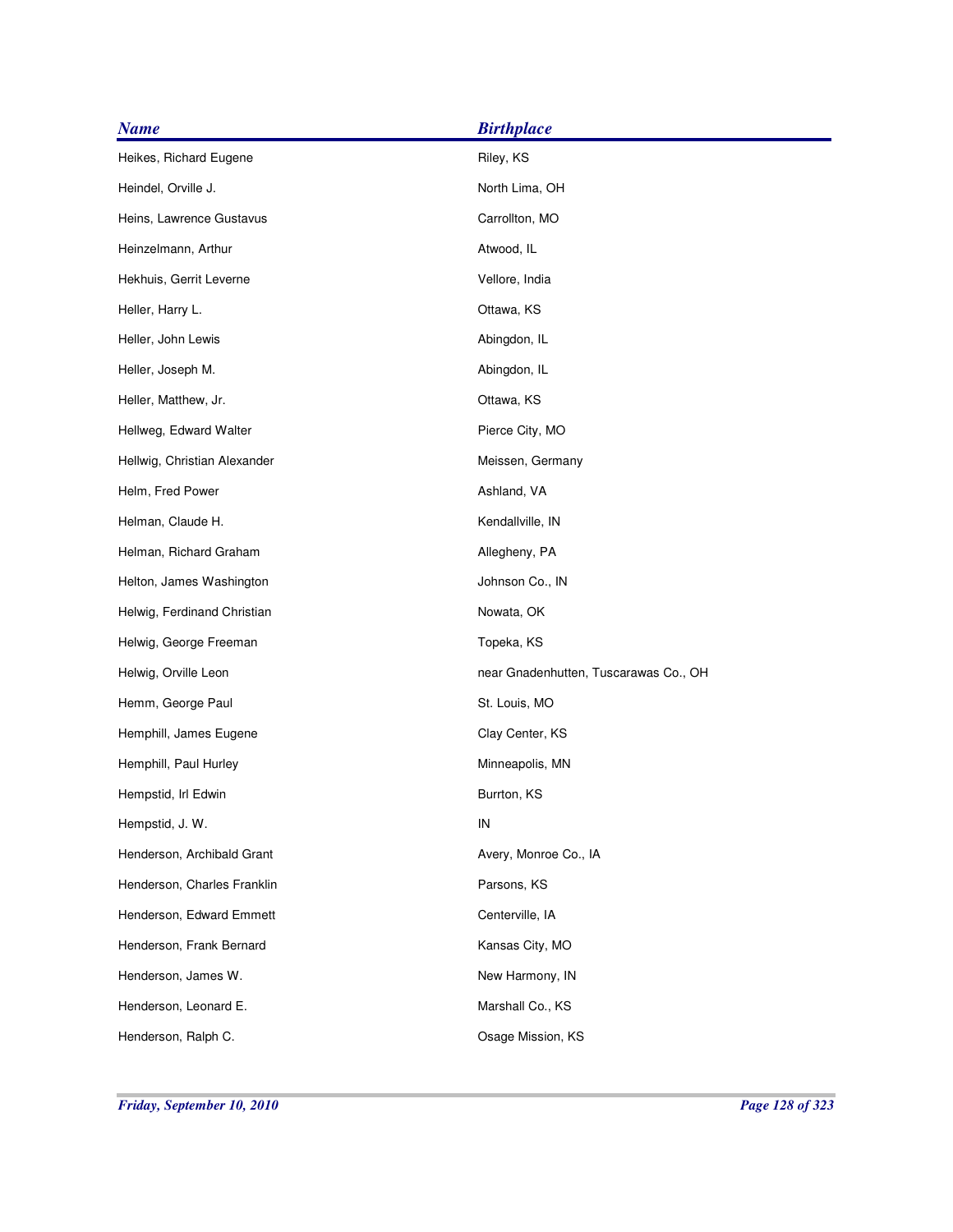| <b>Name</b>                    | <b>Birthplace</b>         |
|--------------------------------|---------------------------|
| Henderson, Richard Collins     | Leavenworth Co., KS       |
| Henderson, Robert Gilbert      | Verdon, NE                |
| Henderson, Wayne Beriah        | Cowley Co., KS            |
| Hendricks, Charles             | Mattoon, IL               |
| Hendricks, Herschel L.         | lola, KS                  |
| Hendrickson, Charles W.        | Casey Creek, KY           |
| Hendrickson, Darlington Wren   | Trent, SD                 |
| Hendrickson, George Edward     | Raymond, IL               |
| Hendrickson, Glenn             | Trenton, MO               |
| Hendrickson, P. J.             | ${\sf IN}$                |
| Hendrix, Claude Addison, Jr.   | Bloomington, IN           |
| Henlen, Benjamin Augustus      | North Hope, PA            |
| Henneberger, Charles Ellsworth | Greencastle, PA           |
| Hennen, Leroy Stanton          | Jollytown, Greene Co., PA |
| Hennerich, Otto Andrew L.      | St. Louis, MO             |
| Henning, Calvin Wilbur         | Gaylord, KS               |
| Henning, Charles Edmond        | Ottawa, KS                |
| Henning, John Adam             | Berks Co., PA             |
| Henning, Joseph Regnald        | Athol, Smith Co., KS      |
| Henry, Anna Mae                | Pattonsburg, MO           |
| Henry, John B.                 | Neodesha, KS              |
| Henry, Lora M.                 | Brownsville, OR           |
| Henry, Schubert David          | Marceline, MO             |
| Henschele, William Henry       | St. Joseph, MO            |
| Henshall, Edgar Owens          | Council Bluffs, IA        |
| Henshall, James Edgar          | Portis, KS                |
| Hensley, Charles Markham       | Busby, KS                 |
| Hensley, Cline Douglas, Jr.    | Plainview, TX             |
| Hensley, J. H.                 |                           |
| Henson, John H.                | IL                        |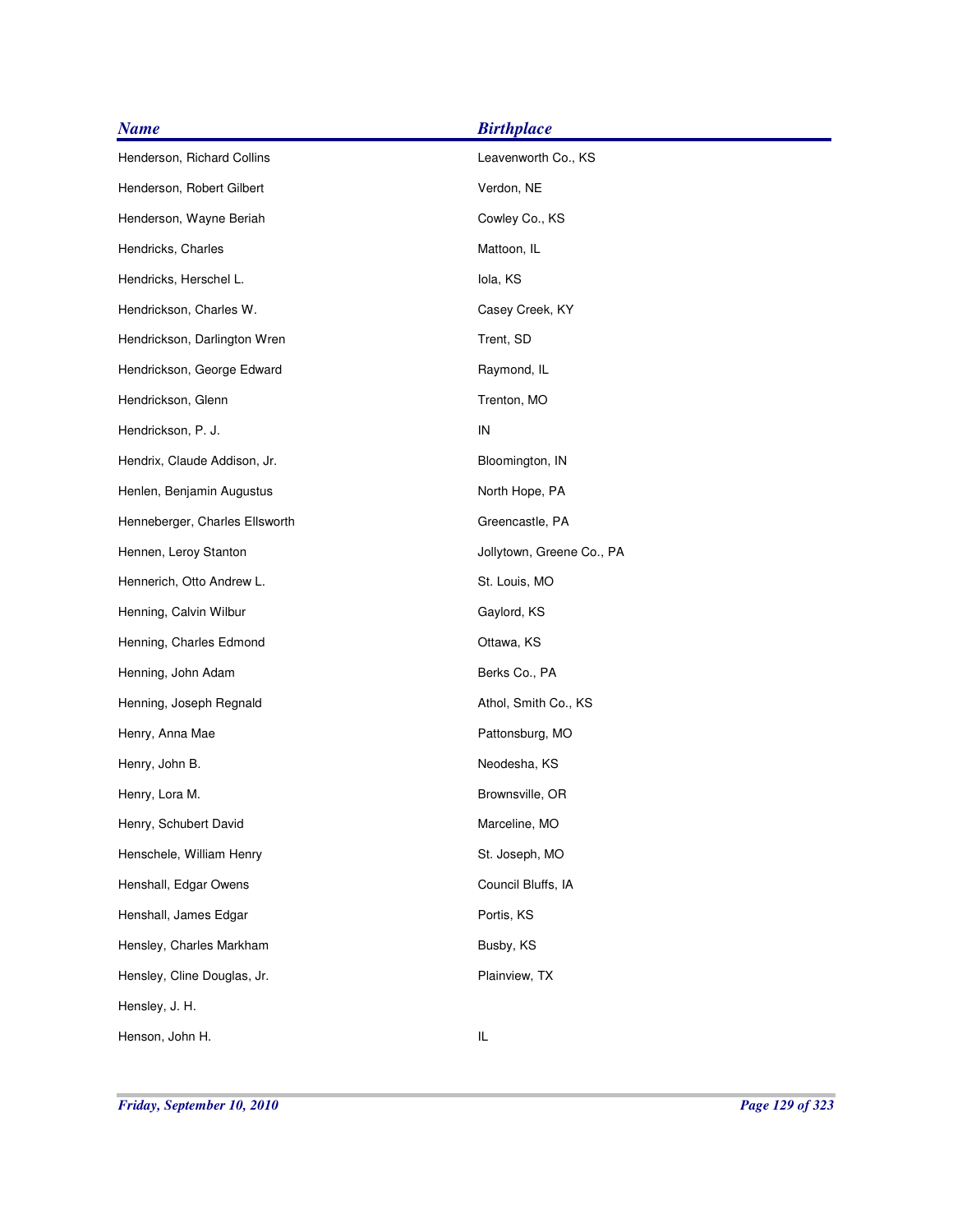| <b>Name</b>                  | <b>Birthplace</b>            |
|------------------------------|------------------------------|
| Henson, Lafayette Leonard    | Laclede Co., MO              |
| Hepler, A. H.                | PA                           |
| Hepler, Clarence Ross        | Rimersburg, PA               |
| Herbst, Robert Rudolph       | Roanoke, IL                  |
| Hereford, Melvin D.          | Parkerville, KS              |
| Herman, Allen Isadore        | St. Joseph, MO               |
| Herman, G. S.                |                              |
| Hermann, Charles Gordon      | Lincoln, NE                  |
| Herr, Francis C.             | Lancaster Co., PA            |
| Herrick, Samuel J.           | Lyndeborough (Lyndeboro), NH |
| Herrick, William Yetter      | Alto Township, Lee Co., IL   |
| Herring, Aaron               | Natchez, MS                  |
| Herring, Hubert G.           | Highland Station, KS         |
| Herrman, George Vinton       | Nevada, MO                   |
| Hershner, Charles S.         | Oregon, MO                   |
| Hertzler, Agnes Hancock      |                              |
| Hertzler, Arthur Emanuel     | West Point, IA               |
| Hertzler, John William       | Burlington, IA               |
| Hertzler, Ralph Harold       | Burlington, IA               |
| Heryford, Jacob R.           | Greensburg, MO               |
| Heslop-Payne, Reginald       | Jamaica, West Indies         |
| Hesner, George Earl          | Edgewood, IA                 |
| Hess, John F.                | near Johnstown, PA           |
| Hess, Paul Dierks            | Kansas City, MO              |
| Hesser, Herbert Harold       | Kansas City, KS              |
| Hession, Thomas Stephen      | Hamilton, Hancock Co., IL    |
| Hetherington, Albert Jackson | Trenton, MO                  |
| Hetherington, Ellery M.      | New Brunswick, Canada        |
| Hetzler, Joseph N.           | Dayton, OH                   |
| Heuston, Thomas W.           | Syracuse, NY                 |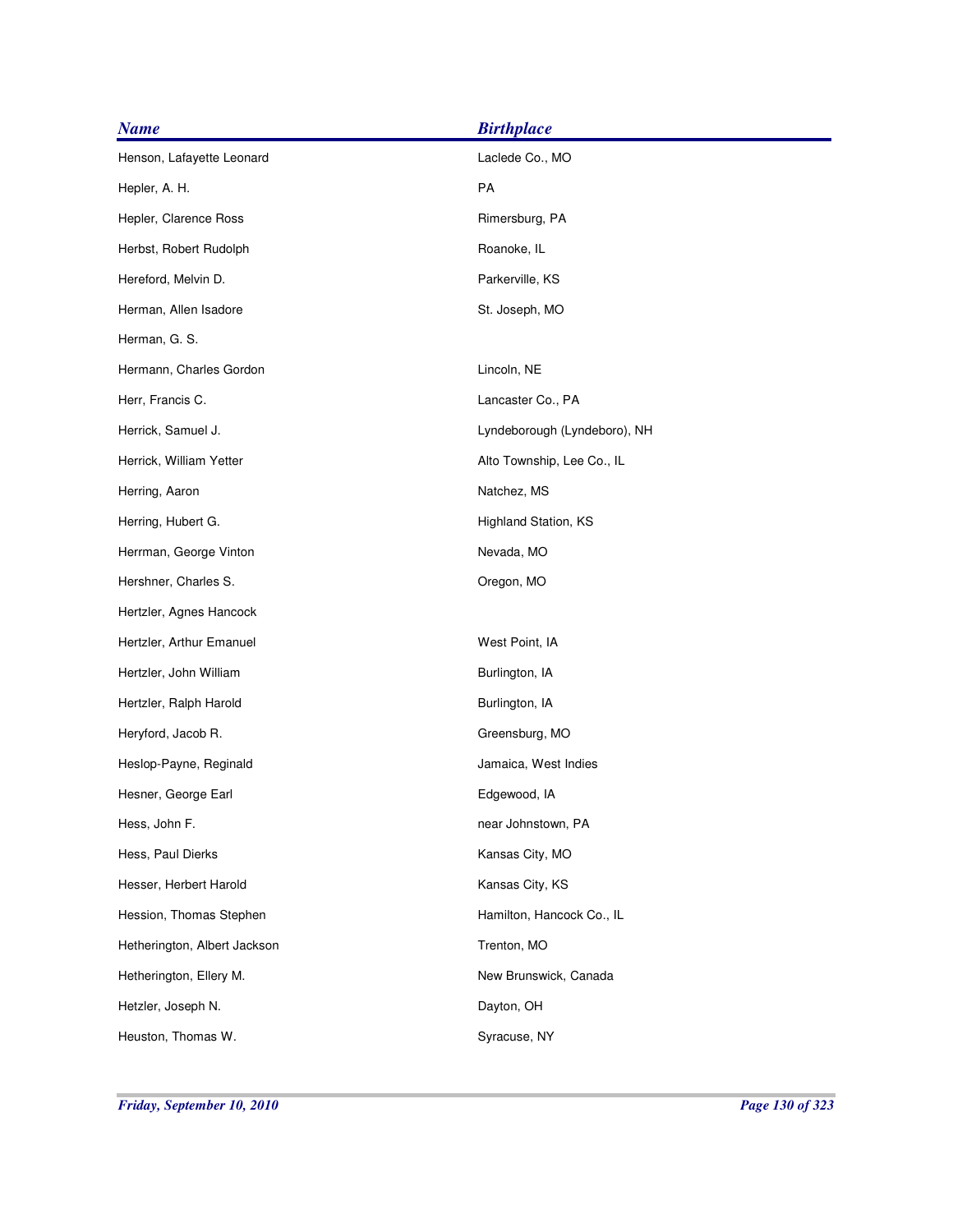| <b>Name</b>                    | <b>Birthplace</b>      |
|--------------------------------|------------------------|
| Hewett, Sheldon B.             | Girard, KS             |
| Hewitt, Augustus               | Economy, IN            |
| Hewitt, Charles                | Manchester, England    |
| Hewitt, John Everett           | Wakefield, KS          |
| Heylmun, Harry Hollis          | Williamsport, PA       |
| Heylmun, William R.            | Williamsport, PA       |
| Hibbard, Blaine Zook, Jr.      | Kansas City, MO        |
| Hibbard, James S.              | Auburn, KS             |
| Hibbard, James Sutherland      | Lambert, OK            |
| Hibbard, Samuel M.             | Oregon, MO             |
| Hibbett, William Pearce        | Irvine, KY             |
| Hibbler, John Arthur, Jr.      | Little Rock, AR        |
| Hickey, Eliza S.               | Marion Co., IN         |
| Hickey, J. F.                  | Tremont, OH            |
| Hickok, Galen R.               | Andrew Co., MO         |
| Hickon, Harrison S.            | WI                     |
| Hiebert, Abraham Ezra          | Hillsboro, KS          |
| Hiebert, Homer Leonard         | Hillsboro, KS          |
| Hiebert, Peter E.              | Newton, KS             |
| Higbee, John H.                | near Lexington, KY     |
| Higginbotham, Edward L.        | Albany, KY             |
| Higginbotham, Gordon Wood      | Creelsboro, KY         |
| Higginbotham, Moses W.         | Tazewell, VA           |
| Higginbotham, Thomas Lafayette | Creelsboro, KY         |
| Higgins, Arthur F.             | Chicago, IL            |
| Higgins, Bruce Alvor           | Conneaut, OH           |
| Higgins, Luke Chandler         | Corfu, Genesee Co., NY |
| Higgins, Samuel C.             | Naples, IL             |
| Hilbig, Albert Lionel          | Ellinwood, KS          |
| Hildyard, Victor Herbert       | Hutchinson, KS         |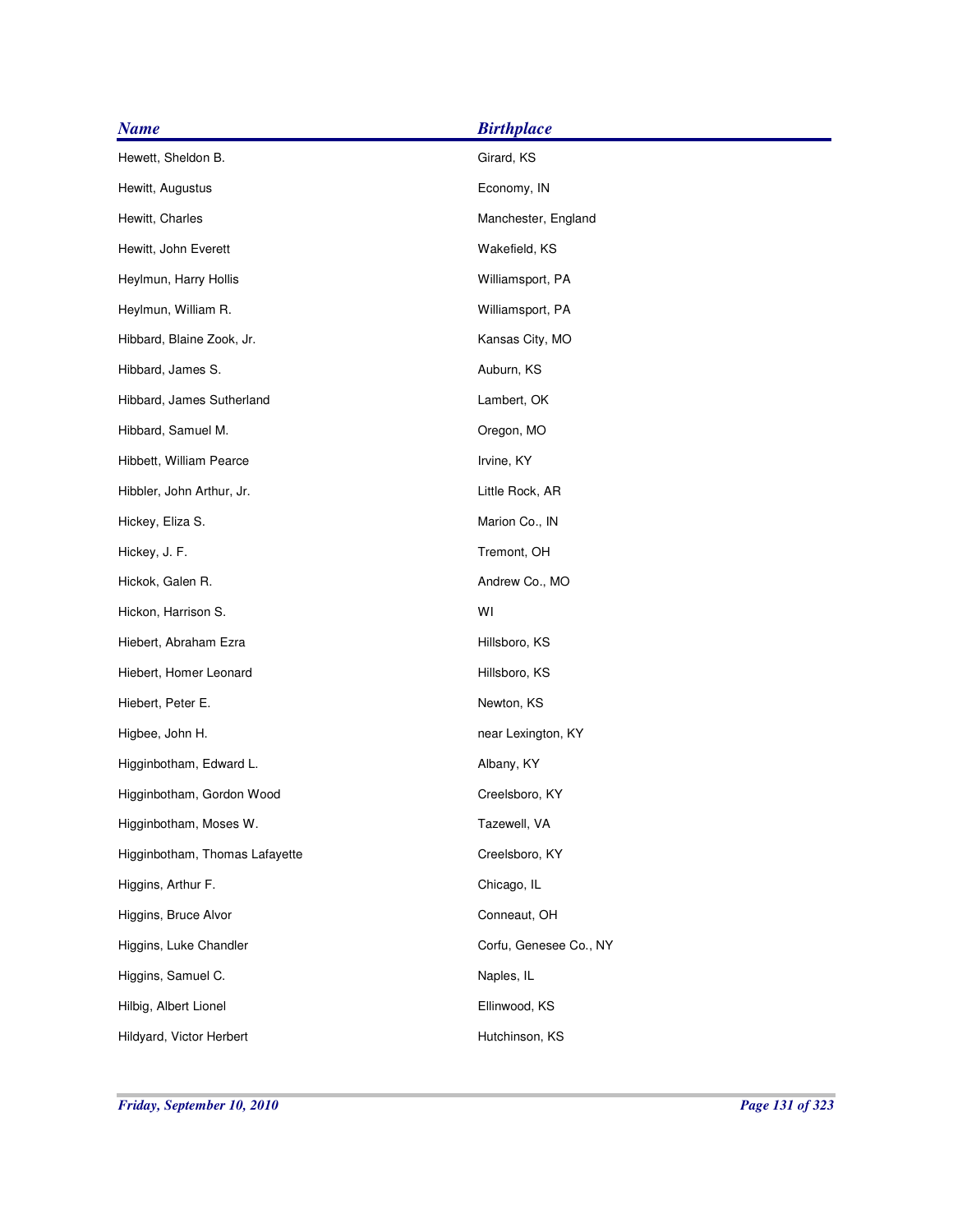| <b>Name</b>            | <b>Birthplace</b>           |
|------------------------|-----------------------------|
| Hill, Benjamin         | Warren Co., MO              |
| Hill, Edwin Ruthven    | Pleasanton, KS              |
| Hill, Elmer            | Stockton, KS                |
| Hill, Emma Linton      | Wilmington, OH              |
| Hill, Ethel            | Buffalo, ??                 |
| Hill, Halbert Rowland  | Frederick, MD               |
| Hill, Harvey Almond    | Augusta, KS                 |
| Hill, Harvey Danile    | Thompson, OH                |
| Hill, Jack Harold      | Kansas City, MO             |
| Hill, James A.         | Clinton Co., MO             |
| Hill, James Edward     | Glen Elder, KS              |
| Hill, James Noah       | Fulton, MO                  |
| Hill, James Stanley    | Birmingham, Oakland Co., MI |
| Hill, Jesse Newton     | Hicks City, MO              |
| Hill, John Boadley     | Ross Co, OH                 |
| Hill, John Chaney      | Enid, OK                    |
| Hill, John James       | Pleasanton, KS              |
| Hill, Lee Verne        | Osborne, KS                 |
| Hill, Mark A.          |                             |
| Hill, Mark D.          | Wamego, KS                  |
| Hill, Matthew May      | Granby, Newton Co., MO      |
| Hill, Ray G.           | Providence, RI              |
| Hill, Richard Hastings | Newcastle, IN               |
| Hill, Thomas Lewis     | Hampton, IA                 |
| Hille, Richard Eugene  | Arcadia, NE                 |
| Hilles, Linda          | New York, NY                |
| Hilliard, John Donald  | Attica, KS                  |
| Hills, John Z.         | Macomb, IL                  |
| Hillyer, Le Roy        | El Campo, TX                |
| Hilts, Frederick       | Canada                      |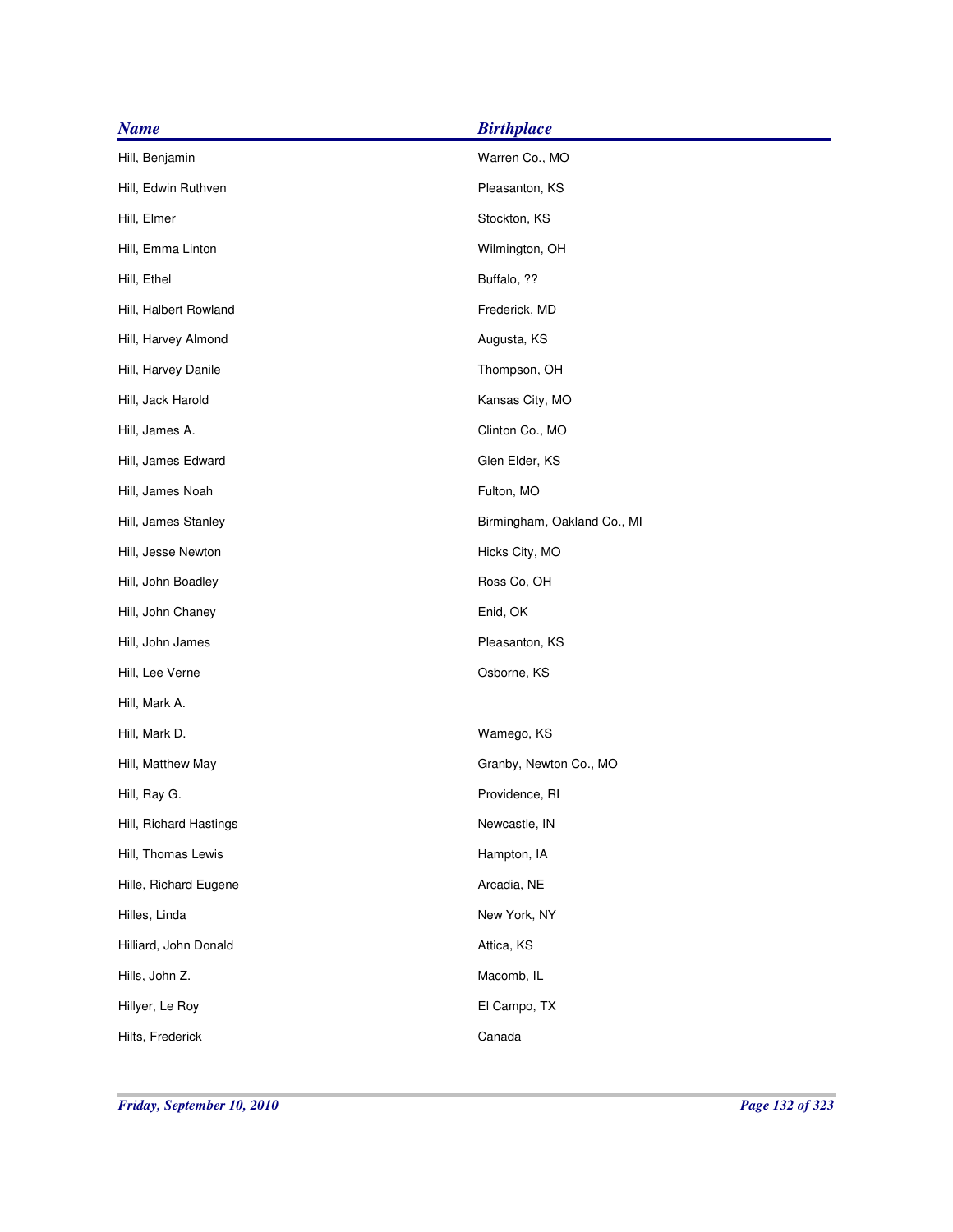| <b>Name</b>                 | <b>Birthplace</b>         |
|-----------------------------|---------------------------|
| Hilts, George Henery        | Creemore, Ontatio, Canada |
| Hinckley, Harry L.          | Lorain Co., OH            |
| Hinden, Jacob               | Oskaloosa, KS             |
| Hindman, Joseph H.          | <b>MO</b>                 |
| Hines, Ralph Eugene Anthony | Leavenworth, KS           |
| Hink, Frederick William     | Sugar Creek, MO           |
| Hinkle, Joseph Dickerson    | Cadiz, OH                 |
| Hinkle, Thomas Clarke       | La Clede, IL              |
| Hinshaw, Alfred H.          | Alma, KS                  |
| Hinshaw, Charles Theron     | Winfield, KS              |
| Hinshaw, Edgar Donald       | Lyons, KS                 |
| Hinshaw, Jonathan Dixon     | Rice Co., KS              |
| Hinshaw, Llewellyn Magellan | Harveyville, KS           |
| Hinshaw, Theophilus Everard | Pleasant Hill, MO         |
| Hinton, E. W.               | Mansfield, KY             |
| Hinton, Elmer Ernest        | Hamlin, KS                |
| Hird, Wayne Epley           | Lawrence, KS              |
| Hislop, John                | Kingston, Canada          |
| Hissem, Henry Z.            | Ashland Co., OH           |
| Hissem, Ralph Waldo         | Ellsworth, KS             |
| Hitchcock, Harriet Ann      | Lawn Ridge, IL            |
| Hittner, Henry M.           | Cincinnati, OH            |
| Hoag, Clark W.              | St. Charles, IL           |
| Hoag, David Ernest          | Kansas City, KS           |
| Hoag, James H.              | Green Co., NY             |
| Hoagland, Clark Orin        | Zumbrota, MN              |
| Hobart, Wilson Keith        | Topeka, KS                |
| Hobbs, Arthur F.            | IL                        |
| Hobbs, Earl Byron           | ST. Louis, MO             |
| Hobbs, Prince Albert        | Shelby Co., KY            |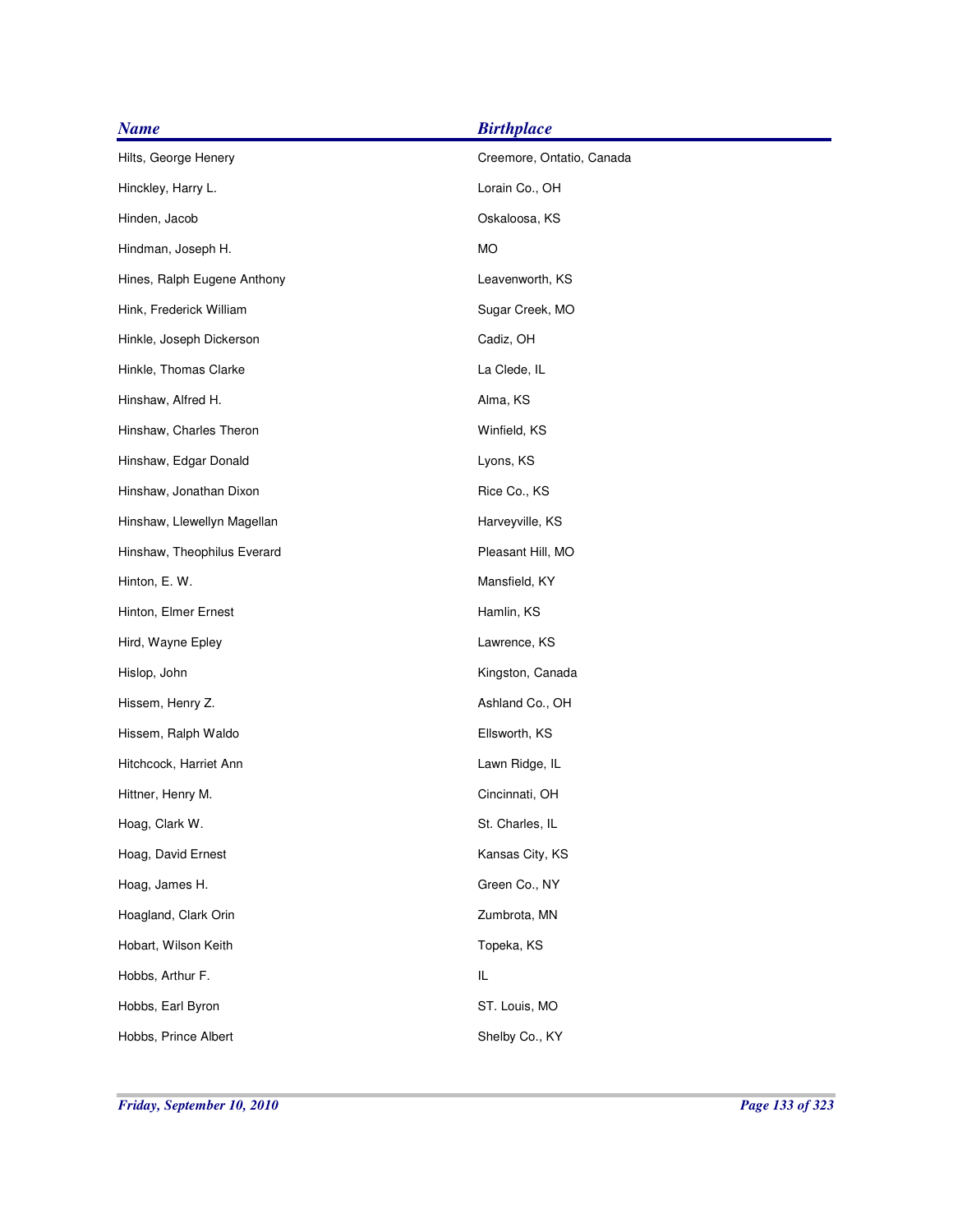| <b>Name</b>                | <b>Birthplace</b>           |
|----------------------------|-----------------------------|
| Hobbs, Russell Eugene      | Wichita, KS                 |
| Hobson, Abram Dana         | Richmond, OH                |
| Hobson, Ellis L.           | Henry Co., IN               |
| Hobson, Felix              | Paoli, Orange Co., IN       |
| Hobson, George Henry       | Kansas City, KS             |
| Hobson, Joseph H.          | Richmond, OH                |
| Hobson, Mark F.            | Henry Co., IN               |
| Hobson, William            | Henry Co., IN               |
| Hochrein, George Walter    | Fond du Lac, WI             |
| Hockaday, James Addison    | Plattsburg, MO              |
| Hodge, Charles W.          | Greencastle, IN             |
| Hodges, Jesse Clarence     | <b>NC</b>                   |
| Hodges, Walter Allen       | Butler, IL                  |
| Hodgson, Jarvis Edward     | Des Moines, IA              |
| Hodson, Hervey Roland      | Newberg, OR                 |
| Hoedemaker, Edward David   | Charlotte, MI               |
| Hoel, Kenneth Paul         | Baldwin, WI                 |
| Hof, Elmer Adolph          | Orrick, MO                  |
| Hoffer, John George, Jr.   | Des Moines, IA              |
| Hofferkamp, August George  | Springfield, IL             |
| Hoffman, Jacob Samuel      | Poland                      |
| Hoffman, Jacob Z.          | Maytown, PA                 |
| Hoffman, Robert Lee        | Ellsworth, KS               |
| Hofman, Ottokar, Jr.       | Alameda, CA                 |
| Hogan, Clifford William    | Douglas Co., MN             |
| Hogan, Daniel Francis      | Coshocton, OH               |
| Hogan, Joseph L.           | Farley, IA                  |
| Hogarty, Sara H.           | Kansas City, MO             |
| Hogeboom, George W.        | Northampton, Fulton Co., NY |
| Hogeboom, Henry Buckmaster |                             |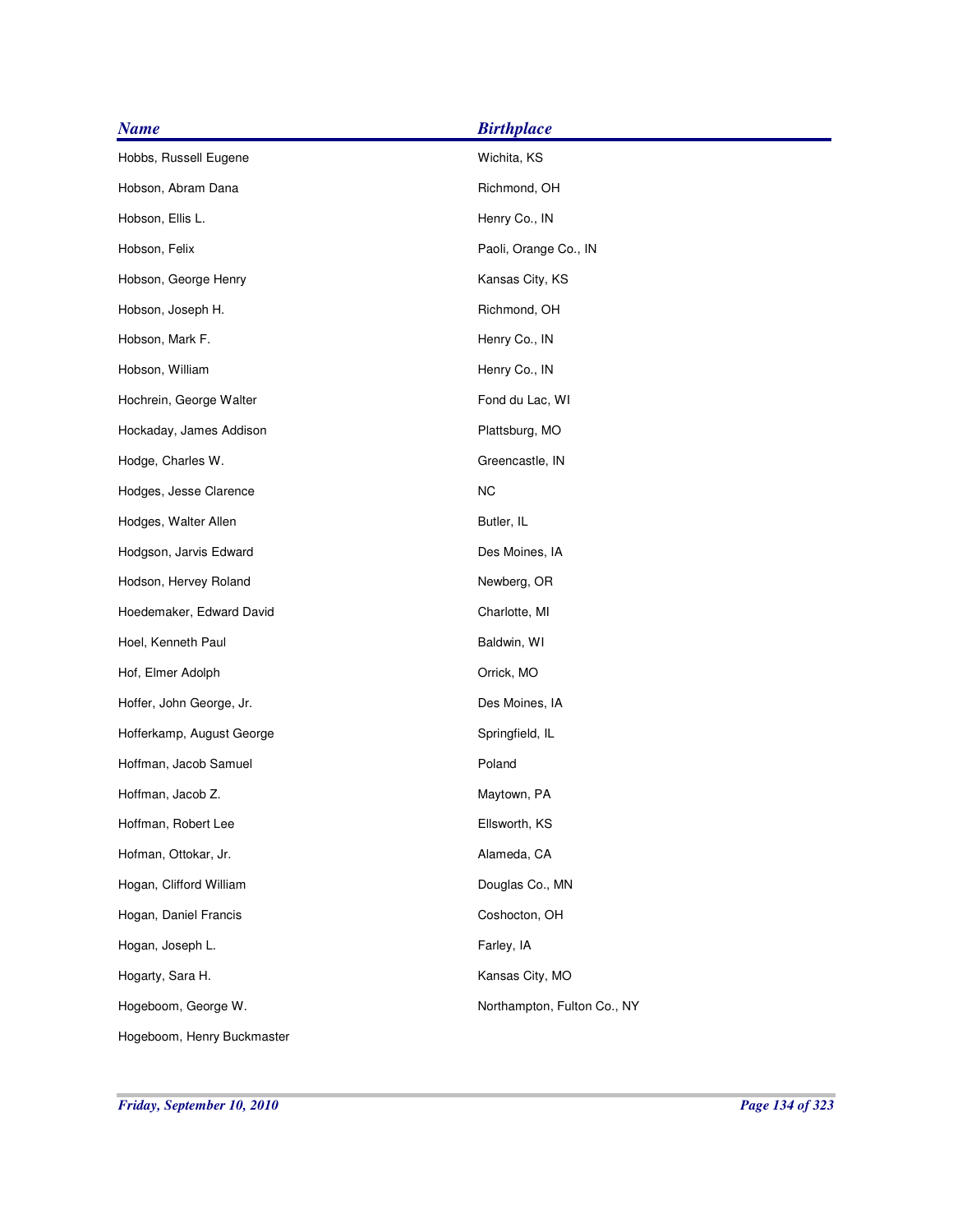| <b>Name</b>                        | <b>Birthplace</b>       |
|------------------------------------|-------------------------|
| Hogeboom, Roche W.                 | Oskaloosa, KS           |
| Hogsett, John W.                   | Monroe Co., WV          |
| Hogue, Frank Solomon               | Kansas City, KS         |
| Hoisington, Guy S.                 | Woodstock, OH           |
| Hoke, Henry E.                     | OH                      |
| Hokr, William Klement              | Ellsworth, KS           |
| Holaday, David Duncan              | Hutchinson, KS          |
| Holbert, Lelond Lemonn             | Muskogee, OK            |
| Holbert, Lelond Lemonn, Jr.        | Washington, DC          |
| Holbrook, Ralph Waldo              | Schuyler, NE            |
| Holcomb, Charles Milo              | Summit Co., OH          |
| Holcomb, Donald Gilbert            | Coldwater, KS           |
| Holcomb, Fred Louis                | Galesburg, IL           |
| Holcomb, John H.                   | Longtown, NC            |
| Holcomb, William Maynard           | Buffalo, Harper Co., OK |
| Holdsworth-Jackson, Catherine Mary | Bradford, England       |
| Holdsworth-Mayer, Catherine Mary   |                         |
| Holdworth, Catherine Mary          |                         |
| Hole, Berton William               | Havana, Mason Co., IL   |
| Holeman, John T                    | Henderson City, KY      |
| Holke, Henry John                  | Augusta, MO             |
| Holland, Daniel Alcott             | Northfield, VT          |
| Hollembeak, George W.              | Richfield, IL           |
| Holleran, George Cable             | Mitchell, SD            |
| Holliday, Oliver Morton            | Monmouth, IL            |
| Holliday, Samuel N.                | Blakesburg, IA          |
| Hollinger, Jerome S.               | Rochester, NY           |
| Hollingsworth, Ray S.              | Geuda Springs, KS       |
| Hollingsworth, T. J.               | Liberty, MO             |
| Hollis, Luther T.                  | Hornellsville, NY       |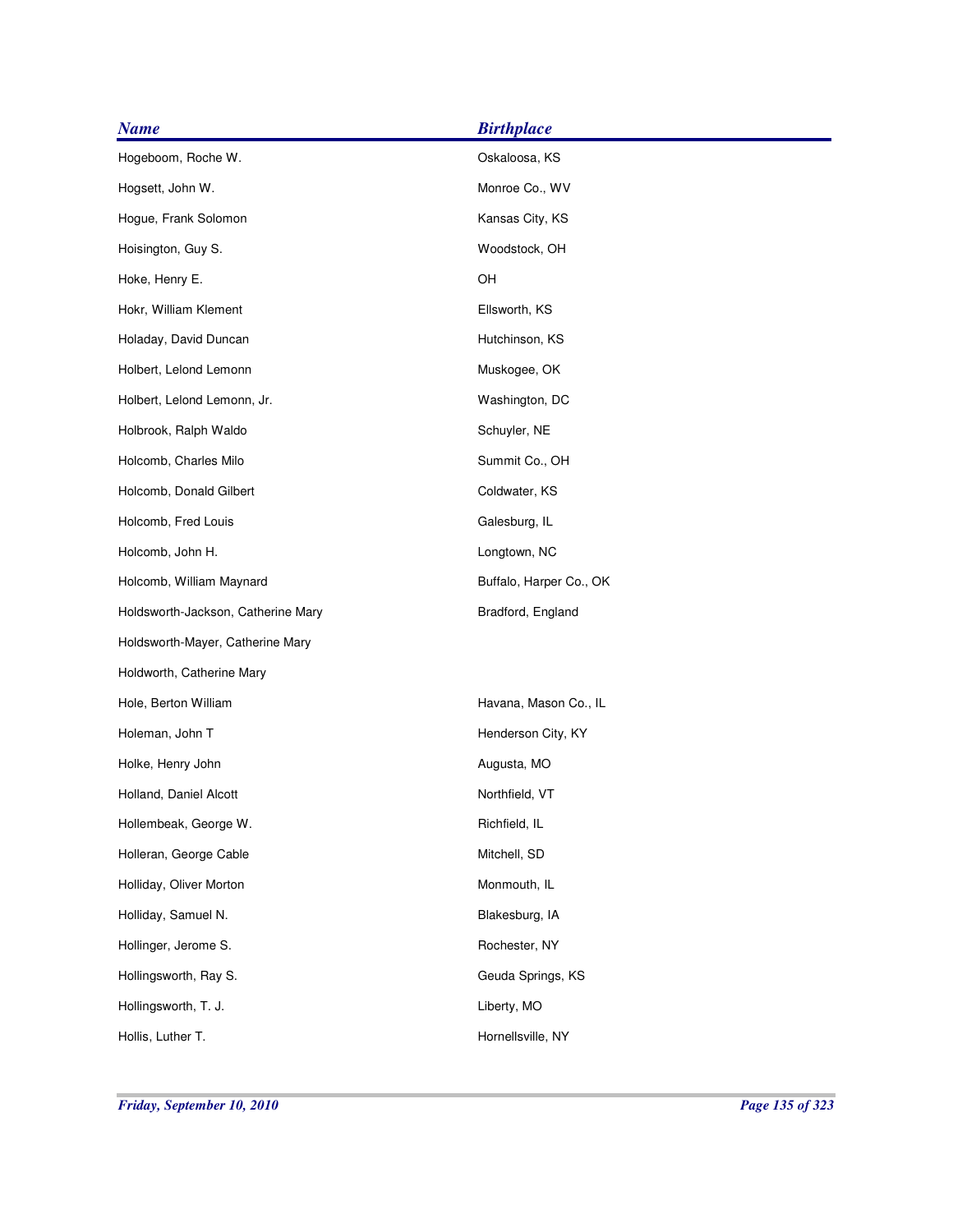| <b>Name</b>                     | <b>Birthplace</b>       |
|---------------------------------|-------------------------|
| Hollister, Wilber L.            | DeWitt, Carroll Co., MO |
| Hollopeter, David J.            | Dayton, OH              |
| Holloway, Abraham L.            | La Porte, IN            |
| Holloway, Perry D.              | Adair Co., MO           |
| Holloway, Stephen S.            | La Porte, IN            |
| Hollub, Charles Julius          | Schulenburg, TX         |
| Hollweg, Kenneth Charles        | St. Louis, MO           |
| Holm, Edgar                     | Varde, Denmark          |
| Holmes, Allen R.                | Gower, MO               |
| Holmes, Charles J.              | Delphi, IN              |
| Holmes, John Allison            | Washington, DC          |
| Holmes, William Wayne           | Stanley, KS             |
| Holt, James Homer               | Independence, MO        |
| Holt, Thomas T.                 | Uniontown, KS           |
| Holt, Willard Dennis            | Olustee, OK             |
| Holter, Harold Vincent          | Lincoln, KS             |
| Holverson, Howard Melvin        | Palmyra, WI             |
| Holwerda, William               | Grand Rapids, MI        |
| Hombach, Francis J.             | Carroll, IA             |
| Home, Franklin B.               | Quincy, IL              |
| Hompluem, Pacharee Techavachara | Bangkok, Thailand       |
| Hood, Tarlton Ambrose           | IA                      |
| Hood, Thomas Robin              | Lawrence, KS            |
| Hook, Albert E.                 | Scotland Co., MO        |
| Hook, Frederick Raymond         | Rossville, KS           |
| Hook, Henry C.                  | Scotland Co., MO        |
| Hook, Matthias                  | Pendleton Co., KY       |
| Hook, Waller Graves             | Osceola, MO             |
| Hooker, Lyle Travers            | Paris, TX               |
| Hooper, Clifford Leon           | Battle Creek, IA        |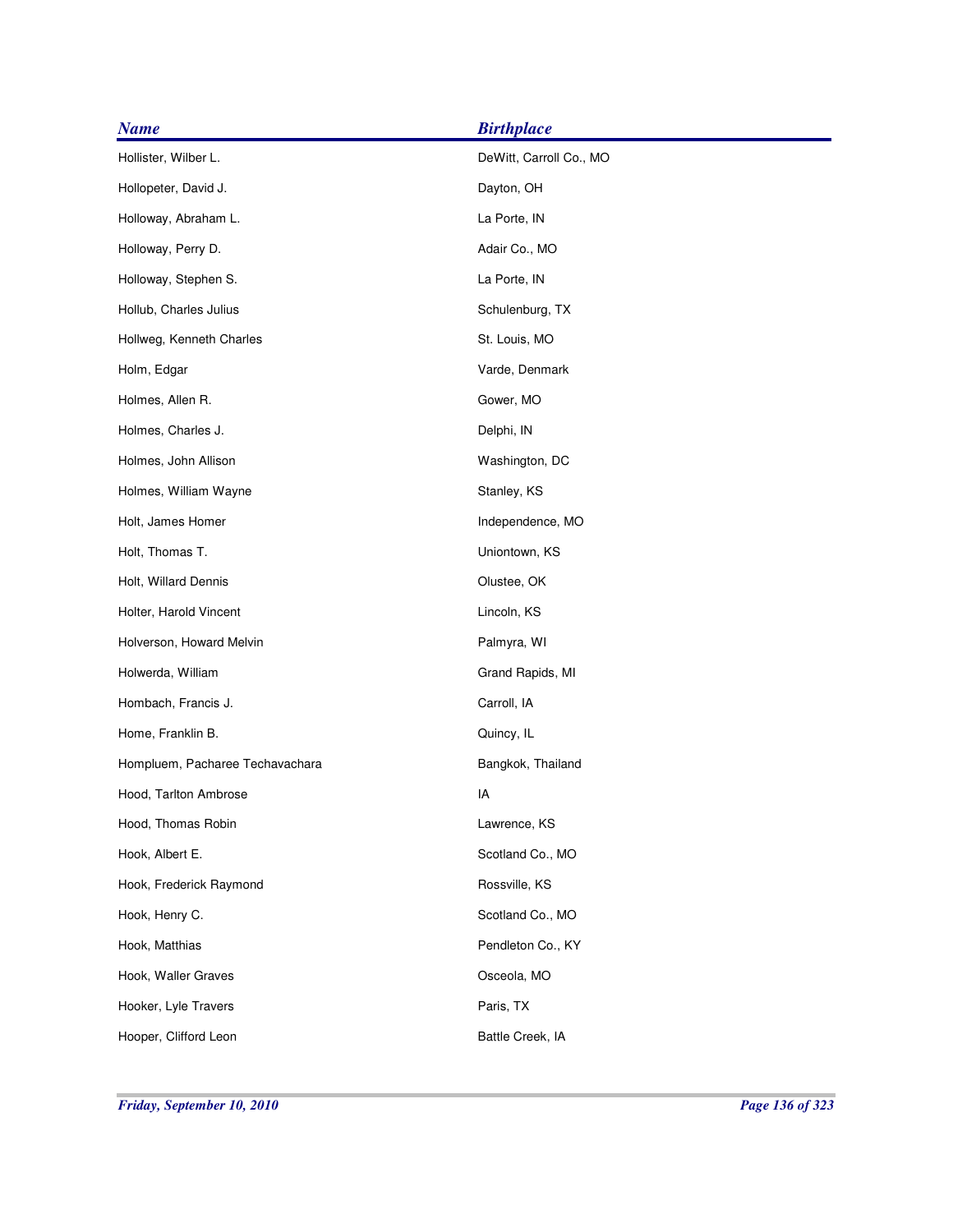| <b>Name</b>                  | <b>Birthplace</b>              |
|------------------------------|--------------------------------|
| Hooper, Edward Waddell       | Van Meter, IA                  |
| Hooper, Robert Neal          | Wauneta, KS                    |
| Hoopingarner, James Louis    | Baxter Springs, KS             |
| Hoover, Charles Oliver       | Douglas Co., KS                |
| Hoover, Clare Fredric        | Seneca, KS                     |
| Hoover, Eli Marion           | Peru, IL                       |
| Hoover, Emerson Francis      | Idana, KS                      |
| Hoover, John H.              | Stpehen City, VA               |
| Hoover, John Roderic Chase   | Haddam, KS                     |
| Hoover, Raymond Kenneth      | Haddam, KS                     |
| Hoover, William Franklin     | Quincy, KS                     |
| Hope, Hugh A.                |                                |
| Hope, James Lentz            | Nevada, MO                     |
| Hopke, Harold Lavern         | Madison, SD                    |
| Hopkins, Cary N.             | Oskaloosa, IA                  |
| Hopkins, Charles B.          | La Moille, IL                  |
| Hopkins, George Sanders      | Warren, TX                     |
| Hopkins, Ross                | Holton, KS                     |
| Hopper, Harry C.             | Warren Co., IL                 |
| Hopper, Wilber L.            | Clarence, MO                   |
| Hord, William Scott          | Jackonsville, Randolph Co., MO |
| Horejsi, Alfred James        | Holyrood, KS                   |
| Horigan, Joseph Aschwanden   | Washington, DC                 |
| Horn, Harry Wallace          | Wooster, OH                    |
| Horn, Mattheus H.            | Germany                        |
| Hornberger, August Frederick | Baldwin City, KS               |
| Horne, John G.               | Anderson, SC                   |
| Horne, Joseph Alvin          | Ontario, Canada                |
| Horner, Thomas E.            | Doniphan Co., KS               |
| Hornor, Dayton Hodson        | Springdale, KS                 |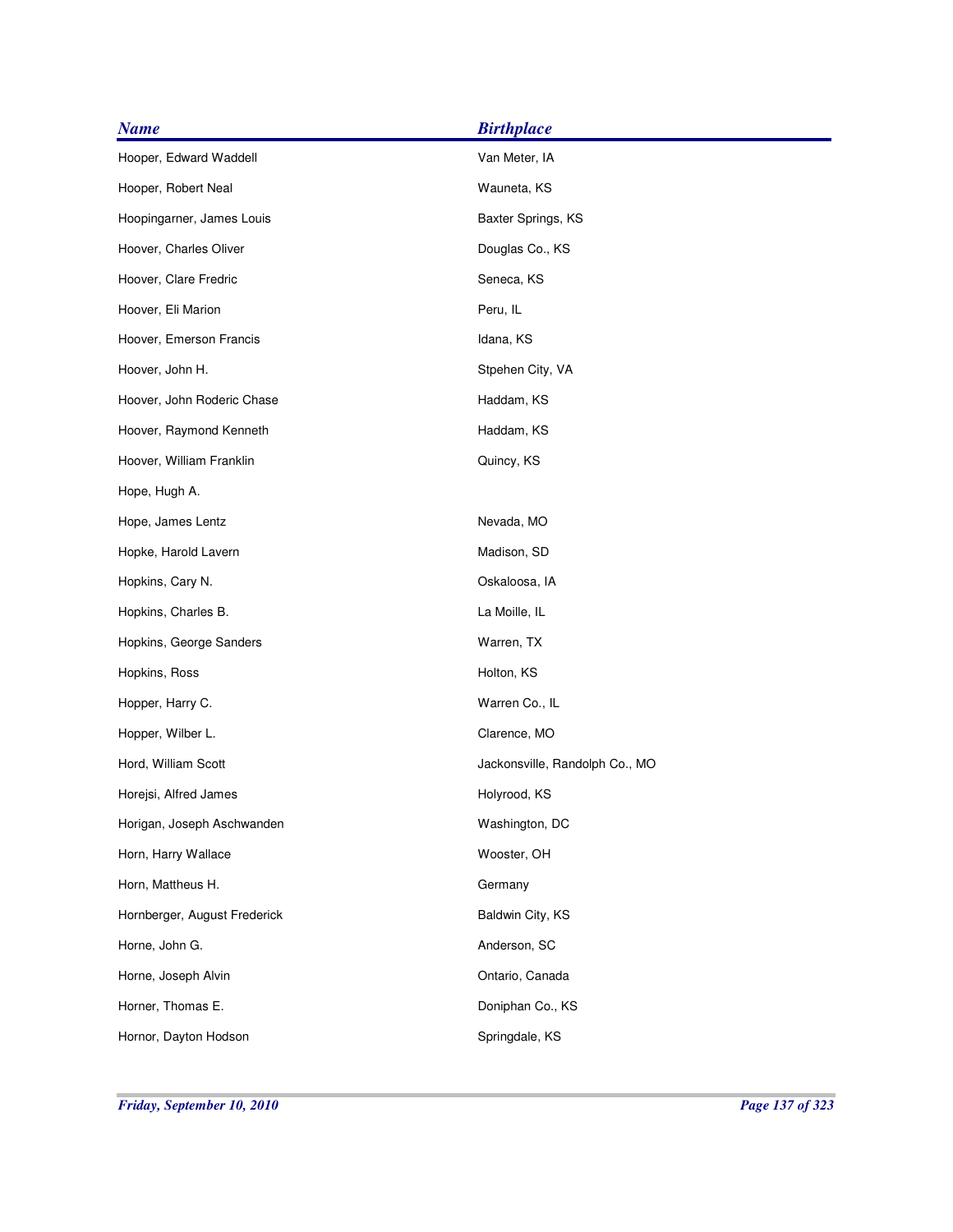| <b>Name</b>                     | <b>Birthplace</b> |
|---------------------------------|-------------------|
| Hornor, Levi                    | West Newton, IN   |
| Hornung, Sylvester Paul         | Spearville, KS    |
| Horseman, Robert Frank          | Kansas City, KS   |
| Horsey, George Edward           | Harford Co., MD   |
| Horsfield, Russell Thomas       | Topeka, KS        |
| Horst, Otto Carl                | Newport, KY       |
| Hort, Guy Henry                 | Alva, OK          |
| Horton, Joseph Davis            | Jackson Co., OH   |
| Horton, Ralph                   | McDonald Co., MO  |
| Horton, Ray Beaman              | Elm Springs, AR   |
| Horton, Robert John Munro       | Cleveland, OH     |
| Horton, William Donald          | Chanute, KS       |
| Hoshaw, Ulysses G.              | Des Moines, IA    |
| Hoskins, John M.                | Bell Co., KY      |
| Hostetler, Menno                | Kalona, IA        |
| Hostetter, Philip Harvey        | Albert, KS        |
| Hottinger, Raymond Creighton    | St. James, MN     |
| Houck, John H.                  | Princeton, IL     |
| Hough, Henry Alexander          | Wetmore, KS       |
| House, Edward S.                | Manhattan, KS     |
| House, Raymond George           | Douglass, KS      |
| Householder, Millie             | Clay Center, KS   |
| Houseman, Michael Louis Otis    | Winfield, KS      |
| Houser, Franklin A.             | Franklin Co., OH  |
| Houser, James A.                | OH                |
| Houser, Zimri, G.               | Hartford, KS      |
| Houston, George Hayden          | Kansas City, KS   |
| Houston, Marietta               | Salem, IN         |
| Houston, Raymond B.             | MO                |
| Houston-Dittmer, Monica Therese | Biloxi, MS        |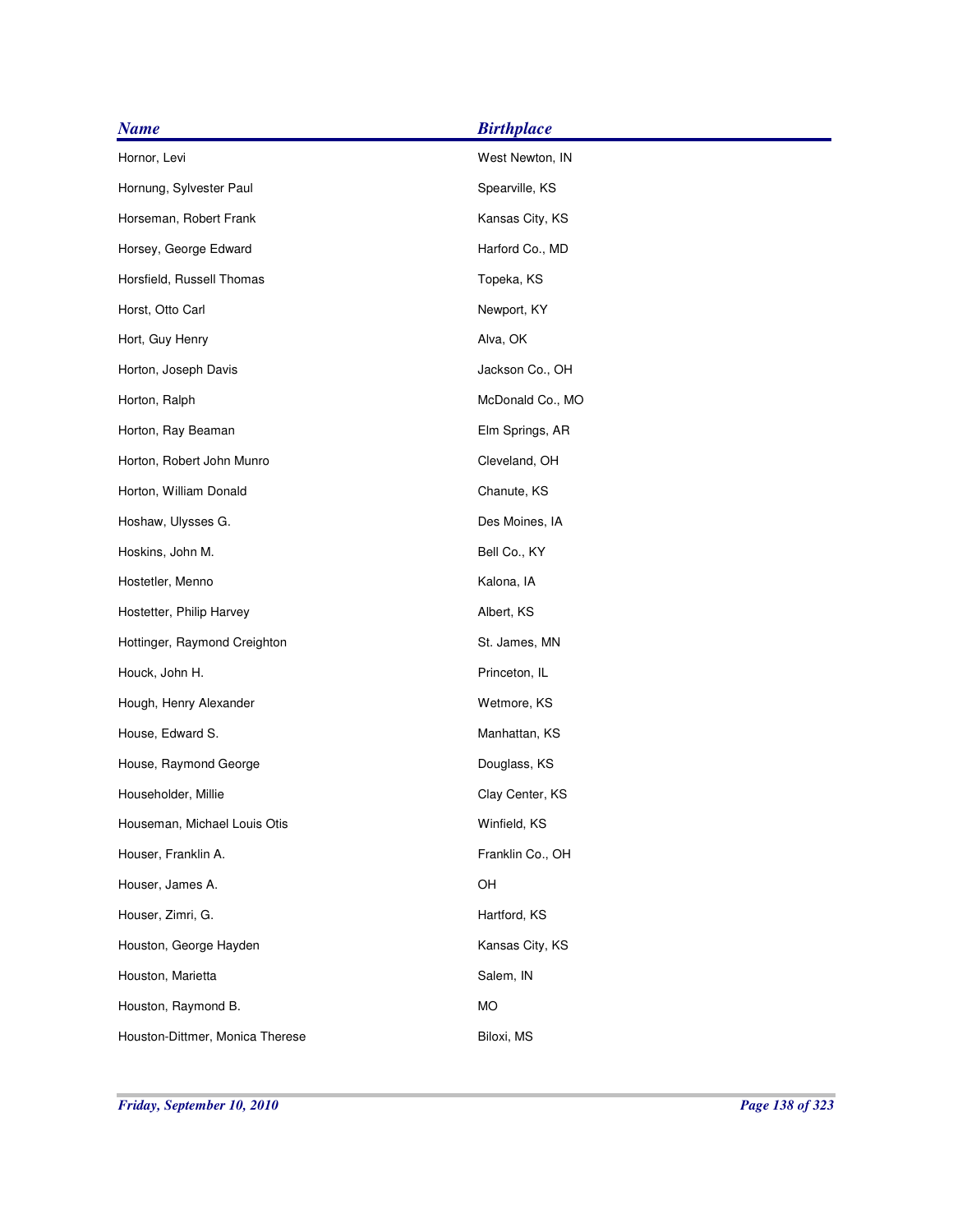| <b>Name</b>               | <b>Birthplace</b>  |
|---------------------------|--------------------|
| Houts, Orlando            | Orion, WI          |
| Hover, Hugh               | Oregon City, OR    |
| Hovorka, Joseph John      | Wagner, SD         |
| Howard, Bessie Louise     | Newark, OH         |
| Howard, Donald Osgood     | Halstead, KS       |
| Howard, George L. B.      | KY                 |
| Howard, John Clair, Jr.   | Kansas City, MO    |
| Howard, Minnie Frances    | Memphis, MO        |
| Howard, Robert Osgood     | near Iola, KS      |
| Howard, William Forrest   | Portsmouth, OH     |
| Howard, Wioza Lee         | Rusk, TX           |
| Howbert, Mary Lou Auchard | Atchison, KS       |
| Howden, Thomas Laurence   | Skidmore, MO       |
| Howe, Abdallah M.         | College Corner, OH |
| Howe, Charles F.          | Bethany, MO        |
| Howe, Edward              | Canada             |
| Howe, Fannie Harding      | OH                 |
| Howe, George Milton       |                    |
| Howe, Philip Lewis        | Carter Co., KY     |
| Howell, Austin D.         | Readsville, NC     |
| Howell, David William     | Pittsburgh, PA     |
| Howell, Edwin P.          | Mackinaw, IL       |
| Howell, J. Allen          | Mabank, TX         |
| Howell, Mollie E.         | KY                 |
| Howell, Robert A.         | Lincoln, OH        |
| Howell, Thomas Freeman    | <b>MO</b>          |
| Howes, Luther Alan        | Reed City, MI      |
| Howland, Charles Eddy     | Mercer Co., MO     |
| Howland, Joe Winsor       | Trenton, MO        |
| Hoxie, George Howard      | Cambridge, NY      |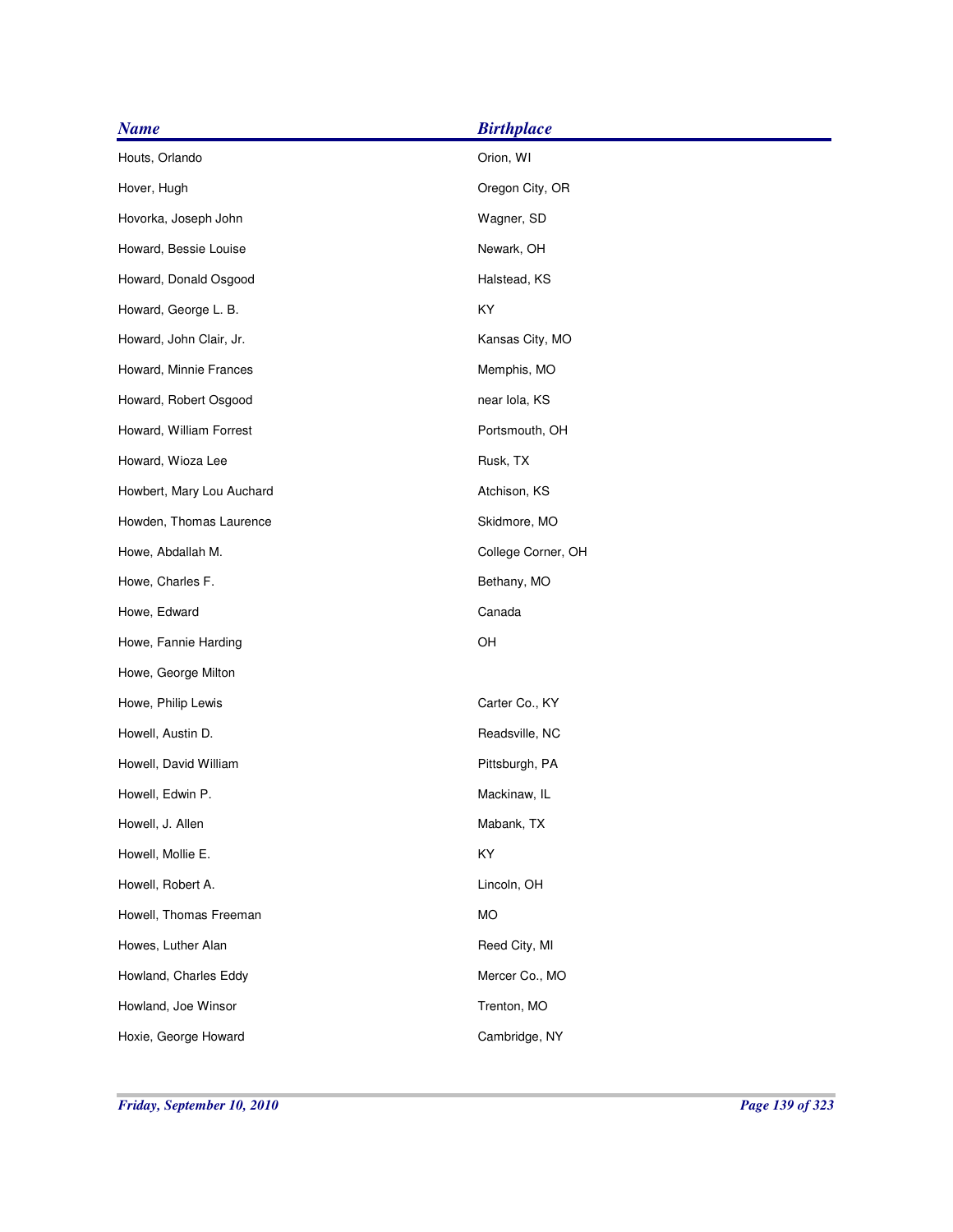| <b>Name</b>               | <b>Birthplace</b>  |
|---------------------------|--------------------|
| Hoyle, Winthrop Edward    | Fort Collins, CO   |
| Hubbard, Cassandra Emma   | Syracuse, MO       |
| Hubbard, Edward E.        | Sibley Co., MN     |
| Hubbard, Otton            | Wauconda, IL       |
| Hubbard, Seth L.          | Cedar Bluffs, IA   |
| Hubbard, William          | Kirksville, MO     |
| Hubbard, William Marvin   | Clark, MO          |
| Hubener, Lemly Lessing    | McComb City, MS    |
| Huber, Albert             | Brooklyn, NY       |
| Huber, George Ulrich      | Scranton, PA       |
| Huber, Lasley Earl        | La Rue Co., KY     |
| Huckett, Roy Farnsworth   | Kansas City, MO    |
| Huddle, William Isaac     | OH                 |
| Huddleston, Fount Willard | Albany, KY         |
| Hudiburg, Walter Scott    | Montgomery Co., KS |
| Hudson, Frederick Auld    | Lincoln, IL        |
| Hudson, Harry Hackney     | Lincoln, IL        |
| Hudson, John F.           | KY                 |
| Hudson, Millard F.        | Three Springs, PA  |
| Hudson, Robert D.         | Hopewell, PA       |
| Hudson, Thomas Howard     | Mount Eden, KY     |
| Hudson, Thomas P.         | Leeds, England     |
| Hudson, William Henry     | Nashville, TN      |
| Huff, John David          | Kansas City, KS    |
| Huff, Leoman Dusten       | Hedrick, IA        |
| Huff, Sylvester           | Findlay, OH        |
| Huff, William A.          | Cloverport, KY     |
| Huff, William Dempsy      | Dodge Co., NE      |
| Huffman, Charles S.       | Vincennes, IN      |
| Huffman, Michael V.       | Troy, IN           |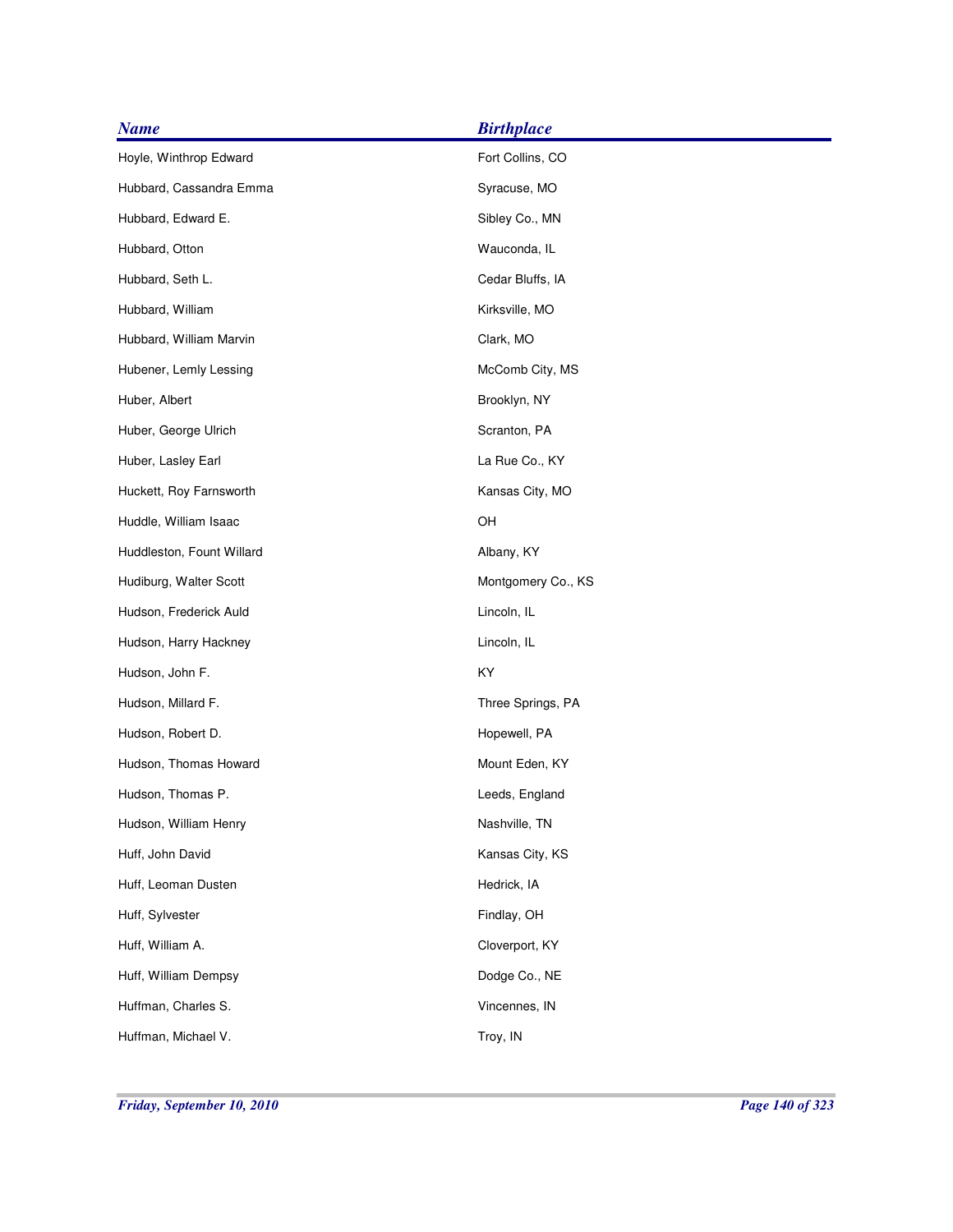| <b>Name</b>             | <b>Birthplace</b>         |
|-------------------------|---------------------------|
| Hughbanks, James Gard   | Cherryvale, KS            |
| Hughes, George A.       | PA                        |
| Hughes, James Franklin  | Antrim, OH                |
| Hughes, Joseph C.       | Mount Vernon, OH          |
| Hughes, Joseph C.       | near Antrim, OH           |
| Hughes, Katarine Stemen | Kalida, Putnam Co., OH    |
| Hughes, O.W.            | Birmingham, IA            |
| Hughes, P.D.            | Newport, England          |
| Hughes, Raymond Hickman | Manhattan, KS             |
| Hulen, Franklin P.      | Hallsville, Boone Co., MO |
| Hulen, William A.       | Monroe Co., MO            |
| Hulett, Charles E.      | Bloomfield, IA            |
| Hull, Albert Gregory    | Van Buren Co., IA         |
| Hull, James Apperson    | Blakesburg, IA            |
| Hull, June Madison      | Magnolia, IA              |
| Hull, Lucy M.           | Washington, KS            |
| Hull, Norman Ernest     | Denville, NJ              |
| Hull, Ralph W.          | Osage Co., KS             |
| Hull, Robert Earl       | Oskalossa, IA             |
| Hull, William Philo     | Concordia, KS             |
| Hulsman, Louis Frank    | Shelbyville, IN           |
| Hultner, Alfred         | Sweden                    |
| Humbert, William Harold | Dodge City, KS            |
| Hume, Harold Clay       | Pittsburg, KS             |
| Humfreville, Daniel W.  | OH                        |
| Humfreville, Harry      | Piqua, Miami Co., OH      |
| Hummel, Louis George    | Dayton, OH                |
| Humphrey, David Case    | MO                        |
| Humphrey, Edward Morris | Sioux Falls, SD           |
| Humphrey, J. Hugh       | Braman, OK                |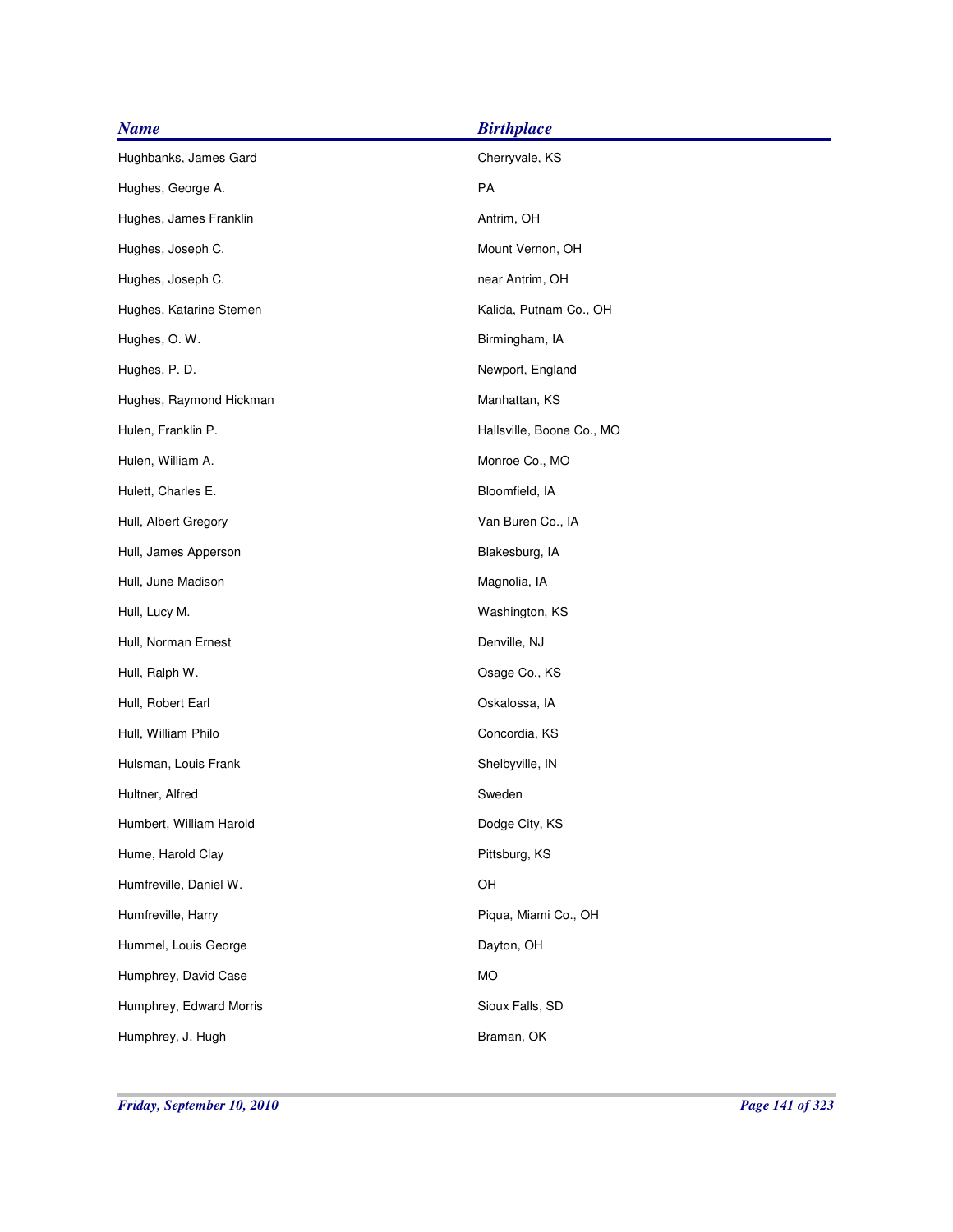| <b>Name</b>                 | <b>Birthplace</b>                |
|-----------------------------|----------------------------------|
| Humphrey, John Benjamin     | Jackson, MI                      |
| Humphrey, Stanley Gelbach   | Hurdland, MO                     |
| Humphreys, Thomas Hazen     | Ringgold Co., IA                 |
| Hundertmark, Albert Herman  | Belle Plaine, WI                 |
| Hundley, John Henry         | Lynchburg, OH                    |
| Hungate, Carroll Paul       | Emporia, KS                      |
| Hungate, James Buchanan     | Greenwood, IN                    |
| Hunnicutt, Cecil Claude     | Giltner, NE                      |
| Hunnicutt, William Perry    | Clayton, GA                      |
| Hunsberger, Howard G.       | Wadsworth, OH                    |
| Hunt, Claude Judson         | Smith Grove, KY                  |
| Hunt, Cyrus E.              | Parke Co., IN                    |
| Hunt, David J.              | Edmore, MI                       |
| Hunt, Isaac Burton          | Spring Hill, TN                  |
| Hunt, Jesse E.              | Centralia, KS                    |
| Hunt, John Mury             | <b>TN</b>                        |
| Hunt, Paul Foster           | Louisville, KY                   |
| Hunt, Tilman H.             | Parke Co., IN                    |
| Hunt, Vere Valentine        | Wichita, KS                      |
| Hunt, Walter D.             | Gentry Co., MO                   |
| Hunter, Baxter Ross         | <b>NC</b>                        |
| Hunter, Charles             | Rough & Ready, AL                |
| Hunter, Charles Axtell, Jr. | State College, PA                |
| Hunter, James Theron        | Eskridge, KS                     |
| Hunter, John Davis          | Phoenixville, PA                 |
| Hunter, Kenneth Ross        | Lyons, KS                        |
| Hunter, La Fayette M.       | Coldwater, KS                    |
| Hunter, Randal Ross         | Adams Township, Guernsey Co., OH |
| Hunter, Samuel M.           | Alexandria, AL                   |
| Hunter, William             | West Newton, PA                  |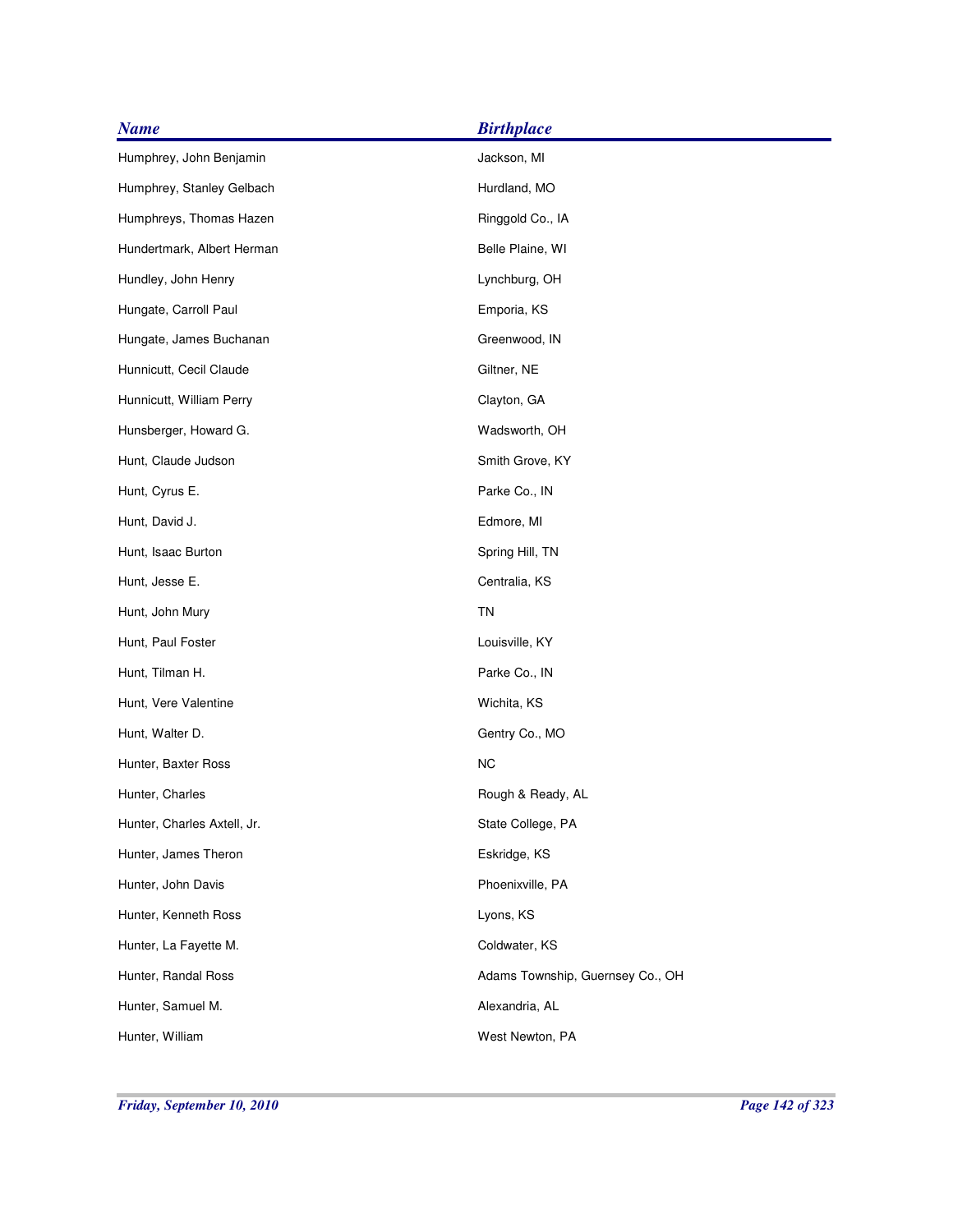| <b>Name</b>               | <b>Birthplace</b>           |
|---------------------------|-----------------------------|
| Hunter, William Seward    | Santa Barbara, CA           |
| Huntington, Cecil James   | New Carlisle, IN            |
| Huntley, Leslie Loran     | Shickley, NE                |
| Hunzicker, Warren John    | Lawrence, KS                |
| Hurd, Marcus Charles      | Algona, IA                  |
| Hurst, Thomas Charles     | Pontiac, MI                 |
| Hurtig, Henry George      | Germany                     |
| Hurwitt, Samuel Jerome    | New York, NY                |
| Husband, Myron Williams   | McPherson, KS               |
| Huscher, Gladys           | Huscher, KS                 |
| Huse, Robert John         | Benson, MN                  |
| Huss, John R.             | Tiffin, OH                  |
| Hustead, Charles Luke     | Washington Co., KS          |
| Hustis, Cornelius         | Putnam Co., NY              |
| Huston, Francis Wyatt     | Blanchard, Atchison Co., MO |
| Hutchinson, Attilla M.    | Le Roy, NY                  |
| Hutchinson, James         | Mannly, England             |
| Hutchinson, Robert Bruce  | Brookline, MO               |
| Hutchinson, William Orrin | East Orange, VT             |
| Hutchison, James Easton   | Denver, CO                  |
| Hutchison, Owen Ghormley  | Clarence, IL                |
| Hutchison, R. C.          | Bellefontaine, OH           |
| Hutchison, Thomas Louis   | Sharpsburg, KY              |
| Hutton, Jack Gossett      | Knox Co., TX                |
| Hutton, John Wesley       | Gosport, IN                 |
| Hutton, Morris Clifford   | Winfield, WV                |
| Hwa, Eugene Ching         | Wushi, Kiangsu, China       |
| Hyatt, Nelson James       | Knox Co., OH                |
| Hyatt, Thomas R.          | Cincinnati, OH              |
| Hyde, Bennett Clark       | Cooper Co., MO              |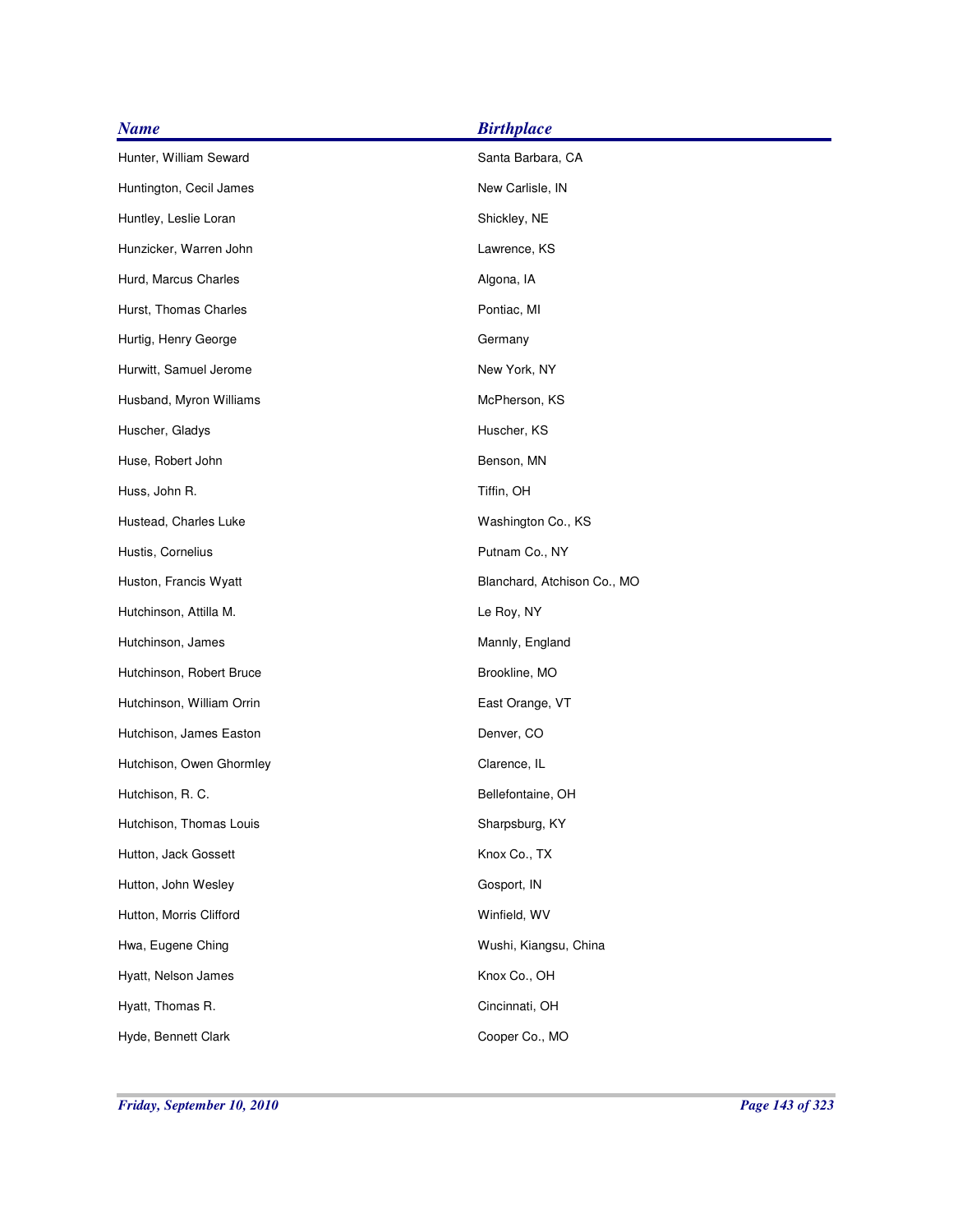| <b>Name</b>                | <b>Birthplace</b>         |
|----------------------------|---------------------------|
| Hyde, Marshall Earl        | Augusta, KS               |
| Hyett, James Erfert        | Glencoe, OH               |
| Hylton, Joseph Roy         | Grenola, KS               |
| Hymer, Edward Staton       | Albany, MO                |
| Hyndman, Henry Finlay      | Adrian, IL                |
| Hyndman, Henry Harold      | Wellington, KS            |
| Igel, Richard L.           | Cape Girardeau, MO        |
| Iles, Urban Grant          | Spencer Co., IN           |
| Iles, William Andrew       | Campbell Co., KY          |
| Iliff, Winfred Harold      | Indian Territory (OK)     |
| Illiff, Daniel A.          | Fayette Co., IA           |
| Ingalls, Perry Ellis       | Forestburg, SD            |
| Inge, Claude William       | Owensville, MO            |
| Ingels, Anson Benjamin     | Jefferson City, IL        |
| Ingels, Joseph             | Pomeroy, OH               |
| Ingels, Mary A.            | Mount Vernon, IL          |
| Ingham, Walton Charles     | Lawrence, KS              |
| Ingles, David F.           | Millersburg, OH           |
| Inglis, John               | Wroxeter, Ontario, Canada |
| Ingraham, A. Elizabeth     | Readsboro, VT             |
| Ingraham, Mason K.         | Koszta, IA                |
| Inman, George W.           | Miami Co., OH             |
| Innes, Wesley Arthur       | Raton, NM                 |
| Insley, Herbert Wellington | St. Louis, MI             |
| Ira, Gordon Henry          | Lynch, NE                 |
| Irby, Addison Craft        | Holly Springs, MS         |
| Irby, Pratt                | Holly Springs, MS         |
| Irby, William J.           | Cheney, WA                |
| Ireland, Edwin McCormick   | Farley, MO                |
| Ireland-Frey, Louise Myrth | Meridian, ID              |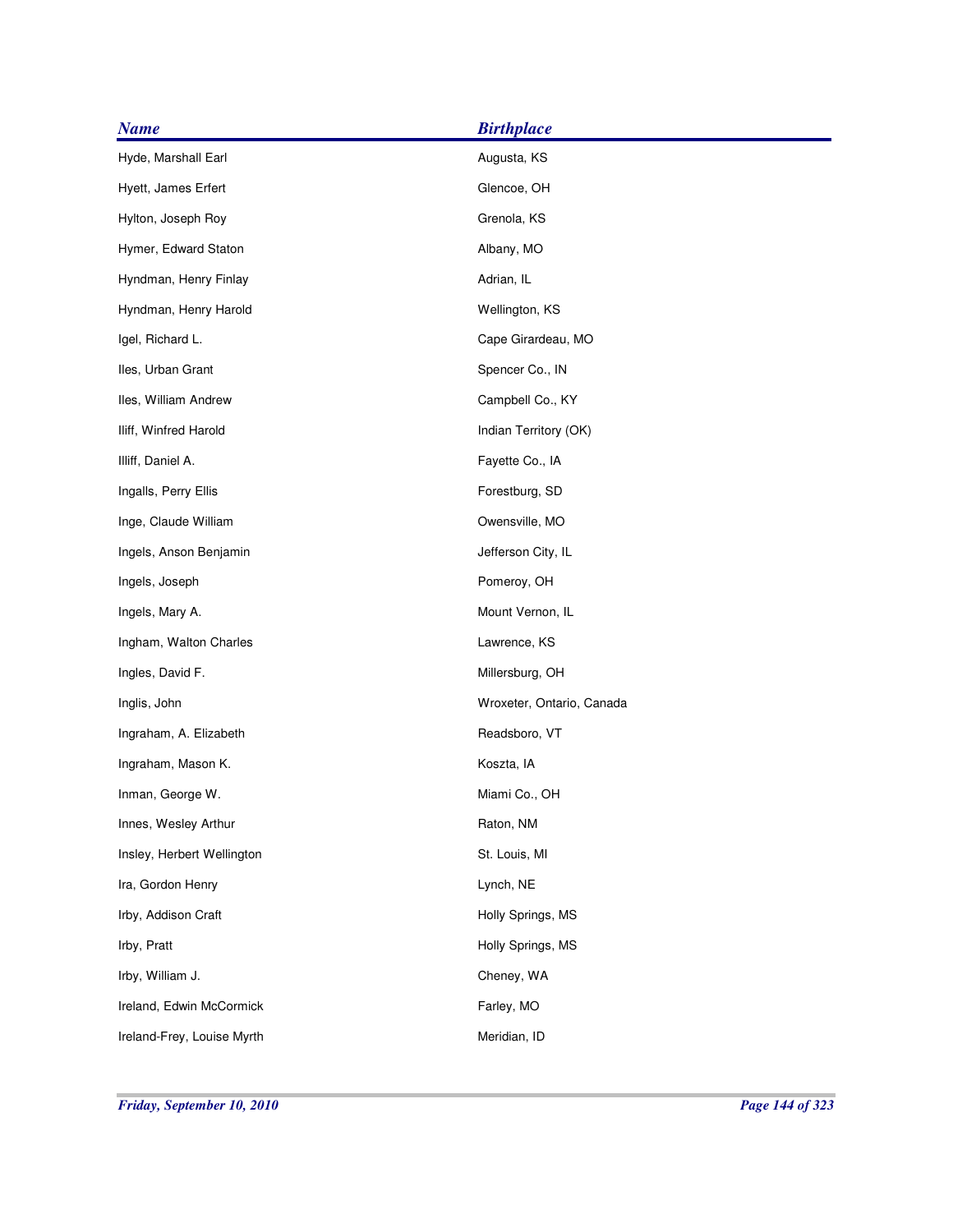| <b>Name</b>                    | <b>Birthplace</b>          |
|--------------------------------|----------------------------|
| Irick, George William          | Indianapolis, IN           |
| Irland, Robert Douglas         | Danville, PA               |
| Irmen, Felix Arnold            | Atlantic, IA               |
| Irwin, Walter Parker           | Cole Co., MO               |
| Isaac, Arnold Gerhard          | Lehigh, KS                 |
| Isaac, Elisabeth L.            | Russia                     |
| Isaac, Robert Haines           | Santa Barbara, CA          |
| Isaac, Simon Jeyasingh         | Palayamkottai, South India |
| Isaac, Susie                   | Russia                     |
| Isaacs, Fred Rife              | Downing, MO                |
| Isaacson, Albert T.            | Cannon Falls, MN           |
| Isbell, Charles Harlow, Jr.    | Kansas City, MO            |
| Isenberg, Edgar Elmer Elsworth | New Carlisle, OH           |
| Isenberger, Bertice Alvin      |                            |
| Isenberger, Forrest Jacob      | Addison, OH                |
| Isenberger, Robert Murray      | Albany, IN                 |
| Iserman, Joseph C.             | New York, NY               |
| Isley, Joseph Palestine        | Ray Co., MO                |
| Ives, John Francis             | Tipton, Cedar Co., IA      |
| Ives, Raymond Judson           | Hull, IL                   |
| Iwig, Samuel Clarence, Jr.     | Topeka, KS                 |
| Jack, John Barnes              | Aspinwall, Nemaha Co., NE  |
| Jack, William George           | Des Moines, IA             |
| Jacka, Edwin Russell           | Jackson, MI                |
| Jackman, Glenn Harold          | Union City, OK             |
| Jackson, Blyford B.            | Paris, KY                  |
| Jackson, Carl A.               | Kansas City, MO            |
| Jackson, Dana Oran             | New Sharon, IA             |
| Jackson, George Franklin       | Joplin, MO                 |
| Jackson, Haywood Rudolph       | Panama City, FL            |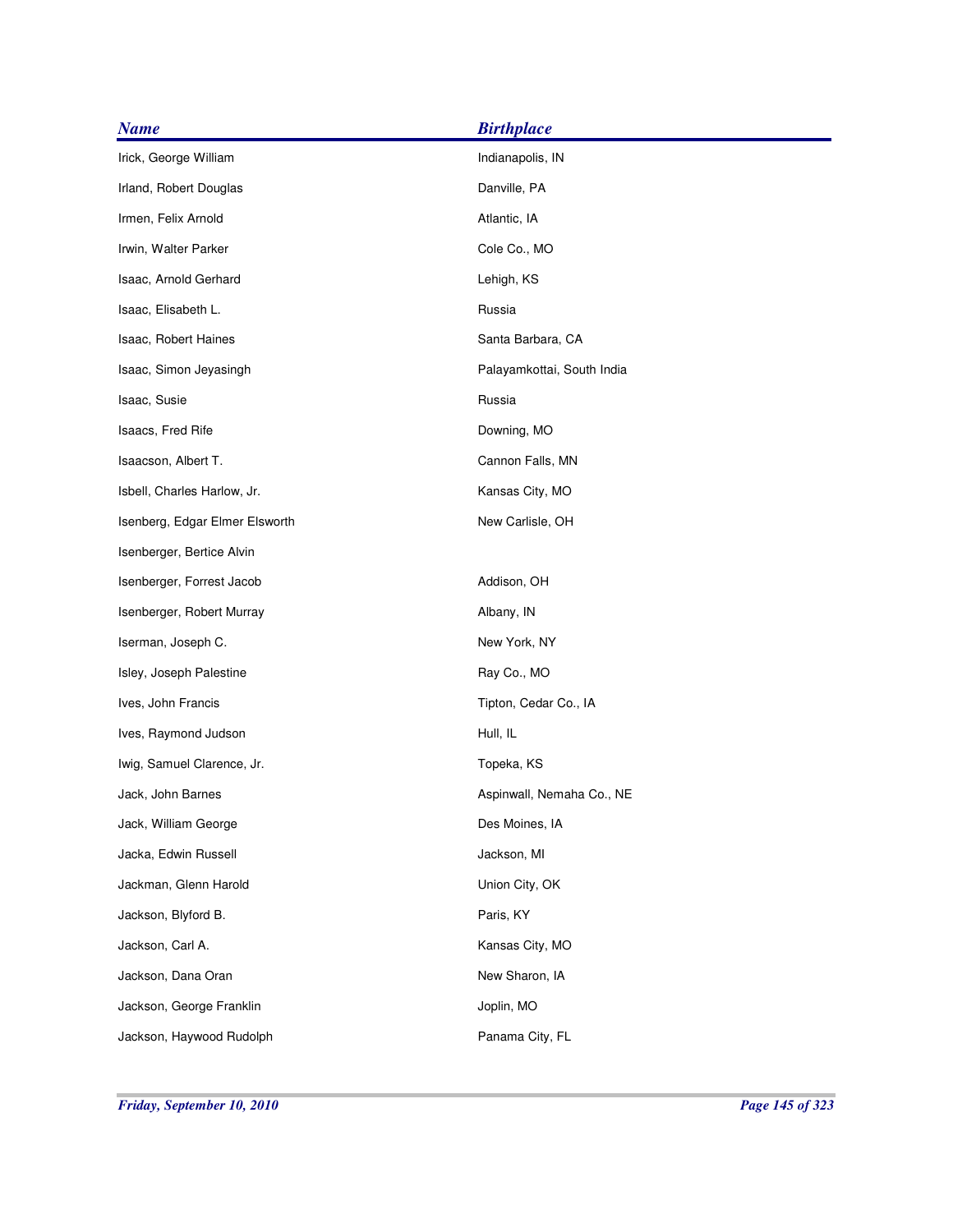| <b>Name</b>                   | <b>Birthplace</b>          |
|-------------------------------|----------------------------|
| Jackson, Noah F.              | Manhattan, KS              |
| Jackson, Silas Nathaniel      | Leavenworth, KS            |
| Jackson, William Emmett       | Batesville, Panola Co., MS |
| Jacobs, Frederick Casper      | Chicago, IL                |
| Jacobs, Luther D.             | near Waynesboro, PA        |
| Jacobs, Melvin                | Gettysburg, PA             |
| Jacobs, Morton                | Kansas City, MO            |
| Jacobs, Rae Rodney            | Irondequoit, NY            |
| Jacobs, William               | Warren Co., MO             |
| Jacobson, Merlin Edwin        | Albion, NE                 |
| Jacobus, Leon A.              | Lima, OH                   |
| Jacobus, Willis L.            | <b>NY</b>                  |
| Jacobus, Willis Longwell, Jr. | Lane, KS                   |
| Jacoby, Julius Sherwood       | Jersey City, NJ            |
| Jaenike, Richard Carl Albert  | Rising City, NE            |
| Jager, Thor Jager             | Stockholm, Sweden          |
| James, Frank                  | Archie, MO                 |
| James, Frank Harold           | St. Louis, MO              |
| James, Isaac L.               | Shelbyville, IL            |
| James, Otis Elmer, Jr.        | Spearville, KS             |
| James, Ralph Ward             | Sigourney, IA              |
| James, Samuel C.              | Franklin Co., VA           |
| James, Wilber J.              | OH                         |
| Jameson, Charles Howard       | St. Louis, MO              |
| Jameson, Thomas H.            | Ontario, Canada            |
| Jamison, James Monroe         | Williamson Co., TN         |
| Jamison, John Henry           | Glenwood, MN               |
| Janes, George K.              | Palmyra, MO                |
| Janes, James William          | Troy, Lincoln Co., MO      |
| Janes, William Earl           | Spring Hill, KS            |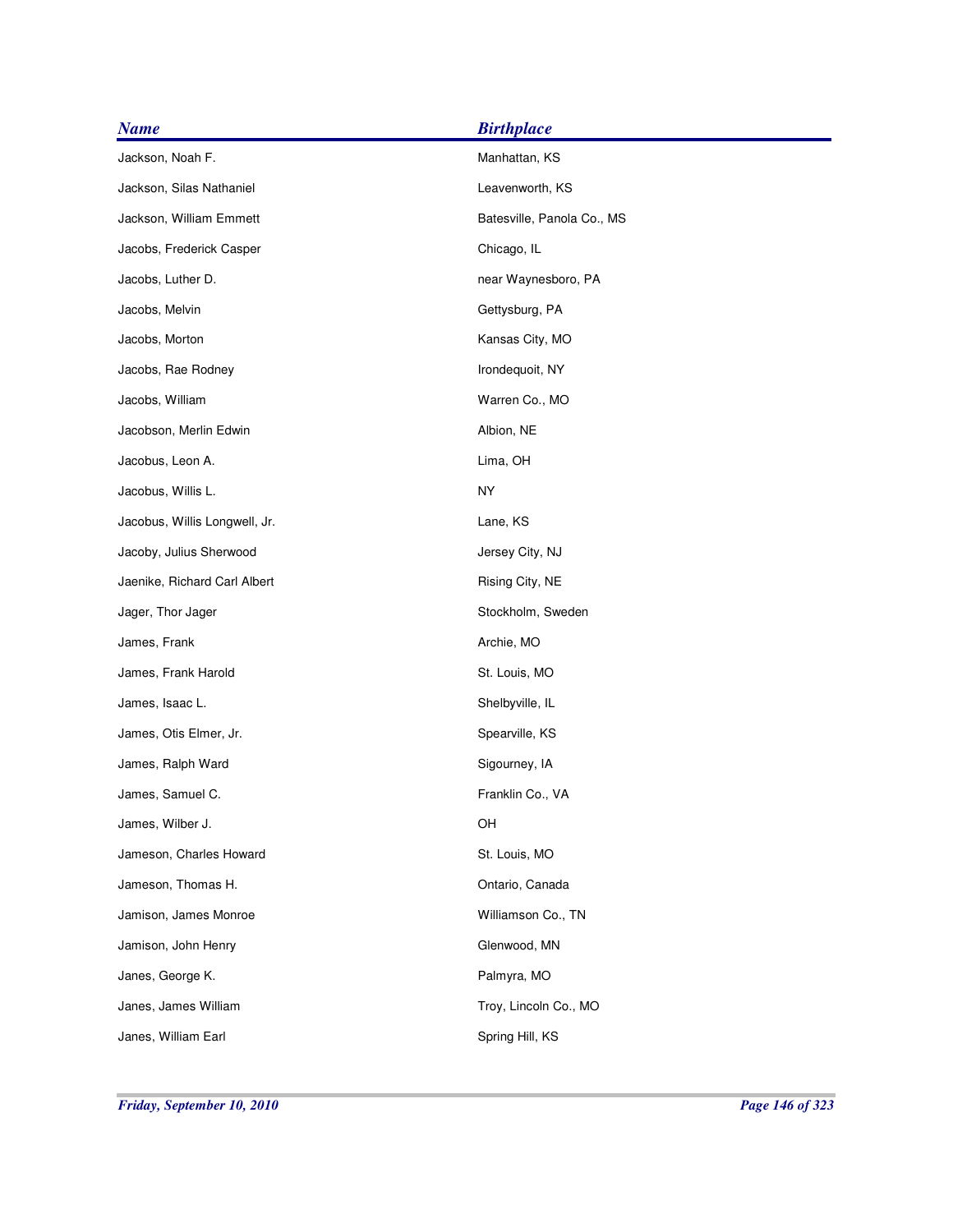| <b>Name</b>                 | <b>Birthplace</b>                 |
|-----------------------------|-----------------------------------|
| Janney, James Garfield      | Larned, KS                        |
| Janss, Henry                | Margarethen, Germany              |
| Janss, Herman               | Belle Plaine, IA                  |
| Janss, Peter                | Germany                           |
| Jantz, Jacob G.             | Hillsboro, KS                     |
| Janzen, Arnold Herbert      | Ootacamund, Nilgivis, South India |
| Janzen, Herman Ferdinand    | Inman, Harvey Co., KS             |
| Janzen, Wilbur Eugene       | Kremlin, OK                       |
| Jaquiss, George Milton      | College Springs, IA               |
| Jaquith, J. H.              |                                   |
| Jaros, Stanislaus Henry     | Astoria, NY                       |
| Jarrett, Millard Fillmore   | Fayette Co., IL                   |
| Jarrott, John Bennett       | lola, KS                          |
| Jarvis, James Armstead      | Sweet Springs, MO                 |
| Jastram, Rupert Mitchell    | Fremont, NE                       |
| Jay, Alan Robert            | Bonham, TX                        |
| Jeffers, Albertus           | Huffman, IN                       |
| Jeffers, Bertrand Frederick | Albia, IA                         |
| Jeffers, George N.          | Hanover, IL                       |
| Jeffery, James E.           | Burlington, IA                    |
| Jeffery, Leon Abram         | Orland, IN                        |
| Jeffress, Henry Joseph      | West Medford, MA                  |
| Jeffrey, Alexander Balfour  | Valpraiso, Chile                  |
| Jeffries, James E.          | Oldham Co., KY                    |
| Jeffries, Louis Albert      | Kirksville, MO                    |
| Jeffries, Robert Charles    | Arkansas City, KS                 |
| Jenkins, Mike Clemont       | Pratt Co., KS                     |
| Jenkins, N. S.              | Winnsboro, SC                     |
| Jenkins, Ralph Elmer        | Amazonia, MO                      |
| Jenkins, Wilbur Gibson      | Eatonton, GA                      |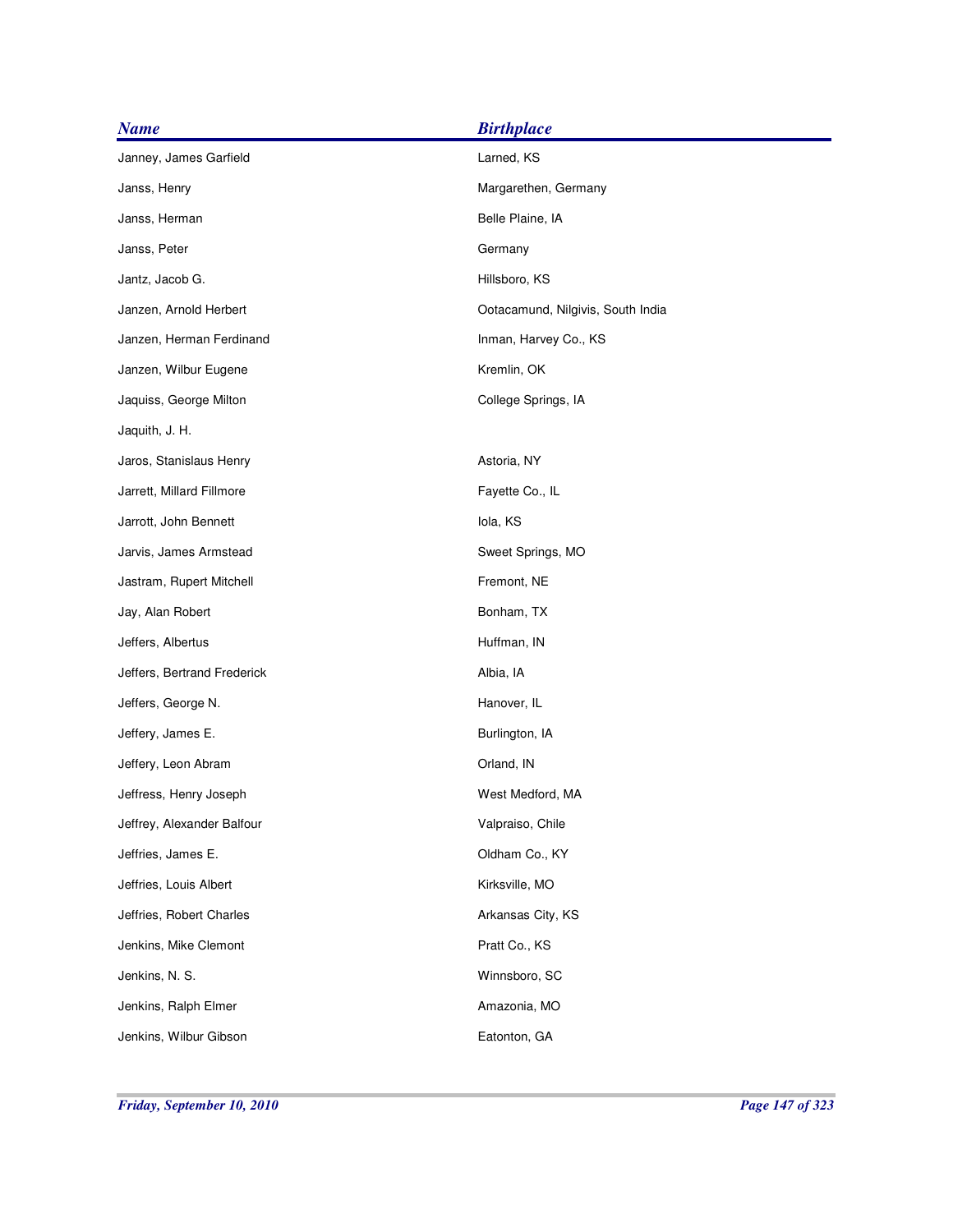| <b>Name</b>                 | <b>Birthplace</b>          |
|-----------------------------|----------------------------|
| Jenks, Alexander E.         | Albany, NY                 |
| Jenks, Elmer Elsworth       | Jefferson Co., WI          |
| Jennett, James Harvey       | Kansas City, MO            |
| Jenney, Charles M.          | Salina, KS                 |
| Jenney, Warren C.           | Salina, KS                 |
| Jennings, George            | Simpson, KS                |
| Jennings, John M.           | Waynesville, OH            |
| Jenny, James W.             | Greenwich, OH              |
| Jenson, James               | MN                         |
| Jenson, James Lloyd         | Brown Co., KS              |
| Jenson, William Andrew      | Albert Lea, MN             |
| Jermane, Elizabeth Hand     | Holton, KS                 |
| Jermane, Percy Lee          | Jeffersonville, IN         |
| Jernigan, Roscoe M.         | Mobley, AR                 |
| Jeurink, John               | MI                         |
| Jeurink, Vernon Garold      | Prairie View, KS           |
| Jewell, J. E.               | Plymouth, Chenango Co., NY |
| Jewell, Thomas Clifford     | Enid, OK                   |
| Jewett, George N.           | Edgerton, Johnson Co., KS  |
| Jewett, George Rae          | Wabash, IN                 |
| Joerns, Frederick Otto      | St. Paul, MN               |
| Joffe, Irwin                | New York, NY               |
| John, Ralph C.              | Tescott, KS                |
| Johnson, Albert Christopher | Keytesville, MO            |
| Johnson, Alfred James       | Sweden                     |
| Johnson, Belle R.           | IN                         |
| Johnson, Ben Irwin          | Exira, IA                  |
| Johnson, Bertram            | Brooklyn, NY               |
| Johnson, Charles Albert     | Emporia, KS                |
| Johnson, Charles Edward     | Pike Co., MO               |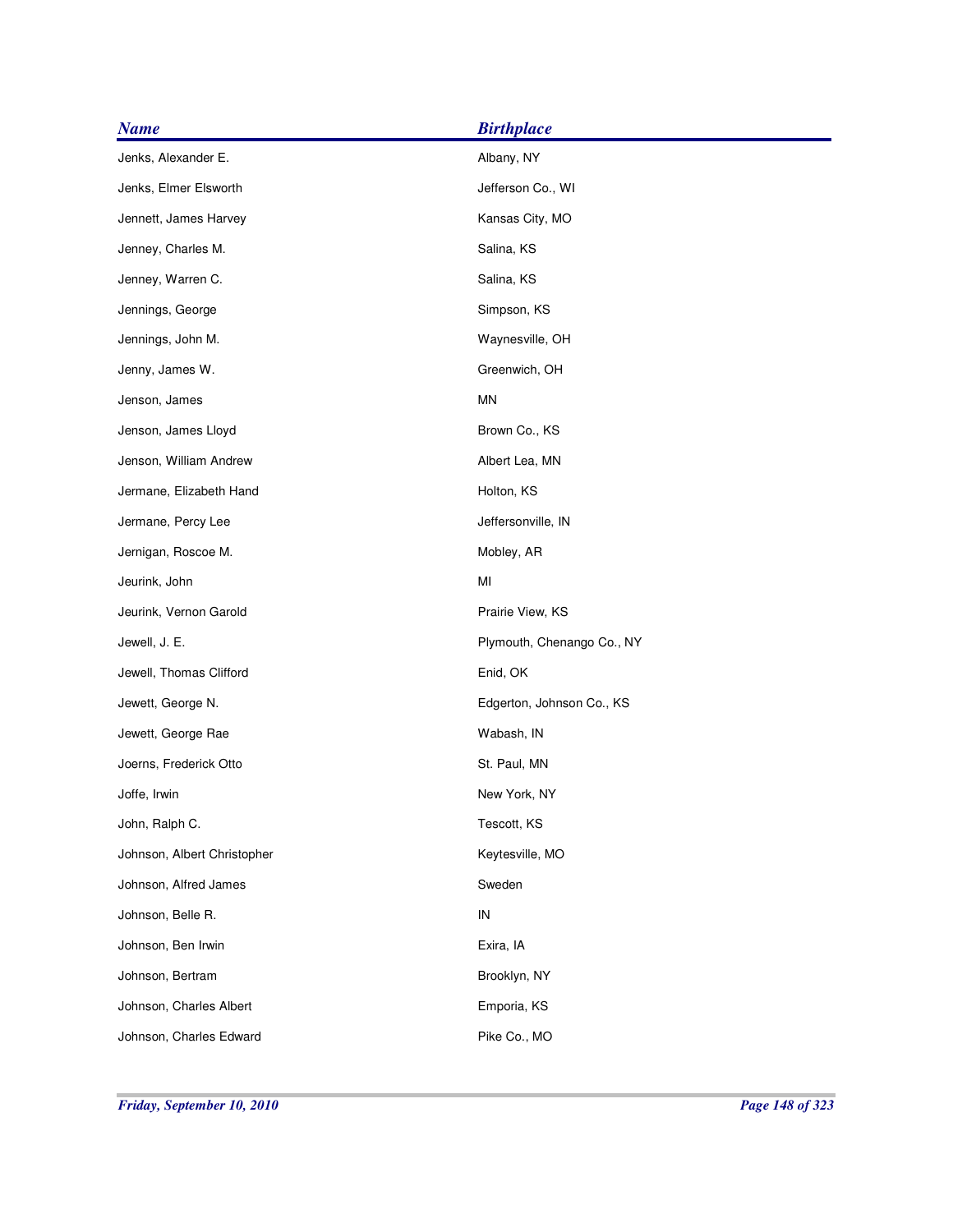| <b>Name</b>                  | <b>Birthplace</b>                    |
|------------------------------|--------------------------------------|
| Johnson, Charles H.          | Atchison, KS                         |
| Johnson, Charles Hans        | Kansas City, KS                      |
| Johnson, Charles Nelson      | Andale, KS                           |
| Johnson, Charles R.          | <b>NY</b>                            |
| Johnson, Chase Benjamin      | Camden, MI                           |
| Johnson, Clifford Park       | Champaign Co., OH                    |
| Johnson, David H.            | Putnam Co., IN                       |
| Johnson, Delbert Pinkerton   | Soldier, KS                          |
| Johnson, Edgar William       | Kansas City, KS                      |
| Johnson, Edgar William, Jr.  | Kansas City, MO                      |
| Johnson, Edith Weaver        | Batavia, IL                          |
| Johnson, Edward Ernest, Jr.  | Mart, TX                             |
| Johnson, Edward H.           | Seward Co., NE                       |
| Johnson, Edwin B.            | Prescott, WI                         |
| Johnson, Egbert Guy          | Metropolis, IL                       |
| Johnson, Elizabeth Whitaker  | Galena, MD                           |
| Johnson, Elmer Franklin      | St. Francis, KS                      |
| Johnson, Emmett Root         | Fort Morgan, CO                      |
| Johnson, Emsley Thomas       | Cedar Creek, NE                      |
| Johnson, Everett Wallace     | Kansas City, MO                      |
| Johnson, F. Dulin            | Dubuque, IA                          |
| Johnson, Franklin T.         | Gilboa, Putnam Co., OH               |
| Johnson, Franklin T., Jr.    | Elmdale, KS                          |
| Johnson, Frederick Edward    | Kansas City, KS                      |
| Johnson, Frederick Remington | Milwaukee, WI                        |
| Johnson, G. H. T.            | near Mount Vernon, Jefferson Co., IL |
| Johnson, George Delbert      | Kenova, WV                           |
| Johnson, Grant Thomas        | Harrison Co., OH                     |
| Johnson, Harry H.            | Bloomington, IL                      |
| Johnson, Harry Hinds         | Wayland, MI                          |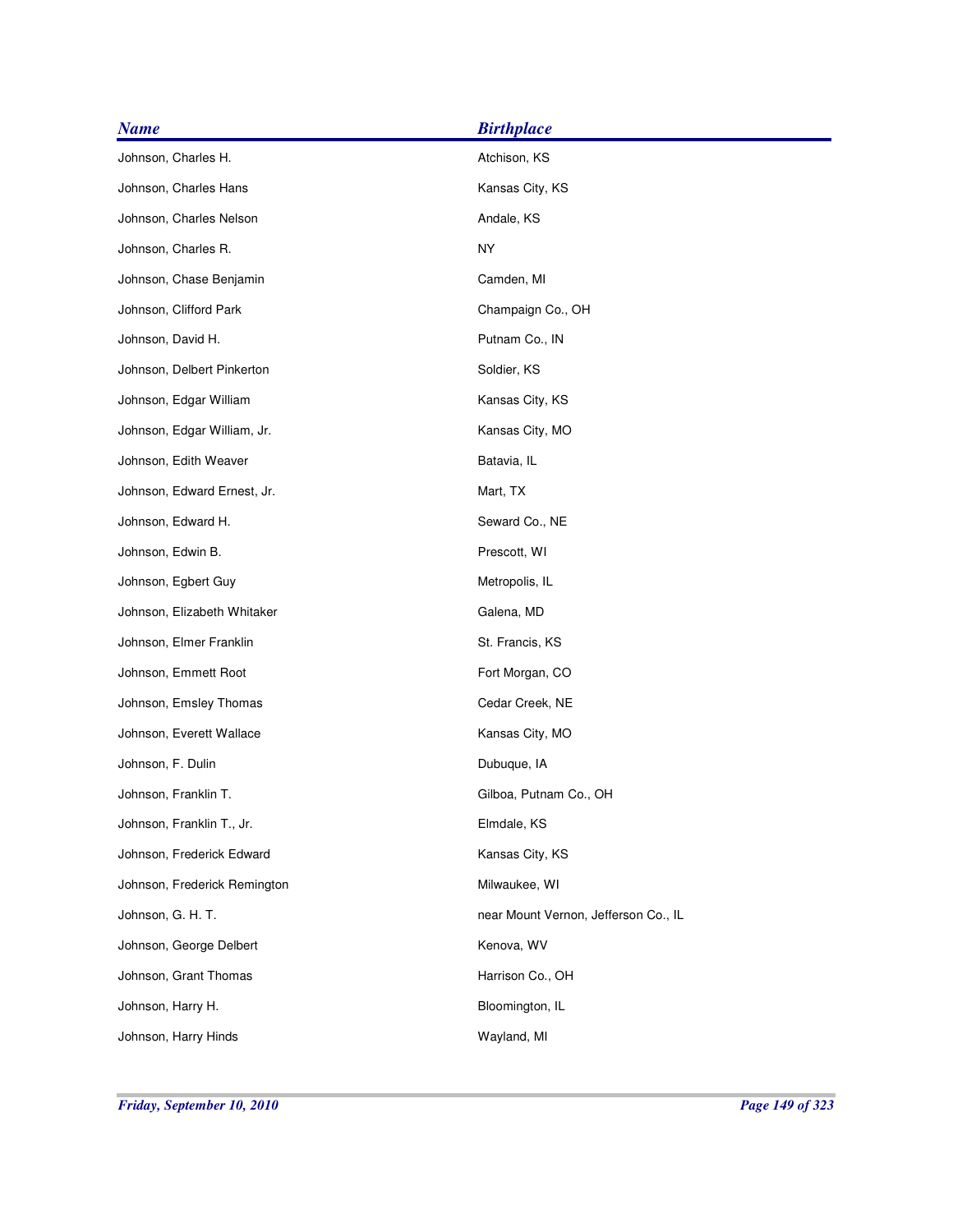| <b>Name</b>                | <b>Birthplace</b>       |
|----------------------------|-------------------------|
| Johnson, Henrietta Mae     | Edgar Co., IL           |
| Johnson, Henry Benton      | Woodson, IL             |
| Johnson, Henry Lee         | <b>TX</b>               |
| Johnson, Jasper Daniel     | Summerfield, MO         |
| Johnson, John Higbee       | Bethel, OH              |
| Johnson, John J.           | Wichita, KS             |
| Johnson, John Wesley       | Athens, Ontario, Canada |
| Johnson, Joseph Harold     | Eldorado, KS            |
| Johnson, Kenneth Milton    | San Bernardino, CA      |
| Johnson, L. G.             | Little Rock, AR         |
| Johnson, Laban Hartwell    | Walligford, CT          |
| Johnson, Lester Elmer      | Kansas City, MO         |
| Johnson, Lewis David       | Exira, IA               |
| Johnson, Marvin Emerson    | Maysville, KY           |
| Johnson, Monroe Elliott    | Boone Co., IN           |
| Johnson, Nathaniel L.      | Schuyler Co., MO        |
| Johnson, Neill Davies      | Leroy, McLean Co., IL   |
| Johnson, Obbo William      | Dubuque, IA             |
| Johnson, Oris S.           | Farmington, MO          |
| Johnson, Oscar E.          | Bucklin, Linn Co., MO   |
| Johnson, Paul Abel Gareth  | Lindsborg, KS           |
| Johnson, Samuel Alton      | Clarksburg, OH          |
| Johnson, Thomas Maxwell    | Wheeling, WV            |
| Johnson, Thomas Phillip    | Minneapolis, MN         |
| Johnson, Vansel Stanley    | Valley Falls, KS        |
| Johnson, Walter Emmett     | Linn Co., MO            |
| Johnson, Walter Wendell    | Jewell Co., KS          |
| Johnson, Will K.           | Almond, NY              |
| Johnson, William Alexander | Albuquerque, NM         |
| Johnson, William N.        | St. Clair, MO           |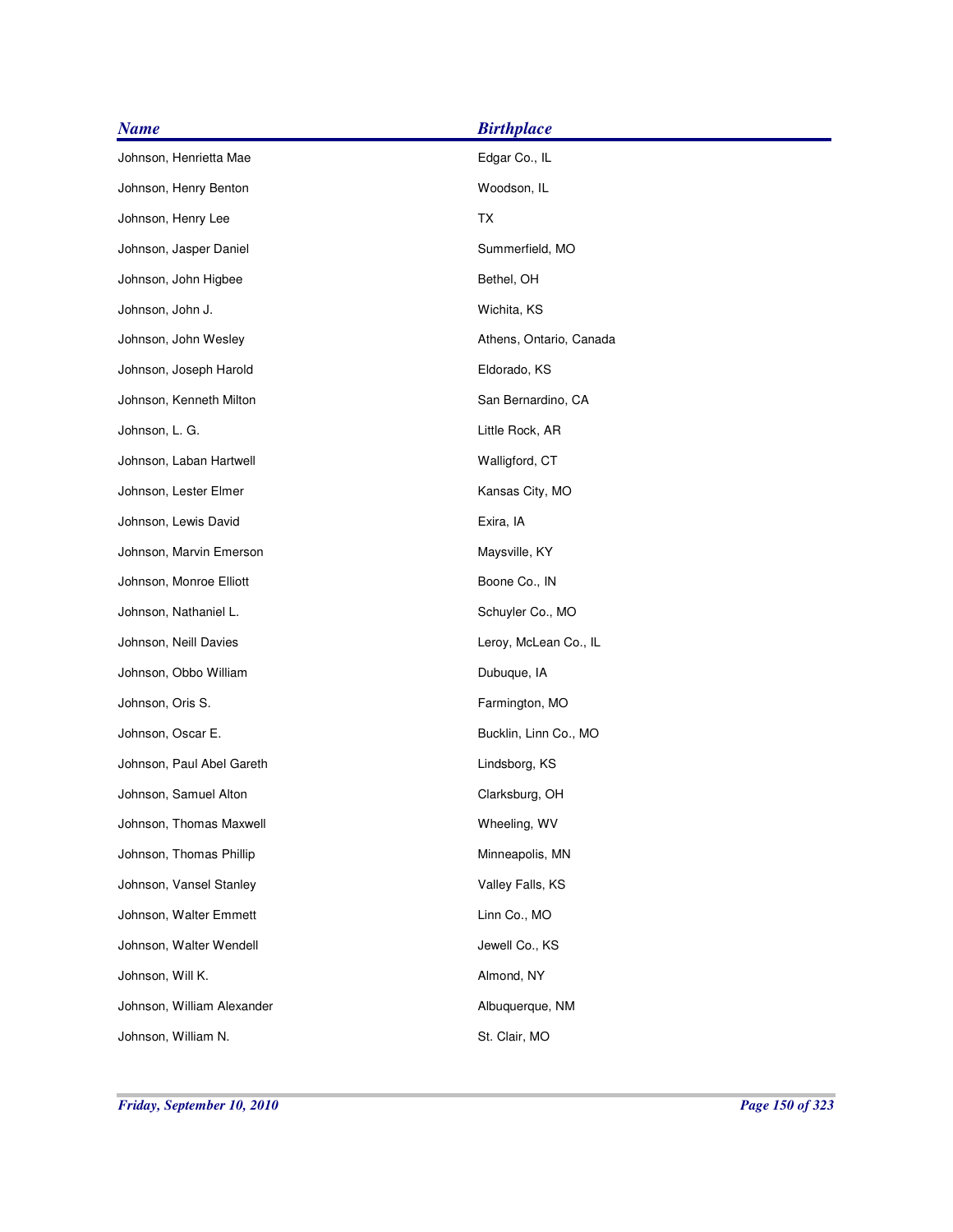| <b>Name</b>               | <b>Birthplace</b>        |
|---------------------------|--------------------------|
| Johnson, William T.       | Canton, OH               |
| Johnson, William Thomas   | Muskogee, OK             |
| Johnston, Andrew Dell     | Towanda, KS              |
| Johnston, Ellis A.        | DuBois, NE               |
| Johnston, George Frear    | Reading, PA              |
| Johnston, Harry Austin    | Marshalltown, IA         |
| Johnston, Joseph Leroy    | Wheatland, MO            |
| Johnston, Ralph Sherwin   | Cedar, KS                |
| Johnston, Robert Sherwood | Rock Falls, IL           |
| Johnston, Samuel          | Adamsville, OH           |
| Johnston, Thomas Edward   | Sidney, AR               |
| Johnston, William         | KY                       |
| Johnstone, Paul Nugent    | Kansas City, MO          |
| Jolly-Fritz, Roletta Olga | Marion Co., IA           |
| Jones, Addison Evelyn     | Onarga, IL               |
| Jones, Adna Bolche        | Grafton, NH              |
| Jones, Archibald Doerr    | Butler Co., KS           |
| Jones, Archie Austin      | Topeka, KS               |
| Jones, B. E.              | Eminence, KY             |
| Jones, Barbara            | Salt Lake City, UT       |
| Jones, Charles M.         | Louisburg, KY            |
| Jones, Charles Tillman    | Gentryville, IN          |
| Jones, Charles Warner     | Keokuk, IA               |
| Jones, Claude M.          | Bethlehem, KY            |
| Jones, Clem H.            | Flemingsburg, KY         |
| Jones, Clifford Eugene    | Liberal, KS              |
| Jones, Craig Scott        | Baldwin, KS              |
| Jones, Daniel C.          | Athens Co., OH           |
| Jones, Edna Martha        | St. Clair Co., MO        |
| Jones, Edward Fennessey   | Wolcott, Lamoille Co, VT |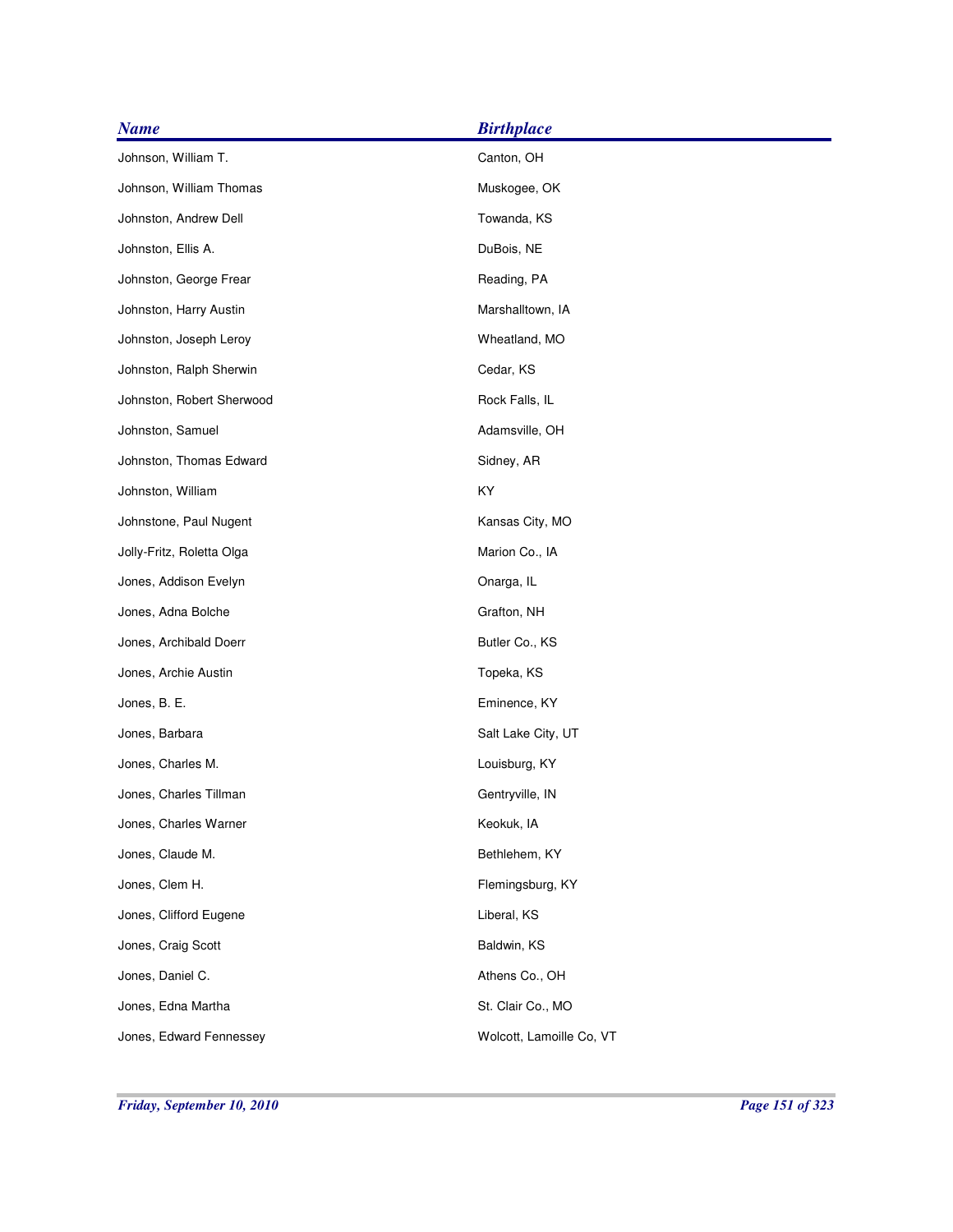| <b>Name</b>               | <b>Birthplace</b>                   |
|---------------------------|-------------------------------------|
| Jones, Edward Samuel      | Gypsum, KS                          |
| Jones, Edwin Murray       | Brockway, PA                        |
| Jones, Elijah             | De Kalb, MO                         |
| Jones, Erasmus Darwin     | Henry Co., KY                       |
| Jones, Francis Joseph     | Kansas City, MO                     |
| Jones, Frank Edwin        | Sharpsville, Mercer Co., PA         |
| Jones, Frederick William  | Pinckneyville, IL                   |
| Jones, George             | Oswestry, Shropshire, England       |
| Jones, George Humphrey    | Lebo, KS                            |
| Jones, George Washington  | Brooklyn, Poweshiek Co., IA         |
| Jones, Harold Houston     | Viele, IA                           |
| Jones, Harold Houston     | Winfield, KS                        |
| Jones, Hiram Penfield     | Lawrence, KS                        |
| Jones, Hiram Truman       | Quapaw Agency, Indian Territory, OK |
| Jones, J. R.              | Pinckneyville, IL                   |
| Jones, James B.           | IN                                  |
| Jones, Jay Arthur         | Emporia, KS                         |
| Jones, John               | Nansemond Co., VA                   |
| Jones, John Franklin      | Newburg, IL                         |
| Jones, Joseph Junius      | Hampton, VA                         |
| Jones, Llewelyn L.        | Wales                               |
| Jones, Major Osceola      | Brooklyn, NY                        |
| Jones, Maurice Leland     | Lenexa, KS                          |
| Jones, Norman L.          | Covington, IN                       |
| Jones, Paul               | La Porte, IN                        |
| Jones, Perce Leroy        | Liberty, IN                         |
| Jones, Richard Carl       | Wichita, KS                         |
| Jones, Robert Young       | Bloomfield, IA                      |
| Jones, Sam                | Hutchinson, KS                      |
| Jones, Samuel Thomas, III | Birmingham, AL                      |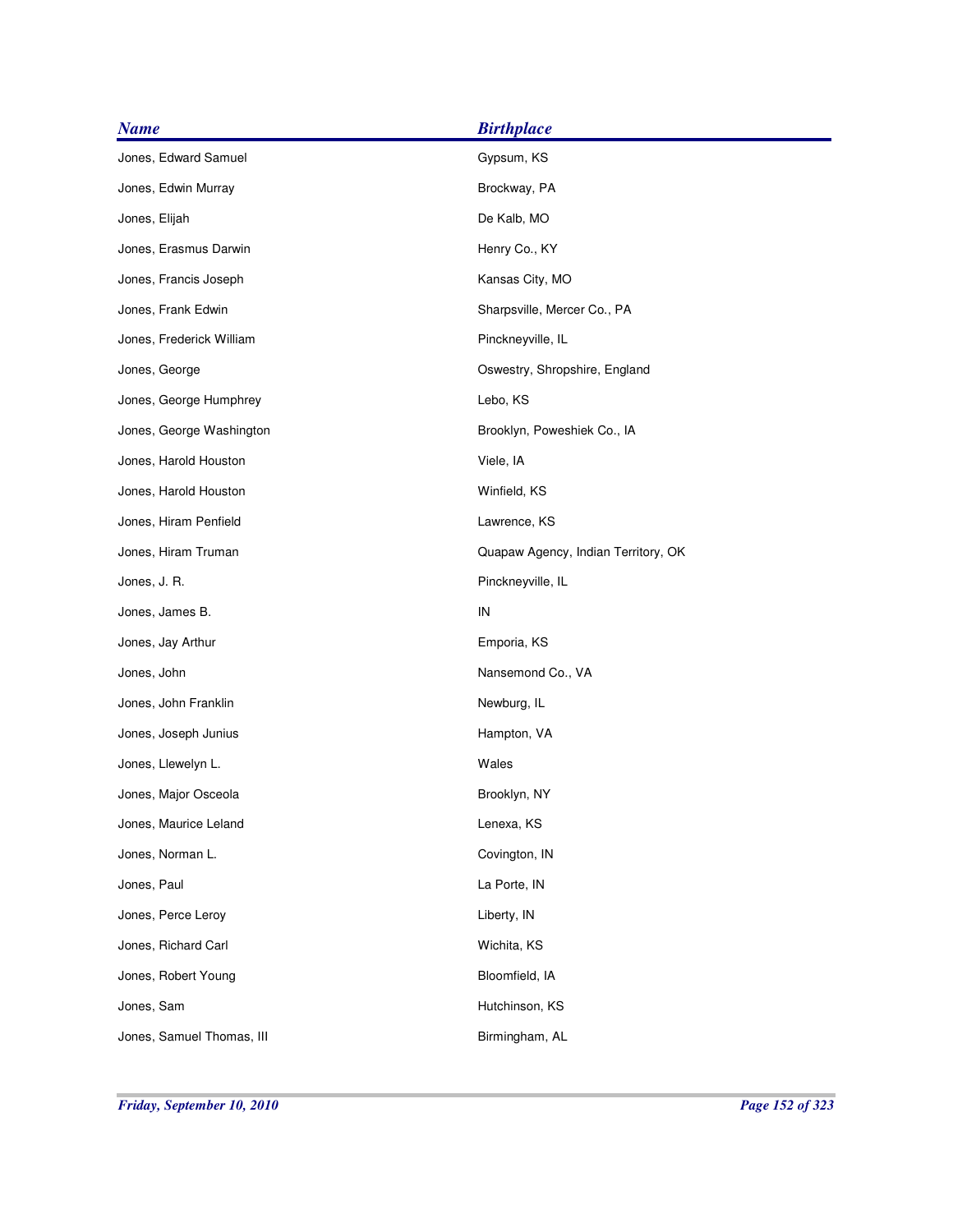| <b>Name</b>                    | <b>Birthplace</b>       |
|--------------------------------|-------------------------|
| Jones, Theodore Reid           | Kansas City, MO         |
| Jones, Thomas Almon            | Creelsboro, KY          |
| Jones, Thomas Crawford         | Perry, Houston Co., GA  |
| Jones, Tiberius LeRoy          | Lafayette Co., MS       |
| Jones, W. Sam                  | Flinngsbery, KY         |
| Jones, Wade Anthony            | Talledega Co., AL       |
| Jones, Wiley                   | De Kalb, MO             |
| Jones, William Ansel           | Kirksville, KY          |
| Jones, William B.              | Flemingsburg, KY        |
| Jones, William Herbert         | Lenoir City, TN         |
| Jones, William L.              | Ruston, LA              |
| Jones, William Monroe          | Washington Co., IA      |
| Jones, William Raymond         | Liberal, Seward Co., KS |
| Jones, Zachariah Garton        | De Kalb, MO             |
| Jordaan, J. D.                 | Larned, KS              |
| Jordan, Burton Henry           | Taylor, NY              |
| Jordan, Gilbert Frederick, Jr. | Kansas City, MO         |
| Jordan, Ralph Ensign           | Beloit, KS              |
| Jordan, Robert Atkin           | Olean, MO               |
| Jordan, William A.             | <b>NC</b>               |
| Jordon, Andrew Jackson         | Fulton, MO              |
| Jorg, Helen Emalyne            |                         |
| Joslen, Otto C.                | St. Johns, MI           |
| Joslin, Leeman Charles         | Salina, KS              |
| Joss, Charles Stevens          | Topeka, KS              |
| Joss, Chester Earle            | Fairview, KS            |
| Joss, William Irving           | Fairview, KS            |
| Joy, William M.                | Sutter Creek, CA        |
| Joyce, Gerald Bernard          | Topeka, KS              |
| Judd, Corban Eaton             | Whitehall, IL           |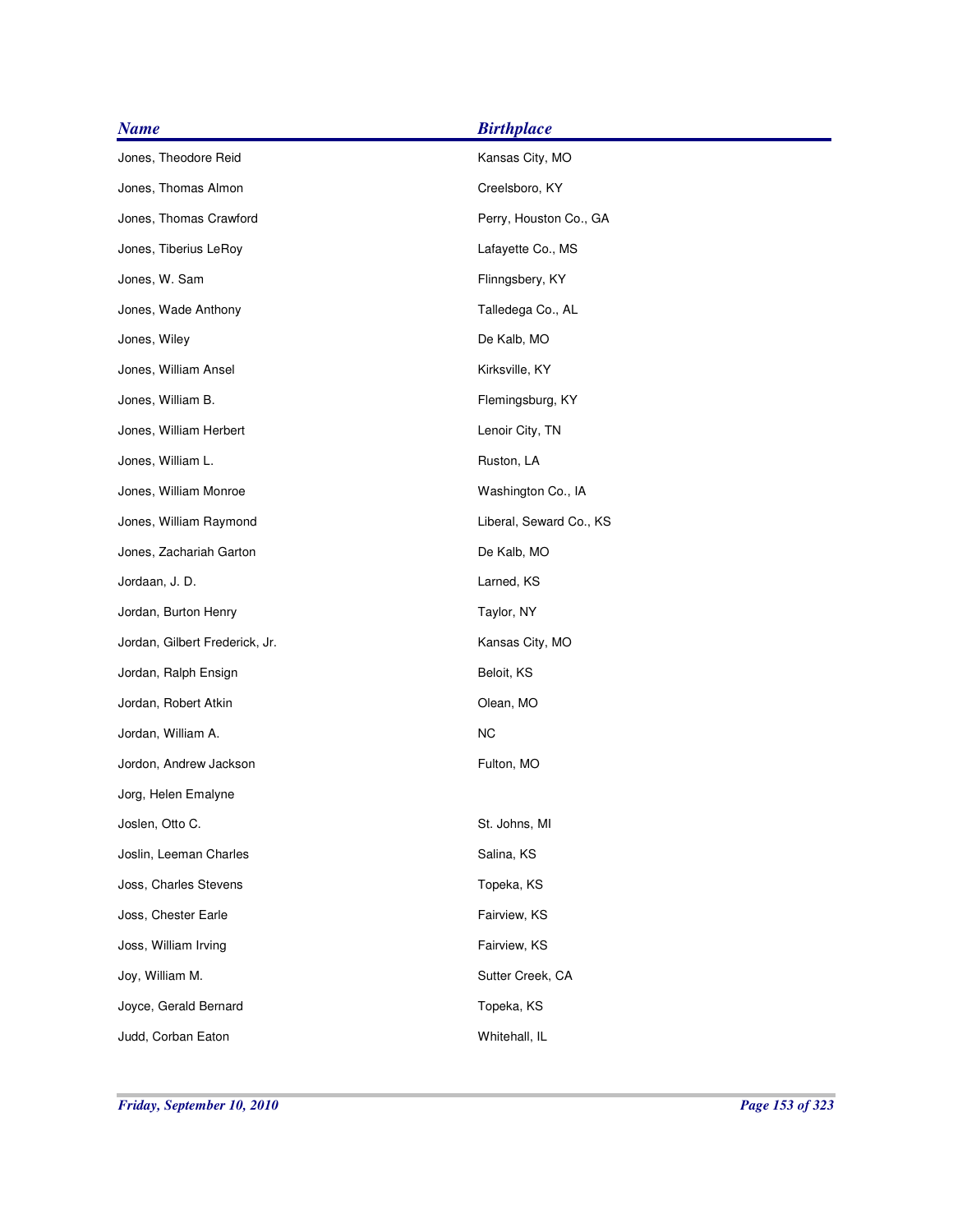| <b>Name</b>                           | <b>Birthplace</b>             |
|---------------------------------------|-------------------------------|
| Judd, Herman Sinclair                 | Minneapolis, MN               |
| Judd, Norman Watson                   | Whitehall, IL                 |
| Juergens, Caroline Augusta Smith Carr | Florence, NE                  |
| Julian, Isaac B.                      | Wright Co., MO                |
| Julius, Satish Chandra Vinu           | India                         |
| Jury, Herbert William                 | Millersburg, PA               |
| Justice, Howard S.                    | Columbus, OH                  |
| Justice, Michael Wayne                | Arkansas City, KS             |
| Kackley, John Jefferson               | OH                            |
| Kackley, Lord Byron                   | Mount Ephraim, OH             |
| Kaczynski, Stanislaw                  | Kowno, Lithuania              |
| Kaelson, Paul Andrew, Jr.             | Wichita, KS                   |
| Kahle, Charles Edgar                  | Kahletown, PA                 |
| Kaiser, Charles H.                    | Lincolnville, KS              |
| Kaiser, Max Elliott                   | Ottawa, KS                    |
| Kalb, Joseph C.                       | Columbus, OH                  |
| Kalbfleisch, Earnest Leopold          | Winston, MO                   |
| Kalbfleisch, Ernest Leopold           | Winston, MO                   |
| Kaldahl, Paul E.                      | Wolbach, NE                   |
| Kamish, Robert James                  | New Prague, MN                |
| Kamp, William                         | Pella, IA                     |
| Kanavel, Edwin Justin                 | West Carlisle, OH             |
| Kane, Cyril Alonzo Murray             | Barbados, British West Indies |
| Karbach, William                      | Dubois Co., IN                |
| Karnatz, Raymond Virgil               | Santa Ana, CA                 |
| Kasey, Emmett H.                      | Bedford Co., VA               |
| Kass, Irving                          | Topeka, KS                    |
| Kassebaum, Glen Edward                | Topeka, KS                    |
| Kassel, Henry William                 | Kansas City, KS               |
| Kaster, John Penny                    | Burlington, IA                |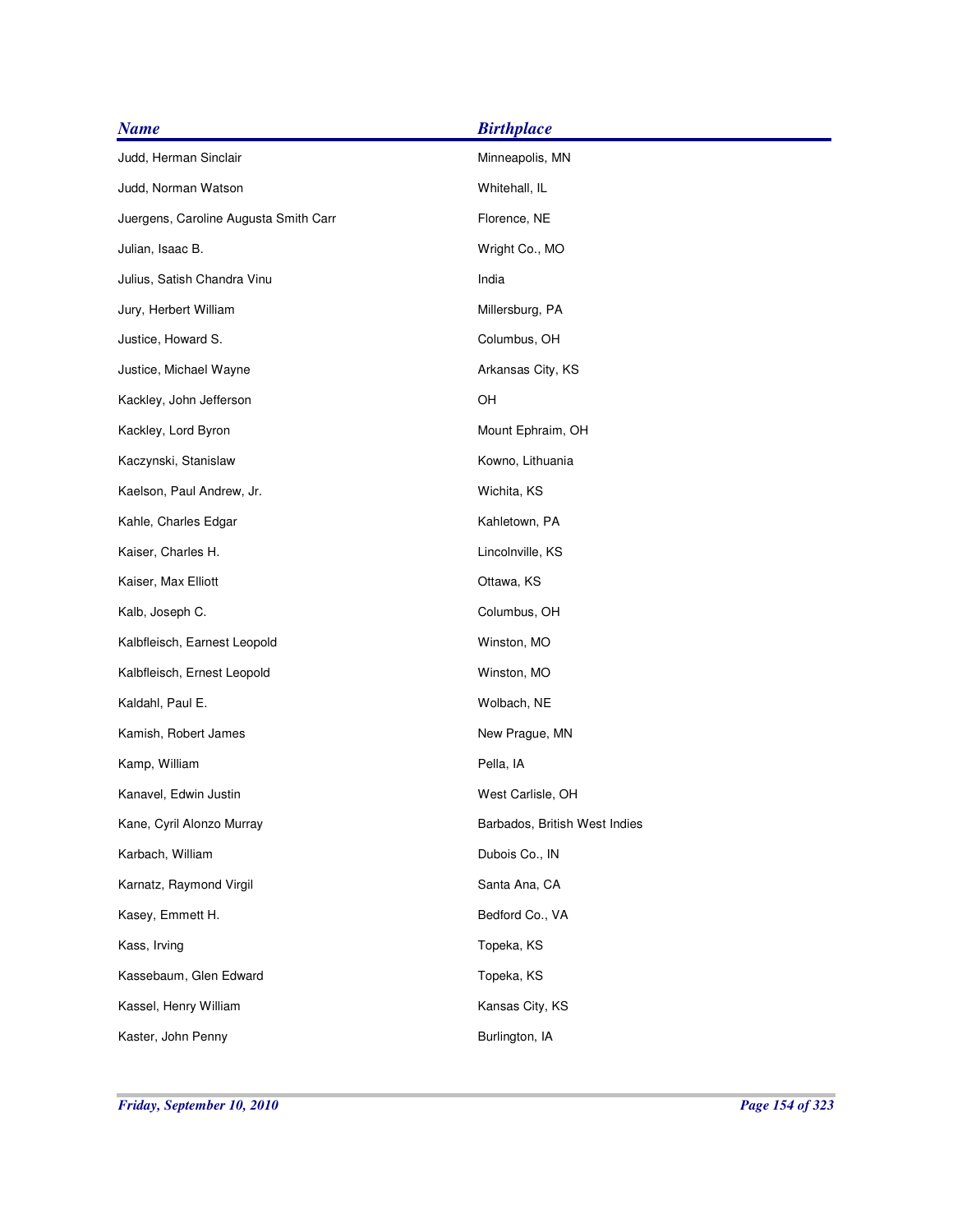| <b>Name</b>               | <b>Birthplace</b>               |
|---------------------------|---------------------------------|
| Katz, Clemens L.          | Geislingen, Wurtemberg, Germany |
| Katz, Samuel David        | Marinette, WI                   |
| Kauffmann, Frank Edleman  | Maquoketa, IA                   |
| Kaufman, Abraham          | Bessarabia, Romania/Russia      |
| Kaufman, Edgar Wayne      | Harrisburg, PA                  |
| Kaufman, Hester Juanita   | Rosedale, KS                    |
| Kaufman, James John       | Cynthiana, KY                   |
| Kaufman, LeRoy Vernon     | Freeman, SD                     |
| Kaul, Philip Gibbs        | Holton, KS                      |
| Kaulbach, Charlotte L.    | Kansas City, KS                 |
| Kawaichi, George Kazuo    | Los Angeles, CA                 |
| Kay, Billy Franklin       | Adair, OK                       |
| Kay, James Robert         | Adair, OK                       |
| Keaney, James, Jr.        | Desoto, MO                      |
| Kee, Albert Lee           | Greene, OH                      |
| Keefer, Mathew H.         | Kansas City, MO                 |
| Keeler, Frank L.          | Waynesville, NC                 |
| Keeley, James C.          | Waterford, Ireland              |
| Keene, George Hupp, Jr.   | Pratt, KS                       |
| Keester, Charles Clarence | Revere, MO                      |
| Keezer, William Stillman  | Vincennes, IN                   |
| Kehl, Charles C.          | Petoskey, MI                    |
| Kehoe, John Joseph        | St. Louis, MO                   |
| Keifer, Walter Samuel     | El Reno, OK                     |
| Keith, Edmond R.          | Jerseyville, IL                 |
| Keith, Henry H.           | Milford, IL                     |
| Keith, Jett Theodore      | Delhi, IL                       |
| Kellam, Samuel H.         | Shelbyville, IL                 |
| Kellenberger, E. K.       | Tippecanoe Co., IL              |
| Keller, Karl Ernest       | Wichita, KS                     |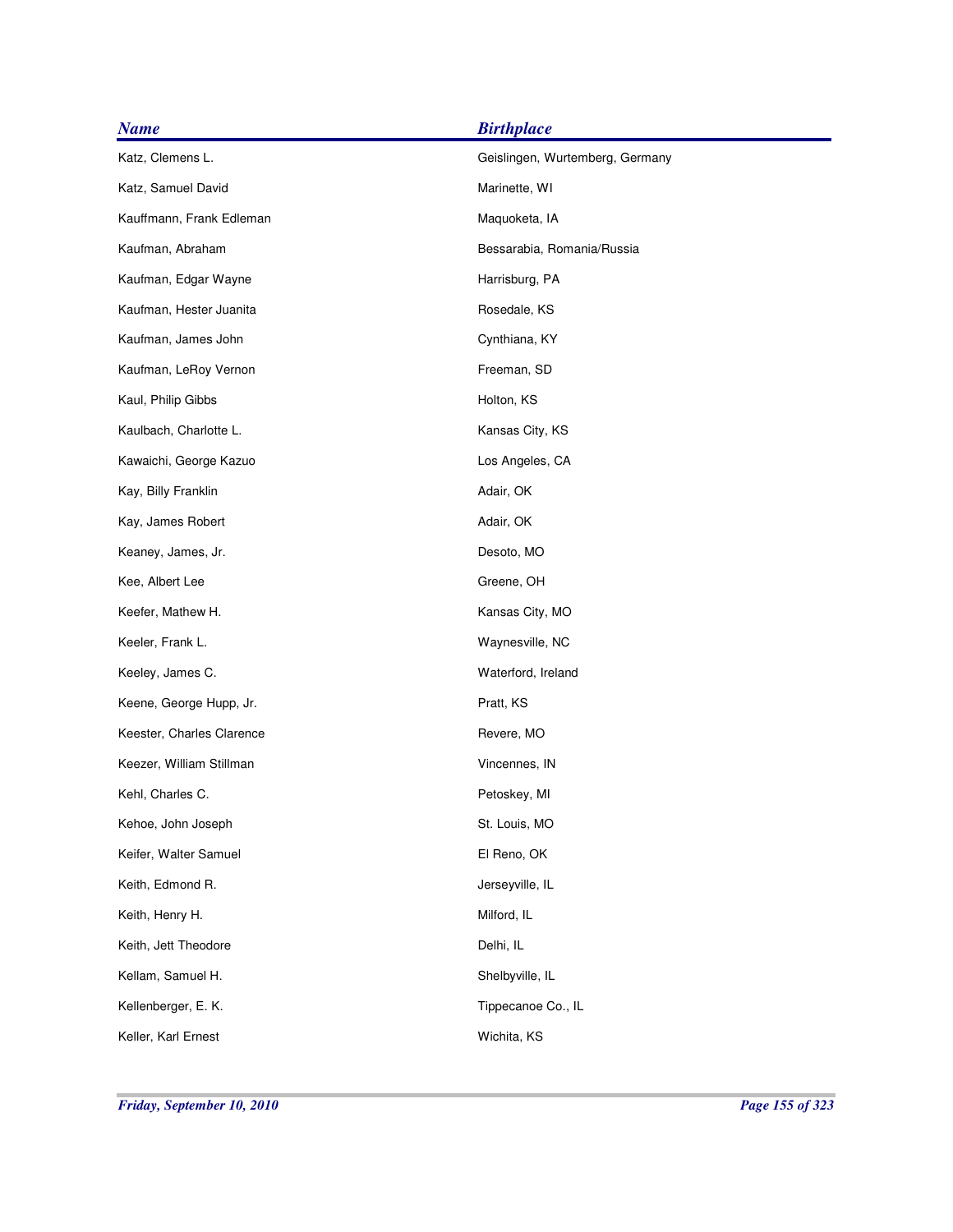| <b>Name</b>                   | <b>Birthplace</b>        |
|-------------------------------|--------------------------|
| Keller, Lyde A.               | Gilmer Co., WV           |
| Keller, Oris Guy              | Gilmer Co., WV           |
| Kelley, Forrest Arrow         | Villisca, IA             |
| Kelley, James Howard, Jr.     | Palmyra, MO              |
| Kelley, Keith Burford         | Sabetha, KS              |
| Kelley, Martin John           | Chicago, IL              |
| Kelley, Morriss DeWitt        | Oldham Co., KY           |
| Kells, William Arthur         | Emporia, KS              |
| Kelly, Franklin Ellis         | Vermont, Fulton Co., IL  |
| Kelly, George F.              | Gardner, Johnson Co., KS |
| Kelly, James J.               | Mount Gilead, OH         |
| Kelly, John William           | London, England          |
| Kelly, Leo J.                 | Joliet, IL               |
| Kelly, Paul Edward            | Lafayette, IN            |
| Kelly, Robert Hine            | Akron, OH                |
| Kelly, Wallace B.             | Halcottville, NY         |
| Kelso, Sophronia Belfield     | Callaway Co., MO         |
| Kemp, Malcolm Edwin           | Elmwood, IL              |
| Kemper, A. D. H.              | Ephrata, PA              |
| Kemper, John Miles            | Freemansburg, WV         |
| Kempthorne, Charles Roosevelt | Platteville, WI          |
| Kendall, Addison              | IN                       |
| Kendall, Charles Tenneyson    | Bradford, OH             |
| Kendall, Donald Addison       | Cottonwood Falls, KS     |
| Kendall, Forrest Hardy        | St. Joseph, MO           |
| Kendall, Guy Munford          | Floyd Co., Iowa          |
| Kendig, Thomas Atkins         | Pasedena, CA             |
| Kendle, Jesse Harold          | New Amsterdam, IN        |
| Kennard, John L.              | Rossville, IN            |
| Kennard, Mabel Vickers        | IA                       |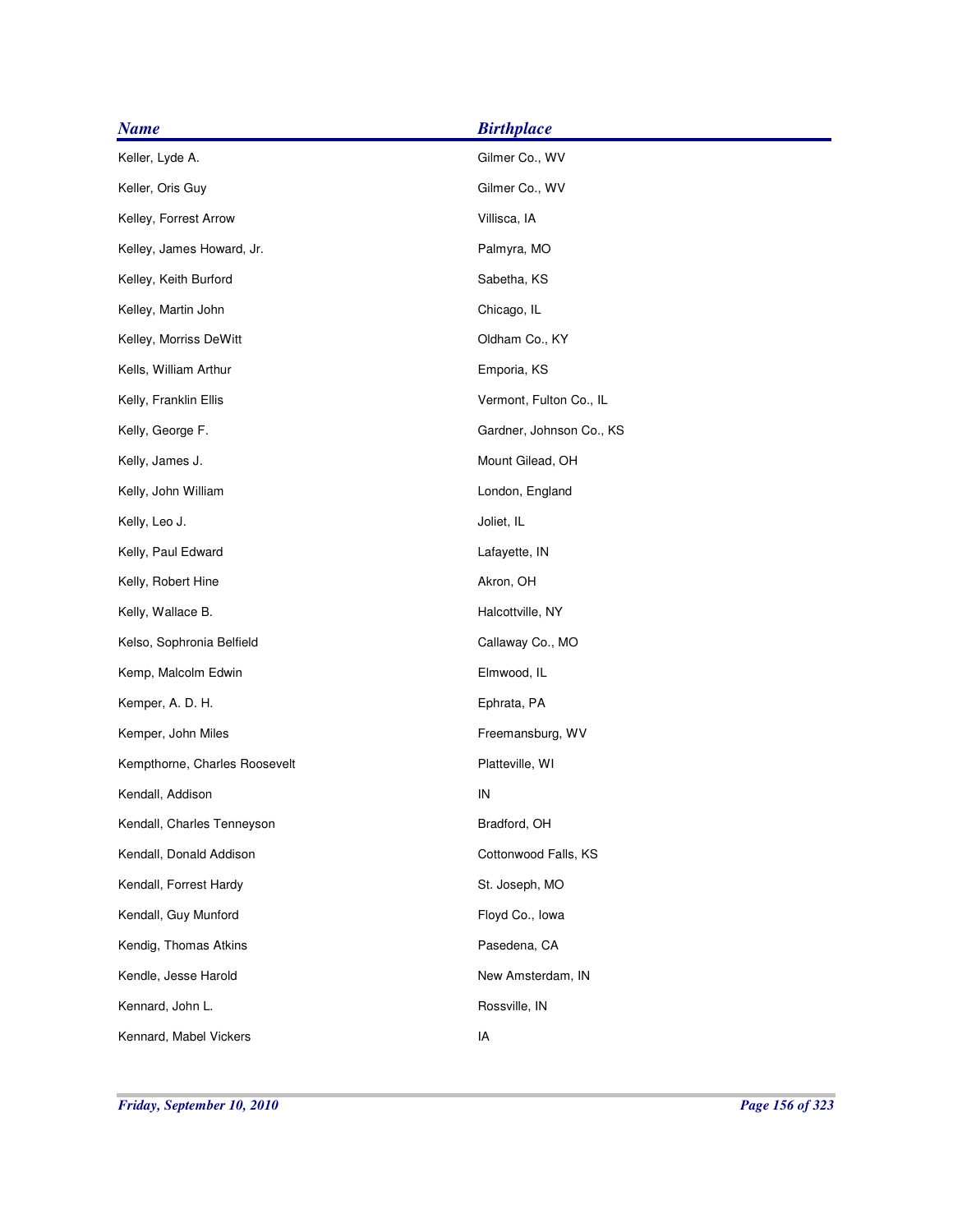| <b>Name</b>                 | <b>Birthplace</b> |
|-----------------------------|-------------------|
| Kennedy, Charles Henry      | Hartwick, NY      |
| Kennedy, Elias R.           | Harrison Co., KY  |
| Kennedy, Francis David      | Des Moines, IA    |
| Kennedy, Harvey L.          | Lawrence, KS      |
| Kennedy, Howard Unger       | Pittsburgh, PA    |
| Kennedy, James Gratton      | Bryan, OH         |
| Kennedy, John Oscar         | Pittsburgh, PA    |
| Kennedy, John T.            | Boicourt, KS      |
| Kennedy, Virgil Newton      | Kansas City, KS   |
| Kennedy-Honey, Sarah L.     | La Porte, IN      |
| Kenner, Joseph J.           | Lincoln Co., MO   |
| Kenney, Chauncey S.         | Ionia Co., MI     |
| Kenney, LeRoy Linus         | Creston, IA       |
| Kennicott, Philip A.        | The Grove, IL     |
| Kenoyer, William Ray        | Hutchinson, KS    |
| Kent, Leslie Farman Swigart | Bannerville, PA   |
| Kenton, Charles Byron       | Rensselaer, IN    |
| Kenyon, Vivian Bishop       | Wausaukee, WI     |
| Kerley, Granvil Lessen      | Simpson, IL       |
| Kern, Paul John             | Sioux City, IA    |
| Kernan, Phillip Donald      | Madison, WI       |
| Kernodle, O. P.             | Thorntown, IN     |
| Kerr, Carey C.              | Americus, KS      |
| Kerr, Charles LeNoir        | Lewisville, IN    |
| Kerr, Frank                 | Rockwood, OH      |
| Kerr, Lambert A.            | Lincoln, KS       |
| Kerr, Russell Waite         | Perry, KS         |
| Kerr, Samuel E.             | Burchard, NE      |
| Kesner, Christopher C.      | Leroy, KS         |
| Kesner, Gilbert Giles       | Neosho Falls, KS  |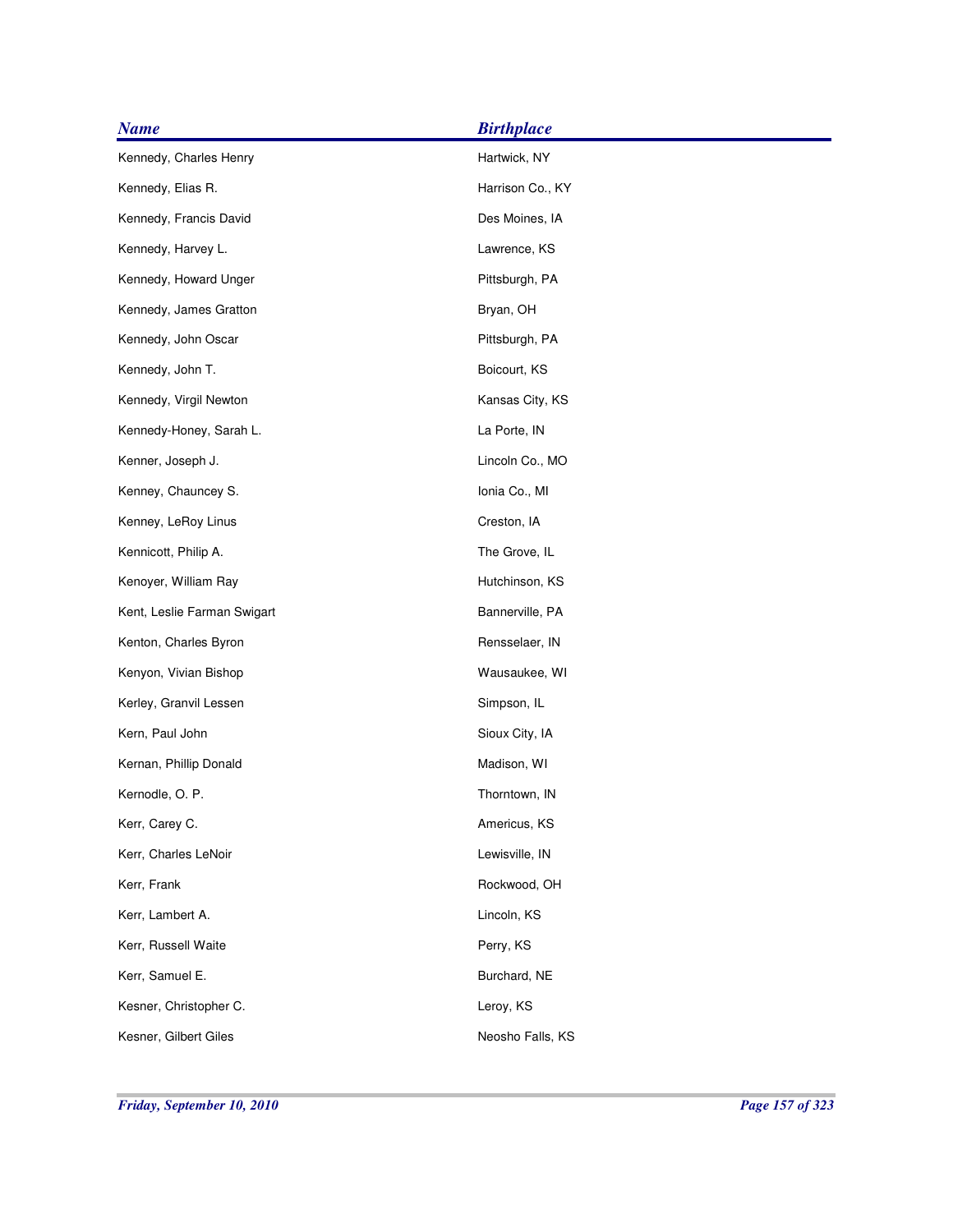| <b>Name</b>                   | <b>Birthplace</b>            |
|-------------------------------|------------------------------|
| Kessler, George Brinton       | York, PA                     |
| Kessler, James K. P.          | Peru, IN                     |
| Kessler, Oscar C.             | Camp Point, IL               |
| Ketchersid, J. N.             | Cherokee Co., NC             |
| Ketner, Lester Ellsworth      | Eve, MO                      |
| Ketter, William Donald        | Jackson Co., KS              |
| Kettner, Edward George        | Olpe, KS                     |
| Keys, Luther H.               | Tallmadge, OH                |
| Keys, Robert Cathcart         | Winchester, KS               |
| Keyte, Ivy Allen              | Elmer, MO                    |
| Keyte, Mary E.                | Putnam Co., MO               |
| Kibbe, Edgar Allen            | Grant City, MO               |
| Kibbe, John Halbert           | Grant City, MO               |
| Kidd, Nathaniel               | Slyguff, Carlow Co., Ireland |
| Kidd, Nathaniel A., Jr.       | Ellis, KS                    |
| Kidder, Lewis Andrew          | Pittsburg, KS                |
| Kidder, William Jerome        | New York, NY                 |
| Kidwell, Alvin P.             | Martinsville, MO             |
| Kieber, Robert William        | Milwaukee, WI                |
| Kiehl, Anna Katharine         | Pittsburg, KS                |
| Kiehl, Otto B.                | Cherokee, KS                 |
| Kiene, Otto                   | Putman Co., OH               |
| Kiene, Richard Hotchkiss      | Topeka, KS                   |
| Kierulff, George Browning     | Montezuma, IA                |
| Kilbourn, Edward D.           | Jamestown, WI                |
| Kilbourne, Burton Kane        | Minneapolis, KS              |
| Kilk, Maert                   | Tartu, Estonia               |
| Killingsworth, Anderson Blake | Stockton, MO                 |
| Kimble, Thaddeus Carey        | Carbondale, KS               |
| Kimbrough, Robert Cooke, Jr.  | Madisonville, TN             |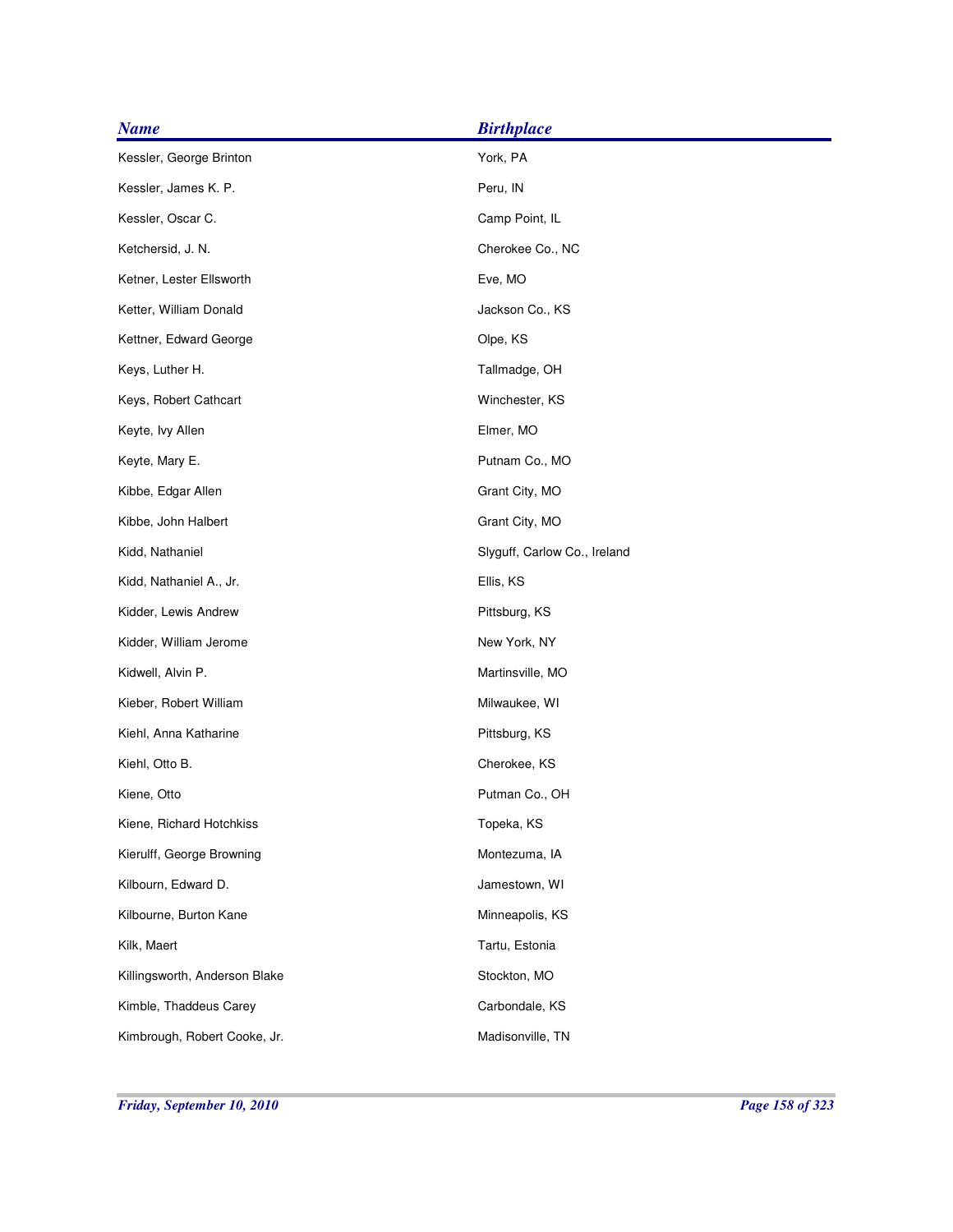| <b>Name</b>                     | <b>Birthplace</b>            |
|---------------------------------|------------------------------|
| Kinell, Jack                    | Kansas City, MO              |
| King, Edwin Roosevelt           | Dermott, AR                  |
| King, Emory Orville             | Reno Co., KS                 |
| King, Frederick Williams        | Marion, KS                   |
| King, George Albert             | Olsburg, KS                  |
| King, Harry Walter              | Atlantic, IA                 |
| King, John W.                   | Bluff Creek, Johnson Co., IN |
| King, Joseph Perry              | ${\sf IN}$                   |
| King, Lamoil Rush               | Ladora, IA                   |
| King, Robert                    |                              |
| King, Stephen J.                | Palmyra, IL                  |
| King, Stuart Dawson             | Kansas City, MO              |
| King, Thomas Wayne              | Isadora, MO                  |
| King, W. Eugene                 | <b>MO</b>                    |
| Kinkaid, Chester Arthur         | Atlanta, KS                  |
| Kinley, Clarence Edward         | Leavenworth, KS              |
| Kinnaman, Clarence Horace       | Ottumwa, IA                  |
| Kinnaman, Joseph Horace         | Keokuk, IA                   |
| Kinnamon, Frank                 | Kossuth Co., IA              |
| Kinnison, C. C.                 | St. Joseph, MO               |
| Kinsey, Ben William             | Mackinaw, IL                 |
| Kinsinger, Ralph Raymond        | McPherson, KS                |
| Kinzie, John W.                 | Roanoke, VA                  |
| Kipp, Dean Carl                 | Manhattan, KS                |
| Kippenberger, Rinhart Ferdinand | Thomas, OK                   |
| Kirby, George Wrightman         | Galesburg, MI                |
| Kirby, John Clay                | Fairfield, Benton Co, MO     |
| Kirby, Lester Richard           | Gebo, MT                     |
| Kirby, Stella                   | Burlingame, Osage Co., KS    |
| Kirgis, Harold J.               | Cawker City, KS              |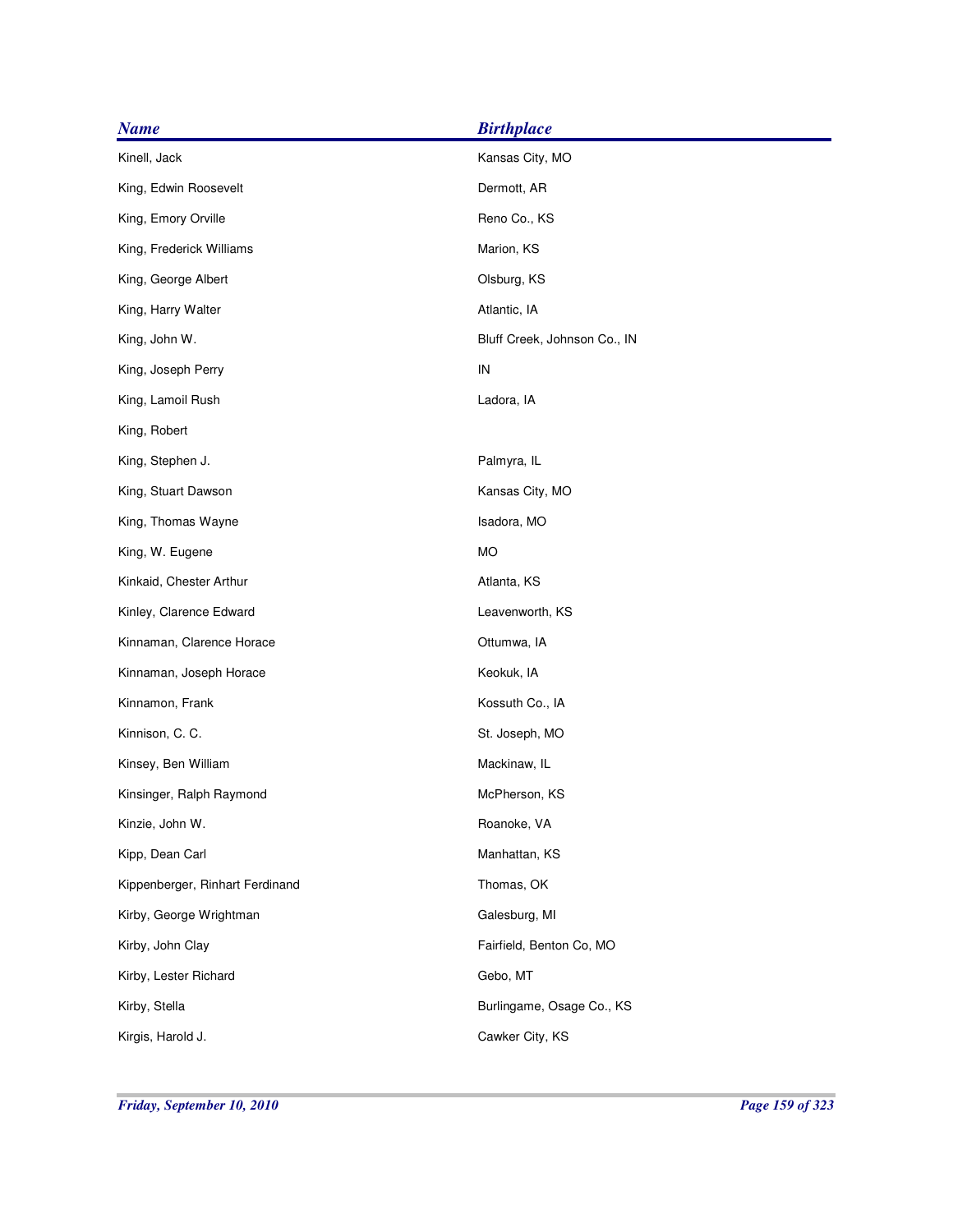| <b>Name</b>                  | <b>Birthplace</b>                |
|------------------------------|----------------------------------|
| Kirk, Ellis Irwin            | Luthersburg, PA                  |
| Kirk, John Shaw              | Owensboro, KY                    |
| Kirk, Morris Grant           | Eagleville, MO                   |
| Kirk, Thomas, Jr.            | PA                               |
| Kirkegaard, Rodger Smith     | Emmetsburg, IA                   |
| Kirkpatrick, Andrew Marshall | Holmes Co, OH                    |
| Kirkpatrick, Hazen Leon      | Blue Mound, KS                   |
| Kirkpatrick, Henry Nelson    | Rockville, Parke Co., IN         |
| Kirkpatrick, Joseph Spellman | Xenia, Bourbon Co., KS           |
| Kirkpatrick, Thomas          | Highland Centre, Wapello Co., IA |
| Kirkpatrick, Walter H.       | Alexander, KS                    |
| Kirkwood, James W.           | Greenville, IN                   |
| Kirmse, George William       | Dubuque, IA                      |
| Kirsch, Martin               | Germany                          |
| Kisecker, David Edgar        | Greencastle, PA                  |
| Kiser, David Martin          | Manhattan, KS                    |
| Kiser, Willard Joyce         | Sedgwick, KS                     |
| Kiss, Joseph Denes           | Cegled, Hungary                  |
| Kissinger, Leonidas Augustus | Bruceville, Knox Co., IN         |
| Kistler, Samuel Bartlett     | Pickerington, OH                 |
| Kjerner, Samuel H.           | Rochester, MN                    |
| Klapproth, Herman            | Midland, TX                      |
| Klassen, Daniel S.           | Lehigh, KS                       |
| Klaumann, Benjamin Franklin  | Cuba, KS                         |
| Klein, Edward H.             | Lawrence, KS                     |
| Klein, Robert Gottfried      | McKeesport, PA                   |
| Kleinheksel, John Lewis      | Holland, MI                      |
| Kleinman, Erwin Warner       | Chicago, IL                      |
| Kleiser, Joseph Maxey        | Bourbon Co., KY                  |
| Klemp, Herman F.             | Dortmund, Germany                |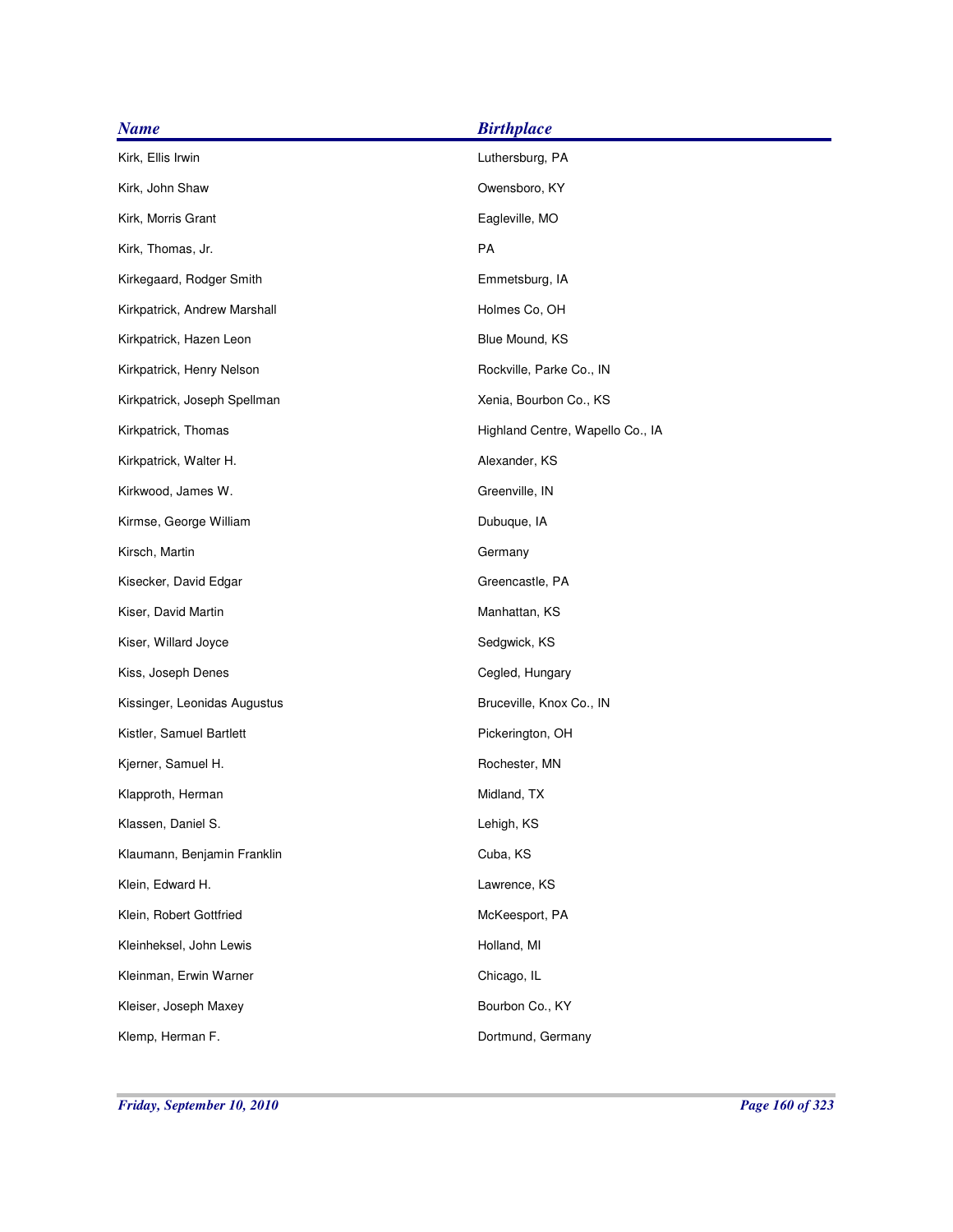| <b>Name</b>                    | <b>Birthplace</b>            |
|--------------------------------|------------------------------|
| Klepinger, Dayton Parker       | McPherson Co., KS            |
| Klepinger, John Calvin         | Dayton, OH                   |
| Kline, John Sylvester          | Burlington, IA               |
| Klingberg, Anders              | Sweden                       |
| Klingberg, William August      | Dillon, KS                   |
| Klinkenberg, Royle B.          | Ottawa, KS                   |
| Klippel, Clemens               | St. Joseph, MO               |
| Klock, Ross Fear               | Ottumwa, KS                  |
| Kloecker, Herman Joseph        | Erie, PA                     |
| Kloeppel, Carl Fred            | Germany                      |
| Kluever, Herman Christof       | Audubon, IA                  |
| Knapp, Albert R.               | OH                           |
| Knapp, Leslie Eugene           | Green Ridge, Johnson Co., MO |
| Knapp, Roger Seaman            | Washington, DC               |
| Knappenberger, George Edwin    | Macomb, IL                   |
| Knappenberger, Roy C.          | Penalosa, KS                 |
| Knauff, Harry Alvin            | Mahaska, KS                  |
| Knecht, Allen Andrew           | Easton, PA                   |
| Knecht, Estelle Delhorbe       | France                       |
| Knepper, Orcena Frances        | Clay Co., KS                 |
| Knerr, Ellsworth Brownell      | Rochester, MN                |
| Knickerbocker, Chauncey Wolsey | Delhi, IA                    |
| Knight, Durell Keeling         | Kansas City, KS              |
| Knight, John Swann             | Kansas City, MO              |
| Knight, Robert Palmer          | Urbana, OH                   |
| Knight, Russell Austin         | Centerville, KS              |
| Knisely, Arthur Lewis          | Mount Zion, MO               |
| Knoop, James Arthur            | Troy, OH                     |
| Knote, William R.              | Cincinnati, OH               |
| Knowles, Charles Erastus       | Springwater, NY              |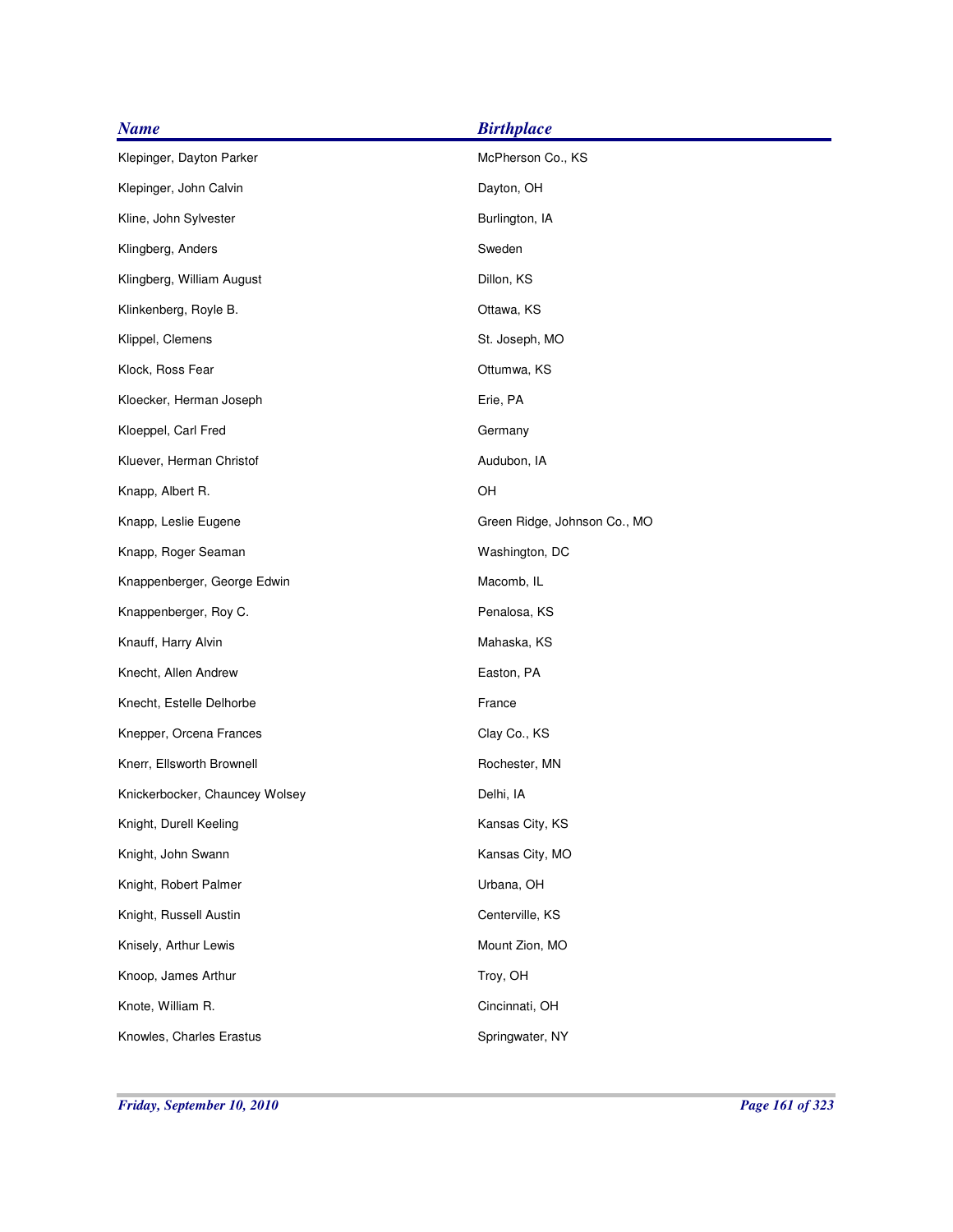| <b>Name</b>                    | <b>Birthplace</b>      |
|--------------------------------|------------------------|
| Knowles, Harry Piddock         | Middletown, CT         |
| Knowles, Jerome                | Winterset, IA          |
| Knox, Lawrence Mountjoy        | Pine Bluff, AR         |
| Knox, Richard M.               | Goshen, IN             |
| Knox, Robert Miller            | Westmoreland, KS       |
| Knox, Walter Eugene            | Attalla, AL            |
| Koch, Albert Garfield          | Annville, PA           |
| Koch, George Louis             | Ohio City, OH          |
| Kochevar, Gerald John          | Buhl, MN               |
| Kociel, Sylvester              | Russian Poland         |
| Kodras, Donald Alan            | Toledo, OH             |
| Koehler, Charles Aloysious     | Kansas City, MO        |
| Koelling, Lloyd Harlan         | Hutchinson, KS         |
| Koelling, Walter John          | White Cloud, KS        |
| Koeneke, Irene Anita           | St. Paul, MN           |
| Koenig, Frank Joseph           | St. Paul, KS           |
| Koentz, Christian Henry        | Onaga, KS              |
| Koerber, Frederick Louis       | Russell, KS            |
| Koerber, Gustav Adolf Reinhold | Stuttgart, Germany     |
| Koerber, Paul Ernest           | Stuttgart, Germany     |
| Koestering, Herman F.          | Germany                |
| Koger, Robert Gordon           | Savage, KY             |
| Kohn, Frank                    | Crab Orchard, NE       |
| Kohout, Joseph A.              | Wilber, Saline Co., NE |
| Koke, Martin Paul              | St. Louis, MO          |
| Kolvoord, Theodore             | Battle Creek, MI       |
| Koogler, John Floyd            | Rushville, VA          |
| Koogler, M. A.                 | Green Co., OH          |
| Koons, Charles Clayton         | Burton City, OH        |
| Koons, Franklin W.             | Wayne Co., OH          |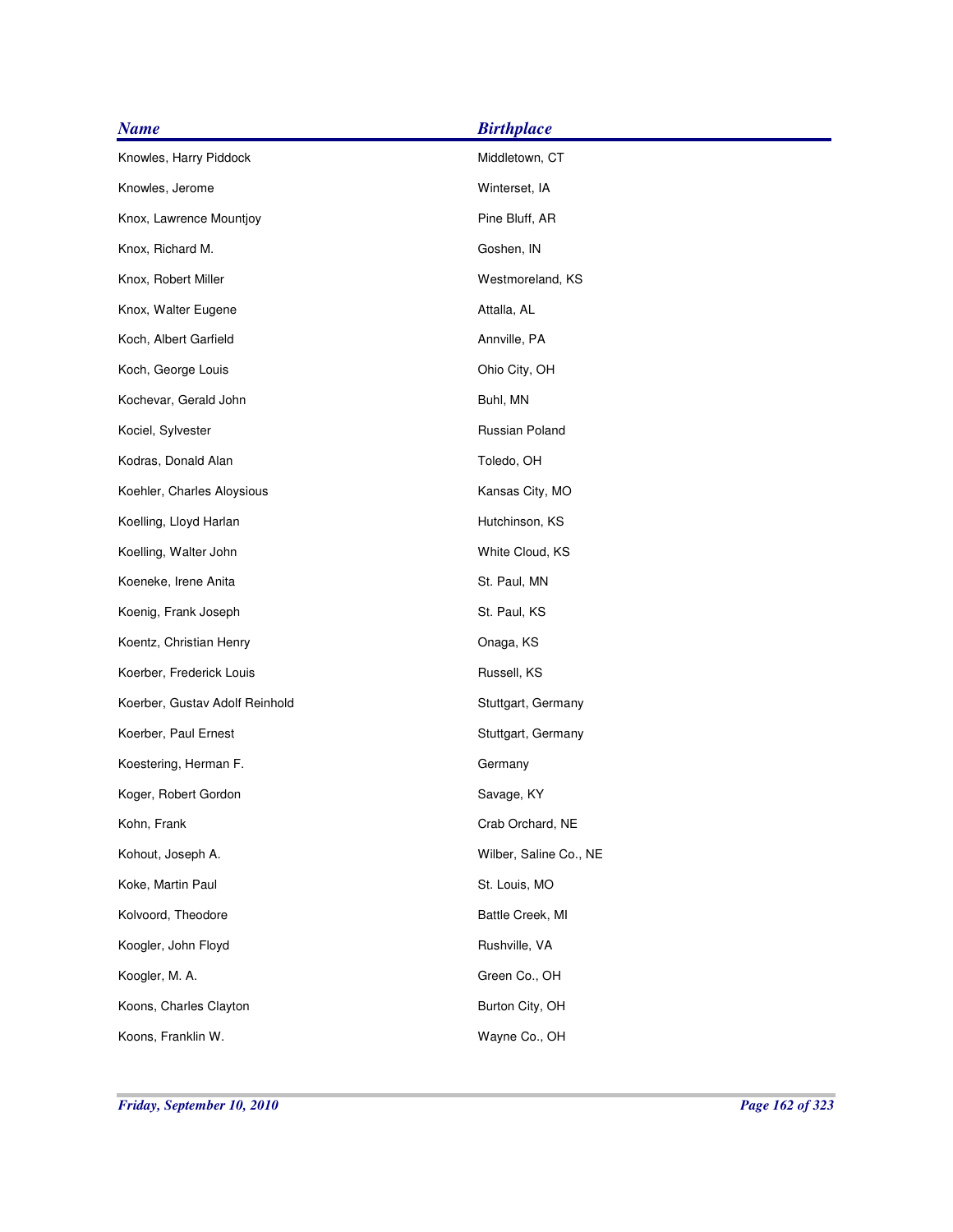| <b>Name</b>                | <b>Birthplace</b>         |
|----------------------------|---------------------------|
| Koons, William M.          | Williamsport, PA          |
| Koory, Shickory B.         | Syria                     |
| Korb, John Herman          | Pueblo, CO                |
| Kosar, Clarence Dewey      | Ottawa Co., KS            |
| Koser, Martin Luther       | Salsbury, PA              |
| Kovac, Albert Peter        | Kansas City, KS           |
| Kovitz, Benjamin           | Superior, WI              |
| Kovitz, Louis              | Baltimore, MD             |
| Kraft, Mary Jane           | Millstadt, IL             |
| Krahenbuhl, Marcella May   | Kansas City, MO           |
| Krall, Paul Morton         | Lebonan, PA               |
| Krause, Albert Henry       | Red Bird, MO              |
| Krause, Lawrence Ellsworth | Great Bend, KS            |
| Krebsbach, Robert Leo      | Hastings, NE              |
| Kreeger, George G.         | Lone Jack, MO             |
| Krehbiel, Bertrand Isaac   | Newton, KS                |
| Kreider, John Henry        | Jonestown, PA             |
| Krick, Elizabeth Thompson  | Franklin, PA              |
| Kridler, Alphonso Thaddeus | North Washington, OH      |
| Krieg, Frank W.            | Chicago, IL               |
| Krieg, Julius A. F.        | Stralsund, Germany        |
| Kroesch, Theodore          | Woolwich, Ontario, Canada |
| Kromptic, Marion Charles   | Lenj, Europe              |
| Krueger, Owen H.           | Augusta, IL               |
| Kruger, Duffield Roy       | Detroit, MI               |
| Krugg, Albert Arthur       | Mayville, WI              |
| Kubik, Charles Soucek      | Caldwell, KS              |
| Kubin, Doris Aline         | McPherson, KS             |
| Kubin, Milford Timothy     | McPherson Co., KS         |
| Kubitschek, Paul Edward    |                           |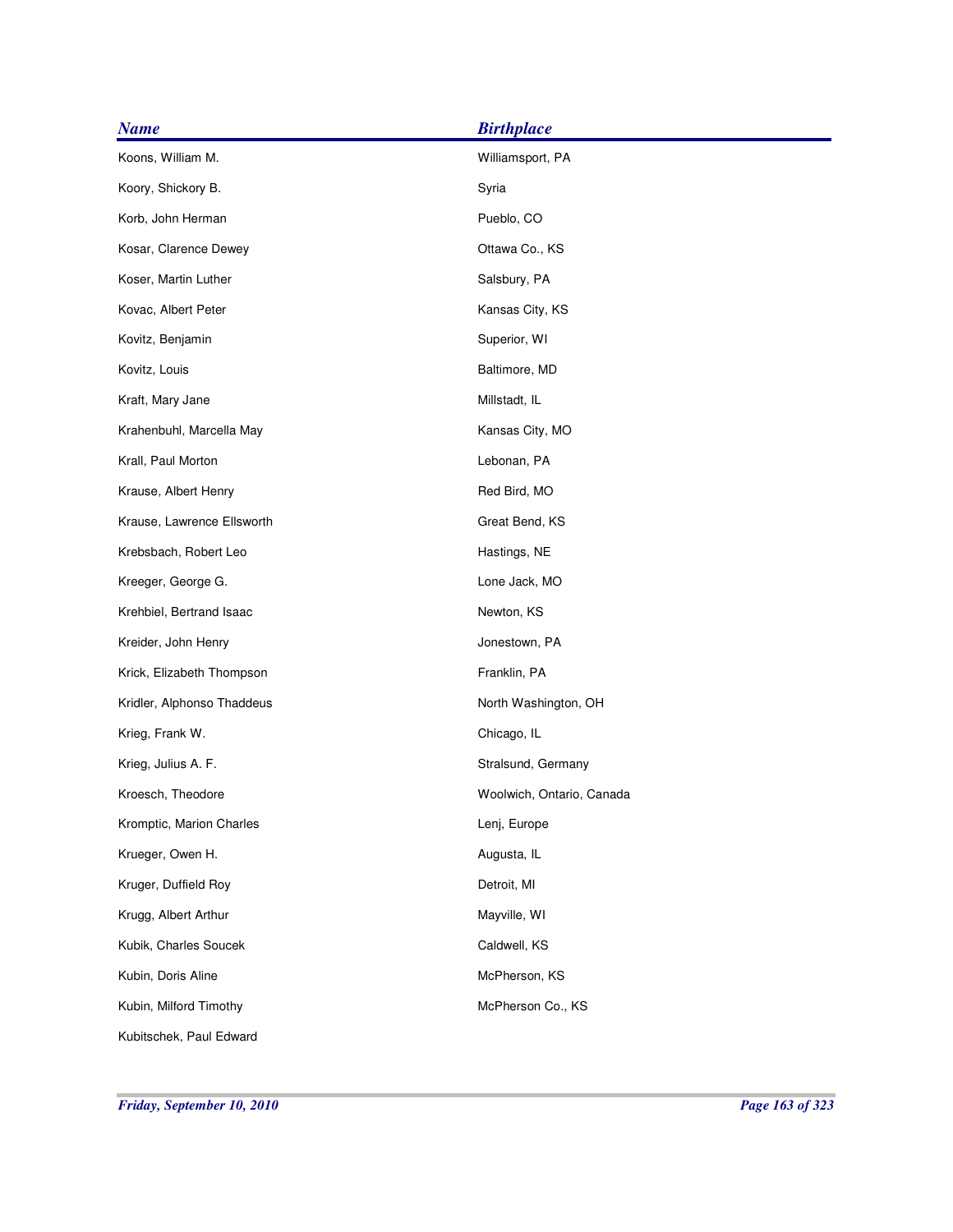| <b>Name</b>                      | <b>Birthplace</b>       |
|----------------------------------|-------------------------|
| Kuchar, Vaclav                   | Austria                 |
| Kuder, Emil                      | Stuttgart, Germany      |
| Kueffer, Fredrick Milton         | Switzerland             |
| Kueny, William A.                | Joliet, IL              |
| Kuhlman, Frederick Young         | Perry, OK               |
| Kuhn, Harold Philipp             | OH                      |
| Kuhn, William Frederick, II      | Kansas City, MO         |
| Kunce, Fay Eddis                 | Minier, IL              |
| Kunkel, Warren Daniel            | Allentown, PA           |
| Kunkle, Frank Albert             | Akron, OH               |
| Kunze, Herman                    | Ortelsdorf, Germany     |
| Kuraner, Heinz                   | Leavenworth, KS         |
| Kurth, Clarence Joseph           | Waterloo, IA            |
| Kurtz, Daniel Webster Boone, Jr. | Columbia, MO            |
| Kurtz, Russell Lenoir            | Columbia, MO            |
| Kwak, In Sung                    | Seoul, Korea            |
| Kyger, Edgar Ross, Jr.           | Kansas City, MO         |
| Kyger, M. F.                     | McGaheysville, VA       |
| Kynett-Parmele, Lydia Estelle    | Bath, Clinton Co., MI   |
| Kyser, Charles Fred              | Buchanan Co., MO        |
| Laaser, William Emmett           | Kansas City, KS         |
| Lacerte, Gabriel Aime            | La Baie, Quebec, Canada |
| Ladd, Arthur Clarence            | Hutchinson, KS          |
| Lafene, Benjamin William         | Norwalk, OH             |
| Laffoon, Clint A.                | Kearney, MO             |
| Laffoon, France Leslie           | Coldwater, KS           |
| Lagerstrom, Francis Gustave      | Stockholm, Sweden       |
| Laham, Alexander John            | Norfolk, NE             |
| Laidig, Thomas Frank             | Decatur Co., KS         |
| Laing, Maurice Vincent           | Sechlerville, WI        |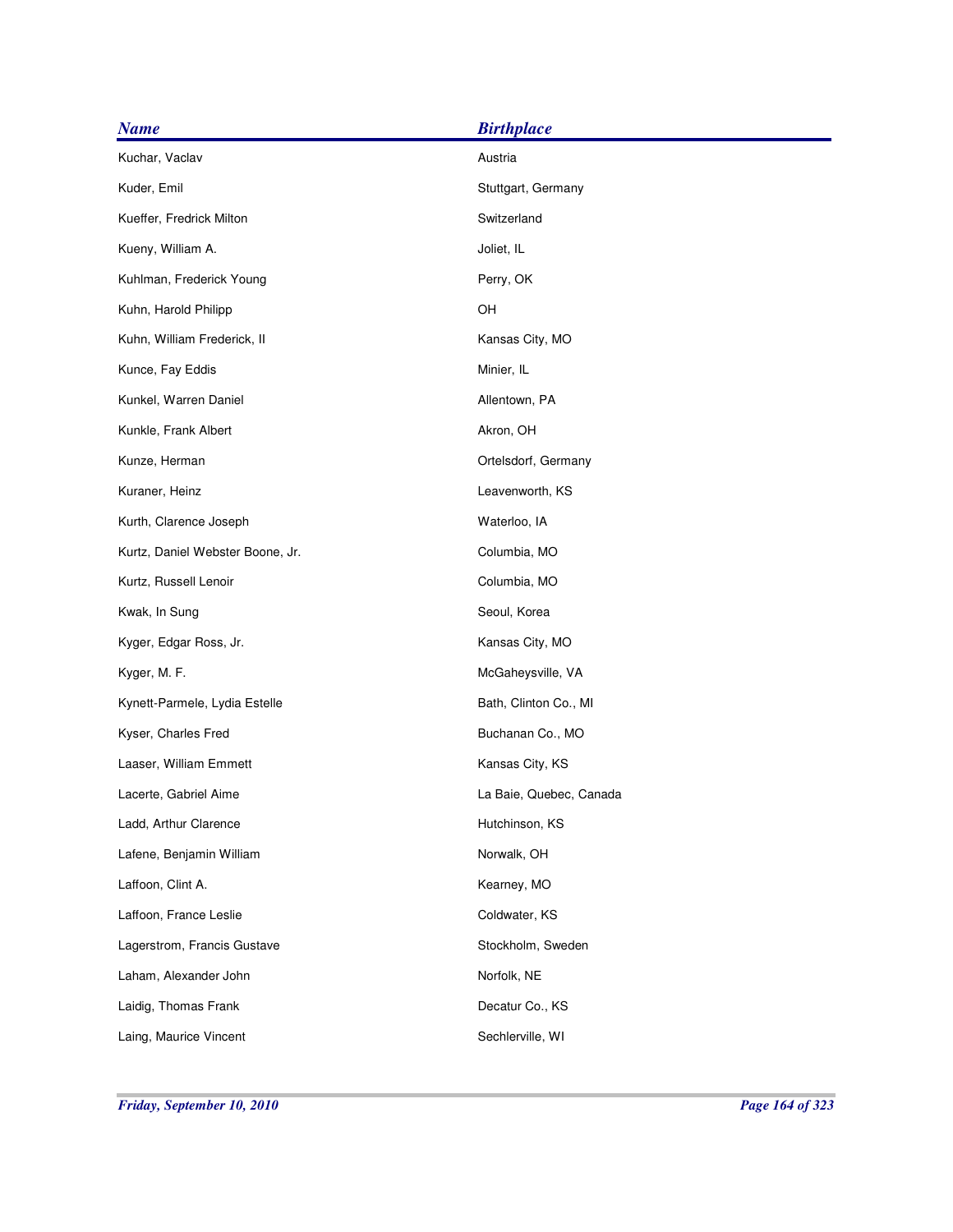| <b>Name</b>              | <b>Birthplace</b>  |
|--------------------------|--------------------|
| Laing, Robert            | Concordia, KS      |
| Laing, Stanley Glen      | Sechlerville, WI   |
| Lake, Max Sanborn        | Wabash, NE         |
| Lake, Milton Emerson     | Newark, OH         |
| Lake, Noel E.            | Marion, MO         |
| Lalich, Joseph John      | Slunj, Jugoslavia  |
| Lamb, Jay Hugh           | Buffalo, AL        |
| Lamb, Joseph Aloysius    |                    |
| Lamb, Willie E.          | Knox Co., NE       |
| Lambdin, G. D. Moore     | Williamsburg, KY   |
| Lambdin, Hiram Stanfill  | KY                 |
| Lambeth, George B.       | Memphis, TN        |
| Lambeth, George Scott    | Moran, KS          |
| Lambeth, Walter Prescott | Keachie, LA        |
| Lamborn, Howard Merle    | Leavenworth, KS    |
| Lamy, John Ernest        | Sedalia, MO        |
| Lancaster, Knox Reid     | Cleburne, TX       |
| Land, Marshall J.        | Beverly, WV        |
| Land, Minnie B.          | Springfield, OH    |
| Lander, Ernest Wilbur    | Galesburg, IL      |
| Landes, George Albert    | Atchison, KS       |
| Landis, Walter Elam      |                    |
| Landrum, Felton W.       | Rome, GA           |
| Lane, E. Alma            | Springfield, IL    |
| Lane, Harry S.           | Liberty, MO        |
| Lane, Henry Wallace      | Chicago, IL        |
| Lane, James A.           | Rio, WI            |
| Lane, Wilson H.          | Double Springs, AL |
| Laney, Ronald L.         | Savannah, MO       |
| Lange, Harry William     | Sutton, NE         |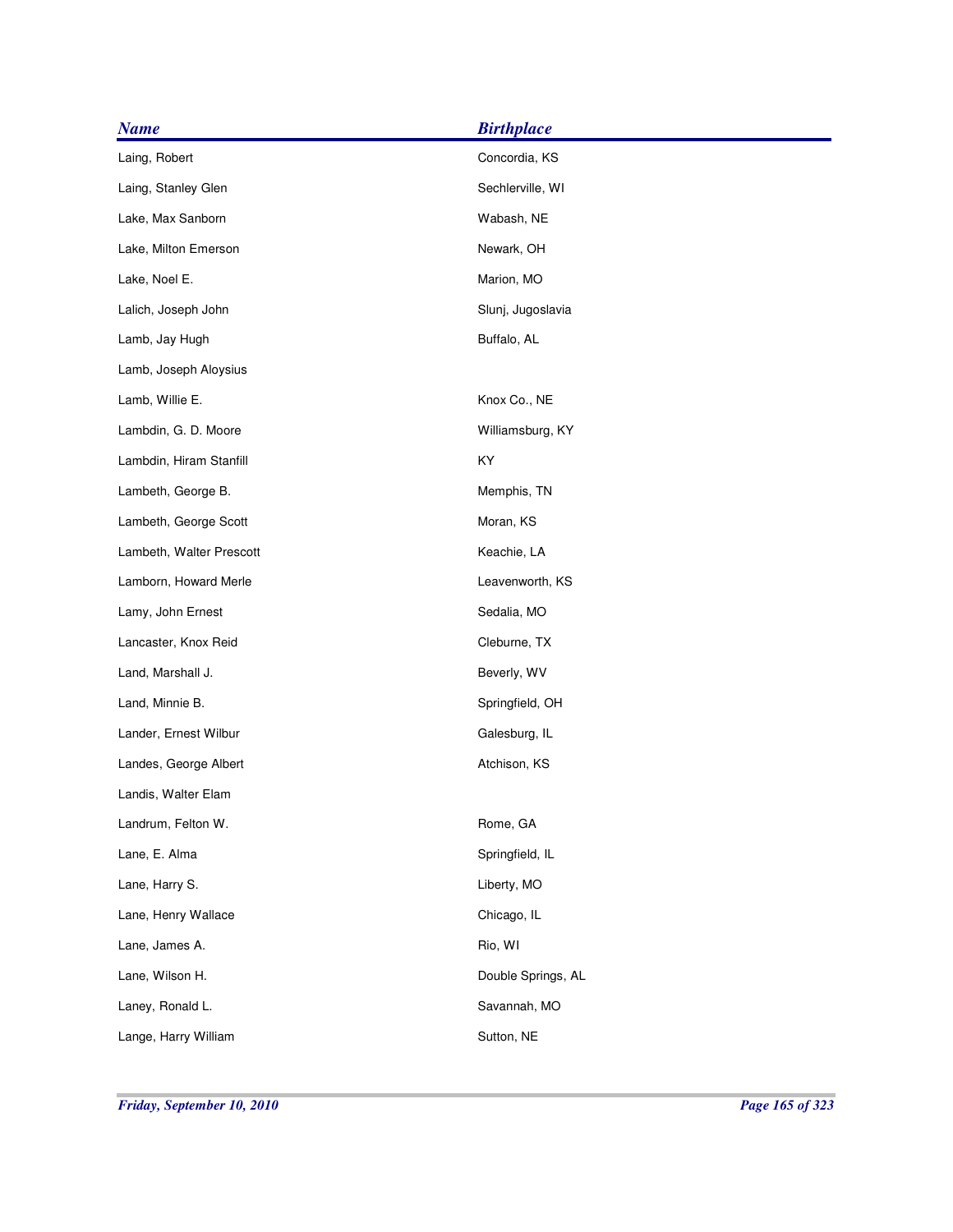| <b>Name</b>                        | <b>Birthplace</b>    |
|------------------------------------|----------------------|
| Langrall, Claude Dugan D. M. M. S. | Salisbury, MD        |
| Langrum, Edgar Lucius              | Palestine, TX        |
| Langworthy, Joseph Howard          | De Kalb Co., MO      |
| Langworthy, Simon Burton           | Crawford Co., PA     |
| Laning, J. Holcombe                | Carrollton, IL       |
| Lankford, Henry Marshall           | Princess Anne, MD    |
| Lankford, William James            | KY                   |
| Lanning, Robert Joseph             | Sainte Genevieve, MO |
| Lanoix, F. Warren                  | New York, NY         |
| Lanou, William Wyman               | Pittsfield, MA       |
| Lapi, K. Ruth Merrell              | Jersey City, NJ      |
| Lapot, William                     | Toronto, Canada      |
| Lapp, Harry Clemons                | Kansas City, MO      |
| Lapp, John G.                      | Doylestown, PA       |
| Lapp, Titus Samuel                 | Roseland, NE         |
| Lardner, John C.                   | Muscatine, IA        |
| Larimore, Leland S.                | Milan, KS            |
| Larsson, Evert Alfred              | Kallby, Sweden       |
| LaSalle, Michael Wynne             | Kansas City, MO      |
| Lash, Albert R.                    | Rochester, OH        |
| Laskey, Ralph Donald               | Cleveland, OH        |
| Laslett, Elizabeth                 | Lawrence, KS         |
| Last, Harry                        | New York, NY         |
| Lathrop, Bessie Geraldine          | Hawleyville, IA      |
| Lathrop, John Henry                | Norton, KS           |
| Lathrop, Philip L.                 | New Market, IA       |
| Lathrop, Philip Leigh              | New Market, IA       |
| Lathrop, William Cumback           | Marion, IA           |
| Latimer, Lester Arthur             | Bern, KS             |
| Latta, John Milton                 | Muscatine, IA        |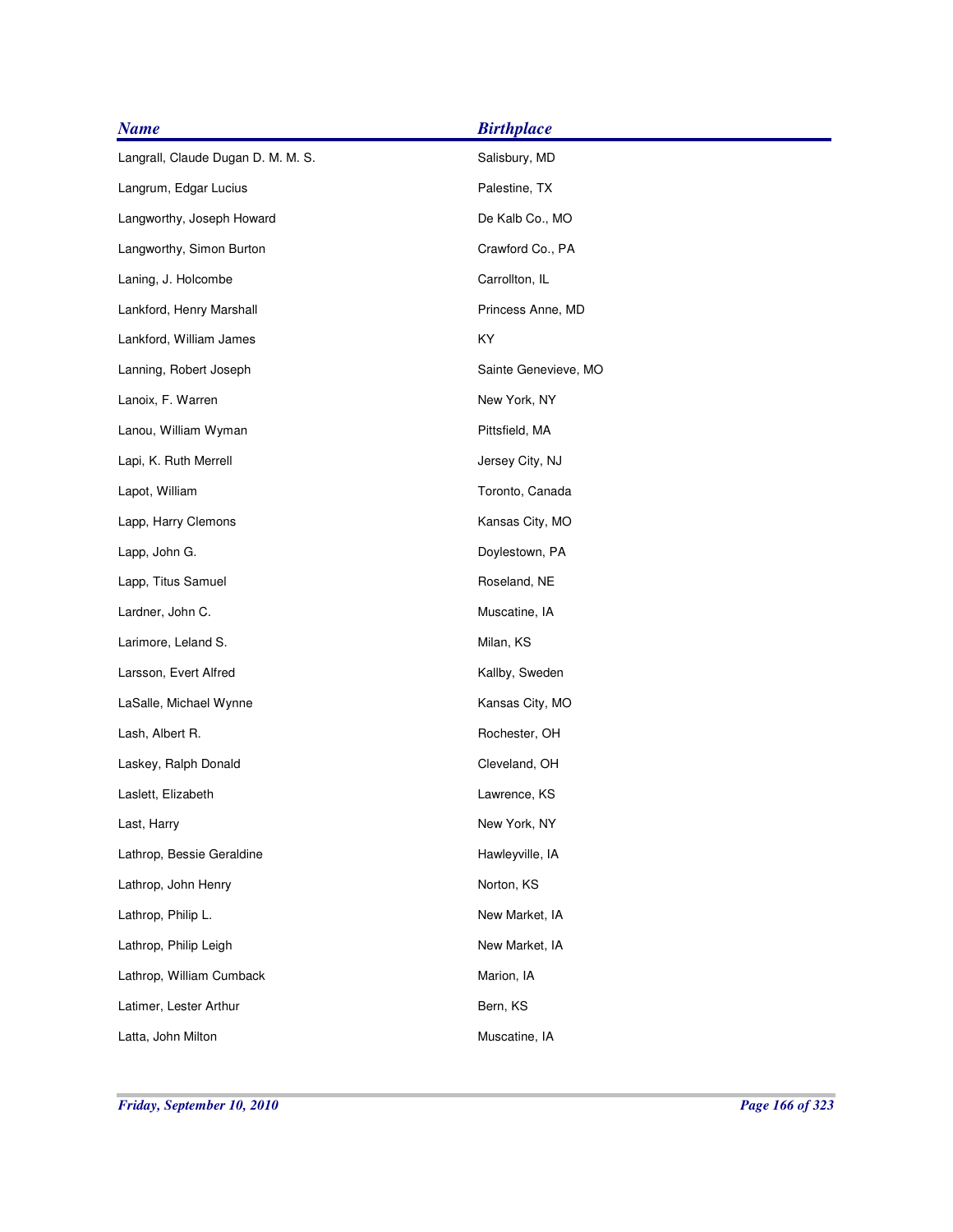| <b>Name</b>                | <b>Birthplace</b>                     |
|----------------------------|---------------------------------------|
| Lattimore, John Lee        | Fort Worth, TX                        |
| Lau, Louis Yik-Hei         | Swaton, China                         |
| Lauck, John Wilson         | Atchison, KS                          |
| Lauer, Adam                | Germany                               |
| Laughead, George Galloway  | Xenia, OH                             |
| Laughlin, David F.         | Washington Township, Guernsey Co., OH |
| Laughlin, Earl Herbert     | Oskaloosa, IA                         |
| Laughlin, Nimrod Dickinson | Quincy, IL                            |
| Laurens, Henry, Jr.        | New Haven, CT                         |
| Laurenzana, Frank Paul     | Houston, TX                           |
| Law, John Calvin           | Kingsville, MO                        |
| Lawrence, Arthur K.        | Columbus, OH                          |
| Lawrence, Charles Waddle   | Harrison Co., OH                      |
| Lawrence, Edward King      | Hiawatha, KS                          |
| Lawrence, Emma Jane        | Oregon, Ogle Co., IL                  |
| Lawrence, Vilas Everett    | Slippery Rock, PA                     |
| Laws, Claude E.            | Warrenton, VA                         |
| Laws, Jessie Newlon        | Dallas City, IL                       |
| Lawson, Dwight             | Alba, MO                              |
| Lawson, Earl Loraine       | Arkansas City, KS                     |
| Lawson, George Henry       | Canada                                |
| Lawson, Robert Clyde       | Williamson, WV                        |
| Lawson, Sidney             | De Kalb, MO                           |
| Lay Polo, Luis Pablo       | Cienfuegos-Las Villas, Cuba           |
| Layton, Ignatius E.        | Perryville, Perry Co., MO             |
| Layton, Roy Wilford        | Edgerton, KS                          |
| Lazar, Attila              | Budapest, Hungary                     |
| Lazar, Harry               | Chicago, IL                           |
| Lazdins, Mika              | Grimsby, England                      |
| Lazenby, Benjamin F.       | Clinton Co., OH                       |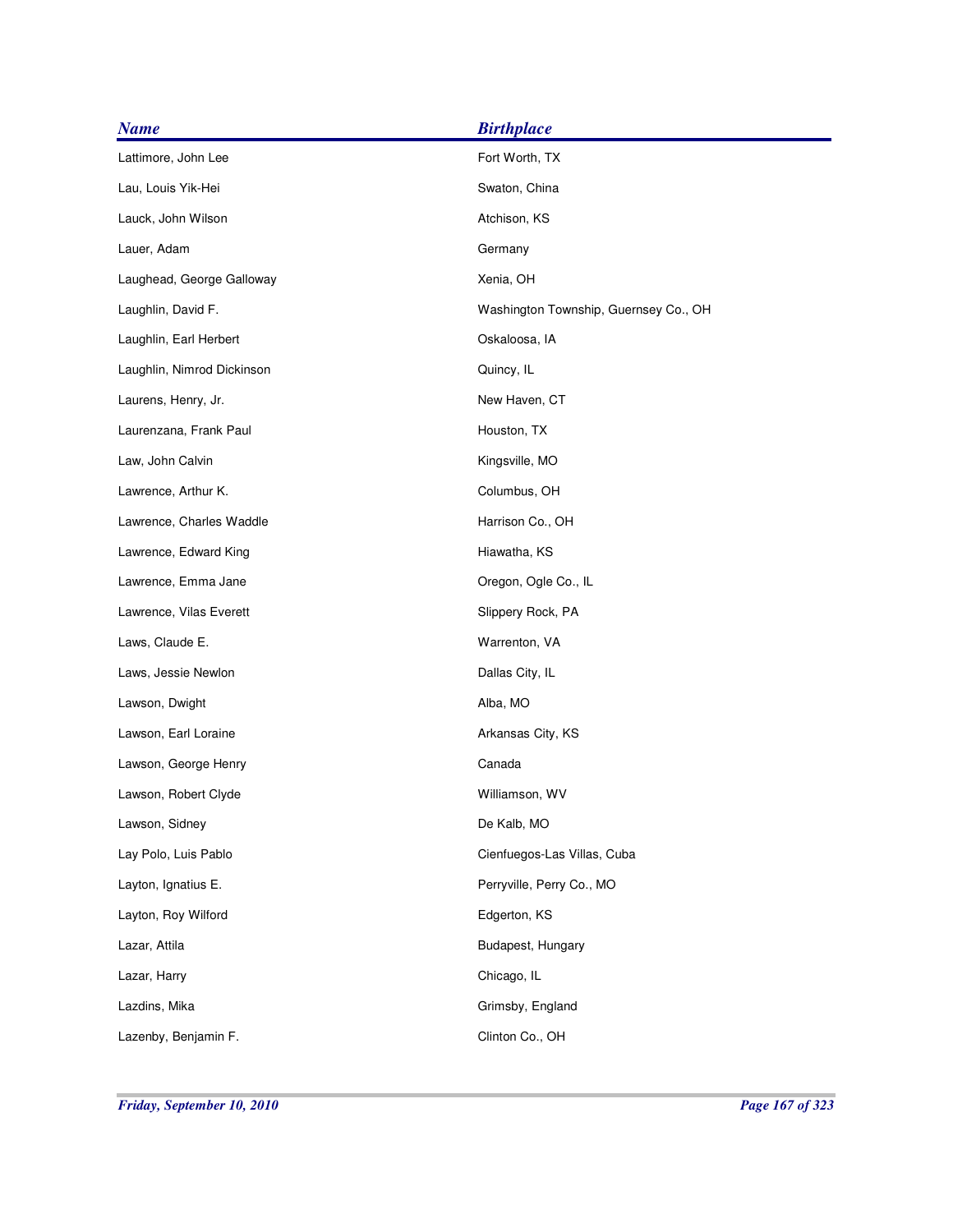| <b>Name</b>                       | <b>Birthplace</b>         |
|-----------------------------------|---------------------------|
| Leach, Edwin S.                   | Sellersburg, IN           |
| Learning, Harry Arthur            | Omaha, NE                 |
| Leary, M. Francis                 | Ogdensburg, NY            |
| Lease, Richard W.                 | Plainville, IL            |
| Leatherman, John R.               | Greencastle, IN           |
| Leathers, Hollis Kirkpatrick, III | Dallas, TX                |
| Leavell, Fred Leonidas Bradford   | Allen, KS                 |
| LeCompte, Elmo Mansfield          | Moberly, MO               |
| Lee, Carleton Harold              | Glen Elder, KS            |
| Lee, Chester Emory                | Dunlap, KS                |
| Lee, Cornelius P.                 | Herkimer, NY              |
| Lee, Frank Nelson                 | Kansas City, KS           |
| Lee, George Raymond               | Toronto, KS               |
| Lee, George W.                    | Markham, IL               |
| Lee, James G.                     | Winston, MO               |
| Lee, James Grant, Jr.             | Bonner Springs, KS        |
| Lee, Loren E.                     | near Winston, MO          |
| Lee, Richard Henry                | Lafayette Co. MO          |
| Lee, Robert Lewis                 | Elk City, OK              |
| Lee, William F.                   | IA                        |
| Lee, William Henry                | Creola, Vinton Co., OH    |
| Lee, William Henry                | Millersburg, IL           |
| Leeman, J. H.                     | Graves Co., KY            |
| Leeper, Clarence Lee              | Portland, IN              |
| Leeper, Paul LeVern               | Kirksville, MO            |
| Lefebvre, Rene Paul               | Solre. Le Chateua, France |
| Leffingwell, Bruce Lee            | Honolulu, HI              |
| Leffler, Paul Bannon              | Gladstone, MI             |
| Leftwich, Oda Twassell            | Easton, MO                |
| Leger, Lee Herman                 | Leavenworth, KS           |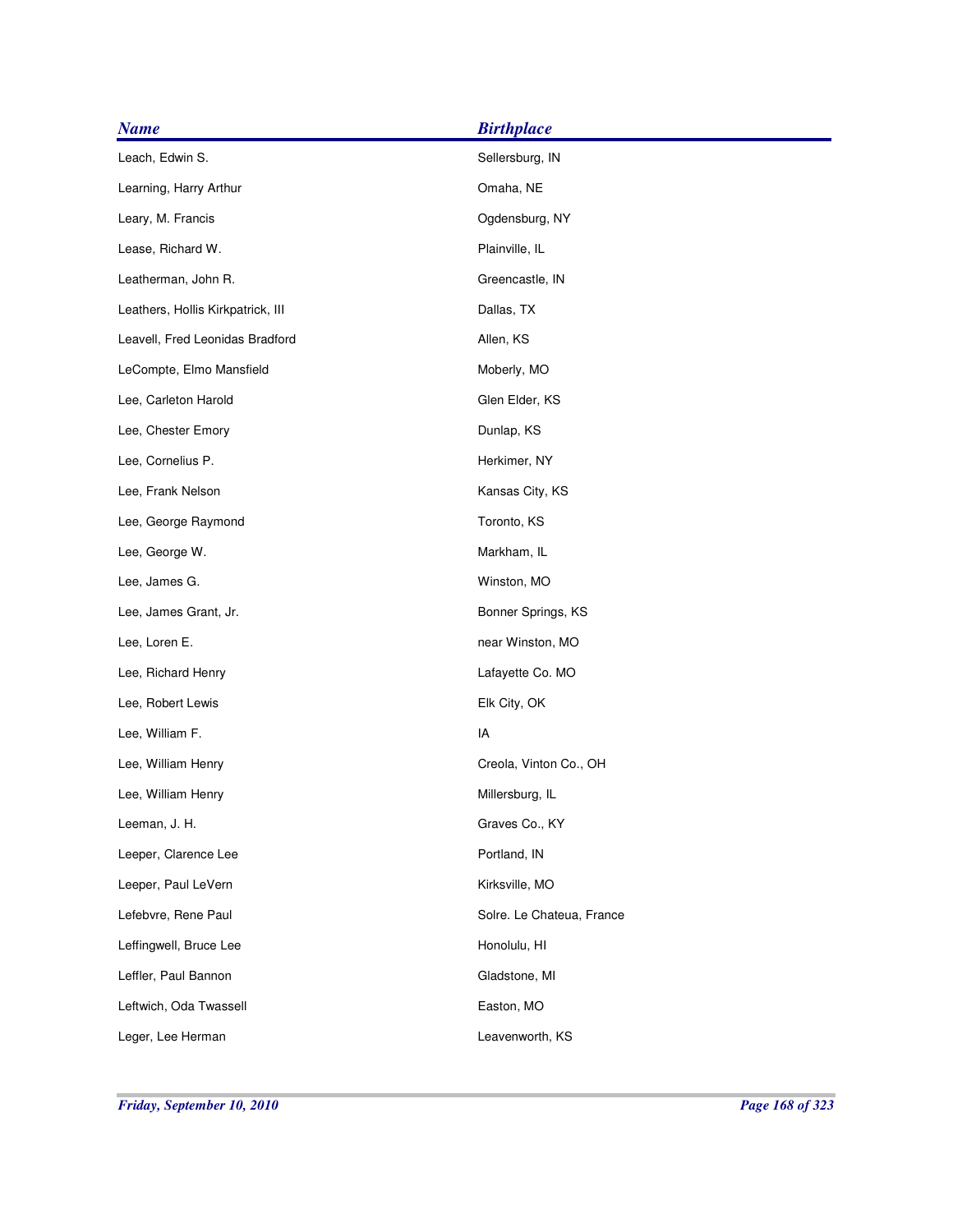| <b>Name</b>                  | <b>Birthplace</b>            |
|------------------------------|------------------------------|
| Leggitt, Roy Clifford        | Libertyville, IA             |
| Lehmann, Emil Heinrich       | Berlin, Germany              |
| Lehner, Richard Lake         | Kansas City, MO              |
| Leichter, Martin             | Chicago, IL                  |
| Leigh, Abraham               | Holt Co., MO                 |
| Leigh, Ebberly J.            | Iowa Point, Doniphan Co., KS |
| Leigh, Lawrence Elliott      | Lawrence, KS                 |
| Leighton, Orrin Llewellyn    | Tecumseh, KS                 |
| Leiker, Raymond Joseph       | Walker, KS                   |
| Leinbach, Roscoe             | Onaga, KS                    |
| Leinbach, Sarah J.           | Constantine, MI              |
| Leininger, Earl Francis      | Greeley Center, NE           |
| Leisure, Clyde E.            | Danbury, NE                  |
| Leisure, Elmer Allen         | Miami, MO                    |
| Leisure, Joseph Socrates     | Slater, MO                   |
| Leitch, Cecil George         | Parkerville, KS              |
| Leiter, John H.              | St. Paul, NE                 |
| Leith, Robert                | Eldorado, WI                 |
| LeMaster, Frederick Earl     | St. Joseph, MO               |
| LeMay, Marjorie Jeannette    | Medical Lake, WA             |
| Lemmon, Henson Bowling       | New Albany, IN               |
| Lemmon, Waldo Nathaniel      | Morrisville, Polk Co., MO    |
| Lemoine, Albert N.           | Concordia, KS                |
| Lemoine, Albert Napoleon, JR | Nelson, NE                   |
| Lemon, Abraham Lincoln       | Warsaw, MO                   |
| Lemon, Frederick Franklin    | Warsaw, MO                   |
| Lemon, Herbert Kenton        | Richmond, IN                 |
| Lemon, William E. H.         | Pittsburgh, PA               |
| LeNeve, Robert Thomas        | Wichita, KS                  |
| Lenski, Francis Xavier, Jr.  | lola, KS                     |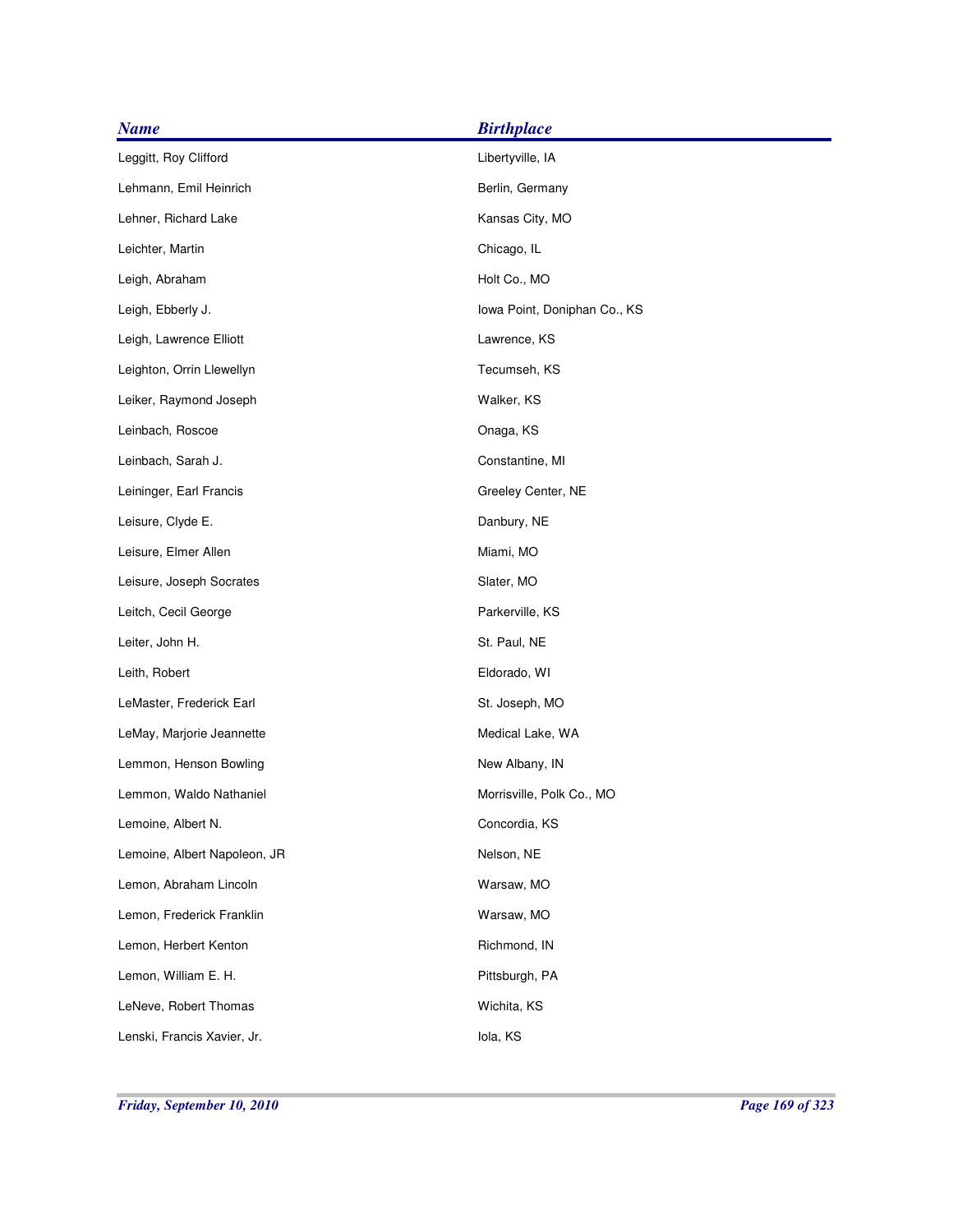| <b>Name</b>                    | <b>Birthplace</b>          |
|--------------------------------|----------------------------|
| Lenski, Frank, Jr.             | Pittsburg, KS              |
| Lentz, Charles Lester          | Adrian, MO                 |
| Leonard, Carl Delano           | Lyons, KS                  |
| Leonard, Roosevelt             | Lyons, KS                  |
| Leonard, Ward Holmes           | Highland, KS               |
| Leonard, Wellington Y.         | Troy, OH                   |
| Leopard, Jack Maxwell          | Flint, MI                  |
| Leopold, Roy Allen             | Trenton, NE                |
| L'Eouyer, Lynn Joseph          | Aurora, KS                 |
| LeRew, William G.              | York Co., PA               |
| Lerrigo, Charles Henry         | Birminham, England         |
| Lesh, John Franklin            | Snydersville, PA           |
| Leslie, Benjamin H.            | Annville, PA               |
| Leslie, Charles B.             | Russellville, Cole Co., MO |
| Leslie, Charles Fuller         | Patten, ME                 |
| Leslie, Gilbert Alto           | Enon, MO                   |
| Leslie, Joseph Samuel          | Russellville, MO           |
| Lessenden, Chester Merral, Jr. | Downs, KS                  |
| Lessenden, Glenn Alan          | Downs, KS                  |
| Lessin, Dianna Lynn            | Pipestone, MN              |
| Lester, Charles Austin         | Wappingers Falls, NY       |
| Lett, Christopher Eugene       | Logansport, IN             |
| Leverich, Leslie               | Denver, CO                 |
| Levey, Harry B.                | Kansas City, MO            |
| Levi, Michael Herman           | Tillsit, Germany           |
| Levi, Robert Lewis             | Elk City, OK               |
| Levy, William Samuel           | Providence, RI             |
| Lewellen, Chester Elmer        | Germantown, NE             |
| Lewis, A. R.                   |                            |
| Lewis, Albert B.               | Chauncey, IL               |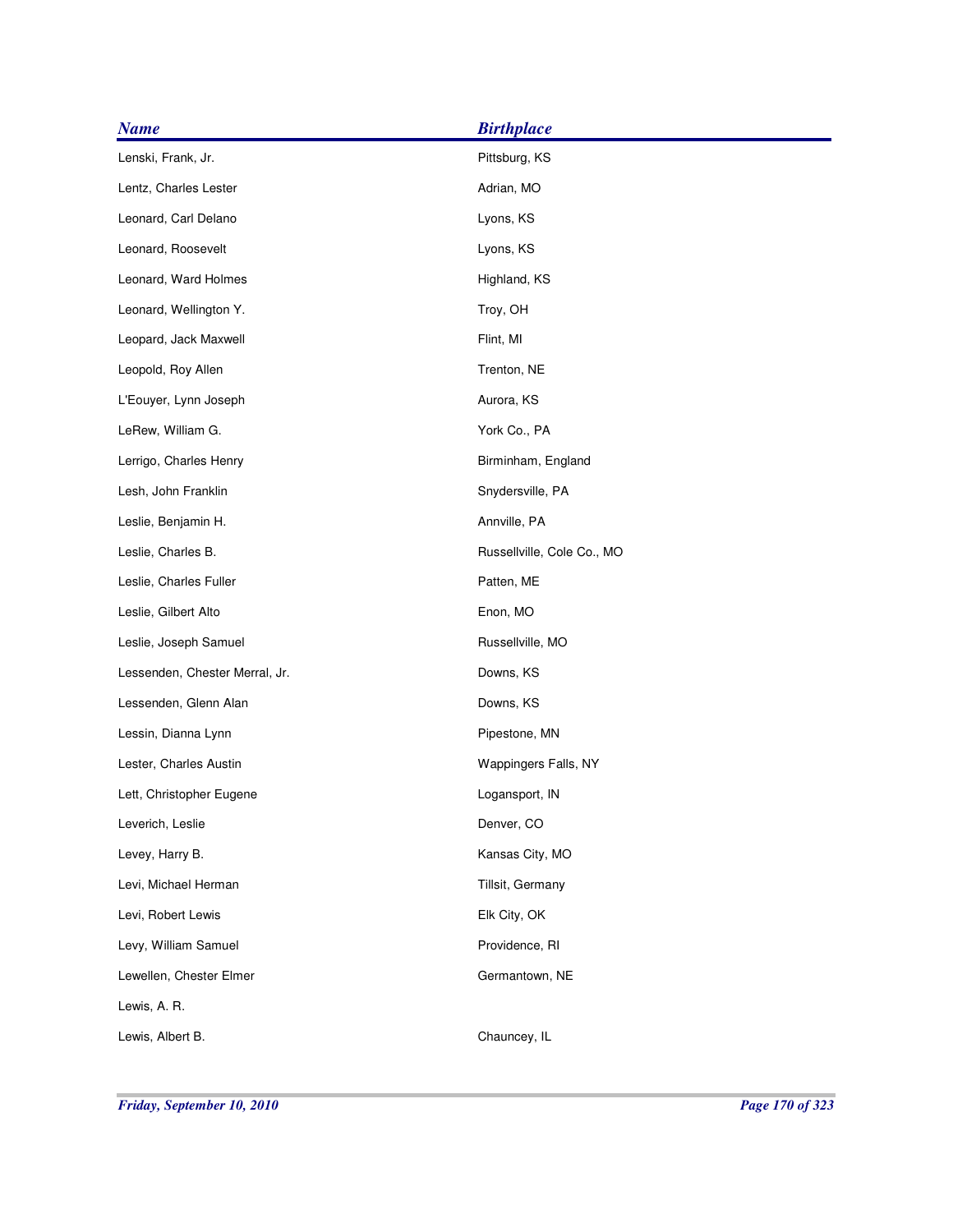| <b>Name</b>                  | <b>Birthplace</b>        |
|------------------------------|--------------------------|
| Lewis, Arthur John           | Oshkosh, WI              |
| Lewis, Benton Oliver         | Lockhart, TX             |
| Lewis, Carl Frederick        | Shelbyville, IN          |
| Lewis, Clemens Crawford      | Clay Center, KS          |
| Lewis, Edgar Albert          | Rock Port, MO            |
| Lewis, Edith J.              | Burford, Ontario, Canada |
| Lewis, Everett Marion        | Pocahontas, AR           |
| Lewis, George Kenneth        | Plainview, NE            |
| Lewis, Jacob F.              | Carroll Co., IN          |
| Lewis, James Tyree           | Monticello, AR           |
| Lewis, Josiah P.             | Sulphur Springs, OH      |
| Lewis, Leon Charles          | Kansas City, MO          |
| Lewis, Letteer George Howard | Galva, KS                |
| Lewis, Lora Dean             | Milo, MO                 |
| Lewis, Nannie P.             | <b>MO</b>                |
| Lewis, Ned Overton           | Topeka, KS               |
| Lewis, Nelson Hiram          | Bell Center, WI          |
| Lewis, Orson Ford            | Milan, MI                |
| Lewis, Philip M.             | Delaware Co., IN         |
| Lewis, William Champlin      | Chicago, IL              |
| Lewis, William E.            | Chester Co., PA          |
| Leyser, Jeremiah C.          | Richland, PA             |
| Lichlyter, Moyne Wendell     | Augusta, KS              |
| Lichtenberg, Joseph S.       | Detroit, MI              |
| Lichtor, Alexander           | Kansas City, MO          |
| Liddy, Eugene Daniel, Jr.    | Kansas City, MO          |
| Lidikay, Charles J.          | Montgomery Co., IN       |
| Lies, Barthel Nickolas       | Andale, KS               |
| Lieser, Frederick D.         | Rhine Province, Germany  |
| Lieurance, A. J.             | Greenbush, IL            |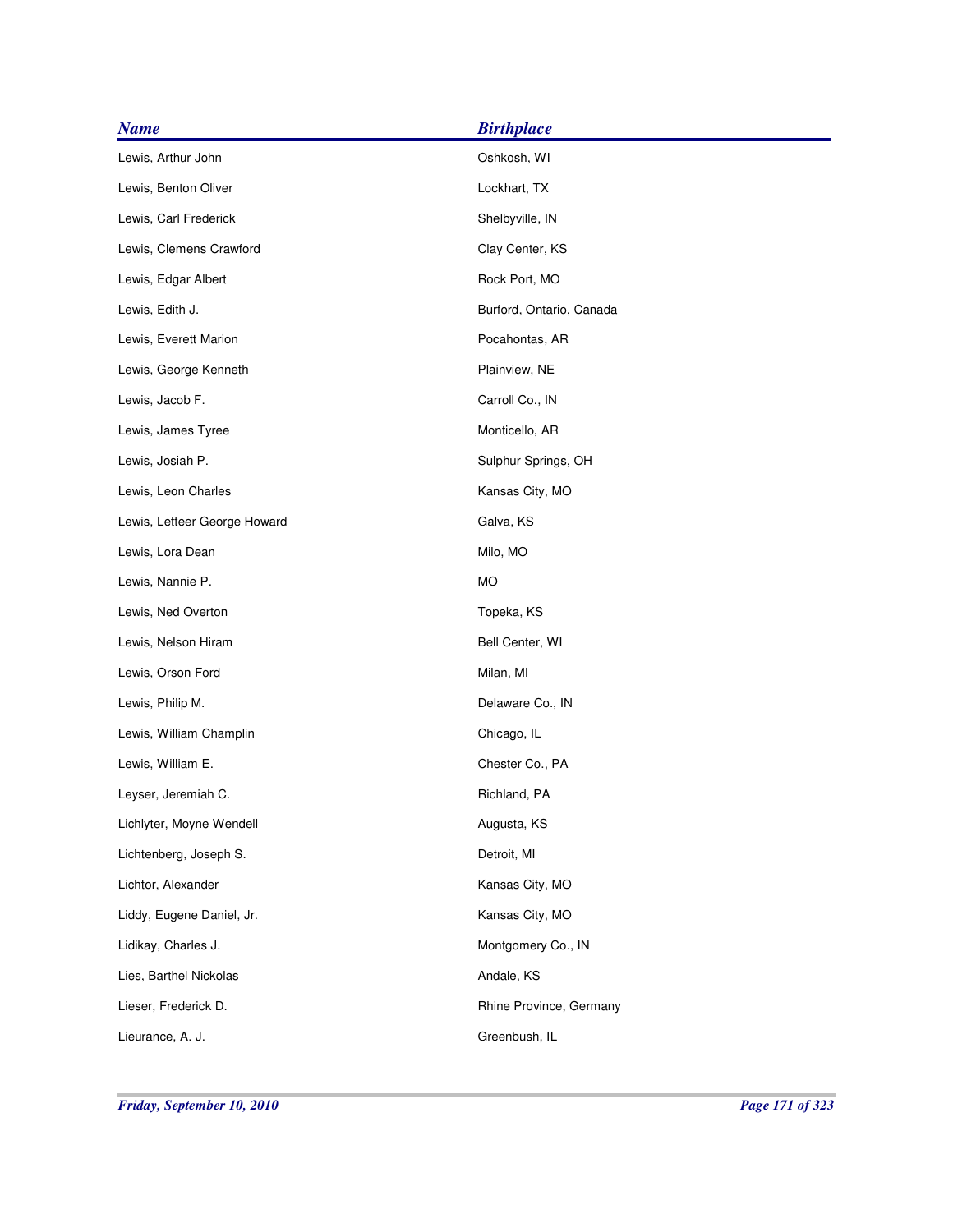| <b>Name</b>                    | <b>Birthplace</b>         |
|--------------------------------|---------------------------|
| Lieurance, Edward              | Mahaska Co., IA           |
| Liggett, Elmer E.              | Marysville, OH            |
| Liggett, George S.             | Williston, VT             |
| Liggett, Marvin Seth           | Mullinville, KS           |
| Light, Jacob W.                | Van Buren, OH             |
| Light, Joseph H.               | Cincinnati, OH            |
| Light, Ralph A.                | Erie, KS                  |
| Lightfoot, Earl Claxton        | Ripley, TN                |
| Lightfoot, Frank               | Chatham, England          |
| Lightner, Oscar Newton         | Hinsdale, IA              |
| Lihn, Henry                    | Brooklyn, NY              |
| Like, Ottis                    | Monroe City, IN           |
| Liken, John Alva               | Ellsworth, KS             |
| Lilly, Coral Adelbert          | Mansfield, OH             |
| Limes, Arthur Boyd             | Fremont, NE               |
| Lind, Arthur John              | Kansas City, KS           |
| Lindberg, Charles Olov         | Hamrange, Sweden          |
| Lindeman, Robert Dale          | Salina, KS                |
| Lindley, Emmett R.             | King City, MO             |
| Lindley, Joseph W.             |                           |
| Lindley, Milton Edward         | Rose Hill, KS             |
| Lindquist, Carl Nathaniel      | Kansas City, MO           |
| Lindquist, Paul Albert         | Kansas City, MO           |
| Lindsay, Francis Patrick White | Greenfield Newey, Ireland |
| Lindsay, Frank Albert          | Hopkins, MO               |
| Lindsay, Harry Alexander       | Steubenville, OH          |
| Lindsay, Merrill Kirk          | Topeka, KS                |
| Lindsay, William S.            | Mechanistown, OH          |
| Lineback, Charles Benjamin     | Forsyth, NC               |
| Link, Jay J.                   | Arlington, SD             |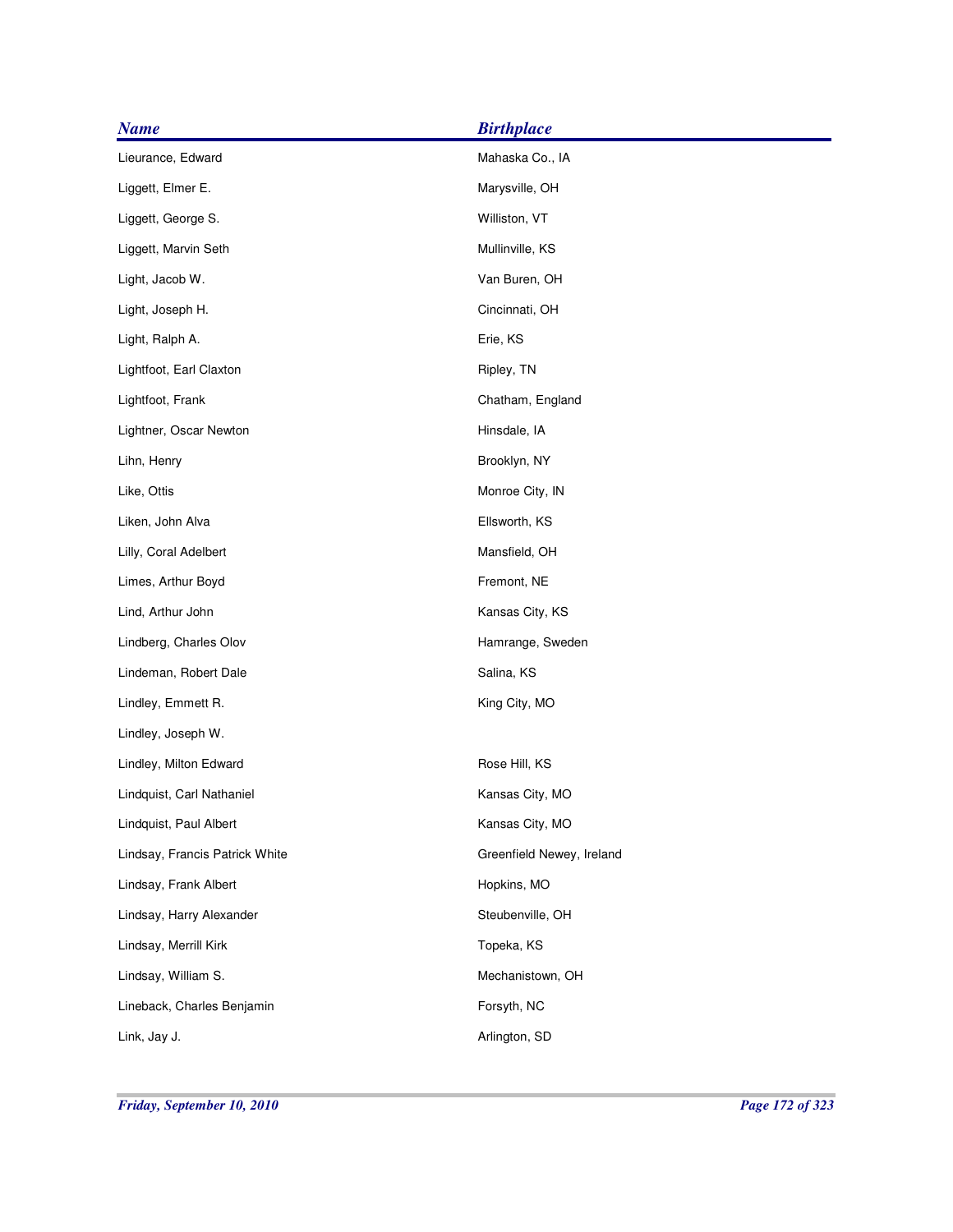| <b>Name</b>              | <b>Birthplace</b>    |
|--------------------------|----------------------|
| Link, Mabel St. John     | Columbus, WI         |
| Link, Oliver C.          | Paris, IL            |
| Linley, Charles Henry    | Salem, KY            |
| Linley, Hubbard          | Salem, KY            |
| Linn, Harry Keep         | Rehoboth, MA         |
| Lins, Beatrice Martha    | Spring Green, WI     |
| Lint, Henry M.           | Somerset Co., PA     |
| Lister, Margaret Henry   | Philadelphia, PA     |
| Liston, George McClellan | Willow Branch, IN    |
| Liston, Merrill E.       | Baldwin City, KS     |
| Liston, Odus             | Haddam, KS           |
| Litchfield, Walter M.    | Sandusky, NY         |
| Litsinger, George H.     | Fairbury, NE         |
| Little, Alonzo Woodford  | Jackson, MS          |
| Little, Bessie Belle     | Manhattan, KS        |
| Little, Charles F.       | Milford, NH          |
| Little, Charles Francis  | Washington Co., KS   |
| Little, George Reed      | Wichita, KS          |
| Little, Harry L.         | IL                   |
| Little, J. Melvin        | Beham, PA            |
| Little, James Benjiman   | Atlanta, GA          |
| Little, Lloyd Gilbert    | Frederick, PA        |
| Little, William Harry    | OH                   |
| Littlefield, James Edwin | Saco. ME             |
| Littlejohn, William      | Scotland             |
| Littleton, William Henry | Newport, AR          |
| Littreal, William B.     | Hardin Co., KY       |
| Lloyd, Cyrus Decker      | Nova Scotia, Canada  |
| Lloyd, Harvey Lyons      | Reynolds Station, KY |
| Lobdell, May J.          | McHenry Co., IL      |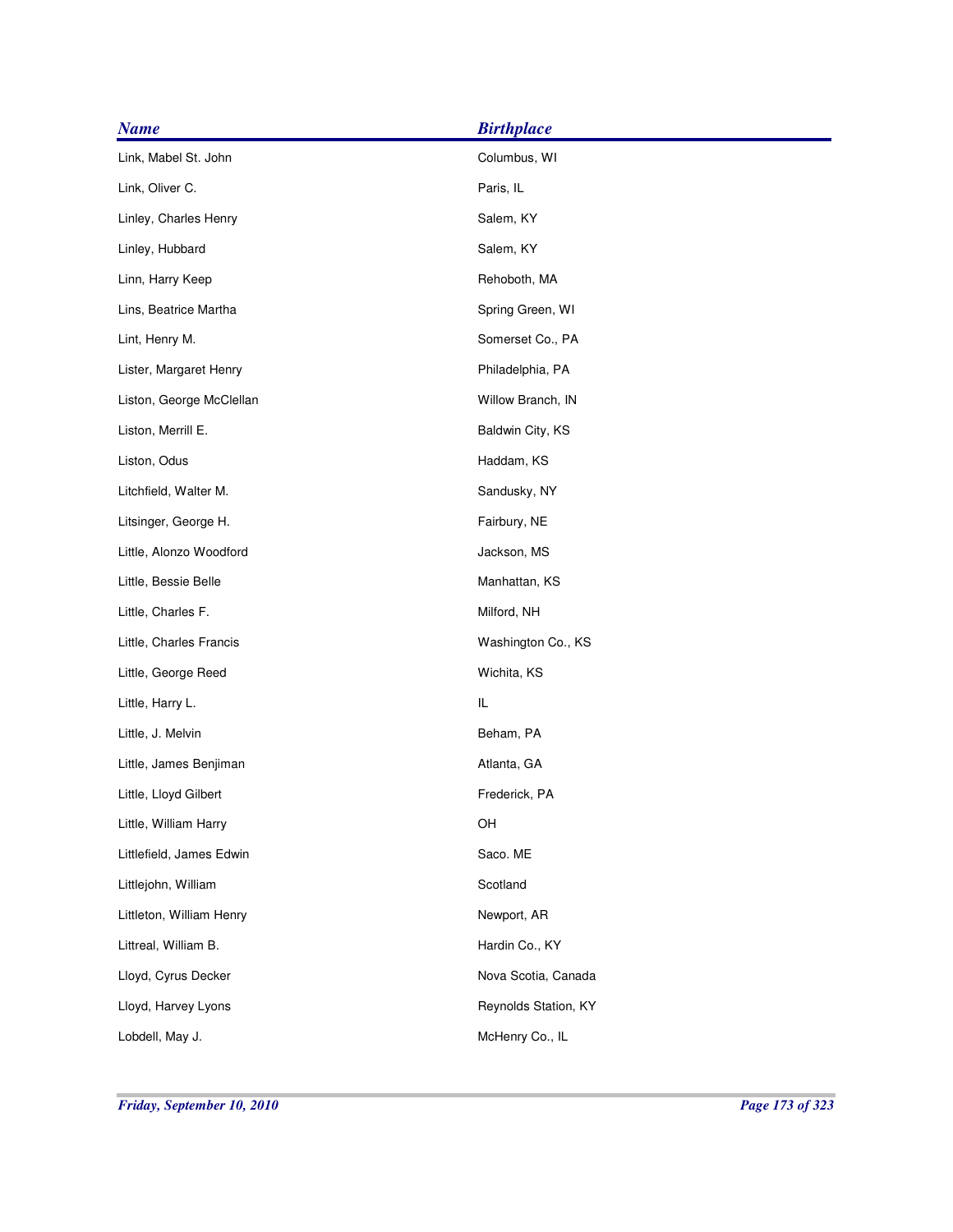| <b>Name</b>                | <b>Birthplace</b>       |
|----------------------------|-------------------------|
| Locke, George Eugene       | Chelsea, Orange Co., VT |
| Lockett, George Robert     | La Belle, MO            |
| Lockwood, Chester Herbert  | Anthony, KS             |
| Lockwood, Robert Sumner    | Streator, IL            |
| Lodge, Athens Vallette     | Erie, KS                |
| Lodge, Edmund Anderson     | Erie, KS                |
| Loeffler, Katherine A.     | Champaign Co., IL       |
| Loewen, Henry Homer        | Hillsboro, KS           |
| Loewen, Peter Schellenberg | Hillsboro, KS           |
| Loffler, Gilbert Dennis    | Dunlap, IA              |
| Lofgreen, Sylva Young      | Norton Co., KS          |
| Lofgreen, Victor Josiah    | Furnas Co., NE          |
| Logan, James E.            | Nicholsville, KY        |
| Logan, John Pressly        | near Clarksburg, IN     |
| Logsdon, Glenn Taylor      | Eureka, IN              |
| Logsdon, Ronald Owen       | Eureka, IN              |
| Logsdon, William T.        | IN                      |
| Logue, Richard Marcus      | Shinnston, WV           |
| Lohmeyer, Kenneth LeRoy    | Bern, KS                |
| Lohrentz, Abraham Martens  | Moundridge, KS          |
| Lohrenz, Francis Nick      | Buhler, KS              |
| Long, Andrew John          | St. Joseph, MO          |
| Long, Austin Montgomery    | Lampasas, TX            |
| Long, Carl Elijah          | Agenda, KS              |
| Long, Charles W.           | Huron Co., OH           |
| Long, D. Thomas            | Miami Co., OH           |
| Long, Frank A.             | Waukon, IA              |
| Long, George Frank         | Rochester, NY           |
| Long, Thomas Conrad        | Salamonia, IN           |
| Longacre, Charles Eugene   | Pleasant Hill, MA       |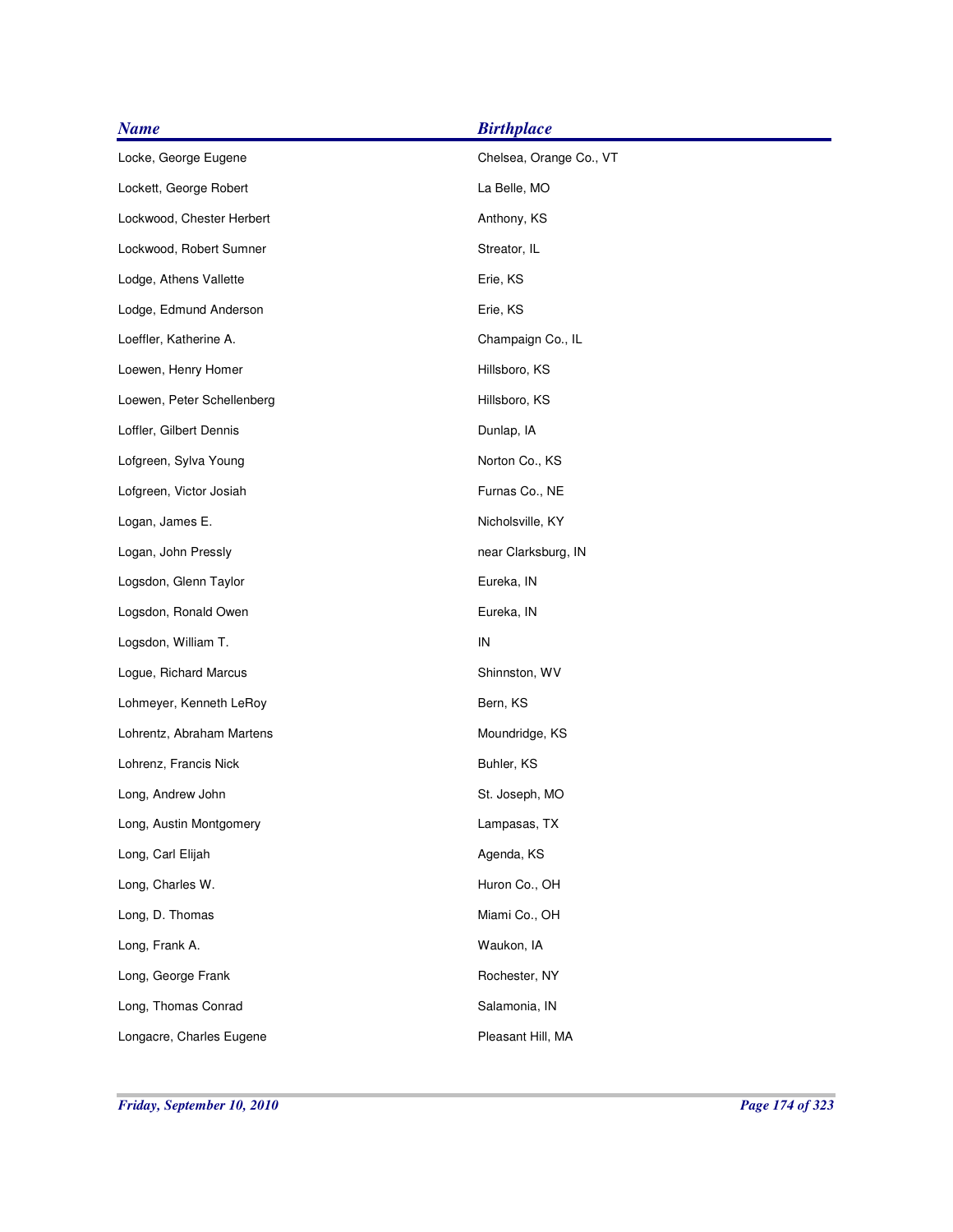| <b>Name</b>                    | <b>Birthplace</b>              |
|--------------------------------|--------------------------------|
| Longacre, Frederick W.         | Chester Co., PA                |
| Longan, Herbert A.             | Cooper Co., MO                 |
| Longenecker, Charles Willard   | Paola, KS                      |
| Longenecker, D. F.             | New Enterprise, PA             |
| Longenecker, George Washington | KS                             |
| Longenecker, Lida Pauline      | Rosedale, KS                   |
| Longenecker, Oscar M.          | Woodbury, Bedford Co., PA      |
| Longfield, Fred John           | Turney, MO                     |
| Longhnan, Andrew John          | Hastings on Hudson, NY         |
| Longshore, Deborah K.          | New Brighton, PA               |
| Longwood, Orlin William        | Baldwin City, KS               |
| Looker, Richard Finley         | Wichita, KS                    |
| Loomis, Charles Henry          | Marshall, MI                   |
| Loomis, Martin V.              |                                |
| Loomis, Sydney P.              | Diamond Springs, KS            |
| Loomis, Western Cass           | Pratt, KS                      |
| Looney, Gordon Carey           | Springfield, MO                |
| Loper, Francis Marion          | Williamsport, Pickaway Co., OH |
| Loper, Matilda E.              | Champaign, IL                  |
| Lorentzen, Donald Ellsworth    | Powers Lake, ND                |
| Lorhan, Paul Herman            | Mont Clare, PA                 |
| Lose, Fred D.                  | Michigan Valley, KS            |
| Lottridge, Lydia J.            | Hurricane, WV                  |
| Lottridge, Melvin M.           | McArthur, OH                   |
| Loudon, John Ralph             | Chapman, KS                    |
| Loughlin, James Webster        | Brooklyn, NY                   |
| Loughridge, James              | Appanoose Co., IA              |
| Loughridge, Sherman            | Centerville, Appanoose Co., IA |
| Louk, Delphia Darlene          | Michigan Valley, KS            |
| Loutzehhiser, Jacob L.         | Alpha, Grundy Co., MO          |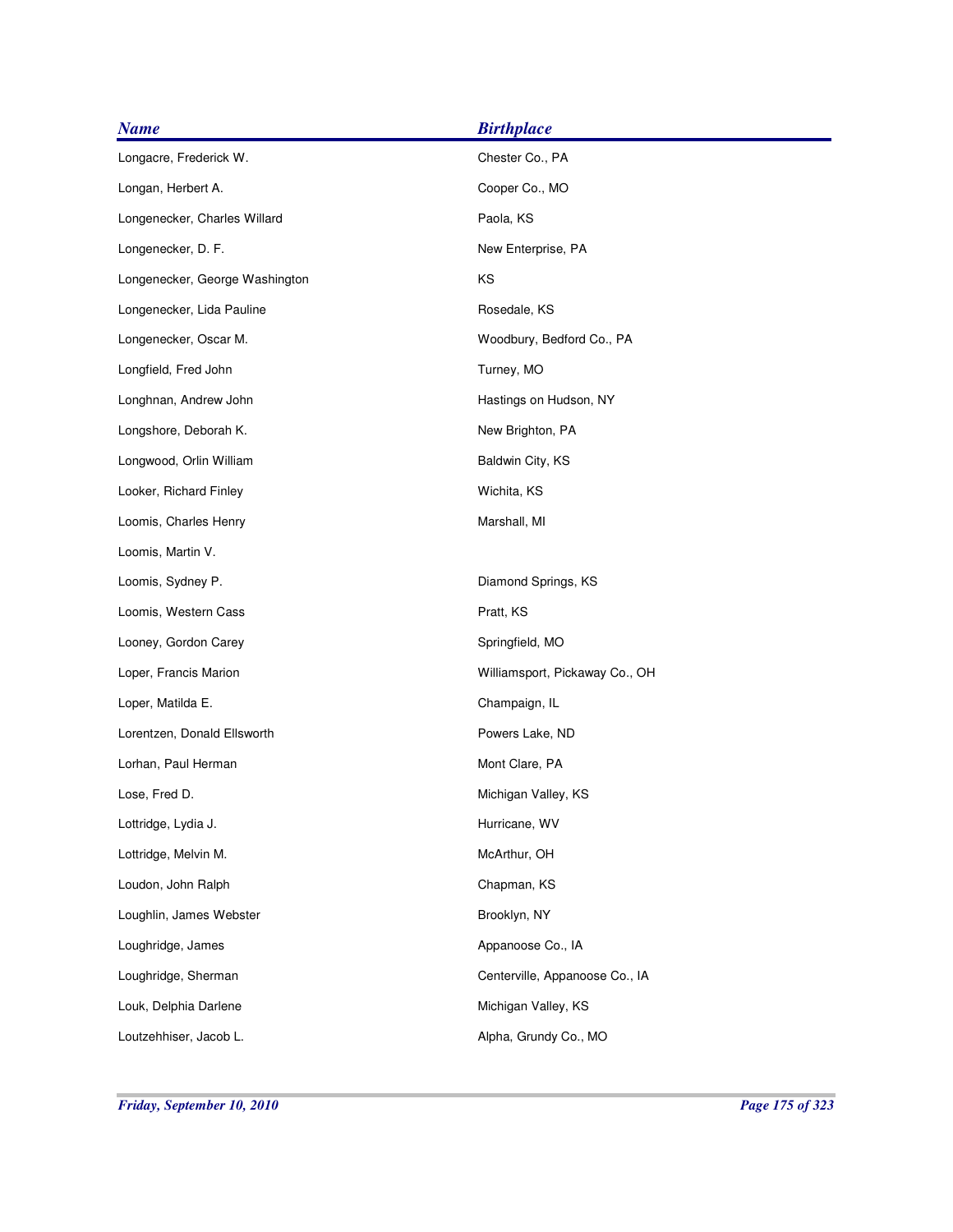| <b>Name</b>            | <b>Birthplace</b>     |
|------------------------|-----------------------|
| Love, George Melvin    | Lovington, IL         |
| Love, John Edward      | Griggsville, IL       |
| Love, Luther Samuel    | Smithville, TN        |
| Love, Raymond Stanley  | Whiting, KS           |
| Loveland, Forrest Leon | Garwin, IA            |
| Loveless, Flora        | Friends Station, TN   |
| Lovene, Arthur W.      | Cadillac, MI          |
| Lovesee, Edwin Ruthven | Roscoe, IL            |
| Low, Harold Lloyd      | Wichita, KS           |
| Low, Joseph Heaton     | Bronson, KS           |
| Low, William Grant     | Bronson, KS           |
| Lowdermilk, R. Claude  | Ashboro, NC           |
| Lowe, DeWitt Stratton  | Pawnee City, NE       |
| Lowe, James L.         | near Independence, MO |
| Lowe, Orrin C.         | Miami Co., KS         |
| Lowell, Paul           | Tupelo, AR            |
| Lower, Mary Jeannette  | Warsaw, IL            |
| Lowis, William John    | Taylorville, IL       |
| Lowman, Richard C.     | Indiana, PA           |
| Lowrey, Ford Jackson   | Pittsville, MO        |
| Lowry, Albert Dawson   | Meriden, KS           |
| Lowry, Charles         | <b>NY</b>             |
| Lowry, Henry Lawrence  | Ravanna, MO           |
| Lowry, Joseph Davis    | Sedalia, MO           |
| Loy, David Taylor      | Council Grove, KS     |
| Loyd, Dale Ulysses     | Hill City, KS         |
| Loyd, Earl Lavon       | Culver, KS            |
| Loyd, Herlan Orville   | Culver, KS            |
| Loyd, Perry Armstrong  | Alton, KS             |
| Lozoff, Milton         | Milwaukee, WI         |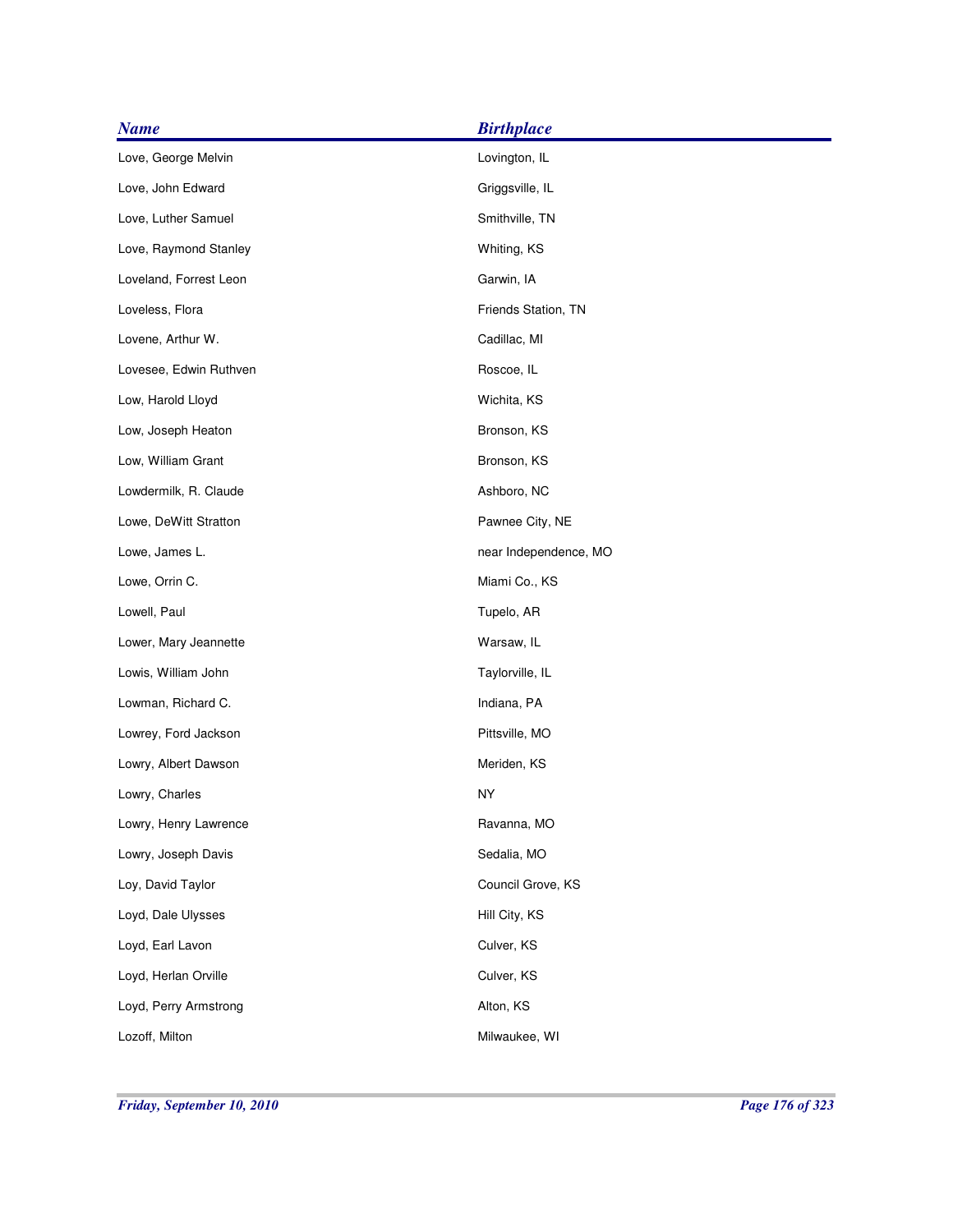| <b>Name</b>                 | <b>Birthplace</b>                   |
|-----------------------------|-------------------------------------|
| Lucas, Emilio Reyes         | Pasid, Rizal, Phillippine Islands   |
| Lucas, Harold Roy           | Lyndon, OH                          |
| Lucas, Robert Thomas        | Hudson, KY                          |
| Lucas, William M.           | Claysville, PA                      |
| Ludden, Raymond             | Sticklerville, MO                   |
| Ludlum, Elmer Charles       | Pleasant Plain, OH                  |
| Ludwick, Arthur L.          | Butler, MO                          |
| Ludwick, Arthur Lee         | Kansas City, MO                     |
| Ludwig, Andrew Goetz        | Sebringville, Ontario, Canada       |
| Ludwig, Otto Paul           | Winona, MN                          |
| Luehrs, Henry Eberhart      | Hayton, WI                          |
| Luellen, Thomas Joseph      | Newton, KS                          |
| Luke, John Henry            | Wamego, KS                          |
| Lukens, Harry W.            | Hoyt, KS                            |
| Lukinac, Charles Joseph     | Kansas City, KS                     |
| Lull, Claude Charles        | Lebanon, KS                         |
| Lumbeck, Daniel Wilson      |                                     |
| Lunsford, William Frederick | Cameron, Indian Territory, Oklahoma |
| Lusk, Charles Francis       | Meredosia, Morgan Co., IL           |
| Luster, Henry Henry         | Philadelphia, PA                    |
| Luter, Carter Wilkerson     | Kennett, MO                         |
| Lutgen, Anson Sidney        | Plantsille, Morgan Co., IL          |
| Lutz, Earnest Joseph        | Rhein-Bayern                        |
| Lutz, Edgar J.              | Thisbe, Huntingdon Co., PA          |
| Lutz, Elizabeth Jane        | Downs, KS                           |
| Lutz, Harry                 | Adelphia, OH                        |
| Luzzati, Enzo Felice        | Siena, Italy                        |
| Lycan, Jessie Viola         | Platteville, CO                     |
| Lyda, Elmer L.              | La Plata, MO                        |
| Lyda, Woodard L.            | Atlanta, Macon Co., MO              |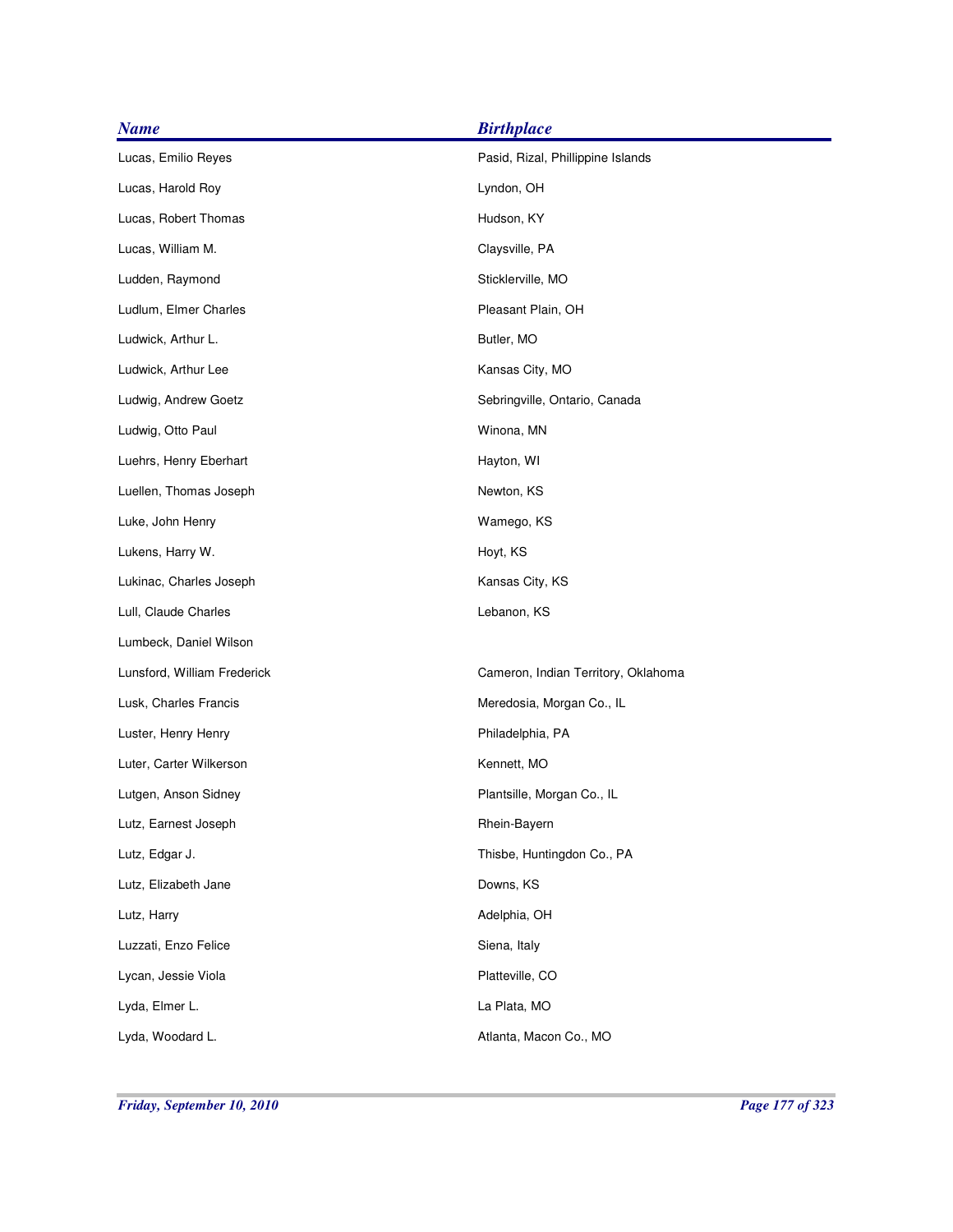| <b>Name</b>              | <b>Birthplace</b>              |
|--------------------------|--------------------------------|
| Lyle, Charles Forrest    | Hume, Bates Co., MO            |
| Lyle, Halsey M.          | Kansas City, MO                |
| Lyle, Ray Malcolm        | Kansas City, MO                |
| Lyle, Richard Coles, Jr. | Bridgeport, MI                 |
| Lyle, William H.         | Jefferson Co., TN              |
| Lyman, Lewis J.          | Sangamon Co., IL               |
| Lynch, Charles S.        | Derr, NC                       |
| Lynch, George Murray     | Jamestown, KS                  |
| Lynch, James Harold      | Flint, MI                      |
| Lynch, John Charles, Jr. | Kansas City, MO                |
| Lynch, Lawrence Andrew   | St. Joseph, MO                 |
| Lynch, Orin Benedum      | Hacker Valley, WV              |
| Lynch, Thomas James      | St. Joseph, MO                 |
| Lyne, Sanford Thomas     | Saline Co., MO                 |
| Lynn, Robert S.          | Green Co., IN                  |
| Lynn, William Frederic   | Las Canades, Panama Canal Zone |
| Lynott, William Aloysius | Scranton, PA                   |
| Lyon, Charles Walter     | Glenwood, IA                   |
| Lyon, Fred Bayard        | Lyons, KS                      |
| Lyon, John Morgan        | Chetopa, KS                    |
| Lyon, Oliver J.          | Butler Co., OH                 |
| Lyon, William Maclay     | Pittsburgh, PA                 |
| Lyons, Dave Joseph       | Scammon, KS                    |
| Lyons, Henry Bernice     | Chattanooga, TN                |
| Lyons, James Simpson     | Stony Point, TN                |
| Lysaught, James Neill    | Kansas City, KS                |
| Lytle, Clinton Robert    | Meadville, PA                  |
| Lytle, James Reed        | Dayton, PA                     |
| Mabie, Lot D.            | ${\sf IN}$                     |
| Mabry, Samuel Albert     | Cole Camp, MO                  |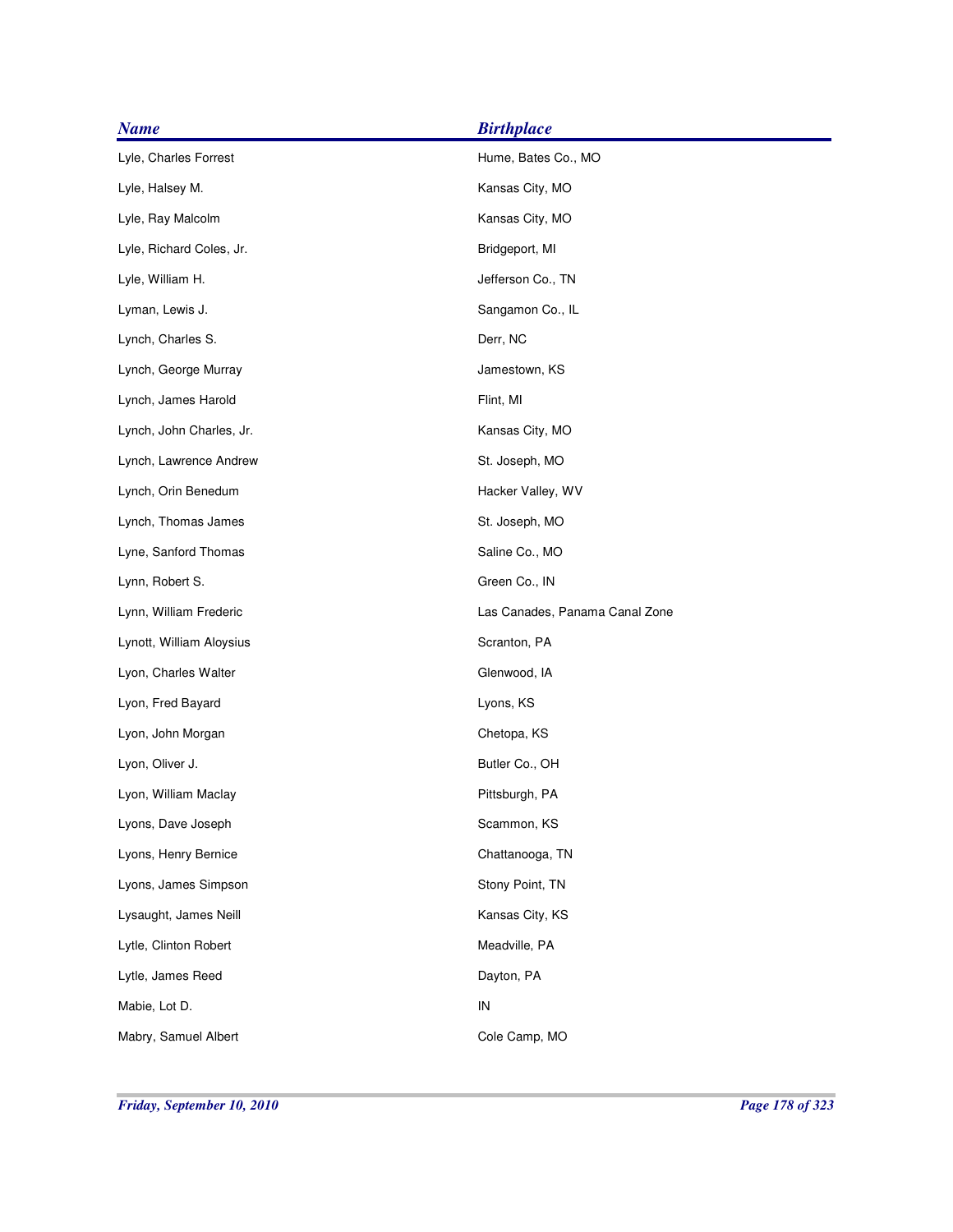| <b>Name</b>                  | <b>Birthplace</b>        |
|------------------------------|--------------------------|
| MacCurdy, William C.         | Indianapolis, IN         |
| MacElree, George A.          | West Chester, PA         |
| MacFarland, Fredrick         | Delaware Co., NY         |
| Mackey, James Lewis          | Sandusky, OH             |
| Mackie, Thomas James         | Scammon, KS              |
| Mackin-McManus, Zelma Rowena | Findlay, OH              |
| Maclean, John Alexander      | Kuling, China            |
| MacLeod, Donald Reyden       | Emporia, KS              |
| MacLeod, Sherburne           | May, OK                  |
| MacQueen, John Charles       | Salina, KS               |
| Macrae, Donald Hanley        | Belt, MT                 |
| Macy, James Wilburn          | Emporia, KS              |
| Madden, Alvin C.             | Iowa Falls, IA           |
| Madden, William Joseph       | Hays, KS                 |
| Maddox, Albert Raymond       | Rosedale, KS             |
| Maddox, Charles W.           | Westport, Oldham Co., KY |
| Madison, Waite Hunt          | Abingdon, VA             |
| Madison, Ward Napier, Jr.    | Daytona Beach, FL        |
| Madtson, Alfred Ricks        | Ottawa, KS               |
| Madtson, Martha Marie        | Bergen, Norway           |
| Magalif, John                | Lodz, Poland             |
| Magee, Charles Benjimen      | Cunningham, KS           |
| Magee, Charles Raymon        | Goddard, KS              |
| Magee, David Miller Pomfret  | Bordentown, NJ           |
| Magee, Robert S.             | Harmony, Butler Co., PA  |
| Maggard, Delano Irvin        | Memphis, MO              |
| Maggard, Irvin Johnson       | Memphis, MO              |
| Magill, Clyde                | Andover, KS              |
| Magill, Isaac H.             | KS                       |
| Magill, Jennie               | IA                       |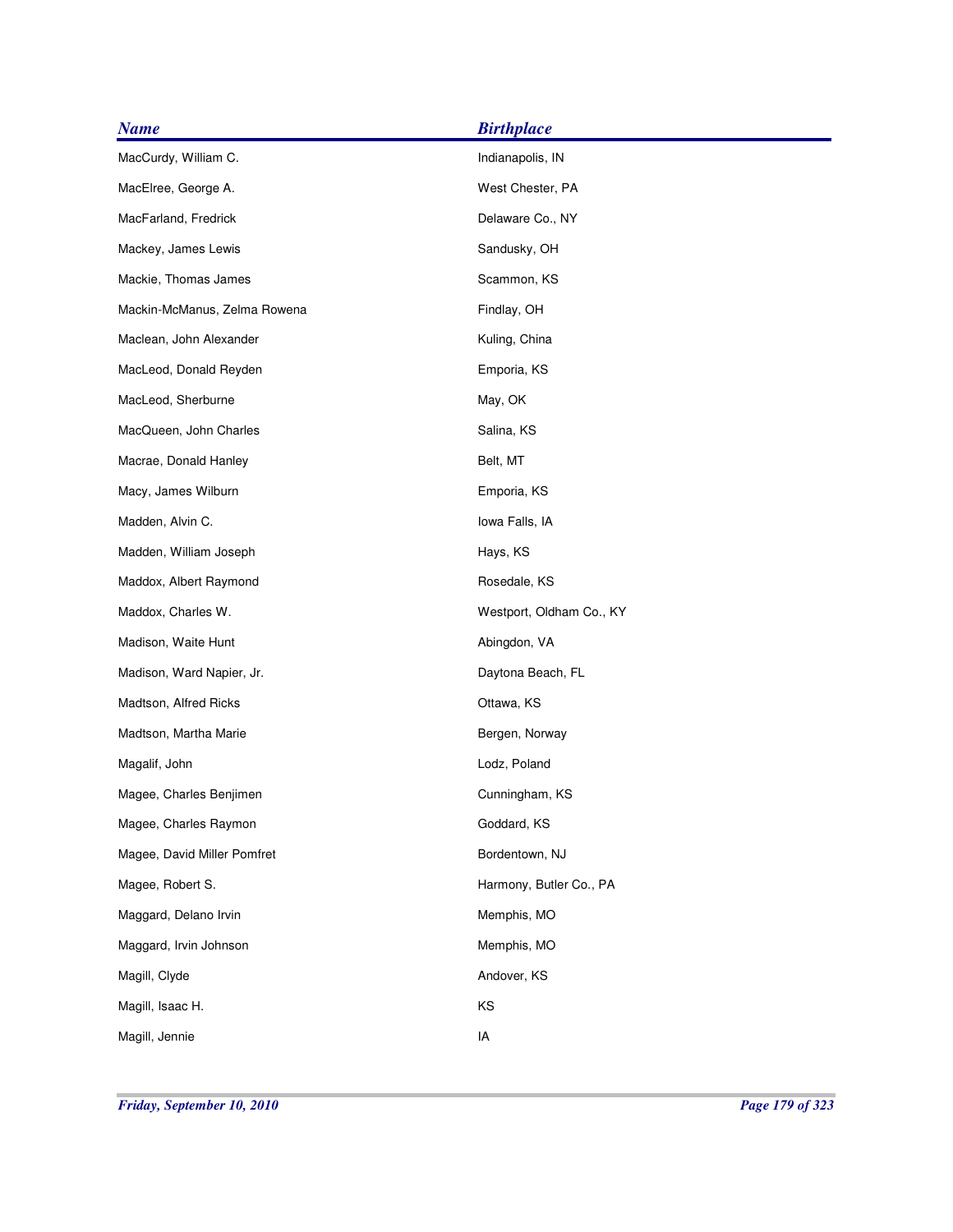| <b>Name</b>                 | <b>Birthplace</b>  |
|-----------------------------|--------------------|
| Magill, Van Hooper          | Corning, KS        |
| Magoun, Charles Elmer       | Sioux City, IA     |
| Maguire, John William       | Ripley, WV         |
| Mahaffy, George C.          | Packwaukee, WI     |
| Mahan, Horace Porter        | Paoli, IN          |
| Mahan, Robert Scott         | IN                 |
| Mahin, Francis Milton       | Broxton, IN        |
| Mahlatjie, Nathaniel Morris | Ann Arbor, MI      |
| Mahler, Chris F.            | Sigourney, IA      |
| Mahoney, Dan Lawrence       | Hancock, MI        |
| Mahoney, James T.           | Kansas City, MO    |
| Mahr, John M.               | Galena, IL         |
| Mahre, John Alvin           | Amery, WI          |
| Maier, Edwin Robert         | Caldwell, KS       |
| Main, Benjamin F.           | Ashe Co., NC       |
| Main, George W.             | New Orleans, LA    |
| Mains, James Roy            | Oskaloosa, KS      |
| Maintz, R. W.               | Cape Girardeau, MO |
| Major, Ralph Hermon         | Clay Co., MO       |
| Makart, Carl Daniel         | Chicago, IL        |
| Maker, Lewis Edward         | De Witt, IA        |
| Makinson, Herbert Arthur    | Jackson, OH        |
| Makinson, James Thurston    | Oakland, CA        |
| Malcolm, Donald Claude      | Lebanon, KS        |
| Malcolm, John G.            | Aberdeen, Scotland |
| Malcolmson, Oliver Krause   | Pachuca, Mexico    |
| Mall, Werner Walter         | Clay Center, KS    |
| Mallett, Isaac F.           | Whitley Co., IN    |
| Mallison, Samuel Neal       | Shoshone, ID       |
| Mallory, Benjamin F.        | Knox Co., MO       |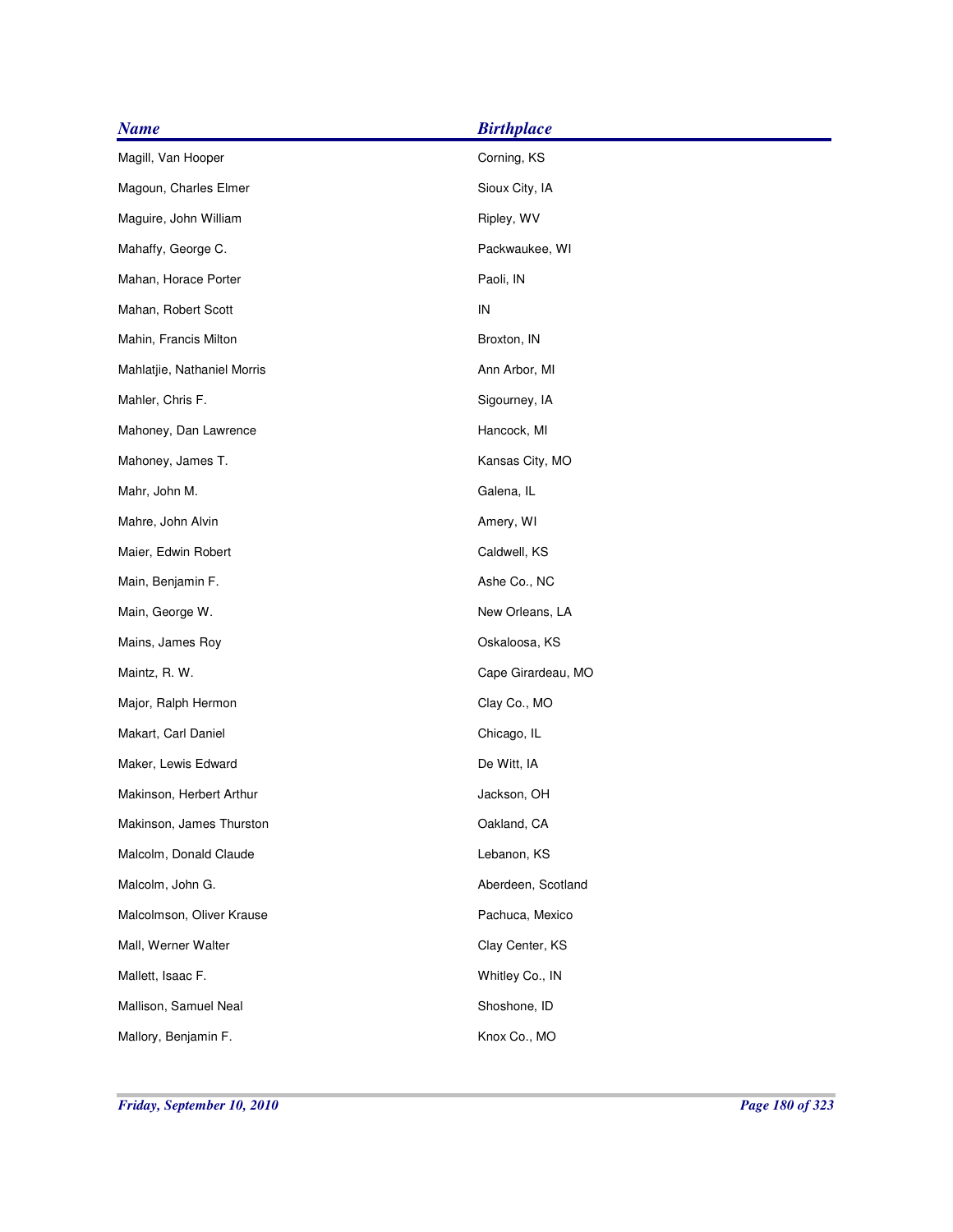| <b>Name</b>               | <b>Birthplace</b>          |
|---------------------------|----------------------------|
| Malloy, Floyd James       | Anaconda, MT               |
| Malone, Francis Frederick | Auburn, NE                 |
| Maloney, John Thomas      | Denver, CO                 |
| Maloney, Mary             | Leavenworth, KS            |
| Malony, Harvey Wilson     | Kansas City, MO            |
| Malony, J. C. F.          | Easton, MD                 |
| Malouf, George Michael    | Beirut, Syria              |
| Mammel, Francis           | Fairfield, MI              |
| Manahan, Gaylord Eugene   | Wellington, KS             |
| Manahan, James H.         | St. Louis, MO              |
| Mandeville, George        | Harper Co., KS             |
| Maness, Charles Edward    | Stella, MO                 |
| Maness, William Grant     | Douglas Co., KS            |
| Mangels, Kenneth Albert   | Sylvia, KS                 |
| Mangun, Clarke Wilson     | Radcliffe, IA              |
| Manley, Joseph Warren     | Wakarusa, KS               |
| Manley, Julius B.         | IA                         |
| Mann, Calvin A.           | Chester, IL                |
| Mann, Carl C.             | Arcade, NY                 |
| Mann, Cornelius Atwood    | Perryville, MO             |
| Mann, Frederick Philip    | St. Louis, MO              |
| Mannel, James Earl        | Minneapolis, KS            |
| Manning, Harris W.        | Emporia, KS                |
| Manser, William H.        | Raleigh Co., WV            |
| Manson, David William     | Burlington, KS             |
| Manson, William           | Miami Co., OH              |
| Mao, Peter Tchen-His      | Kiangshan, Chekiang, China |
| Mapes, Russell Wesley     | Fairfax, MO                |
| Marable, John Travis      | near Nashville, TN         |
| Marchand, Malvin Carl     | Ellinwood, KS              |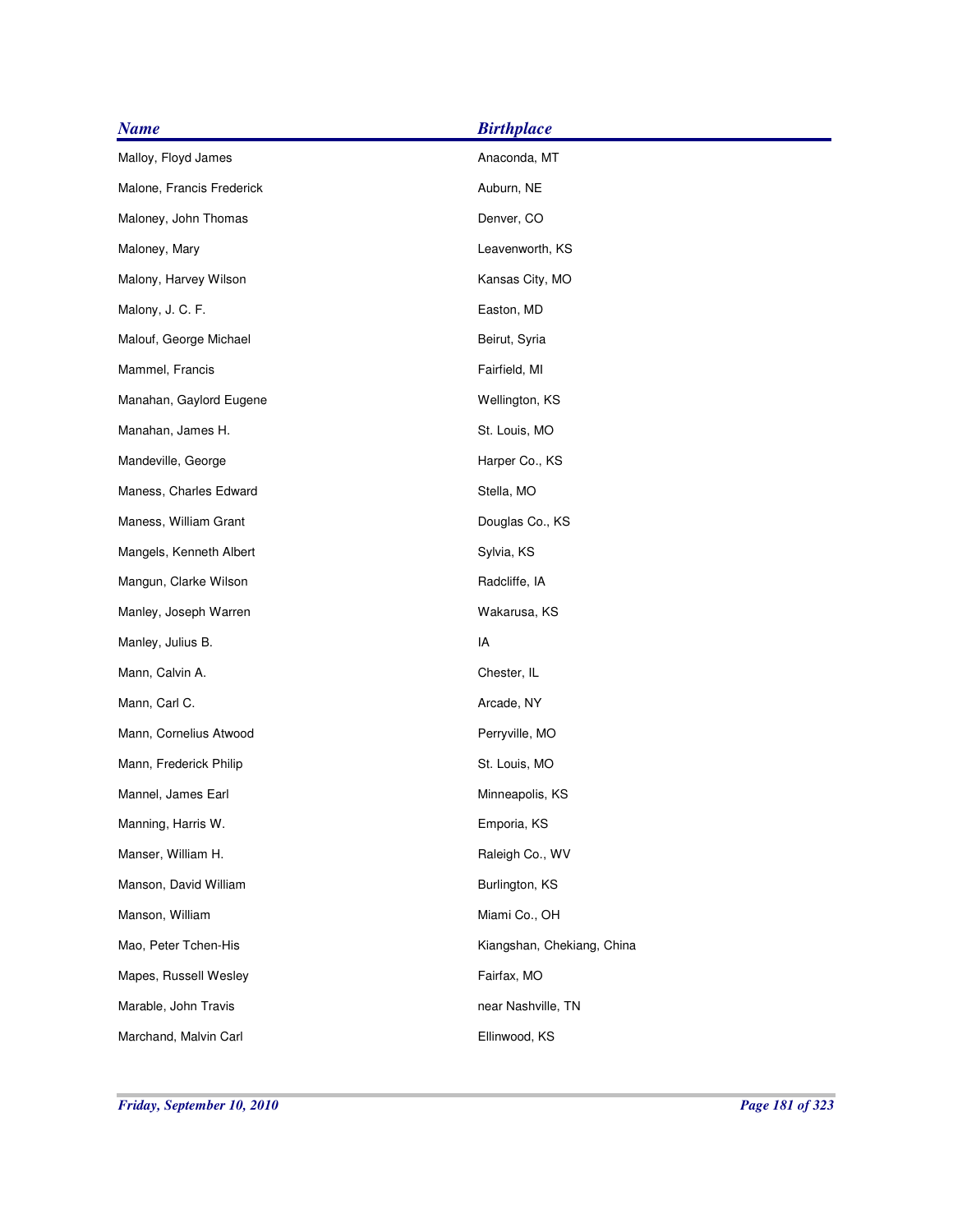| <b>Name</b>                  | <b>Birthplace</b>             |
|------------------------------|-------------------------------|
| Marchbanks, Howard E.        | Rosedale, KS                  |
| Marchbanks, Howard Earl      | Scammon, KS                   |
| Marchbanks, James Joseph     | Pittsburg, KS                 |
| Marchigiano, Michael Anthony | Italy                         |
| Marcks, W. M.                | Lehigh Co., PA                |
| Marcotte, Abner Richard      | Concordia, Cloud Co., KS      |
| Marcotte, Frederick Louis    | Bourbonnais, Kankakee Co., IL |
| Marcotte, Oscar Francois     | Bourbonnais Grove, IL         |
| Marder, Mortimer             | Kansas City, KS               |
| Marker, Daniel Isaac         | Ozawkie, KS                   |
| Markham, Henry Veazie        | Berlin, MA                    |
| Markham, Homer Everett       | IA                            |
| Markham, Howard C.           | Bardolph, IL                  |
| Markham, Robert Marion       | Marion, IL                    |
| Markham, William Stanley     | Ottawa, KS                    |
| Markley, William Franklin    | Coshocton, OH                 |
| Marks, George Winfield       | Neosho Co., KS                |
| Marks, Joseph Millard        | Stark, Neosho Co., KS         |
| Marks, Millard F.            | Mexico, MO                    |
| Marner, Gideon Penrod        | Johnstown, PA                 |
| Marquart, Philip Butler      | Milton Junction, WI           |
| Marquis, George S.           | Colfax, IA                    |
| Marr, James Carlton, Jr.     | Berkeley, CA                  |
| Marr, James Tilden           | Mancos, CO                    |
| Marrs, Edward Arlington      | Fall River, KS                |
| Marsh, Clarence S.           | CA                            |
| Marsh, Hiram W.              | St. Lawrence Co., NY          |
| Marsh, Howard                | Summerford, OH                |
| Marsh, John Leon Raymond     | Jetmore, Hodgeman Co., KS     |
| Marsh, Stephen R.            | Ionia Co, MI                  |
|                              |                               |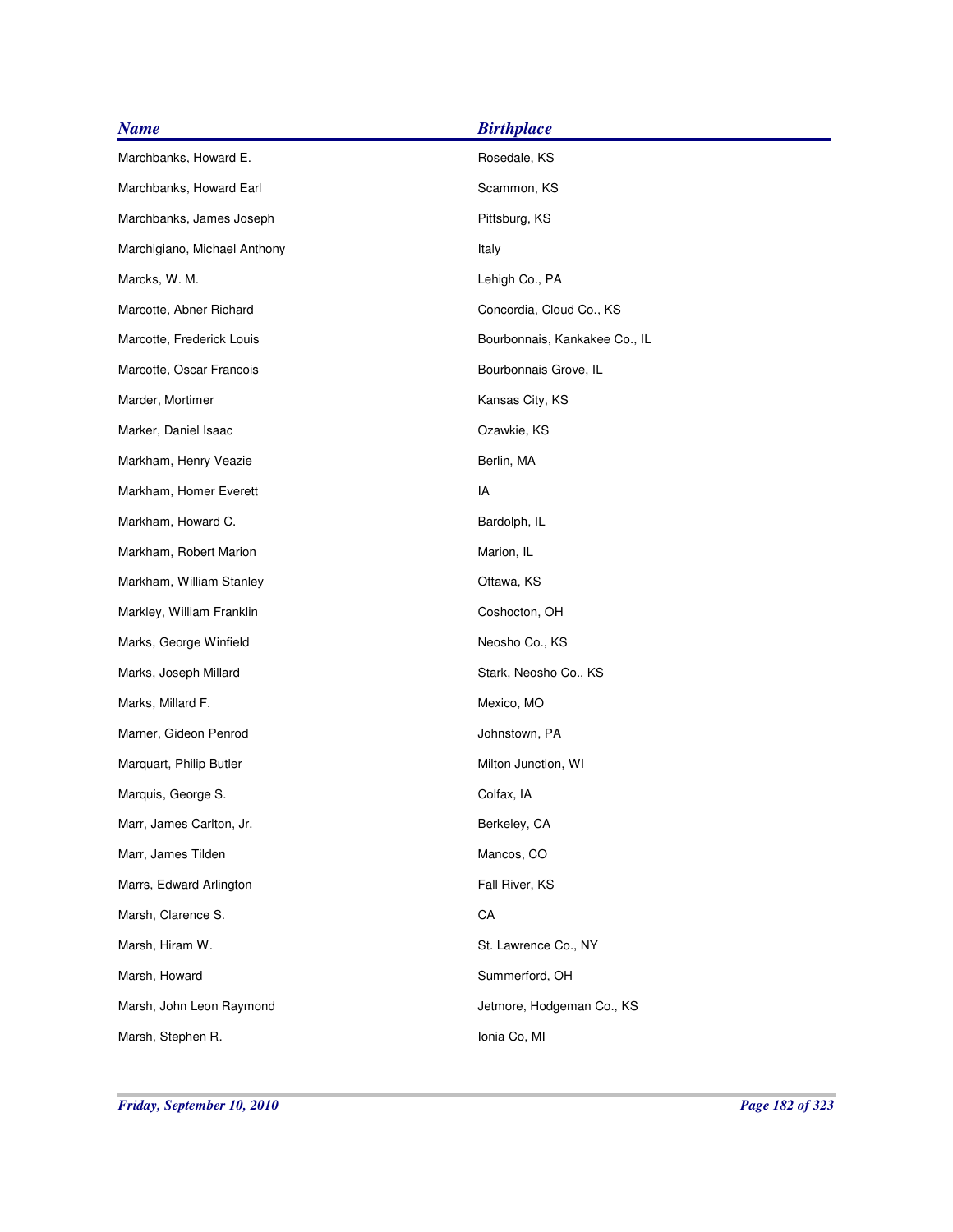| <b>Name</b>                 | <b>Birthplace</b>         |
|-----------------------------|---------------------------|
| Marshall, Albert Henry      | North Topeka, KS          |
| Marshall, Bromell Moeser    | Topeka, KS                |
| Marshall, Cameron Field     | Ames, KS                  |
| Marshall, George Dinsmoor   | Kansas City, MO           |
| Marshall, Hal Ellsworth     | Elk City, KS              |
| Marshall, Harley            | Avalon, MO                |
| Marshall, Richard Ambrose   | Goodlettsville, TN        |
| Marshall, William Henderson | Ontario, Canada           |
| Martin, Albert Edward       | Coffeyville, KS           |
| Martin, Charles Allen       | Charlotte, MI             |
| Martin, Charles Eddy        | Abingdon, Knox Co., IL    |
| Martin, Charles Francis     | Chicago, IL               |
| Martin, Cicero S.           | AR                        |
| Martin, David R.            | Fayette Co., PA           |
| Martin, Earl Augustus       | Parsons, KS               |
| Martin, Edmond J.           | Bethany, IL               |
| Martin, Emma Clara          | Delaware, OH              |
| Martin, Emmanuel Norman     | Canton, MO                |
| Martin, Frank H.            |                           |
| Martin, Frank Hayden        | Gray, ME                  |
| Martin, Frank John          | Andale, KS                |
| Martin, Geoffrey Mathews    | Coldspring Harbour, NY    |
| Martin, Gertrude Elizabeth  | Pittsburgh, PA            |
| Martin, Gordon Mather       | Brookline, MA             |
| Martin, Guy Edward          | Cedarville, KS            |
| Martin, Harry               | Bloomfield, IA            |
| Martin, Henry Sleeper       | Leavenworth, KS           |
| Martin, Hubert Cillis       | Coffeyville, KS           |
| Martin, Jack Newton         | Ottawa, KS                |
| Martin, Jeffrey             | Reeth, Yorkshire, England |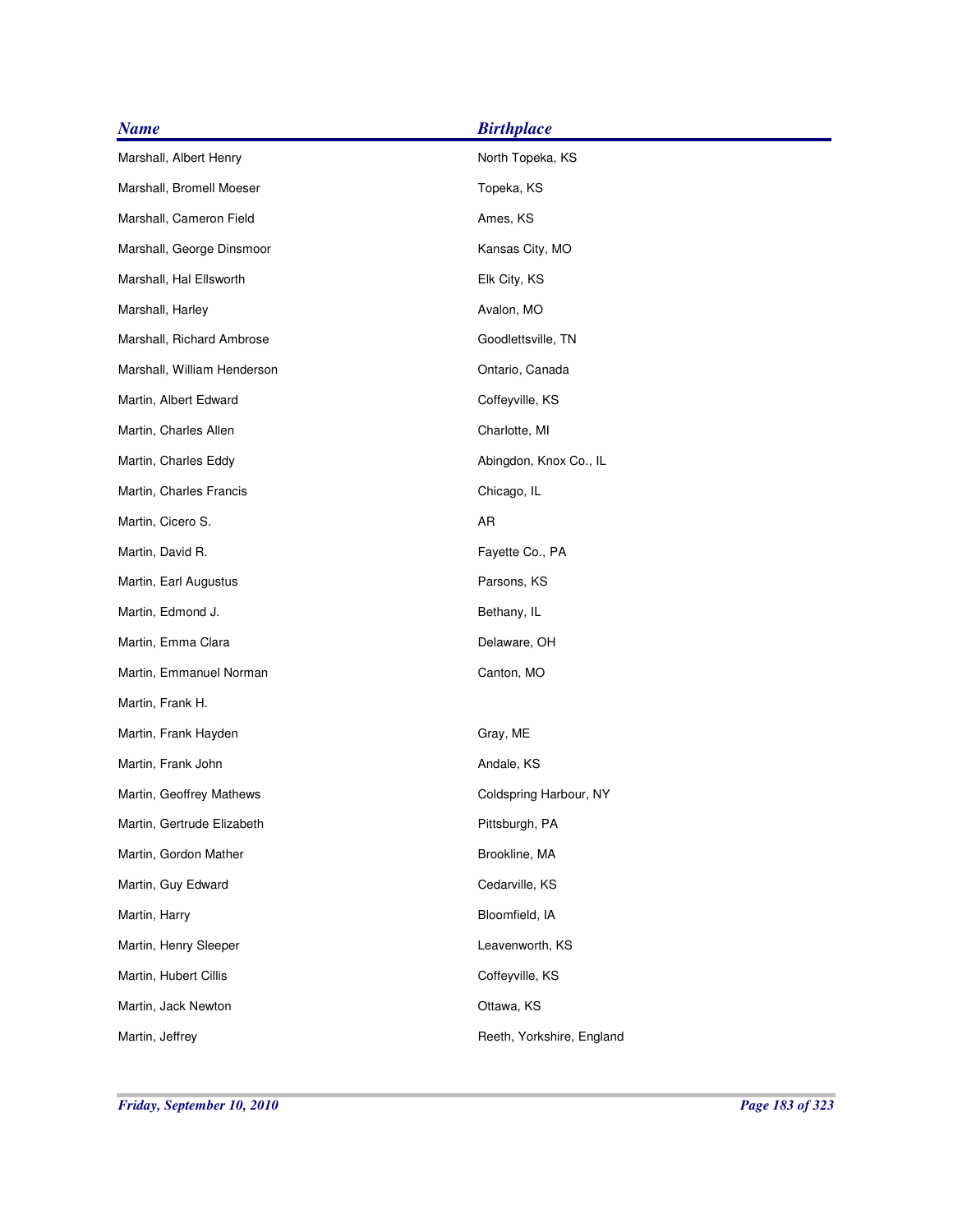| <b>Name</b>               | <b>Birthplace</b>          |
|---------------------------|----------------------------|
| Martin, John Neal         | Bogard, MO                 |
| Martin, Josef Robert      | Templeton, IA              |
| Martin, Loyal Maximillian | Carthage, SD               |
| Martin, Mary S.           | Canton, MO                 |
| Martin, Melvin Cecil      | Kendallville, IN           |
| Martin, Oliver Lilbourn   | Hoisington, KS             |
| Martin, Orin              | Van Buren Co., IA          |
| Martin, Ralf              | Dighton, KS                |
| Martin, Samuel E.         | Greenville, PA             |
| Martin, Thaddeus Philip   | Charleston, SC             |
| Martin, William C.        | Salem, OH                  |
| Martin, William Giles     | McConnellsville, OH        |
| Martin, William Morgan    | Clinton Co., OH            |
| Martin, William Oliver    | Wilkinsburg, PA            |
| Marty, Loraine A.         | Courtland, KS              |
| Marxer, Barney Joseph     | Millstadt, IL              |
| Maser, George Roland      | Parsons, KS                |
| Maser, George Washington  | West Wheeling, OH          |
| Masmitja, Ursulo Miguel   | Matanzas, Cuba             |
| Mason, Burgess Belknap    | Grenola, KS                |
| Mason, Claude Theodore    | Chiengmai, (Siam) Thailand |
| Mason, Edwin G.           | Kane Co., IL               |
| Mason, Kirk Patrick       | Mitchell Co., KS           |
| Mason, Robert Lowell      | Lawrence, KS               |
| Mason, W. B.              | KY                         |
| Massey, Minnie A.         | Summer Hill, IL            |
| Massey, Robert Everett    | Triadelphia, OH            |
| Masterman, Benjamin F.    | Addison, NY                |
| Masterson, Anna Kremer    | Kansas City, KS            |
| Masterson, John Richard   | Potter, KS                 |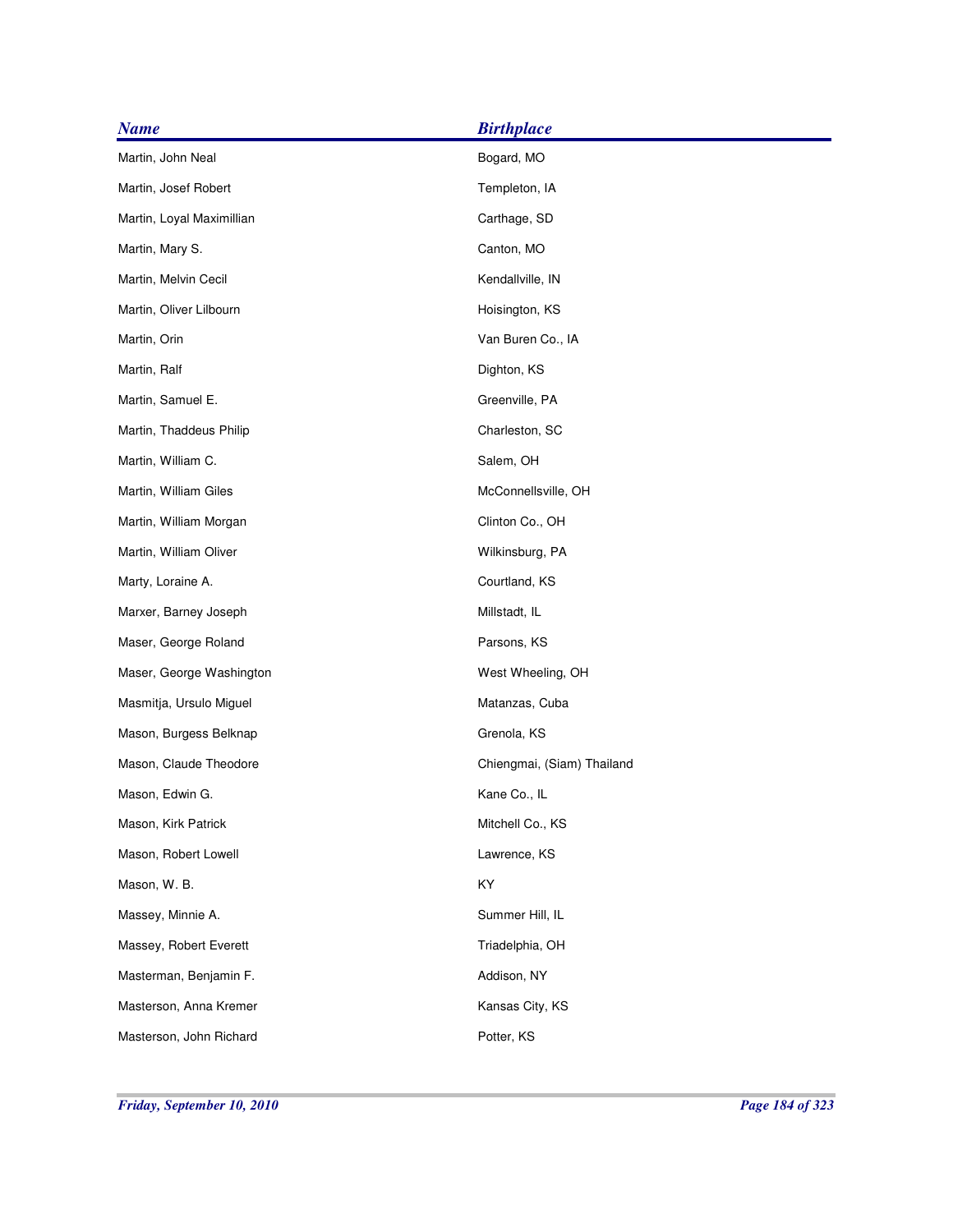| <b>Name</b>                   | <b>Birthplace</b>   |
|-------------------------------|---------------------|
| Matassarin, Frederick William | Wichita, KS         |
| Matassarin, Leon              | Dorohoi, Rumania    |
| Matchett, John                | Pittsburgh, PA      |
| Matchette, George H.          | Rushville, IN       |
| Mathes, Dwight Addison        | Cisne, IL           |
| Mathews, Hugh Howard          | Hoyt, KS            |
| Mathews, John R.              | Coulterville, IL    |
| Mathewson, Hugh Spalding      | Washington, DC      |
| Mathis, Edwin Forrest         | Montgomery City, MO |
| Mathis, W. H.                 | Taylorsville, KY    |
| Mathis, William Kurtz         | Waverly, KS         |
| Matlock, Charles William      | Marion, KS          |
| Matlock, Thomas T.            | Harvey Co., KS      |
| Matney, John H.               | Lenoir, NC          |
| Matousek, William Joseph      | Kimball, SD         |
| Matson, James Asel            | Guelph, KS          |
| Matson, Reuben Carl           | Bertrand, NE        |
| Matteson, George William      | Spartansburg, PA    |
| Matthaei, Pearl Viola         | Swanton, NE         |
| Matthews, Cora Arminta        | Marion, OH          |
| Matthews, James T.            | Newmanstown, PA     |
| Matts, Robert Marshall        | Albuquerque, NM     |
| Mattson, Alfred Simmons       | Philadelphia, PA    |
| Matz, Philip Benjamin         | Baltimore, MD       |
| Mau, Walter                   | Riverdale, IL       |
| Maury, Roberto Lorenzo        | Havana, Cuba        |
| Maust, Calvin H.              | Somerset, PA        |
| Maxey, Fred Wasco             | Wasco Co., OR       |
| Maxfield, Russell J.          | Cimarron, KS        |
| Maxon, Marion F.              | Poughkeepsie, NY    |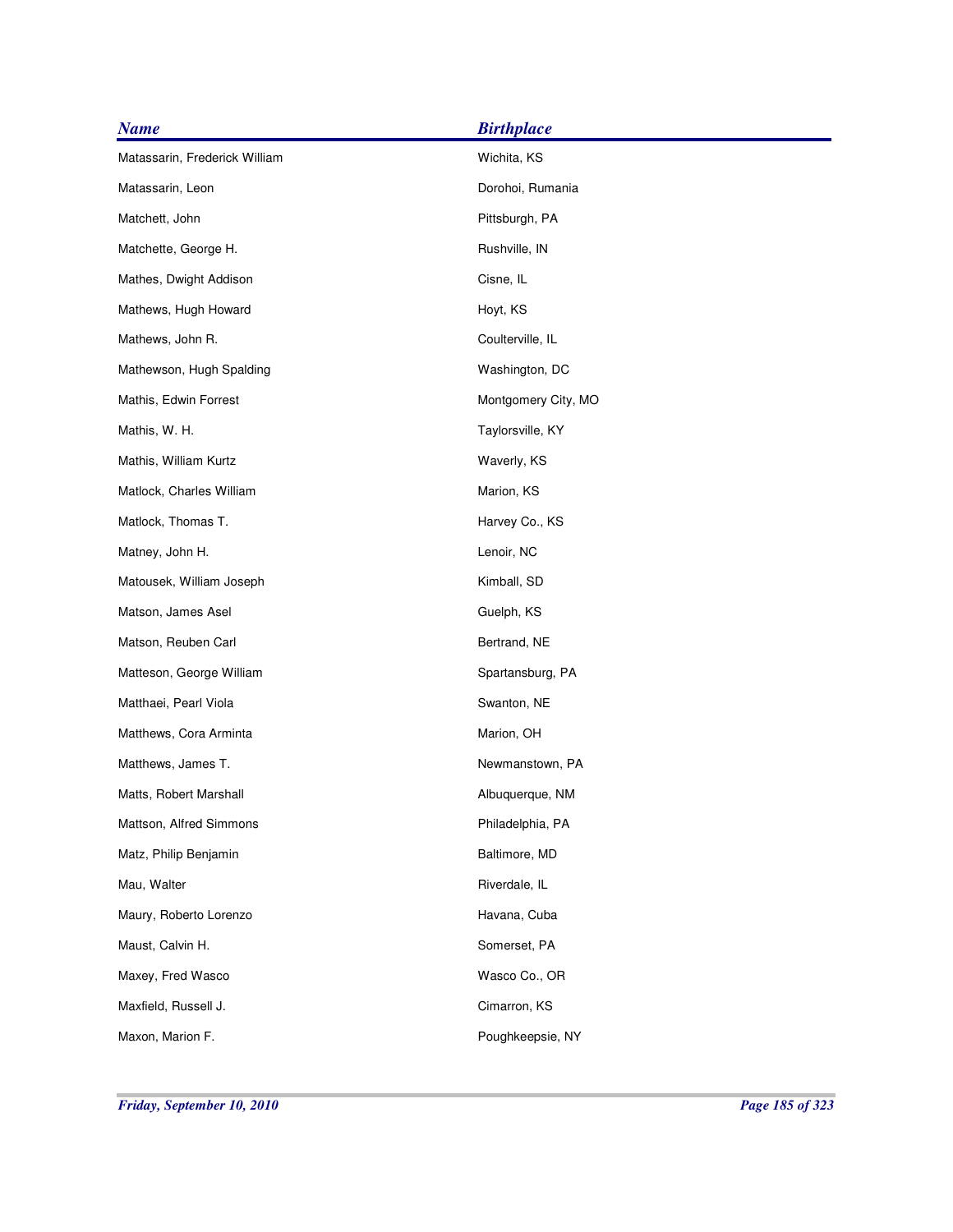| <b>Name</b>                   | <b>Birthplace</b>      |
|-------------------------------|------------------------|
| Maxson, Daniel W.             | Little Genesee, NY     |
| Maxson, George D.             | Allegany Co., NY       |
| Maxson, Henry R.              | Little Genesee, NY     |
| Maxson, Ira Lee               | Dodge Co., MN          |
| Maxson, John C.               | WI                     |
| Maxson, Theodore Reed         | La Harpe, KS           |
| Maxwell, Robert Hayden        | St. Joseph, MO         |
| May, Andrew J.                | Williams Co., OH       |
| May, Floyd Burdette           | Edwardsburgh, MI       |
| May, James Stevens            | Orange Co., IN         |
| May, James W.                 | Kansas City, KS        |
| May, James W.                 | <b>NC</b>              |
| May, James Whittier           | Washington Co., OH     |
| May, John Stanley             | North Platte, NE       |
| May, Percy Conrad             | Holton, KS             |
| May, Whitfield L.             | Pottsville, PA         |
| May, Wiley S.                 | Hollywood, AR          |
| Mayer, Alfred Henry A.        | Germany                |
| Mayer, Ben H., Jr.            | Ellsworth, KS          |
| Mayer, Benjamin Harrison      | Topeka, KS             |
| Mayer, Catherine              |                        |
| Mayer, H. C.                  | Wallerstadten, Germany |
| Mayer, Harvey Milton          | Newton, KS             |
| Mayes, William Fred           | Oak Grove, MO          |
| Mayfield, Amanuel B.          | Marble Hill, MO        |
| Mayfield, Claude              | Robinson, IL           |
| Mayfield, George Franklin     | Madison Co., MO        |
| Mayginnes, Katharine Q.       | KS                     |
| Mayhugh, Alice Bertha Edwards | Savannah, MO           |
| Mayhugh, clyde Warren         | Chariton Co., MO       |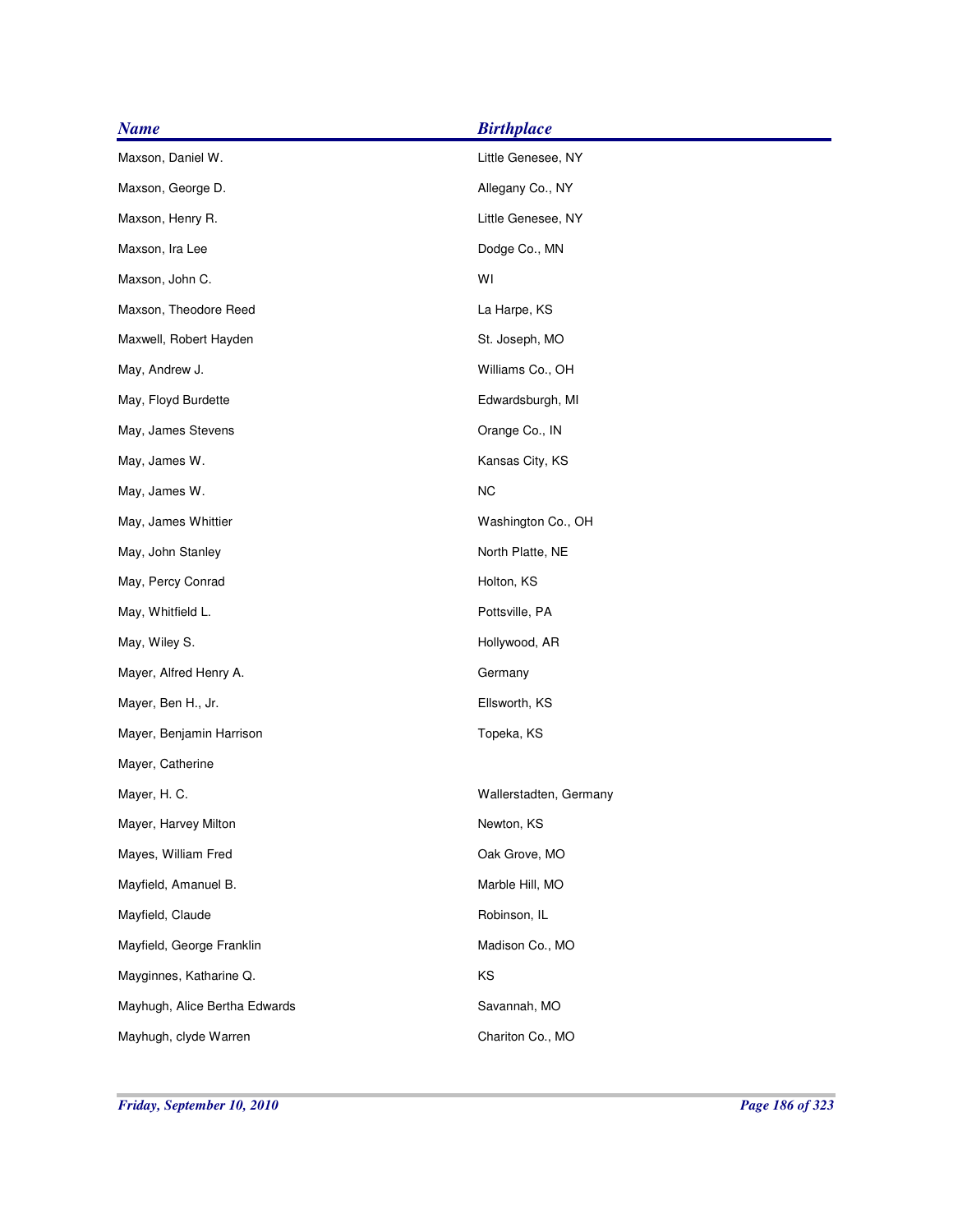| <b>Name</b>                 | <b>Birthplace</b>           |
|-----------------------------|-----------------------------|
| Mays, Charles Oscar         | Jearoldstown, TN            |
| Mays, Roscoe Birchard       | Jearoldstown, TN            |
| Mays, William Tylhmon       | Hawkins Co., TN             |
| McAdams, Andrew James       | Green Hill, IN              |
| McAdams, Charles E.         | Middletown, OH              |
| McAdow, John                | latan, Platte Co., MO       |
| McAfee, Dora                | KS                          |
| McAlester, Andrew Walker    | Columbia, MO                |
| McAlilly, Marquis Lafayette | Highland, IL                |
| McAllister, John Nathan     | Ava, MO                     |
| McAllister, Robert Lewis    | St. Joseph, MO              |
| McAuley, Arthur Addison     | Wichita, KS                 |
| McBride, Floyd B.           | Sullivan, MD                |
| McBride, Joseph S.          | Saint Clairsville, OH       |
| McBride, Ralph N.           | Bowling Green, Wood Co., OH |
| McBride, William Percy Leon | Pittsburgh, PA              |
| McBurney, Charles Alexander | Newton, KS                  |
| McCabe, Michael Spencer     | Lawrence, KS                |
| McCain, William Harold      | Buffalo, KS                 |
| McCalman, Ira J.            | Washington, IA              |
| McCammon, James A.          | IN                          |
| McCampbell, John Thomas     | Huntsville, MO              |
| McCandless, Archibald B.    | Alleghaney Co., PA          |
| McCandless, Oliver Howard   | Greenwood, MO               |
| McCandless, Orville Calnon  | Columbia, OK                |
| McCandliss, Robert R.       | OH                          |
| McCann, Marion Richard      | Lewiston, MT                |
| McCanse, Raymond Adrian     | Springfield, MO             |
| McCarthy, Harvey Edward     | Carbondale, IL              |
| McCarthy, M. Severinus A.   | Huntington, IN              |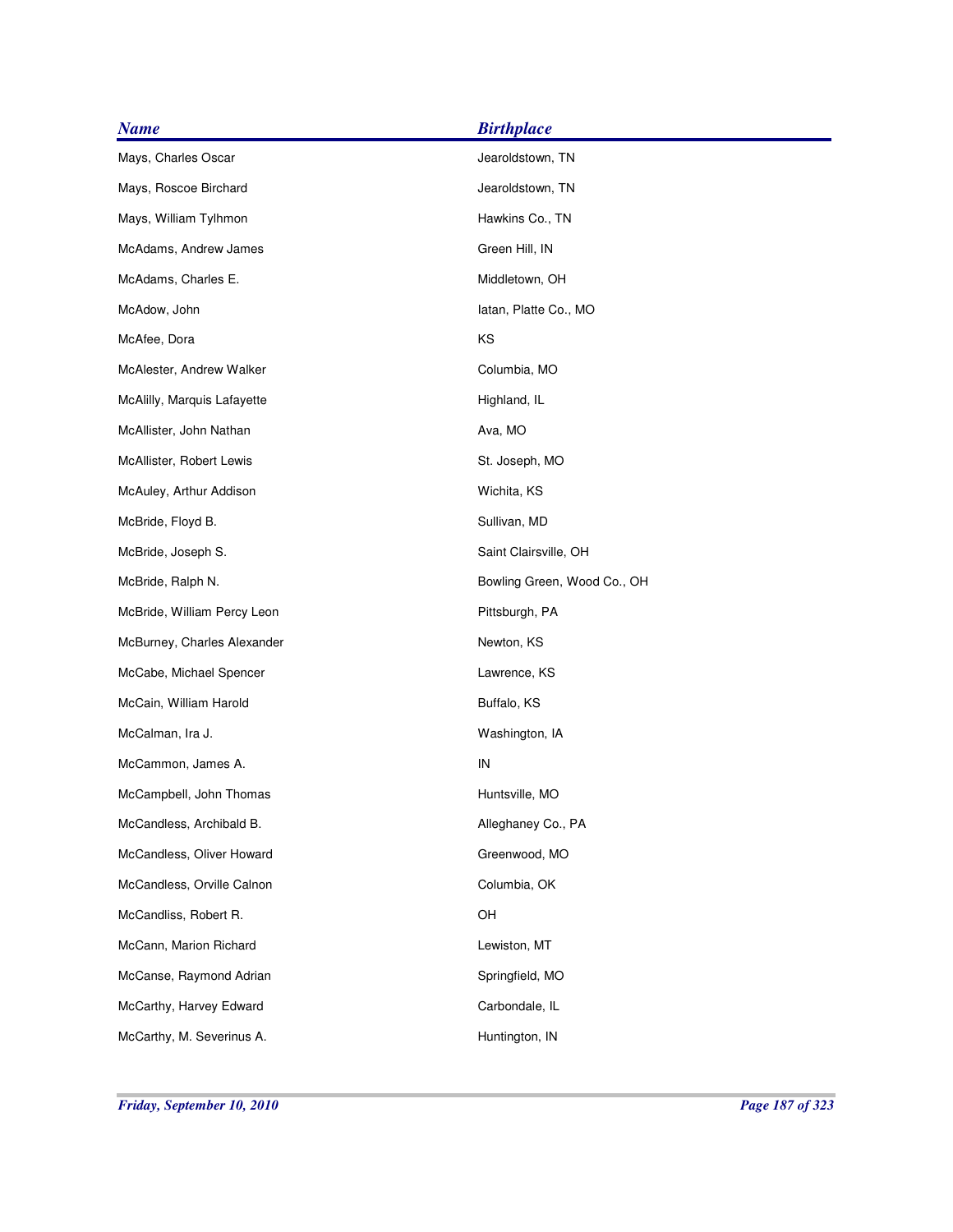| <b>Name</b>               | <b>Birthplace</b>            |
|---------------------------|------------------------------|
| McCarthy, William Francis | Omaha, NE                    |
| McCartney, Allen          | Marion Co., IN               |
| McCartney, Johnson N.     | Millford, IA                 |
| McCartney, Lawrence Henry | Mercer, Mercer Co., PA       |
| McCartney, Oliver Perry   | Louisville, KY               |
| McCarty, Charles William  | Lecompton, KS                |
| McCarty, Claude E.        |                              |
| McCarty, Dale Charles     | Portis, KS                   |
| McCarty, James Wade       | Quinton, AL                  |
| McCarty, Thomas L.        | Greencastle, IN              |
| McCarty, Virgil W.        | Montgomery City, MO          |
| McCaslin, H. C.           | Dupont, IN                   |
| McCauley, Donald Woodrow  | Erie, PA                     |
| McCauley, Frank Leslie    | Orangeville, IN              |
| McClanahan, Joseph L.     | Peoria, IL                   |
| McClanahan, Mabel M.      | Derby, VT                    |
| McClaskey, Claget William | Milan, MO                    |
| McClellan, George B.      | Warrensburg, Johnson Co., MO |
| McClellan, John William   | Honolulu, HI                 |
| McClelland, John Scott    | ${\sf IN}$                   |
| McClintock, Clarence S.   | Circleville, OH              |
| McClintock, Edward Arthur | Overbrook, KS                |
| McClintock, George        | County Antrim, Ireland       |
| McClintock, John Calhoun  | Pickaway Co., OH             |
| McClintock, Thomas Reeves | Mount Sterling, OH           |
| McCluggage, John Randolph | Killbuck, Holmes Co., OH     |
| McClure, Gail Arlene      | Bussey, IA                   |
| McClure, Harold McKinley  | Corinth, AR                  |
| McClure, James Allison    | Topeka, KS                   |
| McClure, Leonard Delmore  | Denver, IL                   |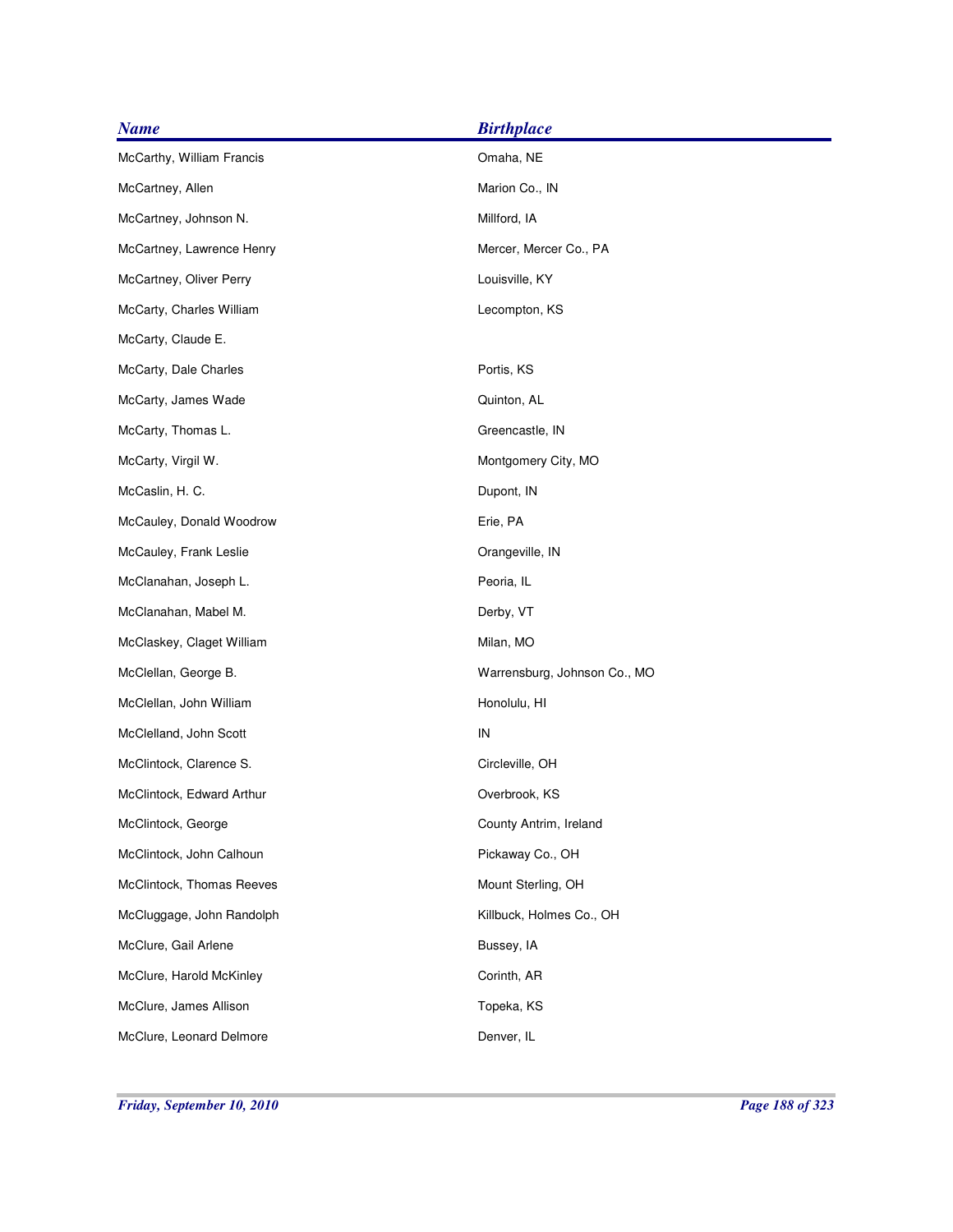| <b>Name</b>                  | <b>Birthplace</b>         |
|------------------------------|---------------------------|
| McClure, Richard Calvin      | Spring Hill, KS           |
| McClure, Robert Henry        | IL                        |
| McClure, William Boon        | Sherburne, Bath Co., KY   |
| McClurg, Cyrus Blazer        | Athens Co., OH            |
| McClymonds, Robert Clendenin | Unionville, PA            |
| McCollum, Charles Warren     | Newmansville, TN          |
| McComas, Marmaduke D.        | Westmoreland, KS          |
| McComas, Marmaduke D., Jr.   | Courtland, KS             |
| McComb, Fred J.              | Pliny, WV                 |
| McConchie, James Estil       | Washington, KS            |
| McConkey, Clarence M.        | Paris, IL                 |
| McConnell, Archie B.         | Allens Mills, Pa          |
| McConnell, James Allen       | near Springfield, MO      |
| McConnell, Pascal Whitney    | IA                        |
| McConnell, Weston H.         | Princeton, Gibson Co., IN |
| McConnell, William C.        | IL                        |
| McCool, Stanton              | Wilson Co, KS             |
| McCool, Stanton Albert       | Neosho Falls, KS          |
| McCord, Frank E.             |                           |
| McCormack, Charles Goodsell  | Farmington, MO            |
| McCormack, Lawrence Ralph    | Horton, KS                |
| McCormick, Gilbert Copson    | Topeka, KS                |
| McCormick, James Edward      | Plainville, KS            |
| McCormick, John M.           | Lock Haven, PA            |
| McCormick, Thomas Edward     | Osborne, KS               |
| McCowan, Don Cabot           | Saunders Co., NE          |
| McCoy, Addison Webster       | Fulton Co., IL            |
| McCoy, Charles Patrick       | Wichita, KS               |
| McCoy, Charles Thomas        | Partridge, KS             |
| McCoy, Florence L.           | Abilene, KS               |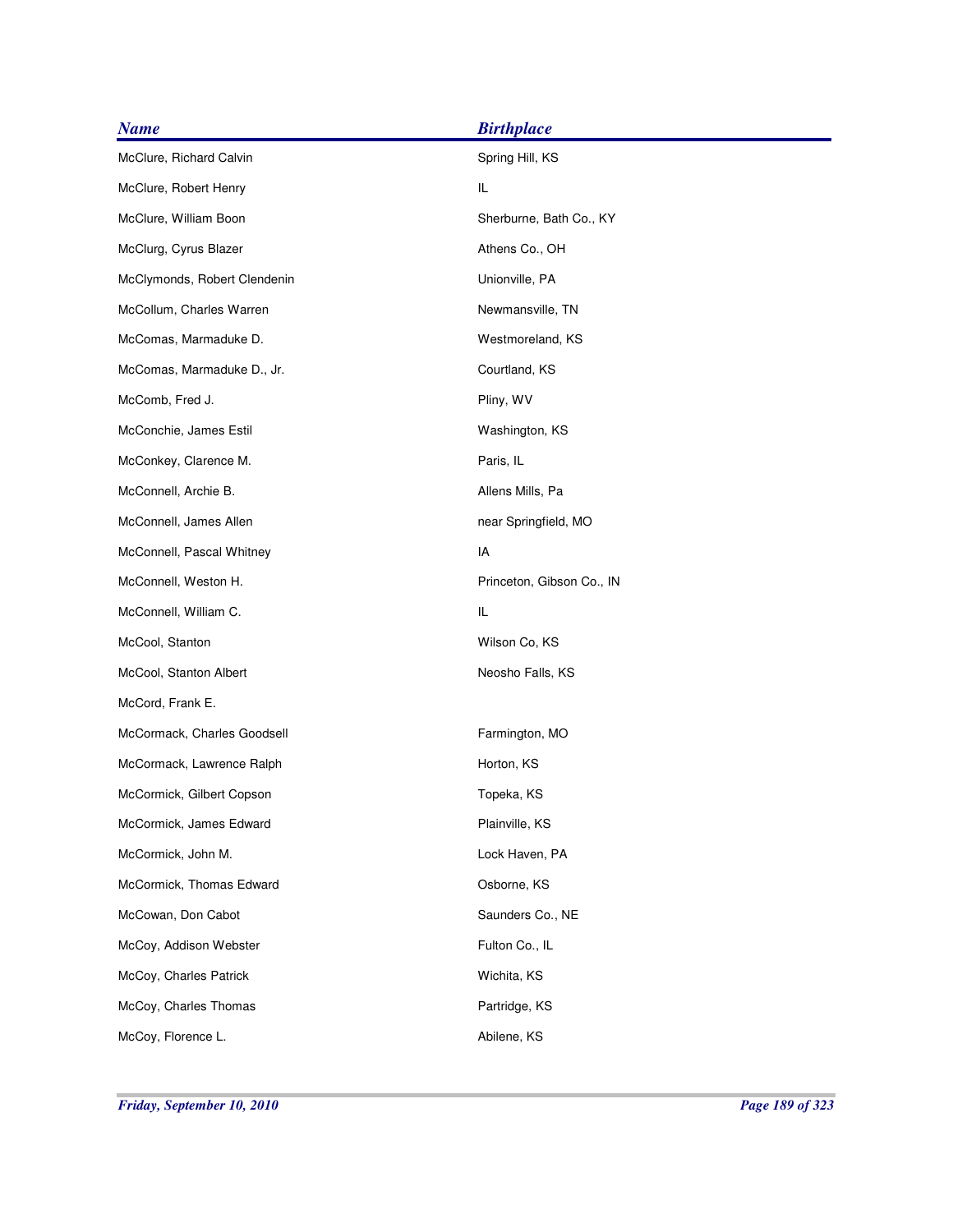| <b>Name</b>                        | <b>Birthplace</b>             |
|------------------------------------|-------------------------------|
| McCoy, Frederick John              | McPherson, KS                 |
| McCoy, George Price                | Franklin, WV                  |
| McCoy, John Hamilton               | Beattie, KS                   |
| McCoy, Ronald                      | Hardesty, OK                  |
| McCracken, George O.               | IA                            |
| McCrary, John Donald               | Lake City, IA                 |
| McCray, Moses E.                   | Rushville, IN                 |
| McCrea, Maggie L.                  | Louisa Co., IA                |
| McCreery, Guy R.                   | Plainfield, IL                |
| McCreery, Robert C.                | Jefferson Co., MO             |
| McCreight, Eugene James            | Lyndon, KS                    |
| McCreight, Marlin Samuel           | Indiana, PA                   |
| McCroskey, Charles Henry           | King City, MO                 |
| McCroskie, Moscoe Ruben            | Vibbard, MO                   |
| McCubbin, Norman Coleman           | Joplin, MO                    |
| McCubbin, Samuel Mordicia          | Breckenridge, MO              |
| McCulloch, George Albert           | Plattsburg, MO                |
| McCulloch, Jennie                  | Corning, NY                   |
| McCullough, Campbell Clarence, Jr. | Portland, OR                  |
| McCullough, William Andrew         | El Paso, IL                   |
| McCully, James                     | Mount Pleasant, Henry Co., IA |
| McCully, Samuel Edward             | Ontario, Canada               |
| McCunniff, William Barlow          | Antonito, CO                  |
| McCurdy, Robert Allen              | St. Louis, MO                 |
| McCusker, Emmet Neil               | <b>ND</b>                     |
| McDavid, Calvin N.                 | Macon, MS                     |
| McDermott, Alza Martin             | North Loup, NE                |
| McDermott, Joseph Anthony          | Ponca City, OK                |
| McDermott, Joseph L.               | Independence, MO              |
| McDonald, Archibald                | OH                            |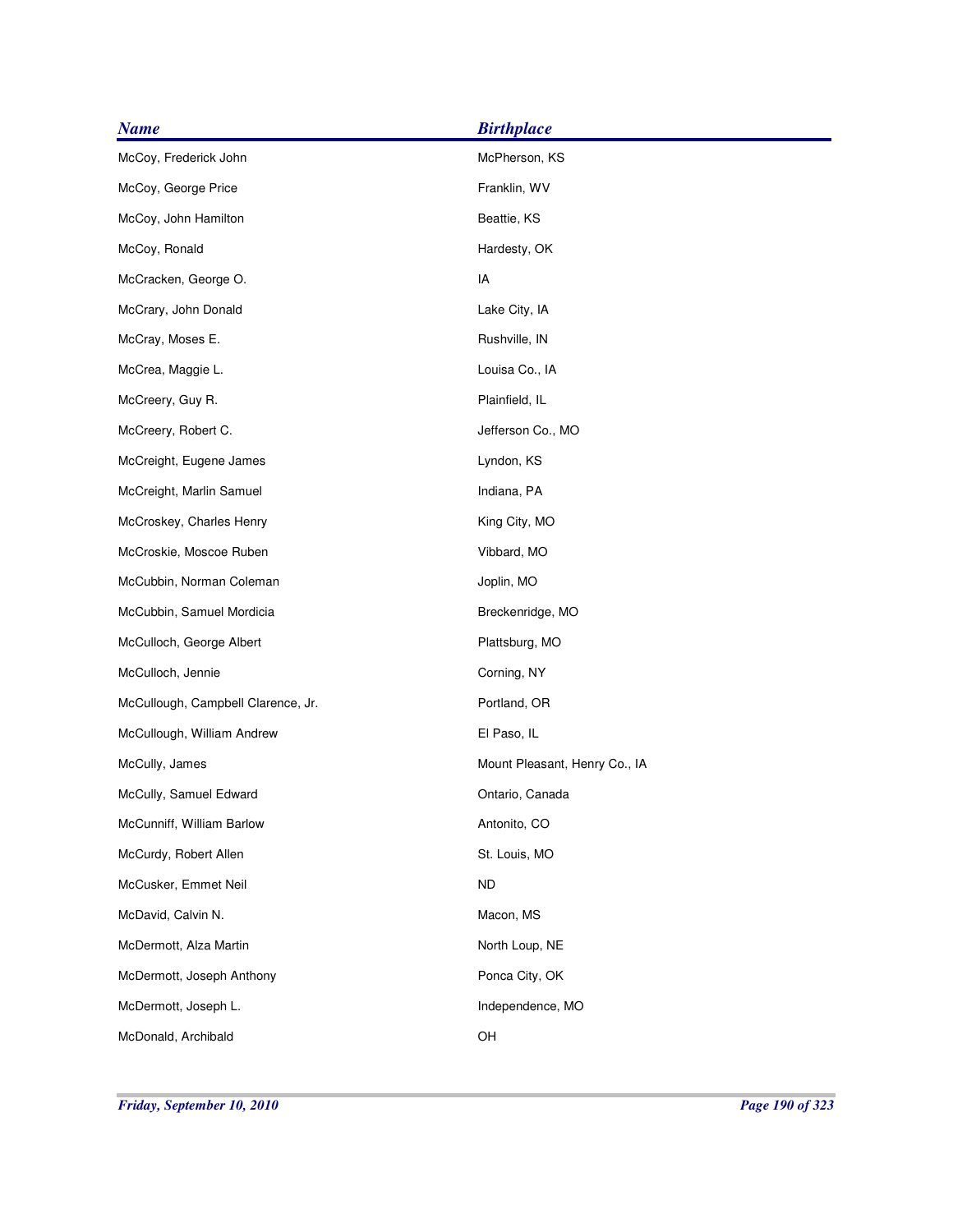| <b>Name</b>                 | <b>Birthplace</b>             |
|-----------------------------|-------------------------------|
| McDonald, Ernest Cecil      | Breckenridge Co., KY          |
| McDonald, Frank A.          | Whiteside Co., IL             |
| McDonald, James L.          | Sangamon Co., IL              |
| McDonald, John              | Newcastle, KY                 |
| McDonald, Justin Joseph     | Arlington, IL                 |
| McDonald, Nathan S.         | Ray Co., MO                   |
| McDonald, Orville Austin    | Chapman, KS                   |
| McDonald, Park L.           | Kenton, OH                    |
| McDonald, Robert D.         | Cincinnati, OH                |
| McDonald, Samuel Gilbert    |                               |
| McDonald, Smith Forrest     | Hardin, MO                    |
| McDonald, William Stephen   | Prince Edward Island, Canada  |
| McDonnell, John Francis     | Holyrood, KS                  |
| McDonnell, John Francis     | Jetmore, KS                   |
| McDonnell, Richard H.       | near Columbia, MO             |
| McDonough, William Connolly | Woodburn, IA                  |
| McDougal, Warren William    | Colby, KS                     |
| McDougall, Matthew William  | Wabaunsee, KS                 |
| McDougall, William Thomas   | Boston, MA                    |
| McDowell, Archie Adelbert   | Rock Co., WI                  |
| McDowell, William H.        | Springville, Lawrence Co., IN |
| McElhiney, John Samuel      | Putnam Co., MO                |
| McElhinney, John Samuel     | Putnam Co., MO                |
| McElroy, Chester Arthur     | St. Louis, MO                 |
| McElroy, Michael Bernard    | St. Louis Co., MO             |
| McElvain, Ulysses Grant     | Johnson Co., MO               |
| McElwain, Thomas            | Boston, MA                    |
| McEwen, Fred John           | Fairbury, NE                  |
| McFaden, John Duke          | Concord, PA                   |
| McFarland, Carl R.          | Barnard, MO                   |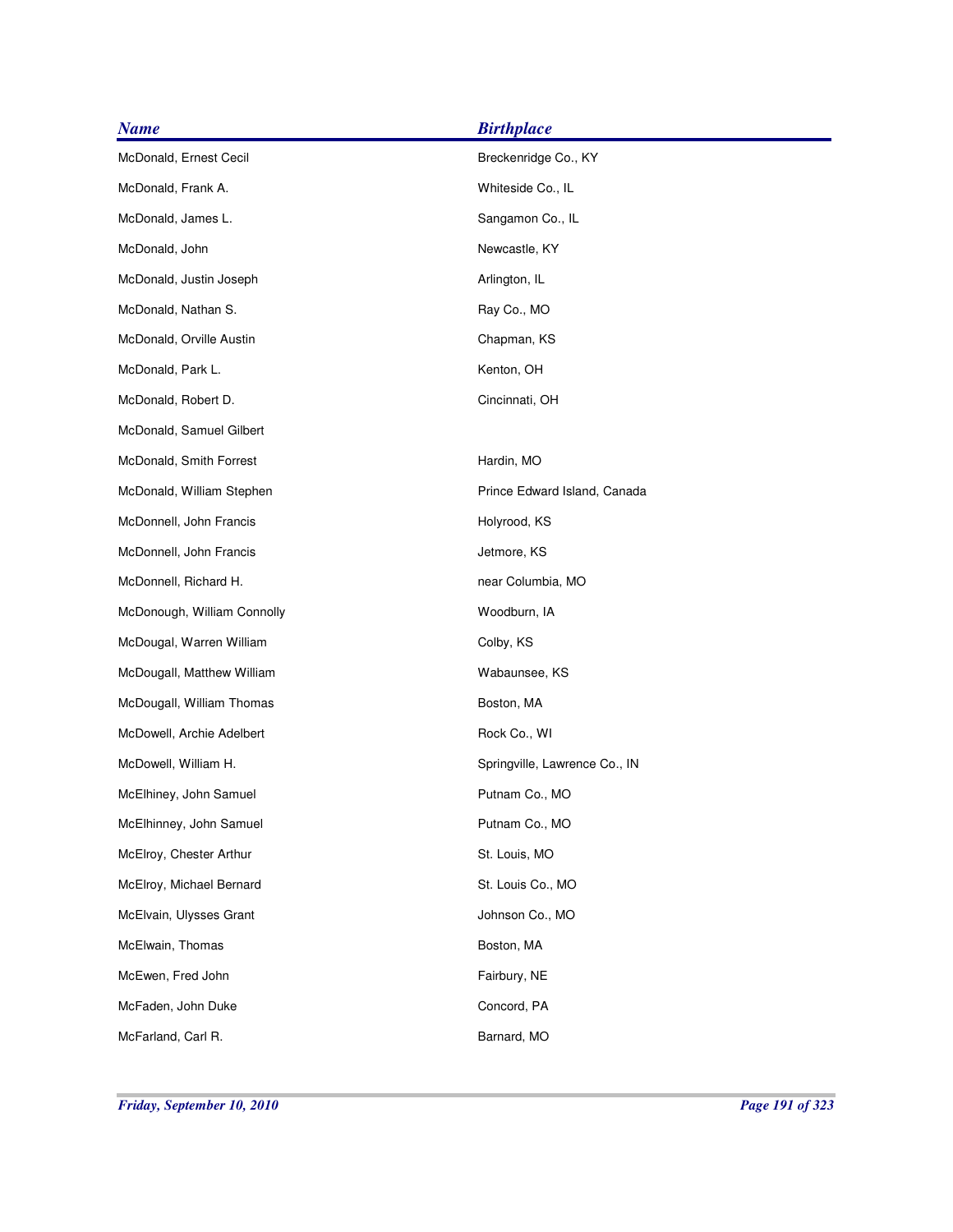| <b>Name</b>                | <b>Birthplace</b>         |
|----------------------------|---------------------------|
| McFarland, Morris Donald   | Kansas City, KS           |
| McFarland, William Irvine  | Falls City, NE            |
| McFarlane, Lloyd Edmund    | Parkers Prairie, MN       |
| McGann, Peter Joseph       | Ireland                   |
| McGaughey, Archibald       | Agency, MO                |
| McGauhey, Joseph H.        | Agency, MO                |
| McGee, Aubrey S.           | TX                        |
| McGee, Charles James       | Leavenworth, KS           |
| McGill, Earl Duane         | Grand Blanc, MI           |
| McGill, James Culmer       | Newburgh, IN              |
| McGill, John F.            | Leavenworth, KS           |
| McGill, Lucien Robert      | Hill City, KS             |
| McGinnis, Clive Sidney     | St. Louis, MO             |
| McGinnis, Fletcher R.      | Vermillion Co., IN        |
| McGinnis, Sebree S.        | Monterey, KY              |
| McGonigle, Frank Sylvester | Colorado Springs, CO      |
| McGonigle, Gerald Louis    | Kansas City, KS           |
| McGoughey, Hugh Duncan     | Butler Co., KS            |
| McGown, Cassius Monroe     | Warren Co., KY            |
| McGregor, John A.          | Longwood, Ontario, Canada |
| McGrew, Edwin Allen        | Columbus Junction, IA     |
| McGrew, John Merritt       | Holton, KS                |
| McGrew, Milton S.          | Bowerston, OH             |
| McGuire, Clarence A.       | Holy Cross, IA            |
| McGuire, Clarence Alonzo   | Kewanee, IL               |
| McGuire, John W.           | Mount Sterling, KY        |
| McGuire, William Alexander | Atlantic City, NJ         |
| McHale, Thomas Cecil       | St. Louis, MO             |
| McHugh, C. W.              | Adams Co., IN             |
| McIlhenny, Henry L.        | Gettysburg, PA            |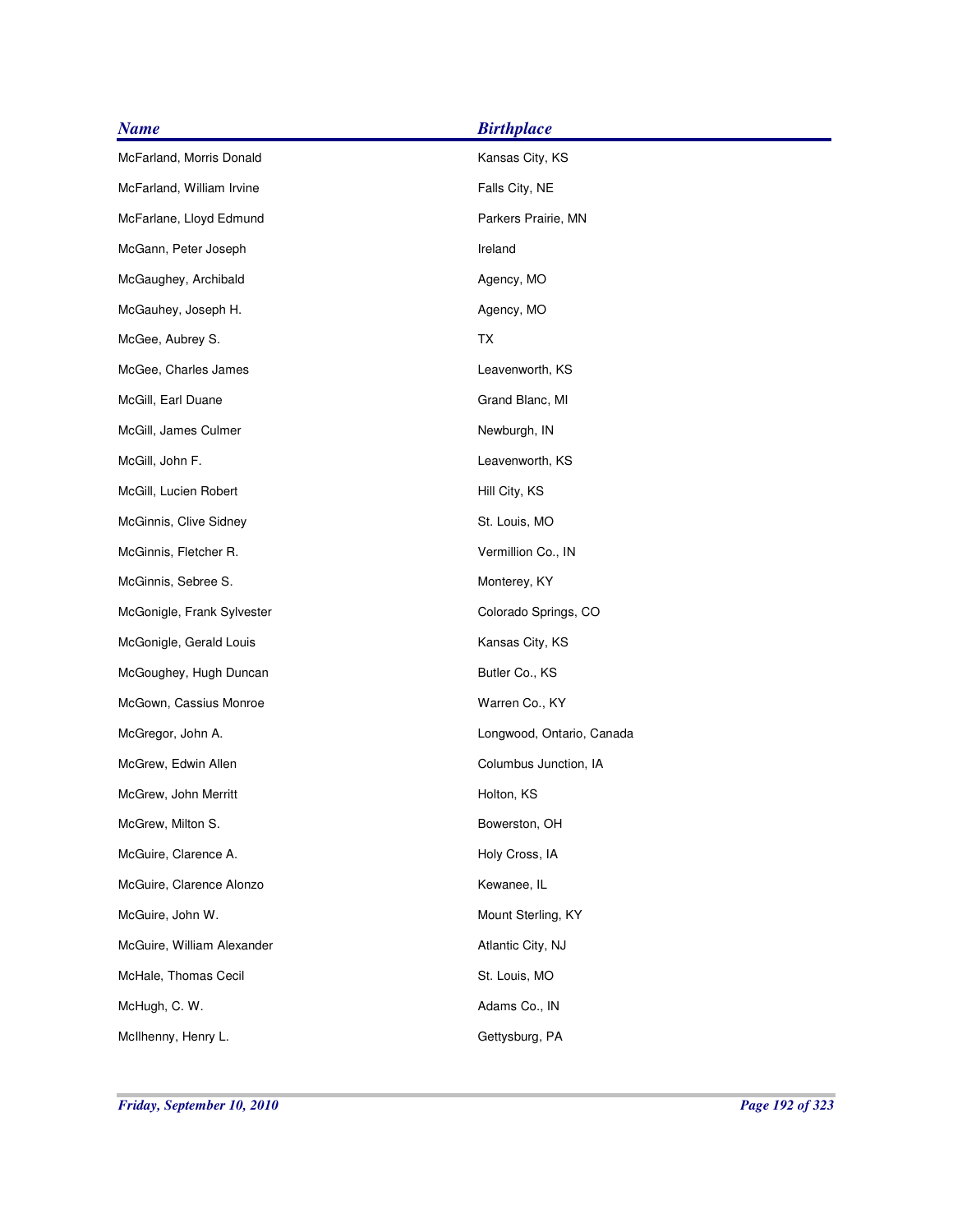| <b>Name</b>                 | <b>Birthplace</b>        |
|-----------------------------|--------------------------|
| McIlhenny, Robert Alexander | Gettysburg, PA           |
| McIlhenny, Robert Campbell  | Conway Springs, KS       |
| McIlvain, Guy Benton        | Hartford, KS             |
| McIntire, Robert William    | Basehor, KS              |
| McIntosh, A. J.             | near Sharpburg, KY       |
| McIntosh, Eben S.           | Bantom, Clermont Co., OH |
| McIntyre, Clarence Albert   | Meeker, WV               |
| McIrvin, Will C.            | Kenton, OH               |
| McIsaac, Fred C.            | Huntington, WV           |
| McKain, John Maurice        | Columbus, IN             |
| McKamey, Joseph McDowel     | Baird, TX                |
| McKay, Bert Jewell          | Girard, KS               |
| McKay, Napoleon B.          | Cattaraugus Co., NY      |
| McKay, William T.           | Indianola, IA            |
| McKean, Willis Hirst        | Kansas City, KS          |
| McKee, Dick Beguin          | Humboldt, IA             |
| McKee, James                | Independence, PA         |
| McKee, Leo Francis          | Sioux City, IA           |
| McKee, Richard Stewart      | Leavenworth, KS          |
| McKee, Stewart              | Leavenworth, KS          |
| McKee, Zada Blanche         | Mexico, IN               |
| McKeehan, Lyman Prentice    | Davis City, IA           |
| McKelvey, William Allen     | Coulterville, IL         |
| McKenna, William James      | Ireland                  |
| McKenzie, Abraham L.        | La Belle, Lewis Co., MO  |
| McKenzie, Henry Shelby      | Norris City, IL          |
| McKenzie, Joseph A.         | Frankfort, IN            |
| McKenzie, Thomas H.         | Napa, CA                 |
| McKeon, Matthew Jay         | Kansas City, MO          |
| McKeown, Charles Davis      | Abbyville, KS            |
|                             |                          |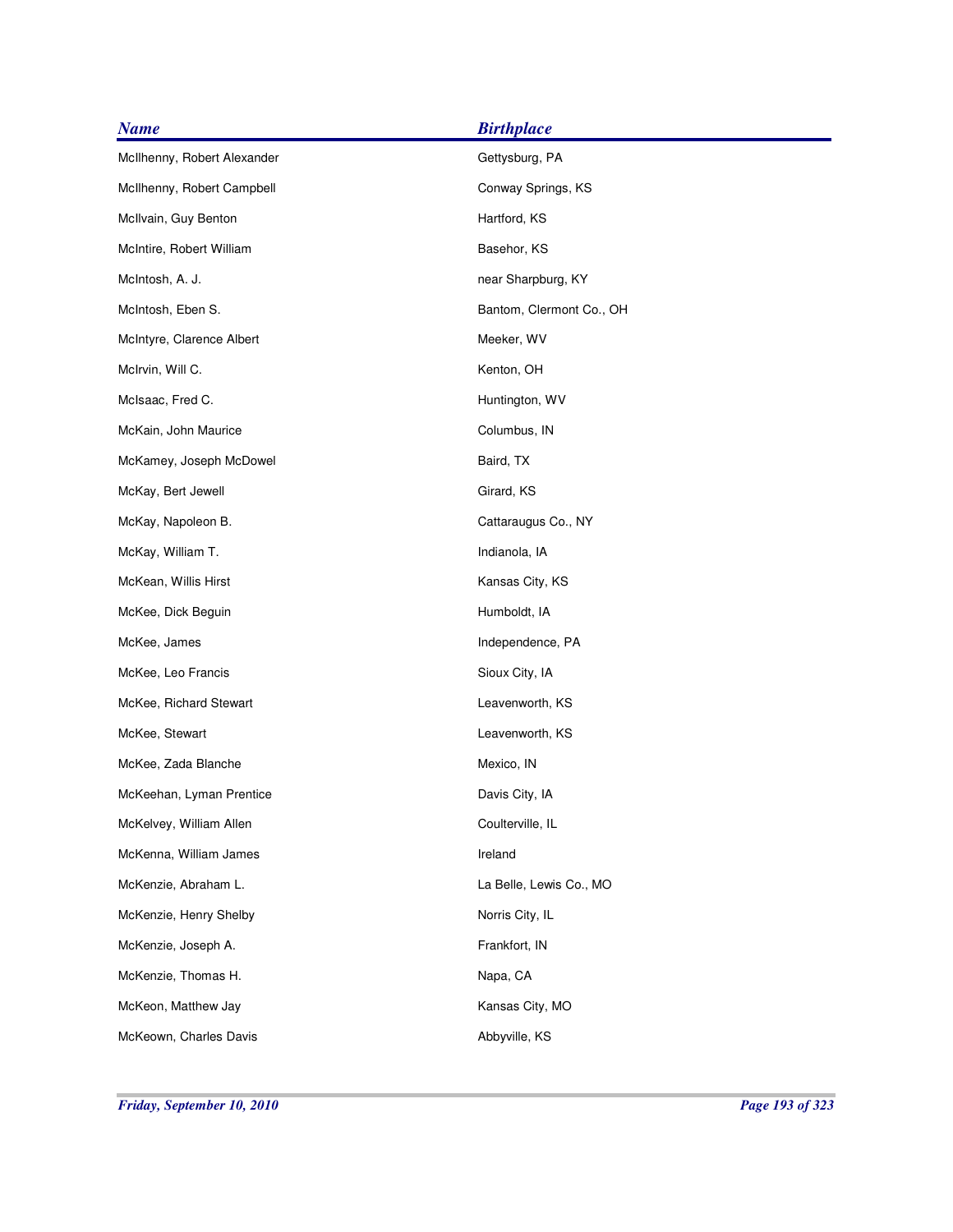| <b>Name</b>                  | <b>Birthplace</b>                   |
|------------------------------|-------------------------------------|
| McKibben, Joe Tony           | Lamar, MO                           |
| McKinlay, Chauncey Angus     | Wichita, KS                         |
| McKinley, Charles M.         | Knox Co., IN                        |
| McKinley, Walter E.          | Grant City, MO                      |
| McKinney, Frank L.           | Lowell, KS                          |
| McKinney, Lula               | Warren, IL                          |
| McKinney, Robert B.          | Lowell, KS                          |
| McKinney, Will               | Lowell, KS                          |
| McKinnon, John Clinton       | Dallas, TX                          |
| McKinstry, William B.        | Knox, Starke Co., IN                |
| McKittrick, Charles L.       | Olathe, KS                          |
| McKnight, Clarence J.        | Eskridge, KS                        |
| McKnight, Ellis Buford       | Eskridge, KS                        |
| McKnight, George Campbell    | Genoa, IL                           |
| McKnight, William Patton     | Pittsburgh, PA                      |
| McKone, Louise Jane          | Springfield, MO                     |
| McKone, Michael              |                                     |
| McLain, Arthur Lee           | Augusta, KS                         |
| McLain, John Joseph          | Grant City, MO                      |
| McLaren, Robert William      | Ontario, Canada                     |
| McLauchlan, Duncan Alexander | Vancouver, British Columbia, Canada |
| McLaughlin, Chilton W.       | Allen Co., KS                       |
| McLaughlin, Hugh T.          | Washington, IA                      |
| McLaughlin, J. Candor        | Decatur, Brown Co., OH              |
| McLaughlin, James Arthur     | Viola, IL                           |
| McLaughlin, Robert J.        | IL                                  |
| McLean, Hal Burnis           | Morganfield, KY                     |
| McLellan, Horton H.          | Washington, OH                      |
| McLelland, Charles A.        | Queen City, MO                      |
| McLemore, Benjamin Augustus  | Spring Hill, TN                     |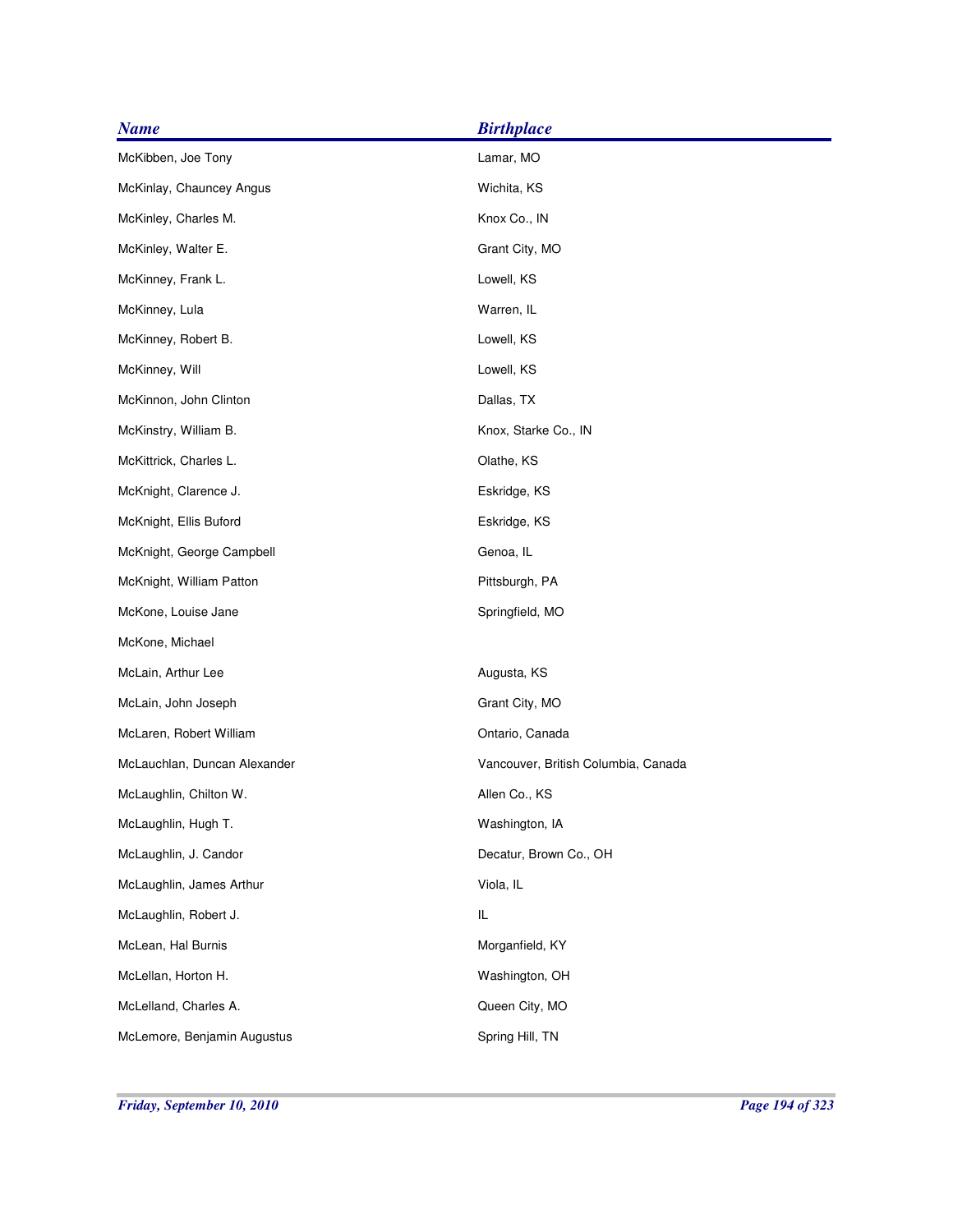| <b>Birthplace</b>          |
|----------------------------|
| Glasgow, Scotland          |
| Versailles, MO             |
| Dahlonega, Wapello Co., IA |
| near Gambier, Knox Co., OH |
| Centre Co., PA             |
| Adams Co., OH              |
| Ontario, Canada            |
| Pendleton Co., KY          |
| Little Rock, AR            |
| Bellaire, OH               |
| Cedar Co., MO              |
| Martin, TN                 |
| Auglazie Co., OH           |
| Houston, IL                |
| Benjamin, MO               |
| Garden City, KS            |
| Topeka, KS                 |
| Michigan Valley, KS        |
| Michigan Valley, KS        |
| Lockport, IL               |
| South Bend, IN             |
| Washington Co., PA         |
| McLain Co., IL             |
| Geneseo, IL                |
| Ray, IN                    |
| Ray, IN                    |
| Jacksonville, PA           |
| Argyle, NY                 |
| Edgmoor, SC                |
| Cary Station, IL           |
|                            |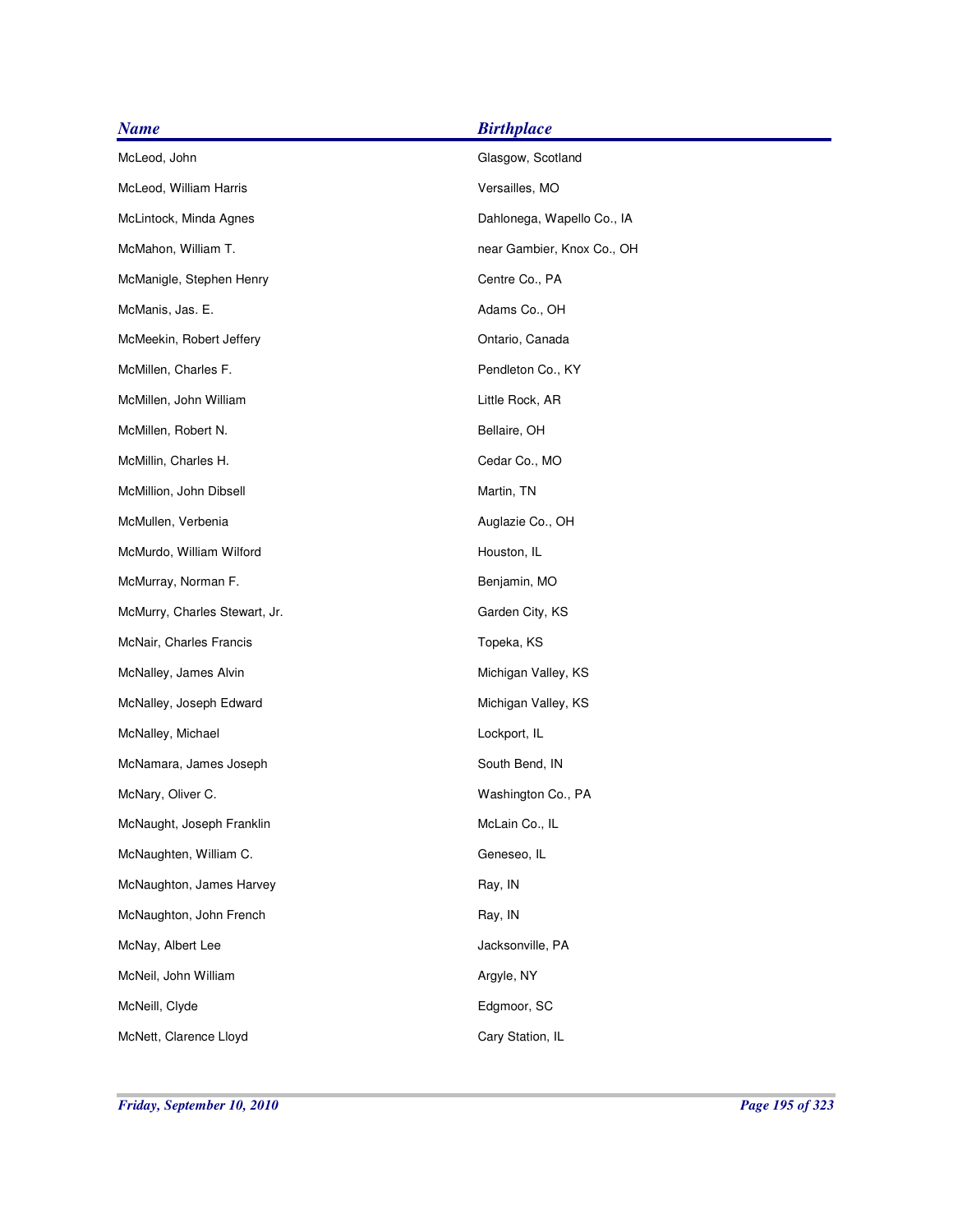| <b>Name</b>                  | <b>Birthplace</b>            |
|------------------------------|------------------------------|
| McNickle, Jerry Hal          | Ashland, KS                  |
| McPhee, William Dio          | Warren, OH                   |
| McPherson, Owen Perry        | Jacksonville, IL             |
| McPike, James K.             | Marion Co., MO               |
| McPike, Mary Susan Young     | Marion Co., MO               |
| McQuade, Harry Daniel        | Pottsville, PA               |
| McReynolds, Albert Roy       | Wadesville, IN               |
| McShane, Bernard Edward      | Muskego, WI                  |
| McShea, Royal                | Ontario, Canada              |
| McVay, Roy Bruce             | Newman Grove, NE             |
| McVey, Richard E.            | Alton, IL                    |
| McVey, William E.            | Waverly, IL                  |
| McVicker, William D.         | Ainsworth, IA                |
| McWharf, John Morton         | Rose, Wayne Co., NY          |
| McWhorter, Stuart Johnson    | Bertrand, NE                 |
| McWilliams, Cline Van Sandt  | Turney, MO                   |
| Mead, Frank Keith            | Sigourney, IA                |
| Mead, Maud                   | New Philadelphia, OH         |
| Mead, Samuel Taylor          | Slater, MO                   |
| Mead, William Briscoe        | Huntsville, IL               |
| Meade, Reginald Heber        | Louisville, KY               |
| Meador, Bertha Reed          | Franklin, KY                 |
| Meador, Murray Wayne         | Parsons, KS                  |
| Means, Robert Ross           | Marionville, MO              |
| Means, William G.            | Des Moines, IA               |
| Meckfessel, Frank G. H.      | St. Louis, MO                |
| Medearis, Charles M.         | Bushnell, McDonnough Co., IL |
| Medearis, Donald Norman      | Kansas City, KS              |
| Medearis, Donald Norman, Jr. | Kansas City, KS              |
| Medlar, Clyde Avery          | Ohiowa, Fillmore Co., NE     |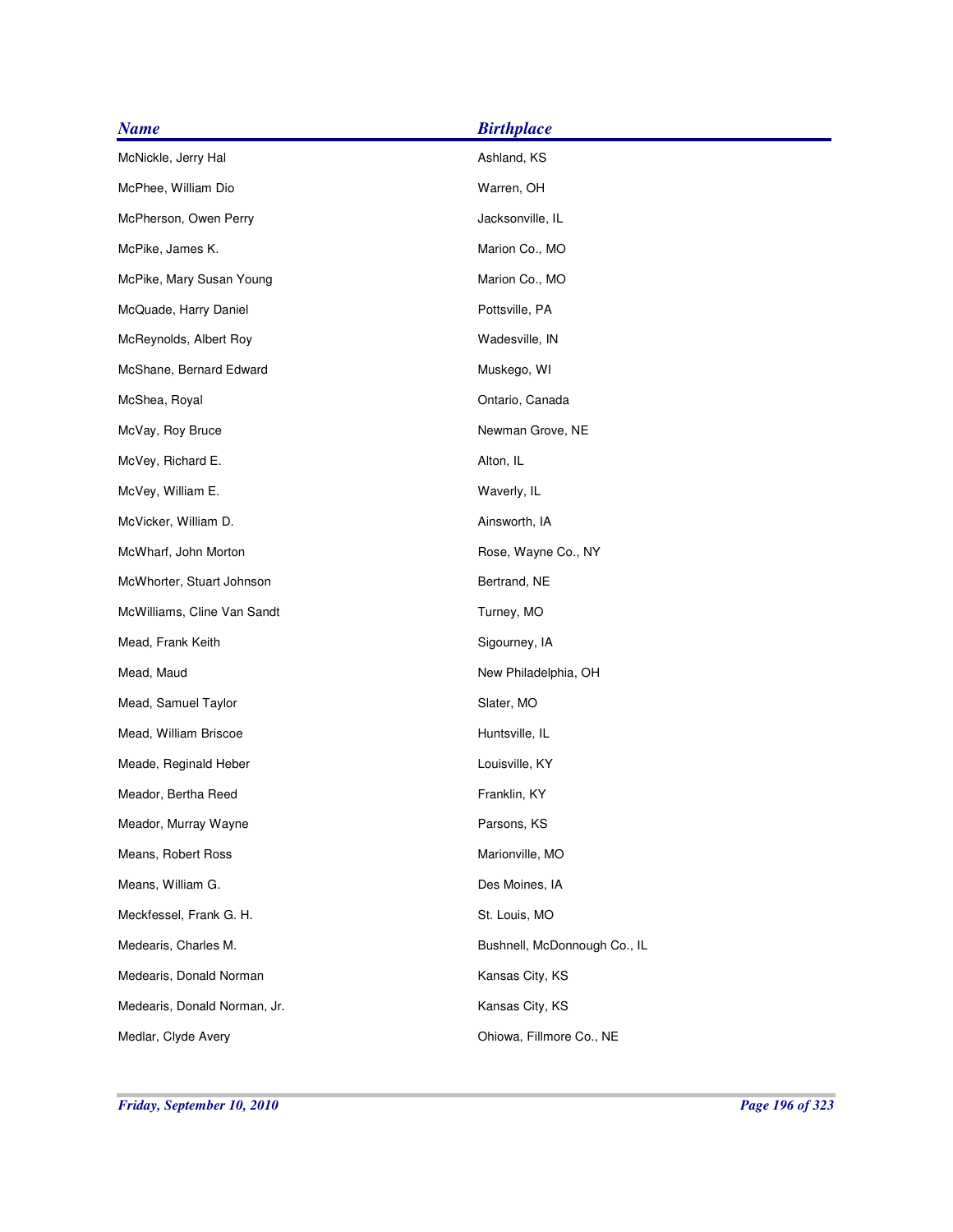| <b>Name</b>                   | <b>Birthplace</b>        |
|-------------------------------|--------------------------|
| Mee, Adrian Willard           | Chanute, KS              |
| Meek, George Chester          | Idana, KS                |
| Meeker, Bruce Paul            | Belle Plaine, KS         |
| Meeker, Edwin Davis           | Leavenworth, KS          |
| Meffert, William M.           | Liberty, Clay Co., MO    |
| Mehrle, Martin                | Cape Girardeau, MO       |
| Meidinger, Ray                | Wathena, KS              |
| Meiners, John                 | Union City, IA           |
| Meininger, Willard Merle      | Hastings, NE             |
| Meisburger, Richard Gordon    | Kansas City, MO          |
| Melchers, Ferdinand Wilhelm   | Germany                  |
| Melchers, Fred Wilhelm        | Germany                  |
| Melchert, Harold Bruce        | Charles City, IA         |
| Melencamp, Noble Elmo         | Tampico, IN              |
| Melichar, Lucinda Anne Farmer | Smithville, MO           |
| Mella, Sherwin E.             | Leavenworth, KS          |
| Mellott, Lennert Boyd         | Kansas City, KS          |
| Melone, Frank Cluxton         | Pawhuska, OK             |
| Melton, Daniel Walter         | Corydon, IN              |
| Melton, Ralph Robert          | Garnett, KS              |
| Melugin, John Nelson          | West Brooklyn, IL        |
| Melvin, P. S.                 | Pittsburgh, PA           |
| Menagh, Ida May               | Vinton, IA               |
| Menard, Charles Edmund        | Shelbyville, IL          |
| Mendenhall, Ryan G.           | Carmel, IN               |
| Menehan, Frank Lionel         | Beattie, KS              |
| Menger, Edward Frederick, Jr. | Philadelphia, PA         |
| Menges, Oliver Adelbert       | Bristol, IN              |
| Menninger, Charles Frederick  | Tell City, Perry Co., IN |
| Menninger, Karl Augustus      | Topeka, KS               |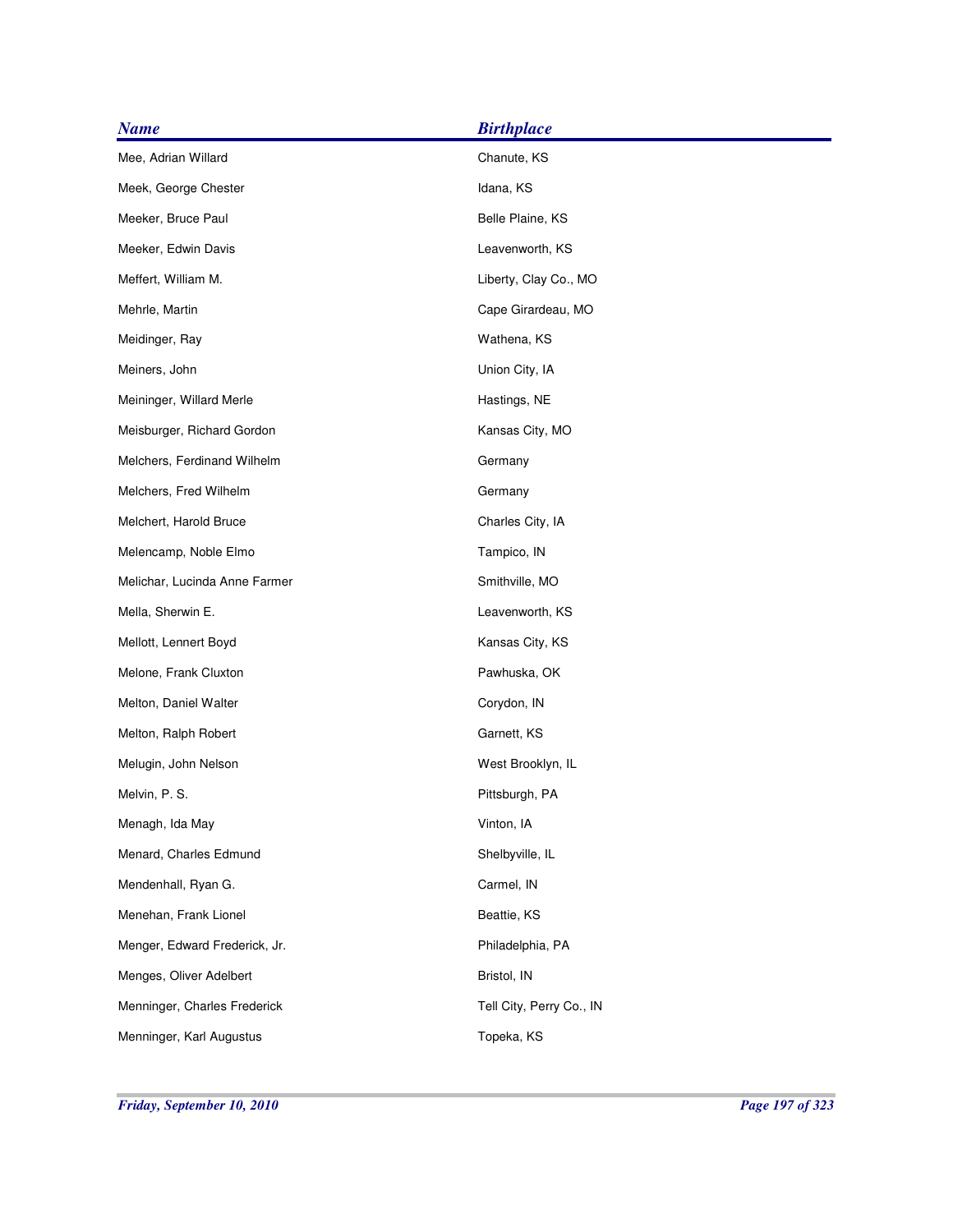| <b>Name</b>                 | <b>Birthplace</b>                            |
|-----------------------------|----------------------------------------------|
| Menninger, William Claire   | Topeka, KS                                   |
| Mera, Harry Percival, Jr.   | Pottsville, PA                               |
| Mercer, Herman A.           | Pretty Prairie, KS                           |
| Mercer, J. Wendall          | Lambert, OK                                  |
| Mercer, James Bowdain       | Homer, LA                                    |
| Merideth, Clyde Otto, Jr.   | Emporia, KS                                  |
| Meriwether, Don Raymond     | Columbus, KS                                 |
| Merkel, Arthur Edwin        | Bradshaw, York Co., NE                       |
| Merkel, Richard Lawrence    | Freeport, IL                                 |
| Mermis, William Leo         | Hays, KS                                     |
| Merriam, Wallace            | Kansas City, KS                              |
| Merrifield, Beulah H.       | Sublette, IL                                 |
| Mertens, Henry Frank        | Belgium                                      |
| Messenheimer, Myron Gifford | Lawrence, KS                                 |
| Messersmith, James Ward     | Rushville, VA                                |
| Messick, Charles            | Nora, IL                                     |
| Metcalf, Edwin T.           | IL                                           |
| Metcalf, John Eugene        | Anderson, IN                                 |
| Metcalf, Ralph              | Spring Green, WI                             |
| Metty, Solomon              | MI                                           |
| Metz, Roy DeVaughan         | Hebron, WV                                   |
| Meyer, Anton F.             | Hanover, Germany                             |
| Meyer, August A.            | Alma, KS                                     |
| Meyer, Carl Albert          | Gilman, IL                                   |
| Meyer, Donald Duncan        | Kansas City, MO                              |
| Meyer, Grant                | near Oregon, MO                              |
| Meyer, Isadore Leight       | On Atlantic Ocean, Sailing vessel to America |
| Meyer, Milo George          | Gladbrook, IA                                |
| Meyer, Paul Wesley          | Kansas City, MO                              |
| Meyers, Elias L.            | PA                                           |
|                             |                                              |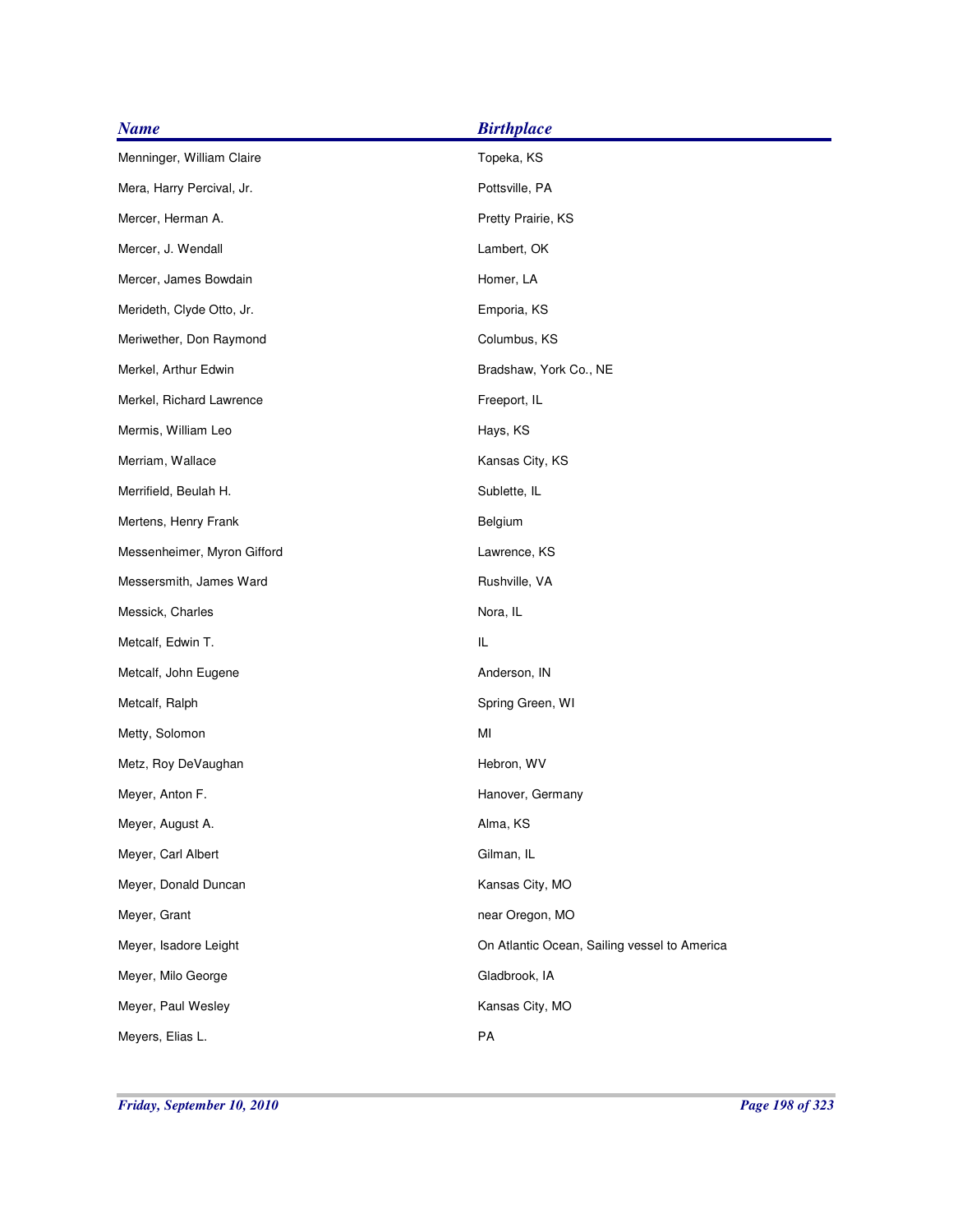| <b>Name</b>                 | <b>Birthplace</b>         |
|-----------------------------|---------------------------|
| Meyers, Harold Louis        | Pittsburgh, PA            |
| Meyers, Mrs John F          |                           |
| Michalak, Joseph John       | Elba, NE                  |
| Michener, H.                | Bentonville, IN           |
| Michener, Robert Bryan      | Wichita, KS               |
| Michener, Robinson Elliot   | IN                        |
| Michener, William Ernest    | Durham, IA                |
| Micklethwait, William Dever | Portsmouth, OH            |
| Middlekauff, Casper Joseph  | Hays, KS                  |
| Middlekauff, Joseph H.      | Hagerstown, MD            |
| Midgley, Robert John        | Hamilton, Ontario, Canada |
| Mielke, Charles Harry       | Berlin, Germany           |
| Miers, Edward Martin        | <b>NE</b>                 |
| Miesse, Leon                | Greenville, OH            |
| Mikula, Charles             | Bohuslawitz, Moravia      |
| Milbank, George Edward      | Chillicothe, MO           |
| Miles, Anthony Wayne        | Brooklyn, NY              |
| Miles, David Green          | Prattville, AL            |
| Miles, Paul Wendell         | Hutchinson, KS            |
| Miles, Robert Horace        | Morristown, TN            |
| Milford, Ethan St. Clair    | Butler Co., PA            |
| Milham, Jimmie Lee          | Salina, KS                |
| Millard, Glenn Earl         | Topeka, KS                |
| Millard, Morris A.          | Port Clinton, OH          |
| Millard, Samuel Thomas      | Stone Co., KY             |
| Miller, Adeline Phillips    | Anna, IL                  |
| Miller, Andrew Gullett      | Dearborn Co., IN          |
| Miller, Bert Elby           | Republic Co., KS          |
| Miller, Charles H.          | Hopkinton, IA             |
| Miller, Charles Henry       | Benkelman, NE             |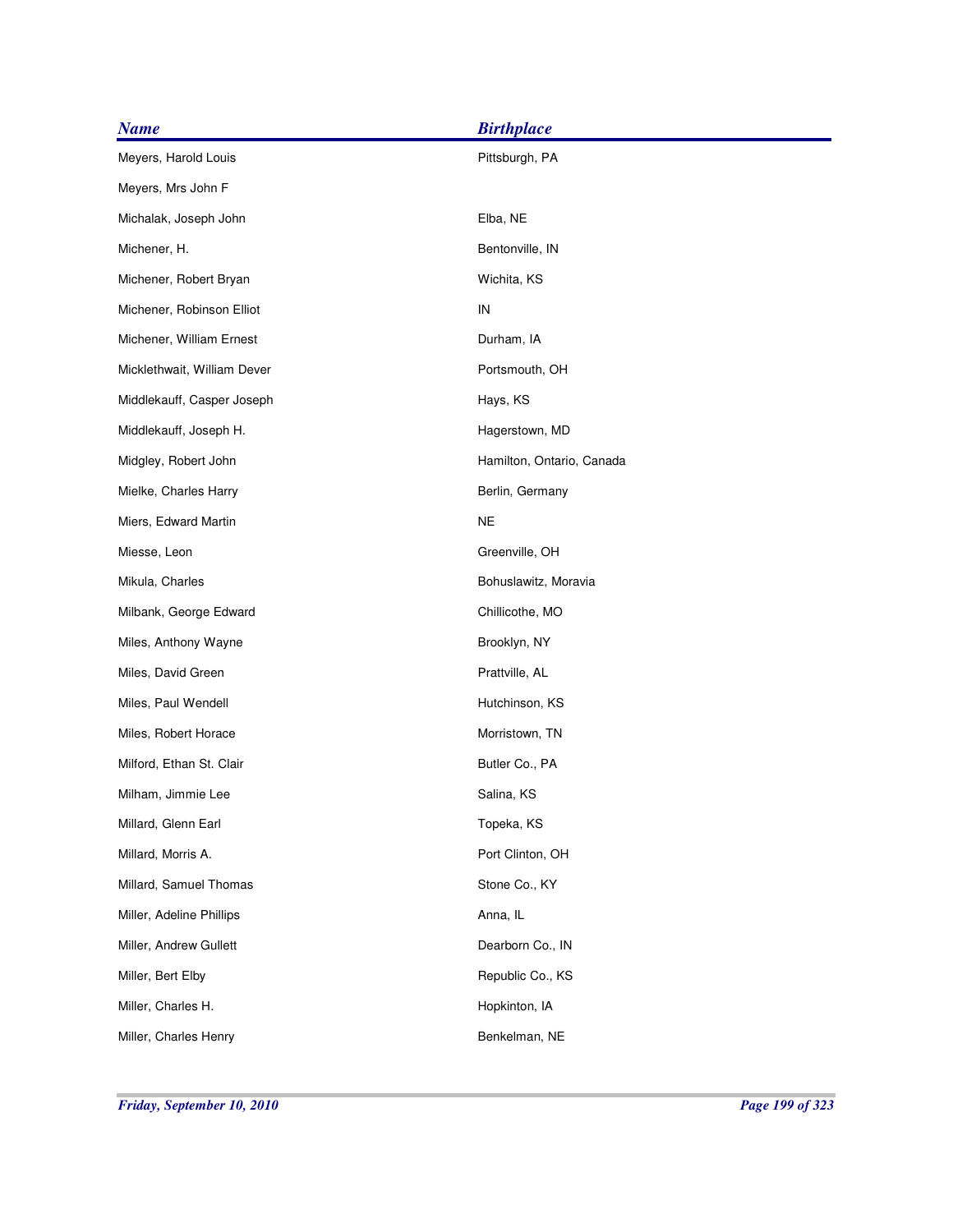| <b>Name</b>                 | <b>Birthplace</b>              |
|-----------------------------|--------------------------------|
| Miller, Charles Henry       | Parsons, KS                    |
| Miller, Charles M.          | Gardner, KS                    |
| Miller, Christopher B.      | Marshall Co, IN                |
| Miller, Clarence Lucias     | Macomb, IL                     |
| Miller, Clyde Wortham       | Meade Co., KY                  |
| Miller, D. Evelyn           | Clifton Hill, Randolph Co., MO |
| Miller, Daniel William      | Everest, KS                    |
| Miller, Delila Mapel Hoover | Memphis, MO                    |
| Miller, Doris Leonard       | Admire, KS                     |
| Miller, Earl Edward         | Drexel, MO                     |
| Miller, Edgar William       | College Springs, IA            |
| Miller, Elden Valentine     | Salina, KS                     |
| Miller, Eldon Stiles        | Smithville, MO                 |
| Miller, Ernest Andrew       | Mazeppa, PA                    |
| Miller, Frank O'Hara        | Donalds, SC                    |
| Miller, Frank Porter        | Urich, MO                      |
| Miller, George              | Williamsport, PA               |
| Miller, George Lee          | Grenola, KS                    |
| Miller, Henry               | Knightstown, Henry Co., IN     |
| Miller, Henry Blackburn     | Rossville, KS                  |
| Miller, Henry H.            | Ashtabula, OH                  |
| Miller, Herbert Hamlin      | Brownsdale, MN                 |
| Miller, Hilma Catherine     | Chicago, IL                    |
| Miller, Howard E.           | Bern, KS                       |
| Miller, Isidore             | New York, NY                   |
| Miller, J. L., Jr.          | Norton, KS                     |
| Miller, Jack Pershing       | Hutchinson, KS                 |
| Miller, Jackson             | Lancaster, OH                  |
| Miller, James Abston        | Rock Bridge, KY                |
| Miller, Jay                 | Findlay, OH                    |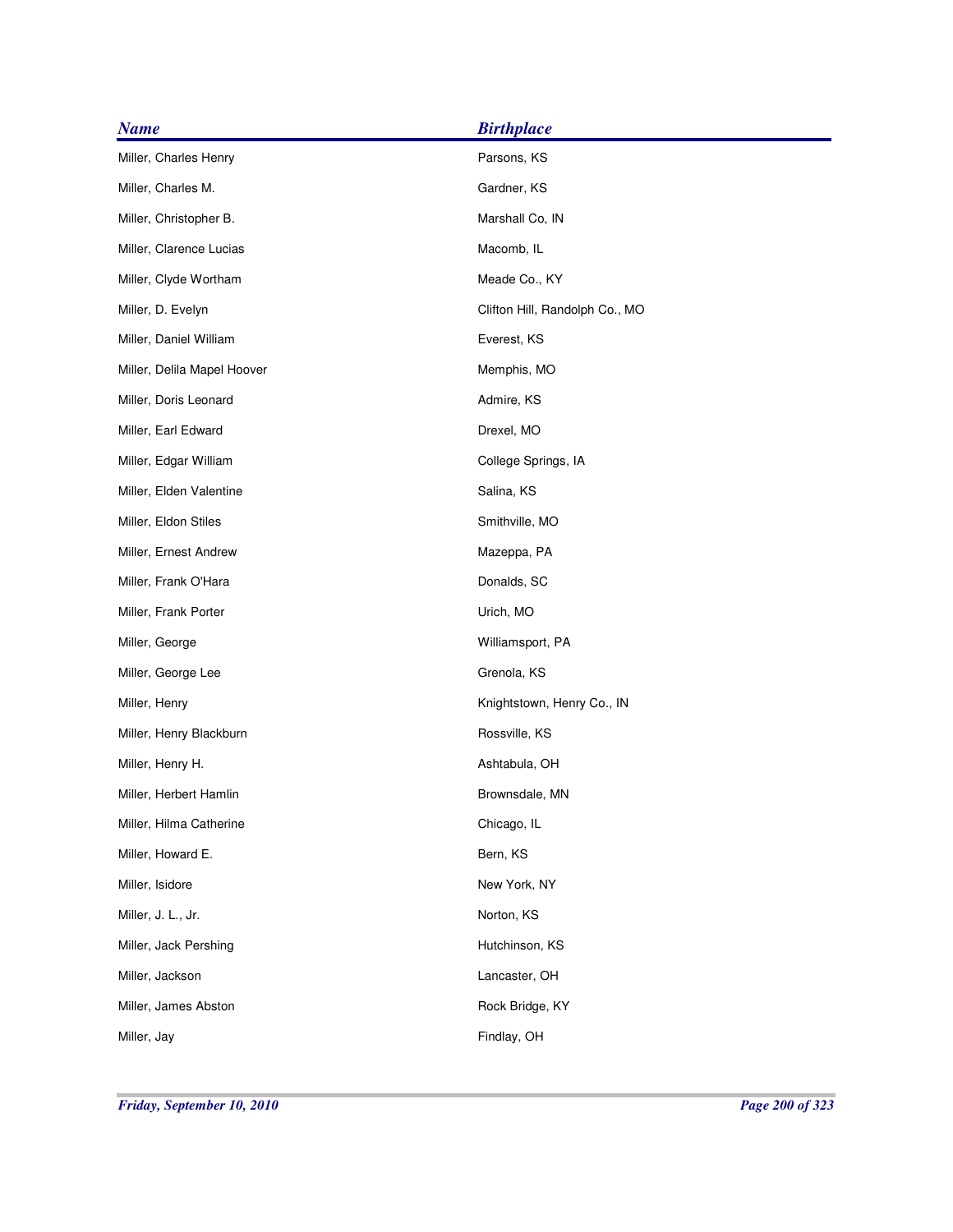| <b>Name</b>              | <b>Birthplace</b>       |
|--------------------------|-------------------------|
| Miller, John             | Orrisdale, Isle of Mann |
| Miller, John De Motte    | Lodi, NY                |
| Miller, John Philip      | Bremerhaven, Germany    |
| Miller, John Welch       | Clearfield Co., PA      |
| Miller, Joseph Edward    | Elvaston, IL            |
| Miller, Joseph Elias     | Middleport, PA          |
| Miller, Joseph Wright    | Dallas, TX              |
| Miller, Leslie Brown     | Lenexa, KS              |
| Miller, Loren Bertrand   | Fremont, IA             |
| Miller, Mary M.          | Venango Co., PA         |
| Miller, Matthew Luke     | Murfreesboro, TN        |
| Miller, Max Mayo         | Diller, NE              |
| Miller, McGregor         | Monmouth, IL            |
| Miller, Milton Bradford  | Osage City, KS          |
| Miller, Mitchel          | McCreedie, MO           |
| Miller, Mohler Jacob     | Philipsburg, PA         |
| Miller, Ned David        | Oberlin, KS             |
| Miller, Noah Richard     | Lincoln, NE             |
| Miller, Oliver Patterson | Glens Fork, KY          |
| Miller, Philip Garrett   | Wakita, OK              |
| Miller, Ransley Jacob    | Topeka, KS              |
| Miller, Richard S.       | Green Co., WI           |
| Miller, Riley Hesse      | Moline, MI              |
| Miller, Roy Raymond      | Dotham, MO              |
| Miller, Russell B.       | OH                      |
| Miller, Samuel Wesley    | McCredie, MO            |
| Miller, Thomas Dick      | Bloomfield, MO          |
| Miller, W. S.            | Pleasant Mount, MO      |
| Miller, Walter P.        | Shreveport, LA          |
| Miller, Walter W.        | near Hutton Valley, MO  |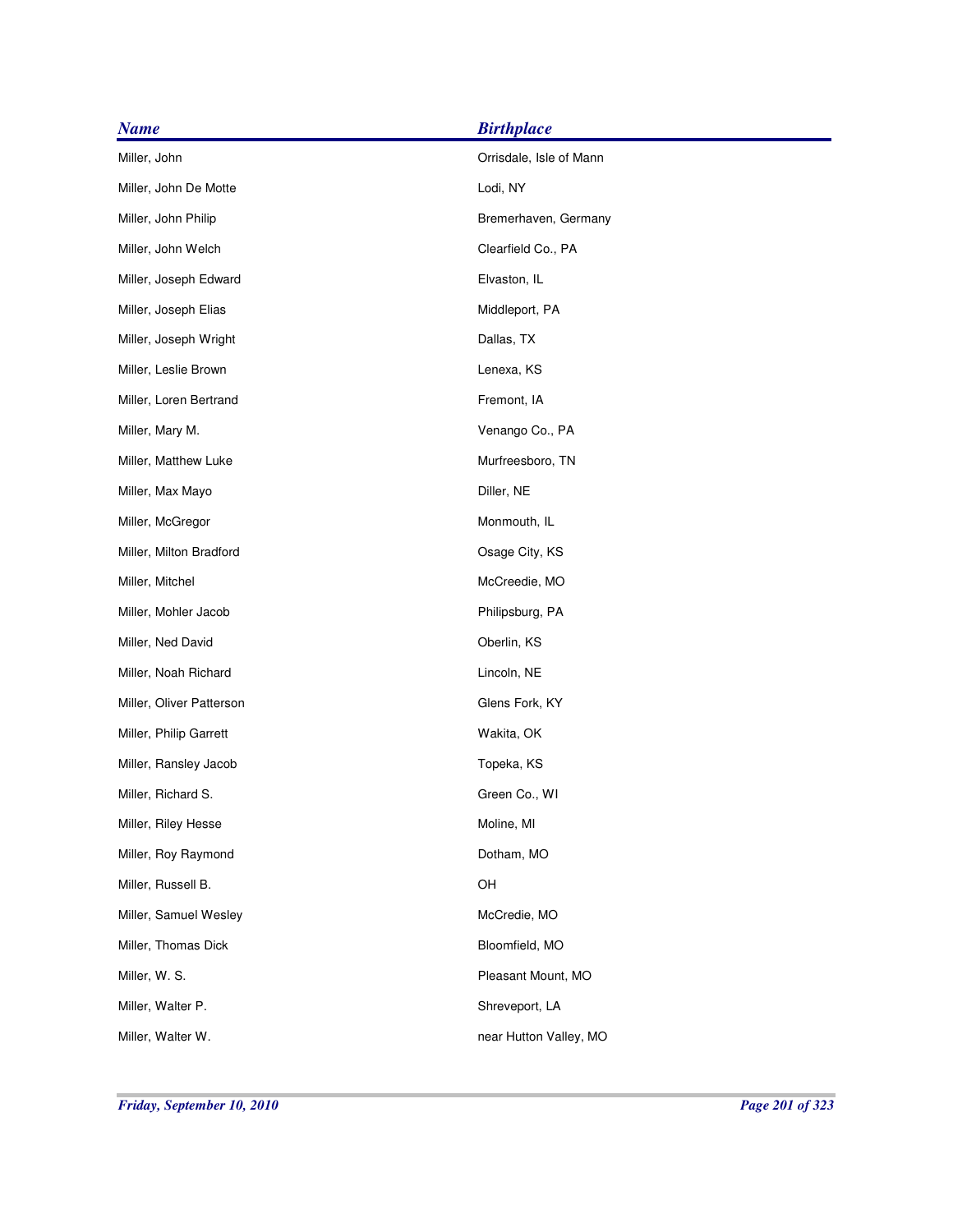| <b>Birthplace</b>                            |
|----------------------------------------------|
| Corry, PA                                    |
| Danville, PA                                 |
| Middleport, PA                               |
| Pleasant Valley Township, Jo Daviess Co., IL |
| Bristol, VA                                  |
|                                              |
| Kansas City, MO                              |
| Larned, KS                                   |
| Kansas City, MO                              |
| Topeka, KS                                   |
| Brownstown, IN                               |
| Youngstown, OH                               |
| IN                                           |
| Hutchinson, KS                               |
| Freeport, IL                                 |
| Holbrook, PA                                 |
| Bourbon Co., KS                              |
| Paola, KS                                    |
| Arnold, NE                                   |
| Hutchinson, KS                               |
| Sabina, OH                                   |
| Kansas City, MO                              |
| Penalosa, KS                                 |
| Foristell, MO                                |
| Osborne, KS                                  |
| Enterprise, KS                               |
| Hutchinson, KS                               |
| Sabina, OH                                   |
| Albion, MI                                   |
| Topeka, KS                                   |
|                                              |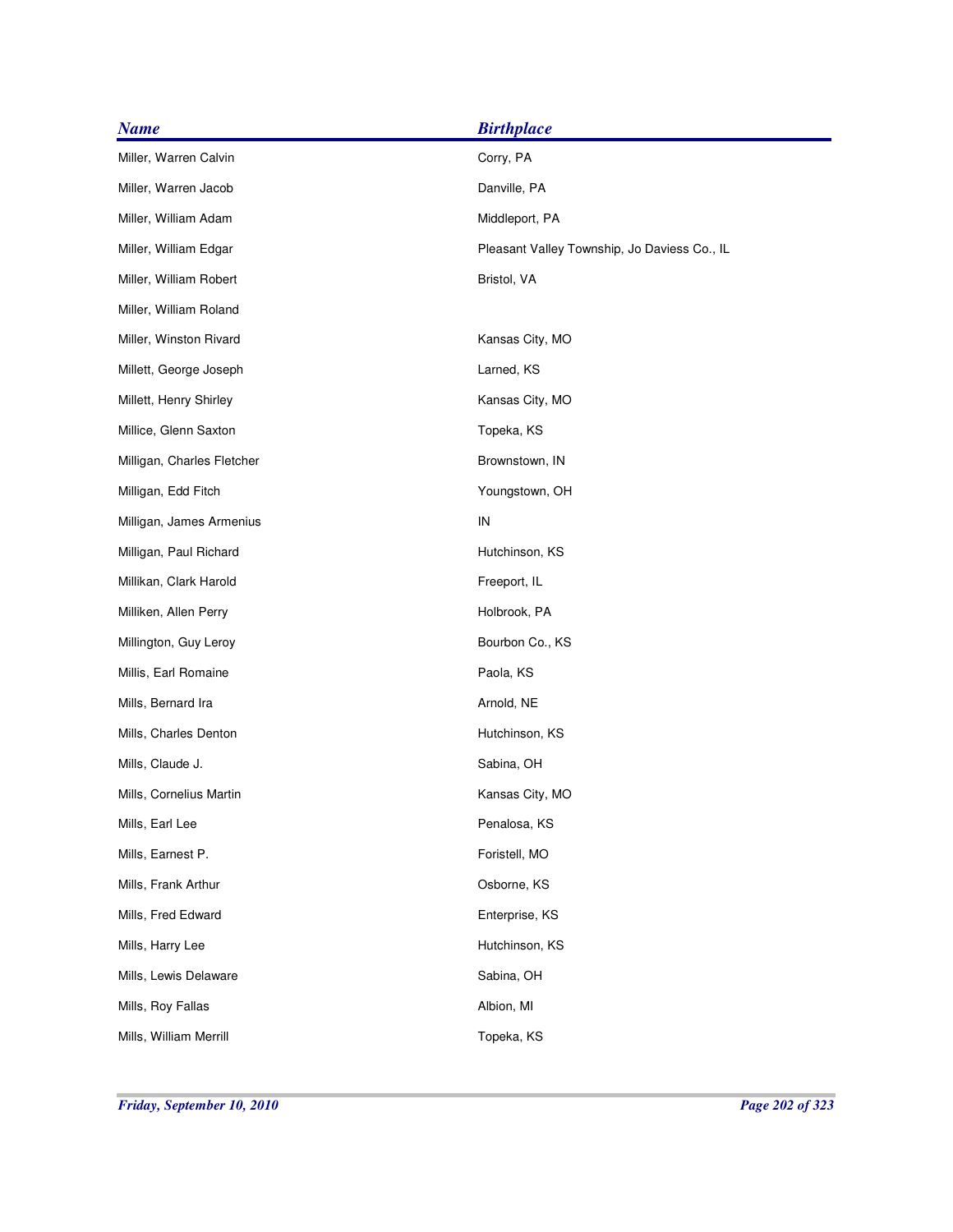| <b>Name</b>               | <b>Birthplace</b>   |
|---------------------------|---------------------|
| Milne, Lindsay Stephen    | Montrose, Scotland  |
| Milne, Louis Archie       | Mayfield, KS        |
| Milner, John Orr          | Roxbury, OH         |
| Milton, Charles Albert    | Plymouth, IL        |
| Minear, Alney Neal        | Putnam Co., MO      |
| Minear, James Franklin    | Elkhart Co., IN     |
| Miner, Clarence Jennings  | Toledo, OH          |
| Miner, Elmer Andrew       | Kaneville, IL       |
| Miner, Hazen Hooker       | Peacham, VT         |
| Miner, Henry Clay         | Cayuga Co., NY      |
| Miner, Loring V.          | Millfield, OH       |
| Miner, Oliver William     | Garden City, KS     |
| Miner, Selden             | Albany, NY          |
| Minick, John M.           | Adams Co., OH       |
| Minick, Louis W.          | Bluffton, IL        |
| Minick, William W.        | Posey Co. IN        |
| Mininger, Edward Payson   | La Junta, CO        |
| Minner, James W.          | Madison Co., MO     |
| Minney, Ernest Wilson     | McLouth, KS         |
| Minney, George Morrow     | Parkerville, KS     |
| Minney, John E.           | Rinard Mills, OH    |
| Minnick, Charles Vernon   | Yakima, WA          |
| Minnick, William A.       | IN                  |
| Minor, Preston H.         | Chillicothe, MO     |
| Minor, William Eli        | Chillicothe, MO     |
| Mintener, John William    | Ashford Village, WI |
| Minthorn, Murray Franklin | Grand Rapids, MI    |
| Missall, Albert Stanley   | Los Angeles, CA     |
| Missildine, John Guirley  | Oxford, KS          |
| Mitchel, David Matthew    | Winchester, KS      |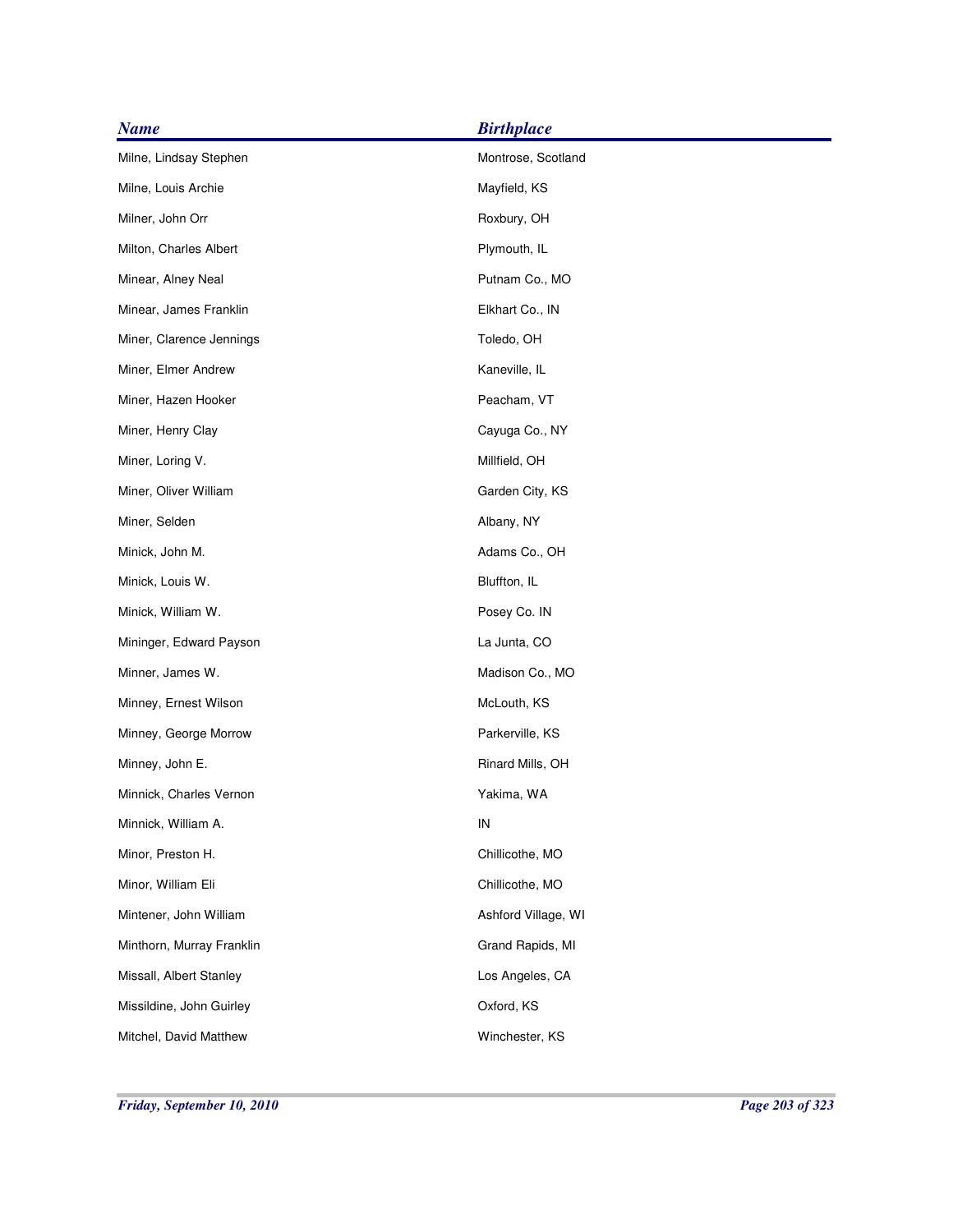| <b>Name</b>                  | <b>Birthplace</b>    |
|------------------------------|----------------------|
| Mitchell, Alexander Clark    | Groton, MA           |
| Mitchell, Andrew Davis       | Lawrence, KS         |
| Mitchell, Charles Edward     | Salina, KS           |
| Mitchell, George B.          | near Springfield, MO |
| Mitchell, Jocelyn Elizabeth  | New Haven, CT        |
| Mitchell, John A.            | Monmouth, IL         |
| Mitchell, John C.            | Lincoln, NE          |
| Mitchell, John Charles       | Waldo, KS            |
| Mitchell, Joseph Franklin    | Warsaw, IL           |
| Mitchell, Judge T.           | Salem, KY            |
| Mitchell, Livonia Belle King | Clinton Falls, IN    |
| Mitchell, Matthew R.         | OH                   |
| Mitchell, Paul Stafford      | Cherry Grove, VA     |
| Mitchell, Philip Sidney      | near Salem, KY       |
| Mitchell, Robert Hiestand    | Mound City, MO       |
| Mitchell, Wade C.            | Salem, KY            |
| Mitchell, Walter Inngerich   | St. Paul, MN         |
| Mitchner, Guy Willis Orton   | Salem, IN            |
| Mixson, William Charles      | Kirbyville, TX       |
| Moates, Charles M.           | GA                   |
| Moberg, Arthur               | Bloomington, IL      |
| Moberly, Robert Lindsey      | Benge, Clay Co., KY  |
| Mock, Harold Snider David    | Tyrone, PA           |
| Mock, Lewis Emmett           | Mountain City, TN    |
| Moennighoff, Fritz J.        | Peoria, IL           |
| Moffatt, Francis James       | Wheaton, IL          |
| Moffet, Alberta F.           | Greenville, TN       |
| Moffett, Adam                | Hanover, IL          |
| Moffett, Clifford Brickell   | Philadelphia, PA     |
| Moffett, George              | Hanover, IL          |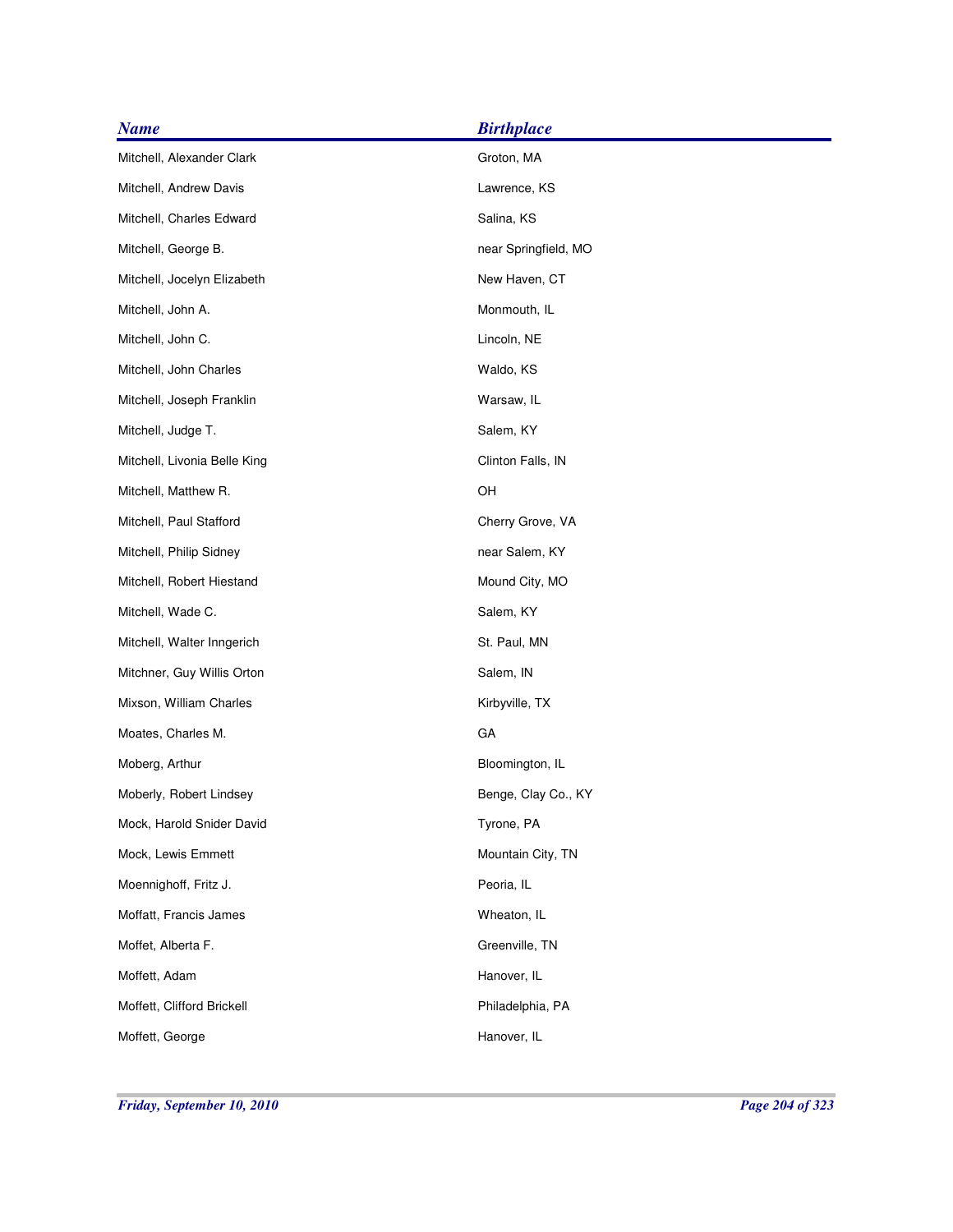| <b>Name</b>                        | <b>Birthplace</b>            |
|------------------------------------|------------------------------|
| Moffitt, Edwin Jay                 | Jesup, IA                    |
| Mogabgab, Anees                    | Mount Lebonon, Syria         |
| Molesworth, James                  | Tippecanoe, Harrison Co., OH |
| Mollmann, Arthur                   | Dortmund, Westfalia, Germany |
| Mollohan, Morgan Luther            | Marion, KS                   |
| Monahan, Elmer Perry               | Darlington, WI               |
| Money, James W.                    | Shelby, KY                   |
| Monroe, Henry P.                   | Louisville, IL               |
| Monsees, Wayne Emerson             | Fayette, MO                  |
| Monsen, Magnus Bernhard            | Svelvig, Norway              |
| Monson, Kenneth Rosberg            | Lindsborg, KS                |
| Montague, H. C.                    |                              |
| Montee, Charles Finley             | Macomb, IL                   |
| Montee, Clarence Martin            | Cherokee, KS                 |
| Montgomery, Charles Ellsworth, Jr. | Hoxie, KS                    |
| Montgomery, Charles J.             | Williamsport, PA             |
| Montgomery, Edward R.              | Wooster, OH                  |
| Montgomery, Frederick W.           | Genesee Co., NY              |
| Montgomery, J. Carroll             | Macon, MO                    |
| Montgomery, James Gordon           | Van Wert, OH                 |
| Montgomery, John Roe               | Malvern, IA                  |
| Montgomery, William Wilbert        | St. Joseph, MO               |
| Montgomery-Short, Ruth             | Denison, KS                  |
| Montzingo, Edward Ravenscroft      | Coin, Page Co., IA           |
| Montzingo, Helen Jane              | Attica, KS                   |
| Moody, Benjamin Edwin              | Kirksville, MO               |
| Moody, James Washington            | Mount Gilead, OH             |
| Moon, Cora Alphleda                | Lowell, MI                   |
| Moon, Rodger Allen                 | Junction City, KS            |
| Moon, William Benjamin             | Valeene, IN                  |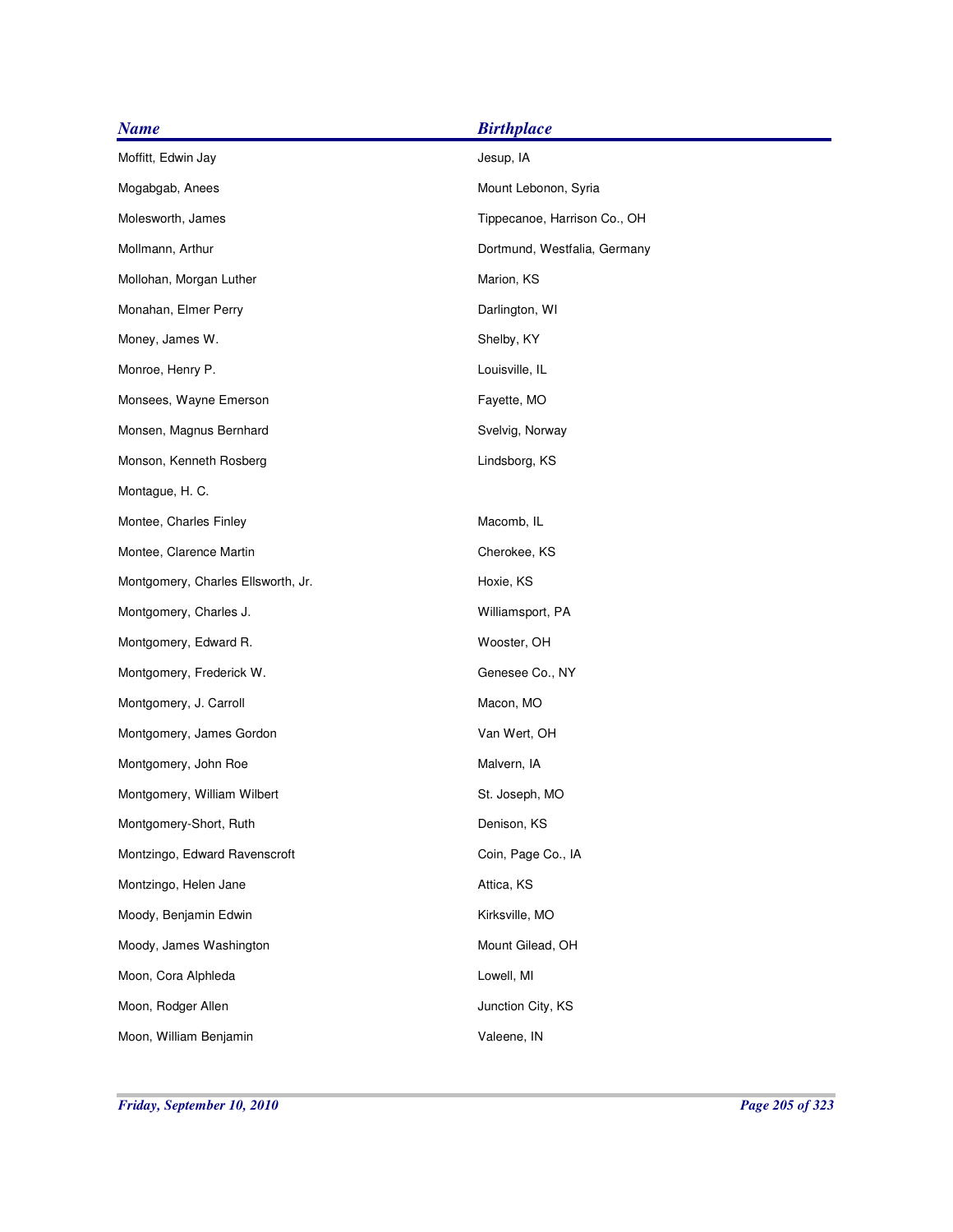| <b>Name</b>                | <b>Birthplace</b>              |
|----------------------------|--------------------------------|
| Mooney, William Elmer      | Lincoln Co., KS                |
| Moonlight, Walter Scott    | Leavenworth, KS                |
| Moor, Sidney Albert        | Montreal, Canada               |
| Moore, Chester Elliott     | Olathe, KS                     |
| Moore, David B.            | St. Joseph Co., MI             |
| Moore, David John          | IA                             |
| Moore, Edwin F.            | Fort Calhoun, NE               |
| Moore, Ernest Monroe       | <b>MO</b>                      |
| Moore, Ernest Monroe, Jr.  | Corder, MO                     |
| Moore, Frank Donaldson     | Ontario, Canada                |
| Moore, George W.           | Gallipolis, OH                 |
| Moore, George Washington   | East Liverpool, OH             |
| Moore, Helen Annette       | Carthage, IL                   |
| Moore, James Milton        | Spring Hill, KS                |
| Moore, Joseph H.           | Hickory, NC                    |
| Moore, Laurence Albert     | Kansas City, KS                |
| Moore, Lydia Anne          | Darby, PA                      |
| Moore, Orville, Othello    | ΚS                             |
| Moore, Peter R.            | Belleville, IN                 |
| Moore, Raymond W.          | Marshall, Saline Co., MO       |
| Moore, Robert A.           | West Line, MO                  |
| Moore, Robert Hollingworth | Nelson, NE                     |
| Moore, Robert Melville     | Olathe, KS                     |
| Moore, Vena Lloyd Herbert  | Trenton, MO                    |
| Moore, William Alexander   | Caplinger Mills, Cedar Co., MO |
| Moore, William Day         | Greeley, Greeley Co., KS       |
| Moore, William Ewing       | KY                             |
| Moore, William H.          | Vermillion Co., IN             |
| Moore, William Monroe      | New Brunswick, NJ              |
| Moore, William P.          | Clinton, MO                    |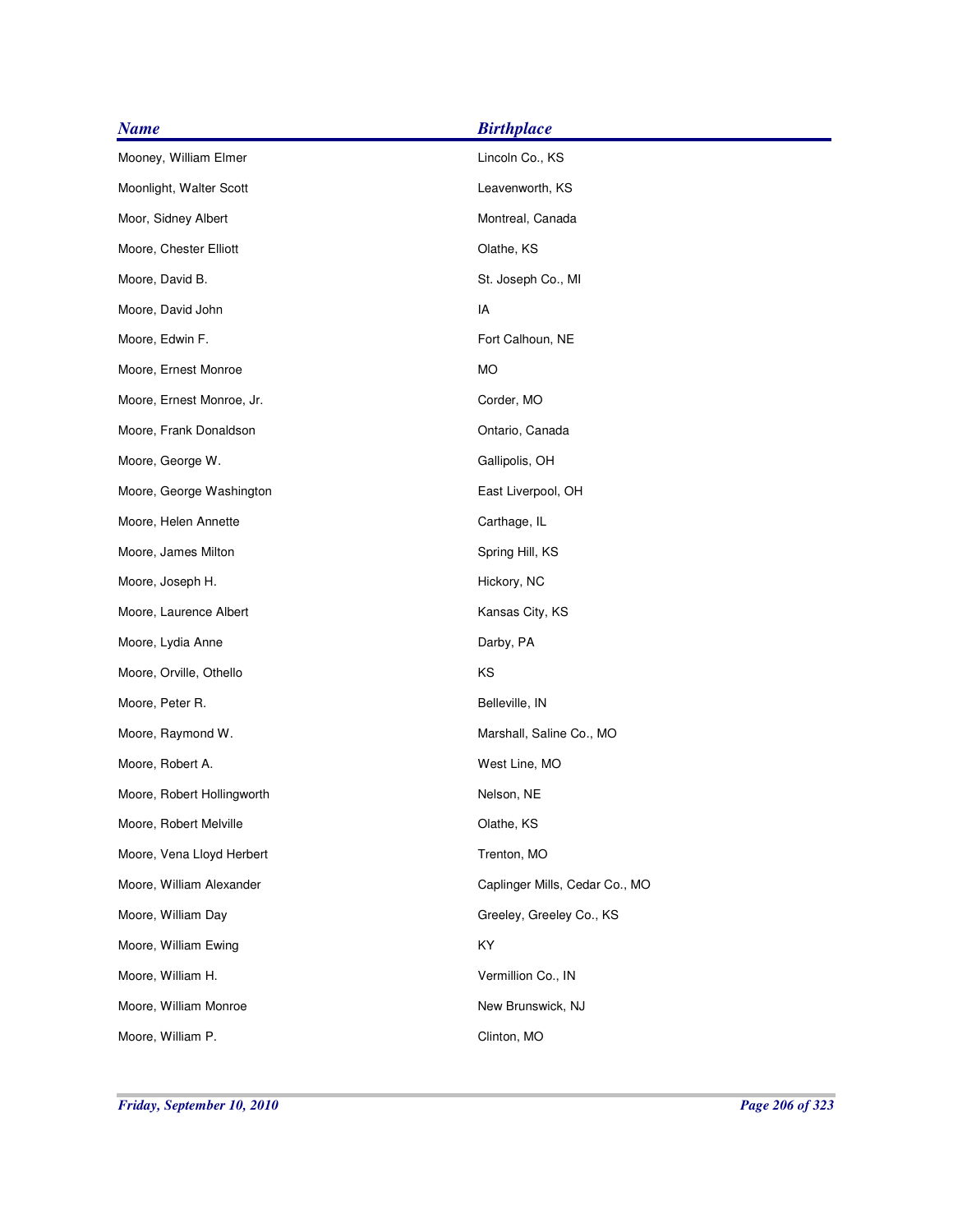| <b>Name</b>                 | <b>Birthplace</b>    |
|-----------------------------|----------------------|
| Moorhead, Frank Allen       | Neodesha, KS         |
| Moorhead, John Louis        | Edina, MO            |
| Moorman, Victor Reuben      | Woodward Co., OK     |
| Moran, Charles Thomas       | Louisville, KY       |
| Moranville, Calvin Franklin | Derby, VT            |
| Morehouse, George Albert    | Benkelman, NE        |
| Morehouse, Mary Elizabeth   | Topeka, KS           |
| Morest, Frederick Stanley   | Kansas City, MO      |
| Morgan, B. F.               | Pella, IA            |
| Morgan, Charles Milton      | Orland, OH           |
| Morgan, David Basil         | Emporia, KS          |
| Morgan, David Lloyd         | South Wales, England |
| Morgan, Donal Hobart        | Danbury, NE          |
| Morgan, Edward A.           | Berksfield, KY       |
| Morgan, Edwin Clyde         | Wakeeney, KS         |
| Morgan, Eliza M. Knowles    | Scipio, NY           |
| Morgan, Eugene Lawrence     | Phillipsburg, KS     |
| Morgan, Furman Lee          | Waco, TX             |
| Morgan, George W.           | Iroquois Co., IL     |
| Morgan, Harold Eugene       | Lamoni, IA           |
| Morgan, James H.            | KY                   |
| Morgan, James T.            | IA                   |
| Morgan, John                | OH                   |
| Morgan, John Lloyd          | Emporia, KS          |
| Morgan, Johnny Jackson      | Pashuska, OK         |
| Morgan, Letitia E.          | Iroquois Co., IL     |
| Morgan, Louis Schubert      | Arkansas City, KS    |
| Morgan, Nova Lemoine        | Gate, OK             |
| Morgan, Philip Wilhelm      | Emporia, KS          |
| Morgan, Vance Frederick     | OK                   |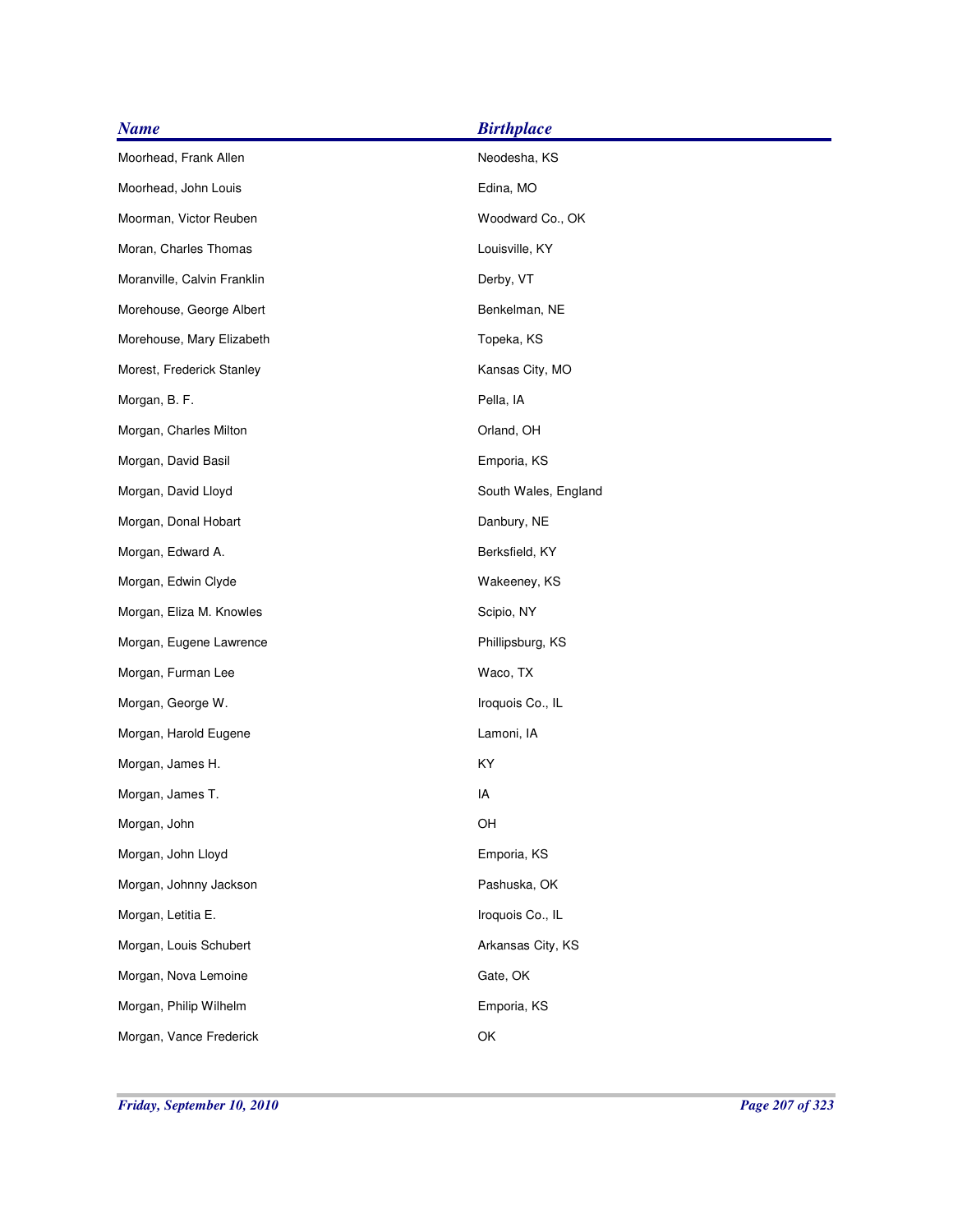| <b>Name</b>               | <b>Birthplace</b>    |
|---------------------------|----------------------|
| Morgridge, George O.      | Marion, OH           |
| Moriarty, Lauren Reiter   | Redfield, SD         |
| Morley, Fred Henry        | Oskaloosa, KS        |
| Morley, Louise Antoinette | Kansas City, KS      |
| Morrall, Albert           | Beaufort, SC         |
| Morrill, Linzie T.        | Nashua, NH           |
| Morris, Benjamin Smith    | Hill City, KS        |
| Morris, Clyde Leon        | South Greenfield, MO |
| Morris, David Gordon      | Hill City, KS        |
| Morris, Earl Fayette      | Oakland, IA          |
| Morris, Fred W.           | Ypsilanti, MI        |
| Morris, George S.         | OH                   |
| Morris, Harold Thoes      | Alma, KS             |
| Morris, John Albert, Jr.  | Bridgeton, NJ        |
| Morris, Robert Harold     | Linneus, MO          |
| Morris, Sadie Williams    | Macon City, MO       |
| Morris, Silas Benjamin    | Brookfield, MO       |
| Morris, Thomas            | England              |
| Morris, William Arlin     | Cedar Rapids, IA     |
| Morris, William Davis     | Charleston, WV       |
| Morris, William H.        | Shelbyville, IN      |
| Morrison, Cyrus C.        | Montezuma, IA        |
| Morrison, Elmer Ellsworth | Wayne Co., IA        |
| Morrison, George Albert   | Guernsey Co., OH     |
| Morrison, George Brooks   | Walker, MO           |
| Morrison, Hector          | Ontario, Canada      |
| Morrison, Henry Martin    | Gentry Co., MO       |
| Morrison, Ira Robert      | Crivitz, WI          |
| Morrison, John F.         | Greencastle, IN      |
| Morrison, John Hollenback | Hillsdale, KS        |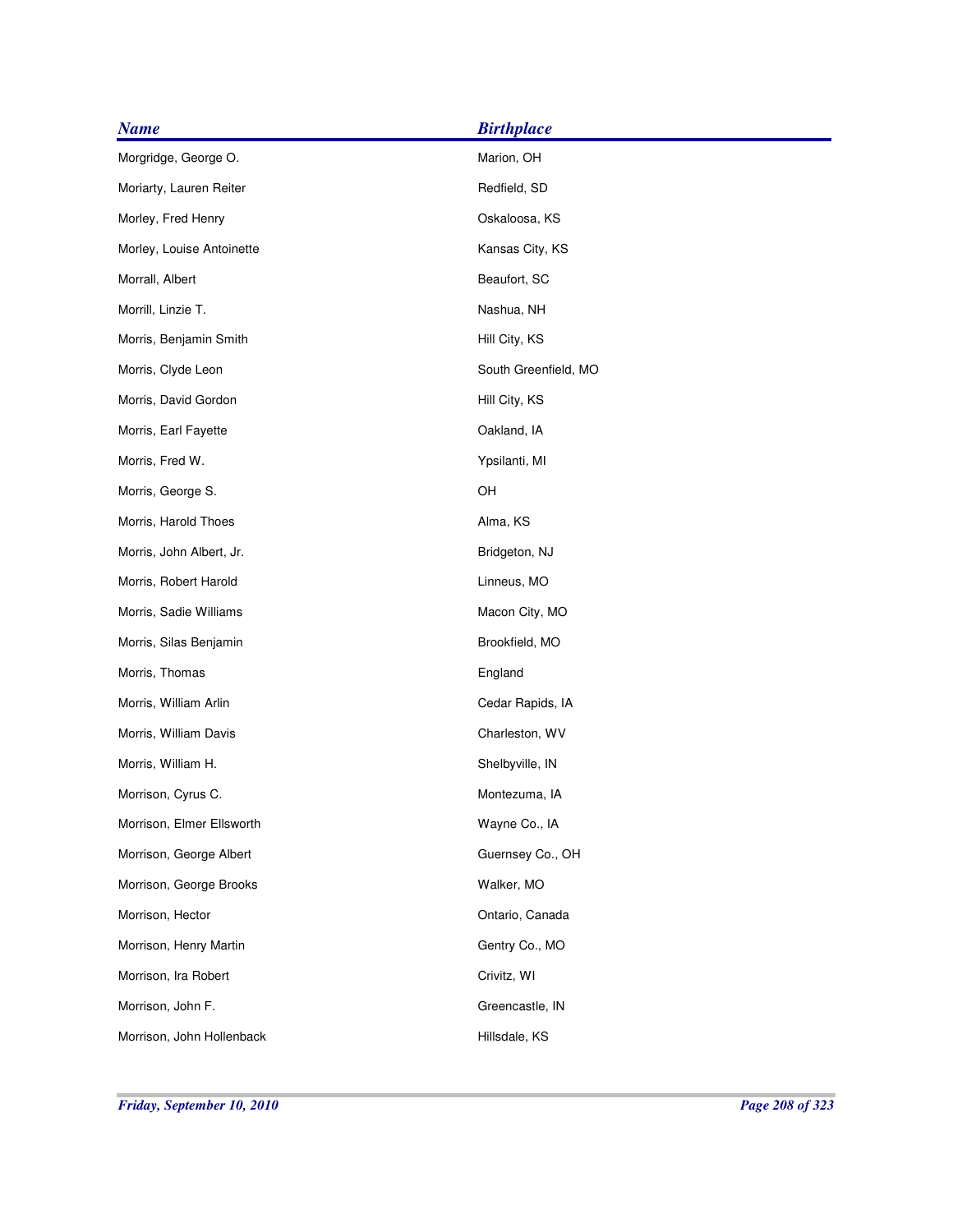| <b>Name</b>                        | <b>Birthplace</b>          |
|------------------------------------|----------------------------|
| Morrison, Marjorie Graham Eberhart | Fort Smith, AR             |
| Morrison, Myrtle Pleasant          | near Terre Haute, IN       |
| Morrison, Paul S.                  | Rushville, MO              |
| Morrison, Peter James              | Ontario, Canada            |
| Morrison, Ralph Waldo              | Hillsdale, KS              |
| Morrison, Scott D.                 | Red Oak, IA                |
| Morrison, Virgil                   | Rushville, MO              |
| Morrison, Winfield Scott           | Fleming Co., KY            |
| Morrow, Augustus M.                | Mount Vernon, IL           |
| Morrow, Earl Joseph                | Alexandria, NE             |
| Morrow, Frank M.                   | Pittsburgh, PA             |
| Morrow, John Tarlton, Jr.          | Wichita Falls, TX          |
| Morrow, Louise                     | Mendota, IL                |
| Morrow, Milton                     | Murray, Cass Co., NE       |
| Morrow, Nelson Case                | Tonganoxie, KS             |
| Morrow, Raymond Leslie             | Arkansas City, KS          |
| Morrow, W. F.                      | Macon Co., MO              |
| Morse, Frederic D.                 | Millis, MA                 |
| Morse, Robert Thatcher             | Rochester, NY              |
| Morse, Simon P.                    | Kinsman, OH                |
| Mort, Anna Allene                  | Hill City, KS              |
| Morton, Harry Thomas               | Greenville, SC             |
| Morton, Henry Barridge             | Sparta, IL                 |
| Morton, John Brock                 | Cunningham, KS             |
| Morton, John Edward Cockburn       | Taunton, Somerset, England |
| Morton, Julia Leach                | Kokomo, IN                 |
| Morton, Robert James               | St. Louis, MO              |
| Morton, Robert James               | Topeka, KS                 |
| Morton, Roscoe Falls               | Pottsville, AR             |
| Morton, Warren Ralph               | Green, KS                  |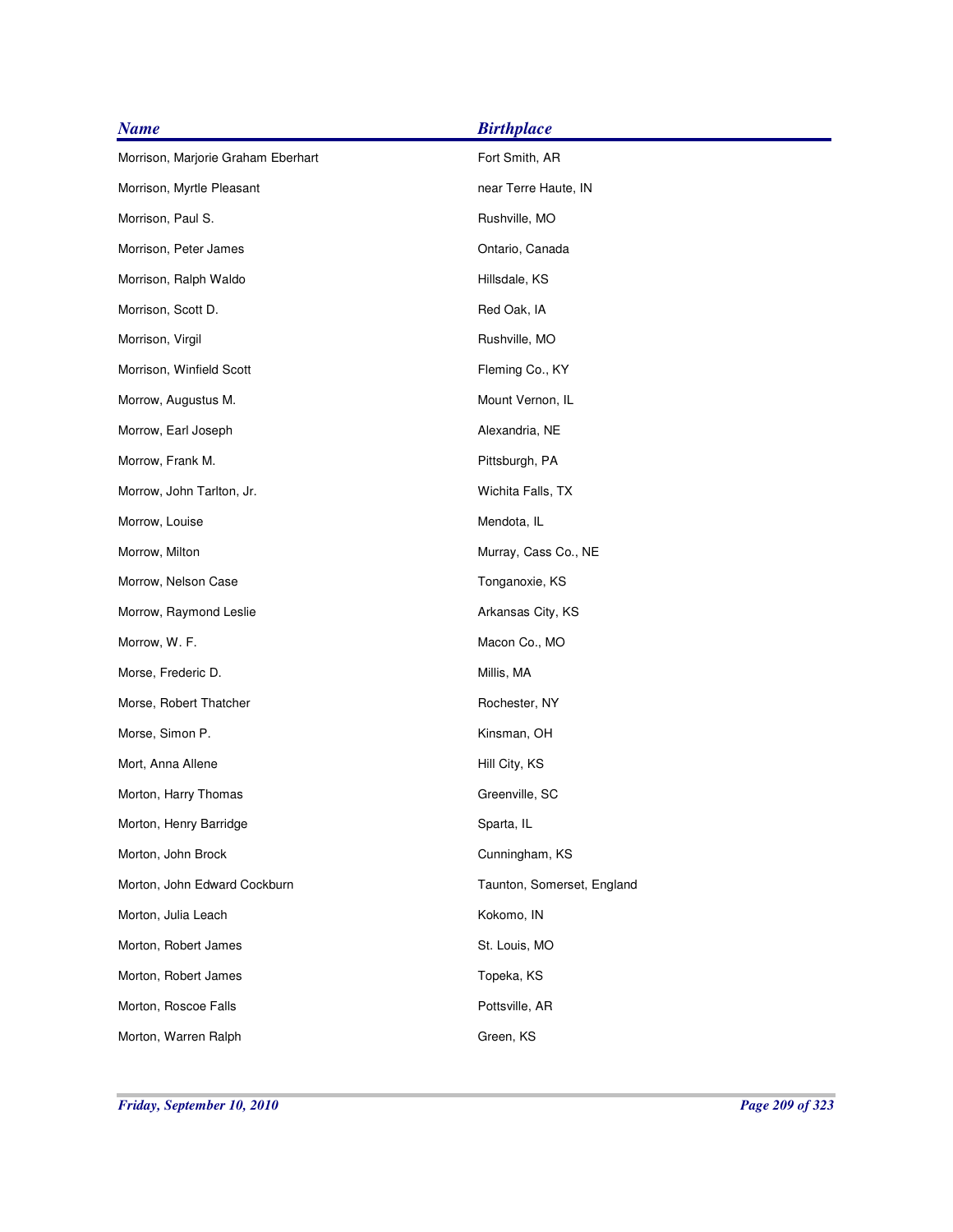| <b>Name</b>                   | <b>Birthplace</b>                 |
|-------------------------------|-----------------------------------|
| Moser, Ernest Clyde           | Powhattan, KS                     |
| Moser, Roy Hector             | Powhattan, KS                     |
| Moses, Howard N.              | Geneseo, IL                       |
| Moses, James Edmund           | Wales, Great Britian              |
| Mosher, Benjamin R.           | Oneida Co., NY                    |
| Mosher, Clarence N.           | Maple Park, Kane Co., IL          |
| Mosher, Lena Mauk             | Chariton, IA                      |
| Mosley, Charles Louis, Jr.    | McFall, MO                        |
| Moss, Harvey Edward           | Maryville, MO                     |
| Mosteller, Edward C.          | Sangamon Co., IL                  |
| Mothershead, John Lee         | Desoto, MO                        |
| Mott, Devyr V.                | Bradford Co., PA                  |
| Mott, James M.                | Kansas City, MO                   |
| Mott, James Mabbitt, Jr.      | Kansas City, KS                   |
| Mount, James Rudolph          | Kansas City, KS                   |
| Movitz, David                 | Kansas City, KS                   |
| Mowery, Glenn Edsel           | Hedrick, IA                       |
| Mowery, William E.            | Competine, IA                     |
| Mowery, William Eugene        | Wapello Co., IA                   |
| Moy, James Thomas             | Easton, PA                        |
| Moyer, DeVille J.             | PA                                |
| Muck, Floyd Earl              | Clay Center, KS                   |
| Mueller, Adolph Reginald      | St. Louis, MO                     |
| Mueller, Anton                |                                   |
| Mueller, Clive Paul           | Sedgwick, KS                      |
| Mueller, Ralph Edward         | Kansas City, KS                   |
| Mueller, Vernette Austin, Jr. | Wichita, KS                       |
| Muir, David Thomas            | Collicoon Depot, Sullivan Co., NY |
| Muir, George Edward           | Lexington, KY                     |
| Muir, William G.              | Erie, MI                          |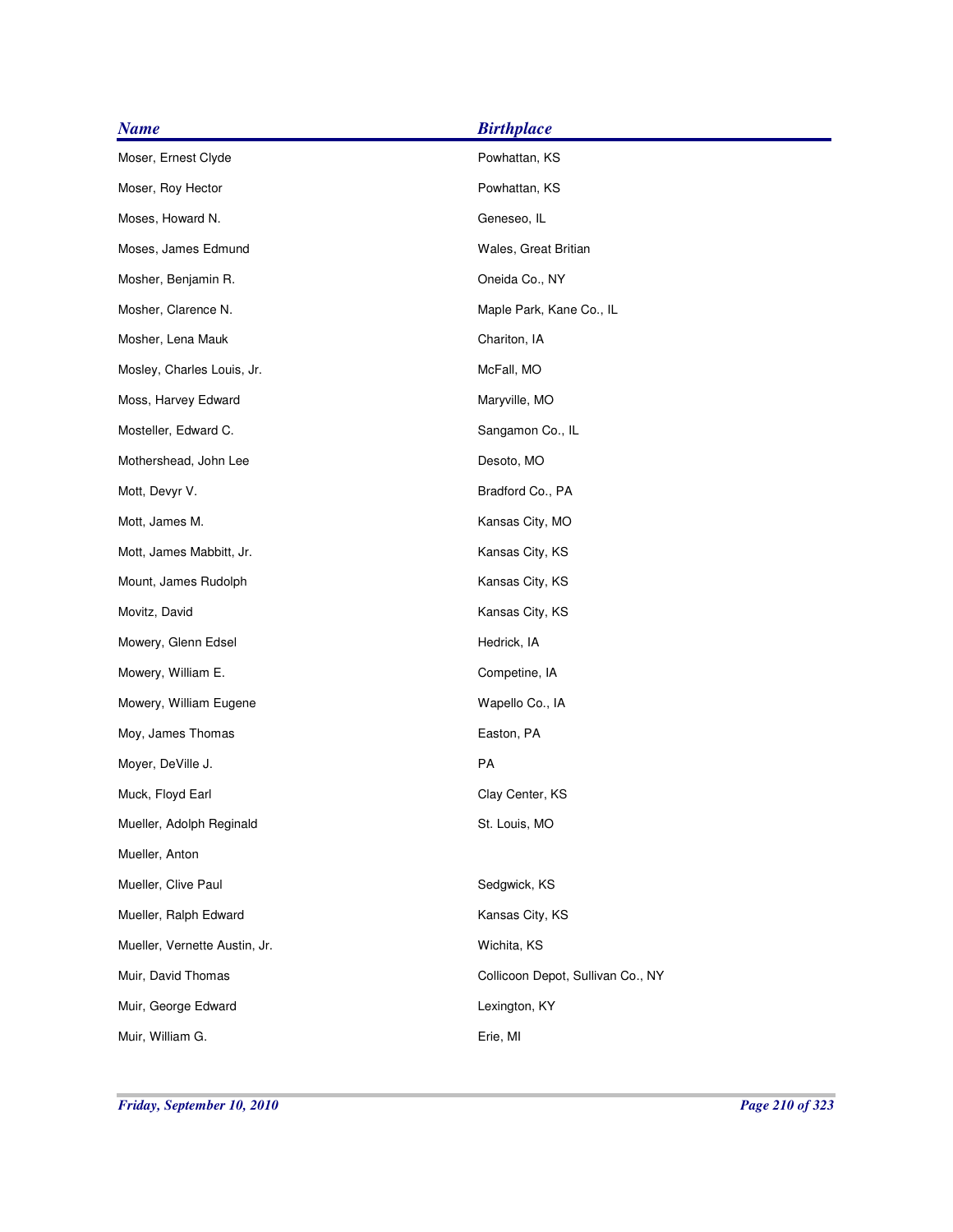| <b>Name</b>              | <b>Birthplace</b>         |
|--------------------------|---------------------------|
| Mullen, Clifford John    | Omaha, NE                 |
| Müller, Otto Von         | Breslan, Germany          |
| Muller, Samuel Barton    | Kansas City, MO           |
| Mullikin, Doyle Beard    | Fillmore Co., NE          |
| Mullins, Robert Bruce    | Key West, KY              |
| Multhauf, Cyril Joseph   | Milwaukee, WI             |
| Mulvane, Guy J.          | Newcomerstown, OH         |
| Muma, Lydia A.           | OH                        |
| Mumford, David Charles   | Coultersville, IL         |
| Mumford, Raymond Hunter  | Coultersville, IL         |
| Mumford, William B.      | Coultersville, IL         |
| Mummert, Austin James    | Eddyville, IA             |
| Mundell, Minuette S.     |                           |
| Mundell, Walter Newton   | Vilas, Wilson Co., KS     |
| Munger, C. Herbert H.    | Waukesha, WI              |
| Munk, George W.          | Little Falls, NY          |
| Munn, Lewis Holland      | Springfield, MA           |
| Munsell, John Dwight     | Russell, KS               |
| Munson, Dunham O.        | Brockport, NY             |
| Murdock, Edgar Paul      | Chicago, IL               |
| Murdock, Fred Lee        | Oaksville, NY             |
| Murdock, Samuel          | Dearborn Co., IN          |
| Murdock, Samuel, Jr.     | Kahoka, MO                |
| Murfin, John Cephus      | Adair Co., MO             |
| Murfitt, Malcolm Clement | Hingham, MA               |
| Murphey, Walter Thomas   | Lockbourne, OH            |
| Murphy, David C.         | Bourneville, Ross Co., OH |
| Murphy, Franklin Edward  | Reddington, IN            |
| Murphy, Franklin Lee     | Anthony, KS               |
| Murphy, Grace Estella    | Alton, IN                 |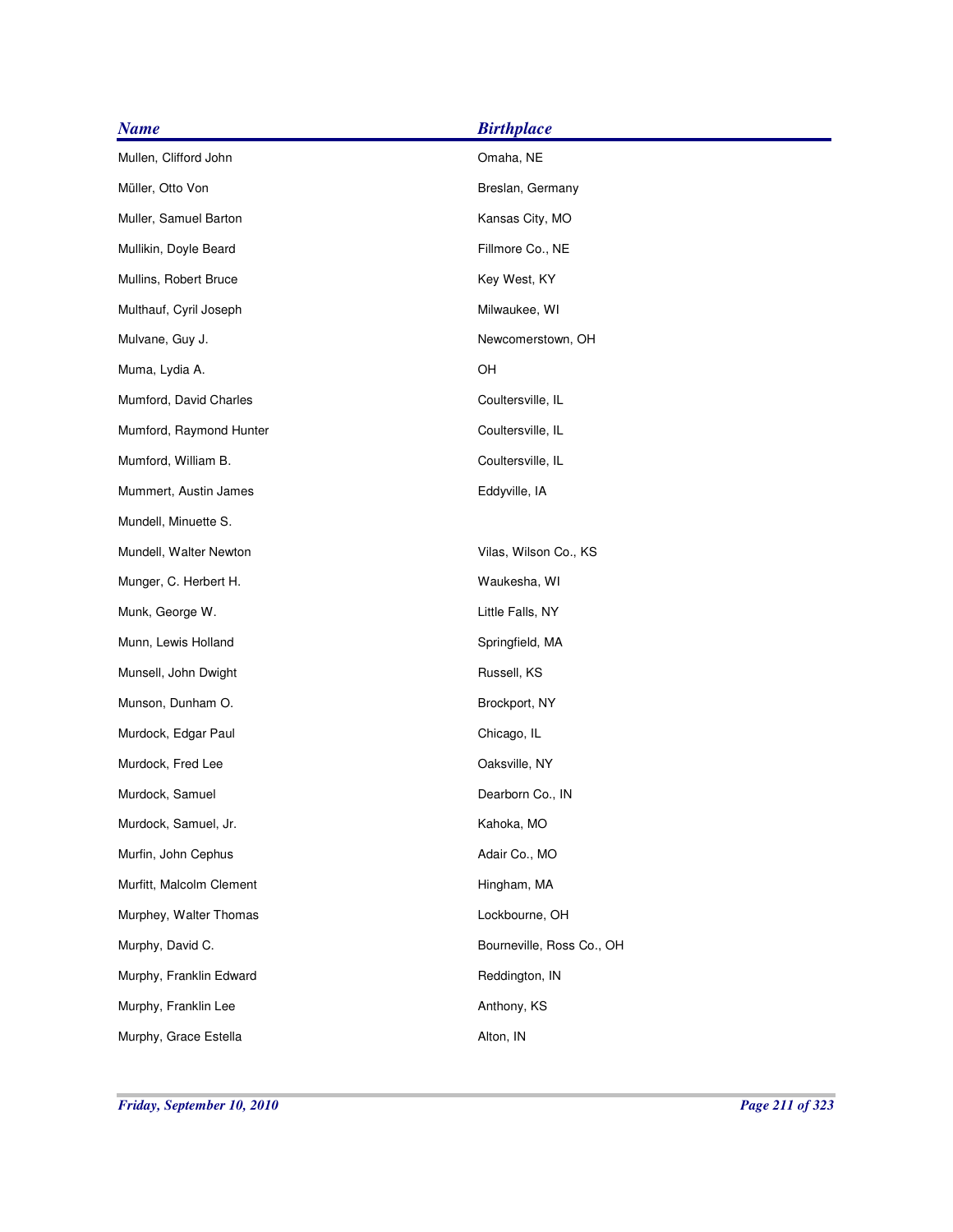| <b>Name</b>              | <b>Birthplace</b>               |
|--------------------------|---------------------------------|
| Murphy, Guy D.           | Delano, MN                      |
| Murphy, James Harrison   | Whitesville, Andrew Co., MO     |
| Murphy, Lyman Clements   | Burlington, NC                  |
| Murphy, Samuel H.        | Princeton, IN                   |
| Murphy, Walter A. S.     | near Oregon, Ogle Co., IL       |
| Murray, Everett Elliott  | Winfield, KS                    |
| Murray, Joseph W.        | Jonesborough, TN                |
| Murray, Leo Charles      | Formoso, KS                     |
| Murray, Lotis Velmer     | Bolivar, MO                     |
| Murrell, Charles Milton  | Columbia, KY                    |
| Murrey, Fred Walter      | Flag, OH                        |
| Murrin, John Owen        | Maryville, MO                   |
| Murtaugh, Edward G.      | Clayton, IL                     |
| Musgrave, Max Edwin      | Peabody, KS                     |
| Musgrave, Robert G.      | Linchburg, Jefferson Co., IL    |
| Musick, James D.         | Cole Co., MO                    |
| Musick, Vern Hurschel    | Brashear, MO                    |
| Musson, Eldred Kenneth   | Noborne, MO                     |
| Mutters, John Dixon      | Greenup Co., (now Boyd Co.), KY |
| Mutz, Charles M.         | IN                              |
| Myerly, Clark Leavitt    | Burr Oak, KS                    |
| Myers, Benjamin Lee      | Avalon, MO                      |
| Myers, Donald Spencer    | Ketchikan, AK                   |
| Myers, Edwin T.          | Shelby, OH                      |
| Myers, Elmer Allen       | Concordia, KS                   |
| Myers, Fred Earl         | Apollo, PA                      |
| Myers, James Fitzwilliam | Abbeville, SC                   |
| Myers, John L.           | Bedford, MO                     |
| Myers, John Simeon       | Kansas City, MO                 |
| Myers, Joseph Wakefield  | Galva, KS                       |
|                          |                                 |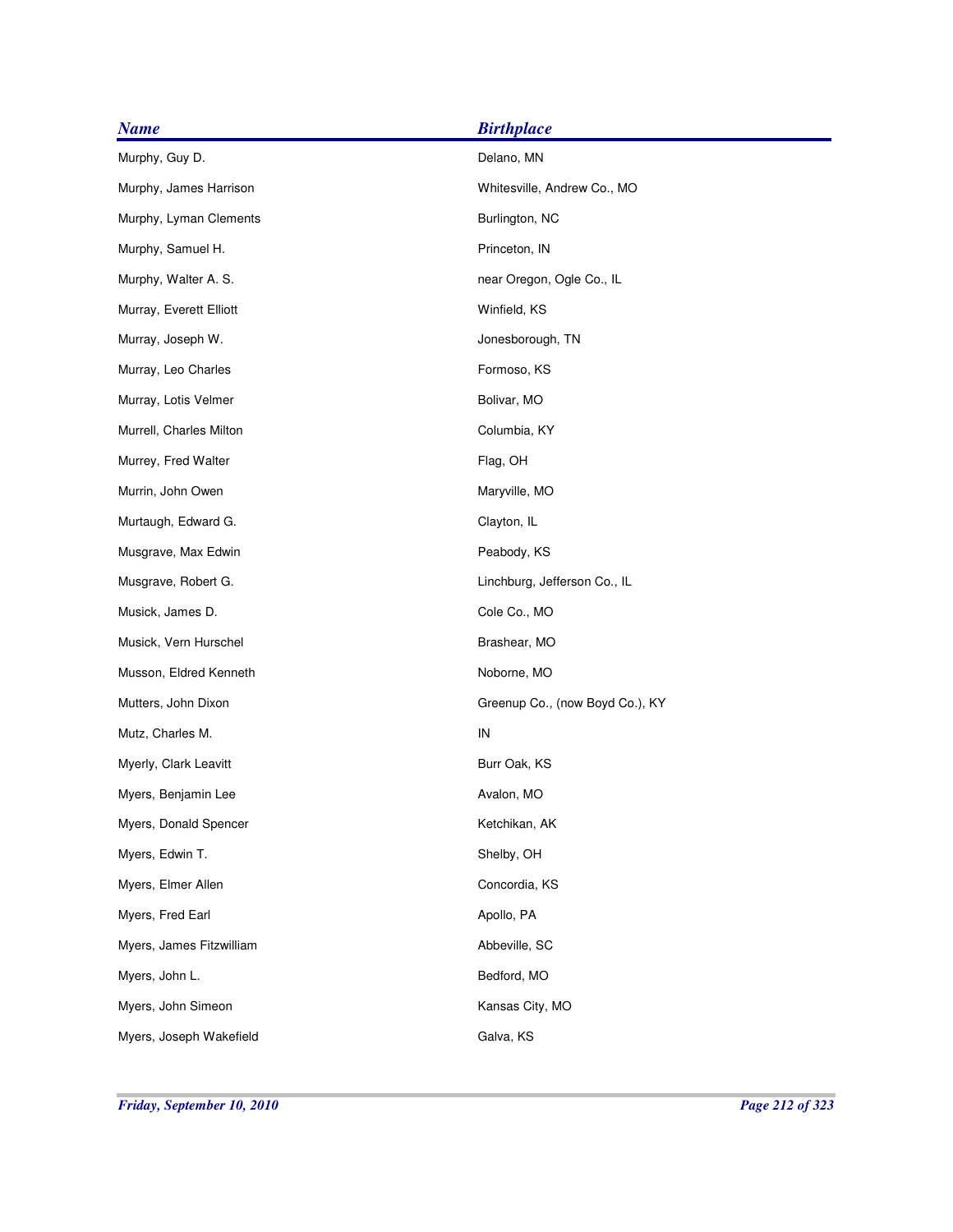| <b>Name</b>                | <b>Birthplace</b>           |
|----------------------------|-----------------------------|
| Myers, Ralph Rudolph       | Doniphan Co., KS            |
| Myers, Robert Michael      | Wichita, KS                 |
| Myers, Robert William      | Blackwell, OK               |
| Myers, Sam Monteith        | Morrill, KS                 |
| Myers, Samuel Scott        | Easton, Leavenworth Co., KS |
| Myers, Thomas Twidwell     | Potter, KS                  |
| Myers, Thomas W.           | Leonardville, Riley Co., KS |
| Myers, Willson Alexander   | Avalon, MO                  |
| Myrick, Edward W.          | Eddyville, IA               |
| Nabers, Luke Waldrep       | Red Bay, AL                 |
| Naeckel, Harold William    | Davenport, IA               |
| Nail, Frank E.             | Humboldt, Allen Co., KS     |
| Naismith, James            | Almonte, Ontario, Canada    |
| Nance, Luciel Cress        | Parkerville, KS             |
| Nanninga, John Benjamin    | Cosby, MO                   |
| Naramore, James Thomas     | Blakely, GA                 |
| Nash, Arthur Richard       | Oconomowoc, WI              |
| Nash, Louis Rogers         | Omaha, NE                   |
| Nash, Newman Curtis        | Aberdeen, SD                |
| Nason, William Christopher | Council Bluffs, IA          |
| Nason, Zachariah           | New Brunswick, Canada       |
| Nason, Zachariah Miles     | Kansas City, KS             |
| Nave, Henry A.             | Jersey City, NJ             |
| Nay, Newell                | Colville, WA                |
| Naylor, Alva               | Waldron, MO                 |
| Naylor, Jesse A.           | Waldron, MO                 |
| Naylor, Noble Elery        | Waldron, MO                 |
| Neal, George L.            | Salem, Washington Co., IN   |
| Neal, J. Park              | Smyth Co., VA               |
| Neal, Paul Rexford         | Glasco, KS                  |
|                            |                             |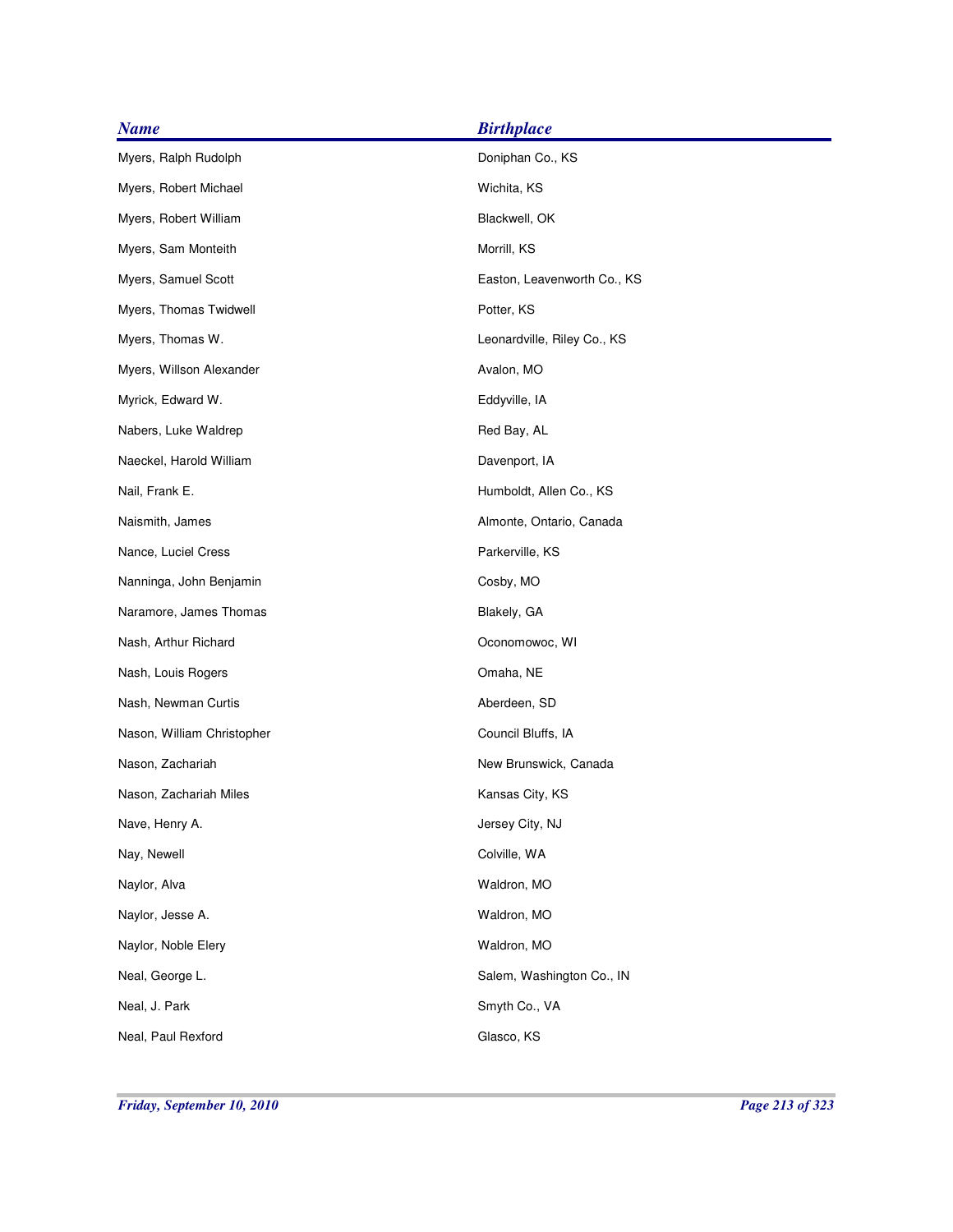| <b>Name</b>                   | <b>Birthplace</b>          |
|-------------------------------|----------------------------|
| Nealley, George Franklin      | Cook Co., IL               |
| Neas, Ingall Howard           | Lamar, MO                  |
| Need, Omar U.                 | Sullivan Co., IN           |
| Need, Omar Ulysses, Jr.       | Oakhill, KS                |
| Needels, Orval Thomas         | Scott Co., KS              |
| Needham, Clarence Fred        | near Exira, IA             |
| Needles, Roscoe Murray        | Atlantic, IA               |
| Neef, Camillo                 | Laufenburg, Germany        |
| Neel, William Herschel        | Brackentown, TN            |
| Neel, William Hill            | <b>TN</b>                  |
| Neely, Alexander F.           | Huntingdon Co., PA         |
| Neely, John McKee             | Waterloo, PA               |
| Neff, Frank Chaffee           | Winchester, IN             |
| Neff, George W.               | Bedford, Taylor Co., IA    |
| Neff, Royal W.                | Girard, IL                 |
| Neher, Donald Arthur          | Dayton, OH                 |
| Neiberger, Samuel J.          | Somerford, Madison Co., OH |
| Neidhardt, Heinrich Webster   | Munich, Germay             |
| Neifert, Noel L.              | Glen Elder, KS             |
| Neighbor, Ernest Garland      | Junction City, KS          |
| Neighbor, Gaylord Pritchard   | Junction City, KS          |
| Neighbors, Clarence Anson     | McPherson, KS              |
| Neimann, George H.            | Blue Earth Co., MN         |
| Neis, Harry B.                | Wellsville, KS             |
| Nelson, Barrett Arthur Edward | Seattle, WA                |
| Nelson, Carl Ferdinand        | Morlunda, Sweden           |
| Nelson, Charles Elmer         | Titusville, PA             |
| Nelson, Charles Robert        | KS                         |
| Nelson, Charles Sumner        | Westphalia, KS             |
| Nelson, Chester Martin        | Wilcox, Kearney Co., NE    |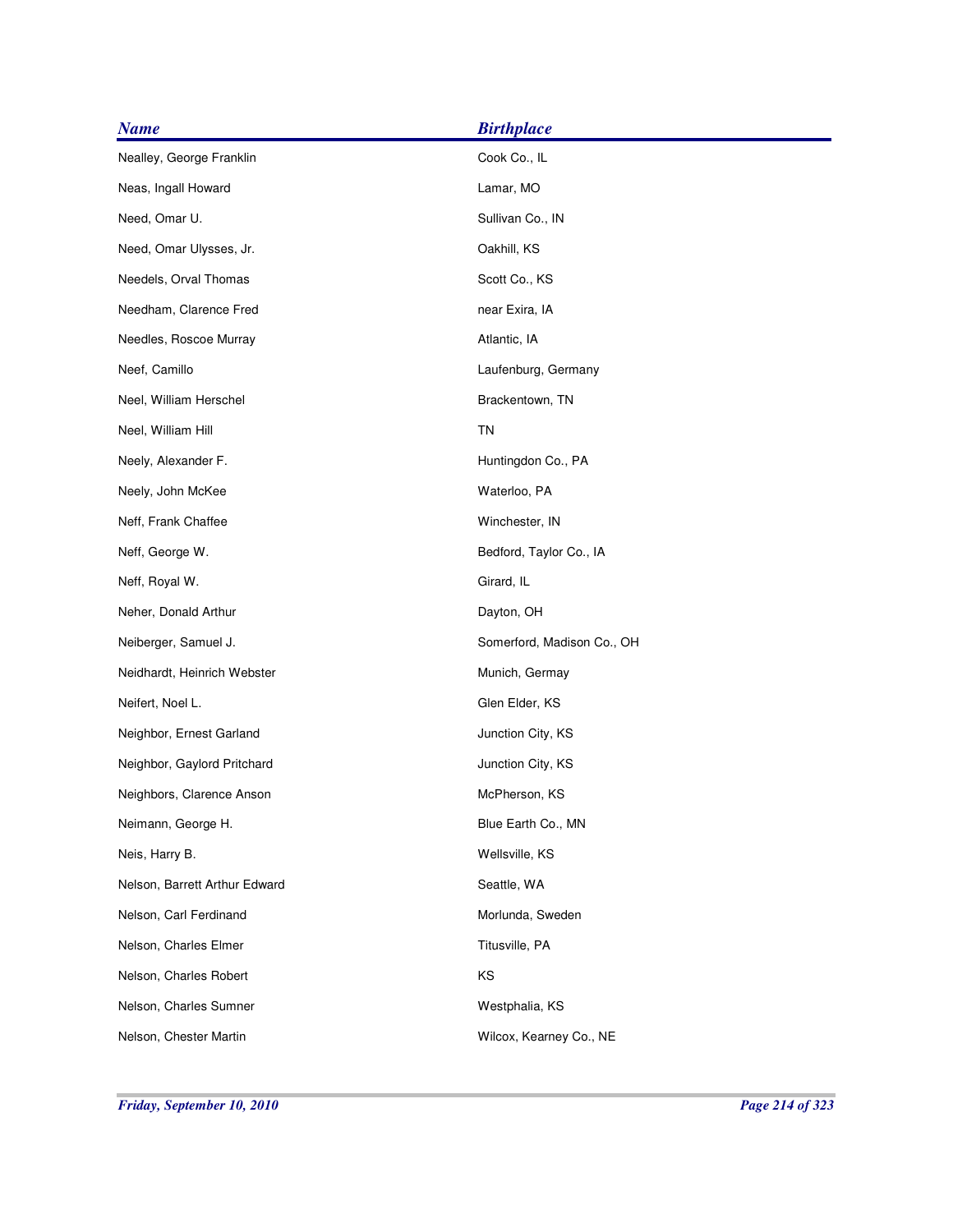| <b>Name</b>                  | <b>Birthplace</b>              |
|------------------------------|--------------------------------|
| Nelson, Enos Alanson         | Cora Township, Smith Co., KS   |
| Nelson, George E.            | Republic Co., KS               |
| Nelson, Harold Garwood       | Marion, KS                     |
| Nelson, Hugo Emil            | Dodge Co., NE                  |
| Nelson, Ira D.               | Summitville, IA                |
| Nelson, John Alexander       | Fremont, NE                    |
| Nelson, Joseph Harley        | Chanute, KS                    |
| Nelson, Laurence Strong      |                                |
| Nelson, Laurence Strong, Jr. | Chanute, KS                    |
| Nelson, Lois Margaret        | Lone Star, KS                  |
| Nelson, Ralph Glass          | Oskaloosa, IA                  |
| Nelson, Raymond Elias        | Bartley, NE                    |
| Nelson, Richard Oldfield     | Kansas City, MO                |
| Nelson, William Newton       | De Witt, NE                    |
| Nelson, William Oliver       | Franklin Co., KS               |
| Neptune, Harold Everette     | Chapman, KS                    |
| Neptune, John W.             | Middle Creek, OH               |
| Nesselrode, Clifford Calvin  | Wellington, KS                 |
| Netherton, Earl Weldon       | Gallatin, MO                   |
| Netherton, Frederick Fulton  | Gallatin, MO                   |
| Neudorfer, Karl Maria        | Munich, Germany                |
| Neville, Frank M.            | Canton, IL                     |
| Nevin, John Lewis            | Forbush, IA                    |
| Nevitt, James Russell        | Stanberry, MO                  |
| Nevitt, Rollin Roy           | Linden, MO                     |
| Nevitt, Rollin Roy           | Zanesville, OH                 |
| Newberg, Waldo Luther        | Chicago, IL                    |
| Newcomb, Philip Butler       | Indianapolis, IN               |
| Newell, John Frank           | Wapello Co., IA                |
| Newhall, Samuel A.           | New Ipswich, Hillsboro Co., NH |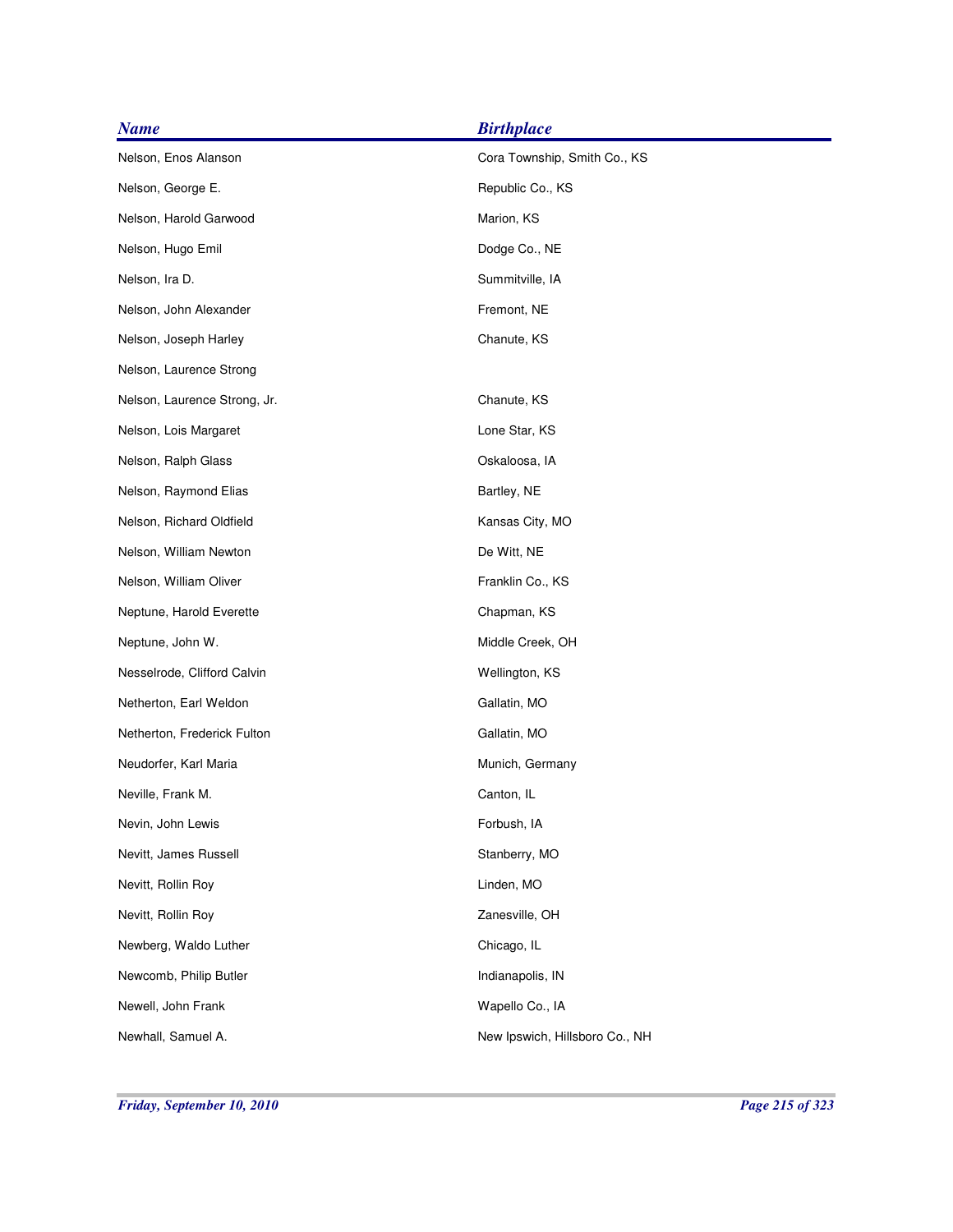| <b>Name</b>                     | <b>Birthplace</b>               |
|---------------------------------|---------------------------------|
| Newkirk, Jessie Ludora Slavens  | Woodson Co., KS                 |
| Newlon, Charles S.              | IA                              |
| Newlon, Malcolm                 | Lincoln, KS                     |
| Newlon, Paul                    | Lincoln Co., KS                 |
| Newlon, W. Smithson             | Edgar Co., IL                   |
| Newlon, William Bliss           | Oswego, KS                      |
| Newlon, William Henry           | Dallas City, IL                 |
| Newman, Carl Sullivan           | Pratt, KS                       |
| Newman, Charles M.              | Albany, MO                      |
| Newman, Clifford Blenn          | Fowler, CO                      |
| Newman, Cloyce Albert           | Virgil, KS                      |
| Newman, John Ross               | Lockwood, MO                    |
| Newman, Malcolm Campbell        | Darlington, Gentry Co., MO      |
| Newman, Robert Lewis            | Sterling, KS                    |
| Newmann, Paul                   | Germany                         |
| Newmeister, A. E.               | Saxony, Germany                 |
| Newsome, Levi J.                | West Liberty, Logan Co., OH     |
| Newsome, W. W.                  | England                         |
| Newton, George Henry            | Toulon, IL                      |
| Newton, Hiram Daniel            | Lake Charles, LA                |
| Newton, John Reuben             | Bledsoe Co., TN                 |
| Newton, John Samuel             | KY                              |
| Newton, Littleton A.            | Seymour, MO                     |
| Newton, Periander Colton        | Robertson Co., TN               |
| Newton, Ralph W. E.             | Wyoming, IL                     |
| Newton, William Brown           | Blockton, IA                    |
| Newton, William Jackson         | Newton, MO                      |
| Nichols, Arthur L.              | Spring Valley, Fillmore Co., MN |
| Nichols, Arthur Livingston, Jr. | Kansas City, MO                 |
| Nichols, John Marshall          | Charleston, WV                  |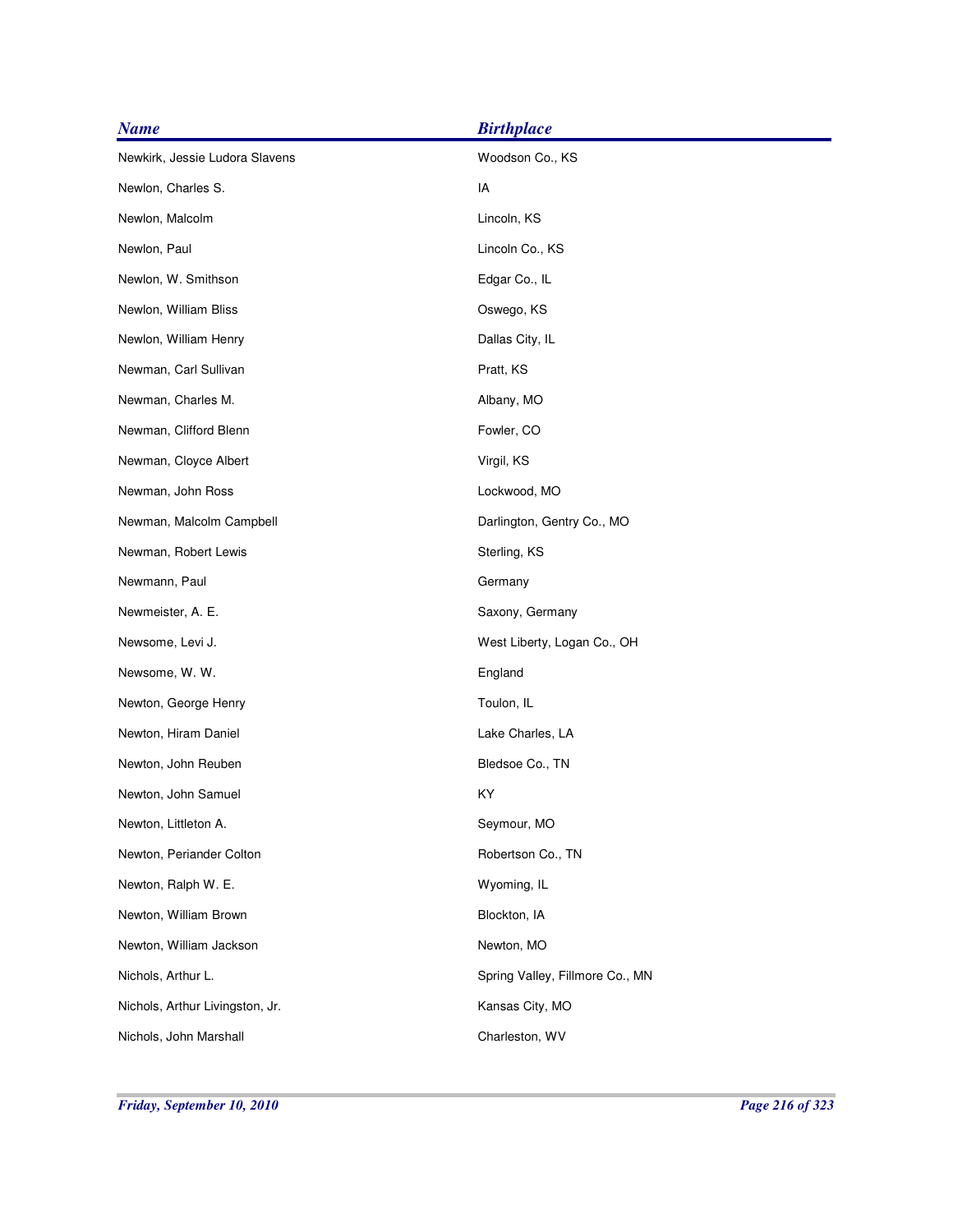| <b>Name</b>                   | <b>Birthplace</b>         |
|-------------------------------|---------------------------|
| Nichols, Roscoe Townley       | Allerton, IA              |
| Nichols, Schuyler             | Allerton, IA              |
| Nichols, Walter J.            | Urbana, IL                |
| Nichols, Walter Wyatt         | Netawaka, KS              |
| Nickell, Irwin Elliott        | Phillipsburg, KS          |
| Nickelsen, George Adolph      | Corpus Christi, TX        |
| Nickson, Charles E.           |                           |
| Nicolay, Kenneth Shockey      | Abilene, KS               |
| Nicoll, David Thomson         | Dundee, Scotland          |
| Nicoll, Dorothy B.            | IN                        |
| Niedermeyer, Frederick Pierce | Columbia, MO              |
| Nienstedt, John F.            | Le Loup, KS               |
| Nienstedt, William Frederick  | St. Louis, MO             |
| Nigro, Dominic Michael        | Cosengo, Italy            |
| Nigro, Edward Robert          | Kansas City, MO           |
| Nipple, Frederic E.           | Arcadia, KS               |
| Nix, Lester Killough          | Bruceville, TX            |
| Nixon, William A.             | Brampton, Ontario, Canada |
| Nixon, William Alexander      | Great Bend, KS            |
| Noble, Coyt Arlo              | Belleville, KS            |
| Noble, Floyd W.               | Holton, KS                |
| Noble, Sarah A.               | County Fermanagh, Ireland |
| Noblitt, Tilmon Leroy         | Sullivan Co., MO          |
| Nodurfth, Elmer J.            | Cherryvale, KS            |
| Noel, James Armstrong         | Benton Co., MO            |
| Nohe, Philip Chambers         | Colorado Springs, CO      |
| Noll, Ned Raymond             | Florence, KS              |
| Noltensmeyer, Milton Henry    | Beverly, IL               |
| Noonan, Richard Leo           | Denver, CO                |
| Norby, Charles Phillip        | Norway                    |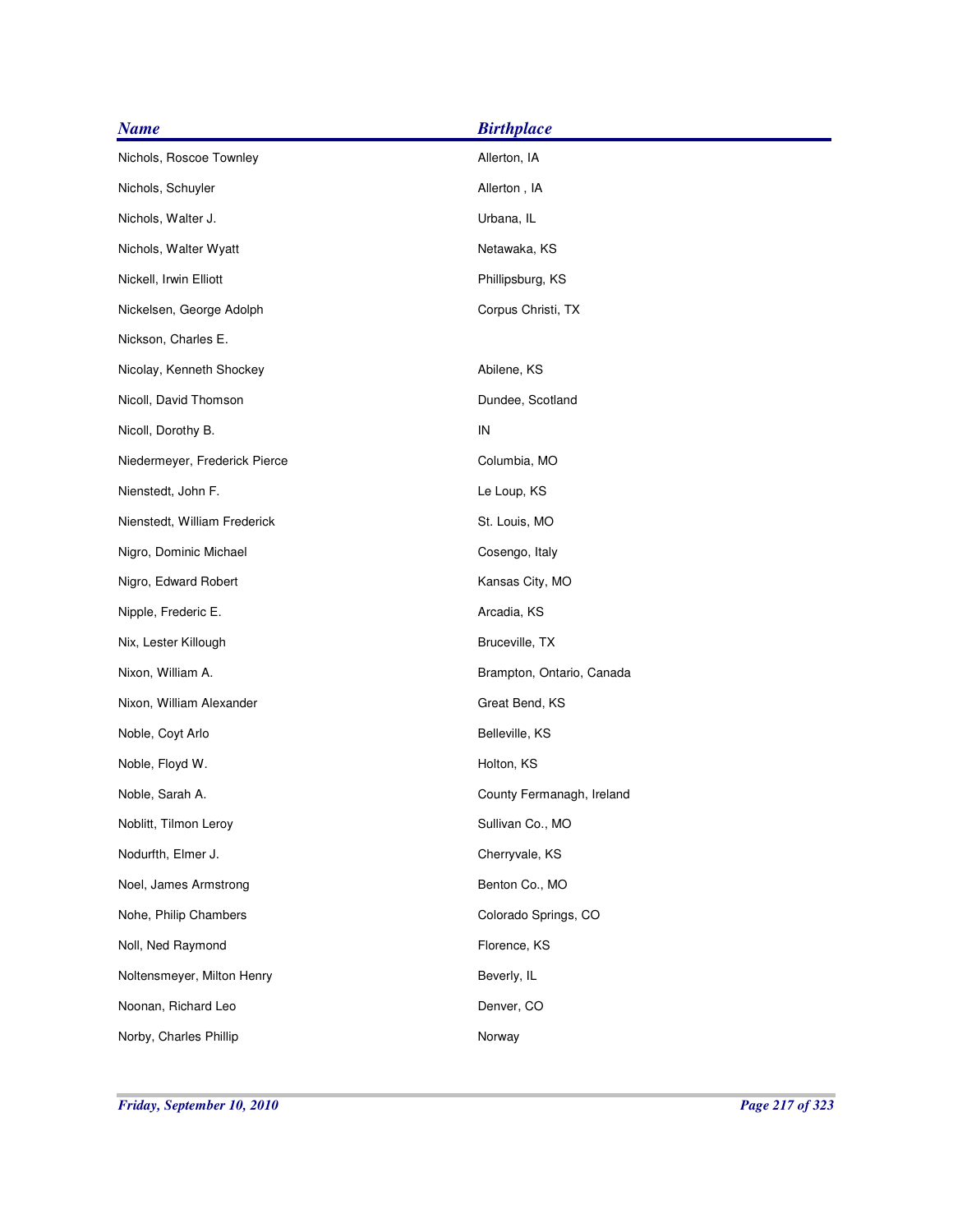| <b>Name</b>               | <b>Birthplace</b>   |
|---------------------------|---------------------|
| Nord, Carl Oscar          | Axtell, KS          |
| Nordstrom, Louis O.       | Enterprise, KS      |
| Norman, Edward J.         | IL                  |
| Norman, Joseph Byler      | California, MO      |
| Norman, William G.        | Logan, IA           |
| Norris, Edward J.         | Richmond, MO        |
| Norris, Emma Leora        | Hillsdale, MI       |
| Norris, George Loren      | Olathe, KS          |
| Norris, Granville R.      | KY                  |
| Norris, Harrison H.       | KY                  |
| Norris, Robert Paul       | Enid, OK            |
| Norrish, Henry W.         | London, England     |
| Norrish, James            | Crediton, England   |
| North, Norman Theodore    |                     |
| North, Victor             | Kansas City, KS     |
| Northrup, Frank Andruss   | Wyandotte, KS       |
| Northrup, Fred D.         | Sussex, NJ          |
| Northrup, John F.         | Pleasant Valley, NJ |
| Northrup, Kirkland B.     | Stark Co., OH       |
| Northrup, Lorenzo         | <b>NY</b>           |
| Norton, Howard George     | Kansas City, MO     |
| Norton, William Sheffield | Napoleon, OH        |
| Norwood, Lincoln Harrison | Nassau, DE          |
| Nossaman, Arthur Hanford  | Harrison Co., MO    |
| Nossaman, Silas Woodson   | Harrison Co., MO    |
| Nothdurft, Daniel H.      | Tilsit, MO          |
| Nothnagel, Arnold Fred    | Bath, IL            |
| Novak, Charles Edward     | Pawnee City, NE     |
| Novak, Edward John        | New Britian, CT     |
| Noyes, William Wallace    | Blair, NE           |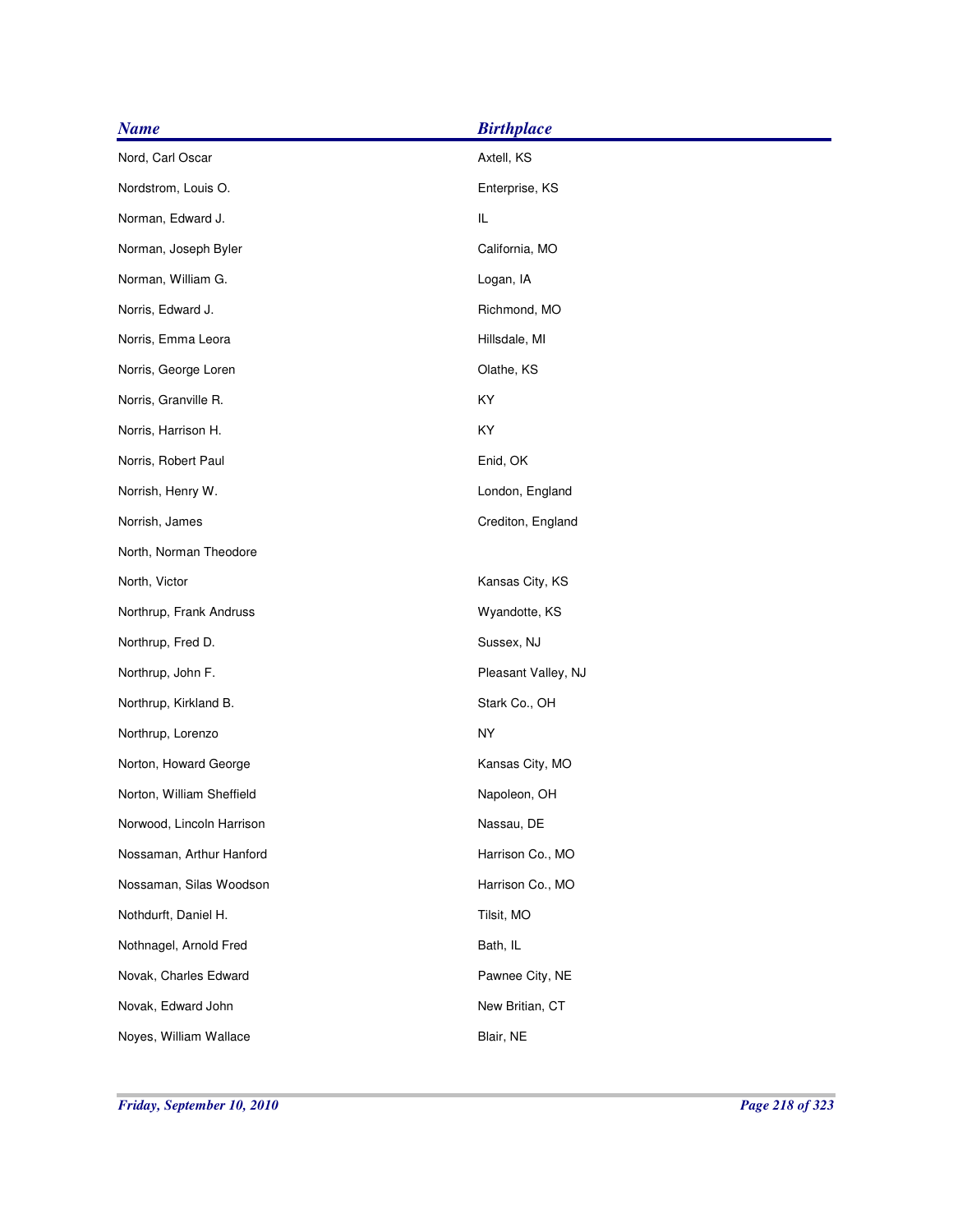| <b>Name</b>                | <b>Birthplace</b>          |
|----------------------------|----------------------------|
| Nugent, Jesse Thomas       | Long Branch, MO            |
| Nulton, Ida May            | Davis Co., IA              |
| Nunn, Pat Morris           | Crawford, TX               |
| Nunnery, William Ernest    | Columbus, OH               |
| Nusum, George Bratten      | St, Mary's, Warren Co., IA |
| Nutter, Earl Roy           | Macon Co., IL              |
| Nutting, Harry C.          | Emporia, KS                |
| Nyberg, Fredrik Furman     | Wichita, KS                |
| Nyberg, James Warren       | Salina, KS                 |
| Nyberg, Milton Oscar       | near Mayfield, KS          |
| Nyda, Morton Jerome        | Russia                     |
| Nye, Eric L.               | Topeka, KS                 |
| Nye, Harry Wolfe           |                            |
| Nye, Willard W.            | Bangor, ME                 |
| Nykamp, Russel Raymond     | Zeeland, MI                |
| Nystrom, Curtis Alfred     | Savonburg, KS              |
| Oakes, Charles Gratton     | Batesville, AR             |
| Oberg, Frank Thorwald      | Worcester, MA              |
| Obermiller, Ralph G.       | Ponca City, OK             |
| Obert, Francis Charles     | Esbon, Jewell Co., KS      |
| O'Boyle, Cyril Patrick     | Scranton, PA               |
| O'Brien, John J.           | Maysville, KY              |
| O'Brien, Liam              | County Cork, Ireland       |
| O'Brien, Raymond Wilson    | Eldorado, KS               |
| O'Byrne, George Theodore   | Neosho, MO                 |
| Ochiltree, Henry M.        | Morning Sun, IA            |
| Ockerblad, Nelse F.        | Staten Island, NY          |
| O'Connell, Frank Boyd, Jr. | Lincoln, NE                |
| O'Connell, John Hanly      | Sedalia, MO                |
| O'Connell, Paul James      | Harrisburg, KS             |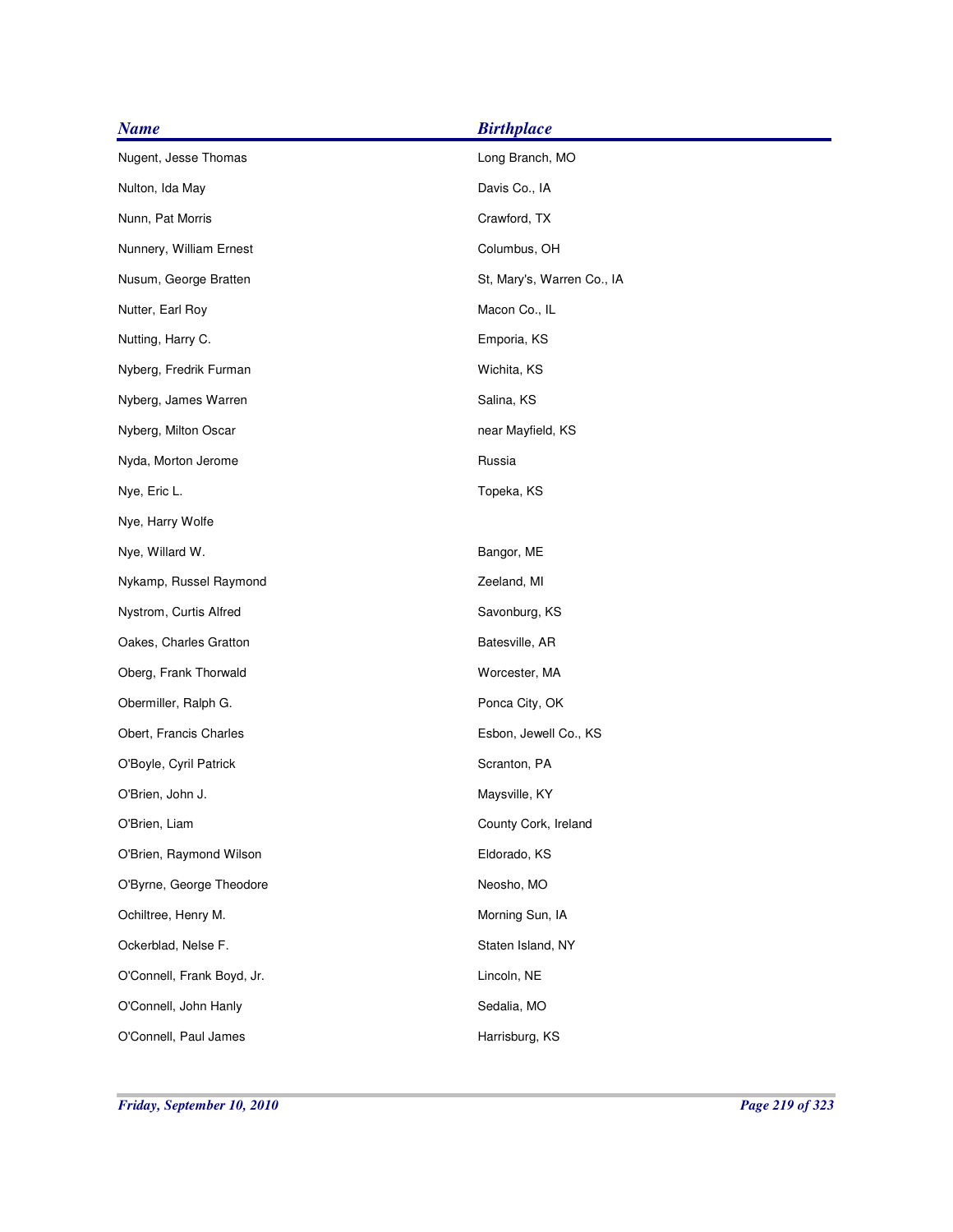| <b>Name</b>                   | <b>Birthplace</b>                    |
|-------------------------------|--------------------------------------|
| O'Connor, B. R.               | Cleveland, OH                        |
| O'Connor, Cornelius           | Ireland                              |
| O'Connor, Patrick H.          | <b>MD</b>                            |
| O'Connor, Thomas Augustus     | Fulton, MO                           |
| Odell, Isaac Hugh             | IA                                   |
| Odell, Jacob L.               | IN                                   |
| Odell, Lester Ely             | Springfield, NY                      |
| Odgers, Stephen Lafayette     | Butte, MT                            |
| O'Donnell, Alfred             | Ireland                              |
| O'Donnell, Arthur Edwin       | Milton Malbay, County Clare, Ireland |
| O'Donnell, Edward Joseph      | Lyndeborough, NH                     |
| O'Donnell, Frederick William  | County Clare, Ireland                |
| O'Donnell, Harold Frederick   | Ellsworth, KS                        |
| O'Donnell, Harry Edwin        | Wilson, KS                           |
| O'Donnell, Henry              | County Clare, Ireland                |
| O'Donnell, Henry St. Clair    | Ellsworth, KS                        |
| O'Donnell, Leonard Aloysius   | Foley, MN                            |
| O'Donnell, Richard Hill       | Hutchinson, KS                       |
| Oechsli, Arthur B.            | Butler, MO                           |
| Oechsli, Waldo Raymon         | Belton, MO                           |
| Oehlschlager, Frederick Keith | Kansas City, MO                      |
| O'Flyng, Felix Stiles         | Abingdon, IL                         |
| Ogg, Francis W.               | Douglass, KS                         |
| Ogg, Phyllis Ann              | Osborne, KS                          |
| Oglevie, Rial Richardson      | Burr Oak, KS                         |
| O'Kelley, Frank Meroney       | Patton, MO                           |
| Oldham, James E.              | New Albany, IN                       |
| Olds, Earl Mortimer           | Jewell City, KS                      |
| O'Leary, Austin Joseph        | Negaunee, MI                         |
| Oleen, George Gerhard         | Ashtabula, OH                        |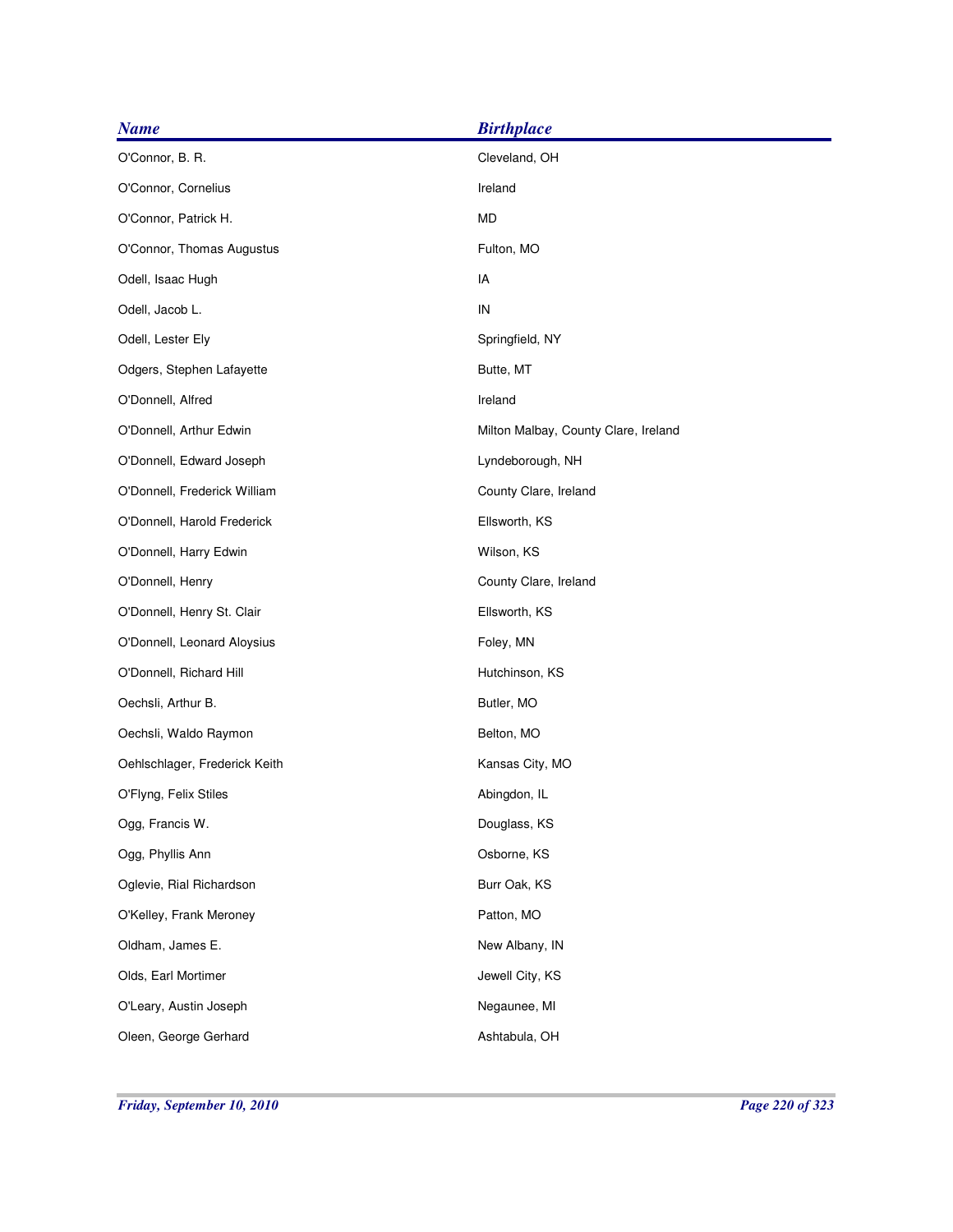| <b>Name</b>                | <b>Birthplace</b>          |
|----------------------------|----------------------------|
| Oliver, Edward Blake       | Ingersoll, Ontario, Canada |
| Oliver, Mada               | Lancaster, MO              |
| Olpp, Archibald Ernest     | Bethlehem, PA              |
| Olsen, Henry Herman        | Willis, KS                 |
| Olsen, Xenophon            | Riley Co., KS              |
| Olson, Albert              | Leonardville, KS           |
| Olson, Alton Curtis        | Emmons, MN                 |
| Olson, Andrew Allen        | Alexander, KS              |
| Olson, Elmer Harold        | Atwood, KS                 |
| Olson, Evold               | Vadensjo, Sweden           |
| Oltman, Theodore Voorhorst | Saga, Japan                |
| O'Malley, Edward F.        | Jacksonville, IL           |
| O'Neall, William Quincy    | Crawfordsville, IN         |
| O'Neil, Frank E.           | Black Jack, KS             |
| O'Neil, Gerald Charles     | Axtell, KS                 |
| O'Neil, James Hugh         | Axtell, KS                 |
| O'Neill, Francis Edward    | Kansas City, MO            |
| O'Neill, James Richard     | Kansas City, MO            |
| Oney, Jack Stidham         | Commerce, TX               |
| Onyette, Lorenzo C.        | Evansville, IN             |
| Openshaw, Calvin Reynolds  | Salt Lake City, UT         |
| Orcutt, Edna E.            | Jamesport, MO              |
| Orelup, Charles Edwin      | Clarence, Cedar Co., IA    |
| Orendorff, Otis            | Elkhart, IL                |
| Ormsbee, Talcott           | Thompson, CT               |
| Orr, Belle Farrell         |                            |
| Orr, Douglas Winnett       | Lincoln, NE                |
| Orr, Loran Ernest          | Hull, IL                   |
| Orr, Oscar A.              | Princeton, IN              |
| Orr, Thomas Grover         | Carrollton, MO             |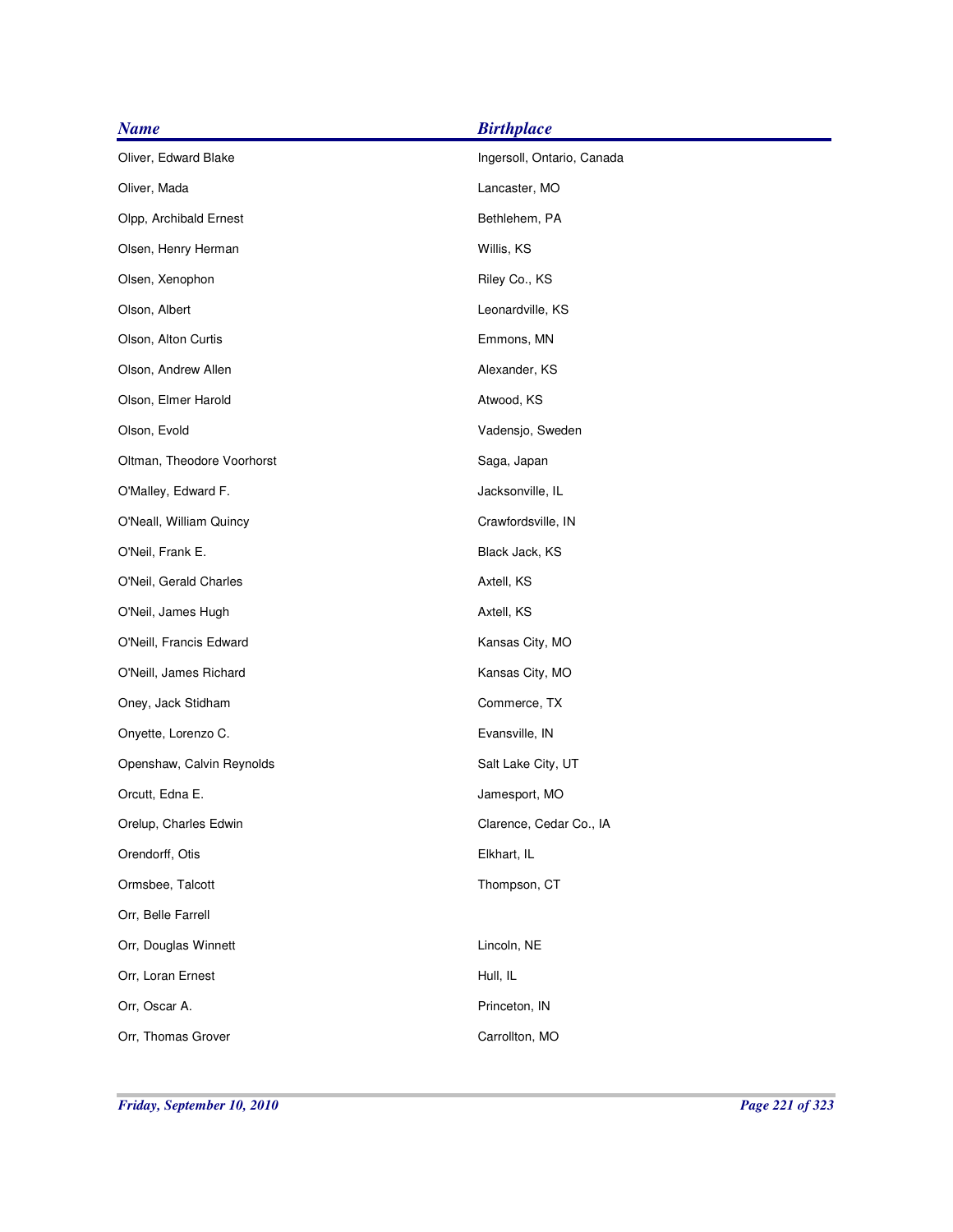| <b>Name</b>                      | <b>Birthplace</b>           |
|----------------------------------|-----------------------------|
| Orr, Thomas Grover, Jr.          | Kansas City, KS             |
| Orr, Viola                       | Bicknell, IN                |
| Orr, William Elmer               | Mindenmines, MO             |
| Orrison, William Werner          | Brunswick, MD               |
| Ortega, Juan Bernardo            | Guatemala City, Guatemala   |
| Orthwein, Charles Frederick, Jr. | Kansas City, MO             |
| Ortman, Gareth Spencer           | Burr Oak, KS                |
| Osborn, Jeanette                 |                             |
| Osborn, Joseph H.                | East Hampton, NY            |
| Osborn, Thomas Omar              | lola, KS                    |
| Osborn, William Fairchild        | Fairchance, Fayette Co., PA |
| Osborne, Edward N.               | Suffolk Co., NY             |
| Osborne, Jere Orvando            | Columbus, KS                |
| Osborne, Josiah K.               | Morgan Co., OH              |
| Osborne, Worthington H.          | Clay Co., IN                |
| Osburn, Robert Bruce             | Xenia, KS                   |
| Osburn, William Fowler           | Petersburg, IL              |
| Osgood, George McKinlay          | White Cloud, KS             |
| O'Shea, James George, Jr.        | Cherokee, OK                |
| Ostergren, Christian Vilhelm     | Norrkoping, Sweden          |
| Oswalt, Joseph                   | OH                          |
| Ott, Charles                     | near Hermann, MO            |
| Ott, Charles W.                  | York, NE                    |
| Ott, LeRoy S. S.                 | Kingsley, KS                |
| Otterman, James L.               | Tarentum, Allegheny Co, PA  |
| Otto, Leopold                    | Germany                     |
| Outland, John H.                 | Hesper, KS                  |
| Outt, Charles Nelson             | Galena, KS                  |
| Overfelt, George Guy             | Cameron, IL                 |
| Overholser, Norman H.            | MO                          |
|                                  |                             |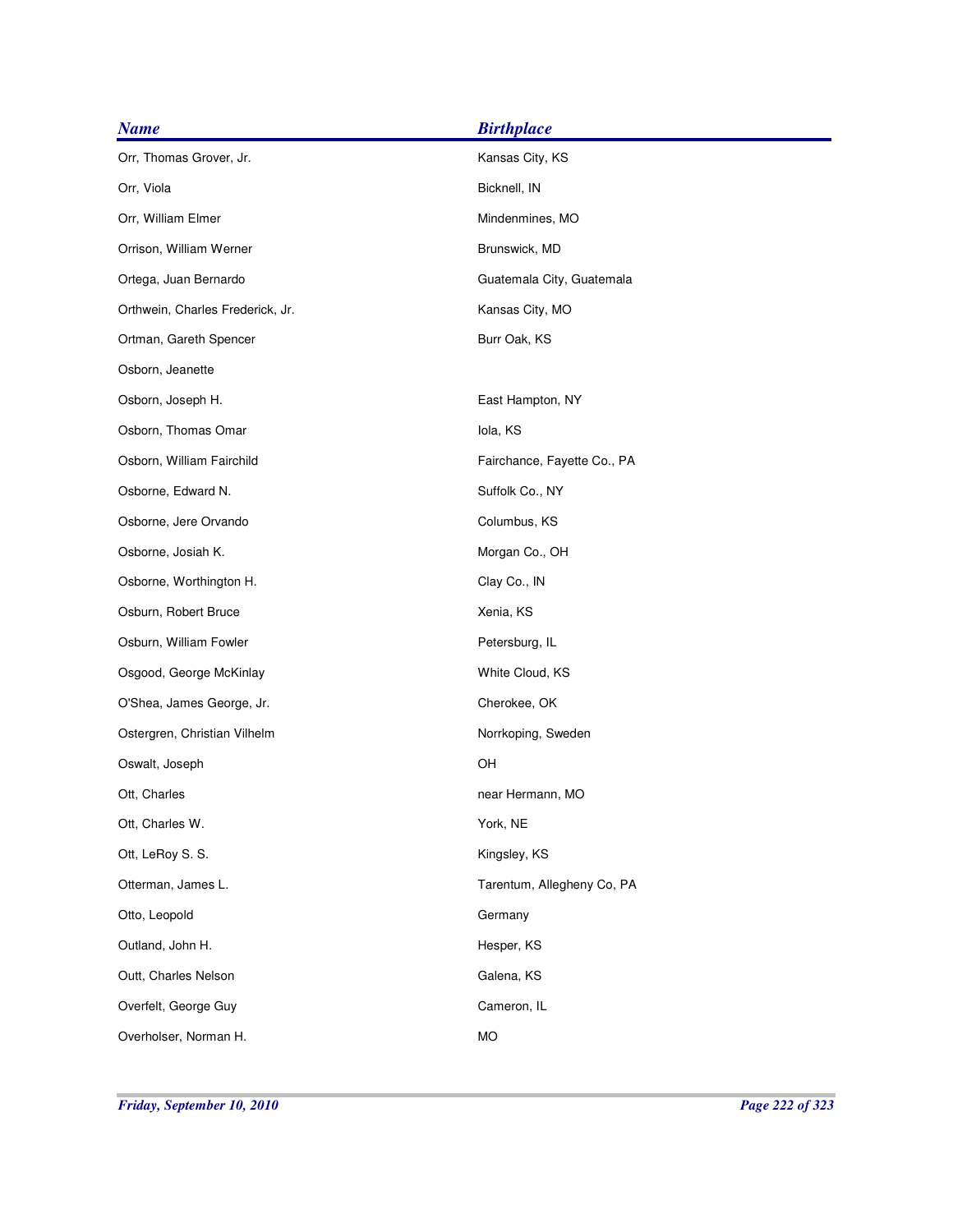| <b>Name</b>              | <b>Birthplace</b>         |
|--------------------------|---------------------------|
| Overstreet, Joseph A.    | Georgetown, TX            |
| Owen, Arthur Kirk        | Waterman, IL              |
| Owen, Averell Hugh       | Lincoln, KS               |
| Owen, Clay M.            | OH                        |
| Owen, Elijah Mobry       | Fairmont, Clark Co., MO   |
| Owen, Henry Clay         | London, KY                |
| Owen, Henry W.           | IL                        |
| Owen, Jacob L.           | Valley Falls, KS          |
| Owen, S.Sheridan         | <b>NE</b>                 |
| Owens, Ella White        | Ipava, IL                 |
| Owens, Francis M.        | Xenia, KS                 |
| Owens, Graham Joseph     | Kansas City, MO           |
| Owens, Guy               | Mercer Co., MO            |
| Owens, Guy Ebenezer      | Norton, KS                |
| Owens, Hugh Henry        | Earleton, KS              |
| Owens, John H.           | Sweet Springs, MO         |
| Owens, Michael Joseph    | Earleton, KS              |
| Owens, Patrick Henry     | Earleton, KS              |
| Owens, William Alexander | Virginia, MN              |
| Owensby, Oscar Munroe    | Buffalo, MO               |
| Owers, Albert            | Beaumont, TX              |
| Owings, Christopher T.   | North Judson, IN          |
| Ozias, Charles O.        | Lewisburg, Preble Co., OH |
| Ozias, Newell Joseph     | Euphemia, OH              |
| Pace, Elisha C.          | Birdseye, IN              |
| Pace, John David         | Parsons, KS               |
| Packer, Edwin B.         | Georgetown, OH            |
| Packson, Rachel S.       | New York, NY              |
| Packwood, William Ernest |                           |
| Paddock, Ira D.          | Knox Co., IN              |
|                          |                           |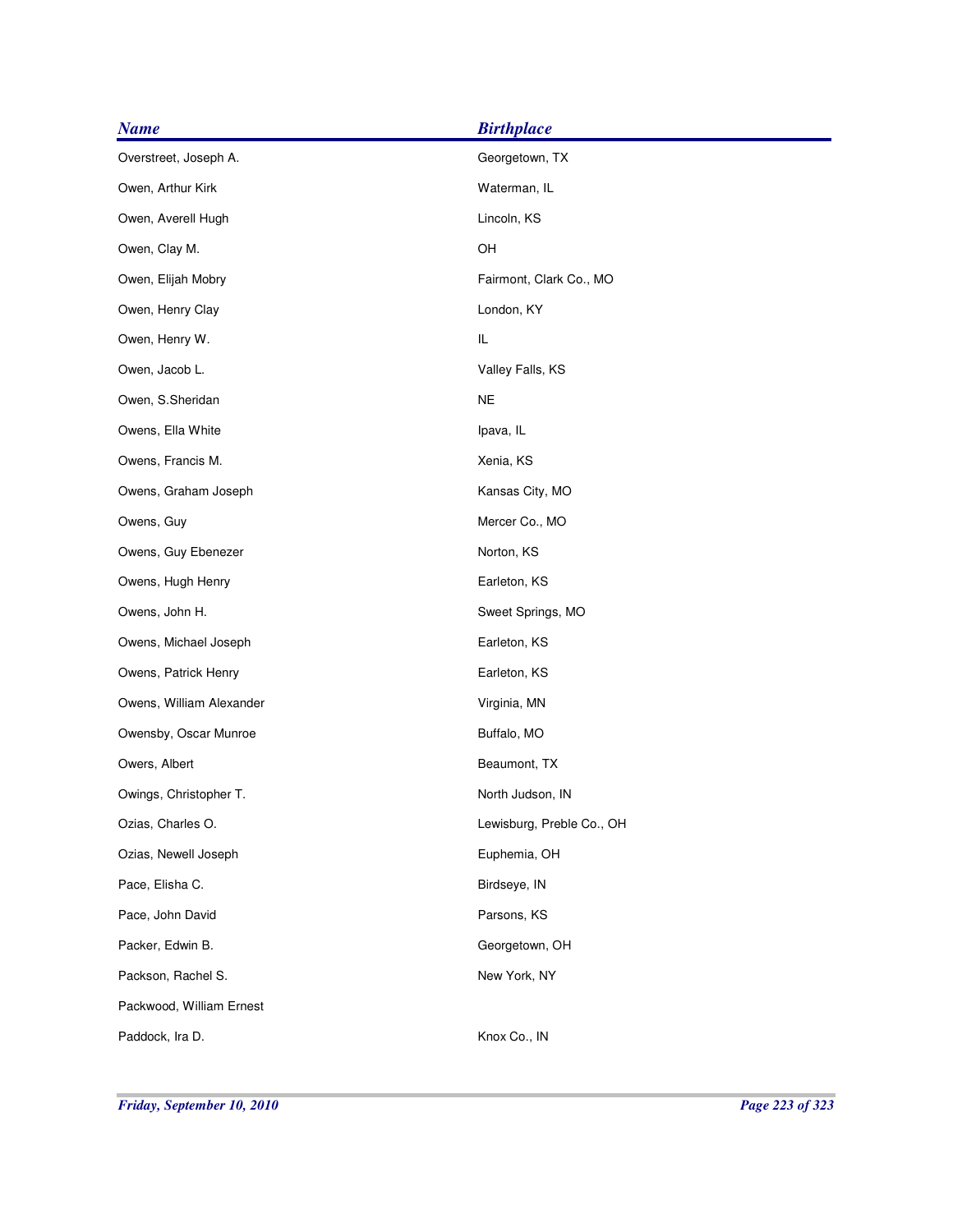| <b>Name</b>                | <b>Birthplace</b>            |
|----------------------------|------------------------------|
| Paden, Frank A.            | Casey, Clark Co., IL         |
| Paden, Howard C.           | Greenville, PA               |
| Padfield, Earl George, Jr. | Louisville, KY               |
| Padfield, George Earl      | Hutchinson, KS               |
| Padfield, Robert Elmer     | Hutchinson, KS               |
| Padgett, Earl Calvin       | Greenleaf, KS                |
| Padgett, James Tressillian | Boone Co., MO                |
| Paey, Andrew Lyman         | Lexington, KY                |
| Paey, Lee Ella             | Lexington, KY                |
| Page, (Orin) Vale          | Norton, KS                   |
| Page, James A.             | Port Royal, TN               |
| Page, John H.              | Lyndon, Orleans Co., NY      |
| Page, Shirley Ruth         | El Dorado, KS                |
| Page, Willifred            | Dayton, IA                   |
| Paige, George Alexander    | Southbridge, MA              |
| Paine, George Edward       | Lakeport, NH                 |
| Painter, Albin Monroe      | Council Grove, KS            |
| Painter, Dickson H.        | Macomb, IL                   |
| Palm, Carl August          | Sweden                       |
| Palmer, Edmund Richard     | Washington, KS               |
| Palmer, Edward Mahlon      | Chillicothe, MO              |
| Palmer, Harold William     | Greeley, KS                  |
| Palmer, Henry Preston      | Hope, KS                     |
| Palmer, Hugh Girnsey       | Gerry, NY                    |
| Palmer, Jeremiah Allen     | Whitby, Ontario, Canada      |
| Palmer, Marvin Miles       | Pueblo, CO                   |
| Palmer, Sprague Murray     | Ontario Co., Ontario, Canada |
| Palmer, Walter C.          |                              |
| Palmer, William Rolland    | Kansas City, MO              |
| Palmer, William Walter     | Fall River, KS               |
|                            |                              |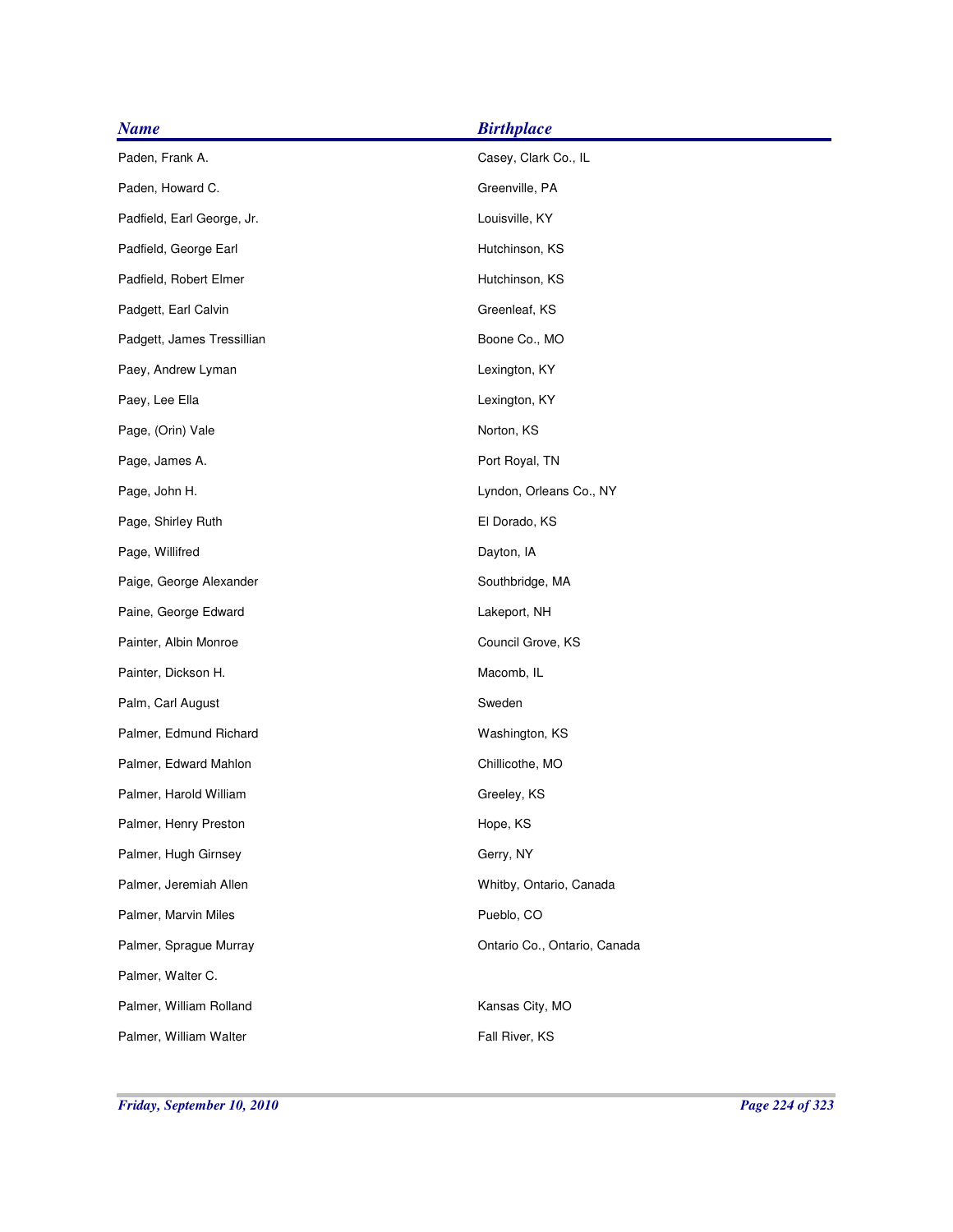| <b>Name</b>                | <b>Birthplace</b>      |
|----------------------------|------------------------|
| Pampel, Leonidas C.        | Shelby Co., OH         |
| Pankratz, David Schultz    | Cordell, OK            |
| Pannenborg, John C.        | Hanover, Germany       |
| Pardue, Ralph              | Syracuse, NE           |
| Park, Benjamin Franklin    | Herndon, IA            |
| Parker, Albert Munro       | Sackville, Nova Scotia |
| Parker, Clarence Avery     | Morrison, TN           |
| Parker, David Findley      | Hill City, KS          |
| Parker, Dean Brownfield    | Otterville, MO         |
| Parker, Elliott Francis    | Stewartstown, PA       |
| Parker, Ernest Robert      | Otoe Co., NE           |
| Parker, Harold Graham      | Chula, MO              |
| Parker, Ivan B.            | Delaware Co., IA       |
| Parker, James C.           | West Chester, NY       |
| Parker, John A.            | Lisbon, MO             |
| Parker, John Watts         | Oswego, NY             |
| Parker, Joseph Warren, Jr. | San Antonio, TX        |
| Parker, Lynn Harry         | Blandinville, IL       |
| Parker, Robert Harvey      | Milan, MO              |
| Parker, Sebastian C.       | Marion, IL             |
| Parker, Victor Robert      | Osborne, KS            |
| Parker, William Garfield   | Jefferson Co., IL      |
| Parks, Seth Miner          | Mishawaka, IN          |
| Parmele, Lydia Estelle     |                        |
| Parmenter, Earl Lenwood    | Bowling Green, OH      |
| Parmley, Charles Clifford  | Hutchinson, KS         |
| Parr, George W.            | OH                     |
| Parr, William P.           | Sullivan Co., TN       |
| Parrington, John M.        | Geneva, Kane Co., IL   |
| Parrish, Bert Byrd         | Queen City, MO         |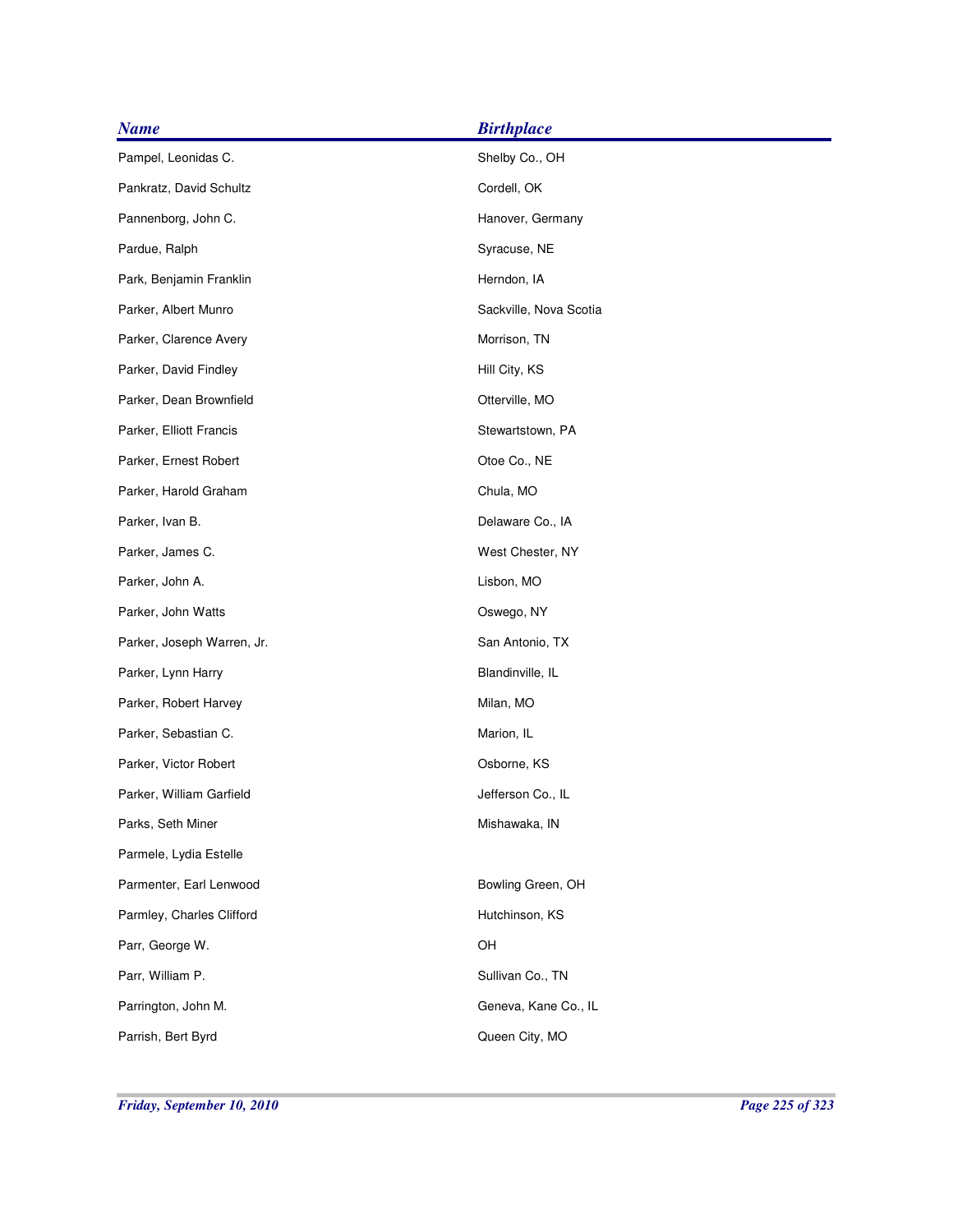| <b>Name</b>                | <b>Birthplace</b> |
|----------------------------|-------------------|
| Parrish, Carroll Ernest    | Buffalo, NY       |
| Parrish, Gerald Merle      | Almena, KS        |
| Parrish, William Allen     | Mulberry, KS      |
| Parsons, Bernie            | Battiest, OK      |
| Parsons, Eugene O.         | Parsons, KS       |
| Parsons, George W.         | Manchester, IN    |
| Parsons, Jack Francis      | Leipsic, OH       |
| Parsons, Solon B.          | New Castle, IN    |
| Partridge, Clyde Elmer     | Osage City, KS    |
| Pasley, B. H.              | Decatur, IL       |
| Pasley, Julius             | Bethel, IL        |
| Passman, Harold            | Chicago, IL       |
| Passudetti, Camillo        | Udine, Italy      |
| Pate, Clarence Chilcoat    | Ennis, TX         |
| Patee, Eliphalet L.        | Oxford, OH        |
| Patrick Fred Edward, Jr.   | Bunkerhill, KS    |
| Patrick, Philip Lawrence   | Brookfield, MO    |
| Patrick, Ruth              |                   |
| Patterson, Benjamin J.     | Stockport, OH     |
| Patterson, Harold Loyd     | Springfield, SD   |
| Patterson, Henry G.        | OH                |
| Patterson, Joseph M.       | Cynthiana, KY     |
| Patterson, Myra A.         | Bristol, OH       |
| Patterson, Paul Moyer      | Anthony, KS       |
| Patterson, Sidney E.       | Ashley, IL        |
| Patterson, William D.      | NY                |
| Patterson, William M.      | Hampshear Co., VA |
| Patterson, William Wallace | Boston, MA        |
| Pattison, John Frazer      | Oelwein, IA       |
| Patton, Chester Leroy      | Albany, MO        |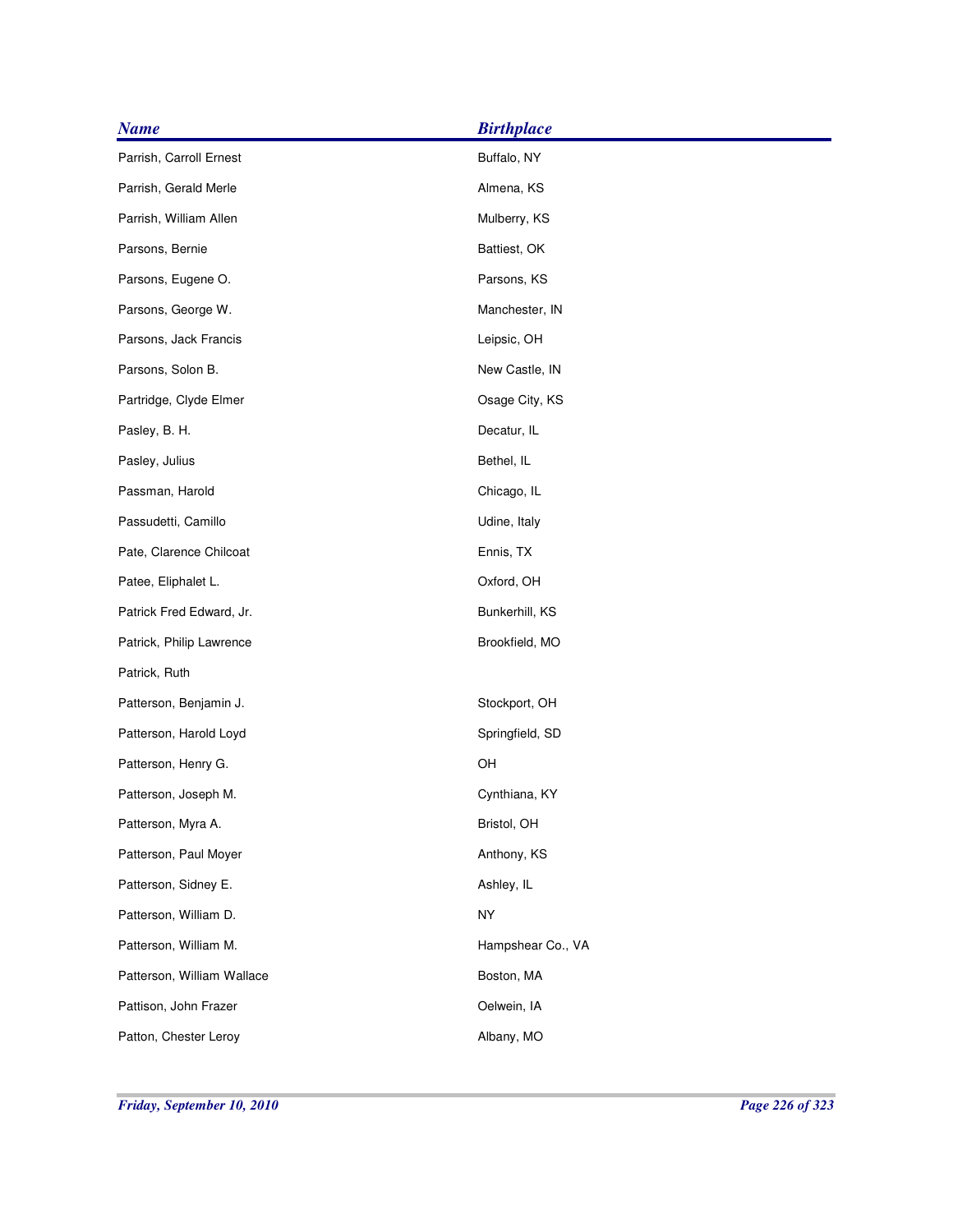| <b>Name</b>              | <b>Birthplace</b>           |
|--------------------------|-----------------------------|
| Patton, George Andrew    | Topeka, KS                  |
| Patton, James S.         | Livonia, IN                 |
| Patton, William George   | West Plains, MO             |
| Paul, John Birdsall      | Ashtubula, OH               |
| Paul, Olin               | Gillette, WI                |
| Paulette, Archer Wilson  | Andrew Co., MO              |
| Pauley, Vern Lawrence    | Hamburg, IA                 |
| Paulin, Stanley          | Arthur, Ontario, Canada     |
| Pavlish, Andrew S.       | Bohemia                     |
| Paxson, Cyrus C.         | ${\sf IN}$                  |
| Payne, Charles Cornelius | Topeka, KS                  |
| Payne, Edward Bell       | Paola, KS                   |
| Payne, Oscar Corwen      | Hills Grove, IL             |
| Payne, William Henry     | Ivanhoe, IL                 |
| Payton, Calvin Worth     | Lethbridge, Alberta, Canada |
| Peairs, Joseph E.        | Zanesville, OH              |
| Peak, Frank              | Bloomfield, IA              |
| Peak, John Robert        | KY                          |
| Peake, Glenn Taplin      | Kansas City, MO             |
| Peare, Robert John       | Ireland                     |
| Pearl, Frank Adrian      | Atchison, KS                |
| Pearn, George            | Erie, PA                    |
| Pearse, Herman E.        | Bloomington, IL             |
| Pearse, Roy Walter, Jr.  | Kansas City, MO             |
| Pearson, Andrew          | Baltimore, MD               |
| Pearson, Glenn Augustus  | Kansas City, MO             |
| Pearson, Karl Maurice    | Flagler, CO                 |
| Pearson, Marion Charles  | Clifton, KS                 |
| Pearson, Paul Ernest     | Waverly, NE                 |
| Pearson, Prince A.       | Boxley, IN                  |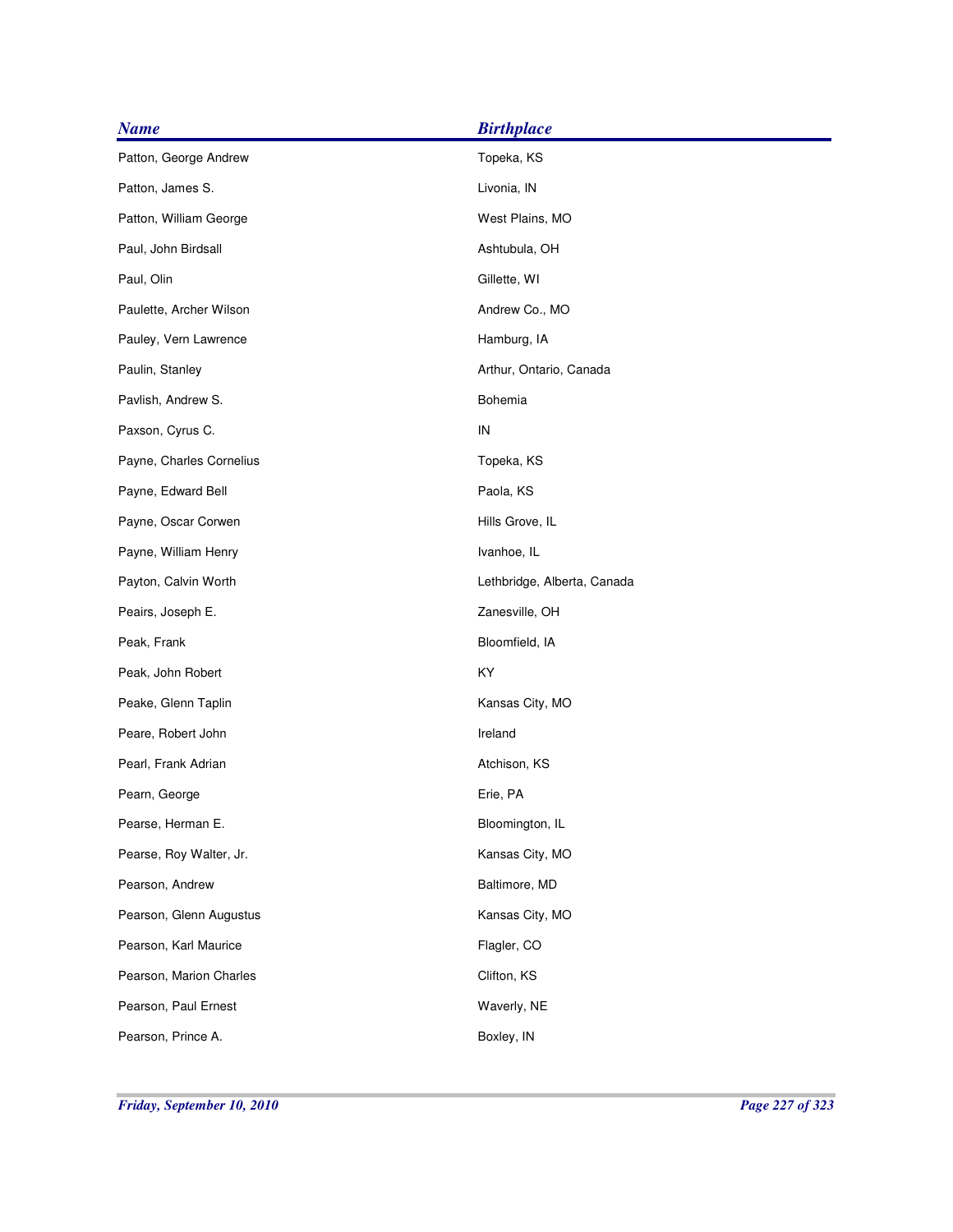| <b>Name</b>                         | <b>Birthplace</b>              |
|-------------------------------------|--------------------------------|
| Pearson, Walter Jay                 | Plainfield, IN                 |
| Pearson, William Henry              | Middlebury, VT                 |
| Pease, Bertha Stark                 | Minonk, IL                     |
| Pease, Francis W.                   | Springfield, IL                |
| Peavler, Gary David                 | Topeka, KS                     |
| Pecinonsky, Albert E.               | Morse Bluffs, Saunders Co., NE |
| Peck, James Haddon Allen            | Mount Vernon, MO               |
| Peckenschneider, Lloyd Orval Edward | Davenport, IA                  |
| Peebles, Clifton Loyd               | Columbus, KY                   |
| Peers, Theodore Wing                | Collinsville, IL               |
| Pees, Gerald Boyd                   | lola, KS                       |
| Peete, Don Carlos                   | Kansas City, KS                |
| Pegg, George R.                     | Jennings Co., IN               |
| Peirce, Charlotte Townsend          | Eau Claire, WI                 |
| Pelkington, George W.               | Ottawa, IL                     |
| Pellet, Henry Leamer                | Prairie Centre, KS             |
| Pellette, Eugene F.                 | Larned, KS                     |
| Pemberton, Charles Whitaker         | Marshall, TX                   |
| Pemberton, Dogan                    | Marshall, TX                   |
| Pendell, George Dempster            | McDonough Co., IL              |
| Pendleton, Alice Antoinette         | Coreyville, PA                 |
| Pendleton, Edward T.                | Burlington, Coffey Co., KS     |
| Pendleton, Raymond Lancing          | Altoona, KS                    |
| Pennington, Benjamin Sides          | Lancester Co., PA              |
| Pennington, George Edward           | Stewartsville, MO              |
| Pennington, James Hinton            | Greshamville, GA               |
| Pennington, Katherine               | Wichita, KS                    |
| Pennington, William Robert          | Stewartsville, MO              |
| Penny, Ollie H.                     | Jacksonville, MO               |
| Penwell, George Harvey              | Princeton, MO                  |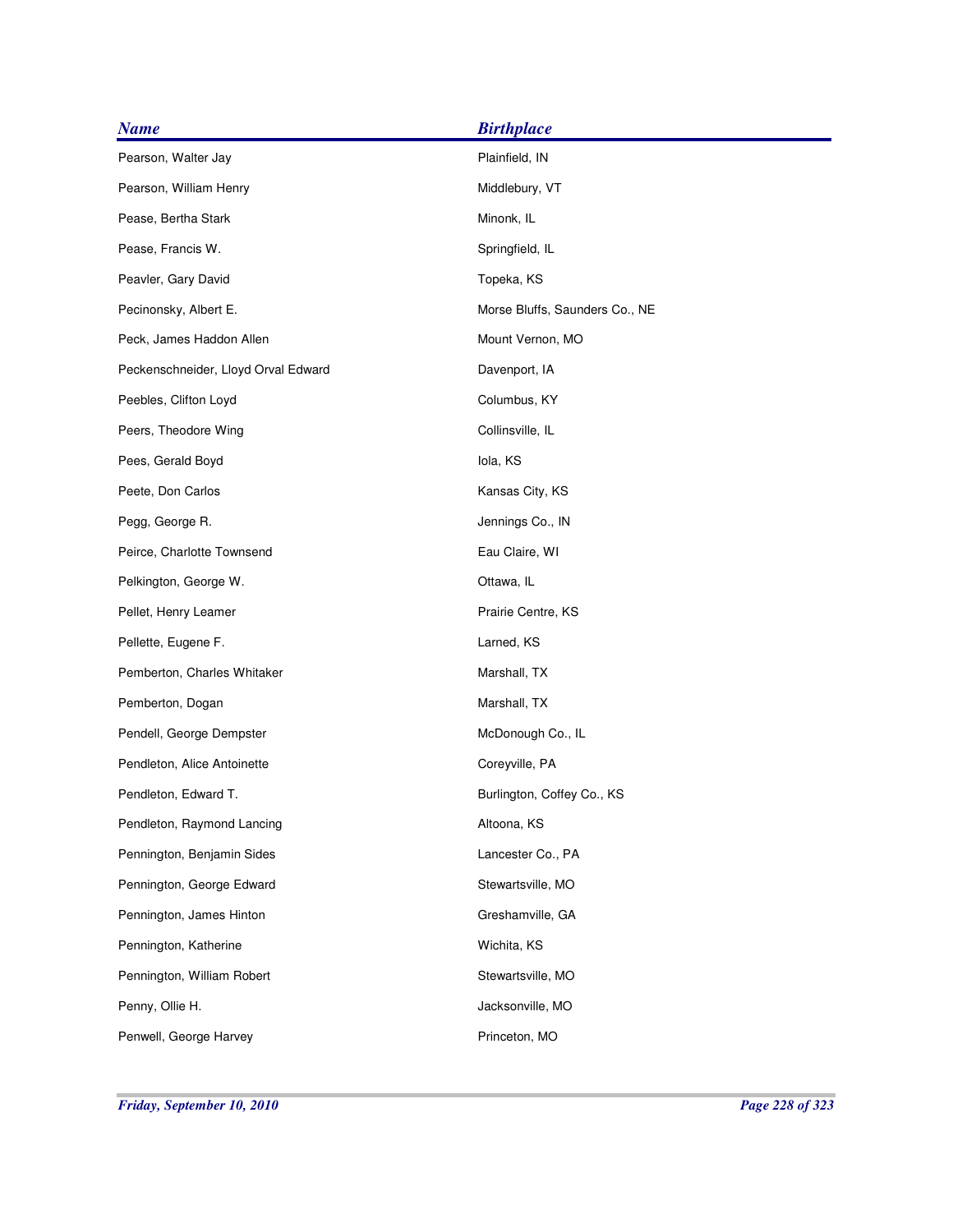| <b>Name</b>               | <b>Birthplace</b>        |
|---------------------------|--------------------------|
| Peppers, Austin Warren    | Albia, IA                |
| Peppers, John Lewis       | Davis Co., IA            |
| Percival, Joseph P.       | Bohemia                  |
| Perdue, Thomas Rugely     | Horace, KS               |
| Perkins, Anna             | Lee Co., IL              |
| Perkins, Chester Henry    | Caney, KS                |
| Perkins, John W.          | Boston, MA               |
| Perkins, Matthew John     | Ontario, Canada          |
| Pernoud, Flavius Gentry   | St. Francois Co., MO     |
| Perry, Carlos Jose Guzman | La Paz, La Paz, Bolivia  |
| Perry, David Clinton      | Latham, KS               |
| Perry, Warren             | Troy, KS                 |
| Perry, William H.         | Love Lake, Macon Co., MO |
| Pessin, Joseph            | Russia                   |
| Pestal, Joseph            | Czechoslovakia           |
| Peters, Albert Herman     | Erie, IL                 |
| Peters, Alexander B.      | TN                       |
| Peters, Glenn R.          | Cameron, MO              |
| Peters, M. Orrin          | Trumbull Co., OH         |
| Peters, Oliver E.         | Fairfield Co., OH        |
| Peters, Vincent Aloyious  | Oxford, IA               |
| Petersen, Daniel          | Atlanta, KS              |
| Peterson, Birger Esping   | Lindsborg, KS            |
| Peterson, Dean Louis      | Topeka, KS               |
| Peterson, Emmit Eugene    | Leavenworth, KS          |
| Peterson, George Linn     | Independence, KS         |
| Peterson, Ira Francis     | Mount Etna, KS           |
| Peterson, Marc Ray        | Paxton, NE               |
| Peterson, Wilton Lee      | Des Moines, IA           |
| Petit, Paul Thurlow       | Collinsville, OK         |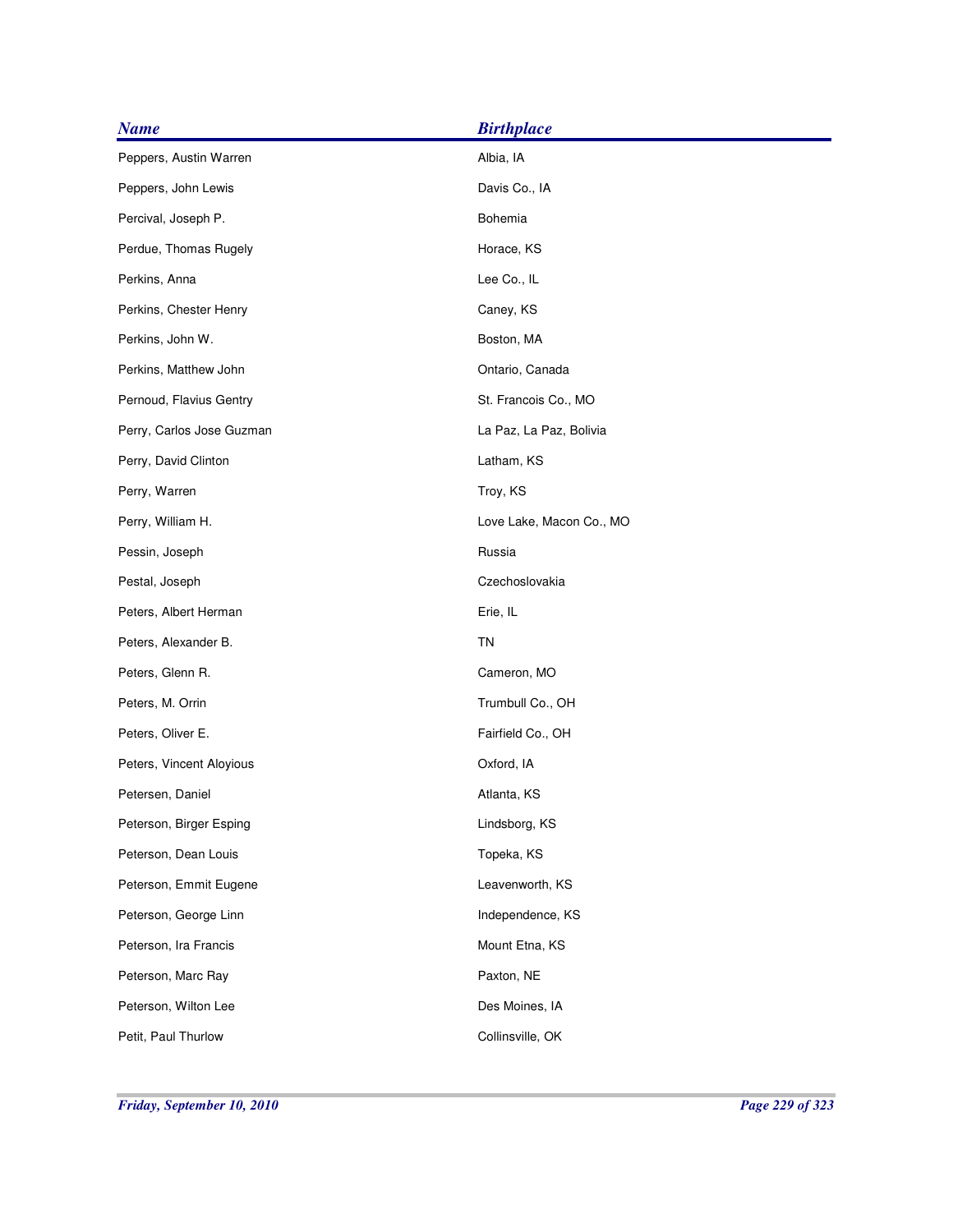| <b>Name</b>                | <b>Birthplace</b>    |
|----------------------------|----------------------|
| Petitt, Percy Adelbert     | Sherman, IL          |
| Petr, Francis J.           | Clarkson, NE         |
| Petrie, Samuel Charles     | McLouth, KS          |
| Petry, Ezra Luther         | Preble Co., OH       |
| Pettegrew, Robert Rex      | Omaha, NE            |
| Petterson, Carl Alfred     | Chanute, KS          |
| Petterson, Cecil Edward    | Chanute, KS          |
| Petterson, Edward C.       |                      |
| Petterson, O'Ruth Sisk     | Lake City, KS        |
| Petterson, Perry Dean      | Chanute, KS          |
| Pettet, Joseph David       | IN                   |
| Pettijohn, Johnson W.      | Sardinia, OH         |
| Pettijohn, Walter Johnston | Haven, KS            |
| Pettis, Arthur L.          |                      |
| Petty, Charles Napoleon    | Mirabile, MO         |
| Petty, Lee Roy             | Abbott, MS           |
| Pettyjohn, Elmore Sloan    | Ripley, OH           |
| Pfaff, Richard Oscar       | Council Bluffs, IA   |
| Pfeffer, Theodore John     | IL                   |
| Pfeiffer, Earl Martin      | Owensville, MO       |
| Pfuetze, Edwin Lounsbery   | Manhattan, KS        |
| Pfuetze, Karl Hamilton     | Manhattan, KS        |
| Pfuetze, Max Ensign        | Manhattan, KS        |
| Pfuetze, Robert Emil       | Manhattan, KS        |
| Phalen, Ruth Ardella       | Vigo Co., IN         |
| Phares, Willard Alan       | Jacksonsboro, OH     |
| Phelps, Charles Ray        | Prescott, KS         |
| Phelps, Fannie J.          | Gallatin, MO         |
| Philipp, Hermann Ferdinand | Mocker, Westpreussen |
| Philips, Irving            | Hartford, CT         |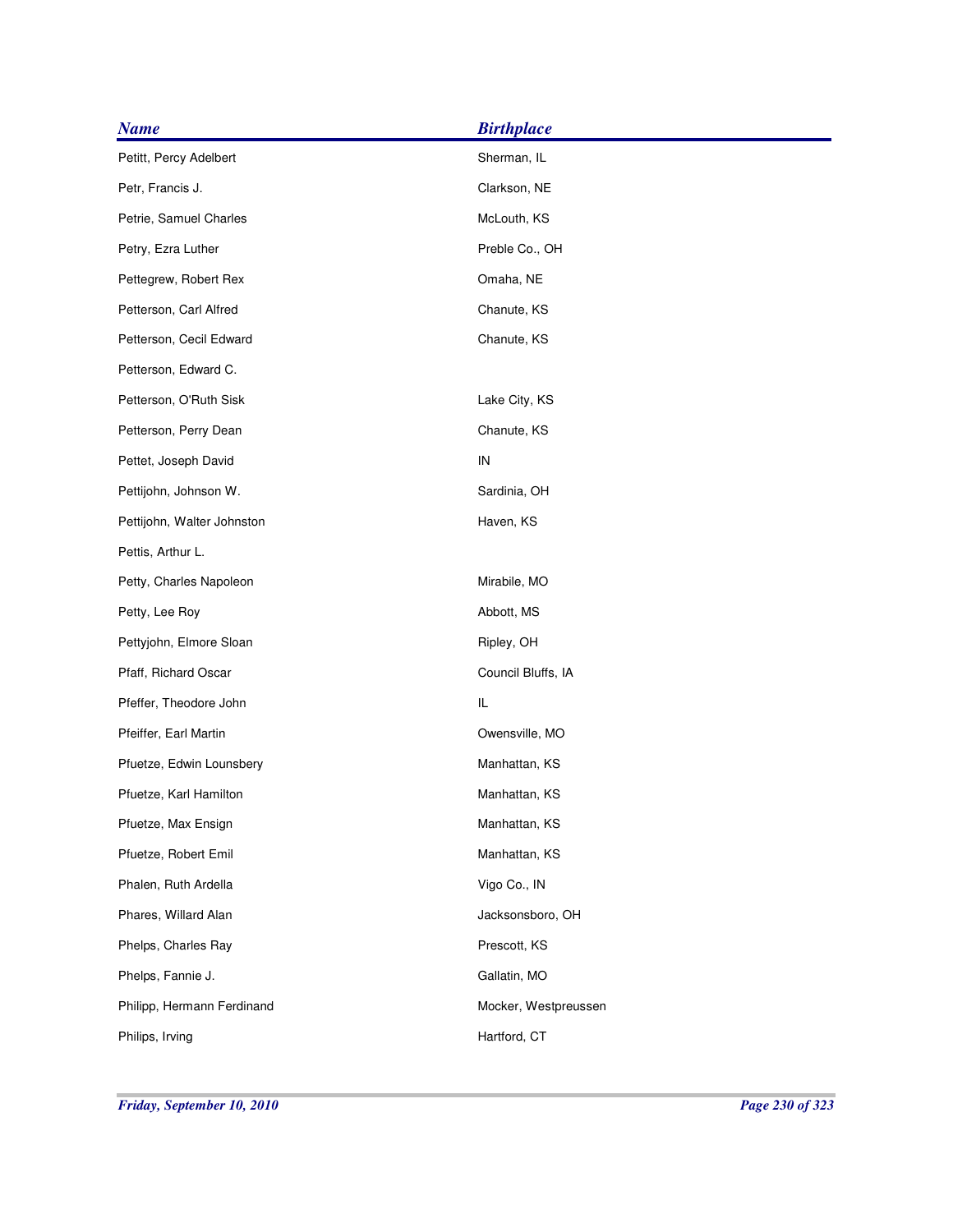| <b>Name</b>                    | <b>Birthplace</b>            |
|--------------------------------|------------------------------|
| Phillebaum, John Charlton      | Bethany, MO                  |
| Phillips, Benjamin Lane        | Wellsville, KS               |
| Phillips, Carl                 | Holden, MO                   |
| Phillips, Charles Elston       | Edina, MO                    |
| Phillips, Daniel Russell       | Leavenworth, KS              |
| Phillips, E. D. F.             | Martinsville, IN             |
| Phillips, Elizabeth Roberta    | Redowl, SD                   |
| Phillips, Fredrick Nathaniel   | St. Louis, MO                |
| Phillips, John M.              | IN                           |
| Phillips, Myrtle Hannah        | Jewell Co., KS               |
| Phillips, Stephen Bailey       | Hiawatha, KS                 |
| Phillips, William Garfield     | New Freeport, PA             |
| Phillips, William James        | Washington Co., IA           |
| Phillipsen, John Albert        | Champaign Co., IL            |
| Piatt, William C.              | Columbus, IN                 |
| Pickard, Nicholas Stark        | Kansas City, MO              |
| Pickens, Edgar Allen           | Beatrice, NE                 |
| Pickens, Edgar Eugene          | Savannah, TN                 |
| Pickens, Francis Marion        | Spencer, IN                  |
| Pickerel, Joseph Franklin      | Ottumwa, IA                  |
| Pickerell, Arthur L.           | Eddyville, IA                |
| Pickett, Ira N.                | Hamilton Co., IN             |
| Pickett, William Henry         | Newberry, FL                 |
| Pickett, Willis E.             | Canandaigua, NY              |
| Pickler, Richard Smith         | Smith Center, KS             |
| Pierard, Albert Alexander      | Arma, KS                     |
| Pierce, Addie von Frankenstein | TX                           |
| Pierce, Claire Middleton       | Alton, MO                    |
| Pierce, Roscoe P.              | Deer Creek, IL               |
| Pierron, George Joseph         | Kansas City, Jackson Co., MO |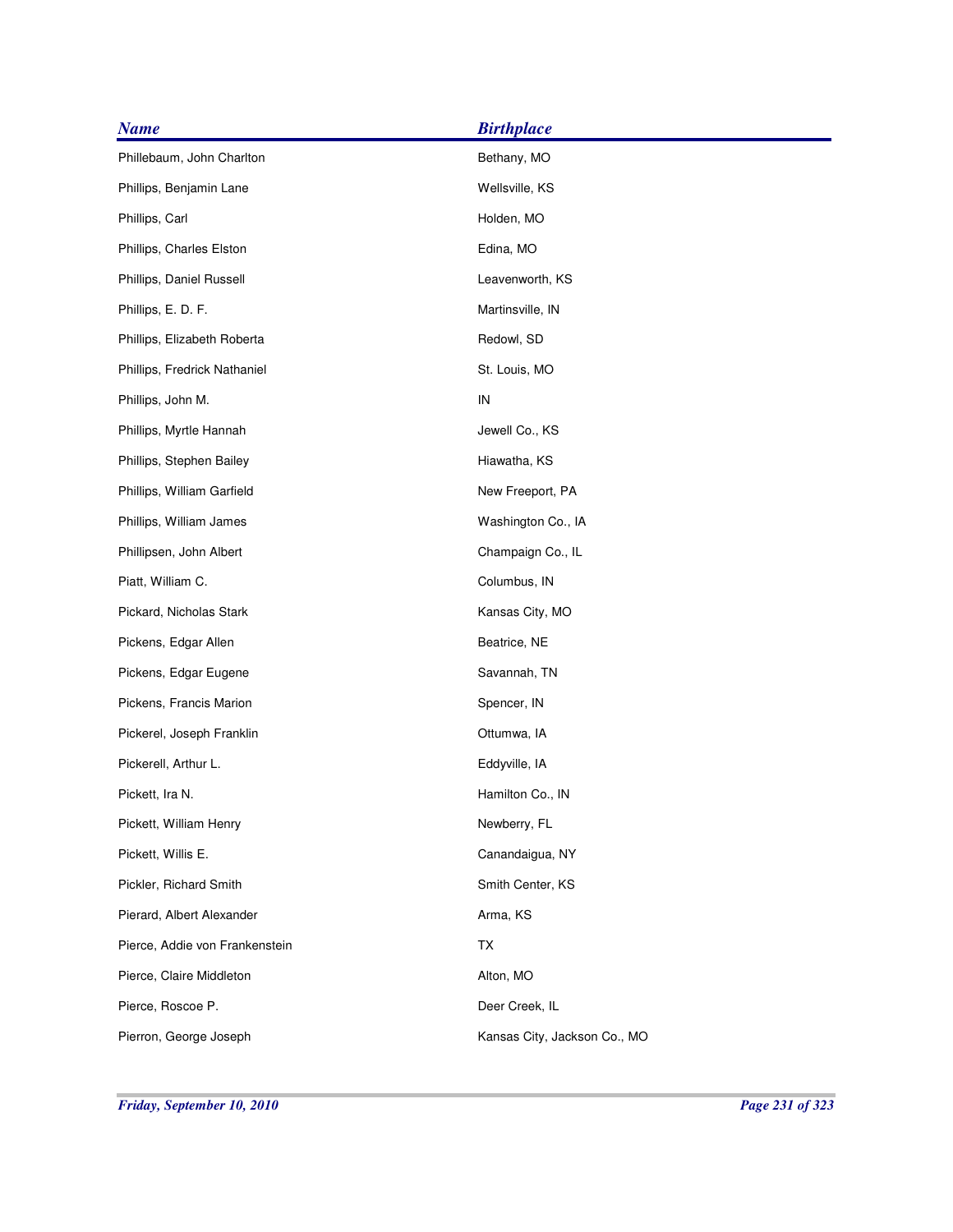| <b>Name</b>               | <b>Birthplace</b>   |
|---------------------------|---------------------|
| Pierron, John Baptist     | Kansas City, MO     |
| Pierson, Carl M.          | Lawrence, KS        |
| Pierson, George Prentiss  | Eagleville, MO      |
| Pigman, Samuel C.         | Wheeling, WV        |
| Pihlblad, Arvid           | Kansas City, MO     |
| Pike, James Carey         | Laurel Springs, NC  |
| Pilcher, F. Hoyt          | Athens, OH          |
| Pile, Eugene              | Fancy Farm, KY      |
| Pinckard, Cyrus Gibson    | Groveland, IL       |
| Pincomb, Arthur Leon      | Overland Park, KS   |
| Pindell, Joseph T.        | OH                  |
| Pine, Walter Frederic     | Greene Co., NY      |
| Pinkston, James Anderson  | Gallatin Co., KY    |
| Pinkston, Lee Greshman    | Gilbert, MS         |
| Pinney, James A.          | PA                  |
| Pinney, James Clarence    | Argyle, WI          |
| Pinsker, Jacob A.         | St. Joseph, MO      |
| Piper, Charles Leslie     | Shippensburg, PA    |
| Piper, Donald Kirk        | St. Joseph, MO      |
| Piper, Dorus H.           | Meriden, KS         |
| Pitman, Will D.           | Knobnoster, MO      |
| Pitts, Curtis Duane       | Knoxville, IA       |
| Pitts, Edward Parker      | Northampton Co., VA |
| Plagens, George Max       | Pittsburg, KS       |
| Planck, Fred M.           | Ottumwa, IA         |
| Platten, Philip Matthew   | Cleveland, OH       |
| Pleasants, Jacobum Harvey | Green Co., KY       |
| Plehn, Frank Wallace      | Davenport, IA       |
| Plett, John Victor        | Buhler, KS          |
| Plowman, Carl Wesley      | Jewell, KS          |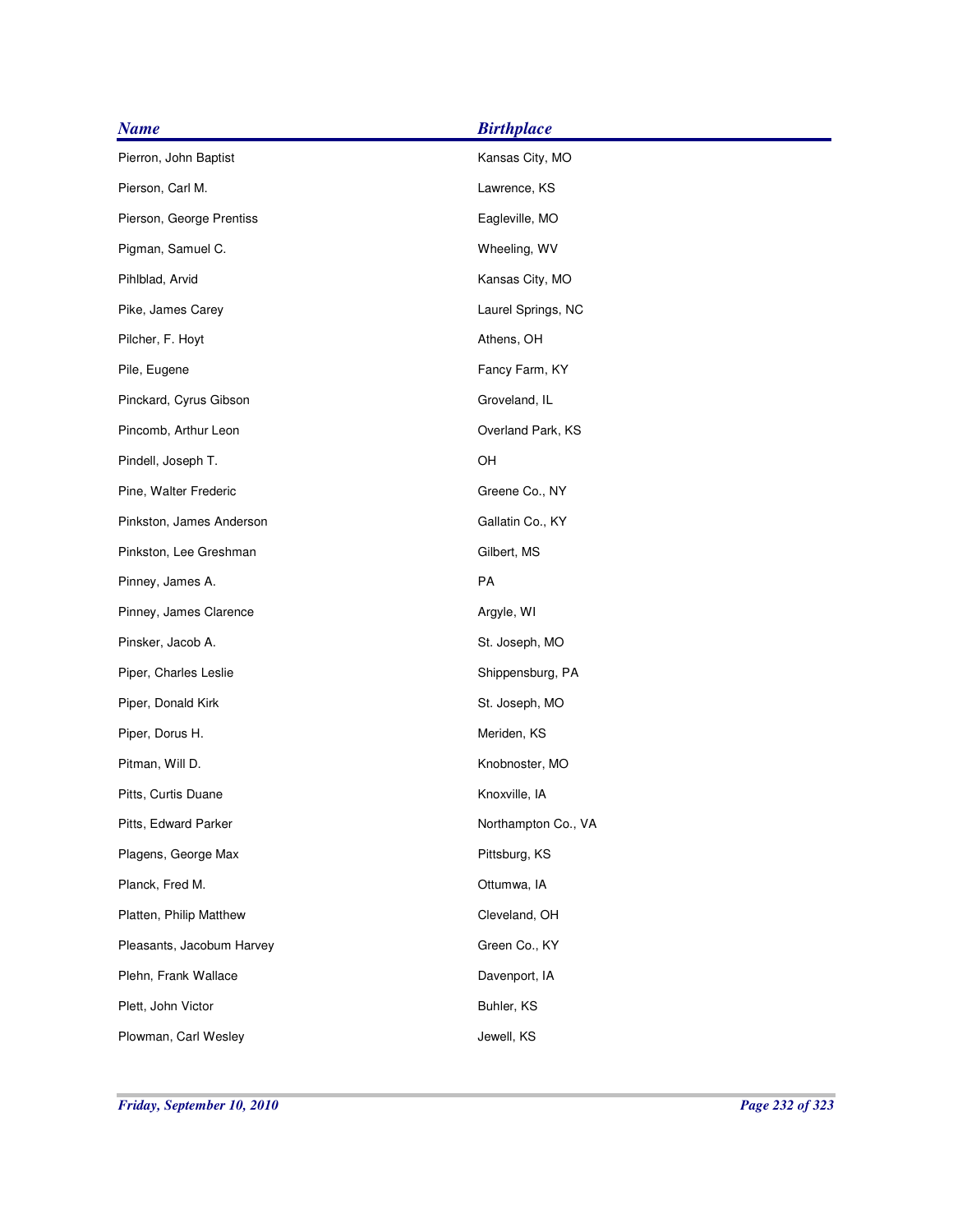| <b>Name</b>                      | <b>Birthplace</b> |
|----------------------------------|-------------------|
| Plowman, Warren Andrew           | Jewell, KS        |
| Plummer, Lewis N.                | Adelphia, OH      |
| Plummer, Rodnia S.               | <b>NH</b>         |
| Podrebarac, Leonard Francis      | Kansas City, KS   |
| Pohek, George Ivan               | Samobor, Austria  |
| Pohlman, John Francis            | Lyons, KS         |
| Poindexter, John Milton          | Sellersburg, IN   |
| Poindexter, Marlin Hatfield, Jr. | Kansas City, KS   |
| Pokorny, Charles                 |                   |
| Poling, Fowler Border            | Arlie, TX         |
| Polk, D. T.                      | New Market, MO    |
| Pollak, Ann                      | New York, NY      |
| Polmeteer, Edward Clarence       | Kirksville, MO    |
| Polson, Robert Cleveland         | Marysville, CA    |
| Polumbo, Ralph Andrew            | Akron, OH         |
| Pond, Eugene Adelbert            | Bourbon Co., KS   |
| Pontius, Calvin Estill           | Akron, IN         |
| Poole, Harold Eugene             | Hutchinson, KS    |
| Poole, John Guy                  | Berwick, IL       |
| Pooler, Cyrus P.                 | Abilene, KS       |
| Poorman, Bert A.                 | Larned, KS        |
| Pope, Albert Diamond             | Barbourville, KY  |
| Pope, Boyd Henderson             | Knoxville, TN     |
| Pope, Ernest H.                  | Berkeley, CA      |
| Pope, William Hansford           | London, KY        |
| Poppen, Joseph A.                | Grand Rapids, MI  |
| Poppen, Mayo Joseph              | Ionia, KS         |
| Porr, Wyona Joy                  | Liberal, KS       |
| Porter, Arthur Harlan            | Smithboro, IL     |
| Porter, Epaphroditus Jehosaphat  | Cornwall, IL      |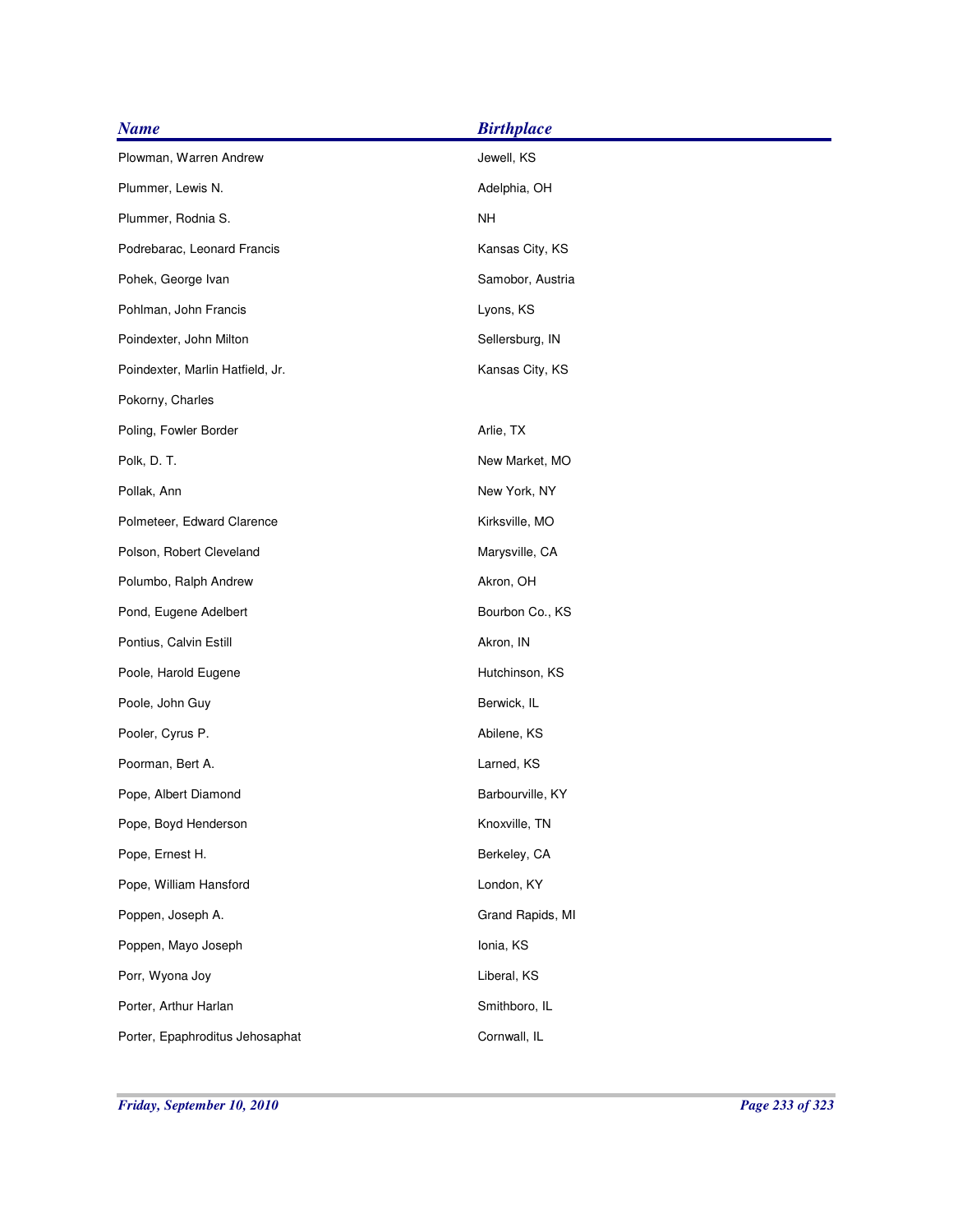| <b>Name</b>               | <b>Birthplace</b>         |
|---------------------------|---------------------------|
| Porter, Frank A.          | Jamestown, NY             |
| Porter, George F.         | Caney, KS                 |
| Porter, John Edward       | Jeffersonville, IN        |
| Porter, John McGill       | Kansas City, KS           |
| Porter, John Wesley       | Madison, IN               |
| Porter, Joseph Lawson     | Hopewell, OH              |
| Porter, Melanchthon C.    | Sandy Lake, PA            |
| Porter, Russell Crosby    | Topeka, KS                |
| Porter, William James     | Elkhart, KS               |
| Portier, Rodney Harcourt  | Miami, FL                 |
| Portman, Raymond Joseph   | Kaukauna, WI              |
| Post, Carl Mark           | Albion, IA                |
| Post, William Luther      | Lalede, MO                |
| Postle, James Martin      | IL                        |
| Postlethwaite, Frank M.   | Jewell City, KS           |
| Postma, Lowell Arthur     | St. Marys, KS             |
| Poston, William Osee      | New Lebanon, IN           |
| Potekin, Jesse Sanford    | London, England           |
| Potter, Albert C.         | Ashtabula, OH             |
| Potter, Amos              | Warren Co., OH            |
| Potter, Harry Evan        | Olney, IL                 |
| Potter, Horace E.         | near Alpha, Henry Co., IL |
| Potter, Jefferson T.      | Taylor, Cortland Co., NY  |
| Potterf, Albert Alexander | Eaton, OH                 |
| Potts, Geroge Washington  | Linn Co., KS              |
| Poutre, Fred Gerald       | Greenleaf, KS             |
| Powell, Charles Winburn   | Mount Hamill, IA          |
| Powell, Fred C.           | Romeo, MI                 |
| Powell, George Byer       | New Castle, IN            |
| Powell, George McArdle    | Richmond, MO              |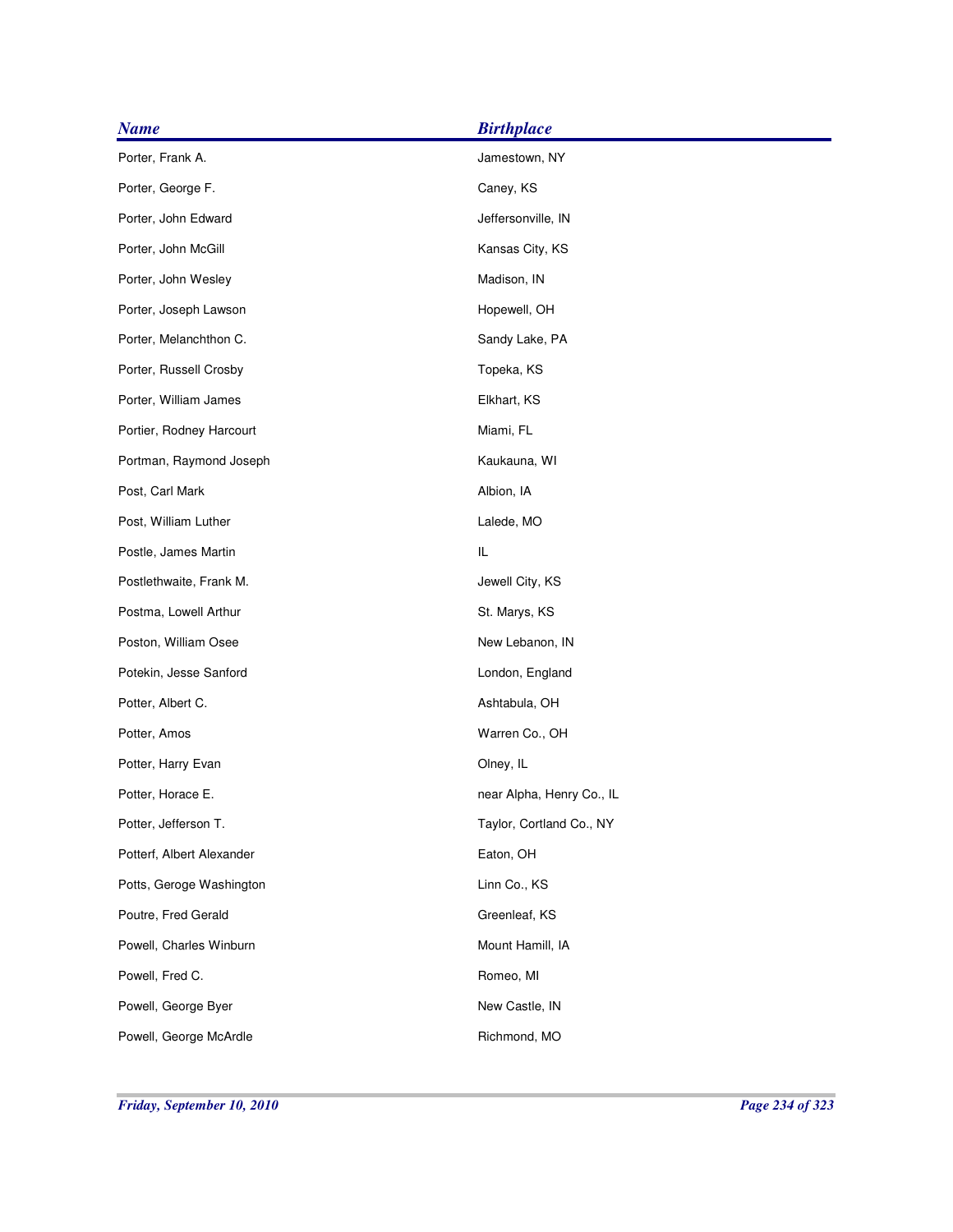| <b>Name</b>             | <b>Birthplace</b>     |
|-------------------------|-----------------------|
| Powell, Guy Clifford    | Rockfield, IN         |
| Powell, Lewis Morgan    | Cedar Rapids, IA      |
| Powell, Lupher Albert   | Cochranton, PA        |
| Powell, Lyle Stephenson | Rush Co., IN          |
| Powell, Milton James    | Almeria, KS           |
| Powell, Nelson Edgar    | Concordia, MO         |
| Powell, Paul Mahlon     | Sedan, KS             |
| Powell, Robert Grant    | Galena, KS            |
| Powell, Vance M.        | Camden, IN            |
| Powers, Charles L.      | Alden, Erie Co., NY   |
| Powers, George Harold   | Little River, KS      |
| Powers, Harold Wayne    | Emmetsburg, IA        |
| Powers, John Clancey    | New Haven, CT         |
| Powers, John Harold     | Canton, KS            |
| Powers, John Miller     | Clinton, MO           |
| Powers, William Fred    | Natoma, KS            |
| Prather, Benton Taylor  | Jeffersonville, IN    |
| Prather, Lark T.        | KY                    |
| Prather, Roy William    | Excelsior Springs, MO |
| Pratt, Carl William     | Colfax, IA            |
| Pratt, H. Fuller        | St. Mary, OH          |
| Pratt, Morton Allen     | Berkley, MA           |
| Pratt, Samuel Milton    | Waterbury, VT         |
| Pratt, William Lister   | Hoxie, KS             |
| Preheim, Delbert Victor | Marion, SD            |
| Prentice, William H.    | IA                    |
| Preston, F. Lesley      | Grand Rapids, MI      |
| Preston, James C.       | Fulton Co., IL        |
| Preston, James F.       | <b>MO</b>             |
| Preston, Otis Richard   | Arrington, KS         |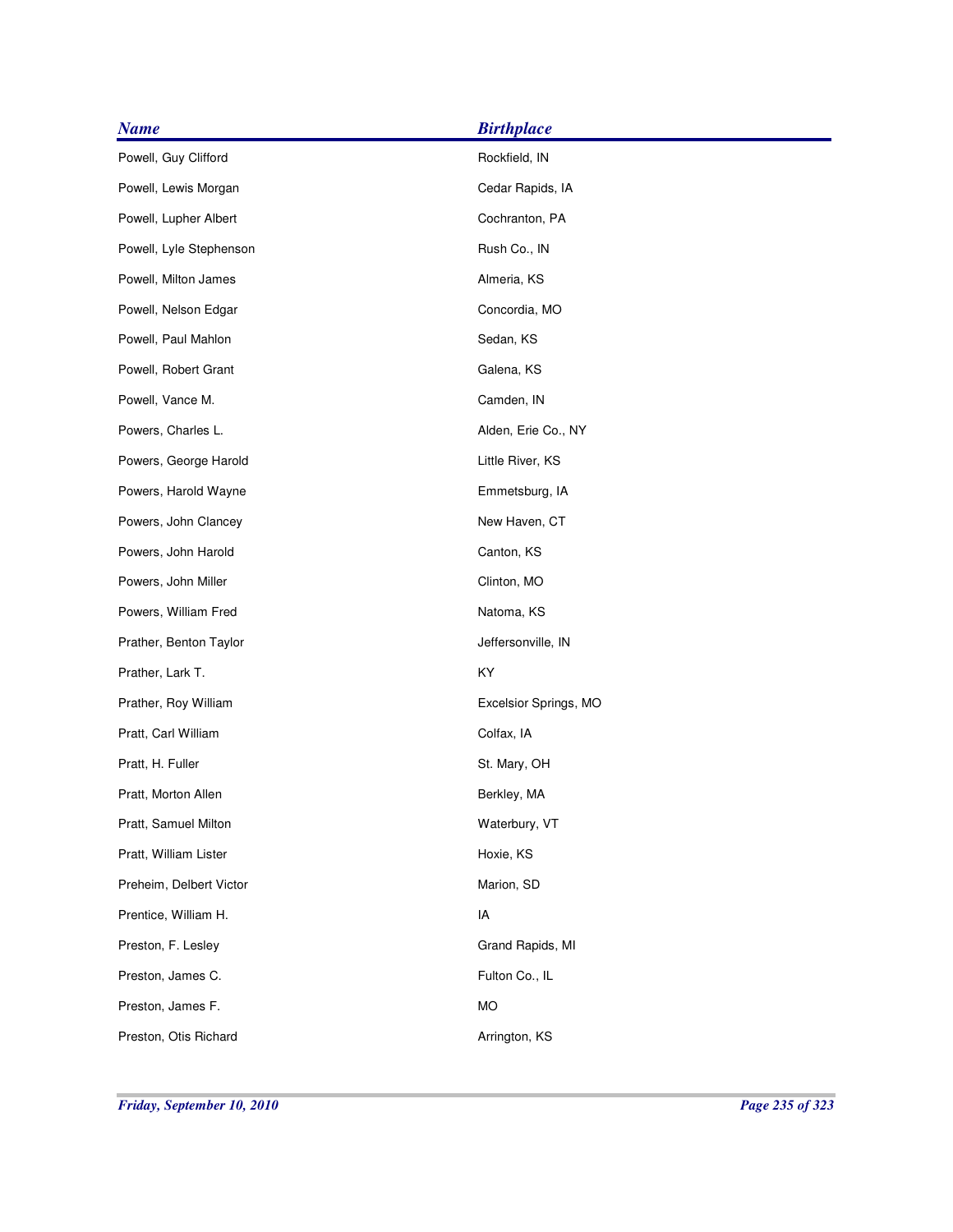| <b>Name</b>                  | <b>Birthplace</b> |
|------------------------------|-------------------|
| Preston, Ralph Roswell       | Bozeman, MT       |
| Preston, Walter A.           | Grinnell, IA      |
| Prettyman, J. T.             | Kingston, OH      |
| Price, Charles Wesley        | Albany, AL        |
| Price, Claude Chandler       | Versailles, MO    |
| Price, Elwyn Dene            | Versailles, MO    |
| Price, Emma Elizabeth Hook   | Downing, MO       |
| Price, Frank Judson          | Richmond, KS      |
| Price, Raymond Miller        | Clinton, TN       |
| Price, Vaughan Charles       | Dawn, MO          |
| Prichard, Jesse R.           | Newark, OH        |
| Priest, Wilson R.            | Perry Co., OH     |
| Primakow, Max Jack           | Milwaukee, WI     |
| Printy, Josephine            | Centerville, IA   |
| Printz, Otto Jack            | Kansas City, MO   |
| Pritchard, William W.        | Nashville, TN     |
| Pritchett, Gilbert Lafayette | Jersey Co., IL    |
| Privet, Lowell Bernard       | Woonsocket, SD    |
| Prochazka, Otto Frank        | Atwood, KS        |
| Proctor, James Thornton      | Blytheville, AR   |
| Proctor, Lawrence Adrian     | Parsons, KS       |
| Proctor, Oscar Speckbacher   | Peoria, IL        |
| Prouse, Theodore Allen       | Arcola, MO        |
| Prout, William Samuel        | Virginia City, MT |
| Provine, George Sumner       | Macomb, IL        |
| Prudhomme, Charles           | Operlousas, LA    |
| Pruit, Myrtle Lea Smith      | Cheneyville, LA   |
| Pruitt, Raymond Donald       | Wheaton, MN       |
| Ptacek, Joseph Lester        | David City, NE    |
| Puckett, Charles F.          | <b>NE</b>         |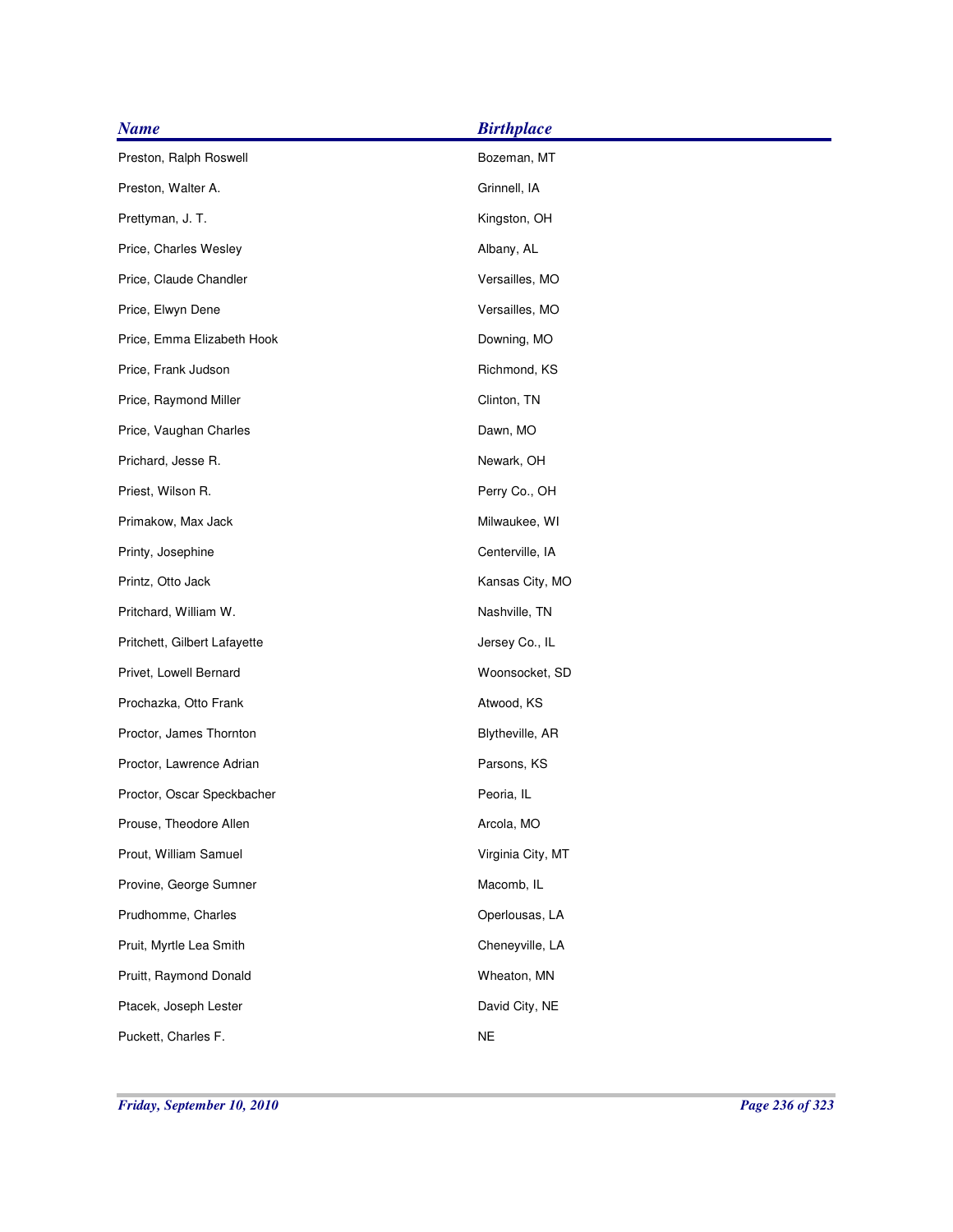| <b>Name</b>                | <b>Birthplace</b>      |
|----------------------------|------------------------|
| Puderbaugh, Aaron          | Greenville, OH         |
| Puderbaugh, Ira            | Ozawkie, KS            |
| Pugh, Albert Ellsworth     | Flushing, OH           |
| Pugh, Andrew Roy           | Newbern, NC            |
| Pugh, Charles Edward       | KY                     |
| Pugh, Thomas Ennis         | Milledgeville, GA      |
| Pugsley, Frederic Nelson   | Kansas City, MO        |
| Pumpelly, Robert Allen     | Sedan, KS              |
| Pumphrey, Lloyd Worth      | Pittsburg, KS          |
| Puntenney, Andrew Wallace  | Hartman, CO            |
| Punton, John               | England                |
| Purdon, Cyril              | Belfast, Ireland       |
| Purdue, George C.          | Newburgh, IN           |
| Purdum, John Richard       | Keithsburg, IL         |
| Purves, George Kern        | River Falls, WI        |
| Purves, Robert Kingston    | Chicago, IL            |
| Purviance, Walter Charles  | Oswego, IL             |
| Pusey, John R.             | KY                     |
| Pusitz, Manuel Elias       | Toronto, Canada        |
| Putnam, Edmund Delos       | WI                     |
| Putnam, John Andrews       | Carthage, MO           |
| Putnam, Laurel Irene       | Beloit, KS             |
| Putnam, Lyle Britain       | Colorado Springs, CO   |
| Pyle, Calvin Amer          | Wilna, Harford Co., MD |
| Pyle, Charles W.           | IA                     |
| Pyle, Lucien Robert        | Stockton, MO           |
| Pyle, Marjorie McDonald    | Manhattan, KS          |
| Quantius, Leland Fitch     | Manchester, WI         |
| Quantius, Rachel Houston   | Bedford, IN            |
| Queniahan, Leandro Mendoza | Philippines            |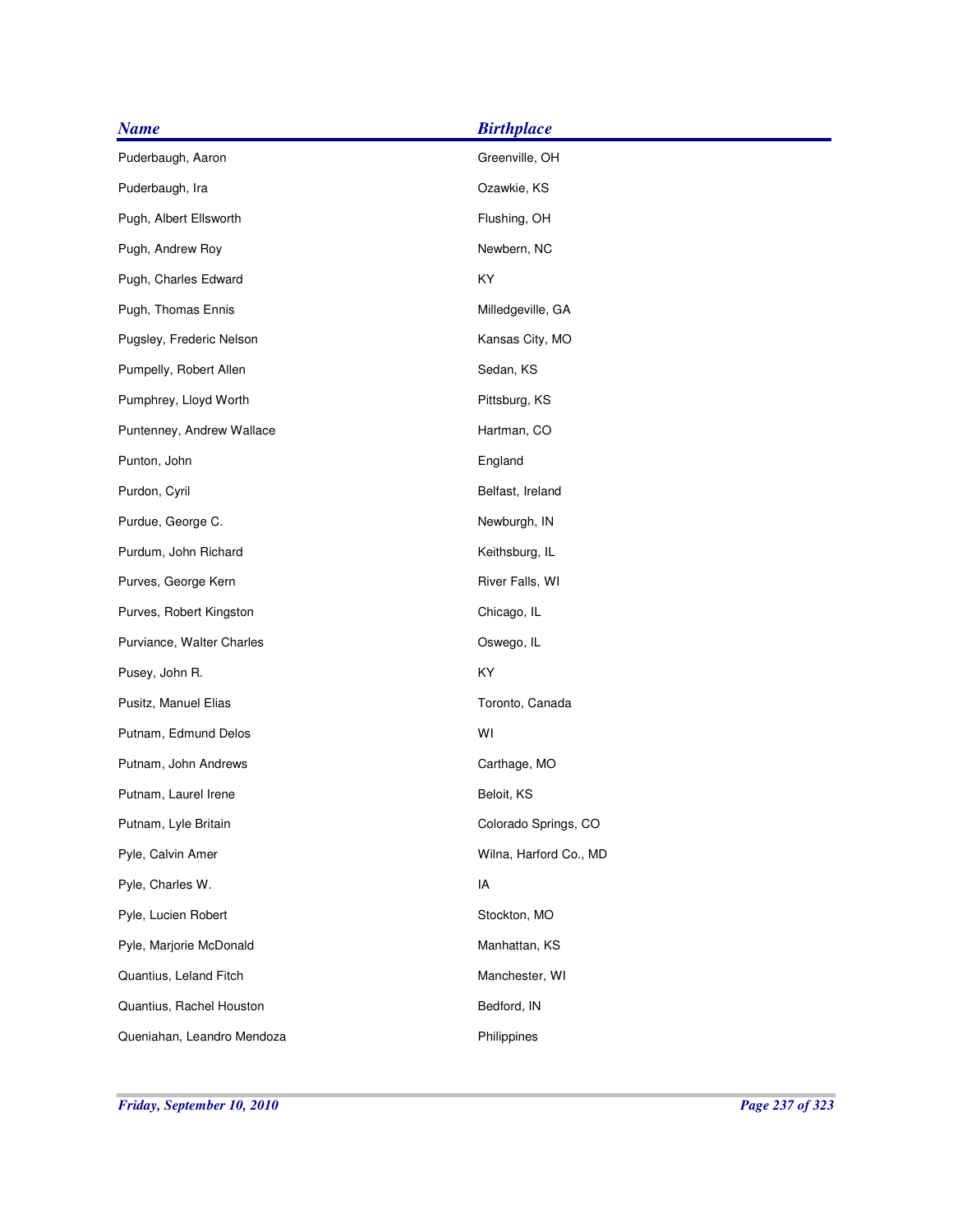| <b>Name</b>                 | <b>Birthplace</b>              |
|-----------------------------|--------------------------------|
| Quinn, Henry Francis        | Beloit, WI                     |
| Quiring, Walter Otho        | Newton, KS                     |
| Quisenbery, Mary A.         | Titusville, PA                 |
| Rabe, Melvin Alvis          | Parkersburg, IL                |
| Rabin, Julius Hyman         | Kansas City, MO                |
| Radabaugh, Justin Granville | Afton, IA                      |
| Rader, John A.              | Elkhart, IN                    |
| Rader, William Joseph       | Howard, KS                     |
| Ragan, Romulus Claiborne    | Hickman Mills, Jackson Co., MO |
| Rager, Nora                 | Osage Mission, KS              |
| Ragsdale, James Henry       | ID                             |
| Raich, Robert Anderson      | Springfield, IL                |
| Raines, Omer Marvin         | Oskaloosa, KS                  |
| Raines, Taylor Evan         | Longwood, MO                   |
| Rainey, Edward Carlisle     | Arcadia, WI                    |
| Rainey, Norris Luetscher    | Arcadia, WI                    |
| Rairdon, Clarence Wilbur    | Sangamon Co., IL               |
| Rakestraw, Henry E.         | Newark, OH                     |
| Raley, John N.              | Belmont Co., OH                |
| Ralls, Clayton Thomas       | Bath Co., KY                   |
| Ralston, W. H.              | IL                             |
| Ramey, Winston G.           | Carter, KY                     |
| Ramos, John Francis, Jr.    | Boston, MA                     |
| Ramsdell, Deyo Leslie       | MI                             |
| Ramsey, Corey Louis         | Odessa, MO                     |
| Ramsey, Elam Stafford       | Clinton Co., IL                |
| Ramsey, John Eugene         | Greeley, CO                    |
| Randall, Clinton L.         | Callao, MO                     |
| Randall, Clyde Lamb         | Lyons, KS                      |
| Randall, Frank Wilbur       | Oshkosh, WI                    |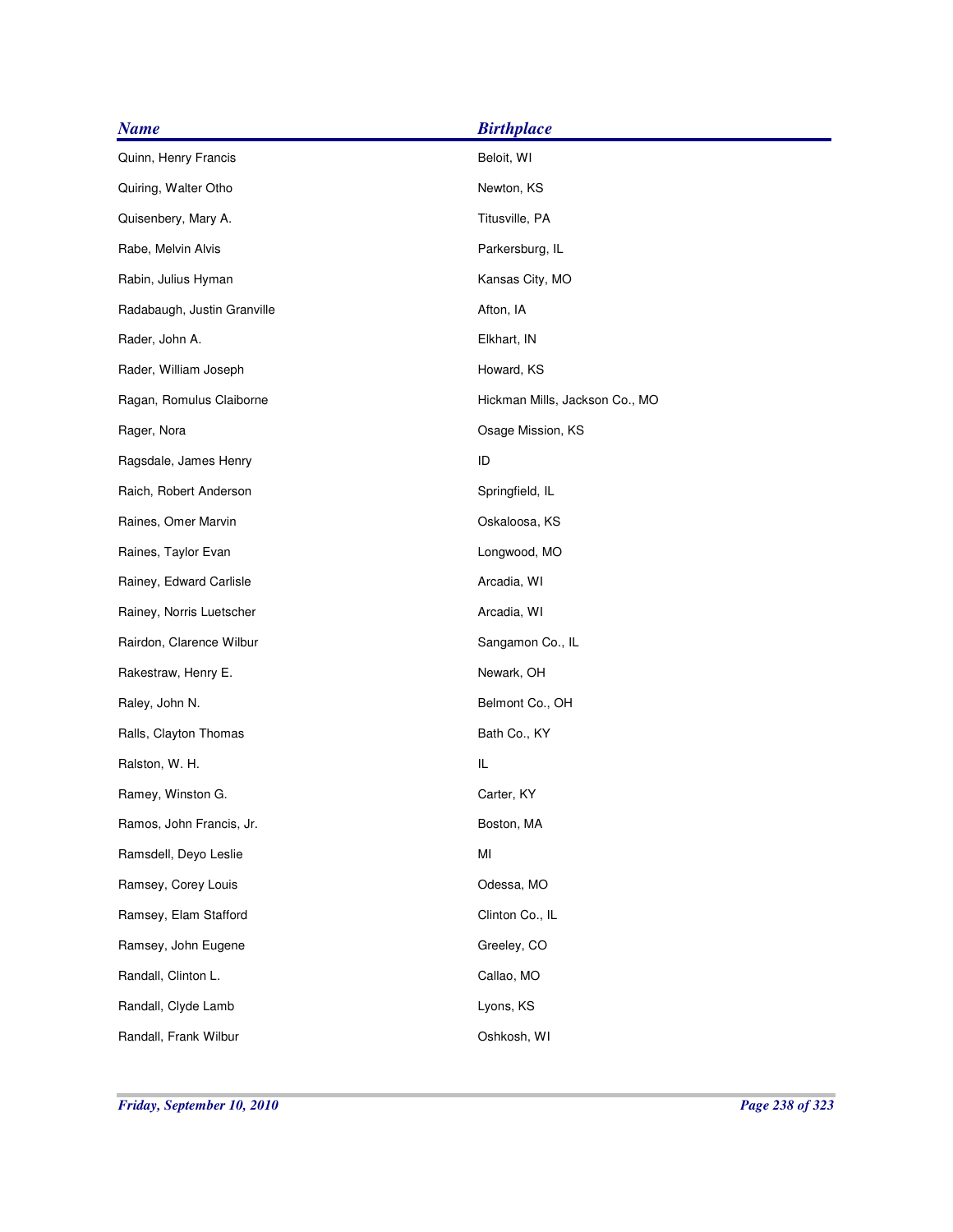| <b>Name</b>                | <b>Birthplace</b> |
|----------------------------|-------------------|
| Randall, Thomas Jefferson  | Cook Co., IL      |
| Randell, John Wesley       | Lawrenceburg, IL  |
| Randle, Harry Theophilus   | Mason City, IL    |
| Randles, Herbert           | De Kalb Co., IL   |
| Randles, Leland Price      | White City, KS    |
| Randolph, Andrew Jerome    | Newark, NJ        |
| Ranes, James L.            | Louisville, IL    |
| Rankin, Edgar Crawford     | Barbour Co., WV   |
| Rankin, Emory V.           | Rankin, MO        |
| Rankin, Thomas Johnson     | Covington, KY     |
| Rannells, Charles S.       | Cumberland, OH    |
| Rannells, Charles S.       | St. Louis, MO     |
| Rannie, Paul Rumel         | Omaha, NE         |
| Ransom, James Louis        | Kansas City, KS   |
| Rapoport, Paul             | New York, NY      |
| Rapp, John Henry           | Denver, CO        |
| Rash, Anderson W.          | AL                |
| Rasmussen, William Charles | Morganville, KS   |
| Rate, Robert Goodwin       | Iowa City, IA     |
| Rathbone, Francis Wait     | Wirt Co., WV      |
| Rathert, Burton Stewart    | Tigerton, WI      |
| Ratliff, Harry L.          | Weldon, IA        |
| Ratzlaff, Abraham Karl     | Moundridge, KS    |
| Ratzloff, Dan Olin         | Stanton Co., KS   |
| Rau, David Herman          | Wakefield, KS     |
| Rau, Jerold Matthew        | Wichita, KS       |
| Rauch, James Edward        | Kansas City, MO   |
| Raum, Abram A.             | Blairstown, NJ    |
| Rautert, Julius Henry      | Hamburg, Germany  |
| Ravenscroft, L. P.         | Piedmont, VA      |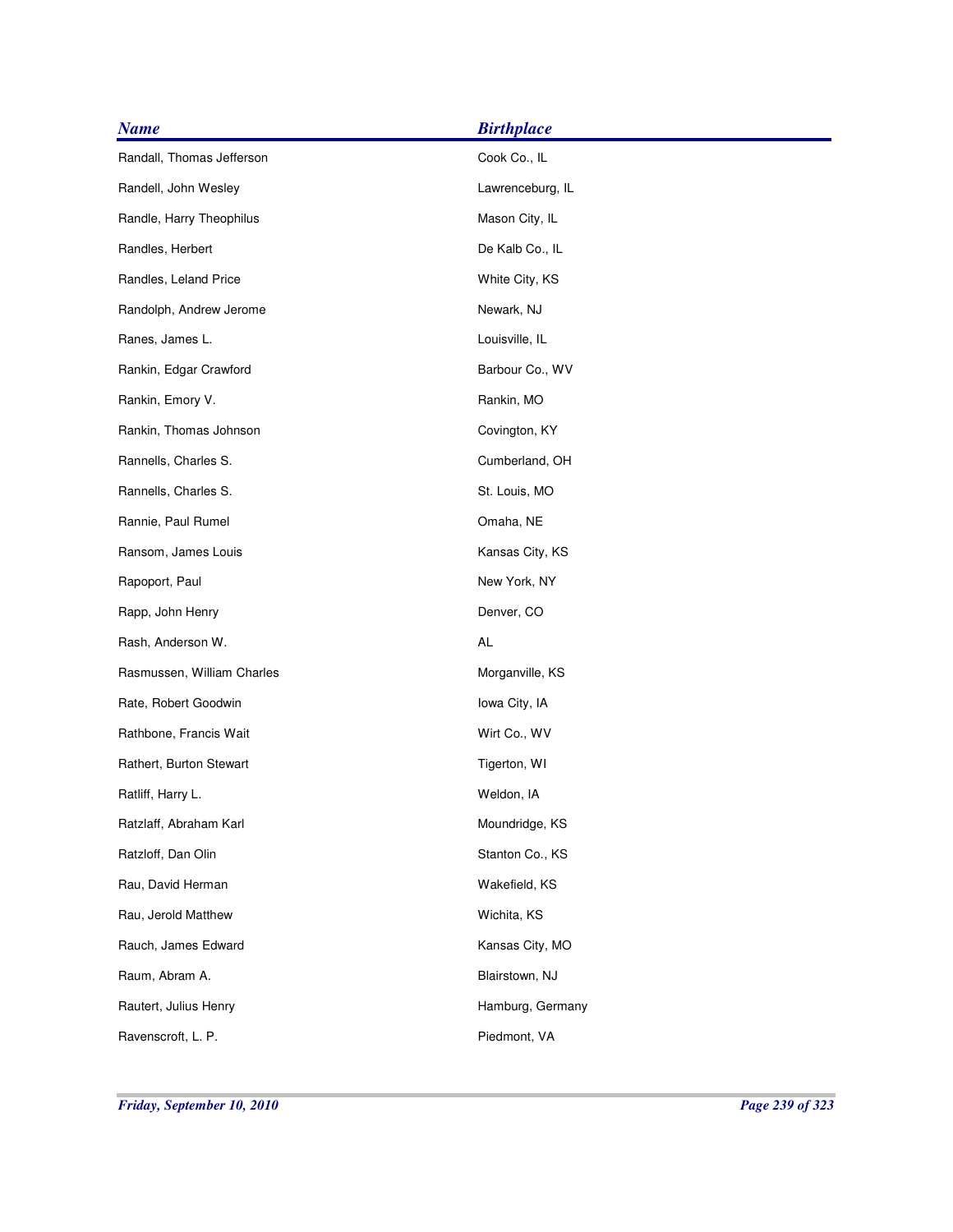| <b>Name</b>               | <b>Birthplace</b>   |
|---------------------------|---------------------|
| Ray, Clarence T.          | La Belle, OH        |
| Ray, Donald Elmer         | Overbrook, KS       |
| Ray, Richard              | North Wales         |
| Ray, William L.           | Surry Co., NC       |
| Rayburn, Charles Wilson   | Oakville, TN        |
| Rayburn, Frederick Walker | Duluth, MN          |
| Raynesford, Justin Dale   | Ellis, KS           |
| Raynolds, Elmer L.        | Chariton, IA        |
| Rea, Delta Davis          | IN                  |
| Rea, J. Glen              | Riverdale, KS       |
| Rea, James Augustus       | Athens, OH          |
| Rea, Walton Higby         | Meredosia, IL       |
| Read, John A.             | Licking Co., OH     |
| Read, John William        | Birds, IL           |
| Read, William Tolbert     | KS                  |
| Reader, W. H.             | Harrison Co., IN    |
| Reckling, Walter Ervin    | West Salem, IL      |
| Reddy, Nagarapu Samuel    | India               |
| Reding, Henrry            | NH                  |
| Redmon, George W.         | KY                  |
| Redmond, Franklin H.      | Bureau Junction, IL |
| Reece, Adelbert Samuel    | Alliance, NE        |
| Reece, Hal E.             | Jefferson, IA       |
| Reed, Albert Earl         | Larned, KS          |
| Reed, Charles Wesley      | St. Louis, MO       |
| Reed, Elias Wilbur        | Circleville, OH     |
| Reed, George D.           | Pleasant Hill, MO   |
| Reed, Howard Lorenzo      | Livonia, NY         |
| Reed, Hugh Stephen        | Pleasantville, IA   |
| Reed, Joe Getty           | Larned, KS          |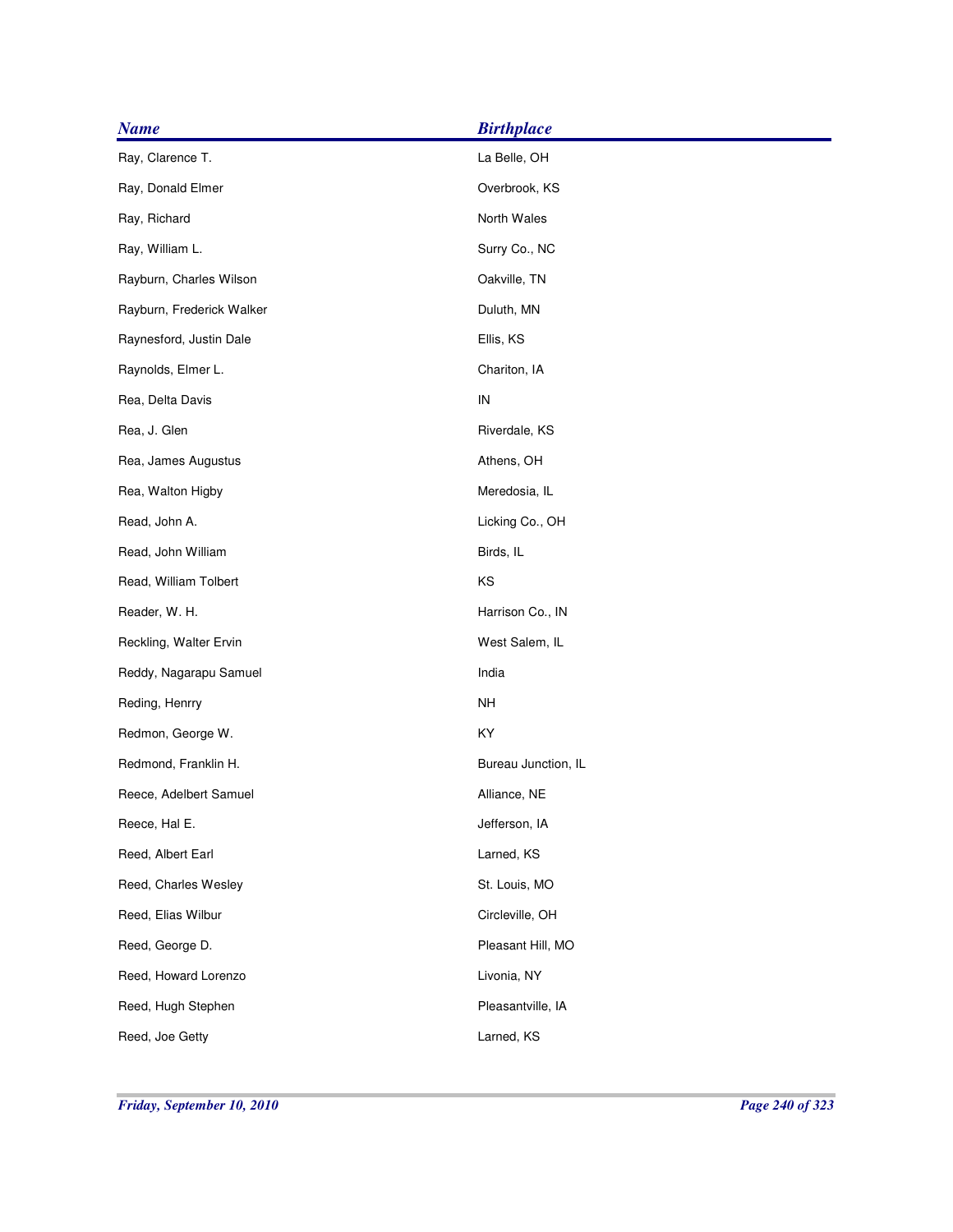| <b>Name</b>                        | <b>Birthplace</b>           |
|------------------------------------|-----------------------------|
| Reed, Orville Clinton              | Eagleville, MO              |
| Reed, S. S.                        | Napoleon, KY                |
| Reed, W. W.                        | Mosinee, WI                 |
| Reeder, Charles West               | Hays, KS                    |
| Rees, John                         | Liverpool, England          |
| Rees, John B.                      | IL                          |
| Rees, W. H.                        | IL                          |
| Reesman, Elmer Samuel              | Kirksville, MO              |
| Reeve, Arnold Michael              | Detroit, MI                 |
| Reeves, Arthur                     | Odell, NE                   |
| Reeves, Eber                       | Almena, KS                  |
| Reeves, Elam A.                    | IL                          |
| Reeves, Ernest Edwin               | Ridgeway, SC                |
| Reeves, Eugene Albert              | Kansas City, KS             |
| Reeves, William Saunders           | Fleming Co., KY             |
| Regier, Henry L.                   | Newton, KS                  |
| Regier, Wilhelm Eduard             | Elbing, KS                  |
| Rehwinkel, Bessie Lee Efner (Fell) | Galesberg, IA               |
| Reich, John Luther                 | Troy, TN                    |
| Reichard, Albert                   | Fairplay, MD                |
| Reichley, Elmer H.                 | Republic, KS                |
| Reid, Abram Moffet                 | Neelysville, IL             |
| Reid, Charles T.                   | Cherokee, KS                |
| Reid, David William                | Arvonia Twp., Osage Co., KS |
| Reid, David William                | Saline Co., MO              |
| Reid, James Armand                 | Coffeyville, KS             |
| Reid, James D.                     | Slater, MO                  |
| Reid, James Thomas                 | Arvonia Twp., Osage Co., KS |
| Reid, John Lehr                    | Morrill, KS                 |
| Reid, John Manley                  | Kenton, OH                  |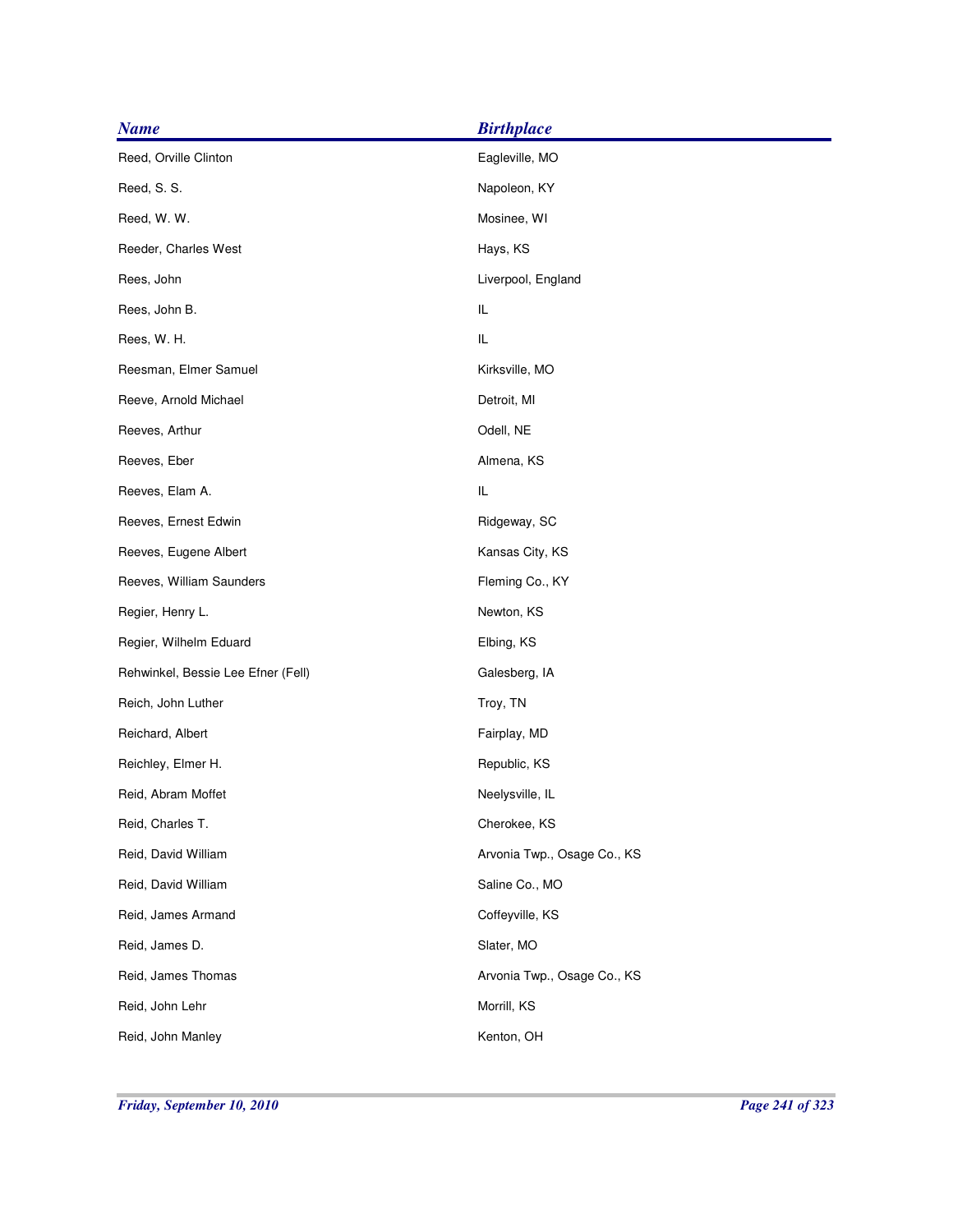| <b>Name</b>                 | <b>Birthplace</b> |
|-----------------------------|-------------------|
| Reid, Minnie Ethel          | Pardee, KS        |
| Reid, Prentiss Edgar        | Sparta, IL        |
| Reid, Turner Wilson         | Slater, MO        |
| Reider, Norman              | Canton, OH        |
| Reiffert, Marion Fredrica   | Palmyra, MO       |
| Reifsneider, Joseph Stanley | Pottstown, PA     |
| Reinemund, Charles Adam     | Muscatine, IA     |
| Reinhardt, John Herman      | Glen Elder, KS    |
| Reinhardt, Robert August    | Glen Elder, KS    |
| Reist, Vorris Menno         | Oberlin, KS       |
| Reitz, Carl Henry           | Kansas City, KS   |
| Reitz, Harvey Edward        | Junction City, KS |
| Reitzel, Walter Maywood     | Waterville, KS    |
| Relihan, Daniel W.          | Cook Co., IL      |
| Relihan, Francis Henry      | Smith Center, KS  |
| Relihan, Harry James        | Smith Co., KS     |
| Remsberg, Harmon Wilson     | lola, KS          |
| Remsberg, Robert Raymond    | lola, KS          |
| Renner, Marion John         | Vinland, KS       |
| Rennick, Charles W.         | Fountain Co., IN  |
| Reno, John William          | Platte Co., MO    |
| Reno, Vincenzo              | Naples, Italy     |
| Renosarlo, Vincenzo         | Naples, Italy     |
| Reser, Saml P.              | Greeneville, TN   |
| Reser, Thomas Steven        | Preston, MO       |
| Reser, Washington O.        | Preston, MO       |
| Ressler, C. E.              | Eaton, OH         |
| Rettenmaier, Albert Joseph  | Carroll Co., IA   |
| Revell, Arthur Joseph       | Scammon, KS       |
| Revell, Arthur T.           | Columbus, KS      |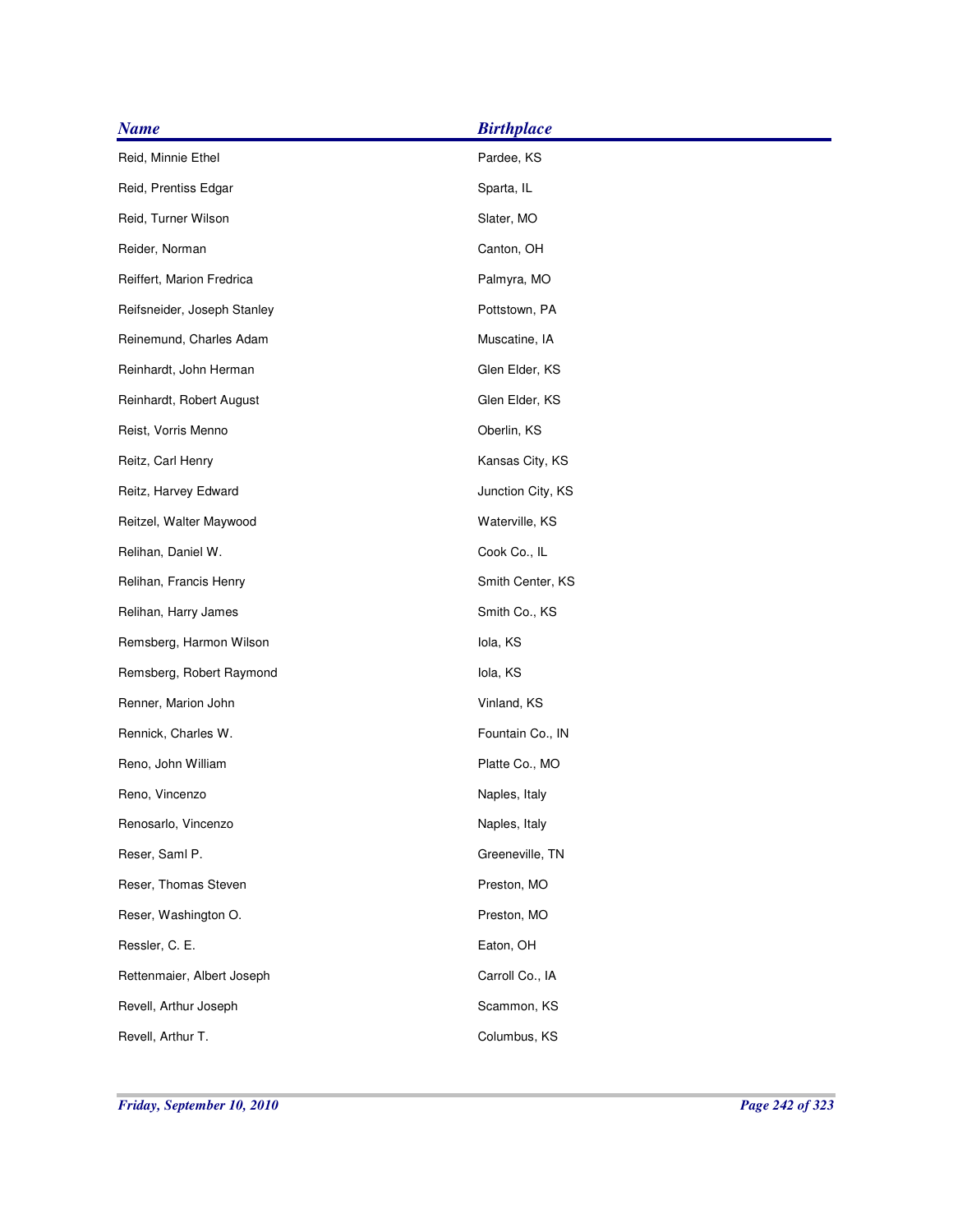| <b>Name</b>                       | <b>Birthplace</b>            |
|-----------------------------------|------------------------------|
| Revere, Jack William              | Council Grove, KS            |
| Rewerts, Charles                  | Alton, IL                    |
| Rewerts, Fred Carl                | Leoti, Wichita Co., KS       |
| Rex, Loren Edgar                  | Jefferson City, MO           |
| Reynard, James Dean               | Fort Riley, KS               |
| Reynolds, Charles W.              | Ella, WV                     |
| Reynolds, Edward Cecil            | Winchester, IL               |
| Reynolds, James Daniel Henry, Jr. | Salina, KS                   |
| Reynolds, John W.                 | IN                           |
| Reynolds, Lawrence                | Woodland, WV                 |
| Reynolds, Lloyd Walter            | Douglas, ND                  |
| Reynolds, Martin Wayne            | Elgin, TX                    |
| Reynolds, Mary Emily              | Greenville, KY               |
| Reynolds, Mortimore Silas         | Knoxville, IA                |
| Reynolds, Oscar Hugh W.           | Craig Co., VA                |
| Reynolds, Samuel Edward           | Sinking Spring, OH           |
| Rhoades, Fred Hooper              | Williamsburg, OH             |
| Rhoades, Gordon Howard            | Nardin, OK                   |
| Rhoads, Mark Herbert              | near Moran, Allen Co., KS    |
| Rhodes, Clinton Carlos            | Fond du Lac, WI              |
| Rhodes, James J.                  | Pawnee City, NE              |
| Rhodes, Robert O.                 | Armington, IL                |
| Rhodes, William Lemuel            | Argentine, KS                |
| Rhonalt, Anthon Andersen          | Denmark                      |
| Rice, Carl Epler                  | Plainville, IL               |
| Rice, Harriett F.                 | Topeka, KS                   |
| Rich, Eldon Stahly                | Newton, KS                   |
| Rich, Oliver S.                   | Whitewater, KS               |
| Rich, William Moses               | Fort Ann, Washington Co., NY |
| Rich, William Tilton              | St. Louis, MO                |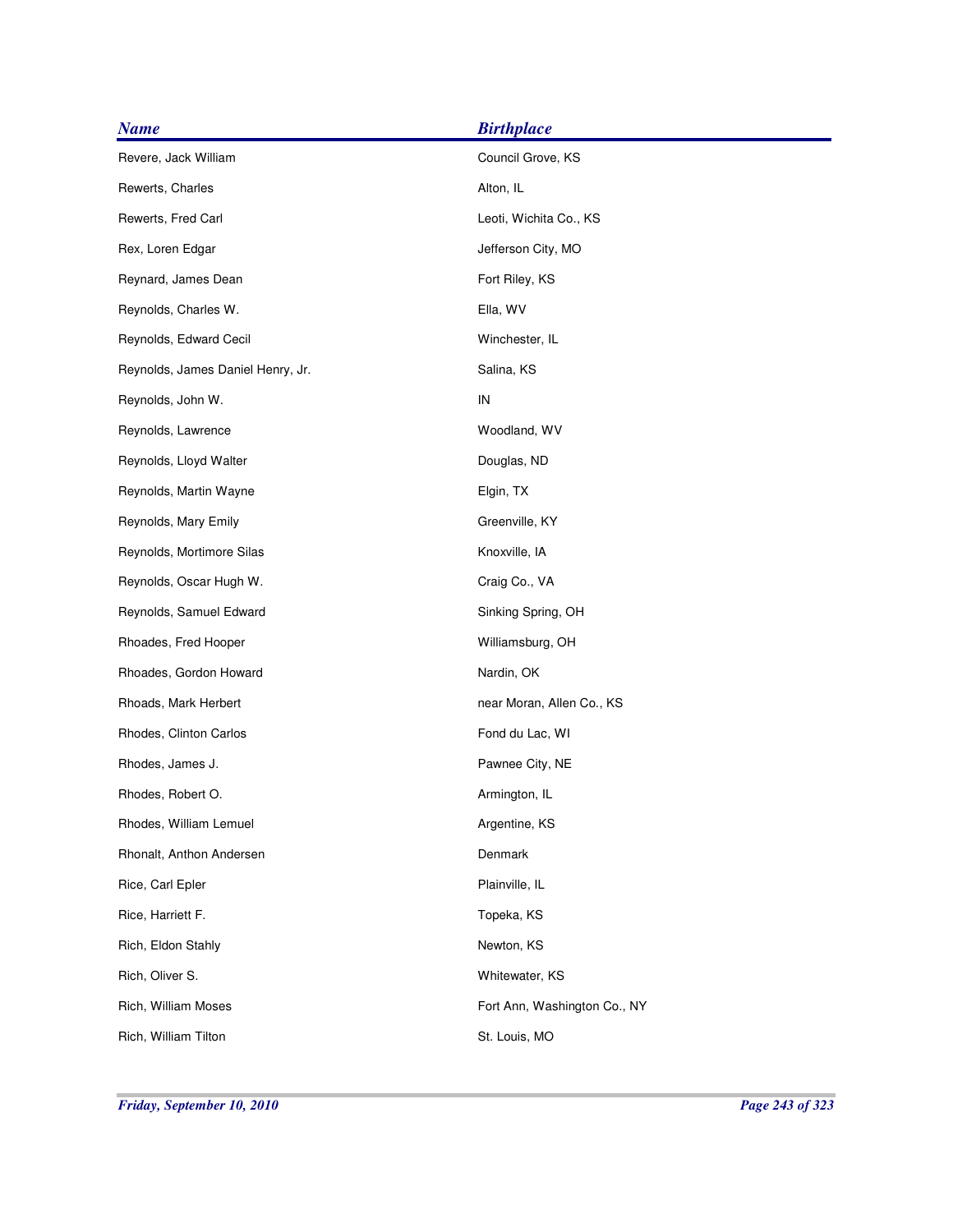| <b>Name</b>               | <b>Birthplace</b>    |
|---------------------------|----------------------|
| Richards, Benjamin F.     | Canton, OH           |
| Richards, Emanuel         | England              |
| Richards, George C. W.    | Canada               |
| Richards, George William  | Canton, OH           |
| Richards, Nelson B.       | Fayette Co., PA      |
| Richardson, Edward E.     | Perryville, KY       |
| Richardson, Edwin Forrest | VA                   |
| Richardson, Eugene        | OH                   |
| Richardson, G. Morgan     | KY                   |
| Richardson, James J.      | Macon Co., TN        |
| Richardson, John Franklin | Vermillion Co., IN   |
| Richardson, Lyman King    | Kansas City, MO      |
| Richardson, William F.    | Smyth Co., VA        |
| Richert, Forrest Eugene   | Augusta, KS          |
| Richert, Henry            | Goessel, KS          |
| Richert, Peter            | South Prussia        |
| Richeson, Rae Arthur      | Marshalltown, IA     |
| Richmond, David Walker    | Silver Hill, WV      |
| Richmond, F. E.           | MI                   |
| Richmond, Louise Finlaw   | Clyde, Cloud Co., KS |
| Richmond, Thomas          | Warrensburg, MO      |
| Richter, Maurice Richard  | Effingham, KS        |
| Rick, Louis               | Siegen, Germany      |
| Ricker, Samuel Foster     | Emporia, KS          |
| Riddell, John DeWitt      | Bloomfield, IA       |
| Riddler, Percy Alexander  | Jefferson City, MO   |
| Ridge, Frank Isaac        | Kansas City, MO      |
| Riedel, Robert Henry      | St. Louis, MO        |
| Riederer, Robert Edward   | Rozel, KS            |
| Rieger, Earle C.          | Kansas City, MO      |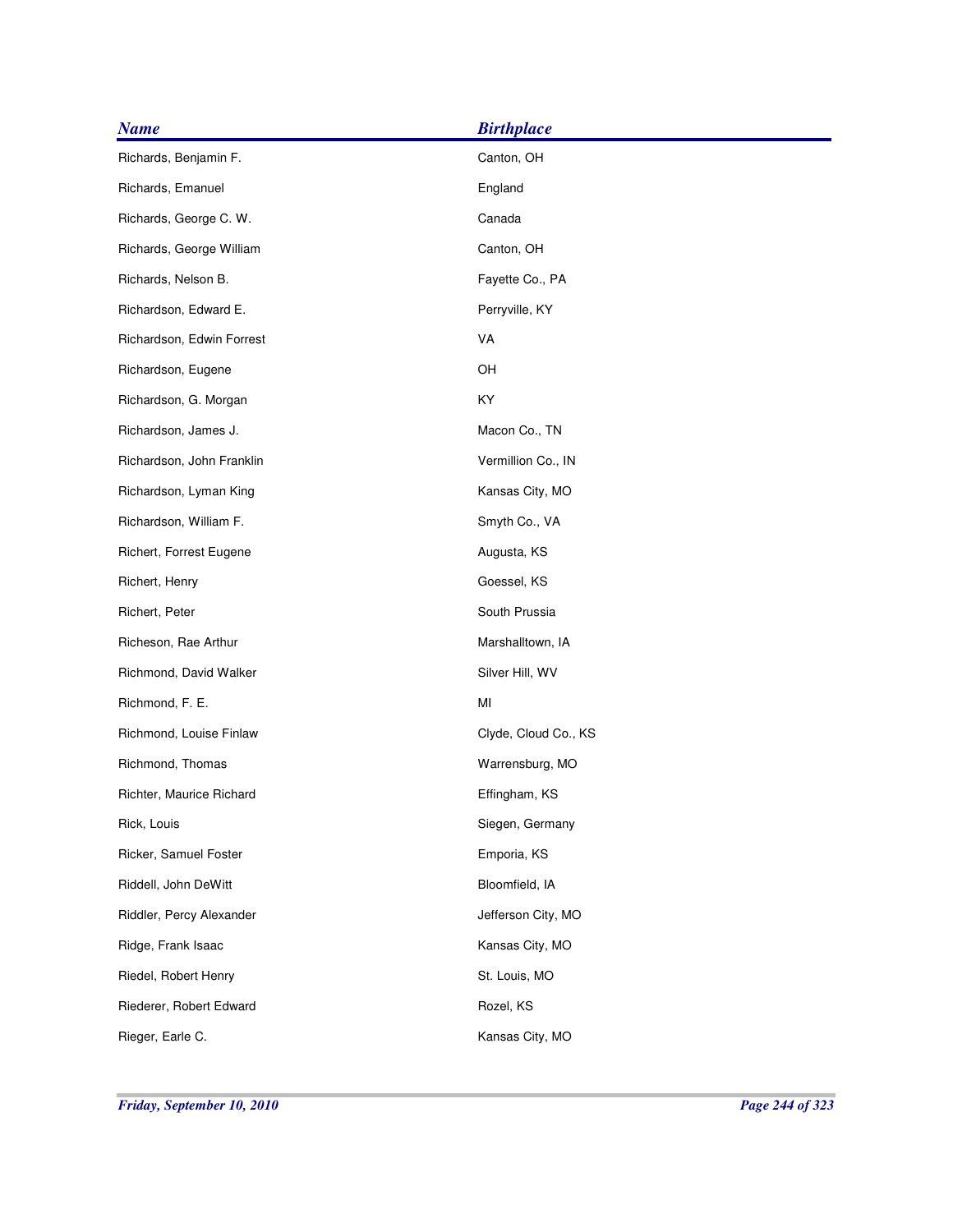| <b>Name</b>                 | <b>Birthplace</b>  |
|-----------------------------|--------------------|
| Rieger, Jacob Marcus        | Poland             |
| Riegle, R. M.               | Beaver Springs, PA |
| Rieke, Frank Arthur         | Shawnee, KS        |
| Rigdon, Jonathan Milton     | Danville, IL       |
| Riggall, Frank              | Rochdale, England  |
| Riggins, Winston Calaway    | Waldo, AR          |
| Riggs, John P.              | Warren Co., IL     |
| Riggs, Samuel M.            | KY                 |
| Righter, William H.         | Wilmington, DE     |
| Rigsby, Aude                | Yellville, AR      |
| Riley, Brette Redpath       | Paola, KS          |
| Riley, Frederick Patrick    | Putnam Co., MO     |
| Riley, James Andrew         | Teague, TX         |
| Riley, Joseph Barnes        | Valparaiso, IN     |
| Riley, Ray Burney           | Toronto, KS        |
| Riller, Lowell Edwards      | Lebanon, MO        |
| Rinck, Edward Clinton       | Altamont, KS       |
| Rinehart, John Henry        | Howard Co., IN     |
| Rinehart, William Galeard   | Ogden, IA          |
| Riney, Fred Harold          | Dodge City, KS     |
| Ring, Floyd Orval           | Dows, IA           |
| Ringel, George              | Russia             |
| Rinkel, Herbert John        | Kaufmann, IL       |
| Rinker, John Robert         | Oto, IA            |
| Rinsley, Donald Brendan     | New York, NY       |
| Riordan, Emmet Joseph       | Pittsburg, KS      |
| Riordan, Harry D.           | Madison Co., MS    |
| Ripley, George Sherman, Jr. | Hartford, CT       |
| Risdon, J. Waldo            | Clay Co., KS       |
| Rising, Jesse David         | Kansas City, MO    |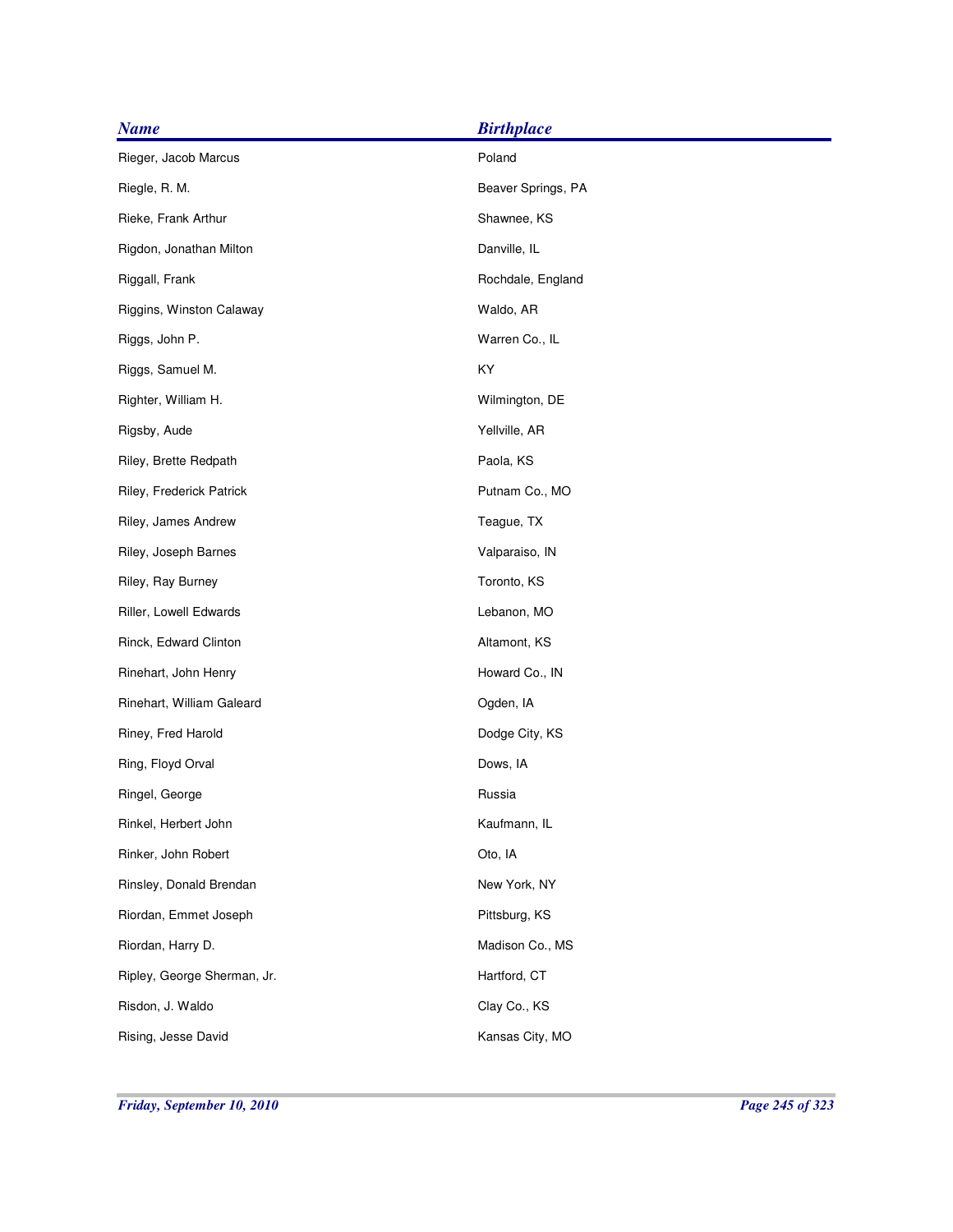| <b>Name</b>             | <b>Birthplace</b>        |
|-------------------------|--------------------------|
| Risser, Arthur Strohm   | Summerfield, IL          |
| Ritchey, John Albert    | Scott City, KS           |
| Ritter, C. A.           | Mooresville, IN          |
| Ritter, Norton Roy      | Picher, OK               |
| Rivera, D'Artagnan      | Baymon, PR               |
| Rivera, Luis G. Vera y  | Queretaro, Mexico        |
| Rivera, Rafael          | Barranquitas, PR         |
| Rives, Hugh Farrar      | Pine Bluff, AR           |
| Roach, Harry Marshall   | Mulberry, KS             |
| Roach, William Laray    | Verdella, MO             |
| Roane, Daniel Carter    | Hartford, CT             |
| Roane, Edward Sheridan  | Brooklyn, NY             |
| Robb, James Carey       | Vincennes, IA            |
| Robb, Robert Worth      | Linton, IA               |
| Robb, Thomas Plantz     | Blanchard, IA            |
| Robbins, Agnes Louise   | Pawnee Co., KS           |
| Robbins, Harry Earle    | Cottonwood Falls, KS     |
| Robbins, Lewis Lelewer  | Chicago, IL              |
| Robbins, Martin V.      | Toronto, KS              |
| Roberts, Alonzo Jesse   | OH                       |
| Roberts, Claude Albert  | Lancaster, IN            |
| Roberts, Daniel B.      | Geneseo, IL              |
| Roberts, Daniel Keith   | Otoe, NE                 |
| Roberts, Darwin H.      | Putney, VT               |
| Roberts, Douglas Hall   | Fairview, Fulton Co., IL |
| Roberts, Frank Eugene   | Delhi, IA                |
| Roberts, Harold Moore   | Hutchinson, KS           |
| Roberts, Hiram S.       | Galesburg, IL            |
| Roberts, Howard Emerson | Mercier, KS              |
| Roberts, James B.       | IN                       |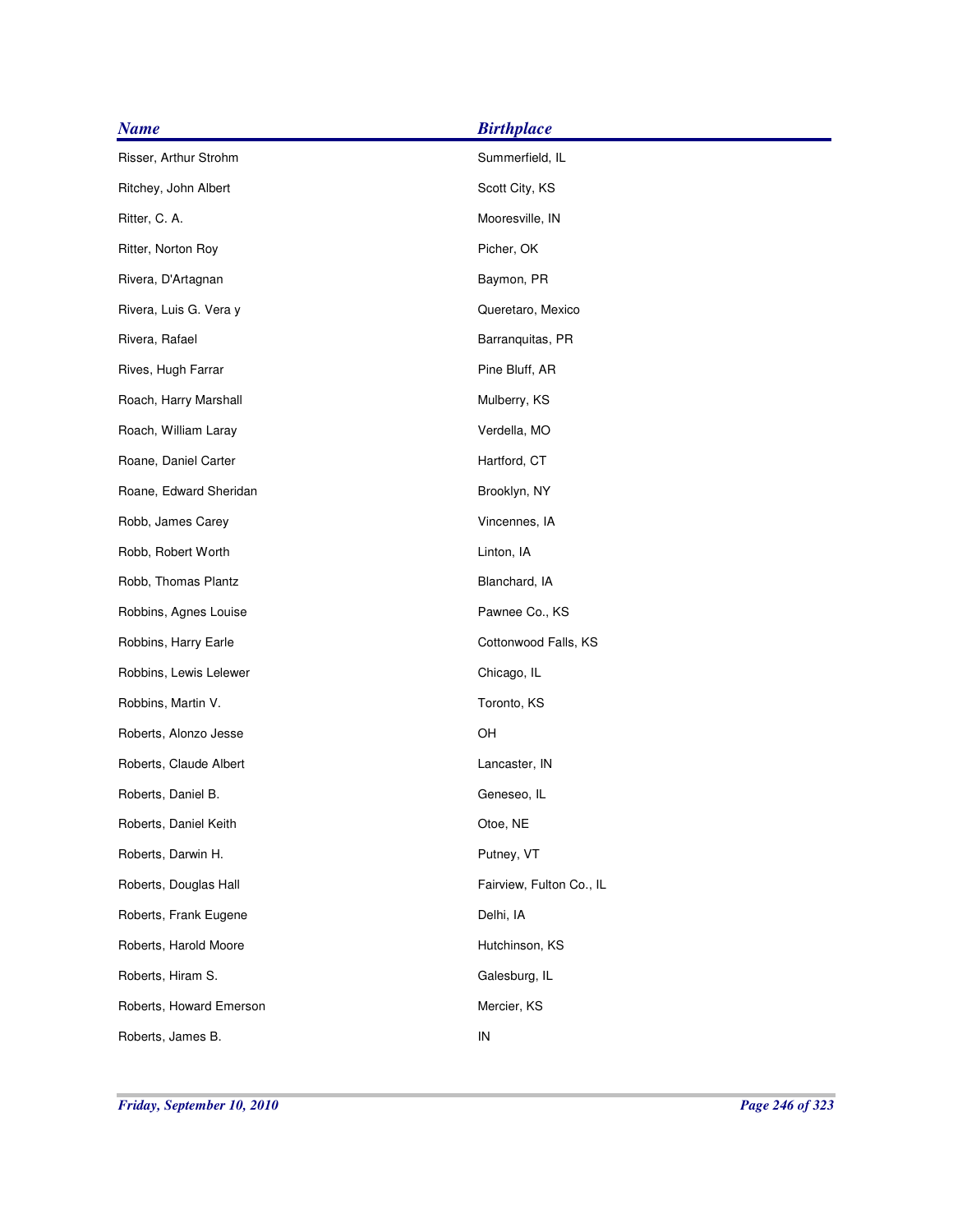| <b>Name</b>                  | <b>Birthplace</b>                |
|------------------------------|----------------------------------|
| Roberts, James Lee           | Neosho Rapids, KS                |
| Roberts, Louis S.            | Waverly, KY                      |
| Roberts, Marcus Claude       | Brighton, IA                     |
| Roberts, Melvin B.           | Flat Ridge, VA                   |
| Roberts, Russell Andrew      | Knox Co., TN                     |
| Roberts, Sam Earl            | Concordia, KS                    |
| Roberts, Warren Emerson      | La Junta, CO                     |
| Robertson, David Lyle        | Winchester, KS                   |
| Robertson, Edwin Norris      | Toledo, OH                       |
| Robertson, Edwin Norris, Jr. | Concordia, KS                    |
| Robertson, Howard Thomas     | Concordia, KS                    |
| Robertson, James F.          | Haskins, OH                      |
| Robertson, Lou Clarke        | Polk Co., MO                     |
| Robertson, Milo              | Scroggsville, OH                 |
| Robertson, Orrin             | near Harrisonville, Cass Co., MO |
| Robertson, Wright            | Haskins, OH                      |
| Robinson, Arthur             |                                  |
| Robinson, Charles William    | Vermillion, KS                   |
| Robinson, David Weaver       | Kansas City, MO                  |
| Robinson, Donald Earl        | Madison, WI                      |
| Robinson, Edgar Leroy        | Burlingame, KS                   |
| Robinson, Edward Tracy       | East Orange, NJ                  |
| Robinson, Ernest Kip         | Kansas City, MO                  |
| Robinson, George Gaylord     | Burlingame, KS                   |
| Robinson, James M.           | near St. Joseph, MO              |
| Robinson, Jefferson          | Bath, Steuben Co., NY            |
| Robinson, John L.            | Oskaloosa, KS                    |
| Robinson, Joseph Benton      | Linn Co., MO                     |
| Robinson, Joseph H.          | Kansas City, MO                  |
| Robinson, Kenneth Mott       | McPherson, KS                    |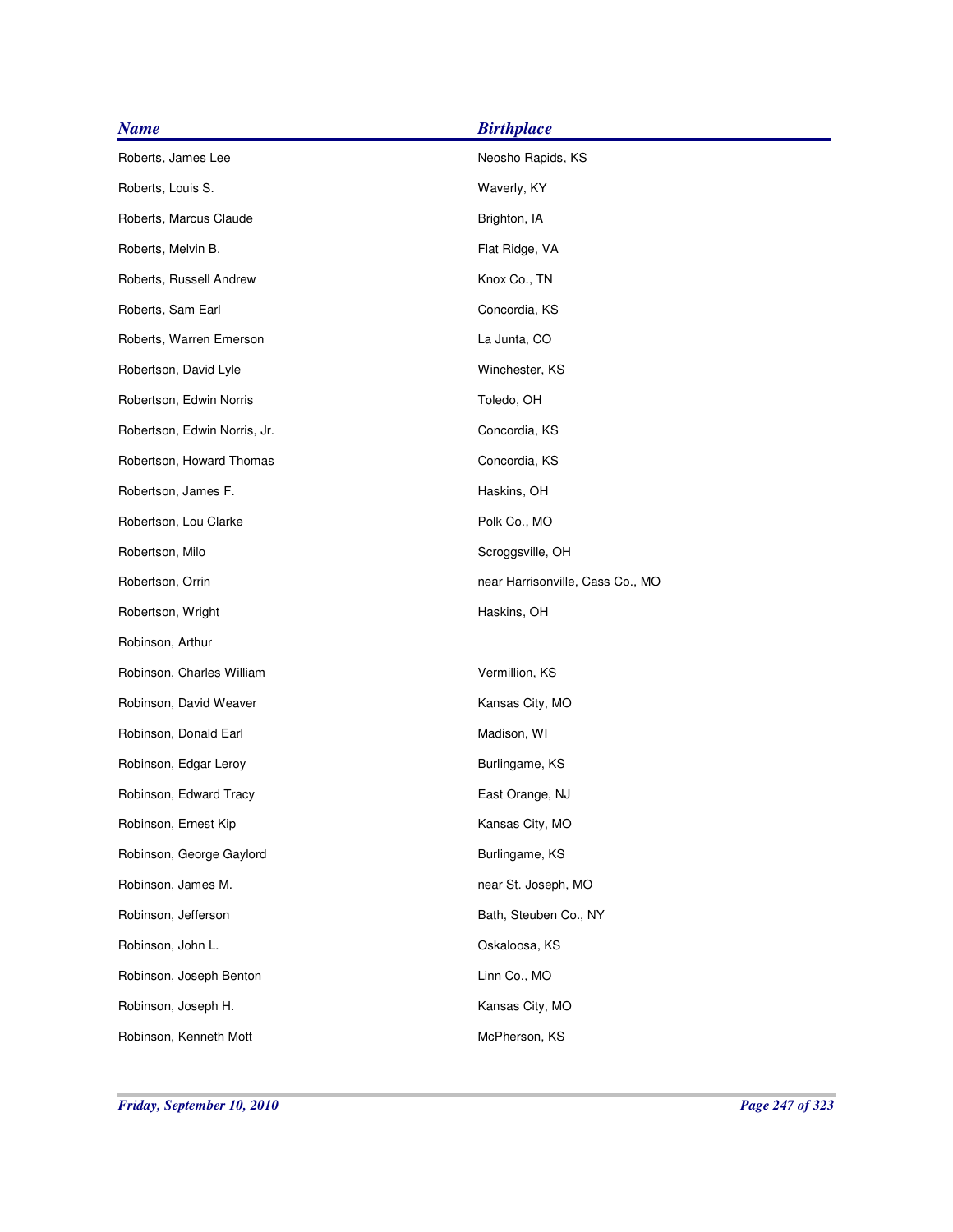| <b>Birthplace</b>          |
|----------------------------|
| Edina, MO                  |
| Halleck, MO                |
| Chillicothe, OH            |
| Bison, KS                  |
| Texarkana, TX              |
| Mount Pleasant, PA         |
| Ritchie Co., WV            |
| Morrow Co., OH             |
| Columbus, Franklin Co., OH |
| Franklin Co., OH           |
| Kansas City, KS            |
| Lineville, IA              |
| Erie, KS                   |
| Colorado, TX               |
| Aullville, MO              |
| Bad Wildungen, Germany     |
| Claflin, KS                |
| Stephensport, KY           |
| Springfield, MO            |
| Salem, IA                  |
| Carter Co., KY             |
| Belchertown, MA            |
| Kansas City, KS            |
| Omaha, NE                  |
| Litchfield, Medina Co., OH |
| Alexandria, OH             |
| Columbia, OH               |
| Outville, OH               |
| Elizabethtown, KY          |
| Madison, SD                |
|                            |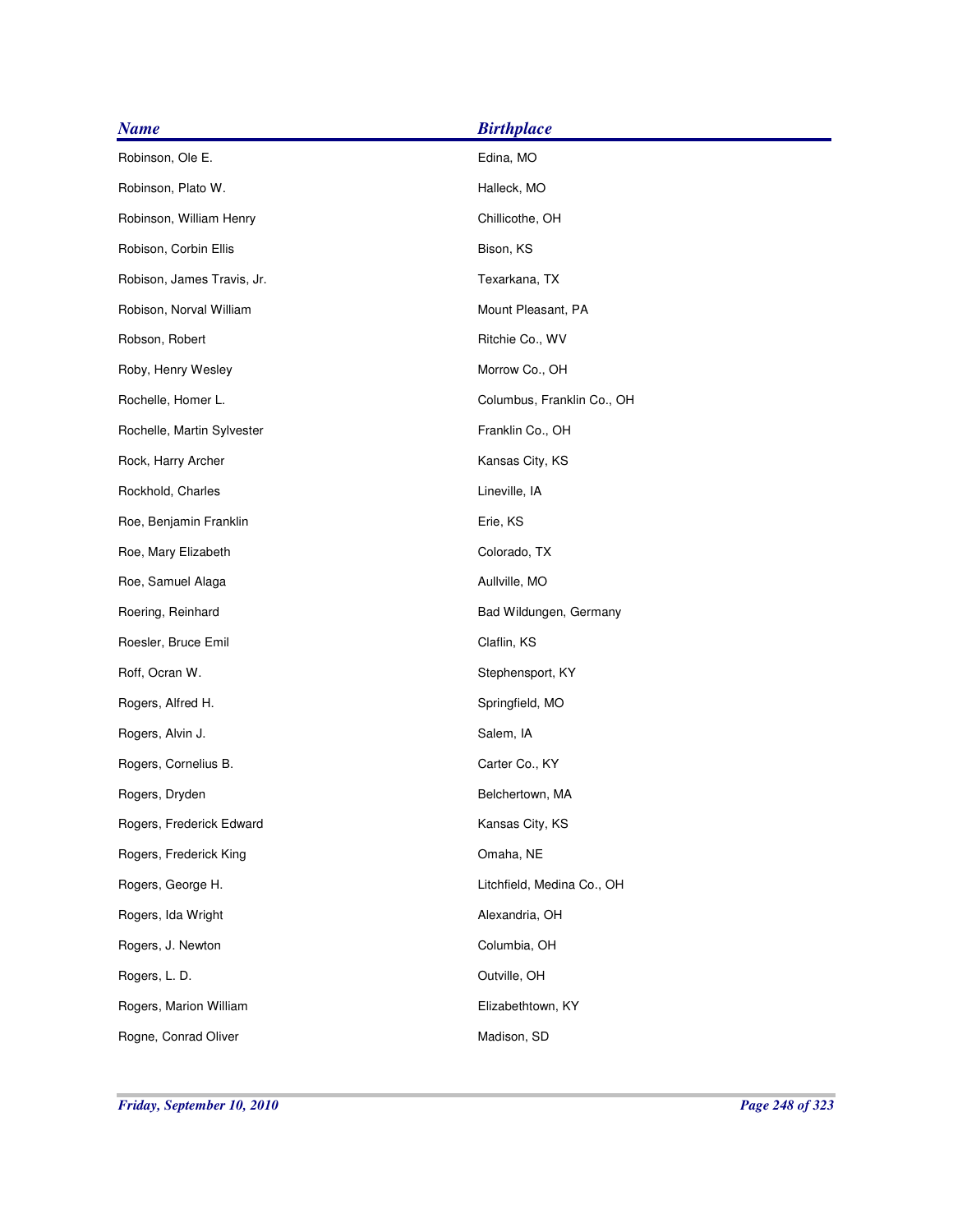| <b>Name</b>                | <b>Birthplace</b>       |
|----------------------------|-------------------------|
| Rohde, Emma Kathryn        | Garnavillo, IA          |
| Rohr, Joseph Henry         | Burlington, KS          |
| Roland, Charles L.         | Kahoka, MO              |
| Rolf, Bruce Bailey         | McPherson, KS           |
| Rolf, Harry G.             | Pratt, KS               |
| Roller, Levi Wilbert       | Brookville, OH          |
| Roller, Merrill Joseph     | Altamont, KS            |
| Roller, Raymond Fox        | Brookville, OH          |
| Roller, Wendell Fox        | Galesburg, KS           |
| Rollins, Nancy             |                         |
| Rollow, Royal Herbert      | Osborne, KS             |
| Romac, Nicholas            | Zlarin, Yugoslavia      |
| Rombold, Charles Ray       | Wichita, KS             |
| Rome, Paul G.              | Chicago, IL             |
| Romeo, Pasquale            | Gallico, Italy          |
| Roney, William             |                         |
| Ronnebaum, John Henry      | Seneca, KS              |
| Roode, Albert Graham       | Donora, PA              |
| Rook, Lee Emerson          | Clay Center, KS         |
| Rooney, Arthur Patrick     | Fairview, KS            |
| Roop, Ethel Dickinson      | Holton, Jackson Co., KS |
| Rose, Charles William      | Winfield, KS            |
| Rose, James Nelson         | Williamstown, KY        |
| Rose, John Henry           | Osawatomie, KS          |
| Rose, Ralph James          | Detroit, MI             |
| Rose, Walter Lester        | Reno Co., KS            |
| Rose, William B.           | London, England         |
| Rosenbaum, Wilfred Brandt  |                         |
| Rosenthal, Frances Eulalia | Santa Fe, KS            |
| Rosier, Harold A.          | Belton, MO              |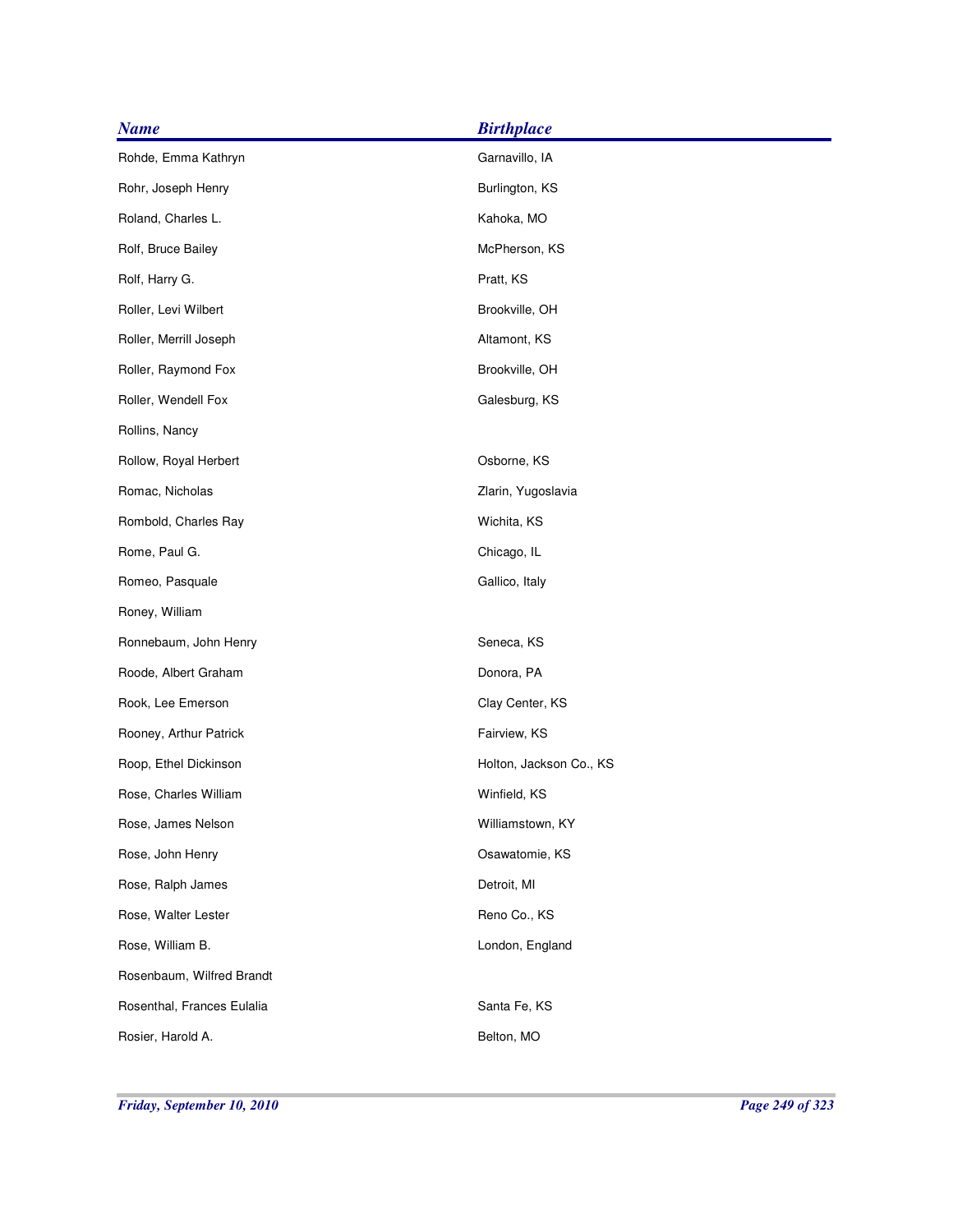| <b>Name</b>                    | <b>Birthplace</b>                 |
|--------------------------------|-----------------------------------|
| Ross, Albert S.                | Bethlehem, PA                     |
| Ross, Charles E.               | St. Louis, MO                     |
| Ross, Earl Blan                | Protection, KS                    |
| Ross, George H.                | Manhattan, KS                     |
| Ross, Harry Reath              | Birmingham, IA                    |
| Ross, Mack Lawrence            | Marshall Co., AL                  |
| Ross, Solon D.                 | Mazon, Grundy Co., IL             |
| Rossiter, Harmon J.            |                                   |
| Rossitto, Anthony Francis      | Omaha, NE                         |
| Rost, William Benedict         | Kansas City, KS                   |
| Roth, William Frederick, Jr.   | Kansas City, MO                   |
| Rothchild, Thomas Patrick Egan | Portland, OR                      |
| Rothgeb, Henry Davis           | Massanutton, VA                   |
| Rotter, Julius                 | Austria                           |
| Rottluff, Karl Moritz          | Oldham, SD                        |
| Round, Franklin LaFayette      | Delaware Township, Ripley Co., IN |
| Rouse, Benjamin H.             | Glen Elder, KS                    |
| Rouse, Paul Harbord            | Roswell, NM                       |
| Roush, Dwight Irvin            | Lima, OH                          |
| Rowan, Joseph Edgar            | Chillicothe, OH                   |
| Rowdybush, Rumsey Franklin     | Decatur, IL                       |
| Rowe, Drury B.                 | Desoto, Jefferson Co., MO         |
| Rowe, Frank Joseph             | Newark, NJ                        |
| Rowland, J. Walter             | Fillmore, Washington Co., OH      |
| Rowland, Mary Canaga           | Alma, NE                          |
| Roy, Gustave Asarie            | Kansas City, Jackson Co., MO      |
| Royer, Charles Abraham         | Coffeyville, KS                   |
| Royer, Simon W.                | Petersburg, PA                    |
| Royse, George Thomas           | Coffeyville, KS                   |
| Royse, Paul Hatfield           | Elk City, OK                      |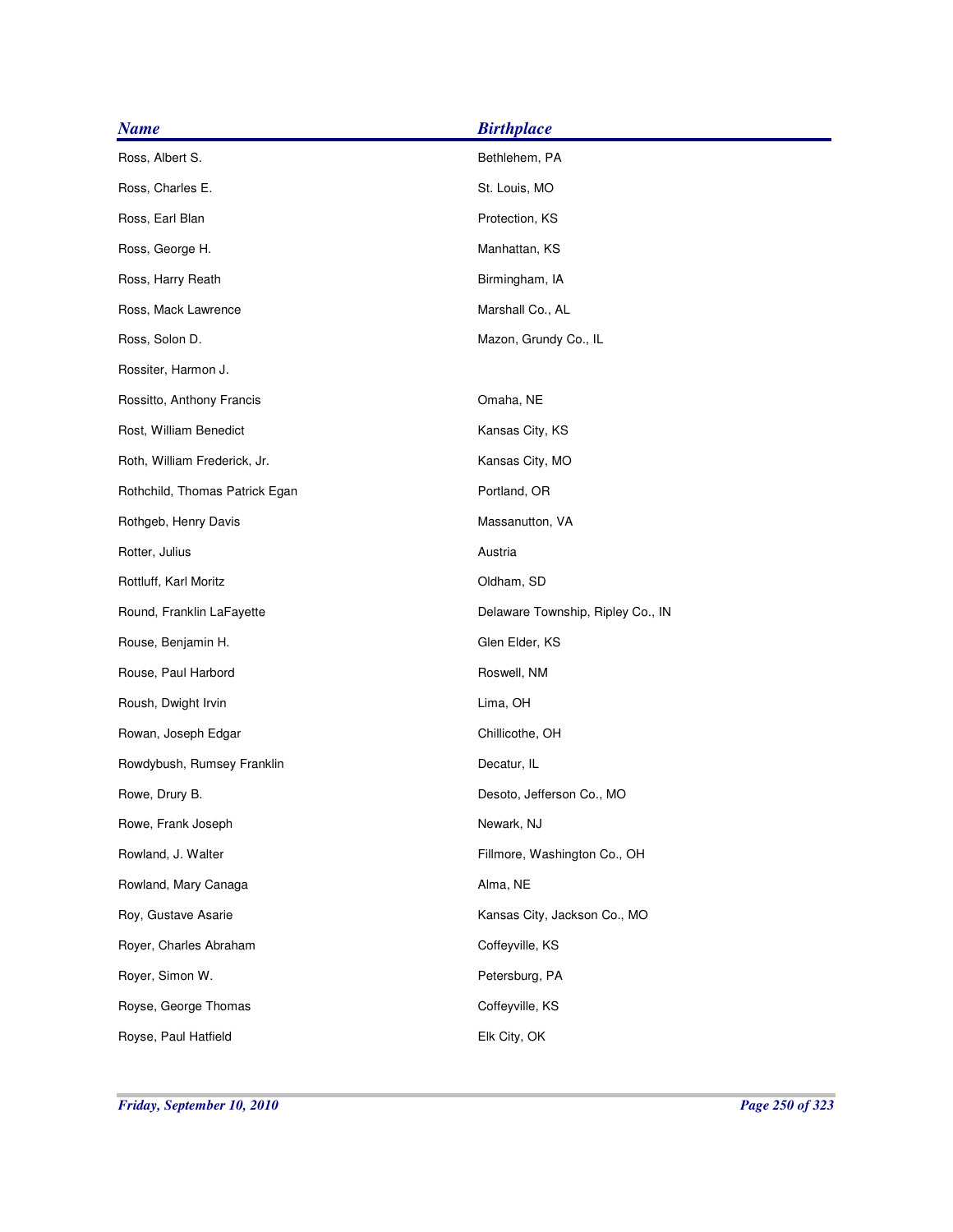| <b>Name</b>                | <b>Birthplace</b>        |
|----------------------------|--------------------------|
| Royster, William Edwin     | Cairo, KY                |
| Rubbra, Jean Olive         | Kansas City, MO          |
| Rubin, Barney              | Germany                  |
| Ruble, Elmer Lee           | Centre Co., PA           |
| Ruble, Mirl Calvin         | Parsons, KS              |
| Rucker, Clemens            | Austria                  |
| Rucker, Martin Joseph      | Steinauer, NE            |
| Rude, Thomas Jefferson     | IA                       |
| Rudebeck, Johannes         | Denmark                  |
| Rudolph, John C.           | Stettin, Germany         |
| Rudolph, John Francis      | Garrettsville, OH        |
| Rueb, Andrew Edwin         | St. Francis, KS          |
| Ruff, Carl H.              | Chicago, IL              |
| Ruggles, Charles A.        | IA                       |
| Rumold, Mervin James       | Abilene, KS              |
| Rumph, Charles Lewis       | Orange Co., NY           |
| Rumsey, Fred B.            | Monroe Co., NY           |
| Rumsey, Fred Crosby        | Vermillion, OH           |
| Rumsey, John Marshall      | Kansas City, KS          |
| Rumsey, William Woodgate   | London, England          |
| Rundlett, David Livingston | Groveland, MA            |
| Runkle, Ralph Evans        | Mingo, Champaign Co., OH |
| Runkle, Winfield S.        | West Liberty, OH         |
| Runnion, Lenox A.          | Spencer, WV              |
| Rupin, Adam                | Montabaur Prov. PRU      |
| Rupin, Anton               | Montabaur, Germany       |
| Rupp, Jacob Roth           | Archbold, OH             |
| Rush, Floyd Harold         | Midway, KS               |
| Rusher, Robert Henry       | Kansas City, MO          |
| Rushton, James Solomon     | Harris, MO               |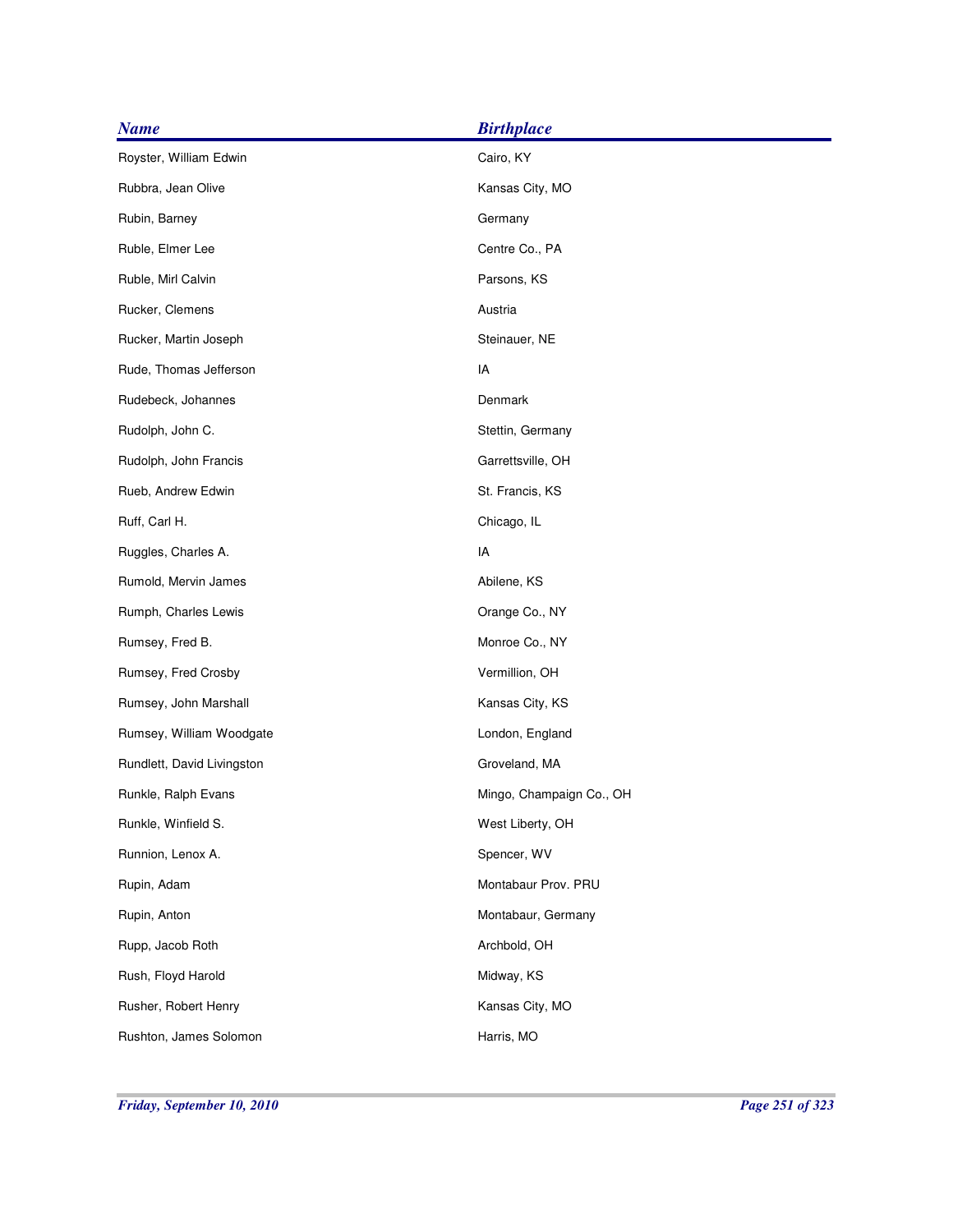| <b>Name</b>                 | <b>Birthplace</b>   |
|-----------------------------|---------------------|
| Russell, Ben                | Mackinaw, IL        |
| Russell, Charles            | Byron, Ogle Co., IL |
| Russell, Charles Luther     | OH                  |
| Russell, Daniel Ralph       | Millville, MO       |
| Russell, Edwin Leclare      | luka, IL            |
| Russell, Guy Jewell         | Downington, OH      |
| Russell, John               |                     |
| Russell, Joseph Ward        | Helena, AR          |
| Russell, Marion Fore        | Alma, VA            |
| Russell, Marion Fore, Jr.   | Great Bend, KS      |
| Russell, Philip Walter      | Kansas City, MO     |
| Russell, Roy Dean           | Great Bend, KS      |
| Ruth, Edward Samuel         | Moundridge, KS      |
| Ruth, Gerhard Daniel        | Moundridge, KS      |
| Ruth, William Edward        | Salina, KS          |
| Ryan, Clarence              | Amazonia, MO        |
| Ryan, Clarence Jay          | Toluca, MT          |
| Ryan, Edward Joseph         | Council Bluffs, IA  |
| Ryan, James Joseph          | Baltimore, MD       |
| Ryan, James W.              | Saltair, OH         |
| Ryan, Kermit Jewell         | St. Paul, NE        |
| Ryan, Maurice James         | West Mineral, KS    |
| Ryan, Michael Joseph        | West Mineral, KS    |
| Ryder, Lewis A.             | Fond du Lac, WI     |
| Ryding, Vincent Theodore M. | Falun, KS           |
| Ryerson, Esther Annie       | Ontario, Canada     |
| Ryman, Herbert Dickens      | Vernon, IL          |
| Sabin, Almer Lee            | McLean Co., IL      |
| Sabine, Andrew              | Milford, OH         |
| Sacchet, Hugo Anthony       | Belluno, Italy      |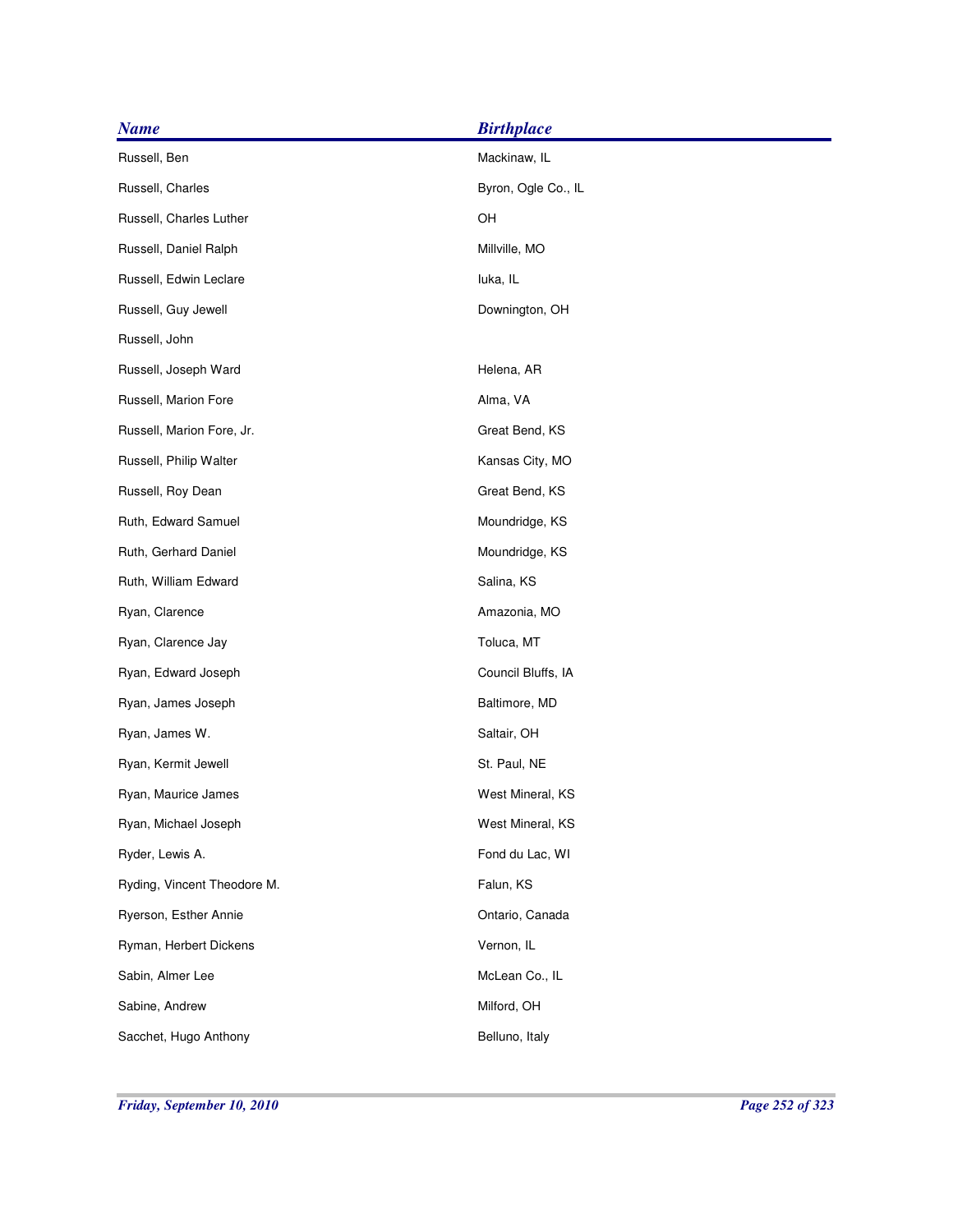| Delaware Co., NY<br>Schuyler, NE<br>Kansas City, MO |
|-----------------------------------------------------|
|                                                     |
|                                                     |
|                                                     |
| Columbus, OH                                        |
| Columbus, OH                                        |
| New York, NY                                        |
| Canandaigua, Ontario Co., NY                        |
| Wriezen, Germany                                    |
| Princeton, Gibson Co., IN                           |
| Adams Co., IL                                       |
| Sen Way County, China                               |
| Hot Springs, AR                                     |
| Adams Co., IL                                       |
| Elmer, Macon Co., MO                                |
| Adams Co., IL                                       |
| Centralia, KS                                       |
| Denver, CO                                          |
| Murrayville, IL                                     |
| Scammon, KS                                         |
| Jonesboro, IL                                       |
| Christian Co., IL                                   |
| Owensburg, IN                                       |
| Burlington, KS                                      |
| Parke Co., IN                                       |
| Mulberry, KS                                        |
| Bastrop, Morehouse Parish, LA                       |
| New York, NY                                        |
| Sweden                                              |
| Kansas City, MO                                     |
| Henning, TN                                         |
|                                                     |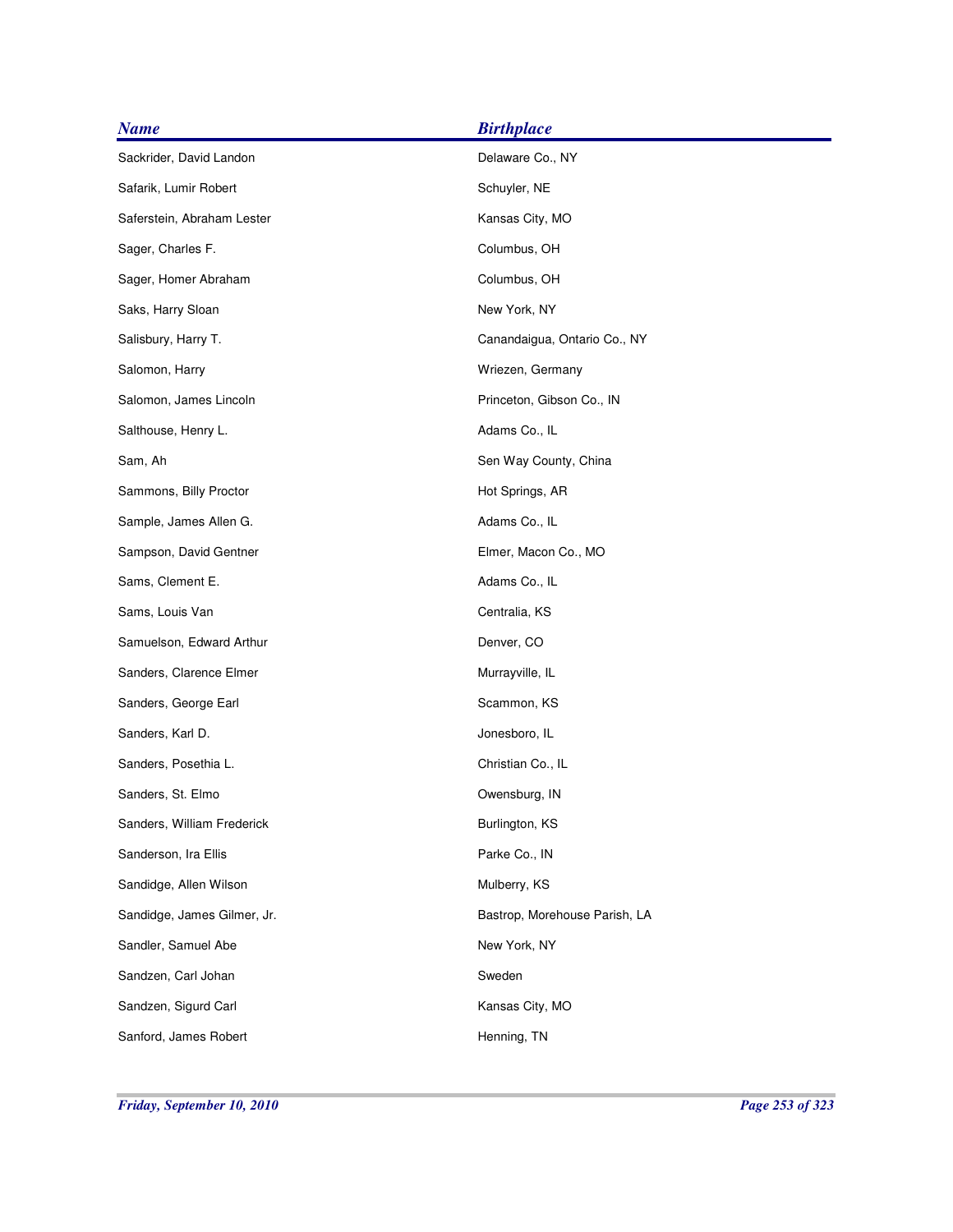| <b>Name</b>                | <b>Birthplace</b>       |
|----------------------------|-------------------------|
| Sanford, Theodore Douglas  | Berkeley, CA            |
| Saper, Philip              | New York, NY            |
| Sarchet, Lloyd Henry       | Walker, Lynn Co., IA    |
| Sargent, John Frank        | Hopkins, MO             |
| Sarginson, Rollo Bielby    | Carlinville, IL         |
| Sartorius, Herman Carl     | Eaton, CO               |
| Satterfield, J. B. Lowery  | Tahlequah, OK           |
| Satterlee, Robert Lee      | Macksville, KS          |
| Sauberli, Harry Albert     | Ellsworth Co., KS       |
| Saunders, Everett Lewis    | Independence, KS        |
| Saunders, Harrison Jay     | Chicago, IL             |
| Saunders, Joseph Carver    | Waycross, GA            |
| Saunders, Nathan Jerome    | Big Flats, NY           |
| Savage, Benjamin Mansfield | Marion Co., OR          |
| Savage, Harry Burgess      | Germantown, KY          |
| Sawhill, William F.        | PA                      |
| Sawtell, James Herbert     | lola, KS                |
| Sawtell, Joseph E.         | Hamlin Co., TN          |
| Sawyer, Bertha Edith       | Brown Co., KS           |
| Sawyer, Bula Cameron       | Niles, MI               |
| Sawyer, Nellie Winifred    | Morrill, KS             |
| Sawyer, Thomas Theodore    | Cherryvale, KS          |
| Saxe, Earl                 | Scranton, PA            |
| Sayler, Jerome             | Kilbourne, IL           |
| Saylor, Edward Lowell      | McPherson, KS           |
| Saylor, John Harvey        | Waterloo, IA            |
| Saylor, Leslie Lavelle     | Ramona, KS              |
| Sayre, Samuel Newton       | Indianola, IA           |
| Scagliotti, Daniel         | Buenos Aires, Argentina |
| Scales, Herbert Livingston | IN                      |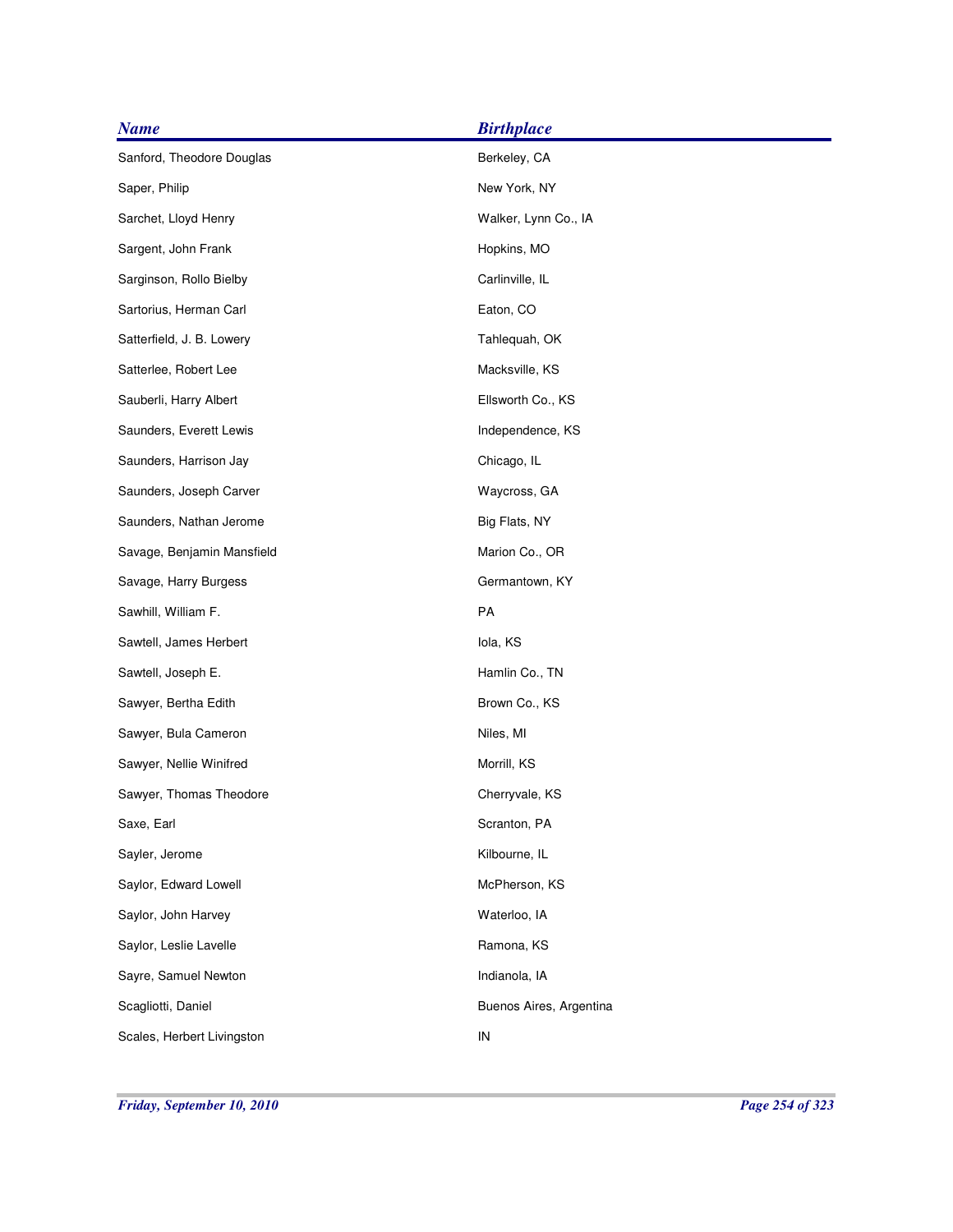| <b>Name</b>                    | <b>Birthplace</b>          |
|--------------------------------|----------------------------|
| Scales, William McVey          | Mount Hope, KS             |
| Scaman, George Arthur          | Port Hope, Ontario, Canada |
| Scammon, Ezra A.               | Saco, ME                   |
| Scarborough, Herbert Vergil    | Pulaski, IA                |
| Scarpellino, Louis Aloysius    | St. Joseph, MO             |
| Scates, Henry Rafe             | Hamilton Co., KS           |
| Schabinger, Paul P. C.         | Sabetha, KS                |
| Schaefer, Charles Luis         | London, England            |
| Schaefer, Leo Joseph           | Hays, KS                   |
| Schaeffer, Frank               | Oskaloosa, KS              |
| Schaffer, Clarence Kiesling    | Kansas City, MO            |
| Schaffer, Donald Mack          | Sikeston, MO               |
| Schaplowsky, Martha Magdeline  | Halstead, KS               |
| Schauer, Jacob                 | Austria                    |
| Schaumloffel, Herman Gottfried | China                      |
| Scheer, George Edman           | Bethany, IL                |
| Scheetz, Marion Robert         | Coshocton, OH              |
| Scheiper, C. H.                | Obernkirshen, Germany      |
| Schelksohn, Otto W.            | Homestead, PA              |
| Schellack, Alwin               | Crossen Yoder, Germany     |
| Schellack, Emil H.             | Crossen, Germany           |
| Schellenberg, Katharina Lorenz | Russia                     |
| Schenberger, Samuel Walter     | Harmony, OH                |
| Schenck, Anson W.              | Columbus, OH               |
| Schenck, F. E.                 | PA                         |
| Schenck, Fred Gerald           | Harveyville, KS            |
| Schenck, Herbert C.            | Somerville, OH             |
| Schenkelberger, P. Charles     | Winesburg, OH              |
| Scherr, Peter Joseph           | Sels, Russia               |
| Schiffmacher, Jack Edward      | Chicago, IL                |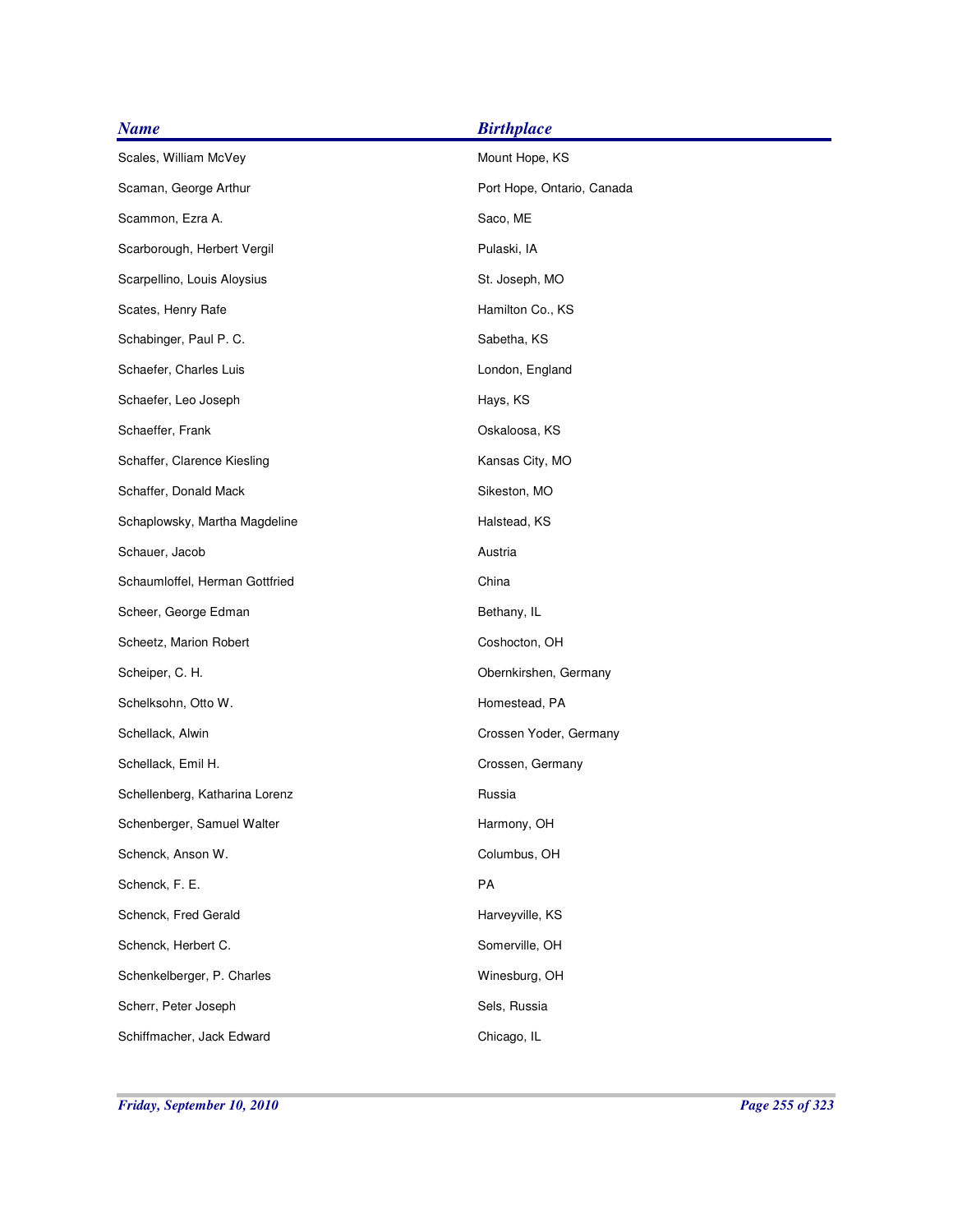| <b>Name</b>               | <b>Birthplace</b>      |
|---------------------------|------------------------|
| Schiltz, Frances Helen    | Clay Center, KS        |
| Schliomenzun, Bencion     | Drissa, Russia         |
| Schmaus, John William     | Halstead, KS           |
| Schmaus, Lyle Francis     | Ohio, IL               |
| Schmidt, Albert William   | Sumner, IA             |
| Schmidt, Alfred Ferdinand | Canton, KS             |
| Schmidt, Clarence Robert  | WA                     |
| Schmidt, Herbert Rempel   | Canton, KS             |
| Schmidt, Hilmar Carl      | Frankenberg, Germany   |
| Schmidt, John Rempel      | Canton, KS             |
| Schmidt, Richard Henry    | St. Paul, MN           |
| Schmitt, George Louis     | Kansas City, MO        |
| Schnebly, John Thomas     | Topeka, KS             |
| Schnebly, Joseph George   | Topeka, KS             |
| Schneider, Herbert Hoyt   | Kansas City, MO        |
| Schneider, Robert Woodrow | Monroe, WI             |
| Schnitzer, Johann Otto    | Vienna, Austria        |
| Schoch, Andrew Clarence   | Topeka, KS             |
| Schoenfeld, Otto Ernst    | Portland, OR           |
| Scholer, Henry Charles    | Burlington, IA         |
| Scholl, George W.         | Perry, Pike Co., IL    |
| Scholl, Joel Buford       | Jamestown, KY          |
| Scholle, Ferdinand H.     | Baltimore, MD          |
| Schooler, James Knox      | Lima, OH               |
| Schooling, H. Guy         | Sullivan Co., MO       |
| Schoonhoven, R. Grover    | Riley, KS              |
| Schoonover, George        | OH                     |
| Schoor, William F.        | Ottawa, IL             |
| Schop, Eduardo Jose       | Holguin, Oriente, Cuba |
| Schorer, Edwin Henry      | Plymouth, WI           |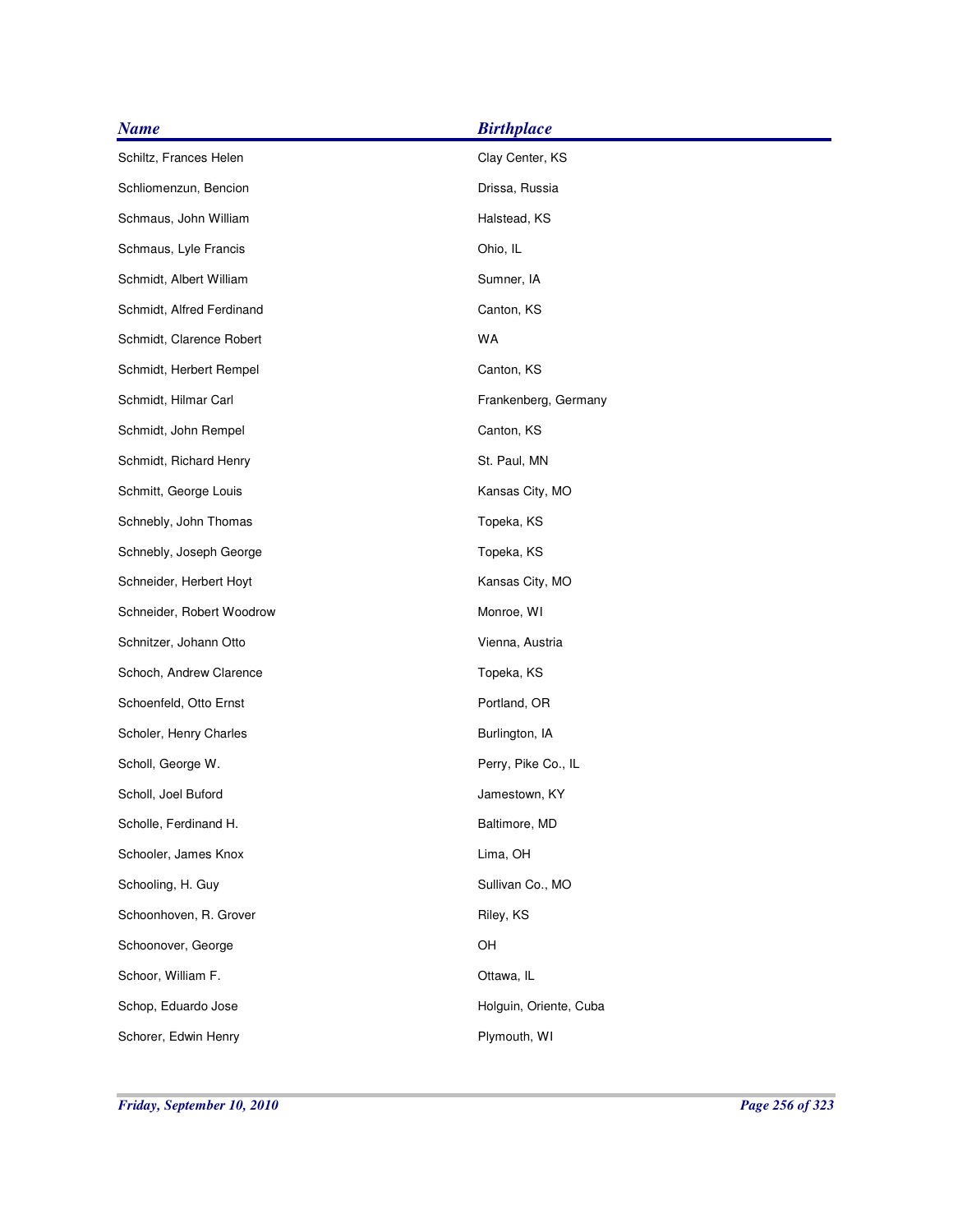| <b>Name</b>                    | <b>Birthplace</b>      |
|--------------------------------|------------------------|
| Schrader, Lewis Milward        | Leaf River, IL         |
| Schreck, Brock Andrew          | Bellefontaine, OH      |
| Schreiber, Albert              | Chicago, IL            |
| Schreiber, Fred Carl           | Leavenworth, KS        |
| Schreiner, John S.             | Dayton, OH             |
| Schroeder, Sydney Owen         | Beatrice, NE           |
| Schroeder, William Frederic    | Butterfield, MN        |
| Schubert, Henry Robert         | Speed, MO              |
| Schuhmacher, Lawrence F.       | Meade, KS              |
| Schuhmacher, Nelson Randolph   | Meade, KS              |
| Schulte, Edward John           | Dodge, NE              |
| Schulte, Emmerich              | Schmallenberg, Germany |
| Schultz, Ben                   | Butte City, MT         |
| Schumann, Enoch                | Alida, KS              |
| Schurter, Bettye Sue Corpening | Pensacola, FL          |
| Schurter, Lonis Leon           | Burlington, OK         |
| Schutz, Carl Bryant            | Independence, MO       |
| Schwab, J. D. Joseph           | Cape Girardeau, MO     |
| Schwab, Robert Luke            | Kalamazoo, MI          |
| Schwartz, Charles William      | Golden, IL             |
| Schwartz, Eleazer Robert       | Minneapolis, MN        |
| Schwartz, Lloyd Gay            | Topeka, KS             |
| Schwartz, Willard Chester      | Hutchinson, KS         |
| Schwartz, Willard Chester, Jr. | Buffalo, NY            |
| Schwarz, Theodore E.           | Cincinnati, OH         |
| Schwaup, Samuel Jacop          | Osborne, KS            |
| Schwegler, Raymond Allen       | Ottawa, KS             |
| Schwein, Bertha Olivia         |                        |
| Scimeca, Michael William       | Chicago, IL            |
| Scimeca, Salvatore Albert      | Palermo, Italy         |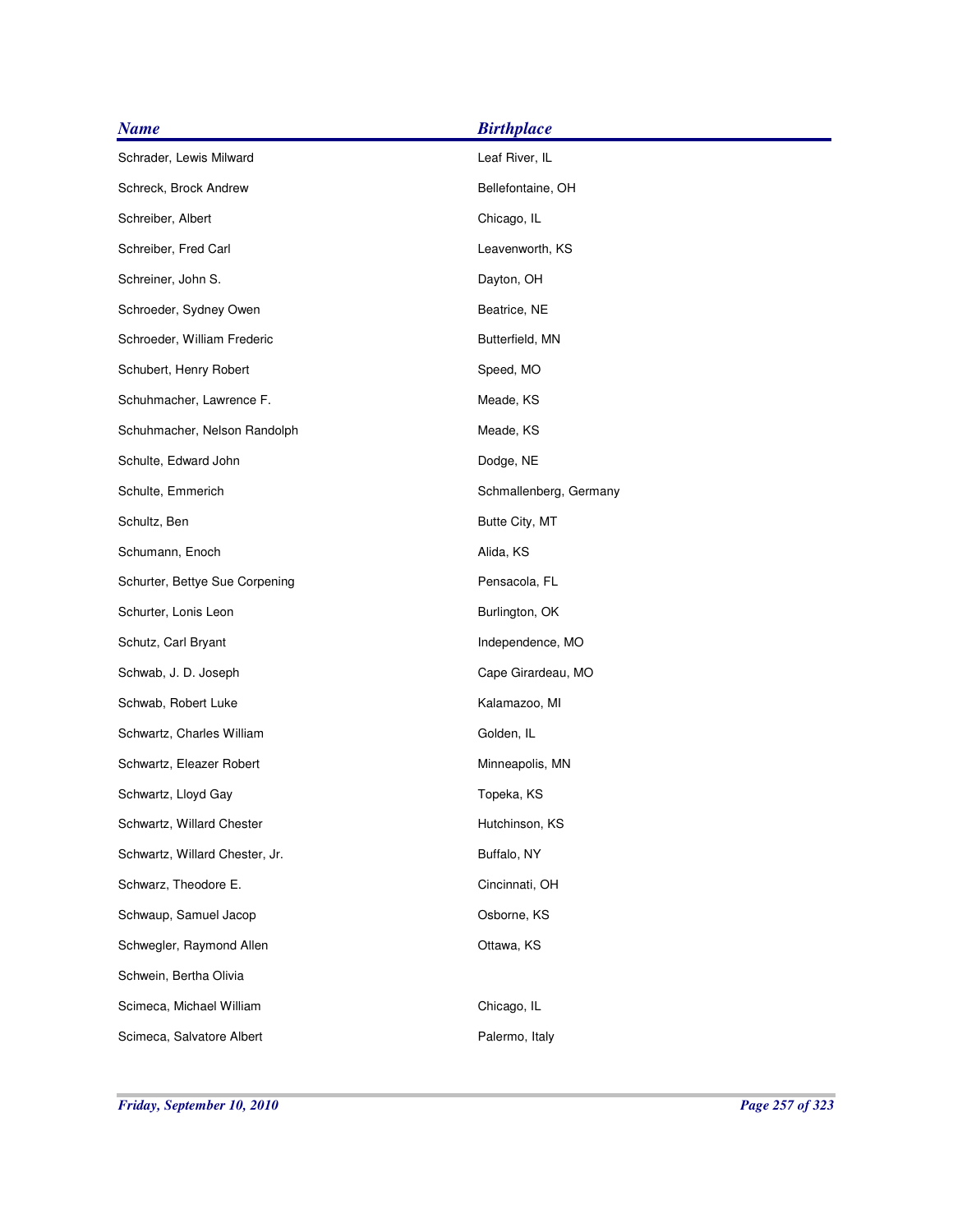| <b>Name</b>                | <b>Birthplace</b>             |
|----------------------------|-------------------------------|
| Scimeca, William Benvenuto | St. Louis, MO                 |
| Scofield, Adolphus Jason   | Cleveland, OH                 |
| Scoles, James P.           | Knox Co., OH                  |
| Scollick, Percy            | London, Ontario, Canada       |
| Scott, Alex B.             | Clay Co., MO                  |
| Scott, Charles E.          | Gosport, IN                   |
| Scott, Hervey Starritt     | Excelsior, MN                 |
| Scott, Ida M.              | Battle Creek, MI              |
| Scott, James Frederick     | Montreal, Canada              |
| Scott, James M.            | Lebanon, KS                   |
| Scott, James Stanley       | St. Lawrence Co., NY          |
| Scott, Jesse Edwin         |                               |
| Scott, John Clark          | Richmond, OH                  |
| Scott, John Robert         | Herbert, Saskatchewan, Canada |
| Scott, John Rutherford     | St. Lawrence Co., NY          |
| Scott, John Thomas         | New Hope, OH                  |
| Scott, Kimble Roscoe       | Gibson, IL                    |
| Scott, Merle Kirk          | Coffeyville, KS               |
| Scott, Mildred Esther      | Kansas City, MO               |
| Scott, Mollie E.           | Cherokee Co., KS              |
| Scott, Roland Boyd         | Houston, TX                   |
| Scott, Taylor W.           | Carroll Co., KY               |
| Scott, Thompson Parks      | Jerseyville, IL               |
| Scott, Vincent Leslie      | East Liverpool, OH            |
| Scott, Walter R.           | Grant Co., KY                 |
| Scott, Walter Waverly      | Belleville, KS                |
| Scott, William Benjamin    | Gainesville, GA               |
| Scott, William George      | Pittsburg, KS                 |
| Scott, William Jasper      | Jameson, MO                   |
| Scott, Winfield            | Clinton Co., IN               |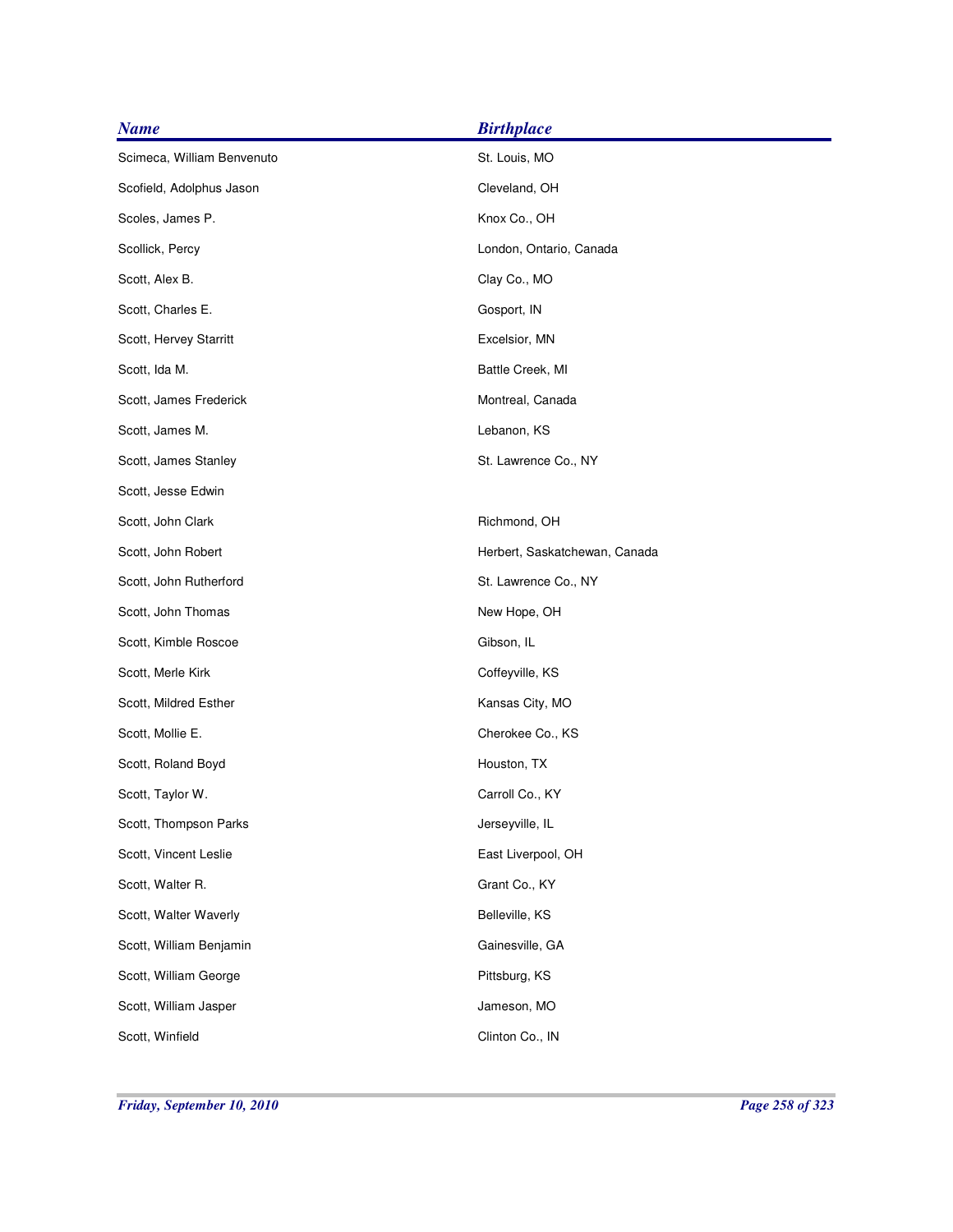| <b>Name</b>               | <b>Birthplace</b>    |
|---------------------------|----------------------|
| Scuka, Clayton, Leon      | San Miguel Co., CO   |
| Seabrook, Clarence Cullen | PA                   |
| Seacat, George M.         | Palmyra, IN          |
| Seager, Arthur Z.         | Vandalia, IL         |
| Seal, Alfred Lindwood     | Birmingham, AL       |
| Seaman, Lauren Irving     | Cedar Vale, KS       |
| Seaman, Warren Livingston | Milwaukee, WI        |
| Searl, Oscar F.           | Southampton, MA      |
| Searl, Oscar R.           | Solomon, KS          |
| Searl, Richard Halsey     | Hutchinson, KS       |
| Searles, Orren Ira        | Riley, IL            |
| Seashultz, George Wesley  | IN                   |
| Seaton, George M.         | Lathrop, MO          |
| Seaton, James Henry       | Breckenridge Co., KY |
| Sechrist, Charles William | Meriden, KS          |
| Seckler, Ralph Louis      | Leavenworth, KS      |
| Sedriks, Arvids           | Latvia               |
| See, Samuel D.            | Granville, MO        |
| Seehorn, Newton Alfred    | Fall Creek, IL       |
| Segerson, John Arthur     | Oswego, NY           |
| Sehdev, Harcharan Singh   | Gujranwala, India    |
| Seiffert, John Henry      | York, PA             |
| Seiger, Harry Wright      | Odessa, PA           |
| Seiple, Arthur W. H.      | Tiffin, OH           |
| Seitz, George             | Ellsworth, KS        |
| Seitz, Joseph Elwood      | Ellsworth, KS        |
| Sekavec, Gordon Bennett   | Holyrood, KS         |
| Sell, Wilmer Jacob        | Breiningsville, PA   |
| Sellards, Archibald B.    | Greenup Co., KY      |
| Sellards, Howard Eugene   | Burlingame, KS       |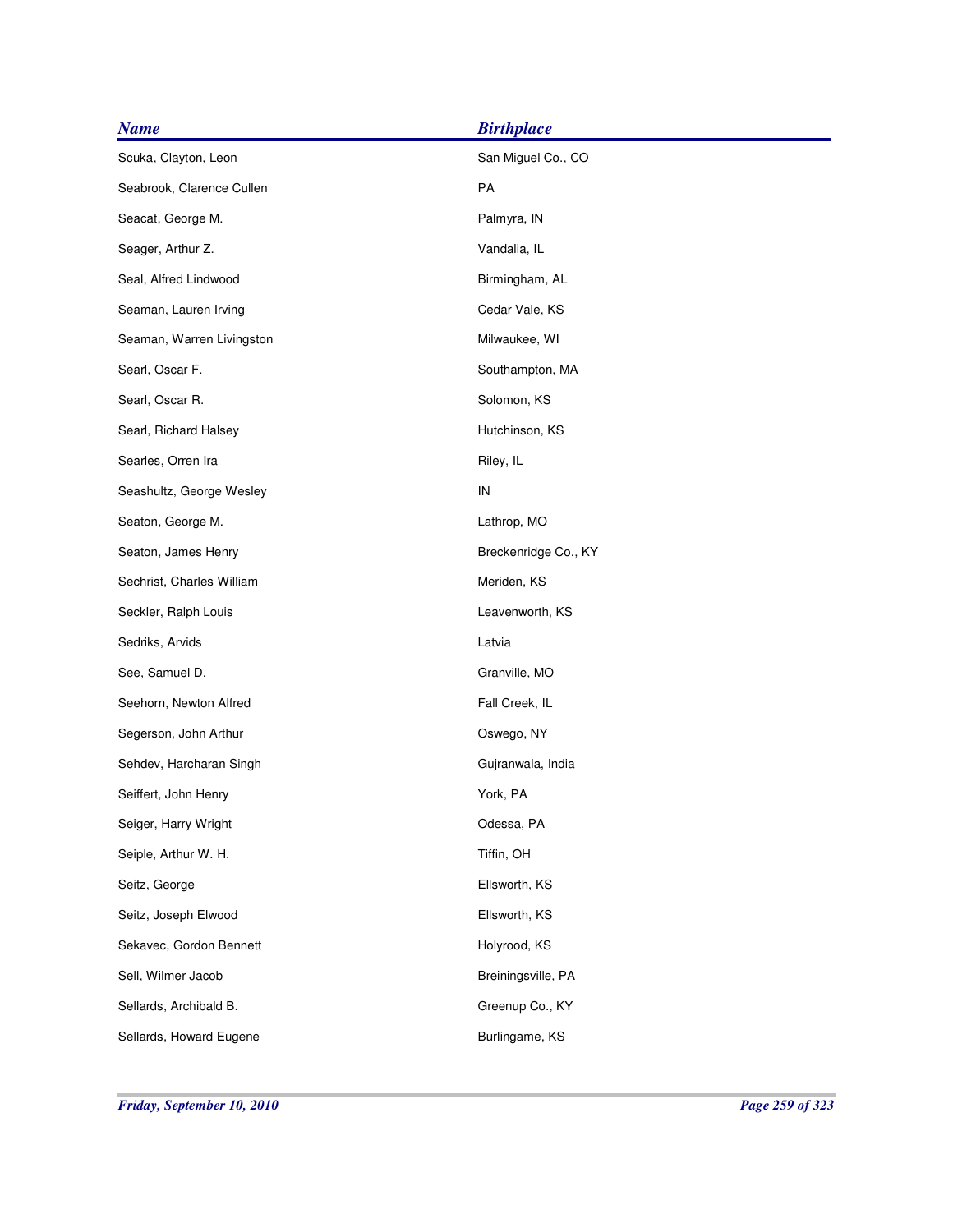| <b>Name</b>                 | <b>Birthplace</b>                |
|-----------------------------|----------------------------------|
| Sellers, Lucullus R.        | Jacksonburg, IN                  |
| Sellers, Lyle Michael       | Kansas City, MO                  |
| Selley, John Sanford        | <b>NY</b>                        |
| Seltzer, Mitchell           | Dallas, TX                       |
| Selzer, Donald Wright       | Baldwin City, KS                 |
| Seng, George Edward         | Woodford Co., IL                 |
| Sereres, Edgar Paul         | Vernon, CO                       |
| Seright, James Henry        | Pleasanton, KS                   |
| Settle, James Albert        | Bath, IL                         |
| Settle, Russell Orin        | Kansas City, MO                  |
| Seufert, John               | Cleveland, OH                    |
| Sewell, Minor Franklin      | Independence, MO                 |
| Sexton, Albert Germain      | WI                               |
| Sexton, Charles Virgil      | Hamilton, IL                     |
| Sexton, Elmer Edwin         | Carlinville, IL                  |
| Sexton, Marshall Cullen     | Rushville, IN                    |
| Sexton, Millard Payne       | Boone Co., MO                    |
| Seybold, Charles J.         | Chicago, IL                      |
| Seydell, Ernest Morris      | Chicago, IL                      |
| Seyler, Anna Grace          | Denver, CO                       |
| Seymour, Alma Edward        | Topeka, KS                       |
| Seymour, Darwin R.          | Belvidere, IL                    |
| Seymour, Sylvia             | Mankato, Jewell Co., KS          |
| Shaad, Dorothy Jean         | Newton, MA                       |
| Shadwick, George William    | Marine Township, Madison Co., IL |
| Shaffer, Charles Porter     | Shannon, Carroll Co., IL         |
| Shaffer, Clyde E.           | Butler Co., KS                   |
| Shaffer, Frank William      | Dubuque, IA                      |
| Shaffer, Joseph             | Washington, KS                   |
| Shallenberger, James Nelson | OH                               |
|                             |                                  |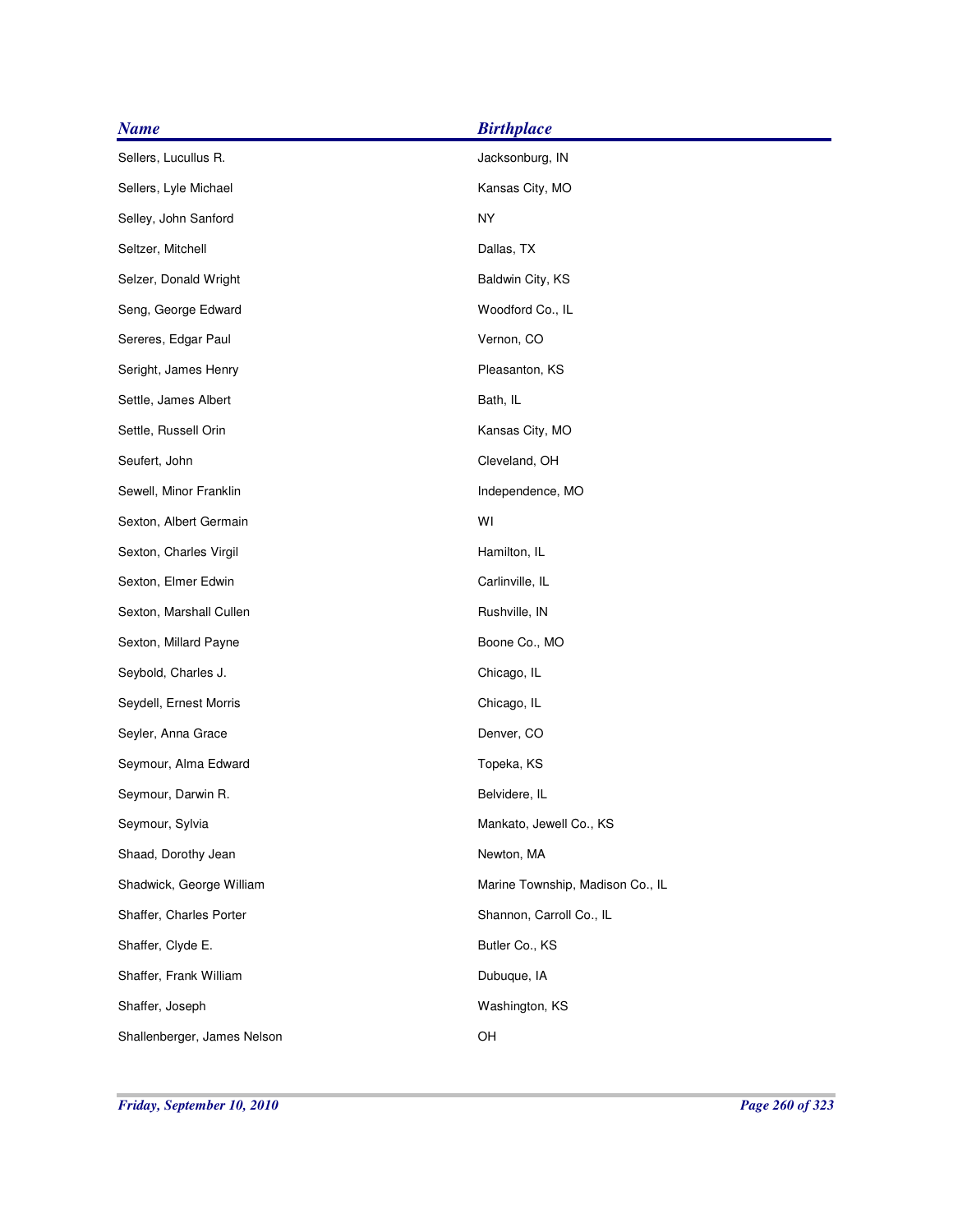| <b>Name</b>              | <b>Birthplace</b>                |
|--------------------------|----------------------------------|
| Shallenberger, Wilbert   | OH                               |
| Shammas, Jules           | Baghdad, Iraq                    |
| Shanklin, John Harold    | St. Louis, MO                    |
| Shannon, Leon William    | Atchison, KS                     |
| Shannon, Thomas H.       | Tuscarawas Co., OH               |
| Shapiro, Charles S.      | Brooklyn, NY                     |
| Sharp, Alexander A.      | Newville, PA                     |
| Sharp, Benjamin F.       | Palmyra, MO                      |
| Sharp, Calvin Juan       | Rockford, IA                     |
| Sharp, Elwood Armstrong  | Council Grove, KS                |
| Sharp, Jack Vernon       | Sheldon, MO                      |
| Sharp, Oscar             | Coalvale, KS                     |
| Sharpe, Anthony          | Marshall Co., KS                 |
| Sharpe, Orlan Dayton     | Caledonia, IA                    |
| Shaw, Darrel Thomas      | Howard, Elk Co., KS              |
| Shaw, Frederick William  | Halifax, Yorkshire, England      |
| Shaw, James Wallace      | Holton, KS                       |
| Shaw, Joseph Cook        | Westmoreland Co., PA             |
| Shaw, Joseph Lionel      | Oakland, CA                      |
| Shaw, Maurice Maceo      | Lake Charles, LA                 |
| Shaw, Robert Francis     | Galena, KS                       |
| Shaw, Robert Wendall     | Holton, Jackson Co., KS          |
| Shaw, Simeon J.          |                                  |
| Shaw, William Hubbard    | Boston, MA                       |
| Shay, Donald Patrick     | Gardner, KS                      |
| Sheafe, Joseph           | Highland Center, Wapello Co., IA |
| Shearburn, Edwin W.      | Macoupin Co., IL                 |
| Shearburn, Edwin Webster | Carlinville, IL                  |
| Shearer, John W.         | Clarinda, IA                     |
| Shearer, Joseph Michael  | Hennessey, OK                    |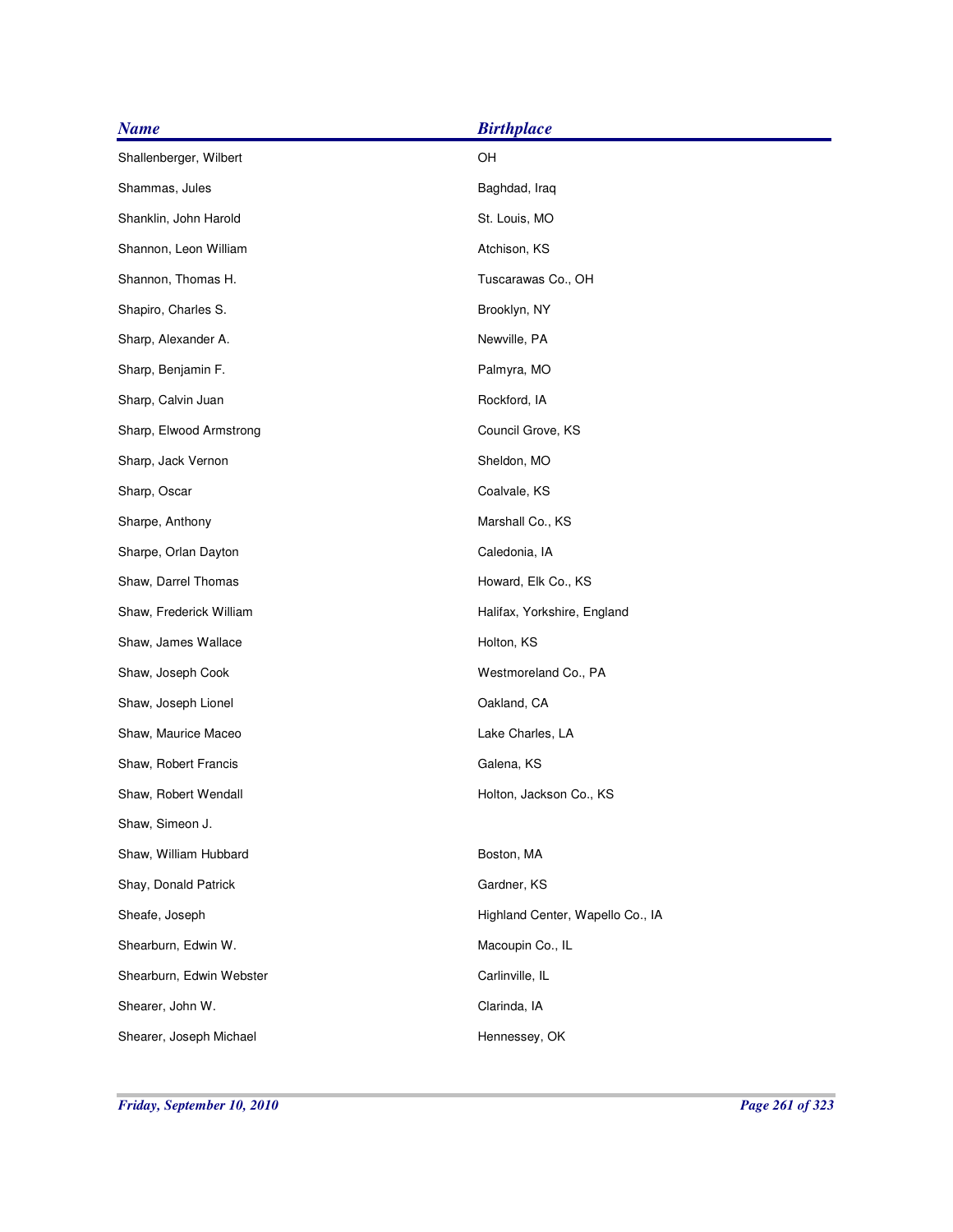| <b>Name</b>                        | <b>Birthplace</b>          |
|------------------------------------|----------------------------|
| Shearer, Oliver F.                 | PA                         |
| Shears, Robert Newman              | Hutchinson, KS             |
| Sheeks, Horace Mann                | Kirksville, MO             |
| Sheeler, Daniel Webster            | Lancaster Co., PA          |
| Sheffield, Cynthia Emily Singleton | Decatur Co., IN            |
| Sheldon, Francis Baldwin           | Topeka, KS                 |
| Sheldon, John                      | Rosedale, KS               |
| Sheldon, John Glendon              | Osage, IA                  |
| Sheldon, Richard Robert            | Jewell, KS                 |
| Shelley, Albert Astor              |                            |
| Shelley, Dorothy Elizabeth         | Elmdale, KS                |
| Shelley, Jacob Foster              | Richfield, Juniata Co., PA |
| Shelley, Robert Alexander Jackman  | Clinton Co., KY            |
| Shelley, Solomon T.                | Memphis, MO                |
| Shelly, Edwin Taylor               | Quakertown, PA             |
| Shelly, Hargus Gerald              | Mulvane, KS                |
| Shelton, Albert Leroy              | Indianapolis, IN           |
| Shelton, Andrew Michael, Jr.       | Dallas Co., TX             |
| Shelton, Frank Winfred             | Louisburg, KS              |
| Shelton, George Washington         | Mount Pleasant, MO         |
| Shelton, William J.                | Maryville, MO              |
| Shelton, William Lester            | Rocky Mount, MO            |
| Shenck, Samuel K.                  | Naperville, IL             |
| Shepard, Chester Orville           | Blue Island, IL            |
| Shepard, Francis Clinton           | Crawford, NE               |
| Shepard, John Wesley               | <b>TN</b>                  |
| Shepard, LeRoy Wesley              | Tribune, KS                |
| Shepherd, Glen Reid, Jr.           | Kansas City, KS            |
| Sheppard, Cary L.                  | Mount Pleasant, PA         |
| Sheppard, Cyril E.                 | Wellsville, KS             |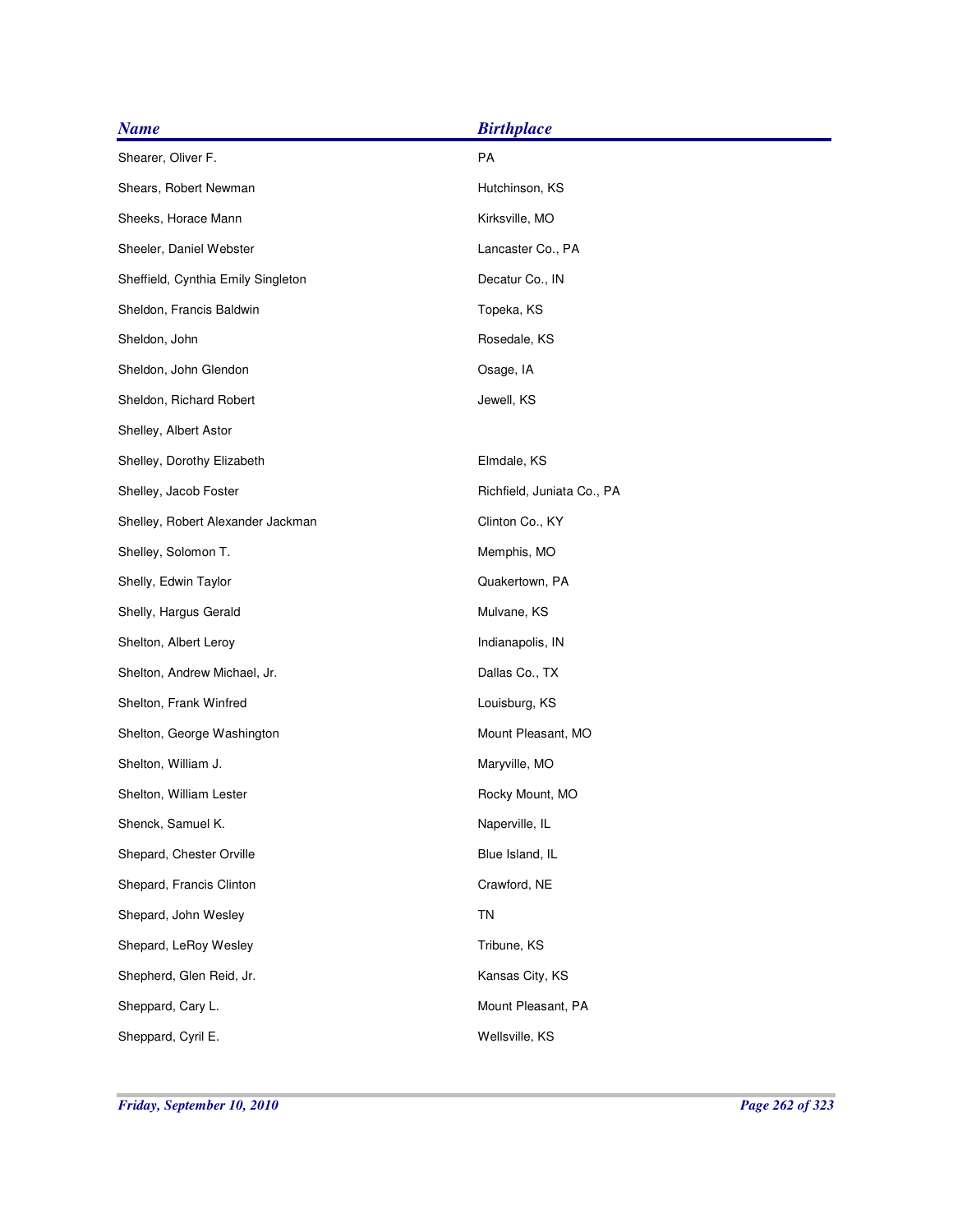| <b>Name</b>                      | <b>Birthplace</b>                 |
|----------------------------------|-----------------------------------|
| Sherbon, Florence Emily Brown    | Washington Co., IA                |
| Sherburne, F. B.                 | Wellington, OH                    |
| Sherer, Joseph Whitman           | Reading, PA                       |
| Sheridan, Allen V.               | Paola, KS                         |
| Sherman, Edward M.               | Chester Center, Poweshiek Co., IA |
| Sherman, Elmer Elsworth          | Boulder, IL                       |
| Sherman, John Norval             | Lafayette, OH                     |
| Sherman, LeGrand D.              | Ballston, Saratoga Co., NY        |
| Sherman-St. John, Julia Adelaide | 12 mi west of McGregor, IA        |
| Sherrard, Grover Cleveland       | Republic, KS                      |
| Sherrard, John C.                | Republic Co., KS                  |
| Sherrard, Milton B.              | Republic, KS                      |
| Sherrill, Korah Ellis            | Lovewell, KS                      |
| Sherwood, (Zoda) Loraine         | Burlington, KS                    |
| Sherwood, Noble Pierce           | Indianapolis, IN                  |
| Sherwood, Robert Oliver          | Denver, CO                        |
| Shewalter, George Milton         | Portland, IN                      |
| Shewmaker, James L.              | Gower, MO                         |
| Shields, Ambrose Byron           | Wellsville, KS                    |
| Shields, Henry Andrew            | Philadelphia, PA                  |
| Shields, Isaac A.                | Nashville, TN                     |
| Shifflet, Byron Lee              | Atchison, KS                      |
| Shifflett, Clarence E.           | Malone, IA                        |
| Shiflet, Albert Woods            | Lebanon, MO                       |
| Shiney, Margaret Louise          | Hays, KS                          |
| Shipley, Clark Lee               | Paris, IL                         |
| Shipp, William Thomas            | Mount Holly, NC                   |
| Shippey, Roland Hall             | Avon, Fulton Co., IL              |
| Shiras, Ralph Adams              | Ottawa, KS                        |
| Shircliff, Edward Emmett         | Hutchinson, KS                    |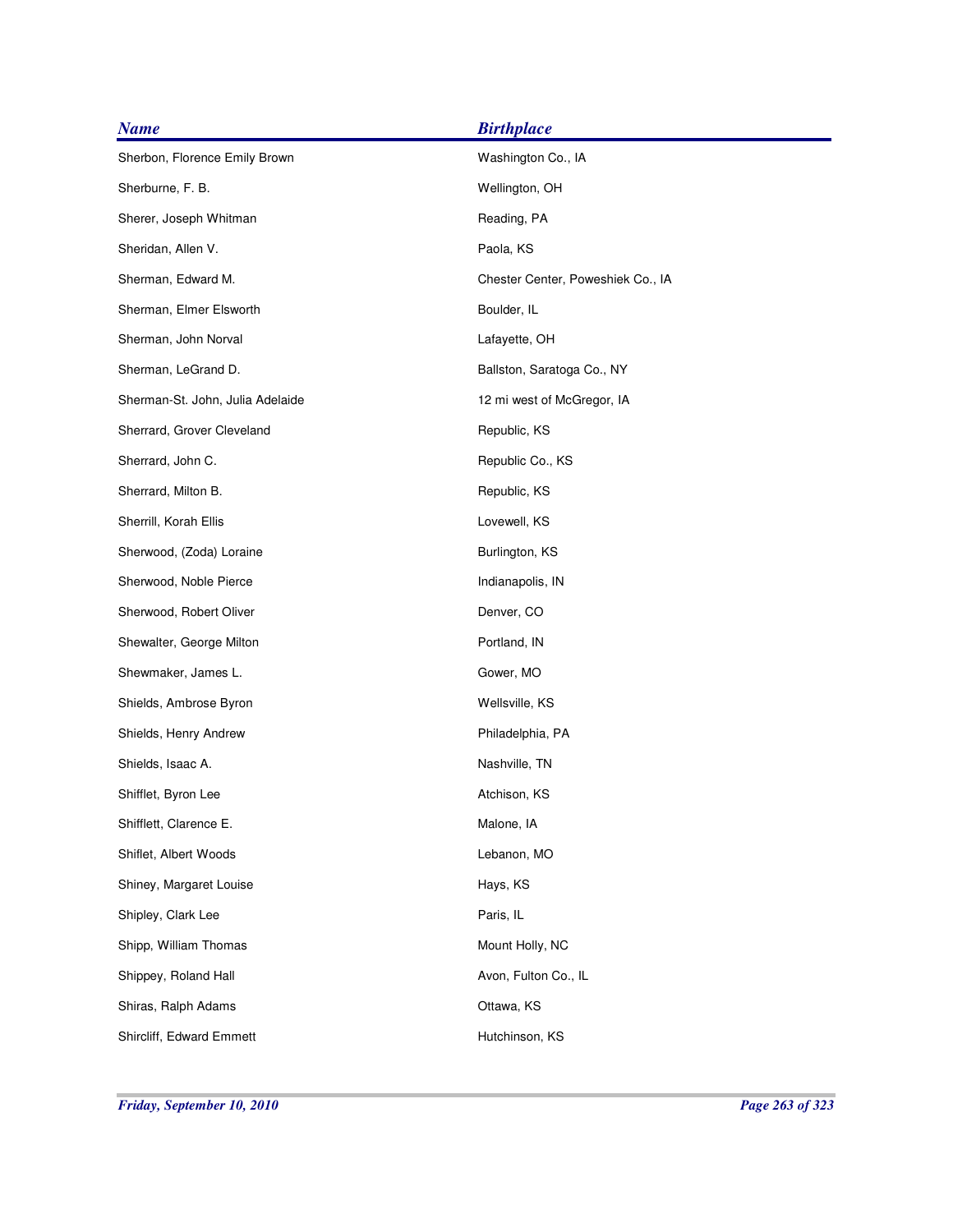| <b>Name</b>                    | <b>Birthplace</b>            |
|--------------------------------|------------------------------|
| Shires, Edward Bayard          | Schenectady, NY              |
| Shirey, Paul Francis           | Daykin, NE                   |
| Shirk, Frank Munsin            | IA                           |
| Shirk, William Schneider       | Warsaw, MO                   |
| Shirley, George Horatio        | Wichita, KS                  |
| Shively, D. Melvin             | Kirksville, MO               |
| Shively, Samuel S.             | Canton, OH                   |
| Shoaf, Roy Raymond             | Topeka, KS                   |
| Shockley, Augustus Wroten      | Fort Scott, KS               |
| Shoemaker, Ferdinand           | Washington, DC               |
| Shoemaker, George Oscar        | Franklin Co., OH             |
| Shofstall, Charles Kirkpatrick | Kansas City, MO              |
| Shomber, Henry                 | Summerset, PA                |
| Shonkwiler, Francis Marion     | Clinton Fall, Putnam Co., IN |
| Shonkwiler, Joseph             | Rockville, IN                |
| Shonyo, Elwyn Space            | Lyndon, KS                   |
| Shook, Ross O. S.              | Olney, IL                    |
| Short, James Lansden           | Sangamon Co., IL             |
| Shoyer, Mayer                  | Leavenworth, KS              |
| Shrader, Charles Donald        | Sawyer, KS                   |
| Shrader, Doyle Alexander       | Sawyer, KS                   |
| Shrant, John Herman            | Lancaster, OH                |
| Shreck, John Addison           | Manchester, IA               |
| Shuey, Herbert Henry           | Kansas City, MO              |
| Shull, William Isaac Howard    | Mulvane, KS                  |
| Shults, Edwin J. Gorton        | Little Rock, IL              |
| Shults, John Ward              | Augusta Co., VA              |
| Shultz, Claud Lee              | IL                           |
| Shultz, John Walton            | MO                           |
| Shumard, Harry Reed            | Sharon, OH                   |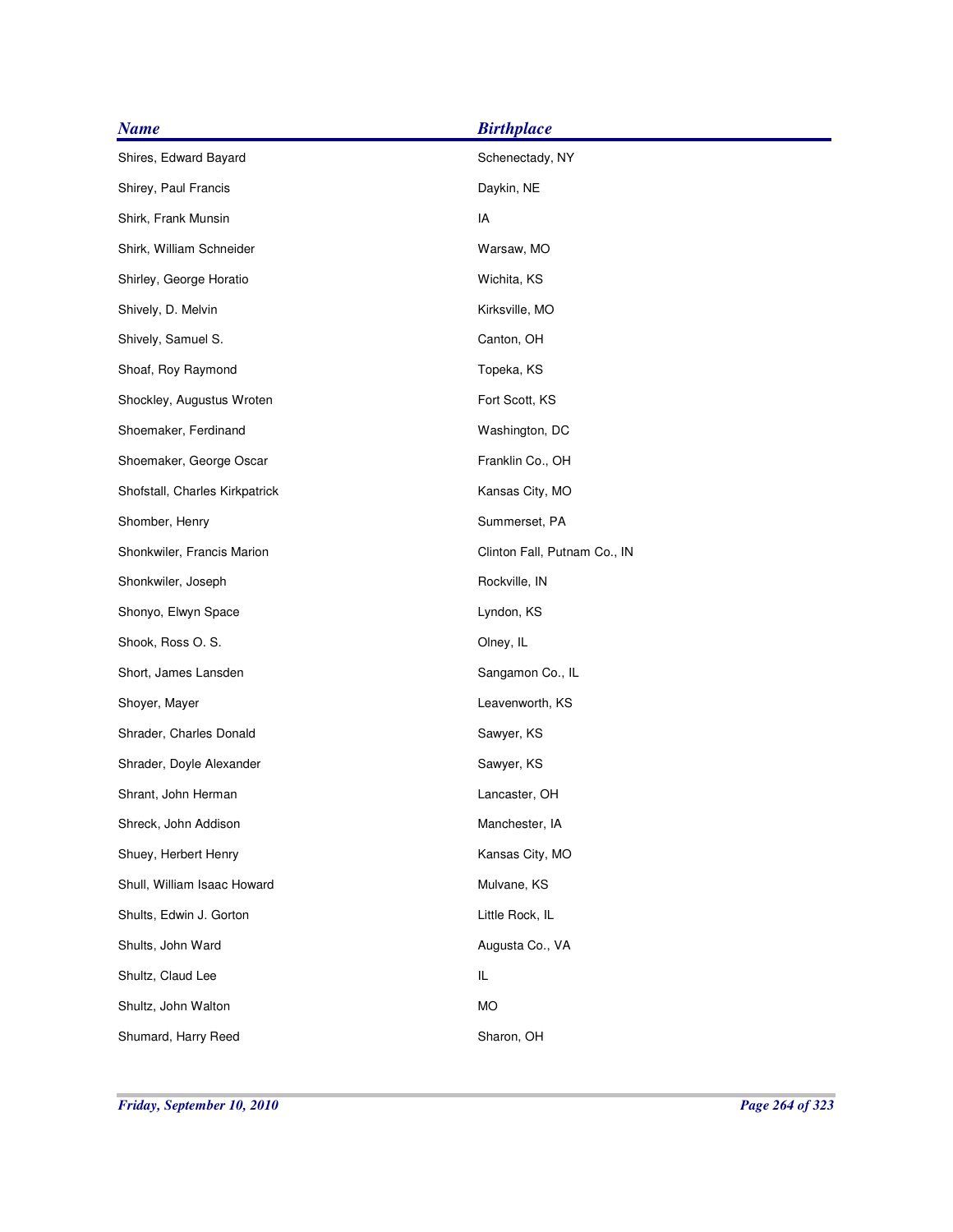| <b>Birthplace</b>               |
|---------------------------------|
| Axtell, KS                      |
| Nicholson, Wyoming Co., PA      |
| Fort Wayne, IN                  |
| Smithton, MO                    |
| Tanjay, Philippines             |
| Resistencia, Argentina          |
| Massillon, OH                   |
| Canada, KS                      |
| Baltimore, MD                   |
| Cincinnati, OH                  |
| Bourbour Co., WV                |
| Holton, KS                      |
| Philadelphia, PA                |
|                                 |
| Pickrell, NE                    |
| New Salisbury, Harrison Co., IN |
| Topeka, KS                      |
| New York, NY                    |
| Scranton, PA                    |
| Arkansas City, KS               |
| Syracuse, NY                    |
| Grandview, IN                   |
| Seymour, MO                     |
| Leominster, MA                  |
| Stanwood, IA                    |
| Worcester, MA                   |
| Union City, IN                  |
| Laurel, OH                      |
| Salina, KS                      |
| Garnett, KS                     |
|                                 |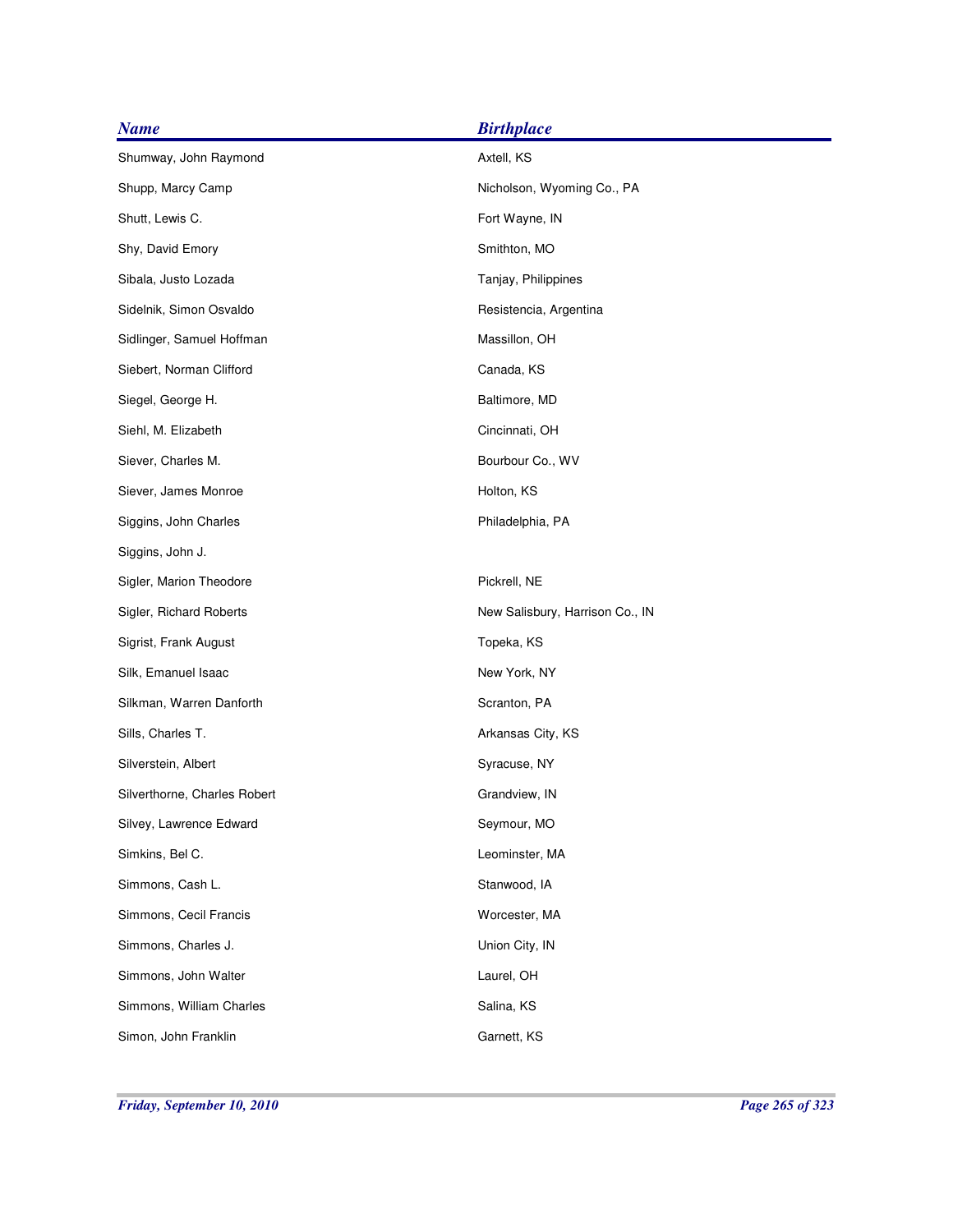| <b>Name</b>                   | <b>Birthplace</b>     |
|-------------------------------|-----------------------|
| Simon, William E.             | Severance, KS         |
| Simons, Devillo P.            | Fillmore Co., MN      |
| Simonton, Edgar Locke         | WV                    |
| Simpson, George W.            | England               |
| Simpson, James A.             | Ruma, IL              |
| Simpson, James Colbert        | Salina, KS            |
| Simpson, Lester Isaac         | Kearney, Clay Co., MO |
| Simpson, Morris Bigelow       | Buffalo, KS           |
| Simpson, Robert S.            | Harrison Co., OH      |
| Simpson, Samuel Ellis         | Oregon, MO            |
| Simpson, Willie Augusta Perry | Hardin Co., KY        |
| Sims, Thomas Jackson, Jr.     | Newport News, VA      |
| Singer, Kenneth Lee           | Moran, KS             |
| Singleton, John M.            | Montgomery Co., MO    |
| Singleton, John Milton        | Kansas City, MO       |
| Singleton, Robert Oliver      | Kansas City, KS       |
| Singleton, Walter James       | Eddyville, IA         |
| Sippy, John J.                | Venice, IL            |
| Sirridge, William Thomas      | Kansas City, KS       |
| Sisson, Eugene Pardon, Jr.    | Hamilton, NY          |
| Sitterley, Jay Leland         | Pueblo, CO            |
| Sitterman, Edward Frank       | Wyandotte, KS         |
| Sjöström, Algot               | Umeå, Sweden          |
| Skaggs, Joseph Ellis          | Clay Co., MO          |
| Skelton, Neva                 | Eldorado, IL          |
| Skillman, Alfred Henry        | Smithville, NY        |
| Skinner, Benjamin             | Leavenworth, KS       |
| Skinner, Caroline             | Cincinnati, OH        |
| Skinner, Edward Holman        | Milwaukee, WI         |
| Skinner, John Osman           | Spring Hill, KS       |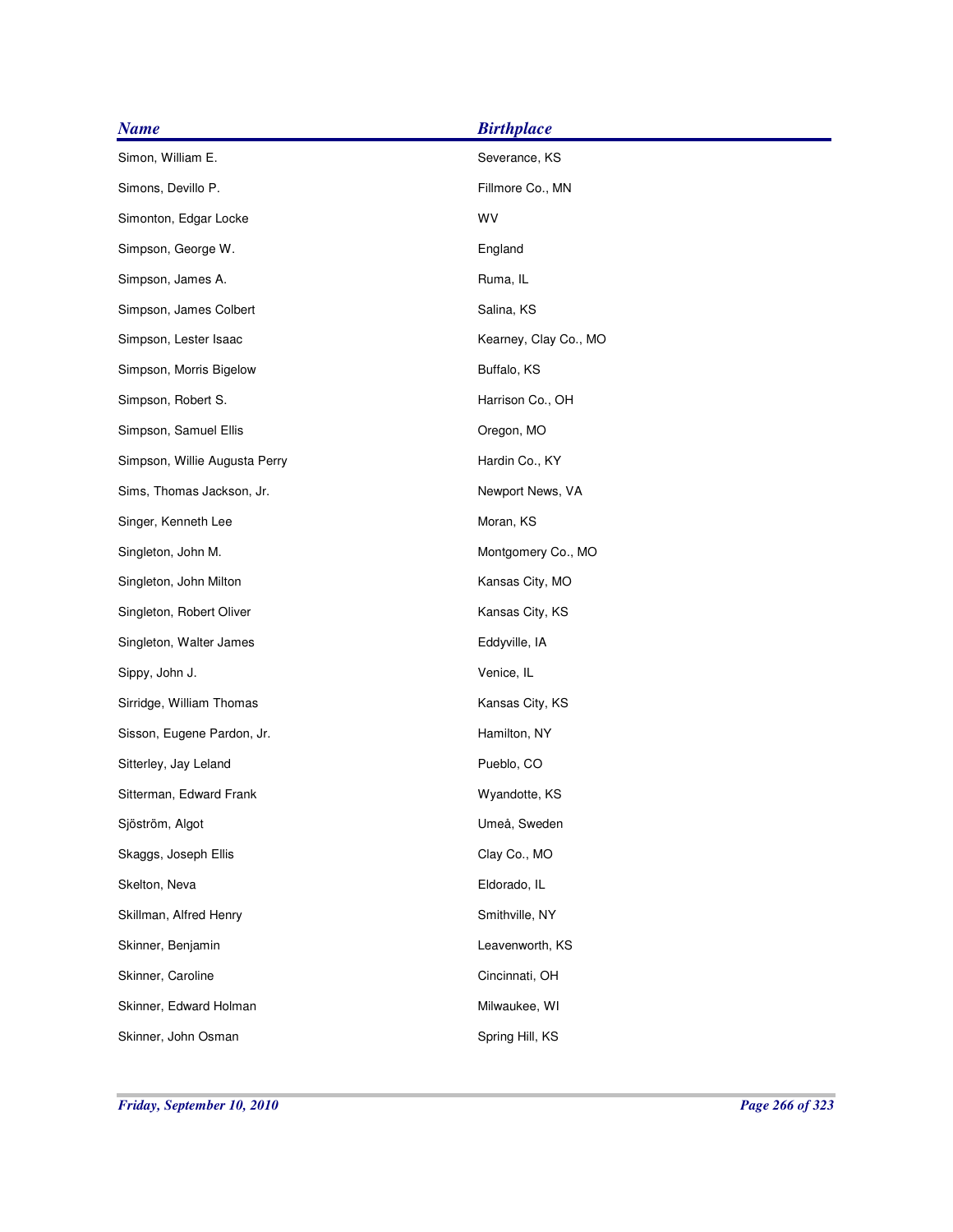| <b>Name</b>                | <b>Birthplace</b>               |
|----------------------------|---------------------------------|
| Skinner, Ross Douglas      | Delphos, KS                     |
| Skoog, Andrew Leonard      | Carver, MN                      |
| Slagle, Bernard W.         | Fairfield, IA                   |
| Slater, Walter Dennison    | Springfield, IL                 |
| Slatin, Louis              | Russia                          |
| Slaughter, Charles Vernon  | Aubry Township, Johnson Co., KS |
| Slaughter, Robert F.       | Lancaster, OH                   |
| Slavens, Horace G.         | IN                              |
| Slavin, Hale Burgher       | Coatesville, MO                 |
| Slaybaugh, Charles Nelson  |                                 |
| Slayton, Frederic Hosea    | Elmwood, IL                     |
| Slechta, Mary Rose         | Liberal, KS                     |
| Slentz, William Addison    | Sterling, KS                    |
| Slickman, Robert Andrew    | Cincinnati, OH                  |
| Sloan, E. Orlando          | Polk Co., MO                    |
| Sloan, Frank A.            | Dundas, MN                      |
| Sloan, John Randolph       | Green Co., IN                   |
| Sloan, Milton F.           | Platte City, MO                 |
| Sloan, Robert T.           | Harrisonville, MO               |
| Slocomb, Maurice G.        | Burlington, IA                  |
| Sloo, Milo Goss            | Cairo, IL                       |
| Sloss, Herbert J.          | Detroit, MI                     |
| Slosson, Emily B.          | OH                              |
| Slusher, Benjamin Franklin | Majenica, IN                    |
| Small, Walter Leo          | Steamboat Rock, IA              |
| Smelser, Joseph Ellsworth  | Topeka, KS                      |
| Smethers, William Henry    | Ferdinand, IL                   |
| Smiley, Edward Archibald   | Junction City, KS               |
| Smiley, Francis Marion     | Cambridge, IL                   |
| Smiley, William Arthur     | Delphi, IN                      |
|                            |                                 |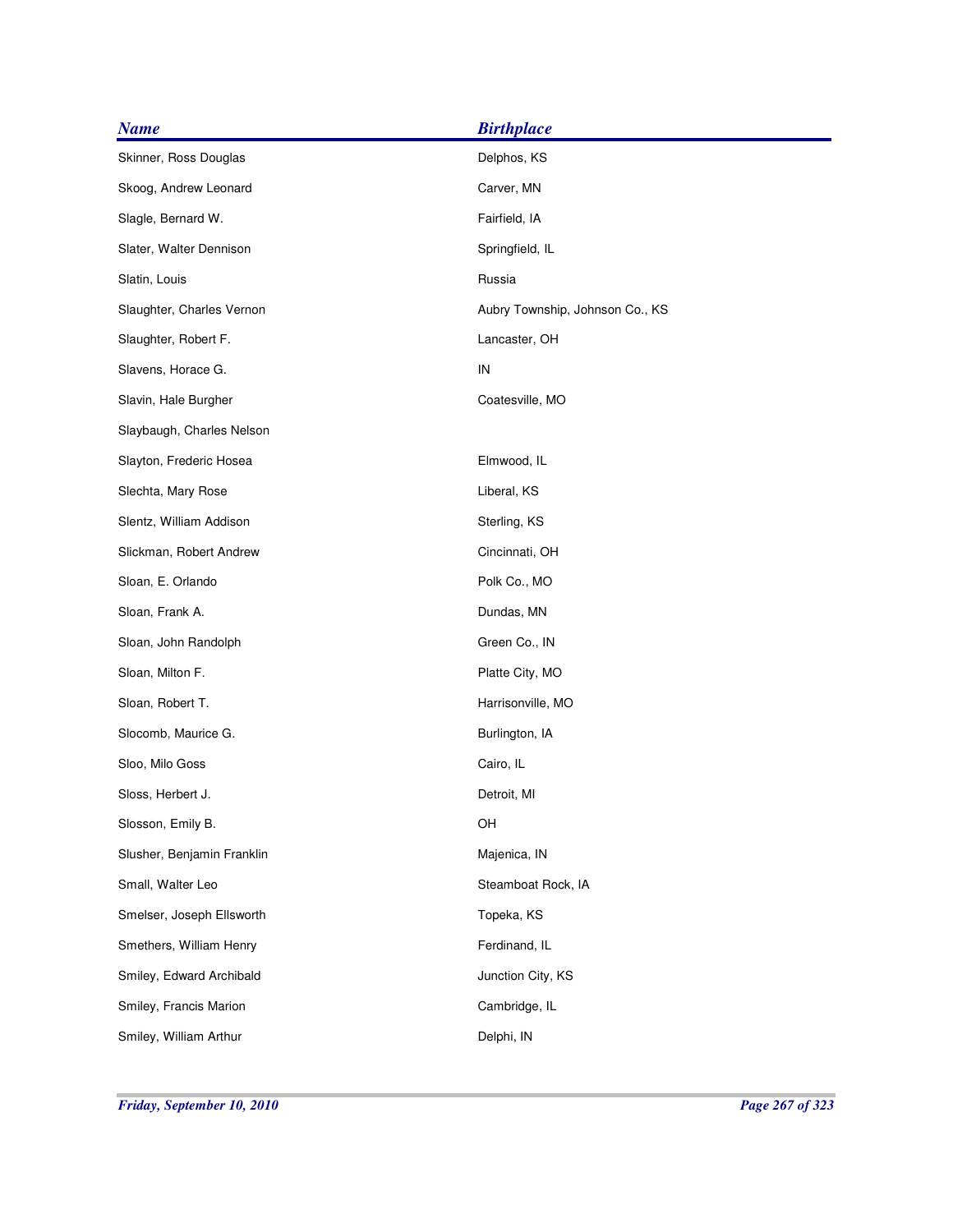| <b>Name</b>                 | <b>Birthplace</b>     |
|-----------------------------|-----------------------|
| Smiley, William Arthur, Jr. | Junction City, KS     |
| Smith, Albert               | Erie, Neosho Co., KS  |
| Smith, Albert D.            | Deputy, IN            |
| Smith, Albert Godfey        | Ashland, KY           |
| Smith, Albert S. J.         | Vernon Co., MO        |
| Smith, Andrew J.            | Johnson Co., KS       |
| Smith, Andrew Jackson       | Fairport, MO          |
| Smith, Anna Colby           |                       |
| Smith, Arthur Earnest       | St. Clair Co., MO     |
| Smith, Arthur Ervin         | Windsor, MO           |
| Smith, Arthur M.            | Windham Co., CT       |
| Smith, Benjamin Peter       | Clyde, KS             |
| Smith, Bruce G.             |                       |
| Smith, Byron Capleese       | Tonganoxie, KS        |
| Smith, Calvin Bayless       | Monett, MO            |
| Smith, Carl Marquis         | El Dorado Springs, MO |
| Smith, Carlton Arthur       | Clermont, IA          |
| Smith, Caroline             |                       |
| Smith, Cecil Ephraim        | Dawley, England       |
| Smith, Charles Leonard      | Wayne, IA             |
| Smith, Chester Herbert      | Windsor, MO           |
| Smith, Clarence M.          | NJ                    |
| Smith, Clarence Nelson      | Clyde, KS             |
| Smith, Claudius Aubrey      | Fort Lyon, MO         |
| Smith, Clyde S.             | Edina, MO             |
| Smith, Colonel E.           | Jerseyville, IL       |
| Smith, Daniel               | Kokomo, IN            |
| Smith, Daniel Marshall      | Warrington, IN        |
| Smith, David Wilson         | Macon Co., IL         |
| Smith, Davis C.             | Luray, MO             |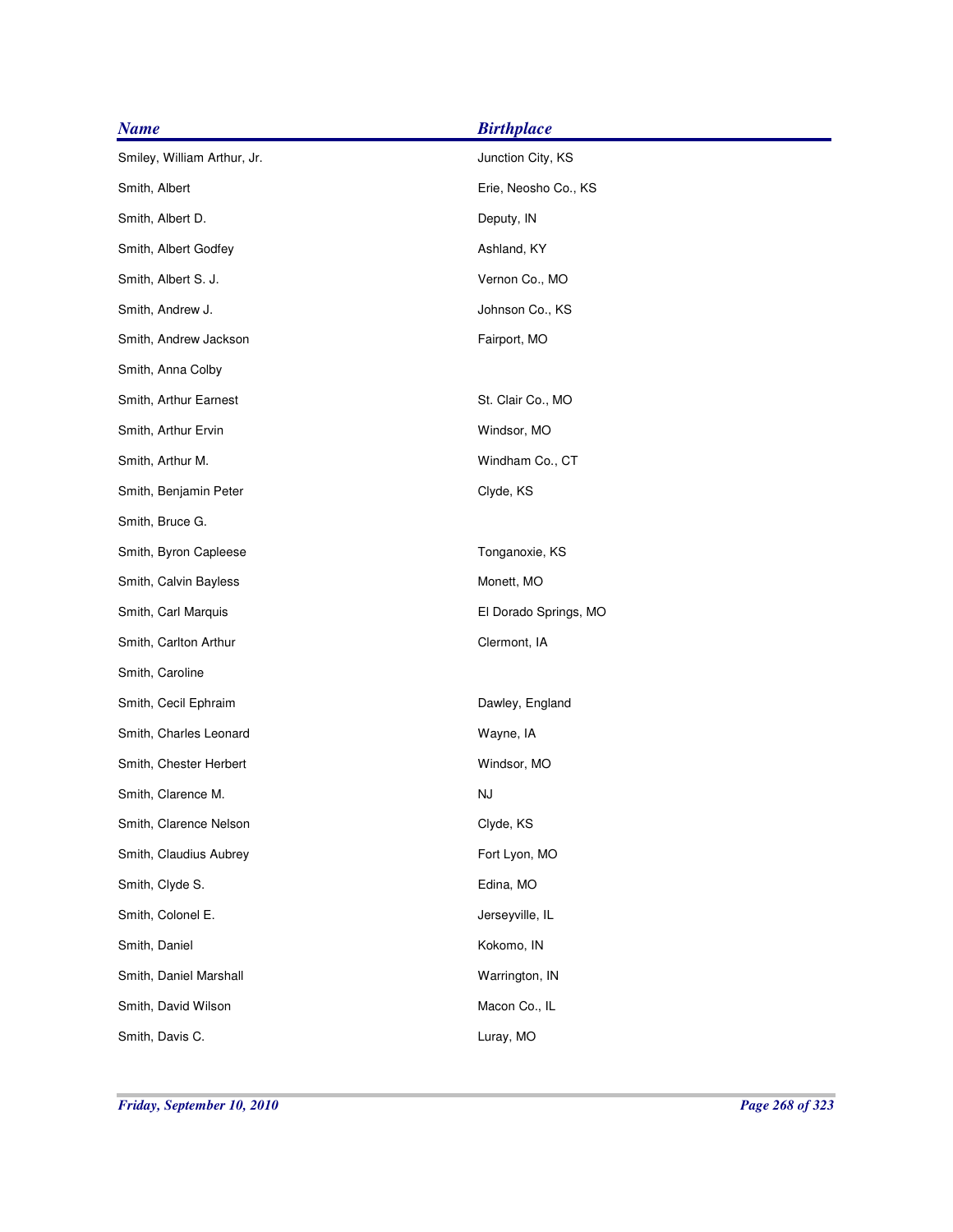| <b>Name</b>                       | <b>Birthplace</b>                 |
|-----------------------------------|-----------------------------------|
| Smith, Delbert O.                 | Aledo, IL                         |
| Smith, Delmar Harrison            | Paola, KS                         |
| Smith, Derostus Elwood            | Christiansburg, OH                |
| Smith, Don La Motte               | Astoria, IL                       |
| Smith, Dwight C.                  | Galesburg, IA                     |
| Smith, Earl Edgar, Jr.            | Laura, IL                         |
| Smith, Edward                     | Brunswick Co., VA                 |
| Smith, Edward Orsenith            | Peru, IA                          |
| Smith, Edward Randolph            | Bourbon Township, Douglas Co., IL |
| Smith, Elbert Claude              | Lewis Co., MO                     |
| Smith, Erma Anita                 | Larned, KS                        |
| Smith, Eugene                     | Medina Co., OH                    |
| Smith, Flavius R.                 | Peru, Madison Co., IA             |
| Smith, Floyd Lamar, Jr.           | Colby, KS                         |
| Smith, Francis Leman              | Chariton, Lucas Co., IA           |
| Smith, Frank H.                   | Jacksonville, PA                  |
| Smith, Frank Van Dyne, Jr.        | Kansas City, MO                   |
| Smith, Frederick Agenstein        | Lamoni, IA                        |
| Smith, Frederick Donald           | Lima, OH                          |
| Smith, Frederick James Cunningham | Lawton, OK                        |
| Smith, Frederick Jennings         | Delaware, OH                      |
| Smith, French Miles               | Kansas City, KS                   |
| Smith, George H.                  | Plymouth, IN                      |
| Smith, George Sylvester           | North Bend, Tyler Co., WV         |
| Smith, George W.                  | Anderson, IN                      |
| Smith, George W.                  | Jacksborough, TN                  |
| Smith, Georgiana B.               | Lyons, KS                         |
| Smith, Gerald Walker              | Pittsburg, KS                     |
| Smith, Guy Addison                | Fort Wayne, IN                    |
| Smith, Hal Clarke                 | Perry Pike Co., IL                |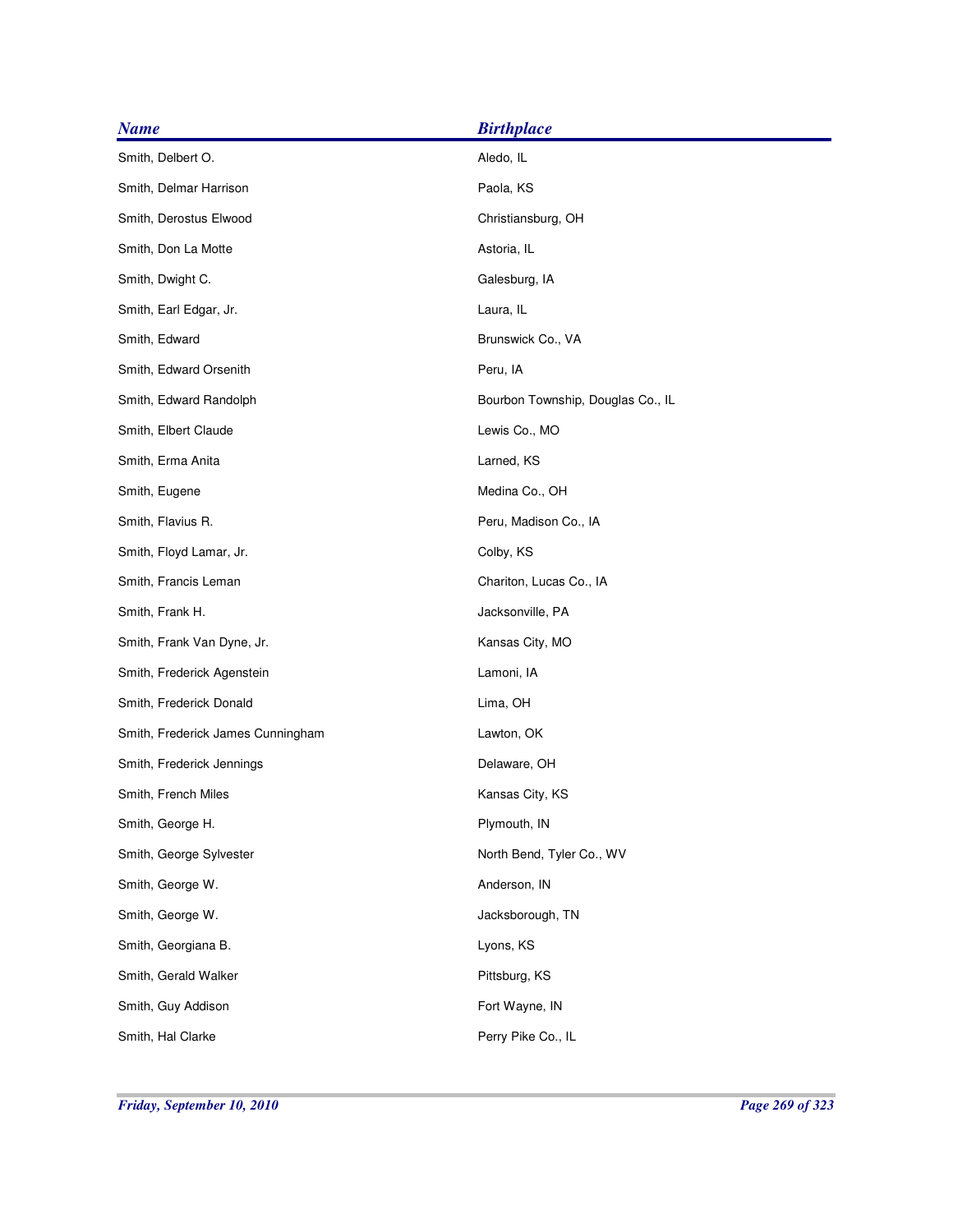| <b>Name</b>               | <b>Birthplace</b>          |
|---------------------------|----------------------------|
| Smith, Harry Frederic     | Green Island, NY           |
| Smith, Harry La Shelle    | Washington, KS             |
| Smith, Harvey Sydney, Jr. | East St. Louis, IL         |
| Smith, Helen Seymour      | Blue Rapids, KS            |
| Smith, Henry D.           | Granite Falls, MN          |
| Smith, Herbert Homer      | Iowa City, IA              |
| Smith, Herschel Stanley   | East St. Louis, IL         |
| Smith, Houston E.         | Dayton, OH                 |
| Smith, Ira Irving         | Whitestown, IN             |
| Smith, J. Clyde           | Anderson Co., KS           |
| Smith, Jacob S.           | New Castle, KY             |
| Smith, James Dismukes     | Nelson, MO                 |
| Smith, James Herman       | near Waverly, OH           |
| Smith, James Sylvester    | Kansas City, MO            |
| Smith, James Walter       | Chilhowee, Johnson Co., MO |
| Smith, Jay La Vinne       | Chicago, IL                |
| Smith, John W.            | Green Co., KY              |
| Smith, Laurel Irene       |                            |
| Smith, Lawrence Theodore  | Brandenburg, KY            |
| Smith, Leo Albert         | Topeka, KS                 |
| Smith, Leo J.             | Buffalo, NY                |
| Smith, Leslie Benjamin    | Miltonvale, KS             |
| Smith, Lionell Orin       | Johnson City, NY           |
| Smith, Mary E.            | Cambridge, OH              |
| Smith, Merle Anthony      | Kansas City, MO            |
| Smith, Myrtle Lea         |                            |
| Smith, Nathan M.          | Concord, OH                |
| Smith, Nathaniel M.       | Jacksonville, IL           |
| Smith, Ned Rudolph        | Bethany, MO                |
| Smith, Norris A.          | Ravanna, MO                |
|                           |                            |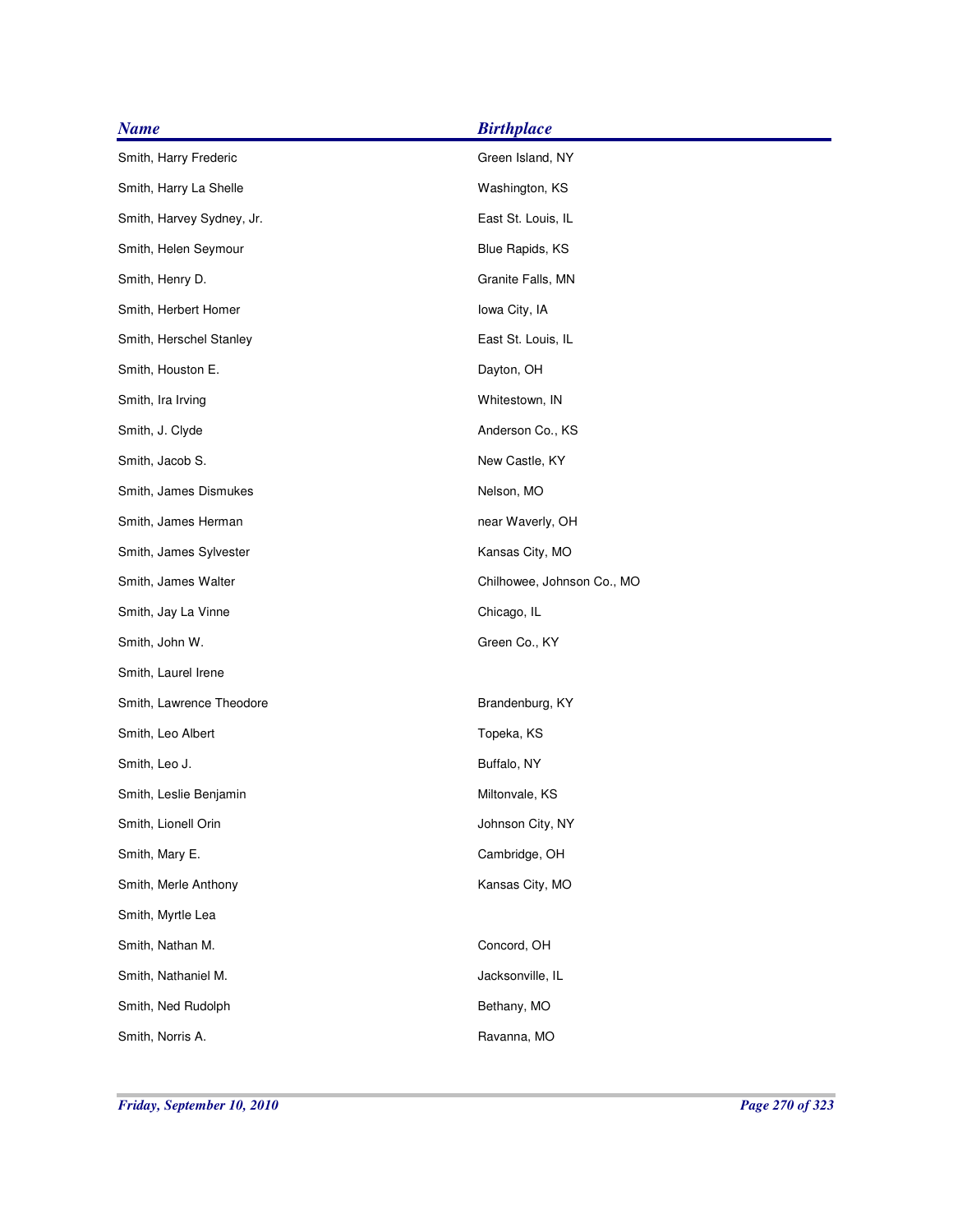| <b>Birthplace</b>       |
|-------------------------|
| Lowell, OH              |
| Ashmore, IL             |
| OH                      |
| Willard, KS             |
| Kansas City, MO         |
| Howard Co., MO          |
| <b>MO</b>               |
| Pendleton, KY           |
| Lee Co., IL             |
| Norfolk, NE             |
| Washington, DC          |
| Parsons, KS             |
| Osage Co., KS           |
| Elizabeth, PA           |
| Brockton, MA            |
| Blairstown, MO          |
| Deputy, IN              |
| Lincoln, KS             |
| New Haven, IA           |
| LA                      |
| Holden, Johnson Co., MO |
| Beloit, KS              |
| Mount Morris, NY        |
| Livingston Co., MO      |
| Independence, KS        |
| Phoenix, AZ             |
| Chillicothe, OH         |
| Atchison, KS            |
| Philadelphia, PA        |
| IL                      |
|                         |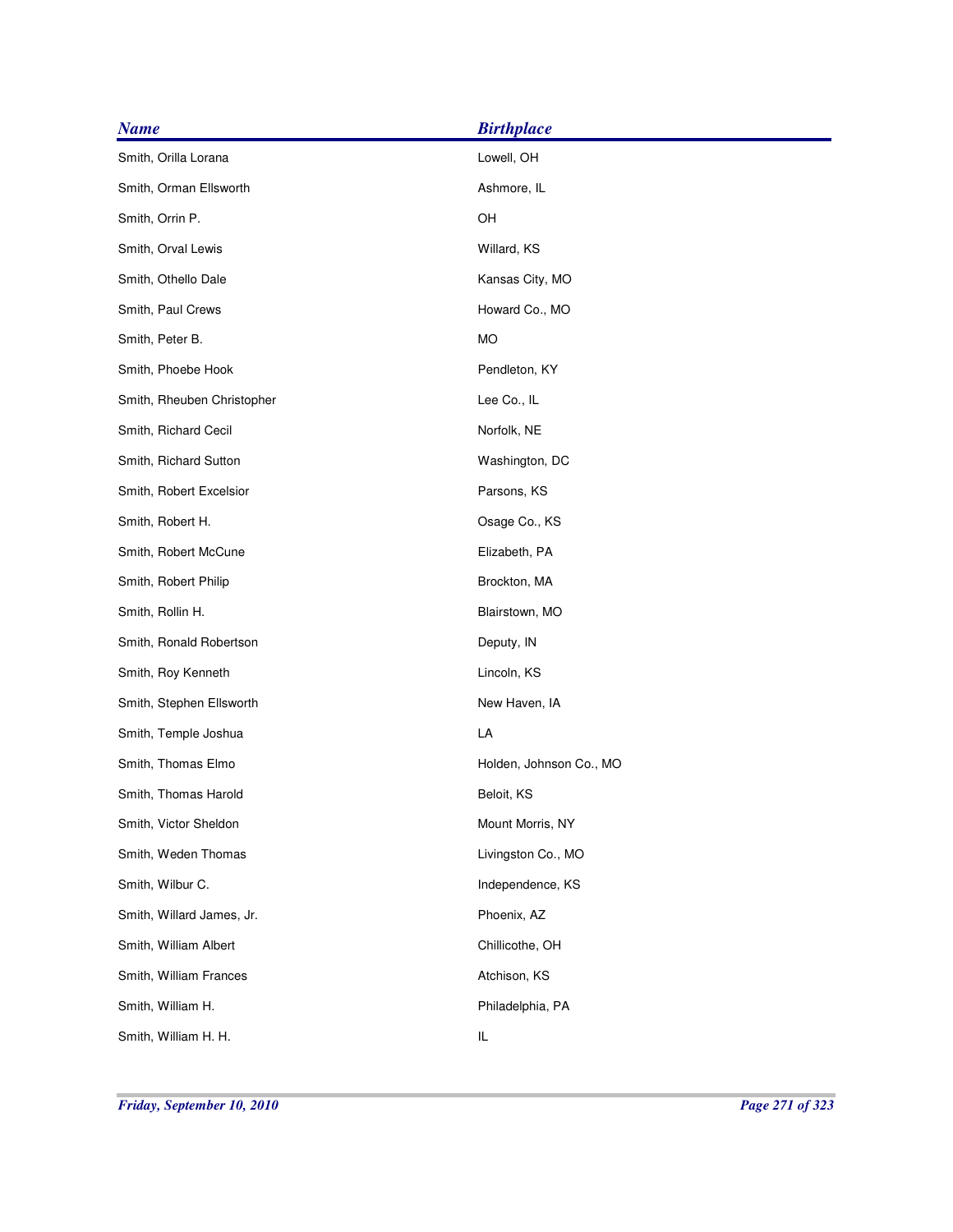| <b>Name</b>                 | <b>Birthplace</b>              |
|-----------------------------|--------------------------------|
| Smith, William Howard       | Grand Rapids, MI               |
| Smith, William Kenneth      | El Dorado Springs, MO          |
| Smith, Willis V.            |                                |
| Smithheisler, James Rolland | Danville, OH                   |
| Smolt, Alfred Ernest        | Chicago, IL                    |
| Smoot, John William         | Vernon Co., MO                 |
| Smythe, Jay Bingham         | Holton, KS                     |
| Smythe, Milton Burwell      | Jefferson Co., OH              |
| Snare, Charles J.           | Holden, MO                     |
| Sneed, George Frederick     | Bourbon, MO                    |
| Snell, Lewis Clark          | New Haven, NY                  |
| Snider, James Scott         | IL                             |
| Snider, Simon Jacob         | Roaring Spring, Blair Co., PA  |
| Snook, Robert Rufus         | Topeka, KS                     |
| Snook, Thomas A.            | near Kingston, Ontario, Canada |
| Snow, Dale Brenton          | Fort Worth, TX                 |
| Snow, Madison Howard        | Bedford, IA                    |
| Snow, Morton McCulloch      | Hatfield, MA                   |
| Snow, Sam Hiram             | Clinton Co., KY                |
| Snyder, Alvin               | Westmoreland Co., PA           |
| Snyder, Cecil Dawson        | Winfield, KS                   |
| Snyder, Cora                |                                |
| Snyder, George Bowers       | Hollidaysburg, Blair Co., PA   |
| Snyder, Henry Galen         | Seneca, KS                     |
| Snyder, Houston E.          | Columbia, MO                   |
| Snyder, Howard Errol        | Winfield, KS                   |
| Snyder, Howard Lincoln      | Roanoke, Woodford Co., IL      |
| Snyder, Maurice             | Logan, KS                      |
| Snyder, Warren W.           | Fletcher, Miami Co., OH        |
| Snyder, Z. Hosea            | West Liberty, PA               |
|                             |                                |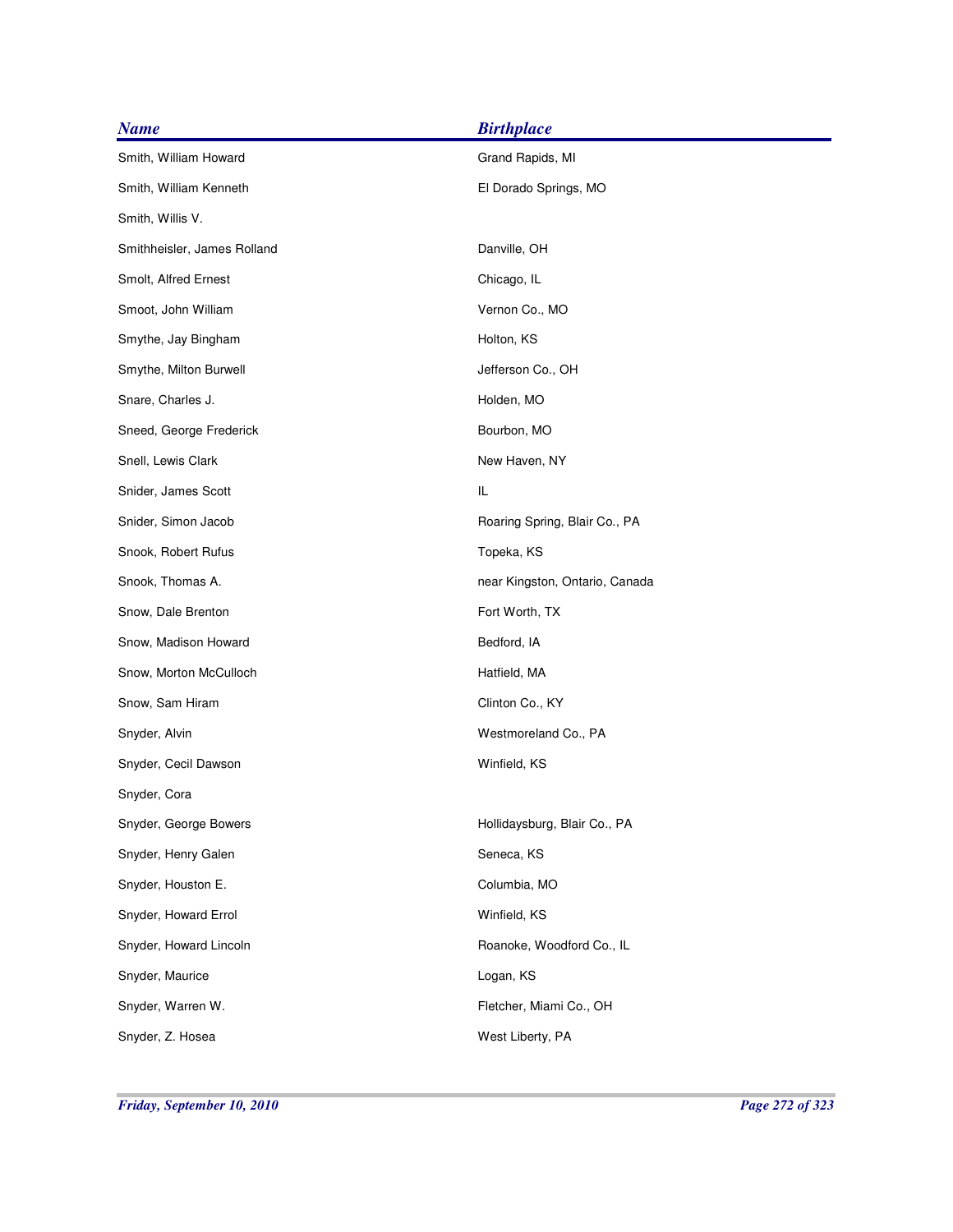| <b>Birthplace</b>               |
|---------------------------------|
| Antigua, British West Indies    |
| Kansas City, MO                 |
| Guthrie, OK                     |
| Attleboro, MA                   |
| Pittsburgh, PA                  |
| Frederick Co., MD               |
| Frederick Co., MD               |
| Rockport, WV                    |
| Lincoln, KS                     |
| IL                              |
| Hutchinson, KS                  |
| Peterton, KS                    |
| Newark, NJ                      |
| Bowling Green, MO               |
| Tallahassee, FL                 |
| Level Green, KY                 |
| Memphis, TN                     |
| Newton, Jasper Co., IA          |
| Kansas City, MO                 |
| Springfield, Washington Co., KY |
| Glasco, KS                      |
| Northboro, IA                   |
| Bloomfield, IN                  |
| Urbana, IL                      |
| Syracuse, NY                    |
| Colfax, Clinton Co., IN         |
| New Ulm, MN                     |
| Leavenworth, KS                 |
| Dearborn Co., IN                |
| Somerset Co., ME                |
|                                 |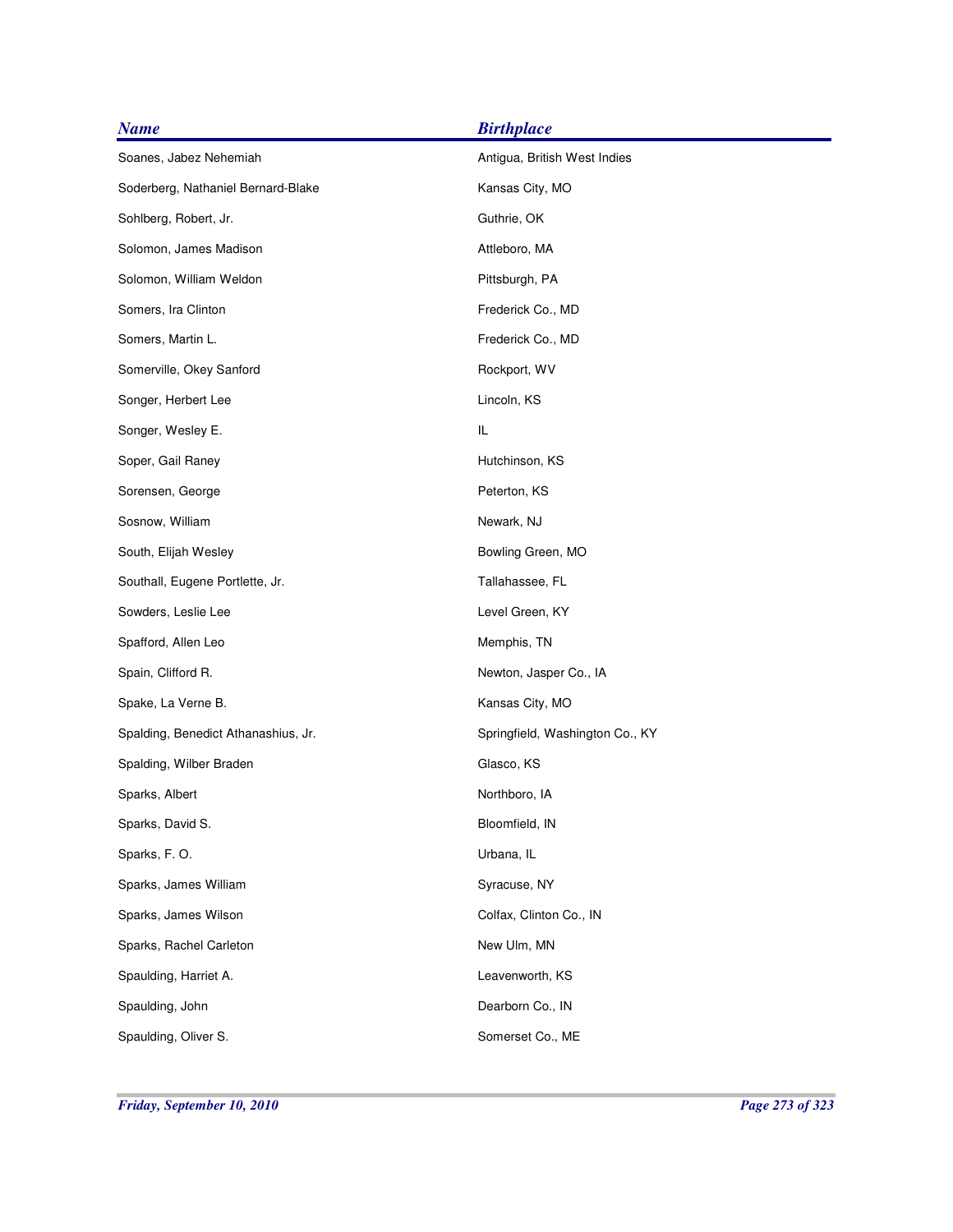| <b>Name</b>               | <b>Birthplace</b>         |
|---------------------------|---------------------------|
| Spaulding, William        | Hartford, IN              |
| Spearing, Joseph Hall     | Cimarron, KS              |
| Spearing, Joseph Watkins  | New Orleans, LA           |
| Spears, Catherine Elva    | Brooklyn, NY              |
| Speck, James Archie       | Moulton, IA               |
| Speck, Richard Theodore   | Kansas City, KS           |
| Speer, Frederic Aiken     | Osawatomie, KS            |
| Speer, Leland Newton      | Osawatomie, KS            |
| Speer, Louis Newton       | Clay Center, KS           |
| Speer, Newton C.          | Olathe, KS                |
| Speer, William Louis      | Olathe, KS                |
| Speirs, George Omar       | Hedrick, IA               |
| Speirs, Richard Everett   | Ellinwood, KS             |
| Spelman, Arch Edwards     | Flora, IL                 |
| Spencer, Donald Mack      | Kansas City, MO           |
| Spencer, Emily Elizabeth  | Bradford, VT              |
| Spencer, Francis Milton   | Topeka, KS                |
| Spencer, Harold Ferdinand | Woodson Co., KS           |
| Spencer, Mabel            | Sedalia, MO               |
| Spencer, Platt Rogers     | Geneva, Ashtabula Co., OH |
| Spencer, Richard Vance    | Fort Dodge, KS            |
| Spessard, Michael Robert  | Albany, MO                |
| Spicer, William Sidney    | Kansas City, MO           |
| Spies, Louise Elizabeth   | Bavaria, Germany          |
| Spitler, Samuel W.        | Center, OH                |
| Splawn, Robert C.         | Davis Co., MO             |
| Splichal, William Francis | Belleville, KS            |
| Splitter, Stanford D.     | Lorraine, KS              |
| Spomer, William           | Emporia, KS               |
| Spray, George Albert      | Moline, KS                |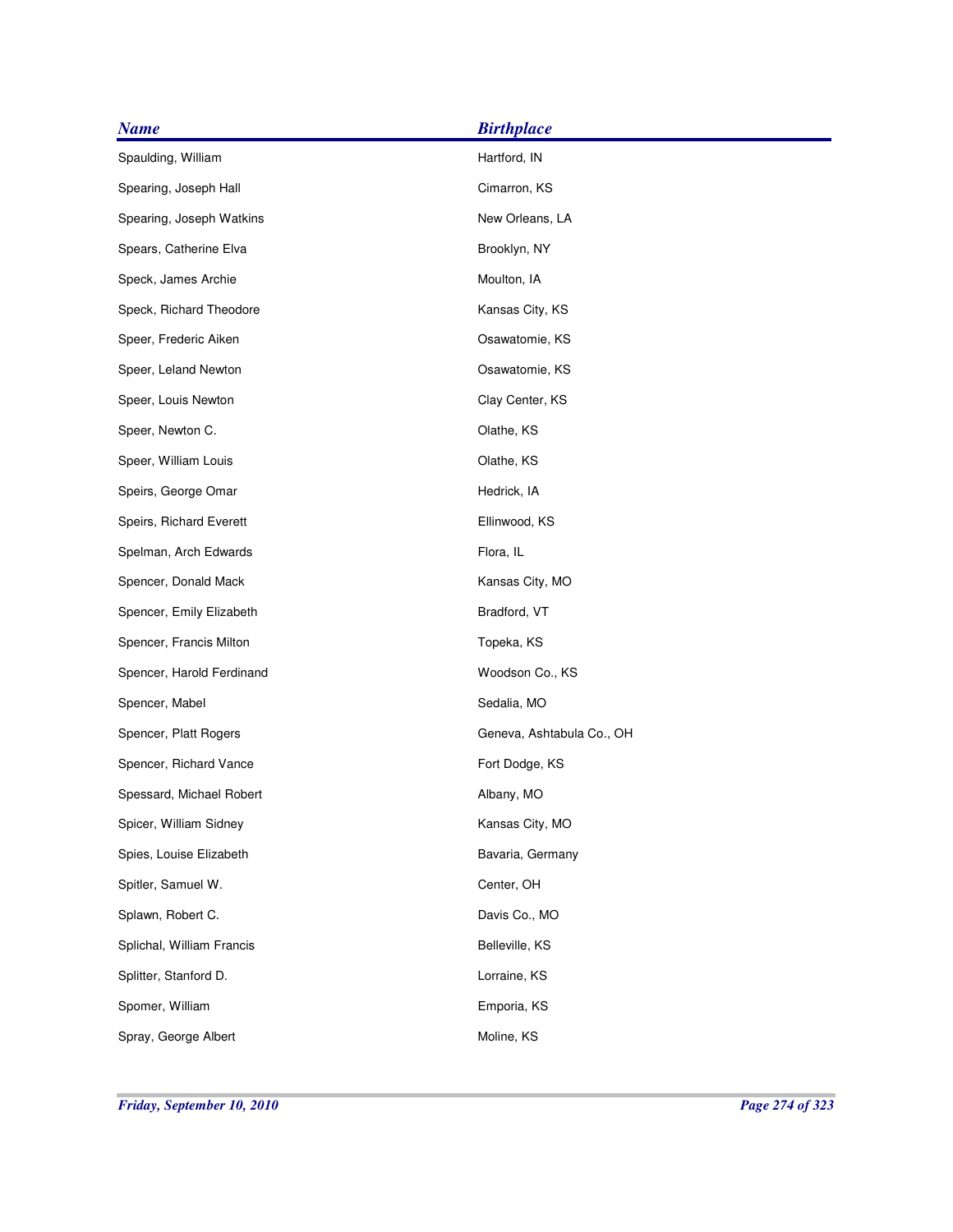| <b>Name</b>               | <b>Birthplace</b>                   |
|---------------------------|-------------------------------------|
| Spriggs, Alfred Reges     | Guernsey Co., OH                    |
| Springer, Ralph Walter    | Mason City, IL                      |
| Sprinkel, Charles Grover  | Brownsville, OH                     |
| Sprong, Aaron Alfred      | Hutchinson, KS                      |
| Sprouse, Oscar Wynne      | IL                                  |
| Spurrier, Marjorie Jean   | Kingman, KS                         |
| Squire, Edwin Ora         | Attica, KS                          |
| St. John, Charles H.      | near Auburn, NY                     |
| St. John, Frank M.        | Racine, WI                          |
| St. John, Hugh Roberts    | Phillips Co., WI                    |
| St. John, Julia Adelaide  |                                     |
| St. John, Philo D.        | Newark, Wayne Co., NY               |
| Staatz, John Harvey       | Enterprise, KS                      |
| Stacey, Harley James      | Rural Hill, NY                      |
| Stadel, William Walter    | Topeka, KS                          |
| Stafford, George Ewing    | Walnut, KS                          |
| Stafford, Rolla B.        | IN                                  |
| Staggs, William Edward    | Merriam, KS                         |
| Stahl, Clare William      | Auburn, KS                          |
| Stahlman, David C.        | Steuben Co., IN                     |
| Stahr, Harry Sophus       | Omaha, NE                           |
| Staley, Wilbert           | California Township, Branch Co., MI |
| Stallard, Frank L.        | Carter Co., KY                      |
| Stallard, James Harvey    | Scott Co., VA                       |
| Stanbro, William Woodrow  | Ellicottville, NY                   |
| Standard, Daniel Everette | Elco, Alexander Co., IL             |
| Standard, Samuel C.       | Elco, IL                            |
| Standfield, John Howard   | Kansas City, KS                     |
| Standish, Virgil O'Neal   | Washington Co., IN                  |
| Stanley, Annie            | IL                                  |
|                           |                                     |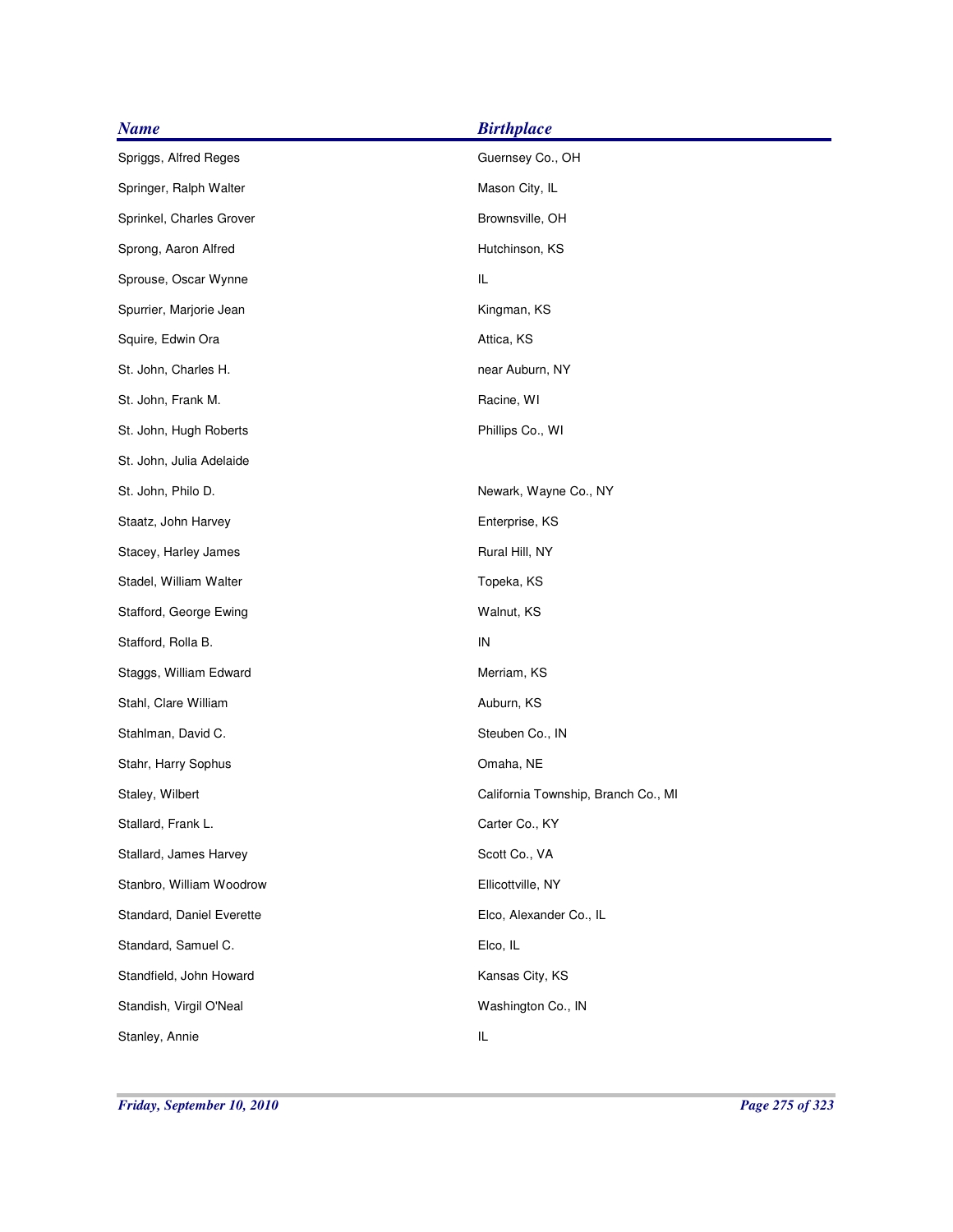| <b>Name</b>                | <b>Birthplace</b>                |
|----------------------------|----------------------------------|
| Stanley, John Frank        | Yuma, AZ                         |
| Stanley, Mont Volt         | Ozark, AR                        |
| Stansberry, Don Carlos     | Dean, IA                         |
| Stansbury, Henry M.        | near Bloomington, McLean Co., IL |
| Stanton, James             | Kendal, England                  |
| Stanton, Samuel Cecil      | Newtonville, MA                  |
| Stanton, William Paul      | Coffeyville, KS                  |
| Stapleton, Fielding P.     | Albany, MO                       |
| Stapp, M. Rob              | New Point, IN                    |
| Starbuck, Daniel Webster   | Perry Co., TN                    |
| Starbuck, Frederick Albert | Boston, MA                       |
| Starcke, Andrew Herman     | Junction City, KS                |
| Stark, James Robert        | Emporia, KS                      |
| Stark, Walter Alfred       | Chicago, IL                      |
| Starkweather, John         | Argyle, IA                       |
| Starmann, Bernard Henry    | St. Joseph, MO                   |
| Starr, Charles Mike        | Pueblo, CO                       |
| Starr, R. P. Ellis         | Temple Hill, KY                  |
| Starry, Clark N,           | Marshfield, IN                   |
| Statland, Harry            | St. Louis, MO                    |
| Statland, Morris           | St. Louis, MO                    |
| Stauch, George Gerald      | Kansas City, MO                  |
| Stauffer, Harry B.         | Colfax, IL                       |
| Stauffer, Maurice Havelyn  | Hymer, KS                        |
| Staver, Benjamin Franklin  | Wooster, OH                      |
| Steadman, Charles E.       | Nova Scotia, Canada              |
| Steadman, Leonard I.       | KS                               |
| Stearns, Dana Preston      | Mason City, IA                   |
| Steegmann, Albert Theodore | Raymond, MO                      |
| Steele, Clarence Hart      | Sabetha, KS                      |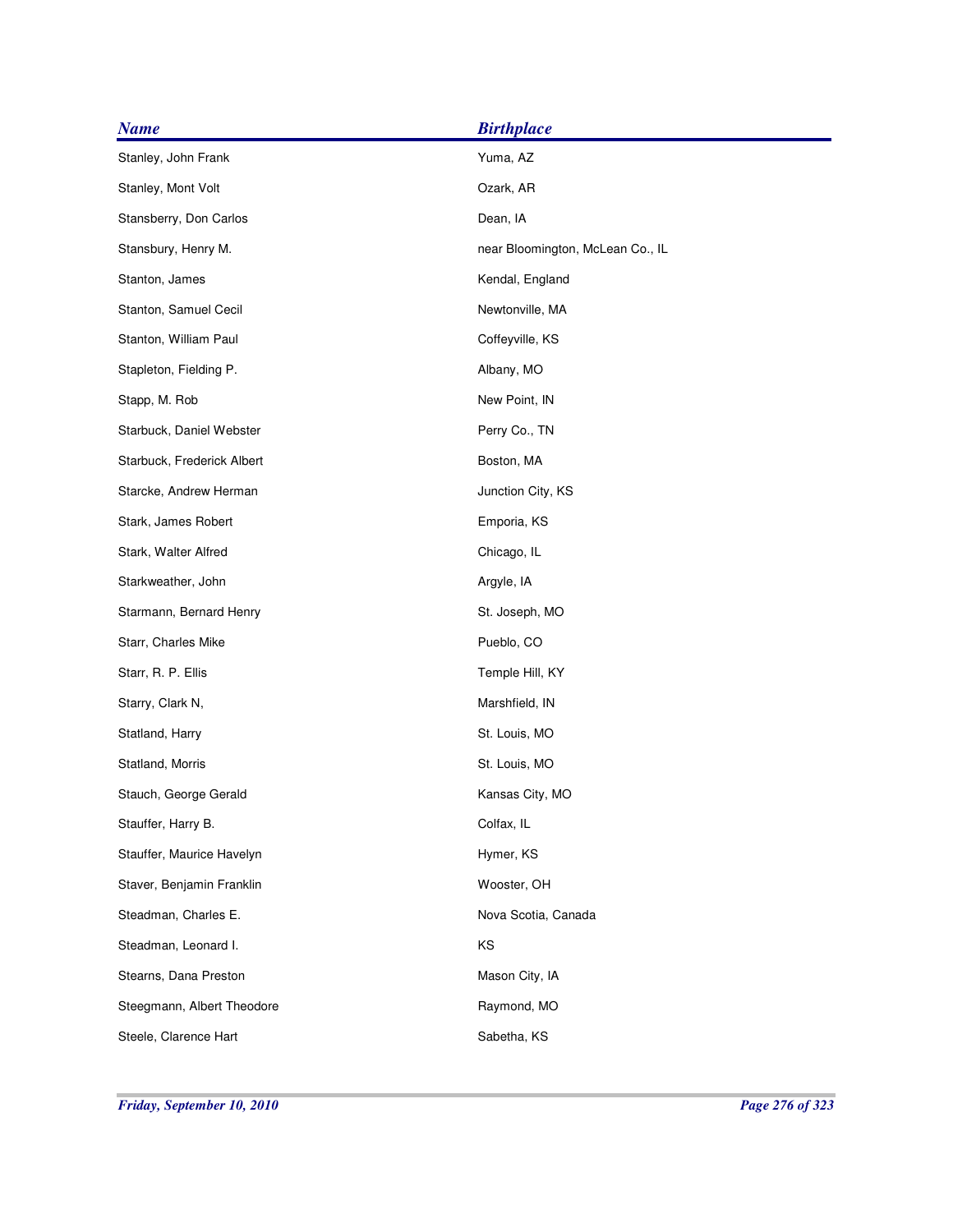| <b>Name</b>                  | <b>Birthplace</b>         |
|------------------------------|---------------------------|
| Steele, Ivan Woodard         | Berwick, KS               |
| Steele, James Harry          | Hamden Junction, OH       |
| Steele, Samuel               | Edinborough, Scotland     |
| Steelsmith, Simon            | Indianapolis, IN          |
| Steeples, George Leslie, Jr. | Hutchinson, KS            |
| Steever, James W.            | Fairfield, IA             |
| Steffen, Harvey Harry        | Broughton, KS             |
| Steffen, Lawrence Francis    | Neodesha, KS              |
| Steffen, Marvin Omar         | Ellinwood, KS             |
| Steffes, Clarence Raymond    | Turton, SD                |
| Stegman, Elmer George        | Offerle, KS               |
| Steichen, Edward Francis     | Tipton, KS                |
| Stein, Charles               | West Granville, WI        |
| Stein, Joseph Washington     | Nashville, TN             |
| Stein, Robert Barnett        | Jacksonville, FL          |
| Steinberger, Ira             | Westville, OH             |
| Steinhauser, William         | Clyde, OH                 |
| Steinzeig, Alfred Sidney     | Kansas City, KS           |
| Stelle, Charles William      | Pittsburg, KS             |
| Stelle, Harry L.             | Wheeling, WV              |
| Stemen, Charles Melford      | Van Wert, OH              |
| Stemen, Christian Beery      | Bremen, Farifield Co., OH |
| Stensaas, Carl Oscar         | Lindsborg, KS             |
| Stephan, Jesse J.            | Nemaha Co., KS            |
| Stephens, Brooks Palmer      | Dennis, MA                |
| Stephens, Charles B.         | Pomona, KS                |
| Stephens, Charles E.         | Baldwin, KS               |
| Stephens, Frank Neff         | Joplin, MO                |
| Stephens, Hugh               | Kansas City, MO           |
| Stephens, Nannie A.          | Carlyle, IL               |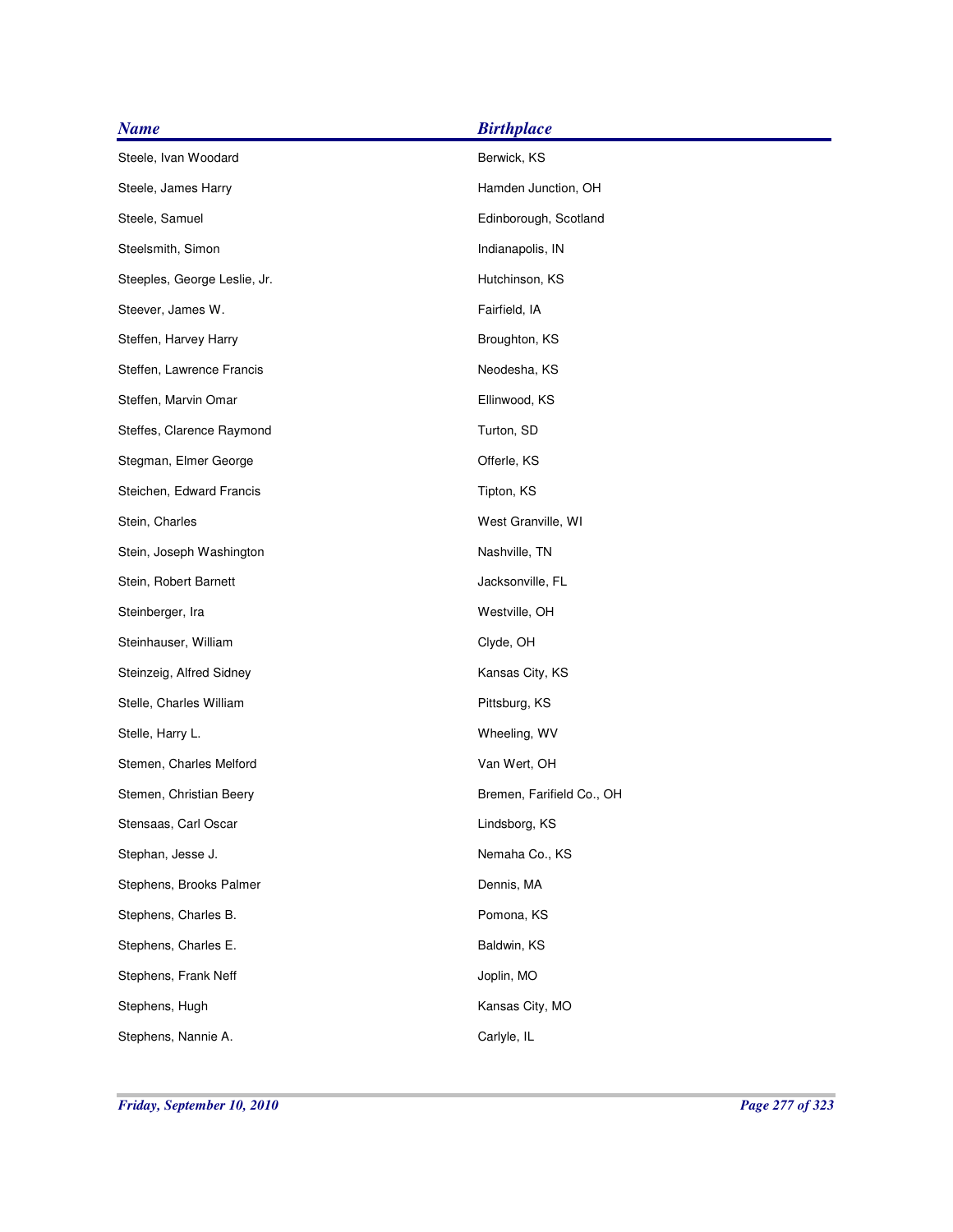| <b>Name</b>                | <b>Birthplace</b>            |
|----------------------------|------------------------------|
| Stephens, Thomas C.        | Adrian, MI                   |
| Stephenson, Kathryn Lyle   | Kansas City, KS              |
| Stephenson, Lewis Eli      | Livonia, IN                  |
| Stephenson, Lucille Carman | Phillipsburg, KS             |
| Stephenson, Walter         | Abilene, KS                  |
| Stephenson, Wayland A.     | Ann Arbor, MI                |
| Stephenson, Wilfred V.     | Muncie, IN                   |
| Stepp, John Edward         | Huron, Atchison Co., KS      |
| Sterett, David R.          | near Morning Sun, IA         |
| Sterett, Wilmer M.         |                              |
| Sterling, Robert           | Lawrence, KS                 |
| Sterrett, Herbert D.       | Halton City, Ontario, Canada |
| Sterrett, William Preston  | Evansville, IN               |
| Steuart, Robert Arthur     | Bellevue, OH                 |
| Stevens, Calvin Gay        | Fairmount, NY                |
| Stevens, Charles Everette  |                              |
| Stevens, Delos Meeker      | Oskaloosa, KS                |
| Stevens, Franklin A.       | Fairbury, IL                 |
| Stevens, John F.           | Hustontown, PA               |
| Stevens, Joseph D.         | Corydon, IN                  |
| Stevens, Juliet Norah      | Nashville, TN                |
| Stevens, Martin            | PA                           |
| Stevens, Roy U.            | Sedalia, MO                  |
| Stevens, S. G. W.          | Pomeroy, OH                  |
| Stevens, Samuel            | Cass Co., MI                 |
| Stevens, Thomas A.         | Corydon, IN                  |
| Stevenson, Charles Enns    | Labette, KS                  |
| Stevenson, Edward          | Astoria, IL                  |
| Stevenson, Onnie Earl      | Altamont, KS                 |
| Steward, Charles Madison   | Stockton, MO                 |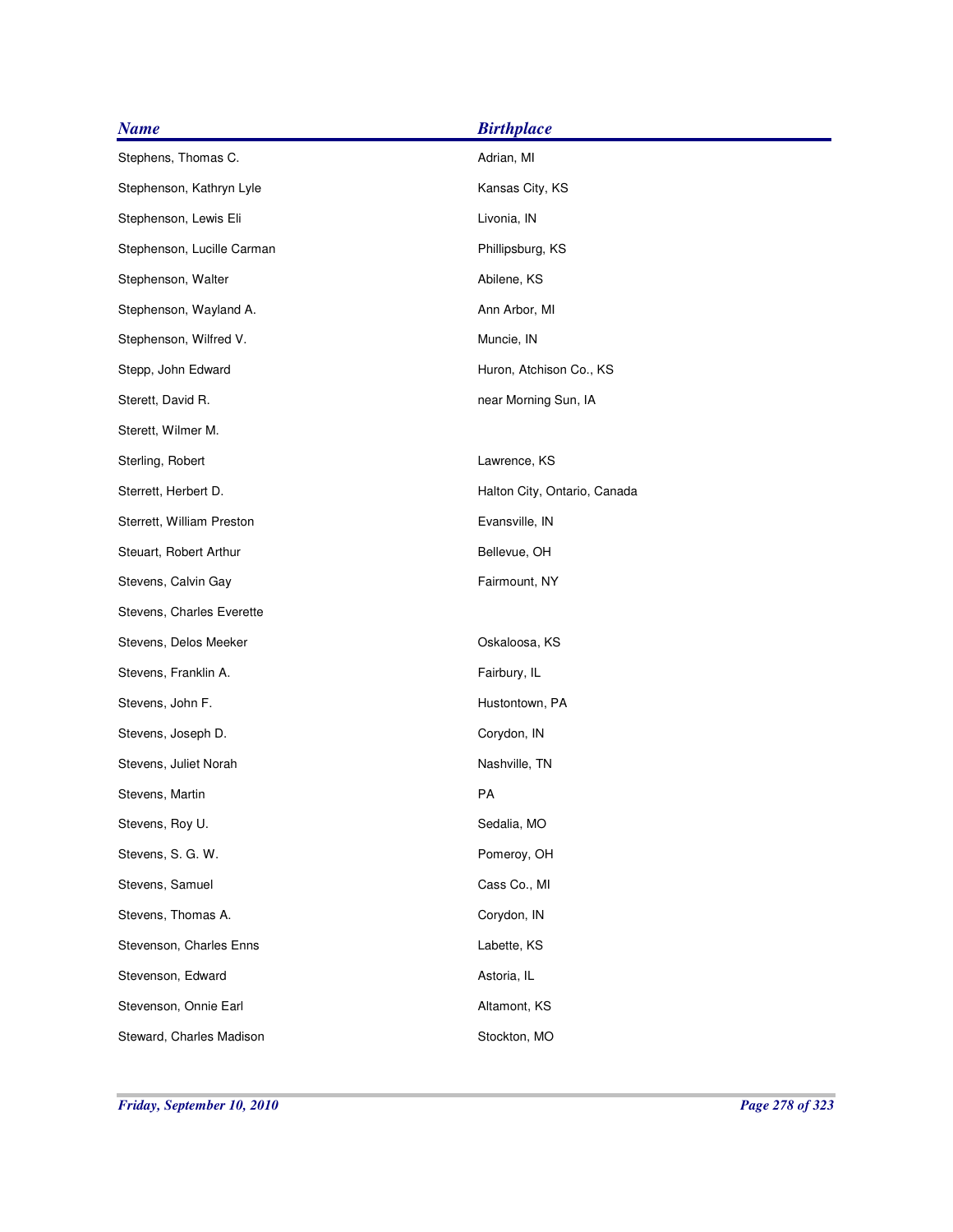| <b>Name</b>                | <b>Birthplace</b>              |
|----------------------------|--------------------------------|
| Steward, Hobart Barb       | Elkton, MO                     |
| Steward, W. Benjamin       | Jerico Springs, MO             |
| Stewart, B. Sanford        | Ashland, KY                    |
| Stewart, Byron Lee         |                                |
| Stewart, David Lloyd       | Minneapolis, KS                |
| Stewart, Donald Leonidas   | Columbus, OH                   |
| Stewart, E. Holland        | Lamertine, Carroll Co., OH     |
| Stewart, Frank C.          | Leroy, IN                      |
| Stewart, Henry Milton      | Scott Co., IL                  |
| Stewart, J. W.             | Madison, Jefferson Co., IN     |
| Stewart, Jack Trent        | Wichita, KS                    |
| Stewart, James E.          | Franklin Co., VA               |
| Stewart, James Graves      | Centerville, OH                |
| Stewart, John Alvin        | Princeton, IA                  |
| Stewart, John Noel         | Stratton, NE                   |
| Stewart, Josephus P.       | Saverton, MO                   |
| Stewart, Lena Madge        | Eldon, IA                      |
| Stewart, Mary E.           | Utica, NY                      |
| Stewart, Richard           | Salem, NY                      |
| Stewart, Richard A.        | Stewartsville, Bedford Co., VA |
| Stewart, Richard Alexander | New Wilmington, PA             |
| Stewart, Robert B.         | Centerville, OH                |
| Stewart, Samuel Graves     | Oxford, OH                     |
| Stewart, William John      | Crown Point, IN                |
| Stewart, Willis E.         | Neoga, IL                      |
| Stickney, Harry C.         | Canada                         |
| Stiles, John Alden         | Lake Mills, WI                 |
| Stiles, Raymond Cunningham | Kansas City, KS                |
| Still, Ella D.             | Houlton, ME                    |
| Still, Herman Taylor       | Baldwin City, KS               |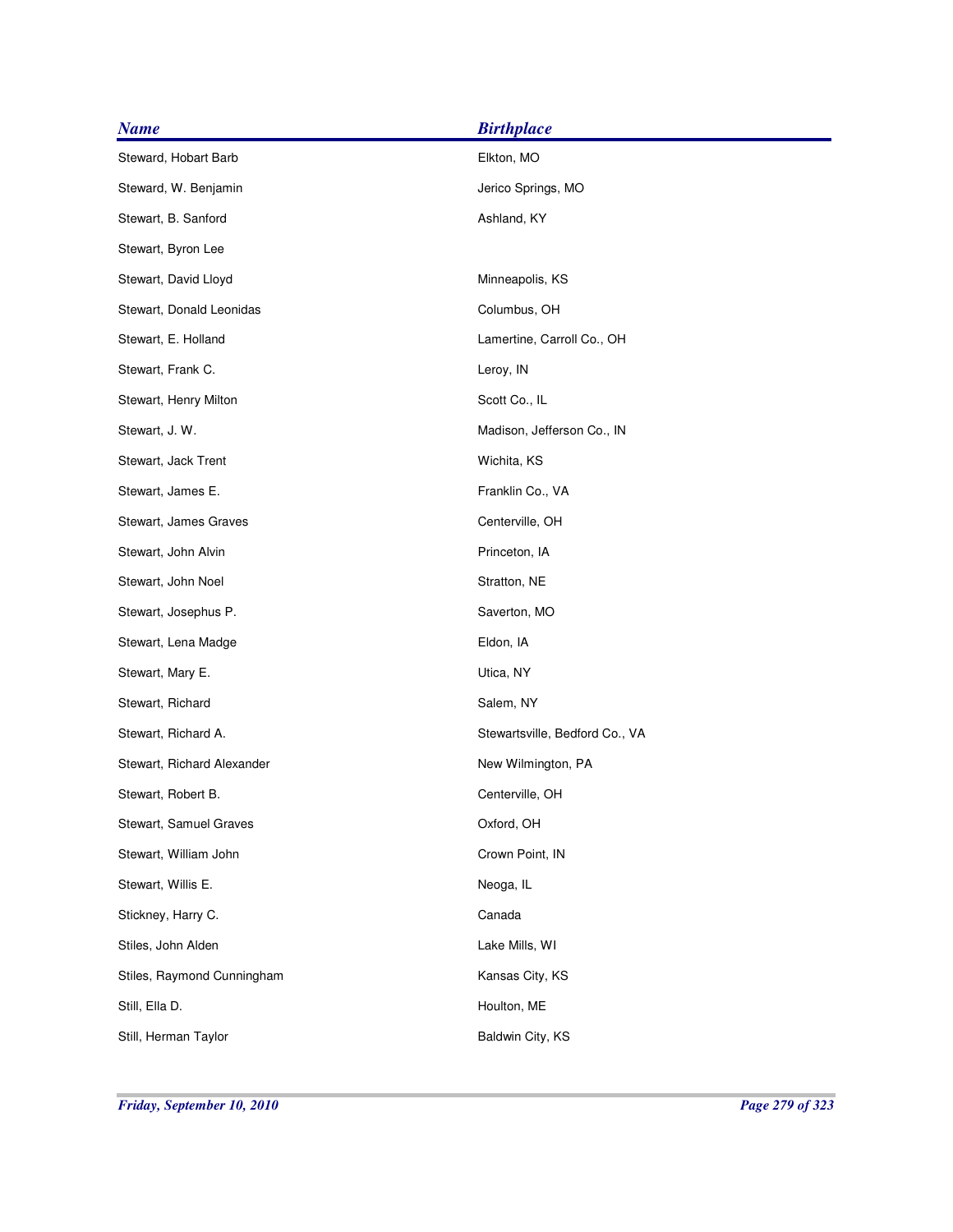| <b>Name</b>                  | <b>Birthplace</b>       |
|------------------------------|-------------------------|
| Stillman, Charles Cottrell   | Bala, Riley Co., KS     |
| Stillwagon, William A.       | Parkville, MO           |
| Stilson, William J.          | Delaware Co., IA        |
| Stilwell, J.D.               | Parke Co., IN           |
| Stilwell, John A.            | Montezuma, IN           |
| Stine, Reuben L.             | Elmore, OH              |
| Stinson, Bert Landon         | Pontiac, IL             |
| Stinson, Frank DeWitt        | Barrie, Ontario, Canada |
| Stinson, John Burke          | Little Rock, AR         |
| Stipe, William David         | Clinton Co., MO         |
| Stipp, Charles Grant         | Downing, MO             |
| Stitt, Paul Logan            | Coats, KS               |
| Stivers, Charles Clement     | Brown Co., OH           |
| Stivers, Claiborne C.        | Fincastle, OH           |
| Stivers, Frank Floyd         | Bridgeport, IL          |
| Stivers, Tom William         | Cedar Rapids, IA        |
| Stivison, Roy Edward         | Moweaqua, IL            |
| Stoaks, Frank E.             | Friendsville, OH        |
| Stock, Karl William          | Adrian, MN              |
| Stock, Maurice Frederick     | Wild Horse, CO          |
| Stock, William John          | Belleville, IL          |
| Stocks, Chester L.           | Nashua, IA              |
| Stocks, Pauline Violet       | Bushong, KS             |
| Stockton, Marcellus L.       | Mirabile, MO            |
| Stockwell, Arthur Lloyd      | Kansas City, MO         |
| Stockwell, Lydia             | Ray Co., MO             |
| Stockwell, Mary A.           | Hutchinson, KS          |
| Stodden, Frank Joseph        | Ute, IA                 |
| Stoermann, Frederick William | Schmallenberg, Germany  |
| Stofer, Bert Edward          | Gallup, NM              |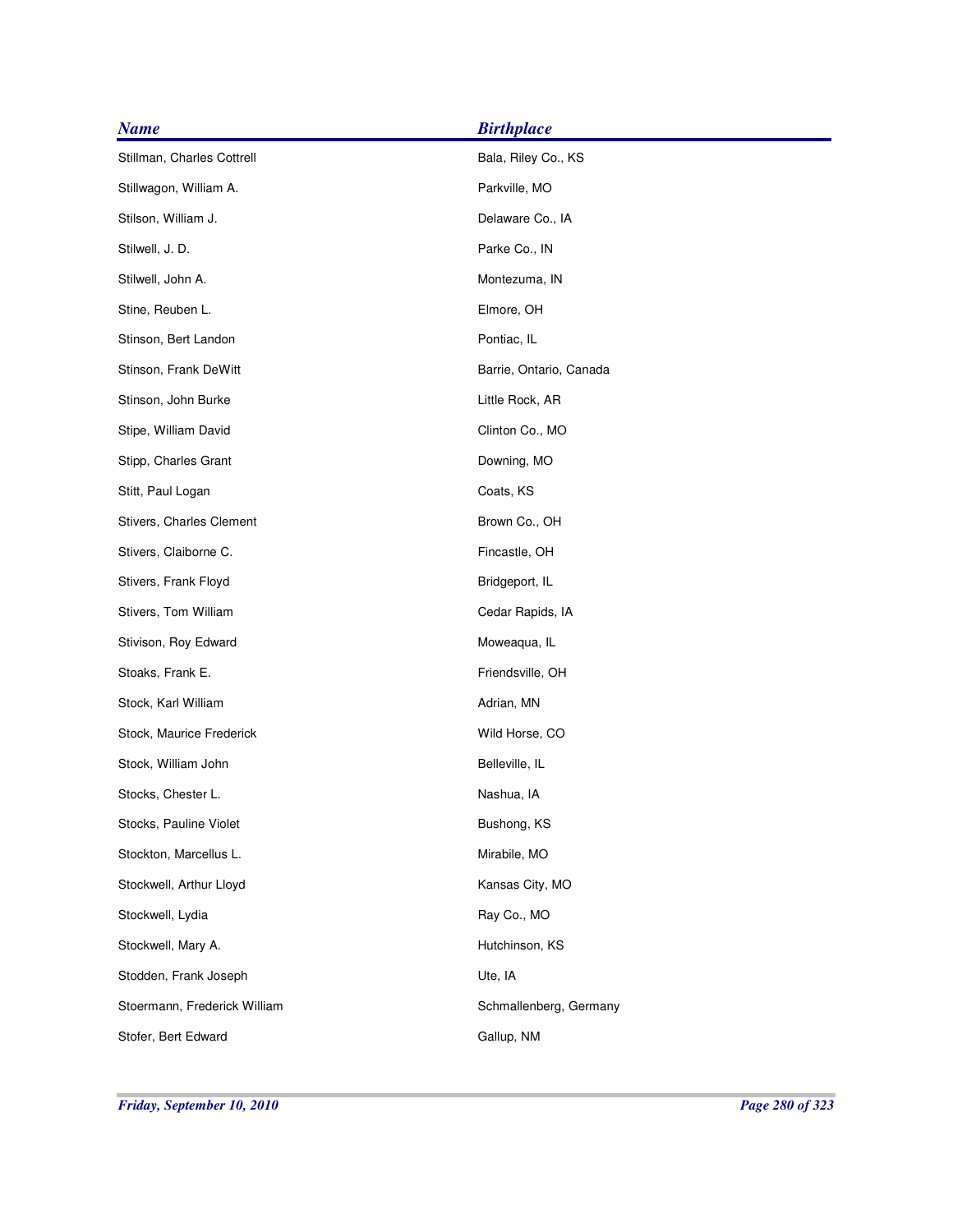| <b>Name</b>                | <b>Birthplace</b>          |
|----------------------------|----------------------------|
| Stofer, Charles Delos      | Humboldt, KS               |
| Stofer, Dar Delos          | Sherrodsville, OH          |
| Stofer, Harry M.           | KS                         |
| Stofer, John William       | Humboldt, KS               |
| Stokes, Robert L.          | Santuck, SC                |
| Stoll, John Boer           | Fontanelle, IA             |
| Stoltenberg, Walter Peter  | Shelby, IA                 |
| Stolz, Elmer George        | Raymond, KS                |
| Stone, Francis Marion, Jr. | Morrisonville, IL          |
| Stone, Gordon Earl         | Andover, SD                |
| Stone, James Gregory       | Central City, NE           |
| Stone, Leo                 | Brooklyn, NY               |
| Stone, William Ernest      | La Grange, MO              |
| Stone, William French, Jr. | Kansas City, MO            |
| Stoner, David R.           | Mifflintown, PA            |
| Stoner, Ira James          | near Dalton, Wayne Co., OH |
| Stookey, Paul Forrey       | Cedar Rapids, IA           |
| Storrs, Willis Dana        | Quindaro, KS               |
| Stortz, Robert Benjamin    | Fairfield, IA              |
| Stotts, Charles Stephen    | Neodasha, KS               |
| Stough, Daniel Freeman     | LaGrange, IN               |
| Stough, J. Howenstine      | Waterloo, IN               |
| Stout, B. Frank            | Baldwin, KS                |
| Stout, Samuel Lloyd        | Divernon, IL               |
| Stout, William             | Cobden, IL                 |
| Stout, Winona May          | North Vernon, IN           |
| Stover, Samuel H.          | Fayette Co., OH            |
| Stowe, Charles W.          | Ripley, NY                 |
| Strahan, Charles Samuel    | Huntsville, IN             |
| Strain, John Earnest       | Kyle, TX                   |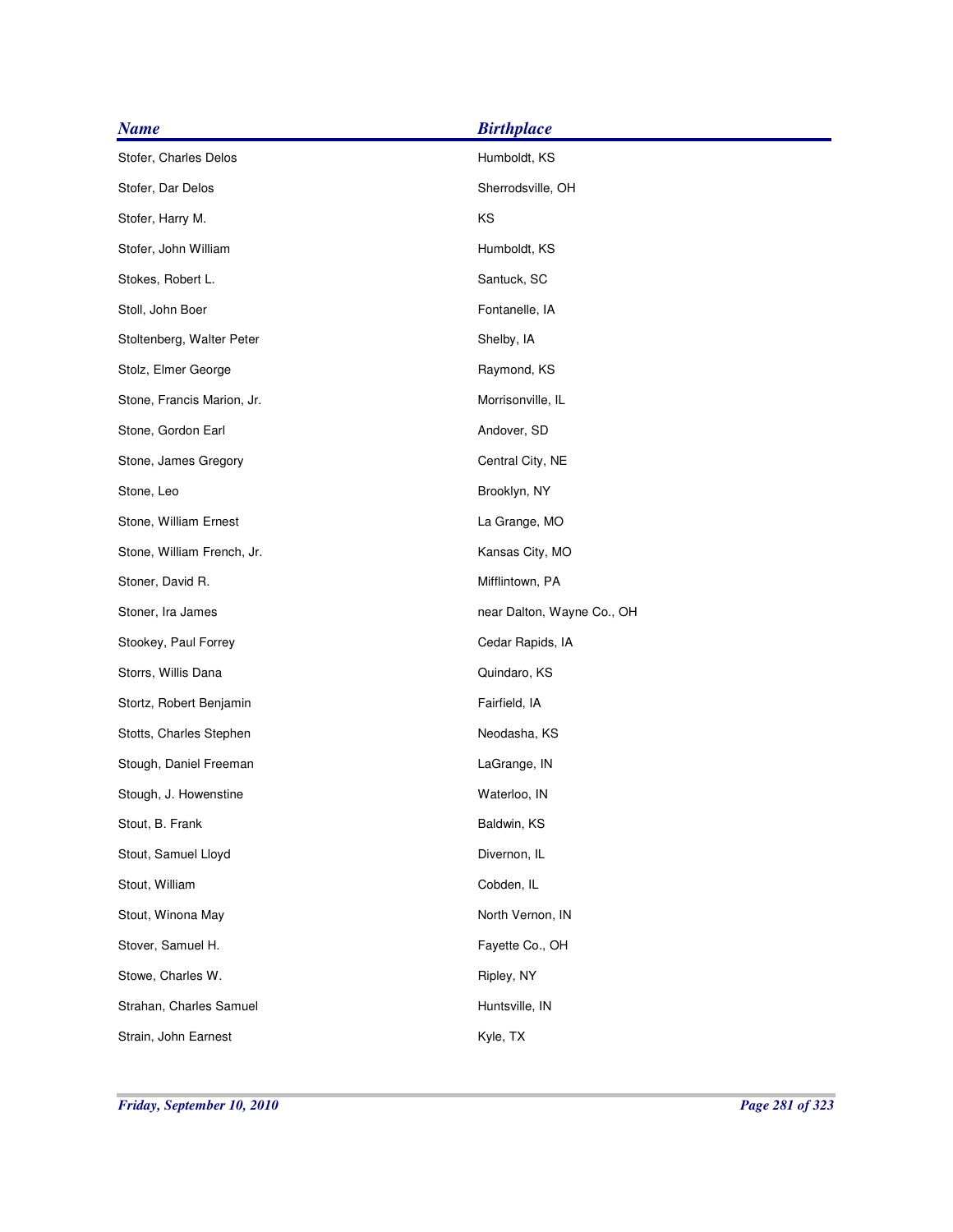| <b>Name</b>                    | <b>Birthplace</b>          |
|--------------------------------|----------------------------|
| Strand, Ronald Edward          | Burdick, KS                |
| Strandjord, Nels Magne         | Grenora, Williams Co., ND  |
| Stratemeier, Edward Henry, Jr. | Kansas City, MO            |
| Stratton, Richard Charles      | Sedan, KS                  |
| Strawn, Estil Young            | Columbia, MO               |
| Strawn, James Gillespie        | Columbia, MO               |
| Strawn, Joel N.                | Ottawa, IL                 |
| Strayer, William               | Royalton, OH               |
| Stredder, Elmet Josiah         | Livingston Co., NY         |
| Street, Glenn Q., Jr.          | Graham, TX                 |
| Strick, Fran John, Jr.         | Kansas City, KS            |
| Stricklen, Harve Marion        | Clinton, MO                |
| Strickler, John F.             | Shelby Co., IN             |
| Strobach, Rolla Lenox          | St. Louis, MO              |
| Strode, Lindley Edgar          | Fort Scott, KS             |
| Stroff, Stanley Carnes         | Trenton, MO                |
| Strohm, Ralph Yoder            | Independence, KS           |
| Strong, Benjamin Franklin      | Jackson Co., IA            |
| Strong, Charles David          | Paxton, IL                 |
| Strother, Julius Orlando       | Cowley Co., KS             |
| Stroup, Homer Austin           | Milford, IL                |
| Stroup, Moses Dressler         | Oriental, Juniata Co., PA  |
| Struble, Andrew                | Newmansville, Cass Co., IL |
| Strunk, John Peter             | St. Mark's, KS             |
| Stryker, Isaac Edward          | Delphi, IN                 |
| Stuart, Daniel DeWitt          | Kansas City, MO            |
| Stuart, Francis Ignatius       | Walnut, IA                 |
| Stubbs, Albert Luke            | Lee Co., IA                |
| Stubbs, David Wilbert          | Whitewater, KS             |
| Stuch, Howard Wallace          | Otsego, Allegan Co., MI    |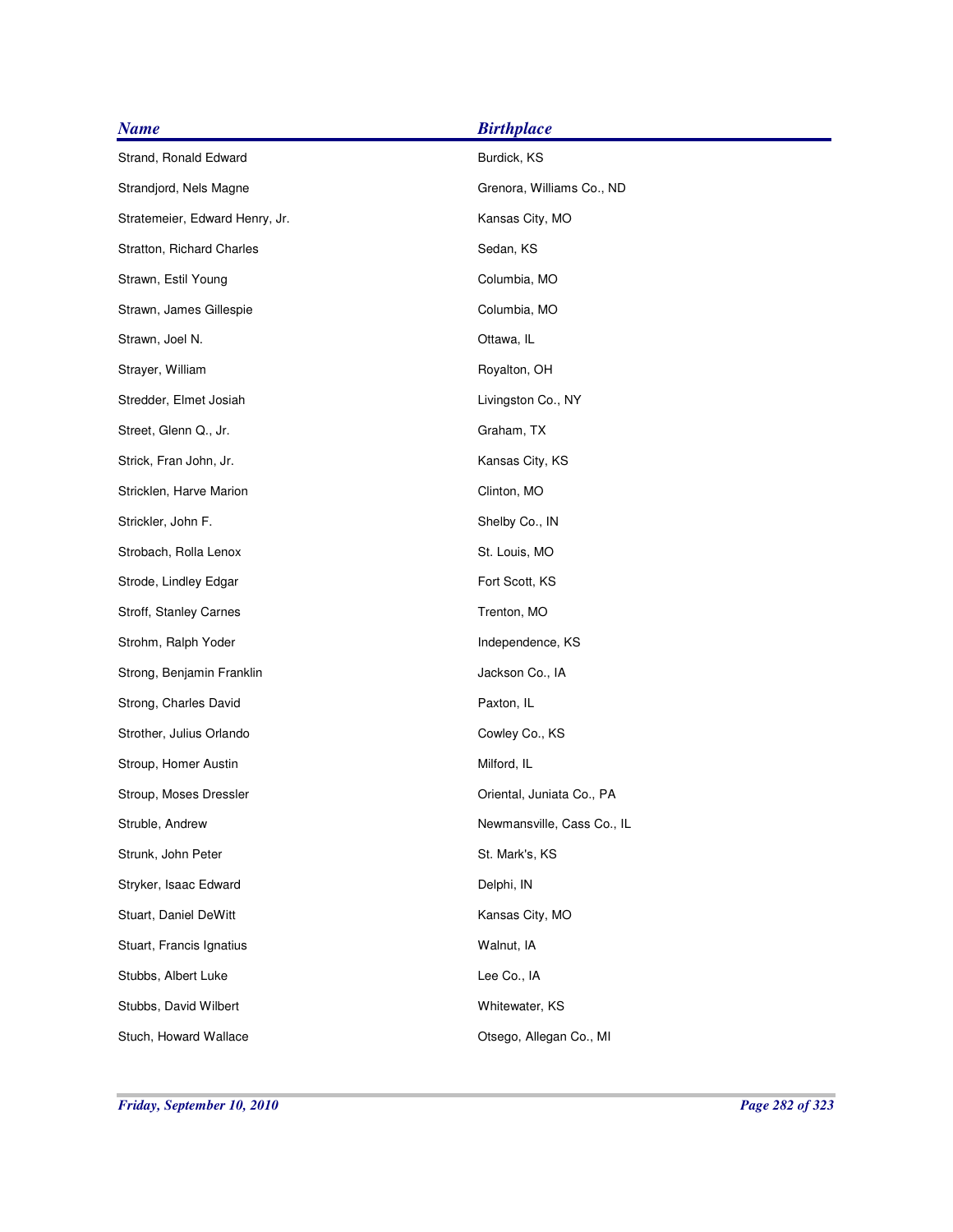| <b>Name</b>                | <b>Birthplace</b>               |
|----------------------------|---------------------------------|
| Stump, David James         | Kansas City, MO                 |
| Sturdivan, Willard C.      | Baldwin, KS                     |
| Sturgis, John              | Green Co., IL                   |
| Sturm, Walter Clay         | Wilmot, KS                      |
| Stutz, Alan Griffin        | Lawrence, KS                    |
| Stuver, Willis N.          | Akron, OH                       |
| Sudler, Mervin Tubman      | Westover, MD                    |
| Sudlow, Edward Lloyd       | New Plymouth, OH                |
| Suess, Henry C.            | Germany                         |
| Sulis, Ernest Noel         | St. John, New Brunswick, Canada |
| Sullivan, H. Bradley       | Haven, KS                       |
| Sullivan, John Vincent     | Troy, NY                        |
| Sullivan, Margaret Kennedy | Tuckahoe, NJ                    |
| Sullivan, Robert Eugene    | Chicago, IL                     |
| Sullivan, Stephen Wesley   | Fontanelle, IA                  |
| Sullivan, Walter Alexander | Anaconda, MT                    |
| Sullivan, William Reginald | Kansas City, KS                 |
| Sulzbacher, Bruno Louis    | Las Vegas, NM                   |
| Sulzbacher, Carl Isadore   | Las Vegas, NM                   |
| Summerfield, Marcus        | Germany                         |
| Summers, Laurel A.         | Greencastle, IN                 |
| Summerville, Ward White    | Chillicothe, MO                 |
| Sumner, Ella Pearson       | Essex, NY                       |
| Sumner, James Breckenridge | Dalton, NH                      |
| Sundgren, Vincel           | Falun, KS                       |
| Sundwall, John             | Fairview, UT                    |
| Surber, Cassius Clay       | Clinton, KS                     |
| Surber, David              | IN                              |
| Surface, Gardner Allaire   | Kansas City, MO                 |
| Sussex, James Neil         | Northcote, MN                   |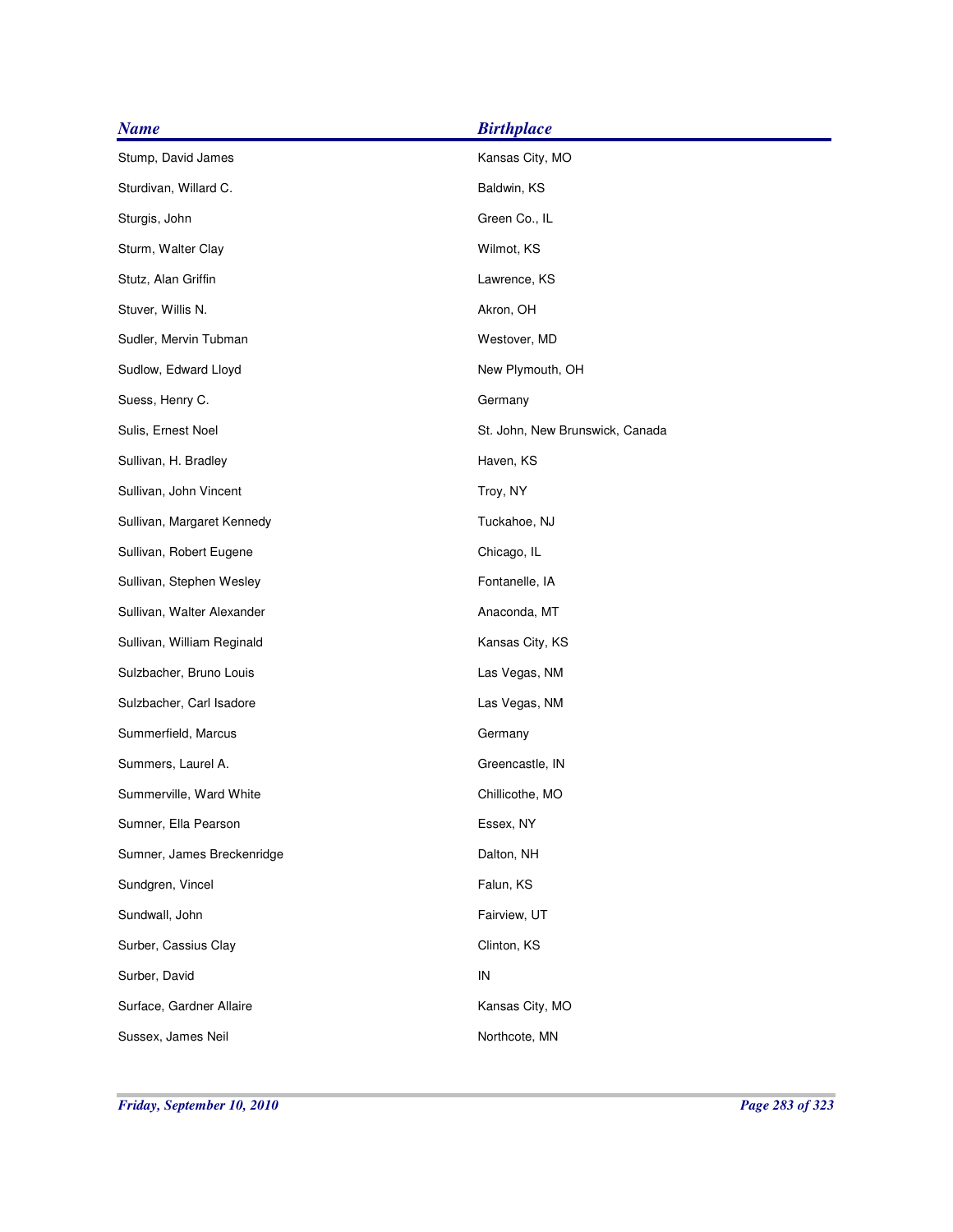| <b>Name</b>                    | <b>Birthplace</b>            |
|--------------------------------|------------------------------|
| Sutherland, H. H.              | El Paso, IL                  |
| Sutherland, Justus             | Sylvester, WI                |
| Sutherland, Richard Lee        | Kansas City, MO              |
| Sutter, Loe Albright           | Leon, KS                     |
| Sutton, Edgar Milton           | Cawker City, KS              |
| Sutton, Ella Aritee            | Forrest, Livingston Co., IL  |
| Sutton, John Magruder          | Rock Port, MO                |
| Sutton, Richard Lightburn, Jr. | Kansas City, MO              |
| Sutton, Walter Stanborough     | Utica, NY                    |
| Suwalksy, Adelbert Leon        | Germany                      |
| Svoboda, Charles Raymond       | Holyrood, KS                 |
| Svoboda, Donald Joseph         | Grand Forks, ND              |
| Swails, John Goldsborough      | Clarksdale, MO               |
| Swain, Amy E.                  | Alleghany City, PA           |
| Swallow, Frank                 | Aurora, IN                   |
| Swallow, H. H.                 | OH                           |
| Swan, Major Martin             | Fremont, NE                  |
| Swan, Otis Dwight              | Kansas City, MO              |
| Swan, Silas R.                 | Davis Co., IA                |
| Swan, William Austin           | Council Bluffs, IA           |
| Swan, William B.               | Paterson, NJ                 |
| Swaney, Hugh Martin            | Lee's Summit, MO             |
| Swann, Alfred Thomas           | Basehor, Leavenworth Co., KS |
| Swann, Clair Leo               | Lansing, KS                  |
| Swann, Leo John                | Basehor, KS                  |
| Swanson, John Theodore         | Kansas City, MO              |
| Swart, William Sheridan        | Vernon Co., MO               |
| Swarts, Eli                    | Wayne Co., OH                |
| Swarts, Willard Ward           | LaGrange Co., IN             |
| Swarts, William Andrew         | IL                           |
|                                |                              |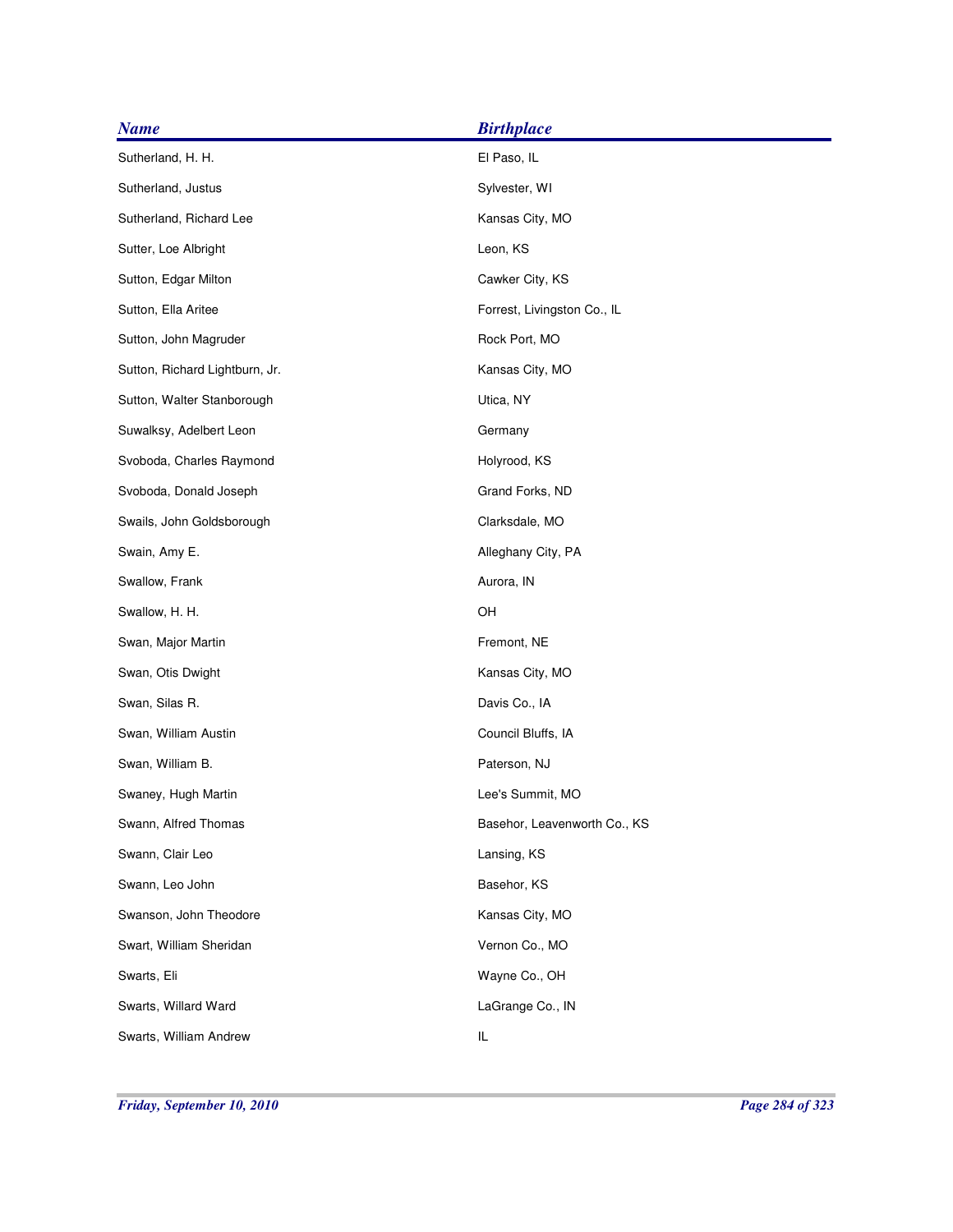| <b>Name</b>                 | <b>Birthplace</b>          |
|-----------------------------|----------------------------|
| Sweany, Raymond Bart Thomas | Canton, OH                 |
| Swearingen, William Russell | Science Hill, KY           |
| Sweeney, Edward E.          | Ravenwood, MO              |
| Sweeney, John Easter        | Chicago, IL                |
| Sweeney, Robert E.          | Green Co., TN              |
| Sweet, Irwin Chester        | Saginaw, MI                |
| Sweet, Paul Williams        | Holton, KS                 |
| Sweetman, Frank Howard      | Taunton, MA                |
| Sweezey, William Carolous   | Patchogue, Long Island, NY |
| Swift, Homer C.             | IL                         |
| Swift, Lester J.            | Worth Co., MO              |
| Swift, Miriam A.            | Chester, OH                |
| Swinney, Raymond Wooldridge | Gilliam, MO                |
| Swisher, Abraham Zook       | IL                         |
| Swisher, William C.         | Pittsburg, KS              |
| Switzer, Egerton R.         | Ontario, Canada            |
| Swope, Opie William         | Lindside, Monroe Co., WV   |
| Swope, Ralph Eugene         | Newberry, SC               |
| Syfert, Alva Clyde          | Lamar, MO                  |
| Sylvester, Frank Benjamin   | St. Louis, MO              |
| Taber, May Edith            | La Porte, IN               |
| Taggart, Floyd Cornelius    | Topeka, KS                 |
| Taggart, Frank B.           | Jeffersonville, IN         |
| Taggart, Henry Hutchison    | Jeffersonville, IN         |
| Tahir, Mohammad             | Afganistan                 |
| Tait, John H.               | Hennessey, OK              |
| Talbot, Ambrose             | South Freeport, ME         |
| Talbot, Harrison Benjamin   | Ford City, MO              |
| Tallman, Walter             | Mount Pleasant, IA         |
| Tamburini, Mario            | Buenos Aires, Argentina    |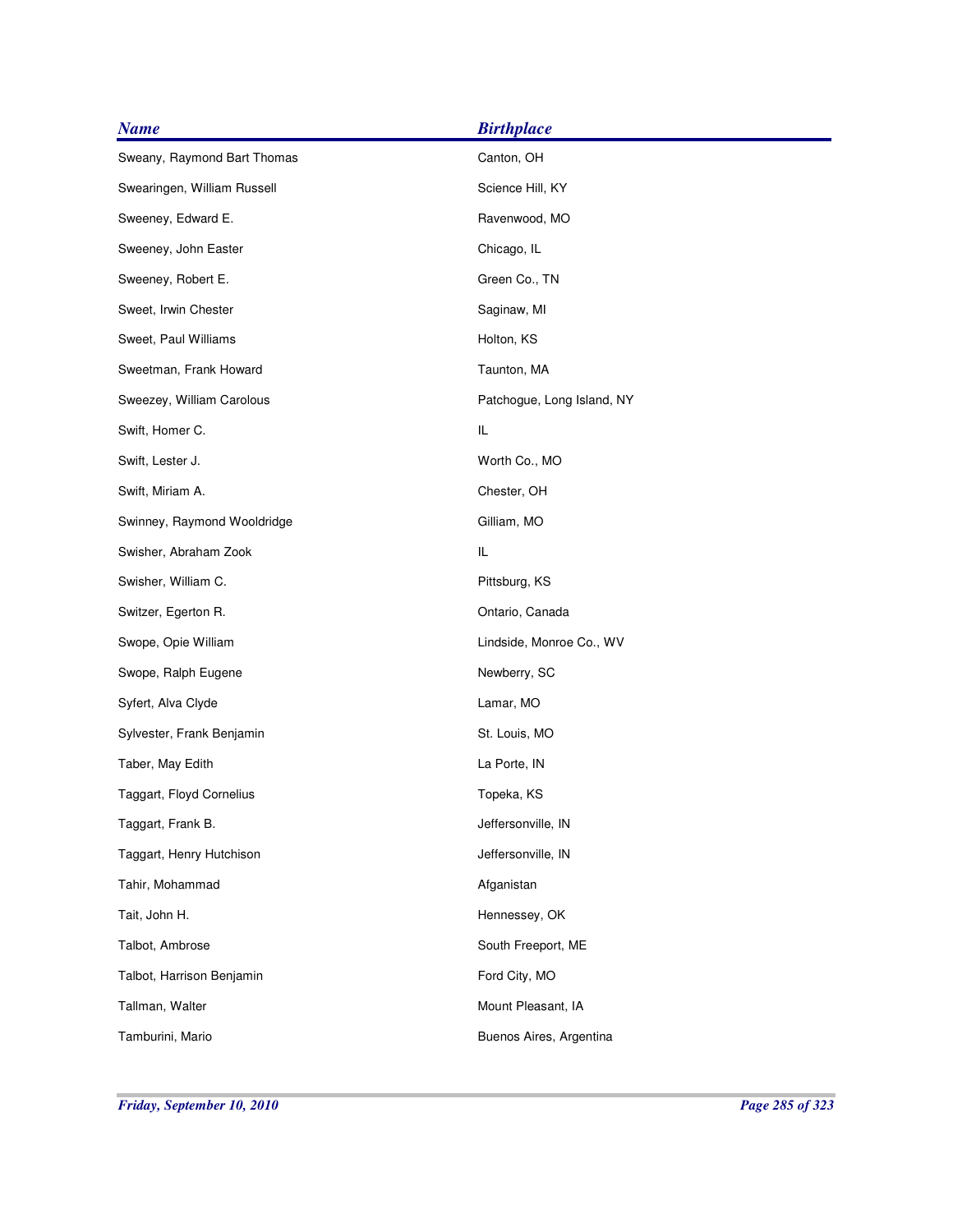| <b>Name</b>                 | <b>Birthplace</b>           |
|-----------------------------|-----------------------------|
| Tamisiea, Francis Xavier    | Missouri Valley, IA         |
| Tandy, Reese Thompson       | Grant City, MO              |
| Tandy, T. B.                | Carroll Co., KY             |
| Tankersley, George Anderson | Mount Auburn, IL            |
| Tanner, Nellie Saunders     | Kennedy, Chautauqua Co., NY |
| Tanner, Richard Jerome      | Taylorville, IL             |
| Tanner, William Augustus    | Aurora, IL                  |
| Tanquary, Earl Delaskia     | Converse, IN                |
| Tanquary, Mamie J.          | Water Valley, KY            |
| Tappen, Daniel Lloyd        | Herington, KS               |
| Tappen, William             | New York, NY                |
| Tapscott, John Hadley       | Holden, MO                  |
| Tapscott, S. T., Jr.        | Searcy, AR                  |
| Tarnower, William           | NJ                          |
| Tarry, Edward Rawlins       | Mecklenburg Co., VA         |
| Tasher, Dean Charles        | South Bend, IN              |
| Tashima, Isami              | Pahoa, Puna, HI             |
| Tasker, Charles Byron       | Topeka, KS                  |
| Tate, Prentiss Swayze       | Yazoo Co., MS               |
| Tate, Thomas Elliot         | Canada                      |
| Tate, Wendell Maurice       | Coffeyville, KS             |
| Tatman, William Harry       | Brown Co., KS               |
| Taylor, Andrew M.           | Farmington, ME              |
| Taylor, Charles Fletcher    | Chicago, IL                 |
| Taylor, Charlie E.          | Pleasantville, IA           |
| Taylor, David Owens         | Montgomery Co., KY          |
| Taylor, Edgar Clarence      | Hutchinson, KS              |
| Taylor, Ernest Augustus     | NJ                          |
| Taylor, Finis Alexander     | Bells, TN                   |
| Taylor, Fletcher Burr       | Desoto, KS                  |
|                             |                             |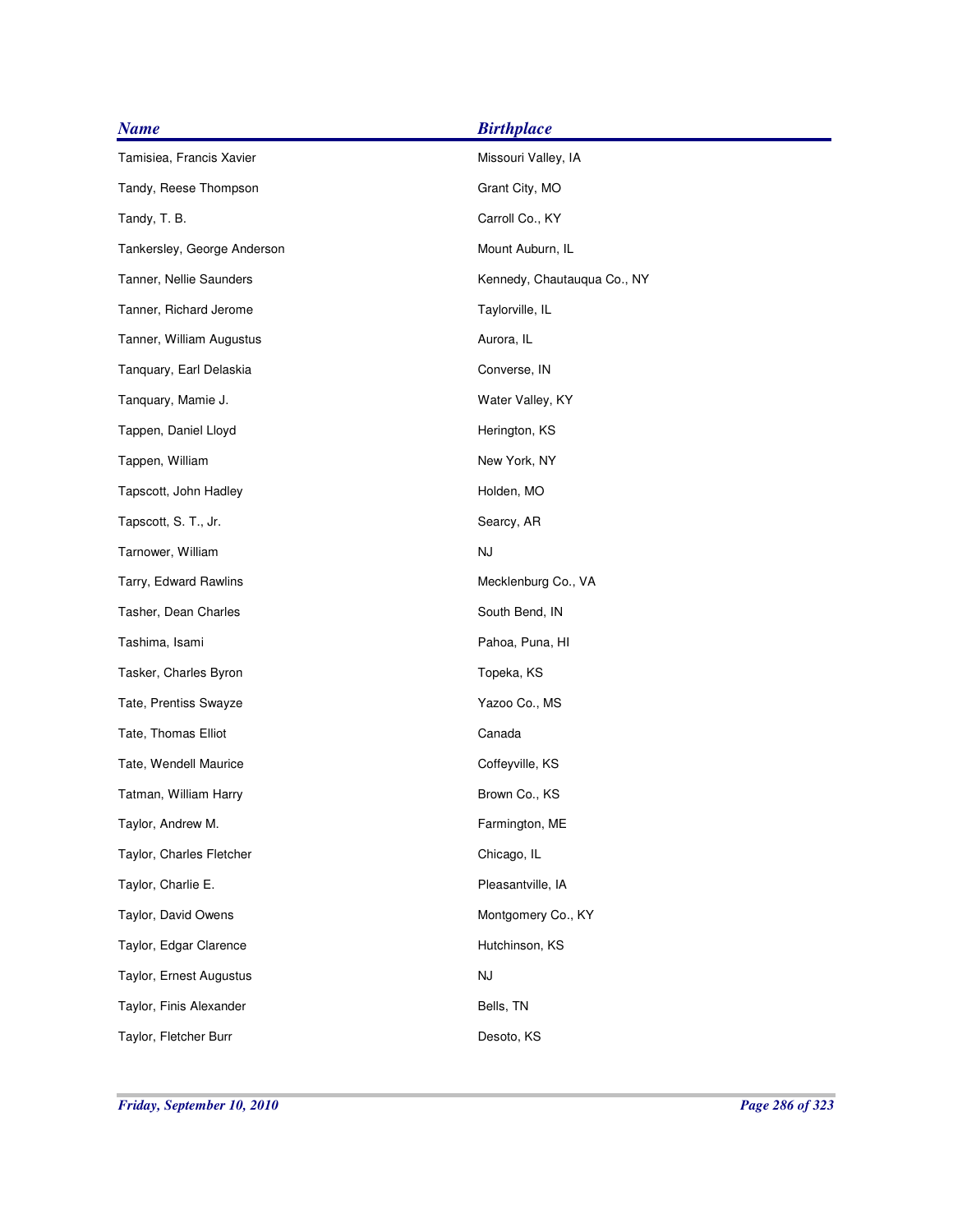| <b>Birthplace</b>             |
|-------------------------------|
| Hill City, KS                 |
| Forest City, MO               |
| Grover, MO                    |
| Warren, IN                    |
| Leavenworth, KS               |
| Fleming Co., KY               |
| Richmond, KS                  |
| Chicago, IL                   |
| Cumberland, OH                |
| Chagrin Falls, OH             |
| Leavenworth, KS               |
| Warrick Co., IN               |
| Jefferson Co., IN             |
| Washington, KY                |
| Greenridge, MO                |
| Chatham, Sangamon, IL         |
| Perrysville, OH               |
| <b>NC</b>                     |
| Kansas City, MO               |
| Charlotte, MI                 |
| Lenexa, KS                    |
|                               |
| Hutchinson, KS                |
| South Bend, IN                |
| Simcoe, Ontario, Canada       |
| St. Louis, MO                 |
| New Sheffield, Beaver Co., PA |
| MI                            |
| Providence, RI                |
| PA                            |
|                               |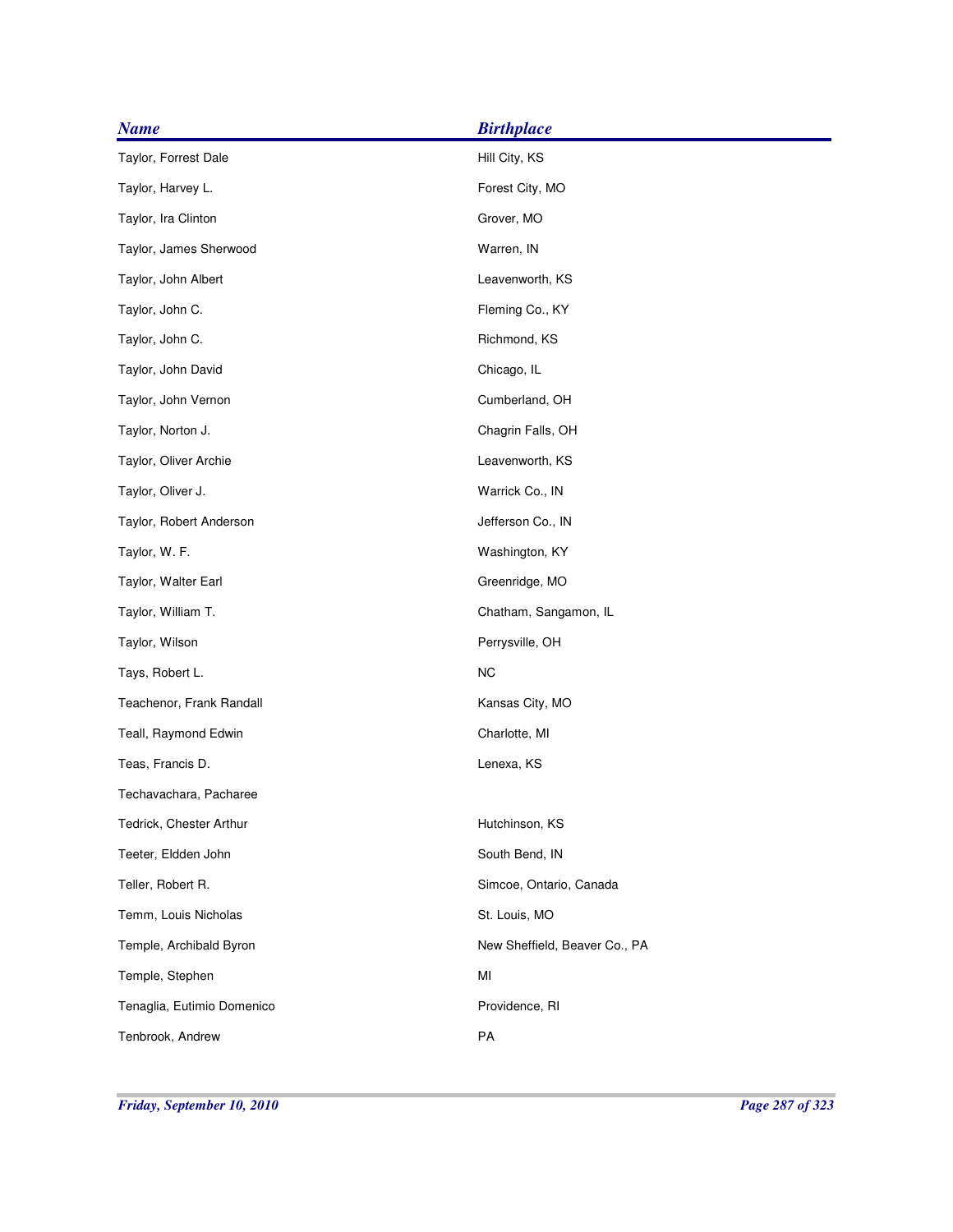| <b>Name</b>                 | <b>Birthplace</b>    |
|-----------------------------|----------------------|
| Tenney, Asa Peaslee         | Concord, NH          |
| Tenney, Edwin Roy           | Bloomington, IL      |
| Terrill, Edwin Harold       | Vandalia, MO         |
| Terrill, Harold James       | Robinson, KS         |
| Terrill, Jay Standley       | Bedford, IA          |
| Terrill, Robert Starling    | Belle, MO            |
| Terry, Charles David        | Ellsworth, KS        |
| Terry, Jack Trebling        | Janzen, KS           |
| Tesson, James Albert        | Kansas City, MO      |
| Tester, Lewis Klein         | St. Louis, MO        |
| Thacher, George I.          | Hornellsville, NY    |
| Thacher, Luin Knowles       | Waterville, KS       |
| Thacher, Mowry S.           | Hornellsville, NY    |
| Tharp, Milton               | Macon, TN            |
| Theel, G. F.                | Merienburg, Germany  |
| Theilmann, Emil             | Cincinnati, OH       |
| Theis, Harold Henry         | Marietta, OH         |
| Theis, Peter F.             | Weir, KS             |
| Thiehoff, Eldred Victor     | Omaha, NE            |
| Thiele, George H., Jr.      | Washington, KS       |
| Thiemann, Alfred Henry      | Lincoln, KS          |
| Thierstein, Samuel Theodore | Whitewater, KS       |
| Thiessen, Edward Herman     | Solomon Rapids, KS   |
| Thomas, Arthur Williams     | Wakefield, KS        |
| Thomas, Charles Alferd      | Sewal, Wayne Co., IA |
| Thomas, Clifton Allen       | Cottonwood Falls, KS |
| Thomas, Daniel Rees         | Harriman, TN         |
| Thomas, Francis Miege       | Leavenworth, KS      |
| Thomas, Henry David         | Washington Co, IA    |
| Thomas, James Henry         | Brooklyn, IL         |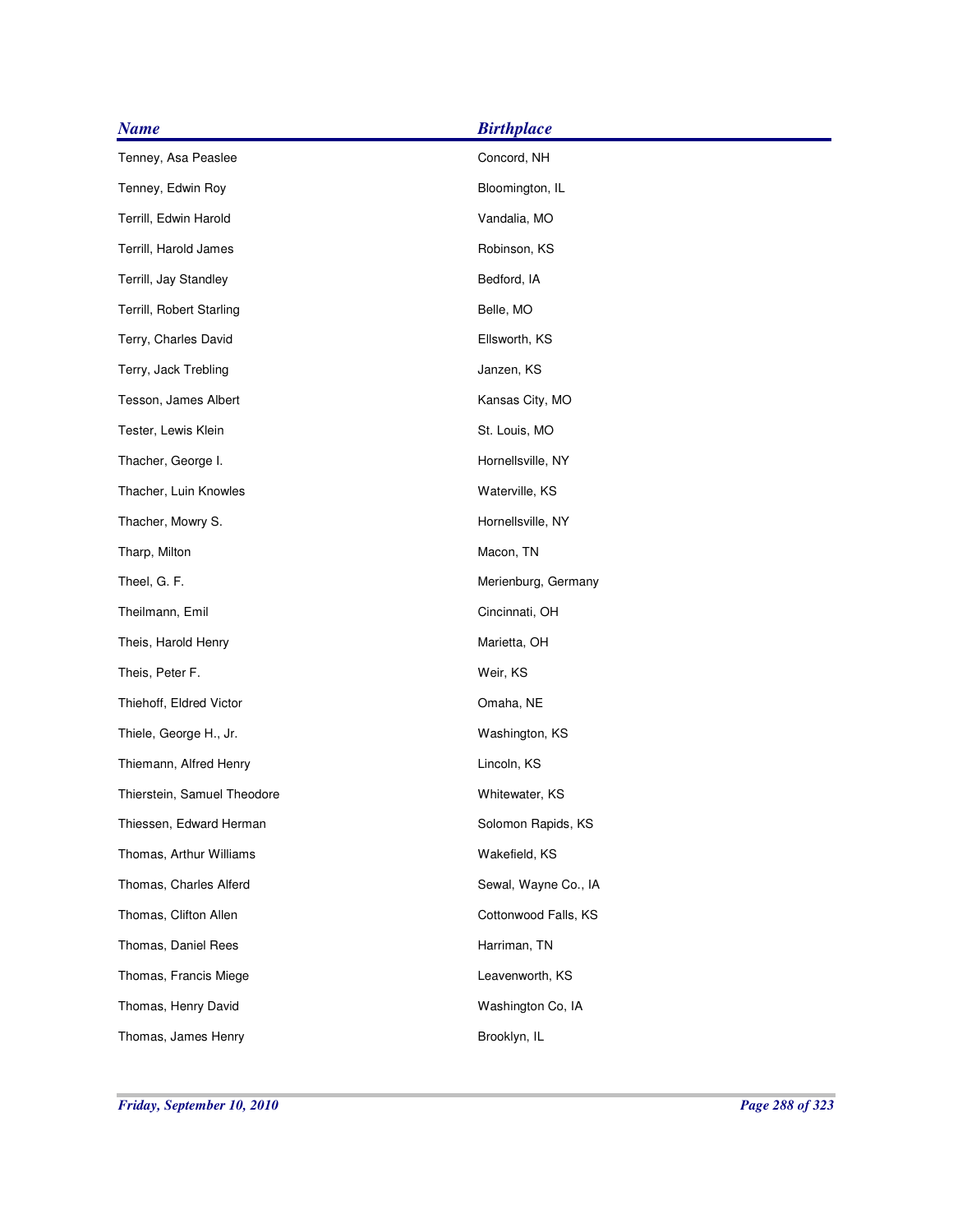| <b>Name</b>               | <b>Birthplace</b>            |
|---------------------------|------------------------------|
| Thomas, Jessie            | Anderson, IN                 |
| Thomas, John W.           | Winchester                   |
| Thomas, Leon Benda        | Fairfield, IA                |
| Thomas, Olon Carl         | Olathe, KS                   |
| Thomas, Pembroke S.       | Sissonville, Kanawha Co., WV |
| Thomas, Robert M.         | OH                           |
| Thomas, Robert Morton     | Hubbell, NE                  |
| Thomas, Rose Emma         | Michigan Town, IN            |
| Thomas, Theodore Jesse    | Narka, KS                    |
| Thomas, W. M.             | Weeping Water, NE            |
| Thomas, Wellington Amos   | Quebec, Canada               |
| Thomas, William McKinley  | Bryan, TX                    |
| Thompson, Anna Isabelle   | Whiteside Co., IL            |
| Thompson, Arabelia Anna   |                              |
| Thompson, Burl Vedder     | Isabel, KS                   |
| Thompson, Charles Edward  | Lock Springs, MO             |
| Thompson, Daniel Fredric  | Kansas City, MO              |
| Thompson, David Wyla      | Kingston, MO                 |
| Thompson, Edward Kenney   | Seville, OH                  |
| Thompson, Eugenie E. G.   | Elkader, IA                  |
| Thompson, George Byron    | Sumerset, KY                 |
| Thompson, George C.       | Rennselaer, IN               |
| Thompson, George Ebright  | Kinsley, KS                  |
| Thompson, George Sumner   | IL                           |
| Thompson, Glen            | Washington Co., KS           |
| Thompson, Holland M.      | Highland, KS                 |
| Thompson, James William   | Sigourney, Keokuk Co., IA    |
| Thompson, Jasper R.       | Charlestown, WV              |
| Thompson, John Ernest     | Nelson, MO                   |
| Thompson, John Richardson | Lawrence Co., IL             |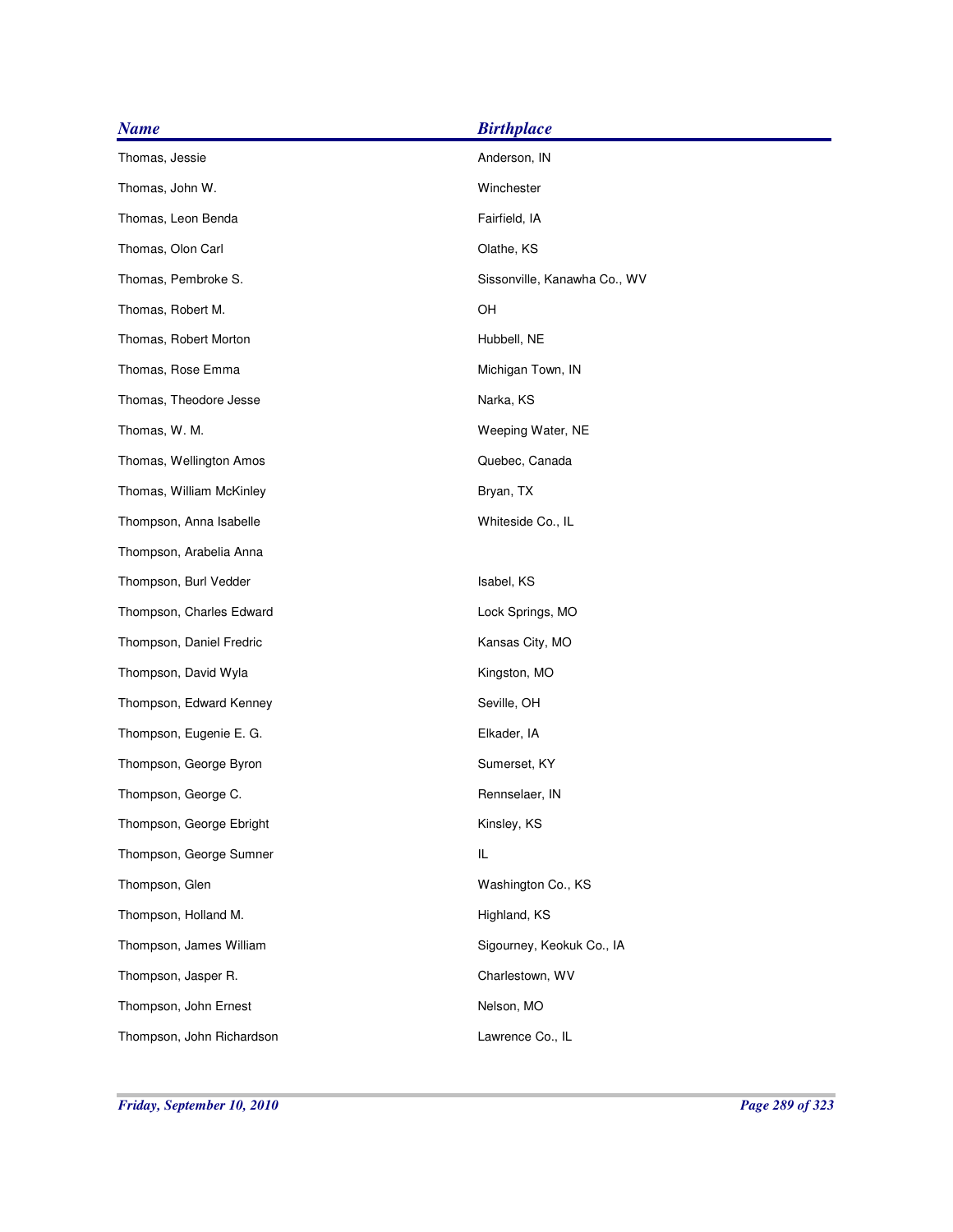| <b>Name</b>               | <b>Birthplace</b>            |
|---------------------------|------------------------------|
| Thompson, Josiah M.       | PA                           |
| Thompson, Mary Elizabeth  | Carrollton, MO               |
| Thompson, Preston         | Fairbanks, IN                |
| Thompson, Solomon H.      | Charleston, WV               |
| Thompson, William         | St. Clair Co., IL            |
| Thompson, William C.      | Washington Co., KY           |
| Thompson, Winfield Otis   | Shelby, OH                   |
| Thoms, Adolph Nicholas    | Fort Dodge, IA               |
| Thomson, Wilber Emsy      | Hemlock Grove, OH            |
| Thone, Frank Henry        | Murray, UT                   |
| Thornbury, James R.       | Jacksonville, Morgan Co., IL |
| Thorpe, Agnes Cecelia     | Brayton, NE                  |
| Thorpe, Francis Adams     | Haviland, KS                 |
| Thorpe, George Lawrence   | North Henderson, IL          |
| Thrailkill, Edward H.     | Holt Co., MO                 |
| Thrailkill, G. H.         | Columbus, OH                 |
| Thrailkill, Milton Robert | Savannah, MO                 |
| Threlkeld, Francis Ashley | Richmondlee, MS              |
| Throckmorton, Verl John   | Haysville, Sedgwick Co., KS  |
| Throne, Elias M.          | New York, NY                 |
| Thume, George Washington  | Clinton, Henry Co., MO       |
| Thurman, Hill Cook        | Plattsburg, MO               |
| Thym, Herman Henry        | Kansas City, MO              |
| Tibbitts, Weden M.        | Albany, NY                   |
| Tibby, Thomas Gordon      | Loda, Iroquois Co., IL       |
| Tiberghien, Eugene        | Sac City, IA                 |
| Tice, Galen Martin        | Sabetha, KS                  |
| Tice, Raymond             | Summerfield, KS              |
| Tidd, Charles Wharton     | Round Mountain, TX           |
| Tiffany, John Wesley      | London, West Ontario, Canada |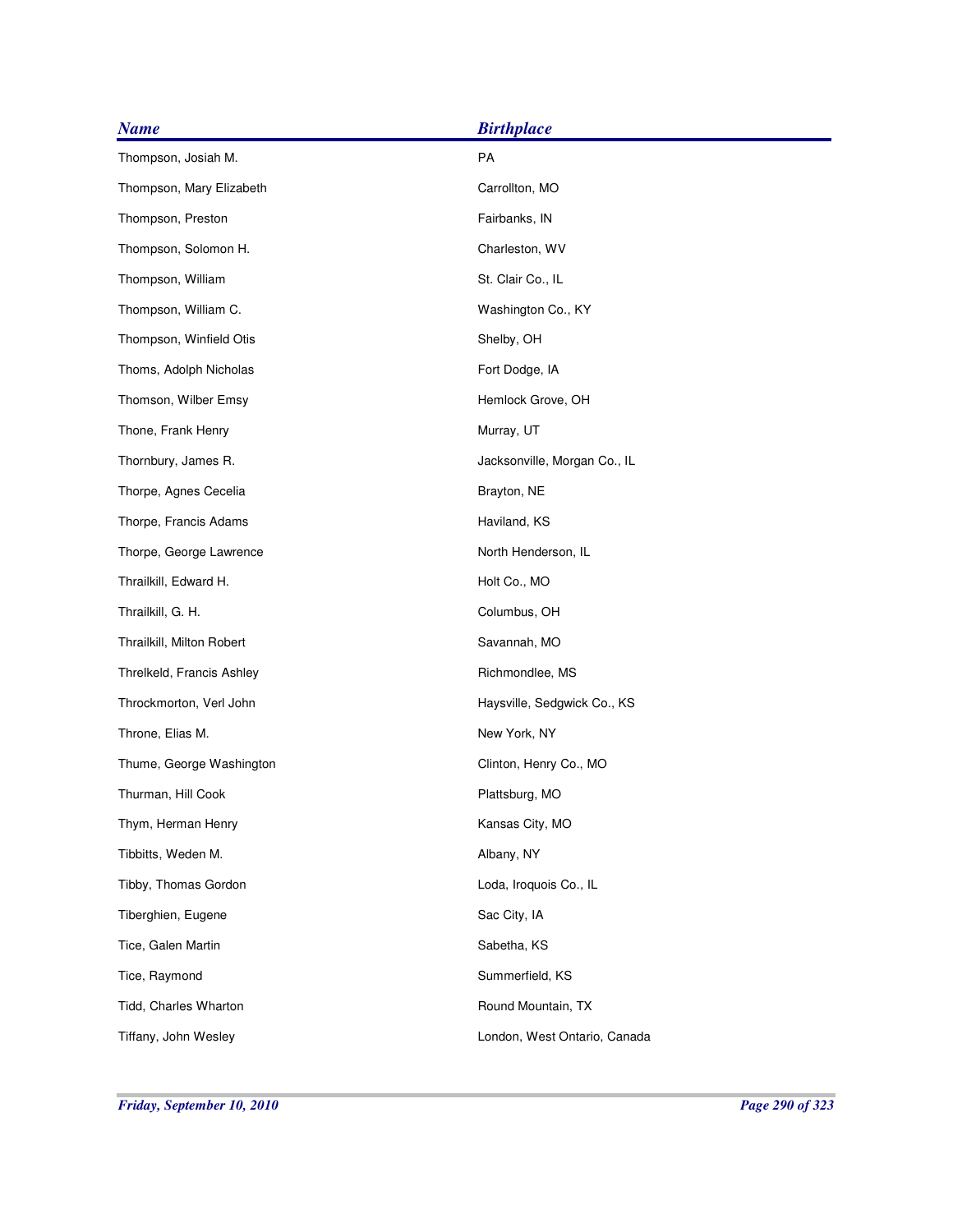| <b>Name</b>                 | <b>Birthplace</b>                |
|-----------------------------|----------------------------------|
| Tihen, Edward Nelson        | Wichita, KS                      |
| Tihen, Henry Nelson         | Andale, KS                       |
| Tilden, Leslie Chapman      | Enfield, CT                      |
| Tilghman, Stanley James     | near Salisbury, Wicomico Co., MD |
| Tiller, Dean Jack           | Alliance, NE                     |
| Tillman, Carl-Gustaf Didrik | Stockholm, Sweden                |
| Tillman, Lon M.             | Wellington, KS                   |
| Tillotson, Charles Homer    | Potter, NY                       |
| Tilly, John Edwin           | Enid, OK                         |
| Tilly, W. T.                |                                  |
| Tinder, Charles R.          | Centralia, MO                    |
| Tinder, James Stanley       | Danville, IN                     |
| Tinder, Joel T.             | Danville, IN                     |
| Tinder, John William        | Danville, IN                     |
| Tinker, Robert Charles      | St. Louis, MO                    |
| Tinney, Grace Greenwood     | Pueblo, CO                       |
| Tinney, Ray Marshal         | Topeka, KS                       |
| Tippin, Ernest Elwood       | Mankato, KS                      |
| Tipton, Floy Earl           | Bates Co., MO                    |
| Tipton, William             | Owen Co., IN                     |
| Titus, Albert Ernest        | Topeka, KS                       |
| Toby, Nathan David          | Preble Co., OH                   |
| Todd, Curtis Thomas         | Gary, IN                         |
| Todd, Donald Warren         | Clay Center, KS                  |
| Todd, Elhanan Hiram         | Pleasant Hill, MO                |
| Todd, George Oscar          | Richmond, MO                     |
| Todd, William Thomas        | Audrain Co., MO                  |
| Tolbert, Vassal Gradington  | Smithville, TX                   |
| Tolle, Cecil Elbert         | Manchester, OH                   |
| Tolle, Frank Elbert         | Kansas City, MO                  |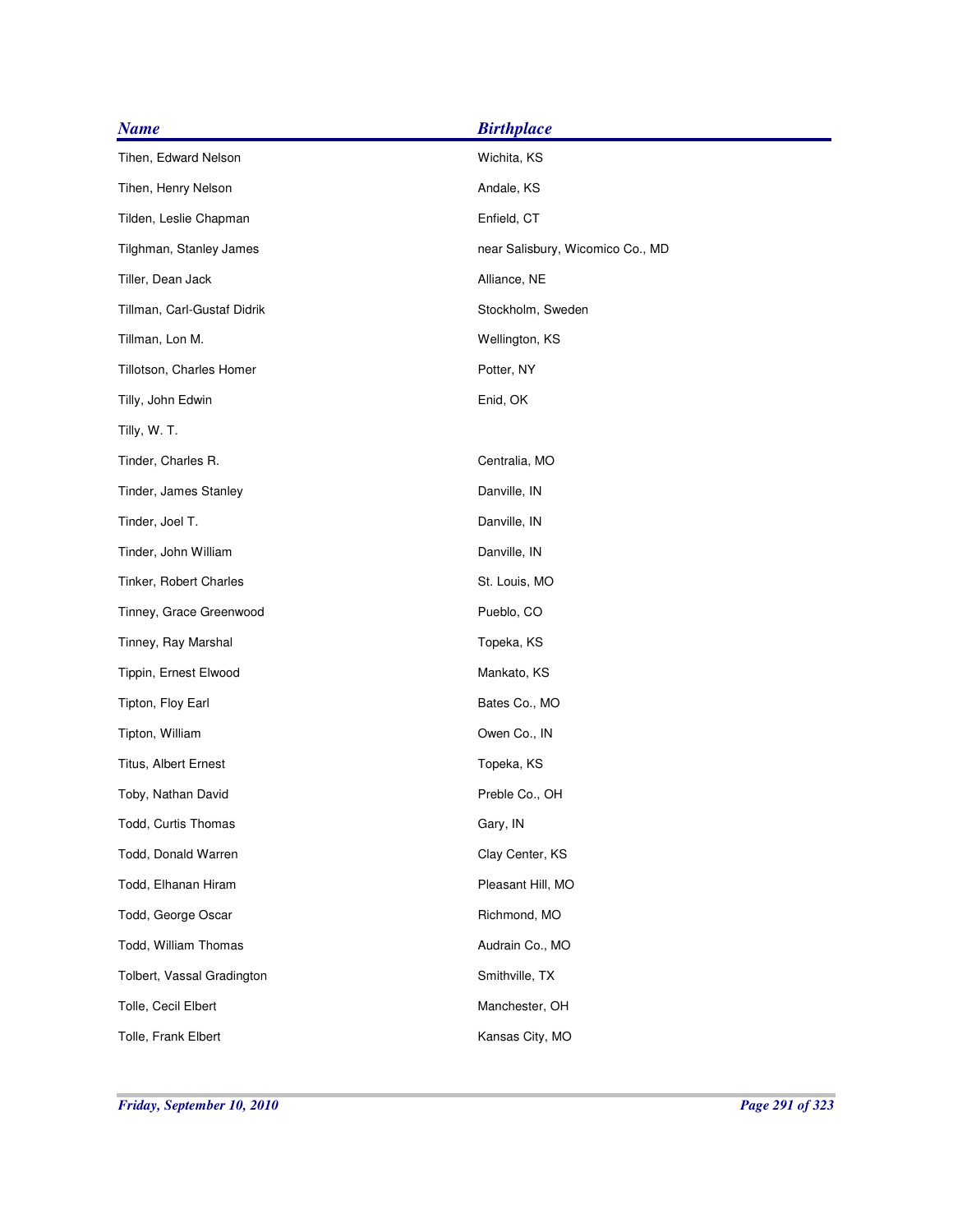| <b>Name</b>                  | <b>Birthplace</b>    |
|------------------------------|----------------------|
| Toller, Rudolph Benedict     | Council Bluffs, IA   |
| Tom, Henry Kee               | Kapau, Kauai, Hawaii |
| Toma, Kay                    | Brinkman, OK         |
| Tomlinson, Harry Coleman     | Joplin, MO           |
| Tomlinson, Louis Monroe      | Vermillion, SD       |
| Tompkins, Dana Adolph        | Windsor, MO          |
| Toms, Charles B.             | Williamston, MI      |
| Tonkin, Albert B.            | Tuscarora, NV        |
| Tonn, Gerhart Rudolph        | Haven, KS            |
| Tooley, George Edward        | Clifton Hill, MO     |
| Tooley, George Edward, Jr.   | Washington, KS       |
| Toothaker, Benjamin W.       | Wheaton, KS          |
| Toothaker, Sylvester R.      | Wheaton, KS          |
| Toothaker, Thomas Jesse      | Wheaton, KS          |
| Torrance, Fred Emerson       | Cowden, IL           |
| Totten, Frank C.             | Beattie, KS          |
| Totten, Frederick Eugene     | Beattie, KS          |
| Tourigny, Edward             | Somerset             |
| Tout, Lorenzo Dow            | IN                   |
| Tower, John Ballard          | Hoosac Tunnel, MA    |
| Towne, Ralph Leonard         | Hamilton, MO         |
| Towner, Alonzo Allan         | Chicago, IL          |
| Townsdin, Asa Mitchell       | Concordia, KS        |
| Townsend, Benjamin Ira       | Aurora, KS           |
| Townsend, Charles Rees       | Troy, KS             |
| Townsend, Pickney S.         | KS                   |
| Townsend, Walter R.          | Johnson Co., MO      |
| Townsend-DeMotte, Mary Alice | Phillipsburg, KS     |
| Townshend, Grafton Dent      | MD                   |
| Toy, James Duffield          | Washburn, IL         |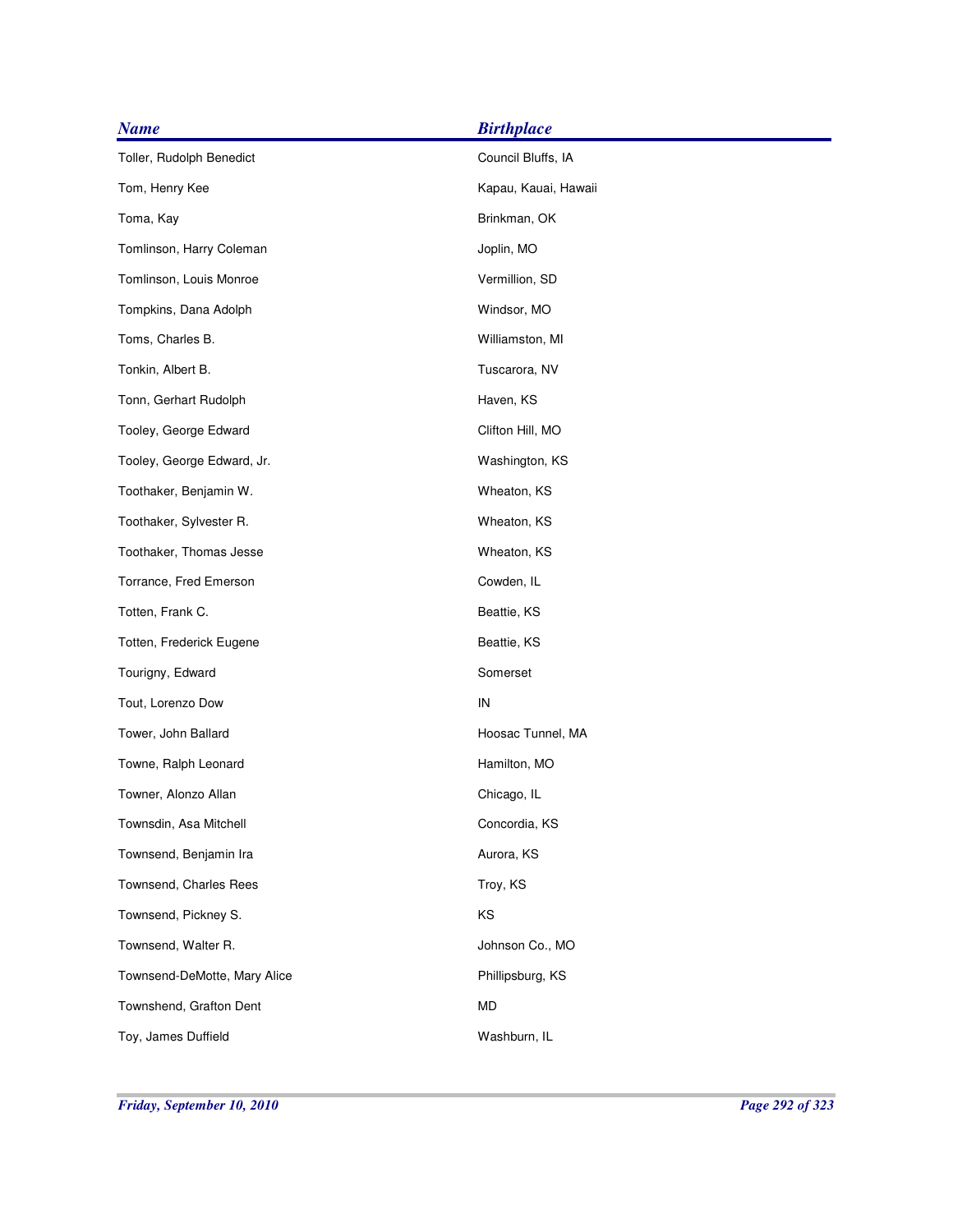| <b>Name</b>                   | <b>Birthplace</b>    |
|-------------------------------|----------------------|
| Tozer, Luke J.                |                      |
| Trabue, Josephine Augusta     | Carlinville, IL      |
| <b>Trachsel Edward</b>        | Buchanan, MN         |
| Tracy, Frank M.               | Kansas City, KS      |
| Tracy, Herbert Allen          | Junction City, KS    |
| Trautman, John Albert         | Lake Benton, MN      |
| Travis, Walter T.             | Crittenden Co., KY   |
| Traylor, Clayton J.           | Ireland, IN          |
| Traylor, David Lawson         | Lebo, KS             |
| Traylor, Granville William    | Jacksonville, KS     |
| Traylor, Sadie Frank          | Heartwell, NE        |
| Trees, Clyde Beverly          | Hutsonville, IL      |
| Trees, Donald Paul            | Newark, OH           |
| Treger, Newman Victor         | Wakeeney, KS         |
| Treharne, Frank Edwin         | Dagus Mines, PA      |
| Treichler, Claude Landis      | Sanborn, NY          |
| Trekell, Emery                | West Union, MO       |
| Trekell, Robert Emery         | Harper, KS           |
| Tretbar, Friedrich Wilhelm    | Inman, KS            |
| Tretbar, John Julius          | Inman, KS            |
| Tribble, Albert Henry         | Franklin, KY         |
| Trice, Charles W.             | Plattsburg, MO       |
| Trimble, Clarence Scott       | Liberty Center, IA   |
| Trimble, David Paul           | Buckeye, IA          |
| Trimble, William K.           | Oregon, Holt Co., MO |
| Trinkle, Albert Joseph        | Lakin, KS            |
| Trivett, Morgan F.            | Jefferson, NC        |
| Troje, Oscar Robert Fredrick  | Kansas City, MO      |
| Trotter, Francis Orchard, Jr. | Carrollton, MO       |
| Troughton, W. F.              | Kendal, England      |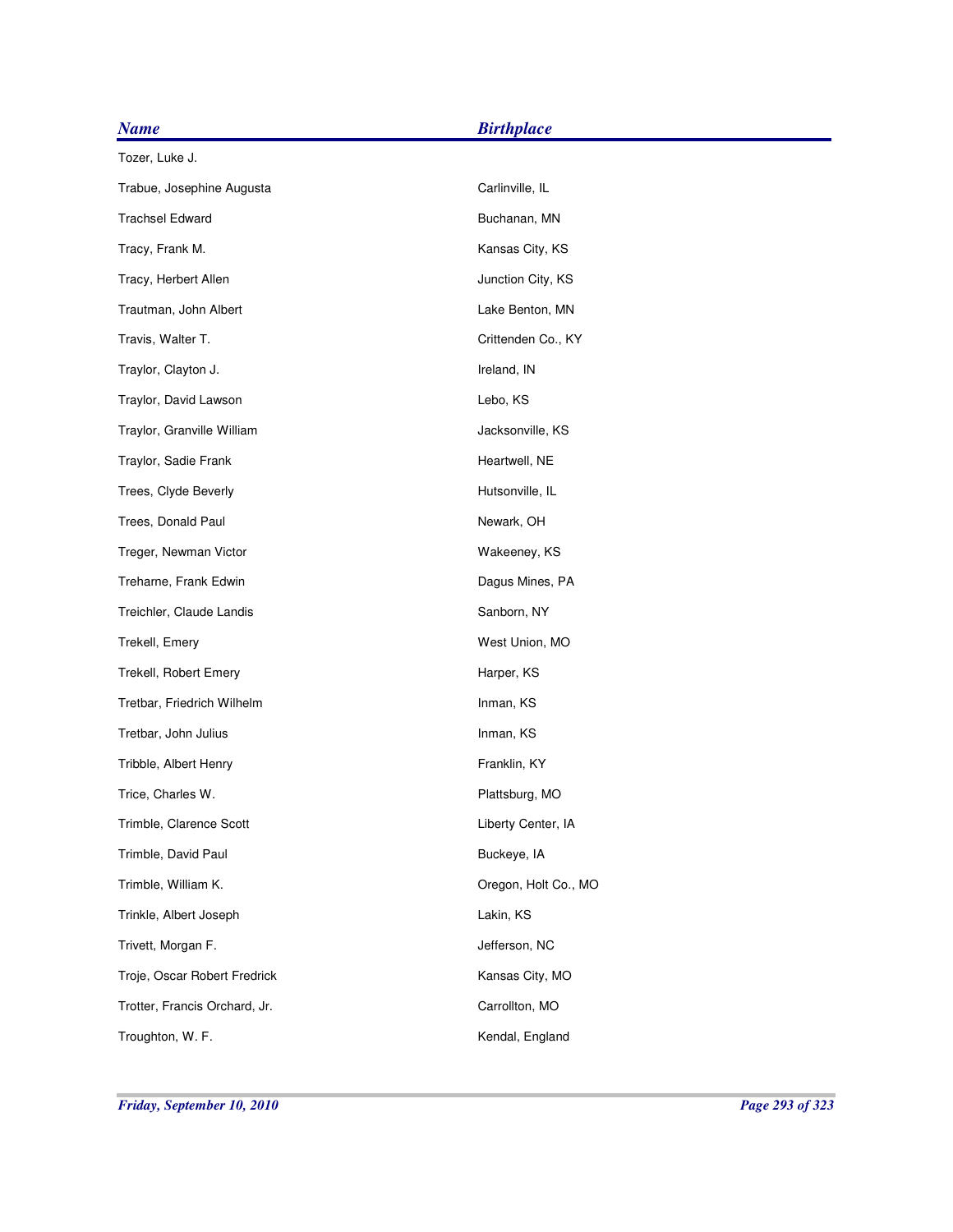| <b>Name</b>                | <b>Birthplace</b>       |
|----------------------------|-------------------------|
| Troup, Ronald M.           | Kansas City, KS         |
| Troutman, John             | Wooster, OH             |
| Trowbridge, Edward Gilbert | <b>NY</b>               |
| Trowbridge, J. Allen       | Meredith, Cloud Co., KS |
| Trowbridge, Lee R.         | Hillsdale, IL           |
| Trowbridge, Willis Chester | Meredith, KS            |
| True, Otis Haviland        | Perry, KS               |
| Trueblood, R. Carleton     | Mitchell Co., KS        |
| Trueheart, Marion          | Sterling, KS            |
| Trueheart, Powhatan P.     | Powhatan Co., VA        |
| Trump, Frank Austin        | Formoso, KS             |
| Trusdle, Robert H.         | Canada                  |
| Trusler, Leslie Solon      | Evansville, IN          |
| Tsai, Shih Yuan            | Shanghai, China         |
| Tucker, Agnes Maxwell      | Poplar Grove, IN        |
| Tucker, Charles Joshua     | Houghton, NY            |
| Tucker, Claude Clifford    | Lincoln, NE             |
| Tucker, Jack Shaver        | Junction City, KS       |
| Tucker, Thomas C.          | Miami Co., OH           |
| Tucker, William Sharp      | Plum-Lick, KY           |
| Tucker, William Vernon     | Green Co., KY           |
| Tufts, Edwin Anderson      | Centralia, IL           |
| Tuggle, Dennis Davis       | Dodge City, KS          |
| Tull, G. A.                | Perry, IL               |
| Tulles, John W.            | IA                      |
| Tureman, Herbert G.        | Fulton, MO              |
| Turgeon, Leo Victor        | Kansas City, MO         |
| Turner, Andrew Jackson     | Covington, KY           |
| Turner, E. M.              | Hudson, MI              |
| Turner, Frederick W. R.    | Maryville, MO           |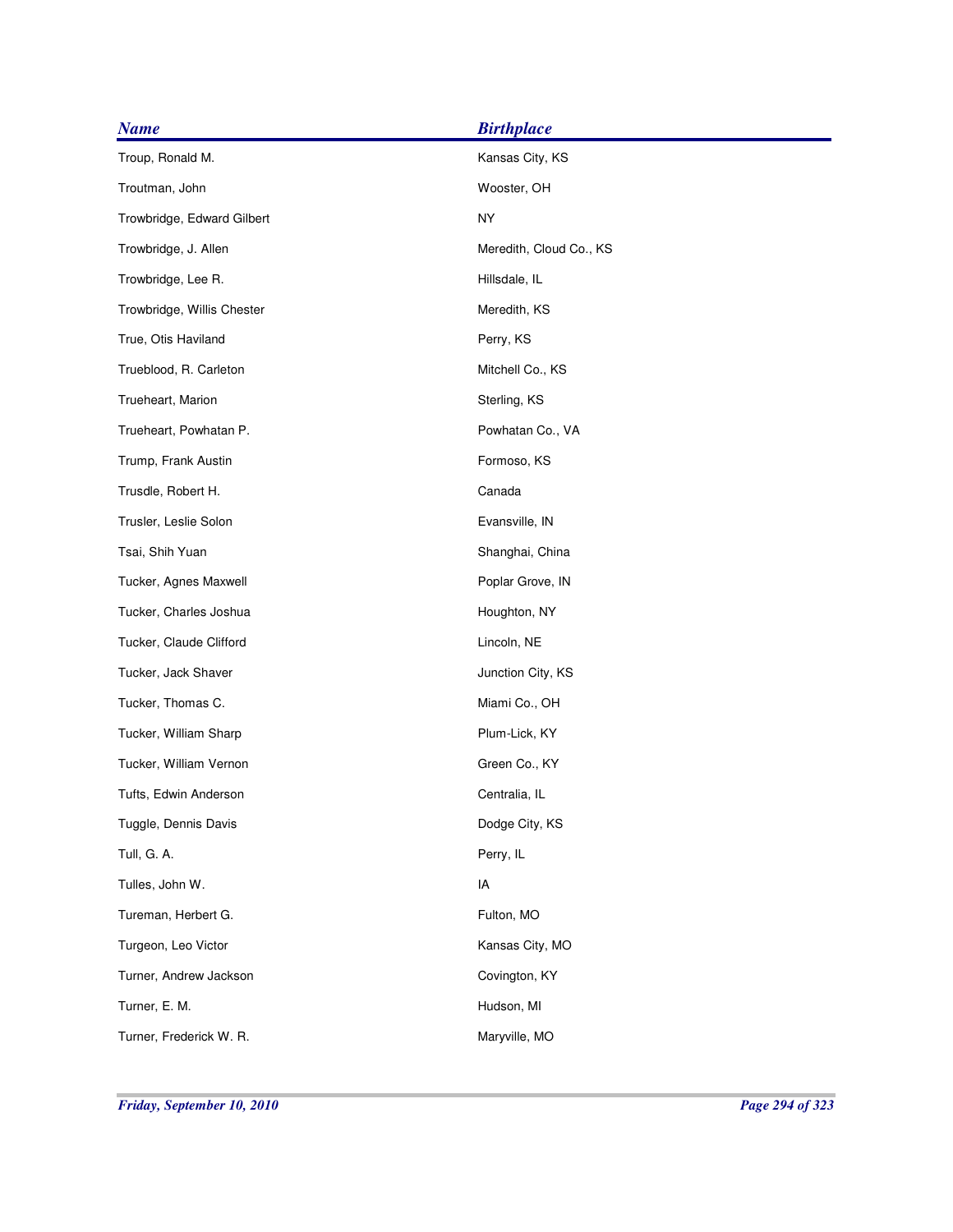| <b>Name</b>              | <b>Birthplace</b>         |
|--------------------------|---------------------------|
| Turner, Herschel Ray     | Smith Co., KS             |
| Turner, James Paul       | Harrisburg, IL            |
| Turner, John Washington  | Lawrence, KS              |
| Turner, Percy Crecelious | Independence, MO          |
| Turner, Ralph Daniel     | Emporia, KS               |
| Turner, Robert Correll   | Ellsworth, KS             |
| Turner, Wesley           | Anna, Shelby Co., OH      |
| Tuthill, Herbert         | Salina, KS                |
| Tuttle, Edwin Russell    | Gratiot, WI               |
| Twadell, Amos Byford     | Cainsville, MO            |
| Twyford, May Adah Drew   | Eldorado, OK              |
| Twyman, Elmer Davis      |                           |
| Twyman, George Thomas    | Independence, MO          |
| Tyler, DeWitt C.         | IL                        |
| Tyler, Mary Whelan       | Willow Lake, MN           |
| Tyler, William Harry     | Kansas City, KS           |
| Tyner, James Robert      | Galveston, IN             |
| Tyree, Fred C.           | Carthage, MO              |
| Tyree, William C.        | Lafayette Co., MO         |
| Ubelaker, Ernest John    | Willis, KS                |
| Udell, Columbus N.       | OH                        |
| Uehren, Wilbur Andrew    | Galena, IL                |
| Ufford, Elizabeth Louise | Wakeeney, KS              |
| Uhl, Earl Lawrence       | Richmond, KS              |
| Uhl, Wilbert A.          | Millersburg, OH           |
| Uhlig, Paul Jay          | Trenton, MO               |
| Uhls, Chesley C.         | Chester, Randolph Co., IL |
| Uhls, Kenneth Benton     | Gueda Springs, KS         |
| Uhls, Lyman L.           | Chester, IL               |
| Uhls, Russell Todd       | Woodbine, KS              |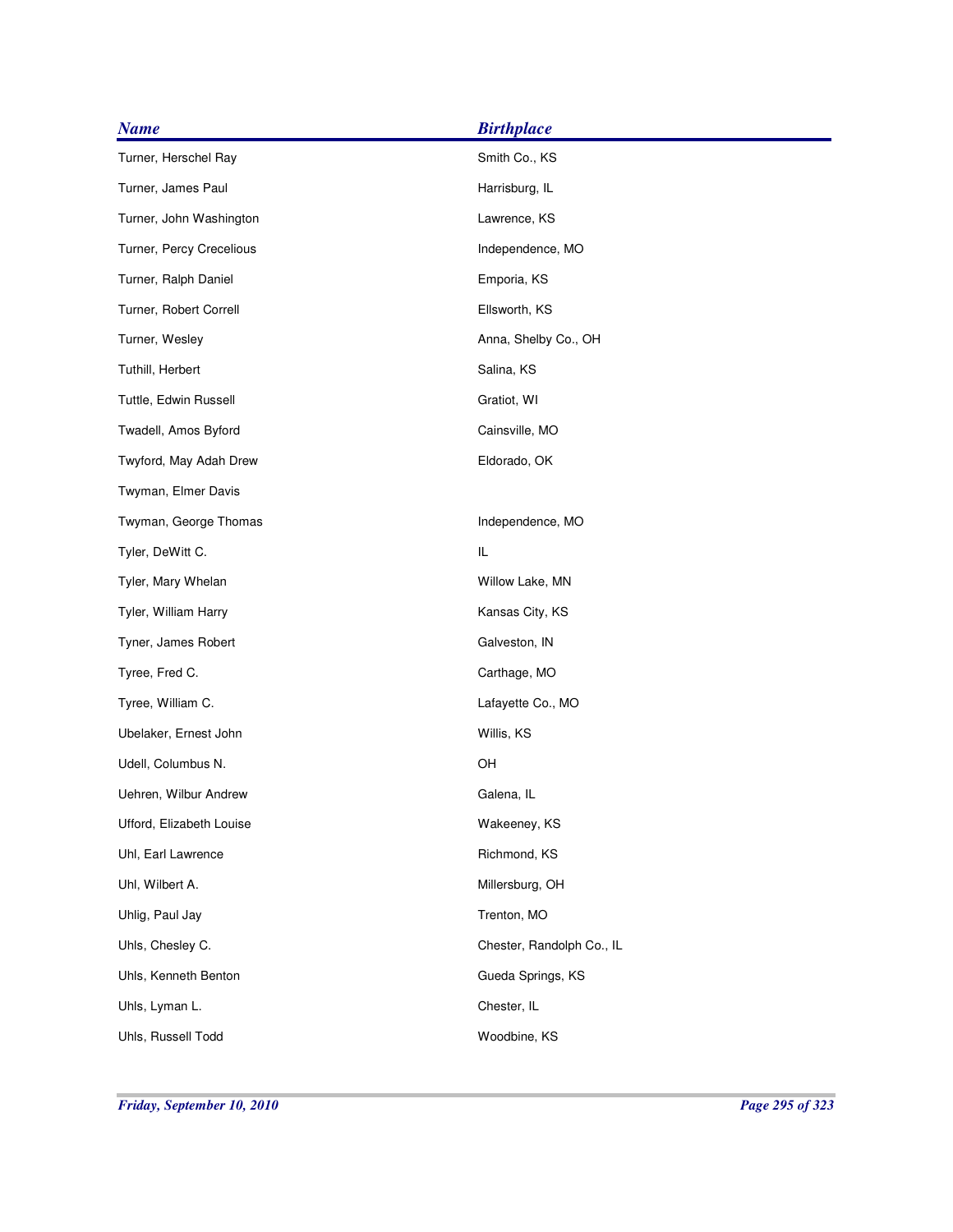| <b>Name</b>                   | <b>Birthplace</b>             |
|-------------------------------|-------------------------------|
| Uhr, Nathaniel                | New York, NY                  |
| Ulery, Henry Clayton          | Decatur, IL                   |
| Ullman, J. F.                 | Harriettsville, Noble Co., OH |
| Ulrey, John Calvin            | Grenola, KS                   |
| Ulrey, Lester Elden           | Windom, KS                    |
| Underwood, Charles Clinton    | Spokane, WA                   |
| Underwood, Dick Holland       | Kansas City, MO               |
| Underwood, Edward Logan       | Safe, MO                      |
| Underwood, Harry Anson        | Russell, KS                   |
| Underwood, Randal Paul        | Springfield, MO               |
| Ungles, James B.              | Abbyville, KS                 |
| Unrein, Gerard Cassian        | Hays, KS                      |
| Unruh, Rudolph Theodore       | Goessel, KS                   |
| Unthank, DeNorval             | Allentown, PA                 |
| Updegraff, Alpha Daniel       | Pretty Prairie, KS            |
| Updegraff, C. Deric           | Medicine Lodge, KS            |
| Updegrove, William Henry      | Pottstown, PA                 |
| Upp, Kenneth Lyle             | Admore, OK                    |
| Upshaw, Platt Welch           | Clinton, IL                   |
| Upsher, Albert Edward         | Oklahoma City, OK             |
| Urie, Rolland William         | Ramona, KS                    |
| Urton, Frayvol Wesley         | Sweet Springs, MO             |
| Utz, David Willis, Jr.        | Selma, AL                     |
| Vaidyanathan, Singanellore V. | Madras, India                 |
| Vail, Anthony Denton          | Weir, KS                      |
| Vail, George Nelson           | Norfolk Co., Ontario, Canada  |
| Valentine, Edna Simpson       | PA                            |
| Valentine, Herbert Spencer    | Admire, KS                    |
| Vallette, Horace B.           | Glen Elder, KS                |
| Van Atta, John Robert         | Cawker City, KS               |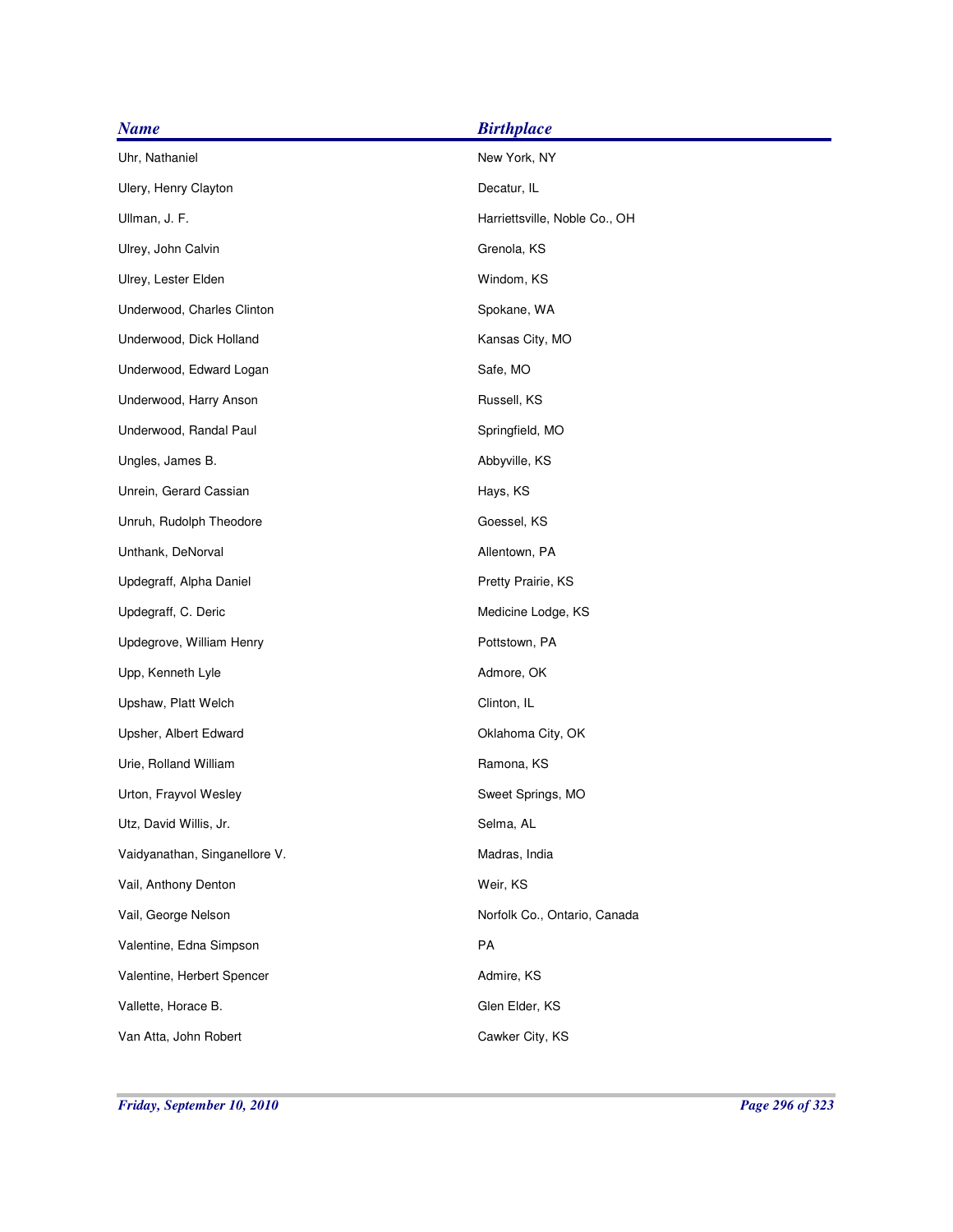| <b>Name</b>                 | <b>Birthplace</b>       |
|-----------------------------|-------------------------|
| Van Biber, James Taylor     | Oil Hill, KS            |
| Van Blarcom, Sam L.         | Lafayette, NJ           |
| Van Blaricum, J. Walter     | La Place, Piatt Co., IL |
| Van Cleve, Joseph Vincent   | Bellflower, IL          |
| Van de Sand, William B.     | Burlington, WI          |
| Van Deventer, Roy William   | Bates Co., MO           |
| Van Diest, Garret A.        | Lancaster Co., NE       |
| Van Doren, Silas Huber      | Farmington, IL          |
| Van Doren, William Huber    | Campus, IL              |
| Van Druff, Lucius M.        | Valley Falls, KS        |
| Van Duyn, Arnold H.         | Middleport, OH          |
| Van Duyn, John, II          | Syracuse, NY            |
| Van Eman, Frederick Taylor  | Leavenworth Co., KS     |
| Van Eman, William James     | Adams Co., OH           |
| Van Epps, Jennie Elizabeth  | Sidell, IL              |
| Van Epps, Wilmont Stacy     | IA                      |
| Van Fossen, Loo B.          | New York, NY            |
| Van Fossen, Oliver Barton   | Humphreys, MO           |
| Van Gorder, Frank L.        | Elmira, NY              |
| Van Horn, Charles B.        | Marshalltown, IA        |
| Van Leeuwen, Gerard J.      | Hull, IA                |
| Van Meer, William Henry     | Canada                  |
| Van Noy, Harvey E.          | Lee Co., VA             |
| Van Nuys, John D.           | Franklin, IN            |
| Van Nuys, Walter Crowe      | Waveland, IN            |
| Van Ordstrand, Howard Scott | Wichita, KS             |
| Van Osdal, Oscar            | Shelby Co., MO          |
| Van Patten, Myndert         | Sterling, NY            |
| Van Pelt, Clifford Levi     | Miami Co., KS           |
| Van Pelt, Clifford, Jr.     | Paola, KS               |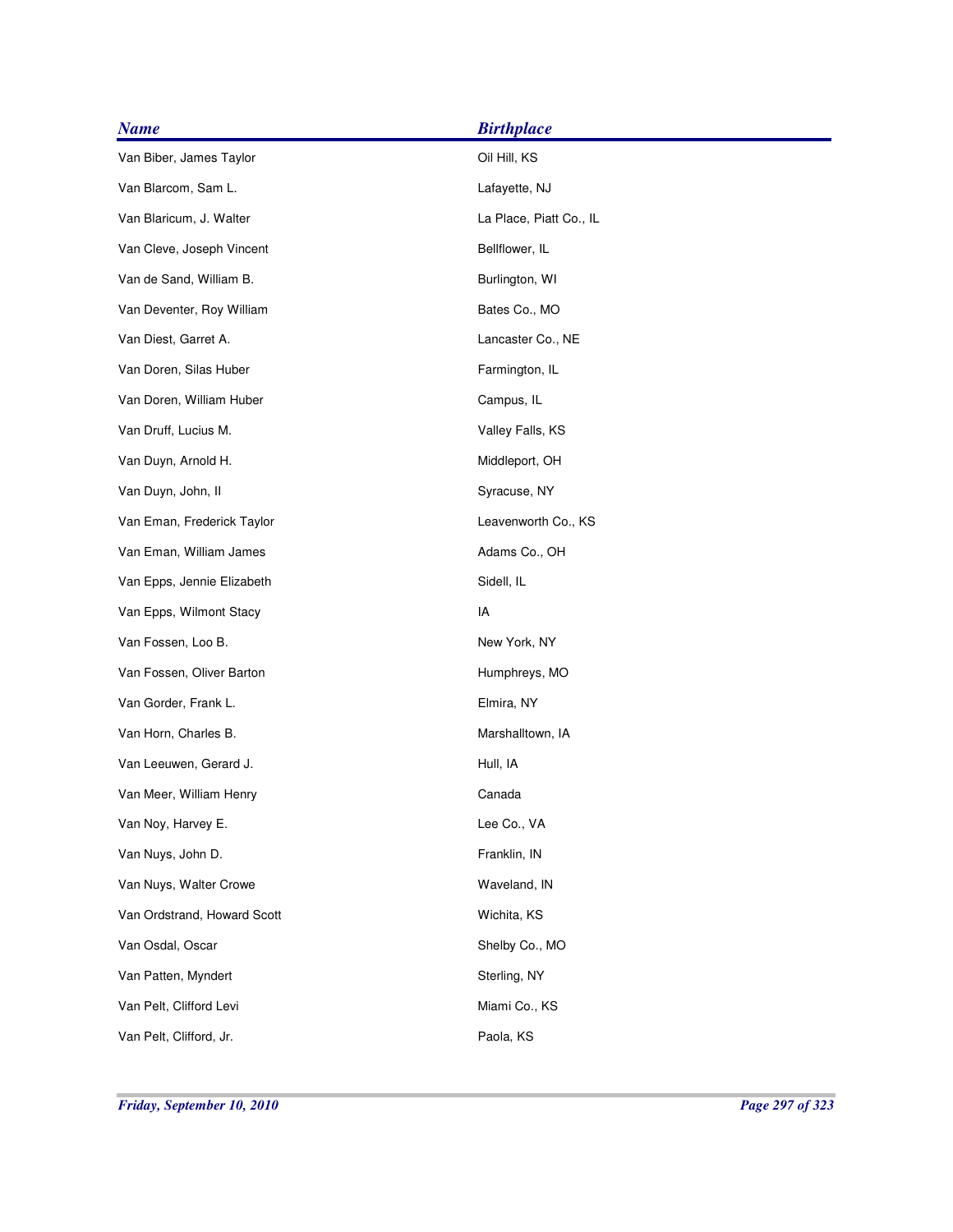| <b>Name</b>                 | <b>Birthplace</b>         |
|-----------------------------|---------------------------|
| Van Pelt, Levi Alexander    | IL.                       |
| Van Schoiack, Frank H.      | Russellville, IN          |
| Van Schoiack, John G.       | IN                        |
| Van Scoyoc, William Melvon  | Oakhill, KS               |
| Van Tuyl, William R.        | Middletown, OH            |
| Van Velzer, Charles Albert  | Princeton, IL             |
| Van Voorhis, Van Curtis     | Greenfield, PA            |
| Van Winkle, Arthur Jenkins  | Meriden, KS               |
| Vandel, Dwight Tedcastle    | Kansas City, MO           |
| Vander Velde, Stanley Leroy | Phillipsburg, KS          |
| Vander Wyst, Petros G. W.   | Amsterdam, Holland        |
| Vanderpool, Jerry E.        | Knoxville, MO             |
| Vanderpool, William D.      | Knoxville, MO             |
| Vaniman, Jesse W.           | Virden, IL                |
| Varnum, Charles B.          | Marshalltown, IA          |
| Varnum, William Leslie      | Marshalltown, IA          |
| Vaughan, James A.           | Rogers, AR                |
| Vaughan, John Russell, Jr.  | St. Louis, MO             |
| Vaughan, Robert Renwick     | Lobelia, WV               |
| Vaughn, Clarence Keane      | Leavenworth, KS           |
| Vaughn, Vincent Joseph      | Sioux City, IA            |
| Veatch, Harry John          | Weir City, KS             |
| Venard, John Newton         | Salem, Washington Co., IN |
| Venard, Thomas S.           | Scott Co., IA             |
| Venters, John               | Christian Co., IL         |
| Verdier, Washington Tyler   | Sidney, MO                |
| Vermillion, Carl McLain     | New Cambria, KS           |
| Vermillion, Clinton D.      |                           |
| Vermillion, Dale DeWitt     | Tescott, KS               |
| Vermillion, Earl L.         | Assaria, KS               |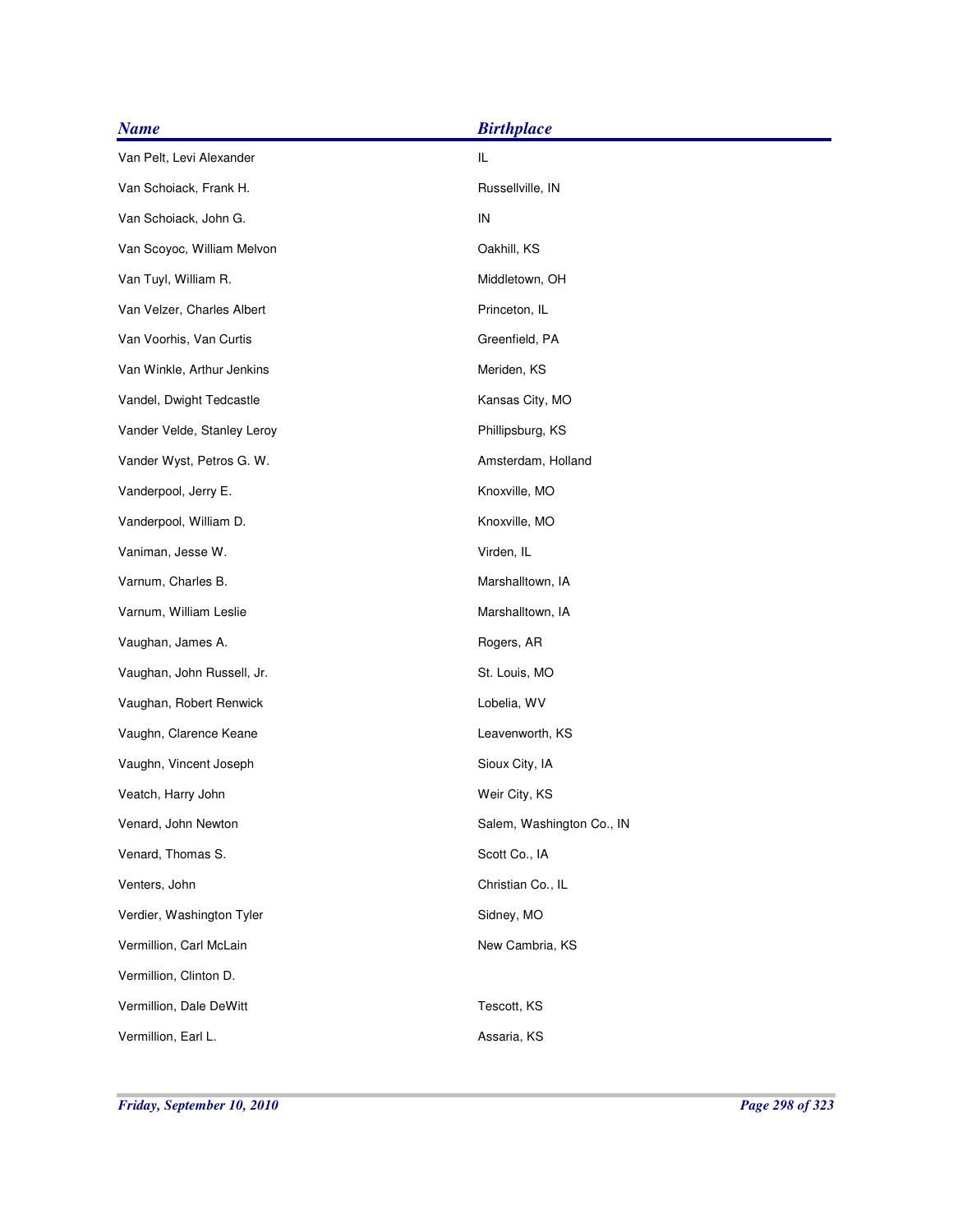| <b>Name</b>                | <b>Birthplace</b>         |
|----------------------------|---------------------------|
| Vermillion, John Selby     | Salem, IL                 |
| Vermillion, L. E.          | Buckland, VA              |
| Vernella, Seth             | West Indies               |
| Vernon, James H.           | Tolona, MO                |
| Vesper, Vernon Alfred      | Hill City, KS             |
| Vest, Frederick Eugene     | Montezuma, IA             |
| Vestle, Charles Edmonde    | Holton, KS                |
| Vestling, Victor Immanuel  | Topeka, KS                |
| Vetter, Ronald Curtis      | Moundridge, KS            |
| Vickers, Charles Price     | Paola, KS                 |
| Vickers, John L.           | Paola, KS                 |
| Vidricksen, Harry Lawrence | Salina, KS                |
| Vieregg, Frank Ray         | Kansas City, MO           |
| Viers, Winifred            |                           |
| Vigle, John Barry          | Creelsboro, KY            |
| Vigor, J. F.               | Coolville, Athens Co., OH |
| Vilmer, Charles Edward     | Pittsburg, KS             |
| Vin Zant, Lawrence Earl    | KS                        |
| Vincent, Cranston Gordon   | Holyoke, MA               |
| Vincent, Henry Ansel       | WI                        |
| Vincent, Ira H.            | Jasper City, MO           |
| Vincent, Terry Stuart      | Chicago, IL               |
| Vinsant, Vester Ray        | Richmond, MO              |
| Violett, Charles C.        | Napoleon, KY              |
| Virden, Charles Edgar      | Kansas City, MO           |
| Virden, Herbert Hughes     | Norton, KS                |
| Voegelin, Samuel           | Schaffhausen, Switzerland |
| Vogt, William Leroy        | Oxford, OH                |
| Vohs, Herman Emery         | Paola, Miami Co., KS      |
| Voldeng, Karl Edward       | Cherokee, IA              |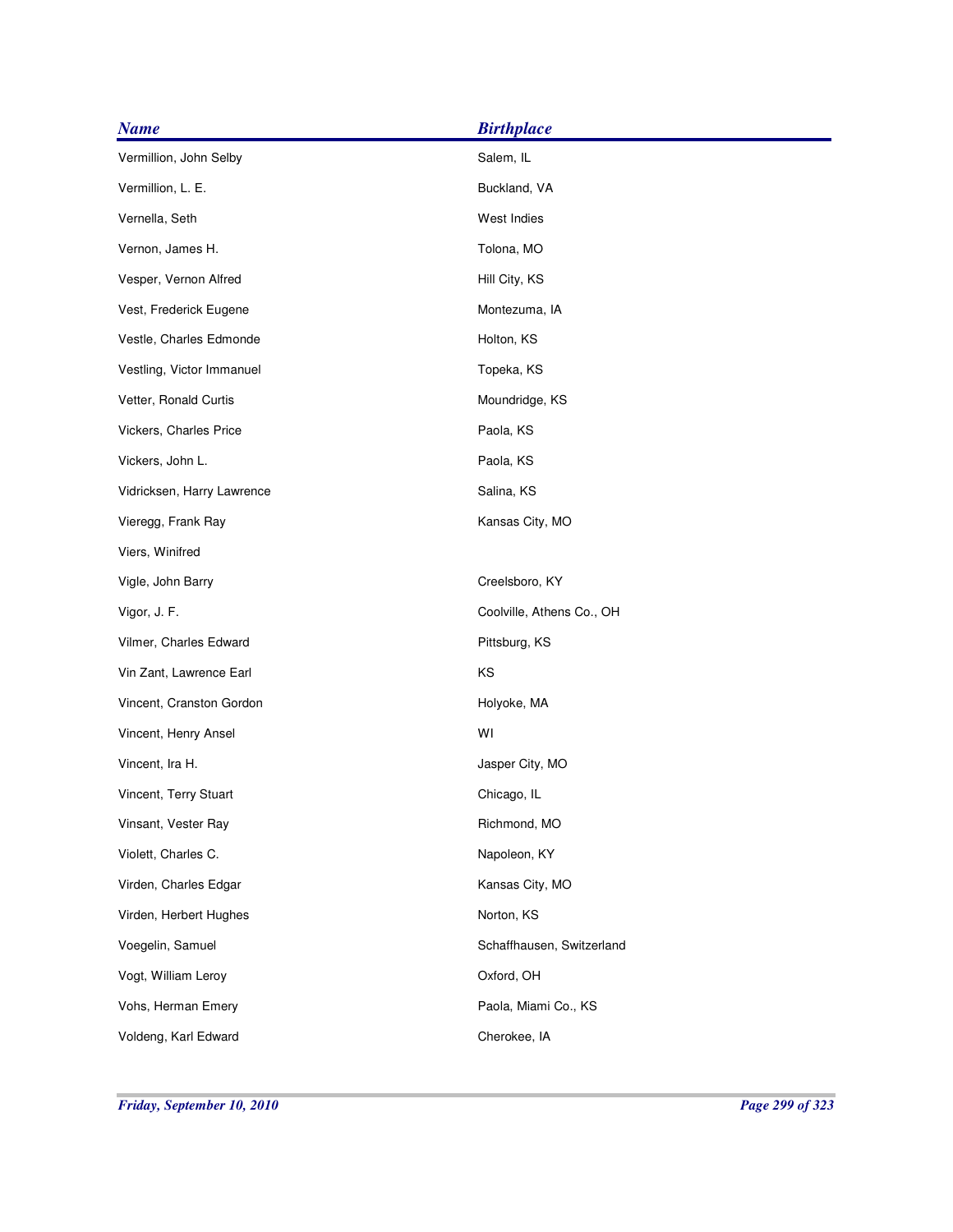| <b>Name</b>                  | <b>Birthplace</b>        |
|------------------------------|--------------------------|
| Volmer, John                 | Cooper Co., MO           |
| von Frankenstein, Addie      |                          |
| von Leonrod, George          | Munich, Bavaria, Germany |
| von Leonrod, George, Jr.     | Hutchinson, KS           |
| von Lintel, Thomas Andrew    | Hays, KS                 |
| von Trebra, Ernestine Louise | IL                       |
| von Trebra, Robert L.        | Arcola, IL               |
| von Wald, George             | Switzerland              |
| Voorhees, Gordon Stanley     | Easton, KS               |
| Voth, Robert Brinkerhoff     | Lawrence, KS             |
| Wacek, William Harold        | New Prague, MN           |
| Wachter, Millard May         | Frederick, MD            |
| Wade, Agibail D.             | Chetopa, KS              |
| Wade, Edward H.              | Plymouth, IL             |
| Wade, Frederick Ellsworth    | Nevada, MO               |
| Wagar, Leonard S.            | IL                       |
| Wager, Henry Paul            | Leavenworth, KS          |
| Waggoner, John Newell        | Otterville, IL           |
| Waggoner, William Franklin   | Jersey Co., IL           |
| Wagner, Fredrick Johannes    | Chicago, IL              |
| Wagner, George P.            | Coshocton Co., OH        |
| Wagoner, Lillie E.           | Galesburg, IL            |
| Wahl, Harry Roswell          | Minnesota City, MN       |
| Wainright, Charles F.        | Lewis Co., MO            |
| Waite, George R.             | Coldwater, MI            |
| Waite, William Finley        | OH                       |
| Wakefield, Franklin Horton   | Kansas City, MO          |
| Wakeman, Don Conklin         | Kansas City, KS          |
| Wakeman, Everal Marion       | Dodge City, KS           |
| Wakeman, Frank J.            | Waukesha, WI             |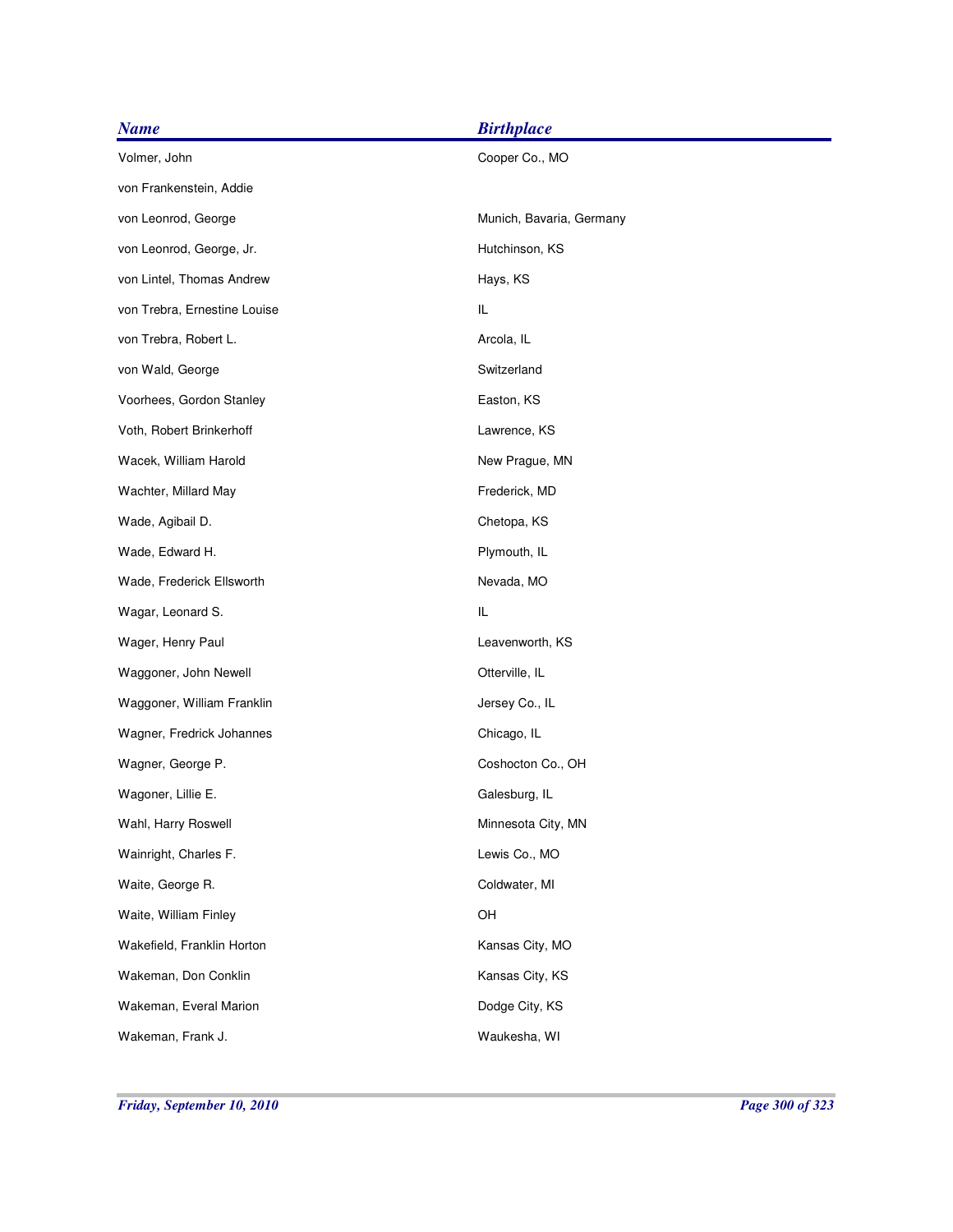| <b>Name</b>                  | <b>Birthplace</b>                 |
|------------------------------|-----------------------------------|
| Wakeman, Jasper Newton       | Republic, MO                      |
| Waknitz, Frederick William   | Bazine, KS                        |
| Waldecker, Franz Carl        | Washington, DC                    |
| Walden, Coburn Elder         | Orleans, VA                       |
| Waldron, Norris Warren       | Hastings, NE                      |
| Walker, Andrew J.            | 3 miles N of Parker, Linn Co., KS |
| Walker, Arthur E.            | Ingersol, Ontario, Canada         |
| Walker, Callie Singleton     | Montgomery Co., MO                |
| Walker, Carl Jerome          | Chautauqua Co., KS                |
| Walker, Charles William      | Hinton, WV                        |
| Walker, E. Thayer            | Topeka, KS                        |
| Walker, Elijah Alexander     | IN                                |
| Walker, Ezra Heber           | Oneonta, Blount Co., AL           |
| Walker, Frank Jerome         |                                   |
| Walker, George Alvin         | Pueblo, CO                        |
| Walker, George Franklin      | Industry, IL                      |
| Walker, George Washington    | Lincoln, IL                       |
| Walker, Guy R.               | Little River, KS                  |
| Walker, Homer Moss           | Chamblissburg, VA                 |
| Walker, J. Hunter            | Poca, WV                          |
| Walker, John William         | Sturgeon Bay, WI                  |
| Walker, Joseph Goodwillie    | Holden, MO                        |
| Walker, Larry Gail           | Gainesville, MO                   |
| Walker, Luther Alex          | WV                                |
| Walker, Maurice Andrew       | Columbus, KS                      |
| Walker, Michael Duane        | Los Angeles, CA                   |
| Walker, Nellie Dorothy Gross | Carrizozo, NM                     |
| Walker, Oliver David         | Emporia, KS                       |
| Walker, Samuel G.            | Vicksburg, MS                     |
| Walker, Samuel Robert        | Kansas City, MO                   |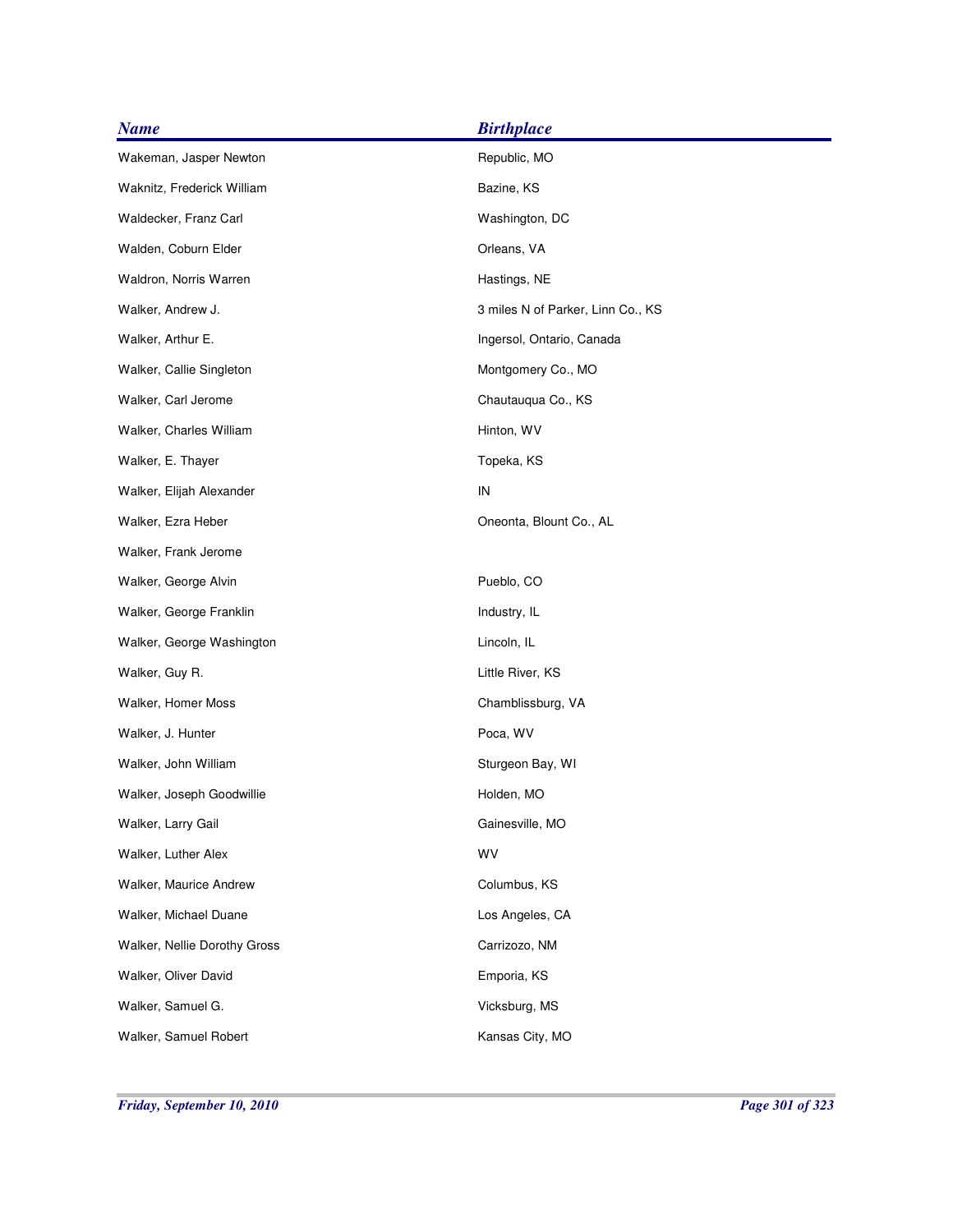| <b>Name</b>                   | <b>Birthplace</b>             |
|-------------------------------|-------------------------------|
| Walker, William A.            | VA                            |
| Walker, William F.            | Nashville, Washington Co., IL |
| Walker, William Harold        | Eskridge, KS                  |
| Walker, William Herbert       | Robards, KY                   |
| Walker, William James         | Bradford, Ontario, Canada     |
| Walker, William Wilberforce   | MA                            |
| Wall, Charles Stuart          | Marion, OH                    |
| Wall, Cornelius Walter        | Russia                        |
| Wall, James Calaway, Jr.      | Decherd, TN                   |
| Wall, Victor J.               | Sommersetshire, England       |
| Wallace, Agnes McKee          | Galesburg, IL                 |
| Wallace, Alice Marie          | Yates Center, KS              |
| Wallace, Benjamin D.          | TN                            |
| Wallace, Charles M.           | Bedford, IA                   |
| Wallace, Deane DeVere         | Belmont, KS                   |
| Wallace, DeLoss Arnold        | Cedar Vale, KS                |
| Wallace, Dewey Burral         | Fay, OK                       |
| Wallace, Eugene               | Sedalia, MO                   |
| Wallace, Floyd Eldridge       | McPherson Co., KS             |
| Wallace, Franklin Emmett      | Cannon, OH                    |
| Wallace, Hugh                 |                               |
| Wallace, James Marvin         | Tallassee, AL                 |
| Wallace, Joseph Francis       | Leavenworth, KS               |
| Wallace, Leo Francis          | Arma, KS                      |
| Wallace, Louis Osgood Sanborn | Gilford, NH                   |
| Wallace, Martha Edna          | Stafford, KS                  |
| Wallace, Paul Bartlett        | Polk Co., IA                  |
| Wallace, Raymond Ross         | Winfield, KS                  |
| Wallace, Roger Keith          | Edgemont, SD                  |
| Wallace, Wayne Orrin          | Kansas City, KS               |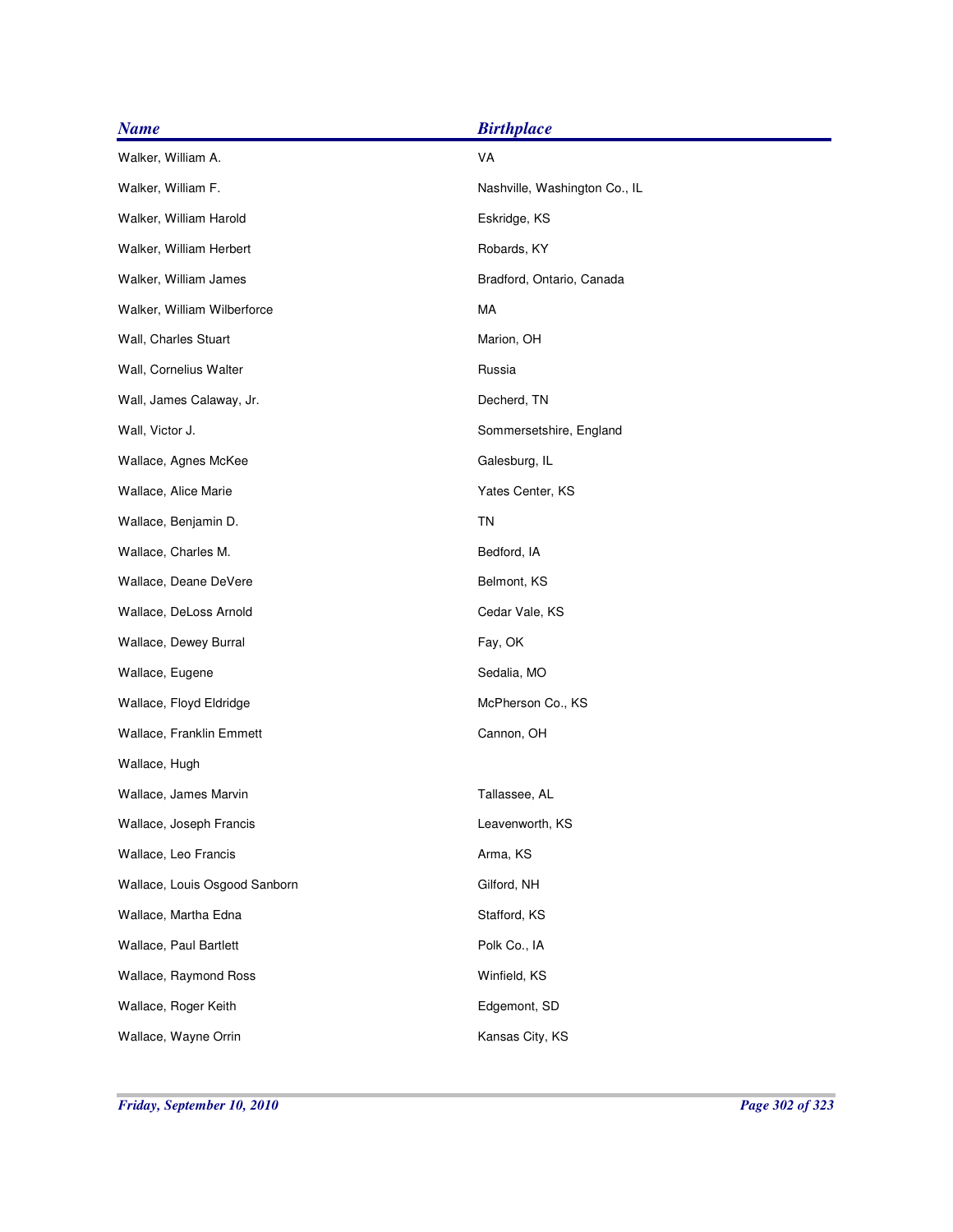| <b>Name</b>               | <b>Birthplace</b>   |
|---------------------------|---------------------|
| Wallace, William Earl     | Effingham, KS       |
| Wallen, James Elisha      | Parsons, KS         |
| Wallendorf, Leo Henry     | Jefferson City, MO  |
| Waller, Charles Edward    | St. Joseph, MO      |
| Waller, John Ivan         | New Castle, IN      |
| Waller, Riley Moore       | Buchanan Co., MO    |
| Walsh, Eugene Anthony     | Herndon, KS         |
| Walsh, William Edwin      | Hawkeye, IA         |
| Walsh, William Stanley    | Chicago, IL         |
| Walsworth, Frank D.       | Dorchester, NE      |
| Waltemath, Glen Frederick | North Platte, NE    |
| Walter, Edmund Kurt       | Allenstein, Germany |
| Walter, William Wilson    |                     |
| Walters, Orville Selkirk  | Enid, OK            |
| Walthall, Damon Orian     | Paola, KS           |
| Walthall, John Daniel     | Miami Co., KS       |
| Walton, Lowell Clair      | Florence, KS        |
| Walton, Philip Duane      | Anaconda, MT        |
| Walz, Thomas Julius       | Kansas City, KS     |
| Ward, Carter W.           | Osborne, KS         |
| Ward, Charles Edmund      | Ewington, OH        |
| Ward, Delbert Audray      | Marshall, OK        |
| Ward, Gerald Leslie       | St. John, KS        |
| Ward, James Alexander     | Pittsburg, KS       |
| Ward, Joseph O.           | Larkin, KS          |
| Ward, Roscoe C.           | Belleville, KS      |
| Ward, Samuel H.           | Gibson City, IL     |
| Ward, Uriah I.            | Benton, OH          |
| Ward, Woodford Allen      | Lagrange, IN        |
| Ware, Charles Wesley      | Elm Creek, NE       |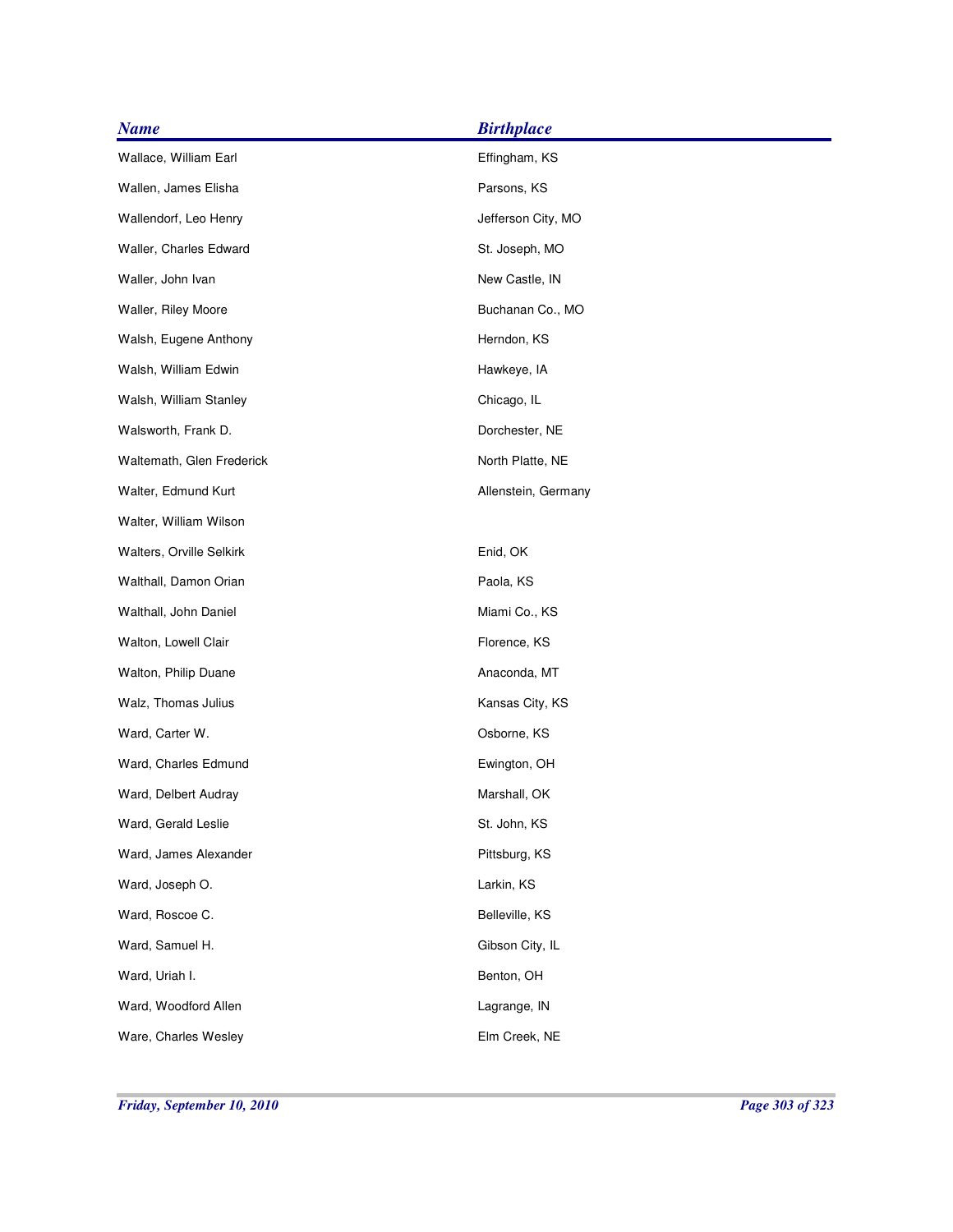| <b>Name</b>                 | <b>Birthplace</b>          |
|-----------------------------|----------------------------|
| Warfield, Chester H.        | Gayville, SD               |
| Warner, Albert Rowland      | Philadelphia, PA           |
| Warner, Harvey A.           | Wooster, OH                |
| Warner, John Roy            | Greenville, IL             |
| Warner, Terry W.            | Mapleton, KS               |
| Warren, Lloyd Payton        | Ashland, MO                |
| Warren, Lloyd Payton, Jr.   | Wichita, KS                |
| Warren, Marion              | Waynesburg, KY             |
| Warren, Wirt Adrien         | Wichita, KS                |
| Warrick, Joseph D.          | Henderson, AL              |
| Warriner, William Lucian    | Amboy, IL                  |
| Warring, James W.           | Owen Co., KY               |
| Warshaw, Archie Harry       | Kansas City, MO            |
| Washington, Charles P.      | Chatham, Canada            |
| Washington, Marcellus James | Hallettsville, TX          |
| Waterman, Mary B.           | Worcester, NY              |
| Waterman, William H.        | Morgan Co., OH             |
| Waters, E. Burton           | Indianola, KS              |
| Waters, Grace Prindle       | Hodgeman Co., KS           |
| Watkins, Fred Morgan        | Lawton, MI                 |
| Watkins, Lucien Andrew      | Leavenworth, KS            |
| Watson, Ethel               | Independence, MO           |
| Watson, Francis W.          | Troy, NY                   |
| Watson, James Donald        | Claflin, KS                |
| Watson, John Ballard        | Willard, KY                |
| Watt, James Smith           | Pittsburg, KS              |
| Wattenberg, Carl August     | Kansas City, MO            |
| Watterson, Robert Percy     | Woodstock, IL              |
| Watts, T. Norwood           | Allen Co., OH              |
| Watts, Victor Everitt       | Unionville, Putnam Co., MO |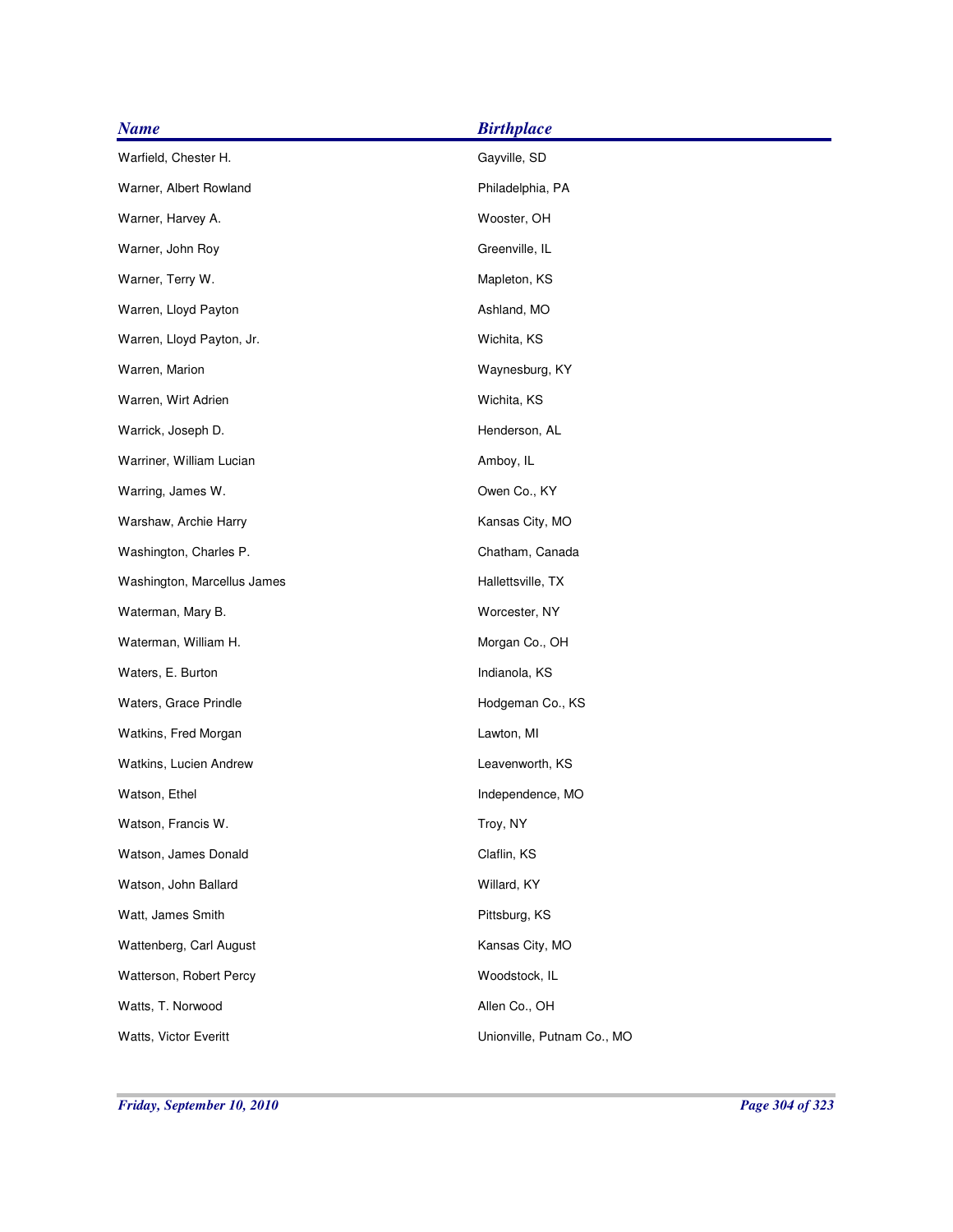| <b>Name</b>             | <b>Birthplace</b>        |
|-------------------------|--------------------------|
| Waugh, George Lapsley   | Kansas City, MO          |
| Waxse, Isadore Joseph   | Coffeyville, KS          |
| Way, Chauncey Centus    | Rutland, IL              |
| Way, Franklin Eliada    | Washington Co., KS       |
| Way, John David         | Gridley, KS              |
| Waylan, Thornton Lewis  | Herington, KS            |
| Wear, Robert Colbert    | IL                       |
| Wearin, Harry A.        | Silver City, IA          |
| Weathered, Roy Bishop   | Norwich, KS              |
| Weathers, Bahnson       | Winston Salem, NC        |
| Weaver, Asa J.          | Benton Co., IA           |
| Weaver, Charles David   | North Liberty, IN        |
| Weaver, Glenn Shellhorn | Pawnee City, NE          |
| Weaver, James Branson   | Belleville, KS           |
| Weaver, Jerome Anderson | Tariff, WV               |
| Weaver, John Louis      | Concordia, KS            |
| Weaver, Ross Eberhardt  | St. Joseph, MO           |
| Weaver, Theodore Walker | Maize, KS                |
| Weaver, William Grant   | Linn Co., IA             |
| Webb, Herbert Melville  | Ottawa, KS               |
| Webb, James A. H.       | East Smithfield, PA      |
| Webb, Owen E.           | IA                       |
| Webb, Ralph D.          | Logan, OH                |
| Webb, William Daniel    | Judson, Sullivan Co., MO |
| Webber, Ambrose B.      | Savannah, IA             |
| Webber, George Ernest   | Louisville, KY           |
| Weber, Clarence Jacob   | Cynthiana, IN            |
| Weber, William W.       | Iowa City, IA            |
| Webman, Arnold Irving   | Poland                   |
| Webster, Charles S.     | NY.                      |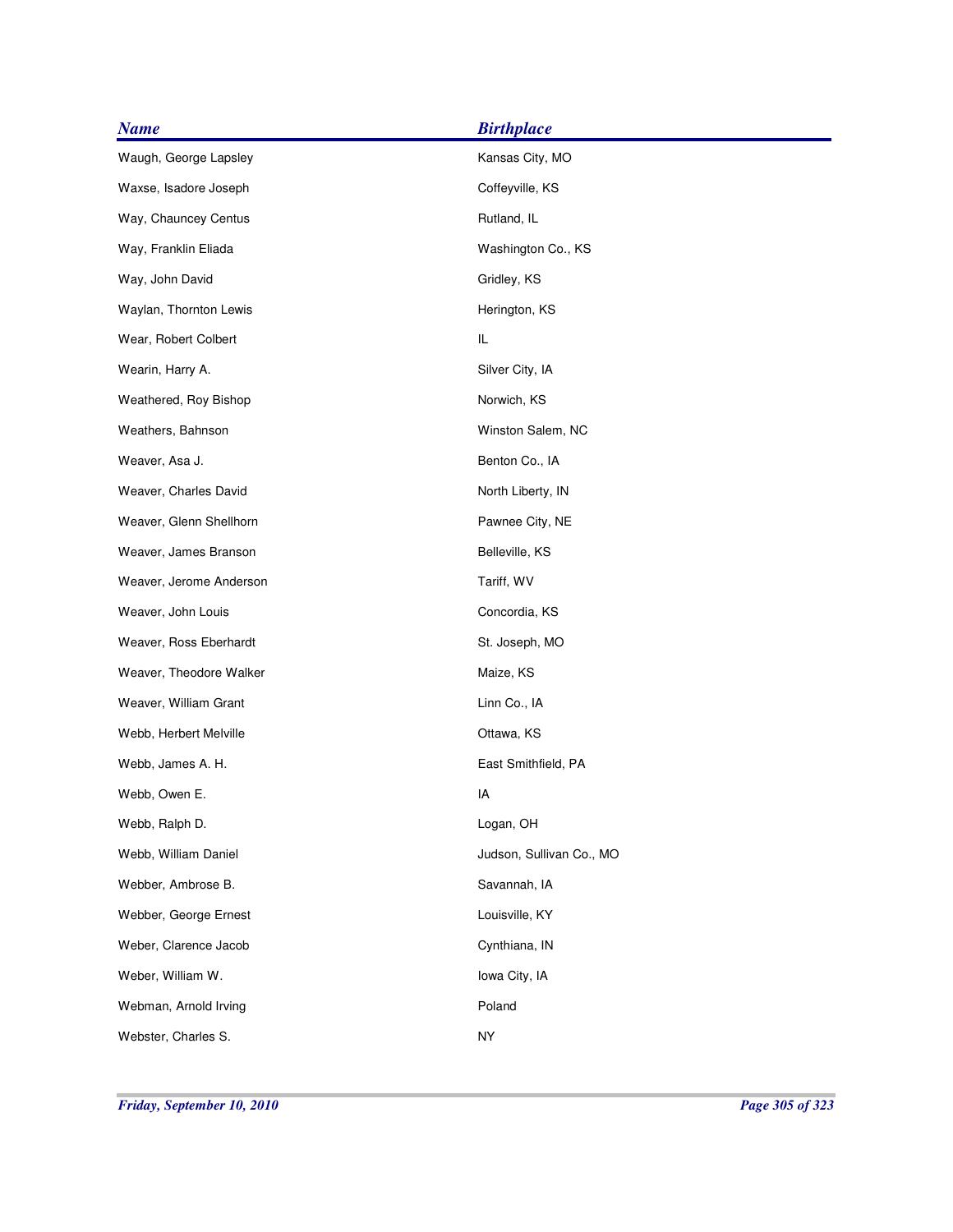| <b>Name</b>                | <b>Birthplace</b> |
|----------------------------|-------------------|
| Webster, John Clyde        | Mosiertown, PA    |
| Webster, Paul Richard      | South Whitley, IN |
| Weddell, James D.          | <b>MD</b>         |
| Wedel, Alpha John          | McPherson, KS     |
| Wedin, Paul Herbert        | Osage Co., KS     |
| Weed, Oscar Gilbert        | New Hampton, MO   |
| Weed, Randal               | Kalamazoo, MI     |
| Weekes, Joseph             | England           |
| Weger, Carl Carson         | Lawrence Co., IL  |
| Wegmann, William M.        | Clayton Co., IA   |
| Wehe, William Adam         | Aurora, IN        |
| Wehinger, Albert Daniel    | New Frankfort, MO |
| Weidling, Walter H.        | Topeka, KS        |
| Weidmaier, Edward John     | San Jose, CA      |
| Weiford, Edward Clinton    | Independence, MO  |
| Weigel, Bernard John       | Victoria, KS      |
| Weigel, Charles F. Belknap | Erie, PA          |
| Weikel, Vernon Edward      | Little Sioux, IA  |
| Weinberg, Bernhard Joseph  | Coffeyville, KS   |
| Weinberg, Jules            | Woburn, MA        |
| Weir, Don Clair            | Grant, IA         |
| Weir, Loren Ray            | Burnside, IL      |
| Weir, William Clyde, Jr.   | Burr Oak, KS      |
| Weisgerber, Arthur Lee Roy | Ellis, KS         |
| Weiss, Albert John         | Sabetha, KS       |
| Weiss, Franklin Henry      | Findlay, OH       |
| Weissenborn, Walter        | Kansas City, KS   |
| Welch, Alan Richard        | Cuba, IL          |
| Welch, Albert Summerfield  | Kansas City, KS   |
| Welch, Jack W.             | Lewiston, IL      |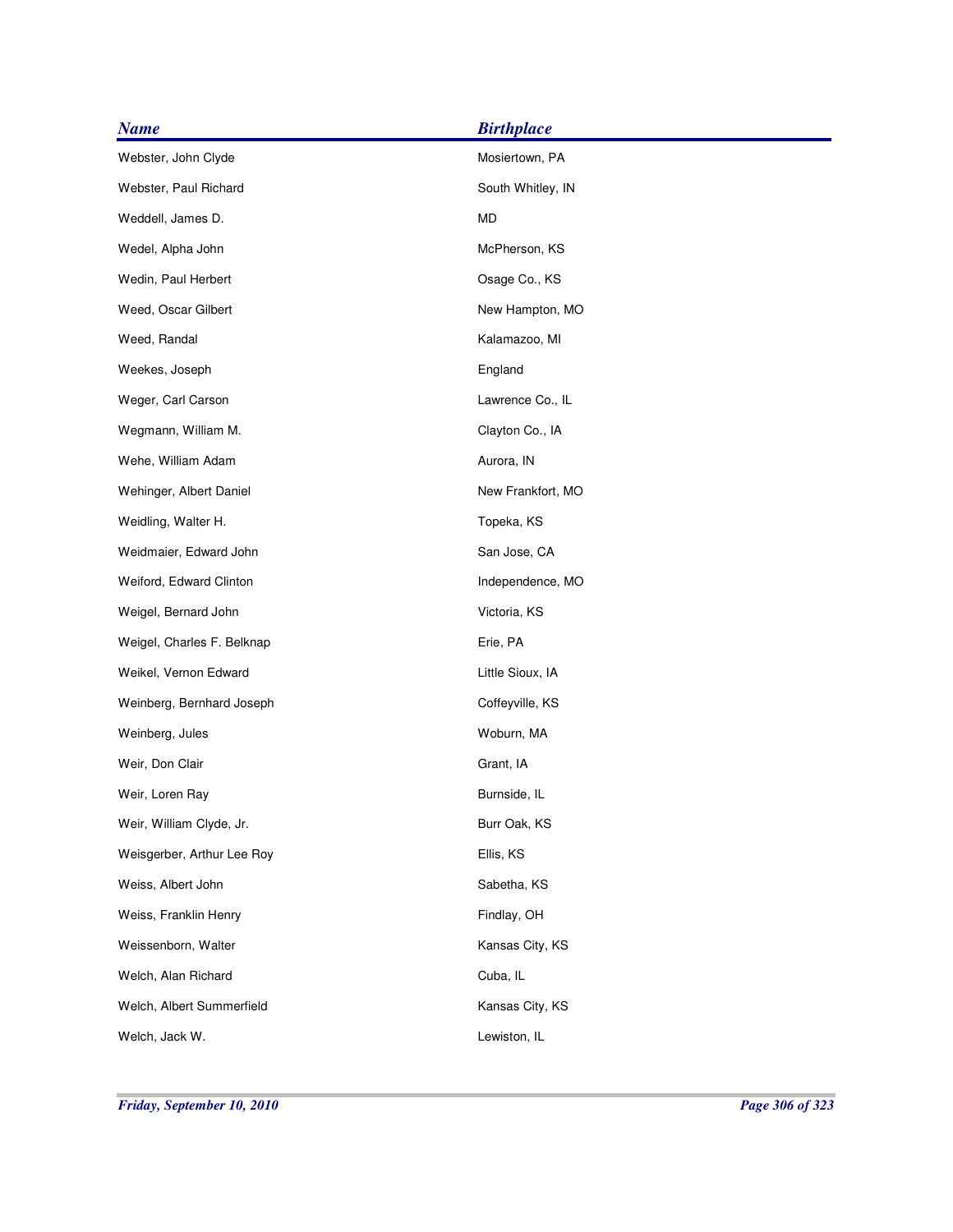| <b>Name</b>               | <b>Birthplace</b>          |
|---------------------------|----------------------------|
| Welch, James              | Montgomery Co., IL         |
| Welch, Thomas E.          | Vermilion, Edgar Co., IL   |
| Welch, William Edward     |                            |
| Welker, Clarence A.       | Longmont, CO               |
| Welker, Joseph Edward     | Oil City, PA               |
| Wellbrock, George Herman  | Savannah, GA               |
| Weller, Lynn Daniel, Jr.  | Pocatello, ID              |
| Wellman, Graham Ormond    | Huron, OH                  |
| Wellman, P. F.            | Panama, Chautaugua Co., NY |
| Wells, Alvin Y.           | Cedar Vale, KS             |
| Wells, Hugh E.            | Winfield, KS               |
| Wells, James Harlan       | Pittsburg, IA              |
| Wells, James Samuel       | Chester, PA                |
| Wells, Max Welton         | Asherville, KS             |
| Wells, Thomas             | Rice Co., KS               |
| Wells, Walter H.          | Washington, DC             |
| Welsh, Charles I.         | Webster City, IA           |
| Welsh, Horace G.          | Fostoria, OH               |
| Welsh, William L.         | <b>MD</b>                  |
| Weltmer, Roger Paul       | Lawrence, KS               |
| Weltmer, Ward Wallace     | Smith Center, KS           |
| Wempe, George Raymond     | Seneca, KS                 |
| Wendel, William Eldon     | Wichita, KS                |
| Wendelstadt, Edward F. M. | Hessen, Germany            |
| Wenke, Leo Louis          | Ellinwood, KS              |
| Wentworth, Jesse LeRoy    | Sumner Co., KS             |
| Wentz, Albert Edwin       | Philadelphia, PA           |
| Wenzel, Anna Marie        | Dresden, KS                |
| Wenzel, R. J.             | Leipzig, Germany           |
| Werndorff, Karl Robert    | Brünn, Morovia, Austria    |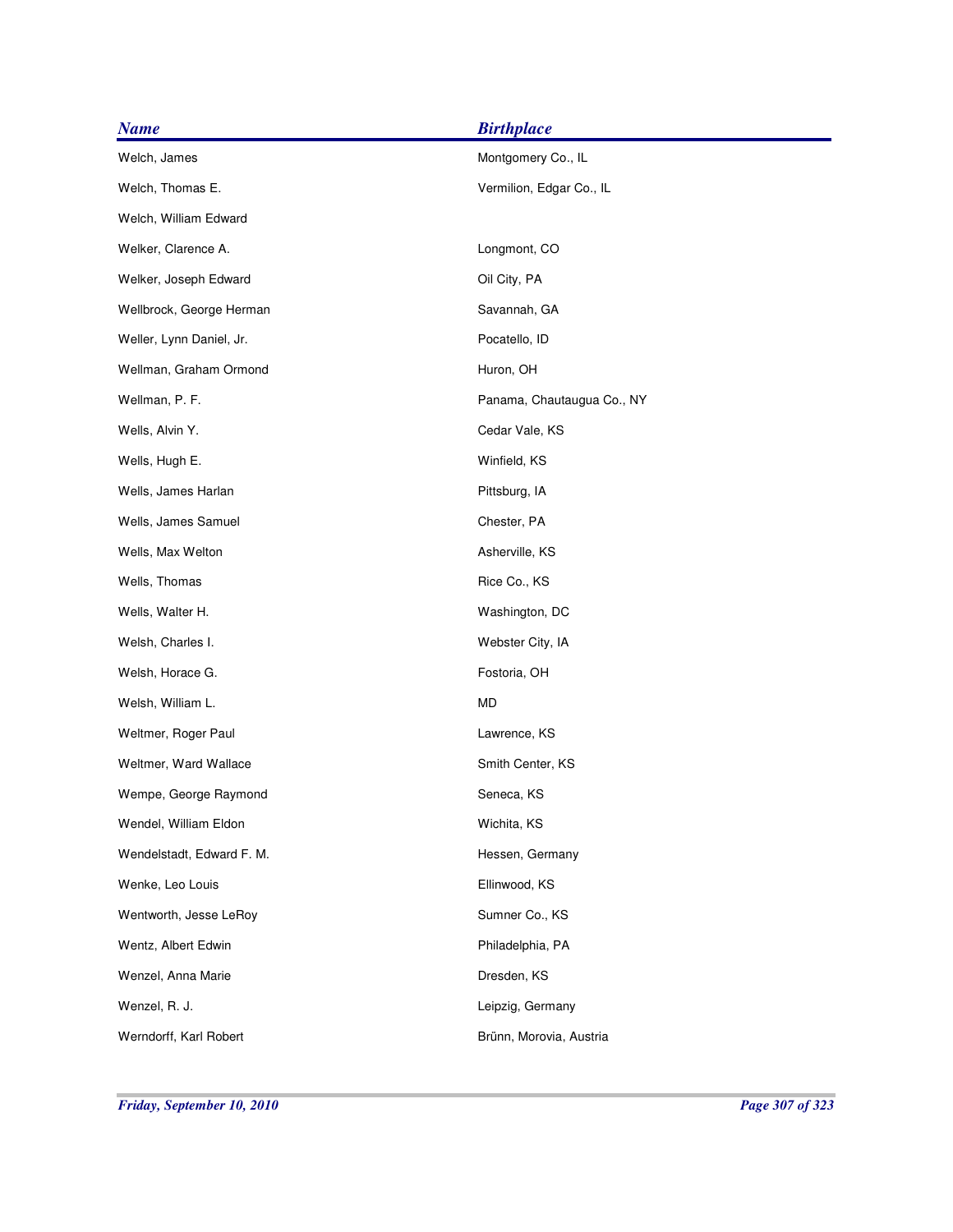| <b>Name</b>                    | <b>Birthplace</b>                 |
|--------------------------------|-----------------------------------|
| Werner, Charles H.             | St. Genevieve, MO                 |
| Werthner, Joseph               | Dayton, OH                        |
| Wesley, Cyrus                  | Mintonville, KY                   |
| Wesley, Parker F.              | Joyce, KY                         |
| Wessell, Maurice Sanford       | Schenectady, NY                   |
| Wesselowski, Julius            | Hamburg, Germany                  |
| West, Charles Alfred           | Irving, KS                        |
| West, Charles Ignatius, Jr.    | DC                                |
| West, Charles Omer             | Xenia, KS                         |
| West, George Mortimer          | Hastings Township, Oswego Co., NY |
| West, Harry Andrew             | Yates Center, KS                  |
| West, Henry W.                 |                                   |
| West, Jacob B.                 | Lowell, OH                        |
| West, John William             | Strawberry, KS                    |
| West, Ray Augustine            | Anthony, KS                       |
| Westbrook, Paul Arthur         | Washington, DC                    |
| Westerfield, James W.          | Lewisville, IN                    |
| Westfall, Cad Benson           | Harper, KS                        |
| Westfall, George Arthur        | Harper, KS                        |
| Westfall, George Arthur, Jr.   | Harper, KS                        |
| Westlund, Norman               | Osage City, KS                    |
| Westman, Ragnar Theophile      | Kramfors, Sweden                  |
| Westmoreland, Melbourne Guynne | Altair, TX                        |
| Weston, William Graham         | Fayetteville, AR                  |
| Westphal, Corinne              | Yorktown, TX                      |
| Westwood, Ethel Page           | Fort Dodge, KS                    |
| Wetherbee, Charles             | Jones, MI                         |
| Wetmore, Calvin H.             | NY                                |
| Wetmore, Reuben B.             | OH                                |
| Wetzel, Carl                   | Germany                           |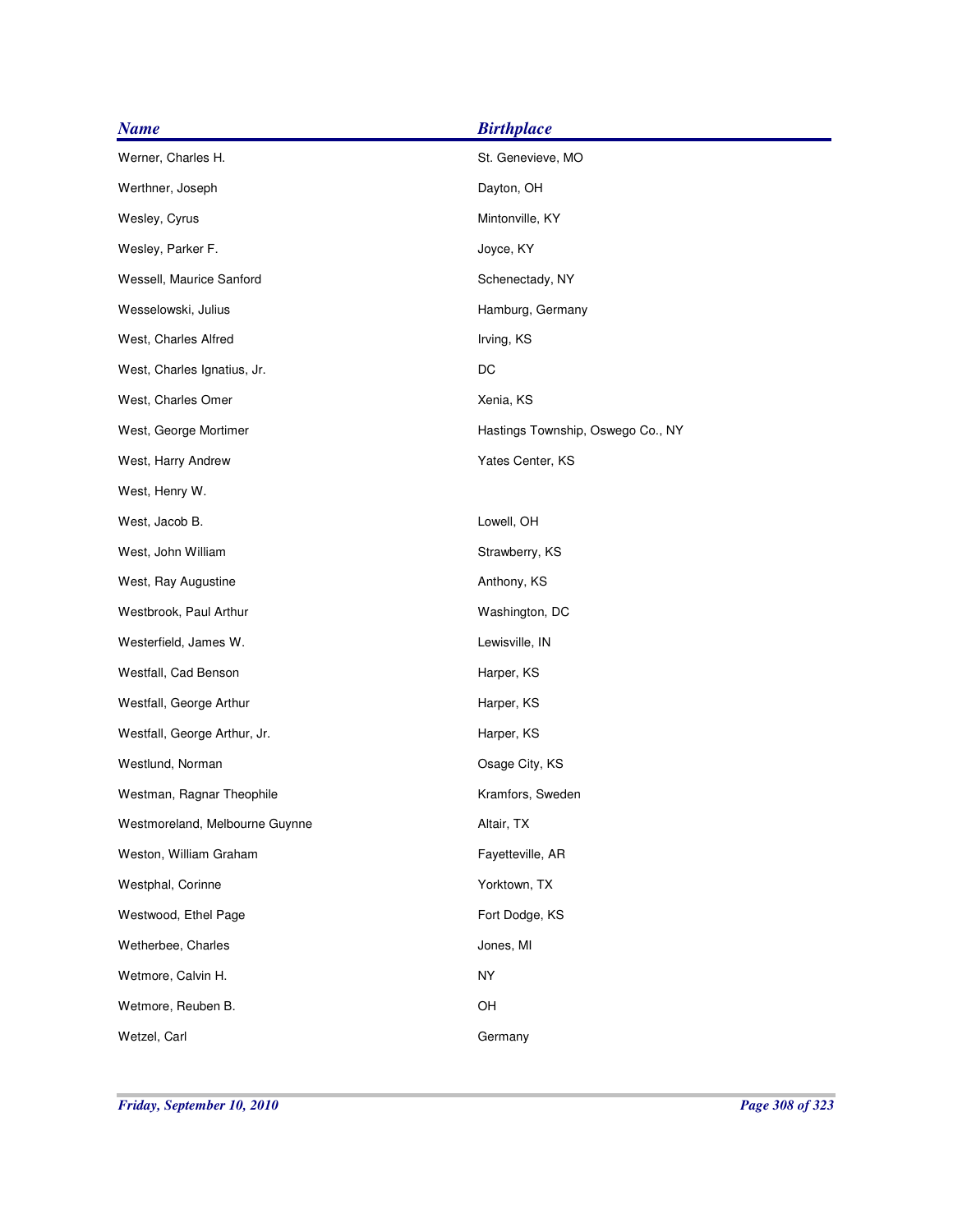| <b>Name</b>              | <b>Birthplace</b>          |
|--------------------------|----------------------------|
| Wever, John S.           | Leavenworth, KS            |
| Wever, Joseph L.         | Montgomery Co., KS         |
| Whallon, Grace Elizabeth | Tuscalo, IL                |
| Whallon, Jacob Thomas    | Marshall, IL               |
| Wharton, Eugene V.       | <b>MO</b>                  |
| Wheat, Willie Joseph     | Greensburg, KY             |
| Wheatley, Claude I.      | Indianapolis, IN           |
| Wheeler, Bertan Henry    | Osborn, MO                 |
| Wheeler, Ernest Paul     | Huntington, WV             |
| Wheeler, Howard M.       | Wichita, KS                |
| Wheeler, James Albert    | Marion, KS                 |
| Wheeler, James Earle     | Marshfield, VT             |
| Wheeler, Jessie          | Saline Co., KS             |
| Wheeler, John Henry      | Kansas City, MO            |
| Wheeler, John Napoleon   | Fancy Farm, Graves Co., KY |
| Wheeler, LeRoy J.        | Wakeeney, KS               |
| Wherrell, John           | Auburn, England            |
| Whimster, William C.     | Toronto, Ontario, Canada   |
| Whinery, Solon Carroll   | New Princeton, OH          |
| Whitaker, Arthur         | Atchison, KS               |
| Whitaker, G. D.          | Zanesville, OH             |
| Whitaker, John Lincoln   | Paola, KS                  |
| Whitaker, Walter Merrill | Bucyrus, KS                |
| Whitaker, William Otto   | Weaubleau, MO              |
| Whitcomb, Silas C.       | Oxford, IL                 |
| White, Bert Hayes        | Osceola Co., IA            |
| White, Burt R.           | Morovia, NY                |
| White, Charles La Verne  | Amos, MO                   |
| White, Cyrus L.          | Mineral Point, WI          |
| White, Edna Wallace      |                            |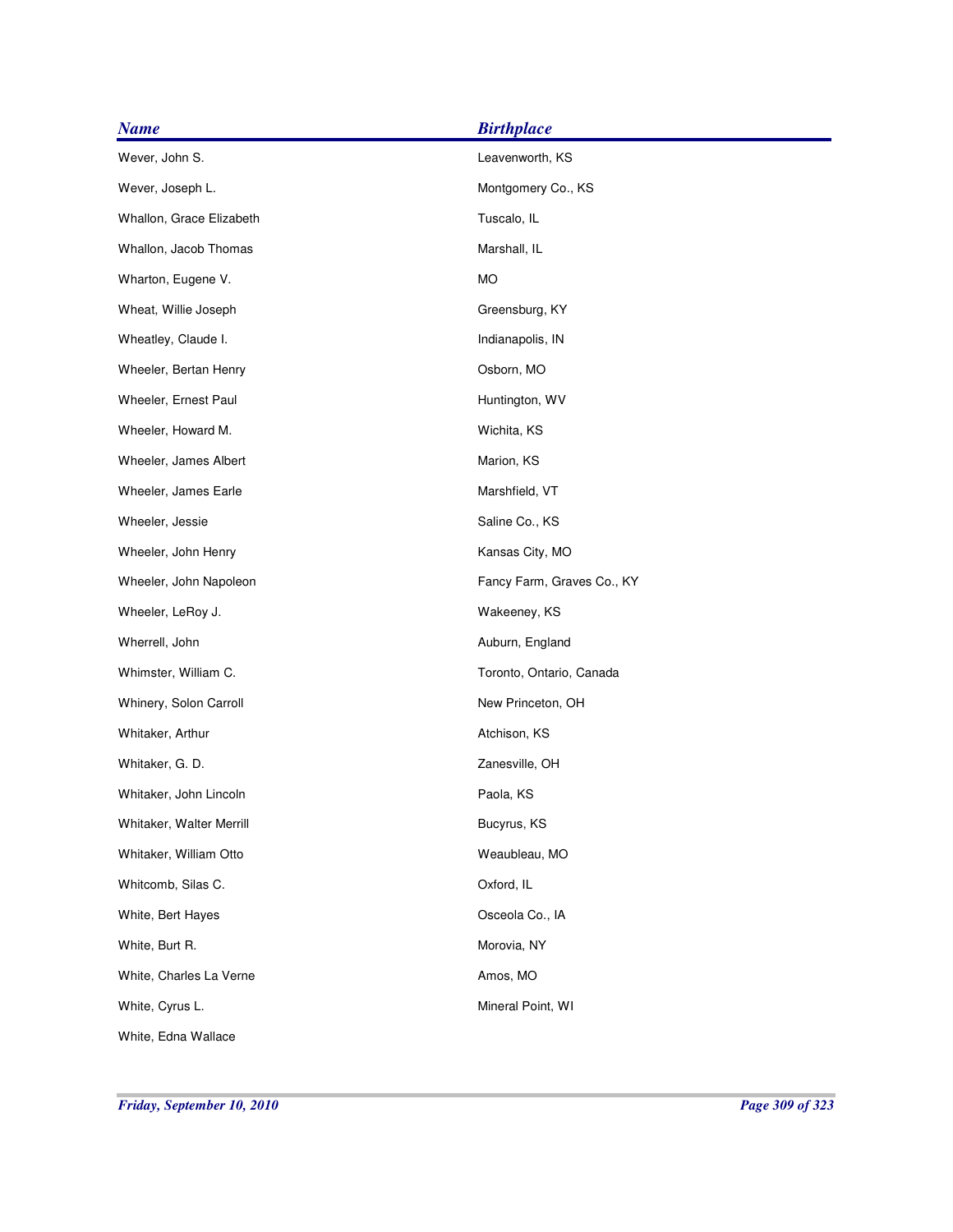| <b>Birthplace</b>             |
|-------------------------------|
| Wauhoo, NE                    |
|                               |
| Hopkins, Andrew Co., MO       |
| Arlington, MA                 |
| Andrew Co., MO                |
| Lawrence, KS                  |
| Greenville, Green Co., TN     |
| Parsons, KS                   |
| Lewiston, ME                  |
| Cataract, IN                  |
| Trout Creek, Delaware Co., NY |
| Kane, IL                      |
| Cestos, OK                    |
| Chillicothe, IL               |
| Boone Co., MO                 |
| Wayland, NY                   |
| Brantford, Canada             |
| Ontario, Canada               |
| Whiteville, TN                |
| Farmington, IA                |
| Hanover, Germany              |
| Kansas City, MO               |
| Hamilton, MO                  |
| Talmage, KS                   |
| Talmage, KS                   |
| Buffalo Prairie, IL           |
| Udall, KS                     |
| Owen Co., KY                  |
| County Wexford, Ireland       |
| KY                            |
|                               |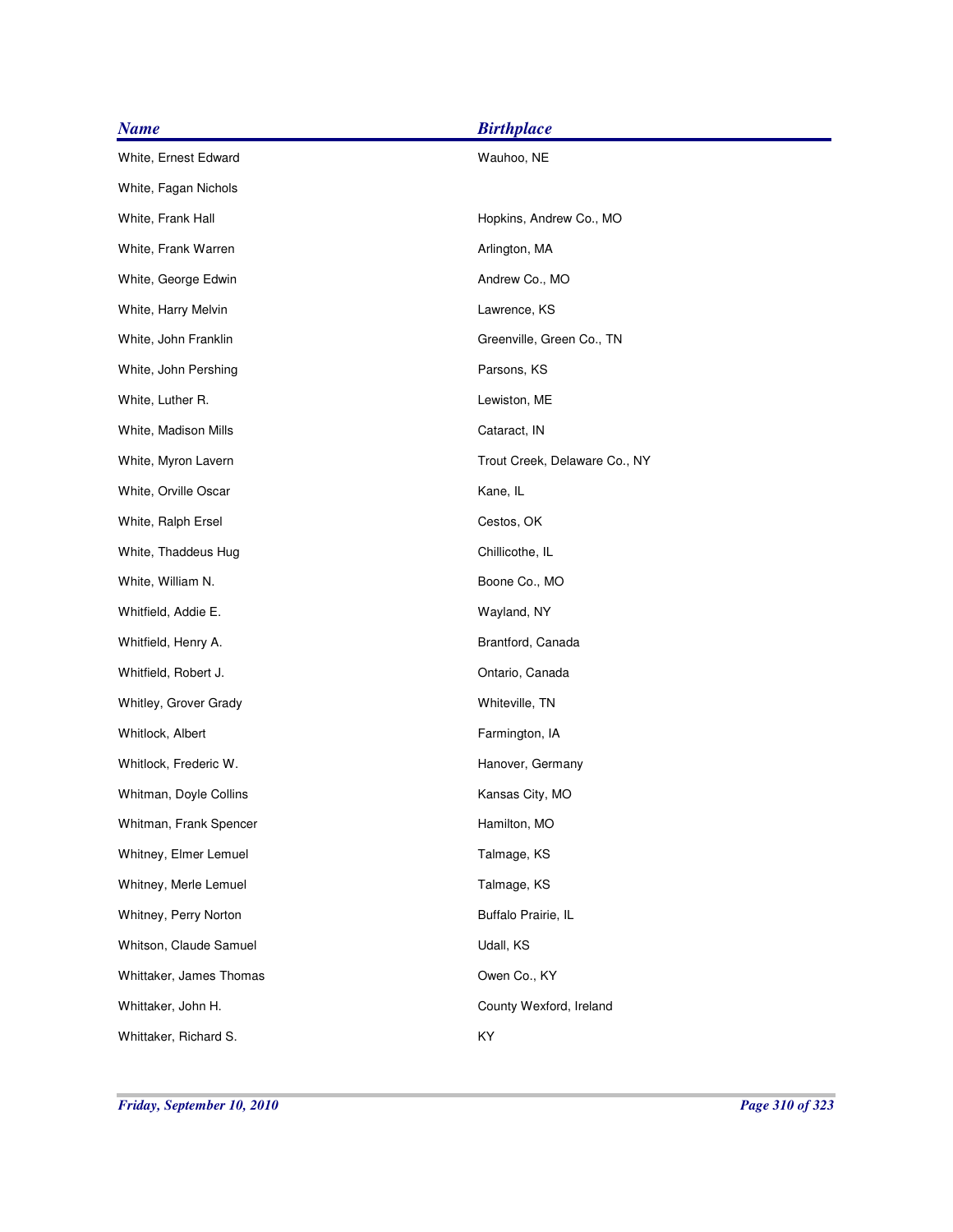| <b>Name</b>                   | <b>Birthplace</b>                         |
|-------------------------------|-------------------------------------------|
| Whittecar, Oliver B.          | London, OH                                |
| Whitworth, Herbert            | England                                   |
| Wick, Peter John, Jr.         | Brooklyn, NY                              |
| Wickersham, Enoch C.          | Mount Etna, IN                            |
| Wicks, Edwin Owen             | Valley City, ND                           |
| Wiedenmann, Eugene Maximilian | Schwaebisch Gmuend, Wuerttemberg, Germany |
| Wiens, Peter K.               | Meade, KS                                 |
| Wier, Charles Kirkland        | Anniston, AL                              |
| Wieseler, Rudolph J.          | St. Helena, NE                            |
| Wiggins, Bertha Eliza         | near Trenton, MO                          |
| Wiggins, John Carroll         | Gatesville, NC                            |
| Wight, William H.             |                                           |
| Wiksten, Vernon Cornelius     | Osage City, KS                            |
| Wilbur, Clifford Henry        | Eudora, KS                                |
| Wilbur, Seymour S.            | Waterville, VT                            |
| Wilcox, Clyde William         | Wilton, MO                                |
| Wilcox, Donald Eugene         | Abilene, KS                               |
| Wilcox, George Samuel         | Rosedale, KY                              |
| Wilcox, Howard Lea            | Clifton Hill, MO                          |
| Wilcox, Isaac Oliver          | Carlyle, IL                               |
| Wilcox, John Constantine      | Rosedale, KY                              |
| Wilder, Edwin Percy B.        | Vernon, Oneida Co., NY                    |
| Wilder, Russell Morse, Jr.    | Chicago, IL                               |
| Wildgen, Bernard Charles      | Hoisington, KS                            |
| Wildin, Robert Eugene         | Hutchinson, KS                            |
| Wilding, Frederick K.         | Belleville, IL                            |
| Wilen, Carl John Walfrid      |                                           |
| Wiles, Harl S.                | Kirksville, MO                            |
| Wiley, Frank M.               | Newark, OH                                |
| Wiley, Horace Mann            | Macksville, KS                            |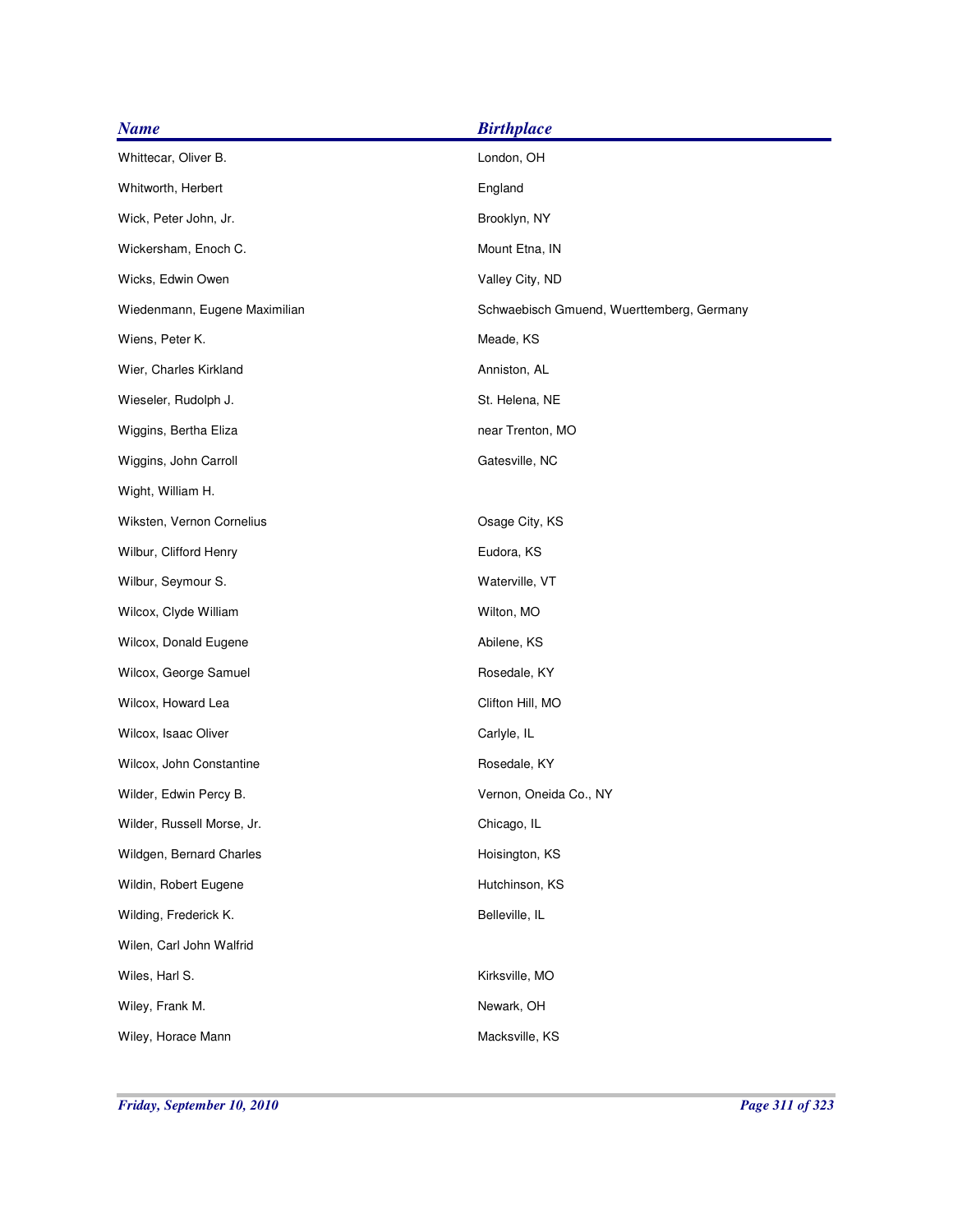| <b>Name</b>                  | <b>Birthplace</b>             |
|------------------------------|-------------------------------|
| Wilhelm, Paul Louis          | Beaumont, TX                  |
| Wilhoit, James Claude        | Westmoreland, KS              |
| Wilhoit, John William        | St. George, KS                |
| Wilhoit, John William        | Willard, KY                   |
| Wilkening, William Theodore  | Appleton, MO                  |
| Wilkerson, Nina Copeland     | Springfield, MO               |
| Wilkerson, Vernon Alexander  | Kansas City, KS               |
| Wilkinson, Charles E.        | Decatur, Macon Co., IL        |
| Wilkinson, Dudley Edsel, Sr. | Alliance, NE                  |
| Wilkinson, Ernest Arthur     | IA                            |
| Wilkinson, Hugh              | Seneca, KS                    |
| Wilkinson, Jedy Duane        | Kansas City, MO               |
| Wilks, William Nathan        | Fort Worth, TX                |
| Willard, Henry S.            | KS                            |
| Willcox, William R.          | Mesopotamia, Trumbull Co., OH |
| Willems, Leonard Carmody     | Leavenworth, KS               |
| Willems, Menno B.            | Inman, KS                     |
| Willey, Harry J.             | Buffalo, WV                   |
| Willhelmy, Ellis Warner      | Sterling, CO                  |
| Willhoite, Willis F.         | Heyworth, IL                  |
| Williams, Albert Dwight      | Painesville, OH               |
| Williams, Alexander P.       | Elk City, KS                  |
| Williams, Arthur LeRoy       | North Picture, NY             |
| Williams, Belle Farrell Orr  | IA                            |
| Williams, Ben Clayton        | St. Joseph, MO                |
| Williams, Byron Edward       | Lawrence, KS                  |
| Williams, Charles Lafayette  | Shelbyville, IL               |
| Williams, David A.           | Salem, IN                     |
| Williams, Donald Lee         | Flagstaff, AZ                 |
| Williams, Edward Vernon      | Ellsworth, KS                 |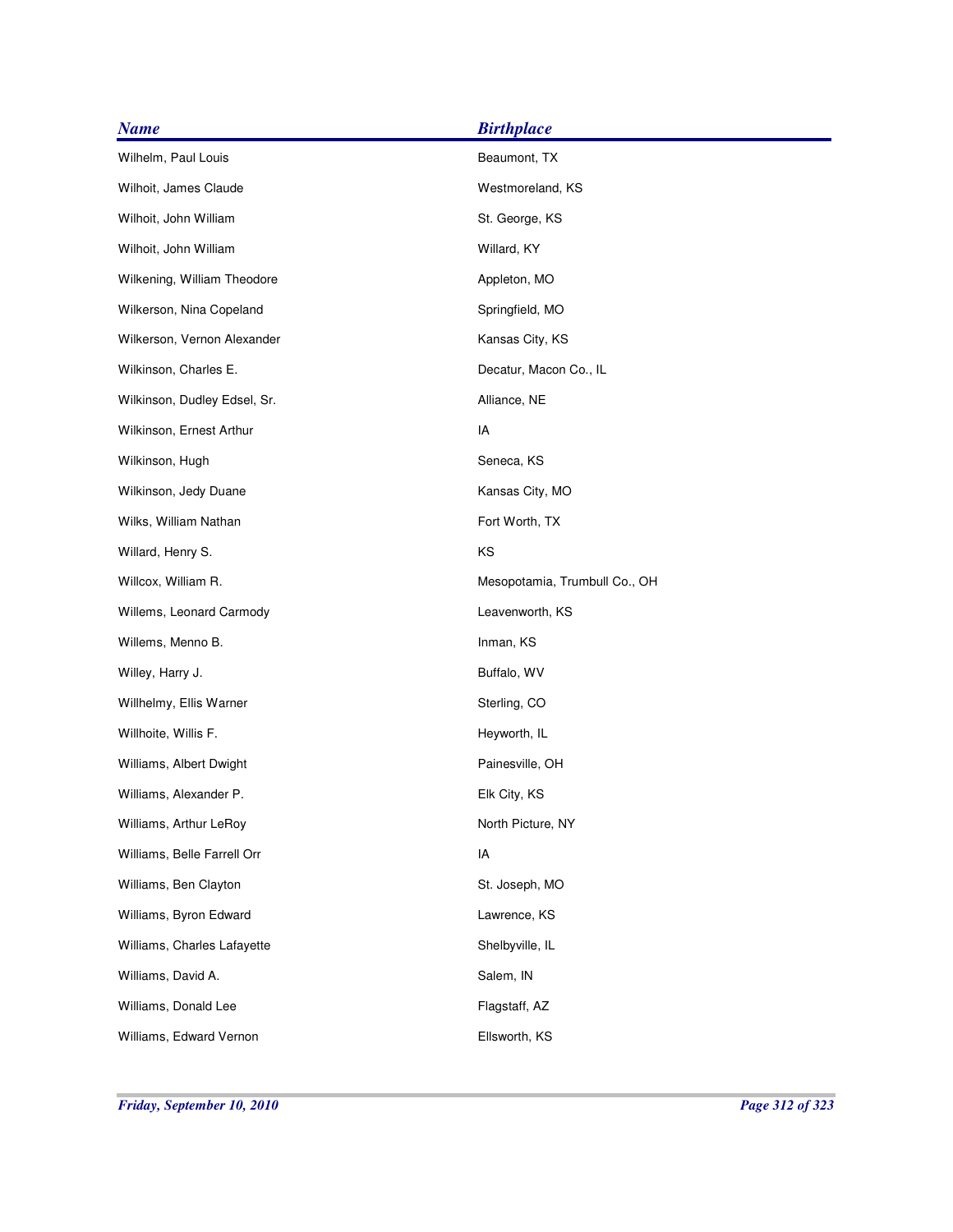| <b>Name</b>              | <b>Birthplace</b>  |
|--------------------------|--------------------|
| Williams, Eli M.         | Scott Co., KY      |
| Williams, Elmer          | Crawfordsville, IN |
| Williams, Ernest D.      | Manhattan, KS      |
| Williams, Frank Richard  | Springfield, MO    |
| Williams, Frank Spalding | Villisca, IA       |
| Williams, Fred S.        | IL                 |
| Williams, Gene Varner    | Eldorado, KS       |
| Williams, George Walker  | Carthage, TN       |
| Williams, Harold Otis    | Pleasant View, MO  |
| Williams, Homer John     | Reading, KS        |
| Williams, J. Odell       | Lyon Co., KS       |
| Williams, John Henry     | Lonsdale, AR       |
| Williams, John W.        | Fayette Co., OH    |
| Williams, Lawrence Alden | Morgantown, WV     |
| Williams, Lee            | Pleasant Hill, OH  |
| Williams, Lester Leo     | Wellington, KS     |
| Williams, Luke Edon      | Palmyra, NC        |
| Williams, Mary Elizabeth |                    |
| Williams, Melvin J.      | Howard, IN         |
| Williams, Oliver Cary    | Liberty, KS        |
| Williams, Roy Daniel     | Antioch, IL        |
| Williams, Ruben A.       |                    |
| Williams, S. K.          | Williamsport, OH   |
| Williams, Seymour S.     | Trempealeau, WI    |
| Williams, Vincent Taylor | Stanberry, MO      |
| Williams, William        | Paris, TN          |
| Williams, William Grant  | Owen Co., IN       |
| Williams, Zona Celeste   | Danville, IA       |
| Williamson, Albert Louis | Troy, KS           |
| Williamson, Alice Lowe   | Hocking Co., OH    |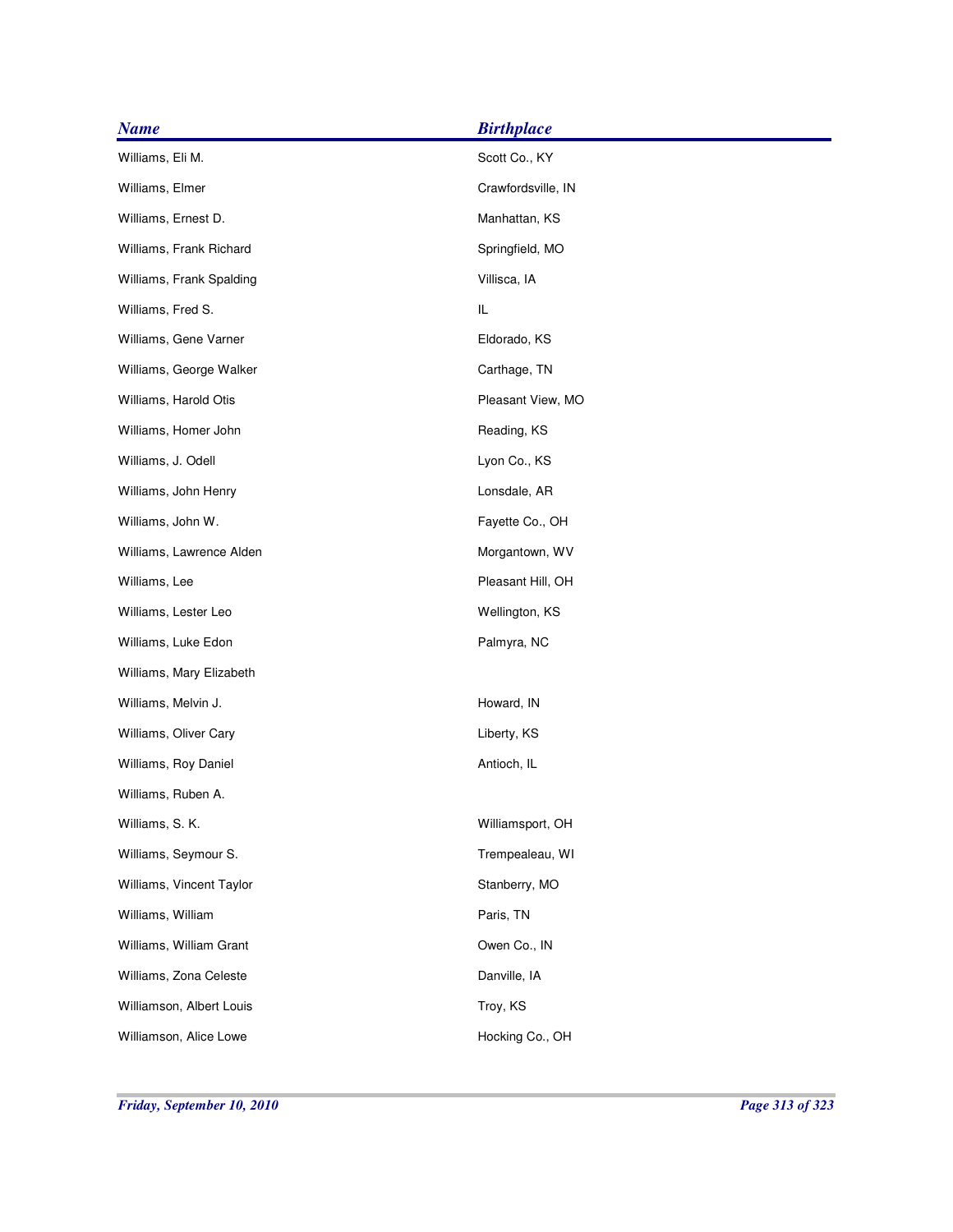| <b>Name</b>                   | <b>Birthplace</b>          |
|-------------------------------|----------------------------|
| Williamson, Andrew Bryan, Jr. | Hayti, MO                  |
| Williamson, Charles           | London, England            |
| Williamson, Harry E.          | Kansas City, MO            |
| Williamson, James Asa         | Washington, KS             |
| Williamson, John Alvy         | Knoxville, IL              |
| Williamson, Paul Shan         | De Kalb Co., MO            |
| Williamson, William H.        | Butler, IL                 |
| Williamson, William Phillips  | AR                         |
| Williams-Osborn, Jeanette     | Panora, IA                 |
| Willis, Charles Ellsworth     | Kirksville, MO             |
| Williston, Samuel W.          | Boston, MA                 |
| Willits, James R.             | Tuckerton, NJ              |
| Willits, Wilmot C.            | Mount Pleasant, IA         |
| Willmott, Ashby Carlisle      | Hutchison, KY              |
| Willoughby, Jean Brown        | Santa Barbara, CA          |
| Willson, Edward Lawrence      | Canada                     |
| Willson, Edward Lawrence, Jr. | Marysville, KS             |
| Willson, Elvenor A.           | Marysville, KS             |
| Wilmer, Francis M.            | Oconee, Shelby Co., IL     |
| Wilmoth, William Law          | Carroll Co., MO            |
| Wilsey, Albert Ross           | St. Francisville, MO       |
| Wilson, Albert Veach          | Dunnville, Ontario, Canada |
| Wilson, Alice Hornbuckle      | Pittsburg, KS              |
| Wilson, Carl W.               | OH                         |
| Wilson, Charles William       | St. Joseph, MO             |
| Wilson, Clyde                 | Emporia, KS                |
| Wilson, Cornelius Monroe      | Lexington, MS              |
| Wilson, Daniel Russell        | Kansas City, KS            |
| Wilson, David Dill            | Morning Sun, IA            |
| Wilson, Donald James          | Hamilton, MO               |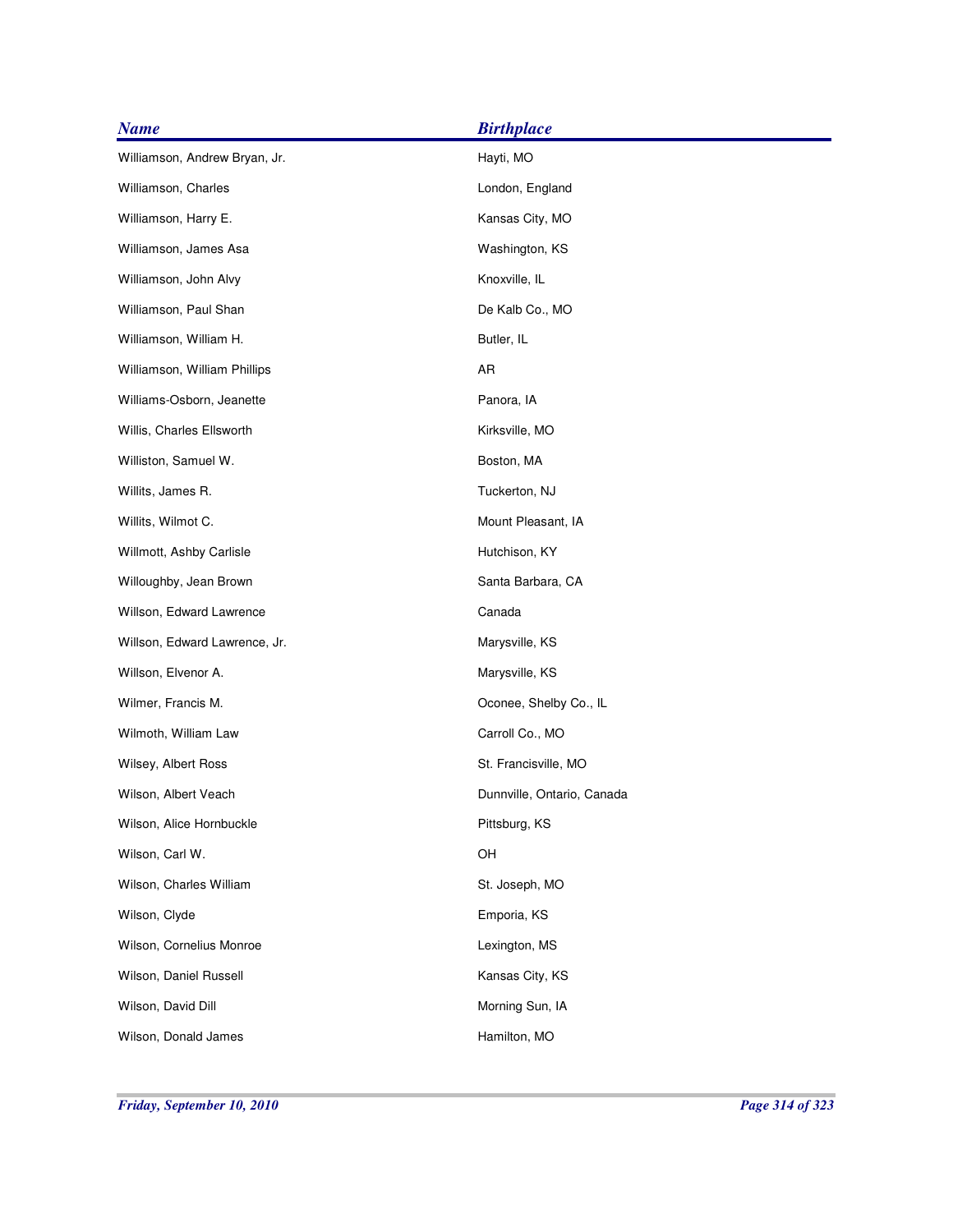| <b>Name</b>                 | <b>Birthplace</b>           |
|-----------------------------|-----------------------------|
| Wilson, Donald Ray          | Peculiar, MO                |
| Wilson, Edmund Willoughby   | Belmont Co., OH             |
| Wilson, Ernest R.           | Poweshiek Co., IA           |
| Wilson, Fernando Ivanhoe    | Clay Center, KS             |
| Wilson, Harry Ross          | Ottawa, KS                  |
| Wilson, Humah Horace        | Edmonson, AR                |
| Wilson, J. A.               | Warren, OH                  |
| Wilson, Jesse D.            | Annawan, IL                 |
| Wilson, John                | Glasgow, Scotland           |
| Wilson, Joseph G.           | Clark Co., MO               |
| Wilson, Lawrence S.         | Oakland City, IN            |
| Wilson, Lewis Barrick       | Kansas City, MO             |
| Wilson, Merton Clarke       | Soldier, KS                 |
| Wilson, Newton Edward       | Creston, IA                 |
| Wilson, Ralph Rust          | Richmond, MO                |
| Wilson, Richard D.          | New Brunswick, Canada       |
| Wilson, Robert Benjamin     | Kansas City, MO             |
| Wilson, Robert M.           | Des Moines Co., IA          |
| Wilson, Samuel B. S.        | Wilson, Adams Co., OH       |
| Wilson, Sloan Jacob         | Dallas, TX                  |
| Wilson, Stewart McKee       | Leavenworth, KS             |
| Wilson, William A.          | Ontario, Canada             |
| Wilson, William Errol       | Council Grove, KS           |
| Wilson, William Moody, Jr.  | Chicago, IL                 |
| Wilson, William Preston     | Paris, IN                   |
| Wiltschek, Julius           | Piesling, Morovia           |
| Wimer, Henry                | Jane Lew, WV                |
| Winbigler, Clarence Willard | Terre Haute, IN             |
| Winchell, Forrest Z.        | Benbow, MO                  |
| Winegar, James Monroe       | Middlebury, Elkhart Co., IN |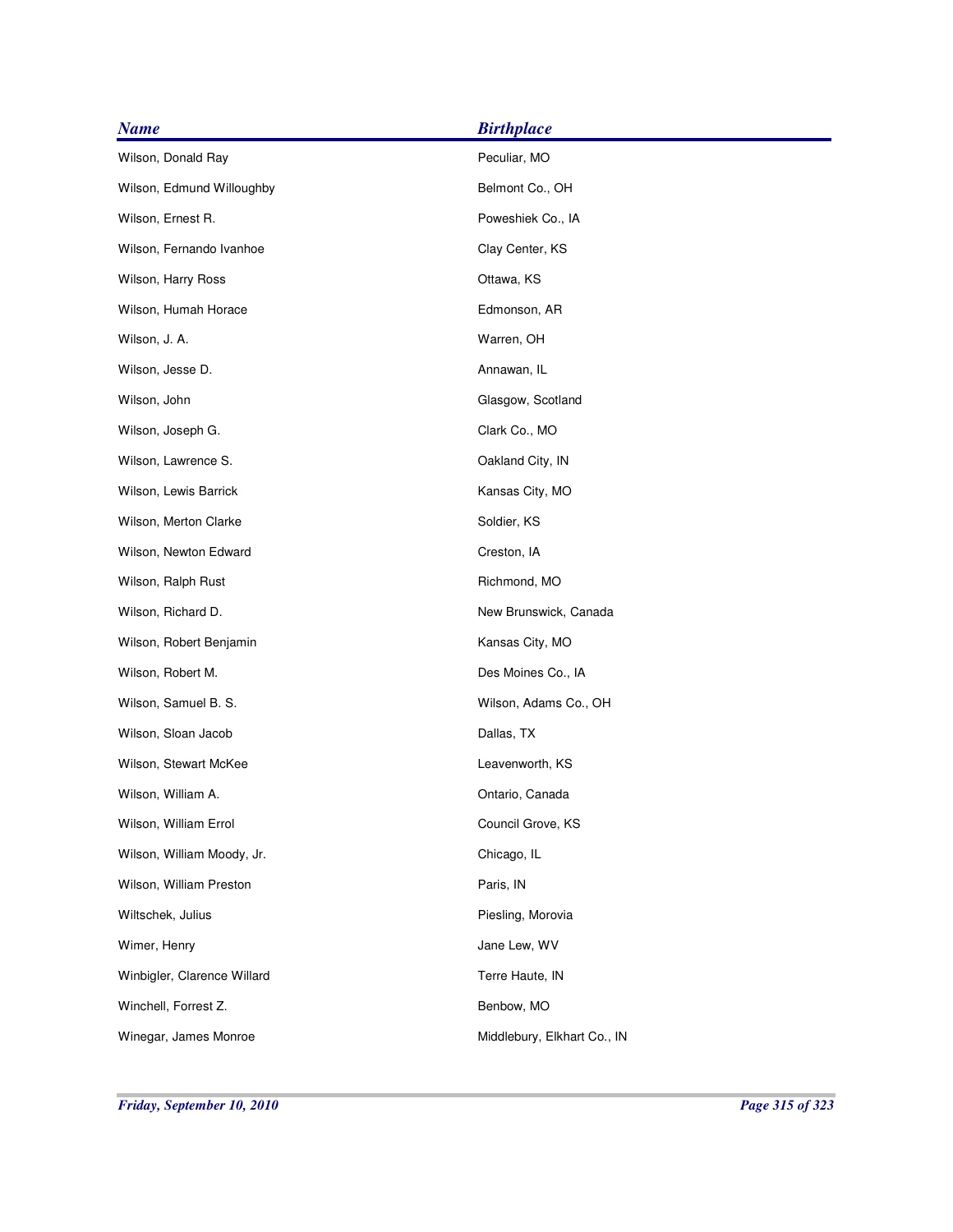| <b>Name</b>                  | <b>Birthplace</b>       |
|------------------------------|-------------------------|
| Wineinger, Gerald Ernest     | Portis, KS              |
| Wineinger, William Wesley    | White Cloud, KS         |
| Winkelman, Esther Beatrice   | Kinsley, KS             |
| Winkle, Vernon Melvin        | Beatrice, NE            |
| Winkler, John Joseph         | McFarland, KS           |
| Winn, William Lee            | Macon, MO               |
| Winsett, Amos Ewing          | Canadian, TX            |
| Winslow, Charles W.          | Clinton, IL             |
| Winslow, Edwin Lincoln       | OH                      |
| Winslow, Guy H.              | St. Joseph, MO          |
| Winslow, Robert C.           | Chicago, IL             |
| Winter, Daniel               | Germany                 |
| Winter, Frederick William    | Wapello, Louisa Co., IA |
| Winter, John Studebaker      | Troy, OH                |
| Winter, William Stanton, Jr. | Des Moines, IA          |
| Winterbotham, Johnathan H.   | Baylis, IL              |
| Winterbotham, William Henry  | Taunton, MA             |
| Wirt, Frederick Cravens      | Gallatin, MO            |
| Wisdom, Jay Kay              | White Cloud, KS         |
| Wise, Ashton John            | Argentine, KS           |
| Wise, George Warren, Jr.     | St. Louis, MO           |
| Wise, Julius C.              | Hamburg, Germany        |
| Wise, Laurance Allen         | Douglas, KS             |
| Wisner, Sarah E.             | Pittsfield, MA          |
| Witham, Charles E.           | New Sharon, ME          |
| Withrow, Mary L.             | Mount Pleasant, OH      |
| Witmer, Peter Bachman        | Palmyra, PA             |
| Witter, Robert LaMotte       | Utica, NY               |
| Wittich, Roderick Blake      | Garnett, KS             |
| Wittmann, Albert Frank       | St. Louis, MO           |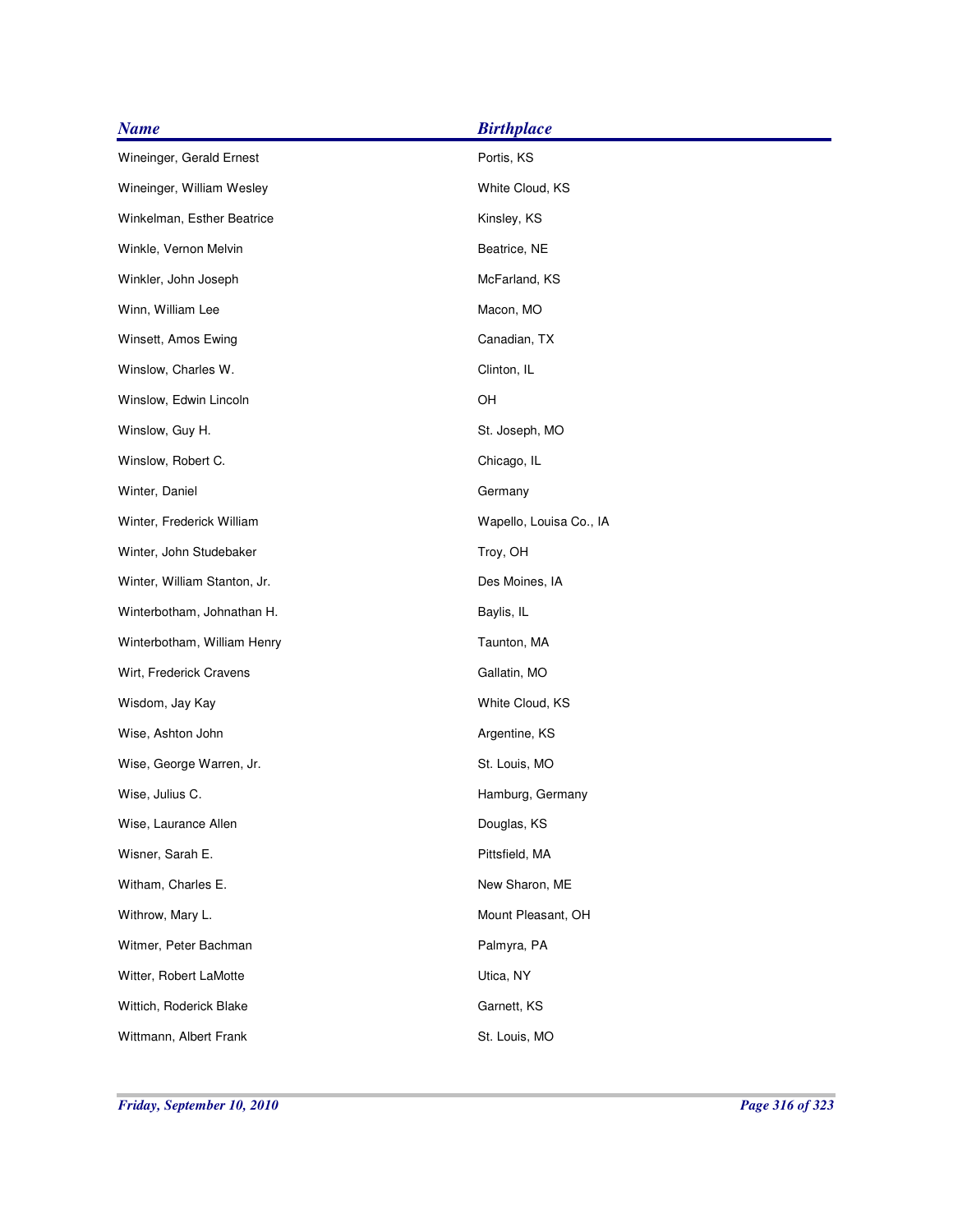| <b>Name</b>              | <b>Birthplace</b>           |
|--------------------------|-----------------------------|
| Wolf, Curtis Vandyne     | Sedgwick Co., KS            |
| Wolf, Francis Marian`    | WI                          |
| Wolf, George B.          | Walnut, IL                  |
| Wolf, Margaret Caroline  | Winfield, KS                |
| Wolf, Truman             | Walnut, Bureau Co., IL      |
| Wolf, Truman Wayne       | Walnut, Bureau Co., IL      |
| Wolfe, Clinton Silvester | Columbia City, IN           |
| Wolfe, James Edwin       | Springfield, MO             |
| Wolfe, Otis Rudolph      | Canton, IL                  |
| Wolfe, Rowland Daniel    | MD                          |
| Wolfe, Thomas Jefferson  | Nickelsville, Scott Co., VA |
| Wolff, Kurt Julius       | M. Friedland, Germany       |
| Wolford, George B.       | Prosper, MN                 |
| Wollgast, George F. R.   | Berlin, Germany             |
| Wolohon, Harry Cofman    | Magnolia, NJ                |
| Wommack, Fred Loren      | Fair Grove, MO              |
| Wonsetler, Grace L.      | IN                          |
| Wood, Alexander J.       | Georgetown, Scott Co., KY   |
| Wood, Charles E.         | WI                          |
| Wood, Cortez Bradford    | <b>NY</b>                   |
| Wood, Douglas Hodges     | Wyocena, WI                 |
| Wood, Edwin Sydney       | Leavenworth Co., KS         |
| Wood, Elizabeth F.       | Etna, OH                    |
| Wood, Fred               | Allendale, MO               |
| Wood, George Baker       | Dubuque, IA                 |
| Wood, Henry Lee          | Dillon, MT                  |
| Wood, John A.            | Richmond, IN                |
| Wood, Lawrence Edward    | Clay Center, KS             |
| Wood, Leroy M.           | Fluvanna Co., VA            |
| Wood, Orlin Pearl        | Coffey Co., KS              |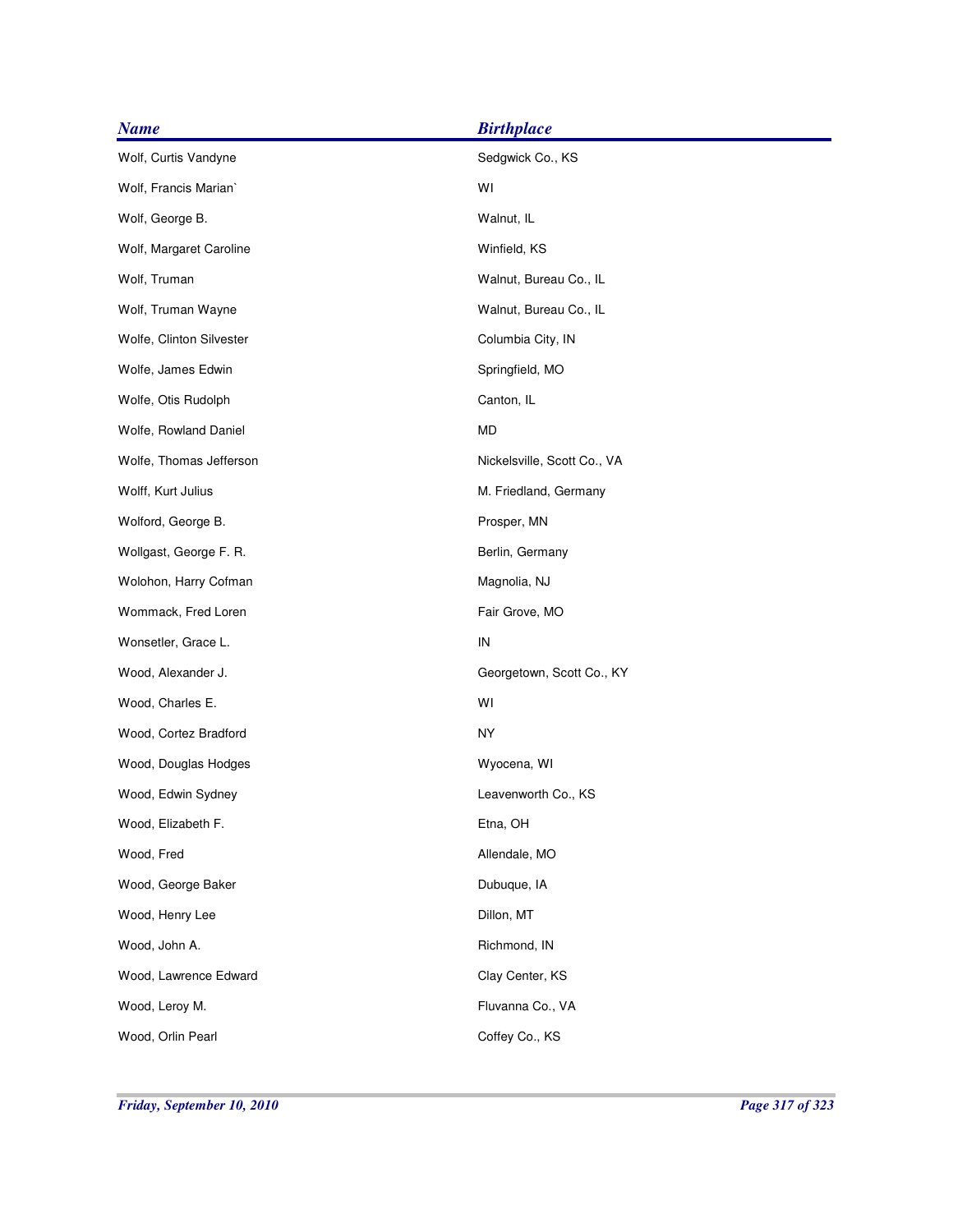| <b>Name</b>                | <b>Birthplace</b>    |
|----------------------------|----------------------|
| Wood, Watson F.            | Cartersville, VA     |
| Woodard, Joseph J.         | Bloomingdale, IN     |
| Woodard, Lawrence Edward   | Mullinville, KS      |
| Woodard, Parke Harold      | Haviland, KS         |
| Woodard, Thomas B.         | Lee Co., VA          |
| Woodbury, Robert Arthur    | Pittsburg, KS        |
| Wooden, George Maurice     | Lewis Co., MO        |
| Woodfin, Lyle Lynden       | near Hume, MO        |
| Woodhouse, Charles Leonard | Lancaster, KS        |
| Woodhull, Maurice Lee      | Niles, KS            |
| Woodhull, Maurice Welch    | Smyrna, DE           |
| Woodin, John Gaylord       | lola, KS             |
| Woodmansee, John Austin    | Americus, KS         |
| Woods, Charles Marshall    | Kansas City, MO      |
| Woods, Daniel L.           | Carmichaeltown, PA   |
| Woods, Eva Letitia         | Shambaugh, IA        |
| Woods, Harold Harrison     | Auburn, NE           |
| Woods, Harold Vernon       | Kansas City, KS      |
| Woods, Leva                | Cleveland, OH        |
| Woods, Robert              | Detroit, MI          |
| Woods, Robert Pirrie       | Hong Kong, China     |
| Woods, Samuel D. E.        | Kirkwood, IL         |
| Woods, Walton Clay         | Kansas City, MO      |
| Woodul, James Henry        | Wilson Co., TN       |
| Woodward, Lynn Rory        | Mound City, IL       |
| Woodworth, Reuben G.       | Irwin, Union Co., OH |
| Wooldridge, Bart Franklin  | Altus, OK            |
| Woolley, C. Morgan         | AL                   |
| Woolley, Paul V.           | Monticello, IN       |
| Woolverton, A. B.          | Ashland, OH          |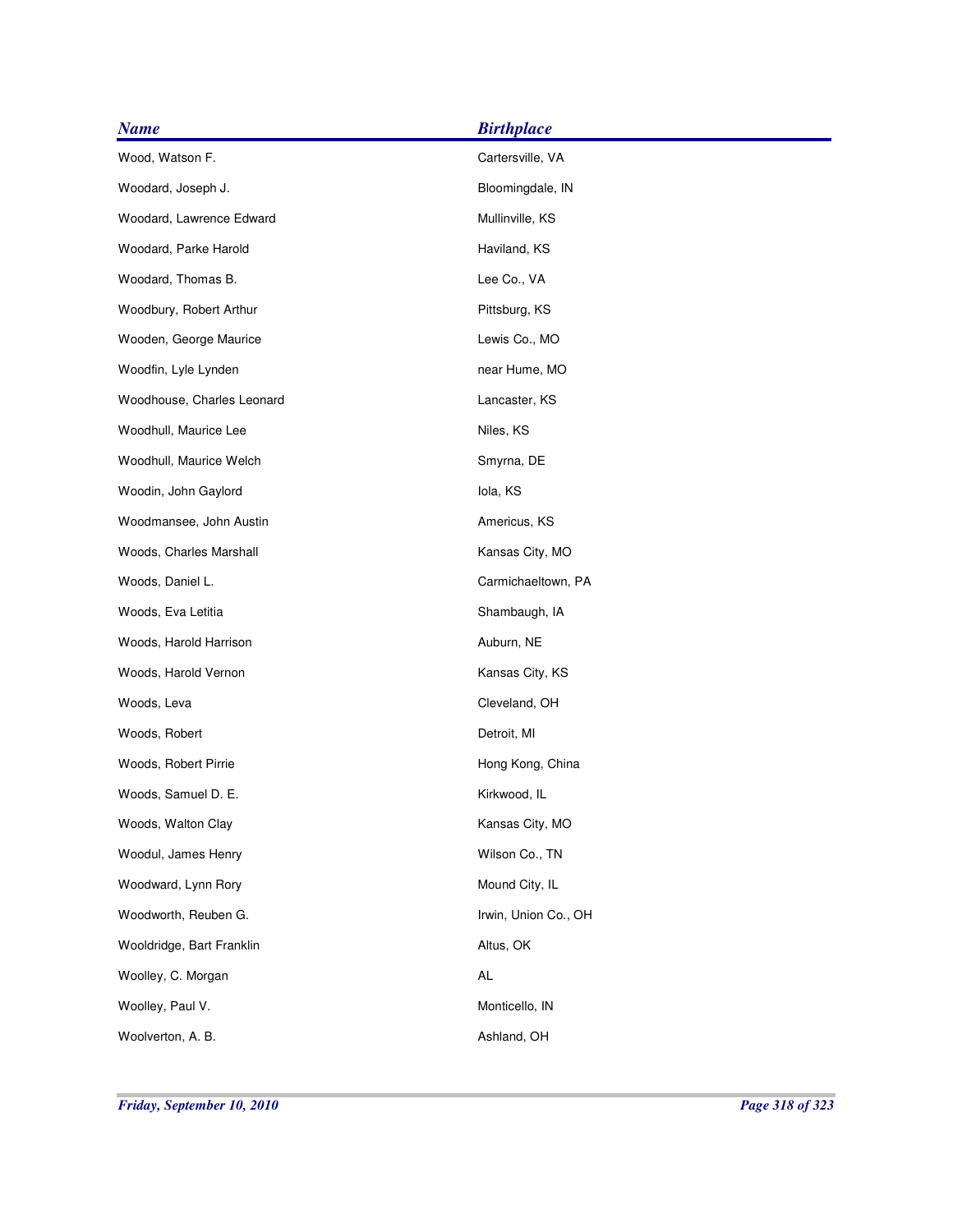| <b>Name</b>                      | <b>Birthplace</b>       |
|----------------------------------|-------------------------|
| Wooster, Winifred Viers          | Wauseon, OH             |
| Work, John Lawrence              | Thayer, KS              |
| Worley, Ansel Clyde              | Palmyra, IN             |
| Worley, James Francis            | Abilene, KS             |
| Worley, John Reeves              | Miami Co., KS           |
| Worrall, Benjemin Ward Jefferson | Mammouth, IL            |
| Worrall, Joseph Ellis            | Ladora, IA              |
| Worrell, Ralph Eugene            | Bowen, IL               |
| Worthen, Lewis J.                | Charlestown, MA         |
| Worthington, Robert Langhorne    | San Francisco, CA       |
| Wortman, Jacob G.                | IN                      |
| Wright, Alvin Henri              | Brookline, NH           |
| Wright, Charles Weede            | Green Springs, OH       |
| Wright, George Fayette           | Addison, NY             |
| Wright, George Warren            | Saffordsville, KS       |
| Wright, Gordon Dulin             | Altoona, Bates Co., MO  |
| Wright, Harrison Washington      | Orleans, Orange Co., IN |
| Wright, Henry Edward             | Kingston, Canada        |
| Wright, Hobart Huston            | Frederick, KS           |
| Wright, James Mann               | Denison, KS             |
| Wright, John William             | Kickapoo, KS            |
| Wright, Jonathan J.              | Fayette Co., IN         |
| Wright, Joseph Benjamin          | Pettis Co., MO          |
| Wright, Lennel Irwood            | Benton, KS              |
| Wright, Lynne Graham             | Dallas Co., IA          |
| Wright, Martin Erik              | <b>NY</b>               |
| Wright, Ozro                     | Williamsburg, IN        |
| Wright, Robert Louis             | Texarkana, TX           |
| Wright, Robert Paul              | Takhing, S. China       |
| Wright, Robert William, Jr.      | Kansas City, KS         |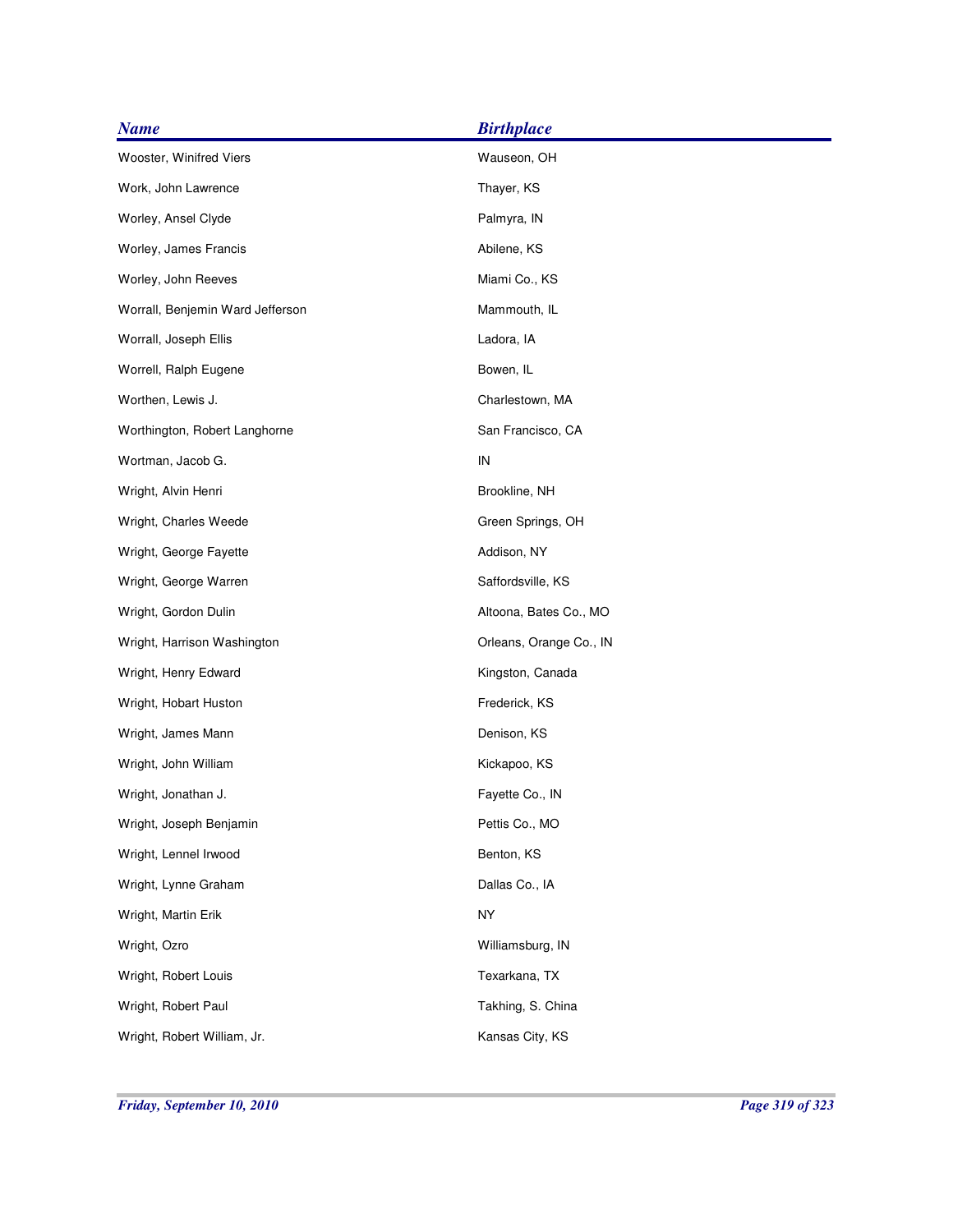| <b>Name</b>                | <b>Birthplace</b>           |
|----------------------------|-----------------------------|
| Wright, Ross Everton       | College Springs, IA         |
| Wright, Samuel Anderson    | Stouts Run, Adams Co., OH   |
| Wright, T. Arthur          | Kemptville, Ontario, Canada |
| Wright, William Thomas     | Lewiston, IL                |
| Wrightman, Frederick Efner | Sedalia, MO                 |
| Wrigley, Lina J.           | Hamilton, IL                |
| Wrinkle, Thomas Dennis     | Cleveland, TN               |
| Wulff, Edwin Theodore      | Koeltztown, MO              |
| Wunnicke, August C.        | Chicago, IL                 |
| Wuttke, Edwin Edward       | Frederickburg, IA           |
| Wyant, Otis Blair          | Cedar Co., IA               |
| Wyatt, Charles Arthur      | Richland, KS                |
| Wyatt, Lisle Milton        | Atchison, KS                |
| Wyatt, Ralph Milton        | Liberty, MO                 |
| Wyatt, William Martin      | Chicago, IL                 |
| Wyatte, Chesly M.          | Orchid, MO                  |
| Wycoff, Charles B.         | Garnett, KS                 |
| Wycoff, William R.         | Cross Plains, IN            |
| Wynne, Francis Evans       | Cedar Rapids, IA            |
| Wyrozyuski, Frank Robert   | Germany                     |
| Yale, Frank Chester        | Homestead, IA               |
| Yancey, Edwin Forest       | Otterville, Cooper Co., MO  |
| Yandell, William Henry     | <b>MO</b>                   |
| Yankey, John Wesley        | Choptack, TN                |
| Yant, Alice E.             | Canton, OH                  |
| Yant, Henry                | Canton, OH                  |
| Yarmolinsky, Naomi M.      | Kishinev, Russia            |
| Yasuda, Hiroshi            | Kealakekua, HI              |
| Yates, Charles Everett     | Dunlap, IL                  |
| Yates, Walter Wilson       | Moingona, IA                |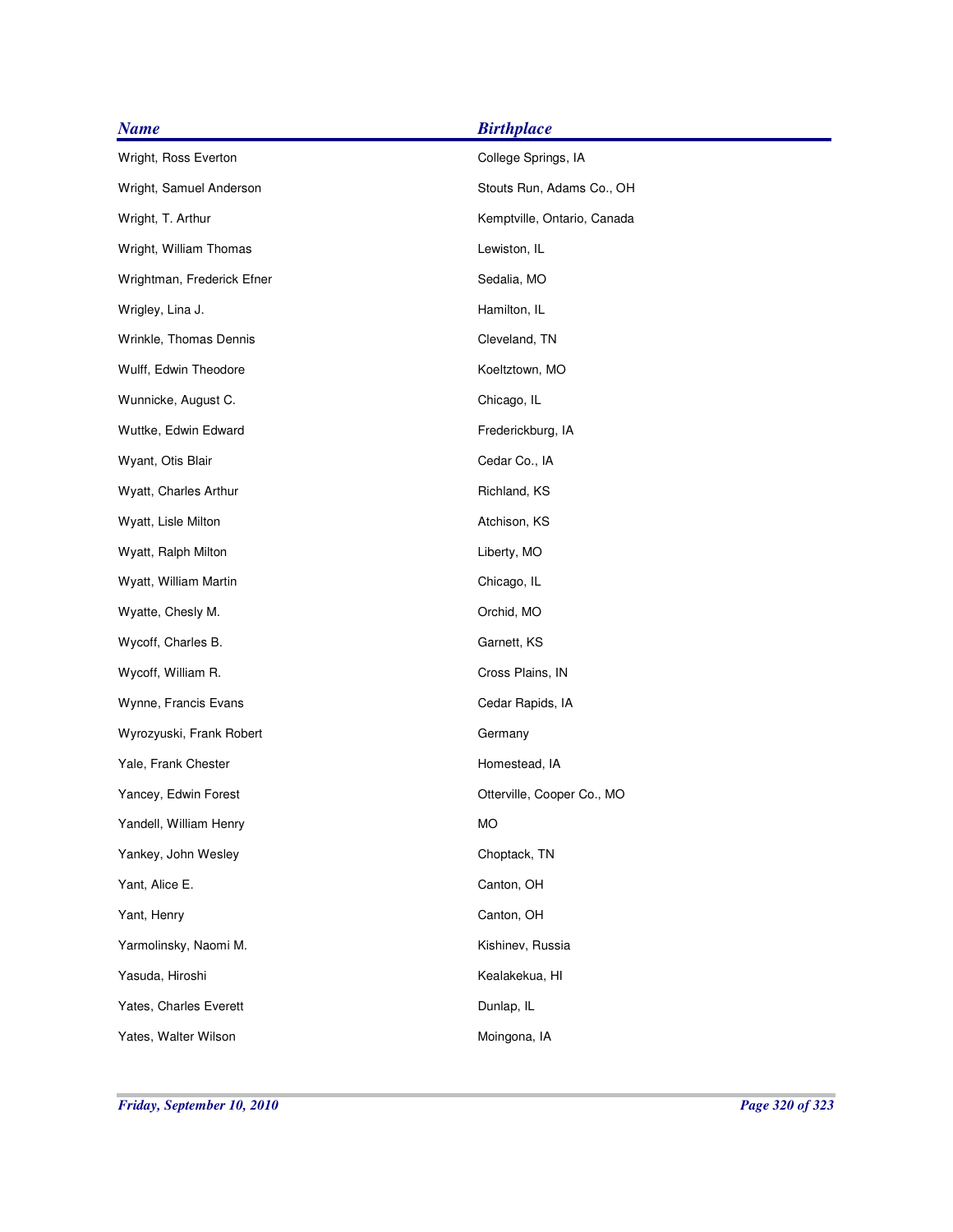| <b>Name</b>             | <b>Birthplace</b>            |
|-------------------------|------------------------------|
| Yates, William Shaftner | Tonganoxie, KS               |
| Ye, Richard Cheng       | Hangchow, China              |
| Yeager, Frank Clarence  | Berea, OH                    |
| Yearout, Christian A.   | VA                           |
| Yeary, Glenn Hillis     | Elmore City, OK              |
| Yeo, Leo Gerald         | Smith Center, KS             |
| Yeremian, Ohannes Hagop | Smyrna, Asia Minor (Turkey)  |
| Yingling, William A.    | Westminster, MD              |
| Yoder, Earl Henry       | Haddam, KS                   |
| Yohe, Alfred Franklin   | Lansing, Leavenworth Co., KS |
| York, Edgar D.          | NY                           |
| York, William Bransford | Cherokee, KS                 |
| You, Estridge Wonsik    | Honolulu, HI                 |
| Youle, Warren Hutton    | Winfield, KS                 |
| Youmans, James F.       | Hartford, OH                 |
| Young, Charles C.       | Bessarabia, Russia           |
| Young, Chester Lee      | Kansas City, MO              |
| Young, Claud Franklin   | Bowie, TX                    |
| Young, Claude           | Chase, KS                    |
| Young, David Leslie     | near Kirksville, MO          |
| Young, Evelyn           | Woodland, MO                 |
| Young, Fred Clarence    | Kansas City, MO              |
| Young, Frederick Frick  | Easton, PA                   |
| Young, Glyndon Angus    | Calamus, IA                  |
| Young, Harvey Monroe    | Echo, AL                     |
| Young, Henry Clay       | Bloomfield, IA               |
| Young, Herbert Earl     | Pawnee Co., NE               |
| Young, James Elgin      | Hillsboro, TX                |
| Young, Jesse Wilbur     | Kansas City, KS              |
| Young, John H.          | Nashville, TN                |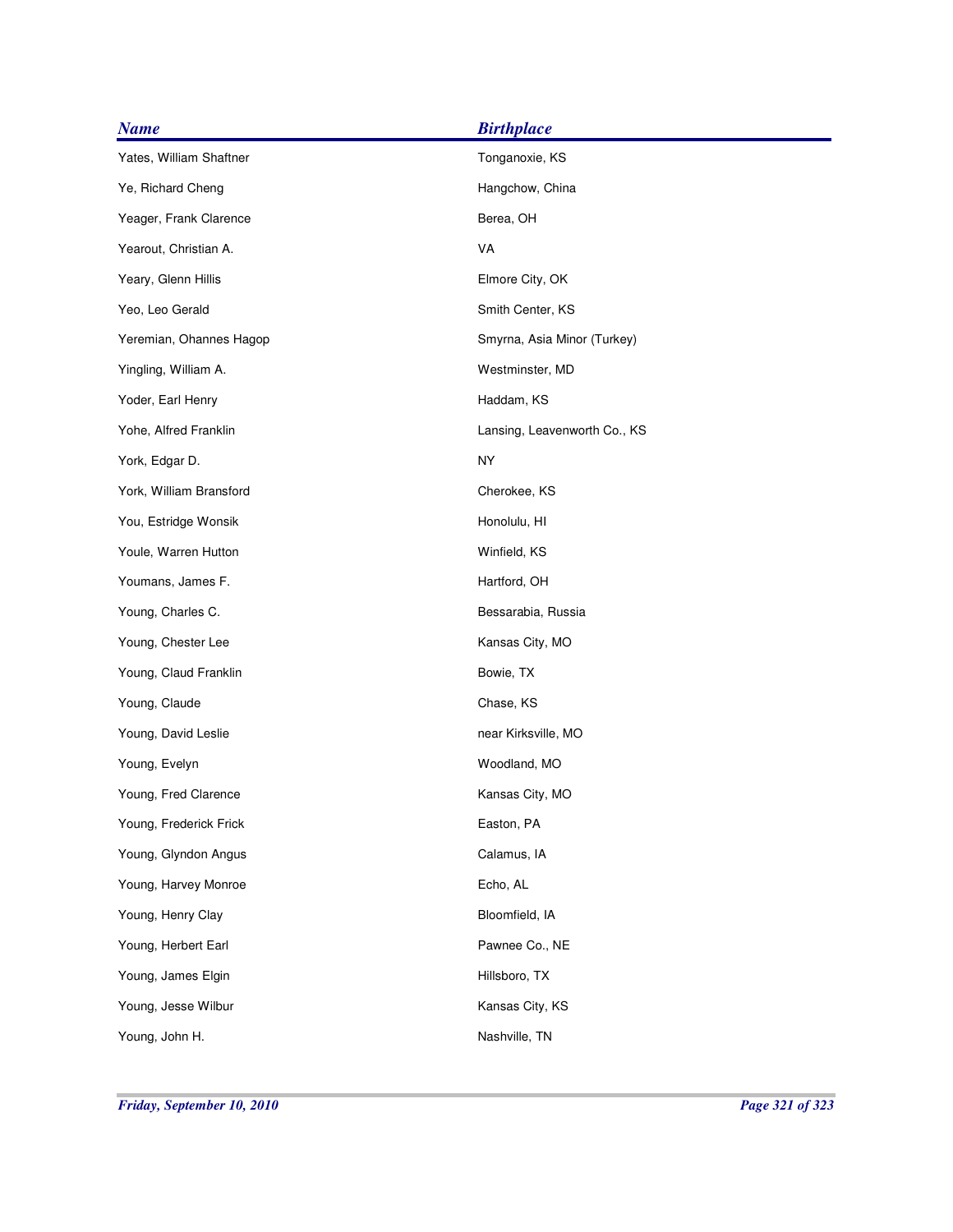| <b>Name</b>                | <b>Birthplace</b>      |
|----------------------------|------------------------|
| Young, John Wray           | Bloomfield, IA         |
| Young, M. Wharton          | Spartanburg, SC        |
| Young, Nacoochee A.        | Emporia, KS            |
| Young, Orion L.            | IL                     |
| Young, Oscar Olie          | Adams Co., OH          |
| Young, Paul Bernard        | Council Hill, OK       |
| Young, Pearl Raymond       | Chatsworth, IL         |
| Young, Robert Swisher      | Bowie, TX              |
| Young, William H.          | Owaneco, IL            |
| Youngberg, John Edward     | Lawrence, KS           |
| Youngman, Charles Lawrence | Denver, MO             |
| Youngs, Benjamin F.        | Fayette Co., IN        |
| Youngs, William Edward     | Eaton, IN              |
| Youngstrom, Karl Arden     | Akron, IA              |
| Younkin, George Wesley     | Riverside, IA          |
| Youse, Nancy Rollins       | Cambridge, MA          |
| Yuen, Ho Ly                | Canton, China          |
| Zacharias, Otis George     | Temple, TX             |
| Zagaria, James Francis     | Randolph, MN           |
| Zager, Warren Jack         | New York, NY           |
| Zahony, Ivan               | Diosgyor, Hungary      |
| Zak, Frank                 | Trebon, Czechoslovakia |
| Zane, Thomas M.            | IN                     |
| Zeilinger, Emile           | Mitchell, IA           |
| Zelazowski, Frank Lawrence |                        |
| Zeloske, Frank Lawrence    | Kansas City, MO        |
| Zenner, John               | Prussia, Germany       |
| Zerzan, George Frank       | Schuyler, NE           |
| Ziegler, Allen Melvin      | Rock Island, IL        |
| Zimmer, Louis Kurt         | Wheeling, WV           |
|                            |                        |